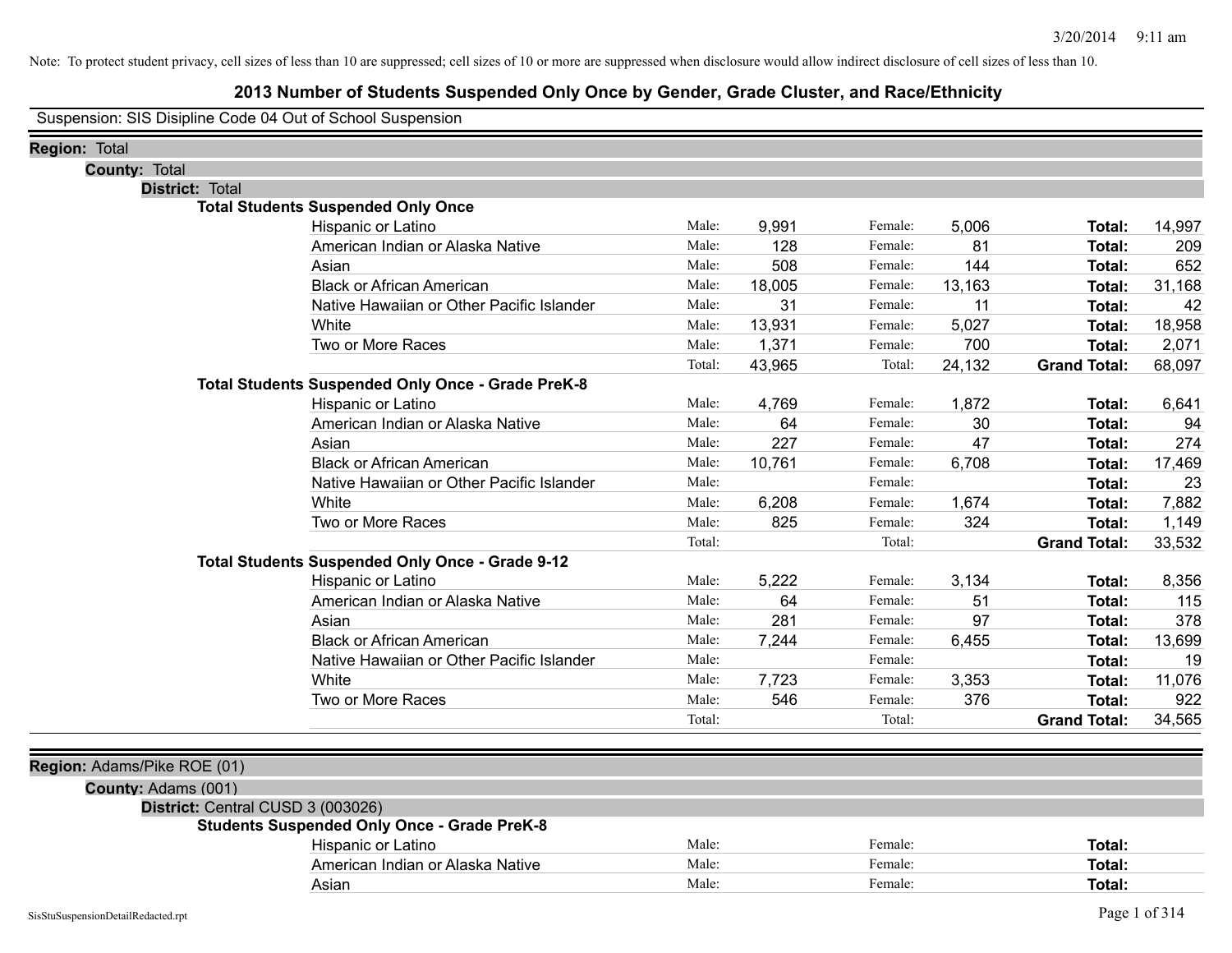| Suspension: SIS Disipline Code 04 Out of School Suspension |                                                    |        |         |                     |    |
|------------------------------------------------------------|----------------------------------------------------|--------|---------|---------------------|----|
|                                                            | <b>Black or African American</b>                   | Male:  | Female: | Total:              |    |
|                                                            | Native Hawaiian or Other Pacific Islander          | Male:  | Female: | Total:              |    |
|                                                            | White                                              | Male:  | Female: | Total:              |    |
|                                                            | Two or More Races                                  | Male:  | Female: | Total:              |    |
|                                                            |                                                    | Total: | Total:  | <b>Grand Total:</b> |    |
|                                                            | <b>Students Suspended Only Once - Grade 9-12</b>   |        |         |                     |    |
|                                                            | Hispanic or Latino                                 | Male:  | Female: | Total:              |    |
|                                                            | American Indian or Alaska Native                   | Male:  | Female: | Total:              |    |
|                                                            | Asian                                              | Male:  | Female: | Total:              |    |
|                                                            | <b>Black or African American</b>                   | Male:  | Female: | Total:              |    |
|                                                            | Native Hawaiian or Other Pacific Islander          | Male:  | Female: | Total:              |    |
|                                                            | White                                              | Male:  | Female: | Total:              | 15 |
|                                                            | Two or More Races                                  | Male:  | Female: | Total:              |    |
|                                                            |                                                    | Total: | Total:  | <b>Grand Total:</b> |    |
| District: CUSD 4 (004026)                                  |                                                    |        |         |                     |    |
|                                                            | <b>Students Suspended Only Once - Grade 9-12</b>   |        |         |                     |    |
|                                                            | Hispanic or Latino                                 | Male:  | Female: | Total:              |    |
|                                                            | American Indian or Alaska Native                   | Male:  | Female: | Total:              |    |
|                                                            | Asian                                              | Male:  | Female: | Total:              |    |
|                                                            | <b>Black or African American</b>                   | Male:  | Female: | Total:              |    |
|                                                            | Native Hawaiian or Other Pacific Islander          | Male:  | Female: | Total:              |    |
|                                                            | White                                              | Male:  | Female: | Total:              |    |
|                                                            | Two or More Races                                  | Male:  | Female: | <b>Total:</b>       |    |
|                                                            |                                                    | Total: | Total:  | <b>Grand Total:</b> |    |
|                                                            | District: Liberty CUSD 2 (002026)                  |        |         |                     |    |
|                                                            | <b>Students Suspended Only Once - Grade PreK-8</b> |        |         |                     |    |
|                                                            | Hispanic or Latino                                 | Male:  | Female: | Total:              |    |
|                                                            | American Indian or Alaska Native                   | Male:  | Female: | Total:              |    |
|                                                            | Asian                                              | Male:  | Female: | Total:              |    |
|                                                            | <b>Black or African American</b>                   | Male:  | Female: | Total:              |    |
|                                                            | Native Hawaiian or Other Pacific Islander          | Male:  | Female: | Total:              |    |
|                                                            | White                                              | Male:  | Female: | Total:              |    |
|                                                            | Two or More Races                                  | Male:  | Female: | Total:              |    |
|                                                            |                                                    | Total: | Total:  | <b>Grand Total:</b> |    |
|                                                            | <b>Students Suspended Only Once - Grade 9-12</b>   |        |         |                     |    |
|                                                            | Hispanic or Latino                                 | Male:  | Female: | Total:              |    |
|                                                            | American Indian or Alaska Native                   | Male:  | Female: | Total:              |    |
|                                                            | Asian                                              | Male:  | Female: | Total:              |    |
|                                                            | <b>Black or African American</b>                   | Male:  | Female: | Total:              |    |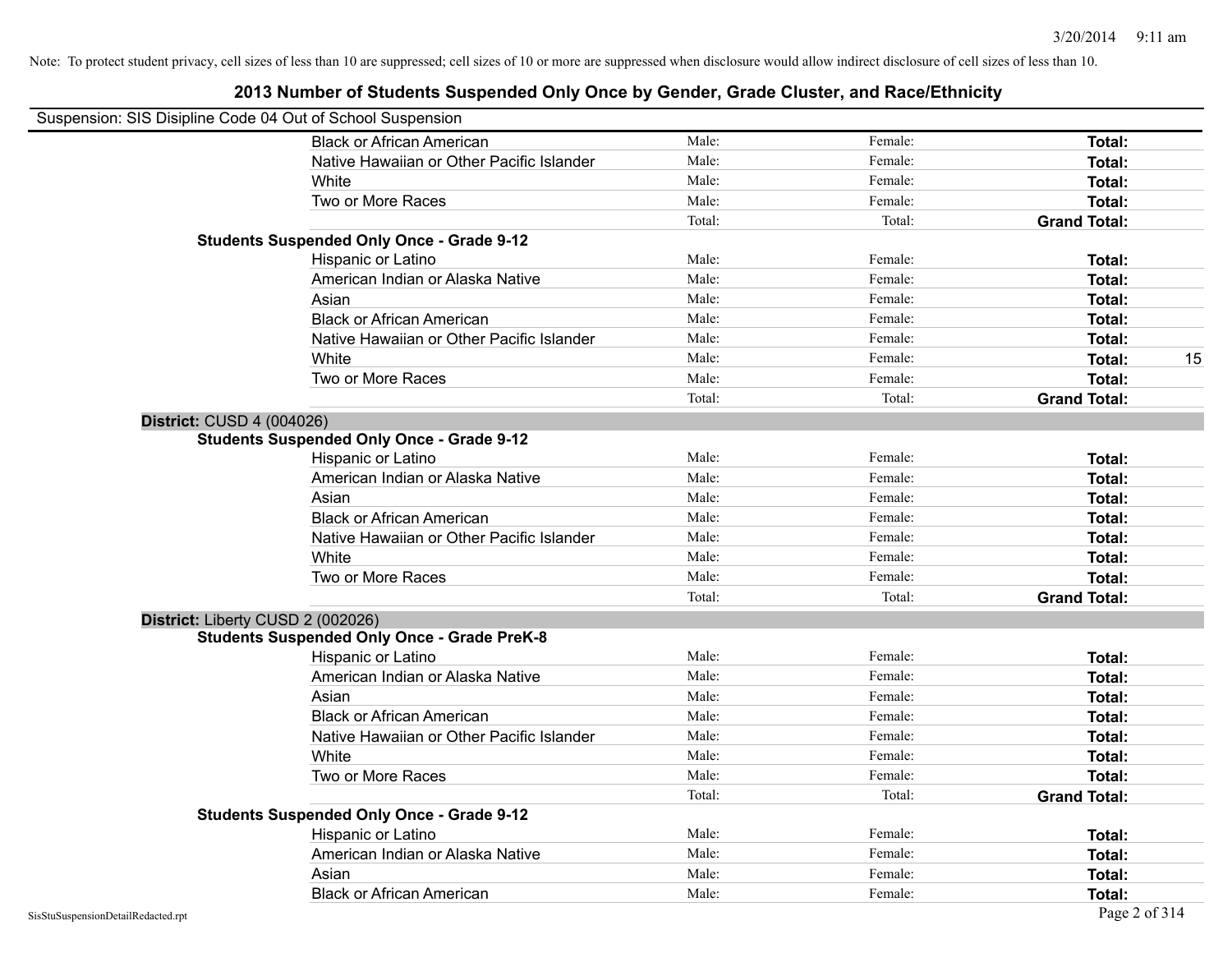| Suspension: SIS Disipline Code 04 Out of School Suspension |                                                    |        |         |                     |
|------------------------------------------------------------|----------------------------------------------------|--------|---------|---------------------|
|                                                            | Native Hawaiian or Other Pacific Islander          | Male:  | Female: | Total:              |
|                                                            | <b>White</b>                                       | Male:  | Female: | Total:              |
|                                                            | Two or More Races                                  | Male:  | Female: | Total:              |
|                                                            |                                                    | Total: | Total:  | <b>Grand Total:</b> |
| District: Non-Public School (1720)                         |                                                    |        |         |                     |
|                                                            | <b>Students Suspended Only Once - Grade 9-12</b>   |        |         |                     |
|                                                            | Hispanic or Latino                                 | Male:  | Female: | Total:              |
|                                                            | American Indian or Alaska Native                   | Male:  | Female: | Total:              |
|                                                            | Asian                                              | Male:  | Female: | Total:              |
|                                                            | <b>Black or African American</b>                   | Male:  | Female: | Total:              |
|                                                            | Native Hawaiian or Other Pacific Islander          | Male:  | Female: | Total:              |
|                                                            | White                                              | Male:  | Female: | Total:              |
|                                                            | Two or More Races                                  | Male:  | Female: | Total:              |
|                                                            |                                                    | Total: | Total:  | <b>Grand Total:</b> |
| District: Payson CUSD 1 (001026)                           |                                                    |        |         |                     |
|                                                            | <b>Students Suspended Only Once - Grade PreK-8</b> |        |         |                     |
|                                                            | Hispanic or Latino                                 | Male:  | Female: | Total:              |
|                                                            | American Indian or Alaska Native                   | Male:  | Female: | Total:              |
|                                                            | Asian                                              | Male:  | Female: | Total:              |
|                                                            | <b>Black or African American</b>                   | Male:  | Female: | Total:              |
|                                                            | Native Hawaiian or Other Pacific Islander          | Male:  | Female: | Total:              |
|                                                            | White                                              | Male:  | Female: | Total:              |
|                                                            | Two or More Races                                  | Male:  | Female: | Total:              |
|                                                            |                                                    | Total: | Total:  | <b>Grand Total:</b> |
|                                                            | <b>Students Suspended Only Once - Grade 9-12</b>   |        |         |                     |
|                                                            | Hispanic or Latino                                 | Male:  | Female: | Total:              |
|                                                            | American Indian or Alaska Native                   | Male:  | Female: | Total:              |
|                                                            | Asian                                              | Male:  | Female: | Total:              |
|                                                            | <b>Black or African American</b>                   | Male:  | Female: | Total:              |
|                                                            | Native Hawaiian or Other Pacific Islander          | Male:  | Female: | Total:              |
|                                                            | <b>White</b>                                       | Male:  | Female: | Total:              |
|                                                            | Two or More Races                                  | Male:  | Female: | Total:              |
|                                                            |                                                    | Total: | Total:  | <b>Grand Total:</b> |
| <b>District: Quincy SD 172 (172022)</b>                    |                                                    |        |         |                     |
|                                                            | <b>Students Suspended Only Once - Grade PreK-8</b> |        |         |                     |
|                                                            | Hispanic or Latino                                 | Male:  | Female: | Total:              |
|                                                            | American Indian or Alaska Native                   | Male:  | Female: | Total:              |
|                                                            | Asian                                              | Male:  | Female: | Total:              |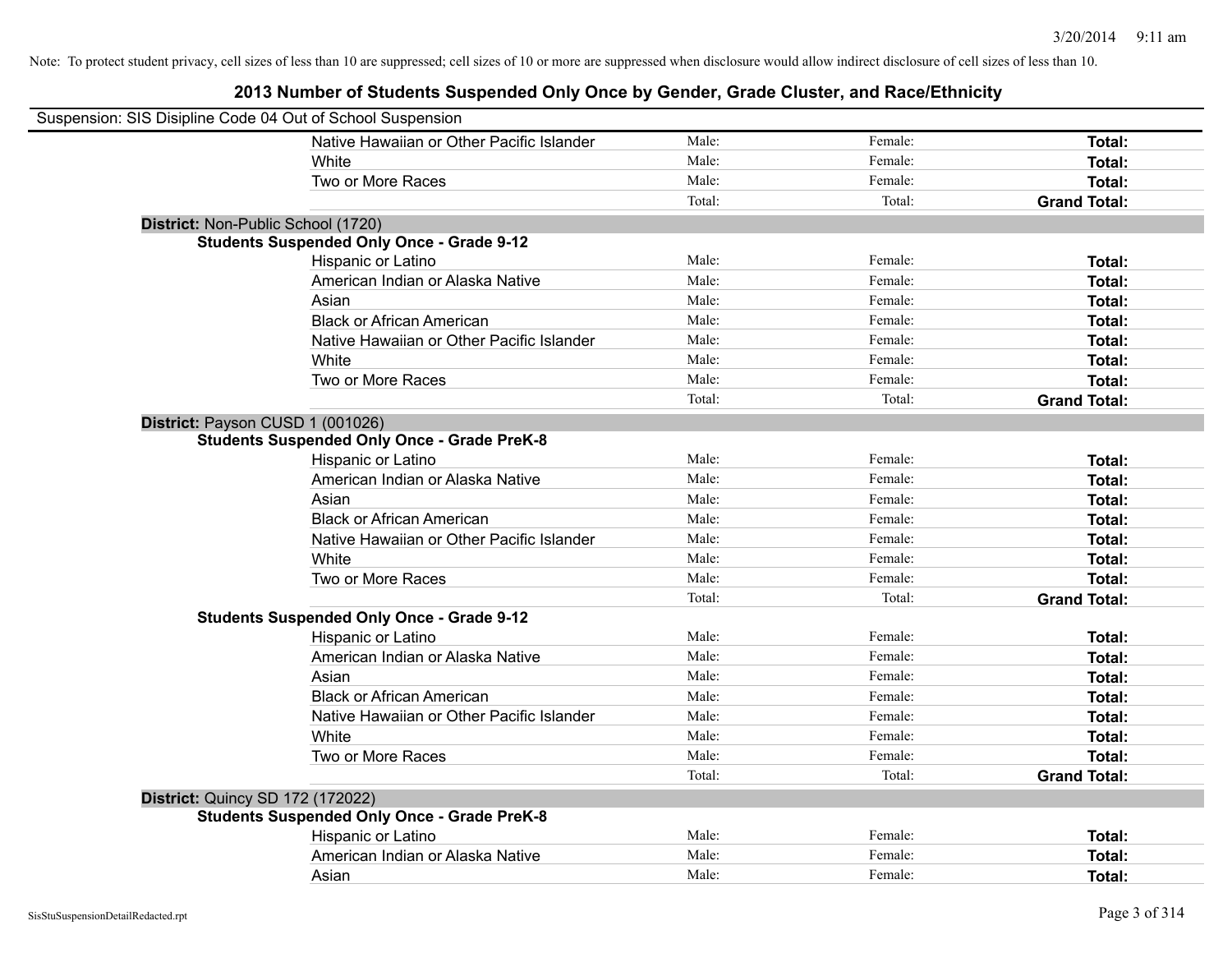|                                 | Suspension: SIS Disipline Code 04 Out of School Suspension |        |    |         |    |                     |    |
|---------------------------------|------------------------------------------------------------|--------|----|---------|----|---------------------|----|
|                                 | <b>Black or African American</b>                           | Male:  |    | Female: |    | <b>Total:</b>       | 20 |
|                                 | Native Hawaiian or Other Pacific Islander                  | Male:  |    | Female: |    | Total:              |    |
|                                 | White                                                      | Male:  | 41 | Female: | 12 | <b>Total:</b>       | 53 |
|                                 | Two or More Races                                          | Male:  |    | Female: |    | <b>Total:</b>       |    |
|                                 |                                                            | Total: | 58 | Total:  | 27 | <b>Grand Total:</b> | 85 |
|                                 | <b>Students Suspended Only Once - Grade 9-12</b>           |        |    |         |    |                     |    |
|                                 | Hispanic or Latino                                         | Male:  |    | Female: |    | Total:              |    |
|                                 | American Indian or Alaska Native                           | Male:  |    | Female: |    | <b>Total:</b>       |    |
|                                 | Asian                                                      | Male:  |    | Female: |    | Total:              |    |
|                                 | <b>Black or African American</b>                           | Male:  |    | Female: |    | <b>Total:</b>       | 18 |
|                                 | Native Hawaiian or Other Pacific Islander                  | Male:  |    | Female: |    | Total:              |    |
|                                 | White                                                      | Male:  | 29 | Female: | 17 | Total:              | 46 |
|                                 | Two or More Races                                          | Male:  |    | Female: |    | Total:              |    |
|                                 |                                                            | Total: |    | Total:  |    | <b>Grand Total:</b> |    |
| County: Non-Public School (000) |                                                            |        |    |         |    |                     |    |
|                                 | District: Adams/Pike ROE (000000)                          |        |    |         |    |                     |    |
|                                 | <b>Students Suspended Only Once - Grade 9-12</b>           |        |    |         |    |                     |    |
|                                 | Hispanic or Latino                                         | Male:  |    | Female: |    | Total:              |    |
|                                 | American Indian or Alaska Native                           | Male:  |    | Female: |    | <b>Total:</b>       |    |
|                                 | Asian                                                      | Male:  |    | Female: |    | <b>Total:</b>       |    |
|                                 | <b>Black or African American</b>                           | Male:  |    | Female: |    | Total:              |    |
|                                 | Native Hawaiian or Other Pacific Islander                  | Male:  |    | Female: |    | Total:              |    |
|                                 | White                                                      | Male:  |    | Female: |    | <b>Total:</b>       |    |
|                                 | Two or More Races                                          | Male:  |    | Female: |    | Total:              |    |
|                                 |                                                            | Total: |    | Total:  |    | <b>Grand Total:</b> |    |
| County: Pike (075)              |                                                            |        |    |         |    |                     |    |
|                                 | District: Griggsville-Perry CUSD 4 (004026)                |        |    |         |    |                     |    |
|                                 | <b>Students Suspended Only Once - Grade PreK-8</b>         |        |    |         |    |                     |    |
|                                 | Hispanic or Latino                                         | Male:  |    | Female: |    | Total:              |    |
|                                 | American Indian or Alaska Native                           | Male:  |    | Female: |    | Total:              |    |
|                                 | Asian                                                      | Male:  |    | Female: |    | <b>Total:</b>       |    |
|                                 | <b>Black or African American</b>                           | Male:  |    | Female: |    | <b>Total:</b>       |    |
|                                 | Native Hawaiian or Other Pacific Islander                  | Male:  |    | Female: |    | <b>Total:</b>       |    |
|                                 | White                                                      | Male:  |    | Female: |    | <b>Total:</b>       | 10 |
|                                 | Two or More Races                                          | Male:  |    | Female: |    | Total:              |    |
|                                 |                                                            | Total: |    | Total:  |    | <b>Grand Total:</b> |    |
|                                 | <b>Students Suspended Only Once - Grade 9-12</b>           |        |    |         |    |                     |    |
|                                 | Hispanic or Latino                                         | Male:  |    | Female: |    | Total:              |    |
|                                 | American Indian or Alaska Native                           | Male:  |    | Female: |    | Total:              |    |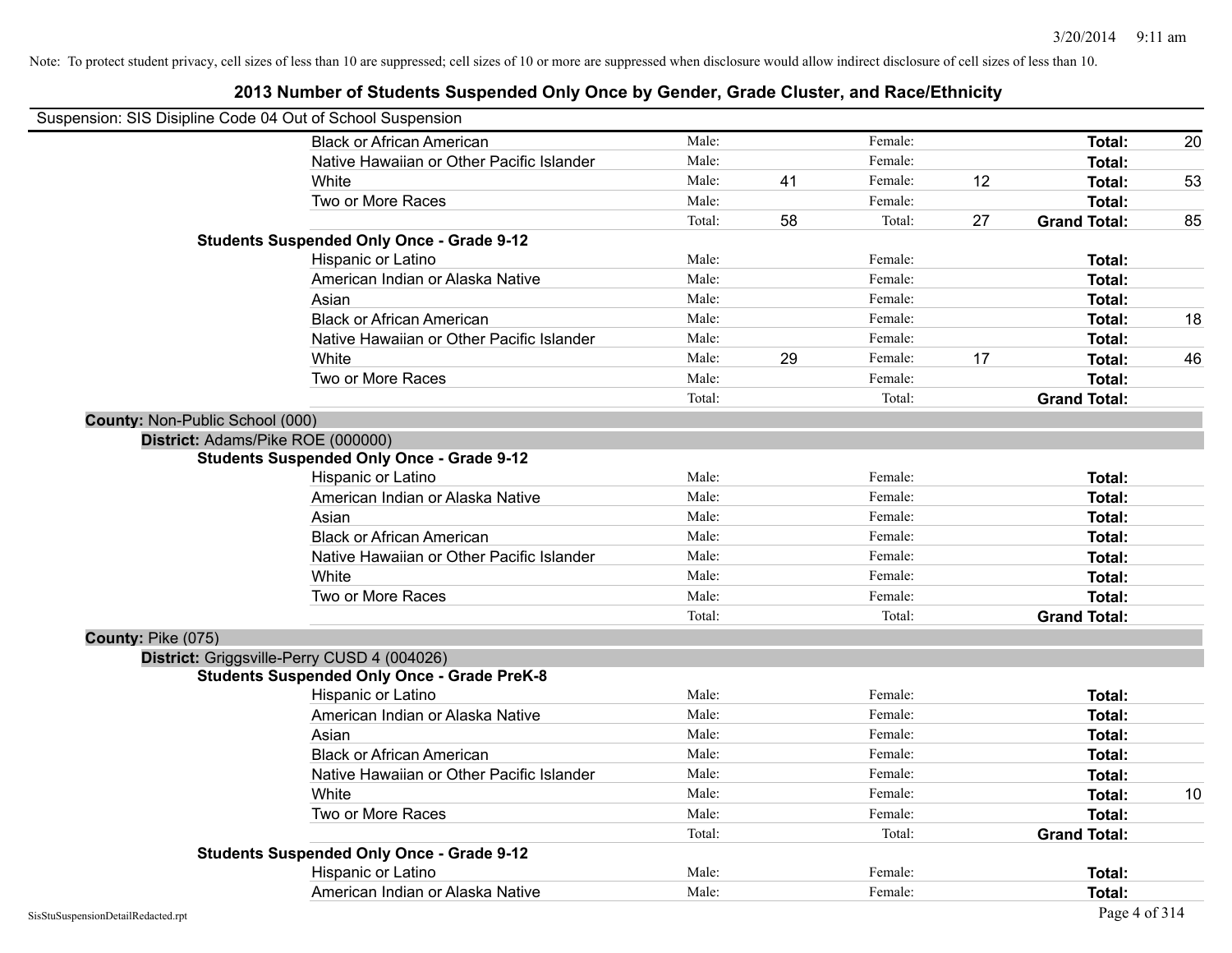| Suspension: SIS Disipline Code 04 Out of School Suspension |        |         |                     |    |
|------------------------------------------------------------|--------|---------|---------------------|----|
| Asian                                                      | Male:  | Female: | Total:              |    |
| <b>Black or African American</b>                           | Male:  | Female: | Total:              |    |
| Native Hawaiian or Other Pacific Islander                  | Male:  | Female: | Total:              |    |
| White                                                      | Male:  | Female: | Total:              |    |
| Two or More Races                                          | Male:  | Female: | Total:              |    |
|                                                            | Total: | Total:  | <b>Grand Total:</b> |    |
| District: Pikeland CUSD 10 (010026)                        |        |         |                     |    |
| <b>Students Suspended Only Once - Grade PreK-8</b>         |        |         |                     |    |
| Hispanic or Latino                                         | Male:  | Female: | Total:              |    |
| American Indian or Alaska Native                           | Male:  | Female: | Total:              |    |
| Asian                                                      | Male:  | Female: | Total:              |    |
| <b>Black or African American</b>                           | Male:  | Female: | Total:              |    |
| Native Hawaiian or Other Pacific Islander                  | Male:  | Female: | Total:              |    |
| White                                                      | Male:  | Female: | Total:              | 48 |
| Two or More Races                                          | Male:  | Female: | Total:              |    |
|                                                            | Total: | Total:  | <b>Grand Total:</b> |    |
| <b>Students Suspended Only Once - Grade 9-12</b>           |        |         |                     |    |
| Hispanic or Latino                                         | Male:  | Female: | Total:              |    |
| American Indian or Alaska Native                           | Male:  | Female: | Total:              |    |
| Asian                                                      | Male:  | Female: | Total:              |    |
| <b>Black or African American</b>                           | Male:  | Female: | Total:              |    |
| Native Hawaiian or Other Pacific Islander                  | Male:  | Female: | Total:              |    |
| White                                                      | Male:  | Female: | Total:              |    |
| Two or More Races                                          | Male:  | Female: | Total:              |    |
|                                                            | Total: | Total:  | <b>Grand Total:</b> |    |
| District: Pleasant Hill CUSD 3 (003026)                    |        |         |                     |    |
| <b>Students Suspended Only Once - Grade 9-12</b>           |        |         |                     |    |
| Hispanic or Latino                                         | Male:  | Female: | Total:              |    |
| American Indian or Alaska Native                           | Male:  | Female: | Total:              |    |
| Asian                                                      | Male:  | Female: | Total:              |    |
| <b>Black or African American</b>                           | Male:  | Female: | Total:              |    |
| Native Hawaiian or Other Pacific Islander                  | Male:  | Female: | Total:              |    |
| White                                                      | Male:  | Female: | Total:              |    |
| Two or More Races                                          | Male:  | Female: | Total:              |    |
|                                                            | Total: | Total:  | <b>Grand Total:</b> |    |
| District: Western CUSD 12 (012026)                         |        |         |                     |    |
| <b>Students Suspended Only Once - Grade PreK-8</b>         |        |         |                     |    |
| Hispanic or Latino                                         | Male:  | Female: | Total:              |    |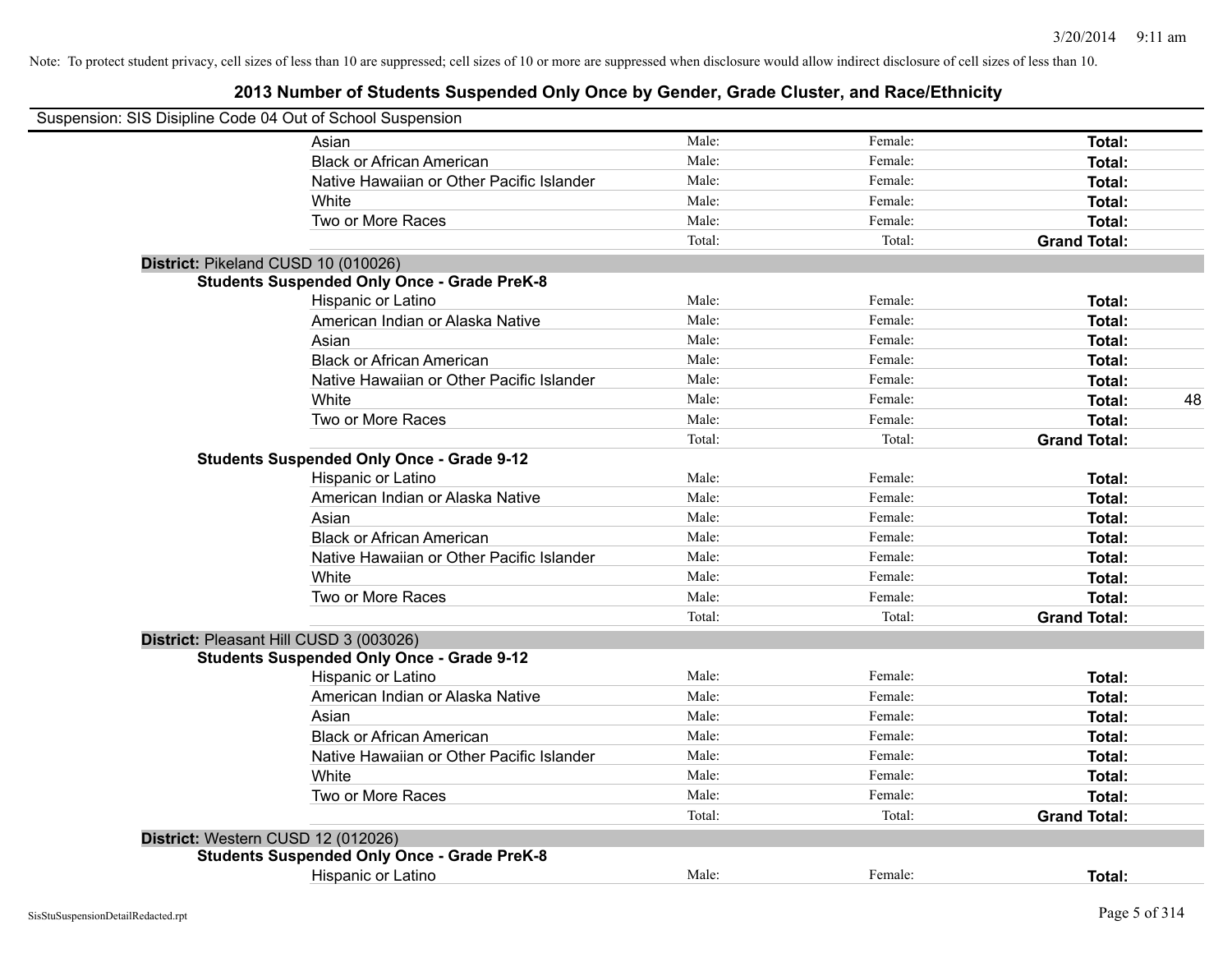| Suspension: SIS Disipline Code 04 Out of School Suspension |                                                    |        |    |         |    |                     |    |
|------------------------------------------------------------|----------------------------------------------------|--------|----|---------|----|---------------------|----|
|                                                            | American Indian or Alaska Native                   | Male:  |    | Female: |    | Total:              |    |
|                                                            | Asian                                              | Male:  |    | Female: |    | Total:              |    |
|                                                            | <b>Black or African American</b>                   | Male:  |    | Female: |    | <b>Total:</b>       |    |
|                                                            | Native Hawaiian or Other Pacific Islander          | Male:  |    | Female: |    | Total:              |    |
|                                                            | White                                              | Male:  |    | Female: |    | <b>Total:</b>       |    |
|                                                            | Two or More Races                                  | Male:  |    | Female: |    | <b>Total:</b>       |    |
|                                                            |                                                    | Total: |    | Total:  |    | <b>Grand Total:</b> |    |
|                                                            | <b>Students Suspended Only Once - Grade 9-12</b>   |        |    |         |    |                     |    |
|                                                            | Hispanic or Latino                                 | Male:  |    | Female: |    | Total:              |    |
|                                                            | American Indian or Alaska Native                   | Male:  |    | Female: |    | Total:              |    |
|                                                            | Asian                                              | Male:  |    | Female: |    | Total:              |    |
|                                                            | <b>Black or African American</b>                   | Male:  |    | Female: |    | <b>Total:</b>       |    |
|                                                            | Native Hawaiian or Other Pacific Islander          | Male:  |    | Female: |    | <b>Total:</b>       |    |
|                                                            | White                                              | Male:  |    | Female: |    | <b>Total:</b>       |    |
|                                                            | Two or More Races                                  | Male:  |    | Female: |    | <b>Total:</b>       |    |
|                                                            |                                                    | Total: |    | Total:  |    | <b>Grand Total:</b> |    |
| District: Cairo USD 1 (001022)                             | <b>Students Suspended Only Once - Grade PreK-8</b> |        |    |         |    |                     |    |
|                                                            | Hispanic or Latino                                 | Male:  |    | Female: |    | <b>Total:</b>       |    |
|                                                            | American Indian or Alaska Native                   | Male:  |    | Female: |    | <b>Total:</b>       |    |
|                                                            | Asian                                              | Male:  |    | Female: |    | Total:              |    |
|                                                            | <b>Black or African American</b>                   | Male:  | 17 | Female: | 11 | <b>Total:</b>       | 28 |
|                                                            | Native Hawaiian or Other Pacific Islander          | Male:  |    | Female: |    | Total:              |    |
|                                                            | White                                              | Male:  |    | Female: |    | Total:              |    |
|                                                            | Two or More Races                                  | Male:  |    | Female: |    | <b>Total:</b>       |    |
|                                                            |                                                    | Total: |    | Total:  |    | <b>Grand Total:</b> |    |
|                                                            | <b>Students Suspended Only Once - Grade 9-12</b>   |        |    |         |    |                     |    |
|                                                            | Hispanic or Latino                                 | Male:  |    | Female: |    | <b>Total:</b>       |    |
|                                                            | American Indian or Alaska Native                   | Male:  |    | Female: |    | Total:              |    |
|                                                            | Asian                                              | Male:  |    | Female: |    | Total:              |    |
|                                                            | <b>Black or African American</b>                   | Male:  |    | Female: |    | Total:              | 16 |
|                                                            | Native Hawaiian or Other Pacific Islander          | Male:  |    | Female: |    | Total:              |    |
|                                                            | White                                              | Male:  |    | Female: |    | Total:              |    |
|                                                            | Two or More Races                                  | Male:  |    | Female: |    | <b>Total:</b>       |    |
|                                                            |                                                    | Total: |    | Total:  |    | <b>Grand Total:</b> |    |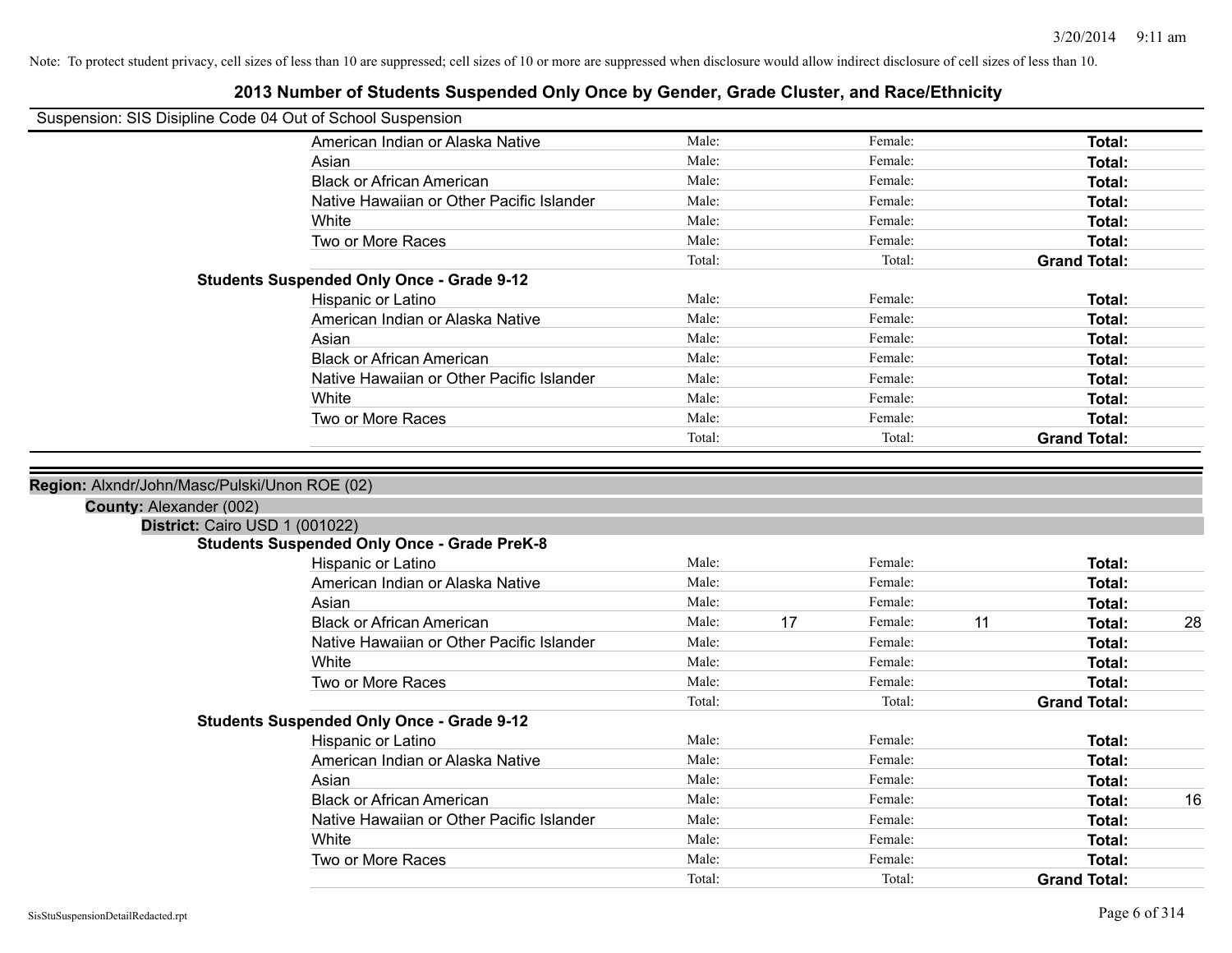| Suspension: SIS Disipline Code 04 Out of School Suspension |
|------------------------------------------------------------|
|------------------------------------------------------------|

| District: Egyptian CUSD 5 (005026) |                                                    |        |         |                     |
|------------------------------------|----------------------------------------------------|--------|---------|---------------------|
|                                    | <b>Students Suspended Only Once - Grade PreK-8</b> |        |         |                     |
|                                    | Hispanic or Latino                                 | Male:  | Female: | Total:              |
|                                    | American Indian or Alaska Native                   | Male:  | Female: | Total:              |
|                                    | Asian                                              | Male:  | Female: | Total:              |
|                                    | <b>Black or African American</b>                   | Male:  | Female: | <b>Total:</b>       |
|                                    | Native Hawaiian or Other Pacific Islander          | Male:  | Female: | Total:              |
|                                    | White                                              | Male:  | Female: | Total:              |
|                                    | Two or More Races                                  | Male:  | Female: | <b>Total:</b>       |
|                                    |                                                    | Total: | Total:  | <b>Grand Total:</b> |
|                                    | <b>Students Suspended Only Once - Grade 9-12</b>   |        |         |                     |
|                                    | Hispanic or Latino                                 | Male:  | Female: | Total:              |
|                                    | American Indian or Alaska Native                   | Male:  | Female: | <b>Total:</b>       |
|                                    | Asian                                              | Male:  | Female: | <b>Total:</b>       |
|                                    | <b>Black or African American</b>                   | Male:  | Female: | <b>Total:</b>       |
|                                    | Native Hawaiian or Other Pacific Islander          | Male:  | Female: | Total:              |
|                                    | White                                              | Male:  | Female: | <b>Total:</b>       |
|                                    | Two or More Races                                  | Male:  | Female: | <b>Total:</b>       |
|                                    |                                                    | Total: | Total:  | <b>Grand Total:</b> |
| District: Non-Public School (7480) |                                                    |        |         |                     |
|                                    | <b>Students Suspended Only Once - Grade 9-12</b>   |        |         |                     |
|                                    | Hispanic or Latino                                 | Male:  | Female: | Total:              |
|                                    | American Indian or Alaska Native                   | Male:  | Female: | <b>Total:</b>       |
|                                    | Asian                                              | Male:  | Female: | Total:              |
|                                    | <b>Black or African American</b>                   | Male:  | Female: | Total:              |
|                                    | Native Hawaiian or Other Pacific Islander          | Male:  | Female: | <b>Total:</b>       |
|                                    | White                                              | Male:  | Female: | Total:              |
|                                    | Two or More Races                                  | Male:  | Female: | <b>Total:</b>       |
|                                    |                                                    | Total: | Total:  | <b>Grand Total:</b> |
| County: Johnson (044)              |                                                    |        |         |                     |
| District: Goreville CUD 1 (001026) |                                                    |        |         |                     |
|                                    | <b>Students Suspended Only Once - Grade PreK-8</b> |        |         |                     |
|                                    | Hispanic or Latino                                 | Male:  | Female: | <b>Total:</b>       |
|                                    | American Indian or Alaska Native                   | Male:  | Female: | <b>Total:</b>       |
|                                    | Asian                                              | Male:  | Female: | <b>Total:</b>       |
|                                    | <b>Black or African American</b>                   | Male:  | Female: | Total:              |
|                                    | Native Hawaiian or Other Pacific Islander          | Male:  | Female: | Total:              |
|                                    | White                                              | Male:  | Female: | Total:              |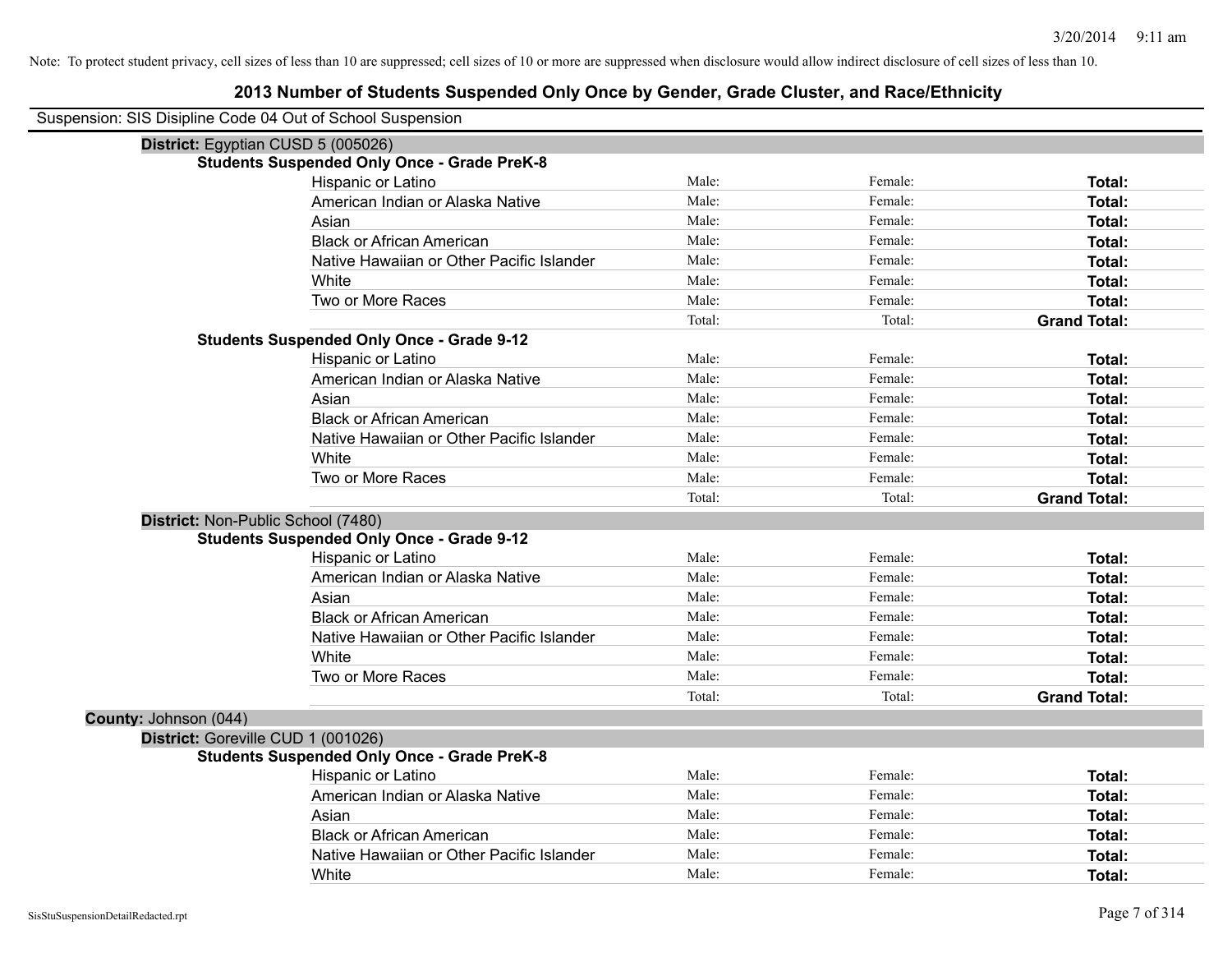|                      | Suspension: SIS Disipline Code 04 Out of School Suspension |        |         |                     |    |
|----------------------|------------------------------------------------------------|--------|---------|---------------------|----|
|                      | Two or More Races                                          | Male:  | Female: | Total:              |    |
|                      |                                                            | Total: | Total:  | <b>Grand Total:</b> |    |
|                      | District: New Simpson Hill SD 32 (032003)                  |        |         |                     |    |
|                      | <b>Students Suspended Only Once - Grade PreK-8</b>         |        |         |                     |    |
|                      | Hispanic or Latino                                         | Male:  | Female: | Total:              |    |
|                      | American Indian or Alaska Native                           | Male:  | Female: | Total:              |    |
|                      | Asian                                                      | Male:  | Female: | Total:              |    |
|                      | <b>Black or African American</b>                           | Male:  | Female: | Total:              |    |
|                      | Native Hawaiian or Other Pacific Islander                  | Male:  | Female: | Total:              |    |
|                      | White                                                      | Male:  | Female: | Total:              |    |
|                      | Two or More Races                                          | Male:  | Female: | Total:              |    |
|                      |                                                            | Total: | Total:  | <b>Grand Total:</b> |    |
|                      | District: Vienna HSD 133 (133017)                          |        |         |                     |    |
|                      | <b>Students Suspended Only Once - Grade 9-12</b>           |        |         |                     |    |
|                      | Hispanic or Latino                                         | Male:  | Female: | Total:              |    |
|                      | American Indian or Alaska Native                           | Male:  | Female: | Total:              |    |
|                      | Asian                                                      | Male:  | Female: | Total:              |    |
|                      | <b>Black or African American</b>                           | Male:  | Female: | Total:              |    |
|                      | Native Hawaiian or Other Pacific Islander                  | Male:  | Female: | Total:              |    |
|                      | White                                                      | Male:  | Female: | Total:              | 10 |
|                      | Two or More Races                                          | Male:  | Female: | Total:              |    |
|                      |                                                            | Total: | Total:  | <b>Grand Total:</b> |    |
|                      | District: Vienna SD 55 (055002)                            |        |         |                     |    |
|                      | <b>Students Suspended Only Once - Grade PreK-8</b>         |        |         |                     |    |
|                      | Hispanic or Latino                                         | Male:  | Female: | Total:              |    |
|                      | American Indian or Alaska Native                           | Male:  | Female: | Total:              |    |
|                      | Asian                                                      | Male:  | Female: | Total:              |    |
|                      | <b>Black or African American</b>                           | Male:  | Female: | Total:              |    |
|                      | Native Hawaiian or Other Pacific Islander                  | Male:  | Female: | Total:              |    |
|                      | White                                                      | Male:  | Female: | Total:              | 13 |
|                      | Two or More Races                                          | Male:  | Female: | Total:              |    |
|                      |                                                            | Total: | Total:  | <b>Grand Total:</b> |    |
| County: Massac (061) |                                                            |        |         |                     |    |
|                      | District: Joppa-Maple Grove UD 38 (038026)                 |        |         |                     |    |
|                      | <b>Students Suspended Only Once - Grade PreK-8</b>         |        |         |                     |    |
|                      | Hispanic or Latino                                         | Male:  | Female: | Total:              |    |
|                      | American Indian or Alaska Native                           | Male:  | Female: | Total:              |    |
|                      | Asian                                                      | Male:  | Female: | Total:              |    |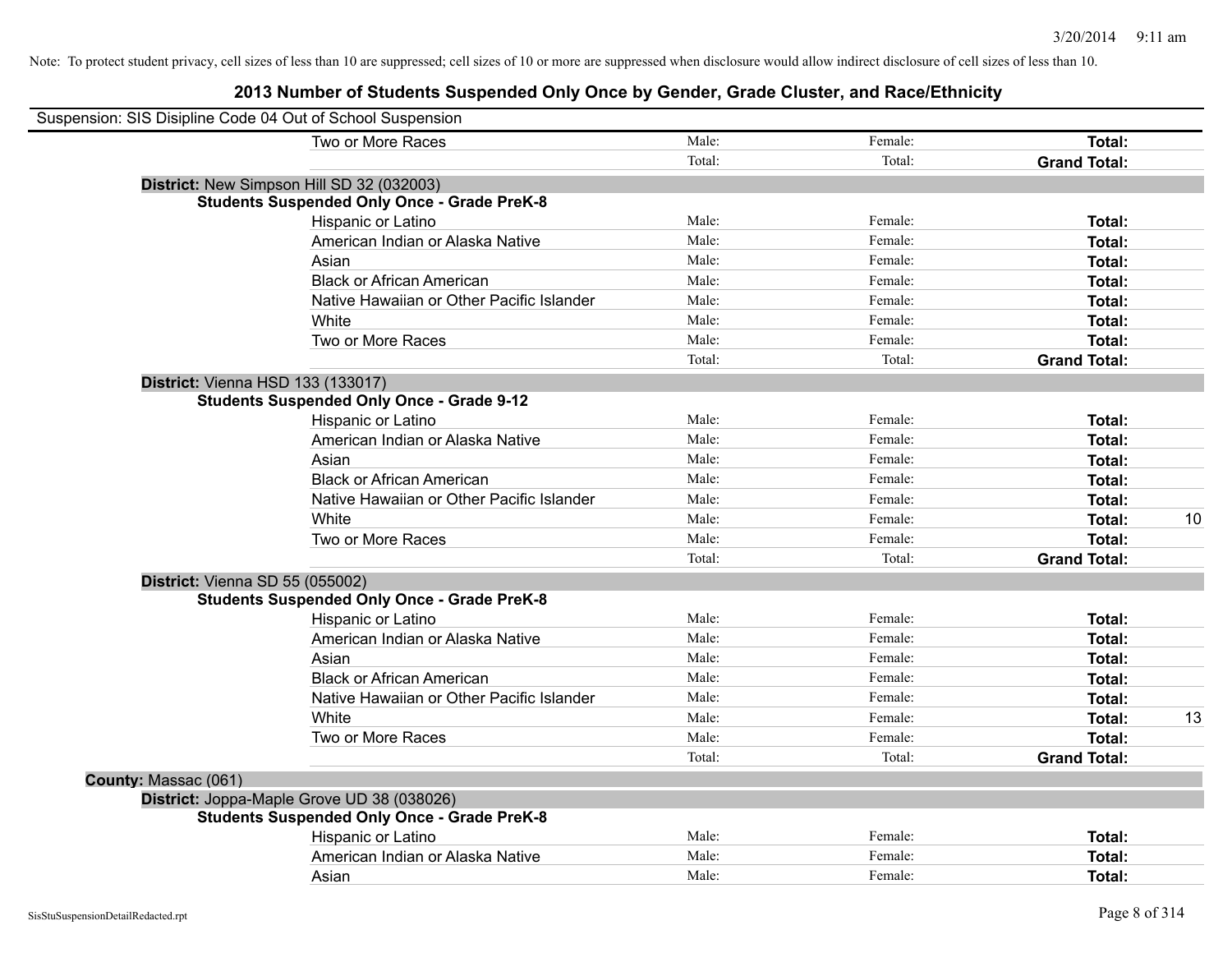| Suspension: SIS Disipline Code 04 Out of School Suspension |                                                    |        |         |                     |    |
|------------------------------------------------------------|----------------------------------------------------|--------|---------|---------------------|----|
|                                                            | <b>Black or African American</b>                   | Male:  | Female: | <b>Total:</b>       |    |
|                                                            | Native Hawaiian or Other Pacific Islander          | Male:  | Female: | <b>Total:</b>       |    |
|                                                            | White                                              | Male:  | Female: | Total:              |    |
|                                                            | Two or More Races                                  | Male:  | Female: | <b>Total:</b>       |    |
|                                                            |                                                    | Total: | Total:  | <b>Grand Total:</b> |    |
|                                                            | <b>Students Suspended Only Once - Grade 9-12</b>   |        |         |                     |    |
|                                                            | Hispanic or Latino                                 | Male:  | Female: | Total:              |    |
|                                                            | American Indian or Alaska Native                   | Male:  | Female: | <b>Total:</b>       |    |
|                                                            | Asian                                              | Male:  | Female: | Total:              |    |
|                                                            | <b>Black or African American</b>                   | Male:  | Female: | <b>Total:</b>       |    |
|                                                            | Native Hawaiian or Other Pacific Islander          | Male:  | Female: | <b>Total:</b>       |    |
|                                                            | White                                              | Male:  | Female: | Total:              |    |
|                                                            | Two or More Races                                  | Male:  | Female: | <b>Total:</b>       |    |
|                                                            |                                                    | Total: | Total:  | <b>Grand Total:</b> |    |
| District: Massac UD 1 (001026)                             |                                                    |        |         |                     |    |
|                                                            | <b>Students Suspended Only Once - Grade PreK-8</b> |        |         |                     |    |
|                                                            | Hispanic or Latino                                 | Male:  | Female: | Total:              |    |
|                                                            | American Indian or Alaska Native                   | Male:  | Female: | <b>Total:</b>       |    |
|                                                            | Asian                                              | Male:  | Female: | Total:              |    |
|                                                            | <b>Black or African American</b>                   | Male:  | Female: | Total:              |    |
|                                                            | Native Hawaiian or Other Pacific Islander          | Male:  | Female: | Total:              |    |
|                                                            | White                                              | Male:  | Female: | Total:              | 23 |
|                                                            | Two or More Races                                  | Male:  | Female: | <b>Total:</b>       |    |
|                                                            |                                                    | Total: | Total:  | <b>Grand Total:</b> |    |
|                                                            | <b>Students Suspended Only Once - Grade 9-12</b>   |        |         |                     |    |
|                                                            | Hispanic or Latino                                 | Male:  | Female: | Total:              |    |
|                                                            | American Indian or Alaska Native                   | Male:  | Female: | <b>Total:</b>       |    |
|                                                            | Asian                                              | Male:  | Female: | Total:              |    |
|                                                            | <b>Black or African American</b>                   | Male:  | Female: | Total:              |    |
|                                                            | Native Hawaiian or Other Pacific Islander          | Male:  | Female: | Total:              |    |
|                                                            | White                                              | Male:  | Female: | Total:              | 24 |
|                                                            | Two or More Races                                  | Male:  | Female: | <b>Total:</b>       |    |
|                                                            |                                                    | Total: | Total:  | <b>Grand Total:</b> |    |
| County: Pulaski (077)                                      |                                                    |        |         |                     |    |
|                                                            | District: Century CUSD 100 (100026)                |        |         |                     |    |
|                                                            | <b>Students Suspended Only Once - Grade PreK-8</b> |        |         |                     |    |
|                                                            | Hispanic or Latino                                 | Male:  | Female: | Total:              |    |
|                                                            | American Indian or Alaska Native                   | Male:  | Female: | <b>Total:</b>       |    |
|                                                            | Asian                                              | Male:  | Female: | Total:              |    |
| SisStuSuspensionDetailRedacted.rpt                         |                                                    |        |         | Page 9 of 314       |    |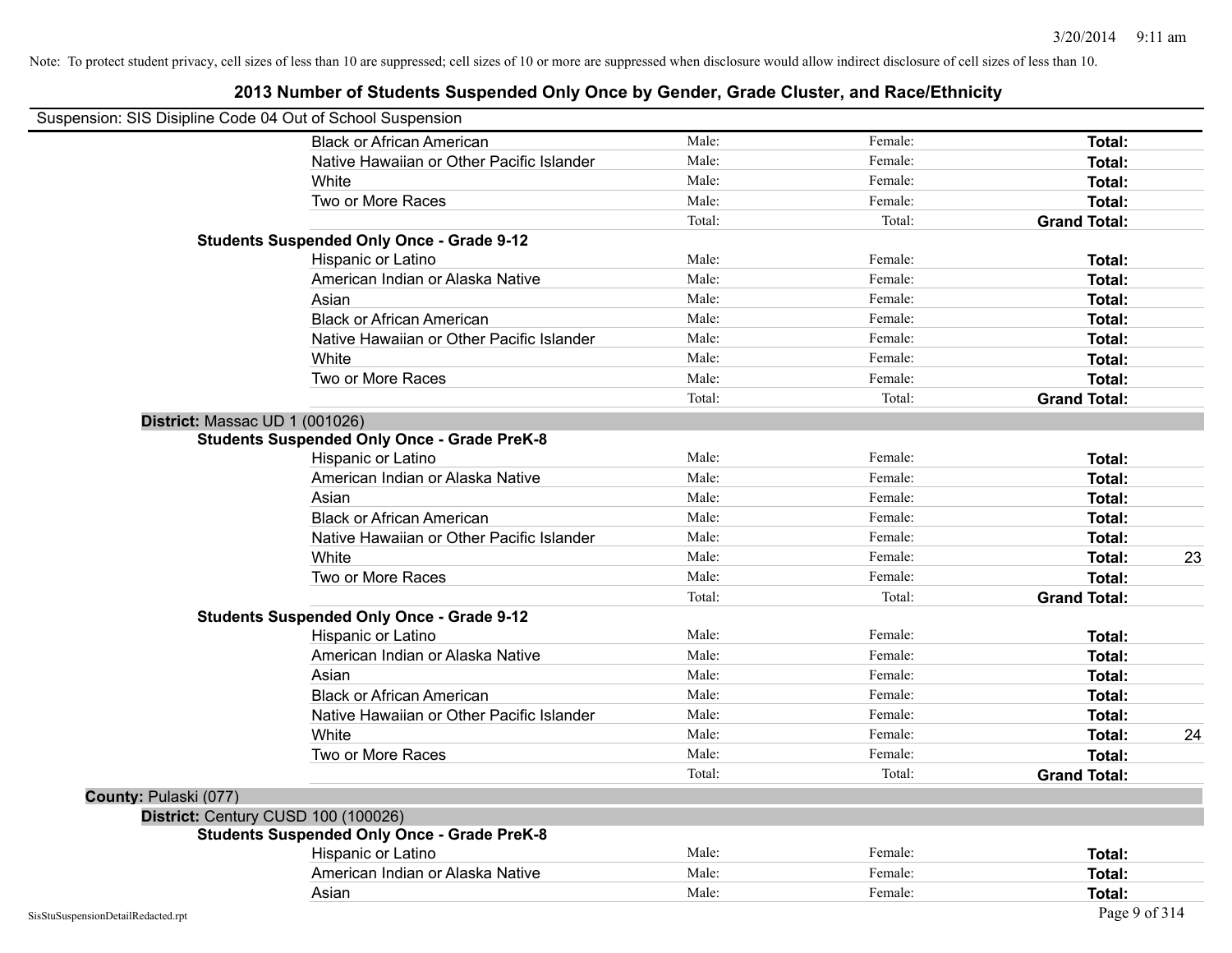| Suspension: SIS Disipline Code 04 Out of School Suspension |                                                    |        |         |                     |
|------------------------------------------------------------|----------------------------------------------------|--------|---------|---------------------|
|                                                            | <b>Black or African American</b>                   | Male:  | Female: | Total:              |
|                                                            | Native Hawaiian or Other Pacific Islander          | Male:  | Female: | Total:              |
|                                                            | White                                              | Male:  | Female: | Total:              |
|                                                            | Two or More Races                                  | Male:  | Female: | Total:              |
|                                                            |                                                    | Total: | Total:  | <b>Grand Total:</b> |
|                                                            | <b>Students Suspended Only Once - Grade 9-12</b>   |        |         |                     |
|                                                            | Hispanic or Latino                                 | Male:  | Female: | Total:              |
|                                                            | American Indian or Alaska Native                   | Male:  | Female: | Total:              |
|                                                            | Asian                                              | Male:  | Female: | Total:              |
|                                                            | <b>Black or African American</b>                   | Male:  | Female: | Total:              |
|                                                            | Native Hawaiian or Other Pacific Islander          | Male:  | Female: | Total:              |
|                                                            | White                                              | Male:  | Female: | Total:              |
|                                                            | Two or More Races                                  | Male:  | Female: | Total:              |
|                                                            |                                                    | Total: | Total:  | <b>Grand Total:</b> |
|                                                            | District: Jamp Spec Educ Services (801060)         |        |         |                     |
|                                                            | <b>Students Suspended Only Once - Grade 9-12</b>   |        |         |                     |
|                                                            | Hispanic or Latino                                 | Male:  | Female: | Total:              |
|                                                            | American Indian or Alaska Native                   | Male:  | Female: | Total:              |
|                                                            | Asian                                              | Male:  | Female: | Total:              |
|                                                            | <b>Black or African American</b>                   | Male:  | Female: | Total:              |
|                                                            | Native Hawaiian or Other Pacific Islander          | Male:  | Female: | Total:              |
|                                                            | White                                              | Male:  | Female: | Total:              |
|                                                            | Two or More Races                                  | Male:  | Female: | Total:              |
|                                                            |                                                    | Total: | Total:  | <b>Grand Total:</b> |
|                                                            | District: Meridian CUSD 101 (101026)               |        |         |                     |
|                                                            | <b>Students Suspended Only Once - Grade PreK-8</b> |        |         |                     |
|                                                            | Hispanic or Latino                                 | Male:  | Female: | Total:              |
|                                                            | American Indian or Alaska Native                   | Male:  | Female: | Total:              |
|                                                            | Asian                                              | Male:  | Female: | Total:              |
|                                                            | <b>Black or African American</b>                   | Male:  | Female: | 19<br>Total:        |
|                                                            | Native Hawaiian or Other Pacific Islander          | Male:  | Female: | Total:              |
|                                                            | White                                              | Male:  | Female: | Total:              |
|                                                            | Two or More Races                                  | Male:  | Female: | Total:              |
|                                                            |                                                    | Total: | Total:  | <b>Grand Total:</b> |
|                                                            | <b>Students Suspended Only Once - Grade 9-12</b>   |        |         |                     |
|                                                            | Hispanic or Latino                                 | Male:  | Female: | Total:              |
|                                                            | American Indian or Alaska Native                   | Male:  | Female: | Total:              |
|                                                            | Asian                                              | Male:  | Female: | Total:              |
|                                                            | <b>Black or African American</b>                   | Male:  | Female: | Total:              |
|                                                            |                                                    |        |         |                     |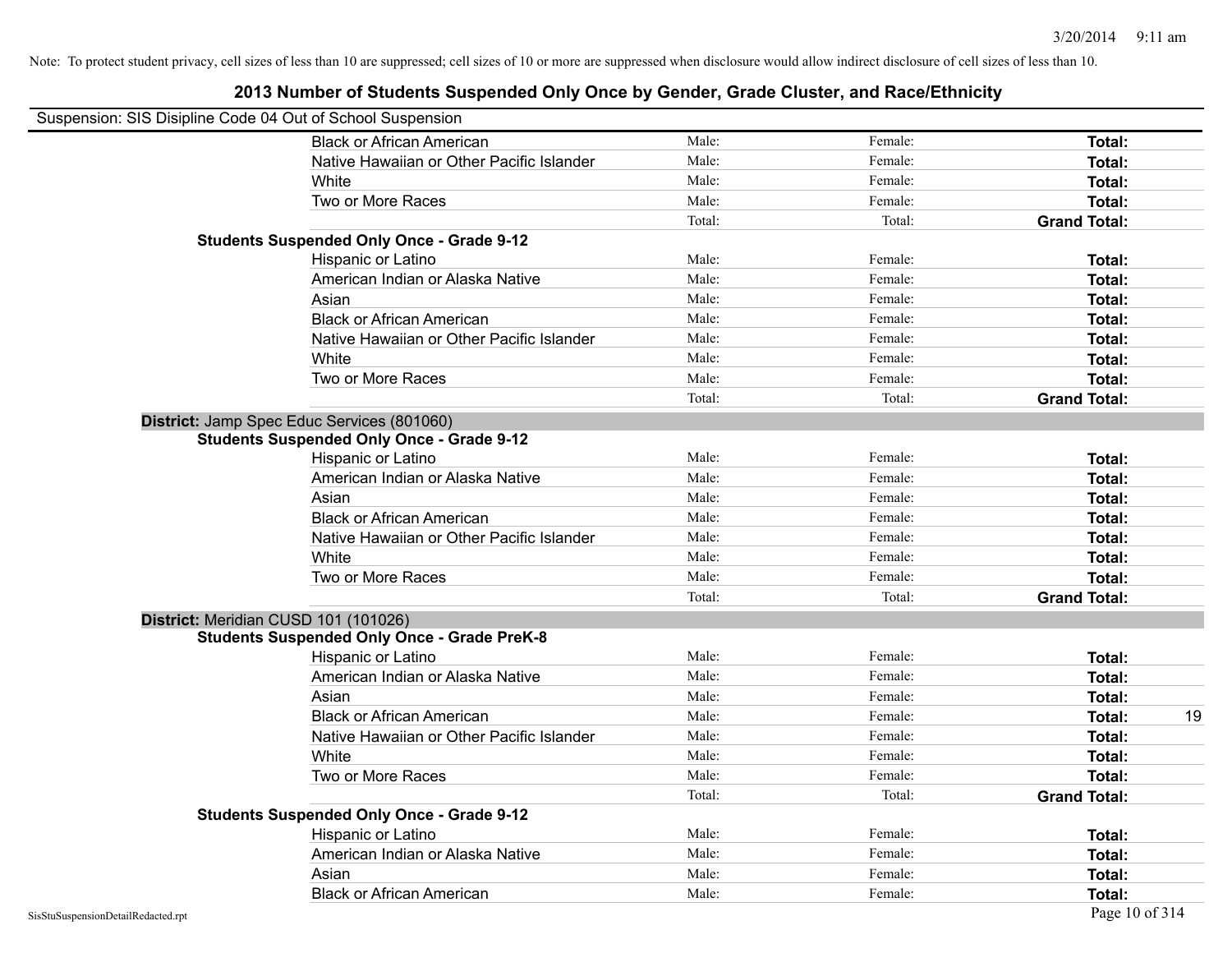| Suspension: SIS Disipline Code 04 Out of School Suspension |                                                    |        |         |                     |    |
|------------------------------------------------------------|----------------------------------------------------|--------|---------|---------------------|----|
|                                                            | Native Hawaiian or Other Pacific Islander          | Male:  | Female: | Total:              |    |
|                                                            | White                                              | Male:  | Female: | Total:              |    |
|                                                            | Two or More Races                                  | Male:  | Female: | Total:              |    |
|                                                            |                                                    | Total: | Total:  | <b>Grand Total:</b> | 12 |
| County: Union (091)                                        |                                                    |        |         |                     |    |
| District: Anna CCSD 37 (037004)                            |                                                    |        |         |                     |    |
|                                                            | <b>Students Suspended Only Once - Grade PreK-8</b> |        |         |                     |    |
|                                                            | Hispanic or Latino                                 | Male:  | Female: | Total:              |    |
|                                                            | American Indian or Alaska Native                   | Male:  | Female: | Total:              |    |
|                                                            | Asian                                              | Male:  | Female: | Total:              |    |
|                                                            | <b>Black or African American</b>                   | Male:  | Female: | Total:              |    |
|                                                            | Native Hawaiian or Other Pacific Islander          | Male:  | Female: | Total:              |    |
|                                                            | White                                              | Male:  | Female: | Total:              | 15 |
|                                                            | Two or More Races                                  | Male:  | Female: | Total:              |    |
|                                                            |                                                    | Total: | Total:  | <b>Grand Total:</b> |    |
|                                                            | District: Anna Jonesboro CHSD 81 (081016)          |        |         |                     |    |
|                                                            | <b>Students Suspended Only Once - Grade 9-12</b>   |        |         |                     |    |
|                                                            | Hispanic or Latino                                 | Male:  | Female: | Total:              |    |
|                                                            | American Indian or Alaska Native                   | Male:  | Female: | Total:              |    |
|                                                            | Asian                                              | Male:  | Female: | Total:              |    |
|                                                            | <b>Black or African American</b>                   | Male:  | Female: | Total:              |    |
|                                                            | Native Hawaiian or Other Pacific Islander          | Male:  | Female: | Total:              |    |
|                                                            | White                                              | Male:  | Female: | Total:              |    |
|                                                            | Two or More Races                                  | Male:  | Female: | Total:              |    |
|                                                            |                                                    | Total: | Total:  | <b>Grand Total:</b> |    |
| District: Cobden SUD 17 (017022)                           |                                                    |        |         |                     |    |
|                                                            | <b>Students Suspended Only Once - Grade PreK-8</b> |        |         |                     |    |
|                                                            | Hispanic or Latino                                 | Male:  | Female: | Total:              |    |
|                                                            | American Indian or Alaska Native                   | Male:  | Female: | Total:              |    |
|                                                            | Asian                                              | Male:  | Female: | Total:              |    |
|                                                            | <b>Black or African American</b>                   | Male:  | Female: | Total:              |    |
|                                                            | Native Hawaiian or Other Pacific Islander          | Male:  | Female: | Total:              |    |
|                                                            | <b>White</b>                                       | Male:  | Female: | Total:              |    |
|                                                            | Two or More Races                                  | Male:  | Female: | Total:              |    |
|                                                            |                                                    | Total: | Total:  | <b>Grand Total:</b> |    |
|                                                            | <b>Students Suspended Only Once - Grade 9-12</b>   |        |         |                     |    |
|                                                            | Hispanic or Latino                                 | Male:  | Female: | Total:              |    |
|                                                            | American Indian or Alaska Native                   | Male:  | Female: | Total:              |    |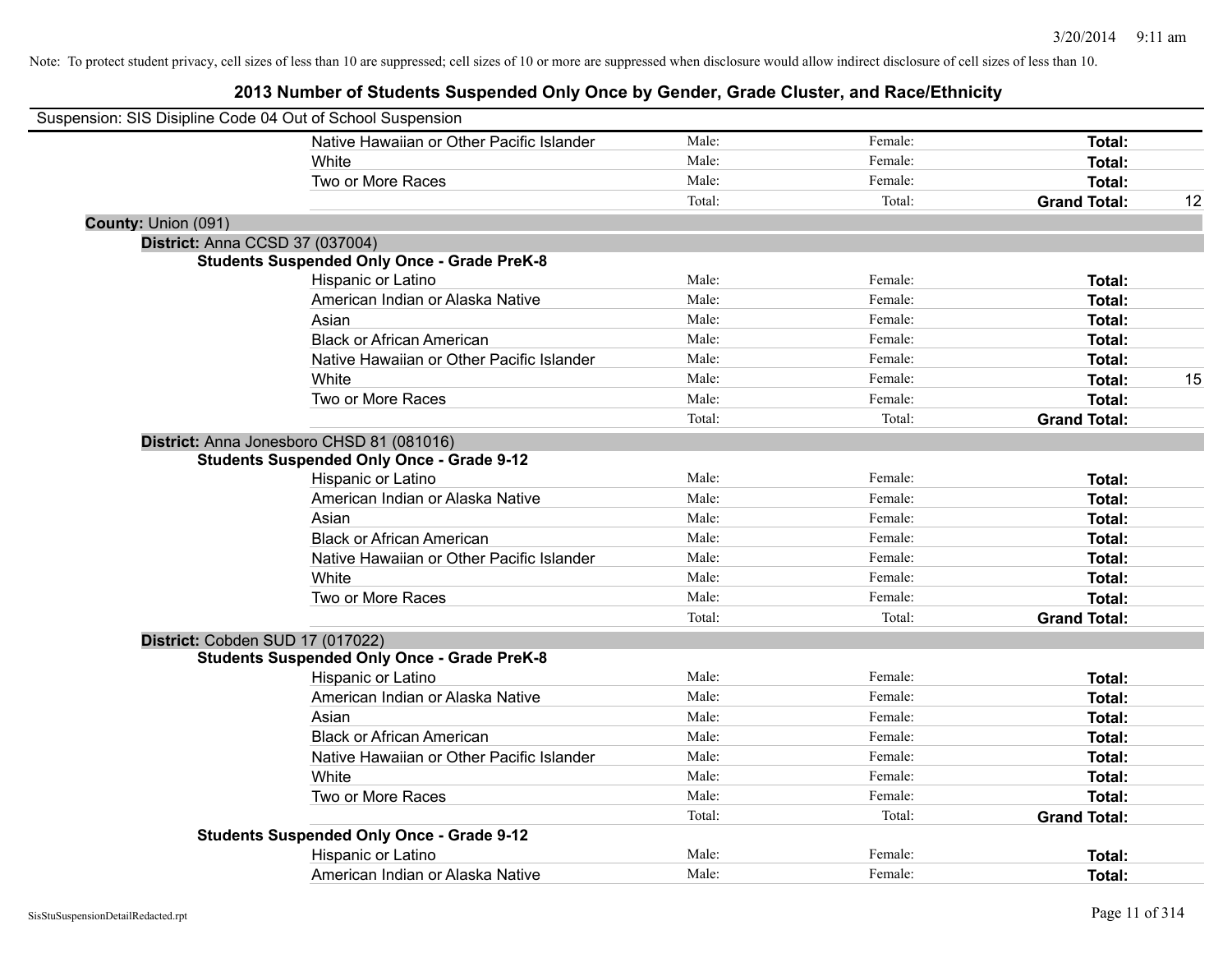| Suspension: SIS Disipline Code 04 Out of School Suspension |                                                    |        |         |                     |    |
|------------------------------------------------------------|----------------------------------------------------|--------|---------|---------------------|----|
|                                                            | Asian                                              | Male:  | Female: | Total:              |    |
|                                                            | <b>Black or African American</b>                   | Male:  | Female: | Total:              |    |
|                                                            | Native Hawaiian or Other Pacific Islander          | Male:  | Female: | Total:              |    |
|                                                            | White                                              | Male:  | Female: | Total:              |    |
|                                                            | Two or More Races                                  | Male:  | Female: | Total:              |    |
|                                                            |                                                    | Total: | Total:  | <b>Grand Total:</b> |    |
|                                                            | District: County of Union Sch Dist No43 (043004)   |        |         |                     |    |
|                                                            | <b>Students Suspended Only Once - Grade PreK-8</b> |        |         |                     |    |
|                                                            | Hispanic or Latino                                 | Male:  | Female: | Total:              |    |
|                                                            | American Indian or Alaska Native                   | Male:  | Female: | Total:              |    |
|                                                            | Asian                                              | Male:  | Female: | Total:              |    |
|                                                            | <b>Black or African American</b>                   | Male:  | Female: | Total:              |    |
|                                                            | Native Hawaiian or Other Pacific Islander          | Male:  | Female: | Total:              |    |
|                                                            | White                                              | Male:  | Female: | Total:              | 10 |
|                                                            | Two or More Races                                  | Male:  | Female: | Total:              |    |
|                                                            |                                                    | Total: | Total:  | <b>Grand Total:</b> |    |
| District: Dongola USD 66 (066022)                          | <b>Students Suspended Only Once - Grade PreK-8</b> |        |         |                     |    |
|                                                            | Hispanic or Latino                                 | Male:  | Female: | Total:              |    |
|                                                            | American Indian or Alaska Native                   | Male:  | Female: | Total:              |    |
|                                                            | Asian                                              | Male:  | Female: | Total:              |    |
|                                                            | <b>Black or African American</b>                   | Male:  | Female: | Total:              |    |
|                                                            | Native Hawaiian or Other Pacific Islander          | Male:  | Female: | Total:              |    |
|                                                            | White                                              | Male:  | Female: | Total:              | 14 |
|                                                            | Two or More Races                                  | Male:  | Female: | Total:              |    |
|                                                            |                                                    | Total: | Total:  | <b>Grand Total:</b> |    |
|                                                            | <b>Students Suspended Only Once - Grade 9-12</b>   |        |         |                     |    |
|                                                            | Hispanic or Latino                                 | Male:  | Female: | Total:              |    |
|                                                            | American Indian or Alaska Native                   | Male:  | Female: | Total:              |    |
|                                                            | Asian                                              | Male:  | Female: | Total:              |    |
|                                                            | <b>Black or African American</b>                   | Male:  | Female: | Total:              |    |
|                                                            | Native Hawaiian or Other Pacific Islander          | Male:  | Female: | Total:              |    |
|                                                            | White                                              | Male:  | Female: | Total:              |    |
|                                                            | Two or More Races                                  | Male:  | Female: | Total:              |    |
|                                                            |                                                    | Total: | Total:  | <b>Grand Total:</b> |    |
| District: Lick Creek CCSD 16 (016004)                      |                                                    |        |         |                     |    |
|                                                            | <b>Students Suspended Only Once - Grade PreK-8</b> |        |         |                     |    |
|                                                            | <b>Hispanic or Latino</b>                          | Male:  | Female: | Total:              |    |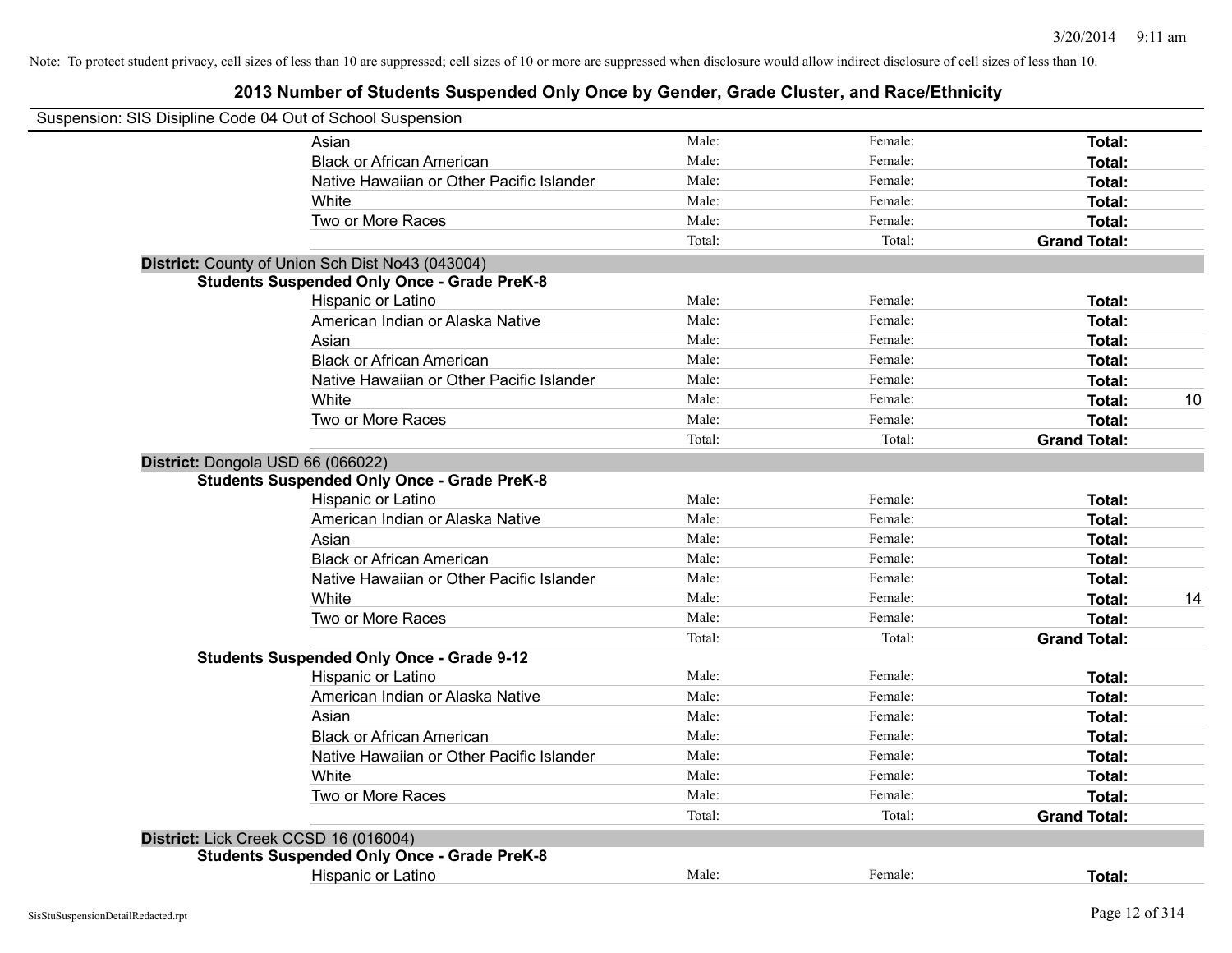| Suspension: SIS Disipline Code 04 Out of School Suspension |                                                                        |        |         |                     |    |
|------------------------------------------------------------|------------------------------------------------------------------------|--------|---------|---------------------|----|
|                                                            |                                                                        |        |         |                     |    |
|                                                            | American Indian or Alaska Native                                       | Male:  | Female: | Total:              |    |
|                                                            | Asian                                                                  | Male:  | Female: | Total:              |    |
|                                                            | <b>Black or African American</b>                                       | Male:  | Female: | Total:              |    |
|                                                            | Native Hawaiian or Other Pacific Islander                              | Male:  | Female: | Total:              |    |
|                                                            | White                                                                  | Male:  | Female: | Total:              |    |
|                                                            | Two or More Races                                                      | Male:  | Female: | Total:              |    |
|                                                            |                                                                        | Total: | Total:  | <b>Grand Total:</b> |    |
| District: Shawnee CUSD 84 (084026)                         |                                                                        |        |         |                     |    |
|                                                            | <b>Students Suspended Only Once - Grade PreK-8</b>                     |        |         |                     |    |
|                                                            | Hispanic or Latino                                                     | Male:  | Female: | Total:              |    |
|                                                            | American Indian or Alaska Native                                       | Male:  | Female: | Total:              |    |
|                                                            | Asian                                                                  | Male:  | Female: | Total:              |    |
|                                                            | <b>Black or African American</b>                                       | Male:  | Female: | Total:              |    |
|                                                            | Native Hawaiian or Other Pacific Islander                              | Male:  | Female: | Total:              |    |
|                                                            | White                                                                  | Male:  | Female: | Total:              |    |
|                                                            | Two or More Races                                                      | Male:  | Female: | Total:              |    |
|                                                            |                                                                        | Total: | Total:  | <b>Grand Total:</b> |    |
|                                                            |                                                                        |        |         |                     |    |
| Region: Bond/Effingham/Fayette ROE (03)                    |                                                                        |        |         |                     |    |
|                                                            |                                                                        |        |         |                     |    |
|                                                            |                                                                        |        |         |                     |    |
| County: Bond (003)                                         |                                                                        |        |         |                     |    |
|                                                            | District: Bond County CUSD 2 (002026)                                  |        |         |                     |    |
|                                                            | <b>Students Suspended Only Once - Grade PreK-8</b>                     | Male:  | Female: | Total:              |    |
|                                                            | Hispanic or Latino<br>American Indian or Alaska Native                 | Male:  | Female: | Total:              |    |
|                                                            | Asian                                                                  | Male:  | Female: | Total:              |    |
|                                                            | <b>Black or African American</b>                                       | Male:  | Female: |                     |    |
|                                                            | Native Hawaiian or Other Pacific Islander                              | Male:  | Female: | Total:<br>Total:    |    |
|                                                            | White                                                                  | Male:  | Female: | Total:              | 20 |
|                                                            | Two or More Races                                                      | Male:  | Female: | Total:              |    |
|                                                            |                                                                        | Total: | Total:  | <b>Grand Total:</b> |    |
|                                                            |                                                                        |        |         |                     |    |
|                                                            | <b>Students Suspended Only Once - Grade 9-12</b><br>Hispanic or Latino | Male:  | Female: | Total:              |    |
|                                                            | American Indian or Alaska Native                                       | Male:  | Female: | Total:              |    |
|                                                            | Asian                                                                  | Male:  | Female: | Total:              |    |
|                                                            | <b>Black or African American</b>                                       | Male:  | Female: | Total:              |    |
|                                                            | Native Hawaiian or Other Pacific Islander                              | Male:  | Female: | Total:              |    |
|                                                            | White                                                                  | Male:  | Female: | Total:              | 21 |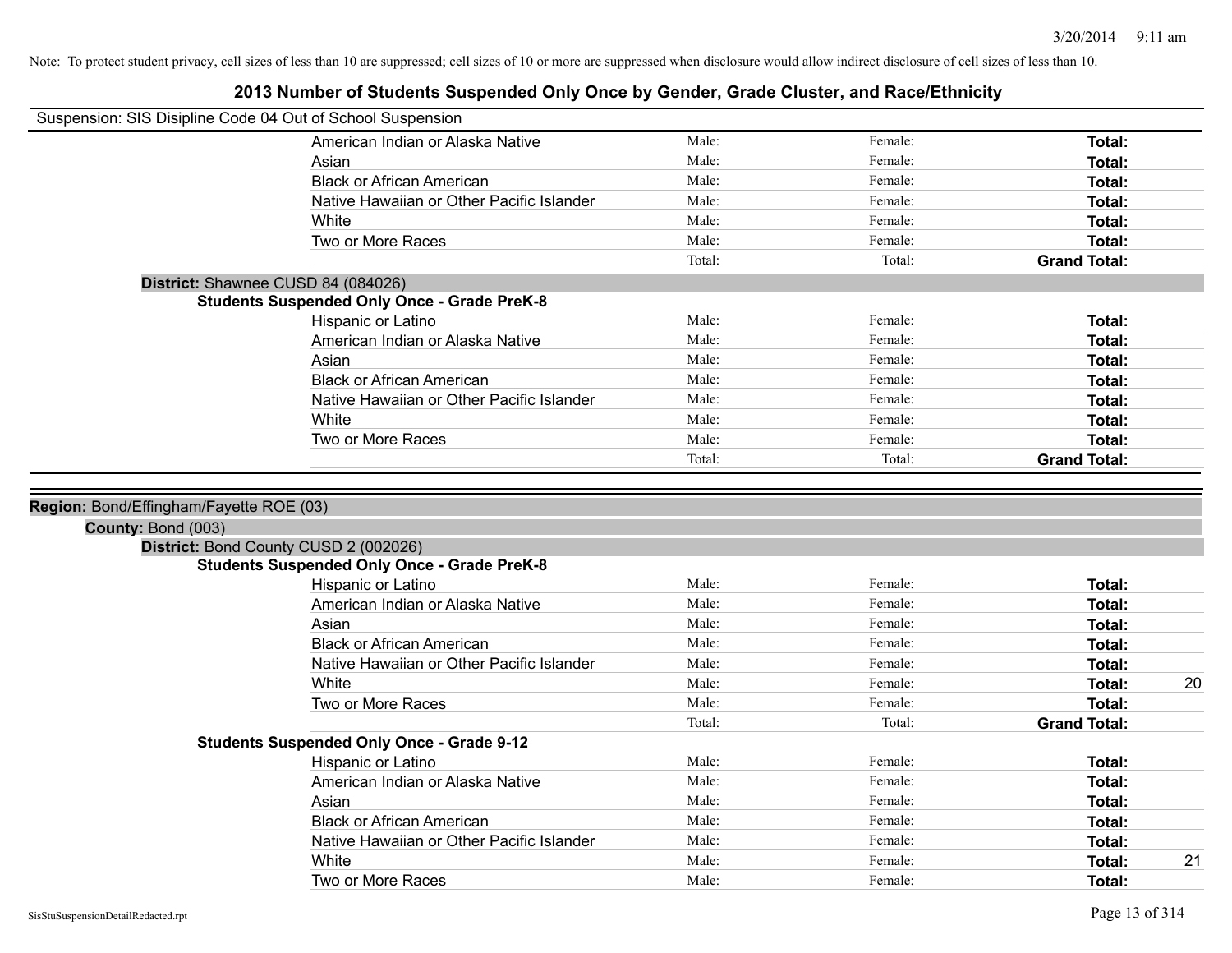| Suspension: SIS Disipline Code 04 Out of School Suspension |                                                    |        |         |                     |
|------------------------------------------------------------|----------------------------------------------------|--------|---------|---------------------|
|                                                            |                                                    | Total: | Total:  | <b>Grand Total:</b> |
|                                                            | District: Mulberry Grove CUSD 1 (001026)           |        |         |                     |
|                                                            | <b>Students Suspended Only Once - Grade PreK-8</b> |        |         |                     |
|                                                            | Hispanic or Latino                                 | Male:  | Female: | Total:              |
|                                                            | American Indian or Alaska Native                   | Male:  | Female: | Total:              |
|                                                            | Asian                                              | Male:  | Female: | Total:              |
|                                                            | <b>Black or African American</b>                   | Male:  | Female: | Total:              |
|                                                            | Native Hawaiian or Other Pacific Islander          | Male:  | Female: | Total:              |
|                                                            | White                                              | Male:  | Female: | Total:              |
|                                                            | Two or More Races                                  | Male:  | Female: | Total:              |
|                                                            |                                                    | Total: | Total:  | <b>Grand Total:</b> |
|                                                            | <b>Students Suspended Only Once - Grade 9-12</b>   |        |         |                     |
|                                                            | Hispanic or Latino                                 | Male:  | Female: | Total:              |
|                                                            | American Indian or Alaska Native                   | Male:  | Female: | Total:              |
|                                                            | Asian                                              | Male:  | Female: | Total:              |
|                                                            | <b>Black or African American</b>                   | Male:  | Female: | Total:              |
|                                                            | Native Hawaiian or Other Pacific Islander          | Male:  | Female: | Total:              |
|                                                            | White                                              | Male:  | Female: | Total:              |
|                                                            | Two or More Races                                  | Male:  | Female: | Total:              |
|                                                            |                                                    | Total: | Total:  | <b>Grand Total:</b> |
| County: Effingham (025)                                    |                                                    |        |         |                     |
|                                                            | District: Altamont CUSD 10 (010026)                |        |         |                     |
|                                                            | <b>Students Suspended Only Once - Grade PreK-8</b> |        |         |                     |
|                                                            | Hispanic or Latino                                 | Male:  | Female: | Total:              |
|                                                            | American Indian or Alaska Native                   | Male:  | Female: | Total:              |
|                                                            | Asian                                              | Male:  | Female: | Total:              |
|                                                            | <b>Black or African American</b>                   | Male:  | Female: | Total:              |
|                                                            | Native Hawaiian or Other Pacific Islander          | Male:  | Female: | Total:              |
|                                                            | White                                              | Male:  | Female: | Total:              |
|                                                            | Two or More Races                                  | Male:  | Female: | Total:              |
|                                                            |                                                    | Total: | Total:  | <b>Grand Total:</b> |
|                                                            | <b>Students Suspended Only Once - Grade 9-12</b>   |        |         |                     |
|                                                            | Hispanic or Latino                                 | Male:  | Female: | Total:              |
|                                                            | American Indian or Alaska Native                   | Male:  | Female: | Total:              |
|                                                            | Asian                                              | Male:  | Female: | Total:              |
|                                                            | <b>Black or African American</b>                   | Male:  | Female: | Total:              |
|                                                            | Native Hawaiian or Other Pacific Islander          | Male:  | Female: | Total:              |
|                                                            | White                                              | Male:  | Female: | Total:              |
|                                                            | Two or More Races                                  | Male:  | Female: | Total:              |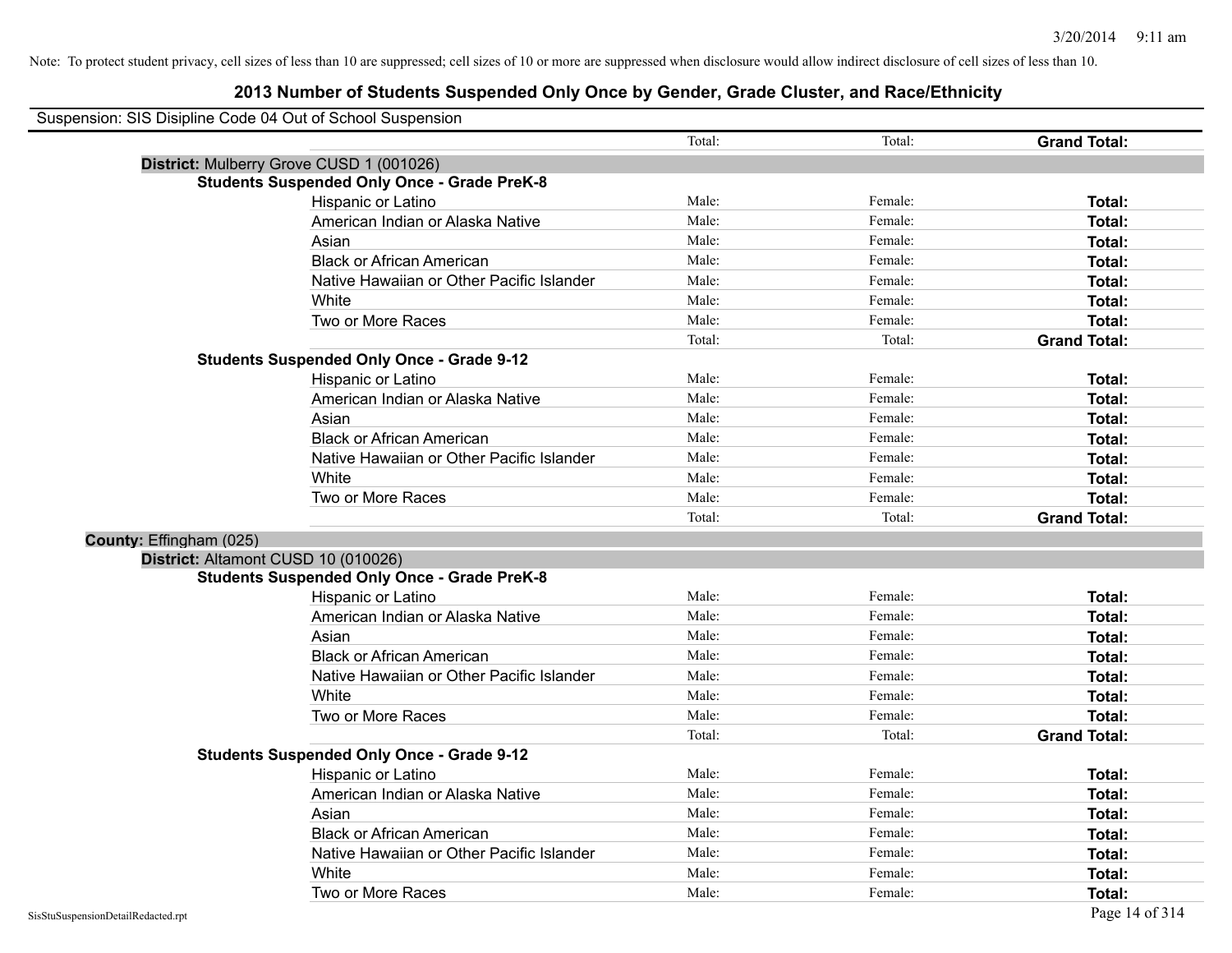| Suspension: SIS Disipline Code 04 Out of School Suspension |        |         |                     |
|------------------------------------------------------------|--------|---------|---------------------|
|                                                            | Total: | Total:  | <b>Grand Total:</b> |
| District: Beecher City CUSD 20 (020026)                    |        |         |                     |
| <b>Students Suspended Only Once - Grade PreK-8</b>         |        |         |                     |
| Hispanic or Latino                                         | Male:  | Female: | Total:              |
| American Indian or Alaska Native                           | Male:  | Female: | Total:              |
| Asian                                                      | Male:  | Female: | Total:              |
| <b>Black or African American</b>                           | Male:  | Female: | Total:              |
| Native Hawaiian or Other Pacific Islander                  | Male:  | Female: | Total:              |
| White                                                      | Male:  | Female: | Total:              |
| Two or More Races                                          | Male:  | Female: | Total:              |
|                                                            | Total: | Total:  | <b>Grand Total:</b> |
| <b>Students Suspended Only Once - Grade 9-12</b>           |        |         |                     |
| Hispanic or Latino                                         | Male:  | Female: | Total:              |
| American Indian or Alaska Native                           | Male:  | Female: | Total:              |
| Asian                                                      | Male:  | Female: | Total:              |
| <b>Black or African American</b>                           | Male:  | Female: | Total:              |
| Native Hawaiian or Other Pacific Islander                  | Male:  | Female: | Total:              |
| White                                                      | Male:  | Female: | Total:              |
| Two or More Races                                          | Male:  | Female: | Total:              |
|                                                            | Total: | Total:  | <b>Grand Total:</b> |
| District: Dieterich CUSD 30 (030026)                       |        |         |                     |
| <b>Students Suspended Only Once - Grade PreK-8</b>         |        |         |                     |
| Hispanic or Latino                                         | Male:  | Female: | Total:              |
| American Indian or Alaska Native                           | Male:  | Female: | Total:              |
| Asian                                                      | Male:  | Female: | Total:              |
| <b>Black or African American</b>                           | Male:  | Female: | Total:              |
| Native Hawaiian or Other Pacific Islander                  | Male:  | Female: | Total:              |
| White                                                      | Male:  | Female: | Total:              |
| Two or More Races                                          | Male:  | Female: | Total:              |
|                                                            | Total: | Total:  | <b>Grand Total:</b> |
| <b>Students Suspended Only Once - Grade 9-12</b>           |        |         |                     |
| Hispanic or Latino                                         | Male:  | Female: | Total:              |
| American Indian or Alaska Native                           | Male:  | Female: | Total:              |
| Asian                                                      | Male:  | Female: | Total:              |
| <b>Black or African American</b>                           | Male:  | Female: | Total:              |
| Native Hawaiian or Other Pacific Islander                  | Male:  | Female: | Total:              |
| White                                                      | Male:  | Female: | Total:              |
| Two or More Races                                          | Male:  | Female: | <b>Total:</b>       |
|                                                            | Total: | Total:  | <b>Grand Total:</b> |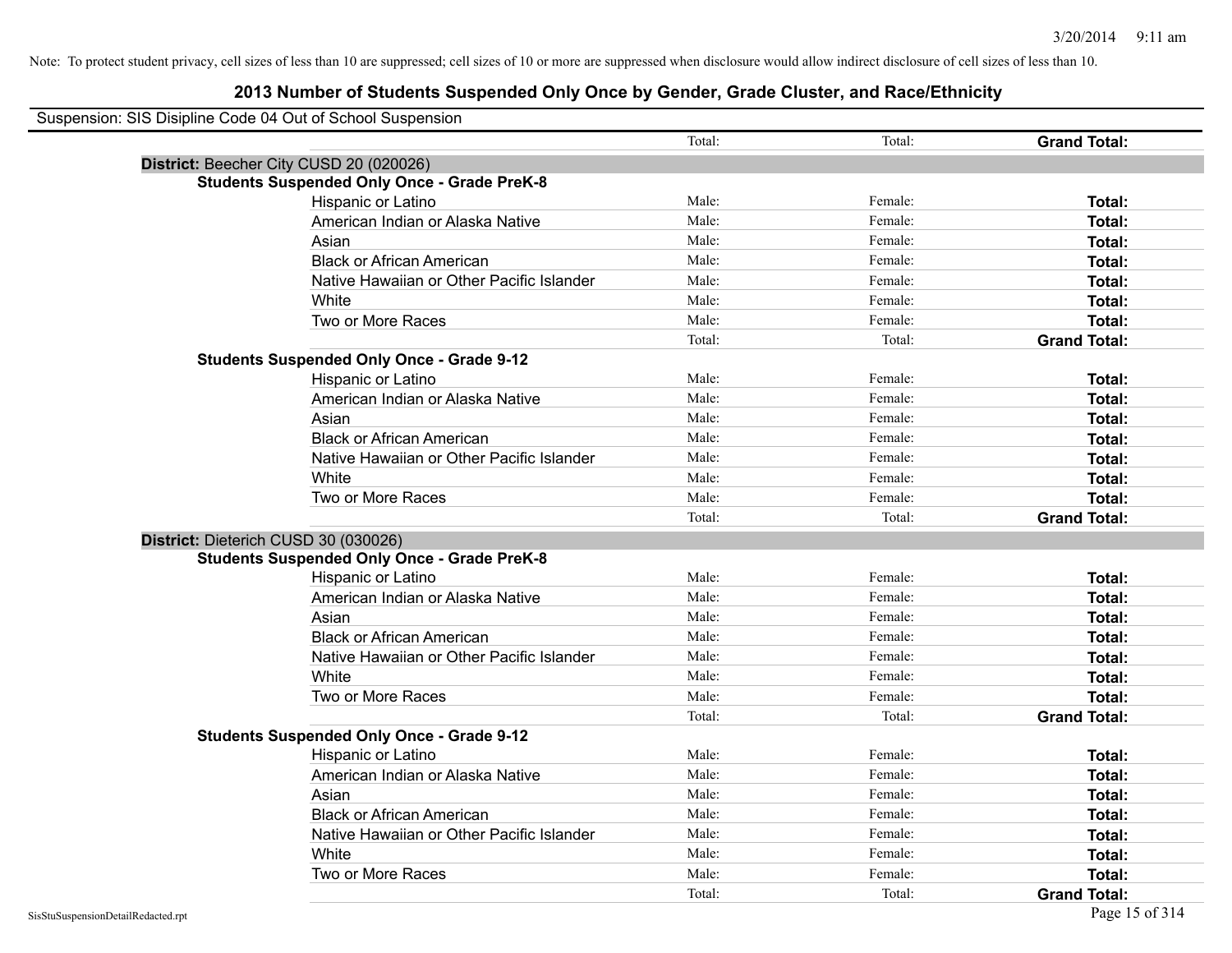## **2013 Number of Students Suspended Only Once by Gender, Grade Cluster, and Race/Ethnicity**

Suspension: SIS Disipline Code 04 Out of School Suspension

| District: Effingham CUSD 40 (040026)               |        |         |                     |    |
|----------------------------------------------------|--------|---------|---------------------|----|
| <b>Students Suspended Only Once - Grade PreK-8</b> |        |         |                     |    |
| Hispanic or Latino                                 | Male:  | Female: | Total:              |    |
| American Indian or Alaska Native                   | Male:  | Female: | Total:              |    |
| Asian                                              | Male:  | Female: | Total:              |    |
| <b>Black or African American</b>                   | Male:  | Female: | Total:              |    |
| Native Hawaiian or Other Pacific Islander          | Male:  | Female: | Total:              |    |
| White                                              | Male:  | Female: | Total:              | 14 |
| Two or More Races                                  | Male:  | Female: | Total:              |    |
|                                                    | Total: | Total:  | <b>Grand Total:</b> |    |
| <b>Students Suspended Only Once - Grade 9-12</b>   |        |         |                     |    |
| Hispanic or Latino                                 | Male:  | Female: | Total:              |    |
| American Indian or Alaska Native                   | Male:  | Female: | Total:              |    |
| Asian                                              | Male:  | Female: | Total:              |    |
| <b>Black or African American</b>                   | Male:  | Female: | Total:              |    |
| Native Hawaiian or Other Pacific Islander          | Male:  | Female: | Total:              |    |
| White                                              | Male:  | Female: | Total:              | 26 |
| Two or More Races                                  | Male:  | Female: | Total:              |    |
|                                                    | Total: | Total:  | <b>Grand Total:</b> |    |
| District: Teutopolis CUSD 50 (050026)              |        |         |                     |    |
| <b>Students Suspended Only Once - Grade PreK-8</b> |        |         |                     |    |
| Hispanic or Latino                                 | Male:  | Female: | <b>Total:</b>       |    |
| American Indian or Alaska Native                   | Male:  | Female: | Total:              |    |
| Asian                                              | Male:  | Female: | Total:              |    |
| <b>Black or African American</b>                   | Male:  | Female: | Total:              |    |
| Native Hawaiian or Other Pacific Islander          | Male:  | Female: | Total:              |    |
| White                                              | Male:  | Female: | Total:              |    |
| Two or More Races                                  | Male:  | Female: | Total:              |    |
|                                                    | Total: | Total:  | <b>Grand Total:</b> |    |
| <b>Students Suspended Only Once - Grade 9-12</b>   |        |         |                     |    |
| Hispanic or Latino                                 | Male:  | Female: | Total:              |    |
| American Indian or Alaska Native                   | Male:  | Female: | <b>Total:</b>       |    |
| Asian                                              | Male:  | Female: | Total:              |    |
| <b>Black or African American</b>                   | Male:  | Female: | Total:              |    |
| Native Hawaiian or Other Pacific Islander          | Male:  | Female: | Total:              |    |
| White                                              | Male:  | Female: | Total:              |    |
| Two or More Races                                  | Male:  | Female: | <b>Total:</b>       |    |
|                                                    | Total: | Total:  | <b>Grand Total:</b> |    |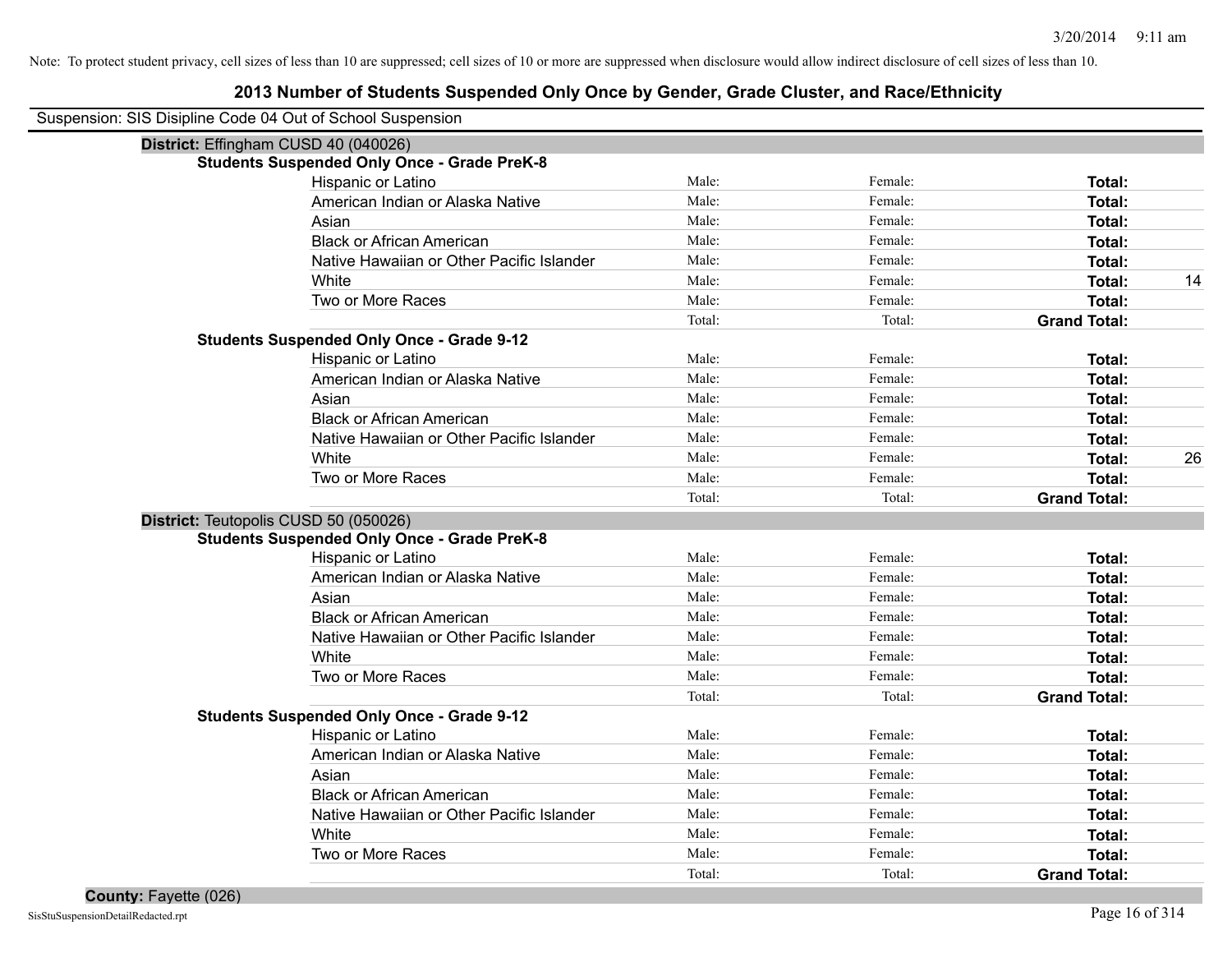| Suspension: SIS Disipline Code 04 Out of School Suspension |                                                    |        |         |                     |
|------------------------------------------------------------|----------------------------------------------------|--------|---------|---------------------|
| District: Brownstown CUSD 201 (201026)                     |                                                    |        |         |                     |
|                                                            | <b>Students Suspended Only Once - Grade PreK-8</b> |        |         |                     |
|                                                            | Hispanic or Latino                                 | Male:  | Female: | Total:              |
|                                                            | American Indian or Alaska Native                   | Male:  | Female: | Total:              |
|                                                            | Asian                                              | Male:  | Female: | Total:              |
|                                                            | <b>Black or African American</b>                   | Male:  | Female: | Total:              |
|                                                            | Native Hawaiian or Other Pacific Islander          | Male:  | Female: | Total:              |
|                                                            | White                                              | Male:  | Female: | Total:              |
|                                                            | Two or More Races                                  | Male:  | Female: | Total:              |
|                                                            |                                                    | Total: | Total:  | <b>Grand Total:</b> |
|                                                            | <b>Students Suspended Only Once - Grade 9-12</b>   |        |         |                     |
|                                                            | Hispanic or Latino                                 | Male:  | Female: | Total:              |
|                                                            | American Indian or Alaska Native                   | Male:  | Female: | Total:              |
|                                                            | Asian                                              | Male:  | Female: | Total:              |
|                                                            | <b>Black or African American</b>                   | Male:  | Female: | Total:              |
|                                                            | Native Hawaiian or Other Pacific Islander          | Male:  | Female: | Total:              |
|                                                            | White                                              | Male:  | Female: | Total:              |
|                                                            | Two or More Races                                  | Male:  | Female: | Total:              |
|                                                            |                                                    | Total: | Total:  | <b>Grand Total:</b> |
| District: Ramsey CUSD 204 (204026)                         |                                                    |        |         |                     |
|                                                            | <b>Students Suspended Only Once - Grade PreK-8</b> |        |         |                     |
|                                                            | Hispanic or Latino                                 | Male:  | Female: | Total:              |
|                                                            | American Indian or Alaska Native                   | Male:  | Female: | Total:              |
|                                                            | Asian                                              | Male:  | Female: | Total:              |
|                                                            | <b>Black or African American</b>                   | Male:  | Female: | Total:              |
|                                                            | Native Hawaiian or Other Pacific Islander          | Male:  | Female: | Total:              |
|                                                            | White                                              | Male:  | Female: | Total:              |
|                                                            | Two or More Races                                  | Male:  | Female: | Total:              |
|                                                            |                                                    | Total: | Total:  | <b>Grand Total:</b> |
|                                                            | <b>Students Suspended Only Once - Grade 9-12</b>   |        |         |                     |
|                                                            | Hispanic or Latino                                 | Male:  | Female: | Total:              |
|                                                            | American Indian or Alaska Native                   | Male:  | Female: | Total:              |
|                                                            | Asian                                              | Male:  | Female: | Total:              |
|                                                            | <b>Black or African American</b>                   | Male:  | Female: | Total:              |
|                                                            | Native Hawaiian or Other Pacific Islander          | Male:  | Female: | Total:              |
|                                                            | White                                              | Male:  | Female: | Total:              |
|                                                            | Two or More Races                                  | Male:  | Female: | Total:              |
|                                                            |                                                    | Total: | Total:  | <b>Grand Total:</b> |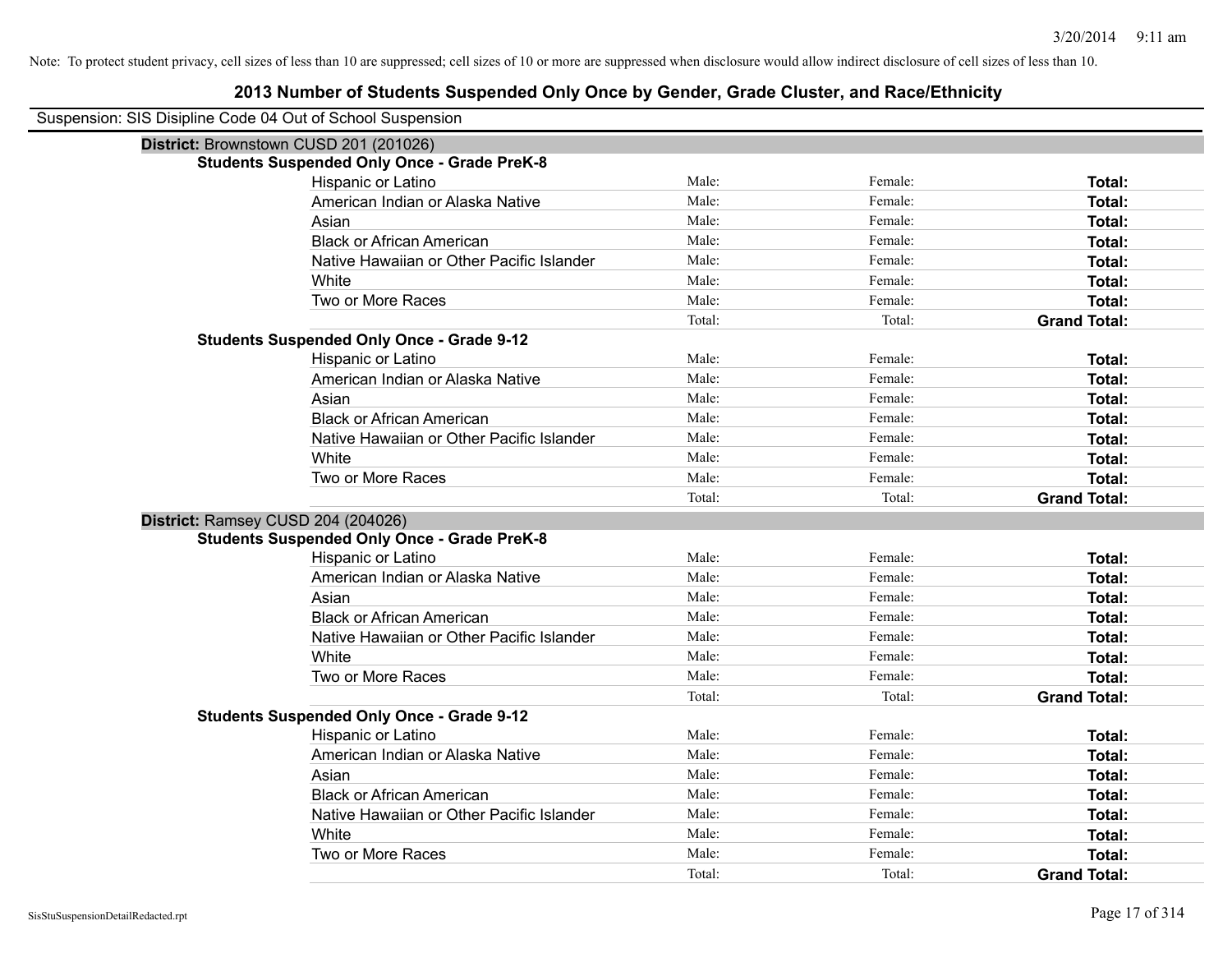### **2013 Number of Students Suspended Only Once by Gender, Grade Cluster, and Race/Ethnicity**

Suspension: SIS Disipline Code 04 Out of School Suspension

|                                     | $\frac{1}{2}$ . Signally consider the control of subset $\frac{1}{2}$ . Signally control of $\frac{1}{2}$ |        |         |                     |    |
|-------------------------------------|-----------------------------------------------------------------------------------------------------------|--------|---------|---------------------|----|
| District: St Elmo CUSD 202 (202026) |                                                                                                           |        |         |                     |    |
|                                     | <b>Students Suspended Only Once - Grade PreK-8</b>                                                        |        |         |                     |    |
|                                     | Hispanic or Latino                                                                                        | Male:  | Female: | <b>Total:</b>       |    |
|                                     | American Indian or Alaska Native                                                                          | Male:  | Female: | <b>Total:</b>       |    |
|                                     | Asian                                                                                                     | Male:  | Female: | <b>Total:</b>       |    |
|                                     | <b>Black or African American</b>                                                                          | Male:  | Female: | <b>Total:</b>       |    |
|                                     | Native Hawaiian or Other Pacific Islander                                                                 | Male:  | Female: | <b>Total:</b>       |    |
|                                     | White                                                                                                     | Male:  | Female: | <b>Total:</b>       |    |
|                                     | Two or More Races                                                                                         | Male:  | Female: | <b>Total:</b>       |    |
|                                     |                                                                                                           | Total: | Total:  | <b>Grand Total:</b> |    |
|                                     | <b>Students Suspended Only Once - Grade 9-12</b>                                                          |        |         |                     |    |
|                                     | Hispanic or Latino                                                                                        | Male:  | Female: | <b>Total:</b>       |    |
|                                     | American Indian or Alaska Native                                                                          | Male:  | Female: | <b>Total:</b>       |    |
|                                     | Asian                                                                                                     | Male:  | Female: | <b>Total:</b>       |    |
|                                     | <b>Black or African American</b>                                                                          | Male:  | Female: | <b>Total:</b>       |    |
|                                     | Native Hawaiian or Other Pacific Islander                                                                 | Male:  | Female: | <b>Total:</b>       |    |
|                                     | White                                                                                                     | Male:  | Female: | <b>Total:</b>       |    |
|                                     | Two or More Races                                                                                         | Male:  | Female: | Total:              |    |
|                                     |                                                                                                           | Total: | Total:  | <b>Grand Total:</b> |    |
|                                     | District: Vandalia CUSD 203 (203026)                                                                      |        |         |                     |    |
|                                     | <b>Students Suspended Only Once - Grade PreK-8</b>                                                        |        |         |                     |    |
|                                     | Hispanic or Latino                                                                                        | Male:  | Female: | <b>Total:</b>       |    |
|                                     | American Indian or Alaska Native                                                                          | Male:  | Female: | <b>Total:</b>       |    |
|                                     | Asian                                                                                                     | Male:  | Female: | <b>Total:</b>       |    |
|                                     | <b>Black or African American</b>                                                                          | Male:  | Female: | Total:              |    |
|                                     | Native Hawaiian or Other Pacific Islander                                                                 | Male:  | Female: | Total:              |    |
|                                     | White                                                                                                     | Male:  | Female: | <b>Total:</b>       | 16 |
|                                     | Two or More Races                                                                                         | Male:  | Female: | Total:              |    |
|                                     |                                                                                                           | Total: | Total:  | <b>Grand Total:</b> |    |
|                                     | <b>Students Suspended Only Once - Grade 9-12</b>                                                          |        |         |                     |    |
|                                     | Hispanic or Latino                                                                                        | Male:  | Female: | Total:              |    |
|                                     | American Indian or Alaska Native                                                                          | Male:  | Female: | Total:              |    |
|                                     | Asian                                                                                                     | Male:  | Female: | Total:              |    |
|                                     | <b>Black or African American</b>                                                                          | Male:  | Female: | Total:              |    |
|                                     | Native Hawaiian or Other Pacific Islander                                                                 | Male:  | Female: | Total:              |    |
|                                     | White                                                                                                     | Male:  | Female: | Total:              | 26 |
|                                     | Two or More Races                                                                                         | Male:  | Female: | Total:              |    |
|                                     |                                                                                                           | Total: | Total:  | <b>Grand Total:</b> |    |
|                                     |                                                                                                           |        |         |                     |    |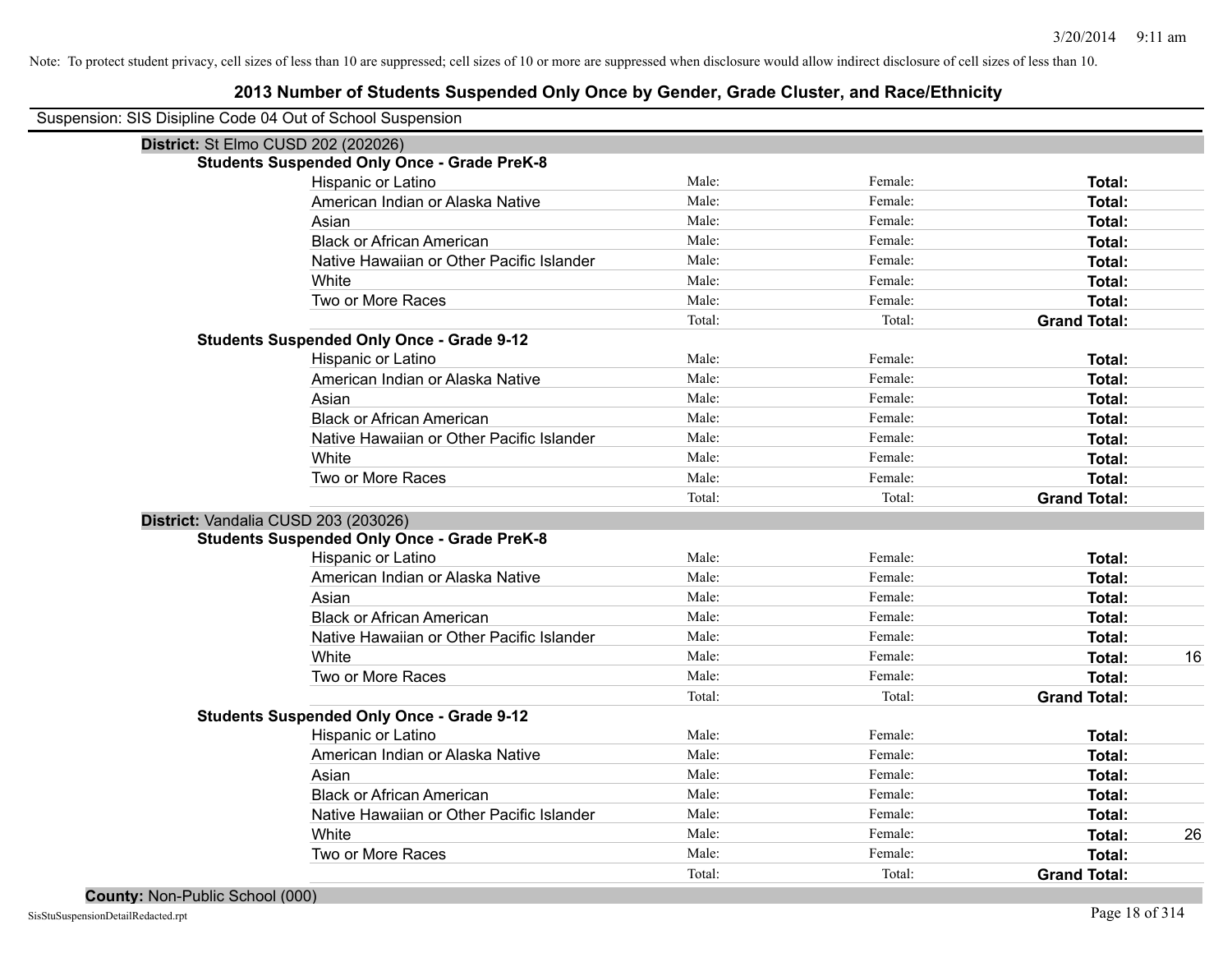| Suspension: SIS Disipline Code 04 Out of School Suspension |                                           |        |    |         |    |                     |    |
|------------------------------------------------------------|-------------------------------------------|--------|----|---------|----|---------------------|----|
| District: Bond/Effingham/Fayette ROE (000000)              |                                           |        |    |         |    |                     |    |
| <b>Students Suspended Only Once - Grade 9-12</b>           |                                           |        |    |         |    |                     |    |
| Hispanic or Latino                                         |                                           | Male:  |    | Female: |    | Total:              |    |
| American Indian or Alaska Native                           |                                           | Male:  |    | Female: |    | Total:              |    |
| Asian                                                      |                                           | Male:  |    | Female: |    | Total:              |    |
| <b>Black or African American</b>                           |                                           | Male:  |    | Female: |    | Total:              |    |
|                                                            | Native Hawaiian or Other Pacific Islander | Male:  |    | Female: |    | Total:              |    |
| White                                                      |                                           | Male:  |    | Female: |    | Total:              |    |
| Two or More Races                                          |                                           | Male:  |    | Female: |    | Total:              |    |
|                                                            |                                           | Total: |    | Total:  |    | <b>Grand Total:</b> |    |
| Region: Boone/Winnebago ROE (04)                           |                                           |        |    |         |    |                     |    |
| County: Boone (004)                                        |                                           |        |    |         |    |                     |    |
| District: Belvidere CUSD 100 (100026)                      |                                           |        |    |         |    |                     |    |
| <b>Students Suspended Only Once - Grade PreK-8</b>         |                                           |        |    |         |    |                     |    |
| Hispanic or Latino                                         |                                           | Male:  |    | Female: |    | Total:              | 19 |
| American Indian or Alaska Native                           |                                           | Male:  |    | Female: |    | Total:              |    |
| Asian                                                      |                                           | Male:  |    | Female: |    | Total:              |    |
| <b>Black or African American</b>                           |                                           | Male:  |    | Female: |    | Total:              |    |
|                                                            | Native Hawaiian or Other Pacific Islander | Male:  |    | Female: |    | Total:              |    |
| White                                                      |                                           | Male:  |    | Female: |    | Total:              | 26 |
| Two or More Races                                          |                                           | Male:  |    | Female: |    | <b>Total:</b>       |    |
|                                                            |                                           | Total: |    | Total:  |    | <b>Grand Total:</b> |    |
| <b>Students Suspended Only Once - Grade 9-12</b>           |                                           |        |    |         |    |                     |    |
| Hispanic or Latino                                         |                                           | Male:  | 18 | Female: | 10 | Total:              | 28 |
| American Indian or Alaska Native                           |                                           | Male:  |    | Female: |    | Total:              |    |
| Asian                                                      |                                           | Male:  |    | Female: |    | Total:              |    |
| <b>Black or African American</b>                           |                                           | Male:  |    | Female: |    | Total:              |    |
|                                                            | Native Hawaiian or Other Pacific Islander | Male:  |    | Female: |    | Total:              |    |
| White                                                      |                                           | Male:  | 29 | Female: | 13 | Total:              | 42 |
| Two or More Races                                          |                                           | Male:  |    | Female: |    | Total:              |    |
|                                                            |                                           | Total: |    | Total:  |    | <b>Grand Total:</b> |    |
| District: North Boone CUSD 200 (200026)                    |                                           |        |    |         |    |                     |    |
| <b>Students Suspended Only Once - Grade PreK-8</b>         |                                           |        |    |         |    |                     |    |
| Hispanic or Latino                                         |                                           | Male:  |    | Female: |    | Total:              |    |
| American Indian or Alaska Native                           |                                           | Male:  |    | Female: |    | Total:              |    |
| Asian                                                      |                                           | Male:  |    | Female: |    | Total:              |    |
| <b>Black or African American</b>                           |                                           | Male:  |    | Female: |    | Total:              |    |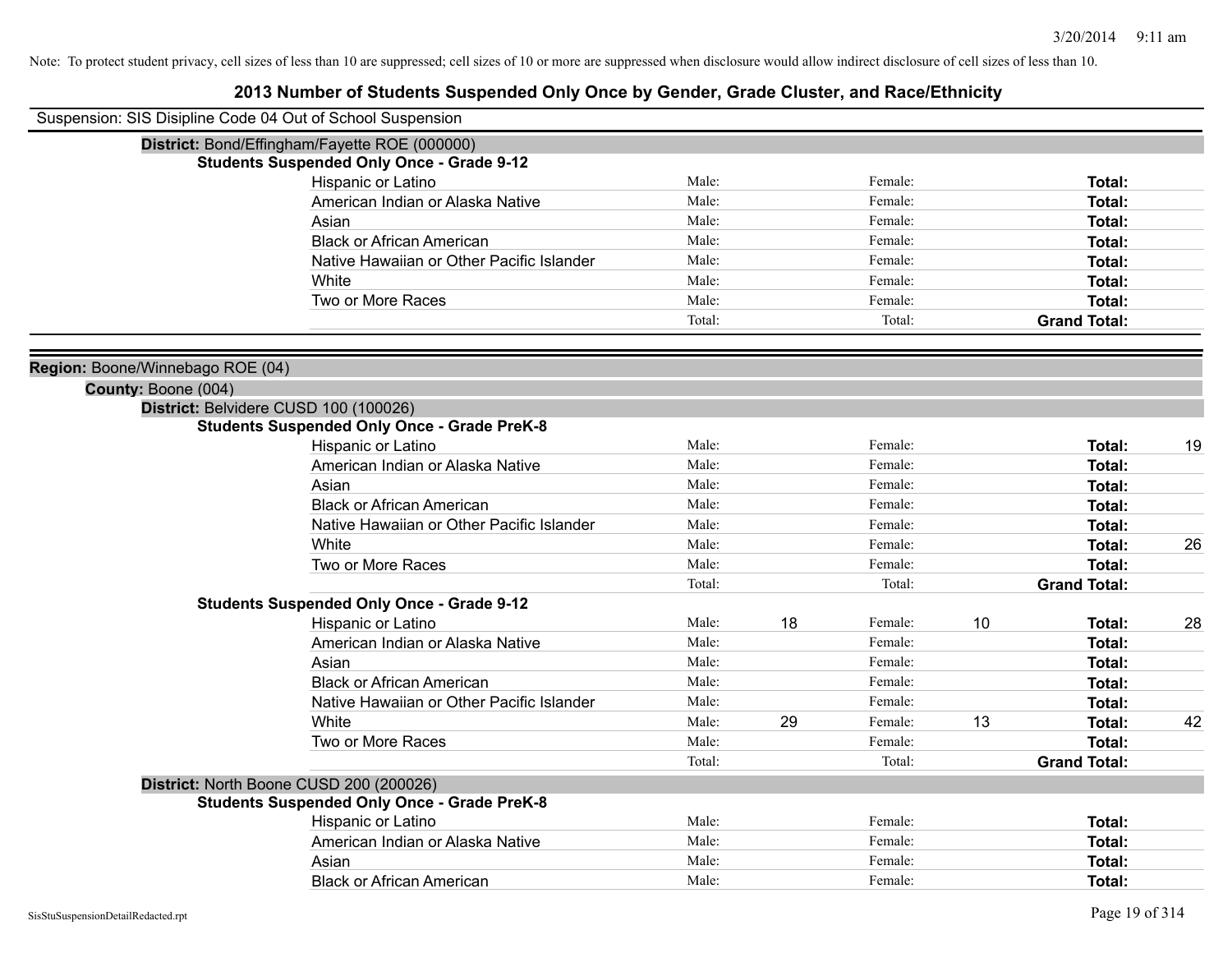| Suspension: SIS Disipline Code 04 Out of School Suspension |                                                    |        |         |                     |
|------------------------------------------------------------|----------------------------------------------------|--------|---------|---------------------|
|                                                            | Native Hawaiian or Other Pacific Islander          | Male:  | Female: | <b>Total:</b>       |
|                                                            | White                                              | Male:  | Female: | <b>Total:</b>       |
|                                                            | Two or More Races                                  | Male:  | Female: | Total:              |
|                                                            |                                                    | Total: | Total:  | <b>Grand Total:</b> |
|                                                            | <b>Students Suspended Only Once - Grade 9-12</b>   |        |         |                     |
|                                                            | Hispanic or Latino                                 | Male:  | Female: | Total:              |
|                                                            | American Indian or Alaska Native                   | Male:  | Female: | Total:              |
|                                                            | Asian                                              | Male:  | Female: | Total:              |
|                                                            | <b>Black or African American</b>                   | Male:  | Female: | Total:              |
|                                                            | Native Hawaiian or Other Pacific Islander          | Male:  | Female: | Total:              |
|                                                            | White                                              | Male:  | Female: | Total:              |
|                                                            | Two or More Races                                  | Male:  | Female: | <b>Total:</b>       |
|                                                            |                                                    | Total: | Total:  | <b>Grand Total:</b> |
| <b>County: Non-Public School (000)</b>                     |                                                    |        |         |                     |
|                                                            | District: Boone/Winnebago ROE (000000)             |        |         |                     |
|                                                            | <b>Students Suspended Only Once - Grade 9-12</b>   |        |         |                     |
|                                                            | Hispanic or Latino                                 | Male:  | Female: | Total:              |
|                                                            | American Indian or Alaska Native                   | Male:  | Female: | Total:              |
|                                                            | Asian                                              | Male:  | Female: | Total:              |
|                                                            | <b>Black or African American</b>                   | Male:  | Female: | Total:              |
|                                                            | Native Hawaiian or Other Pacific Islander          | Male:  | Female: | Total:              |
|                                                            | White                                              | Male:  | Female: | <b>Total:</b>       |
|                                                            | Two or More Races                                  | Male:  | Female: | <b>Total:</b>       |
|                                                            |                                                    | Total: | Total:  | <b>Grand Total:</b> |
| District: Non-Public School (0000)                         |                                                    |        |         |                     |
|                                                            | <b>Students Suspended Only Once - Grade 9-12</b>   |        |         |                     |
|                                                            | Hispanic or Latino                                 | Male:  | Female: | Total:              |
|                                                            | American Indian or Alaska Native                   | Male:  | Female: | Total:              |
|                                                            | Asian                                              | Male:  | Female: | Total:              |
|                                                            | <b>Black or African American</b>                   | Male:  | Female: | <b>Total:</b>       |
|                                                            | Native Hawaiian or Other Pacific Islander          | Male:  | Female: | Total:              |
|                                                            | White                                              | Male:  | Female: | <b>Total:</b>       |
|                                                            | Two or More Races                                  | Male:  | Female: | Total:              |
|                                                            |                                                    | Total: | Total:  | <b>Grand Total:</b> |
| County: Winnebago (101)                                    |                                                    |        |         |                     |
|                                                            | District: County of Winnebago SD 320 (320026)      |        |         |                     |
|                                                            | <b>Students Suspended Only Once - Grade PreK-8</b> |        |         |                     |
|                                                            | Hispanic or Latino                                 | Male:  | Female: | Total:              |
|                                                            | American Indian or Alaska Native                   | Male:  | Female: | Total:              |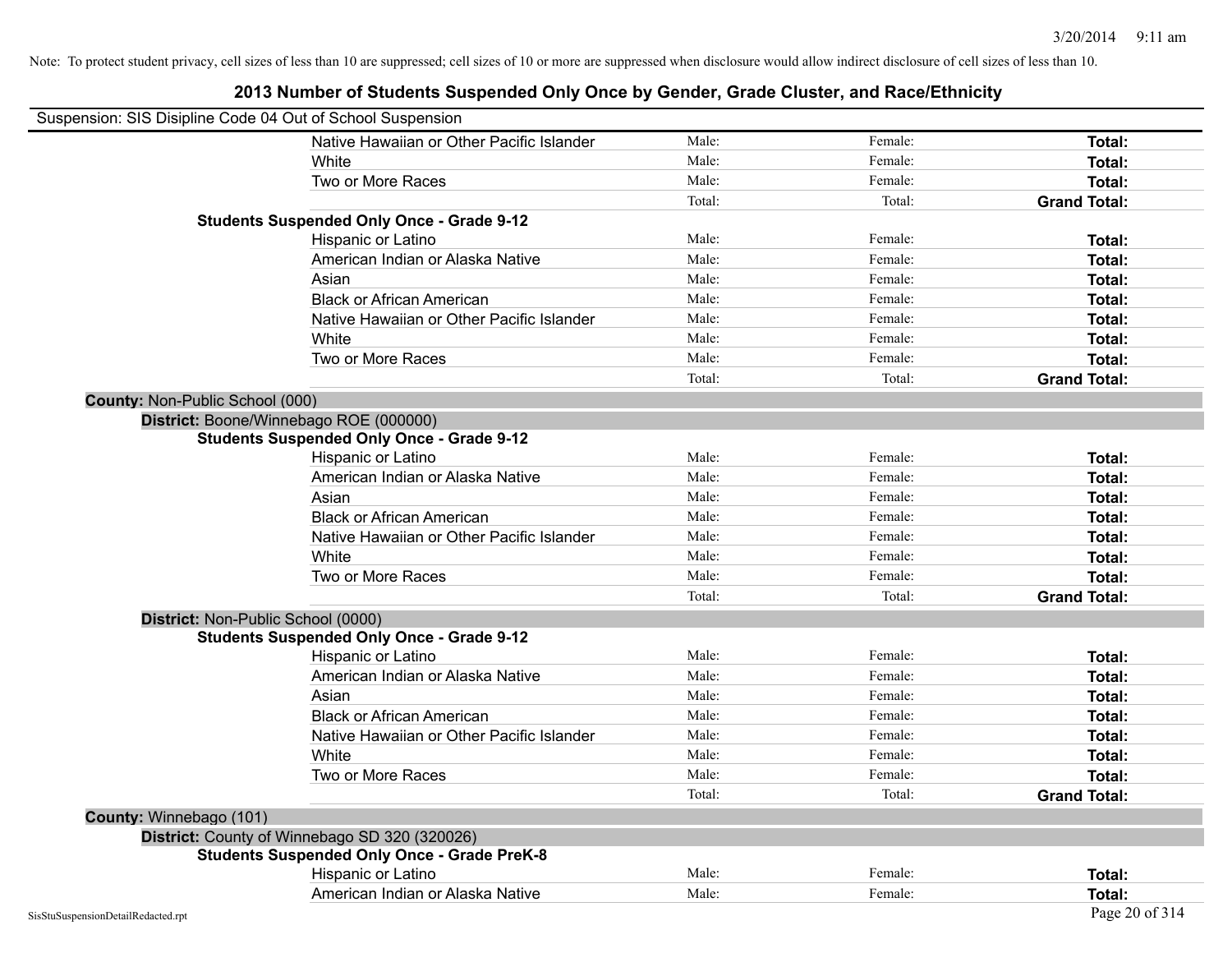|  | Suspension: SIS Disipline Code 04 Out of School Suspension |  |  |  |  |  |
|--|------------------------------------------------------------|--|--|--|--|--|
|--|------------------------------------------------------------|--|--|--|--|--|

|                                    | Asian                                              | Male:  |    | Female: |    | Total:              |    |
|------------------------------------|----------------------------------------------------|--------|----|---------|----|---------------------|----|
|                                    | <b>Black or African American</b>                   | Male:  |    | Female: |    | Total:              |    |
|                                    | Native Hawaiian or Other Pacific Islander          | Male:  |    | Female: |    | Total:              |    |
|                                    | White                                              | Male:  |    | Female: |    | <b>Total:</b>       | 21 |
|                                    | Two or More Races                                  | Male:  |    | Female: |    | <b>Total:</b>       |    |
|                                    |                                                    | Total: | 24 | Total:  | 14 | <b>Grand Total:</b> | 38 |
|                                    | <b>Students Suspended Only Once - Grade 9-12</b>   |        |    |         |    |                     |    |
|                                    | Hispanic or Latino                                 | Male:  |    | Female: |    | Total:              |    |
|                                    | American Indian or Alaska Native                   | Male:  |    | Female: |    | Total:              |    |
|                                    | Asian                                              | Male:  |    | Female: |    | <b>Total:</b>       |    |
|                                    | <b>Black or African American</b>                   | Male:  |    | Female: |    | Total:              |    |
|                                    | Native Hawaiian or Other Pacific Islander          | Male:  |    | Female: |    | Total:              |    |
|                                    | White                                              | Male:  | 12 | Female: | 10 | <b>Total:</b>       | 22 |
|                                    | Two or More Races                                  | Male:  |    | Female: |    | <b>Total:</b>       |    |
|                                    |                                                    | Total: |    | Total:  |    | <b>Grand Total:</b> |    |
| District: Durand CUSD 322 (322026) |                                                    |        |    |         |    |                     |    |
|                                    | <b>Students Suspended Only Once - Grade PreK-8</b> |        |    |         |    |                     |    |
|                                    | Hispanic or Latino                                 | Male:  |    | Female: |    | Total:              |    |
|                                    | American Indian or Alaska Native                   | Male:  |    | Female: |    | Total:              |    |
|                                    | Asian                                              | Male:  |    | Female: |    | Total:              |    |
|                                    | <b>Black or African American</b>                   | Male:  |    | Female: |    | Total:              |    |
|                                    | Native Hawaiian or Other Pacific Islander          | Male:  |    | Female: |    | Total:              |    |
|                                    | White                                              | Male:  |    | Female: |    | Total:              |    |
|                                    | Two or More Races                                  | Male:  |    | Female: |    | Total:              |    |
|                                    |                                                    | Total: |    | Total:  |    | <b>Grand Total:</b> |    |
|                                    | <b>Students Suspended Only Once - Grade 9-12</b>   |        |    |         |    |                     |    |
|                                    | Hispanic or Latino                                 | Male:  |    | Female: |    | <b>Total:</b>       |    |
|                                    | American Indian or Alaska Native                   | Male:  |    | Female: |    | Total:              |    |
|                                    | Asian                                              | Male:  |    | Female: |    | <b>Total:</b>       |    |
|                                    | <b>Black or African American</b>                   | Male:  |    | Female: |    | Total:              |    |
|                                    | Native Hawaiian or Other Pacific Islander          | Male:  |    | Female: |    | <b>Total:</b>       |    |
|                                    | White                                              | Male:  |    | Female: |    | Total:              | 11 |
|                                    | Two or More Races                                  | Male:  |    | Female: |    | Total:              |    |
|                                    |                                                    | Total: |    | Total:  |    | <b>Grand Total:</b> |    |
| District: Harlem UD 122 (122022)   |                                                    |        |    |         |    |                     |    |
|                                    | <b>Students Suspended Only Once - Grade PreK-8</b> |        |    |         |    |                     |    |
|                                    | Hispanic or Latino                                 | Male:  |    | Female: |    | Total:              | 11 |
|                                    | American Indian or Alaska Native                   | Male:  |    | Female: |    | <b>Total:</b>       |    |
|                                    | Asian                                              | Male:  |    | Female: |    | Total:              |    |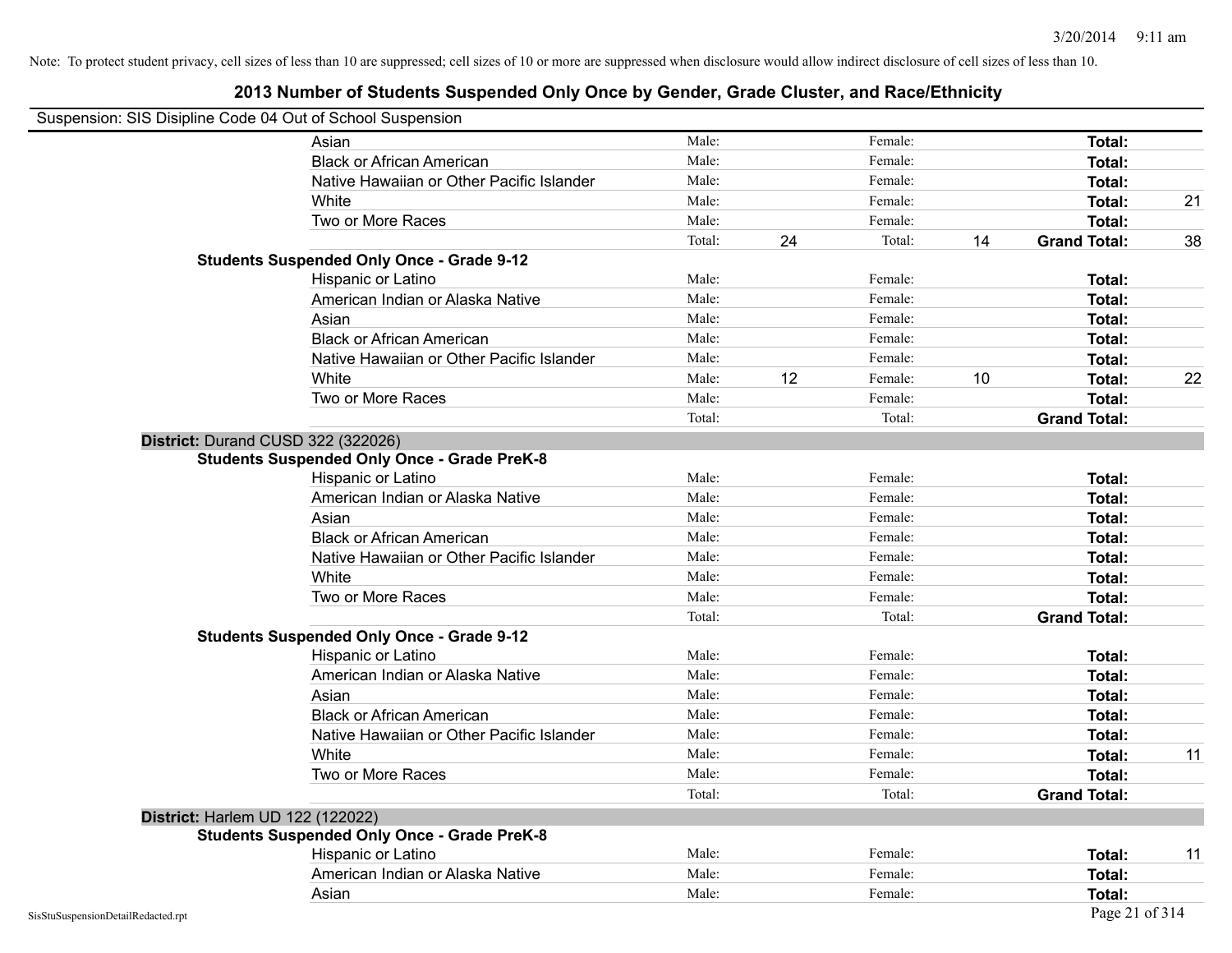| Suspension: SIS Disipline Code 04 Out of School Suspension |        |     |         |    |                     |     |
|------------------------------------------------------------|--------|-----|---------|----|---------------------|-----|
| <b>Black or African American</b>                           | Male:  |     | Female: |    | Total:              | 16  |
| Native Hawaiian or Other Pacific Islander                  | Male:  |     | Female: |    | Total:              |     |
| White                                                      | Male:  | 64  | Female: | 16 | Total:              | 80  |
| Two or More Races                                          | Male:  |     | Female: |    | Total:              | 10  |
|                                                            | Total: |     | Total:  |    | <b>Grand Total:</b> |     |
| <b>Students Suspended Only Once - Grade 9-12</b>           |        |     |         |    |                     |     |
| Hispanic or Latino                                         | Male:  |     | Female: |    | Total:              | 16  |
| American Indian or Alaska Native                           | Male:  |     | Female: |    | Total:              |     |
| Asian                                                      | Male:  |     | Female: |    | Total:              |     |
| <b>Black or African American</b>                           | Male:  |     | Female: |    | Total:              |     |
| Native Hawaiian or Other Pacific Islander                  | Male:  |     | Female: |    | Total:              |     |
| White                                                      | Male:  | 82  | Female: | 38 | Total:              | 120 |
| Two or More Races                                          | Male:  |     | Female: |    | Total:              | 10  |
|                                                            | Total: | 101 | Total:  | 57 | <b>Grand Total:</b> | 158 |
| District: Hononegah CHD 207 (207016)                       |        |     |         |    |                     |     |
| <b>Students Suspended Only Once - Grade 9-12</b>           |        |     |         |    |                     |     |
| Hispanic or Latino                                         | Male:  |     | Female: |    | Total:              |     |
| American Indian or Alaska Native                           | Male:  |     | Female: |    | Total:              |     |
| Asian                                                      | Male:  |     | Female: |    | Total:              |     |
| <b>Black or African American</b>                           | Male:  |     | Female: |    | Total:              |     |
| Native Hawaiian or Other Pacific Islander                  | Male:  |     | Female: |    | Total:              |     |
| White                                                      | Male:  | 41  | Female: | 12 | Total:              | 53  |
| Two or More Races                                          | Male:  |     | Female: |    | Total:              |     |
|                                                            | Total: |     | Total:  |    | <b>Grand Total:</b> | 65  |
| District: Kinnikinnick CCSD 131 (131004)                   |        |     |         |    |                     |     |
| <b>Students Suspended Only Once - Grade PreK-8</b>         |        |     |         |    |                     |     |
| Hispanic or Latino                                         | Male:  |     | Female: |    | Total:              |     |
| American Indian or Alaska Native                           | Male:  |     | Female: |    | Total:              |     |
| Asian                                                      | Male:  |     | Female: |    | Total:              |     |
| <b>Black or African American</b>                           | Male:  |     | Female: |    | Total:              |     |
| Native Hawaiian or Other Pacific Islander                  | Male:  |     | Female: |    | Total:              |     |
| White                                                      | Male:  |     | Female: |    | Total:              | 13  |
| Two or More Races                                          | Male:  |     | Female: |    | Total:              |     |
|                                                            | Total: |     | Total:  |    | <b>Grand Total:</b> |     |
| District: Pecatonica CUSD 321 (321026)                     |        |     |         |    |                     |     |
| <b>Students Suspended Only Once - Grade PreK-8</b>         |        |     |         |    |                     |     |
| Hispanic or Latino                                         | Male:  |     | Female: |    | Total:              |     |
| American Indian or Alaska Native                           | Male:  |     | Female: |    | Total:              |     |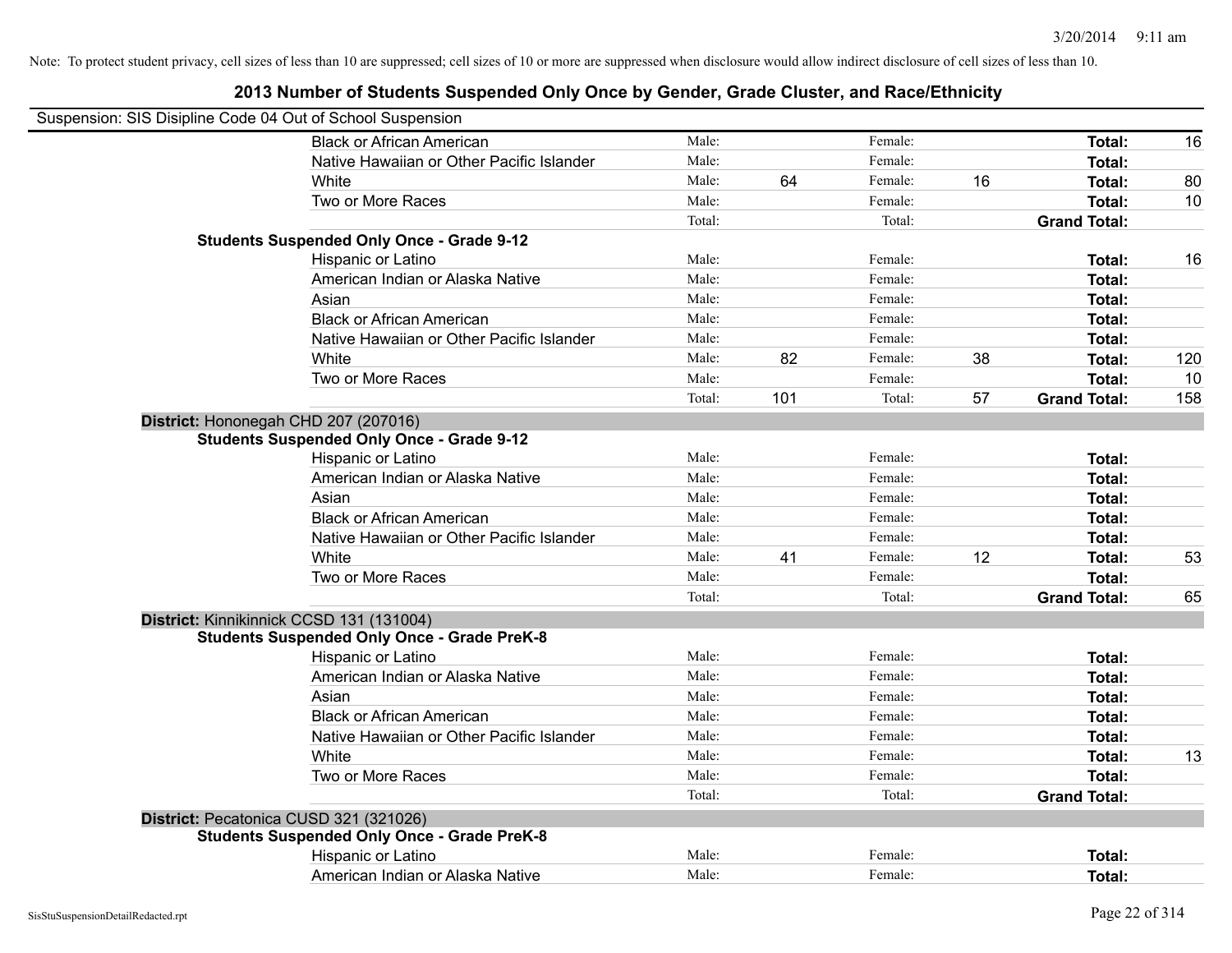| <b>Ousponsion.</b> Old Disipling Oode of Out of Ourloof Ousponsion | Asian                                              | Male:  |     | Female: |     | Total:              |     |
|--------------------------------------------------------------------|----------------------------------------------------|--------|-----|---------|-----|---------------------|-----|
|                                                                    | <b>Black or African American</b>                   | Male:  |     | Female: |     | Total:              |     |
|                                                                    | Native Hawaiian or Other Pacific Islander          | Male:  |     | Female: |     | Total:              |     |
|                                                                    | White                                              | Male:  |     | Female: |     | Total:              |     |
|                                                                    | Two or More Races                                  | Male:  |     | Female: |     | Total:              |     |
|                                                                    |                                                    | Total: |     | Total:  |     | <b>Grand Total:</b> |     |
|                                                                    | <b>Students Suspended Only Once - Grade 9-12</b>   |        |     |         |     |                     |     |
|                                                                    | Hispanic or Latino                                 | Male:  |     | Female: |     | Total:              |     |
|                                                                    | American Indian or Alaska Native                   | Male:  |     | Female: |     | Total:              |     |
|                                                                    | Asian                                              | Male:  |     | Female: |     | Total:              |     |
|                                                                    | <b>Black or African American</b>                   | Male:  |     | Female: |     | Total:              |     |
|                                                                    | Native Hawaiian or Other Pacific Islander          | Male:  |     | Female: |     | Total:              |     |
|                                                                    | White                                              | Male:  |     | Female: |     | Total:              |     |
|                                                                    | Two or More Races                                  | Male:  |     | Female: |     | Total:              |     |
|                                                                    |                                                    | Total: |     | Total:  |     | <b>Grand Total:</b> |     |
|                                                                    | District: Prairie Hill CCSD 133 (133004)           |        |     |         |     |                     |     |
|                                                                    | <b>Students Suspended Only Once - Grade PreK-8</b> |        |     |         |     |                     |     |
|                                                                    | Hispanic or Latino                                 | Male:  |     | Female: |     | Total:              |     |
|                                                                    | American Indian or Alaska Native                   | Male:  |     | Female: |     | Total:              |     |
|                                                                    | Asian                                              | Male:  |     | Female: |     | Total:              |     |
|                                                                    | <b>Black or African American</b>                   | Male:  |     | Female: |     | Total:              |     |
|                                                                    | Native Hawaiian or Other Pacific Islander          | Male:  |     | Female: |     | Total:              |     |
|                                                                    | White                                              | Male:  |     | Female: |     | Total:              |     |
|                                                                    | Two or More Races                                  | Male:  |     | Female: |     | Total:              |     |
|                                                                    |                                                    | Total: |     | Total:  |     | <b>Grand Total:</b> |     |
|                                                                    | District: Rockford SD 205 (205025)                 |        |     |         |     |                     |     |
|                                                                    | <b>Students Suspended Only Once - Grade PreK-8</b> |        |     |         |     |                     |     |
|                                                                    | Hispanic or Latino                                 | Male:  | 119 | Female: | 55  | Total:              | 174 |
|                                                                    | American Indian or Alaska Native                   | Male:  |     | Female: |     | Total:              |     |
|                                                                    | Asian                                              | Male:  |     | Female: |     | Total:              | 20  |
|                                                                    | <b>Black or African American</b>                   | Male:  | 320 | Female: | 224 | Total:              | 544 |
|                                                                    | Native Hawaiian or Other Pacific Islander          | Male:  |     | Female: |     | Total:              |     |
|                                                                    | White                                              | Male:  | 173 | Female: | 65  | Total:              | 238 |
|                                                                    | Two or More Races                                  | Male:  | 49  | Female: | 22  | Total:              | 71  |
|                                                                    |                                                    | Total: |     | Total:  |     | <b>Grand Total:</b> |     |
|                                                                    | <b>Students Suspended Only Once - Grade 9-12</b>   |        |     |         |     |                     |     |
|                                                                    | Hispanic or Latino                                 | Male:  | 123 | Female: | 127 | Total:              | 250 |
|                                                                    | American Indian or Alaska Native                   | Male:  |     | Female: |     | Total:              |     |
|                                                                    | Asian                                              | Male:  | 10  | Female: | 10  | Total:              | 20  |
| SisStuSuspensionDetailRedacted.rpt                                 |                                                    |        |     |         |     | Page 23 of 314      |     |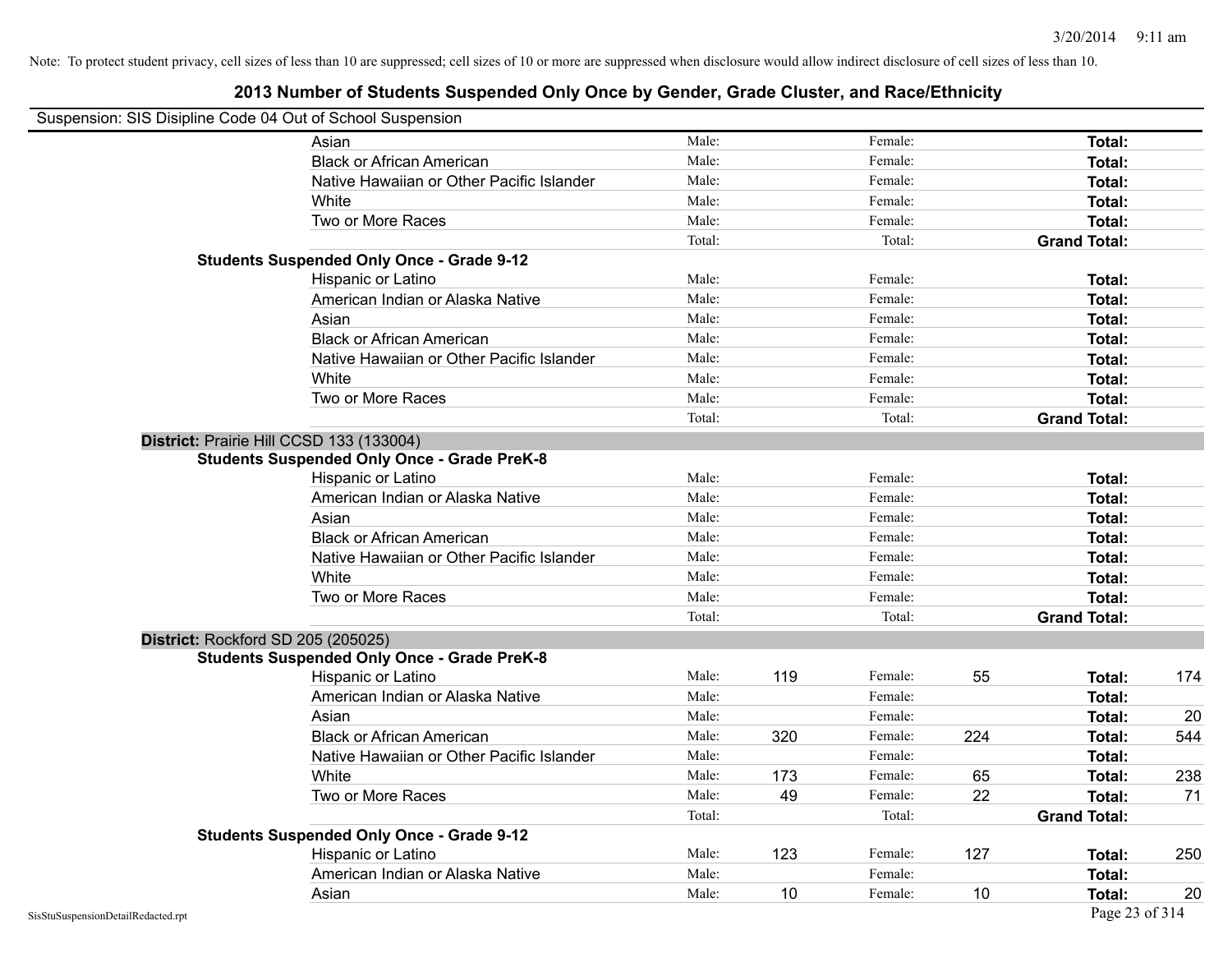| Suspension: SIS Disipline Code 04 Out of School Suspension |        |     |         |     |                     |     |
|------------------------------------------------------------|--------|-----|---------|-----|---------------------|-----|
| <b>Black or African American</b>                           | Male:  | 194 | Female: | 197 | Total:              | 391 |
| Native Hawaiian or Other Pacific Islander                  | Male:  |     | Female: |     | Total:              |     |
| White                                                      | Male:  | 153 | Female: | 119 | Total:              | 272 |
| Two or More Races                                          | Male:  | 19  | Female: | 25  | Total:              | 44  |
|                                                            | Total: |     | Total:  |     | <b>Grand Total:</b> |     |
| District: Rockton SD 140 (140004)                          |        |     |         |     |                     |     |
| <b>Students Suspended Only Once - Grade PreK-8</b>         |        |     |         |     |                     |     |
| Hispanic or Latino                                         | Male:  |     | Female: |     | Total:              |     |
| American Indian or Alaska Native                           | Male:  |     | Female: |     | Total:              |     |
| Asian                                                      | Male:  |     | Female: |     | Total:              |     |
| <b>Black or African American</b>                           | Male:  |     | Female: |     | Total:              |     |
| Native Hawaiian or Other Pacific Islander                  | Male:  |     | Female: |     | Total:              |     |
| White                                                      | Male:  |     | Female: |     | Total:              | 22  |
| Two or More Races                                          | Male:  |     | Female: |     | <b>Total:</b>       |     |
|                                                            | Total: |     | Total:  |     | <b>Grand Total:</b> |     |
| District: Shirland CCSD 134 (134004)                       |        |     |         |     |                     |     |
| <b>Students Suspended Only Once - Grade PreK-8</b>         |        |     |         |     |                     |     |
| Hispanic or Latino                                         | Male:  |     | Female: |     | Total:              |     |
| American Indian or Alaska Native                           | Male:  |     | Female: |     | Total:              |     |
| Asian                                                      | Male:  |     | Female: |     | Total:              |     |
| <b>Black or African American</b>                           | Male:  |     | Female: |     | Total:              |     |
| Native Hawaiian or Other Pacific Islander                  | Male:  |     | Female: |     | Total:              |     |
| White                                                      | Male:  |     | Female: |     | Total:              |     |
| Two or More Races                                          | Male:  |     | Female: |     | <b>Total:</b>       |     |
|                                                            | Total: |     | Total:  |     | <b>Grand Total:</b> |     |
| District: Winnebago CUSD 323 (323026)                      |        |     |         |     |                     |     |
| <b>Students Suspended Only Once - Grade PreK-8</b>         |        |     |         |     |                     |     |
| Hispanic or Latino                                         | Male:  |     | Female: |     | Total:              |     |
| American Indian or Alaska Native                           | Male:  |     | Female: |     | Total:              |     |
| Asian                                                      | Male:  |     | Female: |     | Total:              |     |
| <b>Black or African American</b>                           | Male:  |     | Female: |     | Total:              |     |
| Native Hawaiian or Other Pacific Islander                  | Male:  |     | Female: |     | Total:              |     |
| White                                                      | Male:  |     | Female: |     | Total:              |     |
| Two or More Races                                          | Male:  |     | Female: |     | Total:              |     |
|                                                            | Total: |     | Total:  |     | <b>Grand Total:</b> | 10  |
| <b>Students Suspended Only Once - Grade 9-12</b>           |        |     |         |     |                     |     |
| Hispanic or Latino                                         | Male:  |     | Female: |     | <b>Total:</b>       |     |
| American Indian or Alaska Native                           | Male:  |     | Female: |     | Total:              |     |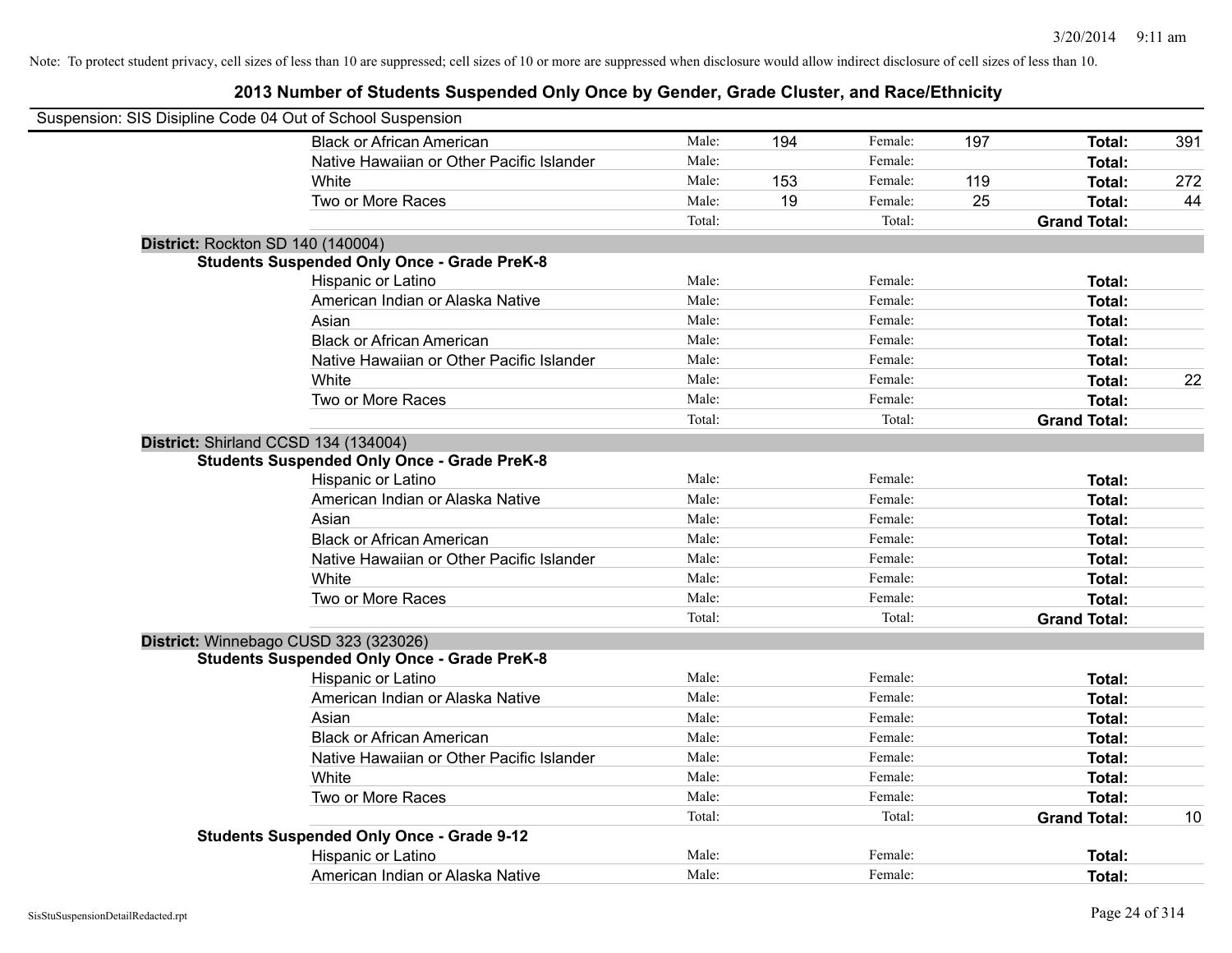| Suspension: SIS Disipline Code 04 Out of School Suspension |                                                    |        |         |                     |
|------------------------------------------------------------|----------------------------------------------------|--------|---------|---------------------|
|                                                            | Asian                                              | Male:  | Female: | Total:              |
|                                                            | <b>Black or African American</b>                   | Male:  | Female: | Total:              |
|                                                            | Native Hawaiian or Other Pacific Islander          | Male:  | Female: | Total:              |
|                                                            | White                                              | Male:  | Female: | <b>Total:</b><br>14 |
|                                                            | Two or More Races                                  | Male:  | Female: | <b>Total:</b>       |
|                                                            |                                                    | Total: | Total:  | <b>Grand Total:</b> |
|                                                            |                                                    |        |         |                     |
| Region: Brown/Cass/Morgan/Scott ROE (46)                   |                                                    |        |         |                     |
| County: Brown (005)                                        |                                                    |        |         |                     |
|                                                            | District: Brown County CUSD 1 (001026)             |        |         |                     |
|                                                            | <b>Students Suspended Only Once - Grade 9-12</b>   |        |         |                     |
|                                                            | Hispanic or Latino                                 | Male:  | Female: | Total:              |
|                                                            | American Indian or Alaska Native                   | Male:  | Female: | <b>Total:</b>       |
|                                                            | Asian                                              | Male:  | Female: | Total:              |
|                                                            | <b>Black or African American</b>                   | Male:  | Female: | Total:              |
|                                                            | Native Hawaiian or Other Pacific Islander          | Male:  | Female: | Total:              |
|                                                            | White                                              | Male:  | Female: | Total:              |
|                                                            | Two or More Races                                  | Male:  | Female: | Total:              |
|                                                            |                                                    | Total: | Total:  | <b>Grand Total:</b> |
| County: Cass (009)                                         |                                                    |        |         |                     |
|                                                            | District: A-C Central CUSD 262 (262026)            |        |         |                     |
|                                                            | <b>Students Suspended Only Once - Grade 9-12</b>   |        |         |                     |
|                                                            | Hispanic or Latino                                 | Male:  | Female: | Total:              |
|                                                            | American Indian or Alaska Native                   | Male:  | Female: | Total:              |
|                                                            | Asian                                              | Male:  | Female: | Total:              |
|                                                            | <b>Black or African American</b>                   | Male:  | Female: | Total:              |
|                                                            | Native Hawaiian or Other Pacific Islander          | Male:  | Female: | <b>Total:</b>       |
|                                                            | White                                              | Male:  | Female: | Total:              |
|                                                            | Two or More Races                                  | Male:  | Female: | Total:              |
|                                                            |                                                    | Total: | Total:  | <b>Grand Total:</b> |
|                                                            | District: Beardstown CUSD 15 (015026)              |        |         |                     |
|                                                            | <b>Students Suspended Only Once - Grade PreK-8</b> |        |         |                     |
|                                                            | Hispanic or Latino                                 | Male:  | Female: | Total:              |
|                                                            | American Indian or Alaska Native                   | Male:  | Female: | Total:              |
|                                                            | Asian                                              | Male:  | Female: | Total:              |
|                                                            | <b>Black or African American</b>                   | Male:  | Female: | <b>Total:</b>       |
|                                                            | Native Hawaiian or Other Pacific Islander          | Male:  | Female: | <b>Total:</b>       |
|                                                            | White                                              | Male:  | Female: | Total:              |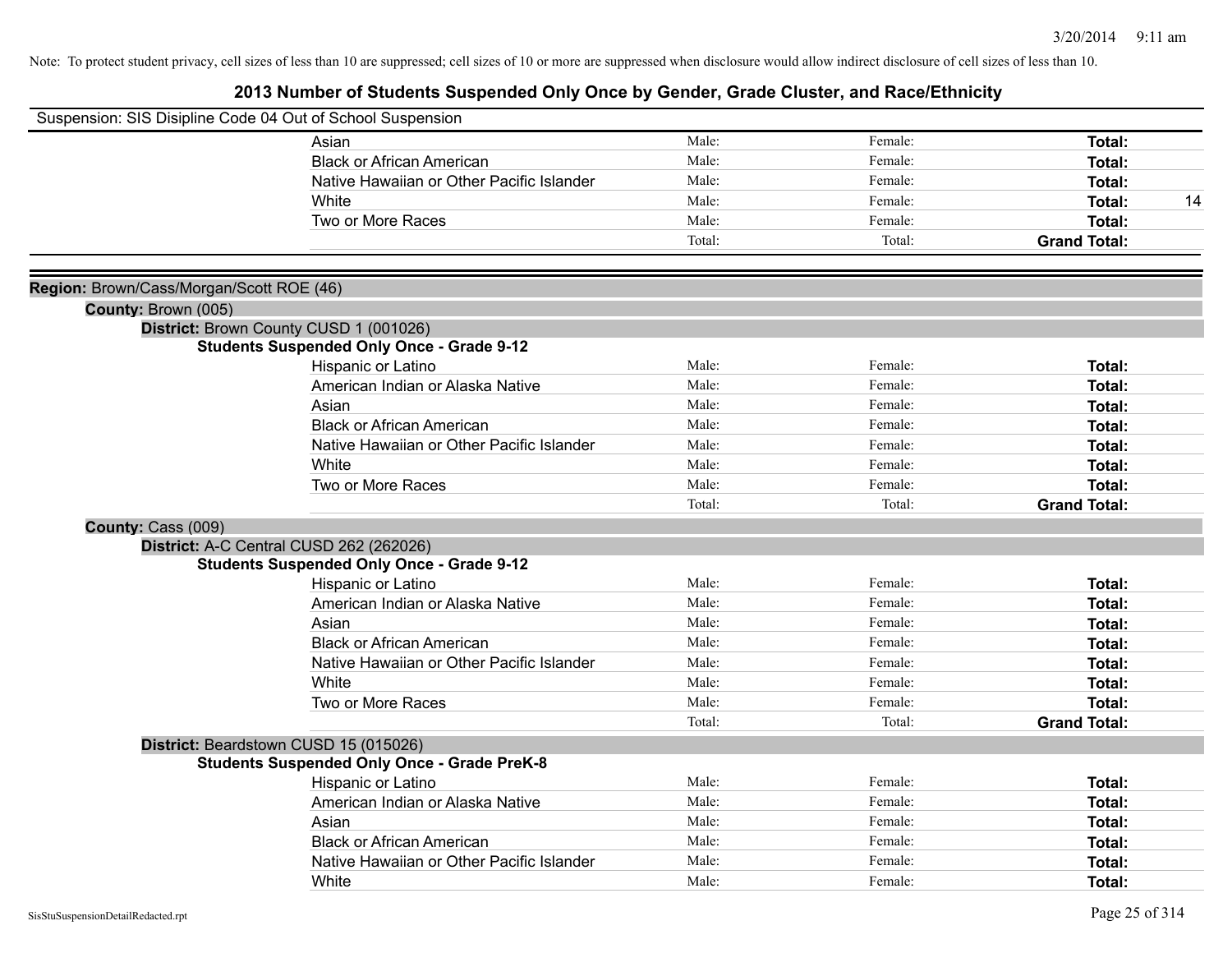| Suspension: SIS Disipline Code 04 Out of School Suspension |                                                    |        |         |                     |    |
|------------------------------------------------------------|----------------------------------------------------|--------|---------|---------------------|----|
|                                                            | Two or More Races                                  | Male:  | Female: | <b>Total:</b>       |    |
|                                                            |                                                    | Total: | Total:  | <b>Grand Total:</b> | 16 |
|                                                            | <b>Students Suspended Only Once - Grade 9-12</b>   |        |         |                     |    |
|                                                            | Hispanic or Latino                                 | Male:  | Female: | Total:              |    |
|                                                            | American Indian or Alaska Native                   | Male:  | Female: | Total:              |    |
|                                                            | Asian                                              | Male:  | Female: | Total:              |    |
|                                                            | <b>Black or African American</b>                   | Male:  | Female: | Total:              |    |
|                                                            | Native Hawaiian or Other Pacific Islander          | Male:  | Female: | Total:              |    |
|                                                            | White                                              | Male:  | Female: | Total:              | 10 |
|                                                            | Two or More Races                                  | Male:  | Female: | Total:              |    |
|                                                            |                                                    | Total: | Total:  | <b>Grand Total:</b> |    |
| District: Virginia CUSD 64 (064026)                        |                                                    |        |         |                     |    |
|                                                            | <b>Students Suspended Only Once - Grade PreK-8</b> |        |         |                     |    |
|                                                            | Hispanic or Latino                                 | Male:  | Female: | Total:              |    |
|                                                            | American Indian or Alaska Native                   | Male:  | Female: | Total:              |    |
|                                                            | Asian                                              | Male:  | Female: | Total:              |    |
|                                                            | <b>Black or African American</b>                   | Male:  | Female: | Total:              |    |
|                                                            | Native Hawaiian or Other Pacific Islander          | Male:  | Female: | Total:              |    |
|                                                            | White                                              | Male:  | Female: | Total:              |    |
|                                                            | Two or More Races                                  | Male:  | Female: | Total:              |    |
|                                                            |                                                    | Total: | Total:  | <b>Grand Total:</b> |    |
|                                                            | <b>Students Suspended Only Once - Grade 9-12</b>   |        |         |                     |    |
|                                                            | Hispanic or Latino                                 | Male:  | Female: | Total:              |    |
|                                                            | American Indian or Alaska Native                   | Male:  | Female: | Total:              |    |
|                                                            | Asian                                              | Male:  | Female: | Total:              |    |
|                                                            | <b>Black or African American</b>                   | Male:  | Female: | Total:              |    |
|                                                            | Native Hawaiian or Other Pacific Islander          | Male:  | Female: | Total:              |    |
|                                                            | White                                              | Male:  | Female: | Total:              |    |
|                                                            | Two or More Races                                  | Male:  | Female: | Total:              |    |
|                                                            |                                                    | Total: | Total:  | <b>Grand Total:</b> |    |
| County: Morgan (069)                                       |                                                    |        |         |                     |    |
| District: Franklin CUSD 1 (001026)                         |                                                    |        |         |                     |    |
|                                                            | <b>Students Suspended Only Once - Grade PreK-8</b> |        |         |                     |    |
|                                                            | Hispanic or Latino                                 | Male:  | Female: | Total:              |    |
|                                                            | American Indian or Alaska Native                   | Male:  | Female: | Total:              |    |
|                                                            | Asian                                              | Male:  | Female: | Total:              |    |
|                                                            | <b>Black or African American</b>                   | Male:  | Female: | Total:              |    |
|                                                            | Native Hawaiian or Other Pacific Islander          | Male:  | Female: | <b>Total:</b>       |    |
|                                                            | White                                              | Male:  | Female: | Total:              |    |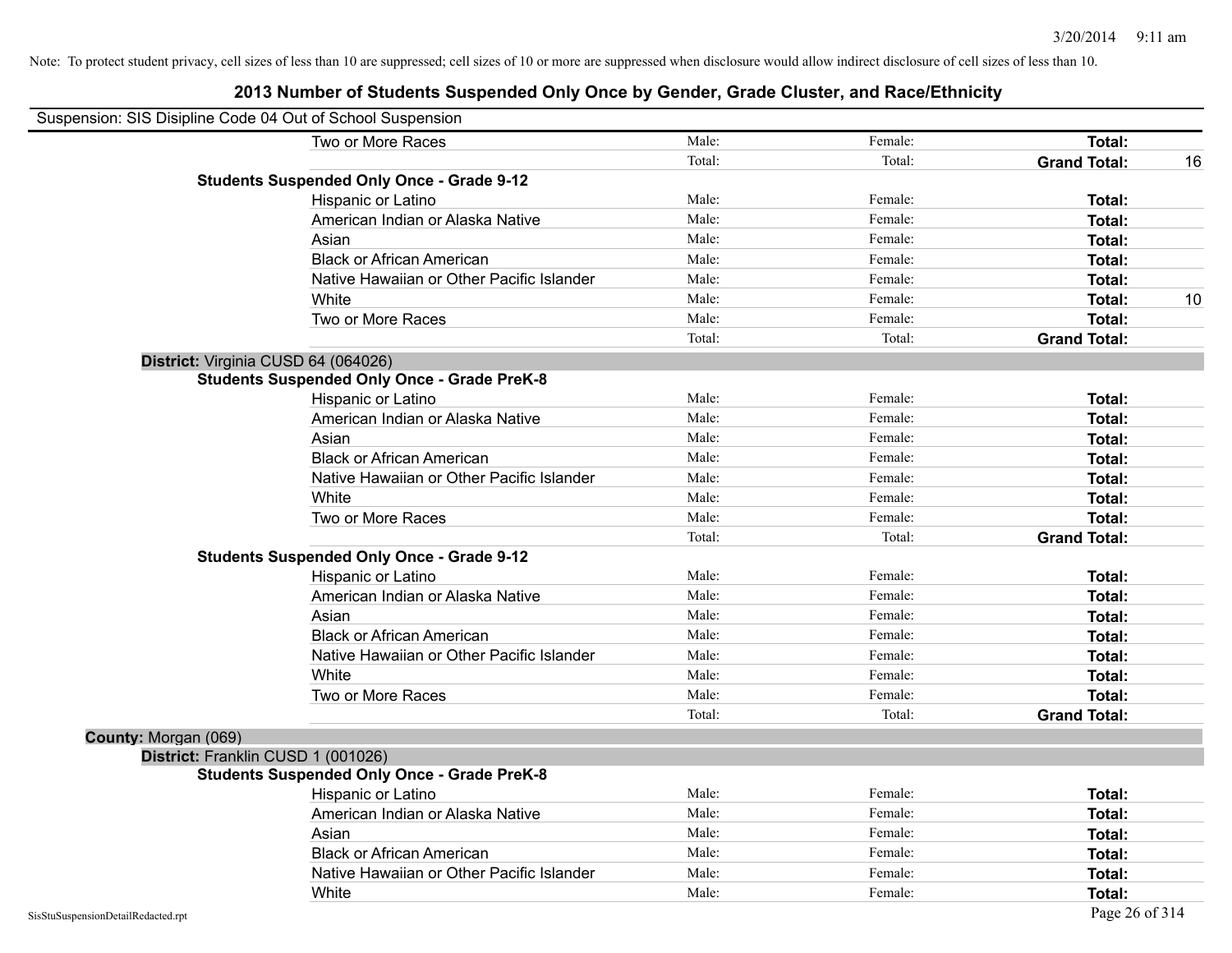| Suspension: SIS Disipline Code 04 Out of School Suspension |                                                    |        |    |         |    |                     |    |
|------------------------------------------------------------|----------------------------------------------------|--------|----|---------|----|---------------------|----|
|                                                            | Two or More Races                                  | Male:  |    | Female: |    | Total:              |    |
|                                                            |                                                    | Total: |    | Total:  |    | <b>Grand Total:</b> |    |
|                                                            | <b>Students Suspended Only Once - Grade 9-12</b>   |        |    |         |    |                     |    |
|                                                            | Hispanic or Latino                                 | Male:  |    | Female: |    | Total:              |    |
|                                                            | American Indian or Alaska Native                   | Male:  |    | Female: |    | Total:              |    |
|                                                            | Asian                                              | Male:  |    | Female: |    | Total:              |    |
|                                                            | <b>Black or African American</b>                   | Male:  |    | Female: |    | Total:              |    |
|                                                            | Native Hawaiian or Other Pacific Islander          | Male:  |    | Female: |    | Total:              |    |
|                                                            | White                                              | Male:  |    | Female: |    | Total:              |    |
|                                                            | Two or More Races                                  | Male:  |    | Female: |    | Total:              |    |
|                                                            |                                                    | Total: |    | Total:  |    | <b>Grand Total:</b> |    |
|                                                            | District: Jacksonville SD 117 (117022)             |        |    |         |    |                     |    |
|                                                            | <b>Students Suspended Only Once - Grade PreK-8</b> |        |    |         |    |                     |    |
|                                                            | Hispanic or Latino                                 | Male:  |    | Female: |    | Total:              |    |
|                                                            | American Indian or Alaska Native                   | Male:  |    | Female: |    | Total:              |    |
|                                                            | Asian                                              | Male:  |    | Female: |    | Total:              |    |
|                                                            | <b>Black or African American</b>                   | Male:  |    | Female: |    | Total:              |    |
|                                                            | Native Hawaiian or Other Pacific Islander          | Male:  |    | Female: |    | Total:              |    |
|                                                            | White                                              | Male:  | 21 | Female: | 11 | Total:              | 32 |
|                                                            | Two or More Races                                  | Male:  |    | Female: |    | Total:              |    |
|                                                            |                                                    | Total: |    | Total:  |    | <b>Grand Total:</b> | 46 |
|                                                            | <b>Students Suspended Only Once - Grade 9-12</b>   |        |    |         |    |                     |    |
|                                                            | Hispanic or Latino                                 | Male:  |    | Female: |    | Total:              |    |
|                                                            | American Indian or Alaska Native                   | Male:  |    | Female: |    | Total:              |    |
|                                                            | Asian                                              | Male:  |    | Female: |    | Total:              |    |
|                                                            | <b>Black or African American</b>                   | Male:  |    | Female: |    | Total:              | 10 |
|                                                            | Native Hawaiian or Other Pacific Islander          | Male:  |    | Female: |    | Total:              |    |
|                                                            | White                                              | Male:  | 36 | Female: | 14 | Total:              | 50 |
|                                                            | Two or More Races                                  | Male:  |    | Female: |    | Total:              |    |
|                                                            |                                                    | Total: |    | Total:  |    | <b>Grand Total:</b> |    |
|                                                            | District: Meredosia-Chambersburg CUSD 11 (011026)  |        |    |         |    |                     |    |
|                                                            | <b>Students Suspended Only Once - Grade PreK-8</b> |        |    |         |    |                     |    |
|                                                            | Hispanic or Latino                                 | Male:  |    | Female: |    | <b>Total:</b>       |    |
|                                                            | American Indian or Alaska Native                   | Male:  |    | Female: |    | Total:              |    |
|                                                            | Asian                                              | Male:  |    | Female: |    | Total:              |    |
|                                                            | <b>Black or African American</b>                   | Male:  |    | Female: |    | Total:              |    |
|                                                            | Native Hawaiian or Other Pacific Islander          | Male:  |    | Female: |    | Total:              |    |
|                                                            | White                                              | Male:  |    | Female: |    | Total:              |    |
|                                                            | Two or More Races                                  | Male:  |    | Female: |    | <b>Total:</b>       |    |
| SisStuSuspensionDetailRedacted.rpt                         |                                                    |        |    |         |    | Page 27 of 314      |    |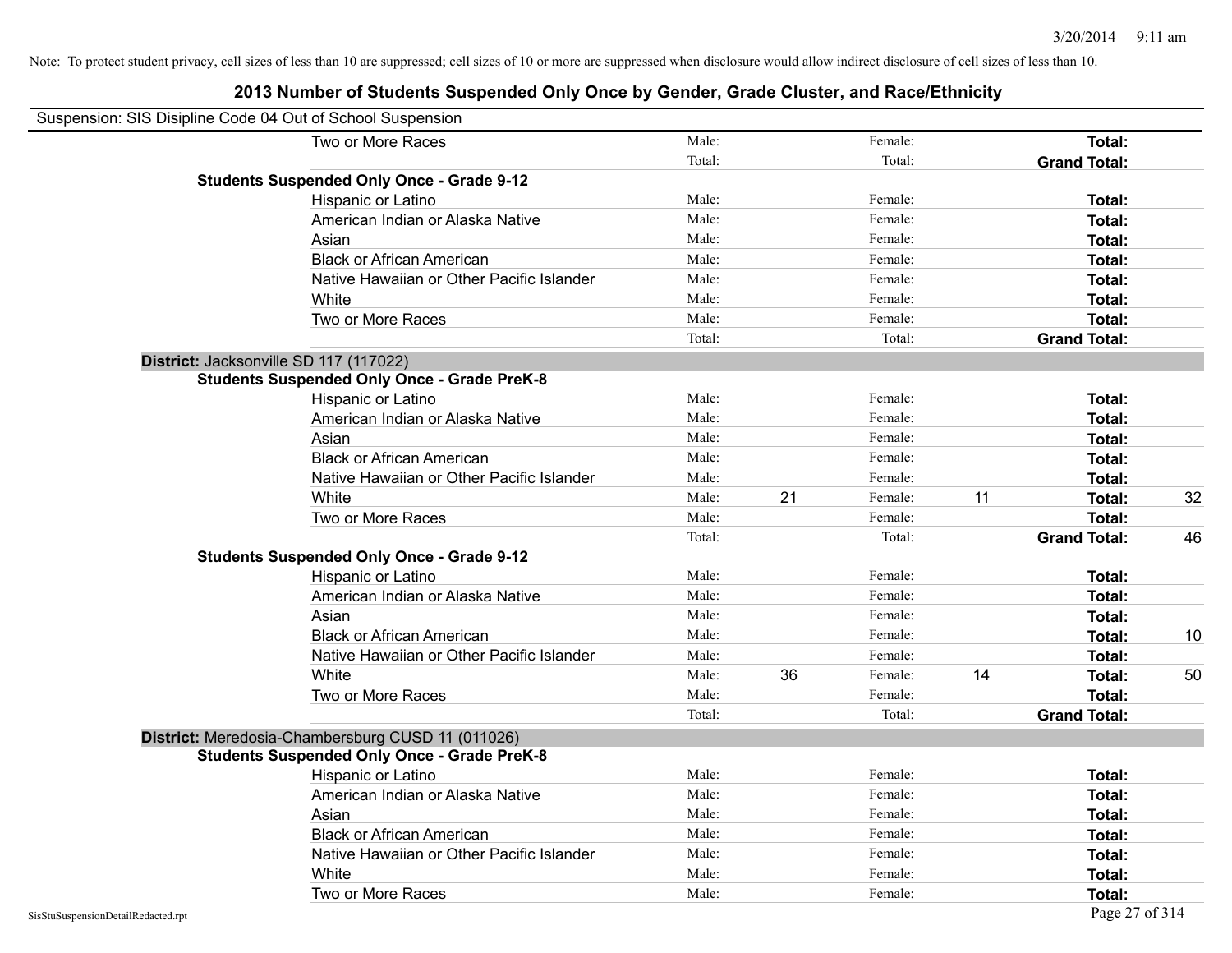| Suspension: SIS Disipline Code 04 Out of School Suspension |                                                    |        |         |                     |
|------------------------------------------------------------|----------------------------------------------------|--------|---------|---------------------|
|                                                            |                                                    | Total: | Total:  | <b>Grand Total:</b> |
|                                                            | <b>Students Suspended Only Once - Grade 9-12</b>   |        |         |                     |
|                                                            | Hispanic or Latino                                 | Male:  | Female: | Total:              |
|                                                            | American Indian or Alaska Native                   | Male:  | Female: | Total:              |
|                                                            | Asian                                              | Male:  | Female: | Total:              |
|                                                            | <b>Black or African American</b>                   | Male:  | Female: | Total:              |
|                                                            | Native Hawaiian or Other Pacific Islander          | Male:  | Female: | Total:              |
|                                                            | White                                              | Male:  | Female: | Total:              |
|                                                            | Two or More Races                                  | Male:  | Female: | Total:              |
|                                                            |                                                    | Total: | Total:  | <b>Grand Total:</b> |
|                                                            | District: Triopia CUSD 27 (027026)                 |        |         |                     |
|                                                            | <b>Students Suspended Only Once - Grade 9-12</b>   |        |         |                     |
|                                                            | Hispanic or Latino                                 | Male:  | Female: | Total:              |
|                                                            | American Indian or Alaska Native                   | Male:  | Female: | Total:              |
|                                                            | Asian                                              | Male:  | Female: | Total:              |
|                                                            | <b>Black or African American</b>                   | Male:  | Female: | Total:              |
|                                                            | Native Hawaiian or Other Pacific Islander          | Male:  | Female: | Total:              |
|                                                            | White                                              | Male:  | Female: | Total:              |
|                                                            | Two or More Races                                  | Male:  | Female: | Total:              |
|                                                            |                                                    | Total: | Total:  | <b>Grand Total:</b> |
|                                                            | District: Waverly CUSD 6 (006026)                  |        |         |                     |
|                                                            | <b>Students Suspended Only Once - Grade PreK-8</b> |        |         |                     |
|                                                            | Hispanic or Latino                                 | Male:  | Female: | Total:              |
|                                                            | American Indian or Alaska Native                   | Male:  | Female: | Total:              |
|                                                            | Asian                                              | Male:  | Female: | Total:              |
|                                                            | <b>Black or African American</b>                   | Male:  | Female: | Total:              |
|                                                            | Native Hawaiian or Other Pacific Islander          | Male:  | Female: | Total:              |
|                                                            | White                                              | Male:  | Female: | Total:              |
|                                                            | Two or More Races                                  | Male:  | Female: | Total:              |
|                                                            |                                                    | Total: | Total:  | <b>Grand Total:</b> |
|                                                            | <b>Students Suspended Only Once - Grade 9-12</b>   |        |         |                     |
|                                                            | Hispanic or Latino                                 | Male:  | Female: | Total:              |
|                                                            | American Indian or Alaska Native                   | Male:  | Female: | Total:              |
|                                                            | Asian                                              | Male:  | Female: | Total:              |
|                                                            | <b>Black or African American</b>                   | Male:  | Female: | Total:              |
|                                                            | Native Hawaiian or Other Pacific Islander          | Male:  | Female: | Total:              |
|                                                            | White                                              | Male:  | Female: | Total:              |
|                                                            | Two or More Races                                  | Male:  | Female: | Total:              |
|                                                            |                                                    | Total: | Total:  | <b>Grand Total:</b> |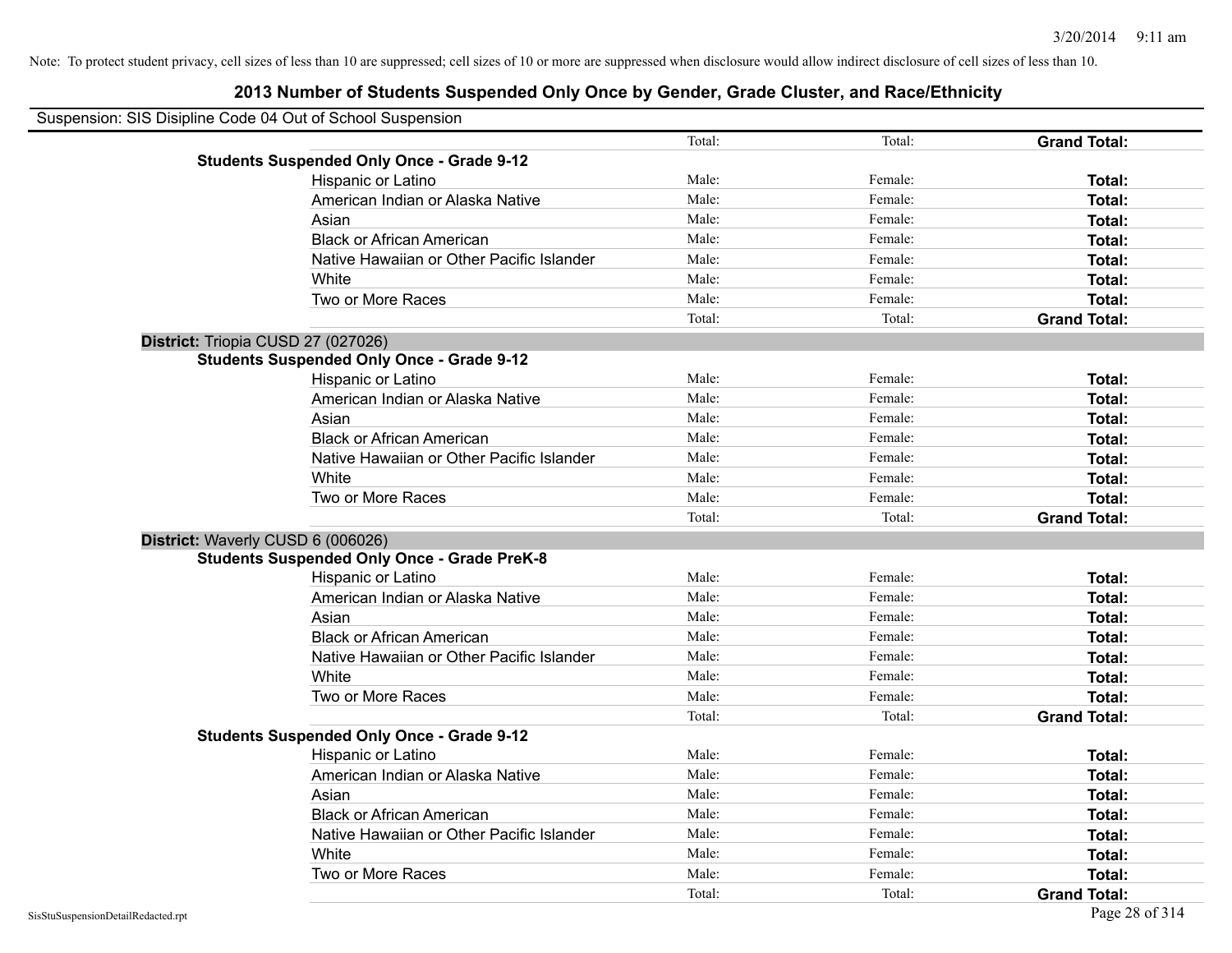## **2013 Number of Students Suspended Only Once by Gender, Grade Cluster, and Race/Ethnicity**

Suspension: SIS Disipline Code 04 Out of School Suspension

| County: Scott (086) |                                                    |        |         |                     |
|---------------------|----------------------------------------------------|--------|---------|---------------------|
|                     | District: Scott-Morgan CUSD 2 (002026)             |        |         |                     |
|                     | <b>Students Suspended Only Once - Grade PreK-8</b> |        |         |                     |
|                     | Hispanic or Latino                                 | Male:  | Female: | Total:              |
|                     | American Indian or Alaska Native                   | Male:  | Female: | <b>Total:</b>       |
|                     | Asian                                              | Male:  | Female: | <b>Total:</b>       |
|                     | <b>Black or African American</b>                   | Male:  | Female: | Total:              |
|                     | Native Hawaiian or Other Pacific Islander          | Male:  | Female: | <b>Total:</b>       |
|                     | White                                              | Male:  | Female: | 12<br><b>Total:</b> |
|                     | Two or More Races                                  | Male:  | Female: | <b>Total:</b>       |
|                     |                                                    | Total: | Total:  | <b>Grand Total:</b> |
|                     | <b>Students Suspended Only Once - Grade 9-12</b>   |        |         |                     |
|                     | Hispanic or Latino                                 | Male:  | Female: | Total:              |
|                     | American Indian or Alaska Native                   | Male:  | Female: | Total:              |
|                     | Asian                                              | Male:  | Female: | Total:              |
|                     | <b>Black or African American</b>                   | Male:  | Female: | Total:              |
|                     | Native Hawaiian or Other Pacific Islander          | Male:  | Female: | Total:              |
|                     | White                                              | Male:  | Female: | <b>Total:</b>       |
|                     | Two or More Races                                  | Male:  | Female: | <b>Total:</b>       |
|                     |                                                    | Total: | Total:  | <b>Grand Total:</b> |
|                     | District: Winchester CUSD 1 (001026)               |        |         |                     |
|                     | <b>Students Suspended Only Once - Grade PreK-8</b> |        |         |                     |
|                     | Hispanic or Latino                                 | Male:  | Female: | Total:              |
|                     | American Indian or Alaska Native                   | Male:  | Female: | Total:              |
|                     | Asian                                              | Male:  | Female: | Total:              |
|                     | <b>Black or African American</b>                   | Male:  | Female: | <b>Total:</b>       |
|                     | Native Hawaiian or Other Pacific Islander          | Male:  | Female: | <b>Total:</b>       |
|                     | White                                              | Male:  | Female: | <b>Total:</b>       |
|                     | Two or More Races                                  | Male:  | Female: | <b>Total:</b>       |
|                     |                                                    | Total: | Total:  | <b>Grand Total:</b> |
|                     | <b>Students Suspended Only Once - Grade 9-12</b>   |        |         |                     |
|                     | Hispanic or Latino                                 | Male:  | Female: | <b>Total:</b>       |
|                     | American Indian or Alaska Native                   | Male:  | Female: | Total:              |
|                     | Asian                                              | Male:  | Female: | Total:              |
|                     | <b>Black or African American</b>                   | Male:  | Female: | <b>Total:</b>       |
|                     | Native Hawaiian or Other Pacific Islander          | Male:  | Female: | Total:              |
|                     | White                                              | Male:  | Female: | <b>Total:</b>       |
|                     | Two or More Races                                  | Male:  | Female: | Total:              |
|                     |                                                    | Total: | Total:  | <b>Grand Total:</b> |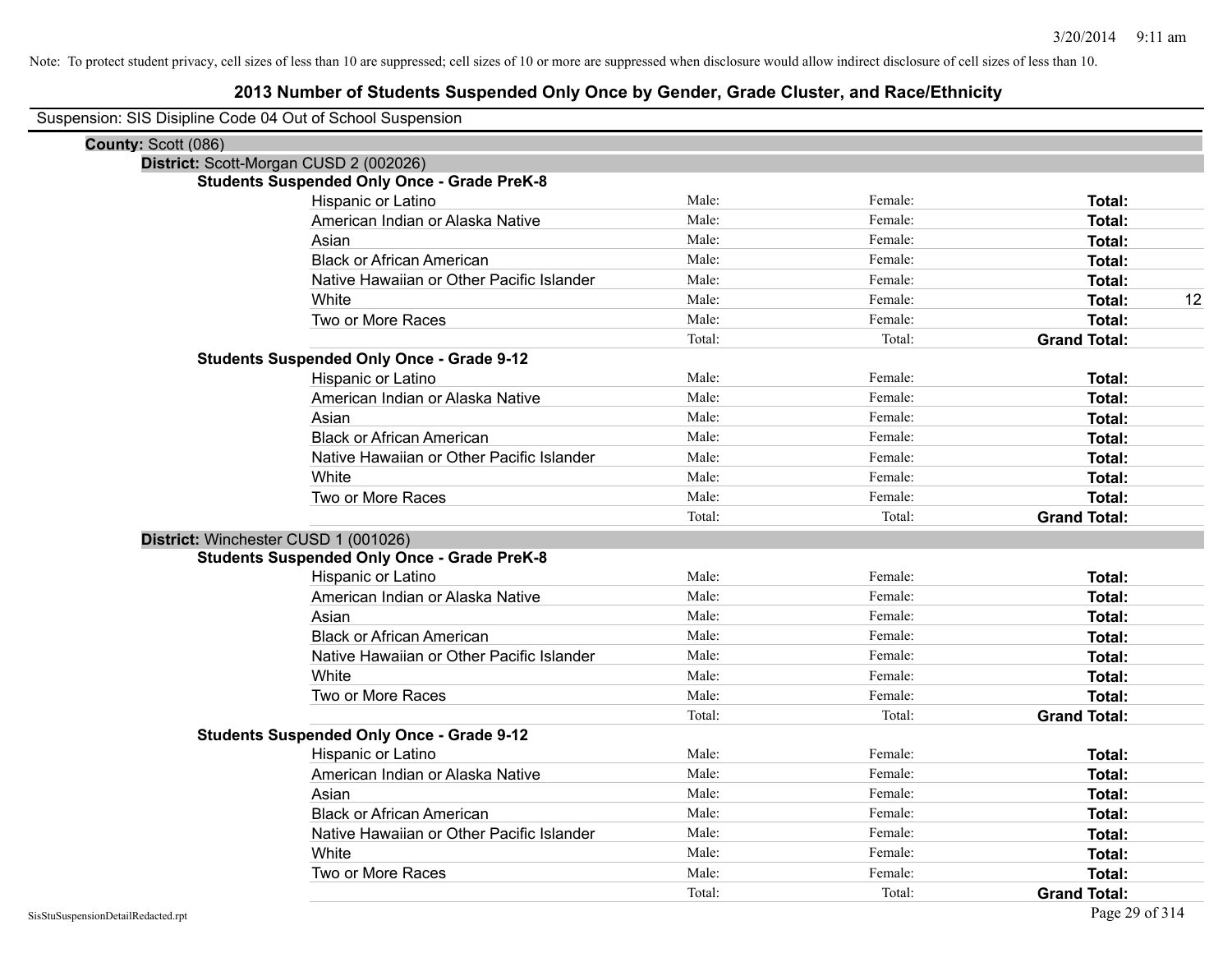## **2013 Number of Students Suspended Only Once by Gender, Grade Cluster, and Race/Ethnicity**

Suspension: SIS Disipline Code 04 Out of School Suspension

| Region: Bureau/Henry/Stark ROE (28)                |        |         |                     |    |
|----------------------------------------------------|--------|---------|---------------------|----|
| County: Bureau (006)                               |        |         |                     |    |
| District: Bureau Valley CUSD 340 (340026)          |        |         |                     |    |
| <b>Students Suspended Only Once - Grade PreK-8</b> |        |         |                     |    |
| Hispanic or Latino                                 | Male:  | Female: | Total:              |    |
| American Indian or Alaska Native                   | Male:  | Female: | Total:              |    |
| Asian                                              | Male:  | Female: | Total:              |    |
| <b>Black or African American</b>                   | Male:  | Female: | Total:              |    |
| Native Hawaiian or Other Pacific Islander          | Male:  | Female: | Total:              |    |
| White                                              | Male:  | Female: | Total:              |    |
| Two or More Races                                  | Male:  | Female: | Total:              |    |
|                                                    | Total: | Total:  | <b>Grand Total:</b> |    |
| <b>Students Suspended Only Once - Grade 9-12</b>   |        |         |                     |    |
| Hispanic or Latino                                 | Male:  | Female: | Total:              |    |
| American Indian or Alaska Native                   | Male:  | Female: | Total:              |    |
| Asian                                              | Male:  | Female: | Total:              |    |
| <b>Black or African American</b>                   | Male:  | Female: | Total:              |    |
| Native Hawaiian or Other Pacific Islander          | Male:  | Female: | Total:              |    |
| White                                              | Male:  | Female: | Total:              |    |
| Two or More Races                                  | Male:  | Female: | Total:              |    |
|                                                    | Total: | Total:  | <b>Grand Total:</b> |    |
| District: DePue USD 103 (103022)                   |        |         |                     |    |
| <b>Students Suspended Only Once - Grade PreK-8</b> |        |         |                     |    |
| Hispanic or Latino                                 | Male:  | Female: | Total:              |    |
| American Indian or Alaska Native                   | Male:  | Female: | Total:              |    |
| Asian                                              | Male:  | Female: | Total:              |    |
| <b>Black or African American</b>                   | Male:  | Female: | Total:              |    |
| Native Hawaiian or Other Pacific Islander          | Male:  | Female: | Total:              |    |
| White                                              | Male:  | Female: | Total:              |    |
| Two or More Races                                  | Male:  | Female: | Total:              |    |
|                                                    | Total: | Total:  | <b>Grand Total:</b> | 14 |
| <b>Students Suspended Only Once - Grade 9-12</b>   |        |         |                     |    |
| Hispanic or Latino                                 | Male:  | Female: | Total:              |    |
| American Indian or Alaska Native                   | Male:  | Female: | Total:              |    |
| Asian                                              | Male:  | Female: | Total:              |    |
| <b>Black or African American</b>                   | Male:  | Female: | Total:              |    |
| Native Hawaiian or Other Pacific Islander          | Male:  | Female: | Total:              |    |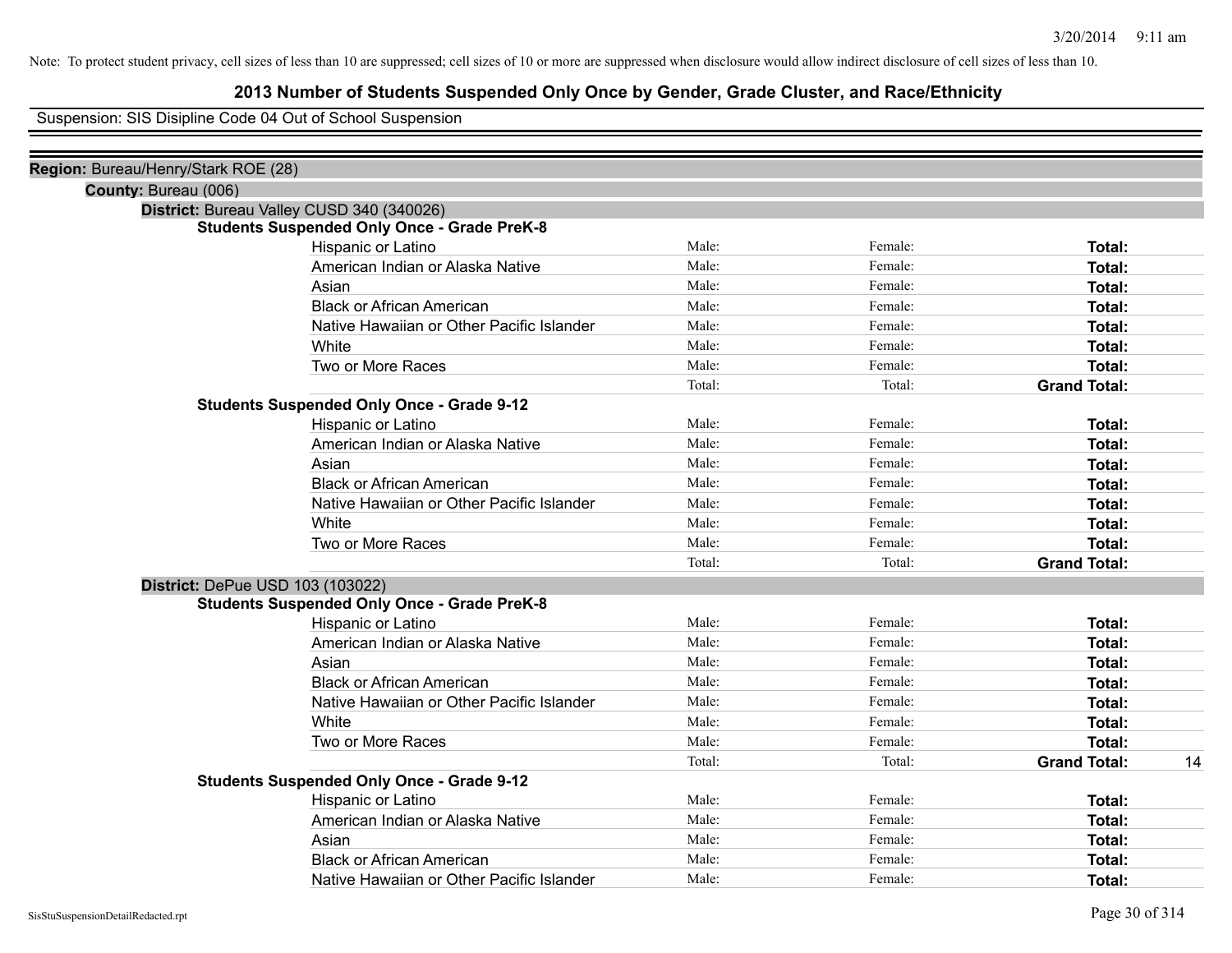| Suspension: SIS Disipline Code 04 Out of School Suspension |                                                    |        |         |                     |
|------------------------------------------------------------|----------------------------------------------------|--------|---------|---------------------|
|                                                            | White                                              | Male:  | Female: | Total:              |
|                                                            | Two or More Races                                  | Male:  | Female: | Total:              |
|                                                            |                                                    | Total: | Total:  | <b>Grand Total:</b> |
| <b>District: Hall HSD 502 (502017)</b>                     |                                                    |        |         |                     |
|                                                            | <b>Students Suspended Only Once - Grade 9-12</b>   |        |         |                     |
|                                                            | Hispanic or Latino                                 | Male:  | Female: | <b>Total:</b>       |
|                                                            | American Indian or Alaska Native                   | Male:  | Female: | Total:              |
|                                                            | Asian                                              | Male:  | Female: | Total:              |
|                                                            | <b>Black or African American</b>                   | Male:  | Female: | Total:              |
|                                                            | Native Hawaiian or Other Pacific Islander          | Male:  | Female: | <b>Total:</b>       |
|                                                            | White                                              | Male:  | Female: | 25<br><b>Total:</b> |
|                                                            | Two or More Races                                  | Male:  | Female: | Total:              |
|                                                            |                                                    | Total: | Total:  | <b>Grand Total:</b> |
| District: La Moille CUSD 303 (303026)                      |                                                    |        |         |                     |
|                                                            | <b>Students Suspended Only Once - Grade PreK-8</b> |        |         |                     |
|                                                            | Hispanic or Latino                                 | Male:  | Female: | Total:              |
|                                                            | American Indian or Alaska Native                   | Male:  | Female: | <b>Total:</b>       |
|                                                            | Asian                                              | Male:  | Female: | Total:              |
|                                                            | <b>Black or African American</b>                   | Male:  | Female: | Total:              |
|                                                            | Native Hawaiian or Other Pacific Islander          | Male:  | Female: | Total:              |
|                                                            | White                                              | Male:  | Female: | Total:              |
|                                                            | Two or More Races                                  | Male:  | Female: | <b>Total:</b>       |
|                                                            |                                                    | Total: | Total:  | <b>Grand Total:</b> |
|                                                            | <b>Students Suspended Only Once - Grade 9-12</b>   |        |         |                     |
|                                                            | Hispanic or Latino                                 | Male:  | Female: | <b>Total:</b>       |
|                                                            | American Indian or Alaska Native                   | Male:  | Female: | <b>Total:</b>       |
|                                                            | Asian                                              | Male:  | Female: | Total:              |
|                                                            | <b>Black or African American</b>                   | Male:  | Female: | Total:              |
|                                                            | Native Hawaiian or Other Pacific Islander          | Male:  | Female: | Total:              |
|                                                            | White                                              | Male:  | Female: | Total:              |
|                                                            | Two or More Races                                  | Male:  | Female: | <b>Total:</b>       |
|                                                            |                                                    | Total: | Total:  | <b>Grand Total:</b> |
| District: Ohio CCSD 17 (017004)                            |                                                    |        |         |                     |
|                                                            | <b>Students Suspended Only Once - Grade PreK-8</b> |        |         |                     |
|                                                            | Hispanic or Latino                                 | Male:  | Female: | Total:              |
|                                                            | American Indian or Alaska Native                   | Male:  | Female: | <b>Total:</b>       |
|                                                            | Asian                                              | Male:  | Female: | <b>Total:</b>       |
|                                                            | <b>Black or African American</b>                   | Male:  | Female: | Total:              |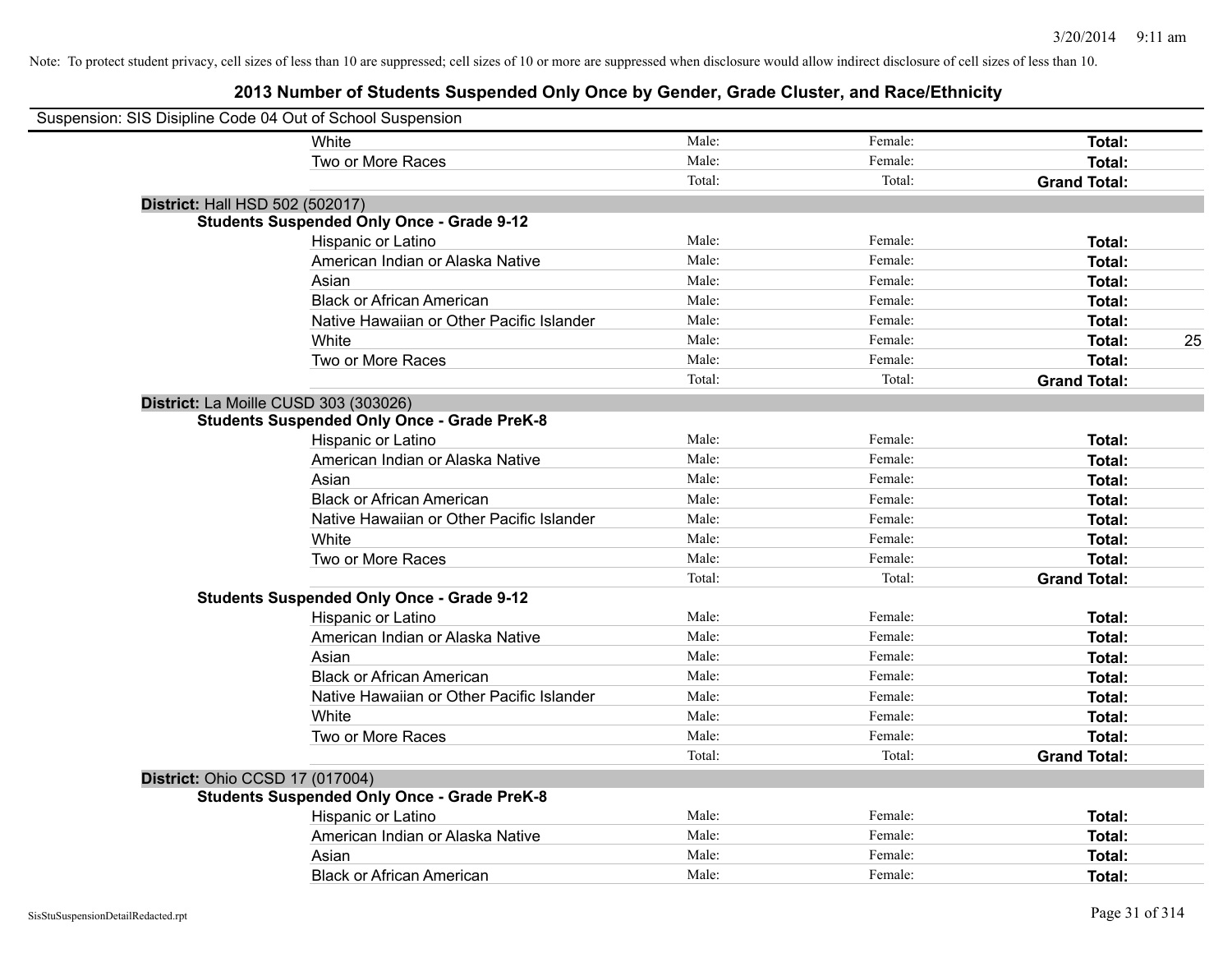| Suspension: SIS Disipline Code 04 Out of School Suspension |                                                    |        |         |                     |    |
|------------------------------------------------------------|----------------------------------------------------|--------|---------|---------------------|----|
|                                                            | Native Hawaiian or Other Pacific Islander          | Male:  | Female: | Total:              |    |
|                                                            | White                                              | Male:  | Female: | Total:              |    |
|                                                            | Two or More Races                                  | Male:  | Female: | Total:              |    |
|                                                            |                                                    | Total: | Total:  | <b>Grand Total:</b> |    |
| District: Princeton ESD 115 (115002)                       |                                                    |        |         |                     |    |
|                                                            | <b>Students Suspended Only Once - Grade PreK-8</b> |        |         |                     |    |
|                                                            | Hispanic or Latino                                 | Male:  | Female: | Total:              |    |
|                                                            | American Indian or Alaska Native                   | Male:  | Female: | Total:              |    |
|                                                            | Asian                                              | Male:  | Female: | Total:              |    |
|                                                            | <b>Black or African American</b>                   | Male:  | Female: | Total:              |    |
|                                                            | Native Hawaiian or Other Pacific Islander          | Male:  | Female: | Total:              |    |
|                                                            | White                                              | Male:  | Female: | <b>Total:</b>       |    |
|                                                            | Two or More Races                                  | Male:  | Female: | Total:              |    |
|                                                            |                                                    | Total: | Total:  | <b>Grand Total:</b> |    |
| District: Princeton HSD 500 (500015)                       |                                                    |        |         |                     |    |
|                                                            | <b>Students Suspended Only Once - Grade 9-12</b>   |        |         |                     |    |
|                                                            | Hispanic or Latino                                 | Male:  | Female: | Total:              |    |
|                                                            | American Indian or Alaska Native                   | Male:  | Female: | Total:              |    |
|                                                            | Asian                                              | Male:  | Female: | Total:              |    |
|                                                            | <b>Black or African American</b>                   | Male:  | Female: | Total:              |    |
|                                                            | Native Hawaiian or Other Pacific Islander          | Male:  | Female: | Total:              |    |
|                                                            | White                                              | Male:  | Female: | <b>Total:</b>       | 12 |
|                                                            | Two or More Races                                  | Male:  | Female: | <b>Total:</b>       |    |
|                                                            |                                                    | Total: | Total:  | <b>Grand Total:</b> |    |
|                                                            | District: Spring Valley CCSD 99 (099004)           |        |         |                     |    |
|                                                            | <b>Students Suspended Only Once - Grade PreK-8</b> |        |         |                     |    |
|                                                            | Hispanic or Latino                                 | Male:  | Female: | Total:              |    |
|                                                            | American Indian or Alaska Native                   | Male:  | Female: | Total:              |    |
|                                                            | Asian                                              | Male:  | Female: | Total:              |    |
|                                                            | <b>Black or African American</b>                   | Male:  | Female: | Total:              |    |
|                                                            | Native Hawaiian or Other Pacific Islander          | Male:  | Female: | Total:              |    |
|                                                            | White                                              | Male:  | Female: | Total:              |    |
|                                                            | Two or More Races                                  | Male:  | Female: | Total:              |    |
|                                                            |                                                    | Total: | Total:  | <b>Grand Total:</b> | 18 |
| County: Henry (037)                                        |                                                    |        |         |                     |    |
| District: AlWood CUSD 225 (225026)                         |                                                    |        |         |                     |    |
|                                                            | <b>Students Suspended Only Once - Grade PreK-8</b> |        |         |                     |    |
|                                                            | Hispanic or Latino                                 | Male:  | Female: | Total:              |    |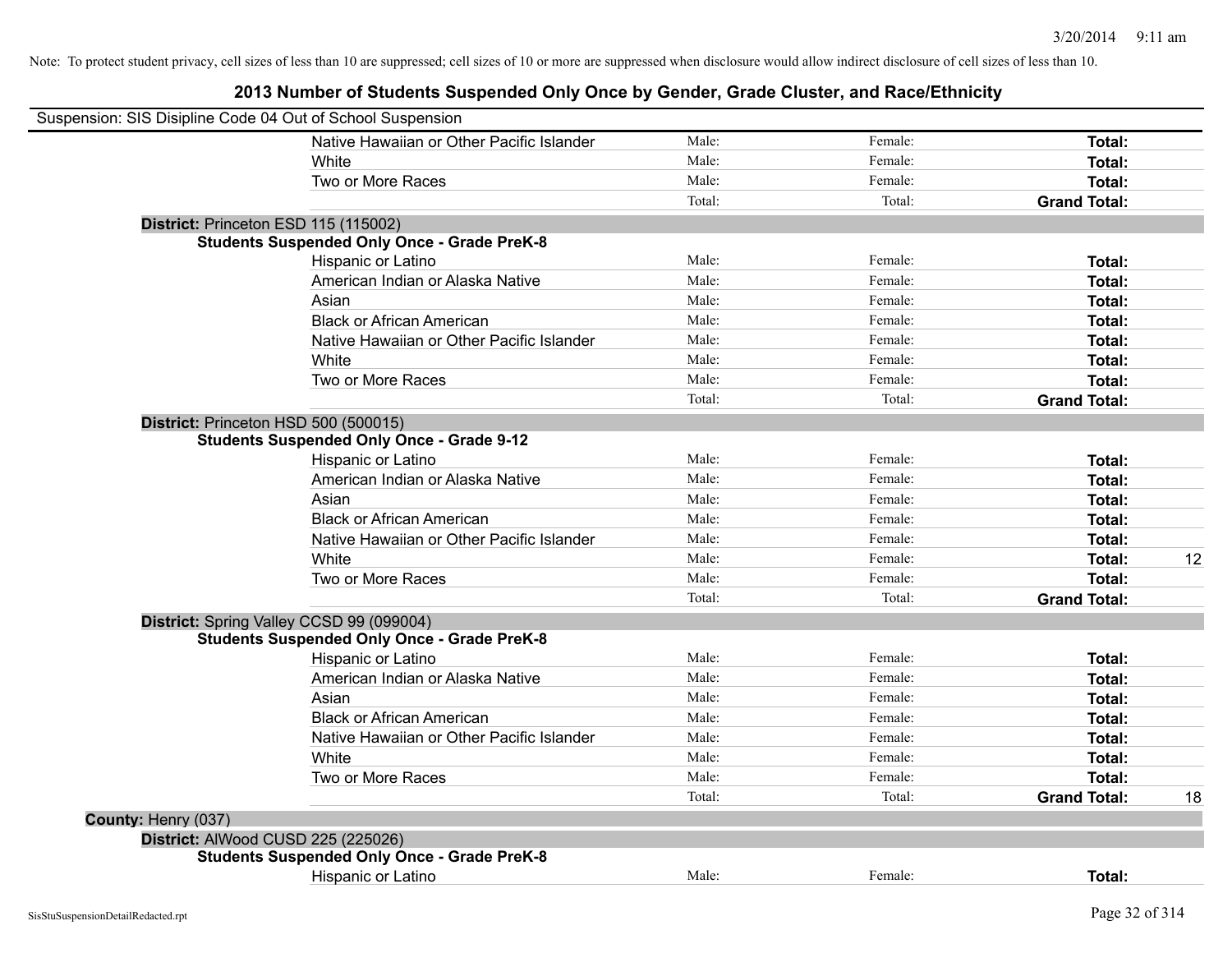| Suspension: SIS Disipline Code 04 Out of School Suspension |                                                    |        |         |                               |
|------------------------------------------------------------|----------------------------------------------------|--------|---------|-------------------------------|
|                                                            | American Indian or Alaska Native                   | Male:  | Female: | Total:                        |
|                                                            | Asian                                              | Male:  | Female: | Total:                        |
|                                                            | <b>Black or African American</b>                   | Male:  | Female: | Total:                        |
|                                                            | Native Hawaiian or Other Pacific Islander          | Male:  | Female: | Total:                        |
|                                                            | White                                              | Male:  | Female: | Total:                        |
|                                                            | Two or More Races                                  | Male:  | Female: | Total:                        |
|                                                            |                                                    | Total: | Total:  | <b>Grand Total:</b>           |
|                                                            | <b>Students Suspended Only Once - Grade 9-12</b>   |        |         |                               |
|                                                            | Hispanic or Latino                                 | Male:  | Female: | Total:                        |
|                                                            | American Indian or Alaska Native                   | Male:  | Female: | Total:                        |
|                                                            | Asian                                              | Male:  | Female: | Total:                        |
|                                                            | <b>Black or African American</b>                   | Male:  | Female: | Total:                        |
|                                                            | Native Hawaiian or Other Pacific Islander          | Male:  | Female: | Total:                        |
|                                                            | White                                              | Male:  | Female: | Total:                        |
|                                                            | Two or More Races                                  | Male:  | Female: | Total:                        |
|                                                            |                                                    | Total: | Total:  | <b>Grand Total:</b>           |
|                                                            | District: Annawan CUSD 226 (226026)                |        |         |                               |
|                                                            | <b>Students Suspended Only Once - Grade PreK-8</b> |        |         |                               |
|                                                            | Hispanic or Latino                                 | Male:  | Female: | Total:                        |
|                                                            | American Indian or Alaska Native                   | Male:  | Female: | Total:                        |
|                                                            | Asian                                              | Male:  | Female: | Total:                        |
|                                                            | <b>Black or African American</b>                   | Male:  | Female: | Total:                        |
|                                                            | Native Hawaiian or Other Pacific Islander          | Male:  | Female: | Total:                        |
|                                                            | White                                              | Male:  | Female: | Total:                        |
|                                                            | Two or More Races                                  | Male:  | Female: | Total:                        |
|                                                            |                                                    | Total: | Total:  | <b>Grand Total:</b>           |
|                                                            | <b>Students Suspended Only Once - Grade 9-12</b>   |        |         |                               |
|                                                            | Hispanic or Latino                                 | Male:  | Female: | Total:                        |
|                                                            | American Indian or Alaska Native                   | Male:  | Female: | Total:                        |
|                                                            | Asian                                              | Male:  | Female: | Total:                        |
|                                                            | <b>Black or African American</b>                   | Male:  | Female: | Total:                        |
|                                                            | Native Hawaiian or Other Pacific Islander          | Male:  | Female: | Total:                        |
|                                                            | White                                              | Male:  | Female: | Total:                        |
|                                                            | Two or More Races                                  | Male:  | Female: |                               |
|                                                            |                                                    | Total: | Total:  | Total:<br><b>Grand Total:</b> |
|                                                            |                                                    |        |         |                               |
|                                                            | District: Cambridge CUSD 227 (227026)              |        |         |                               |
|                                                            | <b>Students Suspended Only Once - Grade 9-12</b>   |        |         |                               |
|                                                            | Hispanic or Latino                                 | Male:  | Female: | Total:                        |
|                                                            | American Indian or Alaska Native                   | Male:  | Female: | Total:                        |
| SisStuSuspensionDetailRedacted.rpt                         |                                                    |        |         | Page 33 of 314                |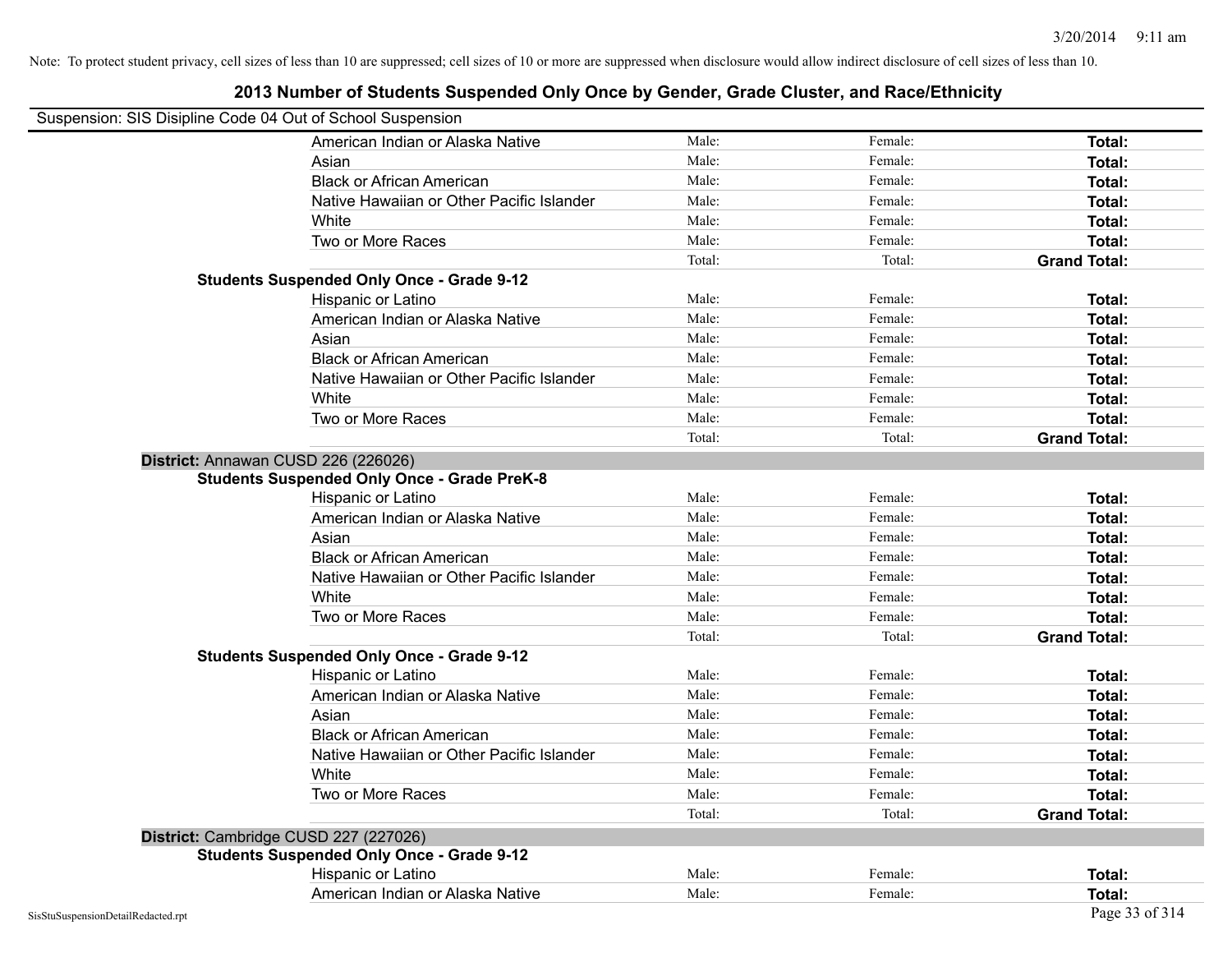| Suspension: SIS Disipline Code 04 Out of School Suspension |                                                                                           |                 |                   |                     |
|------------------------------------------------------------|-------------------------------------------------------------------------------------------|-----------------|-------------------|---------------------|
|                                                            | Asian                                                                                     | Male:           | Female:           | Total:              |
|                                                            | <b>Black or African American</b>                                                          | Male:           | Female:           | Total:              |
|                                                            | Native Hawaiian or Other Pacific Islander                                                 | Male:           | Female:           | Total:              |
|                                                            | White                                                                                     | Male:           | Female:           | Total:              |
|                                                            | Two or More Races                                                                         | Male:           | Female:           | Total:              |
|                                                            |                                                                                           | Total:          | Total:            | <b>Grand Total:</b> |
| District: Colona SD 190 (190002)                           |                                                                                           |                 |                   |                     |
|                                                            | <b>Students Suspended Only Once - Grade PreK-8</b>                                        |                 |                   |                     |
|                                                            | Hispanic or Latino                                                                        | Male:           | Female:           | Total:              |
|                                                            | American Indian or Alaska Native                                                          | Male:           | Female:           | Total:              |
|                                                            | Asian                                                                                     | Male:           | Female:           | Total:              |
|                                                            | <b>Black or African American</b>                                                          | Male:           | Female:           | Total:              |
|                                                            | Native Hawaiian or Other Pacific Islander                                                 | Male:           | Female:           | Total:              |
|                                                            | White                                                                                     | Male:           | Female:           | Total:              |
|                                                            | Two or More Races                                                                         | Male:           | Female:           | <b>Total:</b>       |
|                                                            |                                                                                           | Total:          | Total:            | <b>Grand Total:</b> |
| District: Galva CUSD 224 (224026)                          | <b>Students Suspended Only Once - Grade PreK-8</b>                                        |                 |                   |                     |
|                                                            | Hispanic or Latino                                                                        | Male:<br>Male:  | Female:           | Total:              |
|                                                            | American Indian or Alaska Native                                                          |                 | Female:           | Total:              |
|                                                            | Asian                                                                                     | Male:           | Female:           | Total:              |
|                                                            | <b>Black or African American</b>                                                          | Male:           | Female:           | Total:              |
|                                                            | Native Hawaiian or Other Pacific Islander                                                 | Male:           | Female:           | Total:              |
|                                                            | White                                                                                     | Male:           | Female:           | Total:              |
|                                                            | Two or More Races                                                                         | Male:<br>Total: | Female:<br>Total: | Total:              |
|                                                            |                                                                                           |                 |                   | <b>Grand Total:</b> |
|                                                            | <b>Students Suspended Only Once - Grade 9-12</b><br>Hispanic or Latino                    | Male:           | Female:           | Total:              |
|                                                            | American Indian or Alaska Native                                                          | Male:           | Female:           | Total:              |
|                                                            | Asian                                                                                     | Male:           | Female:           | Total:              |
|                                                            | <b>Black or African American</b>                                                          | Male:           | Female:           | Total:              |
|                                                            | Native Hawaiian or Other Pacific Islander                                                 | Male:           | Female:           | Total:              |
|                                                            | White                                                                                     | Male:           | Female:           | Total:              |
|                                                            | Two or More Races                                                                         | Male:           | Female:           | Total:              |
|                                                            |                                                                                           | Total:          | Total:            | <b>Grand Total:</b> |
|                                                            |                                                                                           |                 |                   |                     |
|                                                            | District: Geneseo CUSD 228 (228026)<br><b>Students Suspended Only Once - Grade PreK-8</b> |                 |                   |                     |
|                                                            | Hispanic or Latino                                                                        | Male:           | Female:           | <b>Total:</b>       |
|                                                            |                                                                                           |                 |                   |                     |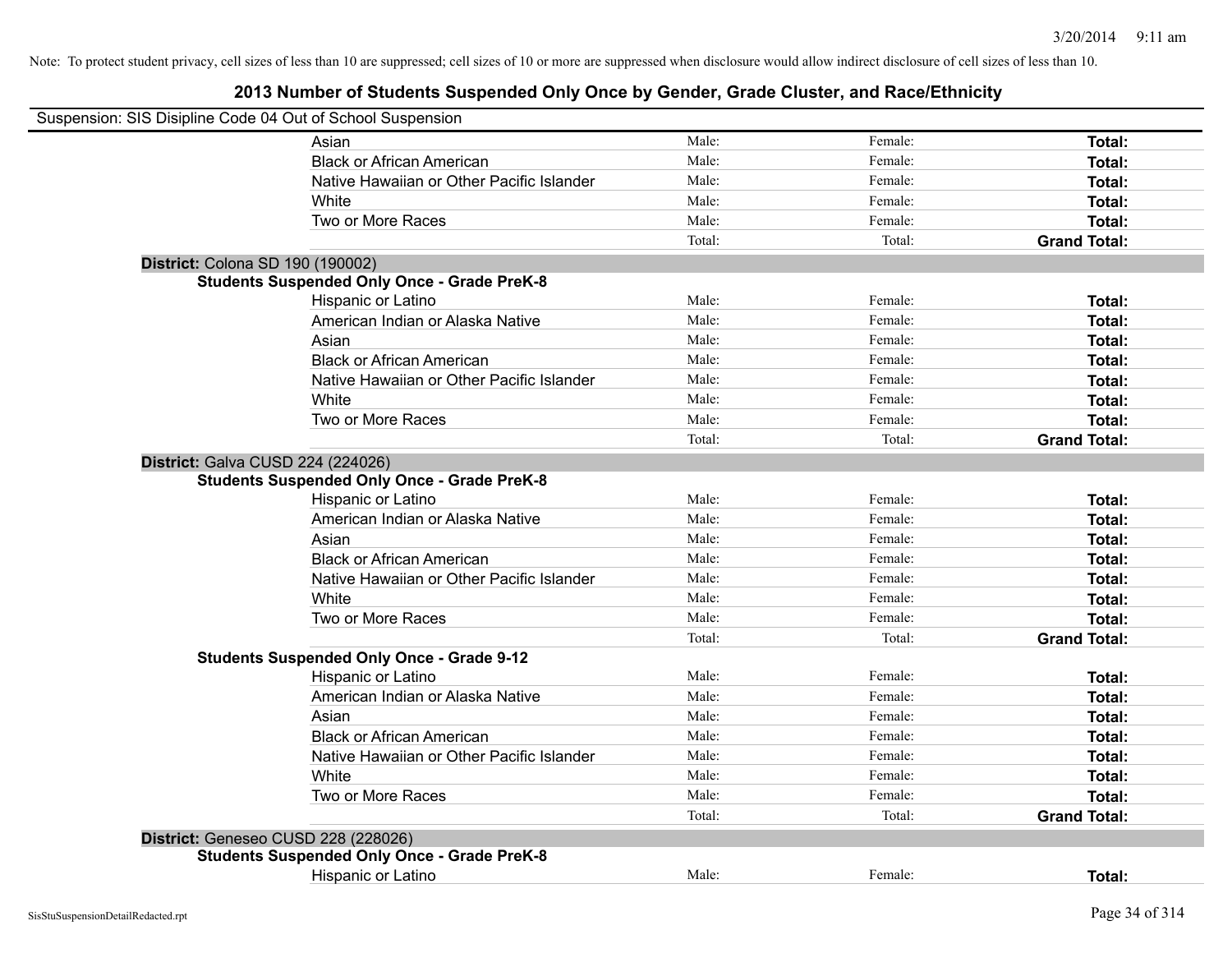| Suspension: SIS Disipline Code 04 Out of School Suspension |                                                    |        |    |         |    |                     |    |
|------------------------------------------------------------|----------------------------------------------------|--------|----|---------|----|---------------------|----|
|                                                            | American Indian or Alaska Native                   | Male:  |    | Female: |    | Total:              |    |
|                                                            | Asian                                              | Male:  |    | Female: |    | Total:              |    |
|                                                            | <b>Black or African American</b>                   | Male:  |    | Female: |    | Total:              |    |
|                                                            | Native Hawaiian or Other Pacific Islander          | Male:  |    | Female: |    | Total:              |    |
|                                                            | White                                              | Male:  |    | Female: |    | Total:              |    |
|                                                            | Two or More Races                                  | Male:  |    | Female: |    | Total:              |    |
|                                                            |                                                    | Total: |    | Total:  |    | <b>Grand Total:</b> | 10 |
|                                                            | <b>Students Suspended Only Once - Grade 9-12</b>   |        |    |         |    |                     |    |
|                                                            | Hispanic or Latino                                 | Male:  |    | Female: |    | Total:              |    |
|                                                            | American Indian or Alaska Native                   | Male:  |    | Female: |    | Total:              |    |
|                                                            | Asian                                              | Male:  |    | Female: |    | Total:              |    |
|                                                            | <b>Black or African American</b>                   | Male:  |    | Female: |    | Total:              |    |
|                                                            | Native Hawaiian or Other Pacific Islander          | Male:  |    | Female: |    | Total:              |    |
|                                                            | White                                              | Male:  |    | Female: |    | Total:              | 20 |
|                                                            | Two or More Races                                  | Male:  |    | Female: |    | Total:              |    |
|                                                            |                                                    | Total: |    | Total:  |    | <b>Grand Total:</b> |    |
|                                                            | District: Kewanee CUSD 229 (229026)                |        |    |         |    |                     |    |
|                                                            | <b>Students Suspended Only Once - Grade PreK-8</b> |        |    |         |    |                     |    |
|                                                            | Hispanic or Latino                                 | Male:  |    | Female: |    | Total:              |    |
|                                                            | American Indian or Alaska Native                   | Male:  |    | Female: |    | Total:              |    |
|                                                            | Asian                                              | Male:  |    | Female: |    | Total:              |    |
|                                                            | <b>Black or African American</b>                   | Male:  |    | Female: |    | Total:              |    |
|                                                            | Native Hawaiian or Other Pacific Islander          | Male:  |    | Female: |    | Total:              |    |
|                                                            | White                                              | Male:  |    | Female: |    | Total:              | 38 |
|                                                            | Two or More Races                                  | Male:  |    | Female: |    | <b>Total:</b>       |    |
|                                                            |                                                    | Total: | 41 | Total:  | 15 | <b>Grand Total:</b> | 56 |
|                                                            | <b>Students Suspended Only Once - Grade 9-12</b>   |        |    |         |    |                     |    |
|                                                            | Hispanic or Latino                                 | Male:  |    | Female: |    | Total:              |    |
|                                                            | American Indian or Alaska Native                   | Male:  |    | Female: |    | Total:              |    |
|                                                            | Asian                                              | Male:  |    | Female: |    | Total:              |    |
|                                                            | <b>Black or African American</b>                   | Male:  |    | Female: |    | Total:              |    |
|                                                            | Native Hawaiian or Other Pacific Islander          | Male:  |    | Female: |    | Total:              |    |
|                                                            | White                                              | Male:  |    | Female: |    | Total:              | 20 |
|                                                            | Two or More Races                                  | Male:  |    | Female: |    | Total:              |    |
|                                                            |                                                    | Total: |    | Total:  |    | <b>Grand Total:</b> |    |
|                                                            | <b>District: Orion CUSD 223 (223026)</b>           |        |    |         |    |                     |    |
|                                                            | <b>Students Suspended Only Once - Grade PreK-8</b> |        |    |         |    |                     |    |
|                                                            | Hispanic or Latino                                 | Male:  |    | Female: |    | Total:              |    |
|                                                            | American Indian or Alaska Native                   | Male:  |    | Female: |    | Total:              |    |
| SisStuSuspensionDetailRedacted.rpt                         |                                                    |        |    |         |    | Page 35 of 314      |    |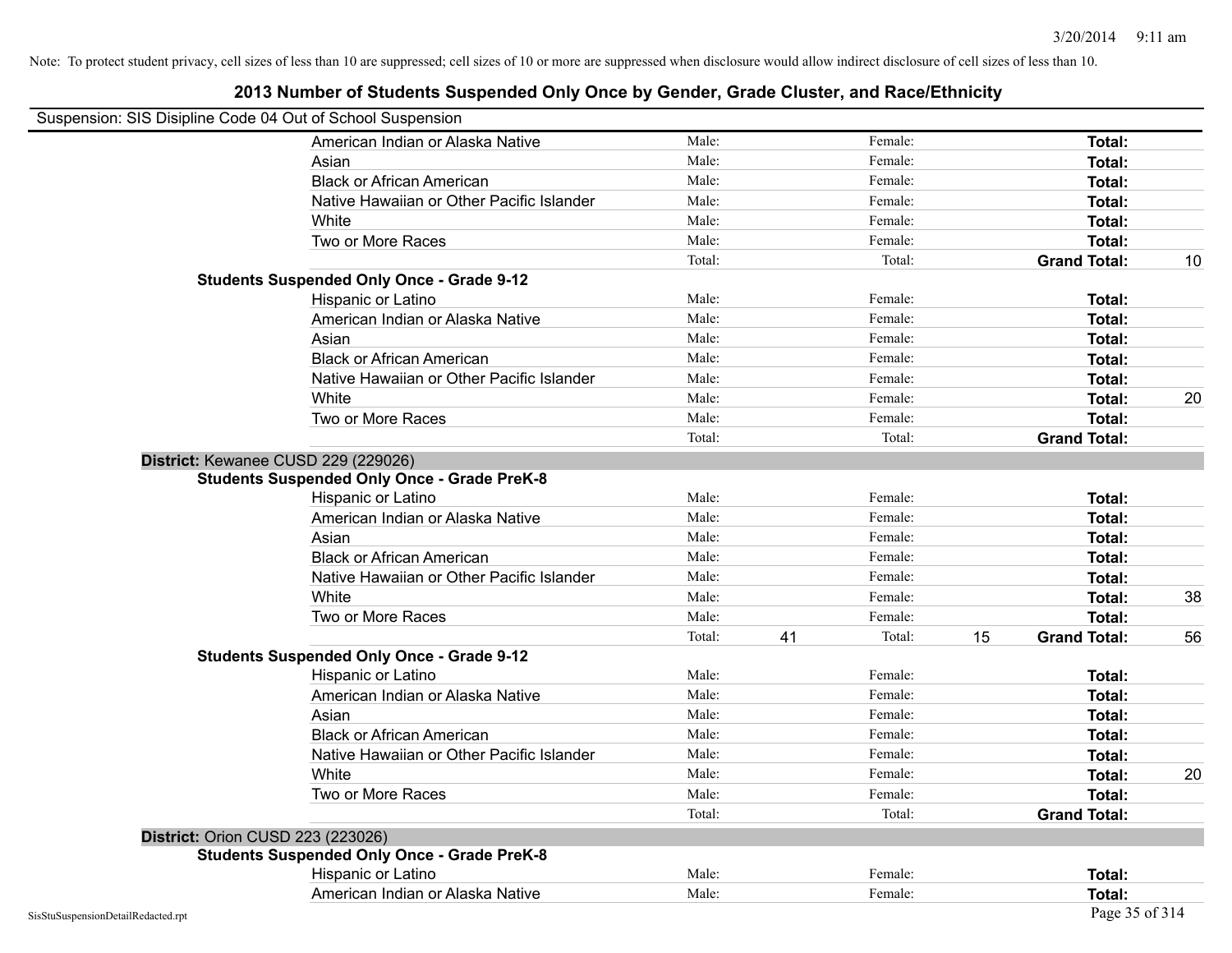## **2013 Number of Students Suspended Only Once by Gender, Grade Cluster, and Race/Ethnicity**

|                                 | Suspension: SIS Disipline Code 04 Out of School Suspension |        |         |                     |    |
|---------------------------------|------------------------------------------------------------|--------|---------|---------------------|----|
|                                 | Asian                                                      | Male:  | Female: | Total:              |    |
|                                 | <b>Black or African American</b>                           | Male:  | Female: | Total:              |    |
|                                 | Native Hawaiian or Other Pacific Islander                  | Male:  | Female: | Total:              |    |
|                                 | White                                                      | Male:  | Female: | Total:              |    |
|                                 | Two or More Races                                          | Male:  | Female: | Total:              |    |
|                                 |                                                            | Total: | Total:  | <b>Grand Total:</b> | 12 |
|                                 | District: Wethersfield CUSD 230 (230026)                   |        |         |                     |    |
|                                 | <b>Students Suspended Only Once - Grade PreK-8</b>         |        |         |                     |    |
|                                 | Hispanic or Latino                                         | Male:  | Female: | Total:              |    |
|                                 | American Indian or Alaska Native                           | Male:  | Female: | Total:              |    |
|                                 | Asian                                                      | Male:  | Female: | Total:              |    |
|                                 | <b>Black or African American</b>                           | Male:  | Female: | <b>Total:</b>       |    |
|                                 | Native Hawaiian or Other Pacific Islander                  | Male:  | Female: | <b>Total:</b>       |    |
|                                 | White                                                      | Male:  | Female: | <b>Total:</b>       |    |
|                                 | Two or More Races                                          | Male:  | Female: | Total:              |    |
|                                 |                                                            | Total: | Total:  | <b>Grand Total:</b> |    |
|                                 | <b>Students Suspended Only Once - Grade 9-12</b>           |        |         |                     |    |
|                                 | Hispanic or Latino                                         | Male:  | Female: | Total:              |    |
|                                 | American Indian or Alaska Native                           | Male:  | Female: | Total:              |    |
|                                 | Asian                                                      | Male:  | Female: | Total:              |    |
|                                 | <b>Black or African American</b>                           | Male:  | Female: | Total:              |    |
|                                 | Native Hawaiian or Other Pacific Islander                  | Male:  | Female: | Total:              |    |
|                                 | White                                                      | Male:  | Female: | Total:              |    |
|                                 | Two or More Races                                          | Male:  | Female: | Total:              |    |
|                                 |                                                            | Total: | Total:  | <b>Grand Total:</b> |    |
| County: Non-Public School (000) |                                                            |        |         |                     |    |
|                                 | District: Bureau/Henry/Stark ROE (000000)                  |        |         |                     |    |
|                                 | <b>Students Suspended Only Once - Grade 9-12</b>           |        |         |                     |    |
|                                 | Hispanic or Latino                                         | Male:  | Female: | Total:              |    |
|                                 | American Indian or Alaska Native                           | Male:  | Female: | Total:              |    |
|                                 | Asian                                                      | Male:  | Female: | Total:              |    |
|                                 | <b>Black or African American</b>                           | Male:  | Female: | Total:              |    |
|                                 | Native Hawaiian or Other Pacific Islander                  | Male:  | Female: | Total:              |    |
|                                 | White                                                      | Male:  | Female: | Total:              |    |
|                                 | Two or More Races                                          | Male:  | Female: | Total:              |    |
|                                 |                                                            | Total: | Total:  | <b>Grand Total:</b> |    |

**District:** Stark County CUSD 100 (100026) **Students Suspended Only Once - Grade PreK-8**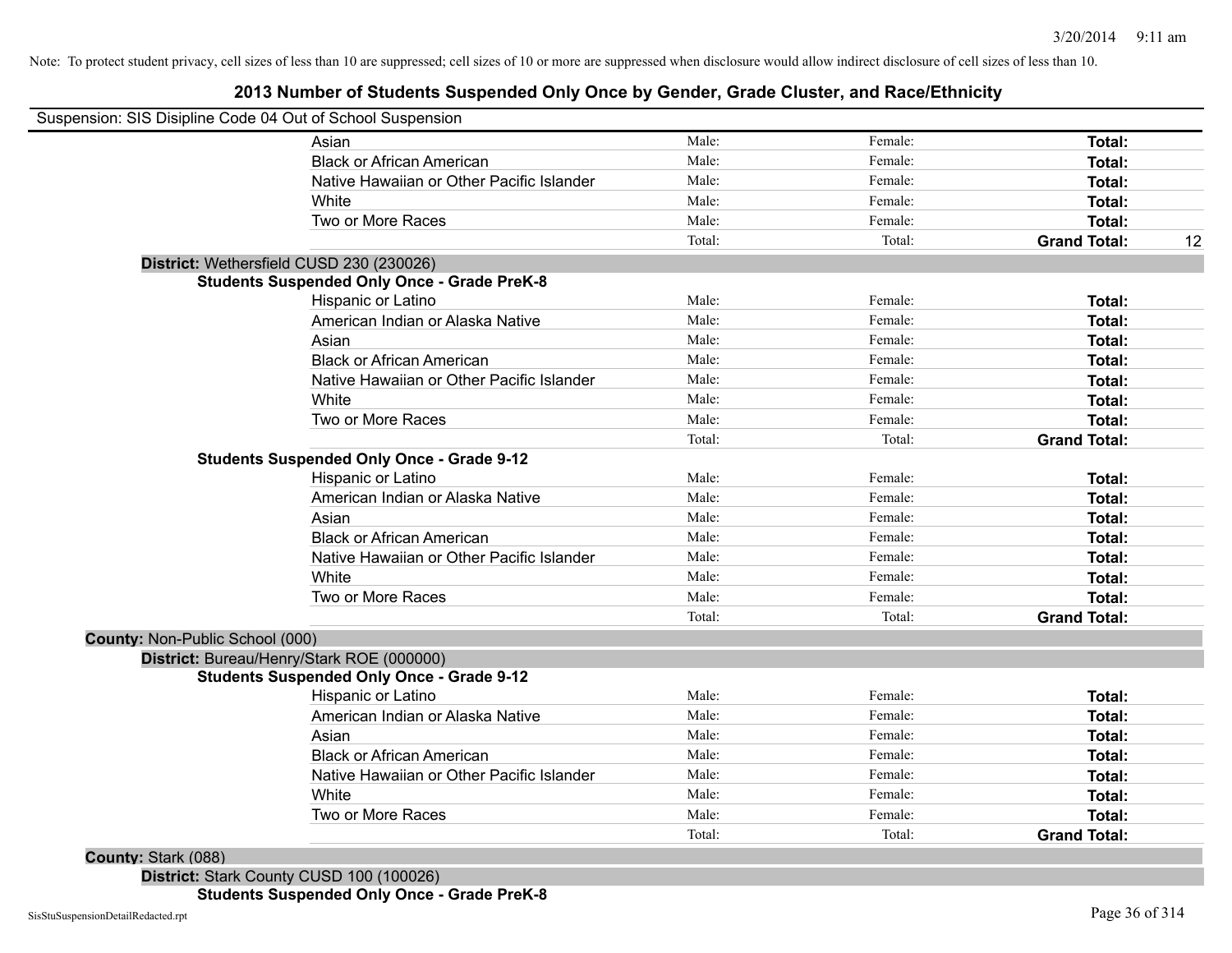|                       | Suspension: SIS Disipline Code 04 Out of School Suspension |        |         |                     |
|-----------------------|------------------------------------------------------------|--------|---------|---------------------|
|                       | Hispanic or Latino                                         | Male:  | Female: | Total:              |
|                       | American Indian or Alaska Native                           | Male:  | Female: | <b>Total:</b>       |
|                       | Asian                                                      | Male:  | Female: | <b>Total:</b>       |
|                       | <b>Black or African American</b>                           | Male:  | Female: | <b>Total:</b>       |
|                       | Native Hawaiian or Other Pacific Islander                  | Male:  | Female: | Total:              |
|                       | White                                                      | Male:  | Female: | Total:<br>17        |
|                       | Two or More Races                                          | Male:  | Female: | <b>Total:</b>       |
|                       |                                                            | Total: | Total:  | <b>Grand Total:</b> |
|                       | <b>Students Suspended Only Once - Grade 9-12</b>           |        |         |                     |
|                       | Hispanic or Latino                                         | Male:  | Female: | Total:              |
|                       | American Indian or Alaska Native                           | Male:  | Female: | <b>Total:</b>       |
|                       | Asian                                                      | Male:  | Female: | <b>Total:</b>       |
|                       | <b>Black or African American</b>                           | Male:  | Female: | <b>Total:</b>       |
|                       | Native Hawaiian or Other Pacific Islander                  | Male:  | Female: | Total:              |
|                       | White                                                      | Male:  | Female: | 16<br>Total:        |
|                       | Two or More Races                                          | Male:  | Female: | <b>Total:</b>       |
|                       |                                                            | Total: | Total:  | <b>Grand Total:</b> |
| County: Calhoun (007) | District: Brussels CUSD 42 (042026)                        |        |         |                     |
|                       | <b>Students Suspended Only Once - Grade PreK-8</b>         |        |         |                     |
|                       | Hispanic or Latino                                         | Male:  | Female: | <b>Total:</b>       |
|                       | American Indian or Alaska Native                           | Male:  | Female: | Total:              |
|                       | Asian                                                      | Male:  | Female: | <b>Total:</b>       |
|                       | <b>Black or African American</b>                           | Male:  | Female: | Total:              |
|                       | Native Hawaiian or Other Pacific Islander                  | Male:  | Female: | <b>Total:</b>       |
|                       | White                                                      | Male:  | Female: | <b>Total:</b>       |
|                       | Two or More Races                                          | Male:  | Female: | Total:              |
|                       |                                                            | Total: | Total:  | <b>Grand Total:</b> |
|                       | <b>Students Suspended Only Once - Grade 9-12</b>           |        |         |                     |
|                       | Hispanic or Latino                                         | Male:  | Female: | Total:              |
|                       | American Indian or Alaska Native                           | Male:  | Female: | Total:              |
|                       | Asian                                                      | Male:  | Female: | <b>Total:</b>       |
|                       | <b>Black or African American</b>                           | Male:  | Female: | Total:              |
|                       | Native Hawaiian or Other Pacific Islander                  | Male:  | Female: | <b>Total:</b>       |
|                       | White                                                      | Male:  | Female: | <b>Total:</b>       |
|                       | Two or More Races                                          | Male:  | Female: | Total:              |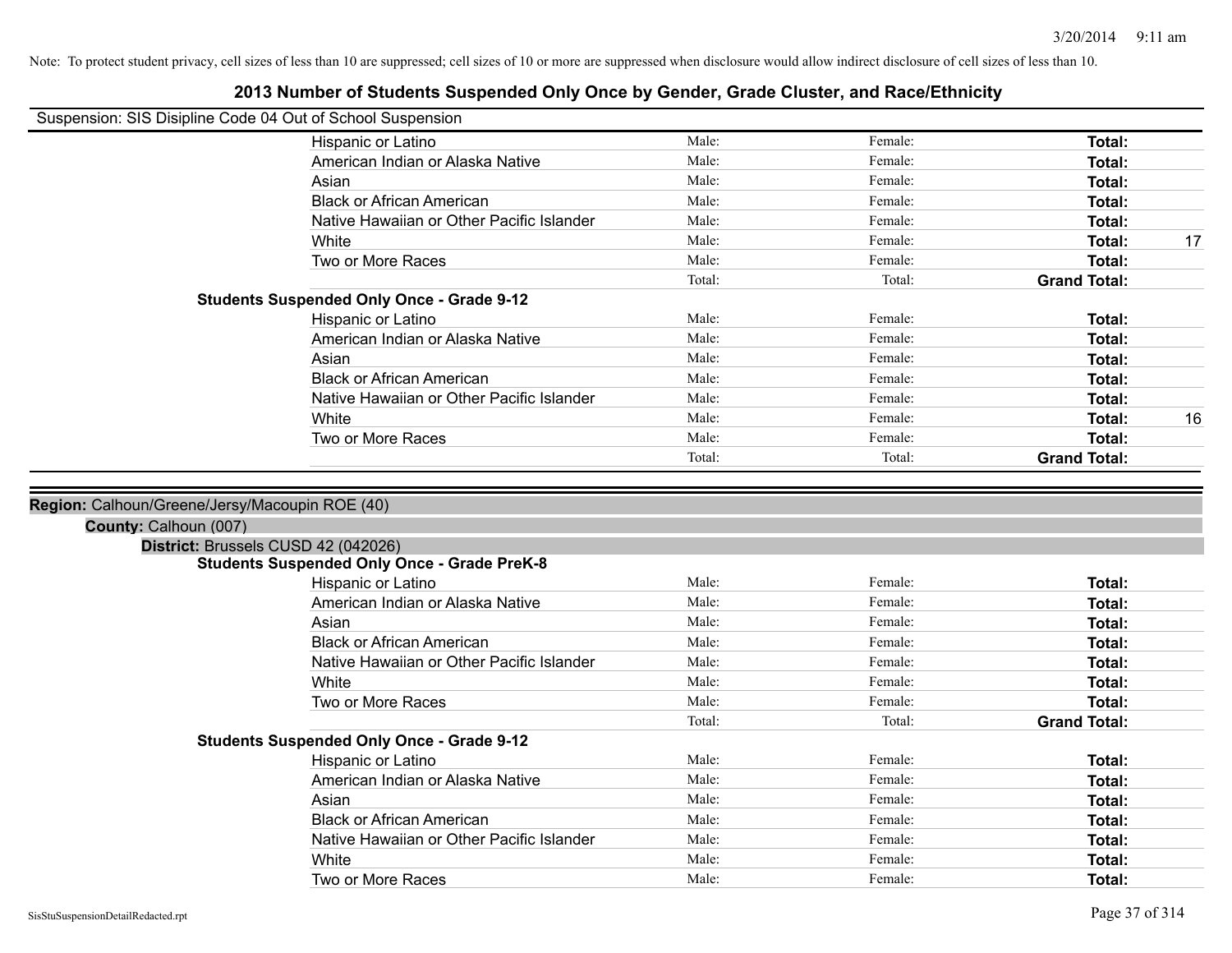| Suspension: SIS Disipline Code 04 Out of School Suspension |                                                    |        |         |                     |
|------------------------------------------------------------|----------------------------------------------------|--------|---------|---------------------|
|                                                            |                                                    | Total: | Total:  | <b>Grand Total:</b> |
|                                                            | District: Calhoun CUSD 40 (040026)                 |        |         |                     |
|                                                            | <b>Students Suspended Only Once - Grade 9-12</b>   |        |         |                     |
|                                                            | Hispanic or Latino                                 | Male:  | Female: | Total:              |
|                                                            | American Indian or Alaska Native                   | Male:  | Female: | Total:              |
|                                                            | Asian                                              | Male:  | Female: | Total:              |
|                                                            | <b>Black or African American</b>                   | Male:  | Female: | Total:              |
|                                                            | Native Hawaiian or Other Pacific Islander          | Male:  | Female: | Total:              |
|                                                            | White                                              | Male:  | Female: | Total:              |
|                                                            | Two or More Races                                  | Male:  | Female: | Total:              |
|                                                            |                                                    | Total: | Total:  | <b>Grand Total:</b> |
| County: Greene (031)                                       |                                                    |        |         |                     |
|                                                            | District: Carrollton CUSD 1 (001026)               |        |         |                     |
|                                                            | <b>Students Suspended Only Once - Grade PreK-8</b> |        |         |                     |
|                                                            | Hispanic or Latino                                 | Male:  | Female: | Total:              |
|                                                            | American Indian or Alaska Native                   | Male:  | Female: | Total:              |
|                                                            | Asian                                              | Male:  | Female: | Total:              |
|                                                            | <b>Black or African American</b>                   | Male:  | Female: | Total:              |
|                                                            | Native Hawaiian or Other Pacific Islander          | Male:  | Female: | Total:              |
|                                                            | White                                              | Male:  | Female: | Total:              |
|                                                            | Two or More Races                                  | Male:  | Female: | Total:              |
|                                                            |                                                    | Total: | Total:  | <b>Grand Total:</b> |
|                                                            | <b>Students Suspended Only Once - Grade 9-12</b>   |        |         |                     |
|                                                            | Hispanic or Latino                                 | Male:  | Female: | Total:              |
|                                                            | American Indian or Alaska Native                   | Male:  | Female: | <b>Total:</b>       |
|                                                            | Asian                                              | Male:  | Female: | Total:              |
|                                                            | <b>Black or African American</b>                   | Male:  | Female: | Total:              |
|                                                            | Native Hawaiian or Other Pacific Islander          | Male:  | Female: | Total:              |
|                                                            | White                                              | Male:  | Female: | Total:              |
|                                                            | Two or More Races                                  | Male:  | Female: | Total:              |
|                                                            |                                                    | Total: | Total:  | <b>Grand Total:</b> |
|                                                            | District: Greenfield CUSD 10 (010026)              |        |         |                     |
|                                                            | <b>Students Suspended Only Once - Grade PreK-8</b> |        |         |                     |
|                                                            | Hispanic or Latino                                 | Male:  | Female: | Total:              |
|                                                            | American Indian or Alaska Native                   | Male:  | Female: | Total:              |
|                                                            | Asian                                              | Male:  | Female: | Total:              |
|                                                            | <b>Black or African American</b>                   | Male:  | Female: | <b>Total:</b>       |
|                                                            | Native Hawaiian or Other Pacific Islander          | Male:  | Female: | Total:              |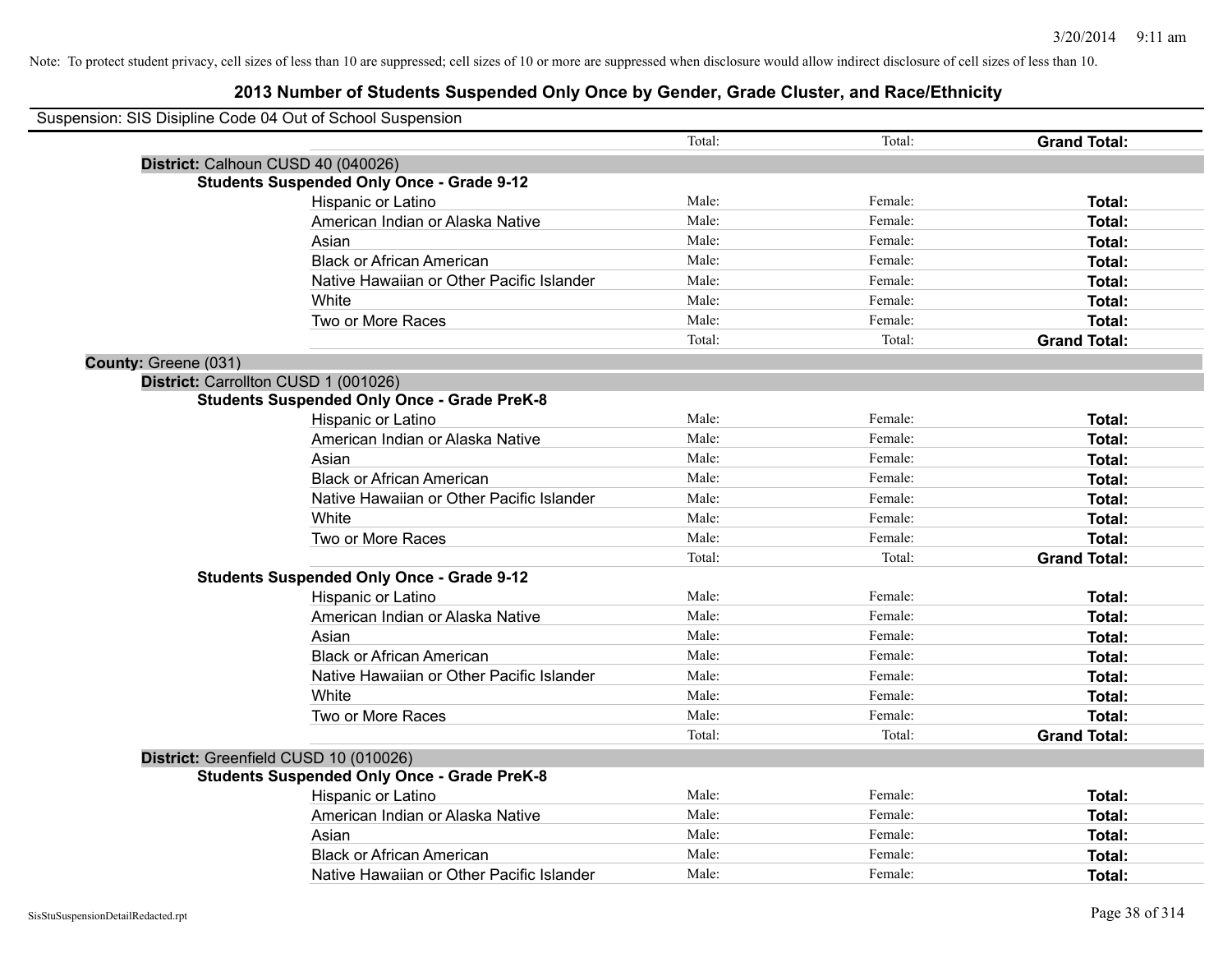| Suspension: SIS Disipline Code 04 Out of School Suspension |                                                    |        |         |                     |
|------------------------------------------------------------|----------------------------------------------------|--------|---------|---------------------|
|                                                            | White                                              | Male:  | Female: | <b>Total:</b>       |
|                                                            | Two or More Races                                  | Male:  | Female: | <b>Total:</b>       |
|                                                            |                                                    | Total: | Total:  | <b>Grand Total:</b> |
|                                                            | <b>Students Suspended Only Once - Grade 9-12</b>   |        |         |                     |
|                                                            | Hispanic or Latino                                 | Male:  | Female: | Total:              |
|                                                            | American Indian or Alaska Native                   | Male:  | Female: | Total:              |
|                                                            | Asian                                              | Male:  | Female: | Total:              |
|                                                            | <b>Black or African American</b>                   | Male:  | Female: | Total:              |
|                                                            | Native Hawaiian or Other Pacific Islander          | Male:  | Female: | Total:              |
|                                                            | White                                              | Male:  | Female: | <b>Total:</b>       |
|                                                            | Two or More Races                                  | Male:  | Female: | Total:              |
|                                                            |                                                    | Total: | Total:  | <b>Grand Total:</b> |
|                                                            | District: North Greene CUSD 3 (003026)             |        |         |                     |
|                                                            | <b>Students Suspended Only Once - Grade PreK-8</b> |        |         |                     |
|                                                            | Hispanic or Latino                                 | Male:  | Female: | <b>Total:</b>       |
|                                                            | American Indian or Alaska Native                   | Male:  | Female: | <b>Total:</b>       |
|                                                            | Asian                                              | Male:  | Female: | Total:              |
|                                                            | <b>Black or African American</b>                   | Male:  | Female: | Total:              |
|                                                            | Native Hawaiian or Other Pacific Islander          | Male:  | Female: | Total:              |
|                                                            | White                                              | Male:  | Female: | Total:              |
|                                                            | Two or More Races                                  | Male:  | Female: | <b>Total:</b>       |
|                                                            |                                                    | Total: | Total:  | <b>Grand Total:</b> |
|                                                            | <b>Students Suspended Only Once - Grade 9-12</b>   |        |         |                     |
|                                                            | Hispanic or Latino                                 | Male:  | Female: | Total:              |
|                                                            | American Indian or Alaska Native                   | Male:  | Female: | <b>Total:</b>       |
|                                                            | Asian                                              | Male:  | Female: | Total:              |
|                                                            | <b>Black or African American</b>                   | Male:  | Female: | Total:              |
|                                                            | Native Hawaiian or Other Pacific Islander          | Male:  | Female: | Total:              |
|                                                            | White                                              | Male:  | Female: | 23<br>Total:        |
|                                                            | Two or More Races                                  | Male:  | Female: | Total:              |
|                                                            |                                                    | Total: | Total:  | <b>Grand Total:</b> |
| County: Jersey (042)                                       |                                                    |        |         |                     |
|                                                            | District: Jersey CUSD 100 (100026)                 |        |         |                     |
|                                                            | <b>Students Suspended Only Once - Grade PreK-8</b> |        |         |                     |
|                                                            | Hispanic or Latino                                 | Male:  | Female: | <b>Total:</b>       |
|                                                            | American Indian or Alaska Native                   | Male:  | Female: | <b>Total:</b>       |
|                                                            | Asian                                              | Male:  | Female: | <b>Total:</b>       |
|                                                            | <b>Black or African American</b>                   | Male:  | Female: | <b>Total:</b>       |
|                                                            | Native Hawaiian or Other Pacific Islander          | Male:  | Female: | Total:              |
| SisStuSuspensionDetailRedacted.rpt                         |                                                    |        |         | Page 39 of 314      |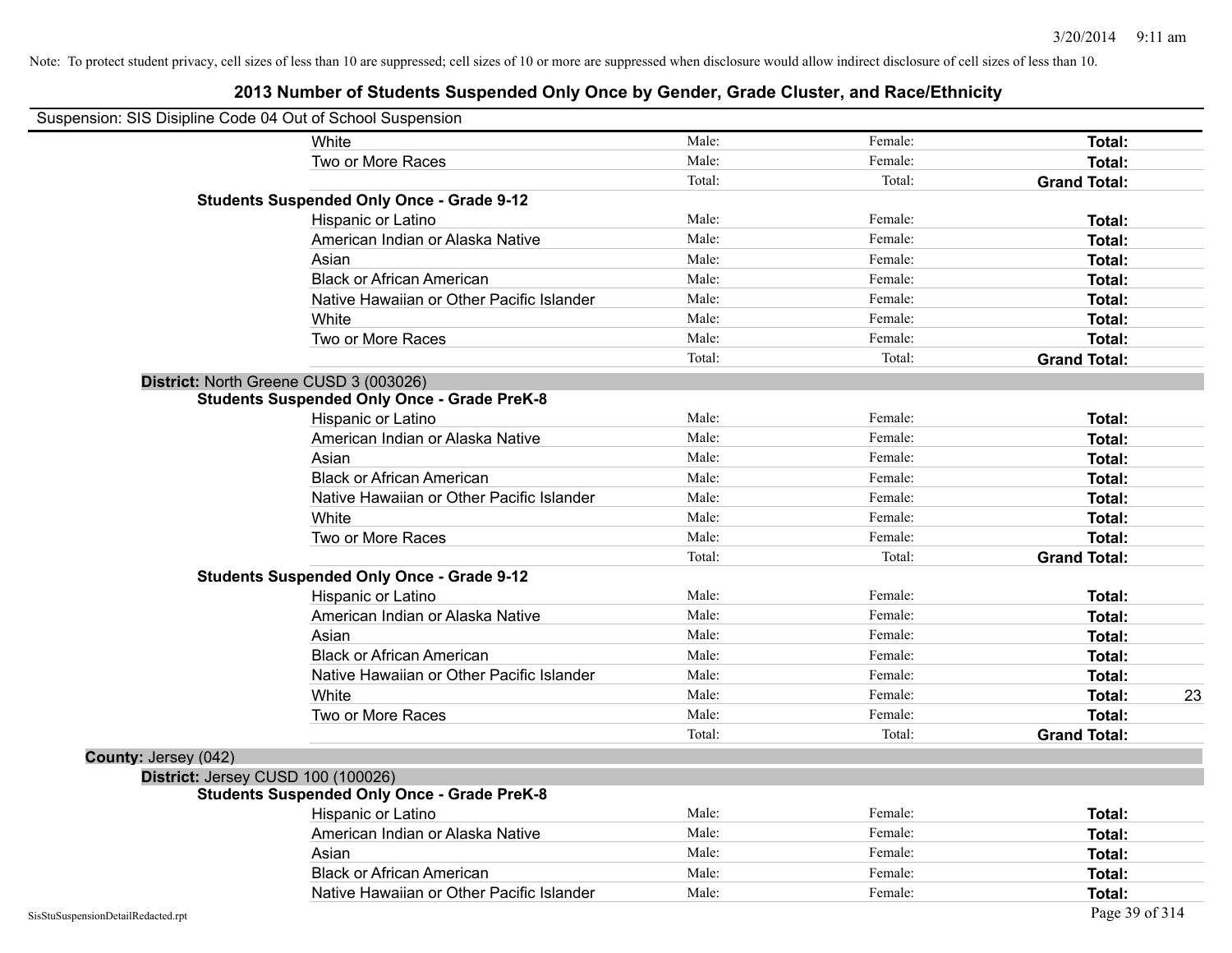| Suspension: SIS Disipline Code 04 Out of School Suspension |                                                    |        |    |         |    |                     |    |
|------------------------------------------------------------|----------------------------------------------------|--------|----|---------|----|---------------------|----|
|                                                            | White                                              | Male:  | 42 | Female: | 18 | Total:              | 60 |
|                                                            | Two or More Races                                  | Male:  |    | Female: |    | <b>Total:</b>       |    |
|                                                            |                                                    | Total: |    | Total:  |    | <b>Grand Total:</b> |    |
|                                                            | <b>Students Suspended Only Once - Grade 9-12</b>   |        |    |         |    |                     |    |
|                                                            | Hispanic or Latino                                 | Male:  |    | Female: |    | Total:              |    |
|                                                            | American Indian or Alaska Native                   | Male:  |    | Female: |    | <b>Total:</b>       |    |
|                                                            | Asian                                              | Male:  |    | Female: |    | <b>Total:</b>       |    |
|                                                            | <b>Black or African American</b>                   | Male:  |    | Female: |    | Total:              |    |
|                                                            | Native Hawaiian or Other Pacific Islander          | Male:  |    | Female: |    | Total:              |    |
|                                                            | White                                              | Male:  | 17 | Female: | 12 | Total:              | 29 |
|                                                            | Two or More Races                                  | Male:  |    | Female: |    | Total:              |    |
|                                                            |                                                    | Total: |    | Total:  |    | <b>Grand Total:</b> |    |
| County: Macoupin (056)                                     |                                                    |        |    |         |    |                     |    |
|                                                            | District: Bunker Hill CUSD 8 (008026)              |        |    |         |    |                     |    |
|                                                            | <b>Students Suspended Only Once - Grade PreK-8</b> |        |    |         |    |                     |    |
|                                                            | Hispanic or Latino                                 | Male:  |    | Female: |    | Total:              |    |
|                                                            | American Indian or Alaska Native                   | Male:  |    | Female: |    | <b>Total:</b>       |    |
|                                                            | Asian                                              | Male:  |    | Female: |    | <b>Total:</b>       |    |
|                                                            | <b>Black or African American</b>                   | Male:  |    | Female: |    | Total:              |    |
|                                                            | Native Hawaiian or Other Pacific Islander          | Male:  |    | Female: |    | Total:              |    |
|                                                            | White                                              | Male:  |    | Female: |    | Total:              |    |
|                                                            | Two or More Races                                  | Male:  |    | Female: |    | Total:              |    |
|                                                            |                                                    | Total: |    | Total:  |    | <b>Grand Total:</b> | 10 |
|                                                            | <b>Students Suspended Only Once - Grade 9-12</b>   |        |    |         |    |                     |    |
|                                                            | Hispanic or Latino                                 | Male:  |    | Female: |    | Total:              |    |
|                                                            | American Indian or Alaska Native                   | Male:  |    | Female: |    | Total:              |    |
|                                                            | Asian                                              | Male:  |    | Female: |    | Total:              |    |
|                                                            | <b>Black or African American</b>                   | Male:  |    | Female: |    | Total:              |    |
|                                                            | Native Hawaiian or Other Pacific Islander          | Male:  |    | Female: |    | <b>Total:</b>       |    |
|                                                            | White                                              | Male:  |    | Female: |    | Total:              |    |
|                                                            | Two or More Races                                  | Male:  |    | Female: |    | Total:              |    |
|                                                            |                                                    | Total: |    | Total:  |    | <b>Grand Total:</b> | 11 |
|                                                            | District: Carlinville CUSD 1 (001026)              |        |    |         |    |                     |    |
|                                                            | <b>Students Suspended Only Once - Grade PreK-8</b> |        |    |         |    |                     |    |
|                                                            | Hispanic or Latino                                 | Male:  |    | Female: |    | Total:              |    |
|                                                            | American Indian or Alaska Native                   | Male:  |    | Female: |    | Total:              |    |
|                                                            | Asian                                              | Male:  |    | Female: |    | Total:              |    |
|                                                            | <b>Black or African American</b>                   | Male:  |    | Female: |    | <b>Total:</b>       |    |
|                                                            | Native Hawaiian or Other Pacific Islander          | Male:  |    | Female: |    | Total:              |    |
| SisStuSuspensionDetailRedacted.rpt                         |                                                    |        |    |         |    | Page 40 of 314      |    |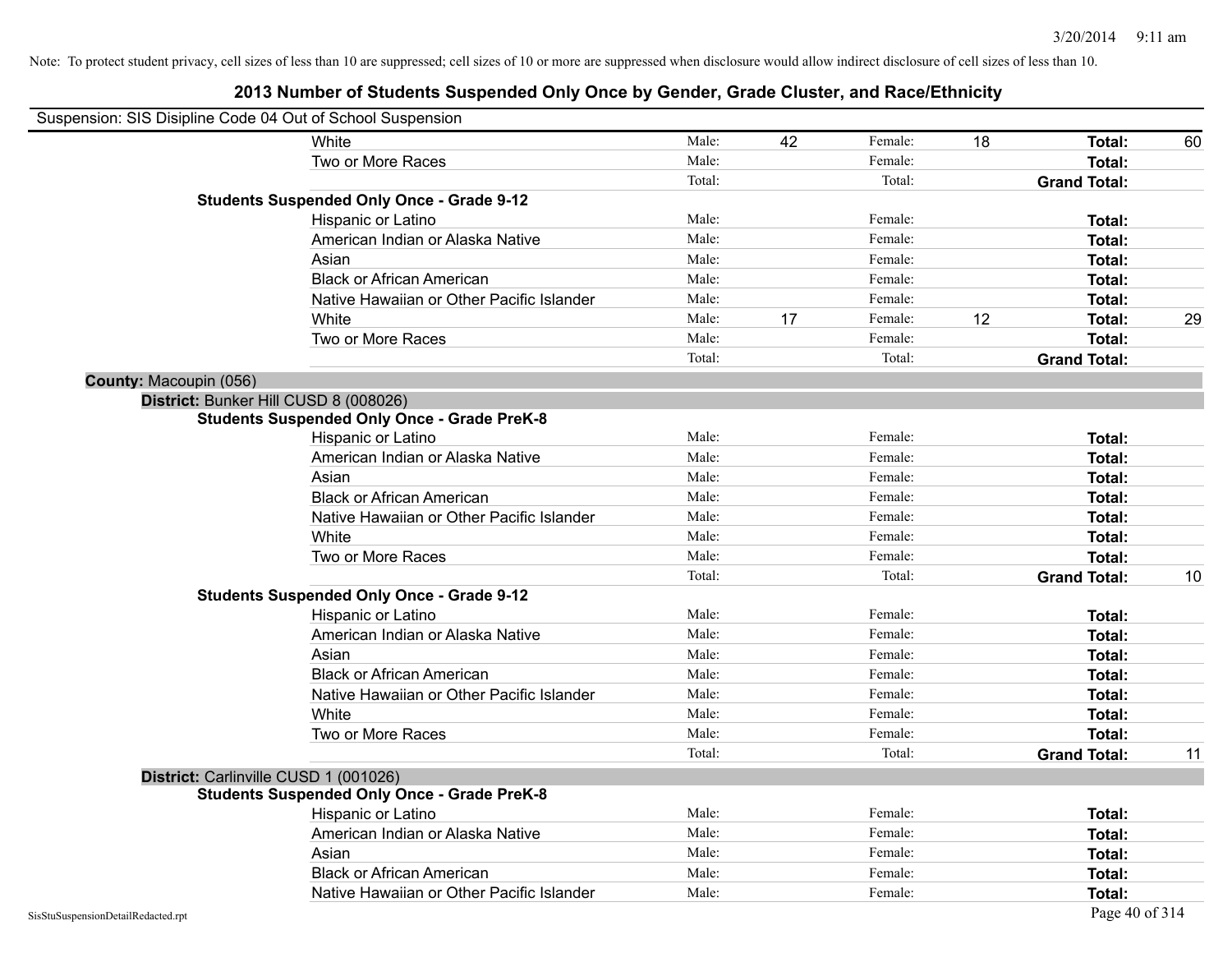| Suspension: SIS Disipline Code 04 Out of School Suspension |                                                    |        |         |                     |    |
|------------------------------------------------------------|----------------------------------------------------|--------|---------|---------------------|----|
|                                                            | White                                              | Male:  | Female: | <b>Total:</b>       | 11 |
|                                                            | Two or More Races                                  | Male:  | Female: | <b>Total:</b>       |    |
|                                                            |                                                    | Total: | Total:  | <b>Grand Total:</b> |    |
|                                                            | <b>Students Suspended Only Once - Grade 9-12</b>   |        |         |                     |    |
|                                                            | Hispanic or Latino                                 | Male:  | Female: | Total:              |    |
|                                                            | American Indian or Alaska Native                   | Male:  | Female: | <b>Total:</b>       |    |
|                                                            | Asian                                              | Male:  | Female: | Total:              |    |
|                                                            | <b>Black or African American</b>                   | Male:  | Female: | Total:              |    |
|                                                            | Native Hawaiian or Other Pacific Islander          | Male:  | Female: | Total:              |    |
|                                                            | White                                              | Male:  | Female: | <b>Total:</b>       | 12 |
|                                                            | Two or More Races                                  | Male:  | Female: | Total:              |    |
|                                                            |                                                    | Total: | Total:  | <b>Grand Total:</b> |    |
| District: Gillespie CUSD 7 (007026)                        |                                                    |        |         |                     |    |
|                                                            | <b>Students Suspended Only Once - Grade PreK-8</b> |        |         |                     |    |
|                                                            | Hispanic or Latino                                 | Male:  | Female: | Total:              |    |
|                                                            | American Indian or Alaska Native                   | Male:  | Female: | <b>Total:</b>       |    |
|                                                            | Asian                                              | Male:  | Female: | <b>Total:</b>       |    |
|                                                            | <b>Black or African American</b>                   | Male:  | Female: | <b>Total:</b>       |    |
|                                                            | Native Hawaiian or Other Pacific Islander          | Male:  | Female: | Total:              |    |
|                                                            | White                                              | Male:  | Female: | Total:              | 11 |
|                                                            | Two or More Races                                  | Male:  | Female: | <b>Total:</b>       |    |
|                                                            |                                                    | Total: | Total:  | <b>Grand Total:</b> |    |
|                                                            | <b>Students Suspended Only Once - Grade 9-12</b>   |        |         |                     |    |
|                                                            | Hispanic or Latino                                 | Male:  | Female: | Total:              |    |
|                                                            | American Indian or Alaska Native                   | Male:  | Female: | Total:              |    |
|                                                            | Asian                                              | Male:  | Female: | <b>Total:</b>       |    |
|                                                            | <b>Black or African American</b>                   | Male:  | Female: | Total:              |    |
|                                                            | Native Hawaiian or Other Pacific Islander          | Male:  | Female: | Total:              |    |
|                                                            | White                                              | Male:  | Female: | <b>Total:</b>       | 15 |
|                                                            | Two or More Races                                  | Male:  | Female: | <b>Total:</b>       |    |
|                                                            |                                                    | Total: | Total:  | <b>Grand Total:</b> |    |
| District: Mount Olive CUSD 5 (005026)                      |                                                    |        |         |                     |    |
|                                                            | <b>Students Suspended Only Once - Grade PreK-8</b> |        |         |                     |    |
|                                                            | Hispanic or Latino                                 | Male:  | Female: | Total:              |    |
|                                                            | American Indian or Alaska Native                   | Male:  | Female: | Total:              |    |
|                                                            | Asian                                              | Male:  | Female: | Total:              |    |
|                                                            | <b>Black or African American</b>                   | Male:  | Female: | <b>Total:</b>       |    |
|                                                            | Native Hawaiian or Other Pacific Islander          | Male:  | Female: | <b>Total:</b>       |    |
|                                                            | White                                              | Male:  | Female: | Total:              |    |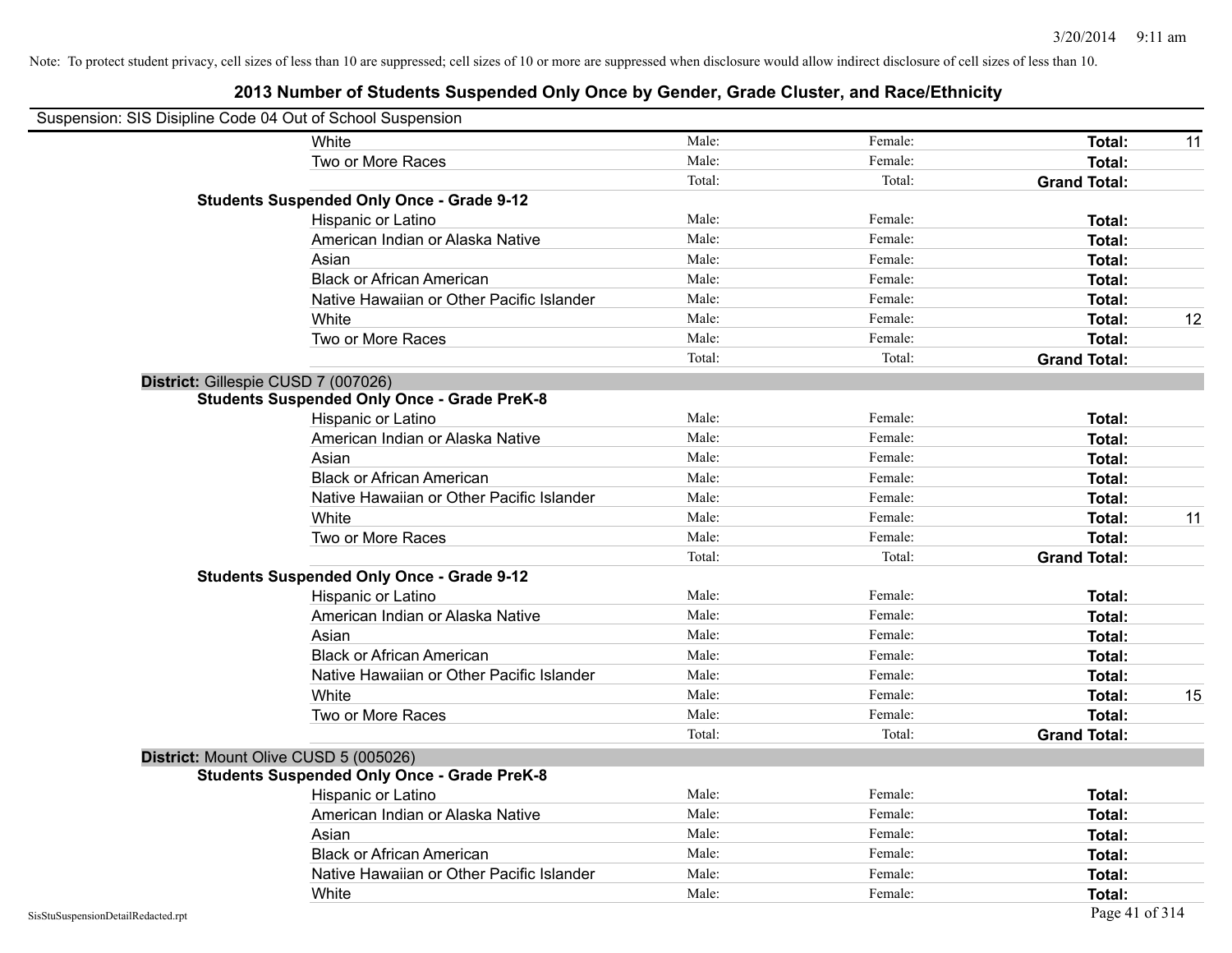| Suspension: SIS Disipline Code 04 Out of School Suspension |                                                    |        |         |                     |
|------------------------------------------------------------|----------------------------------------------------|--------|---------|---------------------|
|                                                            | Two or More Races                                  | Male:  | Female: | <b>Total:</b>       |
|                                                            |                                                    | Total: | Total:  | <b>Grand Total:</b> |
|                                                            | <b>Students Suspended Only Once - Grade 9-12</b>   |        |         |                     |
|                                                            | Hispanic or Latino                                 | Male:  | Female: | Total:              |
|                                                            | American Indian or Alaska Native                   | Male:  | Female: | Total:              |
|                                                            | Asian                                              | Male:  | Female: | Total:              |
|                                                            | <b>Black or African American</b>                   | Male:  | Female: | Total:              |
|                                                            | Native Hawaiian or Other Pacific Islander          | Male:  | Female: | Total:              |
|                                                            | White                                              | Male:  | Female: | Total:              |
|                                                            | Two or More Races                                  | Male:  | Female: | Total:              |
|                                                            |                                                    | Total: | Total:  | <b>Grand Total:</b> |
|                                                            | District: North Mac CUSD 34 (034026)               |        |         |                     |
|                                                            | <b>Students Suspended Only Once - Grade PreK-8</b> |        |         |                     |
|                                                            | Hispanic or Latino                                 | Male:  | Female: | Total:              |
|                                                            | American Indian or Alaska Native                   | Male:  | Female: | Total:              |
|                                                            | Asian                                              | Male:  | Female: | Total:              |
|                                                            | <b>Black or African American</b>                   | Male:  | Female: | Total:              |
|                                                            | Native Hawaiian or Other Pacific Islander          | Male:  | Female: | Total:              |
|                                                            | White                                              | Male:  | Female: | 10<br>Total:        |
|                                                            | Two or More Races                                  | Male:  | Female: | Total:              |
|                                                            |                                                    | Total: | Total:  | <b>Grand Total:</b> |
|                                                            | <b>Students Suspended Only Once - Grade 9-12</b>   |        |         |                     |
|                                                            | Hispanic or Latino                                 | Male:  | Female: | Total:              |
|                                                            | American Indian or Alaska Native                   | Male:  | Female: | Total:              |
|                                                            | Asian                                              | Male:  | Female: | Total:              |
|                                                            | <b>Black or African American</b>                   | Male:  | Female: | Total:              |
|                                                            | Native Hawaiian or Other Pacific Islander          | Male:  | Female: | Total:              |
|                                                            | White                                              | Male:  | Female: | 22<br>Total:        |
|                                                            | Two or More Races                                  | Male:  | Female: | Total:              |
|                                                            |                                                    | Total: | Total:  | <b>Grand Total:</b> |
|                                                            | District: Northwestern CUSD 2 (002026)             |        |         |                     |
|                                                            | <b>Students Suspended Only Once - Grade PreK-8</b> |        |         |                     |
|                                                            | Hispanic or Latino                                 | Male:  | Female: | Total:              |
|                                                            | American Indian or Alaska Native                   | Male:  | Female: | Total:              |
|                                                            | Asian                                              | Male:  | Female: | Total:              |
|                                                            | <b>Black or African American</b>                   | Male:  | Female: | Total:              |
|                                                            | Native Hawaiian or Other Pacific Islander          | Male:  | Female: | Total:              |
|                                                            | White                                              | Male:  | Female: | Total:              |
|                                                            | Two or More Races                                  | Male:  | Female: | <b>Total:</b>       |
| SisStuSuspensionDetailRedacted.rpt                         |                                                    |        |         | Page 42 of 314      |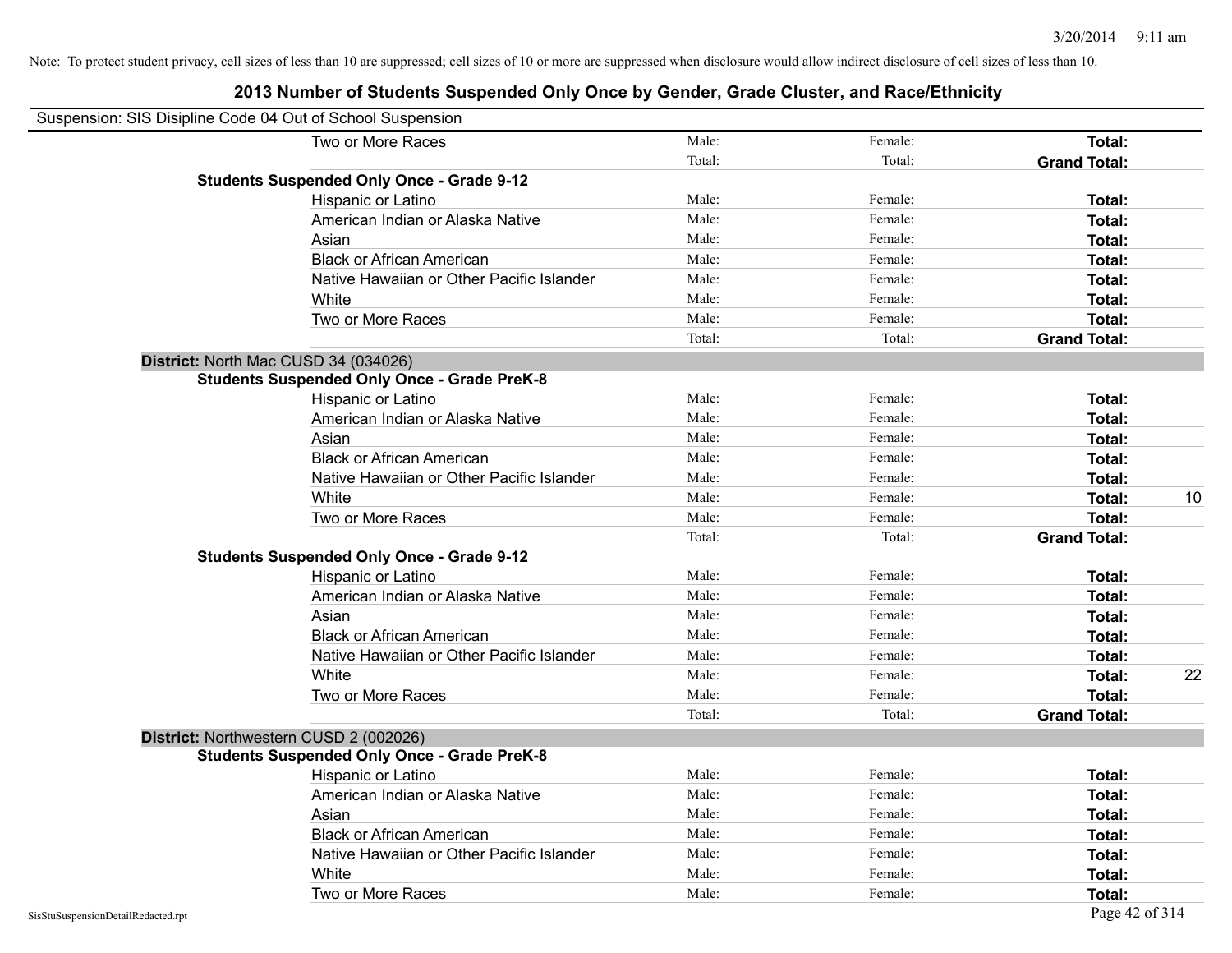| Suspension: SIS Disipline Code 04 Out of School Suspension |                                                    |        |    |         |    |                     |    |
|------------------------------------------------------------|----------------------------------------------------|--------|----|---------|----|---------------------|----|
|                                                            |                                                    | Total: |    | Total:  |    | <b>Grand Total:</b> |    |
|                                                            | <b>Students Suspended Only Once - Grade 9-12</b>   |        |    |         |    |                     |    |
|                                                            | Hispanic or Latino                                 | Male:  |    | Female: |    | Total:              |    |
|                                                            | American Indian or Alaska Native                   | Male:  |    | Female: |    | Total:              |    |
|                                                            | Asian                                              | Male:  |    | Female: |    | Total:              |    |
|                                                            | <b>Black or African American</b>                   | Male:  |    | Female: |    | Total:              |    |
|                                                            | Native Hawaiian or Other Pacific Islander          | Male:  |    | Female: |    | Total:              |    |
|                                                            | White                                              | Male:  |    | Female: |    | Total:              |    |
|                                                            | Two or More Races                                  | Male:  |    | Female: |    | Total:              |    |
|                                                            |                                                    | Total: |    | Total:  |    | <b>Grand Total:</b> |    |
|                                                            | District: Southwestern CUSD 9 (009026)             |        |    |         |    |                     |    |
|                                                            | <b>Students Suspended Only Once - Grade PreK-8</b> |        |    |         |    |                     |    |
|                                                            | Hispanic or Latino                                 | Male:  |    | Female: |    | Total:              |    |
|                                                            | American Indian or Alaska Native                   | Male:  |    | Female: |    | Total:              |    |
|                                                            | Asian                                              | Male:  |    | Female: |    | Total:              |    |
|                                                            | <b>Black or African American</b>                   | Male:  |    | Female: |    | Total:              |    |
|                                                            | Native Hawaiian or Other Pacific Islander          | Male:  |    | Female: |    | Total:              |    |
|                                                            | White                                              | Male:  |    | Female: |    | Total:              | 16 |
|                                                            | Two or More Races                                  | Male:  |    | Female: |    | Total:              |    |
|                                                            |                                                    | Total: |    | Total:  |    | <b>Grand Total:</b> |    |
|                                                            | <b>Students Suspended Only Once - Grade 9-12</b>   |        |    |         |    |                     |    |
|                                                            | Hispanic or Latino                                 | Male:  |    | Female: |    | Total:              |    |
|                                                            | American Indian or Alaska Native                   | Male:  |    | Female: |    | Total:              |    |
|                                                            | Asian                                              | Male:  |    | Female: |    | Total:              |    |
|                                                            | <b>Black or African American</b>                   | Male:  |    | Female: |    | Total:              |    |
|                                                            | Native Hawaiian or Other Pacific Islander          | Male:  |    | Female: |    | Total:              |    |
|                                                            | White                                              | Male:  | 20 | Female: | 13 | Total:              | 33 |
|                                                            | Two or More Races                                  | Male:  |    | Female: |    | Total:              |    |
|                                                            |                                                    | Total: |    | Total:  |    | <b>Grand Total:</b> |    |
|                                                            | District: Staunton CUSD 6 (006026)                 |        |    |         |    |                     |    |
|                                                            | <b>Students Suspended Only Once - Grade PreK-8</b> |        |    |         |    |                     |    |
|                                                            | Hispanic or Latino                                 | Male:  |    | Female: |    | Total:              |    |
|                                                            | American Indian or Alaska Native                   | Male:  |    | Female: |    | Total:              |    |
|                                                            | Asian                                              | Male:  |    | Female: |    | Total:              |    |
|                                                            | <b>Black or African American</b>                   | Male:  |    | Female: |    | Total:              |    |
|                                                            | Native Hawaiian or Other Pacific Islander          | Male:  |    | Female: |    | Total:              |    |
|                                                            | White                                              | Male:  |    | Female: |    | Total:              |    |
|                                                            | Two or More Races                                  | Male:  |    | Female: |    | Total:              |    |
|                                                            |                                                    | Total: |    | Total:  |    | <b>Grand Total:</b> | 10 |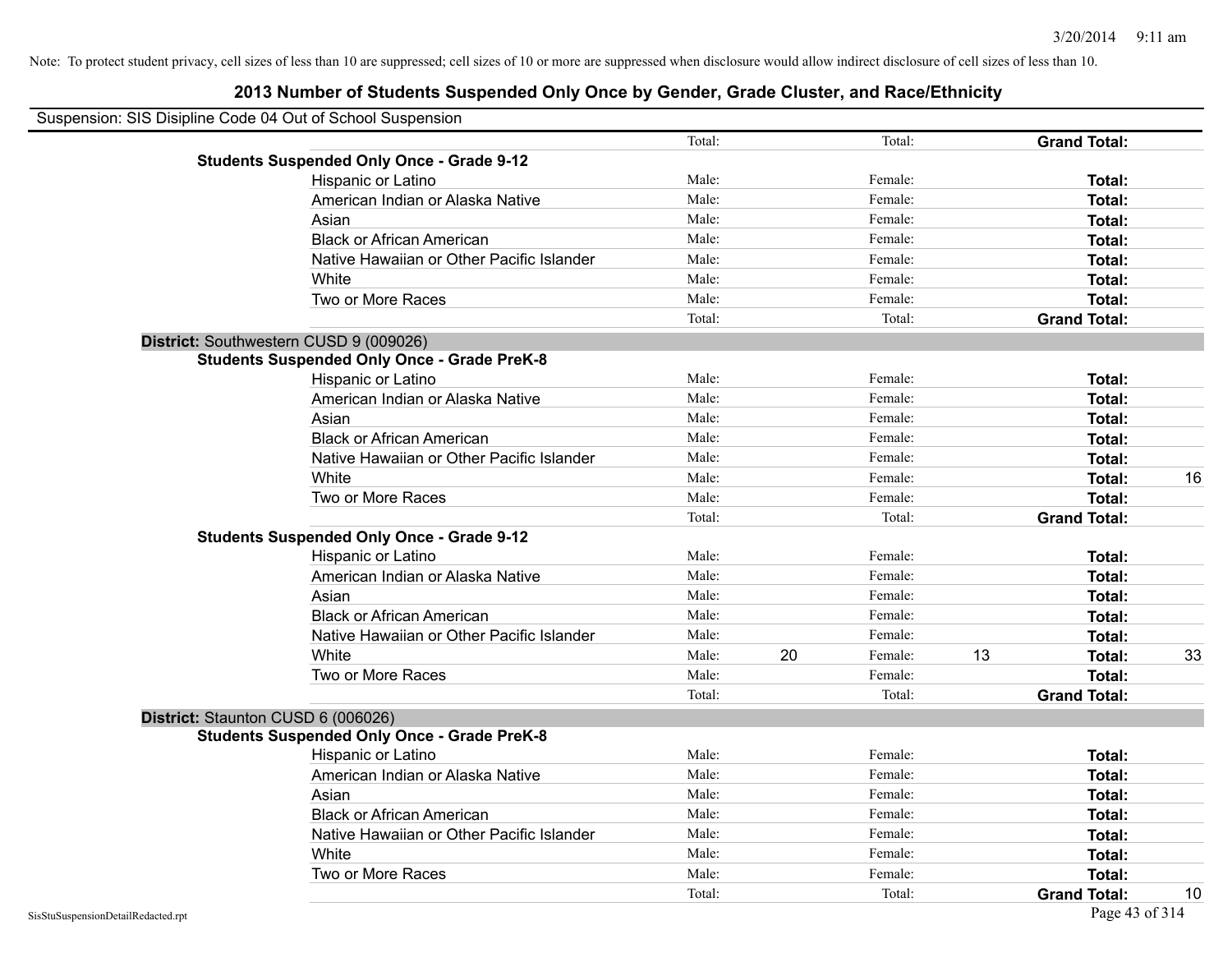| <b>Students Suspended Only Once - Grade 9-12</b><br>Male:<br>Female:<br>Hispanic or Latino<br>Total:<br>American Indian or Alaska Native<br>Male:<br>Female:<br>Total:<br>Male:<br>Female:<br>Asian<br>Total:<br>Male:<br>Female:<br><b>Black or African American</b><br>Total:<br>Native Hawaiian or Other Pacific Islander<br>Male:<br>Female:<br>Total:<br>Male:<br>Female:<br>22<br>White<br>Total:<br>Male:<br>Two or More Races<br>Female:<br>Total:<br>Total:<br>Total:<br><b>Grand Total:</b><br>County: Non-Public School (000)<br>District: Calhoun/Greene/Jersy/Macoupin ROE (000000)<br><b>Students Suspended Only Once - Grade 9-12</b><br>Male:<br>Hispanic or Latino<br>Female:<br>Total:<br>Male:<br>American Indian or Alaska Native<br>Female:<br>Total:<br>Male:<br>Female:<br>Asian<br><b>Total:</b><br>Male:<br>Female:<br><b>Black or African American</b><br>Total:<br>Native Hawaiian or Other Pacific Islander<br>Male:<br>Female:<br>Total:<br>Male:<br>Female:<br>White<br>Total:<br>Two or More Races<br>Male:<br>Female:<br>Total:<br>Total:<br>Total:<br><b>Grand Total:</b><br>Region: Carroll/Jo Daviess/Stephenson ROE (08)<br>County: Carroll (008)<br>District: Chadwick-Milledgeville CUSD 399 (399026)<br><b>Students Suspended Only Once - Grade PreK-8</b><br>Male:<br>Hispanic or Latino<br>Female:<br>Total:<br>American Indian or Alaska Native<br>Male:<br>Female:<br>Total:<br>Male:<br>Female:<br>Asian<br>Total:<br>Male:<br>Female:<br><b>Black or African American</b><br>Total:<br>Male:<br>Female:<br>Native Hawaiian or Other Pacific Islander<br>Total:<br>Male:<br>Female:<br>White<br>Total:<br>Two or More Races<br>Male:<br>Female:<br>Total:<br>Total:<br>Total:<br><b>Grand Total:</b><br>District: Eastland CUSD 308 (308026)<br><b>Students Suspended Only Once - Grade PreK-8</b><br>Hispanic or Latino<br>Male:<br>Female:<br>Total:<br>American Indian or Alaska Native<br>Male:<br>Female:<br><b>Total:</b> | Suspension: SIS Disipline Code 04 Out of School Suspension |       |         |        |
|-----------------------------------------------------------------------------------------------------------------------------------------------------------------------------------------------------------------------------------------------------------------------------------------------------------------------------------------------------------------------------------------------------------------------------------------------------------------------------------------------------------------------------------------------------------------------------------------------------------------------------------------------------------------------------------------------------------------------------------------------------------------------------------------------------------------------------------------------------------------------------------------------------------------------------------------------------------------------------------------------------------------------------------------------------------------------------------------------------------------------------------------------------------------------------------------------------------------------------------------------------------------------------------------------------------------------------------------------------------------------------------------------------------------------------------------------------------------------------------------------------------------------------------------------------------------------------------------------------------------------------------------------------------------------------------------------------------------------------------------------------------------------------------------------------------------------------------------------------------------------------------------------------------------------------------------------------------------------------|------------------------------------------------------------|-------|---------|--------|
|                                                                                                                                                                                                                                                                                                                                                                                                                                                                                                                                                                                                                                                                                                                                                                                                                                                                                                                                                                                                                                                                                                                                                                                                                                                                                                                                                                                                                                                                                                                                                                                                                                                                                                                                                                                                                                                                                                                                                                             |                                                            |       |         |        |
|                                                                                                                                                                                                                                                                                                                                                                                                                                                                                                                                                                                                                                                                                                                                                                                                                                                                                                                                                                                                                                                                                                                                                                                                                                                                                                                                                                                                                                                                                                                                                                                                                                                                                                                                                                                                                                                                                                                                                                             |                                                            |       |         |        |
|                                                                                                                                                                                                                                                                                                                                                                                                                                                                                                                                                                                                                                                                                                                                                                                                                                                                                                                                                                                                                                                                                                                                                                                                                                                                                                                                                                                                                                                                                                                                                                                                                                                                                                                                                                                                                                                                                                                                                                             |                                                            |       |         |        |
|                                                                                                                                                                                                                                                                                                                                                                                                                                                                                                                                                                                                                                                                                                                                                                                                                                                                                                                                                                                                                                                                                                                                                                                                                                                                                                                                                                                                                                                                                                                                                                                                                                                                                                                                                                                                                                                                                                                                                                             |                                                            |       |         |        |
|                                                                                                                                                                                                                                                                                                                                                                                                                                                                                                                                                                                                                                                                                                                                                                                                                                                                                                                                                                                                                                                                                                                                                                                                                                                                                                                                                                                                                                                                                                                                                                                                                                                                                                                                                                                                                                                                                                                                                                             |                                                            |       |         |        |
|                                                                                                                                                                                                                                                                                                                                                                                                                                                                                                                                                                                                                                                                                                                                                                                                                                                                                                                                                                                                                                                                                                                                                                                                                                                                                                                                                                                                                                                                                                                                                                                                                                                                                                                                                                                                                                                                                                                                                                             |                                                            |       |         |        |
|                                                                                                                                                                                                                                                                                                                                                                                                                                                                                                                                                                                                                                                                                                                                                                                                                                                                                                                                                                                                                                                                                                                                                                                                                                                                                                                                                                                                                                                                                                                                                                                                                                                                                                                                                                                                                                                                                                                                                                             |                                                            |       |         |        |
|                                                                                                                                                                                                                                                                                                                                                                                                                                                                                                                                                                                                                                                                                                                                                                                                                                                                                                                                                                                                                                                                                                                                                                                                                                                                                                                                                                                                                                                                                                                                                                                                                                                                                                                                                                                                                                                                                                                                                                             |                                                            |       |         |        |
|                                                                                                                                                                                                                                                                                                                                                                                                                                                                                                                                                                                                                                                                                                                                                                                                                                                                                                                                                                                                                                                                                                                                                                                                                                                                                                                                                                                                                                                                                                                                                                                                                                                                                                                                                                                                                                                                                                                                                                             |                                                            |       |         |        |
|                                                                                                                                                                                                                                                                                                                                                                                                                                                                                                                                                                                                                                                                                                                                                                                                                                                                                                                                                                                                                                                                                                                                                                                                                                                                                                                                                                                                                                                                                                                                                                                                                                                                                                                                                                                                                                                                                                                                                                             |                                                            |       |         |        |
|                                                                                                                                                                                                                                                                                                                                                                                                                                                                                                                                                                                                                                                                                                                                                                                                                                                                                                                                                                                                                                                                                                                                                                                                                                                                                                                                                                                                                                                                                                                                                                                                                                                                                                                                                                                                                                                                                                                                                                             |                                                            |       |         |        |
|                                                                                                                                                                                                                                                                                                                                                                                                                                                                                                                                                                                                                                                                                                                                                                                                                                                                                                                                                                                                                                                                                                                                                                                                                                                                                                                                                                                                                                                                                                                                                                                                                                                                                                                                                                                                                                                                                                                                                                             |                                                            |       |         |        |
|                                                                                                                                                                                                                                                                                                                                                                                                                                                                                                                                                                                                                                                                                                                                                                                                                                                                                                                                                                                                                                                                                                                                                                                                                                                                                                                                                                                                                                                                                                                                                                                                                                                                                                                                                                                                                                                                                                                                                                             |                                                            |       |         |        |
|                                                                                                                                                                                                                                                                                                                                                                                                                                                                                                                                                                                                                                                                                                                                                                                                                                                                                                                                                                                                                                                                                                                                                                                                                                                                                                                                                                                                                                                                                                                                                                                                                                                                                                                                                                                                                                                                                                                                                                             |                                                            |       |         |        |
|                                                                                                                                                                                                                                                                                                                                                                                                                                                                                                                                                                                                                                                                                                                                                                                                                                                                                                                                                                                                                                                                                                                                                                                                                                                                                                                                                                                                                                                                                                                                                                                                                                                                                                                                                                                                                                                                                                                                                                             |                                                            |       |         |        |
|                                                                                                                                                                                                                                                                                                                                                                                                                                                                                                                                                                                                                                                                                                                                                                                                                                                                                                                                                                                                                                                                                                                                                                                                                                                                                                                                                                                                                                                                                                                                                                                                                                                                                                                                                                                                                                                                                                                                                                             |                                                            |       |         |        |
|                                                                                                                                                                                                                                                                                                                                                                                                                                                                                                                                                                                                                                                                                                                                                                                                                                                                                                                                                                                                                                                                                                                                                                                                                                                                                                                                                                                                                                                                                                                                                                                                                                                                                                                                                                                                                                                                                                                                                                             |                                                            |       |         |        |
|                                                                                                                                                                                                                                                                                                                                                                                                                                                                                                                                                                                                                                                                                                                                                                                                                                                                                                                                                                                                                                                                                                                                                                                                                                                                                                                                                                                                                                                                                                                                                                                                                                                                                                                                                                                                                                                                                                                                                                             |                                                            |       |         |        |
|                                                                                                                                                                                                                                                                                                                                                                                                                                                                                                                                                                                                                                                                                                                                                                                                                                                                                                                                                                                                                                                                                                                                                                                                                                                                                                                                                                                                                                                                                                                                                                                                                                                                                                                                                                                                                                                                                                                                                                             |                                                            |       |         |        |
|                                                                                                                                                                                                                                                                                                                                                                                                                                                                                                                                                                                                                                                                                                                                                                                                                                                                                                                                                                                                                                                                                                                                                                                                                                                                                                                                                                                                                                                                                                                                                                                                                                                                                                                                                                                                                                                                                                                                                                             |                                                            |       |         |        |
|                                                                                                                                                                                                                                                                                                                                                                                                                                                                                                                                                                                                                                                                                                                                                                                                                                                                                                                                                                                                                                                                                                                                                                                                                                                                                                                                                                                                                                                                                                                                                                                                                                                                                                                                                                                                                                                                                                                                                                             |                                                            |       |         |        |
|                                                                                                                                                                                                                                                                                                                                                                                                                                                                                                                                                                                                                                                                                                                                                                                                                                                                                                                                                                                                                                                                                                                                                                                                                                                                                                                                                                                                                                                                                                                                                                                                                                                                                                                                                                                                                                                                                                                                                                             |                                                            |       |         |        |
|                                                                                                                                                                                                                                                                                                                                                                                                                                                                                                                                                                                                                                                                                                                                                                                                                                                                                                                                                                                                                                                                                                                                                                                                                                                                                                                                                                                                                                                                                                                                                                                                                                                                                                                                                                                                                                                                                                                                                                             |                                                            |       |         |        |
|                                                                                                                                                                                                                                                                                                                                                                                                                                                                                                                                                                                                                                                                                                                                                                                                                                                                                                                                                                                                                                                                                                                                                                                                                                                                                                                                                                                                                                                                                                                                                                                                                                                                                                                                                                                                                                                                                                                                                                             |                                                            |       |         |        |
|                                                                                                                                                                                                                                                                                                                                                                                                                                                                                                                                                                                                                                                                                                                                                                                                                                                                                                                                                                                                                                                                                                                                                                                                                                                                                                                                                                                                                                                                                                                                                                                                                                                                                                                                                                                                                                                                                                                                                                             |                                                            |       |         |        |
|                                                                                                                                                                                                                                                                                                                                                                                                                                                                                                                                                                                                                                                                                                                                                                                                                                                                                                                                                                                                                                                                                                                                                                                                                                                                                                                                                                                                                                                                                                                                                                                                                                                                                                                                                                                                                                                                                                                                                                             |                                                            |       |         |        |
|                                                                                                                                                                                                                                                                                                                                                                                                                                                                                                                                                                                                                                                                                                                                                                                                                                                                                                                                                                                                                                                                                                                                                                                                                                                                                                                                                                                                                                                                                                                                                                                                                                                                                                                                                                                                                                                                                                                                                                             |                                                            |       |         |        |
|                                                                                                                                                                                                                                                                                                                                                                                                                                                                                                                                                                                                                                                                                                                                                                                                                                                                                                                                                                                                                                                                                                                                                                                                                                                                                                                                                                                                                                                                                                                                                                                                                                                                                                                                                                                                                                                                                                                                                                             |                                                            |       |         |        |
|                                                                                                                                                                                                                                                                                                                                                                                                                                                                                                                                                                                                                                                                                                                                                                                                                                                                                                                                                                                                                                                                                                                                                                                                                                                                                                                                                                                                                                                                                                                                                                                                                                                                                                                                                                                                                                                                                                                                                                             |                                                            |       |         |        |
|                                                                                                                                                                                                                                                                                                                                                                                                                                                                                                                                                                                                                                                                                                                                                                                                                                                                                                                                                                                                                                                                                                                                                                                                                                                                                                                                                                                                                                                                                                                                                                                                                                                                                                                                                                                                                                                                                                                                                                             |                                                            |       |         |        |
|                                                                                                                                                                                                                                                                                                                                                                                                                                                                                                                                                                                                                                                                                                                                                                                                                                                                                                                                                                                                                                                                                                                                                                                                                                                                                                                                                                                                                                                                                                                                                                                                                                                                                                                                                                                                                                                                                                                                                                             |                                                            |       |         |        |
|                                                                                                                                                                                                                                                                                                                                                                                                                                                                                                                                                                                                                                                                                                                                                                                                                                                                                                                                                                                                                                                                                                                                                                                                                                                                                                                                                                                                                                                                                                                                                                                                                                                                                                                                                                                                                                                                                                                                                                             |                                                            |       |         |        |
|                                                                                                                                                                                                                                                                                                                                                                                                                                                                                                                                                                                                                                                                                                                                                                                                                                                                                                                                                                                                                                                                                                                                                                                                                                                                                                                                                                                                                                                                                                                                                                                                                                                                                                                                                                                                                                                                                                                                                                             |                                                            |       |         |        |
|                                                                                                                                                                                                                                                                                                                                                                                                                                                                                                                                                                                                                                                                                                                                                                                                                                                                                                                                                                                                                                                                                                                                                                                                                                                                                                                                                                                                                                                                                                                                                                                                                                                                                                                                                                                                                                                                                                                                                                             |                                                            |       |         |        |
|                                                                                                                                                                                                                                                                                                                                                                                                                                                                                                                                                                                                                                                                                                                                                                                                                                                                                                                                                                                                                                                                                                                                                                                                                                                                                                                                                                                                                                                                                                                                                                                                                                                                                                                                                                                                                                                                                                                                                                             |                                                            |       |         |        |
|                                                                                                                                                                                                                                                                                                                                                                                                                                                                                                                                                                                                                                                                                                                                                                                                                                                                                                                                                                                                                                                                                                                                                                                                                                                                                                                                                                                                                                                                                                                                                                                                                                                                                                                                                                                                                                                                                                                                                                             |                                                            |       |         |        |
|                                                                                                                                                                                                                                                                                                                                                                                                                                                                                                                                                                                                                                                                                                                                                                                                                                                                                                                                                                                                                                                                                                                                                                                                                                                                                                                                                                                                                                                                                                                                                                                                                                                                                                                                                                                                                                                                                                                                                                             | Asian                                                      | Male: | Female: | Total: |

# **2013 Number of Students Suspended Only Once by Gender, Grade Cluster, and Race/Ethnicity**

 $\blacksquare$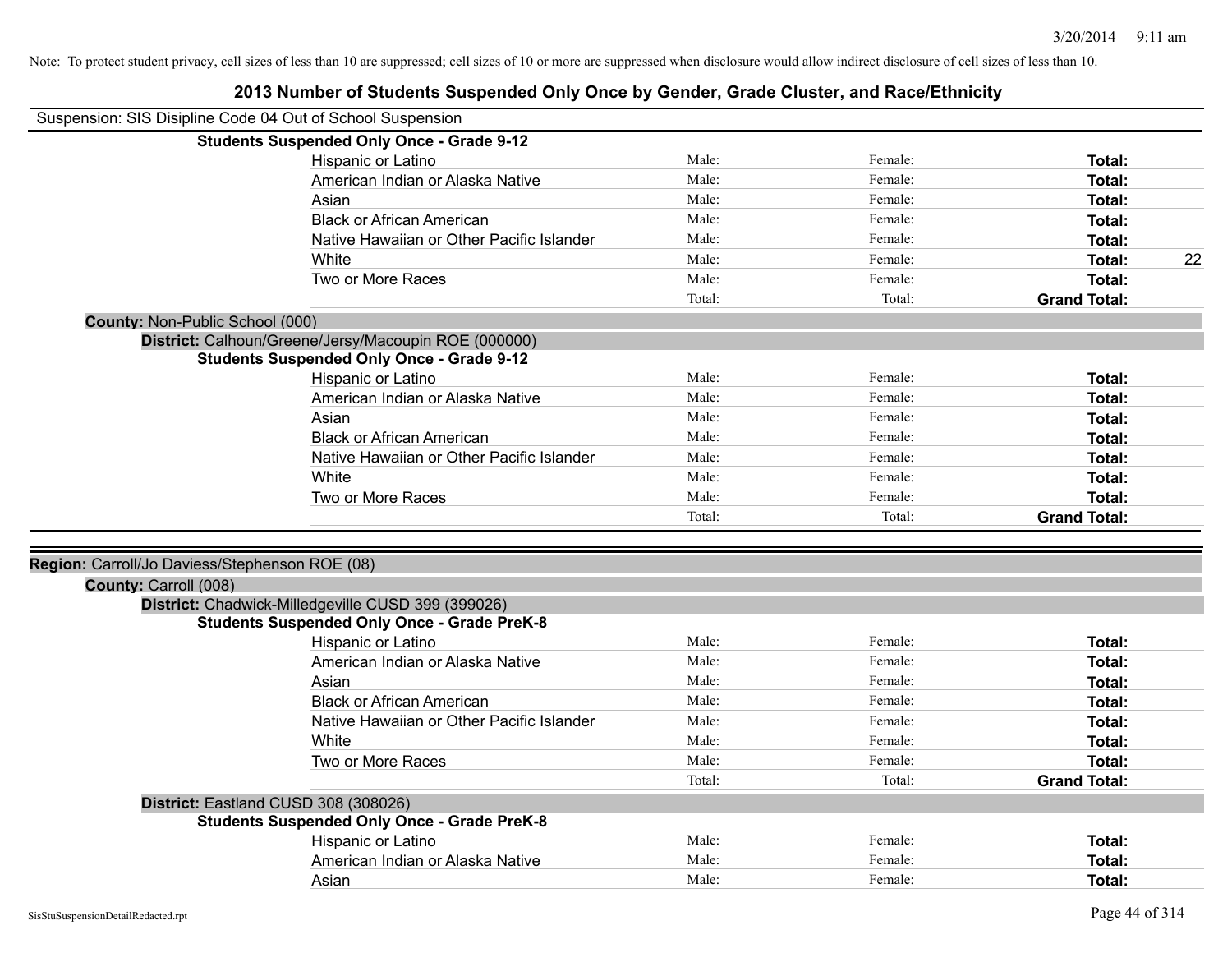| Suspension: SIS Disipline Code 04 Out of School Suspension |                                                    |        |    |         |    |                     |    |
|------------------------------------------------------------|----------------------------------------------------|--------|----|---------|----|---------------------|----|
|                                                            | <b>Black or African American</b>                   | Male:  |    | Female: |    | <b>Total:</b>       |    |
|                                                            | Native Hawaiian or Other Pacific Islander          | Male:  |    | Female: |    | Total:              |    |
|                                                            | White                                              | Male:  |    | Female: |    | Total:              |    |
|                                                            | Two or More Races                                  | Male:  |    | Female: |    | Total:              |    |
|                                                            |                                                    | Total: |    | Total:  |    | <b>Grand Total:</b> |    |
|                                                            | <b>Students Suspended Only Once - Grade 9-12</b>   |        |    |         |    |                     |    |
|                                                            | Hispanic or Latino                                 | Male:  |    | Female: |    | Total:              |    |
|                                                            | American Indian or Alaska Native                   | Male:  |    | Female: |    | Total:              |    |
|                                                            | Asian                                              | Male:  |    | Female: |    | Total:              |    |
|                                                            | <b>Black or African American</b>                   | Male:  |    | Female: |    | <b>Total:</b>       |    |
|                                                            | Native Hawaiian or Other Pacific Islander          | Male:  |    | Female: |    | Total:              |    |
|                                                            | White                                              | Male:  |    | Female: |    | Total:              |    |
|                                                            | Two or More Races                                  | Male:  |    | Female: |    | Total:              |    |
|                                                            |                                                    | Total: |    | Total:  |    | <b>Grand Total:</b> |    |
|                                                            | District: West Carroll CUSD 314 (314026)           |        |    |         |    |                     |    |
|                                                            | <b>Students Suspended Only Once - Grade PreK-8</b> |        |    |         |    |                     |    |
|                                                            | Hispanic or Latino                                 | Male:  |    | Female: |    | Total:              |    |
|                                                            | American Indian or Alaska Native                   | Male:  |    | Female: |    | Total:              |    |
|                                                            | Asian                                              | Male:  |    | Female: |    | Total:              |    |
|                                                            | <b>Black or African American</b>                   | Male:  |    | Female: |    | Total:              |    |
|                                                            | Native Hawaiian or Other Pacific Islander          | Male:  |    | Female: |    | Total:              |    |
|                                                            | White                                              | Male:  |    | Female: |    | Total:              | 23 |
|                                                            | Two or More Races                                  | Male:  |    | Female: |    | <b>Total:</b>       |    |
|                                                            |                                                    | Total: |    | Total:  |    | <b>Grand Total:</b> |    |
|                                                            | <b>Students Suspended Only Once - Grade 9-12</b>   |        |    |         |    |                     |    |
|                                                            | Hispanic or Latino                                 | Male:  |    | Female: |    | Total:              |    |
|                                                            | American Indian or Alaska Native                   | Male:  |    | Female: |    | Total:              |    |
|                                                            | Asian                                              | Male:  |    | Female: |    | Total:              |    |
|                                                            | <b>Black or African American</b>                   | Male:  |    | Female: |    | Total:              |    |
|                                                            | Native Hawaiian or Other Pacific Islander          | Male:  |    | Female: |    | Total:              |    |
|                                                            | White                                              | Male:  | 19 | Female: | 16 | Total:              | 35 |
|                                                            | Two or More Races                                  | Male:  |    | Female: |    | <b>Total:</b>       |    |
|                                                            |                                                    | Total: |    | Total:  |    | <b>Grand Total:</b> |    |
| County: Jodaviess (043)                                    |                                                    |        |    |         |    |                     |    |
|                                                            | District: East Dubuque USD 119 (119022)            |        |    |         |    |                     |    |
|                                                            | <b>Students Suspended Only Once - Grade PreK-8</b> |        |    |         |    |                     |    |
|                                                            | Hispanic or Latino                                 | Male:  |    | Female: |    | Total:              |    |
|                                                            | American Indian or Alaska Native                   | Male:  |    | Female: |    | Total:              |    |
|                                                            | Asian                                              | Male:  |    | Female: |    | Total:              |    |
| SisStuSuspensionDetailRedacted.rpt                         |                                                    |        |    |         |    | Page 45 of 314      |    |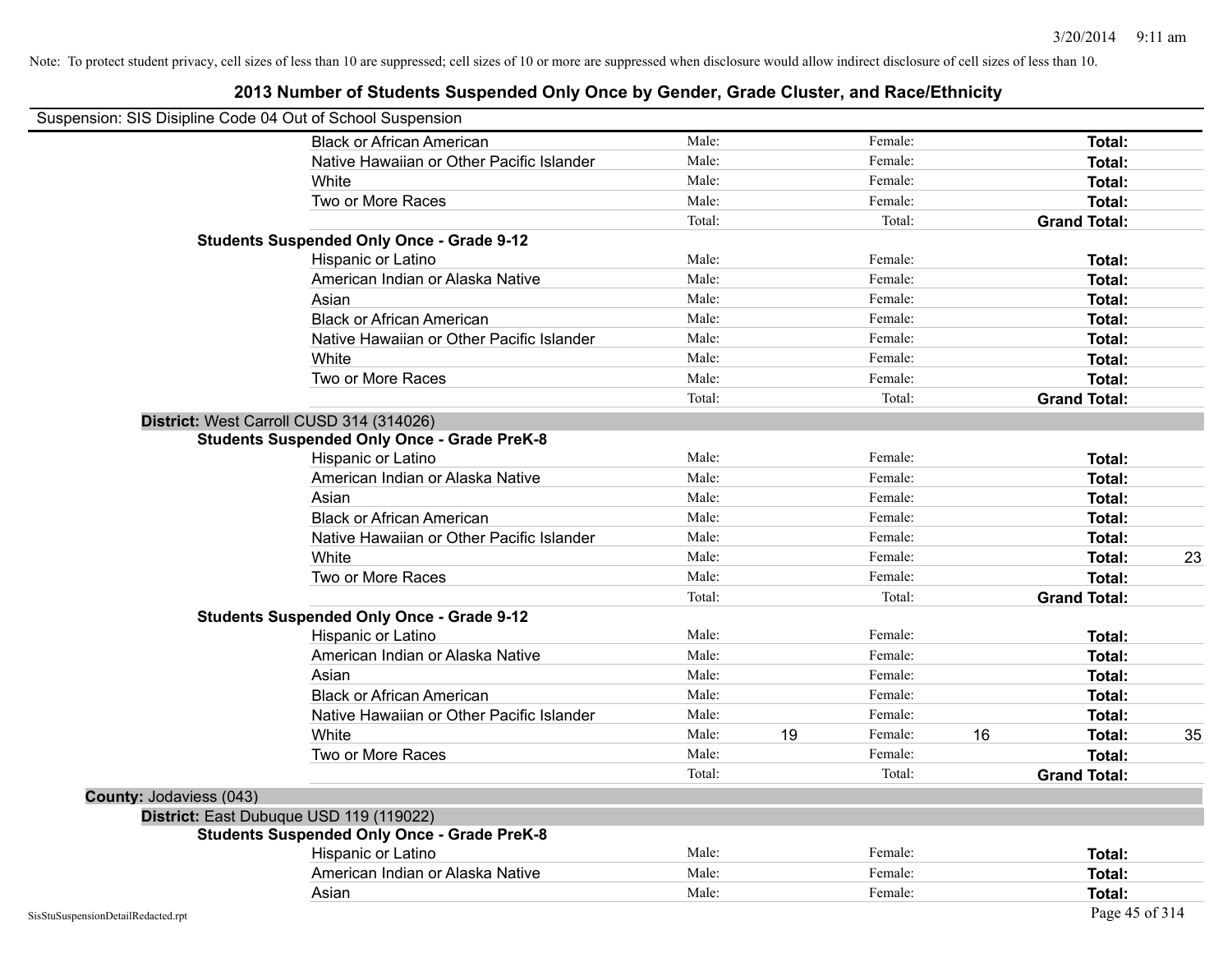| Suspension: SIS Disipline Code 04 Out of School Suspension |                                                    |        |         |                     |
|------------------------------------------------------------|----------------------------------------------------|--------|---------|---------------------|
|                                                            | <b>Black or African American</b>                   | Male:  | Female: | Total:              |
|                                                            | Native Hawaiian or Other Pacific Islander          | Male:  | Female: | Total:              |
|                                                            | White                                              | Male:  | Female: | Total:              |
|                                                            | Two or More Races                                  | Male:  | Female: | Total:              |
|                                                            |                                                    | Total: | Total:  | <b>Grand Total:</b> |
|                                                            | <b>Students Suspended Only Once - Grade 9-12</b>   |        |         |                     |
|                                                            | Hispanic or Latino                                 | Male:  | Female: | Total:              |
|                                                            | American Indian or Alaska Native                   | Male:  | Female: | Total:              |
|                                                            | Asian                                              | Male:  | Female: | Total:              |
|                                                            | <b>Black or African American</b>                   | Male:  | Female: | Total:              |
|                                                            | Native Hawaiian or Other Pacific Islander          | Male:  | Female: | Total:              |
|                                                            | White                                              | Male:  | Female: | Total:              |
|                                                            | Two or More Races                                  | Male:  | Female: | Total:              |
|                                                            |                                                    | Total: | Total:  | <b>Grand Total:</b> |
| District: Galena USD 120 (120022)                          |                                                    |        |         |                     |
|                                                            | <b>Students Suspended Only Once - Grade PreK-8</b> |        |         |                     |
|                                                            | Hispanic or Latino                                 | Male:  | Female: | Total:              |
|                                                            | American Indian or Alaska Native                   | Male:  | Female: | Total:              |
|                                                            | Asian                                              | Male:  | Female: | Total:              |
|                                                            | <b>Black or African American</b>                   | Male:  | Female: | Total:              |
|                                                            | Native Hawaiian or Other Pacific Islander          | Male:  | Female: | Total:              |
|                                                            | White                                              | Male:  | Female: | Total:              |
|                                                            | Two or More Races                                  | Male:  | Female: | Total:              |
|                                                            |                                                    | Total: | Total:  | <b>Grand Total:</b> |
|                                                            | <b>Students Suspended Only Once - Grade 9-12</b>   |        |         |                     |
|                                                            | Hispanic or Latino                                 | Male:  | Female: | Total:              |
|                                                            | American Indian or Alaska Native                   | Male:  | Female: | Total:              |
|                                                            | Asian                                              | Male:  | Female: | Total:              |
|                                                            | <b>Black or African American</b>                   | Male:  | Female: | Total:              |
|                                                            | Native Hawaiian or Other Pacific Islander          | Male:  | Female: | Total:              |
|                                                            | White                                              | Male:  | Female: | Total:              |
|                                                            | Two or More Races                                  | Male:  | Female: | Total:              |
|                                                            |                                                    | Total: | Total:  | <b>Grand Total:</b> |
|                                                            | District: River Ridge CUSD 210 (210026)            |        |         |                     |
|                                                            | <b>Students Suspended Only Once - Grade PreK-8</b> |        |         |                     |
|                                                            | Hispanic or Latino                                 | Male:  | Female: | Total:              |
|                                                            | American Indian or Alaska Native                   | Male:  | Female: | Total:              |
|                                                            | Asian                                              | Male:  | Female: | Total:              |
|                                                            | <b>Black or African American</b>                   | Male:  | Female: | Total:              |
| SisStuSuspensionDetailRedacted.rpt                         |                                                    |        |         | Page 46 of 314      |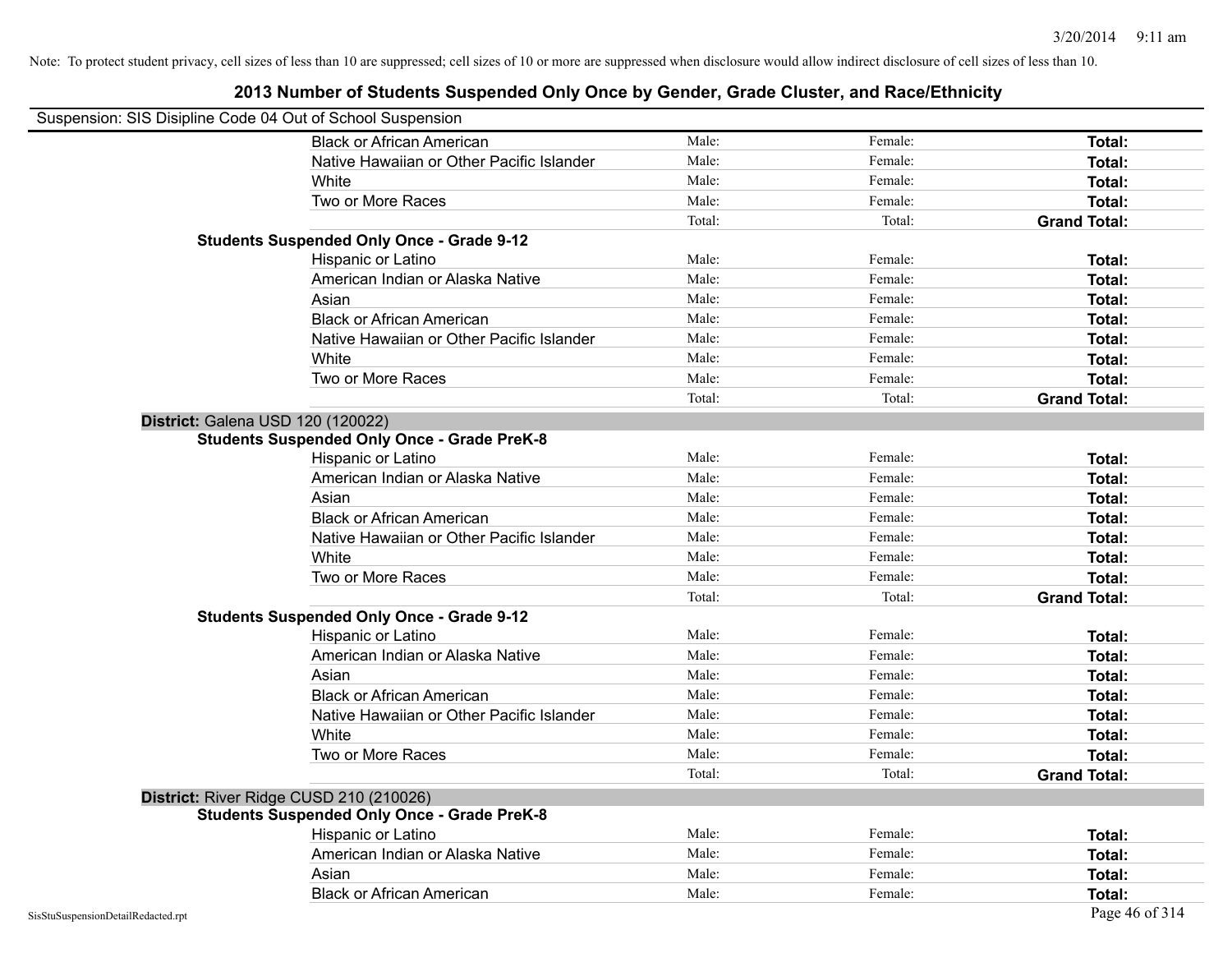| Suspension: SIS Disipline Code 04 Out of School Suspension |                                                    |        |         |                     |
|------------------------------------------------------------|----------------------------------------------------|--------|---------|---------------------|
|                                                            | Native Hawaiian or Other Pacific Islander          | Male:  | Female: | Total:              |
|                                                            | White                                              | Male:  | Female: | Total:              |
|                                                            | Two or More Races                                  | Male:  | Female: | <b>Total:</b>       |
|                                                            |                                                    | Total: | Total:  | <b>Grand Total:</b> |
|                                                            | <b>Students Suspended Only Once - Grade 9-12</b>   |        |         |                     |
|                                                            | Hispanic or Latino                                 | Male:  | Female: | Total:              |
|                                                            | American Indian or Alaska Native                   | Male:  | Female: | <b>Total:</b>       |
|                                                            | Asian                                              | Male:  | Female: | Total:              |
|                                                            | <b>Black or African American</b>                   | Male:  | Female: | Total:              |
|                                                            | Native Hawaiian or Other Pacific Islander          | Male:  | Female: | Total:              |
|                                                            | White                                              | Male:  | Female: | Total:              |
|                                                            | Two or More Races                                  | Male:  | Female: | <b>Total:</b>       |
|                                                            |                                                    | Total: | Total:  | <b>Grand Total:</b> |
|                                                            | District: Scales Mound CUSD 211 (211026)           |        |         |                     |
|                                                            | <b>Students Suspended Only Once - Grade PreK-8</b> |        |         |                     |
|                                                            | Hispanic or Latino                                 | Male:  | Female: | Total:              |
|                                                            | American Indian or Alaska Native                   | Male:  | Female: | Total:              |
|                                                            | Asian                                              | Male:  | Female: | <b>Total:</b>       |
|                                                            | <b>Black or African American</b>                   | Male:  | Female: | Total:              |
|                                                            | Native Hawaiian or Other Pacific Islander          | Male:  | Female: | Total:              |
|                                                            | White                                              | Male:  | Female: | Total:              |
|                                                            | Two or More Races                                  | Male:  | Female: | <b>Total:</b>       |
|                                                            |                                                    | Total: | Total:  | <b>Grand Total:</b> |
|                                                            | <b>Students Suspended Only Once - Grade 9-12</b>   |        |         |                     |
|                                                            | Hispanic or Latino                                 | Male:  | Female: | Total:              |
|                                                            | American Indian or Alaska Native                   | Male:  | Female: | Total:              |
|                                                            | Asian                                              | Male:  | Female: | Total:              |
|                                                            | <b>Black or African American</b>                   | Male:  | Female: | <b>Total:</b>       |
|                                                            | Native Hawaiian or Other Pacific Islander          | Male:  | Female: | Total:              |
|                                                            | White                                              | Male:  | Female: | <b>Total:</b>       |
|                                                            | Two or More Races                                  | Male:  | Female: | Total:              |
|                                                            |                                                    | Total: | Total:  | <b>Grand Total:</b> |
| District: Warren CUSD 205 (205026)                         |                                                    |        |         |                     |
|                                                            | <b>Students Suspended Only Once - Grade 9-12</b>   |        |         |                     |
|                                                            | Hispanic or Latino                                 | Male:  | Female: | <b>Total:</b>       |
|                                                            | American Indian or Alaska Native                   | Male:  | Female: | Total:              |
|                                                            | Asian                                              | Male:  | Female: | <b>Total:</b>       |
|                                                            | <b>Black or African American</b>                   | Male:  | Female: | Total:              |
|                                                            | Native Hawaiian or Other Pacific Islander          | Male:  | Female: | <b>Total:</b>       |
| SisStuSuspensionDetailRedacted.rpt                         |                                                    |        |         | Page 47 of 314      |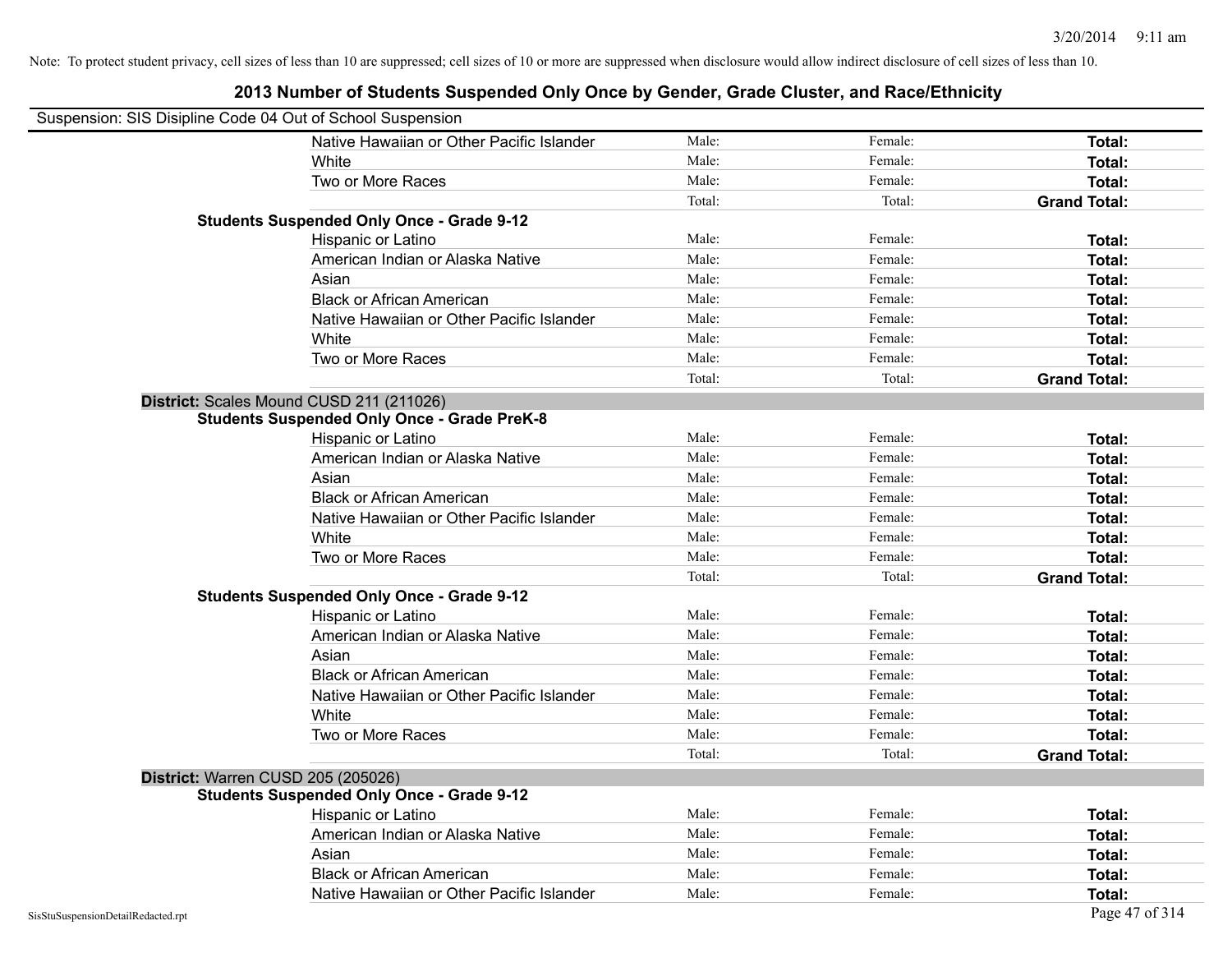|                                    | Suspension: SIS Disipline Code 04 Out of School Suspension |        |         |                     |    |
|------------------------------------|------------------------------------------------------------|--------|---------|---------------------|----|
|                                    | White                                                      | Male:  | Female: | Total:              |    |
|                                    | Two or More Races                                          | Male:  | Female: | <b>Total:</b>       |    |
|                                    |                                                            | Total: | Total:  | <b>Grand Total:</b> |    |
| County: Non-Public School (000)    |                                                            |        |         |                     |    |
|                                    | District: Carroll/Jo Daviess/Stephenson ROE (000000)       |        |         |                     |    |
|                                    | <b>Students Suspended Only Once - Grade 9-12</b>           |        |         |                     |    |
|                                    | Hispanic or Latino                                         | Male:  | Female: | Total:              |    |
|                                    | American Indian or Alaska Native                           | Male:  | Female: | Total:              |    |
|                                    | Asian                                                      | Male:  | Female: | Total:              |    |
|                                    | <b>Black or African American</b>                           | Male:  | Female: | Total:              |    |
|                                    | Native Hawaiian or Other Pacific Islander                  | Male:  | Female: | Total:              |    |
|                                    | White                                                      | Male:  | Female: | Total:              |    |
|                                    | Two or More Races                                          | Male:  | Female: | Total:              |    |
|                                    |                                                            | Total: | Total:  | <b>Grand Total:</b> |    |
| County: Stephenson (089)           |                                                            |        |         |                     |    |
|                                    | District: Dakota CUSD 201 (201026)                         |        |         |                     |    |
|                                    | <b>Students Suspended Only Once - Grade PreK-8</b>         |        |         |                     |    |
|                                    | Hispanic or Latino                                         | Male:  | Female: | Total:              |    |
|                                    | American Indian or Alaska Native                           | Male:  | Female: | Total:              |    |
|                                    | Asian                                                      | Male:  | Female: | Total:              |    |
|                                    | <b>Black or African American</b>                           | Male:  | Female: | Total:              |    |
|                                    | Native Hawaiian or Other Pacific Islander                  | Male:  | Female: | Total:              |    |
|                                    | White                                                      | Male:  | Female: | Total:              | 10 |
|                                    | Two or More Races                                          | Male:  | Female: | <b>Total:</b>       |    |
|                                    |                                                            | Total: | Total:  | <b>Grand Total:</b> |    |
|                                    | <b>Students Suspended Only Once - Grade 9-12</b>           |        |         |                     |    |
|                                    | Hispanic or Latino                                         | Male:  | Female: | Total:              |    |
|                                    | American Indian or Alaska Native                           | Male:  | Female: | Total:              |    |
|                                    | Asian                                                      | Male:  | Female: | Total:              |    |
|                                    | <b>Black or African American</b>                           | Male:  | Female: | Total:              |    |
|                                    | Native Hawaiian or Other Pacific Islander                  | Male:  | Female: | Total:              |    |
|                                    | White                                                      | Male:  | Female: | Total:              |    |
|                                    | Two or More Races                                          | Male:  | Female: | Total:              |    |
|                                    |                                                            | Total: | Total:  | <b>Grand Total:</b> |    |
|                                    | District: Freeport SD 145 (145022)                         |        |         |                     |    |
|                                    | <b>Students Suspended Only Once - Grade PreK-8</b>         |        |         |                     |    |
|                                    | Hispanic or Latino                                         | Male:  | Female: | Total:              | 13 |
|                                    | American Indian or Alaska Native                           | Male:  | Female: | Total:              |    |
|                                    | Asian                                                      | Male:  | Female: | <b>Total:</b>       |    |
| SisStuSuspensionDetailRedacted.rpt |                                                            |        |         | Page 48 of 314      |    |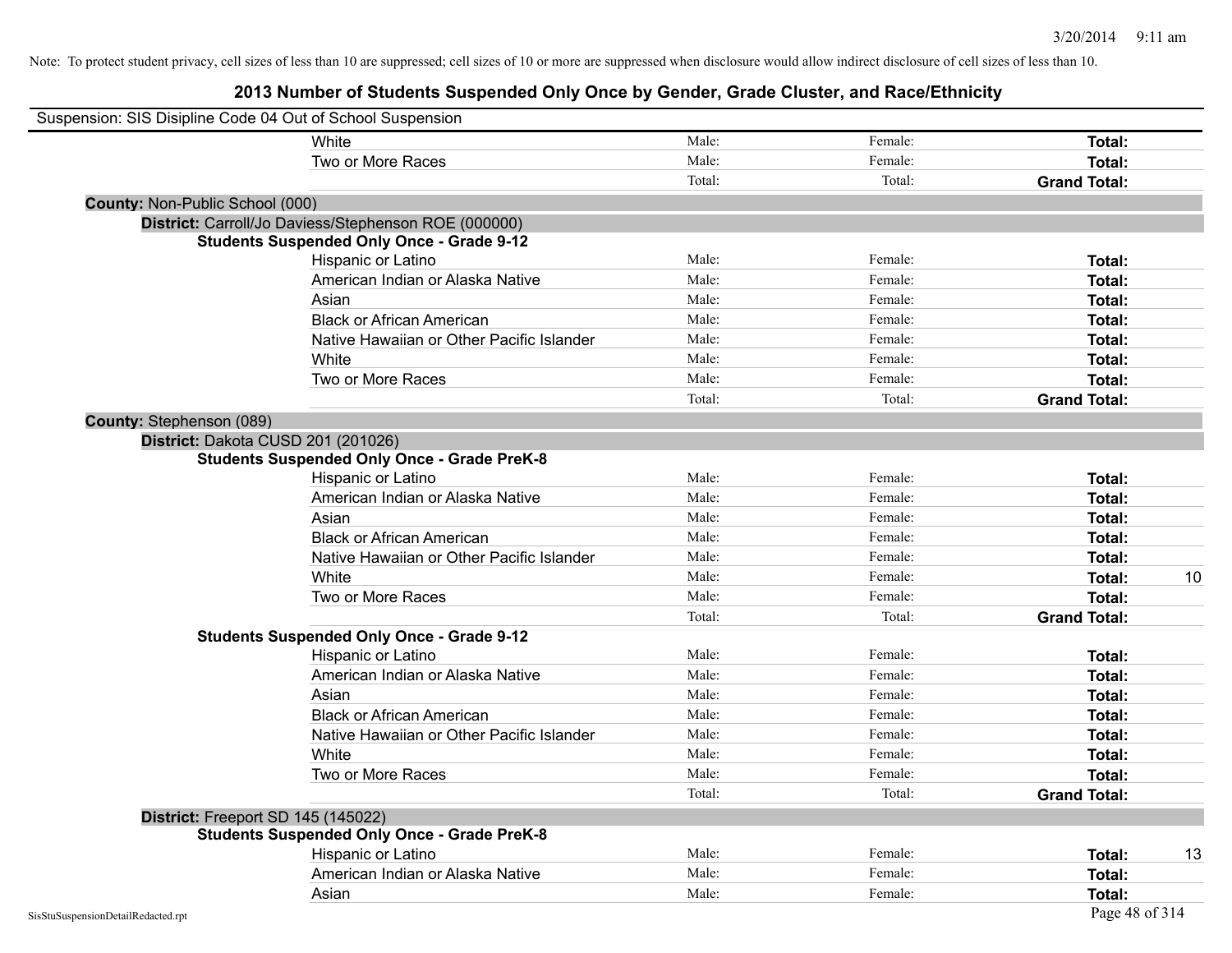|                                    | Suspension: SIS Disipline Code 04 Out of School Suspension |        |    |         |    |                     |    |
|------------------------------------|------------------------------------------------------------|--------|----|---------|----|---------------------|----|
|                                    | <b>Black or African American</b>                           | Male:  | 33 | Female: | 28 | Total:              | 61 |
|                                    | Native Hawaiian or Other Pacific Islander                  | Male:  |    | Female: |    | Total:              |    |
|                                    | White                                                      | Male:  | 44 | Female: | 17 | Total:              | 61 |
|                                    | Two or More Races                                          | Male:  | 20 | Female: | 12 | Total:              | 32 |
|                                    |                                                            | Total: |    | Total:  |    | <b>Grand Total:</b> |    |
|                                    | <b>Students Suspended Only Once - Grade 9-12</b>           |        |    |         |    |                     |    |
|                                    | Hispanic or Latino                                         | Male:  |    | Female: |    | Total:              |    |
|                                    | American Indian or Alaska Native                           | Male:  |    | Female: |    | Total:              |    |
|                                    | Asian                                                      | Male:  |    | Female: |    | Total:              |    |
|                                    | <b>Black or African American</b>                           | Male:  | 17 | Female: | 12 | Total:              | 29 |
|                                    | Native Hawaiian or Other Pacific Islander                  | Male:  |    | Female: |    | Total:              |    |
|                                    | White                                                      | Male:  |    | Female: |    | Total:              | 29 |
|                                    | Two or More Races                                          | Male:  |    | Female: |    | Total:              | 13 |
|                                    |                                                            | Total: |    | Total:  |    | <b>Grand Total:</b> |    |
|                                    | District: Lena Winslow CUSD 202 (202026)                   |        |    |         |    |                     |    |
|                                    | <b>Students Suspended Only Once - Grade PreK-8</b>         |        |    |         |    |                     |    |
|                                    | Hispanic or Latino                                         | Male:  |    | Female: |    | Total:              |    |
|                                    | American Indian or Alaska Native                           | Male:  |    | Female: |    | Total:              |    |
|                                    | Asian                                                      | Male:  |    | Female: |    | Total:              |    |
|                                    | <b>Black or African American</b>                           | Male:  |    | Female: |    | Total:              |    |
|                                    | Native Hawaiian or Other Pacific Islander                  | Male:  |    | Female: |    | Total:              |    |
|                                    | White                                                      | Male:  |    | Female: |    | Total:              |    |
|                                    | Two or More Races                                          | Male:  |    | Female: |    | Total:              |    |
|                                    |                                                            | Total: |    | Total:  |    | <b>Grand Total:</b> |    |
|                                    | <b>Students Suspended Only Once - Grade 9-12</b>           |        |    |         |    |                     |    |
|                                    | Hispanic or Latino                                         | Male:  |    | Female: |    | Total:              |    |
|                                    | American Indian or Alaska Native                           | Male:  |    | Female: |    | Total:              |    |
|                                    | Asian                                                      | Male:  |    | Female: |    | Total:              |    |
|                                    | <b>Black or African American</b>                           | Male:  |    | Female: |    | Total:              |    |
|                                    | Native Hawaiian or Other Pacific Islander                  | Male:  |    | Female: |    | Total:              |    |
|                                    | White                                                      | Male:  |    | Female: |    | Total:              |    |
|                                    | Two or More Races                                          | Male:  |    | Female: |    | Total:              |    |
|                                    |                                                            | Total: |    | Total:  |    | <b>Grand Total:</b> |    |
|                                    | District: Orangeville CUSD 203 (203026)                    |        |    |         |    |                     |    |
|                                    | <b>Students Suspended Only Once - Grade PreK-8</b>         |        |    |         |    |                     |    |
|                                    | Hispanic or Latino                                         | Male:  |    | Female: |    | Total:              |    |
|                                    | American Indian or Alaska Native                           | Male:  |    | Female: |    | Total:              |    |
|                                    | Asian                                                      | Male:  |    | Female: |    | Total:              |    |
|                                    | <b>Black or African American</b>                           | Male:  |    | Female: |    | Total:              |    |
| SisStuSuspensionDetailRedacted.rpt |                                                            |        |    |         |    | Page 49 of 314      |    |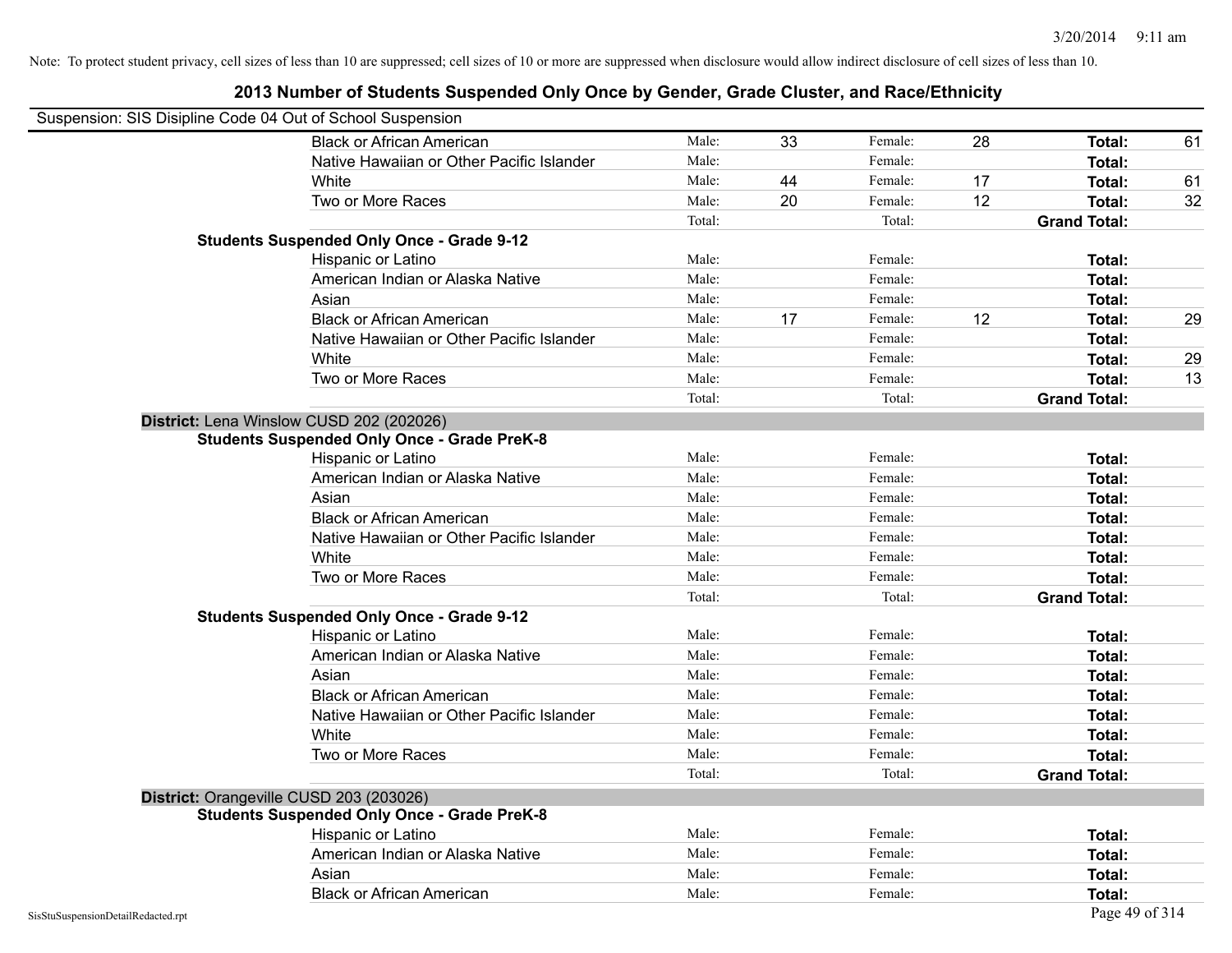| Suspension: SIS Disipline Code 04 Out of School Suspension |                                                    |        |     |         |    |                     |     |
|------------------------------------------------------------|----------------------------------------------------|--------|-----|---------|----|---------------------|-----|
|                                                            | Native Hawaiian or Other Pacific Islander          | Male:  |     | Female: |    | Total:              |     |
|                                                            | White                                              | Male:  |     | Female: |    | Total:              |     |
|                                                            | Two or More Races                                  | Male:  |     | Female: |    | Total:              |     |
|                                                            |                                                    | Total: |     | Total:  |    | <b>Grand Total:</b> |     |
|                                                            | <b>Students Suspended Only Once - Grade 9-12</b>   |        |     |         |    |                     |     |
|                                                            | Hispanic or Latino                                 | Male:  |     | Female: |    | Total:              |     |
|                                                            | American Indian or Alaska Native                   | Male:  |     | Female: |    | Total:              |     |
|                                                            | Asian                                              | Male:  |     | Female: |    | Total:              |     |
|                                                            | <b>Black or African American</b>                   | Male:  |     | Female: |    | Total:              |     |
|                                                            | Native Hawaiian or Other Pacific Islander          | Male:  |     | Female: |    | Total:              |     |
|                                                            | White                                              | Male:  |     | Female: |    | Total:              |     |
|                                                            | Two or More Races                                  | Male:  |     | Female: |    | Total:              |     |
|                                                            |                                                    | Total: |     | Total:  |    | <b>Grand Total:</b> | 11  |
| District: Pearl City CUSD 200 (200026)                     |                                                    |        |     |         |    |                     |     |
|                                                            | <b>Students Suspended Only Once - Grade 9-12</b>   |        |     |         |    |                     |     |
|                                                            | Hispanic or Latino                                 | Male:  |     | Female: |    | Total:              |     |
|                                                            | American Indian or Alaska Native                   | Male:  |     | Female: |    | Total:              |     |
|                                                            | Asian                                              | Male:  |     | Female: |    | Total:              |     |
|                                                            | <b>Black or African American</b>                   | Male:  |     | Female: |    | Total:              |     |
|                                                            | Native Hawaiian or Other Pacific Islander          | Male:  |     | Female: |    | Total:              |     |
|                                                            | White                                              | Male:  |     | Female: |    | Total:              |     |
|                                                            | Two or More Races                                  | Male:  |     | Female: |    | Total:              |     |
|                                                            |                                                    | Total: |     | Total:  |    | <b>Grand Total:</b> |     |
| Region: Champaign/Ford ROE (09)                            |                                                    |        |     |         |    |                     |     |
| County: Champaign (010)                                    |                                                    |        |     |         |    |                     |     |
| District: Champaign CUSD 4 (004026)                        |                                                    |        |     |         |    |                     |     |
|                                                            | <b>Students Suspended Only Once - Grade PreK-8</b> |        |     |         |    |                     |     |
|                                                            | Hispanic or Latino                                 | Male:  |     | Female: |    | Total:              | 15  |
|                                                            | American Indian or Alaska Native                   | Male:  |     | Female: |    | Total:              |     |
|                                                            | Asian                                              | Male:  |     | Female: |    | Total:              |     |
|                                                            | <b>Black or African American</b>                   | Male:  | 132 | Female: | 87 | Total:              | 219 |
|                                                            | Native Hawaiian or Other Pacific Islander          | Male:  |     | Female: |    | Total:              |     |
|                                                            | White                                              | Male:  |     | Female: |    | Total:              | 43  |
|                                                            | Two or More Races                                  | Male:  |     | Female: |    | Total:              | 22  |
|                                                            |                                                    | Total: |     | Total:  |    | <b>Grand Total:</b> |     |
|                                                            | <b>Students Suspended Only Once - Grade 9-12</b>   |        |     |         |    |                     |     |
|                                                            | <b>Hispanic or Latino</b>                          | Male:  |     | Female: |    | Total:              | 20  |

### **2013 Number of Students Suspended Only Once by Gender, Grade Cluster, and Race/Ethnicity**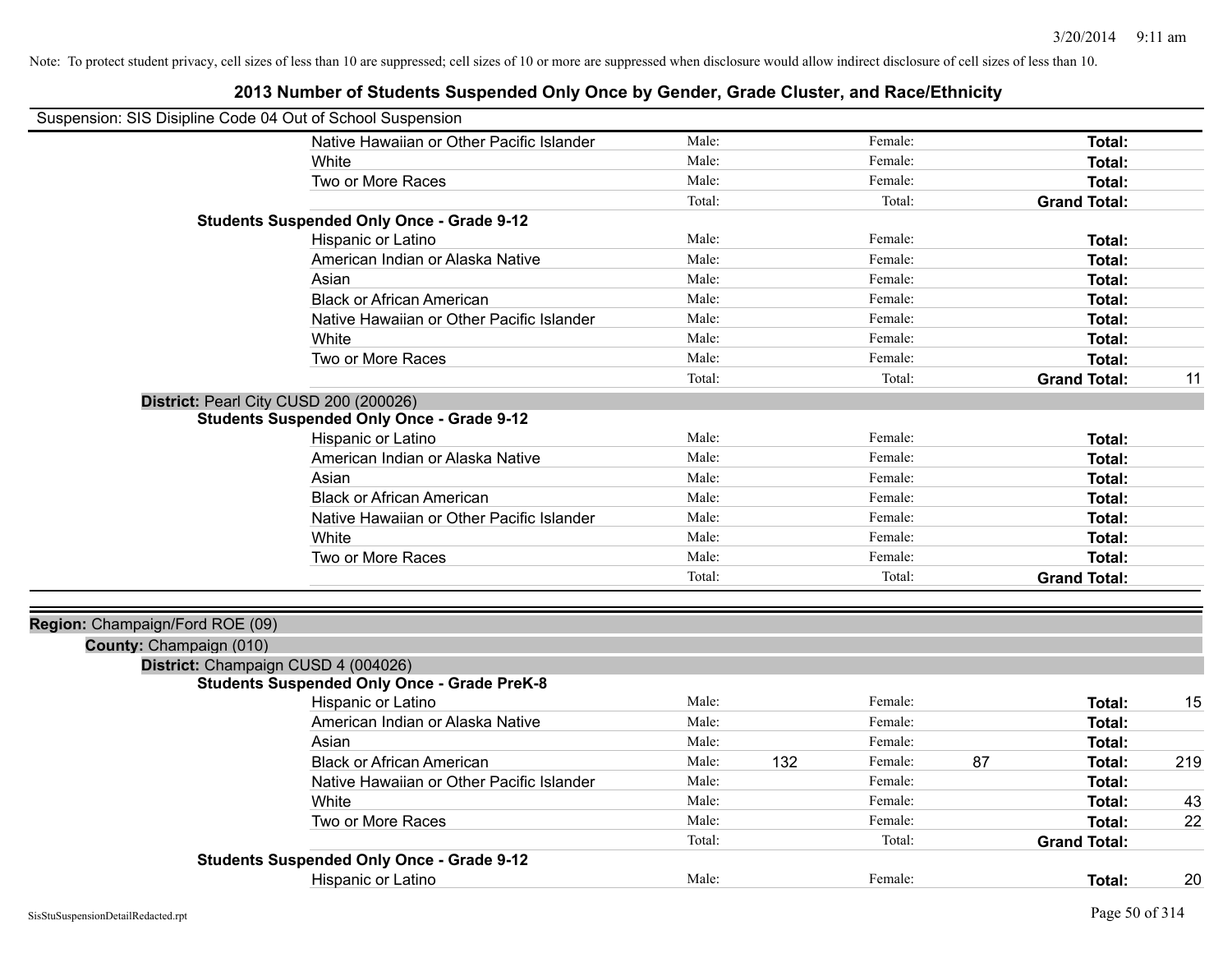#### **2013 Number of Students Suspended Only Once by Gender, Grade Cluster, and Race/Ethnicity**

| Suspension: SIS Disipline Code 04 Out of School Suspension |        |    |         |    |                     |     |
|------------------------------------------------------------|--------|----|---------|----|---------------------|-----|
| American Indian or Alaska Native                           | Male:  |    | Female: |    | Total:              |     |
| Asian                                                      | Male:  |    | Female: |    | Total:              |     |
| <b>Black or African American</b>                           | Male:  | 61 | Female: | 48 | Total:              | 109 |
| Native Hawaiian or Other Pacific Islander                  | Male:  |    | Female: |    | Total:              |     |
| White                                                      | Male:  |    | Female: |    | Total:              | 42  |
| Two or More Races                                          | Male:  |    | Female: |    | Total:              | 10  |
|                                                            | Total: |    | Total:  |    | <b>Grand Total:</b> |     |
| District: Cunningham Childrens Home (006700)               |        |    |         |    |                     |     |
| <b>Students Suspended Only Once - Grade 9-12</b>           |        |    |         |    |                     |     |
| Hispanic or Latino                                         | Male:  |    | Female: |    | Total:              |     |
| American Indian or Alaska Native                           | Male:  |    | Female: |    | Total:              |     |
| Asian                                                      | Male:  |    | Female: |    | Total:              |     |
| <b>Black or African American</b>                           | Male:  |    | Female: |    | Total:              |     |
| Native Hawaiian or Other Pacific Islander                  | Male:  |    | Female: |    | Total:              |     |
| White                                                      | Male:  |    | Female: |    | Total:              |     |
| Two or More Races                                          | Male:  |    | Female: |    | Total:              |     |
|                                                            | Total: |    | Total:  |    | <b>Grand Total:</b> |     |
| District: Fisher CUSD 1 (001026)                           |        |    |         |    |                     |     |
| <b>Students Suspended Only Once - Grade PreK-8</b>         |        |    |         |    |                     |     |
| Hispanic or Latino                                         | Male:  |    | Female: |    | Total:              |     |
| American Indian or Alaska Native                           | Male:  |    | Female: |    | Total:              |     |
| Asian                                                      | Male:  |    | Female: |    | Total:              |     |
| <b>Black or African American</b>                           | Male:  |    | Female: |    | Total:              |     |
| Native Hawaiian or Other Pacific Islander                  | Male:  |    | Female: |    | Total:              |     |
| White                                                      | Male:  |    | Female: |    | Total:              |     |
| Two or More Races                                          | Male:  |    | Female: |    | Total:              |     |
|                                                            | Total: |    | Total:  |    | <b>Grand Total:</b> |     |
| <b>Students Suspended Only Once - Grade 9-12</b>           |        |    |         |    |                     |     |
| Hispanic or Latino                                         | Male:  |    | Female: |    | Total:              |     |
| American Indian or Alaska Native                           | Male:  |    | Female: |    | Total:              |     |
| Asian                                                      | Male:  |    | Female: |    | Total:              |     |
| <b>Black or African American</b>                           | Male:  |    | Female: |    | Total:              |     |
| Native Hawaiian or Other Pacific Islander                  | Male:  |    | Female: |    | Total:              |     |
| White                                                      | Male:  |    | Female: |    | Total:              |     |
| Two or More Races                                          | Male:  |    | Female: |    | Total:              |     |
| .                                                          | Total: |    | Total:  |    | <b>Grand Total:</b> |     |

**District:** Heritage CUSD 8 (008026) **Students Suspended Only Once - Grade PreK-8**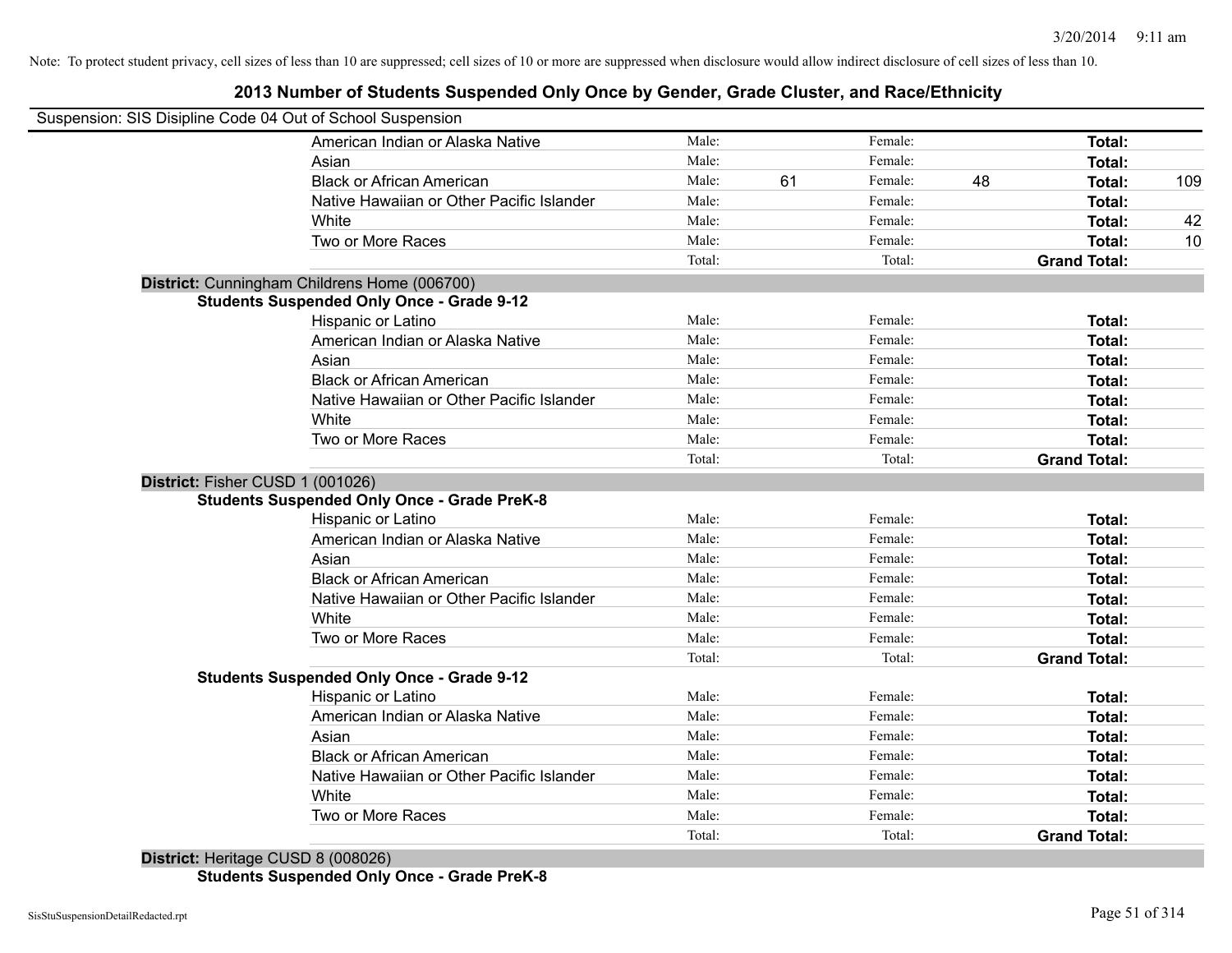| Suspension: SIS Disipline Code 04 Out of School Suspension |                                                    |        |         |                     |    |
|------------------------------------------------------------|----------------------------------------------------|--------|---------|---------------------|----|
|                                                            | Hispanic or Latino                                 | Male:  | Female: | Total:              |    |
|                                                            | American Indian or Alaska Native                   | Male:  | Female: | Total:              |    |
|                                                            | Asian                                              | Male:  | Female: | Total:              |    |
|                                                            | <b>Black or African American</b>                   | Male:  | Female: | Total:              |    |
|                                                            | Native Hawaiian or Other Pacific Islander          | Male:  | Female: | Total:              |    |
|                                                            | White                                              | Male:  | Female: | Total:              | 11 |
|                                                            | Two or More Races                                  | Male:  | Female: | Total:              |    |
|                                                            |                                                    | Total: | Total:  | <b>Grand Total:</b> |    |
|                                                            | <b>Students Suspended Only Once - Grade 9-12</b>   |        |         |                     |    |
|                                                            | Hispanic or Latino                                 | Male:  | Female: | Total:              |    |
|                                                            | American Indian or Alaska Native                   | Male:  | Female: | Total:              |    |
|                                                            | Asian                                              | Male:  | Female: | Total:              |    |
|                                                            | <b>Black or African American</b>                   | Male:  | Female: | Total:              |    |
|                                                            | Native Hawaiian or Other Pacific Islander          | Male:  | Female: | Total:              |    |
|                                                            | White                                              | Male:  | Female: | Total:              |    |
|                                                            | Two or More Races                                  | Male:  | Female: | Total:              |    |
|                                                            |                                                    | Total: | Total:  | <b>Grand Total:</b> |    |
|                                                            | District: Mahomet-Seymour CUSD 3 (003026)          |        |         |                     |    |
|                                                            | <b>Students Suspended Only Once - Grade PreK-8</b> |        |         |                     |    |
|                                                            | Hispanic or Latino                                 | Male:  | Female: | Total:              |    |
|                                                            | American Indian or Alaska Native                   | Male:  | Female: | Total:              |    |
|                                                            | Asian                                              | Male:  | Female: | Total:              |    |
|                                                            | <b>Black or African American</b>                   | Male:  | Female: | Total:              |    |
|                                                            | Native Hawaiian or Other Pacific Islander          | Male:  | Female: | Total:              |    |
|                                                            | White                                              | Male:  | Female: | Total:              | 32 |
|                                                            | Two or More Races                                  | Male:  | Female: | Total:              |    |
|                                                            |                                                    | Total: | Total:  | <b>Grand Total:</b> |    |
|                                                            | <b>Students Suspended Only Once - Grade 9-12</b>   |        |         |                     |    |
|                                                            | Hispanic or Latino                                 | Male:  | Female: | Total:              |    |
|                                                            | American Indian or Alaska Native                   | Male:  | Female: | Total:              |    |
|                                                            | Asian                                              | Male:  | Female: | Total:              |    |
|                                                            | <b>Black or African American</b>                   | Male:  | Female: | Total:              |    |
|                                                            | Native Hawaiian or Other Pacific Islander          | Male:  | Female: | Total:              |    |
|                                                            | White                                              | Male:  | Female: | Total:              | 22 |
|                                                            | Two or More Races                                  | Male:  | Female: | Total:              |    |
|                                                            |                                                    | Total: | Total:  | <b>Grand Total:</b> |    |
|                                                            | District: Rantoul City SD 137 (137002)             |        |         |                     |    |
|                                                            | <b>Students Suspended Only Once - Grade PreK-8</b> |        |         |                     |    |
|                                                            | Hispanic or Latino                                 | Male:  | Female: | Total:              | 16 |
| SisStuSuspensionDetailRedacted.rpt                         |                                                    |        |         | Page 52 of 314      |    |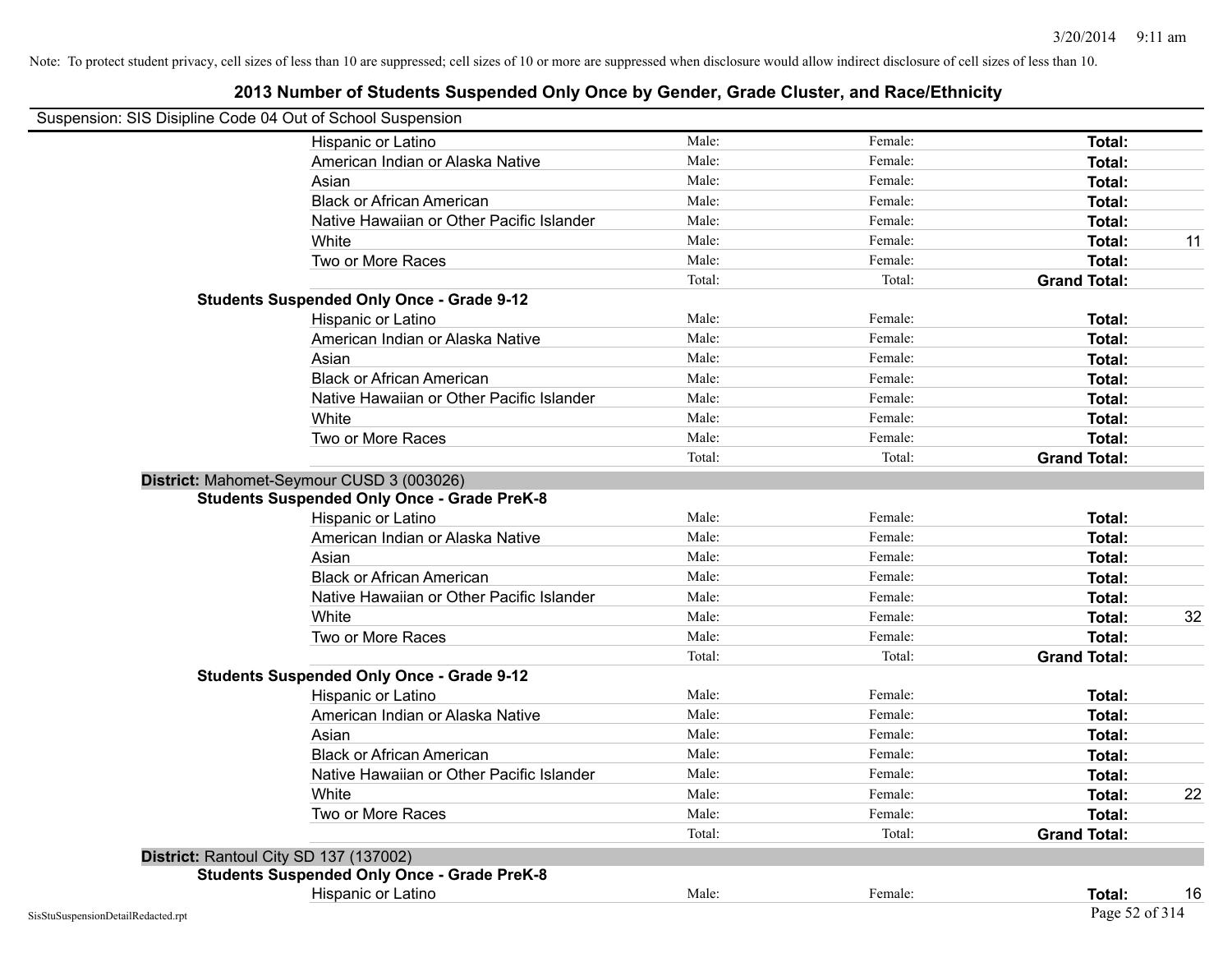#### **2013 Number of Students Suspended Only Once by Gender, Grade Cluster, and Race/Ethnicity**

| Suspension: SIS Disipline Code 04 Out of School Suspension |                                                    |        |    |         |    |                     |    |
|------------------------------------------------------------|----------------------------------------------------|--------|----|---------|----|---------------------|----|
|                                                            | American Indian or Alaska Native                   | Male:  |    | Female: |    | Total:              |    |
|                                                            | Asian                                              | Male:  |    | Female: |    | Total:              |    |
|                                                            | <b>Black or African American</b>                   | Male:  | 32 | Female: | 28 | Total:              | 60 |
|                                                            | Native Hawaiian or Other Pacific Islander          | Male:  |    | Female: |    | Total:              |    |
|                                                            | White                                              | Male:  | 23 | Female: | 17 | Total:              | 40 |
|                                                            | Two or More Races                                  | Male:  |    | Female: |    | Total:              | 13 |
|                                                            |                                                    | Total: |    | Total:  |    | <b>Grand Total:</b> |    |
|                                                            | District: Rantoul Township HSD 193 (193017)        |        |    |         |    |                     |    |
|                                                            | <b>Students Suspended Only Once - Grade 9-12</b>   |        |    |         |    |                     |    |
|                                                            | Hispanic or Latino                                 | Male:  |    | Female: |    | Total:              |    |
|                                                            | American Indian or Alaska Native                   | Male:  |    | Female: |    | Total:              |    |
|                                                            | Asian                                              | Male:  |    | Female: |    | Total:              |    |
|                                                            | <b>Black or African American</b>                   | Male:  |    | Female: |    | Total:              | 27 |
|                                                            | Native Hawaiian or Other Pacific Islander          | Male:  |    | Female: |    | Total:              |    |
|                                                            | White                                              | Male:  | 14 | Female: | 11 | Total:              | 25 |
|                                                            | Two or More Races                                  | Male:  |    | Female: |    | Total:              |    |
|                                                            |                                                    | Total: | 32 | Total:  | 33 | <b>Grand Total:</b> | 65 |
| District: St Joseph CCSD 169 (169004)                      |                                                    |        |    |         |    |                     |    |
|                                                            | <b>Students Suspended Only Once - Grade PreK-8</b> |        |    |         |    |                     |    |
|                                                            | Hispanic or Latino                                 | Male:  |    | Female: |    | Total:              |    |
|                                                            | American Indian or Alaska Native                   | Male:  |    | Female: |    | Total:              |    |
|                                                            | Asian                                              | Male:  |    | Female: |    | Total:              |    |
|                                                            | <b>Black or African American</b>                   | Male:  |    | Female: |    | Total:              |    |
|                                                            | Native Hawaiian or Other Pacific Islander          | Male:  |    | Female: |    | Total:              |    |
|                                                            | White                                              | Male:  |    | Female: |    | Total:              |    |
|                                                            | Two or More Races                                  | Male:  |    | Female: |    | Total:              |    |
|                                                            |                                                    | Total: |    | Total:  |    | <b>Grand Total:</b> |    |
|                                                            | District: St Joseph Ogden CHSD 305 (305016)        |        |    |         |    |                     |    |
|                                                            | <b>Students Suspended Only Once - Grade 9-12</b>   |        |    |         |    |                     |    |
|                                                            | Hispanic or Latino                                 | Male:  |    | Female: |    | Total:              |    |
|                                                            | American Indian or Alaska Native                   | Male:  |    | Female: |    | Total:              |    |
|                                                            | Asian                                              | Male:  |    | Female: |    | Total:              |    |
|                                                            | <b>Black or African American</b>                   | Male:  |    | Female: |    | Total:              |    |
|                                                            | Native Hawaiian or Other Pacific Islander          | Male:  |    | Female: |    | Total:              |    |
|                                                            | White                                              | Male:  |    | Female: |    | Total:              |    |
|                                                            | Two or More Races                                  | Male:  |    | Female: |    | Total:              |    |
|                                                            |                                                    | Total: |    | Total:  |    | <b>Grand Total:</b> |    |

**District:** Thomasboro CCSD 130 (130004)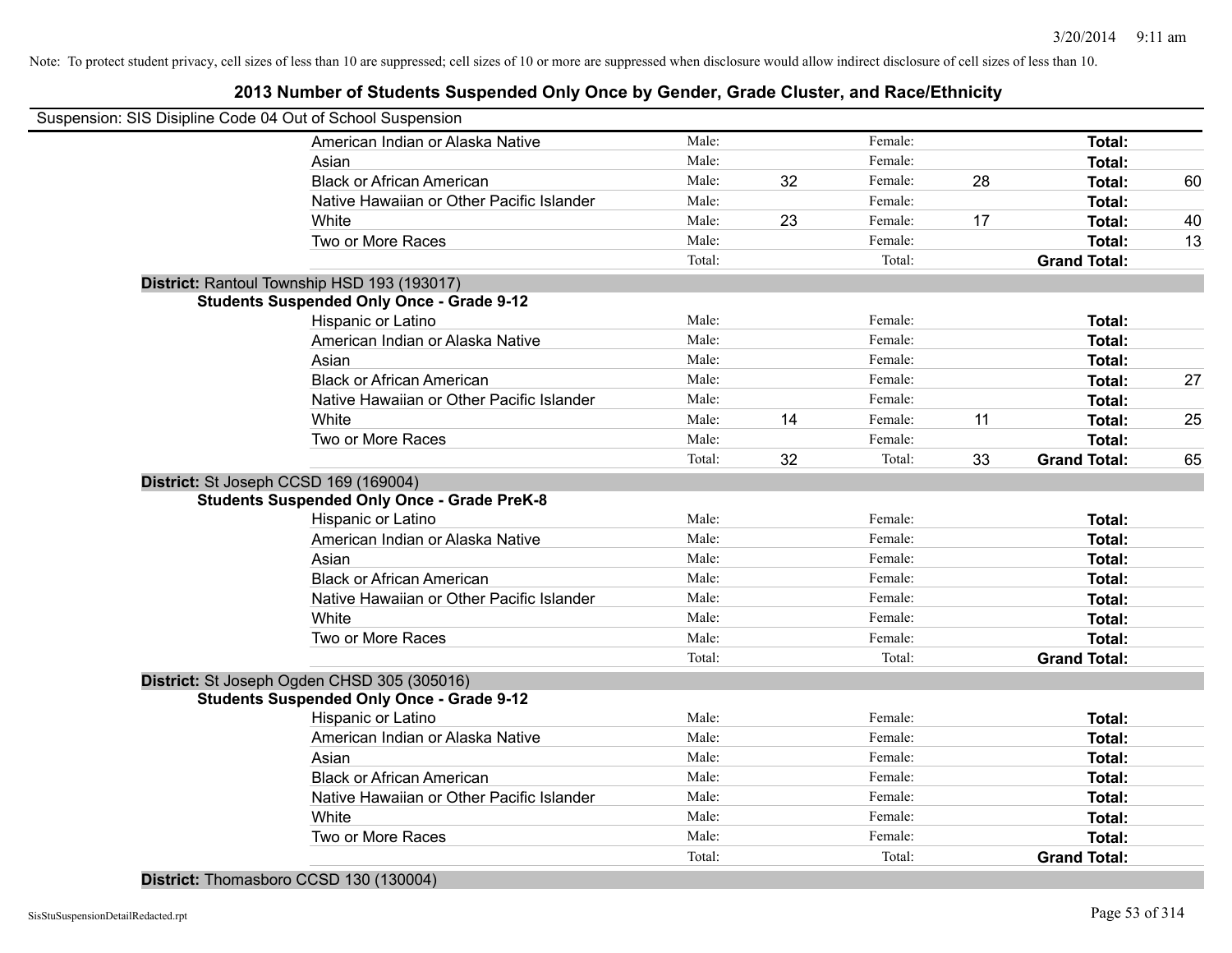| Suspension: SIS Disipline Code 04 Out of School Suspension |                                           |        |         |                     |    |
|------------------------------------------------------------|-------------------------------------------|--------|---------|---------------------|----|
| <b>Students Suspended Only Once - Grade PreK-8</b>         |                                           |        |         |                     |    |
| Hispanic or Latino                                         |                                           | Male:  | Female: | Total:              |    |
|                                                            | American Indian or Alaska Native          | Male:  | Female: | Total:              |    |
| Asian                                                      |                                           | Male:  | Female: | Total:              |    |
| <b>Black or African American</b>                           |                                           | Male:  | Female: | Total:              |    |
|                                                            | Native Hawaiian or Other Pacific Islander | Male:  | Female: | Total:              |    |
| White                                                      |                                           | Male:  | Female: | Total:              |    |
| Two or More Races                                          |                                           | Male:  | Female: | Total:              |    |
|                                                            |                                           | Total: | Total:  | <b>Grand Total:</b> |    |
| District: Tolono CUSD 7 (007026)                           |                                           |        |         |                     |    |
| <b>Students Suspended Only Once - Grade PreK-8</b>         |                                           |        |         |                     |    |
| Hispanic or Latino                                         |                                           | Male:  | Female: | Total:              |    |
|                                                            | American Indian or Alaska Native          | Male:  | Female: | Total:              |    |
| Asian                                                      |                                           | Male:  | Female: | Total:              |    |
| <b>Black or African American</b>                           |                                           | Male:  | Female: | Total:              |    |
|                                                            | Native Hawaiian or Other Pacific Islander | Male:  | Female: | Total:              |    |
| White                                                      |                                           | Male:  | Female: | Total:              | 13 |
| Two or More Races                                          |                                           | Male:  | Female: | Total:              |    |
|                                                            |                                           | Total: | Total:  | <b>Grand Total:</b> |    |
| <b>Students Suspended Only Once - Grade 9-12</b>           |                                           |        |         |                     |    |
| Hispanic or Latino                                         |                                           | Male:  | Female: | Total:              |    |
|                                                            | American Indian or Alaska Native          | Male:  | Female: | Total:              |    |
| Asian                                                      |                                           | Male:  | Female: | Total:              |    |
| <b>Black or African American</b>                           |                                           | Male:  | Female: | Total:              |    |
|                                                            | Native Hawaiian or Other Pacific Islander | Male:  | Female: | Total:              |    |
| White                                                      |                                           | Male:  | Female: | Total:              | 16 |
| Two or More Races                                          |                                           | Male:  | Female: | Total:              |    |
|                                                            |                                           | Total: | Total:  | <b>Grand Total:</b> |    |
| District: Universal Health System (017200)                 |                                           |        |         |                     |    |
| <b>Students Suspended Only Once - Grade 9-12</b>           |                                           |        |         |                     |    |
| Hispanic or Latino                                         |                                           | Male:  | Female: | Total:              |    |
|                                                            | American Indian or Alaska Native          | Male:  | Female: | Total:              |    |
| Asian                                                      |                                           | Male:  | Female: | Total:              |    |
| <b>Black or African American</b>                           |                                           | Male:  | Female: | Total:              |    |
|                                                            | Native Hawaiian or Other Pacific Islander | Male:  | Female: | Total:              |    |
| White                                                      |                                           | Male:  | Female: | Total:              |    |
| Two or More Races                                          |                                           | Male:  | Female: | Total:              |    |
|                                                            |                                           | Total: | Total:  | <b>Grand Total:</b> |    |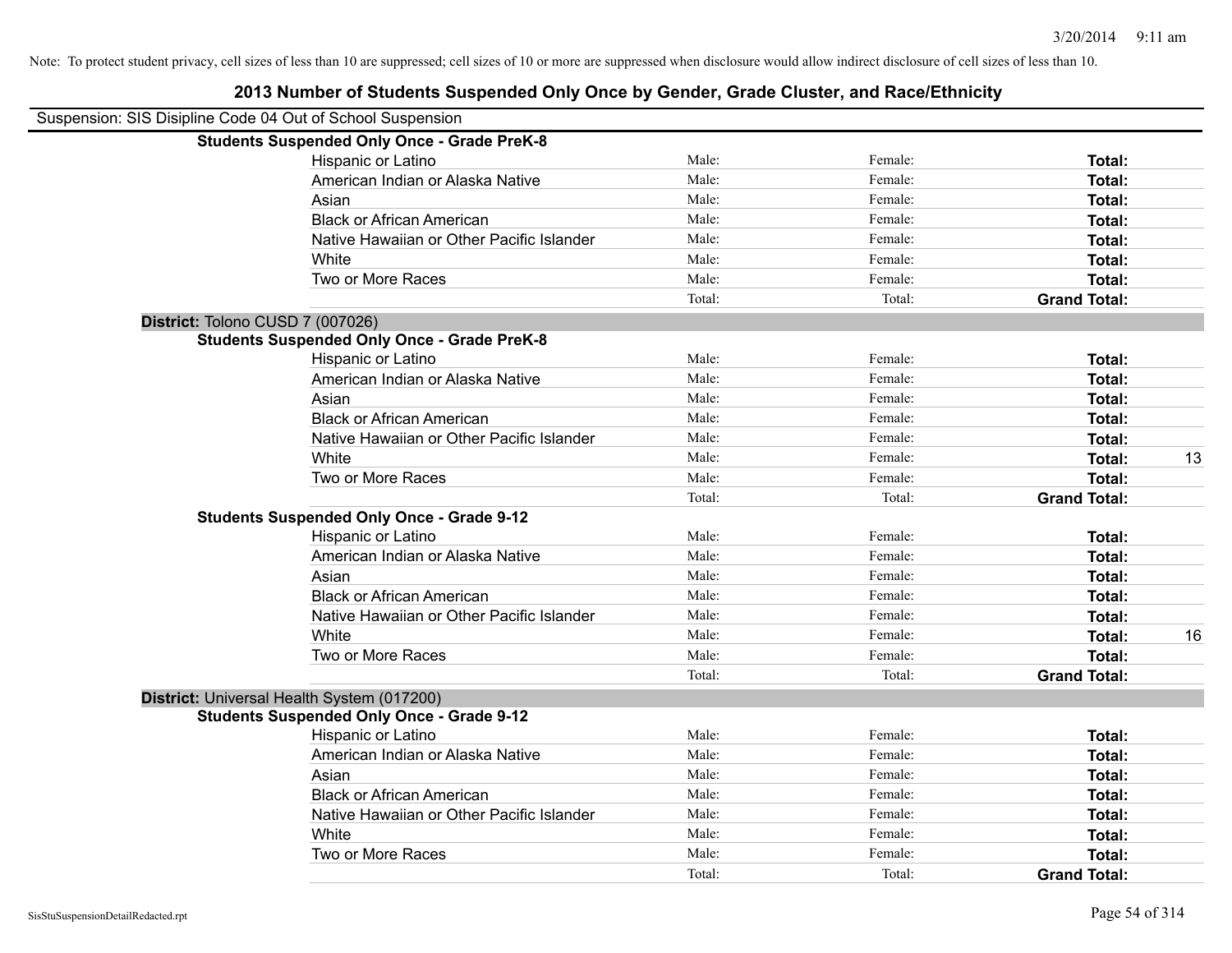| District: Urbana SD 116 (116022) |                                                     |        |    |         |    |                     |    |
|----------------------------------|-----------------------------------------------------|--------|----|---------|----|---------------------|----|
|                                  | <b>Students Suspended Only Once - Grade PreK-8</b>  |        |    |         |    |                     |    |
|                                  | Hispanic or Latino                                  | Male:  |    | Female: |    | <b>Total:</b>       |    |
|                                  | American Indian or Alaska Native                    | Male:  |    | Female: |    | Total:              |    |
|                                  | Asian                                               | Male:  |    | Female: |    | <b>Total:</b>       |    |
|                                  | <b>Black or African American</b>                    | Male:  | 56 | Female: | 38 | <b>Total:</b>       | 94 |
|                                  | Native Hawaiian or Other Pacific Islander           | Male:  |    | Female: |    | Total:              |    |
|                                  | White                                               | Male:  |    | Female: |    | <b>Total:</b>       | 28 |
|                                  | Two or More Races                                   | Male:  |    | Female: |    | Total:              | 10 |
|                                  |                                                     | Total: |    | Total:  |    | <b>Grand Total:</b> |    |
|                                  | <b>Students Suspended Only Once - Grade 9-12</b>    |        |    |         |    |                     |    |
|                                  | Hispanic or Latino                                  | Male:  |    | Female: |    | Total:              |    |
|                                  | American Indian or Alaska Native                    | Male:  |    | Female: |    | <b>Total:</b>       |    |
|                                  | Asian                                               | Male:  |    | Female: |    | Total:              |    |
|                                  | <b>Black or African American</b>                    | Male:  | 25 | Female: | 26 | <b>Total:</b>       | 51 |
|                                  | Native Hawaiian or Other Pacific Islander           | Male:  |    | Female: |    | <b>Total:</b>       |    |
|                                  | White                                               | Male:  |    | Female: |    | <b>Total:</b>       | 13 |
|                                  | Two or More Races                                   | Male:  |    | Female: |    | Total:              |    |
|                                  |                                                     | Total: |    | Total:  |    | <b>Grand Total:</b> |    |
| County: Ford (027)               |                                                     |        |    |         |    |                     |    |
|                                  | District: Gibson City-Melvin-Sibley CUSD 5 (005026) |        |    |         |    |                     |    |
|                                  | <b>Students Suspended Only Once - Grade PreK-8</b>  |        |    |         |    |                     |    |
|                                  | Hispanic or Latino                                  | Male:  |    | Female: |    | <b>Total:</b>       |    |
|                                  | American Indian or Alaska Native                    | Male:  |    | Female: |    | <b>Total:</b>       |    |
|                                  | Asian                                               | Male:  |    | Female: |    | <b>Total:</b>       |    |
|                                  | <b>Black or African American</b>                    | Male:  |    | Female: |    | <b>Total:</b>       |    |
|                                  | Native Hawaiian or Other Pacific Islander           | Male:  |    | Female: |    | <b>Total:</b>       |    |
|                                  | White                                               | Male:  |    | Female: |    | <b>Total:</b>       |    |
|                                  | Two or More Races                                   | Male:  |    | Female: |    | Total:              |    |
|                                  |                                                     | Total: |    | Total:  |    | <b>Grand Total:</b> |    |
|                                  | <b>Students Suspended Only Once - Grade 9-12</b>    |        |    |         |    |                     |    |
|                                  | Hispanic or Latino                                  | Male:  |    | Female: |    | <b>Total:</b>       |    |
|                                  | American Indian or Alaska Native                    | Male:  |    | Female: |    | Total:              |    |
|                                  | Asian                                               | Male:  |    | Female: |    | <b>Total:</b>       |    |
|                                  | <b>Black or African American</b>                    | Male:  |    | Female: |    | <b>Total:</b>       |    |
|                                  | Native Hawaiian or Other Pacific Islander           | Male:  |    | Female: |    | <b>Total:</b>       |    |
|                                  | White                                               | Male:  |    | Female: |    | <b>Total:</b>       |    |
|                                  | Two or More Races                                   | Male:  |    | Female: |    | Total:              |    |
|                                  |                                                     | Total: |    | Total:  |    | <b>Grand Total:</b> |    |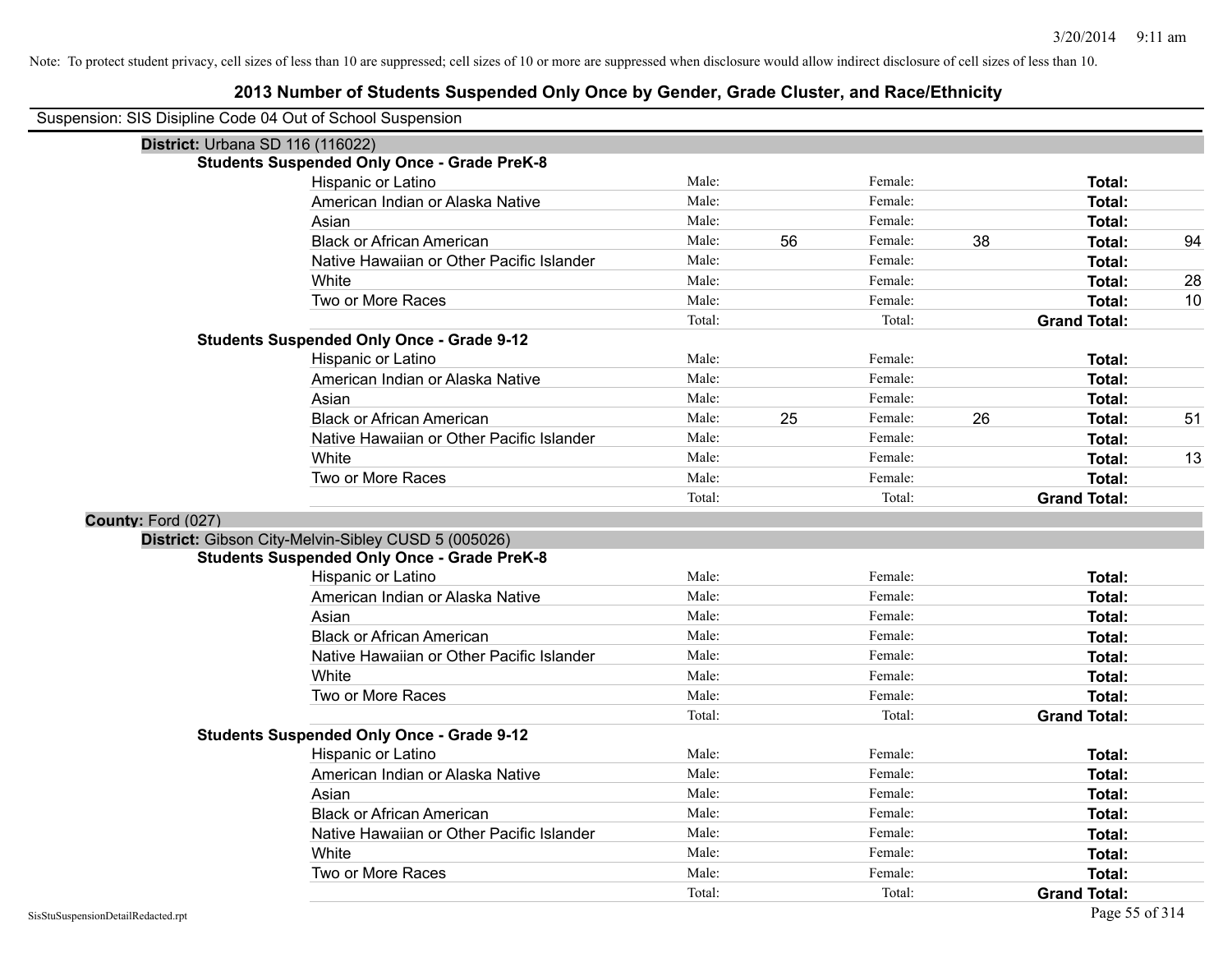| Suspension: SIS Disipline Code 04 Out of School Suspension |                                                    |        |         |                     |
|------------------------------------------------------------|----------------------------------------------------|--------|---------|---------------------|
|                                                            | District: Paxton-Buckley-Loda CUD 10 (010026)      |        |         |                     |
|                                                            | <b>Students Suspended Only Once - Grade PreK-8</b> |        |         |                     |
|                                                            | Hispanic or Latino                                 | Male:  | Female: | Total:              |
|                                                            | American Indian or Alaska Native                   | Male:  | Female: | <b>Total:</b>       |
|                                                            | Asian                                              | Male:  | Female: | Total:              |
|                                                            | <b>Black or African American</b>                   | Male:  | Female: | Total:              |
|                                                            | Native Hawaiian or Other Pacific Islander          | Male:  | Female: | Total:              |
|                                                            | White                                              | Male:  | Female: | Total:              |
|                                                            | Two or More Races                                  | Male:  | Female: | Total:              |
|                                                            |                                                    | Total: | Total:  | <b>Grand Total:</b> |
|                                                            | <b>Students Suspended Only Once - Grade 9-12</b>   |        |         |                     |
|                                                            | Hispanic or Latino                                 | Male:  | Female: | Total:              |
|                                                            | American Indian or Alaska Native                   | Male:  | Female: | Total:              |
|                                                            | Asian                                              | Male:  | Female: | Total:              |
|                                                            | <b>Black or African American</b>                   | Male:  | Female: | Total:              |
|                                                            | Native Hawaiian or Other Pacific Islander          | Male:  | Female: | <b>Total:</b>       |
|                                                            | White                                              | Male:  | Female: | 19<br><b>Total:</b> |
|                                                            | Two or More Races                                  | Male:  | Female: | Total:              |
|                                                            |                                                    | Total: | Total:  | <b>Grand Total:</b> |
| County: Non-Public School (000)                            |                                                    |        |         |                     |
|                                                            | District: Champaign/Ford ROE (000000)              |        |         |                     |
|                                                            | <b>Students Suspended Only Once - Grade PreK-8</b> |        |         |                     |
|                                                            | Hispanic or Latino                                 | Male:  | Female: | <b>Total:</b>       |
|                                                            | American Indian or Alaska Native                   | Male:  | Female: | <b>Total:</b>       |
|                                                            | Asian                                              | Male:  | Female: | <b>Total:</b>       |
|                                                            | <b>Black or African American</b>                   | Male:  | Female: | Total:              |
|                                                            | Native Hawaiian or Other Pacific Islander          | Male:  | Female: | Total:              |
|                                                            | White                                              | Male:  | Female: | Total:              |
|                                                            | Two or More Races                                  | Male:  | Female: | Total:              |
|                                                            |                                                    | Total: | Total:  | <b>Grand Total:</b> |
|                                                            |                                                    |        |         |                     |
| Region: Christian/Montgomery ROE (10)                      |                                                    |        |         |                     |
| County: Christian (011)                                    |                                                    |        |         |                     |
|                                                            | District: Edinburg CUSD 4 (004026)                 |        |         |                     |
|                                                            | <b>Students Suspended Only Once - Grade PreK-8</b> |        |         |                     |
|                                                            | Hispanic or Latino                                 | Male:  | Female: | Total:              |
|                                                            | American Indian or Alaska Native                   | Male:  | Female: | <b>Total:</b>       |
|                                                            | Asian                                              | Male:  | Female: | <b>Total:</b>       |
|                                                            |                                                    |        |         |                     |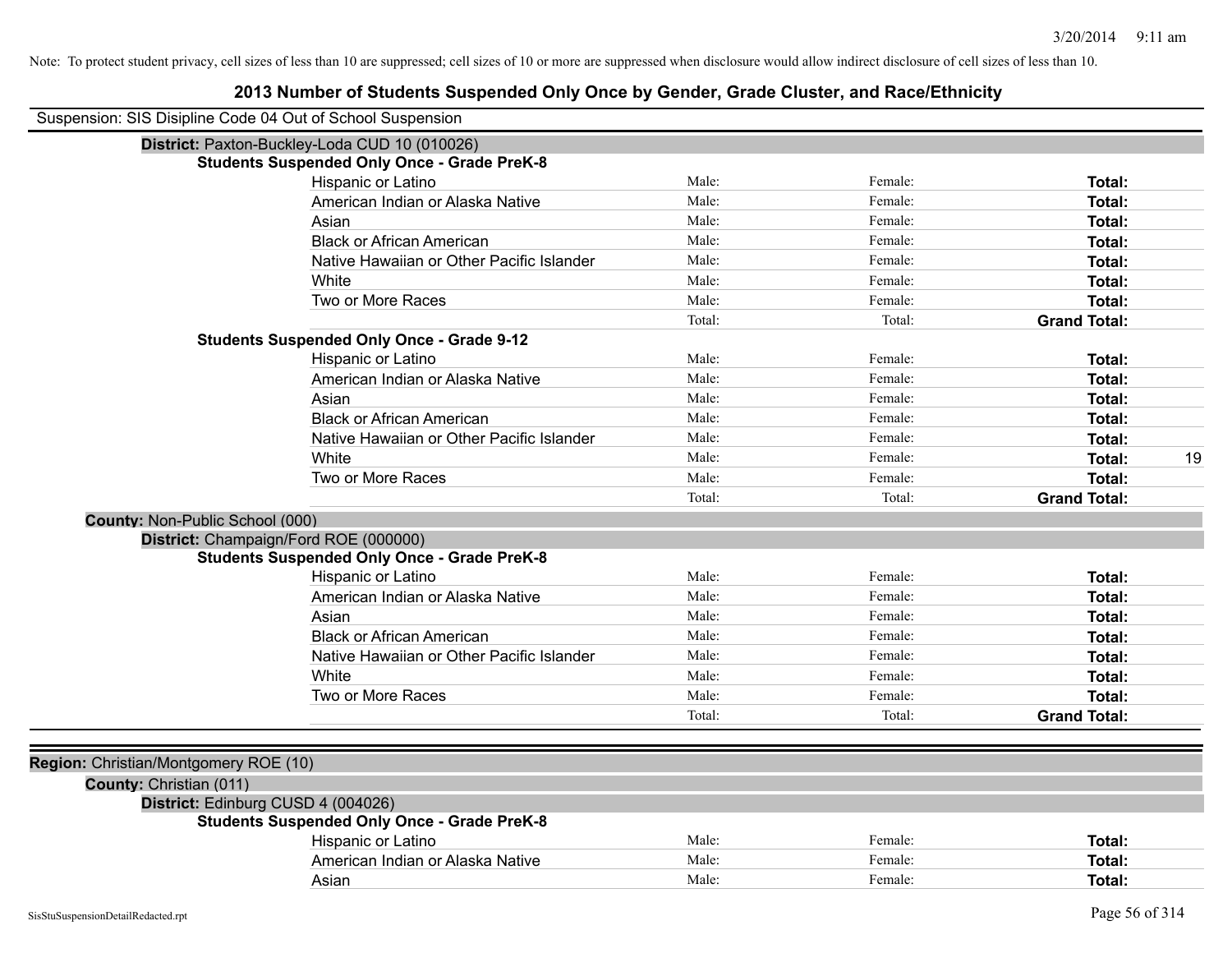| Suspension: SIS Disipline Code 04 Out of School Suspension |                                                    |        |         |                     |
|------------------------------------------------------------|----------------------------------------------------|--------|---------|---------------------|
|                                                            | <b>Black or African American</b>                   | Male:  | Female: | Total:              |
|                                                            | Native Hawaiian or Other Pacific Islander          | Male:  | Female: | Total:              |
|                                                            | White                                              | Male:  | Female: | Total:              |
|                                                            | Two or More Races                                  | Male:  | Female: | Total:              |
|                                                            |                                                    | Total: | Total:  | <b>Grand Total:</b> |
|                                                            | <b>Students Suspended Only Once - Grade 9-12</b>   |        |         |                     |
|                                                            | Hispanic or Latino                                 | Male:  | Female: | Total:              |
|                                                            | American Indian or Alaska Native                   | Male:  | Female: | Total:              |
|                                                            | Asian                                              | Male:  | Female: | Total:              |
|                                                            | <b>Black or African American</b>                   | Male:  | Female: | Total:              |
|                                                            | Native Hawaiian or Other Pacific Islander          | Male:  | Female: | Total:              |
|                                                            | White                                              | Male:  | Female: | Total:              |
|                                                            | Two or More Races                                  | Male:  | Female: | Total:              |
|                                                            |                                                    | Total: | Total:  | <b>Grand Total:</b> |
|                                                            | District: Morrisonville CUSD 1 (001026)            |        |         |                     |
|                                                            | <b>Students Suspended Only Once - Grade PreK-8</b> |        |         |                     |
|                                                            | Hispanic or Latino                                 | Male:  | Female: | Total:              |
|                                                            | American Indian or Alaska Native                   | Male:  | Female: | Total:              |
|                                                            | Asian                                              | Male:  | Female: | Total:              |
|                                                            | <b>Black or African American</b>                   | Male:  | Female: | Total:              |
|                                                            | Native Hawaiian or Other Pacific Islander          | Male:  | Female: | Total:              |
|                                                            | White                                              | Male:  | Female: | Total:              |
|                                                            | Two or More Races                                  | Male:  | Female: | Total:              |
|                                                            |                                                    | Total: | Total:  | <b>Grand Total:</b> |
|                                                            | <b>Students Suspended Only Once - Grade 9-12</b>   |        |         |                     |
|                                                            | Hispanic or Latino                                 | Male:  | Female: | Total:              |
|                                                            | American Indian or Alaska Native                   | Male:  | Female: | Total:              |
|                                                            | Asian                                              | Male:  | Female: | Total:              |
|                                                            | <b>Black or African American</b>                   | Male:  | Female: | Total:              |
|                                                            | Native Hawaiian or Other Pacific Islander          | Male:  | Female: | Total:              |
|                                                            | White                                              | Male:  | Female: | Total:              |
|                                                            | Two or More Races                                  | Male:  | Female: | Total:              |
|                                                            |                                                    | Total: | Total:  | <b>Grand Total:</b> |
| District: Pana CUSD 8 (008026)                             |                                                    |        |         |                     |
|                                                            | <b>Students Suspended Only Once - Grade PreK-8</b> |        |         |                     |
|                                                            | Hispanic or Latino                                 | Male:  | Female: | Total:              |
|                                                            | American Indian or Alaska Native                   | Male:  | Female: | Total:              |
|                                                            | Asian                                              | Male:  | Female: | Total:              |
|                                                            | <b>Black or African American</b>                   | Male:  | Female: | Total:              |
| SisStuSuspensionDetailRedacted.rpt                         |                                                    |        |         | Page 57 of 314      |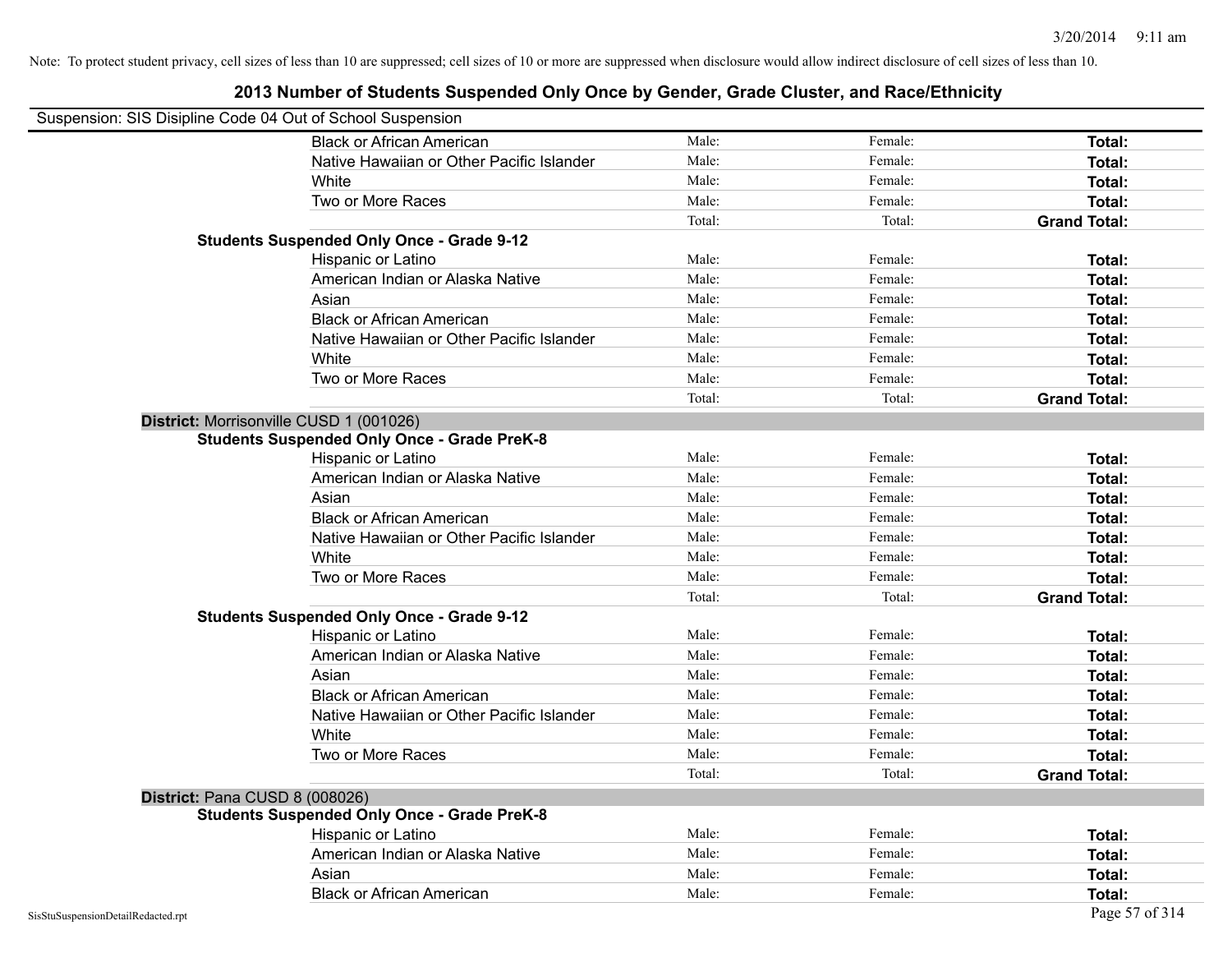|                                    | Suspension: SIS Disipline Code 04 Out of School Suspension |        |         |                     |
|------------------------------------|------------------------------------------------------------|--------|---------|---------------------|
|                                    | Native Hawaiian or Other Pacific Islander                  | Male:  | Female: | Total:              |
|                                    | White                                                      | Male:  | Female: | Total:              |
|                                    | Two or More Races                                          | Male:  | Female: | Total:              |
|                                    |                                                            | Total: | Total:  | <b>Grand Total:</b> |
|                                    | <b>Students Suspended Only Once - Grade 9-12</b>           |        |         |                     |
|                                    | Hispanic or Latino                                         | Male:  | Female: | Total:              |
|                                    | American Indian or Alaska Native                           | Male:  | Female: | <b>Total:</b>       |
|                                    | Asian                                                      | Male:  | Female: | Total:              |
|                                    | <b>Black or African American</b>                           | Male:  | Female: | Total:              |
|                                    | Native Hawaiian or Other Pacific Islander                  | Male:  | Female: | Total:              |
|                                    | White                                                      | Male:  | Female: | <b>Total:</b><br>16 |
|                                    | Two or More Races                                          | Male:  | Female: | <b>Total:</b>       |
|                                    |                                                            | Total: | Total:  | <b>Grand Total:</b> |
|                                    | District: South Fork SD 14 (014024)                        |        |         |                     |
|                                    | <b>Students Suspended Only Once - Grade PreK-8</b>         |        |         |                     |
|                                    | Hispanic or Latino                                         | Male:  | Female: | Total:              |
|                                    | American Indian or Alaska Native                           | Male:  | Female: | Total:              |
|                                    | Asian                                                      | Male:  | Female: | <b>Total:</b>       |
|                                    | <b>Black or African American</b>                           | Male:  | Female: | Total:              |
|                                    | Native Hawaiian or Other Pacific Islander                  | Male:  | Female: | Total:              |
|                                    | White                                                      | Male:  | Female: | 11<br>Total:        |
|                                    | Two or More Races                                          | Male:  | Female: | <b>Total:</b>       |
|                                    |                                                            | Total: | Total:  | <b>Grand Total:</b> |
|                                    | <b>Students Suspended Only Once - Grade 9-12</b>           |        |         |                     |
|                                    | Hispanic or Latino                                         | Male:  | Female: | Total:              |
|                                    | American Indian or Alaska Native                           | Male:  | Female: | Total:              |
|                                    | Asian                                                      | Male:  | Female: | <b>Total:</b>       |
|                                    | <b>Black or African American</b>                           | Male:  | Female: | <b>Total:</b>       |
|                                    | Native Hawaiian or Other Pacific Islander                  | Male:  | Female: | Total:              |
|                                    | White                                                      | Male:  | Female: | <b>Total:</b>       |
|                                    | Two or More Races                                          | Male:  | Female: | Total:              |
|                                    |                                                            | Total: | Total:  | <b>Grand Total:</b> |
|                                    | District: Taylorville CUSD 3 (003026)                      |        |         |                     |
|                                    | <b>Students Suspended Only Once - Grade PreK-8</b>         |        |         |                     |
|                                    | Hispanic or Latino                                         | Male:  | Female: | Total:              |
|                                    | American Indian or Alaska Native                           | Male:  | Female: | Total:              |
|                                    | Asian                                                      | Male:  | Female: | Total:              |
|                                    | <b>Black or African American</b>                           | Male:  | Female: | <b>Total:</b>       |
|                                    | Native Hawaiian or Other Pacific Islander                  | Male:  | Female: | <b>Total:</b>       |
| SisStuSuspensionDetailRedacted.rpt |                                                            |        |         | Page 58 of 314      |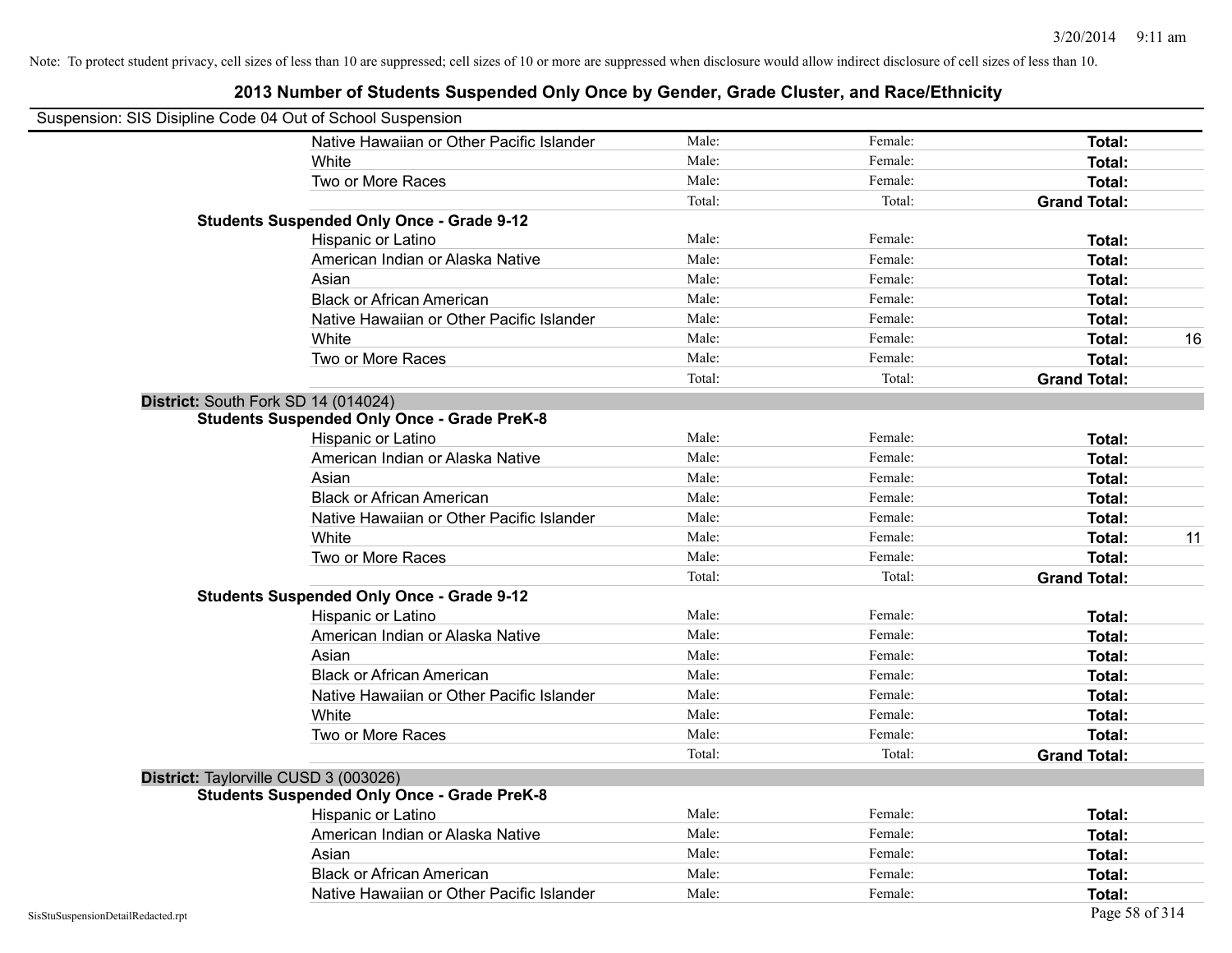| Suspension: SIS Disipline Code 04 Out of School Suspension |                                                    |        |    |         |    |                     |    |
|------------------------------------------------------------|----------------------------------------------------|--------|----|---------|----|---------------------|----|
|                                                            | White                                              | Male:  |    | Female: |    | <b>Total:</b>       | 34 |
|                                                            | Two or More Races                                  | Male:  |    | Female: |    | <b>Total:</b>       |    |
|                                                            |                                                    | Total: |    | Total:  |    | <b>Grand Total:</b> |    |
|                                                            | <b>Students Suspended Only Once - Grade 9-12</b>   |        |    |         |    |                     |    |
|                                                            | Hispanic or Latino                                 | Male:  |    | Female: |    | Total:              |    |
|                                                            | American Indian or Alaska Native                   | Male:  |    | Female: |    | <b>Total:</b>       |    |
|                                                            | Asian                                              | Male:  |    | Female: |    | <b>Total:</b>       |    |
|                                                            | <b>Black or African American</b>                   | Male:  |    | Female: |    | Total:              |    |
|                                                            | Native Hawaiian or Other Pacific Islander          | Male:  |    | Female: |    | Total:              |    |
|                                                            | White                                              | Male:  | 28 | Female: | 12 | Total:              | 40 |
|                                                            | Two or More Races                                  | Male:  |    | Female: |    | <b>Total:</b>       |    |
|                                                            |                                                    | Total: |    | Total:  |    | <b>Grand Total:</b> |    |
| <b>County: Montgomery (068)</b>                            |                                                    |        |    |         |    |                     |    |
|                                                            | District: Hillsboro CUSD 3 (003026)                |        |    |         |    |                     |    |
|                                                            | <b>Students Suspended Only Once - Grade PreK-8</b> |        |    |         |    |                     |    |
|                                                            | Hispanic or Latino                                 | Male:  |    | Female: |    | Total:              |    |
|                                                            | American Indian or Alaska Native                   | Male:  |    | Female: |    | <b>Total:</b>       |    |
|                                                            | Asian                                              | Male:  |    | Female: |    | <b>Total:</b>       |    |
|                                                            | <b>Black or African American</b>                   | Male:  |    | Female: |    | <b>Total:</b>       |    |
|                                                            | Native Hawaiian or Other Pacific Islander          | Male:  |    | Female: |    | Total:              |    |
|                                                            | White                                              | Male:  |    | Female: |    | Total:              | 25 |
|                                                            | Two or More Races                                  | Male:  |    | Female: |    | <b>Total:</b>       |    |
|                                                            |                                                    | Total: |    | Total:  |    | <b>Grand Total:</b> |    |
|                                                            | <b>Students Suspended Only Once - Grade 9-12</b>   |        |    |         |    |                     |    |
|                                                            | Hispanic or Latino                                 | Male:  |    | Female: |    | Total:              |    |
|                                                            | American Indian or Alaska Native                   | Male:  |    | Female: |    | <b>Total:</b>       |    |
|                                                            | Asian                                              | Male:  |    | Female: |    | Total:              |    |
|                                                            | <b>Black or African American</b>                   | Male:  |    | Female: |    | <b>Total:</b>       |    |
|                                                            | Native Hawaiian or Other Pacific Islander          | Male:  |    | Female: |    | Total:              |    |
|                                                            | White                                              | Male:  | 14 | Female: | 13 | Total:              | 27 |
|                                                            | Two or More Races                                  | Male:  |    | Female: |    | <b>Total:</b>       |    |
|                                                            |                                                    | Total: |    | Total:  |    | <b>Grand Total:</b> |    |
|                                                            | District: Litchfield CUSD 12 (012026)              |        |    |         |    |                     |    |
|                                                            | <b>Students Suspended Only Once - Grade PreK-8</b> |        |    |         |    |                     |    |
|                                                            | Hispanic or Latino                                 | Male:  |    | Female: |    | Total:              |    |
|                                                            | American Indian or Alaska Native                   | Male:  |    | Female: |    | Total:              |    |
|                                                            | Asian                                              | Male:  |    | Female: |    | Total:              |    |
|                                                            | <b>Black or African American</b>                   | Male:  |    | Female: |    | Total:              |    |
|                                                            | Native Hawaiian or Other Pacific Islander          | Male:  |    | Female: |    | Total:              |    |
| SisStuSuspensionDetailRedacted.rpt                         |                                                    |        |    |         |    | Page 59 of 314      |    |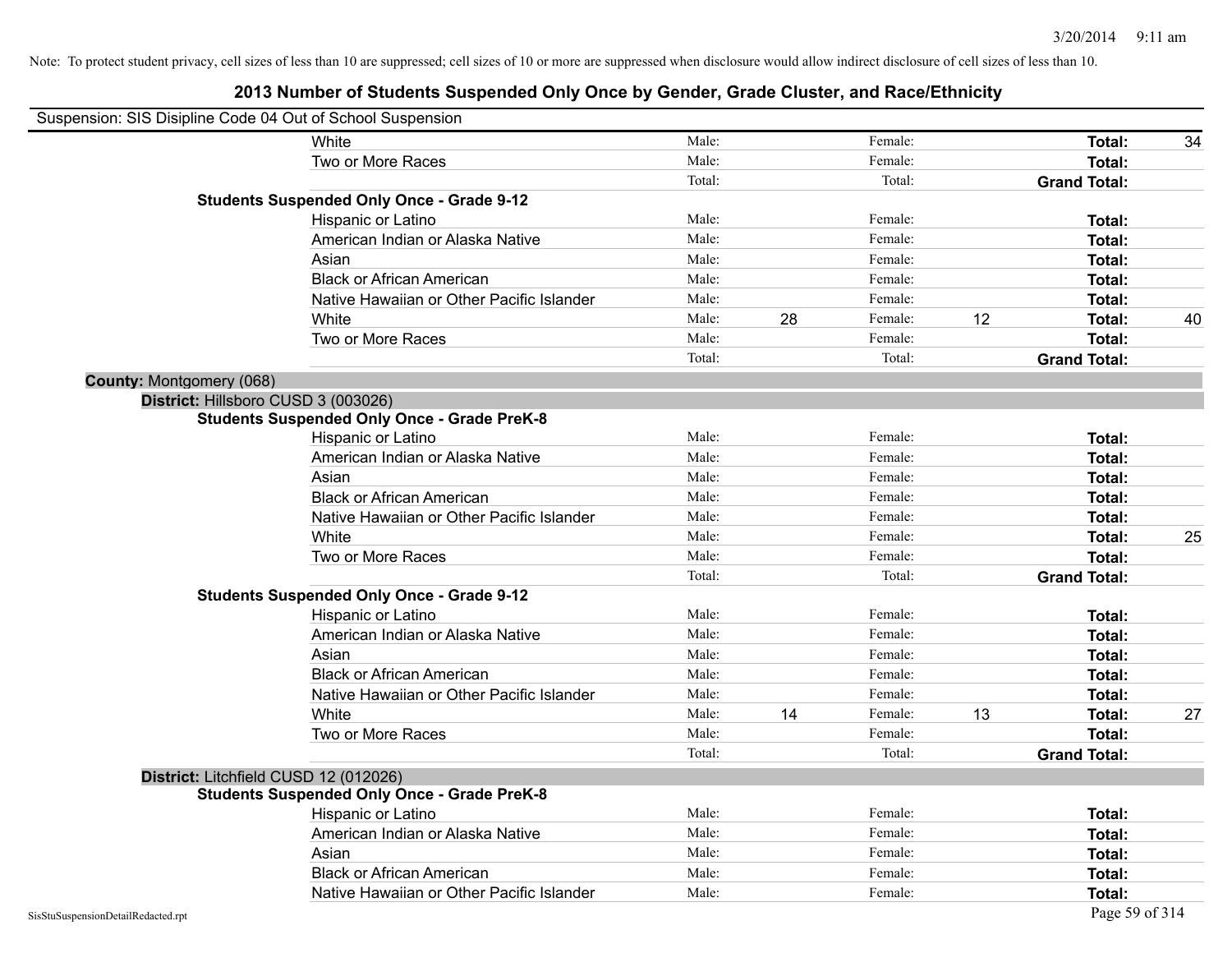|                                    | Suspension: SIS Disipline Code 04 Out of School Suspension |        |         |                     |    |
|------------------------------------|------------------------------------------------------------|--------|---------|---------------------|----|
|                                    | White                                                      | Male:  | Female: | <b>Total:</b>       | 12 |
|                                    | Two or More Races                                          | Male:  | Female: | <b>Total:</b>       |    |
|                                    |                                                            | Total: | Total:  | <b>Grand Total:</b> |    |
|                                    | <b>Students Suspended Only Once - Grade 9-12</b>           |        |         |                     |    |
|                                    | Hispanic or Latino                                         | Male:  | Female: | Total:              |    |
|                                    | American Indian or Alaska Native                           | Male:  | Female: | Total:              |    |
|                                    | Asian                                                      | Male:  | Female: | Total:              |    |
|                                    | <b>Black or African American</b>                           | Male:  | Female: | Total:              |    |
|                                    | Native Hawaiian or Other Pacific Islander                  | Male:  | Female: | Total:              |    |
|                                    | White                                                      | Male:  | Female: | Total:              |    |
|                                    | Two or More Races                                          | Male:  | Female: | Total:              |    |
|                                    |                                                            | Total: | Total:  | <b>Grand Total:</b> |    |
|                                    | District: Nokomis CUSD 22 (022026)                         |        |         |                     |    |
|                                    | <b>Students Suspended Only Once - Grade PreK-8</b>         |        |         |                     |    |
|                                    | Hispanic or Latino                                         | Male:  | Female: | <b>Total:</b>       |    |
|                                    | American Indian or Alaska Native                           | Male:  | Female: | <b>Total:</b>       |    |
|                                    | Asian                                                      | Male:  | Female: | Total:              |    |
|                                    | <b>Black or African American</b>                           | Male:  | Female: | Total:              |    |
|                                    | Native Hawaiian or Other Pacific Islander                  | Male:  | Female: | Total:              |    |
|                                    | White                                                      | Male:  | Female: | Total:              |    |
|                                    | Two or More Races                                          | Male:  | Female: | Total:              |    |
|                                    |                                                            | Total: | Total:  | <b>Grand Total:</b> | 11 |
|                                    | <b>Students Suspended Only Once - Grade 9-12</b>           |        |         |                     |    |
|                                    | Hispanic or Latino                                         | Male:  | Female: | <b>Total:</b>       |    |
|                                    | American Indian or Alaska Native                           | Male:  | Female: | <b>Total:</b>       |    |
|                                    | Asian                                                      | Male:  | Female: | Total:              |    |
|                                    | <b>Black or African American</b>                           | Male:  | Female: | Total:              |    |
|                                    | Native Hawaiian or Other Pacific Islander                  | Male:  | Female: | Total:              |    |
|                                    | White                                                      | Male:  | Female: | Total:              | 12 |
|                                    | Two or More Races                                          | Male:  | Female: | <b>Total:</b>       |    |
|                                    |                                                            | Total: | Total:  | <b>Grand Total:</b> |    |
|                                    | District: Panhandle CUSD 2 (002026)                        |        |         |                     |    |
|                                    | <b>Students Suspended Only Once - Grade PreK-8</b>         |        |         |                     |    |
|                                    | Hispanic or Latino                                         | Male:  | Female: | Total:              |    |
|                                    | American Indian or Alaska Native                           | Male:  | Female: | <b>Total:</b>       |    |
|                                    | Asian                                                      | Male:  | Female: | <b>Total:</b>       |    |
|                                    | <b>Black or African American</b>                           | Male:  | Female: | Total:              |    |
|                                    | Native Hawaiian or Other Pacific Islander                  | Male:  | Female: | Total:              |    |
|                                    | White                                                      | Male:  | Female: | Total:              | 11 |
| SisStuSuspensionDetailRedacted.rpt |                                                            |        |         | Page 60 of 314      |    |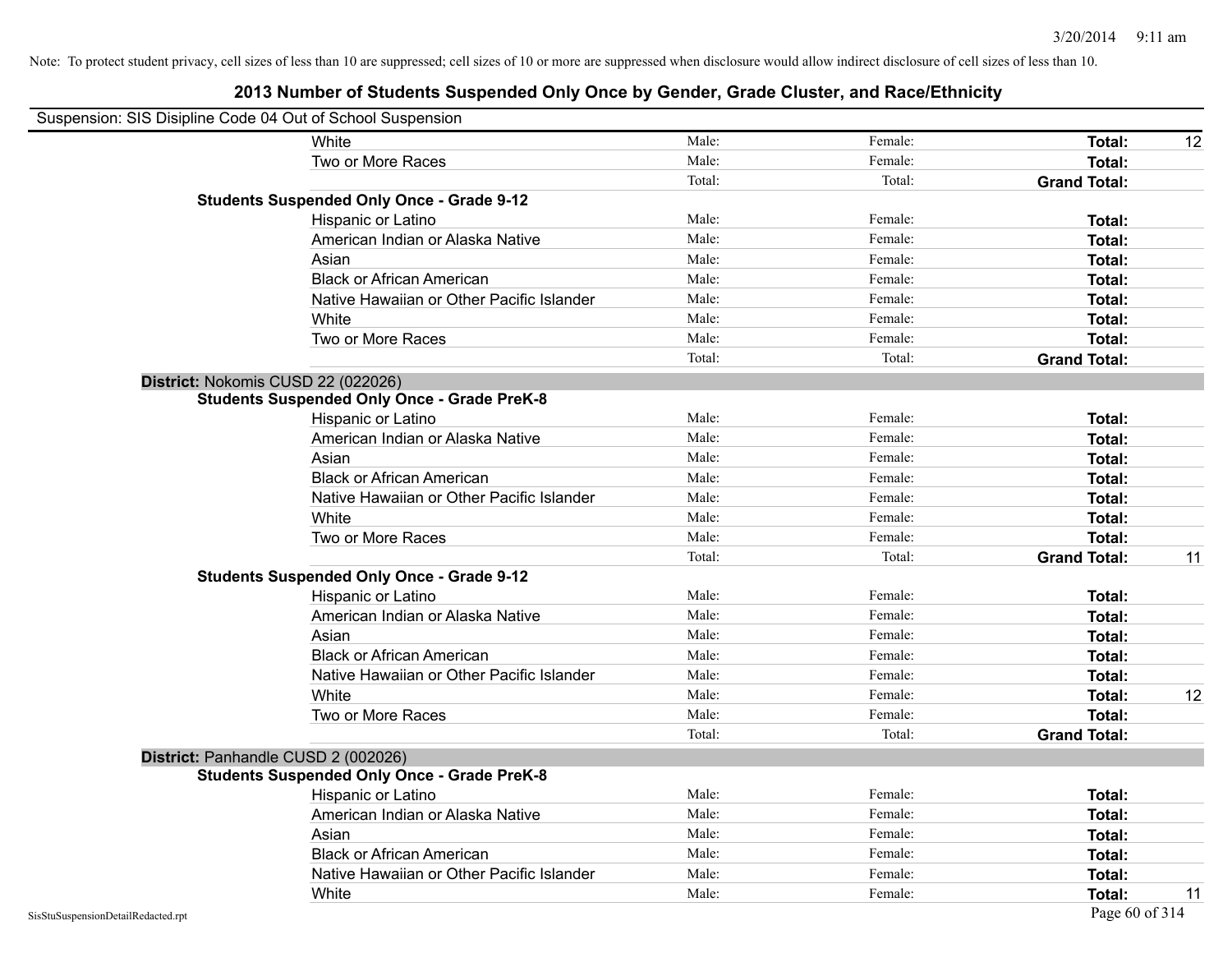|                                              | Suspension: SIS Disipline Code 04 Out of School Suspension                    |                |                    |                     |    |
|----------------------------------------------|-------------------------------------------------------------------------------|----------------|--------------------|---------------------|----|
|                                              | Two or More Races                                                             | Male:          | Female:            | Total:              |    |
|                                              |                                                                               | Total:         | Total:             | <b>Grand Total:</b> |    |
|                                              | <b>Students Suspended Only Once - Grade 9-12</b>                              |                |                    |                     |    |
|                                              | Hispanic or Latino                                                            | Male:          | Female:            | Total:              |    |
|                                              | American Indian or Alaska Native                                              | Male:          | Female:            | Total:              |    |
|                                              | Asian                                                                         | Male:          | Female:            | Total:              |    |
|                                              | <b>Black or African American</b>                                              | Male:          | Female:            | Total:              |    |
|                                              | Native Hawaiian or Other Pacific Islander                                     | Male:          | Female:            | Total:              |    |
|                                              | White                                                                         | Male:          | Female:            | Total:              |    |
|                                              | Two or More Races                                                             | Male:          | Female:            | Total:              |    |
|                                              |                                                                               | Total:         | Total:             | <b>Grand Total:</b> |    |
| Region: Clay/Cwford/Jsper/Lwrnce/Rhland (12) |                                                                               |                |                    |                     |    |
| County: Clay (013)                           |                                                                               |                |                    |                     |    |
|                                              | District: Clay City CUSD 10 (010026)                                          |                |                    |                     |    |
|                                              | <b>Students Suspended Only Once - Grade 9-12</b>                              | Male:          | Female:            |                     |    |
|                                              | Hispanic or Latino                                                            |                |                    | Total:              |    |
|                                              | American Indian or Alaska Native                                              | Male:<br>Male: | Female:<br>Female: | Total:<br>Total:    |    |
|                                              | Asian                                                                         | Male:          | Female:            |                     |    |
|                                              | <b>Black or African American</b><br>Native Hawaiian or Other Pacific Islander | Male:          | Female:            | Total:<br>Total:    |    |
|                                              |                                                                               | Male:          | Female:            |                     |    |
|                                              | White                                                                         | Male:          |                    | Total:              |    |
|                                              | Two or More Races                                                             |                | Female:            | Total:              |    |
|                                              |                                                                               | Total:         | Total:             | <b>Grand Total:</b> |    |
|                                              | District: Flora CUSD 35 (035026)                                              |                |                    |                     |    |
|                                              | <b>Students Suspended Only Once - Grade PreK-8</b>                            | Male:          | Female:            |                     |    |
|                                              | Hispanic or Latino                                                            | Male:          |                    | Total:              |    |
|                                              | American Indian or Alaska Native                                              |                | Female:            | Total:              |    |
|                                              | Asian                                                                         | Male:          | Female:            | Total:              |    |
|                                              | <b>Black or African American</b>                                              | Male:          | Female:            | Total:              |    |
|                                              | Native Hawaiian or Other Pacific Islander                                     | Male:          | Female:            | Total:              |    |
|                                              | White                                                                         | Male:          | Female:            | Total:              | 29 |
|                                              | Two or More Races                                                             | Male:          | Female:            | Total:              |    |
|                                              | <b>Students Suspended Only Once - Grade 9-12</b>                              | Total:         | Total:             | <b>Grand Total:</b> |    |
|                                              | Hispanic or Latino                                                            | Male:          | Female:            | Total:              |    |
|                                              | American Indian or Alaska Native                                              | Male:          | Female:            | Total:              |    |
|                                              | Asian                                                                         | Male:          | Female:            | Total:              |    |
|                                              |                                                                               |                |                    |                     |    |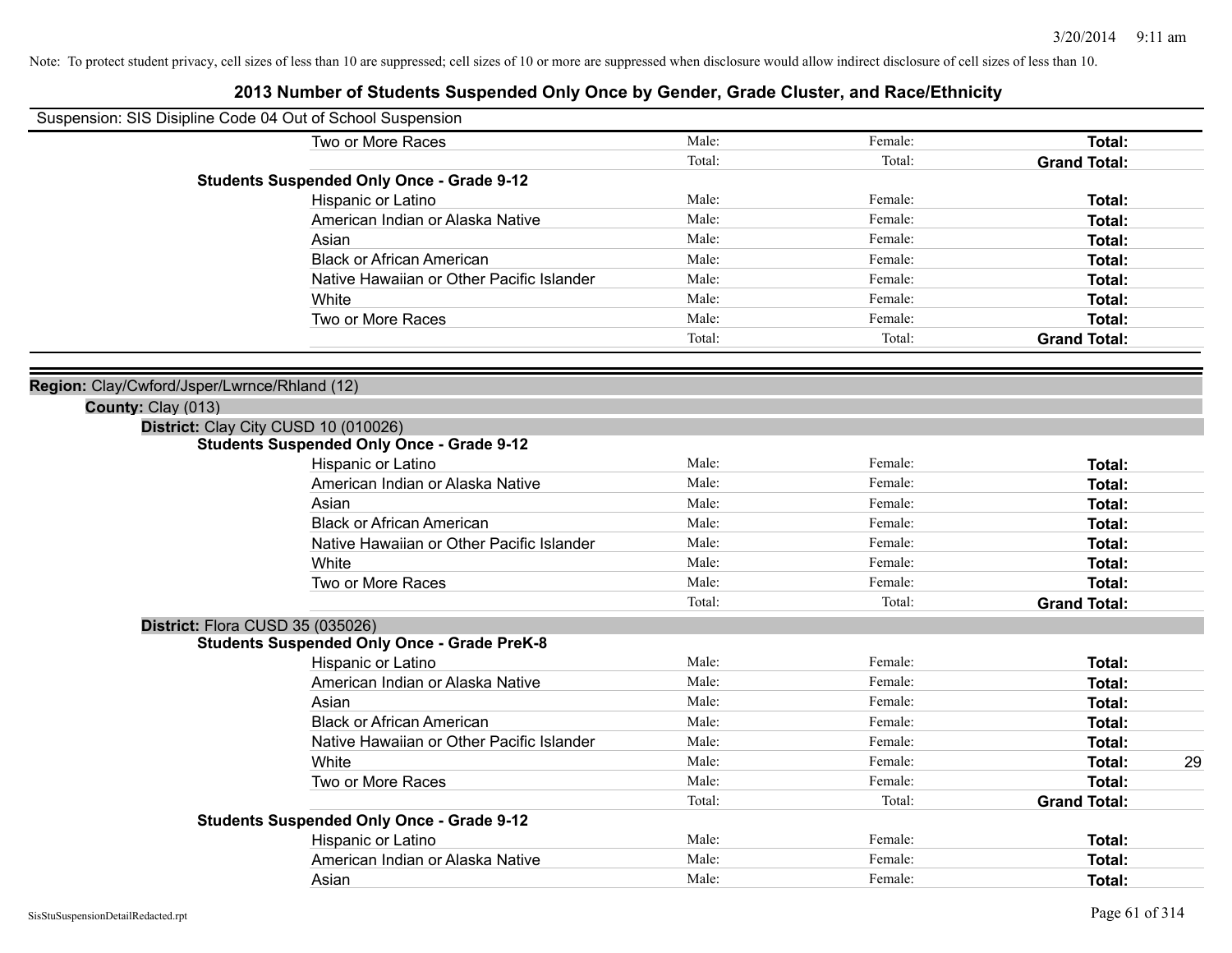|                        | Suspension: SIS Disipline Code 04 Out of School Suspension |        |         |                     |
|------------------------|------------------------------------------------------------|--------|---------|---------------------|
|                        | <b>Black or African American</b>                           | Male:  | Female: | Total:              |
|                        | Native Hawaiian or Other Pacific Islander                  | Male:  | Female: | Total:              |
|                        | White                                                      | Male:  | Female: | Total:<br>15        |
|                        | Two or More Races                                          | Male:  | Female: | Total:              |
|                        |                                                            | Total: | Total:  | <b>Grand Total:</b> |
|                        | District: North Clay CUSD 25 (025026)                      |        |         |                     |
|                        | <b>Students Suspended Only Once - Grade PreK-8</b>         |        |         |                     |
|                        | Hispanic or Latino                                         | Male:  | Female: | Total:              |
|                        | American Indian or Alaska Native                           | Male:  | Female: | Total:              |
|                        | Asian                                                      | Male:  | Female: | <b>Total:</b>       |
|                        | <b>Black or African American</b>                           | Male:  | Female: | <b>Total:</b>       |
|                        | Native Hawaiian or Other Pacific Islander                  | Male:  | Female: | Total:              |
|                        | White                                                      | Male:  | Female: | <b>Total:</b>       |
|                        | Two or More Races                                          | Male:  | Female: | <b>Total:</b>       |
|                        |                                                            | Total: | Total:  | <b>Grand Total:</b> |
|                        | <b>Students Suspended Only Once - Grade 9-12</b>           |        |         |                     |
|                        | Hispanic or Latino                                         | Male:  | Female: | Total:              |
|                        | American Indian or Alaska Native                           | Male:  | Female: | Total:              |
|                        | Asian                                                      | Male:  | Female: | Total:              |
|                        | <b>Black or African American</b>                           | Male:  | Female: | Total:              |
|                        | Native Hawaiian or Other Pacific Islander                  | Male:  | Female: | Total:              |
|                        | White                                                      | Male:  | Female: | Total:              |
|                        | Two or More Races                                          | Male:  | Female: | Total:              |
|                        |                                                            | Total: | Total:  | <b>Grand Total:</b> |
| County: Crawford (017) |                                                            |        |         |                     |
|                        | District: Hutsonville CUSD 1 (001026)                      |        |         |                     |
|                        | <b>Students Suspended Only Once - Grade PreK-8</b>         |        |         |                     |
|                        | Hispanic or Latino                                         | Male:  | Female: | Total:              |
|                        | American Indian or Alaska Native                           | Male:  | Female: | Total:              |
|                        | Asian                                                      | Male:  | Female: | <b>Total:</b>       |
|                        | <b>Black or African American</b>                           | Male:  | Female: | Total:              |
|                        | Native Hawaiian or Other Pacific Islander                  | Male:  | Female: | Total:              |
|                        | White                                                      | Male:  | Female: | <b>Total:</b>       |
|                        | Two or More Races                                          | Male:  | Female: | Total:              |
|                        |                                                            | Total: | Total:  | <b>Grand Total:</b> |
|                        | <b>Students Suspended Only Once - Grade 9-12</b>           |        |         |                     |
|                        | Hispanic or Latino                                         | Male:  | Female: | Total:              |
|                        | American Indian or Alaska Native                           | Male:  | Female: | <b>Total:</b>       |
|                        | Asian                                                      | Male:  | Female: | Total:              |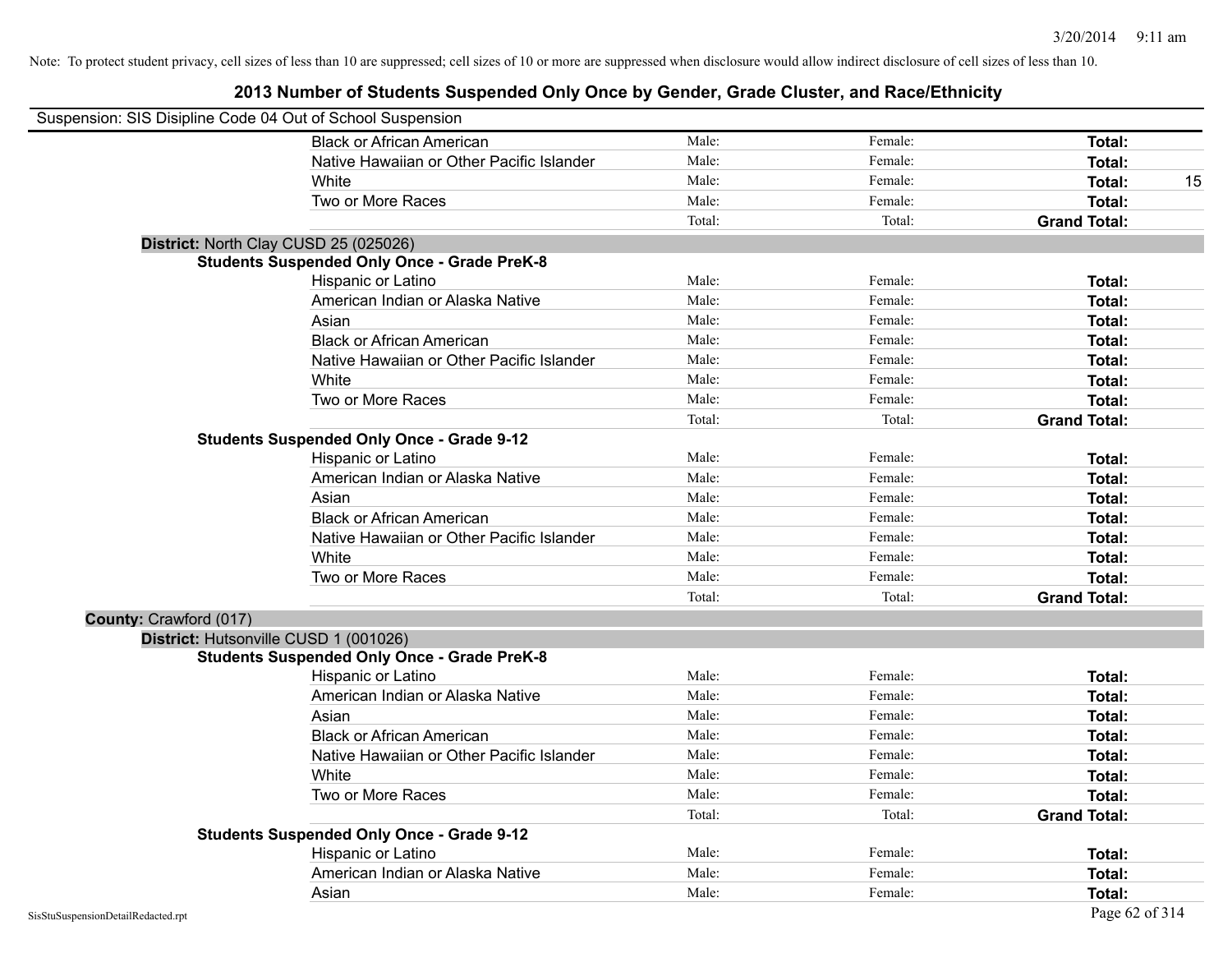|                                     | Suspension: SIS Disipline Code 04 Out of School Suspension |        |         |                     |
|-------------------------------------|------------------------------------------------------------|--------|---------|---------------------|
|                                     | <b>Black or African American</b>                           | Male:  | Female: | Total:              |
|                                     | Native Hawaiian or Other Pacific Islander                  | Male:  | Female: | Total:              |
|                                     | White                                                      | Male:  | Female: | Total:              |
|                                     | Two or More Races                                          | Male:  | Female: | Total:              |
|                                     |                                                            | Total: | Total:  | <b>Grand Total:</b> |
| District: Oblong CUSD 4 (004026)    |                                                            |        |         |                     |
|                                     | <b>Students Suspended Only Once - Grade PreK-8</b>         |        |         |                     |
|                                     | Hispanic or Latino                                         | Male:  | Female: | Total:              |
|                                     | American Indian or Alaska Native                           | Male:  | Female: | Total:              |
|                                     | Asian                                                      | Male:  | Female: | Total:              |
|                                     | <b>Black or African American</b>                           | Male:  | Female: | Total:              |
|                                     | Native Hawaiian or Other Pacific Islander                  | Male:  | Female: | Total:              |
|                                     | White                                                      | Male:  | Female: | Total:              |
|                                     | Two or More Races                                          | Male:  | Female: | Total:              |
|                                     |                                                            | Total: | Total:  | <b>Grand Total:</b> |
|                                     | <b>Students Suspended Only Once - Grade 9-12</b>           |        |         |                     |
|                                     | Hispanic or Latino                                         | Male:  | Female: | Total:              |
|                                     | American Indian or Alaska Native                           | Male:  | Female: | Total:              |
|                                     | Asian                                                      | Male:  | Female: | Total:              |
|                                     | <b>Black or African American</b>                           | Male:  | Female: | Total:              |
|                                     | Native Hawaiian or Other Pacific Islander                  | Male:  | Female: | Total:              |
|                                     | White                                                      | Male:  | Female: | Total:              |
|                                     | Two or More Races                                          | Male:  | Female: | Total:              |
|                                     |                                                            | Total: | Total:  | <b>Grand Total:</b> |
| District: Palestine CUSD 3 (003026) |                                                            |        |         |                     |
|                                     | <b>Students Suspended Only Once - Grade PreK-8</b>         |        |         |                     |
|                                     | Hispanic or Latino                                         | Male:  | Female: | Total:              |
|                                     | American Indian or Alaska Native                           | Male:  | Female: | Total:              |
|                                     | Asian                                                      | Male:  | Female: | Total:              |
|                                     | <b>Black or African American</b>                           | Male:  | Female: | Total:              |
|                                     | Native Hawaiian or Other Pacific Islander                  | Male:  | Female: | Total:              |
|                                     | White                                                      | Male:  | Female: | Total:              |
|                                     | Two or More Races                                          | Male:  | Female: | Total:              |
|                                     |                                                            | Total: | Total:  | <b>Grand Total:</b> |
| District: Robinson CUSD 2 (002026)  |                                                            |        |         |                     |
|                                     | <b>Students Suspended Only Once - Grade PreK-8</b>         |        |         |                     |
|                                     | Hispanic or Latino                                         | Male:  | Female: | Total:              |
|                                     | American Indian or Alaska Native                           | Male:  | Female: | Total:              |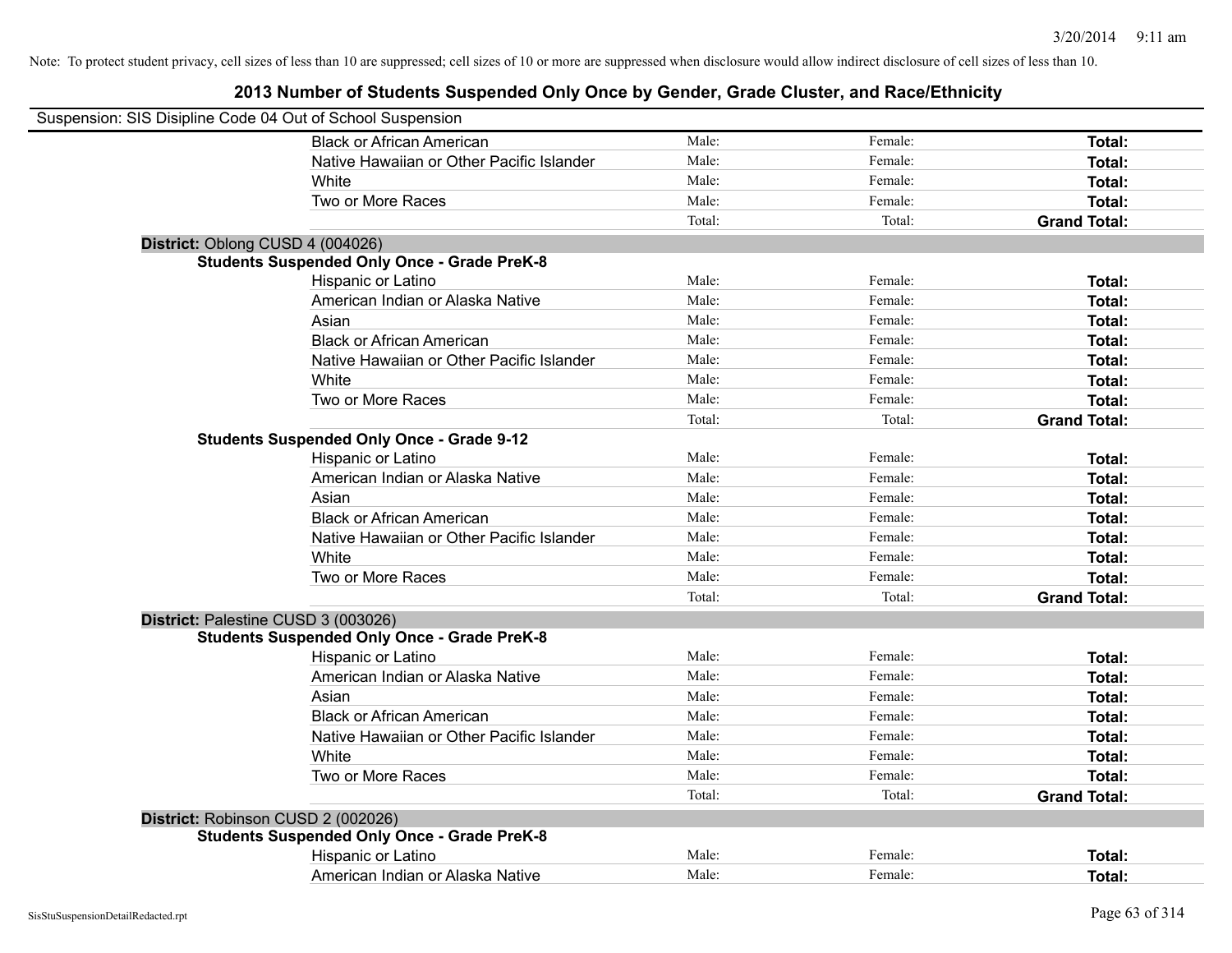|                        | Asian                                              | Male:  | Female: | Total:              |    |
|------------------------|----------------------------------------------------|--------|---------|---------------------|----|
|                        | <b>Black or African American</b>                   | Male:  | Female: | Total:              |    |
|                        | Native Hawaiian or Other Pacific Islander          | Male:  | Female: | Total:              |    |
|                        | White                                              | Male:  | Female: | Total:              | 22 |
|                        | Two or More Races                                  | Male:  | Female: | <b>Total:</b>       |    |
|                        |                                                    | Total: | Total:  | <b>Grand Total:</b> |    |
|                        | <b>Students Suspended Only Once - Grade 9-12</b>   |        |         |                     |    |
|                        | Hispanic or Latino                                 | Male:  | Female: | Total:              |    |
|                        | American Indian or Alaska Native                   | Male:  | Female: | Total:              |    |
|                        | Asian                                              | Male:  | Female: | <b>Total:</b>       |    |
|                        | <b>Black or African American</b>                   | Male:  | Female: | Total:              |    |
|                        | Native Hawaiian or Other Pacific Islander          | Male:  | Female: | Total:              |    |
|                        | White                                              | Male:  | Female: | Total:              |    |
|                        | Two or More Races                                  | Male:  | Female: | Total:              |    |
|                        |                                                    | Total: | Total:  | <b>Grand Total:</b> |    |
| County: Jasper (040)   |                                                    |        |         |                     |    |
|                        | District: Jasper County CUD 1 (001026)             |        |         |                     |    |
|                        | <b>Students Suspended Only Once - Grade PreK-8</b> |        |         |                     |    |
|                        | Hispanic or Latino                                 | Male:  | Female: | Total:              |    |
|                        | American Indian or Alaska Native                   | Male:  | Female: | Total:              |    |
|                        | Asian                                              | Male:  | Female: | Total:              |    |
|                        | <b>Black or African American</b>                   | Male:  | Female: | <b>Total:</b>       |    |
|                        | Native Hawaiian or Other Pacific Islander          | Male:  | Female: | Total:              |    |
|                        | White                                              | Male:  | Female: | Total:              | 15 |
|                        | Two or More Races                                  | Male:  | Female: | Total:              |    |
|                        |                                                    | Total: | Total:  | <b>Grand Total:</b> |    |
|                        | <b>Students Suspended Only Once - Grade 9-12</b>   |        |         |                     |    |
|                        | Hispanic or Latino                                 | Male:  | Female: | Total:              |    |
|                        | American Indian or Alaska Native                   | Male:  | Female: | Total:              |    |
|                        | Asian                                              | Male:  | Female: | Total:              |    |
|                        | <b>Black or African American</b>                   | Male:  | Female: | Total:              |    |
|                        | Native Hawaiian or Other Pacific Islander          | Male:  | Female: | Total:              |    |
|                        | White                                              | Male:  | Female: | <b>Total:</b>       | 11 |
|                        | Two or More Races                                  | Male:  | Female: | Total:              |    |
|                        |                                                    | Total: | Total:  | <b>Grand Total:</b> |    |
| County: Lawrence (051) |                                                    |        |         |                     |    |
|                        | District: Lawrence County CUD 20 (020026)          |        |         |                     |    |
|                        | <b>Students Suspended Only Once - Grade PreK-8</b> |        |         |                     |    |
|                        | Hispanic or Latino                                 | Male:  | Female: | Total:              |    |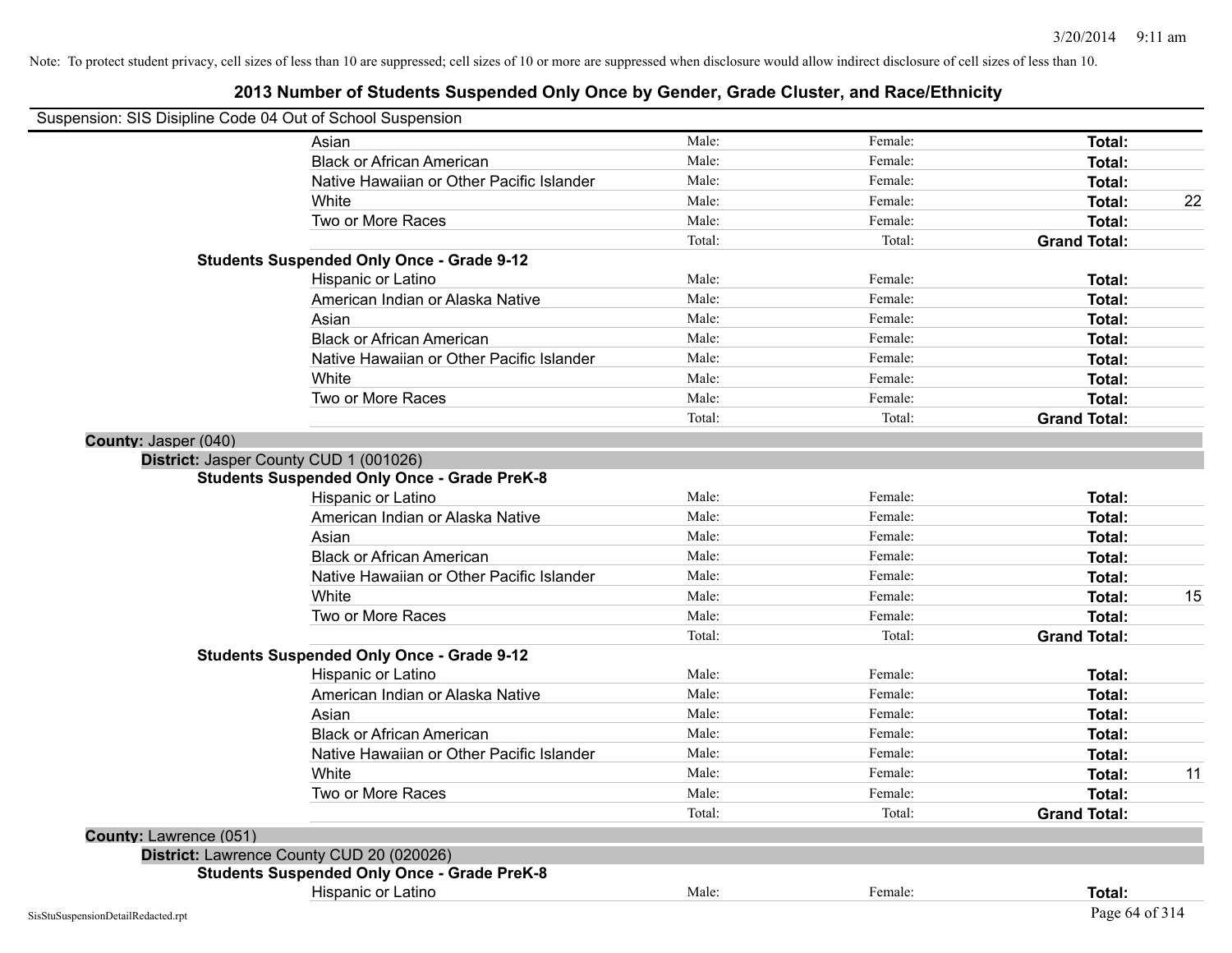|                                 | Suspension: SIS Disipline Code 04 Out of School Suspension<br>American Indian or Alaska Native | Male:  |    | Female: |    | Total:              |    |
|---------------------------------|------------------------------------------------------------------------------------------------|--------|----|---------|----|---------------------|----|
|                                 | Asian                                                                                          | Male:  |    | Female: |    | Total:              |    |
|                                 | <b>Black or African American</b>                                                               | Male:  |    | Female: |    | Total:              |    |
|                                 | Native Hawaiian or Other Pacific Islander                                                      | Male:  |    | Female: |    | Total:              |    |
|                                 | White                                                                                          | Male:  | 20 | Female: | 10 | <b>Total:</b>       | 30 |
|                                 | Two or More Races                                                                              | Male:  |    | Female: |    | Total:              |    |
|                                 |                                                                                                | Total: |    | Total:  |    | <b>Grand Total:</b> |    |
|                                 | <b>Students Suspended Only Once - Grade 9-12</b>                                               |        |    |         |    |                     |    |
|                                 | Hispanic or Latino                                                                             | Male:  |    | Female: |    | Total:              |    |
|                                 | American Indian or Alaska Native                                                               | Male:  |    | Female: |    | Total:              |    |
|                                 | Asian                                                                                          | Male:  |    | Female: |    | Total:              |    |
|                                 | <b>Black or African American</b>                                                               | Male:  |    | Female: |    | Total:              |    |
|                                 | Native Hawaiian or Other Pacific Islander                                                      | Male:  |    | Female: |    | Total:              |    |
|                                 | White                                                                                          | Male:  |    | Female: |    | Total:              | 18 |
|                                 | Two or More Races                                                                              | Male:  |    | Female: |    | Total:              |    |
|                                 |                                                                                                | Total: |    | Total:  |    | <b>Grand Total:</b> |    |
|                                 | District: Red Hill CUSD 10 (010026)                                                            |        |    |         |    |                     |    |
|                                 | <b>Students Suspended Only Once - Grade PreK-8</b>                                             |        |    |         |    |                     |    |
|                                 | Hispanic or Latino                                                                             | Male:  |    | Female: |    | Total:              |    |
|                                 | American Indian or Alaska Native                                                               | Male:  |    | Female: |    | Total:              |    |
|                                 | Asian                                                                                          | Male:  |    | Female: |    | Total:              |    |
|                                 | <b>Black or African American</b>                                                               | Male:  |    | Female: |    | Total:              |    |
|                                 | Native Hawaiian or Other Pacific Islander                                                      | Male:  |    | Female: |    | Total:              |    |
|                                 | White                                                                                          | Male:  |    | Female: |    | Total:              | 16 |
|                                 | Two or More Races                                                                              | Male:  |    | Female: |    | Total:              |    |
|                                 |                                                                                                | Total: |    | Total:  |    | <b>Grand Total:</b> |    |
|                                 | <b>Students Suspended Only Once - Grade 9-12</b>                                               |        |    |         |    |                     |    |
|                                 | Hispanic or Latino                                                                             | Male:  |    | Female: |    | Total:              |    |
|                                 | American Indian or Alaska Native                                                               | Male:  |    | Female: |    | Total:              |    |
|                                 | Asian                                                                                          | Male:  |    | Female: |    | Total:              |    |
|                                 | <b>Black or African American</b>                                                               | Male:  |    | Female: |    | Total:              |    |
|                                 | Native Hawaiian or Other Pacific Islander                                                      | Male:  |    | Female: |    | Total:              |    |
|                                 | White                                                                                          | Male:  |    | Female: |    | Total:              |    |
|                                 | Two or More Races                                                                              | Male:  |    | Female: |    | Total:              |    |
|                                 |                                                                                                | Total: |    | Total:  |    | <b>Grand Total:</b> |    |
| County: Non-Public School (000) |                                                                                                |        |    |         |    |                     |    |
|                                 | District: Clay/Cwford/Jsper/Lwrnce/Rhland (000000)                                             |        |    |         |    |                     |    |
|                                 | <b>Students Suspended Only Once - Grade PreK-8</b>                                             |        |    |         |    |                     |    |
|                                 | Hispanic or Latino                                                                             | Male:  |    | Female: |    | Total:              |    |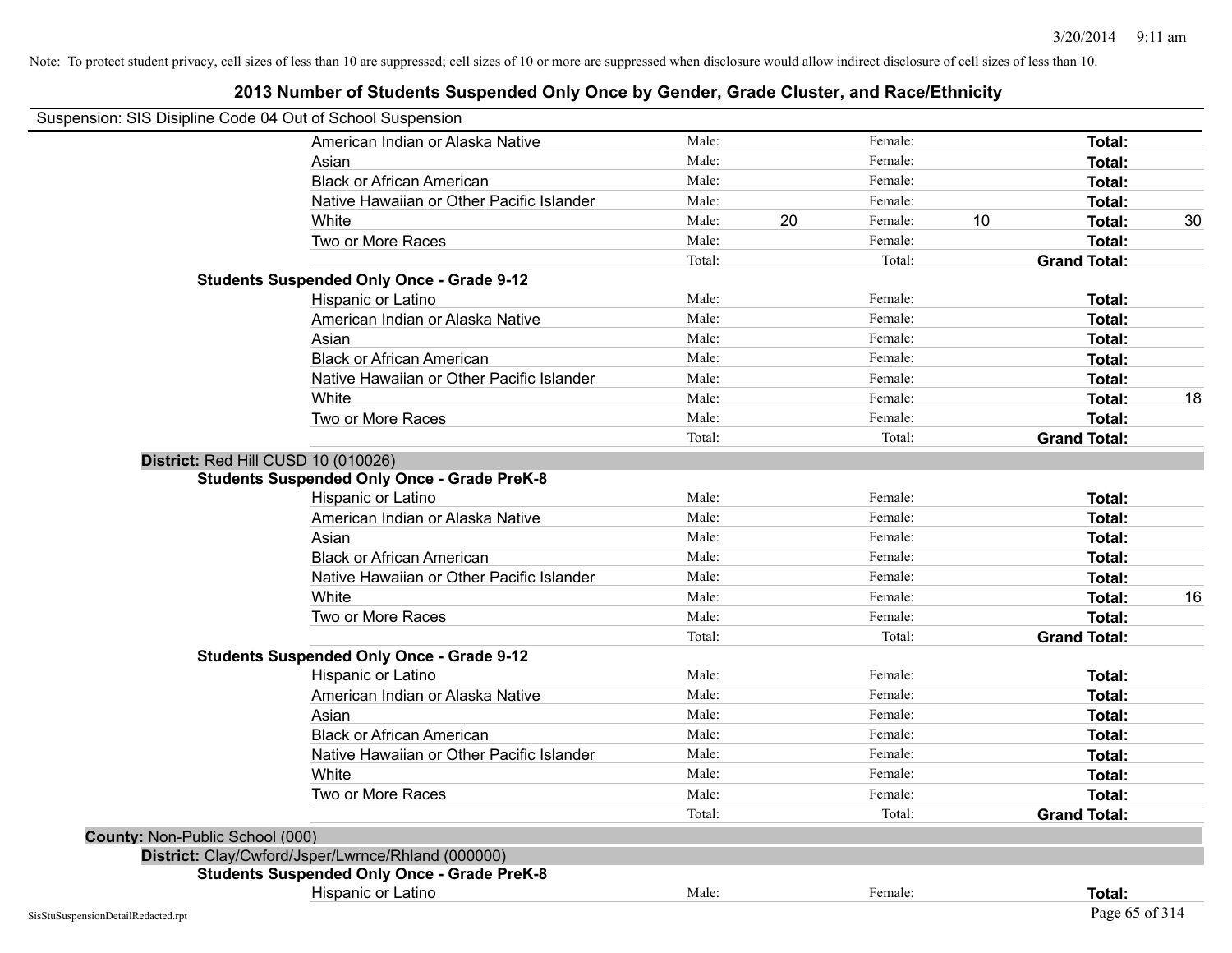| Suspension: SIS Disipline Code 04 Out of School Suspension |                                                    |        |         |                     |
|------------------------------------------------------------|----------------------------------------------------|--------|---------|---------------------|
|                                                            | American Indian or Alaska Native                   | Male:  | Female: | <b>Total:</b>       |
|                                                            | Asian                                              | Male:  | Female: | Total:              |
|                                                            | <b>Black or African American</b>                   | Male:  | Female: | Total:              |
|                                                            | Native Hawaiian or Other Pacific Islander          | Male:  | Female: | Total:              |
|                                                            | White                                              | Male:  | Female: | Total:              |
|                                                            | Two or More Races                                  | Male:  | Female: | Total:              |
|                                                            |                                                    | Total: | Total:  | <b>Grand Total:</b> |
|                                                            | <b>Students Suspended Only Once - Grade 9-12</b>   |        |         |                     |
|                                                            | Hispanic or Latino                                 | Male:  | Female: | Total:              |
|                                                            | American Indian or Alaska Native                   | Male:  | Female: | Total:              |
|                                                            | Asian                                              | Male:  | Female: | Total:              |
|                                                            | <b>Black or African American</b>                   | Male:  | Female: | Total:              |
|                                                            | Native Hawaiian or Other Pacific Islander          | Male:  | Female: | Total:              |
|                                                            | White                                              | Male:  | Female: | Total:              |
|                                                            | Two or More Races                                  | Male:  | Female: | Total:              |
|                                                            |                                                    | Total: | Total:  | <b>Grand Total:</b> |
| County: Richland (080)                                     |                                                    |        |         |                     |
|                                                            | District: East Richland CUSD 1 (001026)            |        |         |                     |
|                                                            | <b>Students Suspended Only Once - Grade PreK-8</b> |        |         |                     |
|                                                            | Hispanic or Latino                                 | Male:  | Female: | Total:              |
|                                                            | American Indian or Alaska Native                   | Male:  | Female: | Total:              |
|                                                            | Asian                                              | Male:  | Female: | Total:              |
|                                                            | <b>Black or African American</b>                   | Male:  | Female: | Total:              |
|                                                            | Native Hawaiian or Other Pacific Islander          | Male:  | Female: | Total:              |
|                                                            | White                                              | Male:  | Female: | 20<br>Total:        |
|                                                            | Two or More Races                                  | Male:  | Female: | Total:              |
|                                                            |                                                    | Total: | Total:  | <b>Grand Total:</b> |
|                                                            | <b>Students Suspended Only Once - Grade 9-12</b>   |        |         |                     |
|                                                            | Hispanic or Latino                                 | Male:  | Female: | Total:              |
|                                                            | American Indian or Alaska Native                   | Male:  | Female: | Total:              |
|                                                            | Asian                                              | Male:  | Female: | Total:              |
|                                                            | <b>Black or African American</b>                   | Male:  | Female: | Total:              |
|                                                            | Native Hawaiian or Other Pacific Islander          | Male:  | Female: | Total:              |
|                                                            | White                                              | Male:  | Female: | 24<br>Total:        |
|                                                            | Two or More Races                                  | Male:  | Female: | Total:              |
|                                                            |                                                    | Total: | Total:  | <b>Grand Total:</b> |
|                                                            | District: West Richland CUSD 2 (002026)            |        |         |                     |
|                                                            | <b>Students Suspended Only Once - Grade PreK-8</b> |        |         |                     |
|                                                            | Hispanic or Latino                                 | Male:  | Female: | Total:              |
| SisStuSuspensionDetailRedacted.rpt                         |                                                    |        |         | Page 66 of 314      |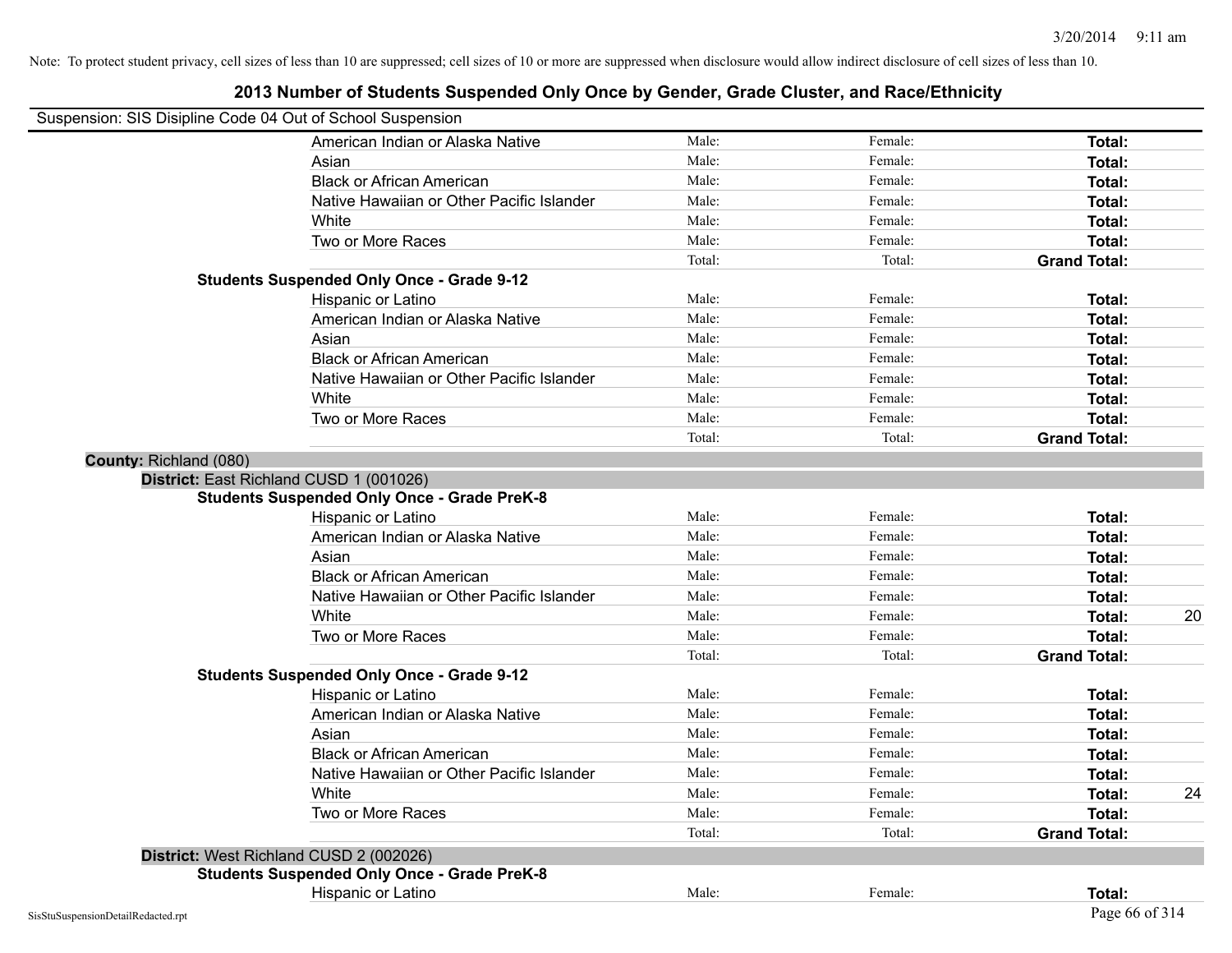| Suspension: SIS Disipline Code 04 Out of School Suspension |                                                    |        |         |                     |    |
|------------------------------------------------------------|----------------------------------------------------|--------|---------|---------------------|----|
|                                                            | American Indian or Alaska Native                   | Male:  | Female: | Total:              |    |
|                                                            | Asian                                              | Male:  | Female: | Total:              |    |
|                                                            | <b>Black or African American</b>                   | Male:  | Female: | Total:              |    |
|                                                            | Native Hawaiian or Other Pacific Islander          | Male:  | Female: | Total:              |    |
|                                                            | White                                              | Male:  | Female: | <b>Total:</b>       |    |
|                                                            | Two or More Races                                  | Male:  | Female: | <b>Total:</b>       |    |
|                                                            |                                                    | Total: | Total:  | <b>Grand Total:</b> |    |
|                                                            | <b>Students Suspended Only Once - Grade 9-12</b>   |        |         |                     |    |
|                                                            | Hispanic or Latino                                 | Male:  | Female: | Total:              |    |
|                                                            | American Indian or Alaska Native                   | Male:  | Female: | Total:              |    |
|                                                            | Asian                                              | Male:  | Female: | Total:              |    |
|                                                            | <b>Black or African American</b>                   | Male:  | Female: | <b>Total:</b>       |    |
|                                                            | Native Hawaiian or Other Pacific Islander          | Male:  | Female: | <b>Total:</b>       |    |
|                                                            | White                                              | Male:  | Female: | <b>Total:</b>       | 11 |
|                                                            | Two or More Races                                  | Male:  | Female: | <b>Total:</b>       |    |
|                                                            |                                                    | Total: | Total:  | <b>Grand Total:</b> |    |
| District: Breese ESD 12 (012004)                           |                                                    |        |         |                     |    |
|                                                            | <b>Students Suspended Only Once - Grade PreK-8</b> |        |         |                     |    |
|                                                            | Hispanic or Latino                                 | Male:  | Female: | <b>Total:</b>       |    |
|                                                            | American Indian or Alaska Native                   | Male:  | Female: | Total:              |    |
|                                                            | Asian                                              | Male:  | Female: | Total:              |    |
|                                                            | <b>Black or African American</b>                   | Male:  | Female: | Total:              |    |
|                                                            | Native Hawaiian or Other Pacific Islander          | Male:  | Female: | <b>Total:</b>       |    |
|                                                            | White                                              | Male:  | Female: | <b>Total:</b>       |    |
|                                                            | Two or More Races                                  | Male:  | Female: | <b>Total:</b>       |    |
|                                                            |                                                    | Total: | Total:  | <b>Grand Total:</b> | 10 |
| District: Carlyle CUSD 1 (001026)                          |                                                    |        |         |                     |    |
|                                                            | <b>Students Suspended Only Once - Grade PreK-8</b> |        |         |                     |    |
|                                                            | Hispanic or Latino                                 | Male:  | Female: | Total:              |    |
|                                                            | American Indian or Alaska Native                   | Male:  | Female: | <b>Total:</b>       |    |
|                                                            | Asian                                              | Male:  | Female: | <b>Total:</b>       |    |
|                                                            | <b>Black or African American</b>                   | Male:  | Female: | Total:              |    |
|                                                            | Native Hawaiian or Other Pacific Islander          | Male:  | Female: | <b>Total:</b>       |    |
|                                                            | White                                              | Male:  | Female: | <b>Total:</b>       |    |
|                                                            | Two or More Races                                  | Male:  | Female: | Total:              |    |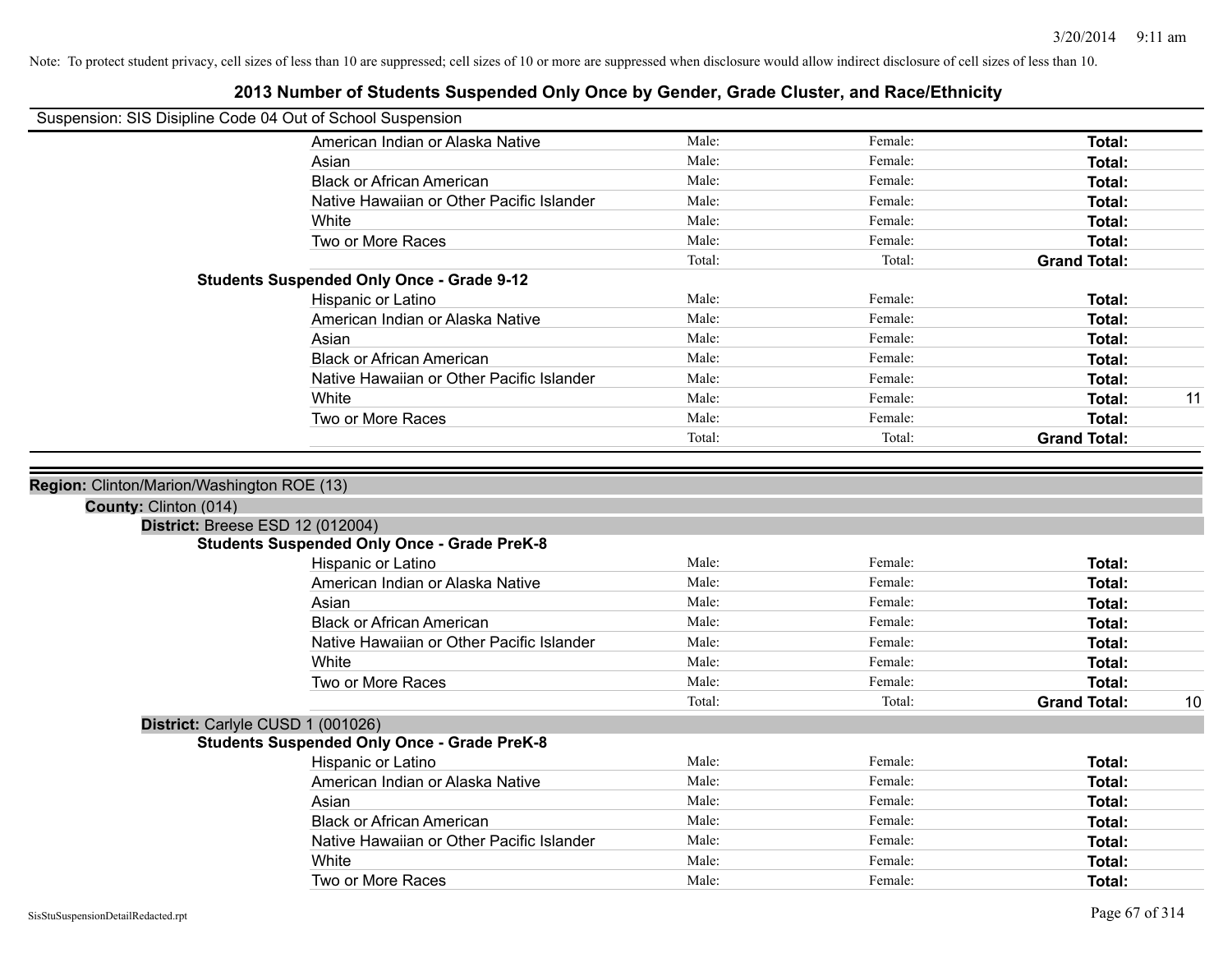|                      | Suspension: SIS Disipline Code 04 Out of School Suspension |        |         |                     |    |
|----------------------|------------------------------------------------------------|--------|---------|---------------------|----|
|                      |                                                            | Total: | Total:  | <b>Grand Total:</b> |    |
|                      | <b>Students Suspended Only Once - Grade 9-12</b>           |        |         |                     |    |
|                      | Hispanic or Latino                                         | Male:  | Female: | Total:              |    |
|                      | American Indian or Alaska Native                           | Male:  | Female: | Total:              |    |
|                      | Asian                                                      | Male:  | Female: | Total:              |    |
|                      | <b>Black or African American</b>                           | Male:  | Female: | Total:              |    |
|                      | Native Hawaiian or Other Pacific Islander                  | Male:  | Female: | Total:              |    |
|                      | White                                                      | Male:  | Female: | Total:              |    |
|                      | Two or More Races                                          | Male:  | Female: | Total:              |    |
|                      |                                                            | Total: | Total:  | <b>Grand Total:</b> |    |
|                      | District: Wesclin CUSD 3 (003026)                          |        |         |                     |    |
|                      | <b>Students Suspended Only Once - Grade PreK-8</b>         |        |         |                     |    |
|                      | Hispanic or Latino                                         | Male:  | Female: | Total:              |    |
|                      | American Indian or Alaska Native                           | Male:  | Female: | Total:              |    |
|                      | Asian                                                      | Male:  | Female: | Total:              |    |
|                      | <b>Black or African American</b>                           | Male:  | Female: | Total:              |    |
|                      | Native Hawaiian or Other Pacific Islander                  | Male:  | Female: | Total:              |    |
|                      | White                                                      | Male:  | Female: | Total:              | 10 |
|                      | Two or More Races                                          | Male:  | Female: | Total:              |    |
|                      |                                                            | Total: | Total:  | <b>Grand Total:</b> |    |
|                      | <b>Students Suspended Only Once - Grade 9-12</b>           |        |         |                     |    |
|                      | Hispanic or Latino                                         | Male:  | Female: | Total:              |    |
|                      | American Indian or Alaska Native                           | Male:  | Female: | Total:              |    |
|                      | Asian                                                      | Male:  | Female: | Total:              |    |
|                      | <b>Black or African American</b>                           | Male:  | Female: | Total:              |    |
|                      | Native Hawaiian or Other Pacific Islander                  | Male:  | Female: | Total:              |    |
|                      | White                                                      | Male:  | Female: | Total:              |    |
|                      | Two or More Races                                          | Male:  | Female: | Total:              |    |
|                      |                                                            | Total: | Total:  | <b>Grand Total:</b> |    |
| County: Marion (058) |                                                            |        |         |                     |    |
|                      | District: Central City SD 133 (133002)                     |        |         |                     |    |
|                      | <b>Students Suspended Only Once - Grade PreK-8</b>         |        |         |                     |    |
|                      | Hispanic or Latino                                         | Male:  | Female: | Total:              |    |
|                      | American Indian or Alaska Native                           | Male:  | Female: | Total:              |    |
|                      | Asian                                                      | Male:  | Female: | Total:              |    |
|                      | <b>Black or African American</b>                           | Male:  | Female: | Total:              |    |
|                      | Native Hawaiian or Other Pacific Islander                  | Male:  | Female: | Total:              |    |
|                      | White                                                      | Male:  | Female: | Total:              |    |
|                      | Two or More Races                                          | Male:  | Female: | Total:              |    |
|                      |                                                            |        |         |                     |    |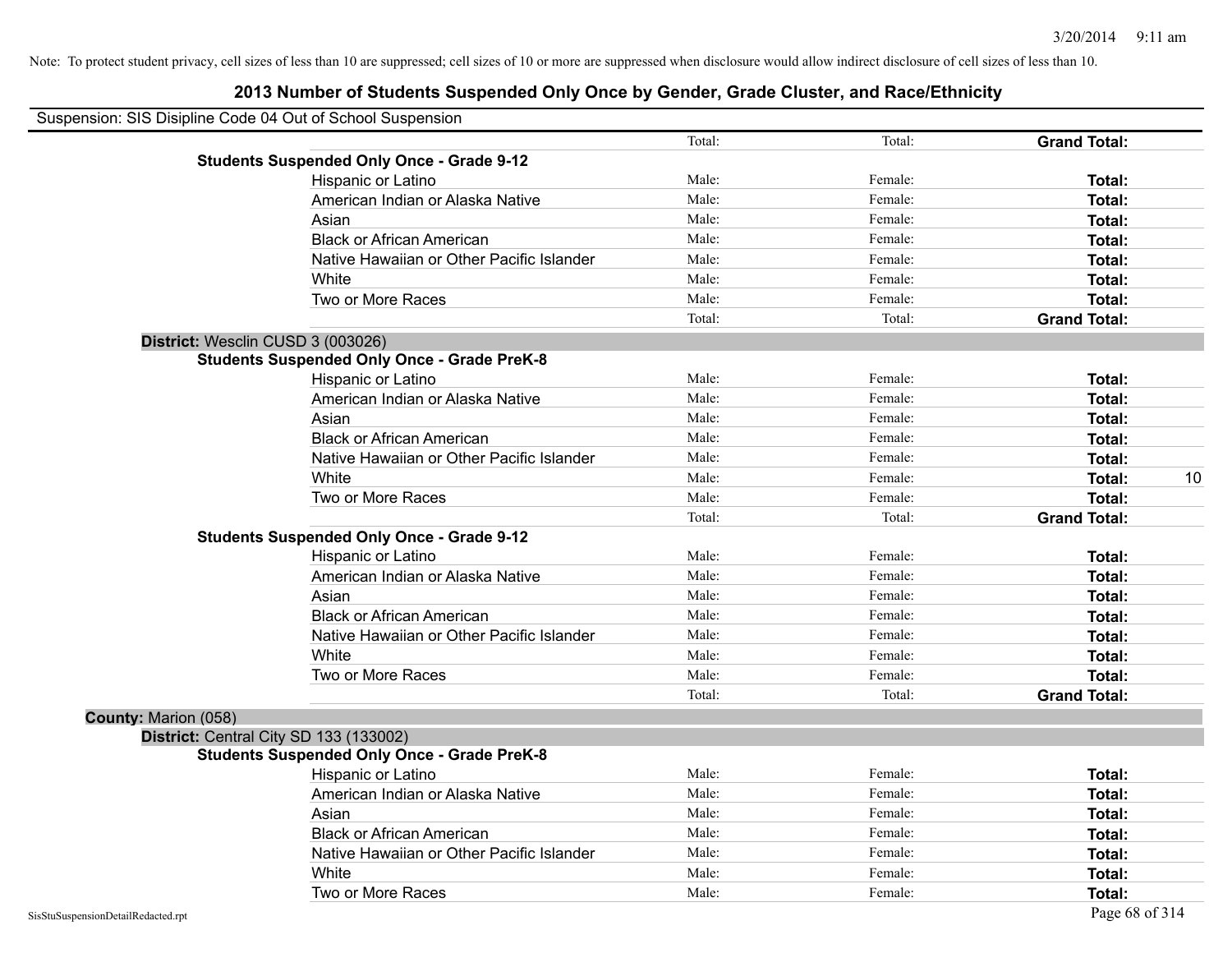| Suspension: SIS Disipline Code 04 Out of School Suspension |        |    |         |    |                     |    |
|------------------------------------------------------------|--------|----|---------|----|---------------------|----|
|                                                            | Total: |    | Total:  |    | <b>Grand Total:</b> |    |
| District: Centralia HSD 200 (200017)                       |        |    |         |    |                     |    |
| <b>Students Suspended Only Once - Grade 9-12</b>           |        |    |         |    |                     |    |
| Hispanic or Latino                                         | Male:  |    | Female: |    | Total:              |    |
| American Indian or Alaska Native                           | Male:  |    | Female: |    | Total:              |    |
| Asian                                                      | Male:  |    | Female: |    | Total:              |    |
| <b>Black or African American</b>                           | Male:  |    | Female: |    | Total:              |    |
| Native Hawaiian or Other Pacific Islander                  | Male:  |    | Female: |    | Total:              |    |
| White                                                      | Male:  | 29 | Female: | 12 | Total:              | 41 |
| Two or More Races                                          | Male:  |    | Female: |    | Total:              |    |
|                                                            | Total: |    | Total:  |    | <b>Grand Total:</b> | 54 |
| District: Centralia SD 135 (135002)                        |        |    |         |    |                     |    |
| <b>Students Suspended Only Once - Grade PreK-8</b>         |        |    |         |    |                     |    |
| Hispanic or Latino                                         | Male:  |    | Female: |    | Total:              |    |
| American Indian or Alaska Native                           | Male:  |    | Female: |    | Total:              |    |
| Asian                                                      | Male:  |    | Female: |    | Total:              |    |
| <b>Black or African American</b>                           | Male:  |    | Female: |    | Total:              | 16 |
| Native Hawaiian or Other Pacific Islander                  | Male:  |    | Female: |    | Total:              |    |
| White                                                      | Male:  | 36 | Female: | 15 | Total:              | 51 |
| Two or More Races                                          | Male:  |    | Female: |    | Total:              |    |
|                                                            | Total: |    | Total:  |    | <b>Grand Total:</b> |    |
| District: Kell Cons SD 2 (002003)                          |        |    |         |    |                     |    |
| <b>Students Suspended Only Once - Grade PreK-8</b>         |        |    |         |    |                     |    |
| Hispanic or Latino                                         | Male:  |    | Female: |    | Total:              |    |
| American Indian or Alaska Native                           | Male:  |    | Female: |    | Total:              |    |
| Asian                                                      | Male:  |    | Female: |    | Total:              |    |
| <b>Black or African American</b>                           | Male:  |    | Female: |    | Total:              |    |
| Native Hawaiian or Other Pacific Islander                  | Male:  |    | Female: |    | Total:              |    |
| White                                                      | Male:  |    | Female: |    | Total:              |    |
| Two or More Races                                          | Male:  |    | Female: |    | Total:              |    |
|                                                            | Total: |    | Total:  |    | <b>Grand Total:</b> |    |
| District: Odin PSD 722 (722026)                            |        |    |         |    |                     |    |
| <b>Students Suspended Only Once - Grade PreK-8</b>         |        |    |         |    |                     |    |
| Hispanic or Latino                                         | Male:  |    | Female: |    | <b>Total:</b>       |    |
| American Indian or Alaska Native                           | Male:  |    | Female: |    | Total:              |    |
| Asian                                                      | Male:  |    | Female: |    | Total:              |    |
| <b>Black or African American</b>                           | Male:  |    | Female: |    | Total:              |    |
| Native Hawaiian or Other Pacific Islander                  | Male:  |    | Female: |    | Total:              |    |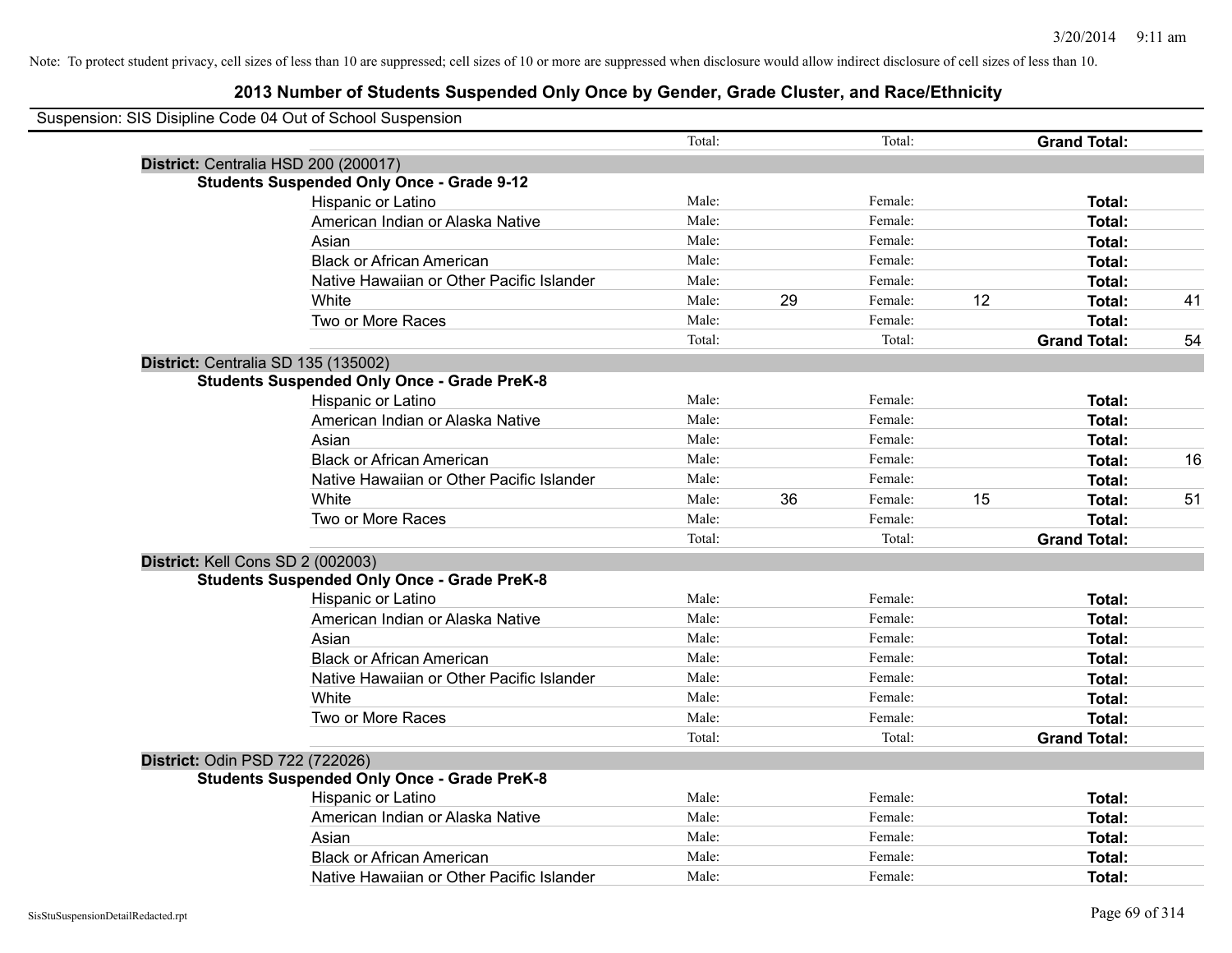| Suspension: SIS Disipline Code 04 Out of School Suspension |                                                    |        |         |                     |
|------------------------------------------------------------|----------------------------------------------------|--------|---------|---------------------|
|                                                            | White                                              | Male:  | Female: | Total:              |
|                                                            | Two or More Races                                  | Male:  | Female: | Total:              |
|                                                            |                                                    | Total: | Total:  | <b>Grand Total:</b> |
|                                                            | <b>Students Suspended Only Once - Grade 9-12</b>   |        |         |                     |
|                                                            | Hispanic or Latino                                 | Male:  | Female: | Total:              |
|                                                            | American Indian or Alaska Native                   | Male:  | Female: | Total:              |
|                                                            | Asian                                              | Male:  | Female: | Total:              |
|                                                            | <b>Black or African American</b>                   | Male:  | Female: | Total:              |
|                                                            | Native Hawaiian or Other Pacific Islander          | Male:  | Female: | Total:              |
|                                                            | White                                              | Male:  | Female: | Total:              |
|                                                            | Two or More Races                                  | Male:  | Female: | <b>Total:</b>       |
|                                                            |                                                    | Total: | Total:  | <b>Grand Total:</b> |
|                                                            | District: Patoka CUSD 100 (100026)                 |        |         |                     |
|                                                            | <b>Students Suspended Only Once - Grade PreK-8</b> |        |         |                     |
|                                                            | Hispanic or Latino                                 | Male:  | Female: | Total:              |
|                                                            | American Indian or Alaska Native                   | Male:  | Female: | <b>Total:</b>       |
|                                                            | Asian                                              | Male:  | Female: | Total:              |
|                                                            | <b>Black or African American</b>                   | Male:  | Female: | Total:              |
|                                                            | Native Hawaiian or Other Pacific Islander          | Male:  | Female: | Total:              |
|                                                            | White                                              | Male:  | Female: | Total:              |
|                                                            | Two or More Races                                  | Male:  | Female: | <b>Total:</b>       |
|                                                            |                                                    | Total: | Total:  | <b>Grand Total:</b> |
|                                                            | <b>Students Suspended Only Once - Grade 9-12</b>   |        |         |                     |
|                                                            | Hispanic or Latino                                 | Male:  | Female: | Total:              |
|                                                            | American Indian or Alaska Native                   | Male:  | Female: | <b>Total:</b>       |
|                                                            | Asian                                              | Male:  | Female: | Total:              |
|                                                            | <b>Black or African American</b>                   | Male:  | Female: | Total:              |
|                                                            | Native Hawaiian or Other Pacific Islander          | Male:  | Female: | Total:              |
|                                                            | White                                              | Male:  | Female: | Total:              |
|                                                            | Two or More Races                                  | Male:  | Female: | <b>Total:</b>       |
|                                                            |                                                    | Total: | Total:  | <b>Grand Total:</b> |
|                                                            | District: Salem CHSD 600 (600016)                  |        |         |                     |
|                                                            | <b>Students Suspended Only Once - Grade 9-12</b>   |        |         |                     |
|                                                            | Hispanic or Latino                                 | Male:  | Female: | Total:              |
|                                                            | American Indian or Alaska Native                   | Male:  | Female: | <b>Total:</b>       |
|                                                            | Asian                                              | Male:  | Female: | <b>Total:</b>       |
|                                                            | <b>Black or African American</b>                   | Male:  | Female: | Total:              |
|                                                            | Native Hawaiian or Other Pacific Islander          | Male:  | Female: | Total:              |
|                                                            | White                                              | Male:  | Female: | Total:<br>25        |
| SisStuSuspensionDetailRedacted.rpt                         |                                                    |        |         | Page 70 of 314      |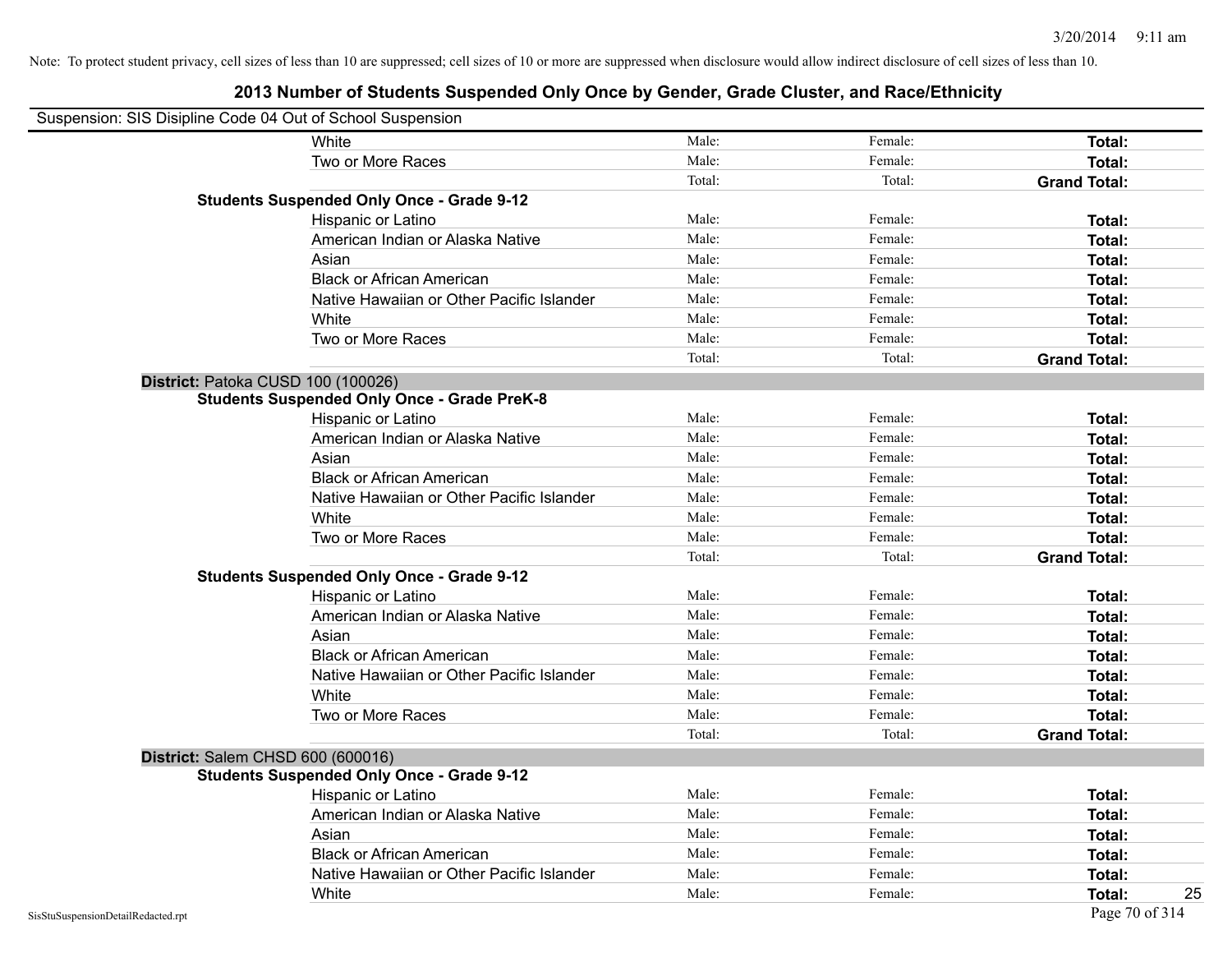#### **2013 Number of Students Suspended Only Once by Gender, Grade Cluster, and Race/Ethnicity**

| Suspension: SIS Disipline Code 04 Out of School Suspension |                                                    |        |         |                     |    |
|------------------------------------------------------------|----------------------------------------------------|--------|---------|---------------------|----|
|                                                            | Two or More Races                                  | Male:  | Female: | Total:              |    |
|                                                            |                                                    | Total: | Total:  | <b>Grand Total:</b> |    |
| District: Salem SD 111 (111002)                            |                                                    |        |         |                     |    |
|                                                            | <b>Students Suspended Only Once - Grade PreK-8</b> |        |         |                     |    |
|                                                            | Hispanic or Latino                                 | Male:  | Female: | Total:              |    |
|                                                            | American Indian or Alaska Native                   | Male:  | Female: | Total:              |    |
|                                                            | Asian                                              | Male:  | Female: | Total:              |    |
|                                                            | <b>Black or African American</b>                   | Male:  | Female: | Total:              |    |
|                                                            | Native Hawaiian or Other Pacific Islander          | Male:  | Female: | Total:              |    |
|                                                            | White                                              | Male:  | Female: | Total:              | 21 |
|                                                            | Two or More Races                                  | Male:  | Female: | Total:              |    |
|                                                            |                                                    | Total: | Total:  | <b>Grand Total:</b> |    |
|                                                            | District: Sandoval CUSD 501 (501026)               |        |         |                     |    |
|                                                            | <b>Students Suspended Only Once - Grade PreK-8</b> |        |         |                     |    |
|                                                            | Hispanic or Latino                                 | Male:  | Female: | Total:              |    |
|                                                            | American Indian or Alaska Native                   | Male:  | Female: | Total:              |    |
|                                                            | Asian                                              | Male:  | Female: | Total:              |    |
|                                                            | <b>Black or African American</b>                   | Male:  | Female: | Total:              |    |
|                                                            | Native Hawaiian or Other Pacific Islander          | Male:  | Female: | Total:              |    |
|                                                            | White                                              | Male:  | Female: | Total:              | 22 |
|                                                            | Two or More Races                                  | Male:  | Female: | Total:              |    |
|                                                            |                                                    | Total: | Total:  | <b>Grand Total:</b> |    |
|                                                            | <b>Students Suspended Only Once - Grade 9-12</b>   |        |         |                     |    |
|                                                            | Hispanic or Latino                                 | Male:  | Female: | Total:              |    |
|                                                            | American Indian or Alaska Native                   | Male:  | Female: | Total:              |    |
|                                                            | Asian                                              | Male:  | Female: | Total:              |    |
|                                                            | <b>Black or African American</b>                   | Male:  | Female: | Total:              |    |
|                                                            | Native Hawaiian or Other Pacific Islander          | Male:  | Female: | Total:              |    |
|                                                            | White                                              | Male:  | Female: | Total:              |    |
|                                                            | Two or More Races                                  | Male:  | Female: | Total:              |    |
|                                                            |                                                    | Total: | Total:  | <b>Grand Total:</b> |    |
|                                                            | District: South Central CUD 401 (401026)           |        |         |                     |    |
|                                                            | <b>Students Suspended Only Once - Grade 9-12</b>   |        |         |                     |    |
|                                                            | Hispanic or Latino                                 | Male:  | Female: | Total:              |    |
|                                                            | American Indian or Alaska Native                   | Male:  | Female: | Total:              |    |
|                                                            | Asian                                              | Male:  | Female: | Total:              |    |
|                                                            | <b>Black or African American</b>                   | Male:  | Female: | Total:              |    |
|                                                            | Native Hawaiian or Other Pacific Islander          | Male:  | Female: | Total:              |    |

 $\blacksquare$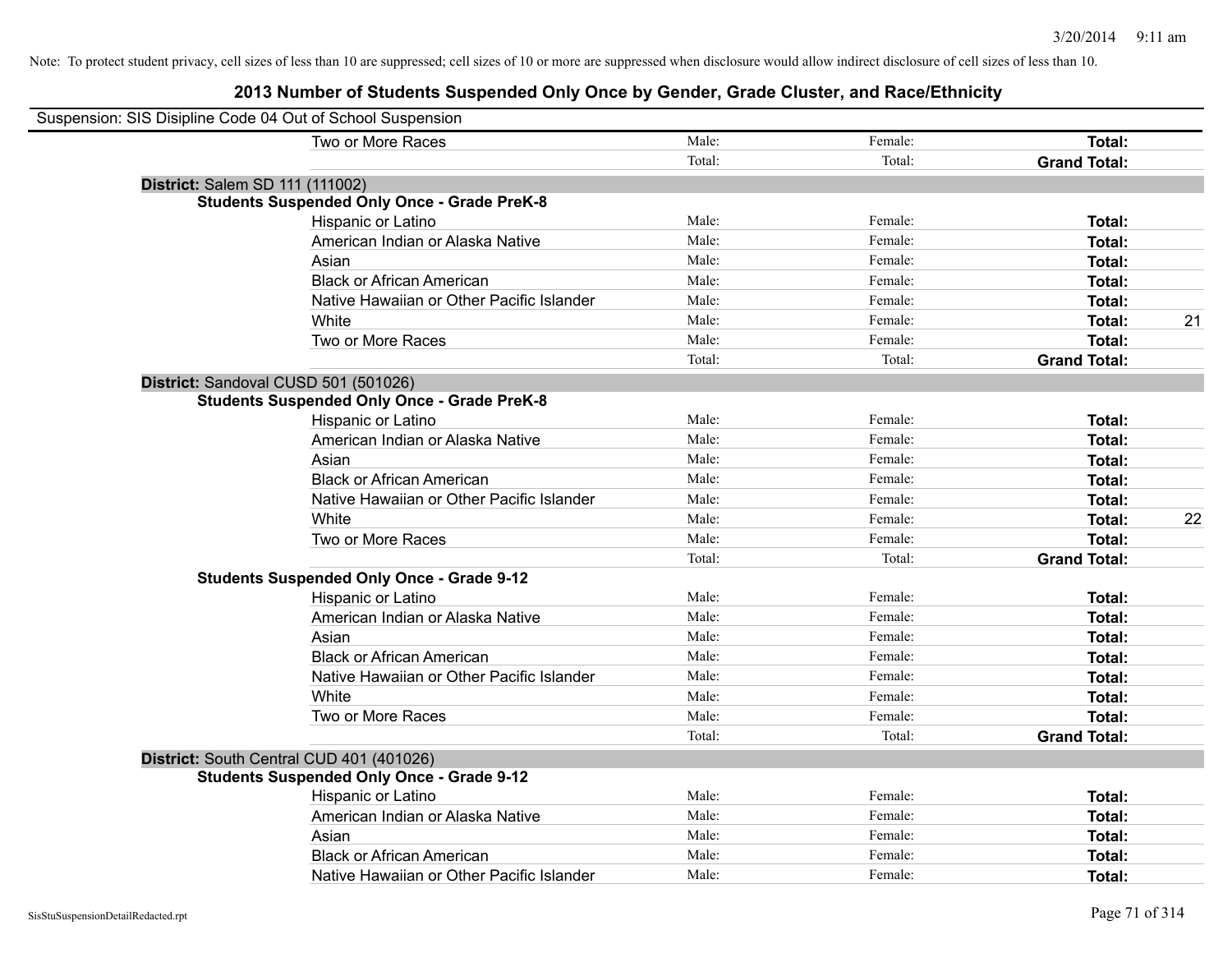|                                 | Suspension: SIS Disipline Code 04 Out of School Suspension |        |         |                     |
|---------------------------------|------------------------------------------------------------|--------|---------|---------------------|
|                                 | White                                                      | Male:  | Female: | Total:              |
|                                 | Two or More Races                                          | Male:  | Female: | Total:              |
|                                 |                                                            | Total: | Total:  | <b>Grand Total:</b> |
| County: Non-Public School (000) |                                                            |        |         |                     |
|                                 | District: Clinton/Marion/Washington ROE (000000)           |        |         |                     |
|                                 | <b>Students Suspended Only Once - Grade 9-12</b>           |        |         |                     |
|                                 | Hispanic or Latino                                         | Male:  | Female: | Total:              |
|                                 | American Indian or Alaska Native                           | Male:  | Female: | Total:              |
|                                 | Asian                                                      | Male:  | Female: | Total:              |
|                                 | <b>Black or African American</b>                           | Male:  | Female: | Total:              |
|                                 | Native Hawaiian or Other Pacific Islander                  | Male:  | Female: | Total:              |
|                                 | White                                                      | Male:  | Female: | Total:              |
|                                 | Two or More Races                                          | Male:  | Female: | Total:              |
|                                 |                                                            | Total: | Total:  | <b>Grand Total:</b> |
| County: Washington (095)        |                                                            |        |         |                     |
|                                 | District: Ashley CCSD 15 (015004)                          |        |         |                     |
|                                 | <b>Students Suspended Only Once - Grade PreK-8</b>         |        |         |                     |
|                                 | Hispanic or Latino                                         | Male:  | Female: | Total:              |
|                                 | American Indian or Alaska Native                           | Male:  | Female: | Total:              |
|                                 | Asian                                                      | Male:  | Female: | Total:              |
|                                 | <b>Black or African American</b>                           | Male:  | Female: | Total:              |
|                                 | Native Hawaiian or Other Pacific Islander                  | Male:  | Female: | Total:              |
|                                 | White                                                      | Male:  | Female: | Total:              |
|                                 | Two or More Races                                          | Male:  | Female: | Total:              |
|                                 |                                                            | Total: | Total:  | <b>Grand Total:</b> |
|                                 | District: Irvington CCSD 11 (011004)                       |        |         |                     |
|                                 | <b>Students Suspended Only Once - Grade PreK-8</b>         |        |         |                     |
|                                 | Hispanic or Latino                                         | Male:  | Female: | Total:              |
|                                 | American Indian or Alaska Native                           | Male:  | Female: | Total:              |
|                                 | Asian                                                      | Male:  | Female: | Total:              |
|                                 | <b>Black or African American</b>                           | Male:  | Female: | Total:              |
|                                 | Native Hawaiian or Other Pacific Islander                  | Male:  | Female: | Total:              |
|                                 | White                                                      | Male:  | Female: | Total:              |
|                                 | Two or More Races                                          | Male:  | Female: | Total:              |
|                                 |                                                            | Total: | Total:  | <b>Grand Total:</b> |
|                                 | District: Nashville CCSD 49 (049004)                       |        |         |                     |
|                                 | <b>Students Suspended Only Once - Grade PreK-8</b>         |        |         |                     |
|                                 | Hispanic or Latino                                         | Male:  | Female: | Total:              |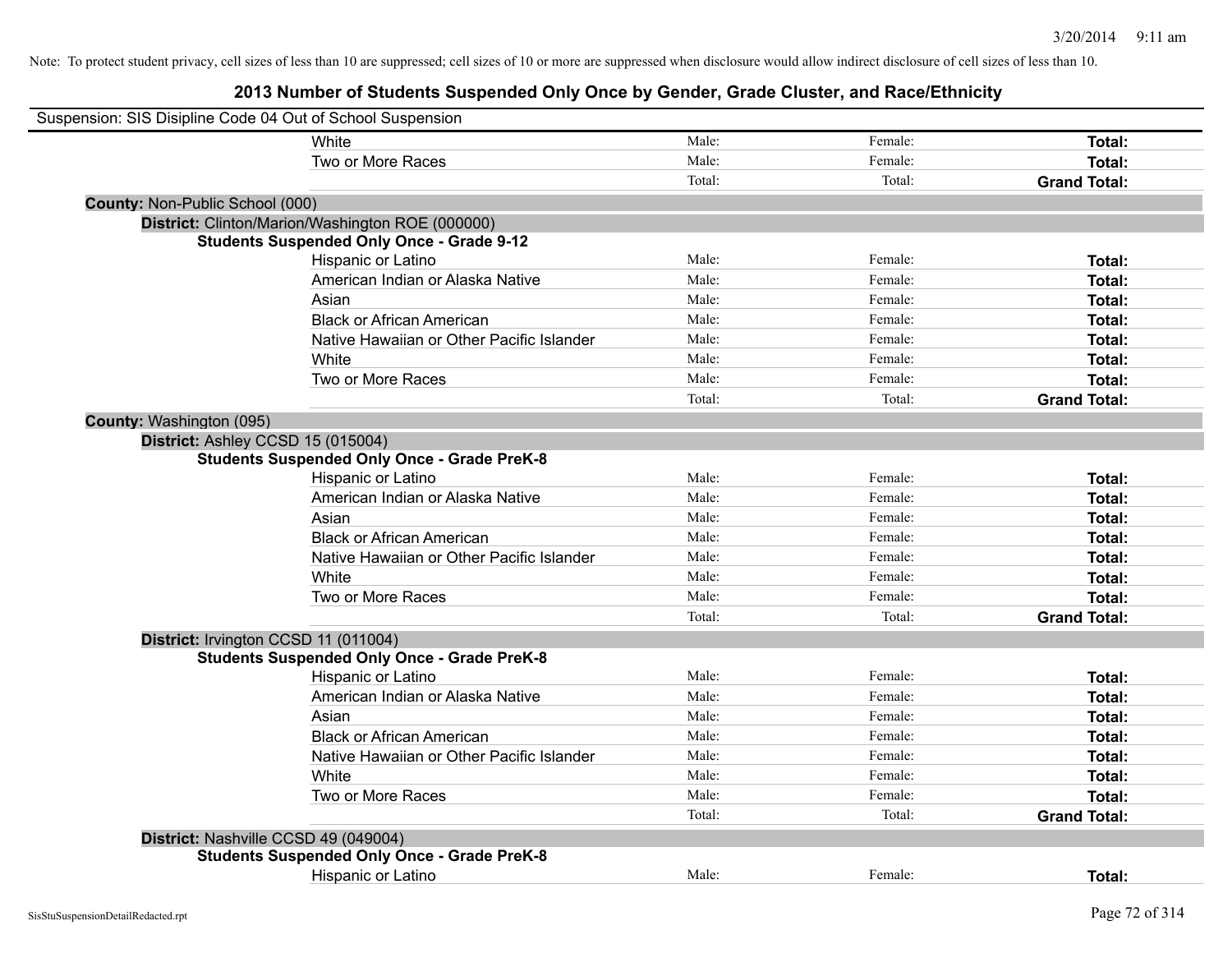### **2013 Number of Students Suspended Only Once by Gender, Grade Cluster, and Race/Ethnicity**

| Suspension: SIS Disipline Code 04 Out of School Suspension |                                                    |        |         |                     |    |
|------------------------------------------------------------|----------------------------------------------------|--------|---------|---------------------|----|
|                                                            | American Indian or Alaska Native                   | Male:  | Female: | Total:              |    |
|                                                            | Asian                                              | Male:  | Female: | Total:              |    |
|                                                            | <b>Black or African American</b>                   | Male:  | Female: | Total:              |    |
|                                                            | Native Hawaiian or Other Pacific Islander          | Male:  | Female: | Total:              |    |
|                                                            | White                                              | Male:  | Female: | Total:              |    |
|                                                            | Two or More Races                                  | Male:  | Female: | Total:              |    |
|                                                            |                                                    | Total: | Total:  | <b>Grand Total:</b> |    |
| District: Nashville CHSD 99 (099016)                       |                                                    |        |         |                     |    |
|                                                            | <b>Students Suspended Only Once - Grade 9-12</b>   |        |         |                     |    |
|                                                            | Hispanic or Latino                                 | Male:  | Female: | Total:              |    |
|                                                            | American Indian or Alaska Native                   | Male:  | Female: | Total:              |    |
|                                                            | Asian                                              | Male:  | Female: | Total:              |    |
|                                                            | <b>Black or African American</b>                   | Male:  | Female: | Total:              |    |
|                                                            | Native Hawaiian or Other Pacific Islander          | Male:  | Female: | Total:              |    |
|                                                            | White                                              | Male:  | Female: | Total:              | 17 |
|                                                            | Two or More Races                                  | Male:  | Female: | <b>Total:</b>       |    |
|                                                            |                                                    | Total: | Total:  | <b>Grand Total:</b> |    |
|                                                            | District: West Washington Co CUD 10 (010026)       |        |         |                     |    |
|                                                            | <b>Students Suspended Only Once - Grade PreK-8</b> |        |         |                     |    |
|                                                            | Hispanic or Latino                                 | Male:  | Female: | Total:              |    |
|                                                            | American Indian or Alaska Native                   | Male:  | Female: | Total:              |    |
|                                                            | Asian                                              | Male:  | Female: | Total:              |    |
|                                                            | <b>Black or African American</b>                   | Male:  | Female: | Total:              |    |
|                                                            | Native Hawaiian or Other Pacific Islander          | Male:  | Female: | Total:              |    |
|                                                            | White                                              | Male:  | Female: | Total:              |    |
|                                                            | Two or More Races                                  | Male:  | Female: | Total:              |    |
|                                                            |                                                    | Total: | Total:  | <b>Grand Total:</b> |    |
|                                                            | <b>Students Suspended Only Once - Grade 9-12</b>   |        |         |                     |    |
|                                                            | Hispanic or Latino                                 | Male:  | Female: | Total:              |    |
|                                                            | American Indian or Alaska Native                   | Male:  | Female: | <b>Total:</b>       |    |
|                                                            | Asian                                              | Male:  | Female: | Total:              |    |
|                                                            | <b>Black or African American</b>                   | Male:  | Female: | Total:              |    |
|                                                            | Native Hawaiian or Other Pacific Islander          | Male:  | Female: | Total:              |    |
|                                                            | White                                              | Male:  | Female: | Total:              | 10 |
|                                                            | Two or More Races                                  | Male:  | Female: | Total:              |    |
|                                                            |                                                    | Total: | Total:  | <b>Grand Total:</b> |    |

**Region:** Clk/Cls/Cmbn/Dglas/Edgr/Mltr/Shlb (11)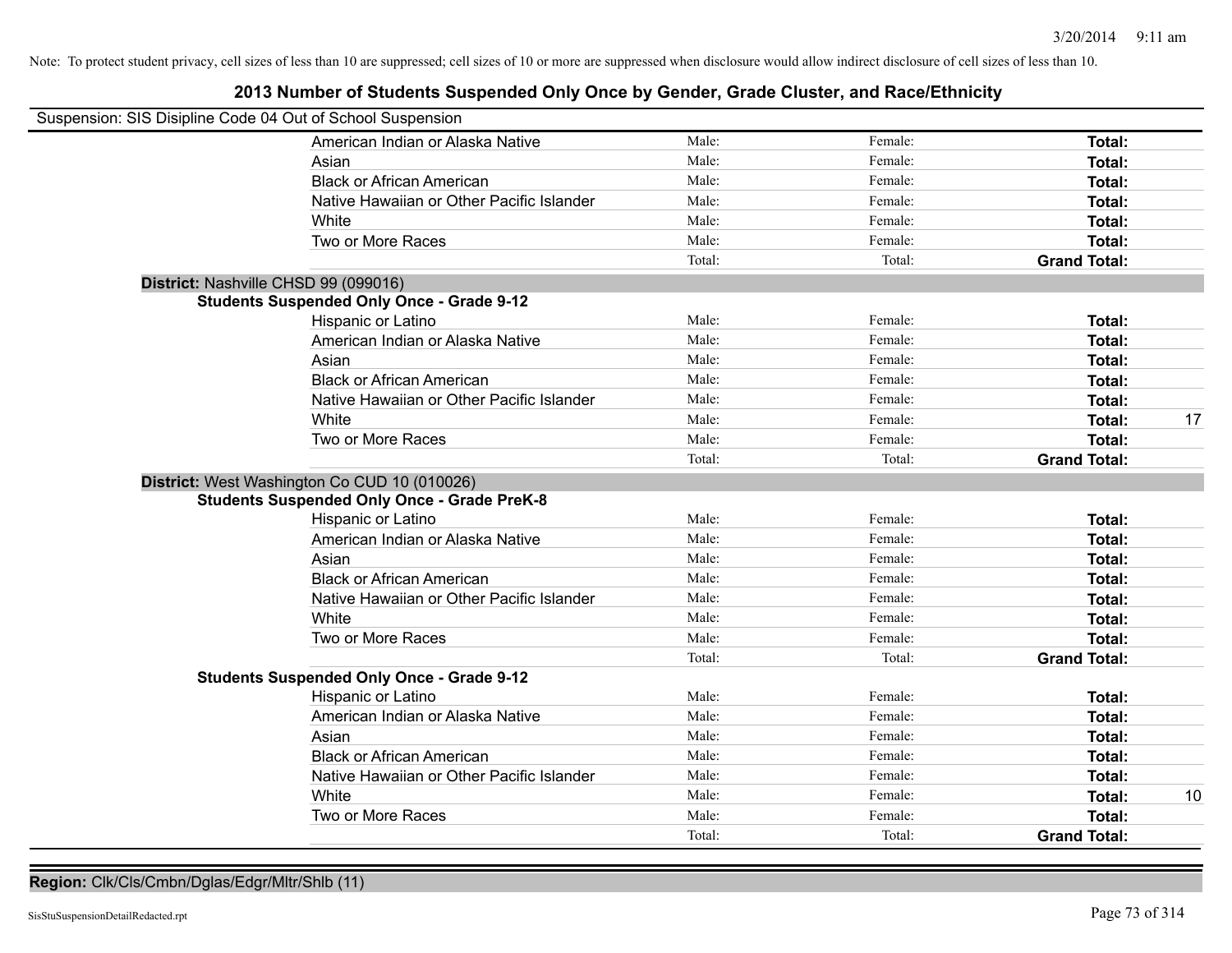### **2013 Number of Students Suspended Only Once by Gender, Grade Cluster, and Race/Ethnicity**

Suspension: SIS Disipline Code 04 Out of School Suspension

| County: Clark (012) |                                                    |        |         |                     |
|---------------------|----------------------------------------------------|--------|---------|---------------------|
|                     | District: Casey-Westfield CUSD 4C (004C26)         |        |         |                     |
|                     | <b>Students Suspended Only Once - Grade PreK-8</b> |        |         |                     |
|                     | Hispanic or Latino                                 | Male:  | Female: | Total:              |
|                     | American Indian or Alaska Native                   | Male:  | Female: | Total:              |
|                     | Asian                                              | Male:  | Female: | Total:              |
|                     | <b>Black or African American</b>                   | Male:  | Female: | Total:              |
|                     | Native Hawaiian or Other Pacific Islander          | Male:  | Female: | Total:              |
|                     | White                                              | Male:  | Female: | Total:              |
|                     | Two or More Races                                  | Male:  | Female: | <b>Total:</b>       |
|                     |                                                    | Total: | Total:  | <b>Grand Total:</b> |
|                     | <b>Students Suspended Only Once - Grade 9-12</b>   |        |         |                     |
|                     | Hispanic or Latino                                 | Male:  | Female: | Total:              |
|                     | American Indian or Alaska Native                   | Male:  | Female: | Total:              |
|                     | Asian                                              | Male:  | Female: | Total:              |
|                     | <b>Black or African American</b>                   | Male:  | Female: | Total:              |
|                     | Native Hawaiian or Other Pacific Islander          | Male:  | Female: | Total:              |
|                     | White                                              | Male:  | Female: | Total:              |
|                     | Two or More Races                                  | Male:  | Female: | <b>Total:</b>       |
|                     |                                                    | Total: | Total:  | <b>Grand Total:</b> |
|                     | District: Marshall CUSD 2C (002C26)                |        |         |                     |
|                     | <b>Students Suspended Only Once - Grade PreK-8</b> |        |         |                     |
|                     | Hispanic or Latino                                 | Male:  | Female: | Total:              |
|                     | American Indian or Alaska Native                   | Male:  | Female: | Total:              |
|                     | Asian                                              | Male:  | Female: | Total:              |
|                     | <b>Black or African American</b>                   | Male:  | Female: | Total:              |
|                     | Native Hawaiian or Other Pacific Islander          | Male:  | Female: | Total:              |
|                     | White                                              | Male:  | Female: | Total:              |
|                     | Two or More Races                                  | Male:  | Female: | <b>Total:</b>       |
|                     |                                                    | Total: | Total:  | <b>Grand Total:</b> |
|                     | <b>Students Suspended Only Once - Grade 9-12</b>   |        |         |                     |
|                     | Hispanic or Latino                                 | Male:  | Female: | Total:              |
|                     | American Indian or Alaska Native                   | Male:  | Female: | Total:              |
|                     | Asian                                              | Male:  | Female: | Total:              |
|                     | <b>Black or African American</b>                   | Male:  | Female: | Total:              |
|                     | Native Hawaiian or Other Pacific Islander          | Male:  | Female: | Total:              |
|                     | White                                              | Male:  | Female: | 19<br>Total:        |
|                     | Two or More Races                                  | Male:  | Female: | <b>Total:</b>       |
|                     |                                                    | Total: | Total:  | <b>Grand Total:</b> |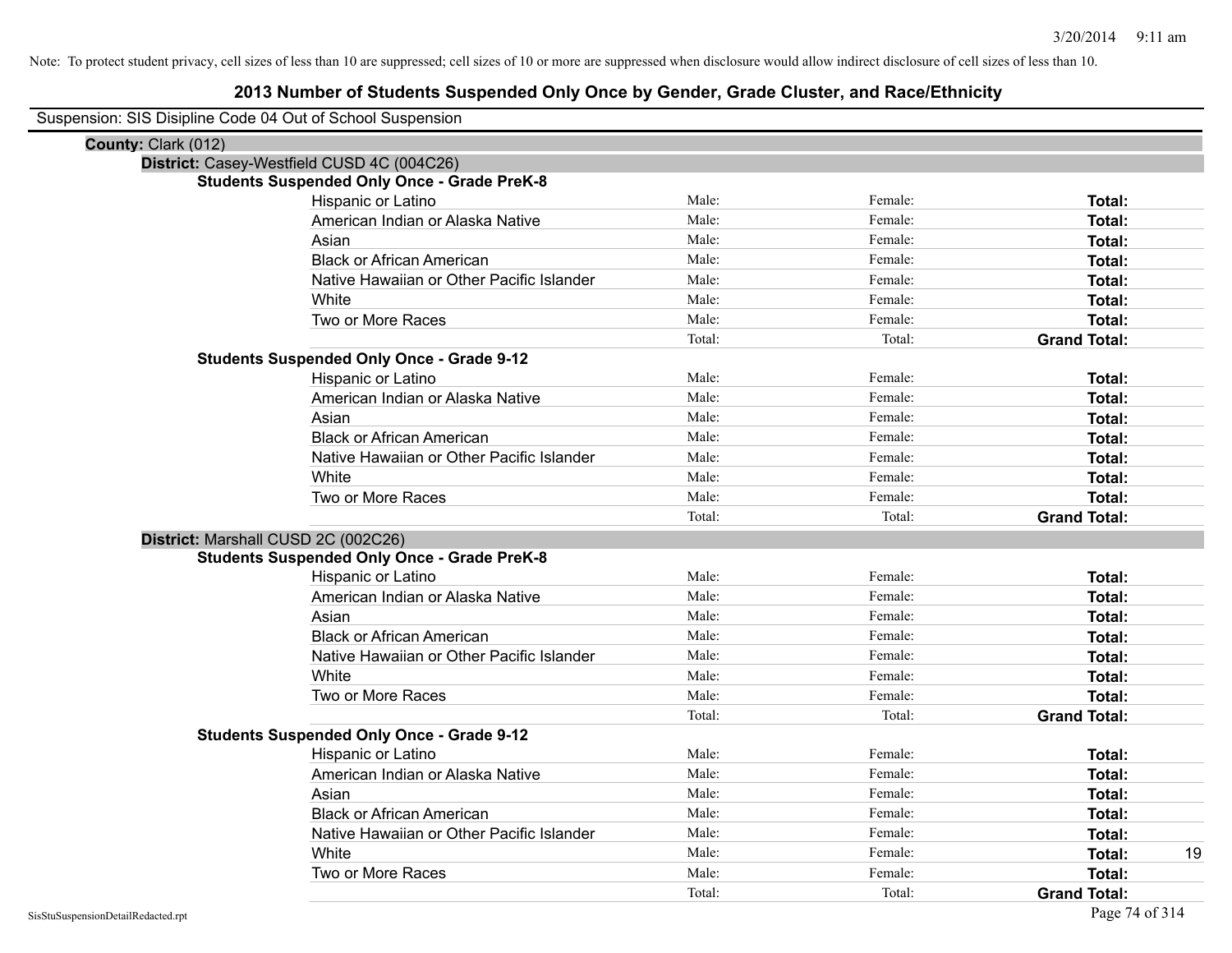| Suspension: SIS Disipline Code 04 Out of School Suspension |
|------------------------------------------------------------|
|------------------------------------------------------------|

|                     | District: Martinsville CUSD 3C (003C26)            |        |         |                     |    |
|---------------------|----------------------------------------------------|--------|---------|---------------------|----|
|                     | <b>Students Suspended Only Once - Grade PreK-8</b> |        |         |                     |    |
|                     | Hispanic or Latino                                 | Male:  | Female: | Total:              |    |
|                     | American Indian or Alaska Native                   | Male:  | Female: | Total:              |    |
|                     | Asian                                              | Male:  | Female: | Total:              |    |
|                     | <b>Black or African American</b>                   | Male:  | Female: | Total:              |    |
|                     | Native Hawaiian or Other Pacific Islander          | Male:  | Female: | Total:              |    |
|                     | White                                              | Male:  | Female: | Total:              |    |
|                     | Two or More Races                                  | Male:  | Female: | Total:              |    |
|                     |                                                    | Total: | Total:  | <b>Grand Total:</b> |    |
|                     | <b>Students Suspended Only Once - Grade 9-12</b>   |        |         |                     |    |
|                     | Hispanic or Latino                                 | Male:  | Female: | Total:              |    |
|                     | American Indian or Alaska Native                   | Male:  | Female: | Total:              |    |
|                     | Asian                                              | Male:  | Female: | Total:              |    |
|                     | <b>Black or African American</b>                   | Male:  | Female: | Total:              |    |
|                     | Native Hawaiian or Other Pacific Islander          | Male:  | Female: | Total:              |    |
|                     | White                                              | Male:  | Female: | Total:              |    |
|                     | Two or More Races                                  | Male:  | Female: | Total:              |    |
|                     |                                                    | Total: | Total:  | <b>Grand Total:</b> | 10 |
| County: Coles (015) |                                                    |        |         |                     |    |
|                     | District: Charleston CUSD 1 (001026)               |        |         |                     |    |
|                     | <b>Students Suspended Only Once - Grade PreK-8</b> |        |         |                     |    |
|                     | Hispanic or Latino                                 | Male:  | Female: | Total:              |    |
|                     | American Indian or Alaska Native                   | Male:  | Female: | Total:              |    |
|                     | Asian                                              | Male:  | Female: | Total:              |    |
|                     | <b>Black or African American</b>                   | Male:  | Female: | Total:              |    |
|                     | Native Hawaiian or Other Pacific Islander          | Male:  | Female: | Total:              |    |
|                     | White                                              | Male:  | Female: | <b>Total:</b>       | 18 |
|                     | Two or More Races                                  | Male:  | Female: | Total:              |    |
|                     |                                                    | Total: | Total:  | <b>Grand Total:</b> |    |
|                     | <b>Students Suspended Only Once - Grade 9-12</b>   |        |         |                     |    |
|                     | Hispanic or Latino                                 | Male:  | Female: | Total:              |    |
|                     | American Indian or Alaska Native                   | Male:  | Female: | Total:              |    |
|                     | Asian                                              | Male:  | Female: | Total:              |    |
|                     | <b>Black or African American</b>                   | Male:  | Female: | Total:              |    |
|                     | Native Hawaiian or Other Pacific Islander          | Male:  | Female: | Total:              |    |
|                     | White                                              | Male:  | Female: | Total:              | 18 |
|                     | Two or More Races                                  | Male:  | Female: | Total:              |    |
|                     |                                                    |        |         |                     |    |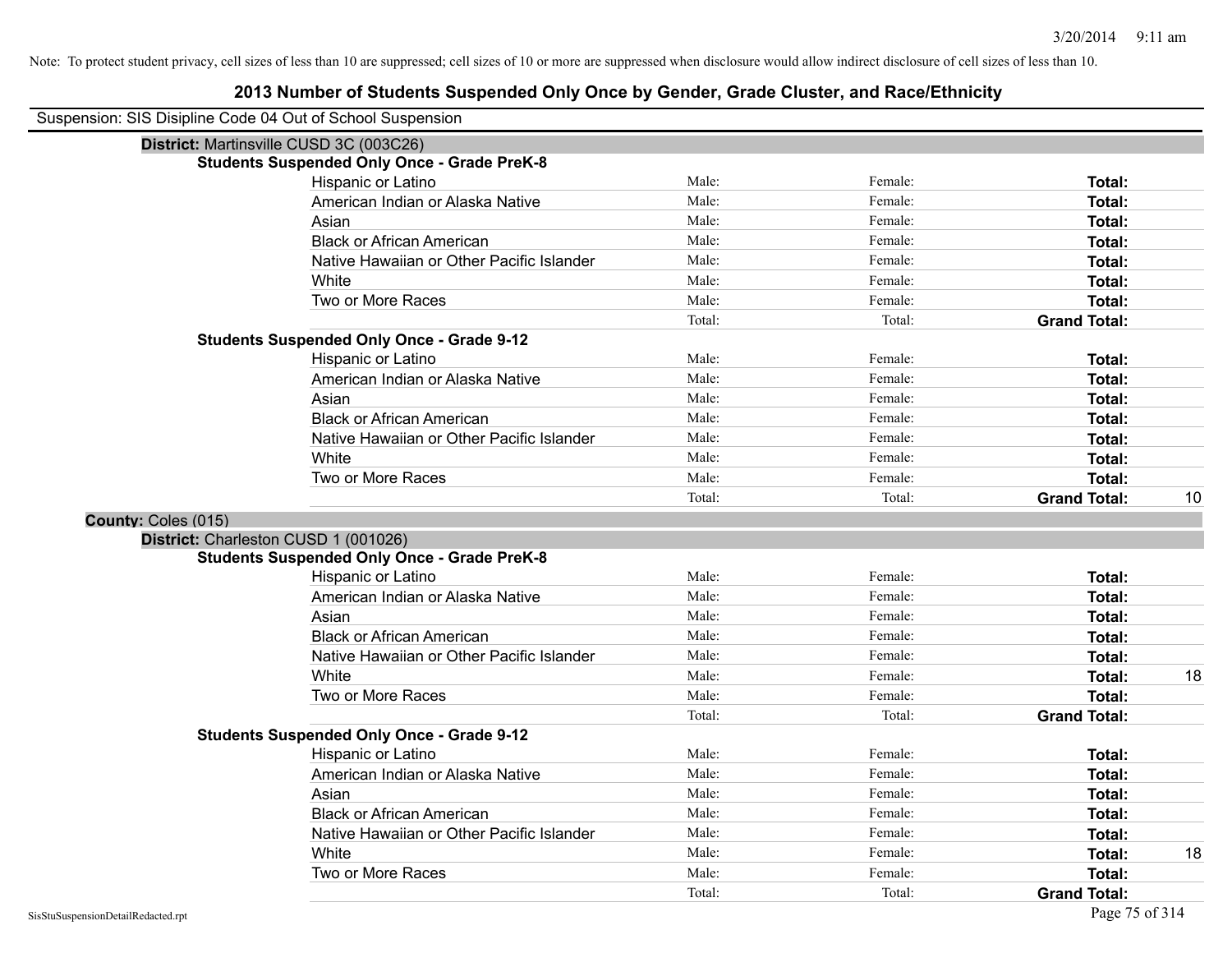#### **2013 Number of Students Suspended Only Once by Gender, Grade Cluster, and Race/Ethnicity**

Suspension: SIS Disipline Code 04 Out of School Suspension

| District: Mattoon CUSD 2 (002026)                  |                                           |        |    |         |    |                     |    |
|----------------------------------------------------|-------------------------------------------|--------|----|---------|----|---------------------|----|
| <b>Students Suspended Only Once - Grade PreK-8</b> |                                           |        |    |         |    |                     |    |
| Hispanic or Latino                                 |                                           | Male:  |    | Female: |    | Total:              |    |
|                                                    | American Indian or Alaska Native          | Male:  |    | Female: |    | Total:              |    |
| Asian                                              |                                           | Male:  |    | Female: |    | Total:              |    |
| <b>Black or African American</b>                   |                                           | Male:  |    | Female: |    | Total:              |    |
|                                                    | Native Hawaiian or Other Pacific Islander | Male:  |    | Female: |    | Total:              |    |
| White                                              |                                           | Male:  |    | Female: |    | Total:              | 25 |
| Two or More Races                                  |                                           | Male:  |    | Female: |    | Total:              |    |
|                                                    |                                           | Total: |    | Total:  |    | <b>Grand Total:</b> |    |
| <b>Students Suspended Only Once - Grade 9-12</b>   |                                           |        |    |         |    |                     |    |
| Hispanic or Latino                                 |                                           | Male:  |    | Female: |    | Total:              |    |
|                                                    | American Indian or Alaska Native          | Male:  |    | Female: |    | Total:              |    |
| Asian                                              |                                           | Male:  |    | Female: |    | Total:              |    |
| <b>Black or African American</b>                   |                                           | Male:  |    | Female: |    | Total:              |    |
|                                                    | Native Hawaiian or Other Pacific Islander | Male:  |    | Female: |    | Total:              |    |
| White                                              |                                           | Male:  | 20 | Female: | 14 | Total:              | 34 |
| Two or More Races                                  |                                           | Male:  |    | Female: |    | Total:              |    |
|                                                    |                                           | Total: |    | Total:  |    | <b>Grand Total:</b> |    |
| District: Oakland CUSD 5 (005026)                  |                                           |        |    |         |    |                     |    |
| <b>Students Suspended Only Once - Grade PreK-8</b> |                                           |        |    |         |    |                     |    |
| Hispanic or Latino                                 |                                           | Male:  |    | Female: |    | Total:              |    |
|                                                    | American Indian or Alaska Native          | Male:  |    | Female: |    | Total:              |    |
| Asian                                              |                                           | Male:  |    | Female: |    | Total:              |    |
| <b>Black or African American</b>                   |                                           | Male:  |    | Female: |    | Total:              |    |
|                                                    | Native Hawaiian or Other Pacific Islander | Male:  |    | Female: |    | Total:              |    |
| White                                              |                                           | Male:  |    | Female: |    | Total:              |    |
| Two or More Races                                  |                                           | Male:  |    | Female: |    | Total:              |    |
|                                                    |                                           | Total: |    | Total:  |    | <b>Grand Total:</b> |    |
| <b>Students Suspended Only Once - Grade 9-12</b>   |                                           |        |    |         |    |                     |    |
| Hispanic or Latino                                 |                                           | Male:  |    | Female: |    | Total:              |    |
|                                                    | American Indian or Alaska Native          | Male:  |    | Female: |    | Total:              |    |
| Asian                                              |                                           | Male:  |    | Female: |    | Total:              |    |
| <b>Black or African American</b>                   |                                           | Male:  |    | Female: |    | Total:              |    |
|                                                    | Native Hawaiian or Other Pacific Islander | Male:  |    | Female: |    | Total:              |    |
| White                                              |                                           | Male:  |    | Female: |    | Total:              |    |
| Two or More Races                                  |                                           | Male:  |    | Female: |    | <b>Total:</b>       |    |
|                                                    |                                           | Total: |    | Total:  |    | <b>Grand Total:</b> |    |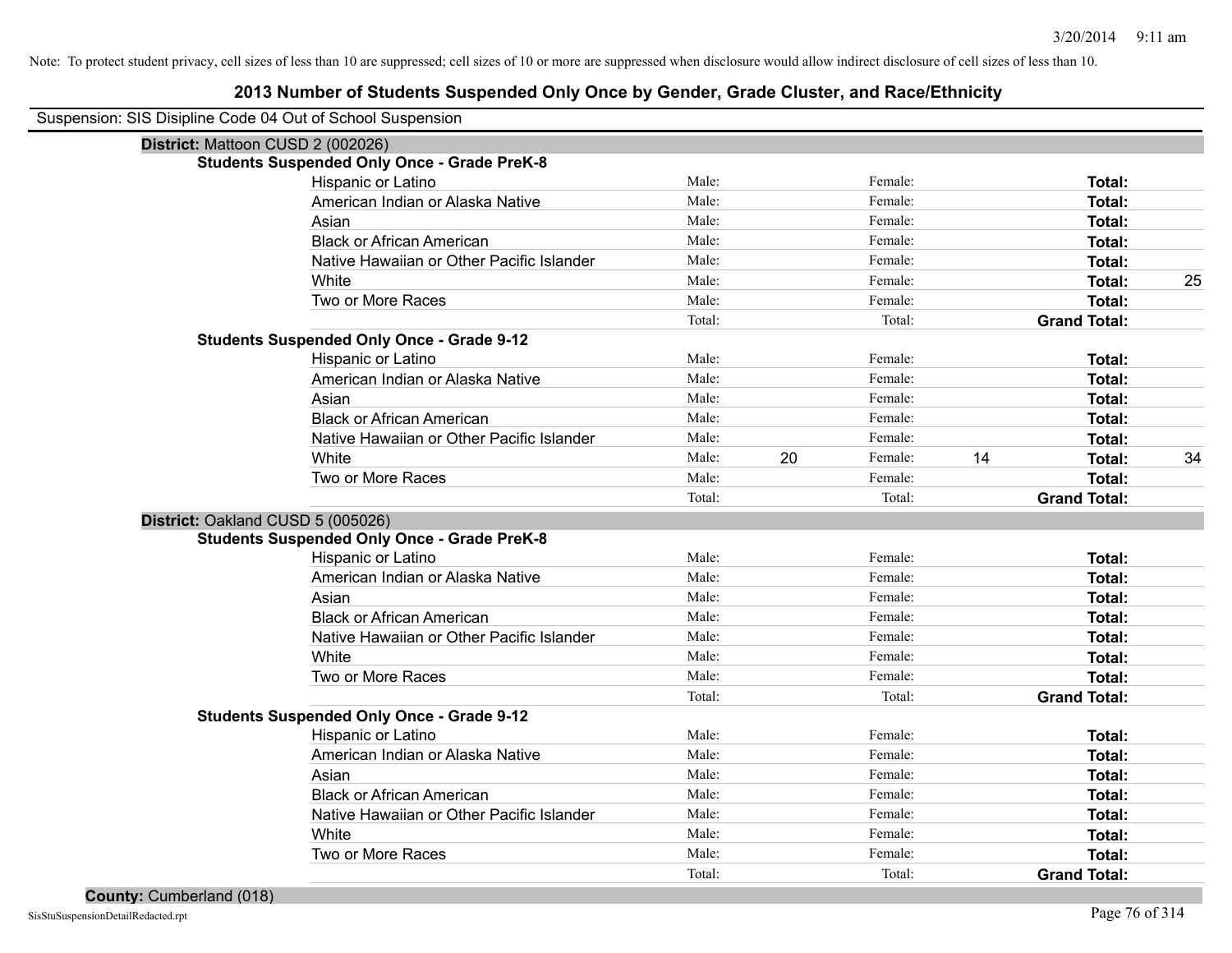| Suspension: SIS Disipline Code 04 Out of School Suspension |
|------------------------------------------------------------|
|                                                            |

| District: Cumberland CUSD 77 (077026)              |        |         |                     |
|----------------------------------------------------|--------|---------|---------------------|
| <b>Students Suspended Only Once - Grade PreK-8</b> |        |         |                     |
| Hispanic or Latino                                 | Male:  | Female: | Total:              |
| American Indian or Alaska Native                   | Male:  | Female: | Total:              |
| Asian                                              | Male:  | Female: | Total:              |
| <b>Black or African American</b>                   | Male:  | Female: | Total:              |
| Native Hawaiian or Other Pacific Islander          | Male:  | Female: | Total:              |
| White                                              | Male:  | Female: | Total:              |
| Two or More Races                                  | Male:  | Female: | Total:              |
|                                                    | Total: | Total:  | <b>Grand Total:</b> |
| <b>Students Suspended Only Once - Grade 9-12</b>   |        |         |                     |
| Hispanic or Latino                                 | Male:  | Female: | Total:              |
| American Indian or Alaska Native                   | Male:  | Female: | Total:              |
| Asian                                              | Male:  | Female: | Total:              |
| <b>Black or African American</b>                   | Male:  | Female: | Total:              |
| Native Hawaiian or Other Pacific Islander          | Male:  | Female: | Total:              |
| White                                              | Male:  | Female: | Total:              |
| Two or More Races                                  | Male:  | Female: | Total:              |
|                                                    | Total: | Total:  | <b>Grand Total:</b> |
| District: Neoga CUSD 3 (003026)                    |        |         |                     |
| <b>Students Suspended Only Once - Grade PreK-8</b> |        |         |                     |
| Hispanic or Latino                                 | Male:  | Female: | Total:              |
| American Indian or Alaska Native                   | Male:  | Female: | Total:              |
| Asian                                              | Male:  | Female: | Total:              |
| <b>Black or African American</b>                   | Male:  | Female: | Total:              |
| Native Hawaiian or Other Pacific Islander          | Male:  | Female: | Total:              |
| White                                              | Male:  | Female: | Total:              |
| Two or More Races                                  | Male:  | Female: | Total:              |
|                                                    | Total: | Total:  | <b>Grand Total:</b> |
|                                                    |        |         |                     |
| <b>Students Suspended Only Once - Grade 9-12</b>   |        |         |                     |
| Hispanic or Latino                                 | Male:  | Female: | Total:              |
| American Indian or Alaska Native                   | Male:  | Female: | Total:              |
| Asian                                              | Male:  | Female: | Total:              |
| <b>Black or African American</b>                   | Male:  | Female: | Total:              |
| Native Hawaiian or Other Pacific Islander          | Male:  | Female: | Total:              |
| White                                              | Male:  | Female: | Total:              |
| Two or More Races                                  | Male:  | Female: | Total:              |
|                                                    | Total: | Total:  | <b>Grand Total:</b> |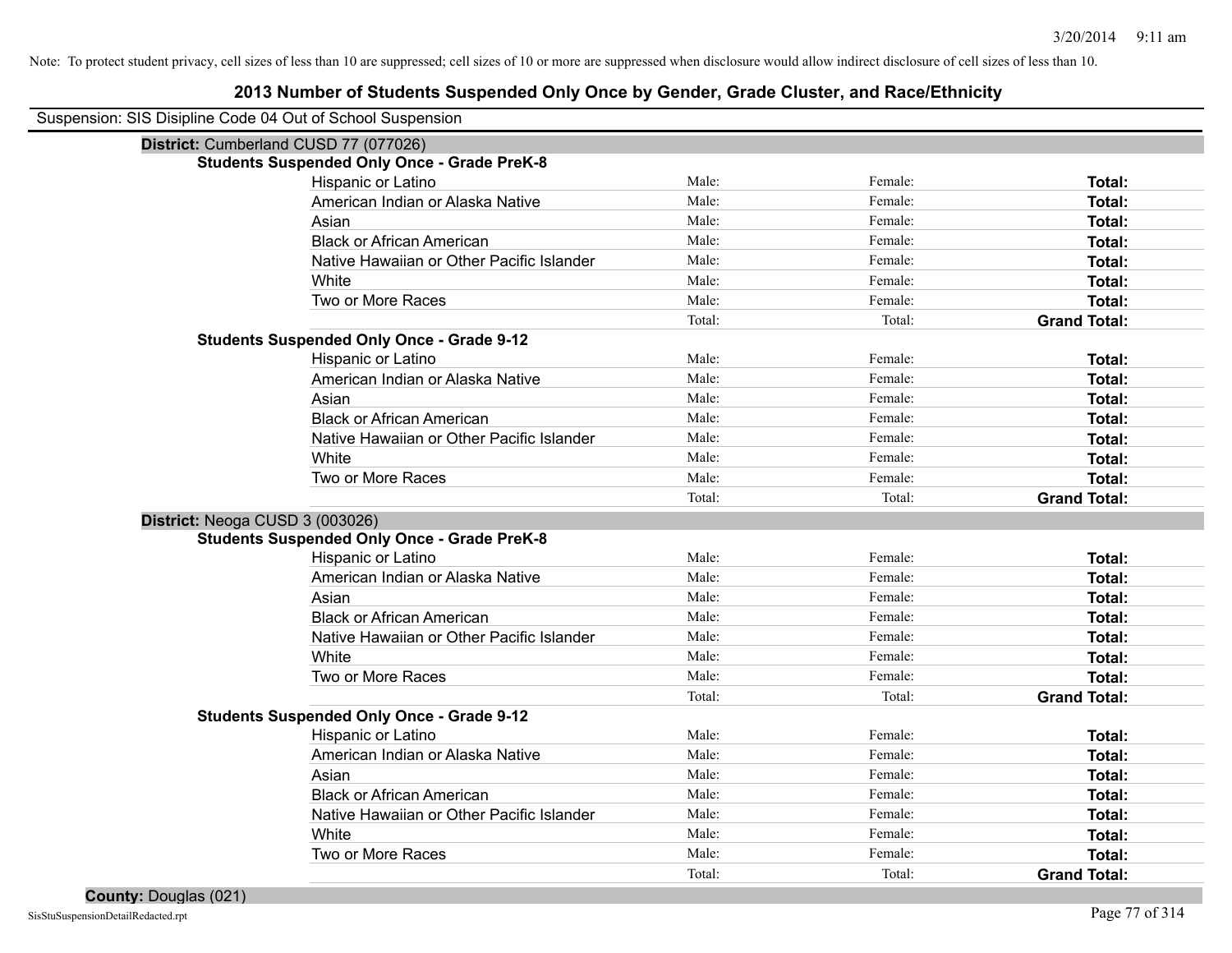| Suspension: SIS Disipline Code 04 Out of School Suspension |
|------------------------------------------------------------|
|------------------------------------------------------------|

| District: Arcola CUSD 306 (306026)                 |        |         |                     |    |
|----------------------------------------------------|--------|---------|---------------------|----|
| <b>Students Suspended Only Once - Grade PreK-8</b> |        |         |                     |    |
| Hispanic or Latino                                 | Male:  | Female: | Total:              |    |
| American Indian or Alaska Native                   | Male:  | Female: | Total:              |    |
| Asian                                              | Male:  | Female: | <b>Total:</b>       |    |
| <b>Black or African American</b>                   | Male:  | Female: | Total:              |    |
| Native Hawaiian or Other Pacific Islander          | Male:  | Female: | Total:              |    |
| White                                              | Male:  | Female: | Total:              |    |
| Two or More Races                                  | Male:  | Female: | Total:              |    |
|                                                    | Total: | Total:  | <b>Grand Total:</b> |    |
| <b>Students Suspended Only Once - Grade 9-12</b>   |        |         |                     |    |
| Hispanic or Latino                                 | Male:  | Female: | Total:              |    |
| American Indian or Alaska Native                   | Male:  | Female: | <b>Total:</b>       |    |
| Asian                                              | Male:  | Female: | Total:              |    |
| <b>Black or African American</b>                   | Male:  | Female: | <b>Total:</b>       |    |
| Native Hawaiian or Other Pacific Islander          | Male:  | Female: | <b>Total:</b>       |    |
| White                                              | Male:  | Female: | <b>Total:</b>       |    |
| Two or More Races                                  | Male:  | Female: | Total:              |    |
|                                                    | Total: | Total:  | <b>Grand Total:</b> | 15 |
| District: Arthur CUSD 305 (305026)                 |        |         |                     |    |
| <b>Students Suspended Only Once - Grade PreK-8</b> |        |         |                     |    |
| Hispanic or Latino                                 | Male:  | Female: | Total:              |    |
| American Indian or Alaska Native                   | Male:  | Female: | Total:              |    |
| Asian                                              | Male:  | Female: | <b>Total:</b>       |    |
| <b>Black or African American</b>                   | Male:  | Female: | Total:              |    |
| Native Hawaiian or Other Pacific Islander          | Male:  | Female: | Total:              |    |
| White                                              | Male:  | Female: | <b>Total:</b>       |    |
| Two or More Races                                  | Male:  | Female: | <b>Total:</b>       |    |
|                                                    | Total: | Total:  | <b>Grand Total:</b> |    |
| <b>Students Suspended Only Once - Grade 9-12</b>   |        |         |                     |    |
| Hispanic or Latino                                 | Male:  | Female: | <b>Total:</b>       |    |
| American Indian or Alaska Native                   | Male:  | Female: | <b>Total:</b>       |    |
| Asian                                              | Male:  | Female: | Total:              |    |
| <b>Black or African American</b>                   | Male:  | Female: | <b>Total:</b>       |    |
| Native Hawaiian or Other Pacific Islander          | Male:  | Female: | <b>Total:</b>       |    |
| White                                              | Male:  | Female: | Total:              |    |
| Two or More Races                                  | Male:  | Female: | Total:              |    |
|                                                    | Total: | Total:  | <b>Grand Total:</b> |    |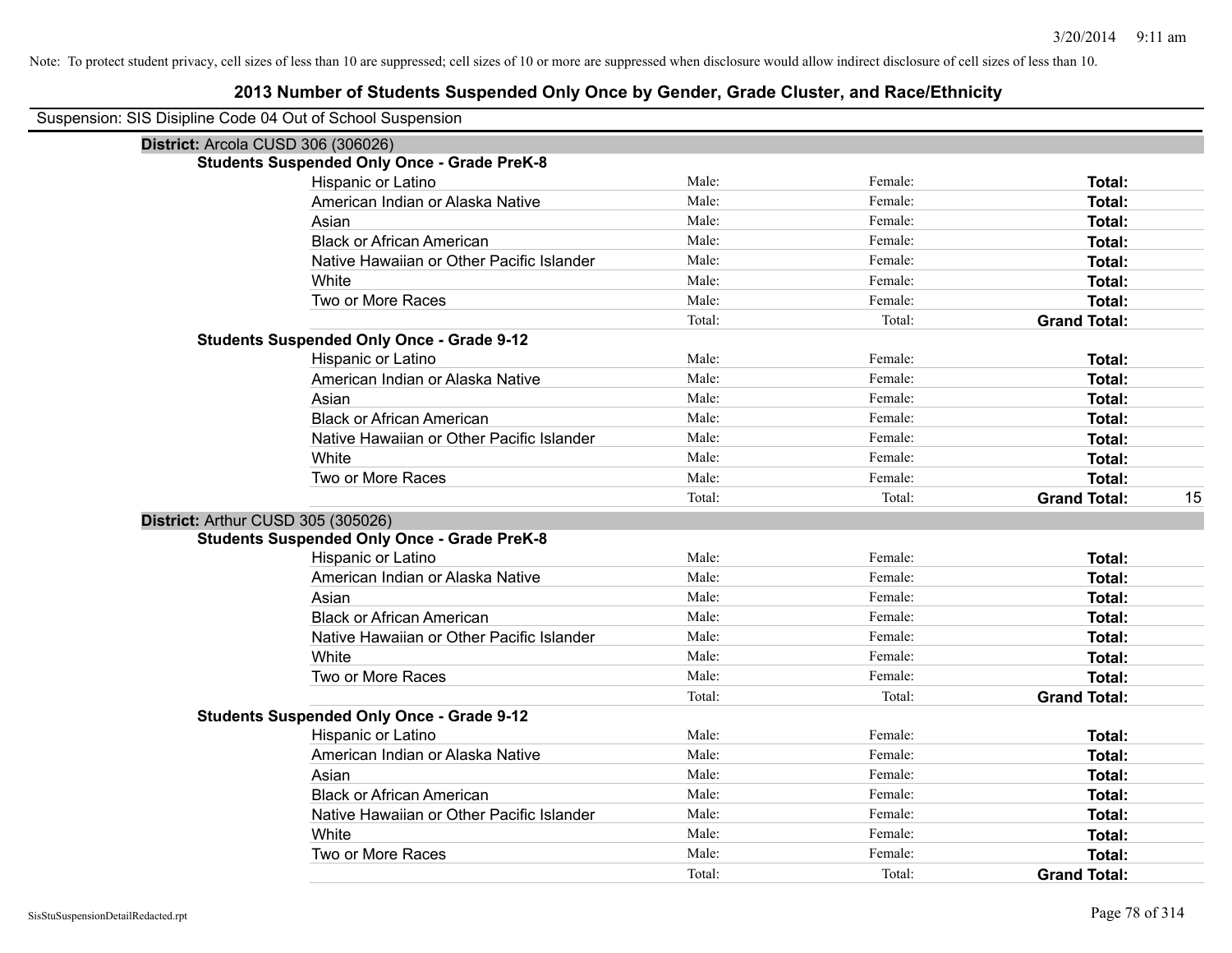| Suspension: SIS Disipline Code 04 Out of School Suspension |  |  |  |
|------------------------------------------------------------|--|--|--|
|                                                            |  |  |  |

| District: Tuscola CUSD 301 (301026)                |        |         |                     |    |
|----------------------------------------------------|--------|---------|---------------------|----|
| <b>Students Suspended Only Once - Grade PreK-8</b> |        |         |                     |    |
| Hispanic or Latino                                 | Male:  | Female: | Total:              |    |
| American Indian or Alaska Native                   | Male:  | Female: | Total:              |    |
| Asian                                              | Male:  | Female: | Total:              |    |
| <b>Black or African American</b>                   | Male:  | Female: | Total:              |    |
| Native Hawaiian or Other Pacific Islander          | Male:  | Female: | Total:              |    |
| White                                              | Male:  | Female: | Total:              |    |
| Two or More Races                                  | Male:  | Female: | Total:              |    |
|                                                    | Total: | Total:  | <b>Grand Total:</b> |    |
| <b>Students Suspended Only Once - Grade 9-12</b>   |        |         |                     |    |
| Hispanic or Latino                                 | Male:  | Female: | Total:              |    |
| American Indian or Alaska Native                   | Male:  | Female: | Total:              |    |
| Asian                                              | Male:  | Female: | Total:              |    |
| <b>Black or African American</b>                   | Male:  | Female: | Total:              |    |
| Native Hawaiian or Other Pacific Islander          | Male:  | Female: | Total:              |    |
| White                                              | Male:  | Female: | Total:              | 10 |
| Two or More Races                                  | Male:  | Female: | Total:              |    |
|                                                    | Total: | Total:  | <b>Grand Total:</b> |    |
| District: Villa Grove CUSD 302 (302026)            |        |         |                     |    |
| <b>Students Suspended Only Once - Grade PreK-8</b> |        |         |                     |    |
| Hispanic or Latino                                 | Male:  | Female: | Total:              |    |
| American Indian or Alaska Native                   | Male:  | Female: | Total:              |    |
| Asian                                              | Male:  | Female: | Total:              |    |
| <b>Black or African American</b>                   | Male:  | Female: | Total:              |    |
| Native Hawaiian or Other Pacific Islander          | Male:  | Female: | Total:              |    |
| White                                              | Male:  | Female: | Total:              |    |
| Two or More Races                                  | Male:  | Female: | Total:              |    |
|                                                    | Total: | Total:  | <b>Grand Total:</b> |    |
| <b>Students Suspended Only Once - Grade 9-12</b>   |        |         |                     |    |
| Hispanic or Latino                                 | Male:  | Female: | Total:              |    |
| American Indian or Alaska Native                   | Male:  | Female: | Total:              |    |
| Asian                                              | Male:  | Female: | Total:              |    |
| <b>Black or African American</b>                   | Male:  | Female: | Total:              |    |
| Native Hawaiian or Other Pacific Islander          | Male:  | Female: | Total:              |    |
| White                                              | Male:  | Female: | Total:              |    |
| Two or More Races                                  | Male:  | Female: | Total:              |    |
|                                                    | Total: | Total:  | <b>Grand Total:</b> |    |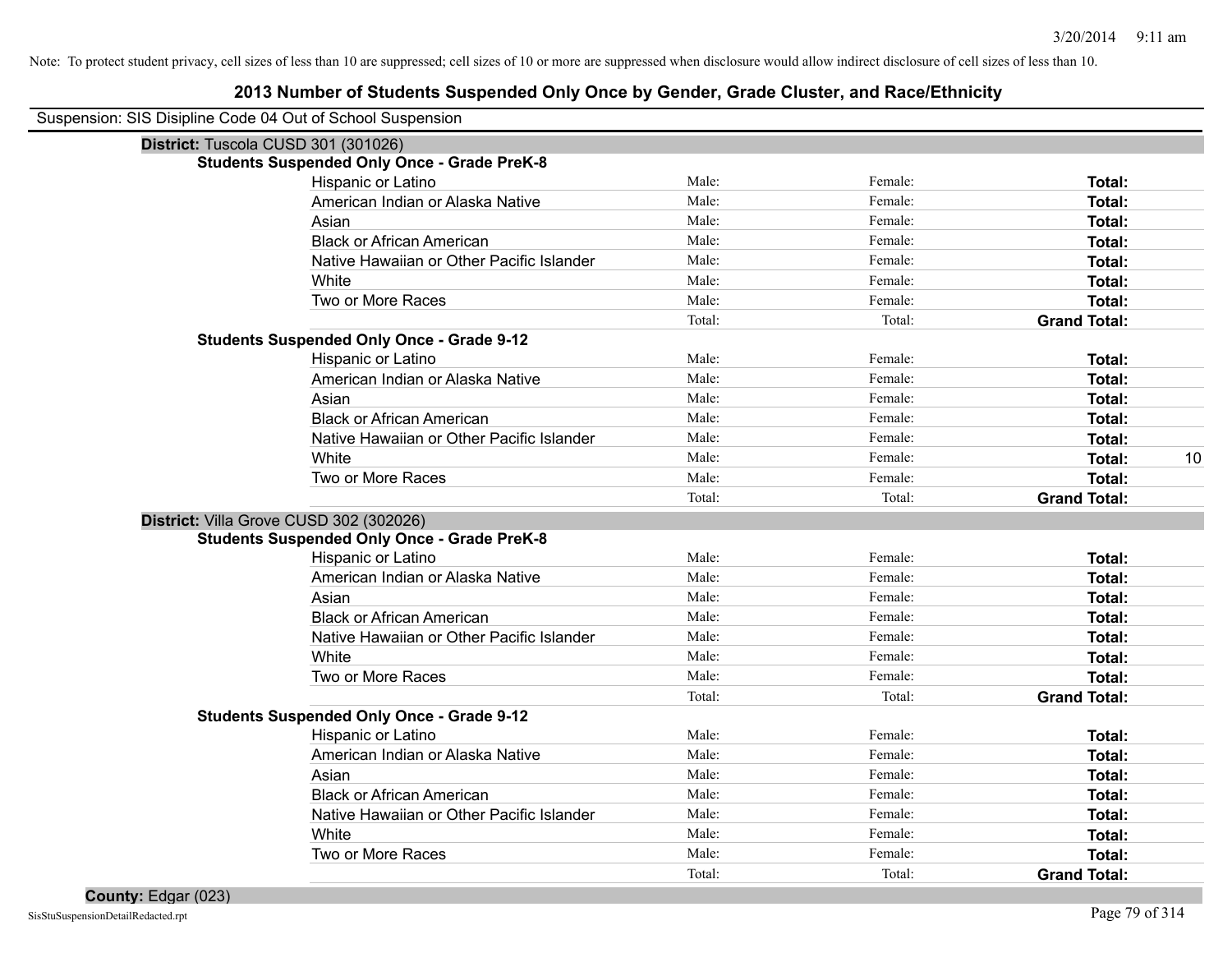| Suspension: SIS Disipline Code 04 Out of School Suspension |
|------------------------------------------------------------|
|------------------------------------------------------------|

| District: Edgar County CUD 6 (006026)              |        |         |                     |
|----------------------------------------------------|--------|---------|---------------------|
| <b>Students Suspended Only Once - Grade PreK-8</b> |        |         |                     |
| Hispanic or Latino                                 | Male:  | Female: | <b>Total:</b>       |
| American Indian or Alaska Native                   | Male:  | Female: | Total:              |
| Asian                                              | Male:  | Female: | <b>Total:</b>       |
| <b>Black or African American</b>                   | Male:  | Female: | Total:              |
| Native Hawaiian or Other Pacific Islander          | Male:  | Female: | Total:              |
| White                                              | Male:  | Female: | <b>Total:</b>       |
| Two or More Races                                  | Male:  | Female: | Total:              |
|                                                    | Total: | Total:  | <b>Grand Total:</b> |
| <b>Students Suspended Only Once - Grade 9-12</b>   |        |         |                     |
| Hispanic or Latino                                 | Male:  | Female: | Total:              |
| American Indian or Alaska Native                   | Male:  | Female: | <b>Total:</b>       |
| Asian                                              | Male:  | Female: | <b>Total:</b>       |
| <b>Black or African American</b>                   | Male:  | Female: | <b>Total:</b>       |
| Native Hawaiian or Other Pacific Islander          | Male:  | Female: | Total:              |
| White                                              | Male:  | Female: | Total:              |
| Two or More Races                                  | Male:  | Female: | Total:              |
|                                                    | Total: | Total:  | <b>Grand Total:</b> |
| District: Kansas CUSD 3 (003026)                   |        |         |                     |
| <b>Students Suspended Only Once - Grade PreK-8</b> |        |         |                     |
| Hispanic or Latino                                 | Male:  | Female: | Total:              |
| American Indian or Alaska Native                   | Male:  | Female: | <b>Total:</b>       |
| Asian                                              | Male:  | Female: | <b>Total:</b>       |
| <b>Black or African American</b>                   | Male:  | Female: | <b>Total:</b>       |
| Native Hawaiian or Other Pacific Islander          | Male:  | Female: | <b>Total:</b>       |
| White                                              | Male:  | Female: | Total:              |
| Two or More Races                                  | Male:  | Female: | Total:              |
|                                                    | Total: | Total:  | <b>Grand Total:</b> |
| <b>Students Suspended Only Once - Grade 9-12</b>   |        |         |                     |
| Hispanic or Latino                                 | Male:  | Female: | Total:              |
| American Indian or Alaska Native                   | Male:  | Female: | Total:              |
| Asian                                              | Male:  | Female: | <b>Total:</b>       |
| <b>Black or African American</b>                   | Male:  | Female: | <b>Total:</b>       |
| Native Hawaiian or Other Pacific Islander          | Male:  | Female: | <b>Total:</b>       |
| White                                              | Male:  | Female: | Total:              |
| Two or More Races                                  | Male:  | Female: | <b>Total:</b>       |
|                                                    | Total: | Total:  | <b>Grand Total:</b> |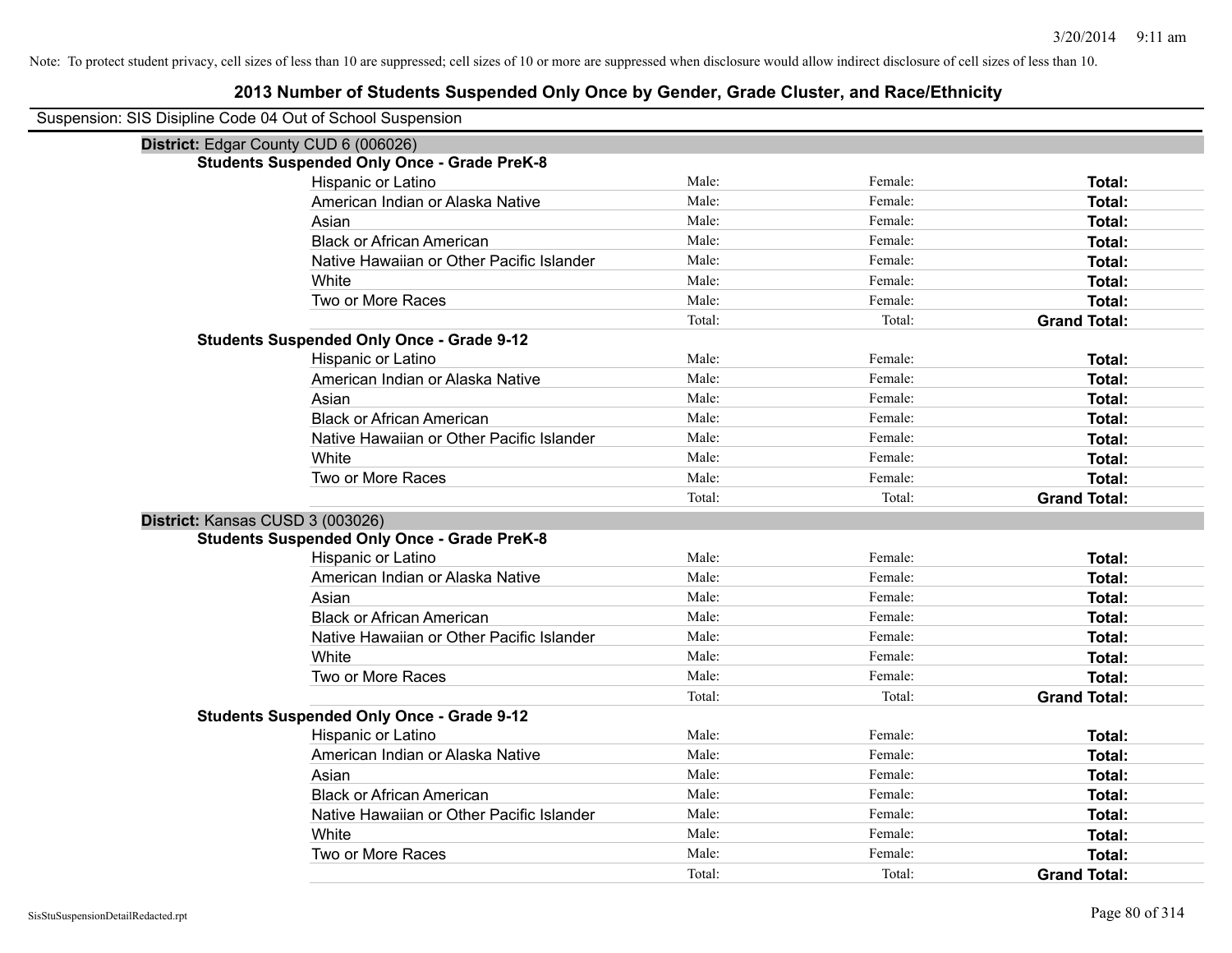|                               | Suspension: SIS Disipline Code 04 Out of School Suspension |        |         |                     |    |
|-------------------------------|------------------------------------------------------------|--------|---------|---------------------|----|
|                               | District: Paris-Union SD 95 (095025)                       |        |         |                     |    |
|                               | <b>Students Suspended Only Once - Grade PreK-8</b>         |        |         |                     |    |
|                               | Hispanic or Latino                                         | Male:  | Female: | Total:              |    |
|                               | American Indian or Alaska Native                           | Male:  | Female: | Total:              |    |
|                               | Asian                                                      | Male:  | Female: | Total:              |    |
|                               | <b>Black or African American</b>                           | Male:  | Female: | Total:              |    |
|                               | Native Hawaiian or Other Pacific Islander                  | Male:  | Female: | Total:              |    |
|                               | White                                                      | Male:  | Female: | Total:              |    |
|                               | Two or More Races                                          | Male:  | Female: | Total:              |    |
|                               |                                                            | Total: | Total:  | <b>Grand Total:</b> |    |
|                               | District: Shiloh CUSD 1 (001026)                           |        |         |                     |    |
|                               | <b>Students Suspended Only Once - Grade PreK-8</b>         |        |         |                     |    |
|                               | Hispanic or Latino                                         | Male:  | Female: | Total:              |    |
|                               | American Indian or Alaska Native                           | Male:  | Female: | Total:              |    |
|                               | Asian                                                      | Male:  | Female: | Total:              |    |
|                               | <b>Black or African American</b>                           | Male:  | Female: | Total:              |    |
|                               | Native Hawaiian or Other Pacific Islander                  | Male:  | Female: | Total:              |    |
|                               | White                                                      | Male:  | Female: | Total:              |    |
|                               | Two or More Races                                          | Male:  | Female: | Total:              |    |
|                               |                                                            | Total: | Total:  | <b>Grand Total:</b> |    |
|                               | <b>Students Suspended Only Once - Grade 9-12</b>           |        |         |                     |    |
|                               | Hispanic or Latino                                         | Male:  | Female: | Total:              |    |
|                               | American Indian or Alaska Native                           | Male:  | Female: | Total:              |    |
|                               | Asian                                                      | Male:  | Female: | Total:              |    |
|                               | <b>Black or African American</b>                           | Male:  | Female: | Total:              |    |
|                               | Native Hawaiian or Other Pacific Islander                  | Male:  | Female: | Total:              |    |
|                               | White                                                      | Male:  | Female: | Total:              | 10 |
|                               | Two or More Races                                          | Male:  | Female: | Total:              |    |
|                               |                                                            | Total: | Total:  | <b>Grand Total:</b> |    |
| <b>County: Moultrie (070)</b> |                                                            |        |         |                     |    |
|                               | District: Okaw Valley CUSD 302 (302026)                    |        |         |                     |    |
|                               | <b>Students Suspended Only Once - Grade 9-12</b>           |        |         |                     |    |
|                               | Hispanic or Latino                                         | Male:  | Female: | Total:              |    |
|                               | American Indian or Alaska Native                           | Male:  | Female: | Total:              |    |
|                               | Asian                                                      | Male:  | Female: | Total:              |    |
|                               | <b>Black or African American</b>                           | Male:  | Female: | Total:              |    |
|                               | Native Hawaiian or Other Pacific Islander                  | Male:  | Female: | Total:              |    |
|                               | White                                                      | Male:  | Female: | Total:              |    |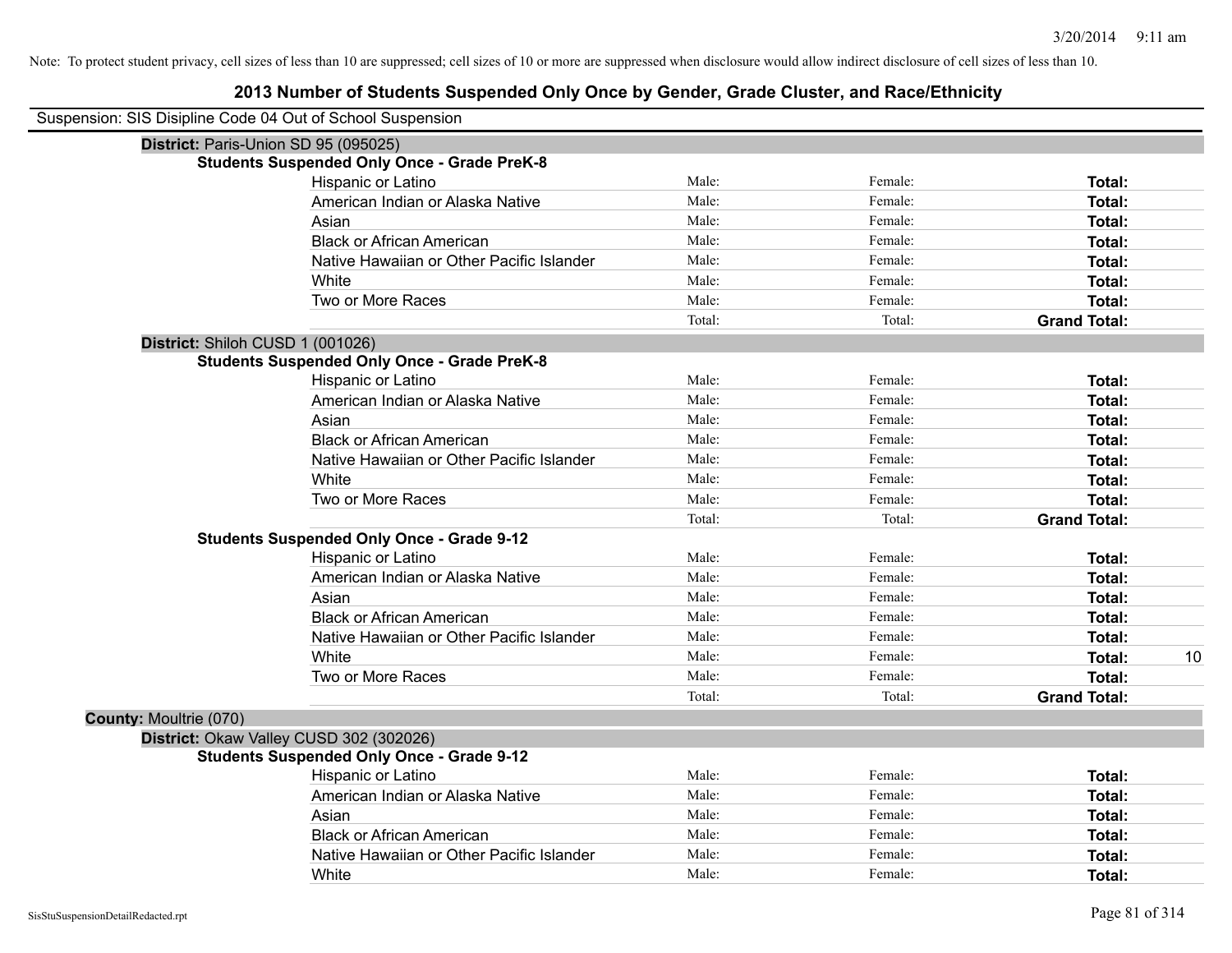|                      | Suspension: SIS Disipline Code 04 Out of School Suspension |        |         |                     |    |
|----------------------|------------------------------------------------------------|--------|---------|---------------------|----|
|                      | Two or More Races                                          | Male:  | Female: | <b>Total:</b>       |    |
|                      |                                                            | Total: | Total:  | <b>Grand Total:</b> |    |
|                      | District: Sullivan CUSD 300 (300026)                       |        |         |                     |    |
|                      | <b>Students Suspended Only Once - Grade PreK-8</b>         |        |         |                     |    |
|                      | Hispanic or Latino                                         | Male:  | Female: | Total:              |    |
|                      | American Indian or Alaska Native                           | Male:  | Female: | Total:              |    |
|                      | Asian                                                      | Male:  | Female: | Total:              |    |
|                      | <b>Black or African American</b>                           | Male:  | Female: | Total:              |    |
|                      | Native Hawaiian or Other Pacific Islander                  | Male:  | Female: | Total:              |    |
|                      | White                                                      | Male:  | Female: | Total:              |    |
|                      | Two or More Races                                          | Male:  | Female: | <b>Total:</b>       |    |
|                      |                                                            | Total: | Total:  | <b>Grand Total:</b> |    |
|                      | <b>Students Suspended Only Once - Grade 9-12</b>           |        |         |                     |    |
|                      | Hispanic or Latino                                         | Male:  | Female: | Total:              |    |
|                      | American Indian or Alaska Native                           | Male:  | Female: | <b>Total:</b>       |    |
|                      | Asian                                                      | Male:  | Female: | <b>Total:</b>       |    |
|                      | <b>Black or African American</b>                           | Male:  | Female: | <b>Total:</b>       |    |
|                      | Native Hawaiian or Other Pacific Islander                  | Male:  | Female: | Total:              |    |
|                      | White                                                      | Male:  | Female: | <b>Total:</b>       | 19 |
|                      | Two or More Races                                          | Male:  | Female: | <b>Total:</b>       |    |
|                      |                                                            | Total: | Total:  | <b>Grand Total:</b> |    |
| County: Shelby (087) |                                                            |        |         |                     |    |
|                      | District: Central A & M CUD 21 (021026)                    |        |         |                     |    |
|                      | <b>Students Suspended Only Once - Grade PreK-8</b>         |        |         |                     |    |
|                      | Hispanic or Latino                                         | Male:  | Female: | Total:              |    |
|                      | American Indian or Alaska Native                           | Male:  | Female: | Total:              |    |
|                      | Asian                                                      | Male:  | Female: | Total:              |    |
|                      | <b>Black or African American</b>                           | Male:  | Female: | Total:              |    |
|                      | Native Hawaiian or Other Pacific Islander                  | Male:  | Female: | Total:              |    |
|                      | White                                                      | Male:  | Female: | Total:              | 10 |
|                      | Two or More Races                                          | Male:  | Female: | <b>Total:</b>       |    |
|                      |                                                            | Total: | Total:  | <b>Grand Total:</b> |    |
|                      | <b>Students Suspended Only Once - Grade 9-12</b>           |        |         |                     |    |
|                      | Hispanic or Latino                                         | Male:  | Female: | Total:              |    |
|                      | American Indian or Alaska Native                           | Male:  | Female: | Total:              |    |
|                      | Asian                                                      | Male:  | Female: | Total:              |    |
|                      | <b>Black or African American</b>                           | Male:  | Female: | <b>Total:</b>       |    |
|                      | Native Hawaiian or Other Pacific Islander                  | Male:  | Female: | <b>Total:</b>       |    |
|                      | White                                                      | Male:  | Female: | Total:              |    |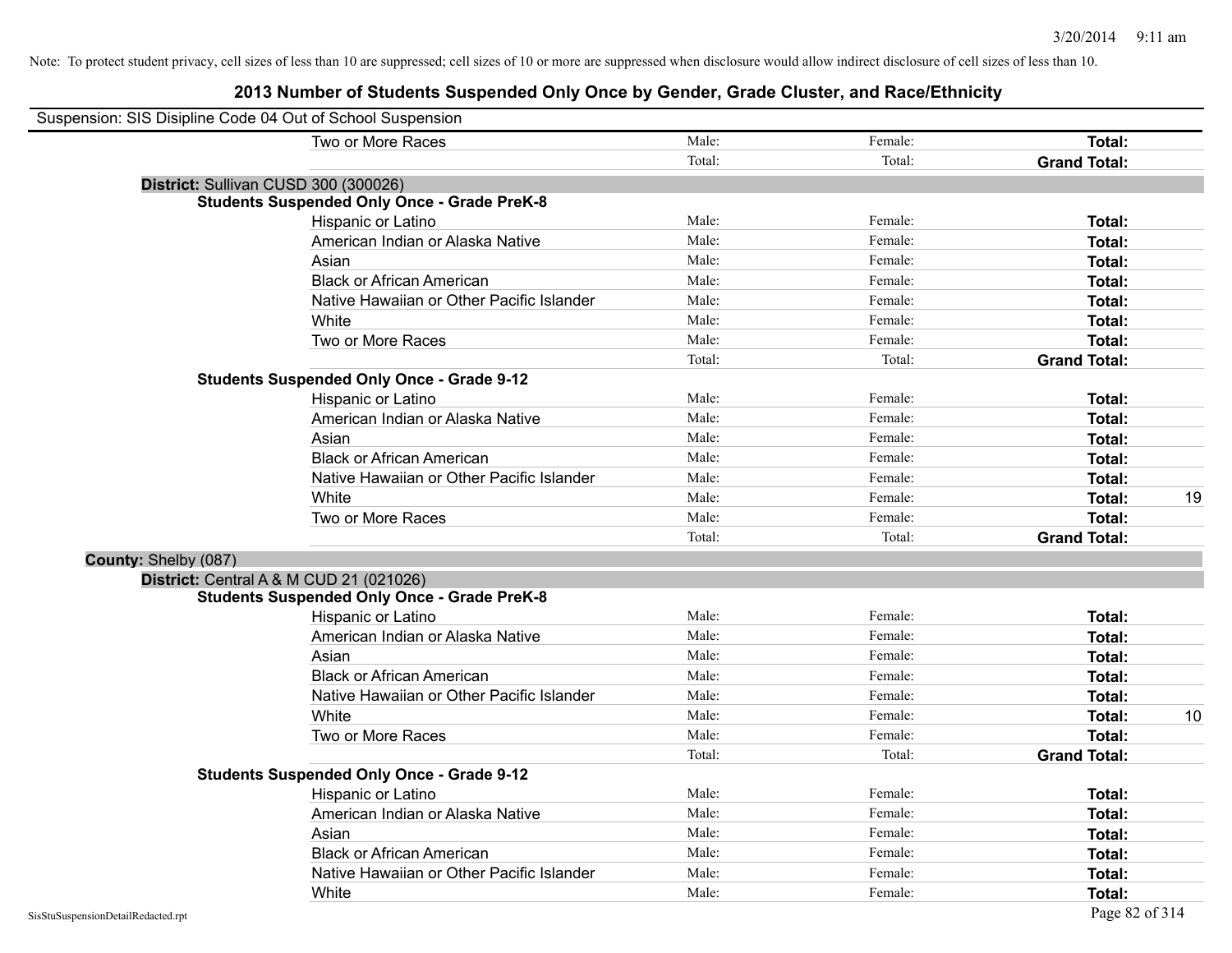| Suspension: SIS Disipline Code 04 Out of School Suspension |                                                    |        |         |                     |    |
|------------------------------------------------------------|----------------------------------------------------|--------|---------|---------------------|----|
|                                                            | Two or More Races                                  | Male:  | Female: | Total:              |    |
|                                                            |                                                    | Total: | Total:  | <b>Grand Total:</b> |    |
|                                                            | District: Cowden-Herrick CUSD 3A (003A26)          |        |         |                     |    |
|                                                            | <b>Students Suspended Only Once - Grade PreK-8</b> |        |         |                     |    |
|                                                            | Hispanic or Latino                                 | Male:  | Female: | Total:              |    |
|                                                            | American Indian or Alaska Native                   | Male:  | Female: | Total:              |    |
|                                                            | Asian                                              | Male:  | Female: | Total:              |    |
|                                                            | <b>Black or African American</b>                   | Male:  | Female: | Total:              |    |
|                                                            | Native Hawaiian or Other Pacific Islander          | Male:  | Female: | Total:              |    |
|                                                            | White                                              | Male:  | Female: | Total:              |    |
|                                                            | Two or More Races                                  | Male:  | Female: | Total:              |    |
|                                                            |                                                    | Total: | Total:  | <b>Grand Total:</b> |    |
|                                                            | <b>Students Suspended Only Once - Grade 9-12</b>   |        |         |                     |    |
|                                                            | Hispanic or Latino                                 | Male:  | Female: | Total:              |    |
|                                                            | American Indian or Alaska Native                   | Male:  | Female: | Total:              |    |
|                                                            | Asian                                              | Male:  | Female: | Total:              |    |
|                                                            | <b>Black or African American</b>                   | Male:  | Female: | Total:              |    |
|                                                            | Native Hawaiian or Other Pacific Islander          | Male:  | Female: | Total:              |    |
|                                                            | White                                              | Male:  | Female: | Total:              | 13 |
|                                                            | Two or More Races                                  | Male:  | Female: | Total:              |    |
|                                                            |                                                    | Total: | Total:  | <b>Grand Total:</b> |    |
|                                                            | District: Shelbyville CUSD 4 (004026)              |        |         |                     |    |
|                                                            | <b>Students Suspended Only Once - Grade PreK-8</b> |        |         |                     |    |
|                                                            | Hispanic or Latino                                 | Male:  | Female: | Total:              |    |
|                                                            | American Indian or Alaska Native                   | Male:  | Female: | Total:              |    |
|                                                            | Asian                                              | Male:  | Female: | Total:              |    |
|                                                            | <b>Black or African American</b>                   | Male:  | Female: | Total:              |    |
|                                                            | Native Hawaiian or Other Pacific Islander          | Male:  | Female: | Total:              |    |
|                                                            | White                                              | Male:  | Female: | Total:              | 13 |
|                                                            | Two or More Races                                  | Male:  | Female: | Total:              |    |
|                                                            |                                                    | Total: | Total:  | <b>Grand Total:</b> |    |
|                                                            | District: Stewardson-Strasburg CUD 5A (005A26)     |        |         |                     |    |
|                                                            | <b>Students Suspended Only Once - Grade 9-12</b>   |        |         |                     |    |
|                                                            | Hispanic or Latino                                 | Male:  | Female: | Total:              |    |
|                                                            | American Indian or Alaska Native                   | Male:  | Female: | Total:              |    |
|                                                            | Asian                                              | Male:  | Female: | Total:              |    |
|                                                            | <b>Black or African American</b>                   | Male:  | Female: | Total:              |    |
|                                                            | Native Hawaiian or Other Pacific Islander          | Male:  | Female: | Total:              |    |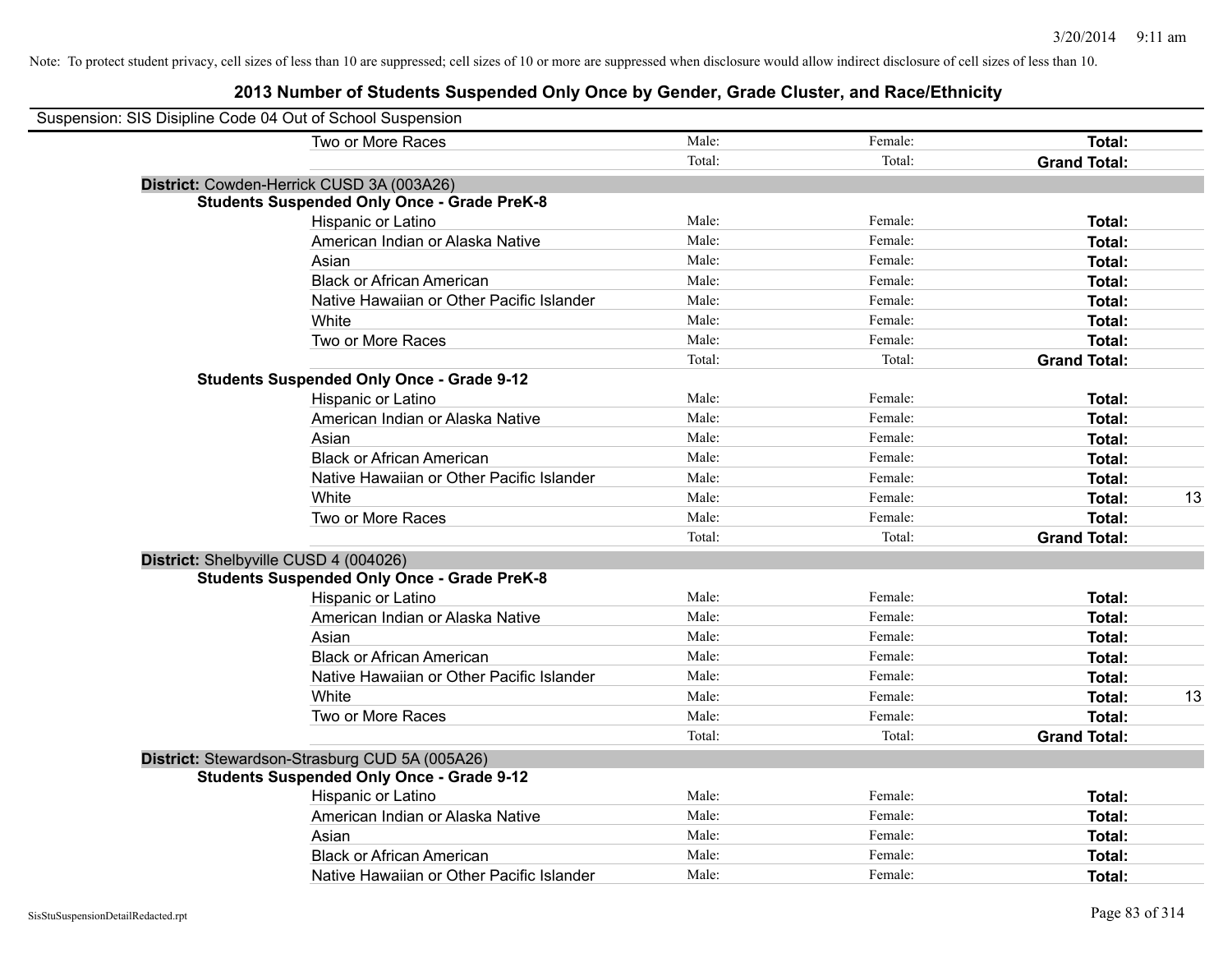| Suspension: SIS Disipline Code 04 Out of School Suspension |                                                    |        |       |         |       |                     |       |
|------------------------------------------------------------|----------------------------------------------------|--------|-------|---------|-------|---------------------|-------|
|                                                            | White                                              | Male:  |       | Female: |       | <b>Total:</b>       |       |
|                                                            | Two or More Races                                  | Male:  |       | Female: |       | Total:              |       |
|                                                            |                                                    | Total: |       | Total:  |       | <b>Grand Total:</b> |       |
| District: Windsor CUSD 1 (001026)                          |                                                    |        |       |         |       |                     |       |
|                                                            | <b>Students Suspended Only Once - Grade PreK-8</b> |        |       |         |       |                     |       |
|                                                            | Hispanic or Latino                                 | Male:  |       | Female: |       | Total:              |       |
|                                                            | American Indian or Alaska Native                   | Male:  |       | Female: |       | <b>Total:</b>       |       |
|                                                            | Asian                                              | Male:  |       | Female: |       | <b>Total:</b>       |       |
|                                                            | <b>Black or African American</b>                   | Male:  |       | Female: |       | <b>Total:</b>       |       |
|                                                            | Native Hawaiian or Other Pacific Islander          | Male:  |       | Female: |       | <b>Total:</b>       |       |
|                                                            | White                                              | Male:  |       | Female: |       | Total:              |       |
|                                                            | Two or More Races                                  | Male:  |       | Female: |       | <b>Total:</b>       |       |
|                                                            |                                                    | Total: |       | Total:  |       | <b>Grand Total:</b> |       |
|                                                            | <b>Students Suspended Only Once - Grade 9-12</b>   |        |       |         |       |                     |       |
|                                                            | Hispanic or Latino                                 | Male:  |       | Female: |       | Total:              |       |
|                                                            | American Indian or Alaska Native                   | Male:  |       | Female: |       | Total:              |       |
|                                                            | Asian                                              | Male:  |       | Female: |       | <b>Total:</b>       |       |
|                                                            | <b>Black or African American</b>                   | Male:  |       | Female: |       | Total:              |       |
|                                                            | Native Hawaiian or Other Pacific Islander          | Male:  |       | Female: |       | <b>Total:</b>       |       |
|                                                            | White                                              | Male:  |       | Female: |       | <b>Total:</b>       |       |
|                                                            | Two or More Races                                  | Male:  |       | Female: |       | <b>Total:</b>       |       |
|                                                            |                                                    | Total: |       | Total:  |       | <b>Grand Total:</b> |       |
|                                                            |                                                    |        |       |         |       |                     |       |
| Region: Crawford-Lawrence Educ Serv Reg (15)               |                                                    |        |       |         |       |                     |       |
| County: Cook (016)                                         |                                                    |        |       |         |       |                     |       |
|                                                            | District: City of Chicago SD 299 (299025)          |        |       |         |       |                     |       |
|                                                            | <b>Students Suspended Only Once - Grade PreK-8</b> |        |       |         |       |                     |       |
|                                                            | Hispanic or Latino                                 | Male:  | 1,825 | Female: | 704   | <b>Total:</b>       | 2,529 |
|                                                            | American Indian or Alaska Native                   | Male:  |       | Female: |       | Total:              | 25    |
|                                                            | Asian                                              | Male:  | 53    | Female: | 13    | Total:              | 66    |
|                                                            | <b>Black or African American</b>                   | Male:  | 4,805 | Female: | 3,322 | <b>Total:</b>       | 8,127 |
|                                                            | Native Hawaiian or Other Pacific Islander          | Male:  |       | Female: |       | <b>Total:</b>       |       |
|                                                            | White                                              | Male:  | 238   | Female: | 44    | Total:              | 282   |
|                                                            | Two or More Races                                  | Male:  | 64    | Female: | 27    | Total:              | 91    |
|                                                            |                                                    | Total: |       | Total:  |       | <b>Grand Total:</b> |       |
|                                                            | <b>Students Suspended Only Once - Grade 9-12</b>   |        |       |         |       |                     |       |
|                                                            | Hispanic or Latino                                 | Male:  | 1,859 | Female: | 1,200 | <b>Total:</b>       | 3,059 |
|                                                            | American Indian or Alaska Native                   | Male:  |       | Female: |       | Total:              | 18    |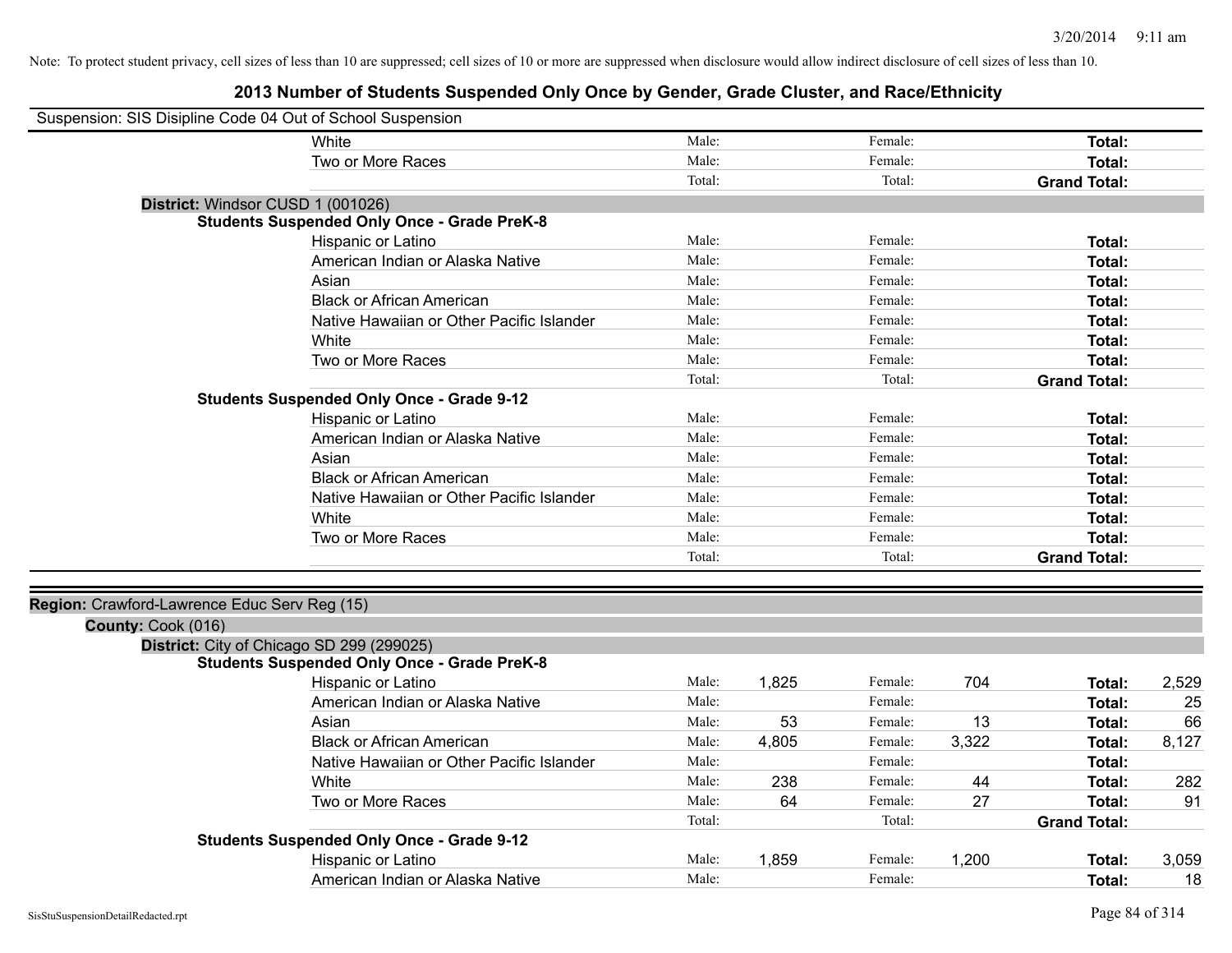| Suspension: SIS Disipline Code 04 Out of School Suspension |                                                    |        |       |         |       |                     |       |
|------------------------------------------------------------|----------------------------------------------------|--------|-------|---------|-------|---------------------|-------|
|                                                            | Asian                                              | Male:  | 50    | Female: | 20    | <b>Total:</b>       | 70    |
|                                                            | <b>Black or African American</b>                   | Male:  | 2,955 | Female: | 2,941 | Total:              | 5,896 |
|                                                            | Native Hawaiian or Other Pacific Islander          | Male:  |       | Female: |       | Total:              |       |
|                                                            | White                                              | Male:  | 254   | Female: | 139   | <b>Total:</b>       | 393   |
|                                                            | Two or More Races                                  | Male:  | 68    | Female: | 41    | <b>Total:</b>       | 109   |
|                                                            |                                                    | Total: |       | Total:  |       | <b>Grand Total:</b> |       |
| Region: De Kalb ROE (16)                                   |                                                    |        |       |         |       |                     |       |
| County: Dekalb (019)                                       |                                                    |        |       |         |       |                     |       |
|                                                            | District: DeKalb CUSD 428 (428026)                 |        |       |         |       |                     |       |
|                                                            | <b>Students Suspended Only Once - Grade PreK-8</b> |        |       |         |       |                     |       |
|                                                            | Hispanic or Latino                                 | Male:  |       | Female: |       | Total:              | 30    |
|                                                            | American Indian or Alaska Native                   | Male:  |       | Female: |       | <b>Total:</b>       |       |
|                                                            | Asian                                              | Male:  |       | Female: |       | <b>Total:</b>       |       |
|                                                            | <b>Black or African American</b>                   | Male:  | 37    | Female: | 19    | Total:              | 56    |
|                                                            | Native Hawaiian or Other Pacific Islander          | Male:  |       | Female: |       | Total:              |       |
|                                                            | White                                              | Male:  |       | Female: |       | <b>Total:</b>       | 49    |
|                                                            | Two or More Races                                  | Male:  |       | Female: |       | Total:              |       |
|                                                            |                                                    | Total: |       | Total:  |       | <b>Grand Total:</b> |       |
|                                                            | <b>Students Suspended Only Once - Grade 9-12</b>   |        |       |         |       |                     |       |
|                                                            | Hispanic or Latino                                 | Male:  | 14    | Female: | 14    | Total:              | 28    |
|                                                            | American Indian or Alaska Native                   | Male:  |       | Female: |       | <b>Total:</b>       |       |
|                                                            | Asian                                              | Male:  |       | Female: |       | <b>Total:</b>       |       |
|                                                            | <b>Black or African American</b>                   | Male:  | 10    | Female: | 14    | Total:              | 24    |
|                                                            | Native Hawaiian or Other Pacific Islander          | Male:  |       | Female: |       | <b>Total:</b>       |       |
|                                                            | White                                              | Male:  | 47    | Female: | 11    | <b>Total:</b>       | 58    |
|                                                            | Two or More Races                                  | Male:  |       | Female: |       | <b>Total:</b>       |       |
|                                                            |                                                    | Total: |       | Total:  |       | <b>Grand Total:</b> |       |
|                                                            | District: Genoa Kingston CUSD 424 (424026)         |        |       |         |       |                     |       |
|                                                            | <b>Students Suspended Only Once - Grade PreK-8</b> |        |       |         |       |                     |       |
|                                                            | Hispanic or Latino                                 | Male:  |       | Female: |       | <b>Total:</b>       |       |
|                                                            | American Indian or Alaska Native                   | Male:  |       | Female: |       | Total:              |       |
|                                                            | Asian                                              | Male:  |       | Female: |       | Total:              |       |
|                                                            | <b>Black or African American</b>                   | Male:  |       | Female: |       | Total:              |       |
|                                                            | Native Hawaiian or Other Pacific Islander          | Male:  |       | Female: |       | Total:              |       |
|                                                            | White                                              | Male:  |       | Female: |       | Total:              |       |
|                                                            | Two or More Races                                  | Male:  |       | Female: |       | <b>Total:</b>       |       |
|                                                            |                                                    | Total: |       | Total:  |       | <b>Grand Total:</b> | 15    |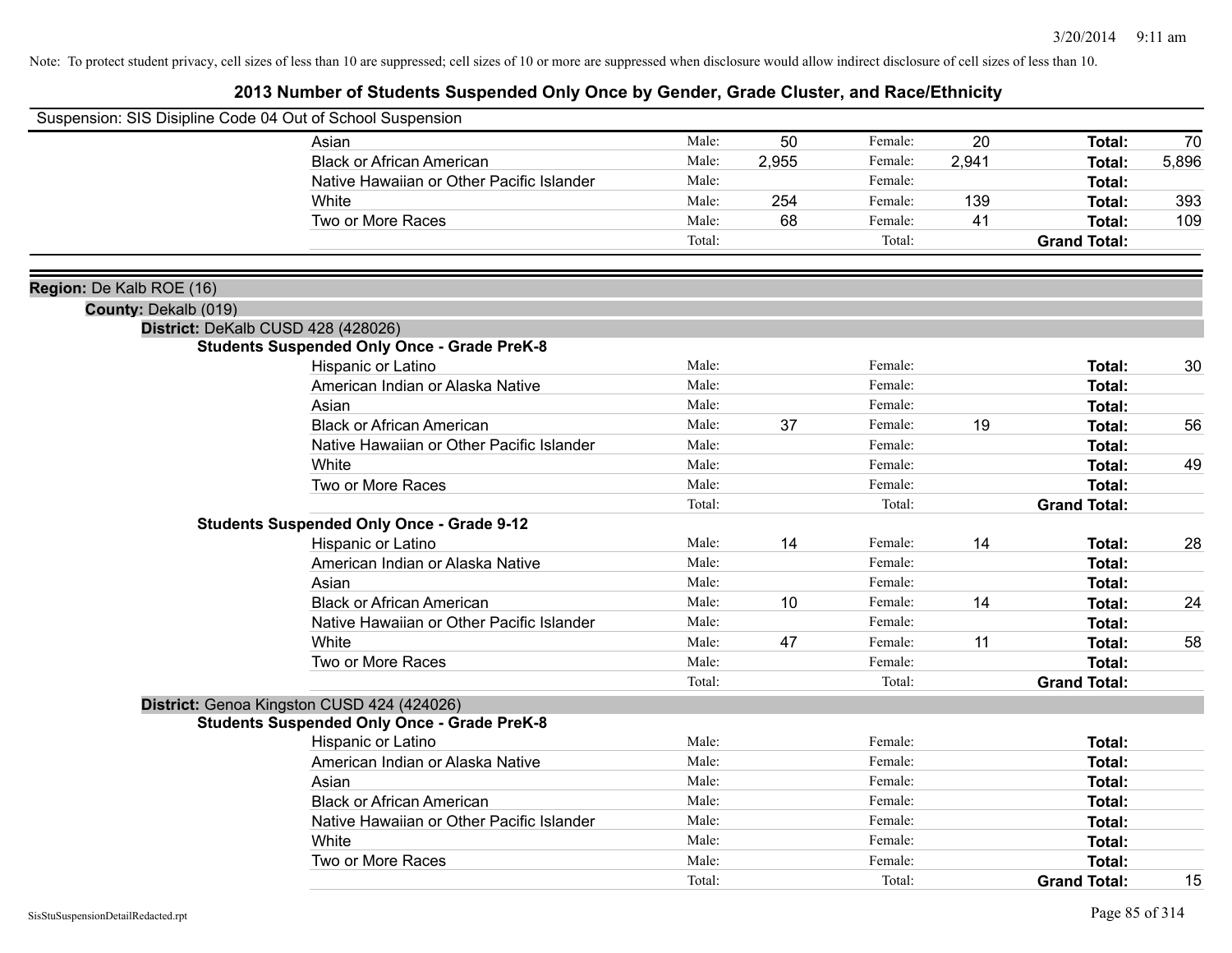| Suspension: SIS Disipline Code 04 Out of School Suspension |        |         |                     |    |
|------------------------------------------------------------|--------|---------|---------------------|----|
| <b>Students Suspended Only Once - Grade 9-12</b>           |        |         |                     |    |
| Hispanic or Latino                                         | Male:  | Female: | Total:              |    |
| American Indian or Alaska Native                           | Male:  | Female: | Total:              |    |
| Asian                                                      | Male:  | Female: | Total:              |    |
| <b>Black or African American</b>                           | Male:  | Female: | Total:              |    |
| Native Hawaiian or Other Pacific Islander                  | Male:  | Female: | Total:              |    |
| White                                                      | Male:  | Female: | Total:              | 11 |
| Two or More Races                                          | Male:  | Female: | Total:              |    |
|                                                            | Total: | Total:  | <b>Grand Total:</b> |    |
| District: Hiawatha CUSD 426 (426026)                       |        |         |                     |    |
| <b>Students Suspended Only Once - Grade PreK-8</b>         |        |         |                     |    |
| Hispanic or Latino                                         | Male:  | Female: | Total:              |    |
| American Indian or Alaska Native                           | Male:  | Female: | Total:              |    |
| Asian                                                      | Male:  | Female: | Total:              |    |
| <b>Black or African American</b>                           | Male:  | Female: | Total:              |    |
| Native Hawaiian or Other Pacific Islander                  | Male:  | Female: | Total:              |    |
| White                                                      | Male:  | Female: | Total:              |    |
| Two or More Races                                          | Male:  | Female: | Total:              |    |
|                                                            | Total: | Total:  | <b>Grand Total:</b> |    |
| <b>Students Suspended Only Once - Grade 9-12</b>           |        |         |                     |    |
| Hispanic or Latino                                         | Male:  | Female: | Total:              |    |
| American Indian or Alaska Native                           | Male:  | Female: | Total:              |    |
| Asian                                                      | Male:  | Female: | Total:              |    |
| <b>Black or African American</b>                           | Male:  | Female: | Total:              |    |
| Native Hawaiian or Other Pacific Islander                  | Male:  | Female: | Total:              |    |
| White                                                      | Male:  | Female: | Total:              |    |
| Two or More Races                                          | Male:  | Female: | Total:              |    |
|                                                            | Total: | Total:  | <b>Grand Total:</b> |    |
| District: Hinckley Big Rock CUSD 429 (429026)              |        |         |                     |    |
| <b>Students Suspended Only Once - Grade PreK-8</b>         |        |         |                     |    |
| Hispanic or Latino                                         | Male:  | Female: | Total:              |    |
| American Indian or Alaska Native                           | Male:  | Female: | Total:              |    |
| Asian                                                      | Male:  | Female: | Total:              |    |
| <b>Black or African American</b>                           | Male:  | Female: | Total:              |    |
| Native Hawaiian or Other Pacific Islander                  | Male:  | Female: | Total:              |    |
| White                                                      | Male:  | Female: | Total:              |    |
| Two or More Races                                          | Male:  | Female: | Total:              |    |
|                                                            | Total: | Total:  | <b>Grand Total:</b> |    |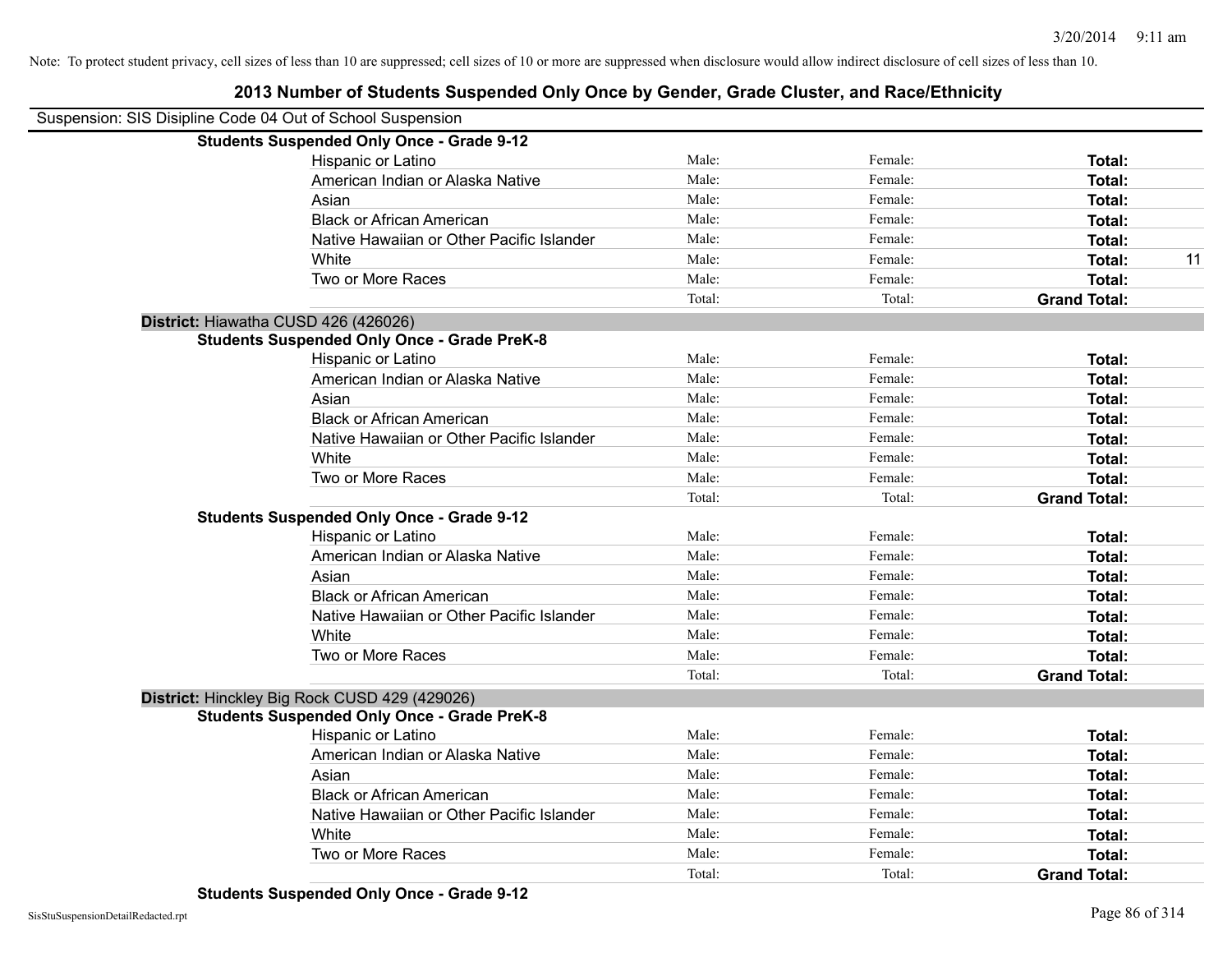### **2013 Number of Students Suspended Only Once by Gender, Grade Cluster, and Race/Ethnicity**

| Suspension: SIS Disipline Code 04 Out of School Suspension |        |         |                     |    |
|------------------------------------------------------------|--------|---------|---------------------|----|
| Hispanic or Latino                                         | Male:  | Female: | Total:              |    |
| American Indian or Alaska Native                           | Male:  | Female: | Total:              |    |
| Asian                                                      | Male:  | Female: | Total:              |    |
| <b>Black or African American</b>                           | Male:  | Female: | Total:              |    |
| Native Hawaiian or Other Pacific Islander                  | Male:  | Female: | Total:              |    |
| White                                                      | Male:  | Female: | Total:              |    |
| Two or More Races                                          | Male:  | Female: | Total:              |    |
|                                                            | Total: | Total:  | <b>Grand Total:</b> |    |
| District: Indian Creek CUSD 425 (425026)                   |        |         |                     |    |
| <b>Students Suspended Only Once - Grade PreK-8</b>         |        |         |                     |    |
| Hispanic or Latino                                         | Male:  | Female: | Total:              |    |
| American Indian or Alaska Native                           | Male:  | Female: | Total:              |    |
| Asian                                                      | Male:  | Female: | Total:              |    |
| <b>Black or African American</b>                           | Male:  | Female: | Total:              |    |
| Native Hawaiian or Other Pacific Islander                  | Male:  | Female: | Total:              |    |
| White                                                      | Male:  | Female: | Total:              |    |
| Two or More Races                                          | Male:  | Female: | Total:              |    |
|                                                            | Total: | Total:  | <b>Grand Total:</b> |    |
| <b>Students Suspended Only Once - Grade 9-12</b>           |        |         |                     |    |
| Hispanic or Latino                                         | Male:  | Female: | Total:              |    |
| American Indian or Alaska Native                           | Male:  | Female: | Total:              |    |
| Asian                                                      | Male:  | Female: | Total:              |    |
| <b>Black or African American</b>                           | Male:  | Female: | Total:              |    |
| Native Hawaiian or Other Pacific Islander                  | Male:  | Female: | Total:              |    |
| White                                                      | Male:  | Female: | Total:              |    |
| Two or More Races                                          | Male:  | Female: | Total:              |    |
|                                                            | Total: | Total:  | <b>Grand Total:</b> |    |
| District: Non-Public School (4300)                         |        |         |                     |    |
| <b>Students Suspended Only Once - Grade 9-12</b>           |        |         |                     |    |
| Hispanic or Latino                                         | Male:  | Female: | Total:              |    |
| American Indian or Alaska Native                           | Male:  | Female: | Total:              |    |
| Asian                                                      | Male:  | Female: | Total:              |    |
| <b>Black or African American</b>                           | Male:  | Female: | Total:              |    |
| Native Hawaiian or Other Pacific Islander                  | Male:  | Female: | Total:              |    |
| White                                                      | Male:  | Female: | Total:              | 10 |
| Two or More Races                                          | Male:  | Female: | Total:              |    |
|                                                            | Total: | Total:  | <b>Grand Total:</b> |    |

**District:** Sandwich CUSD 430 (430026)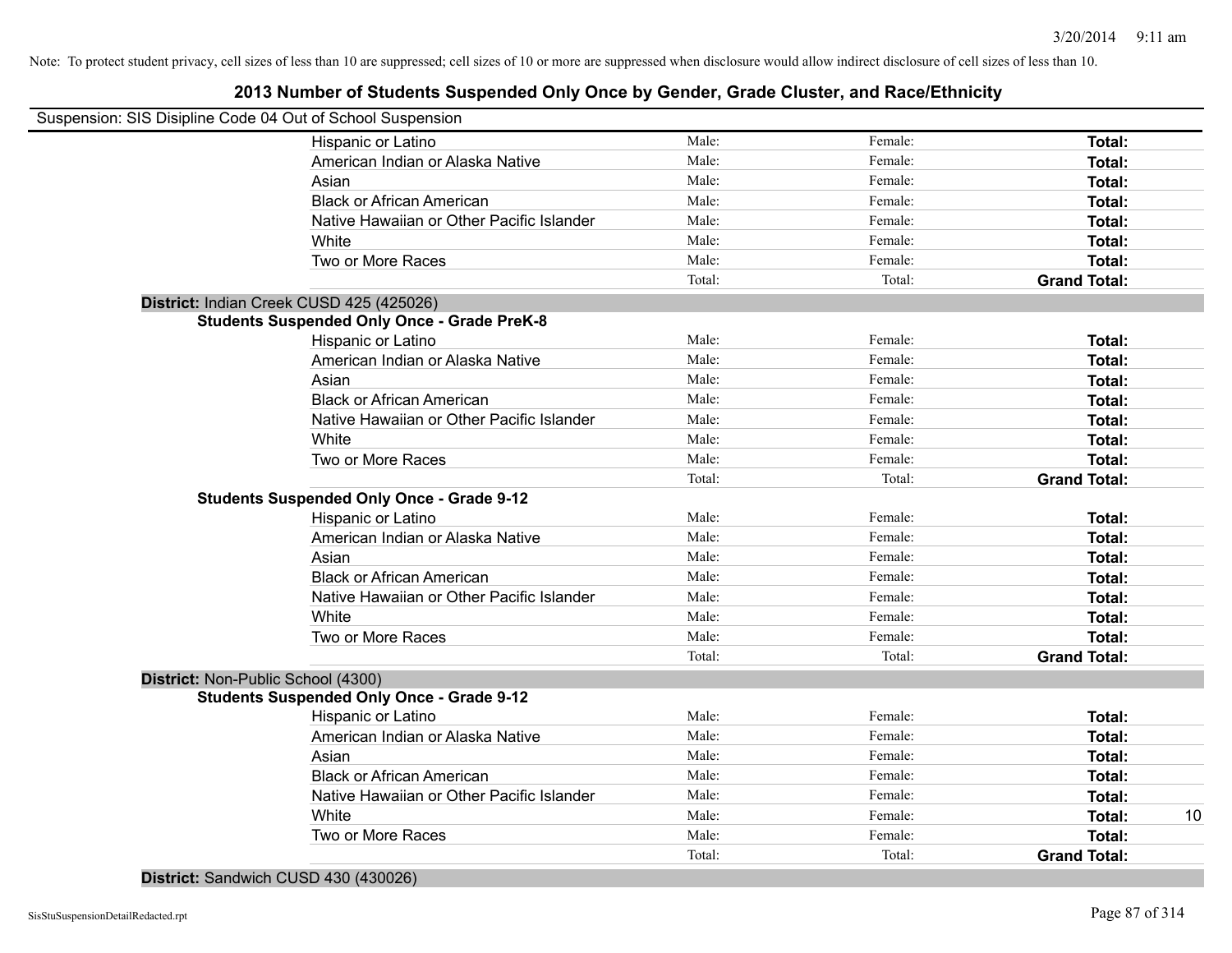| Suspension: SIS Disipline Code 04 Out of School Suspension |        |         |                     |    |
|------------------------------------------------------------|--------|---------|---------------------|----|
| <b>Students Suspended Only Once - Grade PreK-8</b>         |        |         |                     |    |
| Hispanic or Latino                                         | Male:  | Female: | Total:              |    |
| American Indian or Alaska Native                           | Male:  | Female: | Total:              |    |
| Asian                                                      | Male:  | Female: | Total:              |    |
| <b>Black or African American</b>                           | Male:  | Female: | Total:              |    |
| Native Hawaiian or Other Pacific Islander                  | Male:  | Female: | Total:              |    |
| White                                                      | Male:  | Female: | Total:              |    |
| Two or More Races                                          | Male:  | Female: | <b>Total:</b>       |    |
|                                                            | Total: | Total:  | <b>Grand Total:</b> |    |
| <b>Students Suspended Only Once - Grade 9-12</b>           |        |         |                     |    |
| Hispanic or Latino                                         | Male:  | Female: | Total:              |    |
| American Indian or Alaska Native                           | Male:  | Female: | Total:              |    |
| Asian                                                      | Male:  | Female: | Total:              |    |
| <b>Black or African American</b>                           | Male:  | Female: | Total:              |    |
| Native Hawaiian or Other Pacific Islander                  | Male:  | Female: | Total:              |    |
| White                                                      | Male:  | Female: | <b>Total:</b>       | 15 |
| Two or More Races                                          | Male:  | Female: | Total:              |    |
|                                                            | Total: | Total:  | <b>Grand Total:</b> |    |
| District: Somonauk CUSD 432 (432026)                       |        |         |                     |    |
| <b>Students Suspended Only Once - Grade 9-12</b>           |        |         |                     |    |
| Hispanic or Latino                                         | Male:  | Female: | Total:              |    |
| American Indian or Alaska Native                           | Male:  | Female: | Total:              |    |
| Asian                                                      | Male:  | Female: | Total:              |    |
| <b>Black or African American</b>                           | Male:  | Female: | Total:              |    |
| Native Hawaiian or Other Pacific Islander                  | Male:  | Female: | Total:              |    |
| White                                                      | Male:  | Female: | Total:              |    |
| Two or More Races                                          | Male:  | Female: | <b>Total:</b>       |    |
|                                                            | Total: | Total:  | <b>Grand Total:</b> |    |
| District: Sycamore CUSD 427 (427026)                       |        |         |                     |    |
| <b>Students Suspended Only Once - Grade PreK-8</b>         |        |         |                     |    |
| <b>Hispanic or Latino</b>                                  | Male:  | Female: | Total:              |    |
| American Indian or Alaska Native                           | Male:  | Female: | Total:              |    |
| Asian                                                      | Male:  | Female: | Total:              |    |
| <b>Black or African American</b>                           | Male:  | Female: | Total:              |    |
| Native Hawaiian or Other Pacific Islander                  | Male:  | Female: | <b>Total:</b>       |    |
| White                                                      | Male:  | Female: | Total:              |    |
| Two or More Races                                          | Male:  | Female: | <b>Total:</b>       |    |
|                                                            | Total: | Total:  | <b>Grand Total:</b> |    |
|                                                            |        |         |                     |    |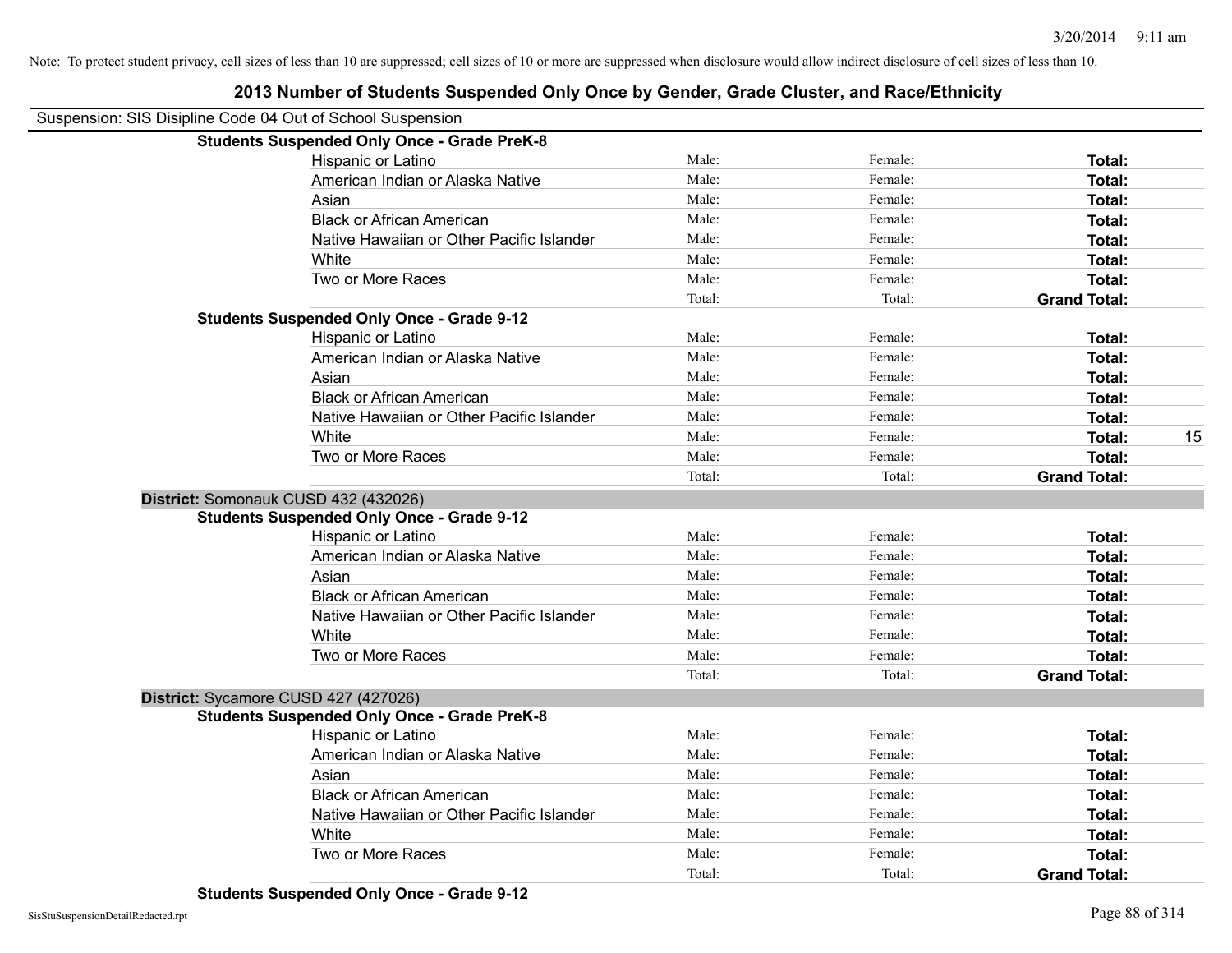| Suspension: SIS Disipline Code 04 Out of School Suspension |                                                    |        |         |                     |    |
|------------------------------------------------------------|----------------------------------------------------|--------|---------|---------------------|----|
|                                                            | Hispanic or Latino                                 | Male:  | Female: | Total:              |    |
|                                                            | American Indian or Alaska Native                   | Male:  | Female: | Total:              |    |
|                                                            | Asian                                              | Male:  | Female: | Total:              |    |
|                                                            | <b>Black or African American</b>                   | Male:  | Female: | Total:              |    |
|                                                            | Native Hawaiian or Other Pacific Islander          | Male:  | Female: | Total:              |    |
|                                                            | White                                              | Male:  | Female: | Total:              | 27 |
|                                                            | Two or More Races                                  | Male:  | Female: | Total:              |    |
|                                                            |                                                    | Total: | Total:  | <b>Grand Total:</b> |    |
| County: Non-Public School (000)                            |                                                    |        |         |                     |    |
|                                                            | District: Non-Public School (0000)                 |        |         |                     |    |
|                                                            | <b>Students Suspended Only Once - Grade PreK-8</b> |        |         |                     |    |
|                                                            | Hispanic or Latino                                 | Male:  | Female: | Total:              |    |
|                                                            | American Indian or Alaska Native                   | Male:  | Female: | Total:              |    |
|                                                            | Asian                                              | Male:  | Female: | Total:              |    |
|                                                            | <b>Black or African American</b>                   | Male:  | Female: | Total:              |    |
|                                                            | Native Hawaiian or Other Pacific Islander          | Male:  | Female: | Total:              |    |
|                                                            | White                                              | Male:  | Female: | Total:              |    |
|                                                            | Two or More Races                                  | Male:  | Female: | Total:              |    |
|                                                            |                                                    | Total: | Total:  | <b>Grand Total:</b> |    |
|                                                            | <b>Students Suspended Only Once - Grade 9-12</b>   |        |         |                     |    |
|                                                            | Hispanic or Latino                                 | Male:  | Female: | Total:              |    |
|                                                            | American Indian or Alaska Native                   | Male:  | Female: | Total:              |    |
|                                                            | Asian                                              | Male:  | Female: | Total:              |    |
|                                                            | <b>Black or African American</b>                   | Male:  | Female: | Total:              |    |
|                                                            | Native Hawaiian or Other Pacific Islander          | Male:  | Female: | Total:              |    |
|                                                            | White                                              | Male:  | Female: | Total:              | 13 |
|                                                            | Two or More Races                                  | Male:  | Female: | Total:              |    |
|                                                            |                                                    | Total: | Total:  | <b>Grand Total:</b> | 23 |
|                                                            |                                                    |        |         |                     |    |
| Region: De Witt/Livingston/McLean ROE (17)                 |                                                    |        |         |                     |    |
| County: Dewitt (020)                                       |                                                    |        |         |                     |    |
|                                                            | District: Blue Ridge CUSD 18 (018026)              |        |         |                     |    |
|                                                            | <b>Students Suspended Only Once - Grade PreK-8</b> |        |         |                     |    |
|                                                            | Hispanic or Latino                                 | Male:  | Female: | Total:              |    |
|                                                            | American Indian or Alaska Native                   | Male:  | Female: | Total:              |    |
|                                                            | Asian                                              | Male:  | Female: | Total:              |    |
|                                                            | <b>Black or African American</b>                   | Male:  | Female: | Total:              |    |
|                                                            | Native Hawaiian or Other Pacific Islander          | Male:  | Female: | Total:              |    |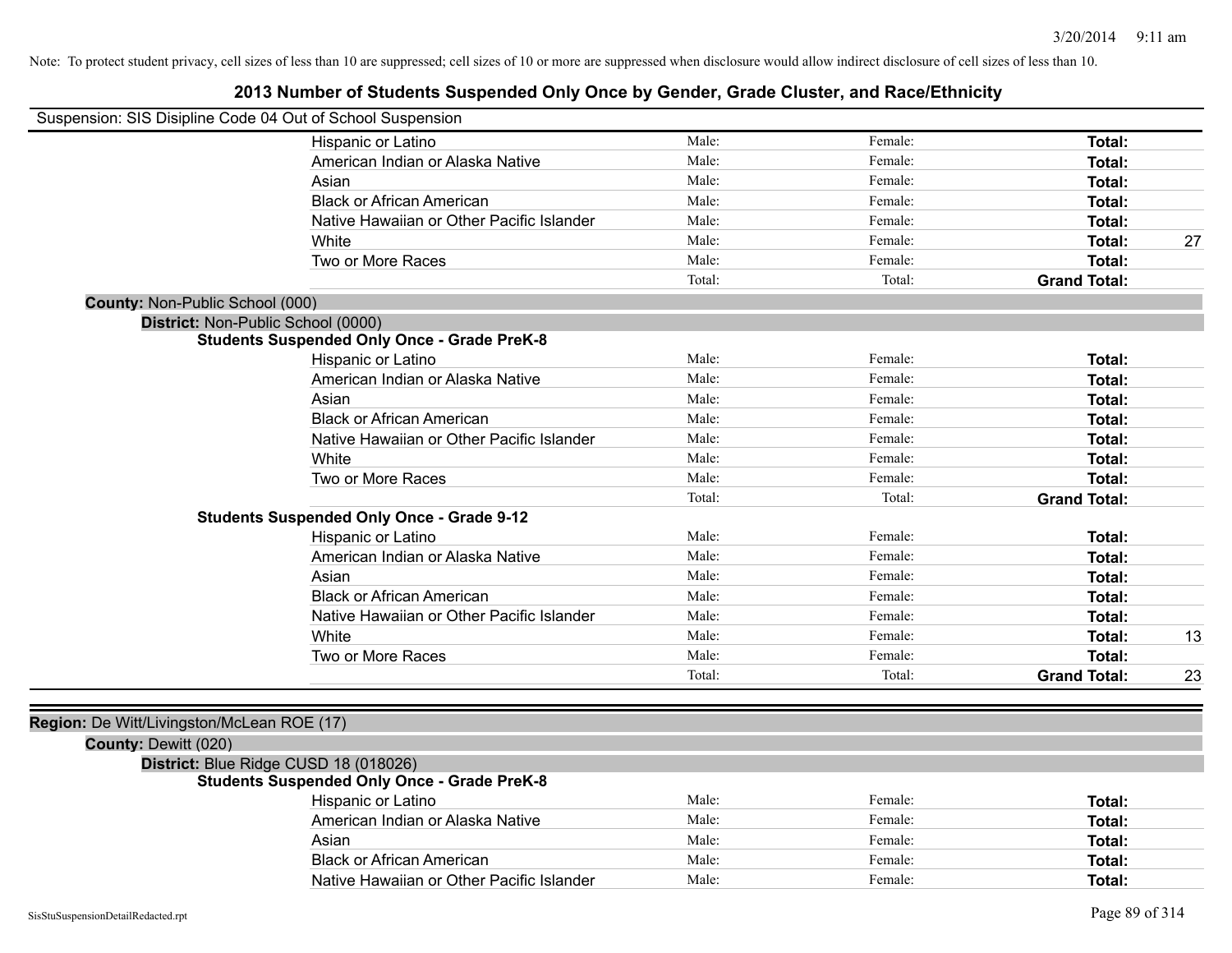| Suspension: SIS Disipline Code 04 Out of School Suspension |                                                    |        |         |                     |    |
|------------------------------------------------------------|----------------------------------------------------|--------|---------|---------------------|----|
|                                                            | White                                              | Male:  | Female: | <b>Total:</b>       | 11 |
|                                                            | Two or More Races                                  | Male:  | Female: | <b>Total:</b>       |    |
|                                                            |                                                    | Total: | Total:  | <b>Grand Total:</b> |    |
|                                                            | <b>Students Suspended Only Once - Grade 9-12</b>   |        |         |                     |    |
|                                                            | Hispanic or Latino                                 | Male:  | Female: | Total:              |    |
|                                                            | American Indian or Alaska Native                   | Male:  | Female: | Total:              |    |
|                                                            | Asian                                              | Male:  | Female: | Total:              |    |
|                                                            | <b>Black or African American</b>                   | Male:  | Female: | Total:              |    |
|                                                            | Native Hawaiian or Other Pacific Islander          | Male:  | Female: | Total:              |    |
|                                                            | White                                              | Male:  | Female: | Total:              |    |
|                                                            | Two or More Races                                  | Male:  | Female: | Total:              |    |
|                                                            |                                                    | Total: | Total:  | <b>Grand Total:</b> |    |
|                                                            | District: Clinton CUSD 15 (015026)                 |        |         |                     |    |
|                                                            | <b>Students Suspended Only Once - Grade PreK-8</b> |        |         |                     |    |
|                                                            | Hispanic or Latino                                 | Male:  | Female: | Total:              |    |
|                                                            | American Indian or Alaska Native                   | Male:  | Female: | <b>Total:</b>       |    |
|                                                            | Asian                                              | Male:  | Female: | Total:              |    |
|                                                            | <b>Black or African American</b>                   | Male:  | Female: | <b>Total:</b>       |    |
|                                                            | Native Hawaiian or Other Pacific Islander          | Male:  | Female: | <b>Total:</b>       |    |
|                                                            | White                                              | Male:  | Female: | Total:              | 10 |
|                                                            | Two or More Races                                  | Male:  | Female: | <b>Total:</b>       |    |
|                                                            |                                                    | Total: | Total:  | <b>Grand Total:</b> |    |
|                                                            | <b>Students Suspended Only Once - Grade 9-12</b>   |        |         |                     |    |
|                                                            | Hispanic or Latino                                 | Male:  | Female: | Total:              |    |
|                                                            | American Indian or Alaska Native                   | Male:  | Female: | Total:              |    |
|                                                            | Asian                                              | Male:  | Female: | Total:              |    |
|                                                            | <b>Black or African American</b>                   | Male:  | Female: | <b>Total:</b>       |    |
|                                                            | Native Hawaiian or Other Pacific Islander          | Male:  | Female: | <b>Total:</b>       |    |
|                                                            | White                                              | Male:  | Female: | Total:              | 17 |
|                                                            | Two or More Races                                  | Male:  | Female: | <b>Total:</b>       |    |
|                                                            |                                                    | Total: | Total:  | <b>Grand Total:</b> |    |
| County: Livingston (053)                                   |                                                    |        |         |                     |    |
|                                                            | District: Cornell CCSD 426 (426004)                |        |         |                     |    |
|                                                            | <b>Students Suspended Only Once - Grade PreK-8</b> |        |         |                     |    |
|                                                            | Hispanic or Latino                                 | Male:  | Female: | <b>Total:</b>       |    |
|                                                            | American Indian or Alaska Native                   | Male:  | Female: | <b>Total:</b>       |    |
|                                                            | Asian                                              | Male:  | Female: | <b>Total:</b>       |    |
|                                                            | <b>Black or African American</b>                   | Male:  | Female: | <b>Total:</b>       |    |
|                                                            | Native Hawaiian or Other Pacific Islander          | Male:  | Female: | Total:              |    |
| SisStuSuspensionDetailRedacted.rpt                         |                                                    |        |         | Page 90 of 314      |    |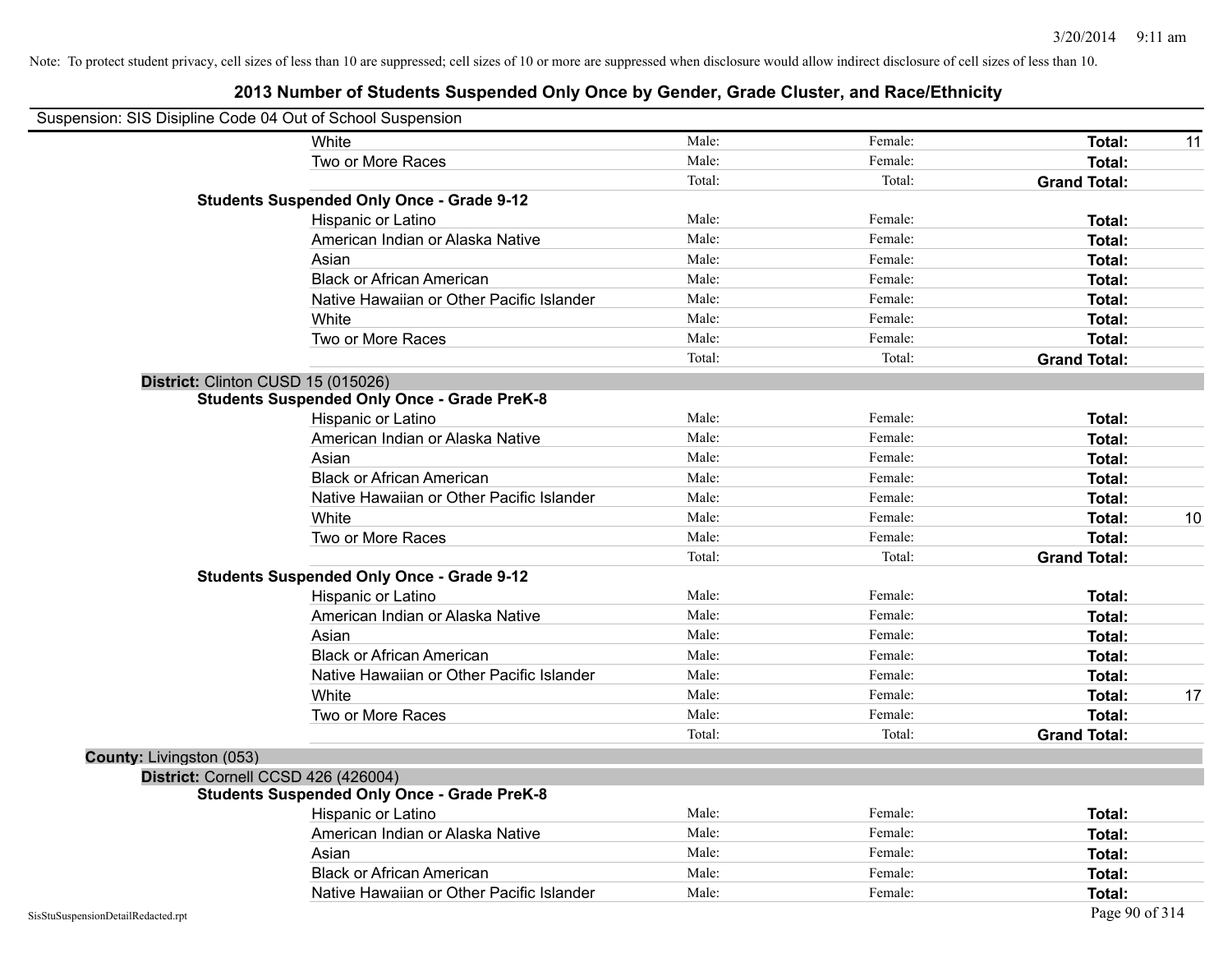| Suspension: SIS Disipline Code 04 Out of School Suspension |                                                    |        |         |                     |    |
|------------------------------------------------------------|----------------------------------------------------|--------|---------|---------------------|----|
| White                                                      |                                                    | Male:  | Female: | Total:              |    |
|                                                            | Two or More Races                                  | Male:  | Female: | Total:              |    |
|                                                            |                                                    | Total: | Total:  | <b>Grand Total:</b> |    |
| District: Dwight Common SD 232 (232002)                    |                                                    |        |         |                     |    |
|                                                            | <b>Students Suspended Only Once - Grade PreK-8</b> |        |         |                     |    |
|                                                            | Hispanic or Latino                                 | Male:  | Female: | Total:              |    |
|                                                            | American Indian or Alaska Native                   | Male:  | Female: | Total:              |    |
| Asian                                                      |                                                    | Male:  | Female: | Total:              |    |
|                                                            | <b>Black or African American</b>                   | Male:  | Female: | Total:              |    |
|                                                            | Native Hawaiian or Other Pacific Islander          | Male:  | Female: | Total:              |    |
| White                                                      |                                                    | Male:  | Female: | Total:              |    |
|                                                            | Two or More Races                                  | Male:  | Female: | Total:              |    |
|                                                            |                                                    | Total: | Total:  | <b>Grand Total:</b> | 10 |
| District: Dwight Twp HSD 230 (230017)                      |                                                    |        |         |                     |    |
|                                                            | <b>Students Suspended Only Once - Grade 9-12</b>   |        |         |                     |    |
|                                                            | Hispanic or Latino                                 | Male:  | Female: | Total:              |    |
|                                                            | American Indian or Alaska Native                   | Male:  | Female: | Total:              |    |
| Asian                                                      |                                                    | Male:  | Female: | Total:              |    |
|                                                            | <b>Black or African American</b>                   | Male:  | Female: | Total:              |    |
|                                                            | Native Hawaiian or Other Pacific Islander          | Male:  | Female: | Total:              |    |
| White                                                      |                                                    | Male:  | Female: | Total:              |    |
|                                                            | Two or More Races                                  | Male:  | Female: | Total:              |    |
|                                                            |                                                    | Total: | Total:  | <b>Grand Total:</b> |    |
| District: Flanagan-Cornell Dist 74 (074027)                |                                                    |        |         |                     |    |
|                                                            | <b>Students Suspended Only Once - Grade 9-12</b>   |        |         |                     |    |
|                                                            | Hispanic or Latino                                 | Male:  | Female: | Total:              |    |
|                                                            | American Indian or Alaska Native                   | Male:  | Female: | Total:              |    |
| Asian                                                      |                                                    | Male:  | Female: | Total:              |    |
|                                                            | <b>Black or African American</b>                   | Male:  | Female: | Total:              |    |
|                                                            | Native Hawaiian or Other Pacific Islander          | Male:  | Female: | Total:              |    |
| White                                                      |                                                    | Male:  | Female: | Total:              |    |
|                                                            | Two or More Races                                  | Male:  | Female: | Total:              |    |
|                                                            |                                                    | Total: | Total:  | <b>Grand Total:</b> |    |
| District: Odell CCSD 435 (435004)                          |                                                    |        |         |                     |    |
|                                                            | <b>Students Suspended Only Once - Grade PreK-8</b> |        |         |                     |    |
|                                                            | Hispanic or Latino                                 | Male:  | Female: | Total:              |    |
|                                                            | American Indian or Alaska Native                   | Male:  | Female: | Total:              |    |
| Asian                                                      |                                                    | Male:  | Female: | Total:              |    |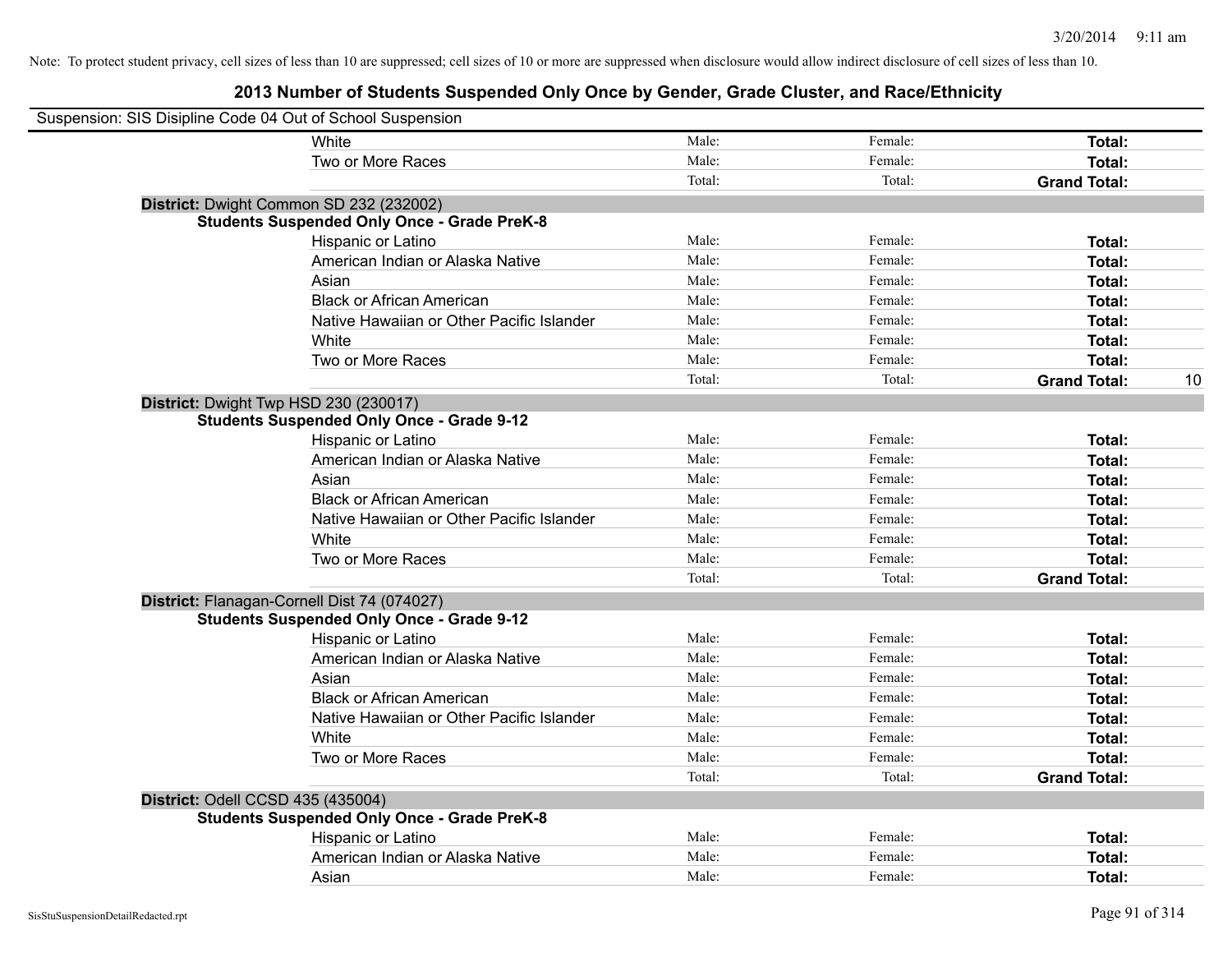| Suspension: SIS Disipline Code 04 Out of School Suspension |                                                    |        |         |                     |    |
|------------------------------------------------------------|----------------------------------------------------|--------|---------|---------------------|----|
|                                                            | <b>Black or African American</b>                   | Male:  | Female: | Total:              |    |
|                                                            | Native Hawaiian or Other Pacific Islander          | Male:  | Female: | Total:              |    |
|                                                            | White                                              | Male:  | Female: | Total:              |    |
|                                                            | Two or More Races                                  | Male:  | Female: | Total:              |    |
|                                                            |                                                    | Total: | Total:  | <b>Grand Total:</b> |    |
|                                                            | District: Pontiac CCSD 429 (429004)                |        |         |                     |    |
|                                                            | <b>Students Suspended Only Once - Grade PreK-8</b> |        |         |                     |    |
|                                                            | Hispanic or Latino                                 | Male:  | Female: | Total:              |    |
|                                                            | American Indian or Alaska Native                   | Male:  | Female: | Total:              |    |
|                                                            | Asian                                              | Male:  | Female: | Total:              |    |
|                                                            | <b>Black or African American</b>                   | Male:  | Female: | Total:              |    |
|                                                            | Native Hawaiian or Other Pacific Islander          | Male:  | Female: | Total:              |    |
|                                                            | White                                              | Male:  | Female: | Total:              | 19 |
|                                                            | Two or More Races                                  | Male:  | Female: | Total:              |    |
|                                                            |                                                    | Total: | Total:  | <b>Grand Total:</b> |    |
|                                                            | District: Pontiac Twp HSD 90 (090017)              |        |         |                     |    |
|                                                            | <b>Students Suspended Only Once - Grade 9-12</b>   |        |         |                     |    |
|                                                            | Hispanic or Latino                                 | Male:  | Female: | Total:              |    |
|                                                            | American Indian or Alaska Native                   | Male:  | Female: | Total:              |    |
|                                                            | Asian                                              | Male:  | Female: | Total:              |    |
|                                                            | <b>Black or African American</b>                   | Male:  | Female: | Total:              |    |
|                                                            | Native Hawaiian or Other Pacific Islander          | Male:  | Female: | Total:              |    |
|                                                            | White                                              | Male:  | Female: | Total:              | 25 |
|                                                            | Two or More Races                                  | Male:  | Female: | Total:              |    |
|                                                            |                                                    | Total: | Total:  | <b>Grand Total:</b> |    |
|                                                            | District: Prairie Central CUSD 8 (008026)          |        |         |                     |    |
|                                                            | <b>Students Suspended Only Once - Grade PreK-8</b> |        |         |                     |    |
|                                                            | Hispanic or Latino                                 | Male:  | Female: | Total:              |    |
|                                                            | American Indian or Alaska Native                   | Male:  | Female: | Total:              |    |
|                                                            | Asian                                              | Male:  | Female: | Total:              |    |
|                                                            | <b>Black or African American</b>                   | Male:  | Female: | Total:              |    |
|                                                            | Native Hawaiian or Other Pacific Islander          | Male:  | Female: | Total:              |    |
|                                                            | White                                              | Male:  | Female: | Total:              | 14 |
|                                                            | Two or More Races                                  | Male:  | Female: | Total:              |    |
|                                                            |                                                    | Total: | Total:  | <b>Grand Total:</b> |    |
|                                                            | <b>Students Suspended Only Once - Grade 9-12</b>   |        |         |                     |    |
|                                                            | Hispanic or Latino                                 | Male:  | Female: | Total:              |    |
|                                                            | American Indian or Alaska Native                   | Male:  | Female: | Total:              |    |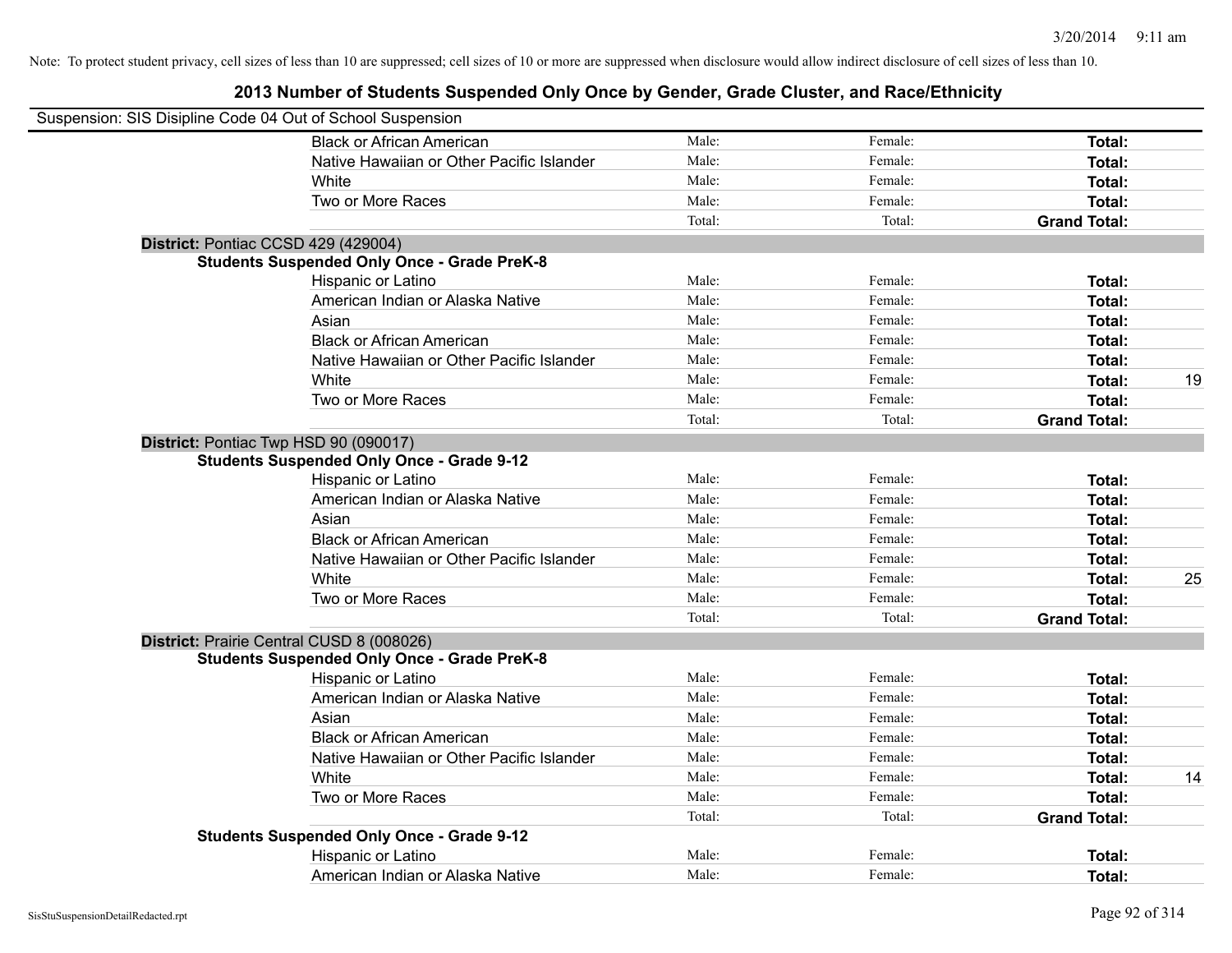| Suspension: SIS Disipline Code 04 Out of School Suspension |                                                    |        |         |                     |    |
|------------------------------------------------------------|----------------------------------------------------|--------|---------|---------------------|----|
|                                                            | Asian                                              | Male:  | Female: | Total:              |    |
|                                                            | <b>Black or African American</b>                   | Male:  | Female: | Total:              |    |
|                                                            | Native Hawaiian or Other Pacific Islander          | Male:  | Female: | Total:              |    |
|                                                            | White                                              | Male:  | Female: | Total:              | 19 |
|                                                            | Two or More Races                                  | Male:  | Female: | <b>Total:</b>       |    |
|                                                            |                                                    | Total: | Total:  | <b>Grand Total:</b> |    |
|                                                            | District: Tri Point CUSD 6-J (006J26)              |        |         |                     |    |
|                                                            | <b>Students Suspended Only Once - Grade PreK-8</b> |        |         |                     |    |
|                                                            | Hispanic or Latino                                 | Male:  | Female: | Total:              |    |
|                                                            | American Indian or Alaska Native                   | Male:  | Female: | Total:              |    |
|                                                            | Asian                                              | Male:  | Female: | Total:              |    |
|                                                            | <b>Black or African American</b>                   | Male:  | Female: | Total:              |    |
|                                                            | Native Hawaiian or Other Pacific Islander          | Male:  | Female: | Total:              |    |
|                                                            | White                                              | Male:  | Female: | Total:              |    |
|                                                            | Two or More Races                                  | Male:  | Female: | Total:              |    |
|                                                            |                                                    | Total: | Total:  | <b>Grand Total:</b> |    |
|                                                            | <b>Students Suspended Only Once - Grade 9-12</b>   |        |         |                     |    |
|                                                            | Hispanic or Latino                                 | Male:  | Female: | Total:              |    |
|                                                            | American Indian or Alaska Native                   | Male:  | Female: | Total:              |    |
|                                                            | Asian                                              | Male:  | Female: | Total:              |    |
|                                                            | <b>Black or African American</b>                   | Male:  | Female: | Total:              |    |
|                                                            | Native Hawaiian or Other Pacific Islander          | Male:  | Female: | Total:              |    |
|                                                            | White                                              | Male:  | Female: | Total:              |    |
|                                                            | Two or More Races                                  | Male:  | Female: | <b>Total:</b>       |    |
|                                                            |                                                    | Total: | Total:  | <b>Grand Total:</b> | 11 |
|                                                            | District: Woodland CUSD 5 (005026)                 |        |         |                     |    |
|                                                            | <b>Students Suspended Only Once - Grade PreK-8</b> |        |         |                     |    |
|                                                            | Hispanic or Latino                                 | Male:  | Female: | Total:              |    |
|                                                            | American Indian or Alaska Native                   | Male:  | Female: | Total:              |    |
|                                                            | Asian                                              | Male:  | Female: | Total:              |    |
|                                                            | <b>Black or African American</b>                   | Male:  | Female: | Total:              |    |
|                                                            | Native Hawaiian or Other Pacific Islander          | Male:  | Female: | Total:              |    |
|                                                            | White                                              | Male:  | Female: | Total:              |    |
|                                                            | Two or More Races                                  | Male:  | Female: | <b>Total:</b>       |    |
|                                                            |                                                    | Total: | Total:  | <b>Grand Total:</b> |    |
|                                                            | <b>Students Suspended Only Once - Grade 9-12</b>   |        |         |                     |    |
|                                                            | Hispanic or Latino                                 | Male:  | Female: | Total:              |    |
|                                                            | American Indian or Alaska Native                   | Male:  | Female: | Total:              |    |
|                                                            | Asian                                              | Male:  | Female: | Total:              |    |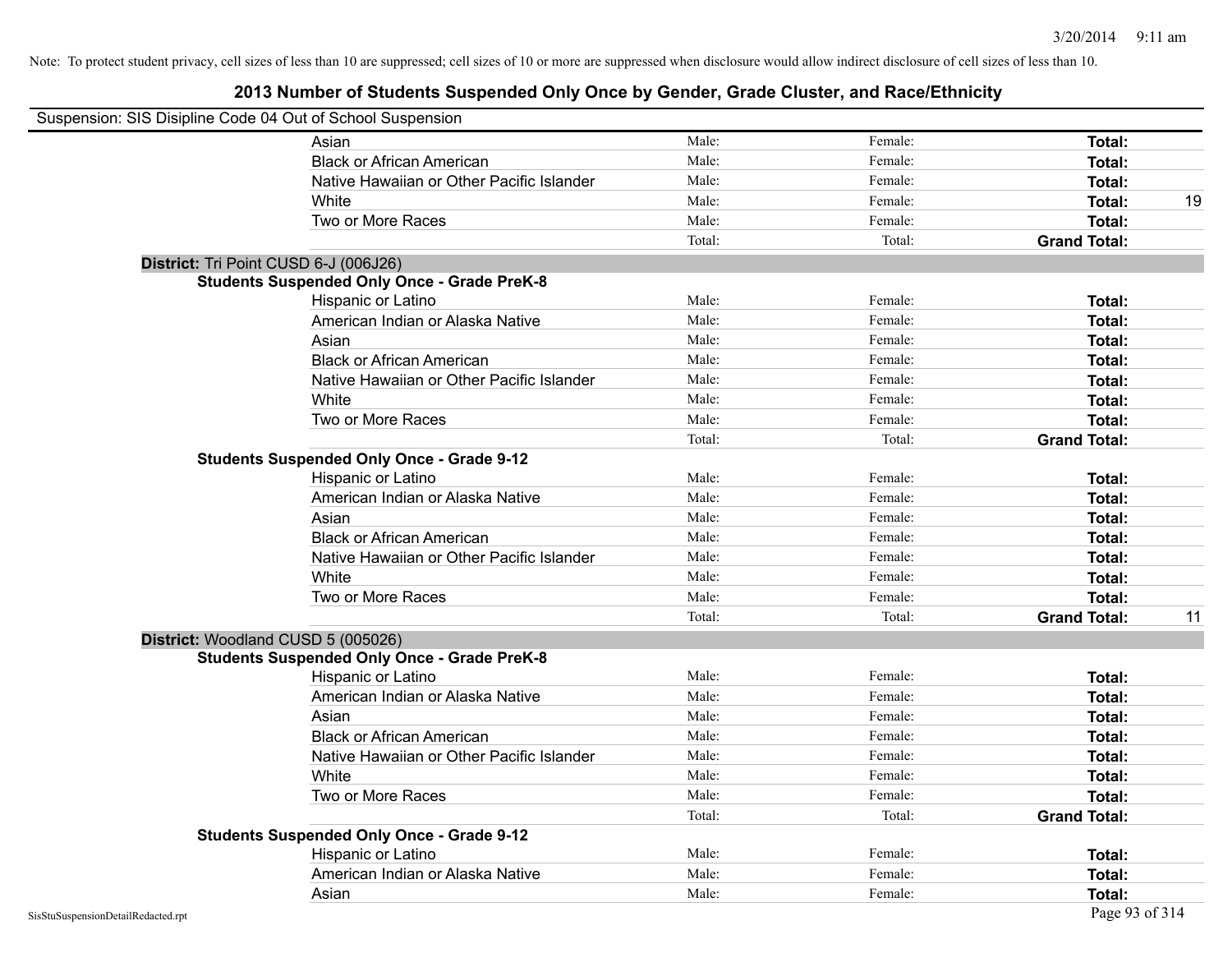| Suspension: SIS Disipline Code 04 Out of School Suspension |                                                    |        |    |         |    |                     |    |
|------------------------------------------------------------|----------------------------------------------------|--------|----|---------|----|---------------------|----|
|                                                            | <b>Black or African American</b>                   | Male:  |    | Female: |    | Total:              |    |
|                                                            | Native Hawaiian or Other Pacific Islander          | Male:  |    | Female: |    | Total:              |    |
|                                                            | White                                              | Male:  |    | Female: |    | Total:              |    |
|                                                            | Two or More Races                                  | Male:  |    | Female: |    | Total:              |    |
|                                                            |                                                    | Total: |    | Total:  |    | <b>Grand Total:</b> |    |
| County: Mclean (064)                                       |                                                    |        |    |         |    |                     |    |
| District: Bloomington SD 87 (087025)                       |                                                    |        |    |         |    |                     |    |
|                                                            | <b>Students Suspended Only Once - Grade PreK-8</b> |        |    |         |    |                     |    |
|                                                            | Hispanic or Latino                                 | Male:  |    | Female: |    | Total:              | 13 |
|                                                            | American Indian or Alaska Native                   | Male:  |    | Female: |    | Total:              |    |
|                                                            | Asian                                              | Male:  |    | Female: |    | Total:              |    |
|                                                            | <b>Black or African American</b>                   | Male:  | 40 | Female: | 21 | Total:              | 61 |
|                                                            | Native Hawaiian or Other Pacific Islander          | Male:  |    | Female: |    | Total:              |    |
|                                                            | White                                              | Male:  |    | Female: |    | Total:              | 41 |
|                                                            | Two or More Races                                  | Male:  |    | Female: |    | Total:              | 15 |
|                                                            |                                                    | Total: |    | Total:  |    | <b>Grand Total:</b> |    |
|                                                            | <b>Students Suspended Only Once - Grade 9-12</b>   |        |    |         |    |                     |    |
|                                                            | Hispanic or Latino                                 | Male:  |    | Female: |    | Total:              |    |
|                                                            | American Indian or Alaska Native                   | Male:  |    | Female: |    | Total:              |    |
|                                                            | Asian                                              | Male:  |    | Female: |    | Total:              |    |
|                                                            | <b>Black or African American</b>                   | Male:  | 24 | Female: | 17 | Total:              | 41 |
|                                                            | Native Hawaiian or Other Pacific Islander          | Male:  |    | Female: |    | Total:              |    |
|                                                            | White                                              | Male:  | 18 | Female: | 14 | Total:              | 32 |
|                                                            | Two or More Races                                  | Male:  |    | Female: |    | Total:              |    |
|                                                            |                                                    | Total: |    | Total:  |    | <b>Grand Total:</b> | 86 |
| District: Heyworth CUSD 4 (004026)                         |                                                    |        |    |         |    |                     |    |
|                                                            | <b>Students Suspended Only Once - Grade PreK-8</b> |        |    |         |    |                     |    |
|                                                            | Hispanic or Latino                                 | Male:  |    | Female: |    | Total:              |    |
|                                                            | American Indian or Alaska Native                   | Male:  |    | Female: |    | Total:              |    |
|                                                            | Asian                                              | Male:  |    | Female: |    | Total:              |    |
|                                                            | <b>Black or African American</b>                   | Male:  |    | Female: |    | Total:              |    |
|                                                            | Native Hawaiian or Other Pacific Islander          | Male:  |    | Female: |    | Total:              |    |
|                                                            | White                                              | Male:  |    | Female: |    | Total:              | 11 |
|                                                            | Two or More Races                                  | Male:  |    | Female: |    | Total:              |    |
|                                                            |                                                    | Total: |    | Total:  |    | <b>Grand Total:</b> |    |
|                                                            | <b>Students Suspended Only Once - Grade 9-12</b>   |        |    |         |    |                     |    |
|                                                            | Hispanic or Latino                                 | Male:  |    | Female: |    | Total:              |    |
|                                                            | American Indian or Alaska Native                   | Male:  |    | Female: |    | Total:              |    |
|                                                            | Asian                                              | Male:  |    | Female: |    | Total:              |    |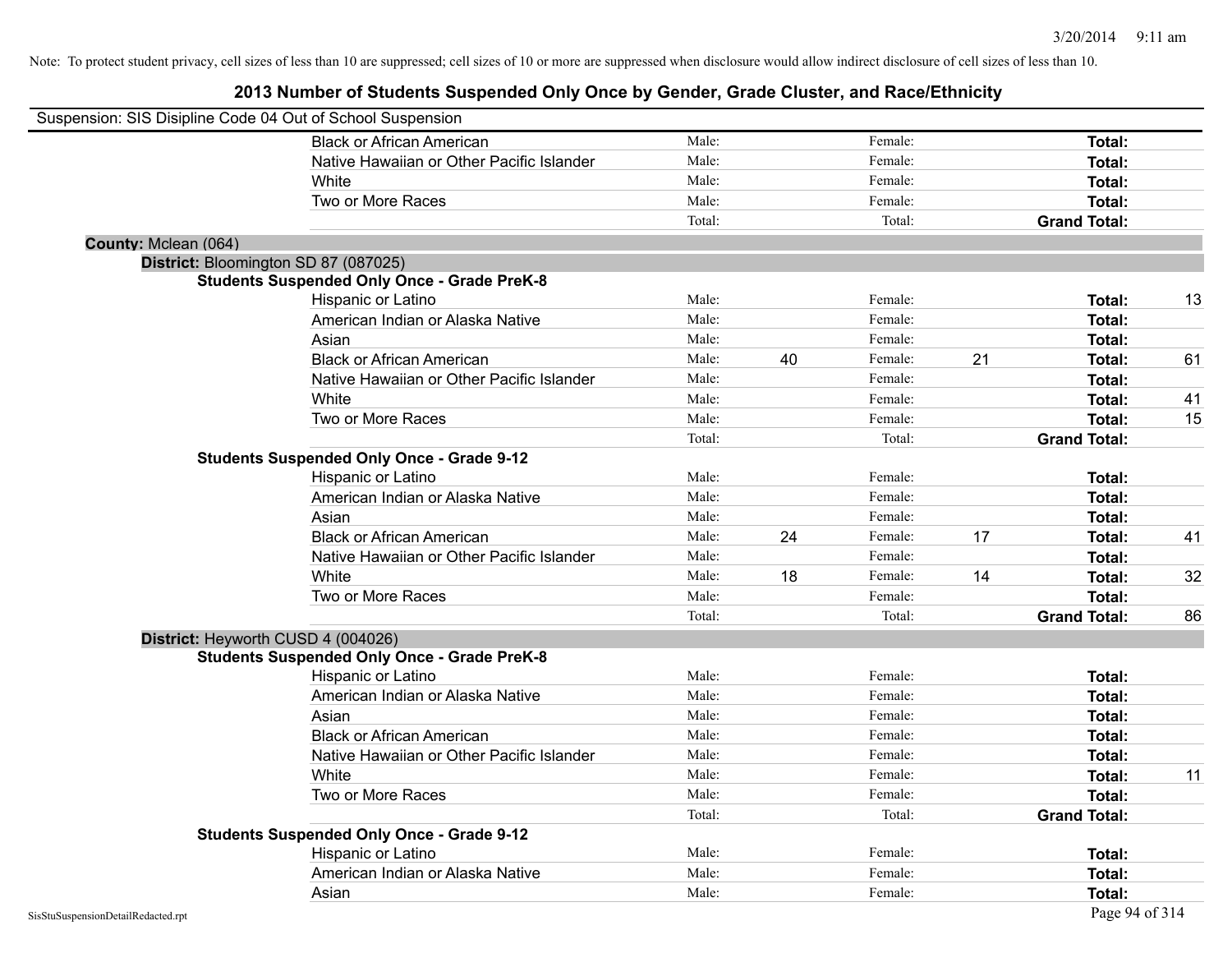| Suspension: SIS Disipline Code 04 Out of School Suspension |                                                    |        |         |                     |
|------------------------------------------------------------|----------------------------------------------------|--------|---------|---------------------|
|                                                            | <b>Black or African American</b>                   | Male:  | Female: | Total:              |
|                                                            | Native Hawaiian or Other Pacific Islander          | Male:  | Female: | Total:              |
|                                                            | <b>White</b>                                       | Male:  | Female: | Total:              |
|                                                            | Two or More Races                                  | Male:  | Female: | Total:              |
|                                                            |                                                    | Total: | Total:  | <b>Grand Total:</b> |
|                                                            | District: LeRoy CUSD 2 (002026)                    |        |         |                     |
|                                                            | <b>Students Suspended Only Once - Grade 9-12</b>   |        |         |                     |
|                                                            | Hispanic or Latino                                 | Male:  | Female: | Total:              |
|                                                            | American Indian or Alaska Native                   | Male:  | Female: | Total:              |
|                                                            | Asian                                              | Male:  | Female: | Total:              |
|                                                            | <b>Black or African American</b>                   | Male:  | Female: | Total:              |
|                                                            | Native Hawaiian or Other Pacific Islander          | Male:  | Female: | Total:              |
|                                                            | White                                              | Male:  | Female: | Total:              |
|                                                            | Two or More Races                                  | Male:  | Female: | Total:              |
|                                                            |                                                    | Total: | Total:  | <b>Grand Total:</b> |
|                                                            | District: Lexington CUSD 7 (007026)                |        |         |                     |
|                                                            | <b>Students Suspended Only Once - Grade PreK-8</b> |        |         |                     |
|                                                            | Hispanic or Latino                                 | Male:  | Female: | Total:              |
|                                                            | American Indian or Alaska Native                   | Male:  | Female: | Total:              |
|                                                            | Asian                                              | Male:  | Female: | Total:              |
|                                                            | <b>Black or African American</b>                   | Male:  | Female: | Total:              |
|                                                            | Native Hawaiian or Other Pacific Islander          | Male:  | Female: | Total:              |
|                                                            | White                                              | Male:  | Female: | Total:              |
|                                                            | Two or More Races                                  | Male:  | Female: | Total:              |
|                                                            |                                                    | Total: | Total:  | <b>Grand Total:</b> |
|                                                            | <b>Students Suspended Only Once - Grade 9-12</b>   |        |         |                     |
|                                                            | Hispanic or Latino                                 | Male:  | Female: | Total:              |
|                                                            | American Indian or Alaska Native                   | Male:  | Female: | Total:              |
|                                                            | Asian                                              | Male:  | Female: | Total:              |
|                                                            | <b>Black or African American</b>                   | Male:  | Female: | Total:              |
|                                                            | Native Hawaiian or Other Pacific Islander          | Male:  | Female: | Total:              |
|                                                            | White                                              | Male:  | Female: | Total:              |
|                                                            | Two or More Races                                  | Male:  | Female: | Total:              |
|                                                            |                                                    | Total: | Total:  | <b>Grand Total:</b> |
|                                                            | District: McLean County USD 5 (005026)             |        |         |                     |
|                                                            | <b>Students Suspended Only Once - Grade PreK-8</b> |        |         |                     |
|                                                            | Hispanic or Latino                                 | Male:  | Female: | Total:              |
|                                                            | American Indian or Alaska Native                   | Male:  | Female: | Total:              |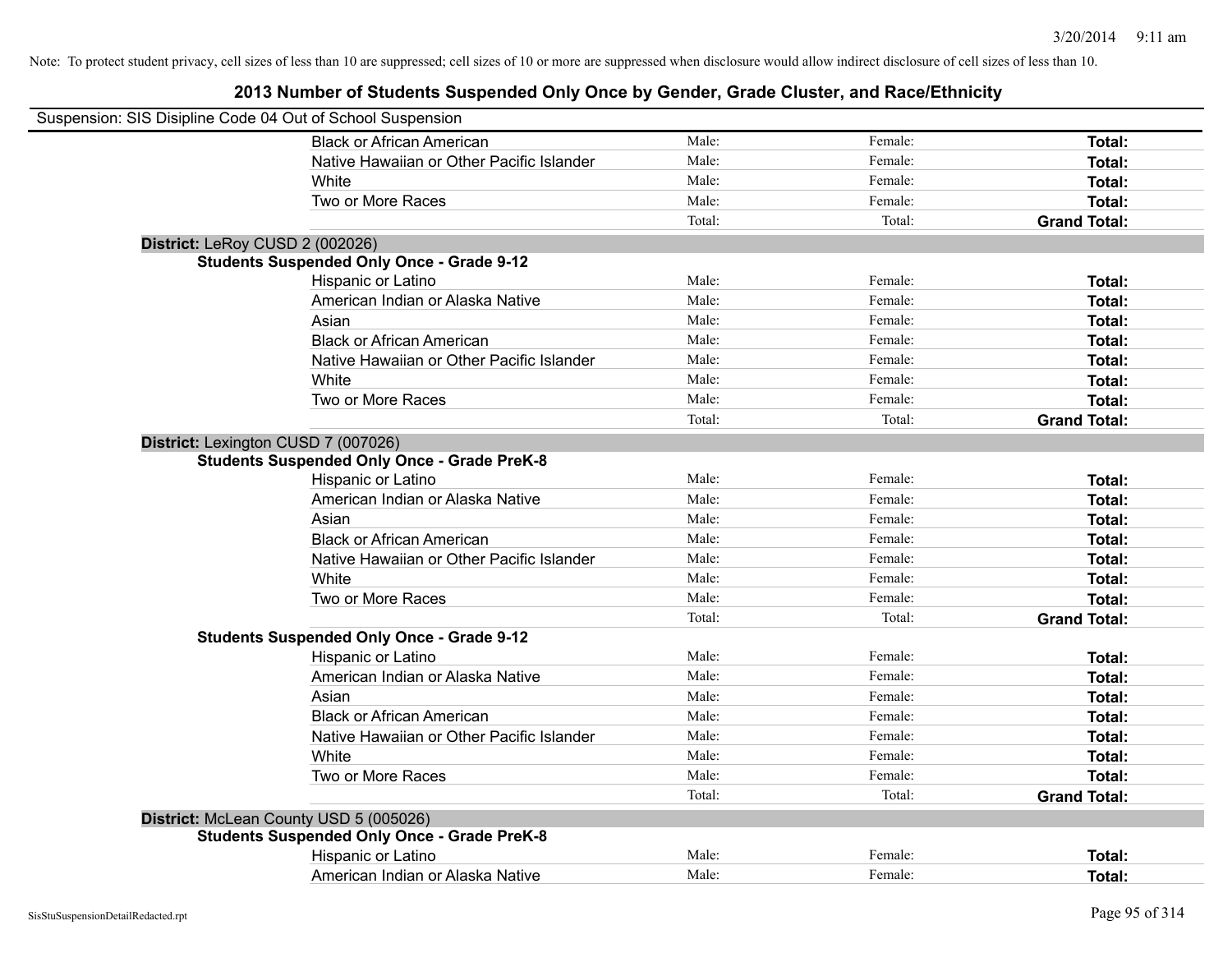### **2013 Number of Students Suspended Only Once by Gender, Grade Cluster, and Race/Ethnicity**

## Suspension: SIS Disipline Code 04 Out of School Suspension

|                                    | Asian                                              | Male:  |    | Female: |    | Total:              |     |
|------------------------------------|----------------------------------------------------|--------|----|---------|----|---------------------|-----|
|                                    | <b>Black or African American</b>                   | Male:  | 42 | Female: | 17 | Total:              | 59  |
|                                    | Native Hawaiian or Other Pacific Islander          | Male:  |    | Female: |    | Total:              |     |
|                                    | White                                              | Male:  |    | Female: |    | Total:              | 45  |
|                                    | Two or More Races                                  | Male:  |    | Female: |    | Total:              |     |
|                                    |                                                    | Total: | 86 | Total:  | 29 | <b>Grand Total:</b> | 115 |
|                                    | <b>Students Suspended Only Once - Grade 9-12</b>   |        |    |         |    |                     |     |
|                                    | Hispanic or Latino                                 | Male:  | 10 | Female: | 10 | Total:              | 20  |
|                                    | American Indian or Alaska Native                   | Male:  |    | Female: |    | Total:              |     |
|                                    | Asian                                              | Male:  |    | Female: |    | Total:              |     |
|                                    | <b>Black or African American</b>                   | Male:  | 21 | Female: | 18 | Total:              | 39  |
|                                    | Native Hawaiian or Other Pacific Islander          | Male:  |    | Female: |    | Total:              |     |
|                                    | White                                              | Male:  | 52 | Female: | 30 | Total:              | 82  |
|                                    | Two or More Races                                  | Male:  |    | Female: |    | Total:              |     |
|                                    |                                                    | Total: |    | Total:  |    | <b>Grand Total:</b> |     |
| District: Olympia CUSD 16 (016026) |                                                    |        |    |         |    |                     |     |
|                                    | <b>Students Suspended Only Once - Grade PreK-8</b> |        |    |         |    |                     |     |
|                                    | Hispanic or Latino                                 | Male:  |    | Female: |    | Total:              |     |
|                                    | American Indian or Alaska Native                   | Male:  |    | Female: |    | Total:              |     |
|                                    | Asian                                              | Male:  |    | Female: |    | Total:              |     |
|                                    | <b>Black or African American</b>                   | Male:  |    | Female: |    | Total:              |     |
|                                    | Native Hawaiian or Other Pacific Islander          | Male:  |    | Female: |    | Total:              |     |
|                                    | White                                              | Male:  |    | Female: |    | Total:              |     |
|                                    | Two or More Races                                  | Male:  |    | Female: |    | Total:              |     |
|                                    |                                                    | Total: |    | Total:  |    | <b>Grand Total:</b> |     |
|                                    | <b>Students Suspended Only Once - Grade 9-12</b>   |        |    |         |    |                     |     |
|                                    | Hispanic or Latino                                 | Male:  |    | Female: |    | Total:              |     |
|                                    | American Indian or Alaska Native                   | Male:  |    | Female: |    | Total:              |     |
|                                    | Asian                                              | Male:  |    | Female: |    | Total:              |     |
|                                    | <b>Black or African American</b>                   | Male:  |    | Female: |    | Total:              |     |
|                                    | Native Hawaiian or Other Pacific Islander          | Male:  |    | Female: |    | Total:              |     |
|                                    | White                                              | Male:  |    | Female: |    | Total:              | 24  |
|                                    | Two or More Races                                  | Male:  |    | Female: |    | Total:              |     |
|                                    |                                                    | Total: |    | Total:  |    | <b>Grand Total:</b> |     |
|                                    | District: Ridgeview CUSD 19 (019026)               |        |    |         |    |                     |     |
|                                    | <b>Students Suspended Only Once - Grade 9-12</b>   |        |    |         |    |                     |     |
|                                    | Hispanic or Latino                                 | Male:  |    | Female: |    | Total:              |     |
|                                    | American Indian or Alaska Native                   | Male:  |    | Female: |    | Total:              |     |
|                                    | Asian                                              | Male:  |    | Female: |    | <b>Total:</b>       |     |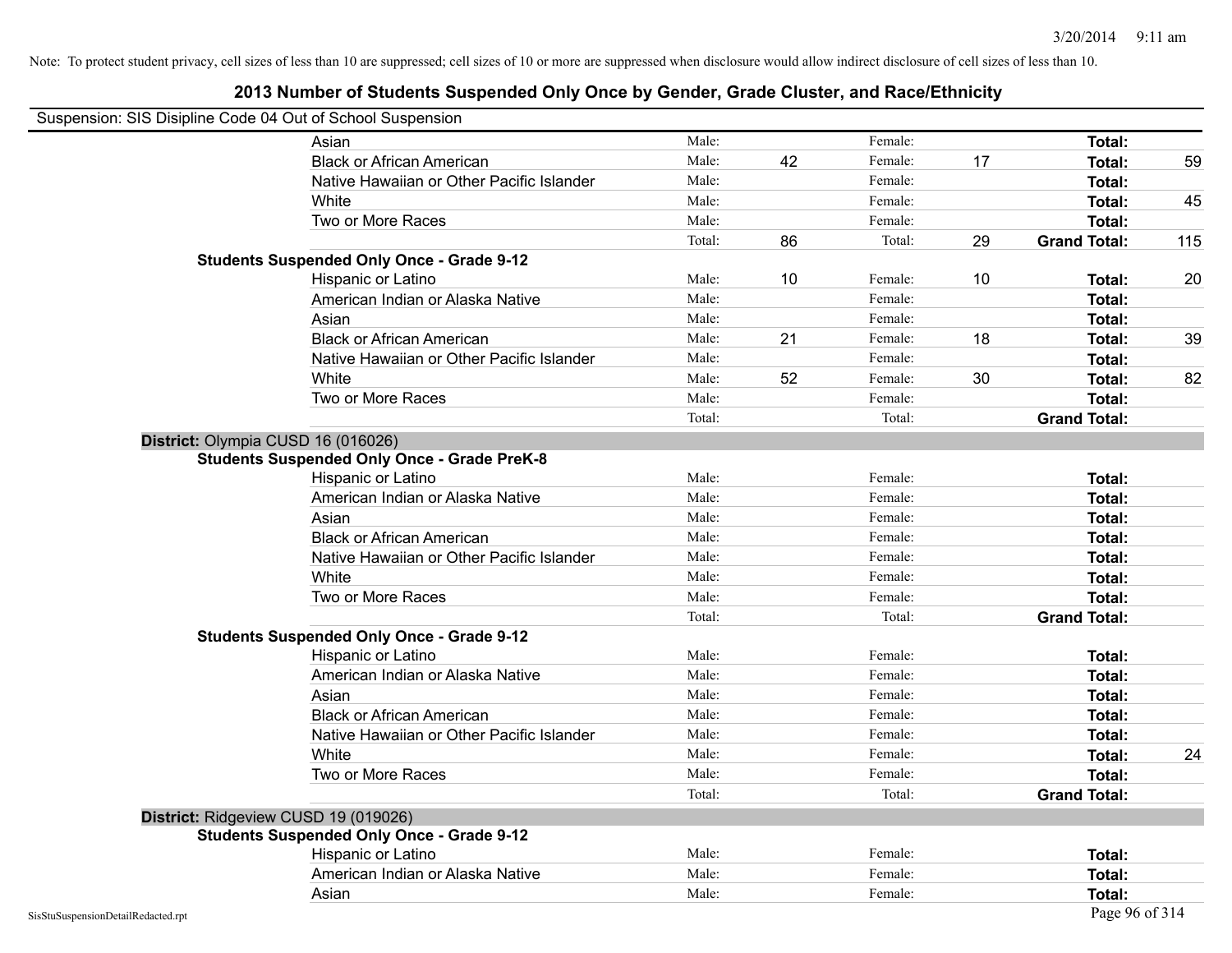|                             | Suspension: SIS Disipline Code 04 Out of School Suspension                                             |        |         |                     |    |
|-----------------------------|--------------------------------------------------------------------------------------------------------|--------|---------|---------------------|----|
|                             | <b>Black or African American</b>                                                                       | Male:  | Female: | Total:              |    |
|                             | Native Hawaiian or Other Pacific Islander                                                              | Male:  | Female: | Total:              |    |
|                             | White                                                                                                  | Male:  | Female: | <b>Total:</b>       |    |
|                             | Two or More Races                                                                                      | Male:  | Female: | Total:              |    |
|                             |                                                                                                        | Total: | Total:  | <b>Grand Total:</b> |    |
| Region: DuPage ROE (19)     |                                                                                                        |        |         |                     |    |
| <b>County: Dupage (022)</b> |                                                                                                        |        |         |                     |    |
|                             | District: Abraxas Youth & Family Services (011400)<br><b>Students Suspended Only Once - Grade 9-12</b> |        |         |                     |    |
|                             | Hispanic or Latino                                                                                     | Male:  | Female: | Total:              |    |
|                             | American Indian or Alaska Native                                                                       | Male:  | Female: | Total:              |    |
|                             | Asian                                                                                                  | Male:  | Female: | Total:              |    |
|                             | <b>Black or African American</b>                                                                       | Male:  | Female: | Total:              |    |
|                             | Native Hawaiian or Other Pacific Islander                                                              | Male:  | Female: | Total:              |    |
|                             | White                                                                                                  | Male:  | Female: | Total:              |    |
|                             | Two or More Races                                                                                      | Male:  | Female: | Total:              |    |
|                             |                                                                                                        | Total: | Total:  | <b>Grand Total:</b> |    |
|                             | District: Addison SD 4 (004002)                                                                        |        |         |                     |    |
|                             | <b>Students Suspended Only Once - Grade PreK-8</b>                                                     |        |         |                     |    |
|                             | Hispanic or Latino                                                                                     | Male:  | Female: | Total:              | 23 |
|                             | American Indian or Alaska Native                                                                       | Male:  | Female: | Total:              |    |
|                             | Asian                                                                                                  | Male:  | Female: | Total:              |    |
|                             | <b>Black or African American</b>                                                                       | Male:  | Female: | Total:              |    |
|                             | Native Hawaiian or Other Pacific Islander                                                              | Male:  | Female: | Total:              |    |
|                             | White                                                                                                  | Male:  | Female: | <b>Total:</b>       |    |
|                             | Two or More Races                                                                                      | Male:  | Female: | Total:              |    |
|                             |                                                                                                        | Total: | Total:  | <b>Grand Total:</b> | 34 |
|                             | District: Adventist GlenOaks Hospital (024200)                                                         |        |         |                     |    |
|                             | <b>Students Suspended Only Once - Grade 9-12</b>                                                       |        |         |                     |    |
|                             | Hispanic or Latino                                                                                     | Male:  | Female: | Total:              |    |
|                             | American Indian or Alaska Native                                                                       | Male:  | Female: | Total:              |    |
|                             | Asian                                                                                                  | Male:  | Female: | Total:              |    |
|                             | <b>Black or African American</b>                                                                       | Male:  | Female: | Total:              |    |
|                             | Native Hawaiian or Other Pacific Islander                                                              | Male:  | Female: | Total:              |    |
|                             | White                                                                                                  | Male:  | Female: | Total:              |    |
|                             | Two or More Races                                                                                      | Male:  | Female: | Total:              |    |
|                             |                                                                                                        | Total: | Total:  | <b>Grand Total:</b> |    |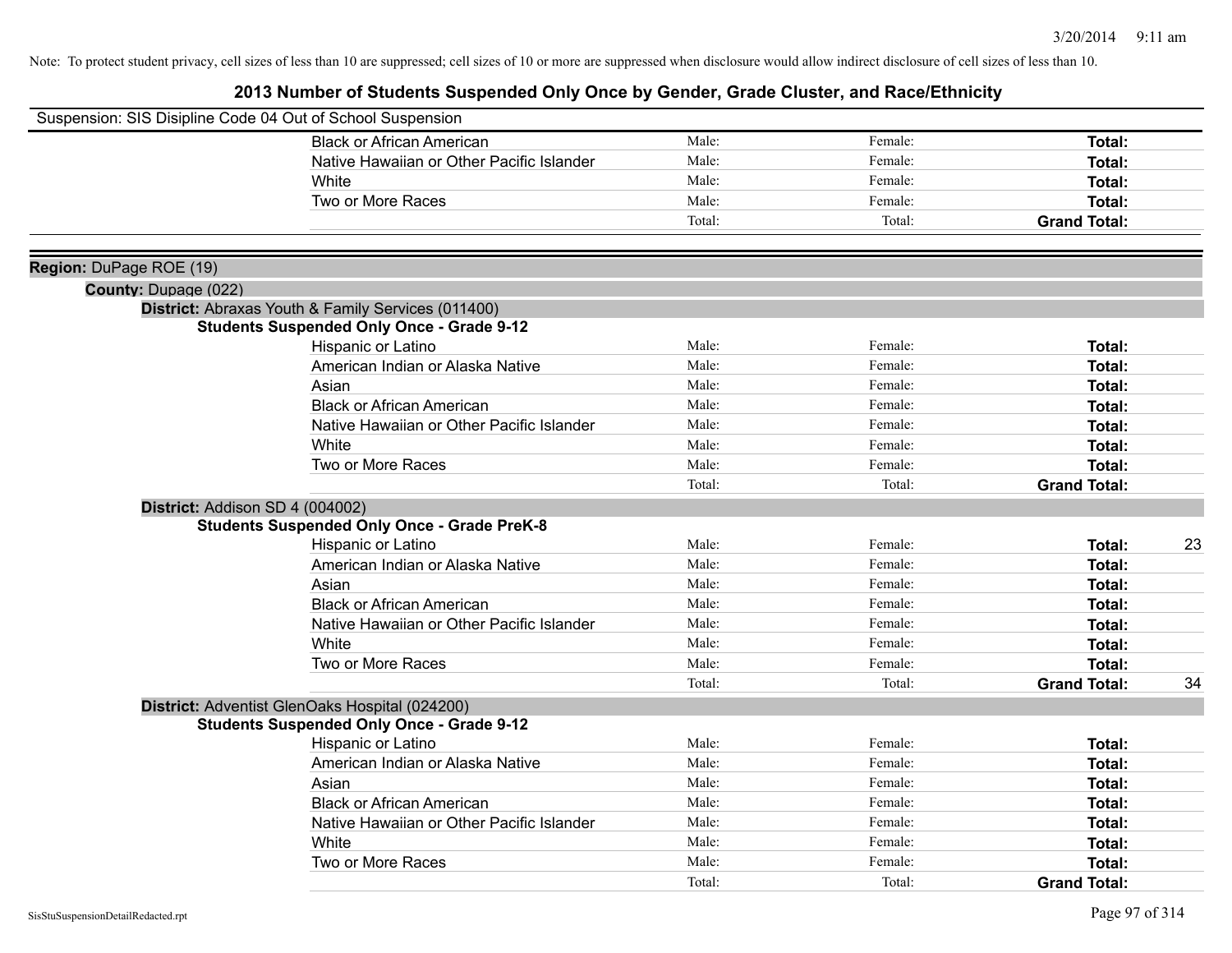| Suspension: SIS Disipline Code 04 Out of School Suspension |                                                    |        |         |                     |
|------------------------------------------------------------|----------------------------------------------------|--------|---------|---------------------|
| District: Benjamin SD 25 (025002)                          |                                                    |        |         |                     |
|                                                            | <b>Students Suspended Only Once - Grade PreK-8</b> |        |         |                     |
|                                                            | Hispanic or Latino                                 | Male:  | Female: | Total:              |
|                                                            | American Indian or Alaska Native                   | Male:  | Female: | Total:              |
|                                                            | Asian                                              | Male:  | Female: | Total:              |
|                                                            | <b>Black or African American</b>                   | Male:  | Female: | Total:              |
|                                                            | Native Hawaiian or Other Pacific Islander          | Male:  | Female: | Total:              |
|                                                            | White                                              | Male:  | Female: | Total:              |
|                                                            | Two or More Races                                  | Male:  | Female: | Total:              |
|                                                            |                                                    | Total: | Total:  | <b>Grand Total:</b> |
|                                                            | District: Bensenville SD 2 (002002)                |        |         |                     |
|                                                            | <b>Students Suspended Only Once - Grade PreK-8</b> |        |         |                     |
|                                                            | Hispanic or Latino                                 | Male:  | Female: | Total:              |
|                                                            | American Indian or Alaska Native                   | Male:  | Female: | Total:              |
|                                                            | Asian                                              | Male:  | Female: | Total:              |
|                                                            | <b>Black or African American</b>                   | Male:  | Female: | Total:              |
|                                                            | Native Hawaiian or Other Pacific Islander          | Male:  | Female: | Total:              |
|                                                            | White                                              | Male:  | Female: | Total:              |
|                                                            | Two or More Races                                  | Male:  | Female: | Total:              |
|                                                            |                                                    | Total: | Total:  | <b>Grand Total:</b> |
|                                                            | District: Bloomingdale SD 13 (013002)              |        |         |                     |
|                                                            | <b>Students Suspended Only Once - Grade PreK-8</b> |        |         |                     |
|                                                            | Hispanic or Latino                                 | Male:  | Female: | Total:              |
|                                                            | American Indian or Alaska Native                   | Male:  | Female: | Total:              |
|                                                            | Asian                                              | Male:  | Female: | Total:              |
|                                                            | <b>Black or African American</b>                   | Male:  | Female: | Total:              |
|                                                            | Native Hawaiian or Other Pacific Islander          | Male:  | Female: | Total:              |
|                                                            | White                                              | Male:  | Female: | Total:              |
|                                                            | Two or More Races                                  | Male:  | Female: | Total:              |
|                                                            |                                                    | Total: | Total:  | <b>Grand Total:</b> |
| <b>District: Butler SD 53 (053002)</b>                     |                                                    |        |         |                     |
|                                                            | <b>Students Suspended Only Once - Grade PreK-8</b> |        |         |                     |
|                                                            | Hispanic or Latino                                 | Male:  | Female: | Total:              |
|                                                            | American Indian or Alaska Native                   | Male:  | Female: | Total:              |
|                                                            | Asian                                              | Male:  | Female: | Total:              |
|                                                            | <b>Black or African American</b>                   | Male:  | Female: | <b>Total:</b>       |
|                                                            | Native Hawaiian or Other Pacific Islander          | Male:  | Female: | <b>Total:</b>       |
|                                                            | White                                              | Male:  | Female: | Total:              |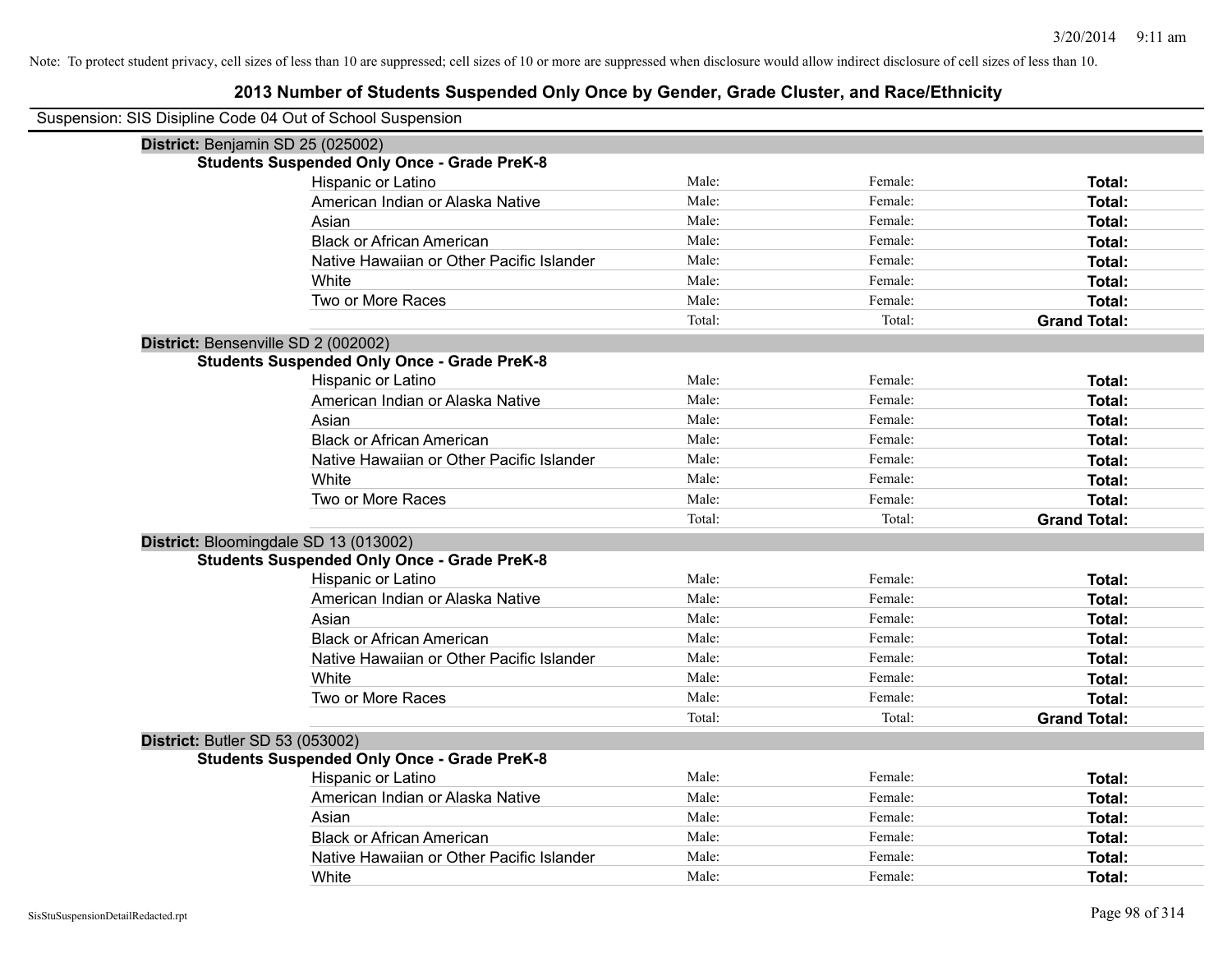| Suspension: SIS Disipline Code 04 Out of School Suspension |                                           |        |    |         |    |                     |    |
|------------------------------------------------------------|-------------------------------------------|--------|----|---------|----|---------------------|----|
|                                                            | Two or More Races                         | Male:  |    | Female: |    | Total:              |    |
|                                                            |                                           | Total: |    | Total:  |    | <b>Grand Total:</b> |    |
| <b>District: Cass SD 63 (063002)</b>                       |                                           |        |    |         |    |                     |    |
| <b>Students Suspended Only Once - Grade PreK-8</b>         |                                           |        |    |         |    |                     |    |
| Hispanic or Latino                                         |                                           | Male:  |    | Female: |    | Total:              |    |
|                                                            | American Indian or Alaska Native          | Male:  |    | Female: |    | Total:              |    |
| Asian                                                      |                                           | Male:  |    | Female: |    | Total:              |    |
|                                                            | <b>Black or African American</b>          | Male:  |    | Female: |    | Total:              |    |
|                                                            | Native Hawaiian or Other Pacific Islander | Male:  |    | Female: |    | Total:              |    |
| White                                                      |                                           | Male:  |    | Female: |    | Total:              | 13 |
|                                                            | Two or More Races                         | Male:  |    | Female: |    | Total:              |    |
|                                                            |                                           | Total: |    | Total:  |    | <b>Grand Total:</b> |    |
| District: CCSD 180 (180004)                                |                                           |        |    |         |    |                     |    |
| <b>Students Suspended Only Once - Grade PreK-8</b>         |                                           |        |    |         |    |                     |    |
| Hispanic or Latino                                         |                                           | Male:  |    | Female: |    | Total:              |    |
|                                                            | American Indian or Alaska Native          | Male:  |    | Female: |    | Total:              |    |
| Asian                                                      |                                           | Male:  |    | Female: |    | Total:              |    |
|                                                            | <b>Black or African American</b>          | Male:  | 17 | Female: | 14 | Total:              | 31 |
|                                                            | Native Hawaiian or Other Pacific Islander | Male:  |    | Female: |    | Total:              |    |
| White                                                      |                                           | Male:  |    | Female: |    | Total:              |    |
|                                                            | Two or More Races                         | Male:  |    | Female: |    | Total:              |    |
|                                                            |                                           | Total: |    | Total:  |    | <b>Grand Total:</b> |    |
| District: CCSD 89 (089004)                                 |                                           |        |    |         |    |                     |    |
| <b>Students Suspended Only Once - Grade PreK-8</b>         |                                           |        |    |         |    |                     |    |
| Hispanic or Latino                                         |                                           | Male:  |    | Female: |    | Total:              |    |
|                                                            | American Indian or Alaska Native          | Male:  |    | Female: |    | Total:              |    |
| Asian                                                      |                                           | Male:  |    | Female: |    | Total:              |    |
|                                                            | <b>Black or African American</b>          | Male:  |    | Female: |    | Total:              |    |
|                                                            | Native Hawaiian or Other Pacific Islander | Male:  |    | Female: |    | Total:              |    |
| White                                                      |                                           | Male:  |    | Female: |    | Total:              | 11 |
|                                                            | Two or More Races                         | Male:  |    | Female: |    | Total:              |    |
|                                                            |                                           | Total: |    | Total:  |    | <b>Grand Total:</b> |    |
| District: CCSD 93 (093004)                                 |                                           |        |    |         |    |                     |    |
| <b>Students Suspended Only Once - Grade PreK-8</b>         |                                           |        |    |         |    |                     |    |
| Hispanic or Latino                                         |                                           | Male:  |    | Female: |    | Total:              |    |
|                                                            | American Indian or Alaska Native          | Male:  |    | Female: |    | Total:              |    |
| Asian                                                      |                                           | Male:  |    | Female: |    | Total:              |    |
|                                                            | <b>Black or African American</b>          | Male:  |    | Female: |    | Total:              |    |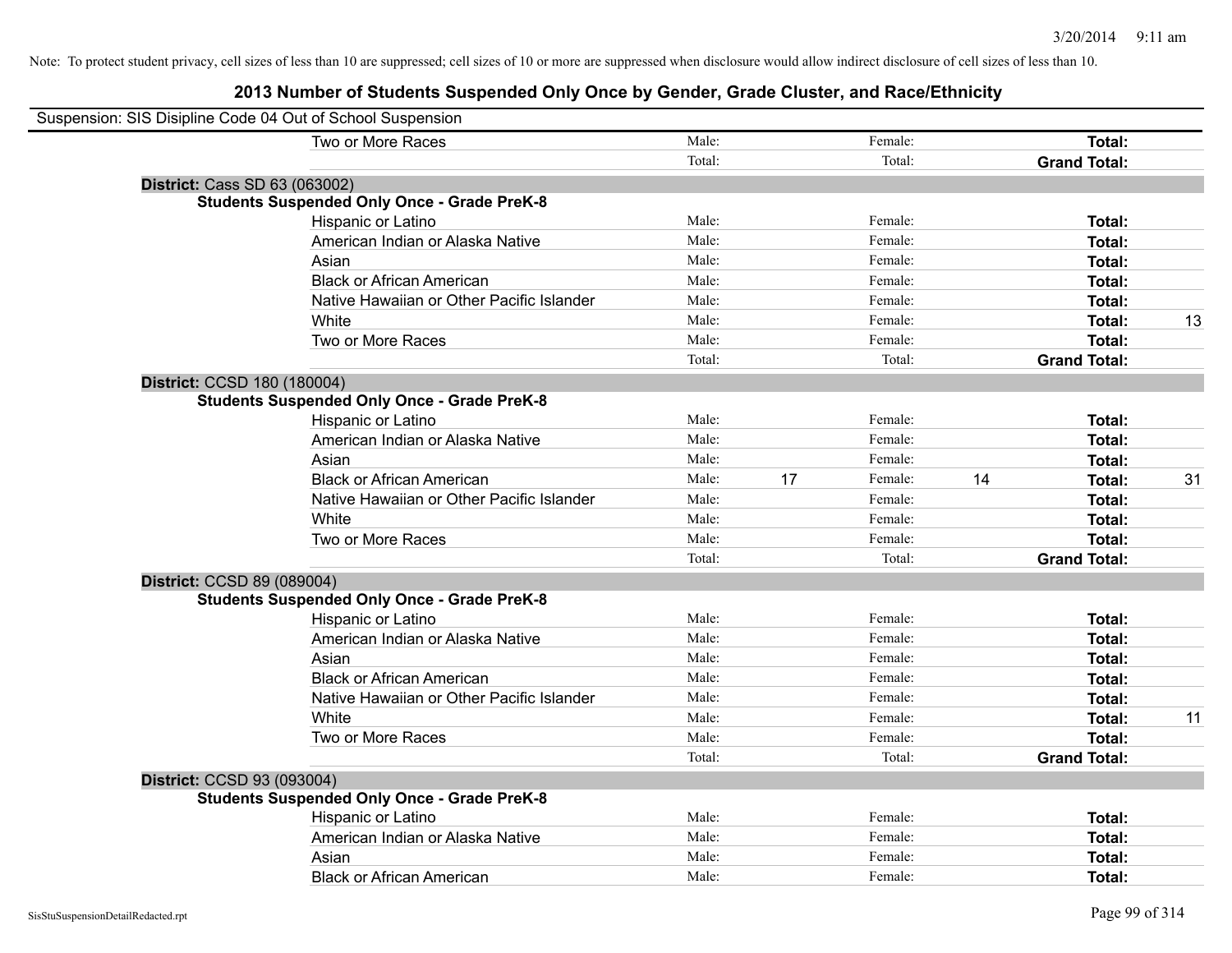| Suspension: SIS Disipline Code 04 Out of School Suspension |        |    |         |    |                     |     |
|------------------------------------------------------------|--------|----|---------|----|---------------------|-----|
| Native Hawaiian or Other Pacific Islander                  | Male:  |    | Female: |    | Total:              |     |
| White                                                      | Male:  |    | Female: |    | Total:              |     |
| Two or More Races                                          | Male:  |    | Female: |    | Total:              |     |
|                                                            | Total: |    | Total:  |    | <b>Grand Total:</b> |     |
| District: Center Cass SD 66 (066002)                       |        |    |         |    |                     |     |
| <b>Students Suspended Only Once - Grade PreK-8</b>         |        |    |         |    |                     |     |
| Hispanic or Latino                                         | Male:  |    | Female: |    | Total:              |     |
| American Indian or Alaska Native                           | Male:  |    | Female: |    | Total:              |     |
| Asian                                                      | Male:  |    | Female: |    | Total:              |     |
| <b>Black or African American</b>                           | Male:  |    | Female: |    | Total:              |     |
| Native Hawaiian or Other Pacific Islander                  | Male:  |    | Female: |    | Total:              |     |
| White                                                      | Male:  |    | Female: |    | Total:              |     |
| Two or More Races                                          | Male:  |    | Female: |    | Total:              |     |
|                                                            | Total: |    | Total:  |    | <b>Grand Total:</b> |     |
| District: CHSD 94 (094016)                                 |        |    |         |    |                     |     |
| <b>Students Suspended Only Once - Grade 9-12</b>           |        |    |         |    |                     |     |
| Hispanic or Latino                                         | Male:  | 59 | Female: | 32 | Total:              | 91  |
| American Indian or Alaska Native                           | Male:  |    | Female: |    | Total:              |     |
| Asian                                                      | Male:  |    | Female: |    | Total:              |     |
| <b>Black or African American</b>                           | Male:  |    | Female: |    | Total:              |     |
| Native Hawaiian or Other Pacific Islander                  | Male:  |    | Female: |    | Total:              |     |
| <b>White</b>                                               | Male:  | 26 | Female: | 11 | Total:              | 37  |
| Two or More Races                                          | Male:  |    | Female: |    | Total:              |     |
|                                                            | Total: |    | Total:  |    | <b>Grand Total:</b> | 142 |
| District: CHSD 99 (099016)                                 |        |    |         |    |                     |     |
| <b>Students Suspended Only Once - Grade 9-12</b>           |        |    |         |    |                     |     |
| Hispanic or Latino                                         | Male:  |    | Female: |    | Total:              | 22  |
| American Indian or Alaska Native                           | Male:  |    | Female: |    | Total:              |     |
| Asian                                                      | Male:  |    | Female: |    | Total:              |     |
| <b>Black or African American</b>                           | Male:  | 28 | Female: | 27 | Total:              | 55  |
| Native Hawaiian or Other Pacific Islander                  | Male:  |    | Female: |    | Total:              |     |
| White                                                      | Male:  | 55 | Female: | 29 | Total:              | 84  |
| Two or More Races                                          | Male:  |    | Female: |    | Total:              | 11  |
|                                                            | Total: |    | Total:  |    | <b>Grand Total:</b> |     |
| District: Coop Assoc for Spec Educ (016061)                |        |    |         |    |                     |     |
| <b>Students Suspended Only Once - Grade PreK-8</b>         |        |    |         |    |                     |     |
| Hispanic or Latino                                         | Male:  |    | Female: |    | Total:              |     |
| American Indian or Alaska Native                           | Male:  |    | Female: |    | Total:              |     |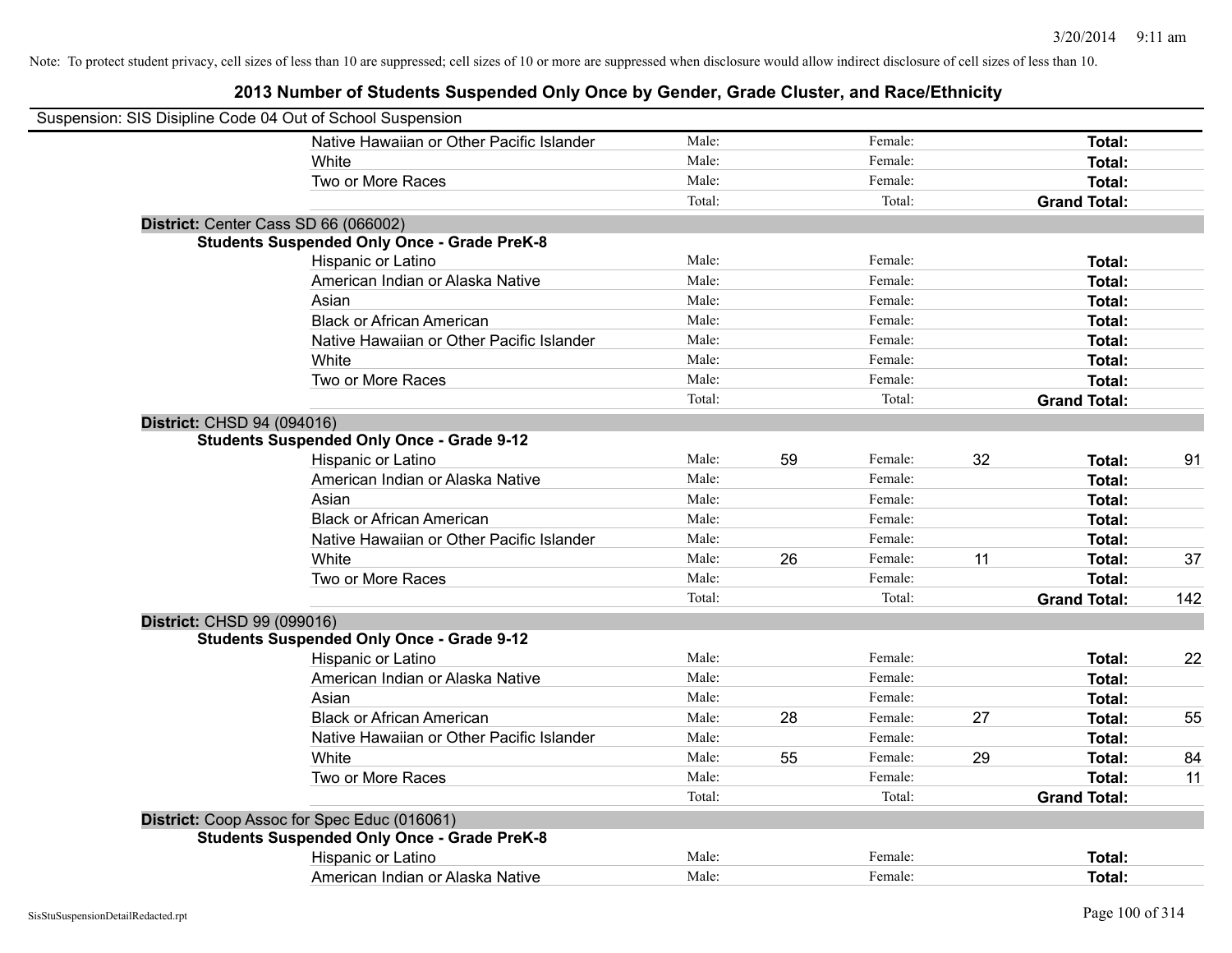### **2013 Number of Students Suspended Only Once by Gender, Grade Cluster, and Race/Ethnicity**

### Suspension: SIS Disipline Code 04 Out of School Suspension

| ousperision. Old Disiplifie Coue 04 Out of Scribol Susperision | Asian                                              | Male:  |    | Female: |    | Total:              |    |
|----------------------------------------------------------------|----------------------------------------------------|--------|----|---------|----|---------------------|----|
|                                                                | <b>Black or African American</b>                   | Male:  |    | Female: |    | Total:              |    |
|                                                                | Native Hawaiian or Other Pacific Islander          | Male:  |    | Female: |    | Total:              |    |
|                                                                | White                                              | Male:  |    | Female: |    | Total:              |    |
|                                                                | Two or More Races                                  | Male:  |    | Female: |    | Total:              |    |
|                                                                |                                                    | Total: |    | Total:  |    | <b>Grand Total:</b> |    |
|                                                                | <b>Students Suspended Only Once - Grade 9-12</b>   |        |    |         |    |                     |    |
|                                                                | Hispanic or Latino                                 | Male:  |    | Female: |    | Total:              |    |
|                                                                | American Indian or Alaska Native                   | Male:  |    | Female: |    | Total:              |    |
|                                                                | Asian                                              | Male:  |    | Female: |    | Total:              |    |
|                                                                | <b>Black or African American</b>                   | Male:  |    | Female: |    | Total:              |    |
|                                                                | Native Hawaiian or Other Pacific Islander          | Male:  |    | Female: |    | Total:              |    |
|                                                                | White                                              | Male:  |    | Female: |    | Total:              |    |
|                                                                | Two or More Races                                  | Male:  |    | Female: |    | Total:              |    |
|                                                                |                                                    | Total: |    | Total:  |    | <b>Grand Total:</b> | 10 |
| District: CUSD 200 (200026)                                    |                                                    |        |    |         |    |                     |    |
|                                                                | <b>Students Suspended Only Once - Grade PreK-8</b> |        |    |         |    |                     |    |
|                                                                | Hispanic or Latino                                 | Male:  |    | Female: |    | Total:              | 20 |
|                                                                | American Indian or Alaska Native                   | Male:  |    | Female: |    | Total:              |    |
|                                                                | Asian                                              | Male:  |    | Female: |    | Total:              |    |
|                                                                | <b>Black or African American</b>                   | Male:  | 17 | Female: | 11 | Total:              | 28 |
|                                                                | Native Hawaiian or Other Pacific Islander          | Male:  |    | Female: |    | Total:              |    |
|                                                                | White                                              | Male:  |    | Female: |    | Total:              | 20 |
|                                                                | Two or More Races                                  | Male:  |    | Female: |    | Total:              |    |
|                                                                |                                                    | Total: |    | Total:  |    | <b>Grand Total:</b> |    |
|                                                                | <b>Students Suspended Only Once - Grade 9-12</b>   |        |    |         |    |                     |    |
|                                                                | Hispanic or Latino                                 | Male:  |    | Female: |    | Total:              | 21 |
|                                                                | American Indian or Alaska Native                   | Male:  |    | Female: |    | Total:              |    |
|                                                                | Asian                                              | Male:  |    | Female: |    | Total:              |    |
|                                                                | <b>Black or African American</b>                   | Male:  |    | Female: |    | Total:              | 22 |
|                                                                | Native Hawaiian or Other Pacific Islander          | Male:  |    | Female: |    | Total:              |    |
|                                                                | White                                              | Male:  | 38 | Female: | 12 | Total:              | 50 |
|                                                                | Two or More Races                                  | Male:  |    | Female: |    | Total:              |    |
|                                                                |                                                    | Total: |    | Total:  |    | <b>Grand Total:</b> |    |
| District: CUSD 201 (201026)                                    |                                                    |        |    |         |    |                     |    |
|                                                                | <b>Students Suspended Only Once - Grade PreK-8</b> |        |    |         |    |                     |    |
|                                                                | Hispanic or Latino                                 | Male:  |    | Female: |    | Total:              | 11 |
|                                                                | American Indian or Alaska Native                   | Male:  |    | Female: |    | Total:              |    |
|                                                                | Asian                                              | Male:  |    | Female: |    | Total:              |    |
| SisStuSuspensionDetailRedacted.rpt                             |                                                    |        |    |         |    | Page 101 of 314     |    |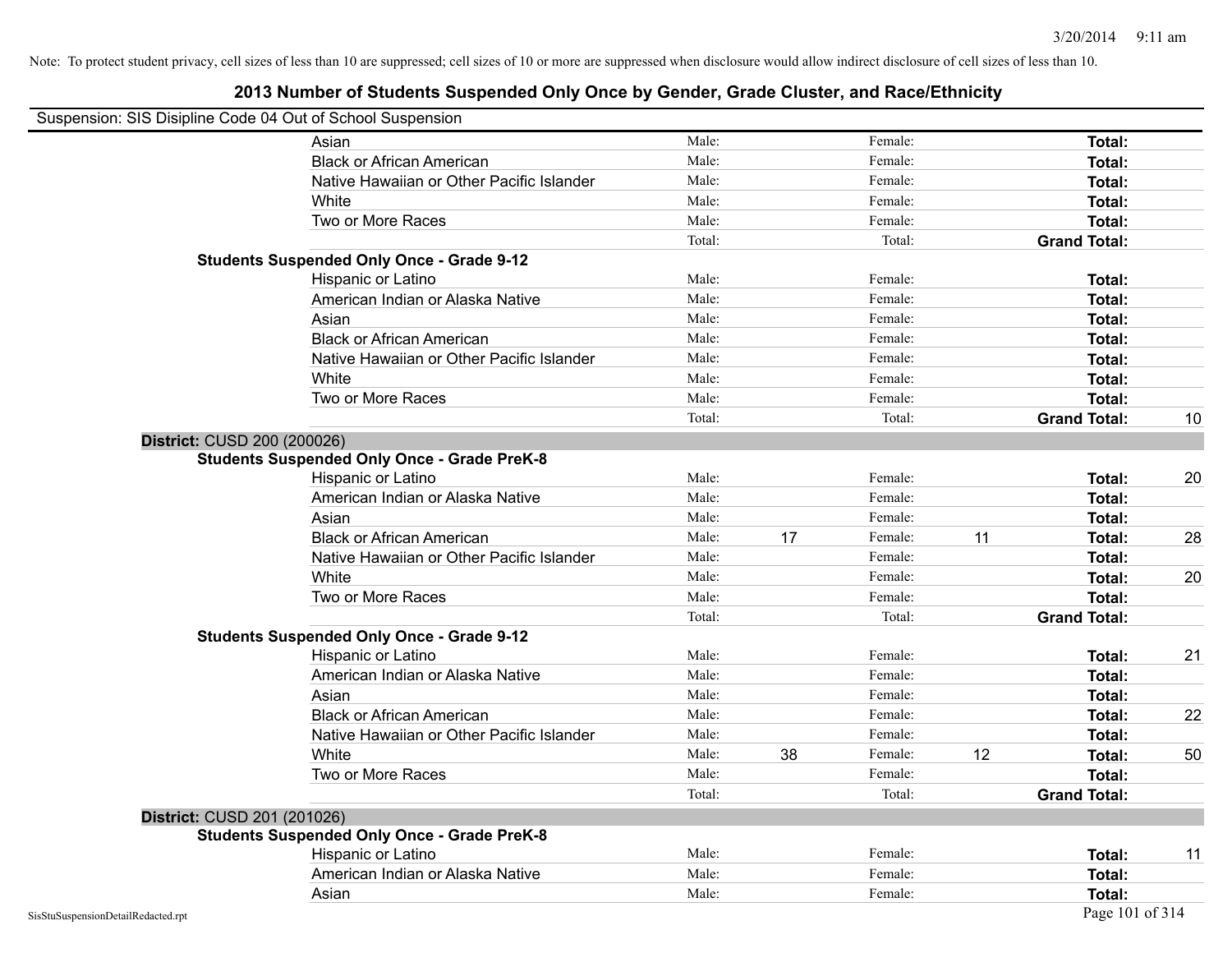|                                  | Suspension: SIS Disipline Code 04 Out of School Suspension                                    |        |    |         |    |                     |    |
|----------------------------------|-----------------------------------------------------------------------------------------------|--------|----|---------|----|---------------------|----|
|                                  | <b>Black or African American</b>                                                              | Male:  |    | Female: |    | Total:              |    |
|                                  | Native Hawaiian or Other Pacific Islander                                                     | Male:  |    | Female: |    | Total:              |    |
|                                  | White                                                                                         | Male:  |    | Female: |    | Total:              | 13 |
|                                  | Two or More Races                                                                             | Male:  |    | Female: |    | Total:              |    |
|                                  |                                                                                               | Total: | 21 | Total:  | 13 | <b>Grand Total:</b> | 34 |
|                                  | <b>Students Suspended Only Once - Grade 9-12</b>                                              |        |    |         |    |                     |    |
|                                  | Hispanic or Latino                                                                            | Male:  |    | Female: |    | Total:              |    |
|                                  | American Indian or Alaska Native                                                              | Male:  |    | Female: |    | Total:              |    |
|                                  | Asian                                                                                         | Male:  |    | Female: |    | Total:              |    |
|                                  | <b>Black or African American</b>                                                              | Male:  |    | Female: |    | Total:              |    |
|                                  | Native Hawaiian or Other Pacific Islander                                                     | Male:  |    | Female: |    | Total:              |    |
|                                  | White                                                                                         | Male:  |    | Female: |    | Total:              | 15 |
|                                  | Two or More Races                                                                             | Male:  |    | Female: |    | Total:              |    |
|                                  |                                                                                               | Total: |    | Total:  |    | <b>Grand Total:</b> | 25 |
| District: Darien SD 61 (061002)  |                                                                                               |        |    |         |    |                     |    |
|                                  | <b>Students Suspended Only Once - Grade PreK-8</b>                                            |        |    |         |    |                     |    |
|                                  | Hispanic or Latino                                                                            | Male:  |    | Female: |    | Total:              |    |
|                                  | American Indian or Alaska Native                                                              | Male:  |    | Female: |    | Total:              |    |
|                                  | Asian                                                                                         | Male:  |    | Female: |    | Total:              |    |
|                                  | <b>Black or African American</b>                                                              | Male:  |    | Female: |    | Total:              |    |
|                                  | Native Hawaiian or Other Pacific Islander                                                     | Male:  |    | Female: |    | Total:              |    |
|                                  | White                                                                                         | Male:  |    | Female: |    | Total:              |    |
|                                  | Two or More Races                                                                             | Male:  |    | Female: |    | Total:              |    |
|                                  |                                                                                               | Total: |    | Total:  |    | <b>Grand Total:</b> |    |
|                                  | District: Downers Grove GSD 58 (058002)<br><b>Students Suspended Only Once - Grade PreK-8</b> |        |    |         |    |                     |    |
|                                  | Hispanic or Latino                                                                            | Male:  |    | Female: |    | Total:              |    |
|                                  | American Indian or Alaska Native                                                              | Male:  |    | Female: |    | Total:              |    |
|                                  | Asian                                                                                         | Male:  |    | Female: |    | Total:              |    |
|                                  | <b>Black or African American</b>                                                              | Male:  |    | Female: |    | Total:              |    |
|                                  | Native Hawaiian or Other Pacific Islander                                                     | Male:  |    | Female: |    | Total:              |    |
|                                  | White                                                                                         | Male:  |    | Female: |    | Total:              |    |
|                                  | Two or More Races                                                                             | Male:  |    | Female: |    | Total:              |    |
|                                  |                                                                                               | Total: |    | Total:  |    | <b>Grand Total:</b> |    |
| District: DuPage HSD 88 (088016) |                                                                                               |        |    |         |    |                     |    |
|                                  | <b>Students Suspended Only Once - Grade 9-12</b>                                              |        |    |         |    |                     |    |
|                                  | Hispanic or Latino                                                                            | Male:  | 58 | Female: | 36 | Total:              | 94 |
|                                  | American Indian or Alaska Native                                                              | Male:  |    | Female: |    | Total:              |    |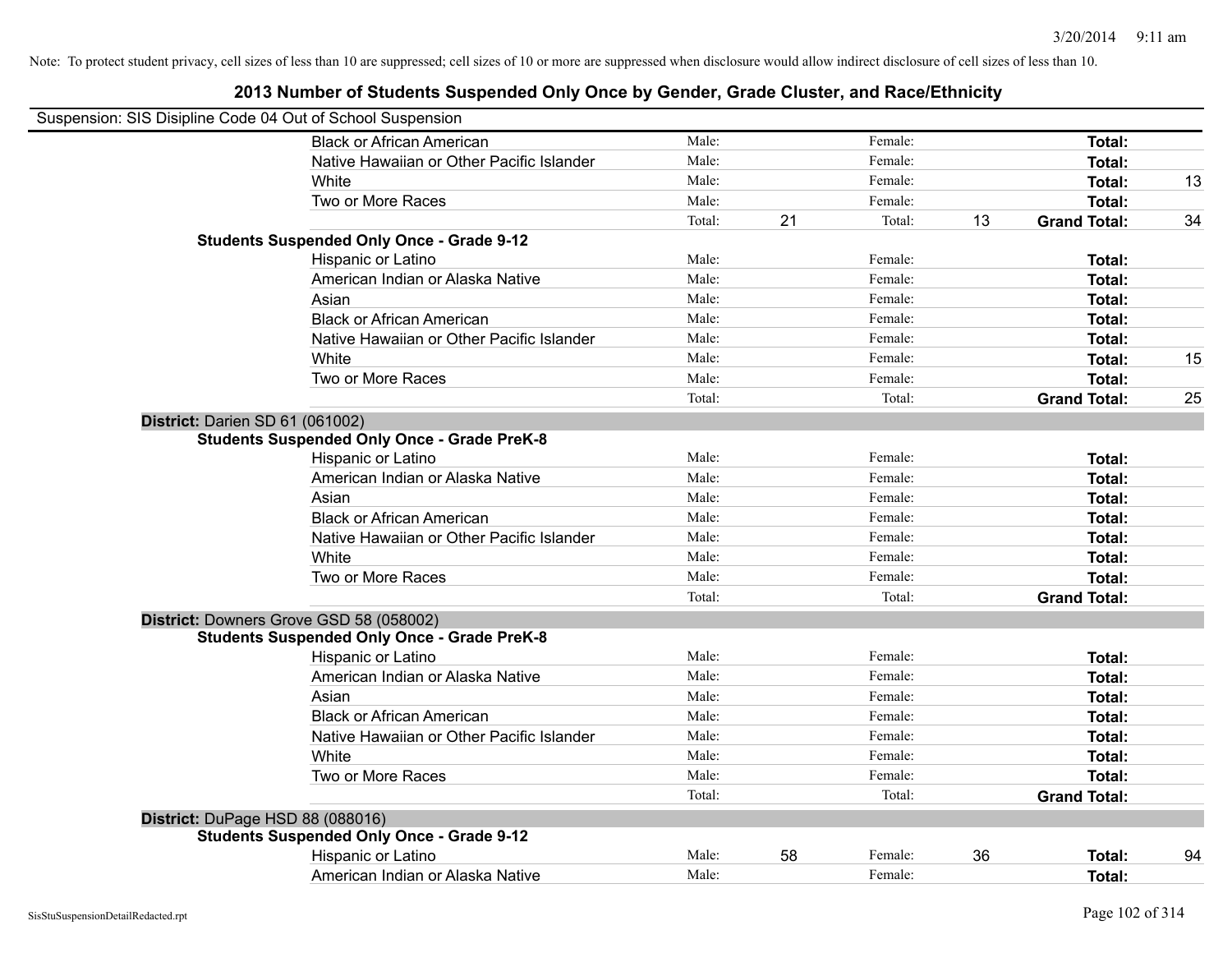| Suspension: SIS Disipline Code 04 Out of School Suspension |                                                    |        |    |         |    |                     |     |
|------------------------------------------------------------|----------------------------------------------------|--------|----|---------|----|---------------------|-----|
|                                                            | Asian                                              | Male:  |    | Female: |    | Total:              |     |
|                                                            | <b>Black or African American</b>                   | Male:  | 26 | Female: | 17 | Total:              | 43  |
|                                                            | Native Hawaiian or Other Pacific Islander          | Male:  |    | Female: |    | Total:              |     |
|                                                            | White                                              | Male:  | 51 | Female: | 18 | Total:              | 69  |
|                                                            | Two or More Races                                  | Male:  |    | Female: |    | Total:              |     |
|                                                            |                                                    | Total: |    | Total:  |    | <b>Grand Total:</b> | 221 |
|                                                            | District: Elmhurst SD 205 (205026)                 |        |    |         |    |                     |     |
|                                                            | <b>Students Suspended Only Once - Grade PreK-8</b> |        |    |         |    |                     |     |
|                                                            | Hispanic or Latino                                 | Male:  |    | Female: |    | Total:              | 10  |
|                                                            | American Indian or Alaska Native                   | Male:  |    | Female: |    | Total:              |     |
|                                                            | Asian                                              | Male:  |    | Female: |    | Total:              |     |
|                                                            | <b>Black or African American</b>                   | Male:  |    | Female: |    | Total:              |     |
|                                                            | Native Hawaiian or Other Pacific Islander          | Male:  |    | Female: |    | Total:              |     |
|                                                            | White                                              | Male:  |    | Female: |    | Total:              | 19  |
|                                                            | Two or More Races                                  | Male:  |    | Female: |    | Total:              |     |
|                                                            |                                                    | Total: |    | Total:  |    | <b>Grand Total:</b> | 39  |
|                                                            | <b>Students Suspended Only Once - Grade 9-12</b>   |        |    |         |    |                     |     |
|                                                            | Hispanic or Latino                                 | Male:  | 14 | Female: | 10 | Total:              | 24  |
|                                                            | American Indian or Alaska Native                   | Male:  |    | Female: |    | Total:              |     |
|                                                            | Asian                                              | Male:  |    | Female: |    | Total:              |     |
|                                                            | <b>Black or African American</b>                   | Male:  |    | Female: |    | Total:              | 14  |
|                                                            | Native Hawaiian or Other Pacific Islander          | Male:  |    | Female: |    | Total:              |     |
|                                                            | White                                              | Male:  |    | Female: |    | Total:              | 50  |
|                                                            | Two or More Races                                  | Male:  |    | Female: |    | Total:              |     |
|                                                            |                                                    | Total: |    | Total:  |    | <b>Grand Total:</b> |     |
|                                                            | District: Fenton CHSD 100 (100016)                 |        |    |         |    |                     |     |
|                                                            | <b>Students Suspended Only Once - Grade 9-12</b>   |        |    |         |    |                     |     |
|                                                            | Hispanic or Latino                                 | Male:  | 23 | Female: | 19 | Total:              | 42  |
|                                                            | American Indian or Alaska Native                   | Male:  |    | Female: |    | Total:              |     |
|                                                            | Asian                                              | Male:  |    | Female: |    | Total:              |     |
|                                                            | <b>Black or African American</b>                   | Male:  |    | Female: |    | Total:              |     |
|                                                            | Native Hawaiian or Other Pacific Islander          | Male:  |    | Female: |    | Total:              |     |
|                                                            | White                                              | Male:  | 15 | Female: | 10 | Total:              | 25  |
|                                                            | Two or More Races                                  | Male:  |    | Female: |    | Total:              |     |
|                                                            |                                                    | Total: |    | Total:  |    | <b>Grand Total:</b> | 80  |
|                                                            | District: Glen Ellyn SD 41 (041002)                |        |    |         |    |                     |     |
|                                                            | <b>Students Suspended Only Once - Grade PreK-8</b> |        |    |         |    |                     |     |
|                                                            | Hispanic or Latino                                 | Male:  |    | Female: |    | Total:              |     |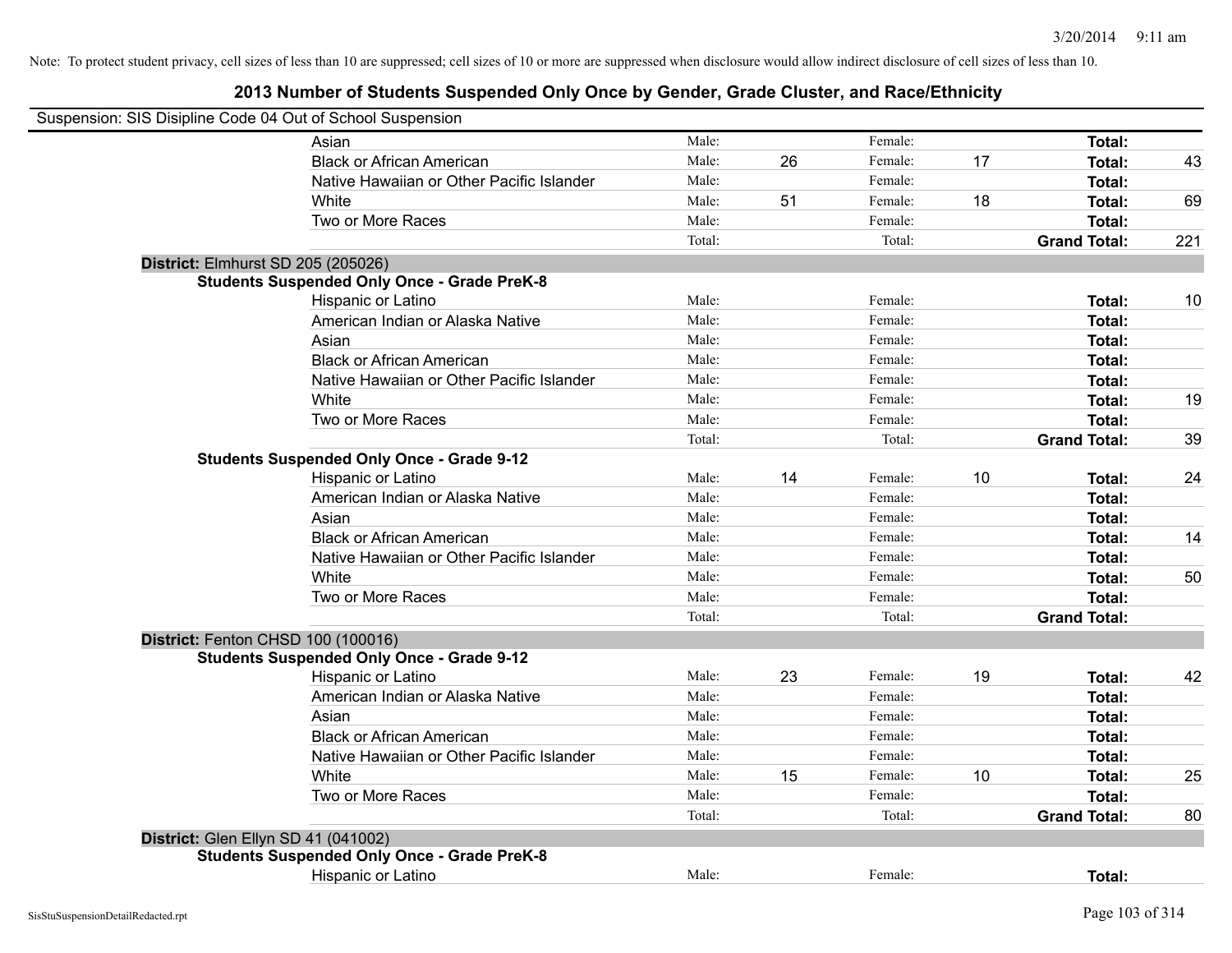### **2013 Number of Students Suspended Only Once by Gender, Grade Cluster, and Race/Ethnicity**

| Suspension: SIS Disipline Code 04 Out of School Suspension |                                                      |        |     |         |    |                     |     |
|------------------------------------------------------------|------------------------------------------------------|--------|-----|---------|----|---------------------|-----|
|                                                            | American Indian or Alaska Native                     | Male:  |     | Female: |    | Total:              |     |
|                                                            | Asian                                                | Male:  |     | Female: |    | Total:              |     |
|                                                            | <b>Black or African American</b>                     | Male:  |     | Female: |    | Total:              |     |
|                                                            | Native Hawaiian or Other Pacific Islander            | Male:  |     | Female: |    | Total:              |     |
|                                                            | White                                                | Male:  |     | Female: |    | Total:              | 13  |
|                                                            | Two or More Races                                    | Male:  |     | Female: |    | <b>Total:</b>       |     |
|                                                            |                                                      | Total: |     | Total:  |    | <b>Grand Total:</b> | 23  |
| District: Glenbard Twp HSD 87 (087017)                     |                                                      |        |     |         |    |                     |     |
|                                                            | <b>Students Suspended Only Once - Grade 9-12</b>     |        |     |         |    |                     |     |
|                                                            | Hispanic or Latino                                   | Male:  | 31  | Female: | 22 | Total:              | 53  |
|                                                            | American Indian or Alaska Native                     | Male:  |     | Female: |    | Total:              |     |
|                                                            | Asian                                                | Male:  |     | Female: |    | Total:              |     |
|                                                            | <b>Black or African American</b>                     | Male:  | 32  | Female: | 20 | Total:              | 52  |
|                                                            | Native Hawaiian or Other Pacific Islander            | Male:  |     | Female: |    | Total:              |     |
|                                                            | White                                                | Male:  |     | Female: |    | Total:              | 62  |
|                                                            | Two or More Races                                    | Male:  |     | Female: |    | <b>Total:</b>       |     |
|                                                            |                                                      | Total: | 127 | Total:  | 54 | <b>Grand Total:</b> | 181 |
| <b>District: Gower SD 62 (062002)</b>                      |                                                      |        |     |         |    |                     |     |
|                                                            | <b>Students Suspended Only Once - Grade PreK-8</b>   |        |     |         |    |                     |     |
|                                                            | Hispanic or Latino                                   | Male:  |     | Female: |    | Total:              |     |
|                                                            | American Indian or Alaska Native                     | Male:  |     | Female: |    | Total:              |     |
|                                                            | Asian                                                | Male:  |     | Female: |    | Total:              |     |
|                                                            | <b>Black or African American</b>                     | Male:  |     | Female: |    | Total:              |     |
|                                                            | Native Hawaiian or Other Pacific Islander            | Male:  |     | Female: |    | Total:              |     |
|                                                            | White                                                | Male:  |     | Female: |    | Total:              |     |
|                                                            | Two or More Races                                    | Male:  |     | Female: |    | Total:              |     |
|                                                            |                                                      | Total: |     | Total:  |    | <b>Grand Total:</b> |     |
|                                                            | District: Guiding Light Counseling & Ed Ctr (011000) |        |     |         |    |                     |     |
|                                                            | <b>Students Suspended Only Once - Grade 9-12</b>     |        |     |         |    |                     |     |
|                                                            | Hispanic or Latino                                   | Male:  |     | Female: |    | Total:              |     |
|                                                            | American Indian or Alaska Native                     | Male:  |     | Female: |    | Total:              |     |
|                                                            | Asian                                                | Male:  |     | Female: |    | Total:              |     |
|                                                            | <b>Black or African American</b>                     | Male:  |     | Female: |    | Total:              |     |
|                                                            | Native Hawaiian or Other Pacific Islander            | Male:  |     | Female: |    | Total:              |     |
|                                                            | White                                                | Male:  |     | Female: |    | <b>Total:</b>       |     |
|                                                            | Two or More Races                                    | Male:  |     | Female: |    | <b>Total:</b>       |     |
|                                                            |                                                      | Total: |     | Total:  |    | <b>Grand Total:</b> |     |

**District:** Hinsdale CCSD 181 (181004)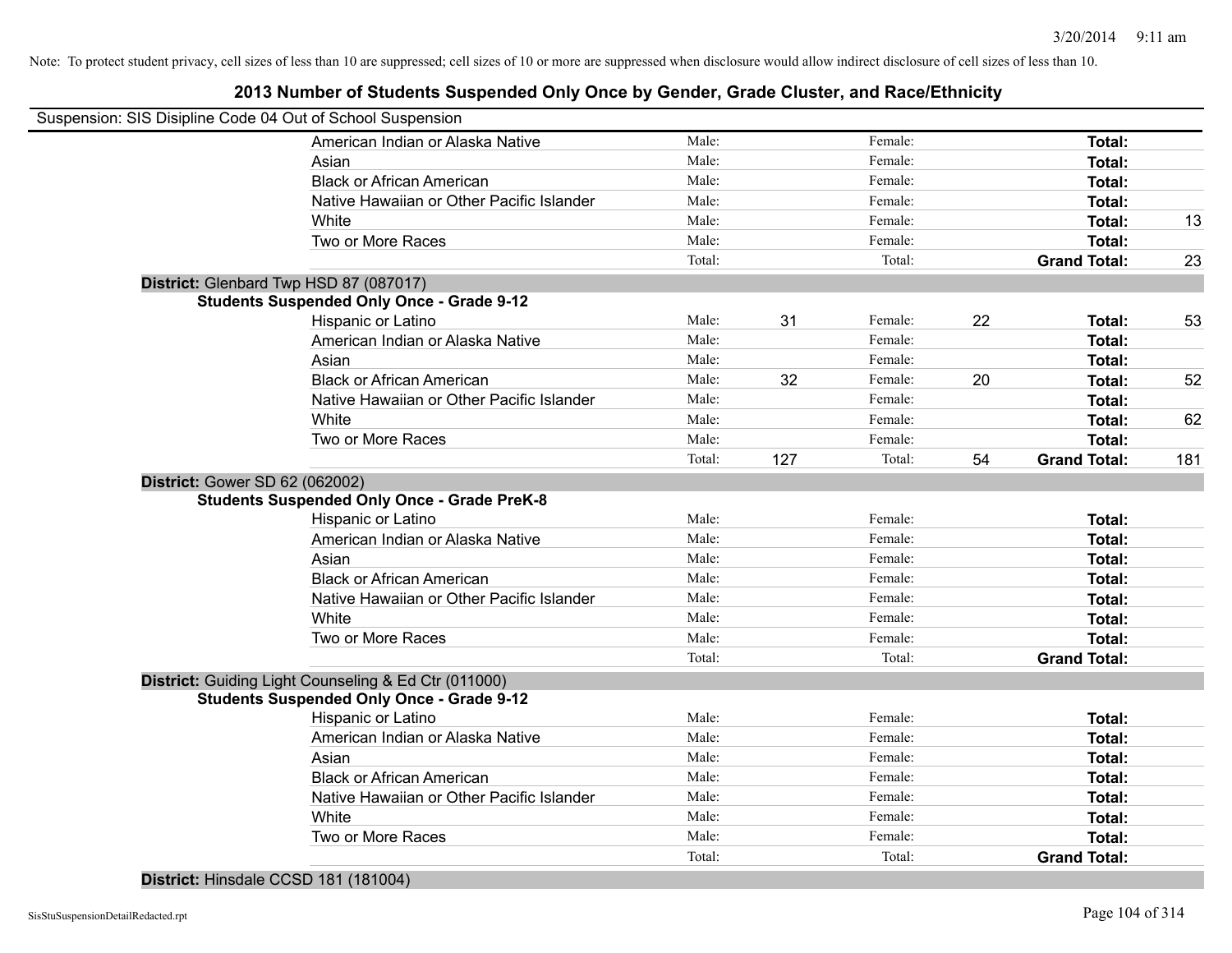| 2013 Number of Students Suspended Only Once by Gender, Grade Cluster, and Race/Ethnicity |        |     |         |    |                     |     |
|------------------------------------------------------------------------------------------|--------|-----|---------|----|---------------------|-----|
| Suspension: SIS Disipline Code 04 Out of School Suspension                               |        |     |         |    |                     |     |
| <b>Students Suspended Only Once - Grade PreK-8</b>                                       |        |     |         |    |                     |     |
| Hispanic or Latino                                                                       | Male:  |     | Female: |    | Total:              |     |
| American Indian or Alaska Native                                                         | Male:  |     | Female: |    | Total:              |     |
| Asian                                                                                    | Male:  |     | Female: |    | Total:              |     |
| <b>Black or African American</b>                                                         | Male:  |     | Female: |    | <b>Total:</b>       |     |
| Native Hawaiian or Other Pacific Islander                                                | Male:  |     | Female: |    | <b>Total:</b>       |     |
| White                                                                                    | Male:  |     | Female: |    | <b>Total:</b>       | 10  |
| Two or More Races                                                                        | Male:  |     | Female: |    | <b>Total:</b>       |     |
|                                                                                          | Total: |     | Total:  |    | <b>Grand Total:</b> |     |
| District: Hinsdale Twp HSD 86 (086017)                                                   |        |     |         |    |                     |     |
| <b>Students Suspended Only Once - Grade 9-12</b>                                         |        |     |         |    |                     |     |
| Hispanic or Latino                                                                       | Male:  |     | Female: |    | <b>Total:</b>       |     |
| American Indian or Alaska Native                                                         | Male:  |     | Female: |    | <b>Total:</b>       |     |
| Asian                                                                                    | Male:  |     | Female: |    | <b>Total:</b>       |     |
| <b>Black or African American</b>                                                         | Male:  | 17  | Female: | 22 | <b>Total:</b>       | 39  |
| Native Hawaiian or Other Pacific Islander                                                | Male:  |     | Female: |    | <b>Total:</b>       |     |
| White                                                                                    | Male:  | 42  | Female: | 18 | <b>Total:</b>       | 60  |
| Two or More Races                                                                        | Male:  |     | Female: |    | <b>Total:</b>       |     |
|                                                                                          | Total: |     | Total:  |    | <b>Grand Total:</b> | 117 |
| District: Indian Prairie CUSD 204 (204026)                                               |        |     |         |    |                     |     |
| <b>Students Suspended Only Once - Grade PreK-8</b>                                       |        |     |         |    |                     |     |
| Hispanic or Latino                                                                       | Male:  |     | Female: |    | Total:              | 20  |
| American Indian or Alaska Native                                                         | Male:  |     | Female: |    | <b>Total:</b>       |     |
| Asian                                                                                    | Male:  |     | Female: |    | <b>Total:</b>       |     |
| <b>Black or African American</b>                                                         | Male:  | 44  | Female: | 14 | <b>Total:</b>       | 58  |
| Native Hawaiian or Other Pacific Islander                                                | Male:  |     | Female: |    | <b>Total:</b>       |     |
| White                                                                                    | Male:  |     | Female: |    | Total:              | 59  |
| Two or More Races                                                                        | Male:  |     | Female: |    | Total:              | 10  |
|                                                                                          | Total: |     | Total:  |    | <b>Grand Total:</b> |     |
| <b>Students Suspended Only Once - Grade 9-12</b>                                         |        |     |         |    |                     |     |
| Hispanic or Latino                                                                       | Male:  | 33  | Female: | 15 | Total:              | 48  |
| American Indian or Alaska Native                                                         | Male:  |     | Female: |    | <b>Total:</b>       |     |
| Asian                                                                                    | Male:  |     | Female: |    | <b>Total:</b>       | 22  |
| <b>Black or African American</b>                                                         | Male:  | 52  | Female: | 30 | <b>Total:</b>       | 82  |
| Native Hawaiian or Other Pacific Islander                                                | Male:  |     | Female: |    | <b>Total:</b>       |     |
| White                                                                                    | Male:  | 107 | Female: | 24 | <b>Total:</b>       | 131 |
| Two or More Races                                                                        | Male:  |     | Female: |    | Total:              | 15  |

# **2013 Number of Students Suspended Only Once by Gender, Grade Cluster, and Race/Ethnicity**

Total: Total: **Grand Total:**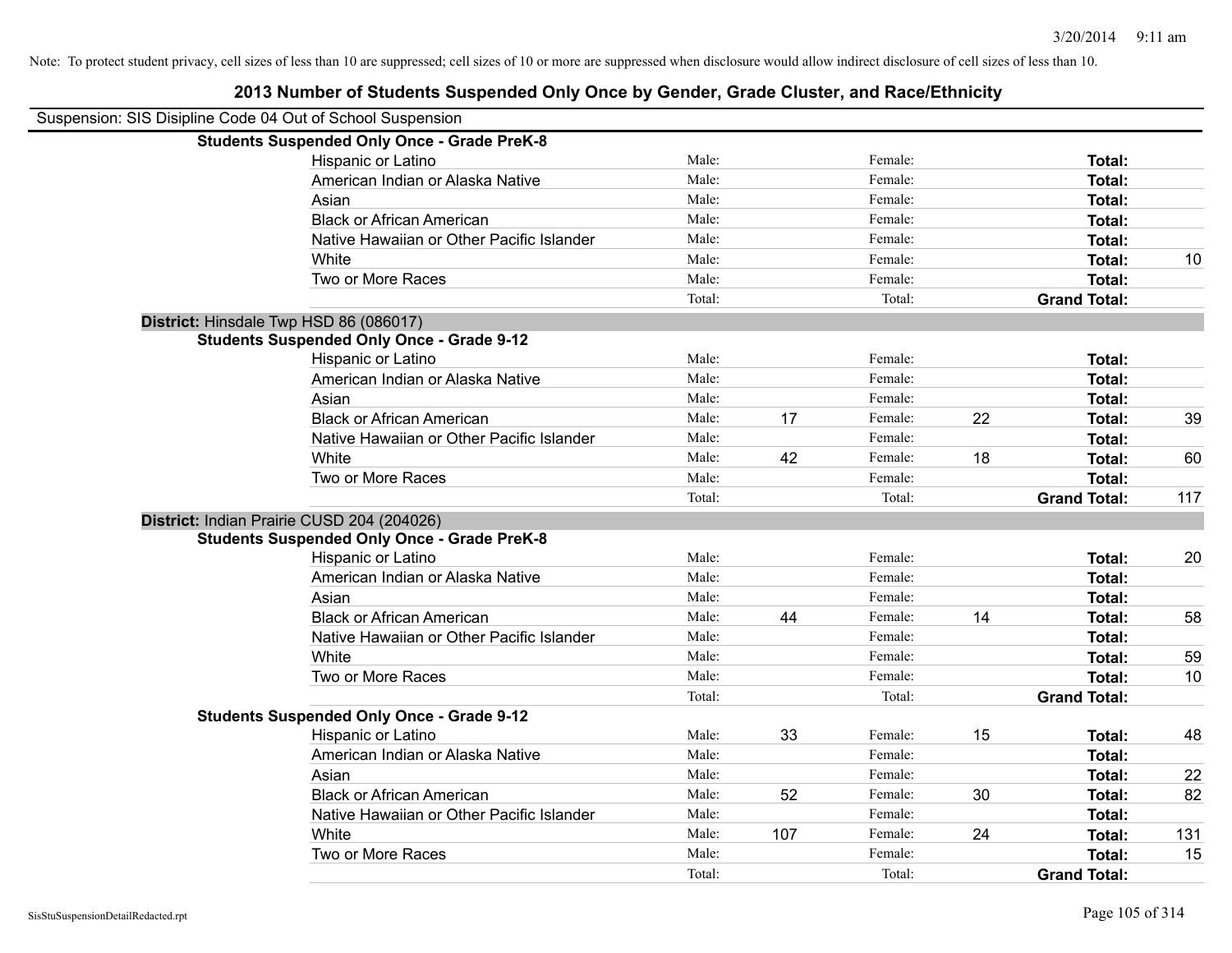| Suspension: SIS Disipline Code 04 Out of School Suspension |        |    |         |    |                     |    |
|------------------------------------------------------------|--------|----|---------|----|---------------------|----|
| District: Itasca SD 10 (010002)                            |        |    |         |    |                     |    |
| <b>Students Suspended Only Once - Grade PreK-8</b>         |        |    |         |    |                     |    |
| Hispanic or Latino                                         | Male:  |    | Female: |    | Total:              |    |
| American Indian or Alaska Native                           | Male:  |    | Female: |    | Total:              |    |
| Asian                                                      | Male:  |    | Female: |    | Total:              |    |
| <b>Black or African American</b>                           | Male:  |    | Female: |    | Total:              |    |
| Native Hawaiian or Other Pacific Islander                  | Male:  |    | Female: |    | Total:              |    |
| White                                                      | Male:  |    | Female: |    | Total:              |    |
| Two or More Races                                          | Male:  |    | Female: |    | Total:              |    |
|                                                            | Total: |    | Total:  |    | <b>Grand Total:</b> |    |
| District: Keeneyville SD 20 (020002)                       |        |    |         |    |                     |    |
| <b>Students Suspended Only Once - Grade PreK-8</b>         |        |    |         |    |                     |    |
| Hispanic or Latino                                         | Male:  |    | Female: |    | Total:              |    |
| American Indian or Alaska Native                           | Male:  |    | Female: |    | Total:              |    |
| Asian                                                      | Male:  |    | Female: |    | Total:              |    |
| <b>Black or African American</b>                           | Male:  |    | Female: |    | Total:              | 14 |
| Native Hawaiian or Other Pacific Islander                  | Male:  |    | Female: |    | Total:              |    |
| White                                                      | Male:  |    | Female: |    | Total:              |    |
| Two or More Races                                          | Male:  |    | Female: |    | Total:              |    |
|                                                            | Total: | 17 | Total:  | 10 | <b>Grand Total:</b> | 27 |
| District: Lake Park CHSD 108 (108016)                      |        |    |         |    |                     |    |
| <b>Students Suspended Only Once - Grade 9-12</b>           |        |    |         |    |                     |    |
| Hispanic or Latino                                         | Male:  |    | Female: |    | Total:              | 14 |
| American Indian or Alaska Native                           | Male:  |    | Female: |    | Total:              |    |
| Asian                                                      | Male:  |    | Female: |    | Total:              |    |
| <b>Black or African American</b>                           | Male:  |    | Female: |    | Total:              | 13 |
| Native Hawaiian or Other Pacific Islander                  | Male:  |    | Female: |    | Total:              |    |
| White                                                      | Male:  |    | Female: |    | Total:              | 12 |
| Two or More Races                                          | Male:  |    | Female: |    | Total:              |    |
|                                                            | Total: |    | Total:  |    | <b>Grand Total:</b> |    |
| District: Lisle CUSD 202 (202026)                          |        |    |         |    |                     |    |
| <b>Students Suspended Only Once - Grade PreK-8</b>         |        |    |         |    |                     |    |
| Hispanic or Latino                                         | Male:  |    | Female: |    | Total:              |    |
| American Indian or Alaska Native                           | Male:  |    | Female: |    | Total:              |    |
| Asian                                                      | Male:  |    | Female: |    | Total:              |    |
| <b>Black or African American</b>                           | Male:  |    | Female: |    | Total:              |    |
| Native Hawaiian or Other Pacific Islander                  | Male:  |    | Female: |    | Total:              |    |
| White                                                      | Male:  |    | Female: |    | Total:              |    |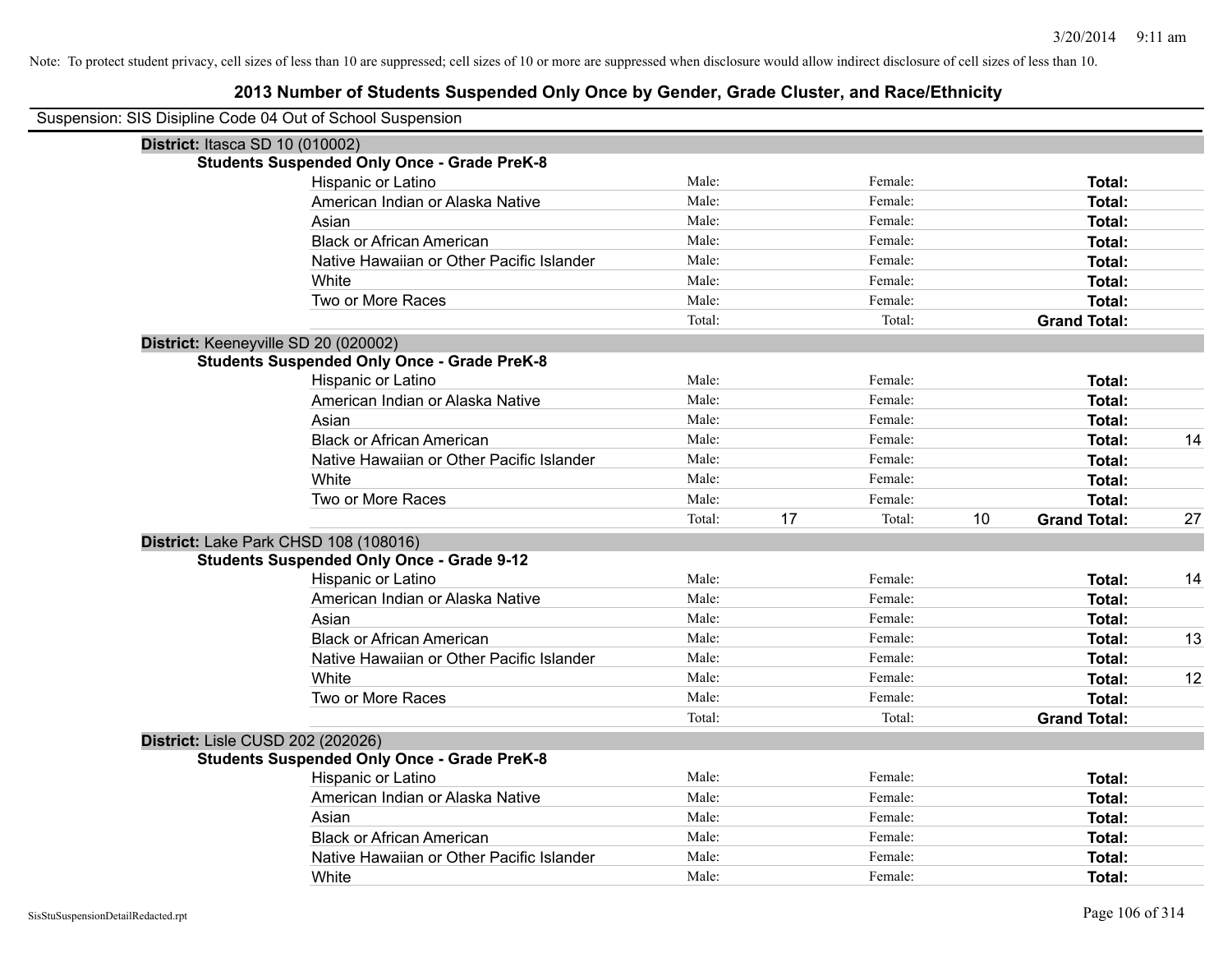| Suspension: SIS Disipline Code 04 Out of School Suspension |                                                    |        |         |                     |    |
|------------------------------------------------------------|----------------------------------------------------|--------|---------|---------------------|----|
|                                                            | Two or More Races                                  | Male:  | Female: | <b>Total:</b>       |    |
|                                                            |                                                    | Total: | Total:  | <b>Grand Total:</b> | 13 |
|                                                            | <b>Students Suspended Only Once - Grade 9-12</b>   |        |         |                     |    |
|                                                            | Hispanic or Latino                                 | Male:  | Female: | Total:              |    |
|                                                            | American Indian or Alaska Native                   | Male:  | Female: | Total:              |    |
|                                                            | Asian                                              | Male:  | Female: | Total:              |    |
|                                                            | <b>Black or African American</b>                   | Male:  | Female: | Total:              |    |
|                                                            | Native Hawaiian or Other Pacific Islander          | Male:  | Female: | Total:              |    |
|                                                            | White                                              | Male:  | Female: | Total:              | 19 |
|                                                            | Two or More Races                                  | Male:  | Female: | Total:              |    |
|                                                            |                                                    | Total: | Total:  | <b>Grand Total:</b> |    |
| District: Lombard SD 44 (044002)                           |                                                    |        |         |                     |    |
|                                                            | <b>Students Suspended Only Once - Grade PreK-8</b> |        |         |                     |    |
|                                                            | Hispanic or Latino                                 | Male:  | Female: | Total:              |    |
|                                                            | American Indian or Alaska Native                   | Male:  | Female: | Total:              |    |
|                                                            | Asian                                              | Male:  | Female: | Total:              |    |
|                                                            | <b>Black or African American</b>                   | Male:  | Female: | Total:              |    |
|                                                            | Native Hawaiian or Other Pacific Islander          | Male:  | Female: | Total:              |    |
|                                                            | White                                              | Male:  | Female: | Total:              |    |
|                                                            | Two or More Races                                  | Male:  | Female: | Total:              |    |
|                                                            |                                                    | Total: | Total:  | <b>Grand Total:</b> | 13 |
| District: Maercker SD 60 (060002)                          |                                                    |        |         |                     |    |
|                                                            | <b>Students Suspended Only Once - Grade PreK-8</b> |        |         |                     |    |
|                                                            | Hispanic or Latino                                 | Male:  | Female: | Total:              |    |
|                                                            | American Indian or Alaska Native                   | Male:  | Female: | Total:              |    |
|                                                            | Asian                                              | Male:  | Female: | Total:              |    |
|                                                            | <b>Black or African American</b>                   | Male:  | Female: | Total:              |    |
|                                                            | Native Hawaiian or Other Pacific Islander          | Male:  | Female: | Total:              |    |
|                                                            | White                                              | Male:  | Female: | Total:              |    |
|                                                            | Two or More Races                                  | Male:  | Female: | Total:              |    |
|                                                            |                                                    | Total: | Total:  | <b>Grand Total:</b> | 16 |
|                                                            | District: Marquardt SD 15 (015002)                 |        |         |                     |    |
|                                                            | <b>Students Suspended Only Once - Grade PreK-8</b> |        |         |                     |    |
|                                                            | Hispanic or Latino                                 | Male:  | Female: | Total:              | 21 |
|                                                            | American Indian or Alaska Native                   | Male:  | Female: | Total:              |    |
|                                                            | Asian                                              | Male:  | Female: | Total:              |    |
|                                                            | <b>Black or African American</b>                   | Male:  | Female: | Total:              | 18 |
|                                                            | Native Hawaiian or Other Pacific Islander          | Male:  | Female: | Total:              |    |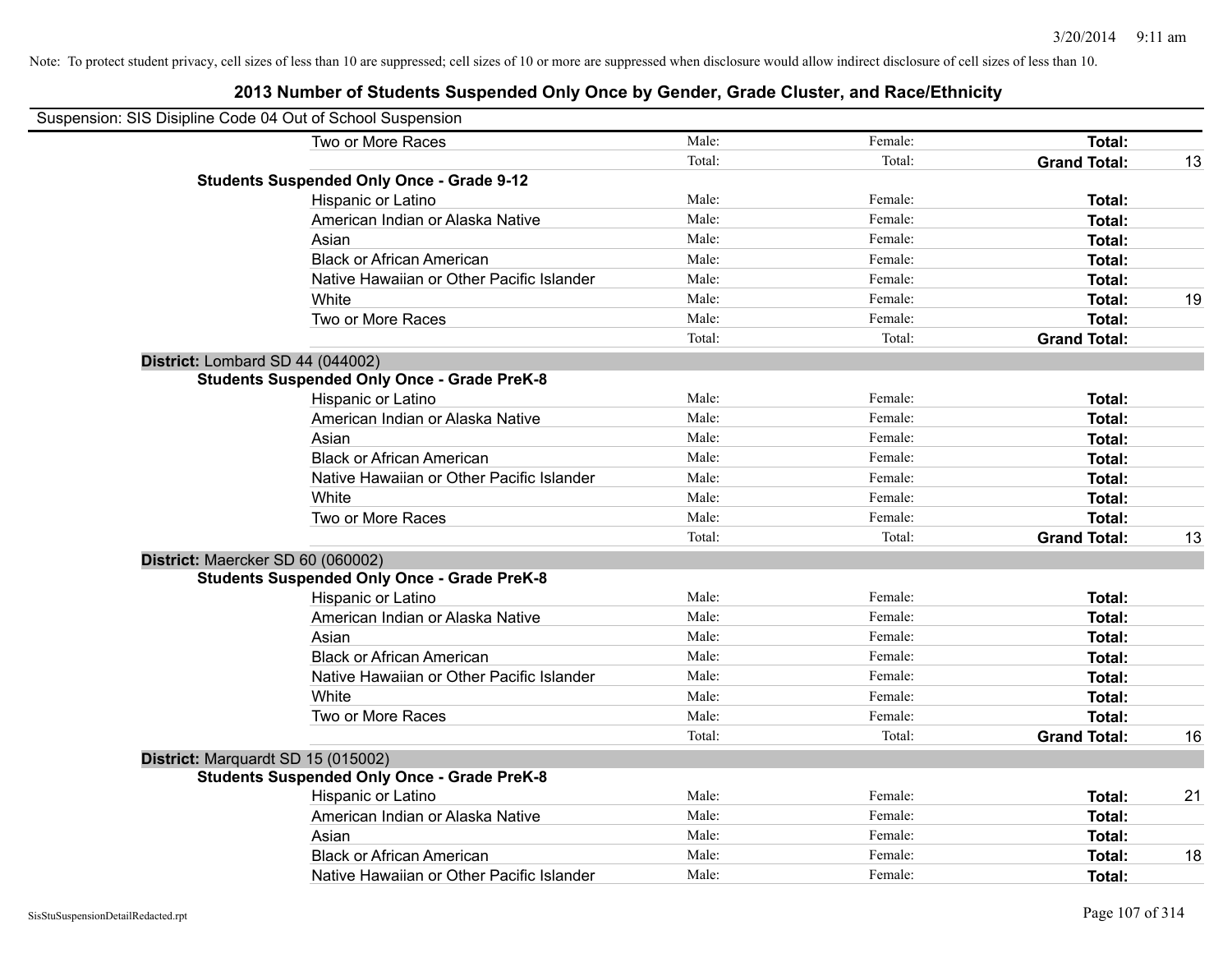| Suspension: SIS Disipline Code 04 Out of School Suspension |        |    |         |    |                     |    |
|------------------------------------------------------------|--------|----|---------|----|---------------------|----|
| White                                                      | Male:  |    | Female: |    | Total:              |    |
| Two or More Races                                          | Male:  |    | Female: |    | <b>Total:</b>       |    |
|                                                            | Total: | 41 | Total:  | 13 | <b>Grand Total:</b> | 54 |
| District: Naperville CUSD 203 (203026)                     |        |    |         |    |                     |    |
| <b>Students Suspended Only Once - Grade PreK-8</b>         |        |    |         |    |                     |    |
| Hispanic or Latino                                         | Male:  |    | Female: |    | Total:              |    |
| American Indian or Alaska Native                           | Male:  |    | Female: |    | <b>Total:</b>       |    |
| Asian                                                      | Male:  |    | Female: |    | Total:              |    |
| <b>Black or African American</b>                           | Male:  |    | Female: |    | <b>Total:</b>       | 11 |
| Native Hawaiian or Other Pacific Islander                  | Male:  |    | Female: |    | Total:              |    |
| White                                                      | Male:  |    | Female: |    | <b>Total:</b>       | 11 |
| Two or More Races                                          | Male:  |    | Female: |    | <b>Total:</b>       |    |
|                                                            | Total: |    | Total:  |    | <b>Grand Total:</b> |    |
| <b>Students Suspended Only Once - Grade 9-12</b>           |        |    |         |    |                     |    |
| Hispanic or Latino                                         | Male:  |    | Female: |    | <b>Total:</b>       | 17 |
| American Indian or Alaska Native                           | Male:  |    | Female: |    | <b>Total:</b>       |    |
| Asian                                                      | Male:  |    | Female: |    | Total:              |    |
| <b>Black or African American</b>                           | Male:  |    | Female: |    | <b>Total:</b>       | 16 |
| Native Hawaiian or Other Pacific Islander                  | Male:  |    | Female: |    | <b>Total:</b>       |    |
| White                                                      | Male:  | 38 | Female: | 12 | Total:              | 50 |
| Two or More Races                                          | Male:  |    | Female: |    | Total:              |    |
|                                                            | Total: |    | Total:  |    | <b>Grand Total:</b> |    |
| District: Non-Public School (5020)                         |        |    |         |    |                     |    |
| <b>Students Suspended Only Once - Grade 9-12</b>           |        |    |         |    |                     |    |
| Hispanic or Latino                                         | Male:  |    | Female: |    | <b>Total:</b>       |    |
| American Indian or Alaska Native                           | Male:  |    | Female: |    | Total:              |    |
| Asian                                                      | Male:  |    | Female: |    | <b>Total:</b>       |    |
| <b>Black or African American</b>                           | Male:  |    | Female: |    | Total:              |    |
| Native Hawaiian or Other Pacific Islander                  | Male:  |    | Female: |    | Total:              |    |
| White                                                      | Male:  |    | Female: |    | <b>Total:</b>       |    |
| Two or More Races                                          | Male:  |    | Female: |    | <b>Total:</b>       |    |
|                                                            | Total: |    | Total:  |    | <b>Grand Total:</b> |    |
| District: Queen Bee SD 16 (016002)                         |        |    |         |    |                     |    |
| <b>Students Suspended Only Once - Grade PreK-8</b>         |        |    |         |    |                     |    |
| Hispanic or Latino                                         | Male:  |    | Female: |    | Total:              |    |
| American Indian or Alaska Native                           | Male:  |    | Female: |    | <b>Total:</b>       |    |
| Asian                                                      | Male:  |    | Female: |    | <b>Total:</b>       |    |
| <b>Black or African American</b>                           | Male:  |    | Female: |    | <b>Total:</b>       |    |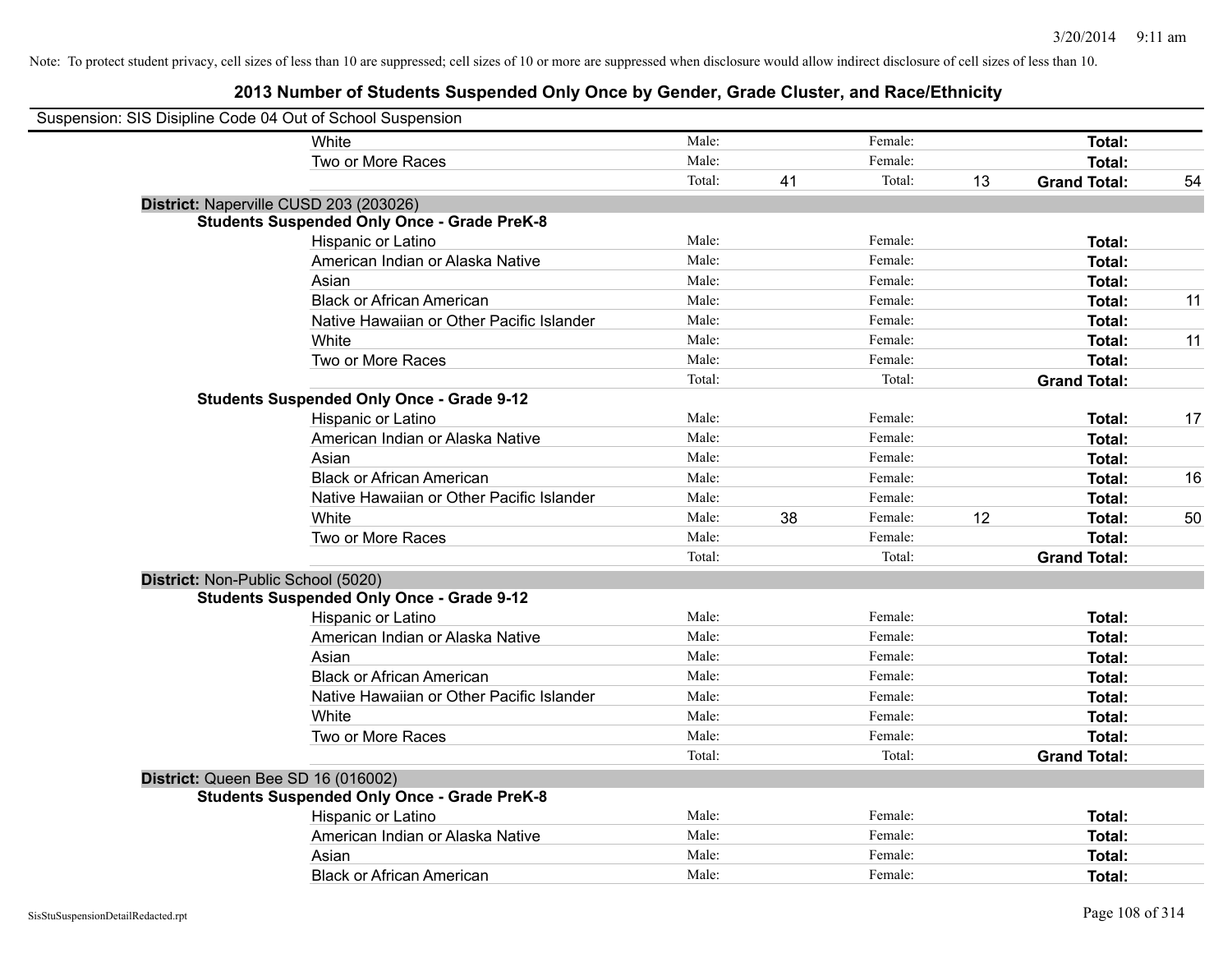|                                | Suspension: SIS Disipline Code 04 Out of School Suspension |        |    |         |    |                     |    |
|--------------------------------|------------------------------------------------------------|--------|----|---------|----|---------------------|----|
|                                | Native Hawaiian or Other Pacific Islander                  | Male:  |    | Female: |    | <b>Total:</b>       |    |
|                                | White                                                      | Male:  |    | Female: |    | Total:              |    |
|                                | Two or More Races                                          | Male:  |    | Female: |    | <b>Total:</b>       |    |
|                                |                                                            | Total: |    | Total:  |    | <b>Grand Total:</b> | 10 |
|                                | District: Salt Creek SD 48 (048002)                        |        |    |         |    |                     |    |
|                                | <b>Students Suspended Only Once - Grade PreK-8</b>         |        |    |         |    |                     |    |
|                                | Hispanic or Latino                                         | Male:  |    | Female: |    | Total:              |    |
|                                | American Indian or Alaska Native                           | Male:  |    | Female: |    | Total:              |    |
|                                | Asian                                                      | Male:  |    | Female: |    | Total:              |    |
|                                | <b>Black or African American</b>                           | Male:  |    | Female: |    | Total:              |    |
|                                | Native Hawaiian or Other Pacific Islander                  | Male:  |    | Female: |    | Total:              |    |
|                                | White                                                      | Male:  |    | Female: |    | Total:              |    |
|                                | Two or More Races                                          | Male:  |    | Female: |    | Total:              |    |
|                                |                                                            | Total: |    | Total:  |    | <b>Grand Total:</b> |    |
|                                | District: Sch Assoc Spec Educ DuPage SASED (066061)        |        |    |         |    |                     |    |
|                                | <b>Students Suspended Only Once - Grade PreK-8</b>         |        |    |         |    |                     |    |
|                                | Hispanic or Latino                                         | Male:  |    | Female: |    | Total:              |    |
|                                | American Indian or Alaska Native                           | Male:  |    | Female: |    | <b>Total:</b>       |    |
|                                | Asian                                                      | Male:  |    | Female: |    | Total:              |    |
|                                | <b>Black or African American</b>                           | Male:  |    | Female: |    | Total:              |    |
|                                | Native Hawaiian or Other Pacific Islander                  | Male:  |    | Female: |    | Total:              |    |
|                                | White                                                      | Male:  |    | Female: |    | Total:              |    |
|                                | Two or More Races                                          | Male:  |    | Female: |    | Total:              |    |
|                                |                                                            | Total: |    | Total:  |    | <b>Grand Total:</b> |    |
|                                | District: SD 45 DuPage County (045002)                     |        |    |         |    |                     |    |
|                                | <b>Students Suspended Only Once - Grade PreK-8</b>         |        |    |         |    |                     |    |
|                                | Hispanic or Latino                                         | Male:  |    | Female: |    | <b>Total:</b>       | 19 |
|                                | American Indian or Alaska Native                           | Male:  |    | Female: |    | Total:              |    |
|                                | Asian                                                      | Male:  |    | Female: |    | Total:              |    |
|                                | <b>Black or African American</b>                           | Male:  |    | Female: |    | <b>Total:</b>       |    |
|                                | Native Hawaiian or Other Pacific Islander                  | Male:  |    | Female: |    | Total:              |    |
|                                | White                                                      | Male:  |    | Female: |    | <b>Total:</b>       | 15 |
|                                | Two or More Races                                          | Male:  |    | Female: |    | <b>Total:</b>       |    |
|                                |                                                            | Total: | 32 | Total:  | 16 | <b>Grand Total:</b> | 48 |
| <b>District: SEAL (028200)</b> |                                                            |        |    |         |    |                     |    |
|                                | <b>Students Suspended Only Once - Grade 9-12</b>           |        |    |         |    |                     |    |
|                                | Hispanic or Latino                                         | Male:  |    | Female: |    | Total:              |    |
|                                | American Indian or Alaska Native                           | Male:  |    | Female: |    | Total:              |    |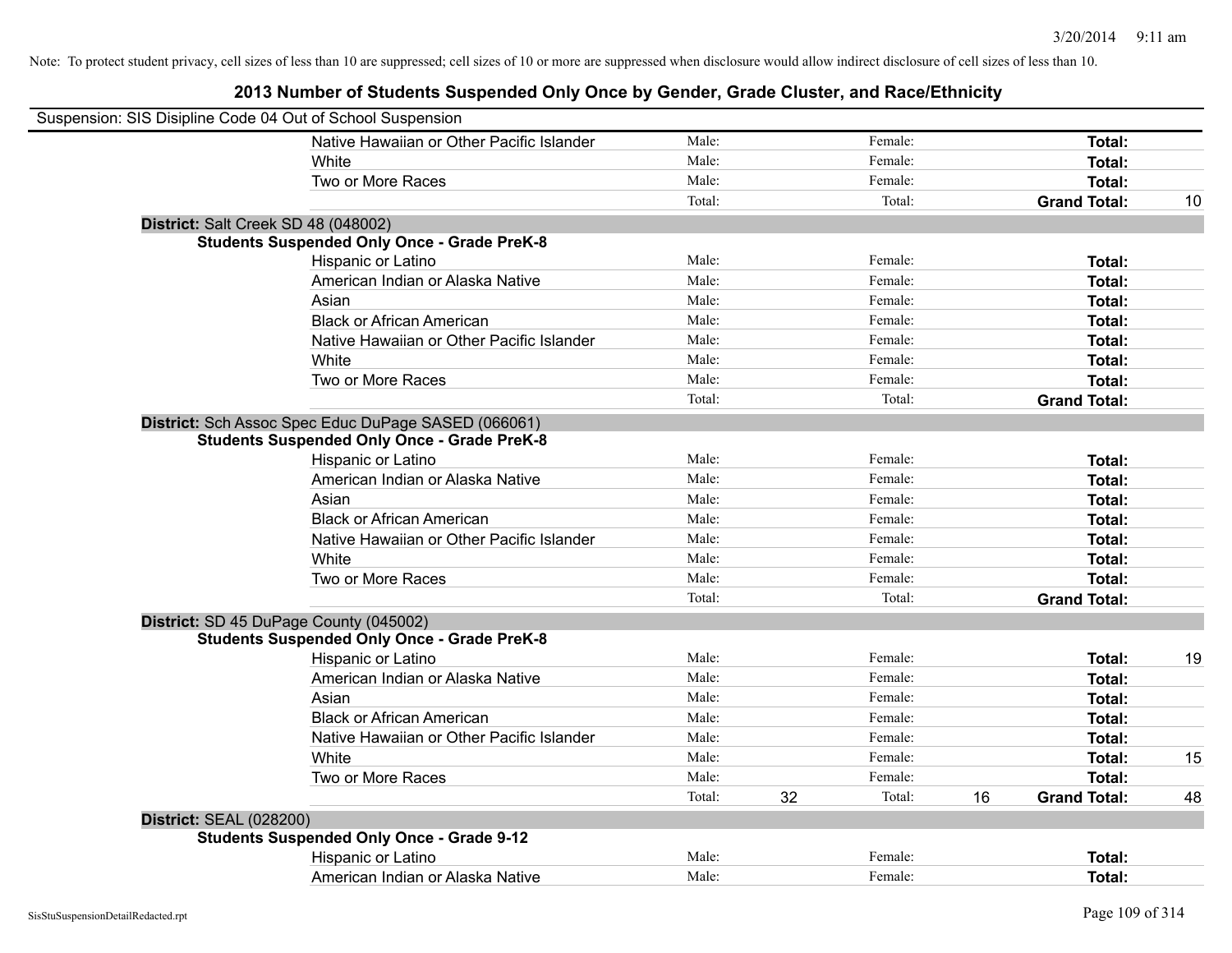# **2013 Number of Students Suspended Only Once by Gender, Grade Cluster, and Race/Ethnicity**

| Male:<br>Female:<br>Asian<br>Female:<br><b>Black or African American</b><br>Male:<br>Male:<br>Female:<br>Native Hawaiian or Other Pacific Islander<br>Male:<br>Female:<br>White<br>Two or More Races<br>Male:<br>Female:<br>Total:<br>Total:<br>District: West Chicago ESD 33 (033002)<br><b>Students Suspended Only Once - Grade PreK-8</b> | Total:<br>Total:<br>Total:<br>Total:<br>Total:<br><b>Grand Total:</b> |  |
|----------------------------------------------------------------------------------------------------------------------------------------------------------------------------------------------------------------------------------------------------------------------------------------------------------------------------------------------|-----------------------------------------------------------------------|--|
|                                                                                                                                                                                                                                                                                                                                              |                                                                       |  |
|                                                                                                                                                                                                                                                                                                                                              |                                                                       |  |
|                                                                                                                                                                                                                                                                                                                                              |                                                                       |  |
|                                                                                                                                                                                                                                                                                                                                              |                                                                       |  |
|                                                                                                                                                                                                                                                                                                                                              |                                                                       |  |
|                                                                                                                                                                                                                                                                                                                                              |                                                                       |  |
|                                                                                                                                                                                                                                                                                                                                              |                                                                       |  |
|                                                                                                                                                                                                                                                                                                                                              |                                                                       |  |
| 42<br>16<br>Hispanic or Latino<br>Male:<br>Female:                                                                                                                                                                                                                                                                                           | 58<br>Total:                                                          |  |
| Male:<br>American Indian or Alaska Native<br>Female:                                                                                                                                                                                                                                                                                         | Total:                                                                |  |
| Male:<br>Asian<br>Female:                                                                                                                                                                                                                                                                                                                    | Total:                                                                |  |
| Male:<br><b>Black or African American</b><br>Female:                                                                                                                                                                                                                                                                                         | Total:                                                                |  |
| Native Hawaiian or Other Pacific Islander<br>Male:<br>Female:                                                                                                                                                                                                                                                                                | Total:                                                                |  |
| White<br>Male:<br>Female:                                                                                                                                                                                                                                                                                                                    | 10<br>Total:                                                          |  |
| Two or More Races<br>Male:<br>Female:                                                                                                                                                                                                                                                                                                        | Total:                                                                |  |
| Total:<br>Total:                                                                                                                                                                                                                                                                                                                             | <b>Grand Total:</b>                                                   |  |
| District: Winfield SD 34 (034002)                                                                                                                                                                                                                                                                                                            |                                                                       |  |
| <b>Students Suspended Only Once - Grade PreK-8</b>                                                                                                                                                                                                                                                                                           |                                                                       |  |
| Male:<br>Female:<br>Hispanic or Latino                                                                                                                                                                                                                                                                                                       | Total:                                                                |  |
| Male:<br>Female:<br>American Indian or Alaska Native                                                                                                                                                                                                                                                                                         | Total:                                                                |  |
| Male:<br>Female:<br>Asian                                                                                                                                                                                                                                                                                                                    | Total:                                                                |  |
| <b>Black or African American</b><br>Male:<br>Female:                                                                                                                                                                                                                                                                                         | Total:                                                                |  |
| Native Hawaiian or Other Pacific Islander<br>Male:<br>Female:                                                                                                                                                                                                                                                                                | Total:                                                                |  |
| White<br>Male:<br>Female:                                                                                                                                                                                                                                                                                                                    | Total:                                                                |  |
| Two or More Races<br>Male:<br>Female:                                                                                                                                                                                                                                                                                                        | Total:                                                                |  |
| Total:<br>Total:                                                                                                                                                                                                                                                                                                                             | <b>Grand Total:</b>                                                   |  |
| District: Wood Dale SD 7 (007002)                                                                                                                                                                                                                                                                                                            |                                                                       |  |
| <b>Students Suspended Only Once - Grade PreK-8</b>                                                                                                                                                                                                                                                                                           |                                                                       |  |
| Male:<br>Hispanic or Latino<br>Female:                                                                                                                                                                                                                                                                                                       | Total:                                                                |  |
| American Indian or Alaska Native<br>Male:<br>Female:                                                                                                                                                                                                                                                                                         | Total:                                                                |  |
| Male:<br>Asian<br>Female:                                                                                                                                                                                                                                                                                                                    | Total:                                                                |  |
| <b>Black or African American</b><br>Male:<br>Female:                                                                                                                                                                                                                                                                                         | Total:                                                                |  |
| Native Hawaiian or Other Pacific Islander<br>Male:<br>Female:                                                                                                                                                                                                                                                                                | Total:                                                                |  |
| White<br>Male:<br>Female:                                                                                                                                                                                                                                                                                                                    | Total:                                                                |  |
| Two or More Races<br>Male:<br>Female:                                                                                                                                                                                                                                                                                                        | Total:                                                                |  |
| Total:<br>Total:                                                                                                                                                                                                                                                                                                                             | <b>Grand Total:</b><br>14                                             |  |
| District: Woodridge SD 68 (068002)                                                                                                                                                                                                                                                                                                           |                                                                       |  |

**Students Suspended Only Once - Grade PreK-8**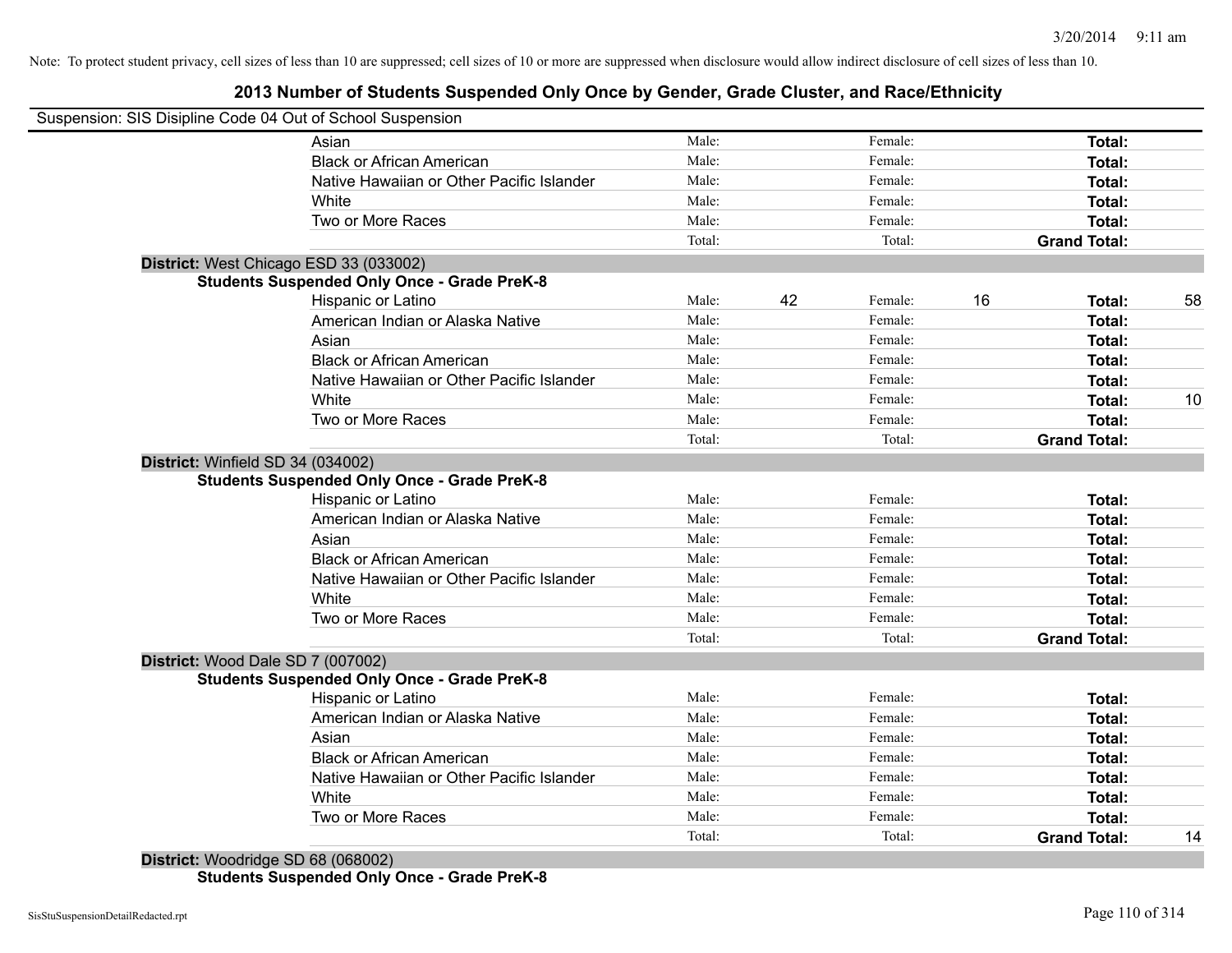| Suspension: SIS Disipline Code 04 Out of School Suspension |                                                    |        |    |         |    |                     |    |
|------------------------------------------------------------|----------------------------------------------------|--------|----|---------|----|---------------------|----|
|                                                            | Hispanic or Latino                                 | Male:  |    | Female: |    | Total:              | 15 |
|                                                            | American Indian or Alaska Native                   | Male:  |    | Female: |    | Total:              |    |
|                                                            | Asian                                              | Male:  |    | Female: |    | Total:              |    |
|                                                            | <b>Black or African American</b>                   | Male:  |    | Female: |    | Total:              | 22 |
|                                                            | Native Hawaiian or Other Pacific Islander          | Male:  |    | Female: |    | Total:              |    |
|                                                            | White                                              | Male:  |    | Female: |    | Total:              |    |
|                                                            | Two or More Races                                  | Male:  |    | Female: |    | Total:              |    |
|                                                            |                                                    | Total: | 41 | Total:  | 11 | <b>Grand Total:</b> | 52 |
| County: Non-Public School (000)                            |                                                    |        |    |         |    |                     |    |
| District: DuPage ROE (000000)                              |                                                    |        |    |         |    |                     |    |
|                                                            | <b>Students Suspended Only Once - Grade PreK-8</b> |        |    |         |    |                     |    |
|                                                            | Hispanic or Latino                                 | Male:  |    | Female: |    | Total:              |    |
|                                                            | American Indian or Alaska Native                   | Male:  |    | Female: |    | Total:              |    |
|                                                            | Asian                                              | Male:  |    | Female: |    | Total:              |    |
|                                                            | <b>Black or African American</b>                   | Male:  |    | Female: |    | Total:              |    |
|                                                            | Native Hawaiian or Other Pacific Islander          | Male:  |    | Female: |    | Total:              |    |
|                                                            | White                                              | Male:  |    | Female: |    | Total:              |    |
|                                                            | Two or More Races                                  | Male:  |    | Female: |    | Total:              |    |
|                                                            |                                                    | Total: |    | Total:  |    | <b>Grand Total:</b> |    |
|                                                            | <b>Students Suspended Only Once - Grade 9-12</b>   |        |    |         |    |                     |    |
|                                                            | Hispanic or Latino                                 | Male:  |    | Female: |    | Total:              |    |
|                                                            | American Indian or Alaska Native                   | Male:  |    | Female: |    | Total:              |    |
|                                                            | Asian                                              | Male:  |    | Female: |    | Total:              |    |
|                                                            | <b>Black or African American</b>                   | Male:  |    | Female: |    | Total:              |    |
|                                                            | Native Hawaiian or Other Pacific Islander          | Male:  |    | Female: |    | Total:              |    |
|                                                            | White                                              | Male:  |    | Female: |    | Total:              |    |
|                                                            | Two or More Races                                  | Male:  |    | Female: |    | Total:              |    |
|                                                            |                                                    | Total: |    | Total:  |    | <b>Grand Total:</b> |    |
|                                                            |                                                    |        |    |         |    |                     |    |
| Region: Edwd/Gltn/Hdin/Pop/Slne/Wbh/Wn/Wh (20)             |                                                    |        |    |         |    |                     |    |
| County: Edwards (024)                                      |                                                    |        |    |         |    |                     |    |
|                                                            | District: Edwards County CUSD 1 (001026)           |        |    |         |    |                     |    |
|                                                            | <b>Students Suspended Only Once - Grade PreK-8</b> |        |    |         |    |                     |    |
|                                                            | Hispanic or Latino                                 | Male:  |    | Female: |    | Total:              |    |
|                                                            | American Indian or Alaska Native                   | Male:  |    | Female: |    | Total:              |    |
|                                                            | Asian                                              | Male:  |    | Female: |    | Total:              |    |
|                                                            | <b>Black or African American</b>                   | Male:  |    | Female: |    | Total:              |    |
|                                                            | Native Hawaiian or Other Pacific Islander          | Male:  |    | Female: |    | Total:              |    |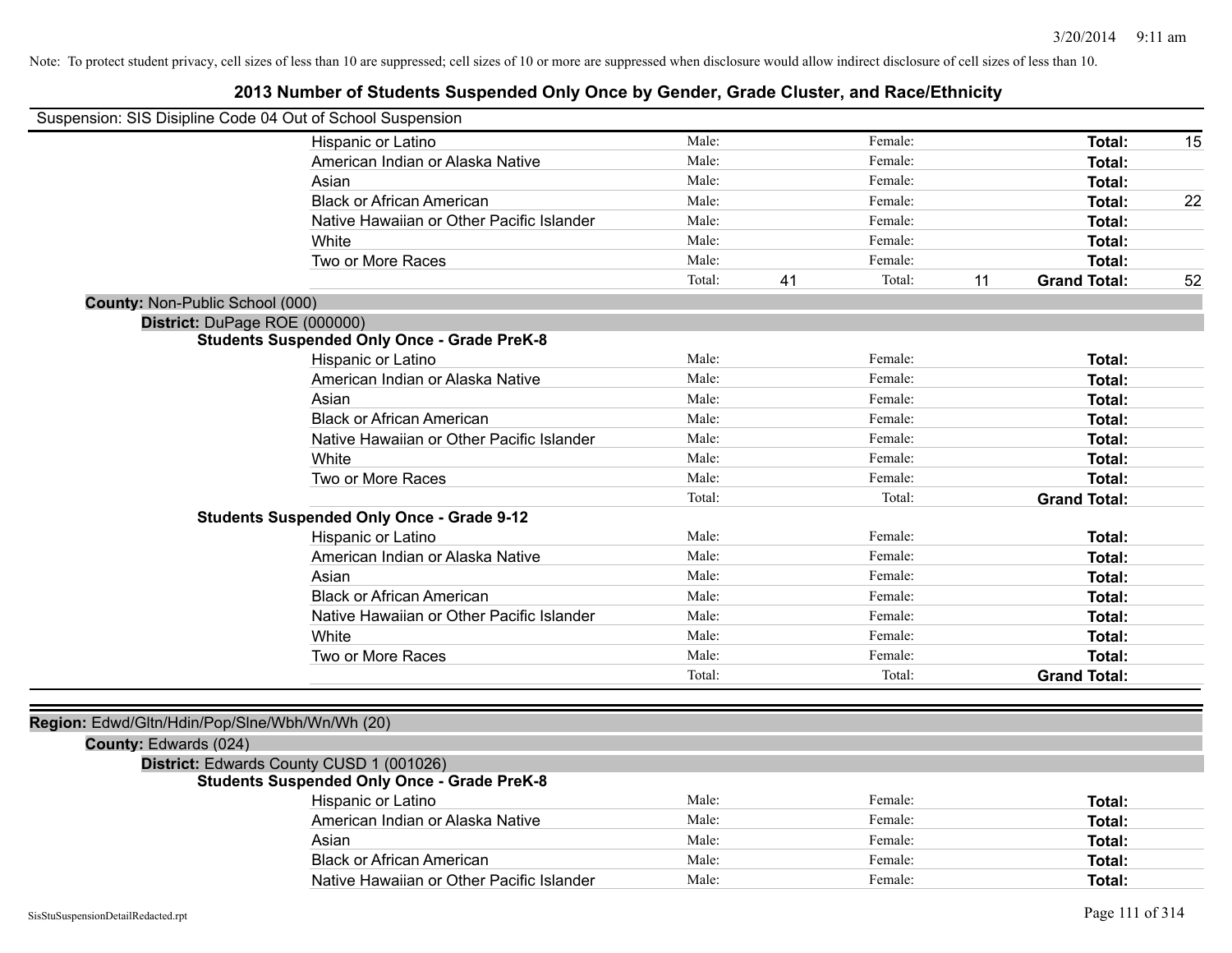| Suspension: SIS Disipline Code 04 Out of School Suspension |                                                    |        |         |                     |
|------------------------------------------------------------|----------------------------------------------------|--------|---------|---------------------|
|                                                            | White                                              | Male:  | Female: | Total:<br>17        |
|                                                            | Two or More Races                                  | Male:  | Female: | <b>Total:</b>       |
|                                                            |                                                    | Total: | Total:  | <b>Grand Total:</b> |
|                                                            | <b>Students Suspended Only Once - Grade 9-12</b>   |        |         |                     |
|                                                            | Hispanic or Latino                                 | Male:  | Female: | Total:              |
|                                                            | American Indian or Alaska Native                   | Male:  | Female: | <b>Total:</b>       |
|                                                            | Asian                                              | Male:  | Female: | Total:              |
|                                                            | <b>Black or African American</b>                   | Male:  | Female: | <b>Total:</b>       |
|                                                            | Native Hawaiian or Other Pacific Islander          | Male:  | Female: | Total:              |
|                                                            | White                                              | Male:  | Female: | <b>Total:</b><br>13 |
|                                                            | Two or More Races                                  | Male:  | Female: | Total:              |
|                                                            |                                                    | Total: | Total:  | <b>Grand Total:</b> |
| County: Gallatin (030)                                     |                                                    |        |         |                     |
|                                                            | District: Gallatin CUSD 7 (007026)                 |        |         |                     |
|                                                            | <b>Students Suspended Only Once - Grade PreK-8</b> |        |         |                     |
|                                                            | Hispanic or Latino                                 | Male:  | Female: | Total:              |
|                                                            | American Indian or Alaska Native                   | Male:  | Female: | <b>Total:</b>       |
|                                                            | Asian                                              | Male:  | Female: | <b>Total:</b>       |
|                                                            | <b>Black or African American</b>                   | Male:  | Female: | Total:              |
|                                                            | Native Hawaiian or Other Pacific Islander          | Male:  | Female: | Total:              |
|                                                            | White                                              | Male:  | Female: | Total:              |
|                                                            | Two or More Races                                  | Male:  | Female: | Total:              |
|                                                            |                                                    | Total: | Total:  | <b>Grand Total:</b> |
|                                                            | <b>Students Suspended Only Once - Grade 9-12</b>   |        |         |                     |
|                                                            | Hispanic or Latino                                 | Male:  | Female: | Total:              |
|                                                            | American Indian or Alaska Native                   | Male:  | Female: | Total:              |
|                                                            | Asian                                              | Male:  | Female: | Total:              |
|                                                            | <b>Black or African American</b>                   | Male:  | Female: | Total:              |
|                                                            | Native Hawaiian or Other Pacific Islander          | Male:  | Female: | Total:              |
|                                                            | White                                              | Male:  | Female: | Total:              |
|                                                            | Two or More Races                                  | Male:  | Female: | <b>Total:</b>       |
|                                                            |                                                    | Total: | Total:  | <b>Grand Total:</b> |
| County: Hardin (035)                                       |                                                    |        |         |                     |
|                                                            | District: Hardin County CUSD 1 (001026)            |        |         |                     |
|                                                            | <b>Students Suspended Only Once - Grade PreK-8</b> |        |         |                     |
|                                                            | Hispanic or Latino                                 | Male:  | Female: | Total:              |
|                                                            | American Indian or Alaska Native                   | Male:  | Female: | Total:              |
|                                                            | Asian                                              | Male:  | Female: | Total:              |
|                                                            | <b>Black or African American</b>                   | Male:  | Female: | Total:              |
| SisStuSuspensionDetailRedacted.rpt                         |                                                    |        |         | Page 112 of 314     |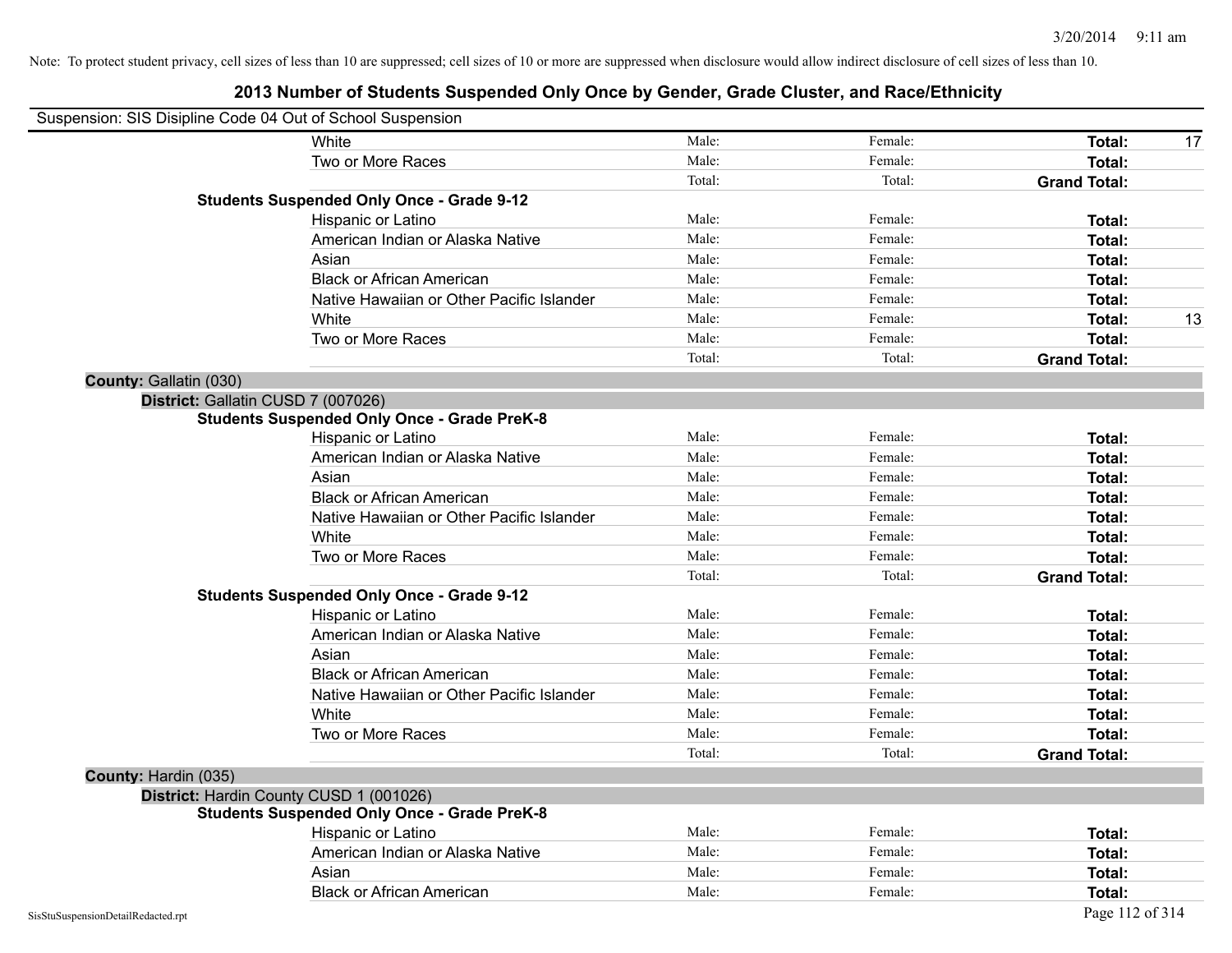| Suspension: SIS Disipline Code 04 Out of School Suspension |                                                    |        |         |                     |    |
|------------------------------------------------------------|----------------------------------------------------|--------|---------|---------------------|----|
|                                                            | Native Hawaiian or Other Pacific Islander          | Male:  | Female: | Total:              |    |
|                                                            | White                                              | Male:  | Female: | Total:              | 14 |
|                                                            | Two or More Races                                  | Male:  | Female: | Total:              |    |
|                                                            |                                                    | Total: | Total:  | <b>Grand Total:</b> |    |
|                                                            | <b>Students Suspended Only Once - Grade 9-12</b>   |        |         |                     |    |
|                                                            | Hispanic or Latino                                 | Male:  | Female: | Total:              |    |
|                                                            | American Indian or Alaska Native                   | Male:  | Female: | Total:              |    |
|                                                            | Asian                                              | Male:  | Female: | Total:              |    |
|                                                            | <b>Black or African American</b>                   | Male:  | Female: | Total:              |    |
|                                                            | Native Hawaiian or Other Pacific Islander          | Male:  | Female: | Total:              |    |
|                                                            | White                                              | Male:  | Female: | Total:              |    |
|                                                            | Two or More Races                                  | Male:  | Female: | Total:              |    |
|                                                            |                                                    | Total: | Total:  | <b>Grand Total:</b> | 10 |
| County: Pope (076)                                         |                                                    |        |         |                     |    |
| District: Pope Co CUD 1 (001026)                           |                                                    |        |         |                     |    |
|                                                            | <b>Students Suspended Only Once - Grade PreK-8</b> |        |         |                     |    |
|                                                            | Hispanic or Latino                                 | Male:  | Female: | Total:              |    |
|                                                            | American Indian or Alaska Native                   | Male:  | Female: | Total:              |    |
|                                                            | Asian                                              | Male:  | Female: | Total:              |    |
|                                                            | <b>Black or African American</b>                   | Male:  | Female: | Total:              |    |
|                                                            | Native Hawaiian or Other Pacific Islander          | Male:  | Female: | Total:              |    |
|                                                            | White                                              | Male:  | Female: | Total:              |    |
|                                                            | Two or More Races                                  | Male:  | Female: | Total:              |    |
|                                                            |                                                    | Total: | Total:  | <b>Grand Total:</b> |    |
|                                                            | <b>Students Suspended Only Once - Grade 9-12</b>   |        |         |                     |    |
|                                                            | Hispanic or Latino                                 | Male:  | Female: | Total:              |    |
|                                                            | American Indian or Alaska Native                   | Male:  | Female: | Total:              |    |
|                                                            | Asian                                              | Male:  | Female: | Total:              |    |
|                                                            | <b>Black or African American</b>                   | Male:  | Female: | Total:              |    |
|                                                            | Native Hawaiian or Other Pacific Islander          | Male:  | Female: | Total:              |    |
|                                                            | White                                              | Male:  | Female: | Total:              |    |
|                                                            | Two or More Races                                  | Male:  | Female: | Total:              |    |
|                                                            |                                                    | Total: | Total:  | <b>Grand Total:</b> |    |
| County: Saline (083)                                       |                                                    |        |         |                     |    |
|                                                            | District: Carrier Mills-Stonefort CUSD 2 (002026)  |        |         |                     |    |
|                                                            | <b>Students Suspended Only Once - Grade PreK-8</b> |        |         |                     |    |
|                                                            | Hispanic or Latino                                 | Male:  | Female: | Total:              |    |
|                                                            | American Indian or Alaska Native                   | Male:  | Female: | Total:              |    |
|                                                            | Asian                                              | Male:  | Female: | Total:              |    |
| SisStuSuspensionDetailRedacted.rpt                         |                                                    |        |         | Page 113 of 314     |    |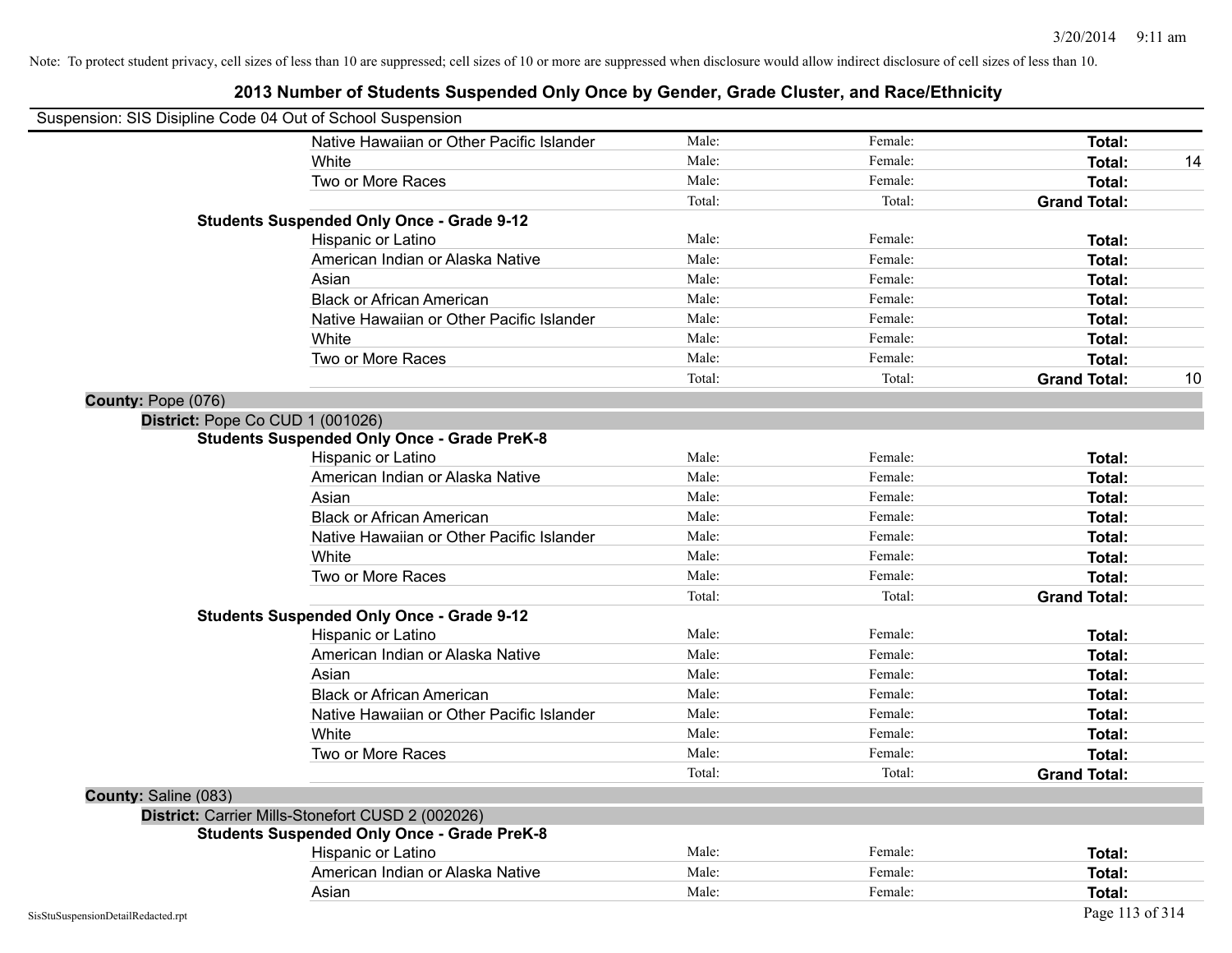| Suspension: SIS Disipline Code 04 Out of School Suspension |                                                    |        |         |                     |
|------------------------------------------------------------|----------------------------------------------------|--------|---------|---------------------|
|                                                            | <b>Black or African American</b>                   | Male:  | Female: | Total:              |
|                                                            | Native Hawaiian or Other Pacific Islander          | Male:  | Female: | Total:              |
|                                                            | White                                              | Male:  | Female: | Total:<br>10        |
|                                                            | Two or More Races                                  | Male:  | Female: | <b>Total:</b>       |
|                                                            |                                                    | Total: | Total:  | <b>Grand Total:</b> |
|                                                            | <b>Students Suspended Only Once - Grade 9-12</b>   |        |         |                     |
|                                                            | Hispanic or Latino                                 | Male:  | Female: | Total:              |
|                                                            | American Indian or Alaska Native                   | Male:  | Female: | Total:              |
|                                                            | Asian                                              | Male:  | Female: | Total:              |
|                                                            | <b>Black or African American</b>                   | Male:  | Female: | Total:              |
|                                                            | Native Hawaiian or Other Pacific Islander          | Male:  | Female: | Total:              |
|                                                            | White                                              | Male:  | Female: | Total:<br>15        |
|                                                            | Two or More Races                                  | Male:  | Female: | Total:              |
|                                                            |                                                    | Total: | Total:  | <b>Grand Total:</b> |
|                                                            | District: Eldorado CUSD 4 (004026)                 |        |         |                     |
|                                                            | <b>Students Suspended Only Once - Grade PreK-8</b> |        |         |                     |
|                                                            | Hispanic or Latino                                 | Male:  | Female: | Total:              |
|                                                            | American Indian or Alaska Native                   | Male:  | Female: | Total:              |
|                                                            | Asian                                              | Male:  | Female: | Total:              |
|                                                            | <b>Black or African American</b>                   | Male:  | Female: | Total:              |
|                                                            | Native Hawaiian or Other Pacific Islander          | Male:  | Female: | Total:              |
|                                                            | White                                              | Male:  | Female: | Total:              |
|                                                            | Two or More Races                                  | Male:  | Female: | <b>Total:</b>       |
|                                                            |                                                    | Total: | Total:  | <b>Grand Total:</b> |
|                                                            | <b>Students Suspended Only Once - Grade 9-12</b>   |        |         |                     |
|                                                            | Hispanic or Latino                                 | Male:  | Female: | Total:              |
|                                                            | American Indian or Alaska Native                   | Male:  | Female: | <b>Total:</b>       |
|                                                            | Asian                                              | Male:  | Female: | Total:              |
|                                                            | <b>Black or African American</b>                   | Male:  | Female: | Total:              |
|                                                            | Native Hawaiian or Other Pacific Islander          | Male:  | Female: | Total:              |
|                                                            | White                                              | Male:  | Female: | Total:              |
|                                                            | Two or More Races                                  | Male:  | Female: | <b>Total:</b>       |
|                                                            |                                                    | Total: | Total:  | <b>Grand Total:</b> |
|                                                            | District: Galatia CUSD 1 (001026)                  |        |         |                     |
|                                                            | <b>Students Suspended Only Once - Grade PreK-8</b> |        |         |                     |
|                                                            | Hispanic or Latino                                 | Male:  | Female: | Total:              |
|                                                            | American Indian or Alaska Native                   | Male:  | Female: | Total:              |
|                                                            | Asian                                              | Male:  | Female: | Total:              |
|                                                            | <b>Black or African American</b>                   | Male:  | Female: | Total:              |
| SisStuSuspensionDetailRedacted.rpt                         |                                                    |        |         | Page 114 of 314     |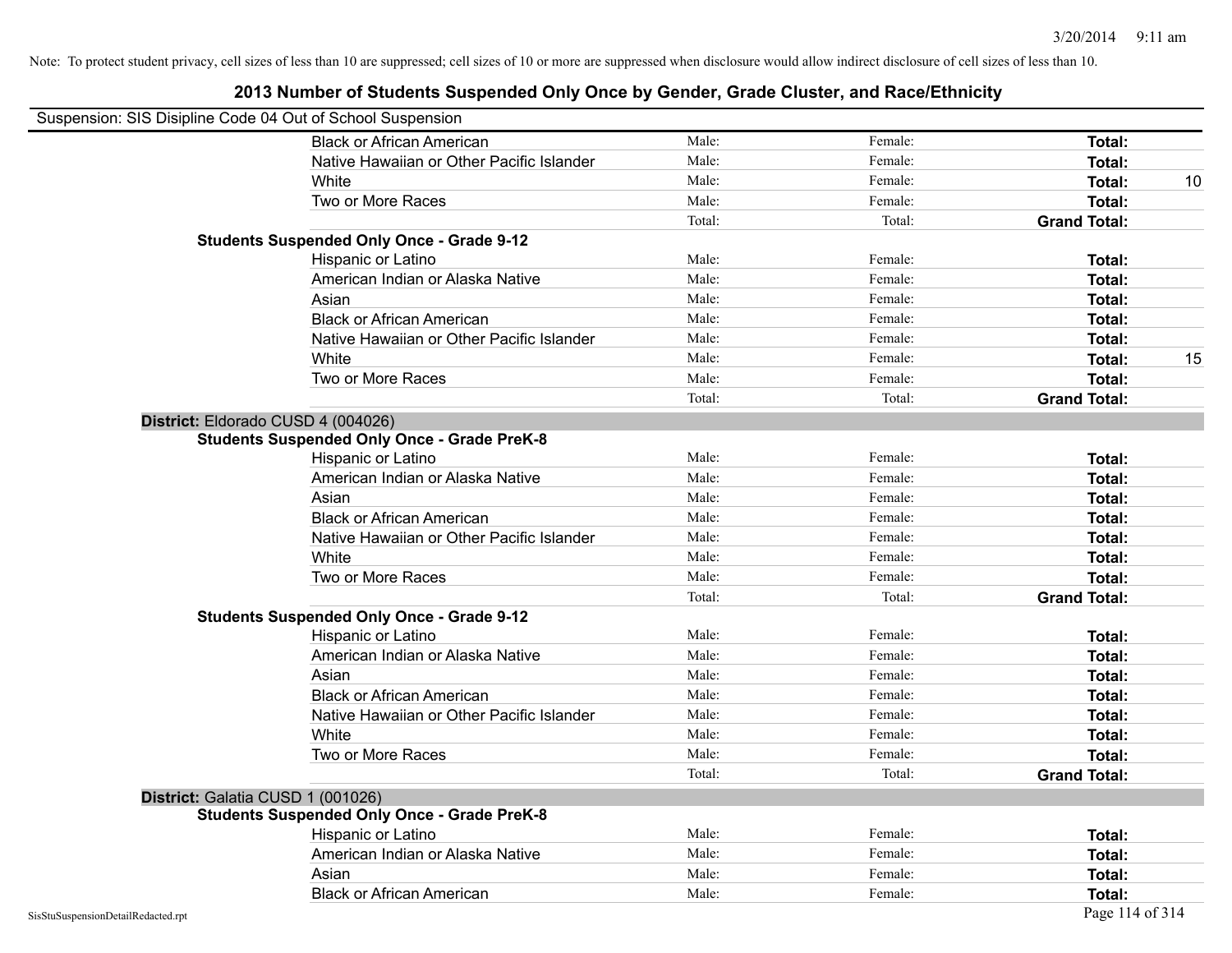| Suspension: SIS Disipline Code 04 Out of School Suspension |                                                    |        |    |         |    |                     |    |
|------------------------------------------------------------|----------------------------------------------------|--------|----|---------|----|---------------------|----|
|                                                            | Native Hawaiian or Other Pacific Islander          | Male:  |    | Female: |    | Total:              |    |
|                                                            | White                                              | Male:  |    | Female: |    | <b>Total:</b>       |    |
|                                                            | Two or More Races                                  | Male:  |    | Female: |    | Total:              |    |
|                                                            |                                                    | Total: |    | Total:  |    | <b>Grand Total:</b> |    |
|                                                            | <b>Students Suspended Only Once - Grade 9-12</b>   |        |    |         |    |                     |    |
|                                                            | Hispanic or Latino                                 | Male:  |    | Female: |    | Total:              |    |
|                                                            | American Indian or Alaska Native                   | Male:  |    | Female: |    | Total:              |    |
|                                                            | Asian                                              | Male:  |    | Female: |    | Total:              |    |
|                                                            | <b>Black or African American</b>                   | Male:  |    | Female: |    | Total:              |    |
|                                                            | Native Hawaiian or Other Pacific Islander          | Male:  |    | Female: |    | Total:              |    |
|                                                            | White                                              | Male:  |    | Female: |    | <b>Total:</b>       |    |
|                                                            | Two or More Races                                  | Male:  |    | Female: |    | Total:              |    |
|                                                            |                                                    | Total: |    | Total:  |    | <b>Grand Total:</b> |    |
|                                                            | District: Harrisburg CUSD 3 (003026)               |        |    |         |    |                     |    |
|                                                            | <b>Students Suspended Only Once - Grade PreK-8</b> |        |    |         |    |                     |    |
|                                                            | Hispanic or Latino                                 | Male:  |    | Female: |    | Total:              |    |
|                                                            | American Indian or Alaska Native                   | Male:  |    | Female: |    | <b>Total:</b>       |    |
|                                                            | Asian                                              | Male:  |    | Female: |    | Total:              |    |
|                                                            | <b>Black or African American</b>                   | Male:  |    | Female: |    | Total:              |    |
|                                                            | Native Hawaiian or Other Pacific Islander          | Male:  |    | Female: |    | Total:              |    |
|                                                            | White                                              | Male:  |    | Female: |    | Total:              | 16 |
|                                                            | Two or More Races                                  | Male:  |    | Female: |    | Total:              |    |
|                                                            |                                                    | Total: |    | Total:  |    | <b>Grand Total:</b> | 28 |
|                                                            | <b>Students Suspended Only Once - Grade 9-12</b>   |        |    |         |    |                     |    |
|                                                            | Hispanic or Latino                                 | Male:  |    | Female: |    | Total:              |    |
|                                                            | American Indian or Alaska Native                   | Male:  |    | Female: |    | Total:              |    |
|                                                            | Asian                                              | Male:  |    | Female: |    | Total:              |    |
|                                                            | <b>Black or African American</b>                   | Male:  |    | Female: |    | <b>Total:</b>       |    |
|                                                            | Native Hawaiian or Other Pacific Islander          | Male:  |    | Female: |    | Total:              |    |
|                                                            | White                                              | Male:  | 23 | Female: | 14 | Total:              | 37 |
|                                                            | Two or More Races                                  | Male:  |    | Female: |    | Total:              |    |
|                                                            |                                                    | Total: |    | Total:  |    | <b>Grand Total:</b> |    |
| County: Wabash (093)                                       |                                                    |        |    |         |    |                     |    |
|                                                            | District: Wabash CUSD 348 (348026)                 |        |    |         |    |                     |    |
|                                                            | <b>Students Suspended Only Once - Grade PreK-8</b> |        |    |         |    |                     |    |
|                                                            | Hispanic or Latino                                 | Male:  |    | Female: |    | Total:              |    |
|                                                            | American Indian or Alaska Native                   | Male:  |    | Female: |    | Total:              |    |
|                                                            | Asian                                              | Male:  |    | Female: |    | <b>Total:</b>       |    |
|                                                            | <b>Black or African American</b>                   | Male:  |    | Female: |    | <b>Total:</b>       |    |
| SisStuSuspensionDetailRedacted.rpt                         |                                                    |        |    |         |    | Page 115 of 314     |    |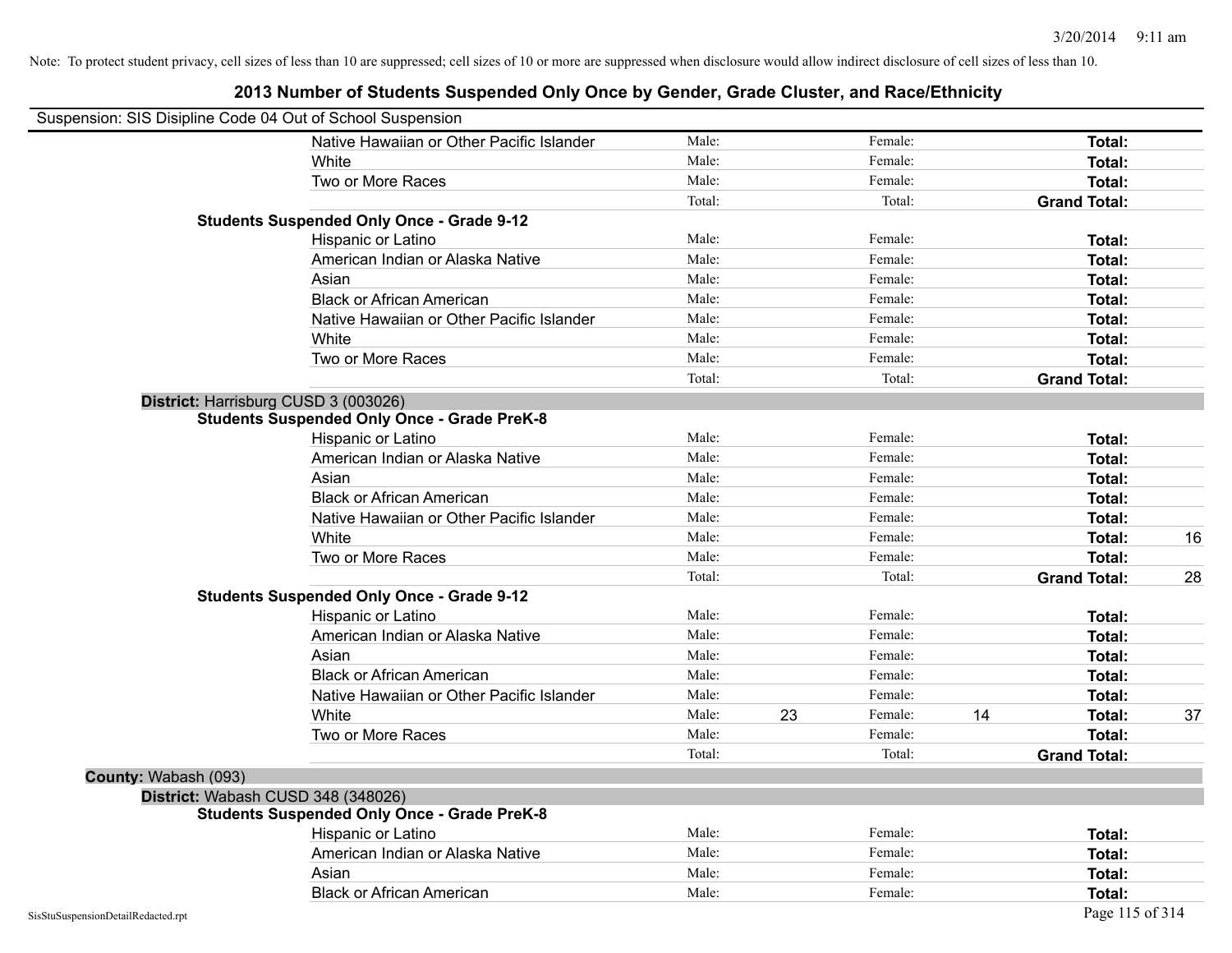| Suspension: SIS Disipline Code 04 Out of School Suspension |                                                    |        |    |         |    |                     |    |
|------------------------------------------------------------|----------------------------------------------------|--------|----|---------|----|---------------------|----|
|                                                            | Native Hawaiian or Other Pacific Islander          | Male:  |    | Female: |    | Total:              |    |
|                                                            | White                                              | Male:  |    | Female: |    | Total:              | 12 |
|                                                            | Two or More Races                                  | Male:  |    | Female: |    | Total:              |    |
|                                                            |                                                    | Total: |    | Total:  |    | <b>Grand Total:</b> |    |
|                                                            | <b>Students Suspended Only Once - Grade 9-12</b>   |        |    |         |    |                     |    |
|                                                            | Hispanic or Latino                                 | Male:  |    | Female: |    | Total:              |    |
|                                                            | American Indian or Alaska Native                   | Male:  |    | Female: |    | Total:              |    |
|                                                            | Asian                                              | Male:  |    | Female: |    | Total:              |    |
|                                                            | <b>Black or African American</b>                   | Male:  |    | Female: |    | Total:              |    |
|                                                            | Native Hawaiian or Other Pacific Islander          | Male:  |    | Female: |    | Total:              |    |
|                                                            | White                                              | Male:  | 21 | Female: | 11 | Total:              | 32 |
|                                                            | Two or More Races                                  | Male:  |    | Female: |    | Total:              |    |
|                                                            |                                                    | Total: |    | Total:  |    | <b>Grand Total:</b> |    |
| County: Wayne (096)                                        |                                                    |        |    |         |    |                     |    |
|                                                            | District: Fairfield Comm H S Dist 225 (225016)     |        |    |         |    |                     |    |
|                                                            | <b>Students Suspended Only Once - Grade 9-12</b>   |        |    |         |    |                     |    |
|                                                            | Hispanic or Latino                                 | Male:  |    | Female: |    | Total:              |    |
|                                                            | American Indian or Alaska Native                   | Male:  |    | Female: |    | Total:              |    |
|                                                            | Asian                                              | Male:  |    | Female: |    | Total:              |    |
|                                                            | <b>Black or African American</b>                   | Male:  |    | Female: |    | Total:              |    |
|                                                            | Native Hawaiian or Other Pacific Islander          | Male:  |    | Female: |    | Total:              |    |
|                                                            | White                                              | Male:  |    | Female: |    | Total:              | 18 |
|                                                            | Two or More Races                                  | Male:  |    | Female: |    | Total:              |    |
|                                                            |                                                    | Total: |    | Total:  |    | <b>Grand Total:</b> |    |
| District: Fairfield PSD 112 (112004)                       |                                                    |        |    |         |    |                     |    |
|                                                            | <b>Students Suspended Only Once - Grade PreK-8</b> |        |    |         |    |                     |    |
|                                                            | Hispanic or Latino                                 | Male:  |    | Female: |    | Total:              |    |
|                                                            | American Indian or Alaska Native                   | Male:  |    | Female: |    | Total:              |    |
|                                                            | Asian                                              | Male:  |    | Female: |    | Total:              |    |
|                                                            | <b>Black or African American</b>                   | Male:  |    | Female: |    | Total:              |    |
|                                                            | Native Hawaiian or Other Pacific Islander          | Male:  |    | Female: |    | Total:              |    |
|                                                            | White                                              | Male:  |    | Female: |    | Total:              |    |
|                                                            | Two or More Races                                  | Male:  |    | Female: |    | Total:              |    |
|                                                            |                                                    | Total: |    | Total:  |    | <b>Grand Total:</b> |    |
| District: Jasper CCSD 17 (017004)                          |                                                    |        |    |         |    |                     |    |
|                                                            | <b>Students Suspended Only Once - Grade PreK-8</b> |        |    |         |    |                     |    |
|                                                            | Hispanic or Latino                                 | Male:  |    | Female: |    | Total:              |    |
|                                                            | American Indian or Alaska Native                   | Male:  |    | Female: |    | Total:              |    |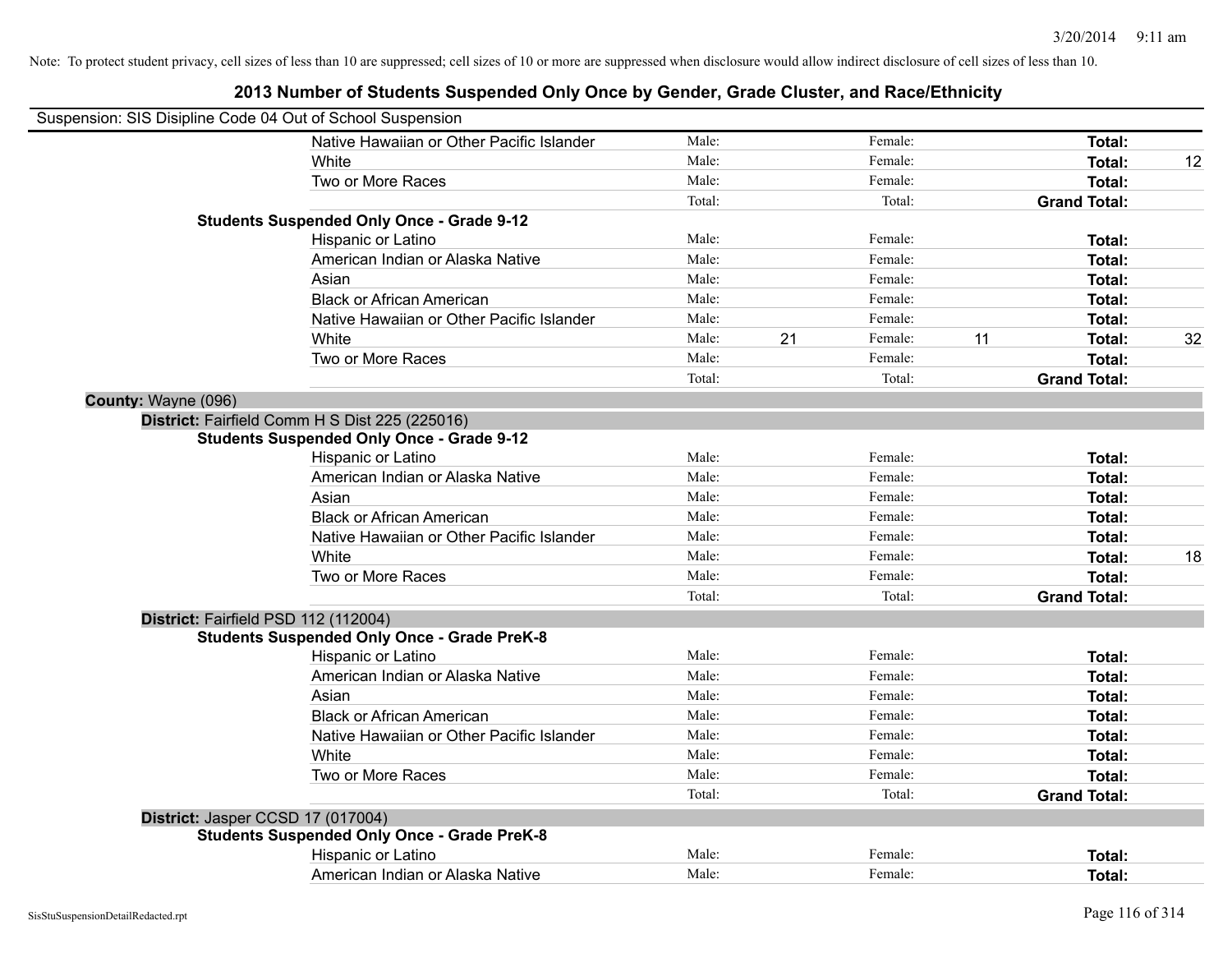| Suspension: SIS Disipline Code 04 Out of School Suspension |                                                                                               |        |         |                     |
|------------------------------------------------------------|-----------------------------------------------------------------------------------------------|--------|---------|---------------------|
|                                                            | Asian                                                                                         | Male:  | Female: | Total:              |
|                                                            | <b>Black or African American</b>                                                              | Male:  | Female: | Total:              |
|                                                            | Native Hawaiian or Other Pacific Islander                                                     | Male:  | Female: | Total:              |
|                                                            | White                                                                                         | Male:  | Female: | Total:              |
|                                                            | Two or More Races                                                                             | Male:  | Female: | Total:              |
|                                                            |                                                                                               | Total: | Total:  | <b>Grand Total:</b> |
|                                                            | District: New Hope CCSD 6 (006004)                                                            |        |         |                     |
|                                                            | <b>Students Suspended Only Once - Grade PreK-8</b>                                            |        |         |                     |
|                                                            | Hispanic or Latino                                                                            | Male:  | Female: | Total:              |
|                                                            | American Indian or Alaska Native                                                              | Male:  | Female: | Total:              |
|                                                            | Asian                                                                                         | Male:  | Female: | Total:              |
|                                                            | <b>Black or African American</b>                                                              | Male:  | Female: | Total:              |
|                                                            | Native Hawaiian or Other Pacific Islander                                                     | Male:  | Female: | Total:              |
|                                                            | White                                                                                         | Male:  | Female: | Total:              |
|                                                            | Two or More Races                                                                             | Male:  | Female: | Total:              |
|                                                            |                                                                                               | Total: | Total:  | <b>Grand Total:</b> |
|                                                            | District: North Wayne CUSD 200 (200026)<br><b>Students Suspended Only Once - Grade PreK-8</b> |        |         |                     |
|                                                            | Hispanic or Latino                                                                            | Male:  | Female: | Total:              |
|                                                            | American Indian or Alaska Native                                                              | Male:  | Female: | Total:              |
|                                                            | Asian                                                                                         | Male:  | Female: | Total:              |
|                                                            | <b>Black or African American</b>                                                              | Male:  | Female: | Total:              |
|                                                            | Native Hawaiian or Other Pacific Islander                                                     | Male:  | Female: | Total:              |
|                                                            | White                                                                                         | Male:  | Female: | Total:              |
|                                                            | Two or More Races                                                                             | Male:  | Female: | Total:              |
|                                                            |                                                                                               | Total: | Total:  | <b>Grand Total:</b> |
|                                                            | <b>Students Suspended Only Once - Grade 9-12</b>                                              |        |         |                     |
|                                                            | Hispanic or Latino                                                                            | Male:  | Female: | Total:              |
|                                                            | American Indian or Alaska Native                                                              | Male:  | Female: | Total:              |
|                                                            | Asian                                                                                         | Male:  | Female: | Total:              |
|                                                            | <b>Black or African American</b>                                                              | Male:  | Female: | Total:              |
|                                                            | Native Hawaiian or Other Pacific Islander                                                     | Male:  | Female: | Total:              |
|                                                            | White                                                                                         | Male:  | Female: | Total:              |
|                                                            | Two or More Races                                                                             | Male:  | Female: | Total:              |
|                                                            |                                                                                               | Total: | Total:  | <b>Grand Total:</b> |
|                                                            | District: Wayne City CUSD 100 (100026)                                                        |        |         |                     |
|                                                            | <b>Students Suspended Only Once - Grade PreK-8</b>                                            |        |         |                     |
|                                                            | Hispanic or Latino                                                                            | Male:  | Female: | <b>Total:</b>       |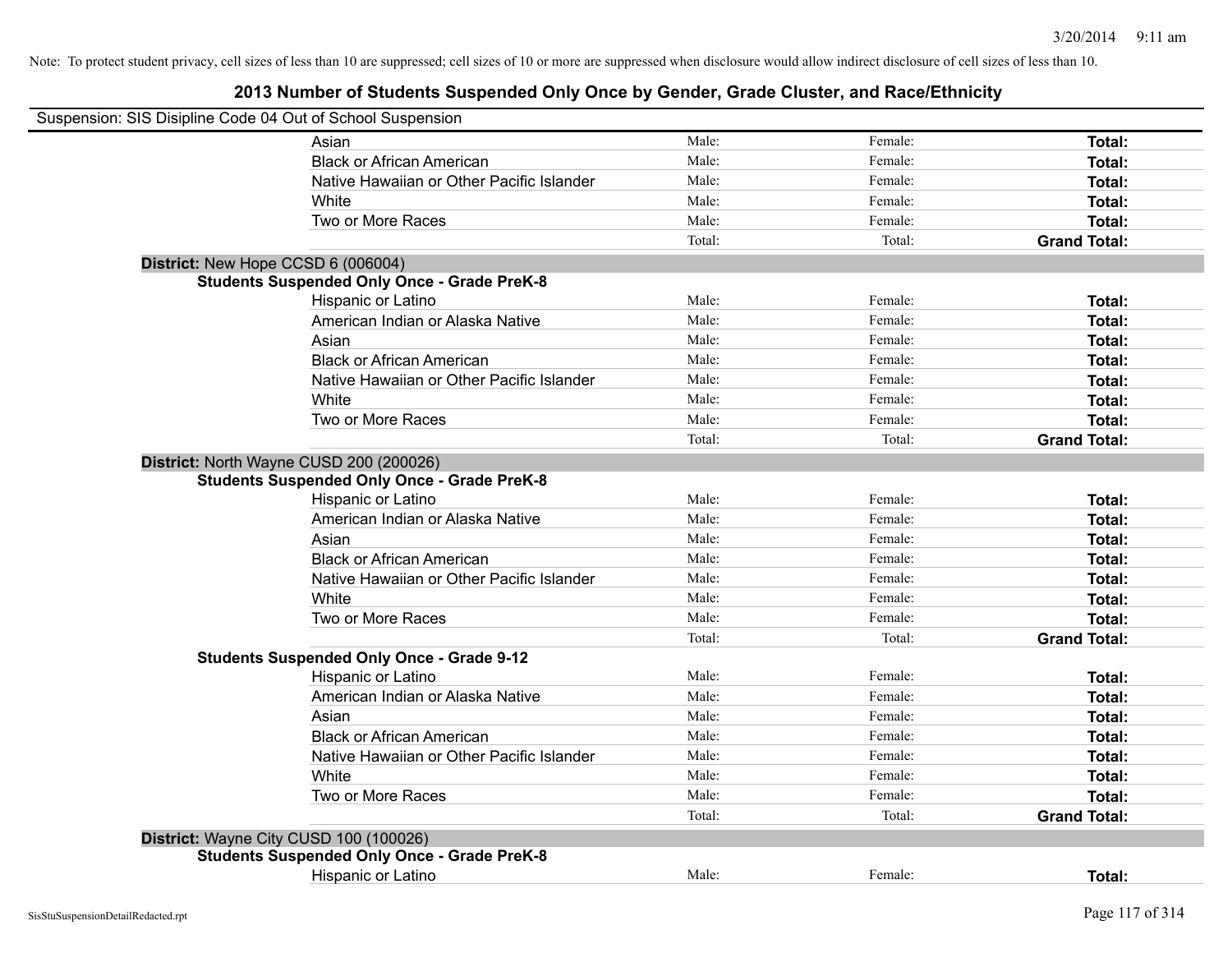| Suspension: SIS Disipline Code 04 Out of School Suspension |                                                    |        |         |                     |    |
|------------------------------------------------------------|----------------------------------------------------|--------|---------|---------------------|----|
|                                                            | American Indian or Alaska Native                   | Male:  | Female: | Total:              |    |
|                                                            | Asian                                              | Male:  | Female: | Total:              |    |
|                                                            | <b>Black or African American</b>                   | Male:  | Female: | Total:              |    |
|                                                            | Native Hawaiian or Other Pacific Islander          | Male:  | Female: | Total:              |    |
|                                                            | White                                              | Male:  | Female: | <b>Total:</b>       | 13 |
|                                                            | Two or More Races                                  | Male:  | Female: | <b>Total:</b>       |    |
|                                                            |                                                    | Total: | Total:  | <b>Grand Total:</b> |    |
|                                                            | <b>Students Suspended Only Once - Grade 9-12</b>   |        |         |                     |    |
|                                                            | Hispanic or Latino                                 | Male:  | Female: | Total:              |    |
|                                                            | American Indian or Alaska Native                   | Male:  | Female: | Total:              |    |
|                                                            | Asian                                              | Male:  | Female: | Total:              |    |
|                                                            | <b>Black or African American</b>                   | Male:  | Female: | Total:              |    |
|                                                            | Native Hawaiian or Other Pacific Islander          | Male:  | Female: | Total:              |    |
|                                                            | White                                              | Male:  | Female: | Total:              | 11 |
|                                                            | Two or More Races                                  | Male:  | Female: | <b>Total:</b>       |    |
|                                                            |                                                    | Total: | Total:  | <b>Grand Total:</b> |    |
| County: White (097)                                        |                                                    |        |         |                     |    |
|                                                            | District: Carmi-White County CUSD 5 (005026)       |        |         |                     |    |
|                                                            | <b>Students Suspended Only Once - Grade 9-12</b>   |        |         |                     |    |
|                                                            | Hispanic or Latino                                 | Male:  | Female: | Total:              |    |
|                                                            | American Indian or Alaska Native                   | Male:  | Female: | Total:              |    |
|                                                            | Asian                                              | Male:  | Female: | Total:              |    |
|                                                            | <b>Black or African American</b>                   | Male:  | Female: | <b>Total:</b>       |    |
|                                                            | Native Hawaiian or Other Pacific Islander          | Male:  | Female: | Total:              |    |
|                                                            | White                                              | Male:  | Female: | Total:              | 22 |
|                                                            | Two or More Races                                  | Male:  | Female: | <b>Total:</b>       |    |
|                                                            |                                                    | Total: | Total:  | <b>Grand Total:</b> |    |
| District: Grayville CUSD 1 (001026)                        |                                                    |        |         |                     |    |
|                                                            | <b>Students Suspended Only Once - Grade PreK-8</b> |        |         |                     |    |
|                                                            | Hispanic or Latino                                 | Male:  | Female: | Total:              |    |
|                                                            | American Indian or Alaska Native                   | Male:  | Female: | <b>Total:</b>       |    |
|                                                            | Asian                                              | Male:  | Female: | Total:              |    |
|                                                            | <b>Black or African American</b>                   | Male:  | Female: | Total:              |    |
|                                                            | Native Hawaiian or Other Pacific Islander          | Male:  | Female: | Total:              |    |
|                                                            | White                                              | Male:  | Female: | Total:              |    |
|                                                            | Two or More Races                                  | Male:  | Female: | Total:              |    |
|                                                            |                                                    | Total: | Total:  | <b>Grand Total:</b> |    |
|                                                            | <b>Students Suspended Only Once - Grade 9-12</b>   |        |         |                     |    |
|                                                            | Hispanic or Latino                                 | Male:  | Female: | Total:              |    |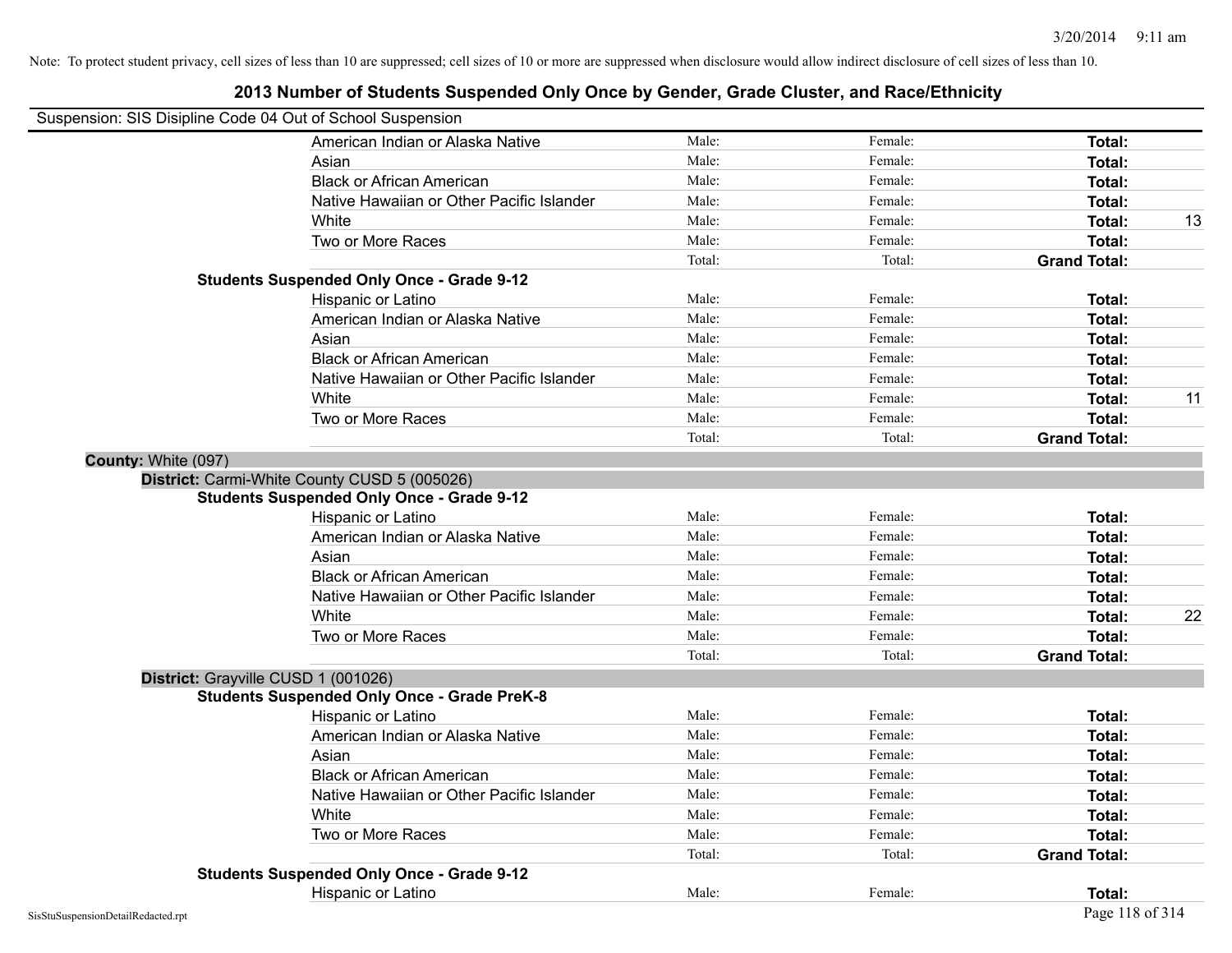| Suspension: SIS Disipline Code 04 Out of School Suspension |                                                     |        |         |                     |
|------------------------------------------------------------|-----------------------------------------------------|--------|---------|---------------------|
|                                                            | American Indian or Alaska Native                    | Male:  | Female: | <b>Total:</b>       |
|                                                            | Asian                                               | Male:  | Female: | Total:              |
|                                                            | <b>Black or African American</b>                    | Male:  | Female: | Total:              |
|                                                            | Native Hawaiian or Other Pacific Islander           | Male:  | Female: | Total:              |
|                                                            | White                                               | Male:  | Female: | <b>Total:</b>       |
|                                                            | Two or More Races                                   | Male:  | Female: | Total:              |
|                                                            |                                                     | Total: | Total:  | <b>Grand Total:</b> |
|                                                            | District: Norris City-Omaha-Enfield CUSD 3 (003026) |        |         |                     |
|                                                            | <b>Students Suspended Only Once - Grade PreK-8</b>  |        |         |                     |
|                                                            | Hispanic or Latino                                  | Male:  | Female: | Total:              |
|                                                            | American Indian or Alaska Native                    | Male:  | Female: | Total:              |
|                                                            | Asian                                               | Male:  | Female: | Total:              |
|                                                            | <b>Black or African American</b>                    | Male:  | Female: | <b>Total:</b>       |
|                                                            | Native Hawaiian or Other Pacific Islander           | Male:  | Female: | <b>Total:</b>       |
|                                                            | White                                               | Male:  | Female: | Total:              |
|                                                            | Two or More Races                                   | Male:  | Female: | <b>Total:</b>       |
|                                                            |                                                     | Total: | Total:  | <b>Grand Total:</b> |
|                                                            | District: Wabash & Ohio Valley Sp Ed Dist (801060)  |        |         |                     |
|                                                            | <b>Students Suspended Only Once - Grade PreK-8</b>  |        |         |                     |
|                                                            | Hispanic or Latino                                  | Male:  | Female: | Total:              |
|                                                            | American Indian or Alaska Native                    | Male:  | Female: | Total:              |
|                                                            | Asian                                               | Male:  | Female: | <b>Total:</b>       |
|                                                            | <b>Black or African American</b>                    | Male:  | Female: | Total:              |
|                                                            | Native Hawaiian or Other Pacific Islander           | Male:  | Female: | <b>Total:</b>       |
|                                                            | White                                               | Male:  | Female: | Total:              |
|                                                            | Two or More Races                                   | Male:  | Female: | Total:              |
|                                                            |                                                     | Total: | Total:  | <b>Grand Total:</b> |
|                                                            |                                                     |        |         |                     |
| Region: Franklin/Williamson ROE (21)                       |                                                     |        |         |                     |
| County: Franklin (028)                                     |                                                     |        |         |                     |
| District: Benton CCSD 47 (047004)                          |                                                     |        |         |                     |
|                                                            | <b>Students Suspended Only Once - Grade PreK-8</b>  |        |         |                     |
|                                                            | Hispanic or Latino                                  | Male:  | Female: | Total:              |
|                                                            | American Indian or Alaska Native                    | Male:  | Female: | <b>Total:</b>       |
|                                                            | Asian                                               | Male:  | Female: | Total:              |
|                                                            | <b>Black or African American</b>                    | Male:  | Female: | <b>Total:</b>       |
|                                                            | Native Hawaiian or Other Pacific Islander           | Male:  | Female: | Total:              |
|                                                            | White                                               | Male:  | Female: | 19<br>Total:        |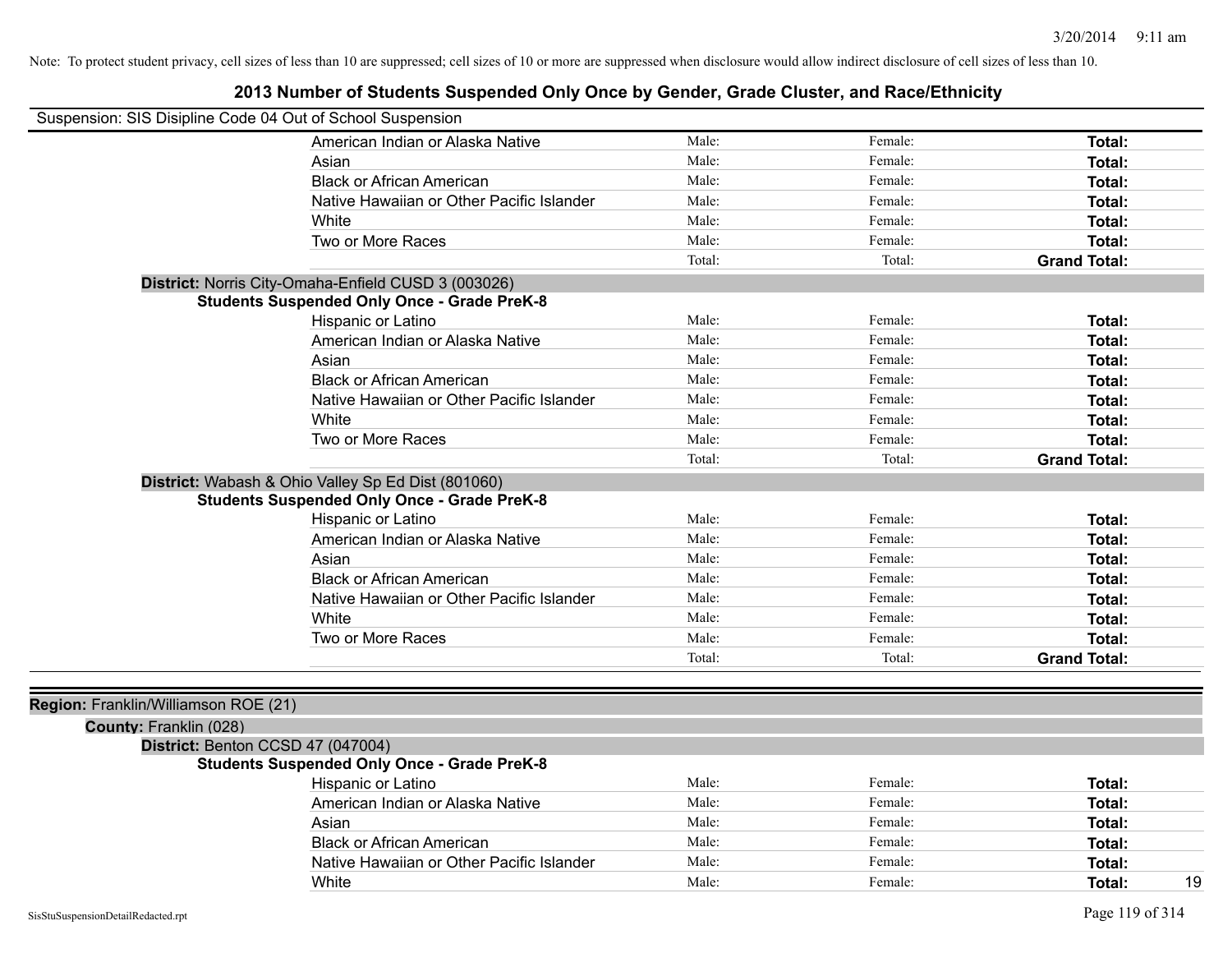| Suspension: SIS Disipline Code 04 Out of School Suspension |                                                    |        |         |                     |
|------------------------------------------------------------|----------------------------------------------------|--------|---------|---------------------|
|                                                            | Two or More Races                                  | Male:  | Female: | Total:              |
|                                                            |                                                    | Total: | Total:  | <b>Grand Total:</b> |
|                                                            | District: Benton Cons HSD 103 (103013)             |        |         |                     |
|                                                            | <b>Students Suspended Only Once - Grade 9-12</b>   |        |         |                     |
|                                                            | Hispanic or Latino                                 | Male:  | Female: | Total:              |
|                                                            | American Indian or Alaska Native                   | Male:  | Female: | Total:              |
|                                                            | Asian                                              | Male:  | Female: | Total:              |
|                                                            | <b>Black or African American</b>                   | Male:  | Female: | Total:              |
|                                                            | Native Hawaiian or Other Pacific Islander          | Male:  | Female: | Total:              |
|                                                            | White                                              | Male:  | Female: | 33<br>Total:        |
|                                                            | Two or More Races                                  | Male:  | Female: | Total:              |
|                                                            |                                                    | Total: | Total:  | <b>Grand Total:</b> |
|                                                            | District: Christopher USD 99 (099026)              |        |         |                     |
|                                                            | <b>Students Suspended Only Once - Grade PreK-8</b> |        |         |                     |
|                                                            | Hispanic or Latino                                 | Male:  | Female: | Total:              |
|                                                            | American Indian or Alaska Native                   | Male:  | Female: | Total:              |
|                                                            | Asian                                              | Male:  | Female: | Total:              |
|                                                            | <b>Black or African American</b>                   | Male:  | Female: | Total:              |
|                                                            | Native Hawaiian or Other Pacific Islander          | Male:  | Female: | Total:              |
|                                                            | White                                              | Male:  | Female: | Total:              |
|                                                            | Two or More Races                                  | Male:  | Female: | Total:              |
|                                                            |                                                    | Total: | Total:  | <b>Grand Total:</b> |
|                                                            | <b>Students Suspended Only Once - Grade 9-12</b>   |        |         |                     |
|                                                            | Hispanic or Latino                                 | Male:  | Female: | Total:              |
|                                                            | American Indian or Alaska Native                   | Male:  | Female: | Total:              |
|                                                            | Asian                                              | Male:  | Female: | Total:              |
|                                                            | <b>Black or African American</b>                   | Male:  | Female: | Total:              |
|                                                            | Native Hawaiian or Other Pacific Islander          | Male:  | Female: | Total:              |
|                                                            | White                                              | Male:  | Female: | Total:              |
|                                                            | Two or More Races                                  | Male:  | Female: | Total:              |
|                                                            |                                                    | Total: | Total:  | <b>Grand Total:</b> |
|                                                            | District: Frankfort CUSD 168 (168026)              |        |         |                     |
|                                                            | <b>Students Suspended Only Once - Grade PreK-8</b> |        |         |                     |
|                                                            | Hispanic or Latino                                 | Male:  | Female: | Total:              |
|                                                            | American Indian or Alaska Native                   | Male:  | Female: | Total:              |
|                                                            | Asian                                              | Male:  | Female: | Total:              |
|                                                            | <b>Black or African American</b>                   | Male:  | Female: | Total:              |
|                                                            | Native Hawaiian or Other Pacific Islander          | Male:  | Female: | Total:              |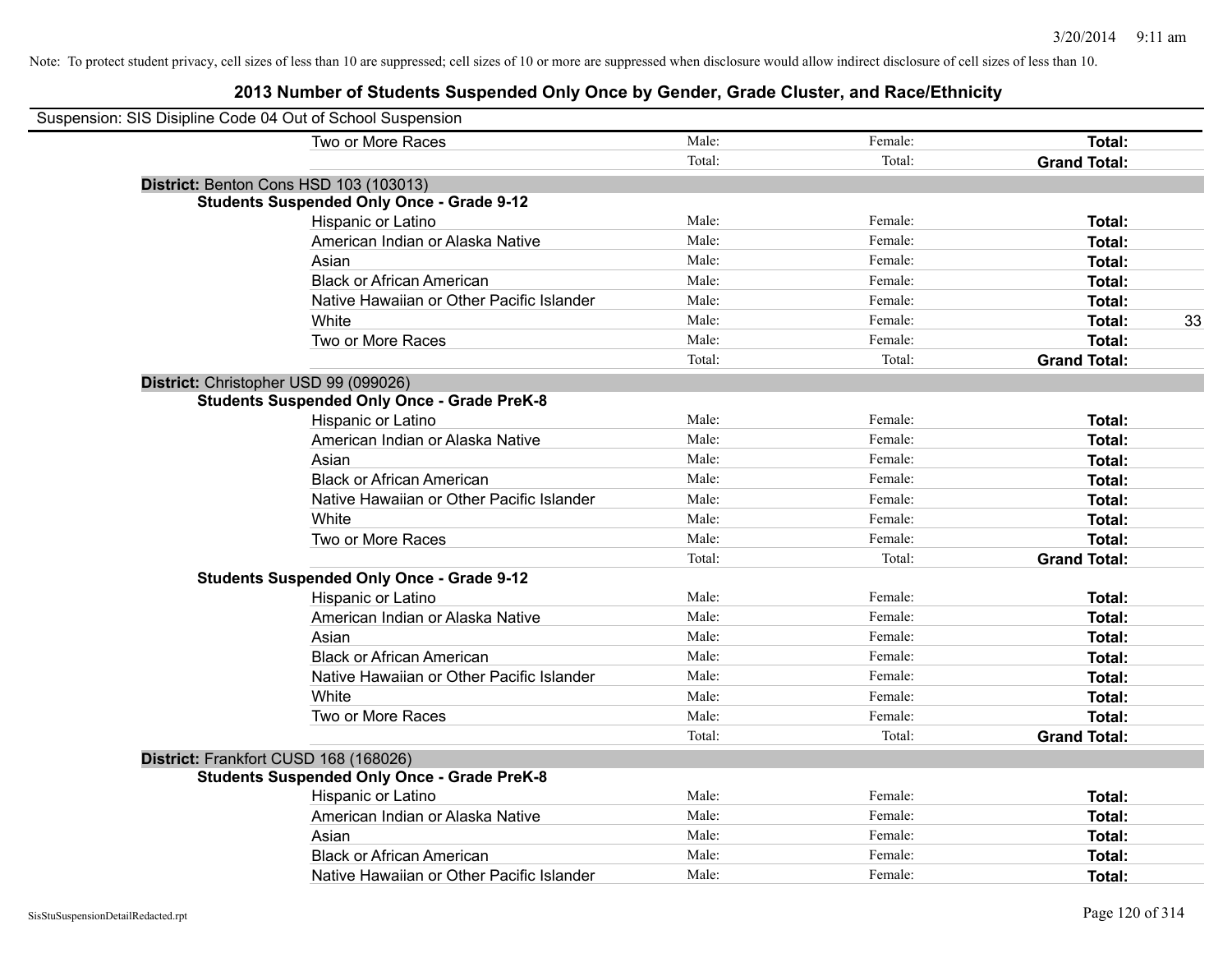|                                    | Suspension: SIS Disipline Code 04 Out of School Suspension |        |         |                     |
|------------------------------------|------------------------------------------------------------|--------|---------|---------------------|
|                                    | White                                                      | Male:  | Female: | Total:              |
|                                    | Two or More Races                                          | Male:  | Female: | Total:              |
|                                    |                                                            | Total: | Total:  | <b>Grand Total:</b> |
|                                    | <b>Students Suspended Only Once - Grade 9-12</b>           |        |         |                     |
|                                    | Hispanic or Latino                                         | Male:  | Female: | Total:              |
|                                    | American Indian or Alaska Native                           | Male:  | Female: | Total:              |
|                                    | Asian                                                      | Male:  | Female: | Total:              |
|                                    | <b>Black or African American</b>                           | Male:  | Female: | Total:              |
|                                    | Native Hawaiian or Other Pacific Islander                  | Male:  | Female: | Total:              |
|                                    | White                                                      | Male:  | Female: | Total:              |
|                                    | Two or More Races                                          | Male:  | Female: | Total:              |
|                                    |                                                            | Total: | Total:  | <b>Grand Total:</b> |
|                                    | District: Sesser-Valier CUSD 196 (196026)                  |        |         |                     |
|                                    | <b>Students Suspended Only Once - Grade PreK-8</b>         |        |         |                     |
|                                    | Hispanic or Latino                                         | Male:  | Female: | Total:              |
|                                    | American Indian or Alaska Native                           | Male:  | Female: | <b>Total:</b>       |
|                                    | Asian                                                      | Male:  | Female: | Total:              |
|                                    | <b>Black or African American</b>                           | Male:  | Female: | Total:              |
|                                    | Native Hawaiian or Other Pacific Islander                  | Male:  | Female: | Total:              |
|                                    | White                                                      | Male:  | Female: | 13<br>Total:        |
|                                    | Two or More Races                                          | Male:  | Female: | Total:              |
|                                    |                                                            | Total: | Total:  | <b>Grand Total:</b> |
|                                    | <b>Students Suspended Only Once - Grade 9-12</b>           |        |         |                     |
|                                    | Hispanic or Latino                                         | Male:  | Female: | Total:              |
|                                    | American Indian or Alaska Native                           | Male:  | Female: | <b>Total:</b>       |
|                                    | Asian                                                      | Male:  | Female: | Total:              |
|                                    | <b>Black or African American</b>                           | Male:  | Female: | Total:              |
|                                    | Native Hawaiian or Other Pacific Islander                  | Male:  | Female: | Total:              |
|                                    | White                                                      | Male:  | Female: | 13<br>Total:        |
|                                    | Two or More Races                                          | Male:  | Female: | <b>Total:</b>       |
|                                    |                                                            | Total: | Total:  | <b>Grand Total:</b> |
|                                    | District: Thompsonville CUSD 174 (174026)                  |        |         |                     |
|                                    | <b>Students Suspended Only Once - Grade PreK-8</b>         |        |         |                     |
|                                    | <b>Hispanic or Latino</b>                                  | Male:  | Female: | Total:              |
|                                    | American Indian or Alaska Native                           | Male:  | Female: | Total:              |
|                                    | Asian                                                      | Male:  | Female: | Total:              |
|                                    | <b>Black or African American</b>                           | Male:  | Female: | Total:              |
|                                    | Native Hawaiian or Other Pacific Islander                  | Male:  | Female: | Total:              |
|                                    | White                                                      | Male:  | Female: | Total:              |
| SisStuSuspensionDetailRedacted.rpt |                                                            |        |         | Page 121 of 314     |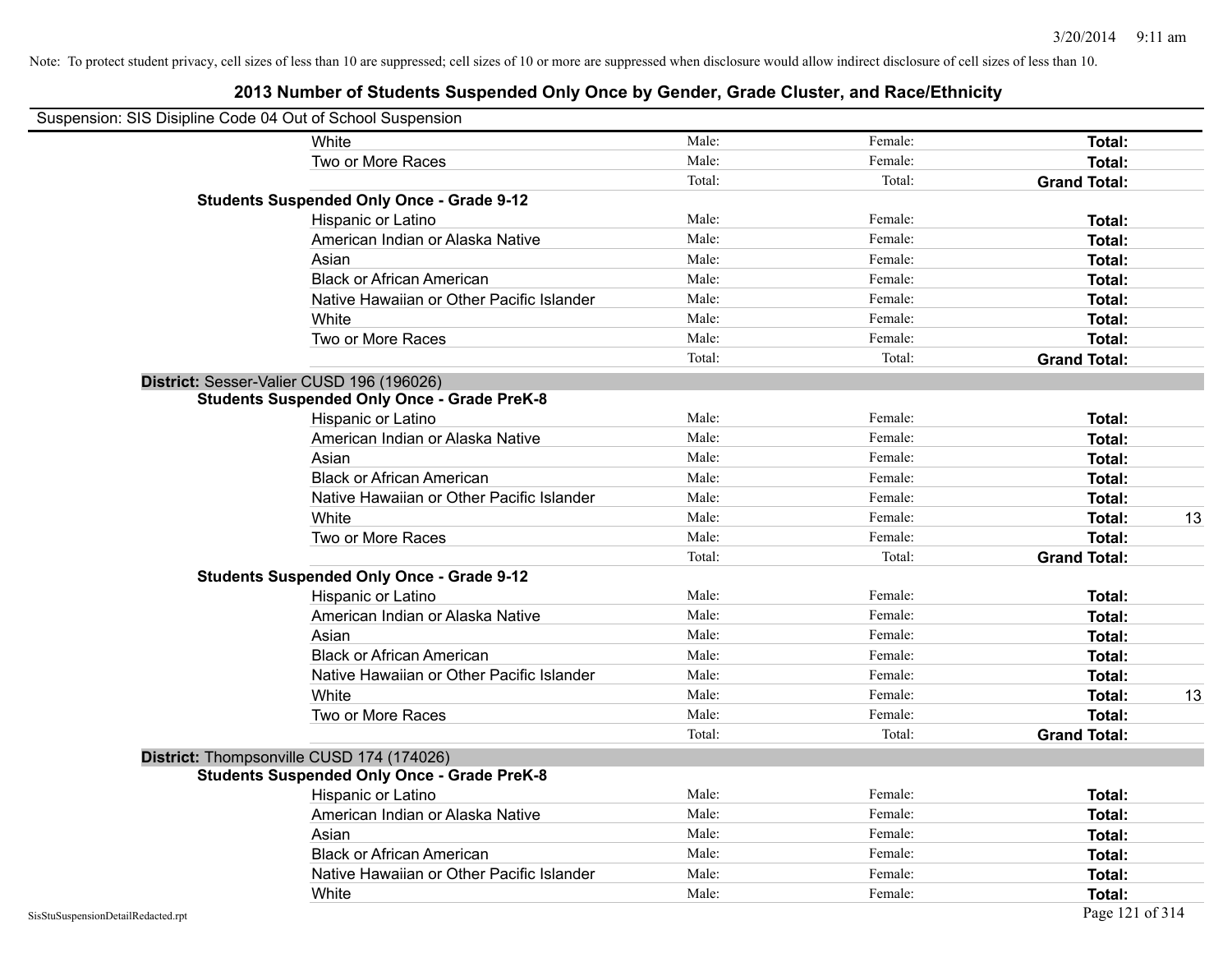|                          | Suspension: SIS Disipline Code 04 Out of School Suspension |        |         |                     |    |
|--------------------------|------------------------------------------------------------|--------|---------|---------------------|----|
|                          | Two or More Races                                          | Male:  | Female: | Total:              |    |
|                          |                                                            | Total: | Total:  | <b>Grand Total:</b> |    |
|                          | <b>Students Suspended Only Once - Grade 9-12</b>           |        |         |                     |    |
|                          | Hispanic or Latino                                         | Male:  | Female: | Total:              |    |
|                          | American Indian or Alaska Native                           | Male:  | Female: | Total:              |    |
|                          | Asian                                                      | Male:  | Female: | Total:              |    |
|                          | <b>Black or African American</b>                           | Male:  | Female: | Total:              |    |
|                          | Native Hawaiian or Other Pacific Islander                  | Male:  | Female: | Total:              |    |
|                          | White                                                      | Male:  | Female: | Total:              |    |
|                          | Two or More Races                                          | Male:  | Female: | Total:              |    |
|                          |                                                            | Total: | Total:  | <b>Grand Total:</b> |    |
|                          | District: Zeigler-Royalton CUSD 188 (188026)               |        |         |                     |    |
|                          | <b>Students Suspended Only Once - Grade 9-12</b>           |        |         |                     |    |
|                          | Hispanic or Latino                                         | Male:  | Female: | Total:              |    |
|                          | American Indian or Alaska Native                           | Male:  | Female: | Total:              |    |
|                          | Asian                                                      | Male:  | Female: | Total:              |    |
|                          | <b>Black or African American</b>                           | Male:  | Female: | Total:              |    |
|                          | Native Hawaiian or Other Pacific Islander                  | Male:  | Female: | Total:              |    |
|                          | White                                                      | Male:  | Female: | Total:              | 11 |
|                          | Two or More Races                                          | Male:  | Female: | Total:              |    |
|                          |                                                            | Total: | Total:  | <b>Grand Total:</b> |    |
| County: Williamson (100) |                                                            |        |         |                     |    |
|                          | District: Carterville CUSD 5 (005026)                      |        |         |                     |    |
|                          | <b>Students Suspended Only Once - Grade PreK-8</b>         |        |         |                     |    |
|                          | Hispanic or Latino                                         | Male:  | Female: | Total:              |    |
|                          | American Indian or Alaska Native                           | Male:  | Female: | Total:              |    |
|                          | Asian                                                      | Male:  | Female: | Total:              |    |
|                          | <b>Black or African American</b>                           | Male:  | Female: | Total:              |    |
|                          | Native Hawaiian or Other Pacific Islander                  | Male:  | Female: | Total:              |    |
|                          | White                                                      | Male:  | Female: | Total:              | 17 |
|                          | Two or More Races                                          | Male:  | Female: | Total:              |    |
|                          |                                                            | Total: | Total:  | <b>Grand Total:</b> |    |
|                          | <b>Students Suspended Only Once - Grade 9-12</b>           |        |         |                     |    |
|                          | Hispanic or Latino                                         | Male:  | Female: | Total:              |    |
|                          | American Indian or Alaska Native                           | Male:  | Female: | Total:              |    |
|                          | Asian                                                      | Male:  | Female: | Total:              |    |
|                          | <b>Black or African American</b>                           | Male:  | Female: | Total:              |    |
|                          | Native Hawaiian or Other Pacific Islander                  | Male:  | Female: | Total:              |    |
|                          | White                                                      | Male:  | Female: | Total:              |    |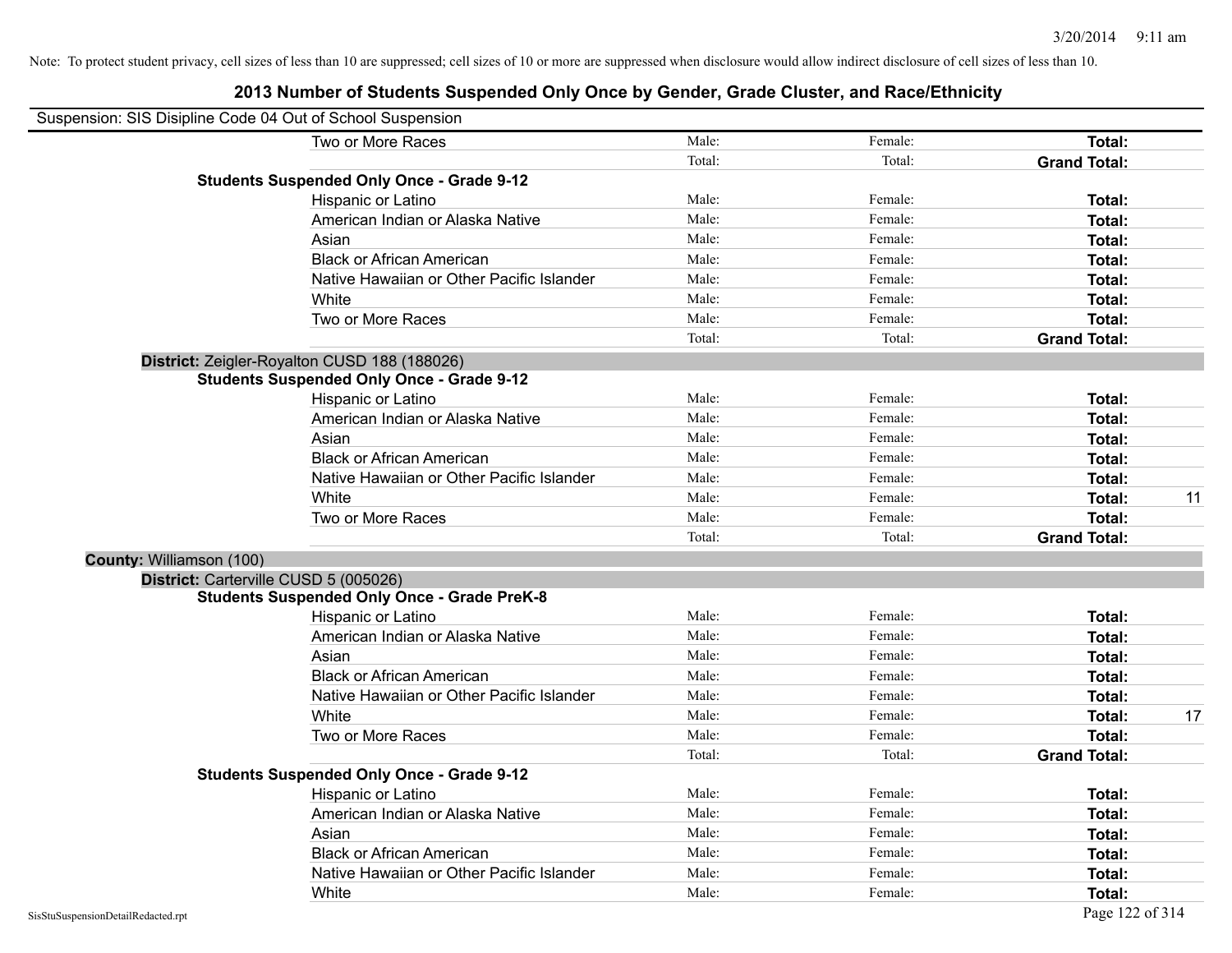| Suspension: SIS Disipline Code 04 Out of School Suspension |                                                    |        |    |         |    |                     |    |
|------------------------------------------------------------|----------------------------------------------------|--------|----|---------|----|---------------------|----|
|                                                            | Two or More Races                                  | Male:  |    | Female: |    | Total:              |    |
|                                                            |                                                    | Total: |    | Total:  |    | <b>Grand Total:</b> |    |
|                                                            | District: Crab Orchard CUSD 3 (003026)             |        |    |         |    |                     |    |
|                                                            | <b>Students Suspended Only Once - Grade 9-12</b>   |        |    |         |    |                     |    |
|                                                            | Hispanic or Latino                                 | Male:  |    | Female: |    | Total:              |    |
|                                                            | American Indian or Alaska Native                   | Male:  |    | Female: |    | Total:              |    |
|                                                            | Asian                                              | Male:  |    | Female: |    | Total:              |    |
|                                                            | <b>Black or African American</b>                   | Male:  |    | Female: |    | Total:              |    |
|                                                            | Native Hawaiian or Other Pacific Islander          | Male:  |    | Female: |    | Total:              |    |
|                                                            | White                                              | Male:  |    | Female: |    | Total:              |    |
|                                                            | Two or More Races                                  | Male:  |    | Female: |    | Total:              |    |
|                                                            |                                                    | Total: |    | Total:  |    | <b>Grand Total:</b> |    |
| District: Herrin CUSD 4 (004026)                           |                                                    |        |    |         |    |                     |    |
|                                                            | <b>Students Suspended Only Once - Grade PreK-8</b> |        |    |         |    |                     |    |
|                                                            | Hispanic or Latino                                 | Male:  |    | Female: |    | Total:              |    |
|                                                            | American Indian or Alaska Native                   | Male:  |    | Female: |    | Total:              |    |
|                                                            | Asian                                              | Male:  |    | Female: |    | Total:              |    |
|                                                            | <b>Black or African American</b>                   | Male:  |    | Female: |    | Total:              | 12 |
|                                                            | Native Hawaiian or Other Pacific Islander          | Male:  |    | Female: |    | Total:              |    |
|                                                            | White                                              | Male:  | 50 | Female: | 19 | Total:              | 69 |
|                                                            | Two or More Races                                  | Male:  |    | Female: |    | Total:              |    |
|                                                            |                                                    | Total: |    | Total:  |    | <b>Grand Total:</b> |    |
|                                                            | <b>Students Suspended Only Once - Grade 9-12</b>   |        |    |         |    |                     |    |
|                                                            | Hispanic or Latino                                 | Male:  |    | Female: |    | Total:              |    |
|                                                            | American Indian or Alaska Native                   | Male:  |    | Female: |    | Total:              |    |
|                                                            | Asian                                              | Male:  |    | Female: |    | Total:              |    |
|                                                            | <b>Black or African American</b>                   | Male:  |    | Female: |    | Total:              |    |
|                                                            | Native Hawaiian or Other Pacific Islander          | Male:  |    | Female: |    | Total:              |    |
|                                                            | White                                              | Male:  | 20 | Female: | 11 | Total:              | 31 |
|                                                            | Two or More Races                                  | Male:  |    | Female: |    | Total:              |    |
|                                                            |                                                    | Total: |    | Total:  |    | <b>Grand Total:</b> |    |
|                                                            | District: Johnston City CUSD 1 (001026)            |        |    |         |    |                     |    |
|                                                            | <b>Students Suspended Only Once - Grade PreK-8</b> |        |    |         |    |                     |    |
|                                                            | Hispanic or Latino                                 | Male:  |    | Female: |    | Total:              |    |
|                                                            | American Indian or Alaska Native                   | Male:  |    | Female: |    | Total:              |    |
|                                                            | Asian                                              | Male:  |    | Female: |    | Total:              |    |
|                                                            | <b>Black or African American</b>                   | Male:  |    | Female: |    | Total:              |    |
|                                                            | Native Hawaiian or Other Pacific Islander          | Male:  |    | Female: |    | Total:              |    |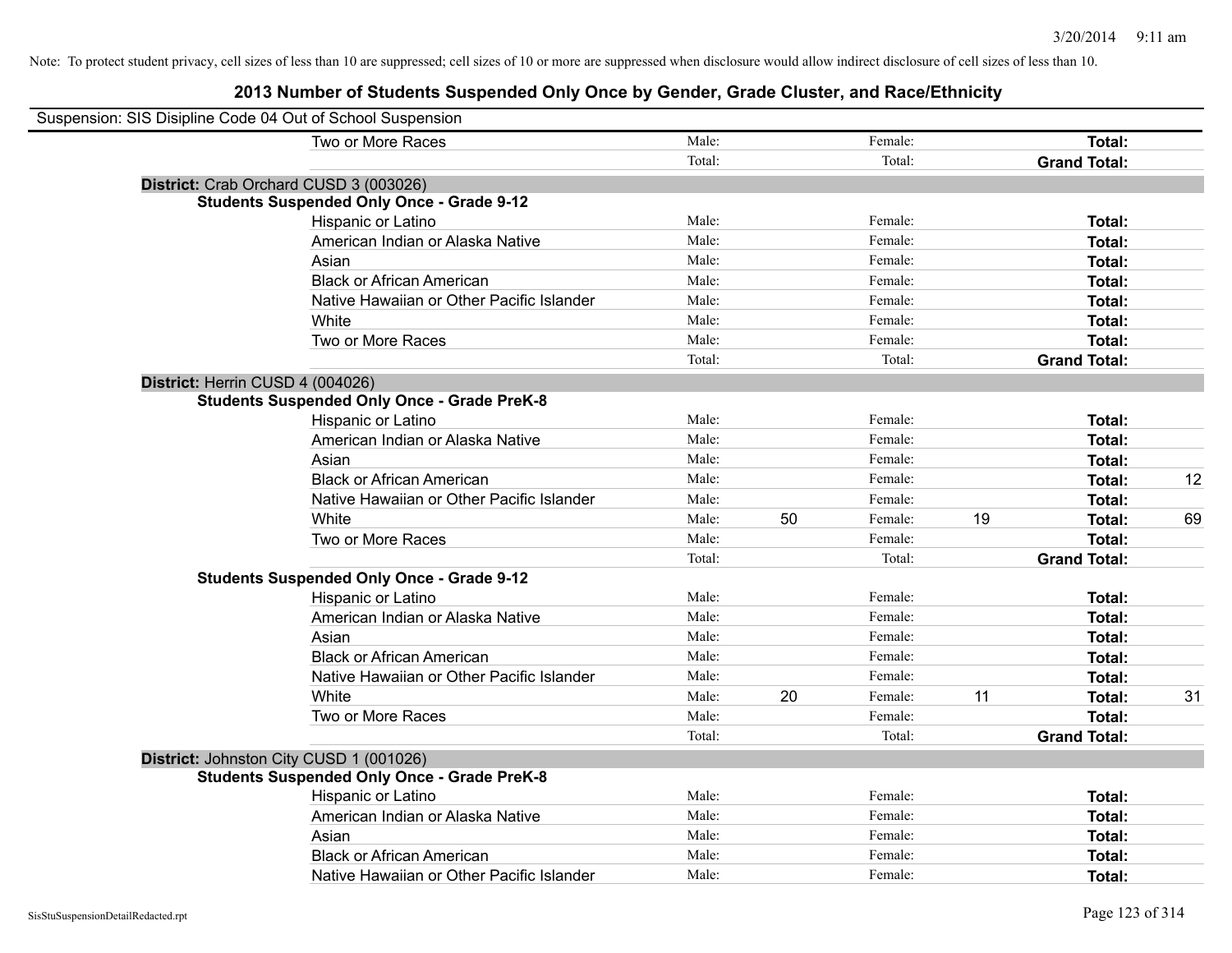| Suspension: SIS Disipline Code 04 Out of School Suspension |                                                    |        |         |                     |    |
|------------------------------------------------------------|----------------------------------------------------|--------|---------|---------------------|----|
|                                                            | <b>White</b>                                       | Male:  | Female: | Total:              | 23 |
|                                                            | Two or More Races                                  | Male:  | Female: | Total:              |    |
|                                                            |                                                    | Total: | Total:  | <b>Grand Total:</b> |    |
|                                                            | <b>Students Suspended Only Once - Grade 9-12</b>   |        |         |                     |    |
|                                                            | Hispanic or Latino                                 | Male:  | Female: | Total:              |    |
|                                                            | American Indian or Alaska Native                   | Male:  | Female: | Total:              |    |
|                                                            | Asian                                              | Male:  | Female: | Total:              |    |
|                                                            | <b>Black or African American</b>                   | Male:  | Female: | Total:              |    |
|                                                            | Native Hawaiian or Other Pacific Islander          | Male:  | Female: | Total:              |    |
|                                                            | White                                              | Male:  | Female: | Total:              | 13 |
|                                                            | Two or More Races                                  | Male:  | Female: | Total:              |    |
|                                                            |                                                    | Total: | Total:  | <b>Grand Total:</b> |    |
| District: Marion CUSD 2 (002026)                           |                                                    |        |         |                     |    |
|                                                            | <b>Students Suspended Only Once - Grade PreK-8</b> |        |         |                     |    |
|                                                            | Hispanic or Latino                                 | Male:  | Female: | Total:              |    |
|                                                            | American Indian or Alaska Native                   | Male:  | Female: | Total:              |    |
|                                                            | Asian                                              | Male:  | Female: | Total:              |    |
|                                                            | <b>Black or African American</b>                   | Male:  | Female: | Total:              | 10 |
|                                                            | Native Hawaiian or Other Pacific Islander          | Male:  | Female: | Total:              |    |
|                                                            | White                                              | Male:  | Female: | Total:              | 44 |
|                                                            | Two or More Races                                  | Male:  | Female: | Total:              |    |
|                                                            |                                                    | Total: | Total:  | <b>Grand Total:</b> |    |
|                                                            | <b>Students Suspended Only Once - Grade 9-12</b>   |        |         |                     |    |
|                                                            | Hispanic or Latino                                 | Male:  | Female: | Total:              |    |
|                                                            | American Indian or Alaska Native                   | Male:  | Female: | Total:              |    |
|                                                            | Asian                                              | Male:  | Female: | Total:              |    |
|                                                            | <b>Black or African American</b>                   | Male:  | Female: | Total:              | 18 |
|                                                            | Native Hawaiian or Other Pacific Islander          | Male:  | Female: | Total:              |    |
|                                                            | White                                              | Male:  | Female: | Total:              | 28 |
|                                                            | Two or More Races                                  | Male:  | Female: | Total:              |    |
|                                                            |                                                    | Total: | Total:  | <b>Grand Total:</b> |    |
|                                                            |                                                    |        |         |                     |    |
| Region: Fulton/Schuyler ROE (22)                           |                                                    |        |         |                     |    |
| County: Fulton (029)                                       |                                                    |        |         |                     |    |
| District: Astoria CUSD 1 (001026)                          |                                                    |        |         |                     |    |
|                                                            | <b>Students Suspended Only Once - Grade 9-12</b>   |        |         |                     |    |
|                                                            | Hispanic or Latino                                 | Male:  | Female: | Total:              |    |
|                                                            | American Indian or Alaska Native                   | Male:  | Female: | Total:              |    |
|                                                            |                                                    |        |         |                     |    |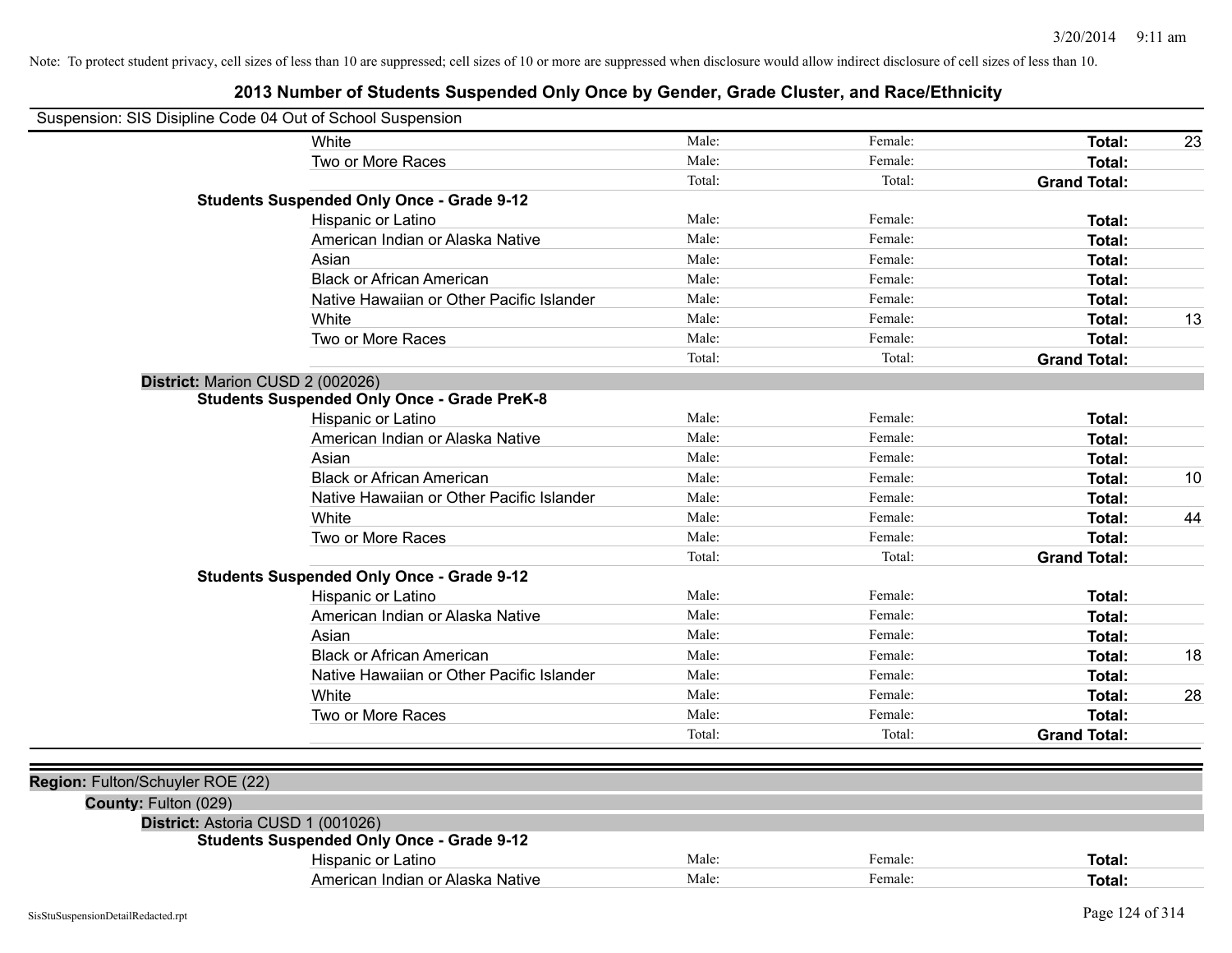| Suspension: SIS Disipline Code 04 Out of School Suspension |                                                    |        |         |                     |
|------------------------------------------------------------|----------------------------------------------------|--------|---------|---------------------|
|                                                            | Asian                                              | Male:  | Female: | Total:              |
|                                                            | <b>Black or African American</b>                   | Male:  | Female: | Total:              |
|                                                            | Native Hawaiian or Other Pacific Islander          | Male:  | Female: | Total:              |
|                                                            | White                                              | Male:  | Female: | Total:<br>10        |
|                                                            | Two or More Races                                  | Male:  | Female: | <b>Total:</b>       |
|                                                            |                                                    | Total: | Total:  | <b>Grand Total:</b> |
|                                                            | <b>District: Avon CUSD 176 (176026)</b>            |        |         |                     |
|                                                            | <b>Students Suspended Only Once - Grade PreK-8</b> |        |         |                     |
|                                                            | Hispanic or Latino                                 | Male:  | Female: | Total:              |
|                                                            | American Indian or Alaska Native                   | Male:  | Female: | Total:              |
|                                                            | Asian                                              | Male:  | Female: | Total:              |
|                                                            | <b>Black or African American</b>                   | Male:  | Female: | Total:              |
|                                                            | Native Hawaiian or Other Pacific Islander          | Male:  | Female: | <b>Total:</b>       |
|                                                            | White                                              | Male:  | Female: | <b>Total:</b>       |
|                                                            | Two or More Races                                  | Male:  | Female: | <b>Total:</b>       |
|                                                            |                                                    | Total: | Total:  | <b>Grand Total:</b> |
|                                                            | <b>Students Suspended Only Once - Grade 9-12</b>   |        |         |                     |
|                                                            | Hispanic or Latino                                 | Male:  | Female: | Total:              |
|                                                            | American Indian or Alaska Native                   | Male:  | Female: | Total:              |
|                                                            | Asian                                              | Male:  | Female: | Total:              |
|                                                            | <b>Black or African American</b>                   | Male:  | Female: | Total:              |
|                                                            | Native Hawaiian or Other Pacific Islander          | Male:  | Female: | <b>Total:</b>       |
|                                                            | White                                              | Male:  | Female: | Total:              |
|                                                            | Two or More Races                                  | Male:  | Female: | <b>Total:</b>       |
|                                                            |                                                    | Total: | Total:  | <b>Grand Total:</b> |
|                                                            | District: Canton Union SD 66 (066025)              |        |         |                     |
|                                                            | <b>Students Suspended Only Once - Grade PreK-8</b> |        |         |                     |
|                                                            | Hispanic or Latino                                 | Male:  | Female: | Total:              |
|                                                            | American Indian or Alaska Native                   | Male:  | Female: | Total:              |
|                                                            | Asian                                              | Male:  | Female: | Total:              |
|                                                            | <b>Black or African American</b>                   | Male:  | Female: | Total:              |
|                                                            | Native Hawaiian or Other Pacific Islander          | Male:  | Female: | Total:              |
|                                                            | White                                              | Male:  | Female: | 22<br>Total:        |
|                                                            | Two or More Races                                  | Male:  | Female: | Total:              |
|                                                            |                                                    | Total: | Total:  | <b>Grand Total:</b> |
|                                                            | <b>Students Suspended Only Once - Grade 9-12</b>   |        |         |                     |
|                                                            | Hispanic or Latino                                 | Male:  | Female: | Total:              |
|                                                            | American Indian or Alaska Native                   | Male:  | Female: | Total:              |
|                                                            | Asian                                              | Male:  | Female: | Total:              |
| SisStuSuspensionDetailRedacted.rpt                         |                                                    |        |         | Page 125 of 314     |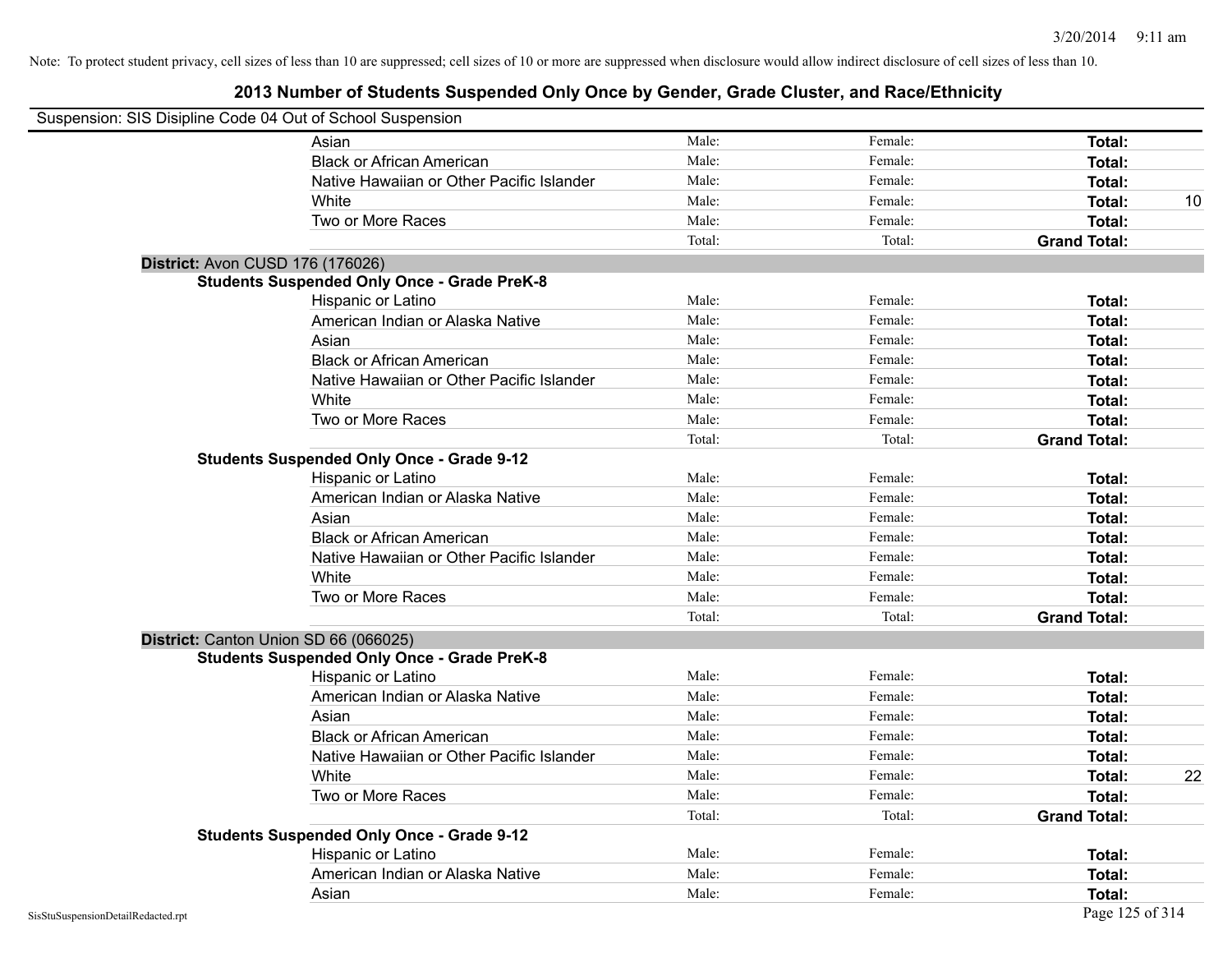| Suspension: SIS Disipline Code 04 Out of School Suspension |                                                    |        |         |                     |
|------------------------------------------------------------|----------------------------------------------------|--------|---------|---------------------|
|                                                            | <b>Black or African American</b>                   | Male:  | Female: | Total:              |
|                                                            | Native Hawaiian or Other Pacific Islander          | Male:  | Female: | Total:              |
|                                                            | White                                              | Male:  | Female: | Total:<br>12        |
|                                                            | Two or More Races                                  | Male:  | Female: | Total:              |
|                                                            |                                                    | Total: | Total:  | <b>Grand Total:</b> |
|                                                            | District: CUSD 3 Fulton County (003026)            |        |         |                     |
|                                                            | <b>Students Suspended Only Once - Grade PreK-8</b> |        |         |                     |
|                                                            | Hispanic or Latino                                 | Male:  | Female: | Total:              |
|                                                            | American Indian or Alaska Native                   | Male:  | Female: | Total:              |
|                                                            | Asian                                              | Male:  | Female: | Total:              |
|                                                            | <b>Black or African American</b>                   | Male:  | Female: | Total:              |
|                                                            | Native Hawaiian or Other Pacific Islander          | Male:  | Female: | Total:              |
|                                                            | White                                              | Male:  | Female: | Total:              |
|                                                            | Two or More Races                                  | Male:  | Female: | Total:              |
|                                                            |                                                    | Total: | Total:  | <b>Grand Total:</b> |
|                                                            | <b>Students Suspended Only Once - Grade 9-12</b>   |        |         |                     |
|                                                            | Hispanic or Latino                                 | Male:  | Female: | Total:              |
|                                                            | American Indian or Alaska Native                   | Male:  | Female: | Total:              |
|                                                            | Asian                                              | Male:  | Female: | Total:              |
|                                                            | <b>Black or African American</b>                   | Male:  | Female: | Total:              |
|                                                            | Native Hawaiian or Other Pacific Islander          | Male:  | Female: | Total:              |
|                                                            | White                                              | Male:  | Female: | Total:              |
|                                                            | Two or More Races                                  | Male:  | Female: | Total:              |
|                                                            |                                                    | Total: | Total:  | <b>Grand Total:</b> |
|                                                            | District: Lewistown CUSD 97 (097026)               |        |         |                     |
|                                                            | <b>Students Suspended Only Once - Grade 9-12</b>   |        |         |                     |
|                                                            | Hispanic or Latino                                 | Male:  | Female: | Total:              |
|                                                            | American Indian or Alaska Native                   | Male:  | Female: | Total:              |
|                                                            | Asian                                              | Male:  | Female: | Total:              |
|                                                            | <b>Black or African American</b>                   | Male:  | Female: | Total:              |
|                                                            | Native Hawaiian or Other Pacific Islander          | Male:  | Female: | Total:              |
|                                                            | White                                              | Male:  | Female: | Total:              |
|                                                            | Two or More Races                                  | Male:  | Female: | Total:              |
|                                                            |                                                    | Total: | Total:  | <b>Grand Total:</b> |
|                                                            | District: Spoon River Valley CUSD 4 (004026)       |        |         |                     |
|                                                            | <b>Students Suspended Only Once - Grade PreK-8</b> |        |         |                     |
|                                                            | Hispanic or Latino                                 | Male:  | Female: | <b>Total:</b>       |
|                                                            | American Indian or Alaska Native                   | Male:  | Female: | Total:              |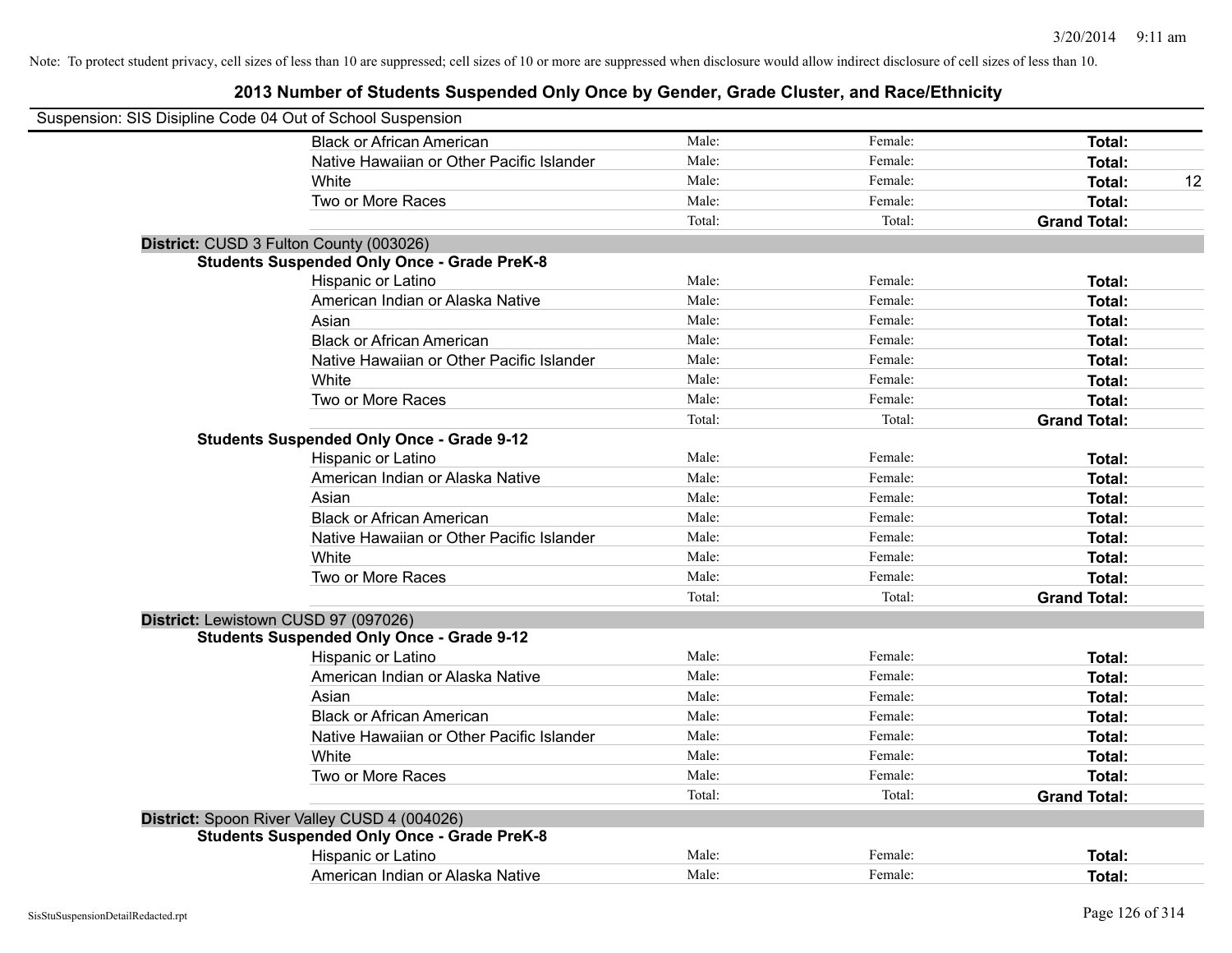#### **2013 Number of Students Suspended Only Once by Gender, Grade Cluster, and Race/Ethnicity**

# Suspension: SIS Disipline Code 04 Out of School Suspension

|                                 | Asian                                            | Male:  | Female: | Total:              |    |
|---------------------------------|--------------------------------------------------|--------|---------|---------------------|----|
|                                 | <b>Black or African American</b>                 | Male:  | Female: | Total:              |    |
|                                 | Native Hawaiian or Other Pacific Islander        | Male:  | Female: | Total:              |    |
|                                 | White                                            | Male:  | Female: | Total:              |    |
|                                 | Two or More Races                                | Male:  | Female: | Total:              |    |
|                                 |                                                  | Total: | Total:  | <b>Grand Total:</b> |    |
|                                 | <b>Students Suspended Only Once - Grade 9-12</b> |        |         |                     |    |
|                                 | Hispanic or Latino                               | Male:  | Female: | Total:              |    |
|                                 | American Indian or Alaska Native                 | Male:  | Female: | Total:              |    |
|                                 | Asian                                            | Male:  | Female: | Total:              |    |
|                                 | <b>Black or African American</b>                 | Male:  | Female: | Total:              |    |
|                                 | Native Hawaiian or Other Pacific Islander        | Male:  | Female: | Total:              |    |
|                                 | White                                            | Male:  | Female: | Total:              | 12 |
|                                 | Two or More Races                                | Male:  | Female: | Total:              |    |
|                                 |                                                  | Total: | Total:  | <b>Grand Total:</b> |    |
| District: V I T CUSD 2 (002026) |                                                  |        |         |                     |    |
|                                 | <b>Students Suspended Only Once - Grade 9-12</b> |        |         |                     |    |
|                                 | Hispanic or Latino                               | Male:  | Female: | Total:              |    |
|                                 | American Indian or Alaska Native                 | Male:  | Female: | Total:              |    |
|                                 | Asian                                            | Male:  | Female: | Total:              |    |
|                                 | <b>Black or African American</b>                 | Male:  | Female: | Total:              |    |
|                                 | Native Hawaiian or Other Pacific Islander        | Male:  | Female: | Total:              |    |
|                                 | White                                            | Male:  | Female: | Total:              |    |
|                                 | Two or More Races                                | Male:  | Female: | Total:              |    |
|                                 |                                                  | Total: | Total:  | <b>Grand Total:</b> |    |
| County: Non-Public School (000) |                                                  |        |         |                     |    |
|                                 | District: Fulton/Schuyler ROE (000000)           |        |         |                     |    |
|                                 | <b>Students Suspended Only Once - Grade 9-12</b> |        |         |                     |    |
|                                 | Hispanic or Latino                               | Male:  | Female: | Total:              |    |
|                                 | American Indian or Alaska Native                 | Male:  | Female: | Total:              |    |
|                                 | Asian                                            | Male:  | Female: | Total:              |    |
|                                 | <b>Black or African American</b>                 | Male:  | Female: | Total:              |    |
|                                 | Native Hawaiian or Other Pacific Islander        | Male:  | Female: | Total:              |    |
|                                 | White                                            | Male:  | Female: | Total:              |    |
|                                 | Two or More Races                                | Male:  | Female: | Total:              |    |
|                                 |                                                  | Total: | Total:  | <b>Grand Total:</b> |    |

**County:** Schuyler (085)

**District:** Schuyler-Industry CUSD 5 (005026)

**Students Suspended Only Once - Grade PreK-8**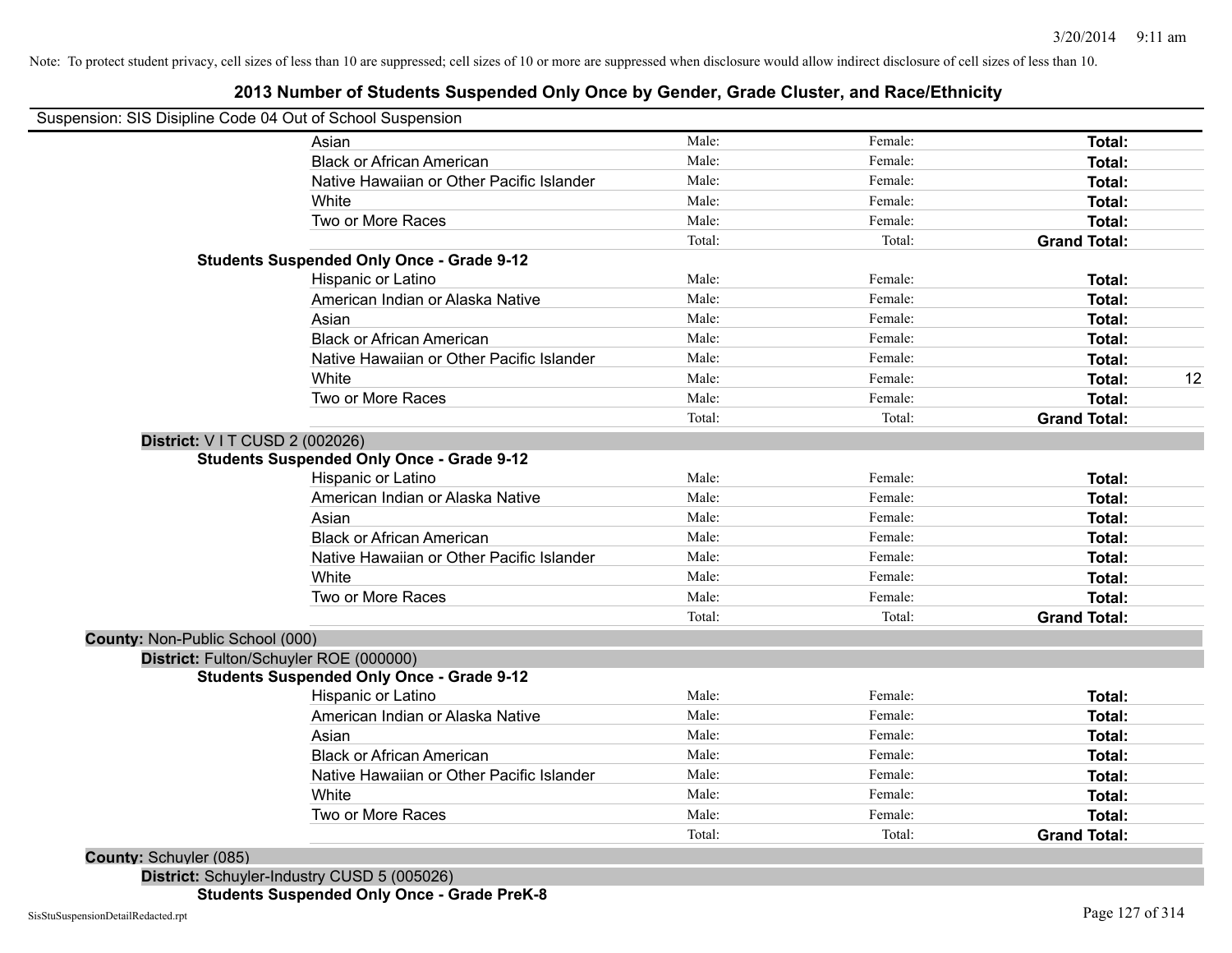|                                 | Suspension: SIS Disipline Code 04 Out of School Suspension |                |                    |                     |    |
|---------------------------------|------------------------------------------------------------|----------------|--------------------|---------------------|----|
|                                 | Hispanic or Latino                                         | Male:          | Female:            | Total:              |    |
|                                 | American Indian or Alaska Native                           | Male:          | Female:            | Total:              |    |
|                                 | Asian                                                      | Male:          | Female:            | Total:              |    |
|                                 | <b>Black or African American</b>                           | Male:          | Female:            | Total:              |    |
|                                 | Native Hawaiian or Other Pacific Islander                  | Male:          | Female:            | Total:              |    |
|                                 | White                                                      | Male:          | Female:            | Total:              |    |
|                                 | Two or More Races                                          | Male:          | Female:            | Total:              |    |
|                                 |                                                            | Total:         | Total:             | <b>Grand Total:</b> |    |
|                                 | <b>Students Suspended Only Once - Grade 9-12</b>           |                |                    |                     |    |
|                                 | Hispanic or Latino                                         | Male:          | Female:            | Total:              |    |
|                                 | American Indian or Alaska Native                           | Male:          | Female:            | Total:              |    |
|                                 | Asian                                                      | Male:          | Female:            | Total:              |    |
|                                 | <b>Black or African American</b>                           | Male:          | Female:            | Total:              |    |
|                                 | Native Hawaiian or Other Pacific Islander                  | Male:          | Female:            | Total:              |    |
|                                 | White                                                      | Male:          | Female:            | Total:              | 22 |
|                                 | Two or More Races                                          | Male:          | Female:            | Total:              |    |
|                                 |                                                            | Total:         | Total:             | <b>Grand Total:</b> |    |
| Region: Grundy/Kendall ROE (24) |                                                            |                |                    |                     |    |
| County: Grundy (032)            | District: Braceville SD 75 (075002)                        |                |                    |                     |    |
|                                 | <b>Students Suspended Only Once - Grade PreK-8</b>         |                |                    |                     |    |
|                                 | Hispanic or Latino                                         | Male:          | Female:            | Total:              |    |
|                                 | American Indian or Alaska Native                           | Male:          | Female:            | Total:              |    |
|                                 | Asian                                                      | Male:          | Female:            | Total:              |    |
|                                 | <b>Black or African American</b>                           | Male:          | Female:            | Total:              |    |
|                                 | Native Hawaiian or Other Pacific Islander                  | Male:          | Female:            | Total:              |    |
|                                 | White                                                      | Male:          | Female:            | Total:              |    |
|                                 | Two or More Races                                          | Male:          | Female:            | Total:              |    |
|                                 |                                                            | Total:         | Total:             | <b>Grand Total:</b> |    |
|                                 | District: Coal City CUSD 1 (001026)                        |                |                    |                     |    |
|                                 | <b>Students Suspended Only Once - Grade PreK-8</b>         |                |                    |                     |    |
|                                 | Hispanic or Latino                                         | Male:<br>Male: | Female:<br>Female: | Total:              |    |
|                                 | American Indian or Alaska Native<br>Asian                  | Male:          | Female:            | Total:              |    |
|                                 | <b>Black or African American</b>                           | Male:          | Female:            | Total:              |    |
|                                 | Native Hawaiian or Other Pacific Islander                  | Male:          | Female:            | Total:<br>Total:    |    |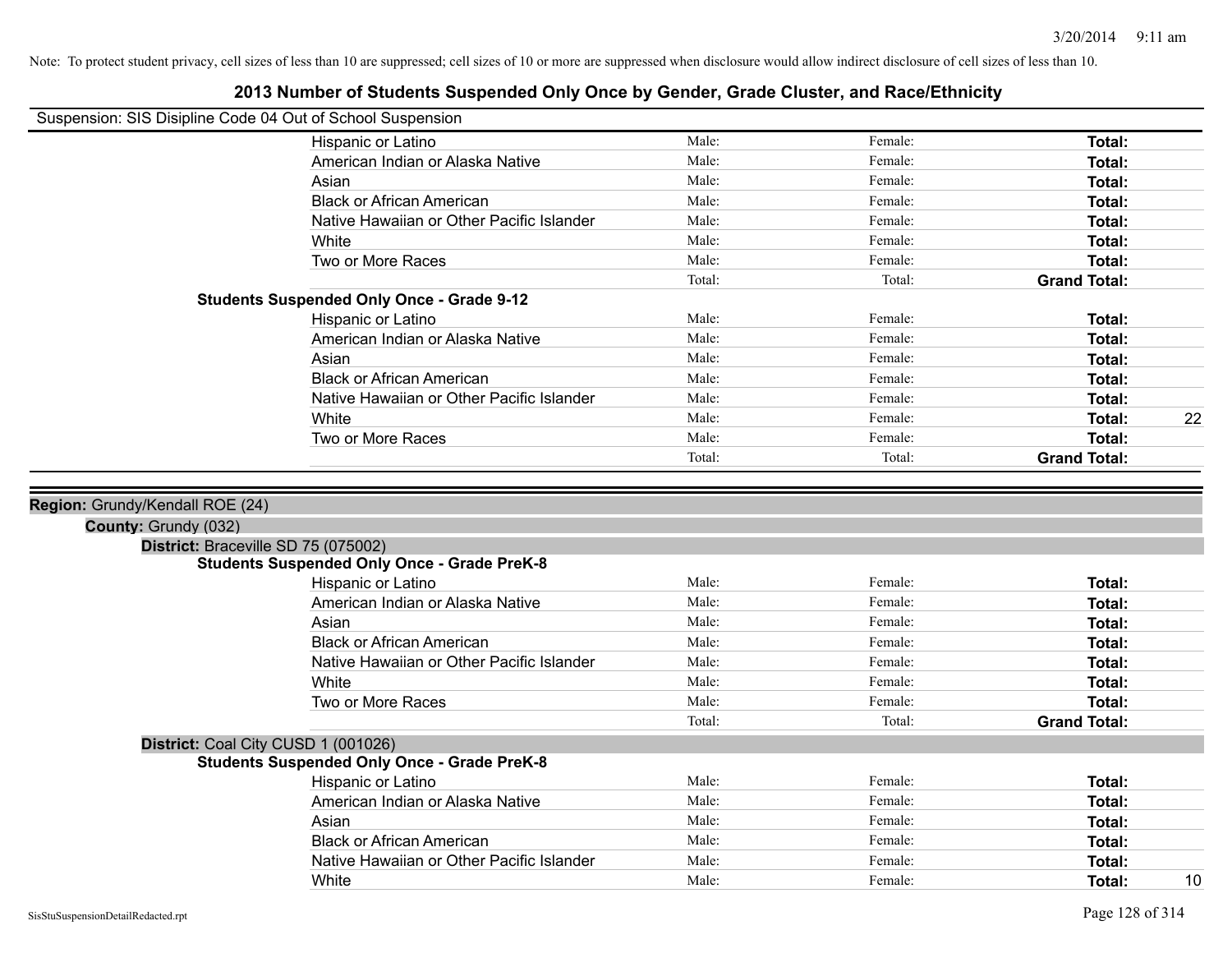| Suspension: SIS Disipline Code 04 Out of School Suspension |                                                    |        |         |                     |    |
|------------------------------------------------------------|----------------------------------------------------|--------|---------|---------------------|----|
|                                                            | Two or More Races                                  | Male:  | Female: | Total:              |    |
|                                                            |                                                    | Total: | Total:  | <b>Grand Total:</b> |    |
|                                                            | <b>Students Suspended Only Once - Grade 9-12</b>   |        |         |                     |    |
|                                                            | Hispanic or Latino                                 | Male:  | Female: | Total:              |    |
|                                                            | American Indian or Alaska Native                   | Male:  | Female: | Total:              |    |
|                                                            | Asian                                              | Male:  | Female: | Total:              |    |
|                                                            | <b>Black or African American</b>                   | Male:  | Female: | Total:              |    |
|                                                            | Native Hawaiian or Other Pacific Islander          | Male:  | Female: | Total:              |    |
|                                                            | White                                              | Male:  | Female: | Total:              | 31 |
|                                                            | Two or More Races                                  | Male:  | Female: | Total:              |    |
|                                                            |                                                    | Total: | Total:  | <b>Grand Total:</b> |    |
| District: Gardner CCSD 72C (072C04)                        |                                                    |        |         |                     |    |
|                                                            | <b>Students Suspended Only Once - Grade PreK-8</b> |        |         |                     |    |
|                                                            | Hispanic or Latino                                 | Male:  | Female: | Total:              |    |
|                                                            | American Indian or Alaska Native                   | Male:  | Female: | Total:              |    |
|                                                            | Asian                                              | Male:  | Female: | Total:              |    |
|                                                            | <b>Black or African American</b>                   | Male:  | Female: | Total:              |    |
|                                                            | Native Hawaiian or Other Pacific Islander          | Male:  | Female: | Total:              |    |
|                                                            | White                                              | Male:  | Female: | Total:              |    |
|                                                            | Two or More Races                                  | Male:  | Female: | Total:              |    |
|                                                            |                                                    | Total: | Total:  | <b>Grand Total:</b> |    |
|                                                            | District: Gardner S Wilmington Twp HSD 73 (073017) |        |         |                     |    |
|                                                            | <b>Students Suspended Only Once - Grade 9-12</b>   |        |         |                     |    |
|                                                            | <b>Hispanic or Latino</b>                          | Male:  | Female: | Total:              |    |
|                                                            | American Indian or Alaska Native                   | Male:  | Female: | Total:              |    |
|                                                            | Asian                                              | Male:  | Female: | Total:              |    |
|                                                            | <b>Black or African American</b>                   | Male:  | Female: | Total:              |    |
|                                                            | Native Hawaiian or Other Pacific Islander          | Male:  | Female: | Total:              |    |
|                                                            | White                                              | Male:  | Female: | Total:              | 10 |
|                                                            | Two or More Races                                  | Male:  | Female: | Total:              |    |
|                                                            |                                                    | Total: | Total:  | <b>Grand Total:</b> |    |
|                                                            | District: Grundy County Spec Educ Coop (101061)    |        |         |                     |    |
|                                                            | <b>Students Suspended Only Once - Grade PreK-8</b> |        |         |                     |    |
|                                                            | Hispanic or Latino                                 | Male:  | Female: | Total:              |    |
|                                                            | American Indian or Alaska Native                   | Male:  | Female: | Total:              |    |
|                                                            | Asian                                              | Male:  | Female: | Total:              |    |
|                                                            | <b>Black or African American</b>                   | Male:  | Female: | Total:              |    |
|                                                            | Native Hawaiian or Other Pacific Islander          | Male:  | Female: | Total:              |    |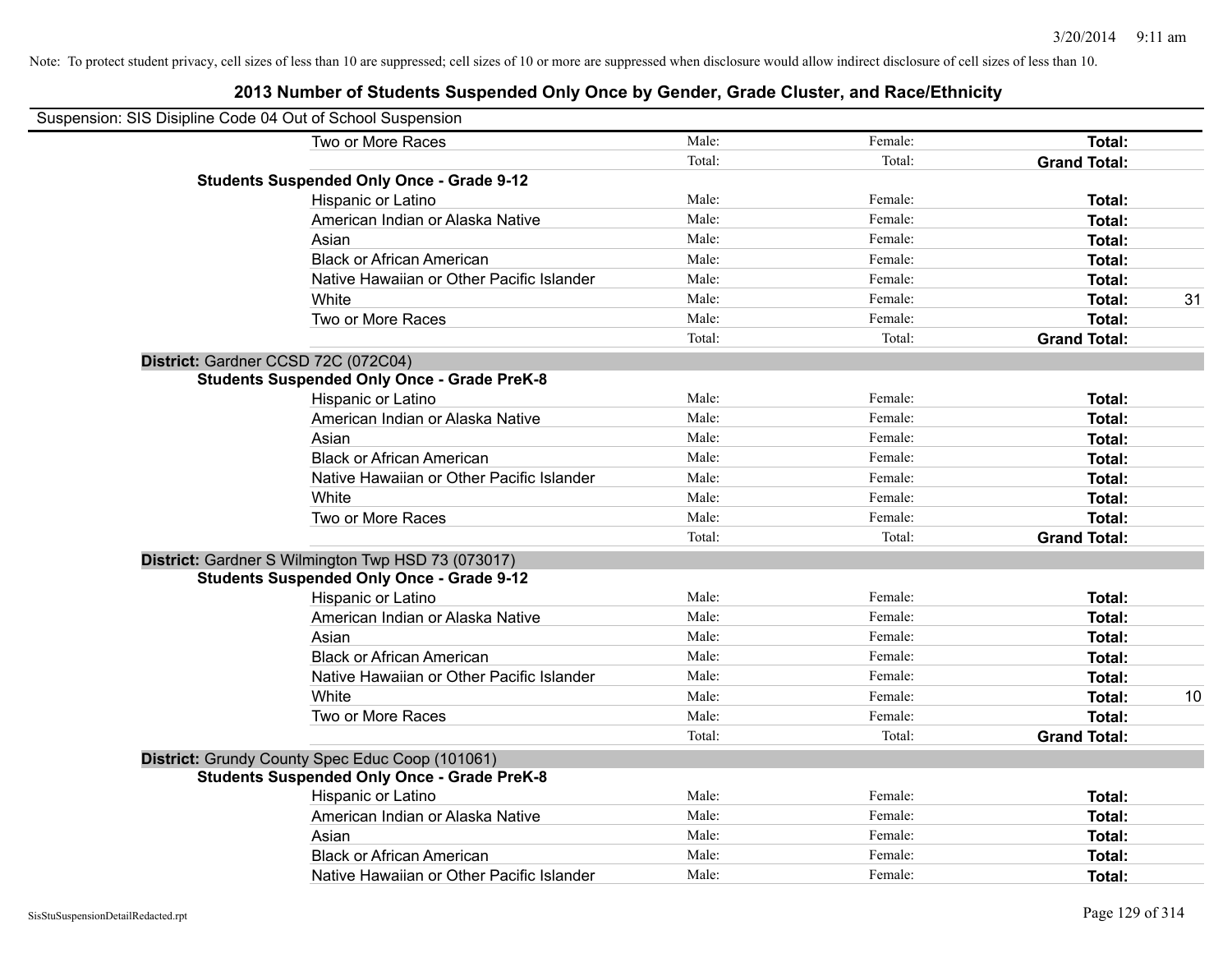| Suspension: SIS Disipline Code 04 Out of School Suspension |                                                    |        |         |                     |    |
|------------------------------------------------------------|----------------------------------------------------|--------|---------|---------------------|----|
|                                                            | White                                              | Male:  | Female: | Total:              |    |
|                                                            | Two or More Races                                  | Male:  | Female: | Total:              |    |
|                                                            |                                                    | Total: | Total:  | <b>Grand Total:</b> |    |
|                                                            | <b>Students Suspended Only Once - Grade 9-12</b>   |        |         |                     |    |
|                                                            | Hispanic or Latino                                 | Male:  | Female: | Total:              |    |
|                                                            | American Indian or Alaska Native                   | Male:  | Female: | Total:              |    |
|                                                            | Asian                                              | Male:  | Female: | <b>Total:</b>       |    |
|                                                            | <b>Black or African American</b>                   | Male:  | Female: | Total:              |    |
|                                                            | Native Hawaiian or Other Pacific Islander          | Male:  | Female: | Total:              |    |
|                                                            | White                                              | Male:  | Female: | Total:              |    |
|                                                            | Two or More Races                                  | Male:  | Female: | Total:              |    |
|                                                            |                                                    | Total: | Total:  | <b>Grand Total:</b> |    |
|                                                            | District: Mazon-Verona-Kinsman ESD 2C (002C02)     |        |         |                     |    |
|                                                            | <b>Students Suspended Only Once - Grade PreK-8</b> |        |         |                     |    |
|                                                            | Hispanic or Latino                                 | Male:  | Female: | Total:              |    |
|                                                            | American Indian or Alaska Native                   | Male:  | Female: | Total:              |    |
|                                                            | Asian                                              | Male:  | Female: | Total:              |    |
|                                                            | <b>Black or African American</b>                   | Male:  | Female: | Total:              |    |
|                                                            | Native Hawaiian or Other Pacific Islander          | Male:  | Female: | Total:              |    |
|                                                            | White                                              | Male:  | Female: | Total:              |    |
|                                                            | Two or More Races                                  | Male:  | Female: | <b>Total:</b>       |    |
|                                                            |                                                    | Total: | Total:  | <b>Grand Total:</b> |    |
|                                                            | District: Minooka CCSD 201 (201004)                |        |         |                     |    |
|                                                            | <b>Students Suspended Only Once - Grade PreK-8</b> |        |         |                     |    |
|                                                            | Hispanic or Latino                                 | Male:  | Female: | Total:              |    |
|                                                            | American Indian or Alaska Native                   | Male:  | Female: | Total:              |    |
|                                                            | Asian                                              | Male:  | Female: | Total:              |    |
|                                                            | <b>Black or African American</b>                   | Male:  | Female: | Total:              |    |
|                                                            | Native Hawaiian or Other Pacific Islander          | Male:  | Female: | Total:              |    |
|                                                            | White                                              | Male:  | Female: | Total:              | 17 |
|                                                            | Two or More Races                                  | Male:  | Female: | <b>Total:</b>       |    |
|                                                            |                                                    | Total: | Total:  | <b>Grand Total:</b> | 31 |
| District: Minooka CHSD 111 (111016)                        |                                                    |        |         |                     |    |
|                                                            | <b>Students Suspended Only Once - Grade 9-12</b>   |        |         |                     |    |
|                                                            | Hispanic or Latino                                 | Male:  | Female: | <b>Total:</b>       | 10 |
|                                                            | American Indian or Alaska Native                   | Male:  | Female: | Total:              |    |
|                                                            | Asian                                              | Male:  | Female: | Total:              |    |
|                                                            | <b>Black or African American</b>                   | Male:  | Female: | Total:              |    |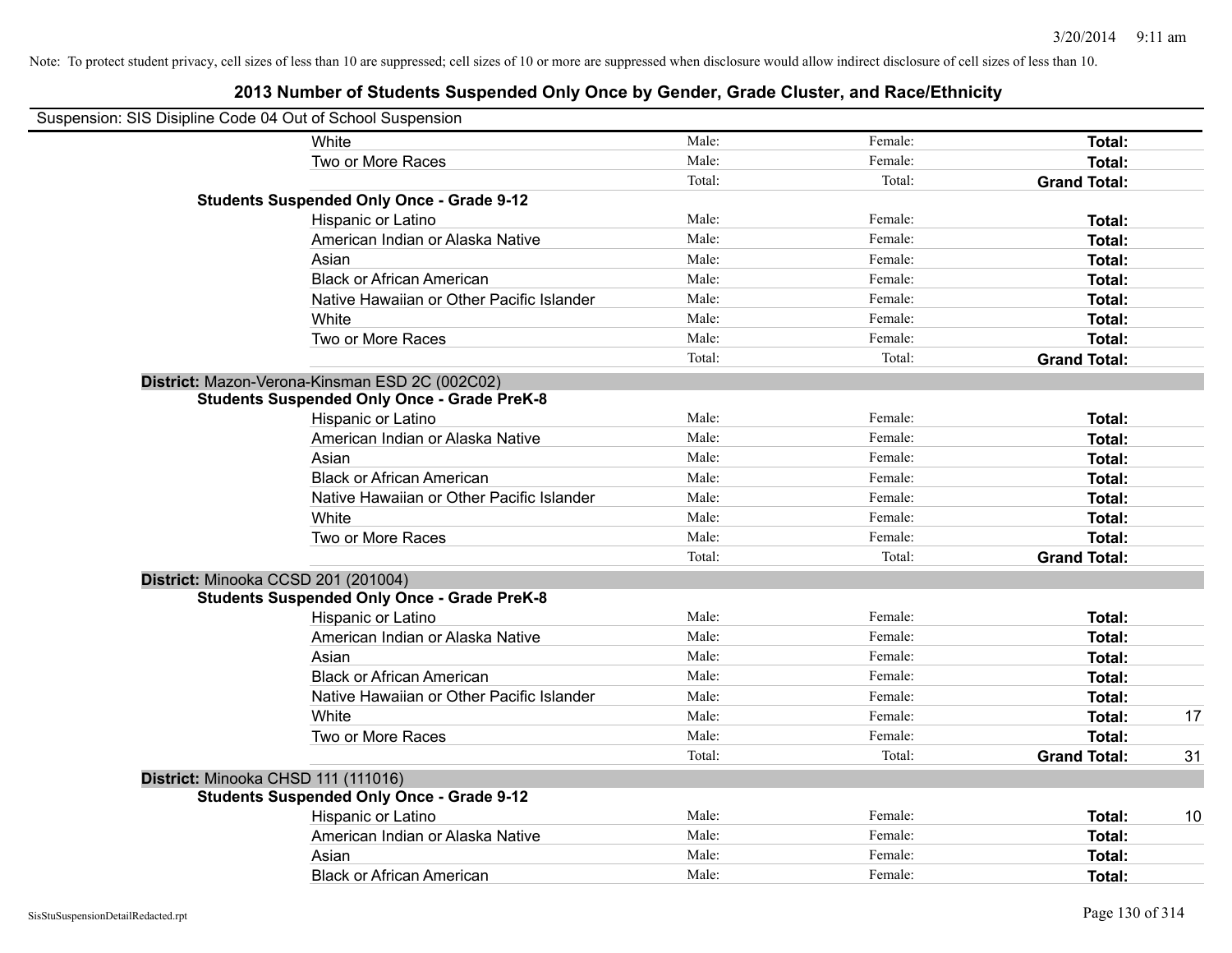| Suspension: SIS Disipline Code 04 Out of School Suspension |                                                    |        |    |         |    |                     |    |
|------------------------------------------------------------|----------------------------------------------------|--------|----|---------|----|---------------------|----|
|                                                            | Native Hawaiian or Other Pacific Islander          | Male:  |    | Female: |    | <b>Total:</b>       |    |
|                                                            | White                                              | Male:  | 33 | Female: | 15 | Total:              | 48 |
|                                                            | Two or More Races                                  | Male:  |    | Female: |    | <b>Total:</b>       |    |
|                                                            |                                                    | Total: |    | Total:  |    | <b>Grand Total:</b> |    |
|                                                            | <b>District: Morris CHSD 101 (101016)</b>          |        |    |         |    |                     |    |
|                                                            | <b>Students Suspended Only Once - Grade 9-12</b>   |        |    |         |    |                     |    |
|                                                            | Hispanic or Latino                                 | Male:  |    | Female: |    | Total:              |    |
|                                                            | American Indian or Alaska Native                   | Male:  |    | Female: |    | Total:              |    |
|                                                            | Asian                                              | Male:  |    | Female: |    | Total:              |    |
|                                                            | <b>Black or African American</b>                   | Male:  |    | Female: |    | Total:              |    |
|                                                            | Native Hawaiian or Other Pacific Islander          | Male:  |    | Female: |    | <b>Total:</b>       |    |
|                                                            | White                                              | Male:  | 17 | Female: | 10 | <b>Total:</b>       | 27 |
|                                                            | Two or More Races                                  | Male:  |    | Female: |    | <b>Total:</b>       |    |
|                                                            |                                                    | Total: |    | Total:  |    | <b>Grand Total:</b> |    |
| <b>District: Morris SD 54 (054002)</b>                     |                                                    |        |    |         |    |                     |    |
|                                                            | <b>Students Suspended Only Once - Grade PreK-8</b> |        |    |         |    |                     |    |
|                                                            | Hispanic or Latino                                 | Male:  |    | Female: |    | Total:              |    |
|                                                            | American Indian or Alaska Native                   | Male:  |    | Female: |    | <b>Total:</b>       |    |
|                                                            | Asian                                              | Male:  |    | Female: |    | Total:              |    |
|                                                            | <b>Black or African American</b>                   | Male:  |    | Female: |    | Total:              |    |
|                                                            | Native Hawaiian or Other Pacific Islander          | Male:  |    | Female: |    | Total:              |    |
|                                                            | White                                              | Male:  |    | Female: |    | Total:              |    |
|                                                            | Two or More Races                                  | Male:  |    | Female: |    | <b>Total:</b>       |    |
|                                                            |                                                    | Total: |    | Total:  |    | <b>Grand Total:</b> | 12 |
|                                                            | District: Non-Public School (7900)                 |        |    |         |    |                     |    |
|                                                            | <b>Students Suspended Only Once - Grade 9-12</b>   |        |    |         |    |                     |    |
|                                                            | Hispanic or Latino                                 | Male:  |    | Female: |    | <b>Total:</b>       |    |
|                                                            | American Indian or Alaska Native                   | Male:  |    | Female: |    | Total:              |    |
|                                                            | Asian                                              | Male:  |    | Female: |    | <b>Total:</b>       |    |
|                                                            | <b>Black or African American</b>                   | Male:  |    | Female: |    | Total:              |    |
|                                                            | Native Hawaiian or Other Pacific Islander          | Male:  |    | Female: |    | Total:              |    |
|                                                            | White                                              | Male:  |    | Female: |    | <b>Total:</b>       |    |
|                                                            | Two or More Races                                  | Male:  |    | Female: |    | Total:              |    |
|                                                            |                                                    | Total: |    | Total:  |    | <b>Grand Total:</b> |    |
|                                                            | District: Saratoga CCSD 60C (060C04)               |        |    |         |    |                     |    |
|                                                            | <b>Students Suspended Only Once - Grade PreK-8</b> |        |    |         |    |                     |    |
|                                                            | Hispanic or Latino                                 | Male:  |    | Female: |    | <b>Total:</b>       |    |
|                                                            | American Indian or Alaska Native                   | Male:  |    | Female: |    | Total:              |    |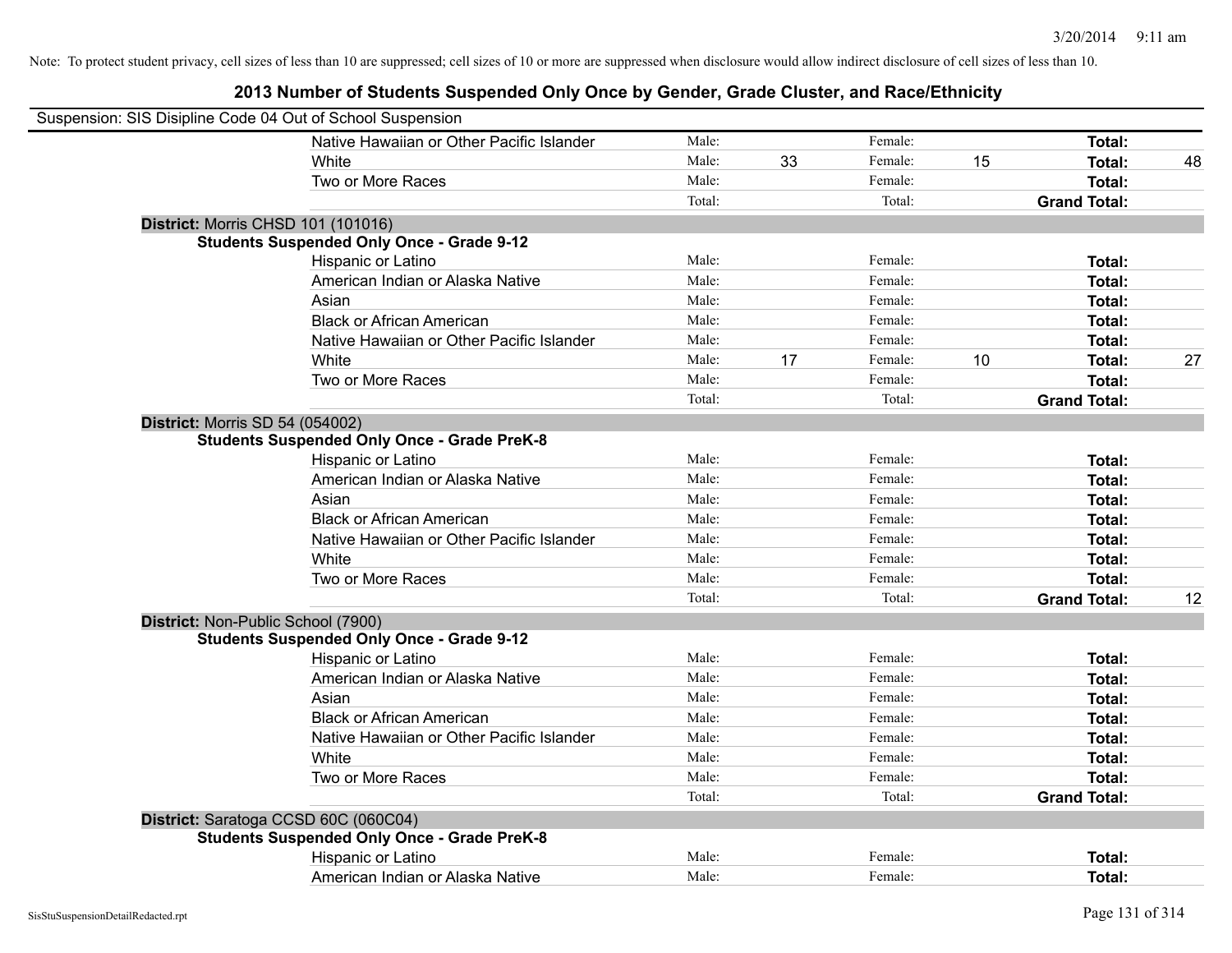| Suspension: SIS Disipline Code 04 Out of School Suspension |        |         |                     |
|------------------------------------------------------------|--------|---------|---------------------|
| Asian                                                      | Male:  | Female: | Total:              |
| <b>Black or African American</b>                           | Male:  | Female: | Total:              |
| Native Hawaiian or Other Pacific Islander                  | Male:  | Female: | Total:              |
| White                                                      | Male:  | Female: | Total:              |
| Two or More Races                                          | Male:  | Female: | Total:              |
|                                                            | Total: | Total:  | <b>Grand Total:</b> |
| District: South Wilmington CCSD 74 (074003)                |        |         |                     |
| <b>Students Suspended Only Once - Grade PreK-8</b>         |        |         |                     |
| Hispanic or Latino                                         | Male:  | Female: | Total:              |
| American Indian or Alaska Native                           | Male:  | Female: | Total:              |
| Asian                                                      | Male:  | Female: | Total:              |
| <b>Black or African American</b>                           | Male:  | Female: | Total:              |
| Native Hawaiian or Other Pacific Islander                  | Male:  | Female: | Total:              |
| White                                                      | Male:  | Female: | Total:              |
| Two or More Races                                          | Male:  | Female: | Total:              |
|                                                            | Total: | Total:  | <b>Grand Total:</b> |
| County: Kendall (047)                                      |        |         |                     |
| District: Kendall Co Spec Educ Coop (000061)               |        |         |                     |
| <b>Students Suspended Only Once - Grade 9-12</b>           |        |         |                     |
| Hispanic or Latino                                         | Male:  | Female: | Total:              |
| American Indian or Alaska Native                           | Male:  | Female: | Total:              |
| Asian                                                      | Male:  | Female: | Total:              |
| <b>Black or African American</b>                           | Male:  | Female: | Total:              |
| Native Hawaiian or Other Pacific Islander                  | Male:  | Female: | Total:              |
| White                                                      | Male:  | Female: | Total:              |
| Two or More Races                                          | Male:  | Female: | Total:              |
|                                                            | Total: | Total:  | <b>Grand Total:</b> |
| District: Newark CHSD 18 (018016)                          |        |         |                     |
| <b>Students Suspended Only Once - Grade 9-12</b>           |        |         |                     |
| Hispanic or Latino                                         | Male:  | Female: | Total:              |
| American Indian or Alaska Native                           | Male:  | Female: | Total:              |
| Asian                                                      | Male:  | Female: | Total:              |
| <b>Black or African American</b>                           | Male:  | Female: | Total:              |
| Native Hawaiian or Other Pacific Islander                  | Male:  | Female: | Total:              |
| White                                                      | Male:  | Female: | Total:              |
| Two or More Races                                          | Male:  | Female: | Total:              |
|                                                            | Total: | Total:  | <b>Grand Total:</b> |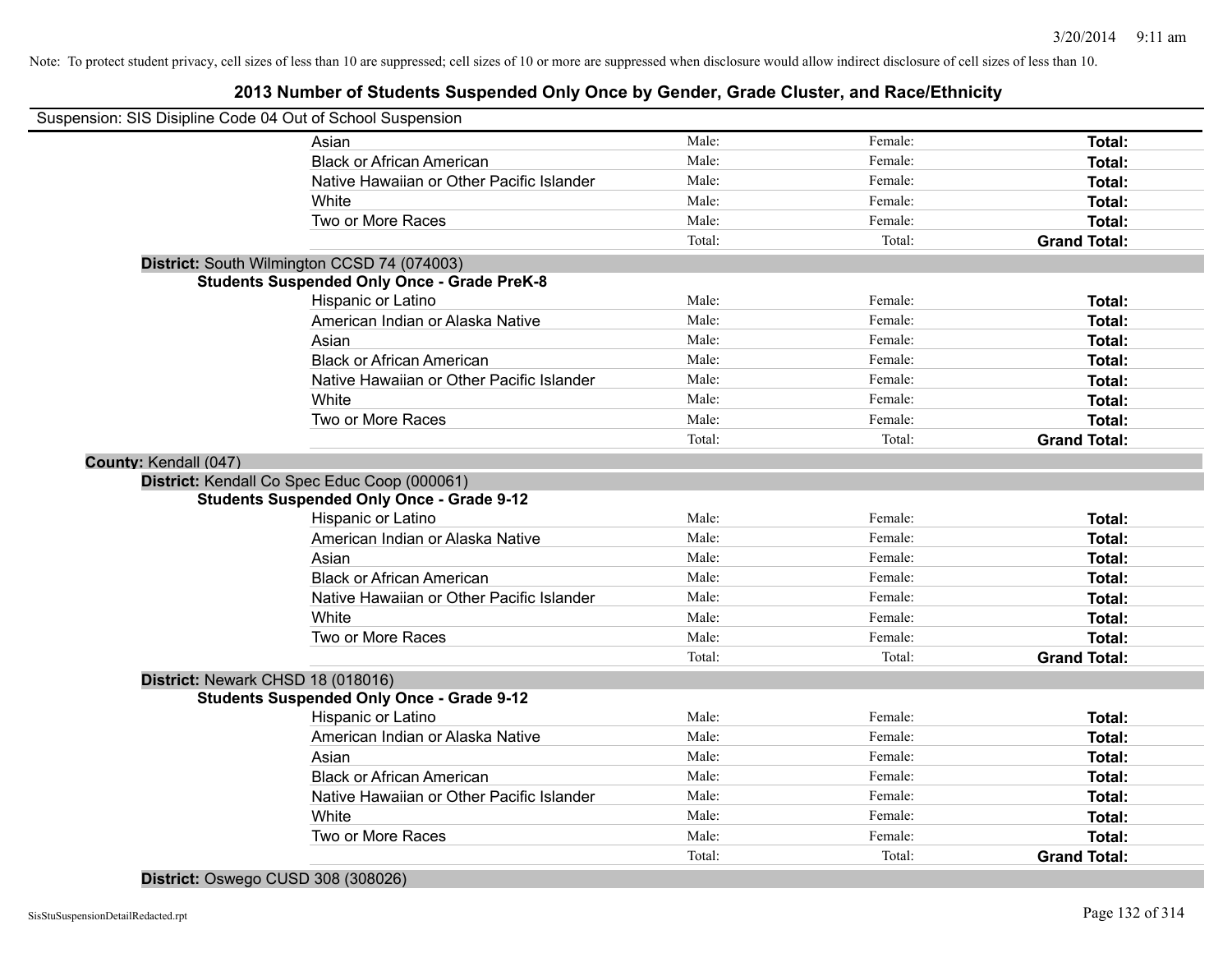|                                                            | 2013 Number of Students Suspended Only Once by Gender, Grade Cluster, and Race/Ethnicity |        |    |         |    |                     |     |
|------------------------------------------------------------|------------------------------------------------------------------------------------------|--------|----|---------|----|---------------------|-----|
| Suspension: SIS Disipline Code 04 Out of School Suspension |                                                                                          |        |    |         |    |                     |     |
|                                                            | <b>Students Suspended Only Once - Grade PreK-8</b>                                       |        |    |         |    |                     |     |
|                                                            | Hispanic or Latino                                                                       | Male:  | 28 | Female: | 10 | Total:              | 38  |
|                                                            | American Indian or Alaska Native                                                         | Male:  |    | Female: |    | Total:              |     |
|                                                            | Asian                                                                                    | Male:  |    | Female: |    | Total:              |     |
|                                                            | <b>Black or African American</b>                                                         | Male:  |    | Female: |    | Total:              | 22  |
|                                                            | Native Hawaiian or Other Pacific Islander                                                | Male:  |    | Female: |    | Total:              |     |
|                                                            | White                                                                                    | Male:  |    | Female: |    | Total:              | 58  |
|                                                            | Two or More Races                                                                        | Male:  |    | Female: |    | Total:              | 10  |
|                                                            |                                                                                          | Total: |    | Total:  |    | <b>Grand Total:</b> |     |
|                                                            | <b>Students Suspended Only Once - Grade 9-12</b>                                         |        |    |         |    |                     |     |
|                                                            | Hispanic or Latino                                                                       | Male:  | 36 | Female: | 21 | Total:              | 57  |
|                                                            | American Indian or Alaska Native                                                         | Male:  |    | Female: |    | Total:              |     |
|                                                            | Asian                                                                                    | Male:  |    | Female: |    | Total:              |     |
|                                                            | <b>Black or African American</b>                                                         | Male:  | 23 | Female: | 13 | Total:              | 36  |
|                                                            | Native Hawaiian or Other Pacific Islander                                                | Male:  |    | Female: |    | Total:              |     |
|                                                            | White                                                                                    | Male:  | 75 | Female: | 41 | Total:              | 116 |
|                                                            | Two or More Races                                                                        | Male:  |    | Female: |    | <b>Total:</b>       | 13  |
|                                                            |                                                                                          | Total: |    | Total:  |    | <b>Grand Total:</b> |     |
| District: Plano CUSD 88 (088026)                           |                                                                                          |        |    |         |    |                     |     |
|                                                            | <b>Students Suspended Only Once - Grade PreK-8</b>                                       |        |    |         |    |                     |     |
|                                                            | Hispanic or Latino                                                                       | Male:  |    | Female: |    | <b>Total:</b>       |     |
|                                                            | American Indian or Alaska Native                                                         | Male:  |    | Female: |    | <b>Total:</b>       |     |
|                                                            | Asian                                                                                    | Male:  |    | Female: |    | Total:              |     |
|                                                            | <b>Black or African American</b>                                                         | Male:  |    | Female: |    | Total:              |     |
|                                                            | Native Hawaiian or Other Pacific Islander                                                | Male:  |    | Female: |    | Total:              |     |
|                                                            | White                                                                                    | Male:  |    | Female: |    | Total:              |     |
|                                                            | Two or More Races                                                                        | Male:  |    | Female: |    | Total:              |     |
|                                                            |                                                                                          | Total: |    | Total:  |    | <b>Grand Total:</b> |     |
|                                                            | <b>Students Suspended Only Once - Grade 9-12</b>                                         |        |    |         |    |                     |     |
|                                                            | Hispanic or Latino                                                                       | Male:  |    | Female: |    | Total:              |     |
|                                                            | American Indian or Alaska Native                                                         | Male:  |    | Female: |    | <b>Total:</b>       |     |
|                                                            | Asian                                                                                    | Male:  |    | Female: |    | Total:              |     |
|                                                            | <b>Black or African American</b>                                                         | Male:  |    | Female: |    | Total:              |     |
|                                                            | Native Hawaiian or Other Pacific Islander                                                | Male:  |    | Female: |    | Total:              |     |
|                                                            | White                                                                                    | Male:  |    | Female: |    | Total:              | 14  |
|                                                            | Two or More Races                                                                        | Male:  |    | Female: |    | <b>Total:</b>       |     |
|                                                            |                                                                                          | Total: | 16 | Total:  | 12 | <b>Grand Total:</b> | 28  |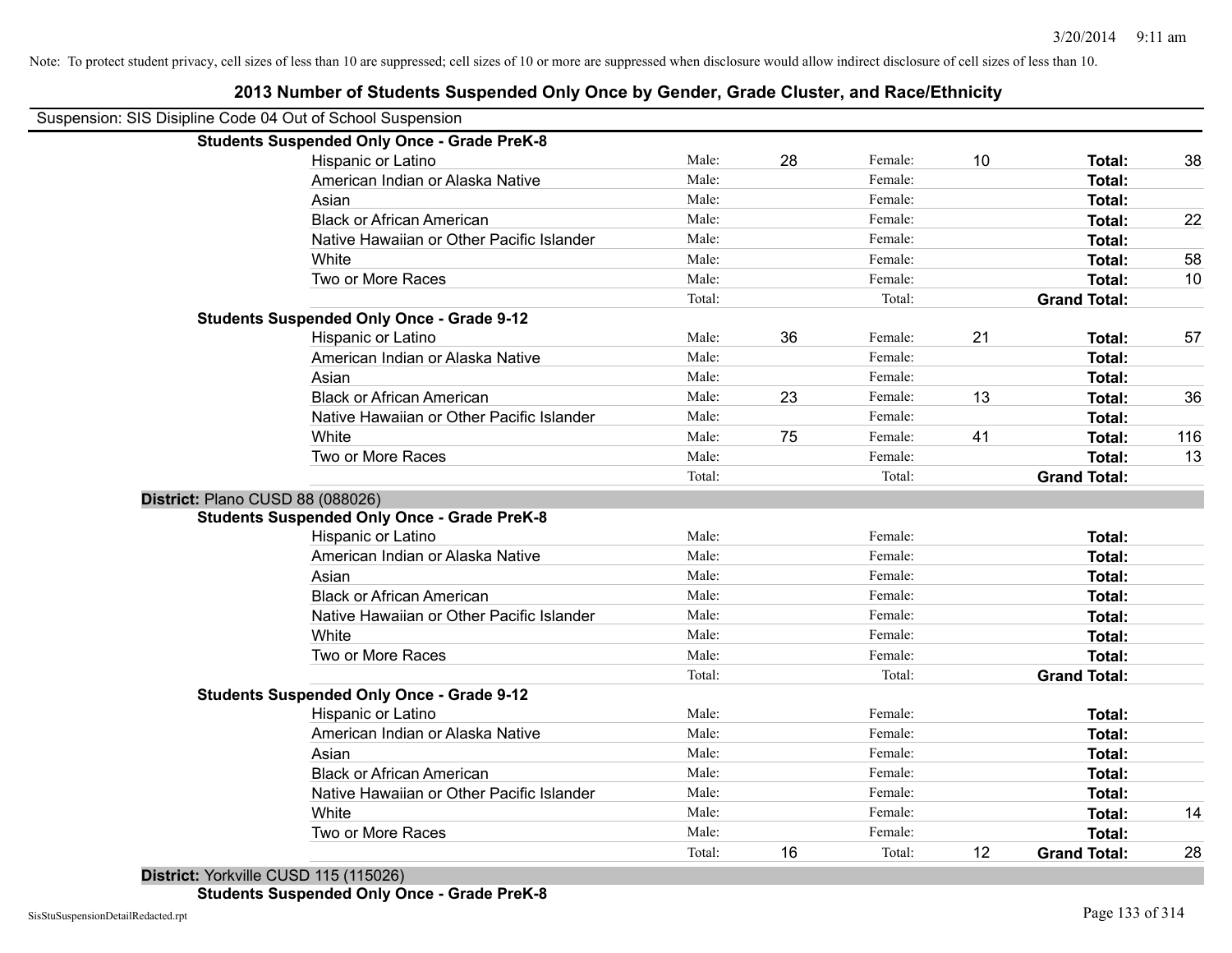| Suspension: SIS Disipline Code 04 Out of School Suspension |                                                    |        |    |         |    |                     |    |
|------------------------------------------------------------|----------------------------------------------------|--------|----|---------|----|---------------------|----|
|                                                            | Hispanic or Latino                                 | Male:  |    | Female: |    | <b>Total:</b>       |    |
|                                                            | American Indian or Alaska Native                   | Male:  |    | Female: |    | <b>Total:</b>       |    |
|                                                            | Asian                                              | Male:  |    | Female: |    | Total:              |    |
|                                                            | <b>Black or African American</b>                   | Male:  |    | Female: |    | Total:              |    |
|                                                            | Native Hawaiian or Other Pacific Islander          | Male:  |    | Female: |    | Total:              |    |
|                                                            | White                                              | Male:  |    | Female: |    | Total:              | 11 |
|                                                            | Two or More Races                                  | Male:  |    | Female: |    | <b>Total:</b>       |    |
|                                                            |                                                    | Total: |    | Total:  |    | <b>Grand Total:</b> |    |
|                                                            | <b>Students Suspended Only Once - Grade 9-12</b>   |        |    |         |    |                     |    |
|                                                            | Hispanic or Latino                                 | Male:  |    | Female: |    | <b>Total:</b>       |    |
|                                                            | American Indian or Alaska Native                   | Male:  |    | Female: |    | <b>Total:</b>       |    |
|                                                            | Asian                                              | Male:  |    | Female: |    | <b>Total:</b>       |    |
|                                                            | <b>Black or African American</b>                   | Male:  |    | Female: |    | Total:              |    |
|                                                            | Native Hawaiian or Other Pacific Islander          | Male:  |    | Female: |    | <b>Total:</b>       |    |
|                                                            | White                                              | Male:  | 15 | Female: | 11 | <b>Total:</b>       | 26 |
|                                                            | Two or More Races                                  | Male:  |    | Female: |    | Total:              |    |
|                                                            |                                                    | Total: |    | Total:  |    | <b>Grand Total:</b> | 37 |
| County: Non-Public School (000)                            |                                                    |        |    |         |    |                     |    |
|                                                            | District: Grundy/Kendall ROE (000000)              |        |    |         |    |                     |    |
|                                                            | <b>Students Suspended Only Once - Grade PreK-8</b> |        |    |         |    |                     |    |
|                                                            | Hispanic or Latino                                 | Male:  |    | Female: |    | Total:              |    |
|                                                            | American Indian or Alaska Native                   | Male:  |    | Female: |    | <b>Total:</b>       |    |
|                                                            | Asian                                              | Male:  |    | Female: |    | <b>Total:</b>       |    |
|                                                            | <b>Black or African American</b>                   | Male:  |    | Female: |    | Total:              |    |
|                                                            | Native Hawaiian or Other Pacific Islander          | Male:  |    | Female: |    | Total:              |    |
|                                                            | White                                              | Male:  |    | Female: |    | <b>Total:</b>       |    |
|                                                            | Two or More Races                                  | Male:  |    | Female: |    | Total:              |    |
|                                                            |                                                    | Total: |    | Total:  |    | <b>Grand Total:</b> |    |
|                                                            | <b>Students Suspended Only Once - Grade 9-12</b>   |        |    |         |    |                     |    |
|                                                            | Hispanic or Latino                                 | Male:  |    | Female: |    | <b>Total:</b>       |    |
|                                                            | American Indian or Alaska Native                   | Male:  |    | Female: |    | <b>Total:</b>       |    |
|                                                            | Asian                                              | Male:  |    | Female: |    | <b>Total:</b>       |    |
|                                                            | <b>Black or African American</b>                   | Male:  |    | Female: |    | <b>Total:</b>       |    |
|                                                            | Native Hawaiian or Other Pacific Islander          | Male:  |    | Female: |    | Total:              |    |
|                                                            | White                                              | Male:  |    | Female: |    | Total:              |    |
|                                                            | Two or More Races                                  | Male:  |    | Female: |    | Total:              |    |
|                                                            |                                                    | Total: |    | Total:  |    | <b>Grand Total:</b> | 10 |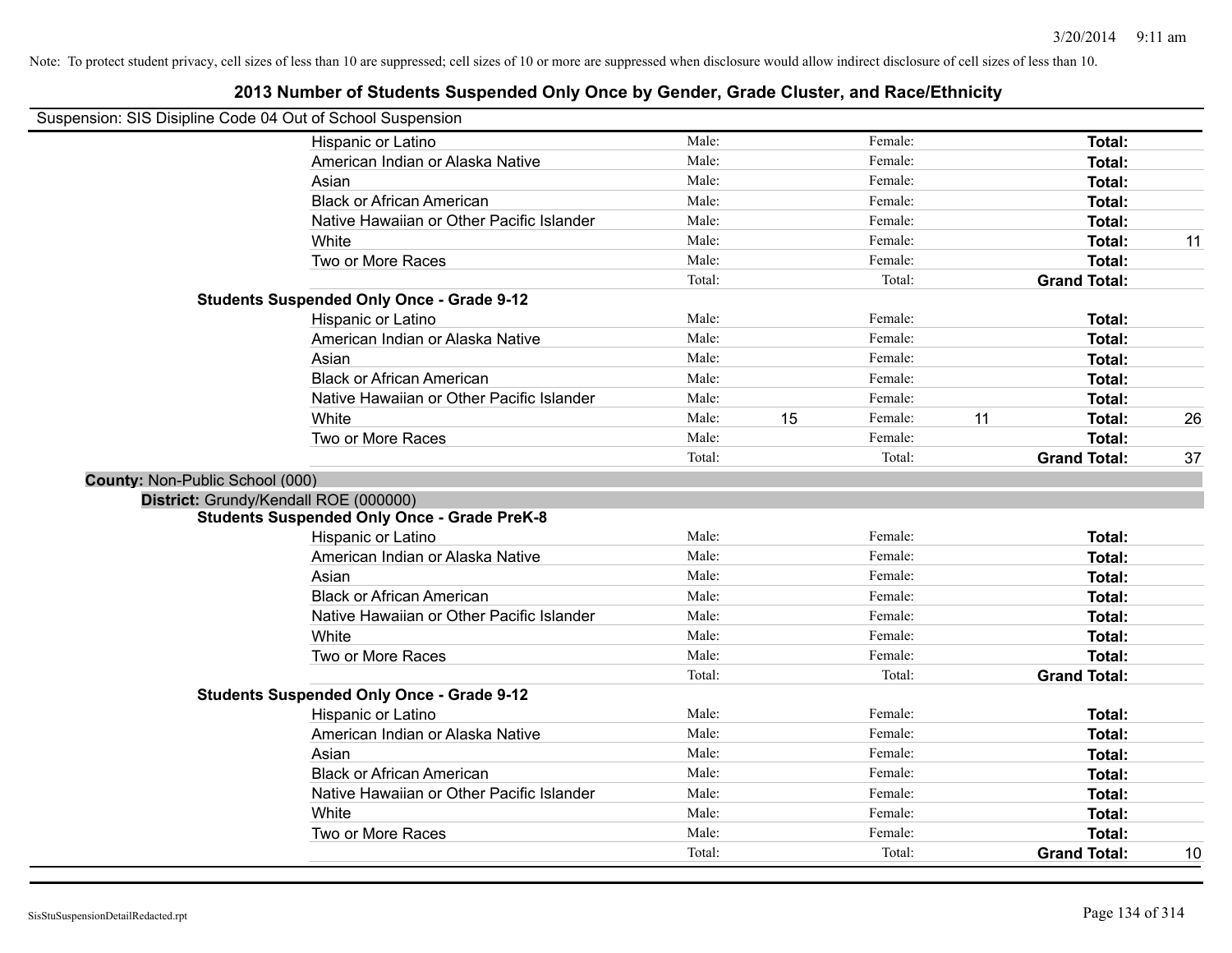# **2013 Number of Students Suspended Only Once by Gender, Grade Cluster, and Race/Ethnicity**

Suspension: SIS Disipline Code 04 Out of School Suspension

| Region: Hamilton/Jefferson ROE (25) |                                                    |        |    |         |    |                     |    |
|-------------------------------------|----------------------------------------------------|--------|----|---------|----|---------------------|----|
|                                     | County: Hamilton (033)                             |        |    |         |    |                     |    |
|                                     | District: Hamilton Co CUSD 10 (010026)             |        |    |         |    |                     |    |
|                                     | <b>Students Suspended Only Once - Grade PreK-8</b> |        |    |         |    |                     |    |
|                                     | Hispanic or Latino                                 | Male:  |    | Female: |    | Total:              |    |
|                                     | American Indian or Alaska Native                   | Male:  |    | Female: |    | Total:              |    |
|                                     | Asian                                              | Male:  |    | Female: |    | Total:              |    |
|                                     | <b>Black or African American</b>                   | Male:  |    | Female: |    | Total:              |    |
|                                     | Native Hawaiian or Other Pacific Islander          | Male:  |    | Female: |    | Total:              |    |
|                                     | White                                              | Male:  |    | Female: |    | Total:              | 11 |
|                                     | Two or More Races                                  | Male:  |    | Female: |    | Total:              |    |
|                                     |                                                    | Total: |    | Total:  |    | <b>Grand Total:</b> |    |
|                                     | <b>Students Suspended Only Once - Grade 9-12</b>   |        |    |         |    |                     |    |
|                                     | Hispanic or Latino                                 | Male:  |    | Female: |    | Total:              |    |
|                                     | American Indian or Alaska Native                   | Male:  |    | Female: |    | Total:              |    |
|                                     | Asian                                              | Male:  |    | Female: |    | Total:              |    |
|                                     | <b>Black or African American</b>                   | Male:  |    | Female: |    | Total:              |    |
|                                     | Native Hawaiian or Other Pacific Islander          | Male:  |    | Female: |    | Total:              |    |
|                                     | White                                              | Male:  | 10 | Female: | 14 | Total:              | 24 |
|                                     | Two or More Races                                  | Male:  |    | Female: |    | Total:              |    |
|                                     |                                                    | Total: |    | Total:  |    | <b>Grand Total:</b> |    |
|                                     | County: Jefferson (041)                            |        |    |         |    |                     |    |
|                                     | District: Bethel SD 82 (082002)                    |        |    |         |    |                     |    |
|                                     | <b>Students Suspended Only Once - Grade PreK-8</b> |        |    |         |    |                     |    |
|                                     | Hispanic or Latino                                 | Male:  |    | Female: |    | Total:              |    |
|                                     | American Indian or Alaska Native                   | Male:  |    | Female: |    | Total:              |    |
|                                     | Asian                                              | Male:  |    | Female: |    | Total:              |    |
|                                     | <b>Black or African American</b>                   | Male:  |    | Female: |    | Total:              |    |
|                                     | Native Hawaiian or Other Pacific Islander          | Male:  |    | Female: |    | Total:              |    |
|                                     | White                                              | Male:  |    | Female: |    | Total:              |    |
|                                     | Two or More Races                                  | Male:  |    | Female: |    | Total:              |    |
|                                     |                                                    | Total: |    | Total:  |    | <b>Grand Total:</b> |    |
|                                     | District: Bluford CCSD 114 (114004)                |        |    |         |    |                     |    |
|                                     | <b>Students Suspended Only Once - Grade PreK-8</b> |        |    |         |    |                     |    |
|                                     | Hispanic or Latino                                 | Male:  |    | Female: |    | Total:              |    |
|                                     | American Indian or Alaska Native                   | Male:  |    | Female: |    | Total:              |    |
|                                     | Asian                                              | Male:  |    | Female: |    | Total:              |    |
|                                     | <b>Black or African American</b>                   | Male:  |    | Female: |    | Total:              |    |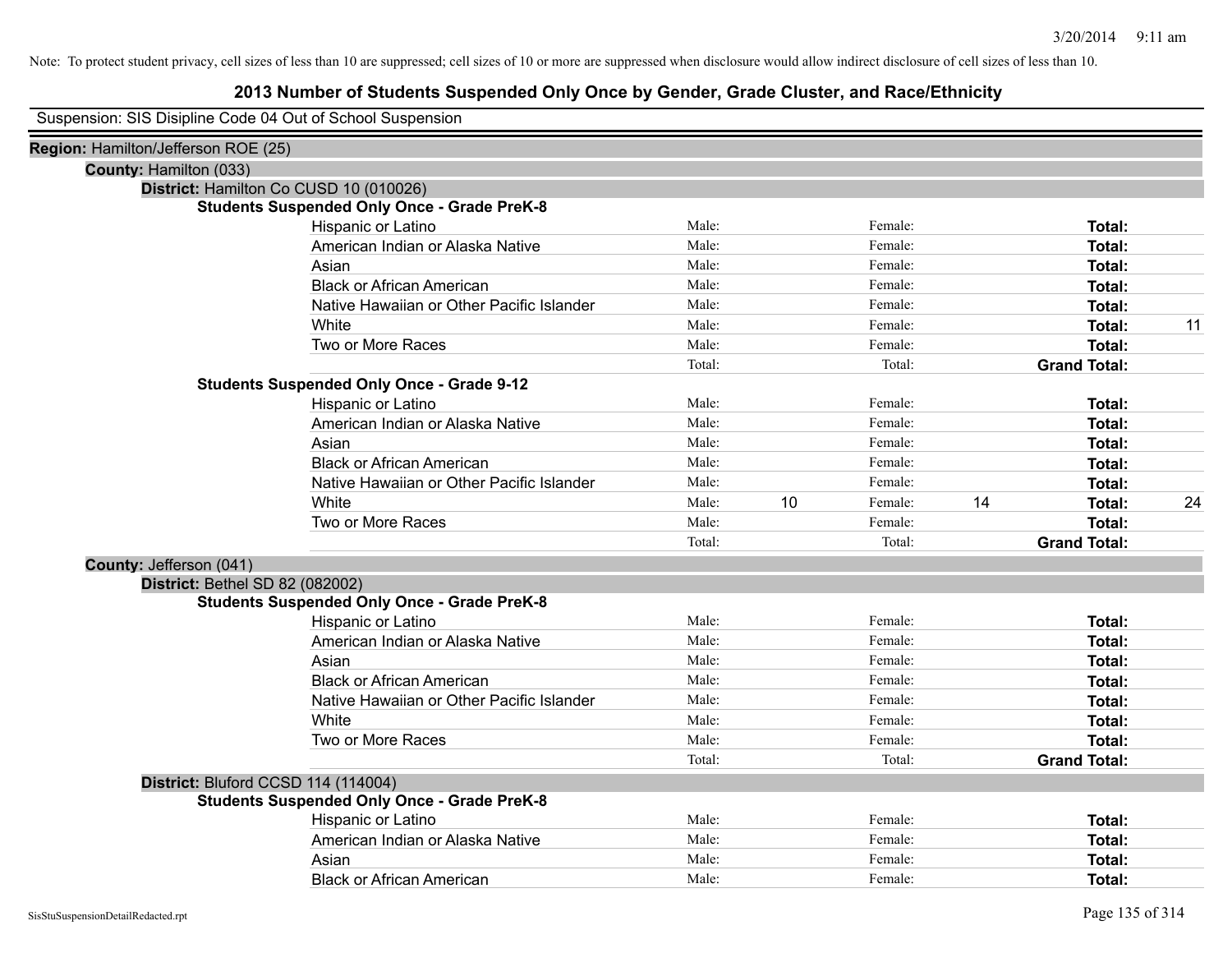| Suspension: SIS Disipline Code 04 Out of School Suspension |        |    |         |    |                     |    |
|------------------------------------------------------------|--------|----|---------|----|---------------------|----|
| Native Hawaiian or Other Pacific Islander                  | Male:  |    | Female: |    | Total:              |    |
| White                                                      | Male:  |    | Female: |    | Total:              |    |
| Two or More Races                                          | Male:  |    | Female: |    | Total:              |    |
|                                                            | Total: |    | Total:  |    | <b>Grand Total:</b> |    |
| District: Farrington CCSD 99 (099004)                      |        |    |         |    |                     |    |
| <b>Students Suspended Only Once - Grade PreK-8</b>         |        |    |         |    |                     |    |
| Hispanic or Latino                                         | Male:  |    | Female: |    | Total:              |    |
| American Indian or Alaska Native                           | Male:  |    | Female: |    | Total:              |    |
| Asian                                                      | Male:  |    | Female: |    | Total:              |    |
| <b>Black or African American</b>                           | Male:  |    | Female: |    | Total:              |    |
| Native Hawaiian or Other Pacific Islander                  | Male:  |    | Female: |    | Total:              |    |
| White                                                      | Male:  |    | Female: |    | Total:              |    |
| Two or More Races                                          | Male:  |    | Female: |    | Total:              |    |
|                                                            | Total: |    | Total:  |    | <b>Grand Total:</b> |    |
| District: Franklin-Jefferson Co Sp Ed Dist (801060)        |        |    |         |    |                     |    |
| <b>Students Suspended Only Once - Grade PreK-8</b>         |        |    |         |    |                     |    |
| Hispanic or Latino                                         | Male:  |    | Female: |    | Total:              |    |
| American Indian or Alaska Native                           | Male:  |    | Female: |    | Total:              |    |
| Asian                                                      | Male:  |    | Female: |    | Total:              |    |
| <b>Black or African American</b>                           | Male:  |    | Female: |    | Total:              |    |
| Native Hawaiian or Other Pacific Islander                  | Male:  |    | Female: |    | Total:              |    |
| White                                                      | Male:  |    | Female: |    | Total:              |    |
| Two or More Races                                          | Male:  |    | Female: |    | Total:              |    |
|                                                            | Total: |    | Total:  |    | <b>Grand Total:</b> |    |
| District: Mount Vernon SD 80 (080002)                      |        |    |         |    |                     |    |
| <b>Students Suspended Only Once - Grade PreK-8</b>         |        |    |         |    |                     |    |
| Hispanic or Latino                                         | Male:  |    | Female: |    | Total:              |    |
| American Indian or Alaska Native                           | Male:  |    | Female: |    | Total:              |    |
| Asian                                                      | Male:  |    | Female: |    | Total:              |    |
| <b>Black or African American</b>                           | Male:  | 28 | Female: | 13 | Total:              | 41 |
| Native Hawaiian or Other Pacific Islander                  | Male:  |    | Female: |    | Total:              |    |
| White                                                      | Male:  |    | Female: |    | Total:              | 36 |
| Two or More Races                                          | Male:  |    | Female: |    | Total:              |    |
|                                                            | Total: |    | Total:  |    | <b>Grand Total:</b> |    |
| District: Mt Vernon Twp HSD 201 (201017)                   |        |    |         |    |                     |    |
| <b>Students Suspended Only Once - Grade 9-12</b>           |        |    |         |    |                     |    |
| Hispanic or Latino                                         | Male:  |    | Female: |    | Total:              |    |
| American Indian or Alaska Native                           | Male:  |    | Female: |    | Total:              |    |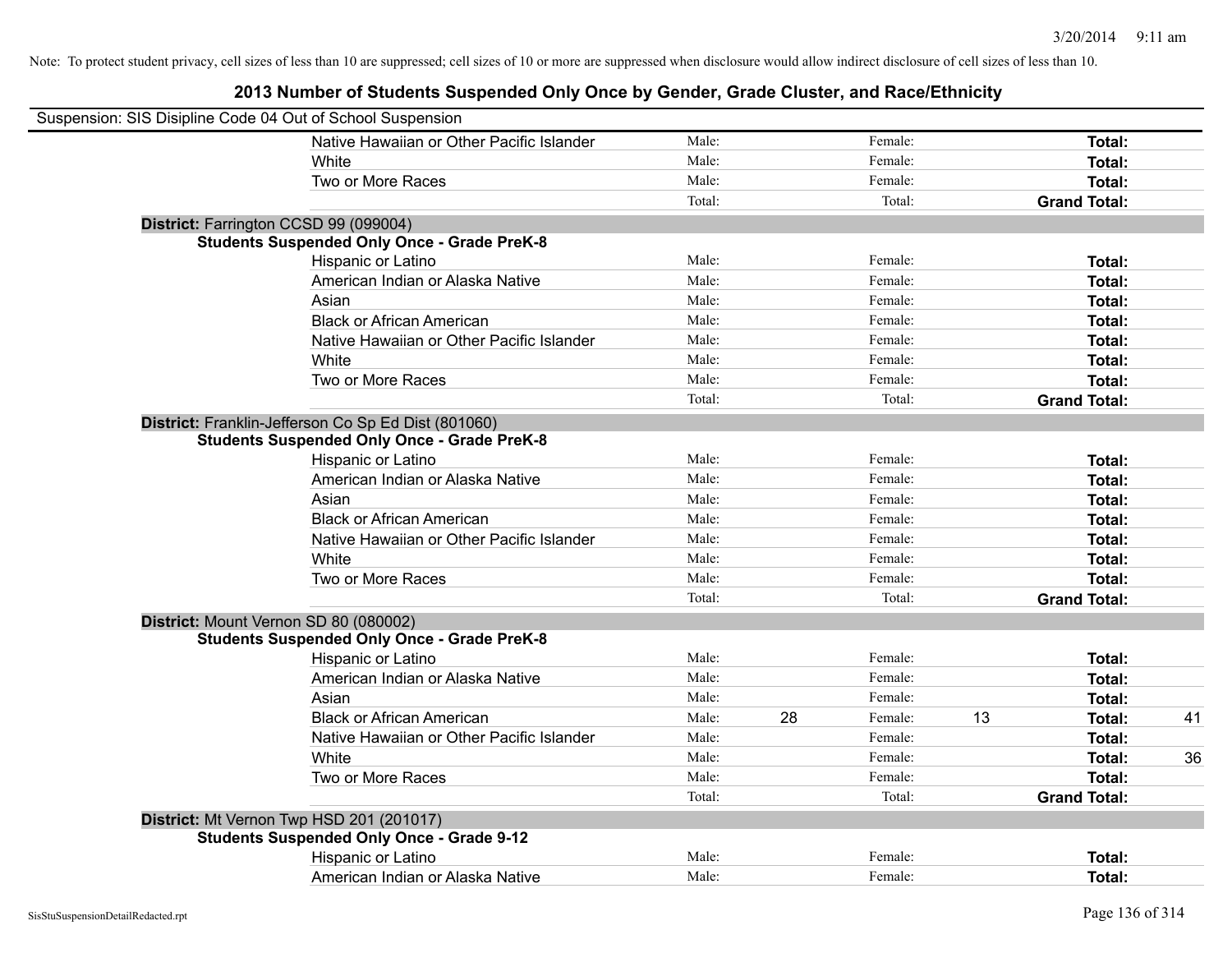| Suspension: SIS Disipline Code 04 Out of School Suspension |                                                    |        |    |         |    |                     |    |
|------------------------------------------------------------|----------------------------------------------------|--------|----|---------|----|---------------------|----|
|                                                            | Asian                                              | Male:  |    | Female: |    | Total:              |    |
|                                                            | <b>Black or African American</b>                   | Male:  | 15 | Female: | 18 | Total:              | 33 |
|                                                            | Native Hawaiian or Other Pacific Islander          | Male:  |    | Female: |    | Total:              |    |
|                                                            | White                                              | Male:  | 42 | Female: | 28 | Total:              | 70 |
|                                                            | Two or More Races                                  | Male:  |    | Female: |    | Total:              |    |
|                                                            |                                                    | Total: |    | Total:  |    | <b>Grand Total:</b> |    |
|                                                            | District: Opdyke-Belle-Rive CCSD 5 (005004)        |        |    |         |    |                     |    |
|                                                            | <b>Students Suspended Only Once - Grade PreK-8</b> |        |    |         |    |                     |    |
|                                                            | Hispanic or Latino                                 | Male:  |    | Female: |    | Total:              |    |
|                                                            | American Indian or Alaska Native                   | Male:  |    | Female: |    | Total:              |    |
|                                                            | Asian                                              | Male:  |    | Female: |    | Total:              |    |
|                                                            | <b>Black or African American</b>                   | Male:  |    | Female: |    | Total:              |    |
|                                                            | Native Hawaiian or Other Pacific Islander          | Male:  |    | Female: |    | Total:              |    |
|                                                            | White                                              | Male:  |    | Female: |    | Total:              |    |
|                                                            | Two or More Races                                  | Male:  |    | Female: |    | Total:              |    |
|                                                            |                                                    | Total: |    | Total:  |    | <b>Grand Total:</b> |    |
|                                                            | District: Rome CCSD 2 (002004)                     |        |    |         |    |                     |    |
|                                                            | <b>Students Suspended Only Once - Grade PreK-8</b> |        |    |         |    |                     |    |
|                                                            | Hispanic or Latino                                 | Male:  |    | Female: |    | Total:              |    |
|                                                            | American Indian or Alaska Native                   | Male:  |    | Female: |    | Total:              |    |
|                                                            | Asian                                              | Male:  |    | Female: |    | Total:              |    |
|                                                            | <b>Black or African American</b>                   | Male:  |    | Female: |    | Total:              |    |
|                                                            | Native Hawaiian or Other Pacific Islander          | Male:  |    | Female: |    | Total:              |    |
|                                                            | White                                              | Male:  |    | Female: |    | Total:              |    |
|                                                            | Two or More Races                                  | Male:  |    | Female: |    | Total:              |    |
|                                                            |                                                    | Total: |    | Total:  |    | <b>Grand Total:</b> |    |
|                                                            | District: Waltonville CUSD 1 (001026)              |        |    |         |    |                     |    |
|                                                            | <b>Students Suspended Only Once - Grade PreK-8</b> |        |    |         |    |                     |    |
|                                                            | Hispanic or Latino                                 | Male:  |    | Female: |    | Total:              |    |
|                                                            | American Indian or Alaska Native                   | Male:  |    | Female: |    | Total:              |    |
|                                                            | Asian                                              | Male:  |    | Female: |    | Total:              |    |
|                                                            | <b>Black or African American</b>                   | Male:  |    | Female: |    | Total:              |    |
|                                                            | Native Hawaiian or Other Pacific Islander          | Male:  |    | Female: |    | Total:              |    |
|                                                            | White                                              | Male:  |    | Female: |    | Total:              |    |
|                                                            | Two or More Races                                  | Male:  |    | Female: |    | Total:              |    |
|                                                            |                                                    | Total: |    | Total:  |    | <b>Grand Total:</b> |    |
|                                                            | <b>Students Suspended Only Once - Grade 9-12</b>   |        |    |         |    |                     |    |
|                                                            | <b>Hispanic or Latino</b>                          | Male:  |    | Female: |    | Total:              |    |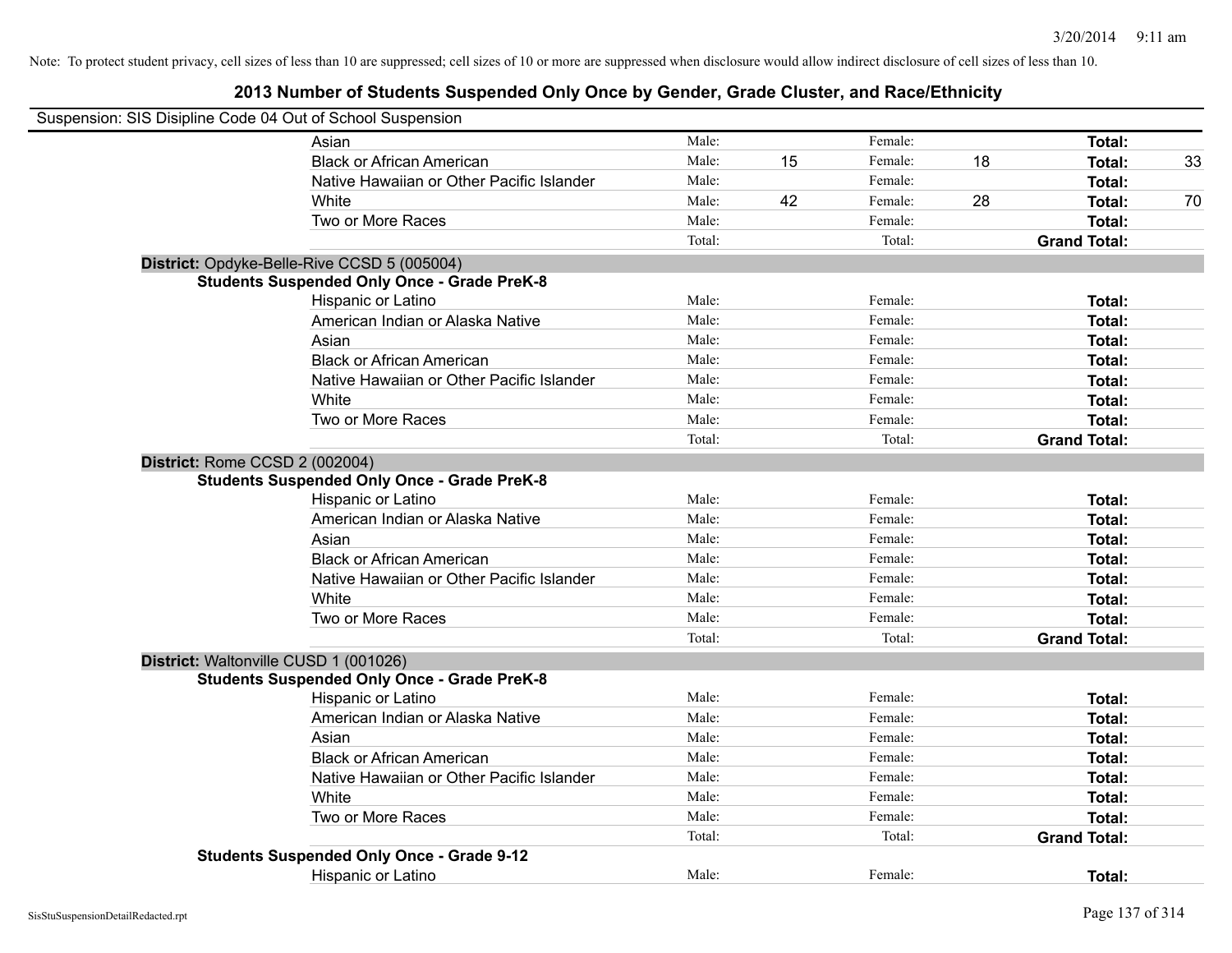| Suspension: SIS Disipline Code 04 Out of School Suspension |                                                    |        |         |                     |
|------------------------------------------------------------|----------------------------------------------------|--------|---------|---------------------|
|                                                            | American Indian or Alaska Native                   | Male:  | Female: | Total:              |
|                                                            | Asian                                              | Male:  | Female: | Total:              |
|                                                            | <b>Black or African American</b>                   | Male:  | Female: | <b>Total:</b>       |
|                                                            | Native Hawaiian or Other Pacific Islander          | Male:  | Female: | <b>Total:</b>       |
|                                                            | White                                              | Male:  | Female: | Total:              |
|                                                            | Two or More Races                                  | Male:  | Female: | Total:              |
|                                                            |                                                    | Total: | Total:  | <b>Grand Total:</b> |
| District: Webber Twp HSD 204 (204017)                      |                                                    |        |         |                     |
|                                                            | <b>Students Suspended Only Once - Grade 9-12</b>   |        |         |                     |
|                                                            | Hispanic or Latino                                 | Male:  | Female: | Total:              |
|                                                            | American Indian or Alaska Native                   | Male:  | Female: | Total:              |
|                                                            | Asian                                              | Male:  | Female: | Total:              |
|                                                            | <b>Black or African American</b>                   | Male:  | Female: | Total:              |
|                                                            | Native Hawaiian or Other Pacific Islander          | Male:  | Female: | Total:              |
|                                                            | White                                              | Male:  | Female: | Total:              |
|                                                            | Two or More Races                                  | Male:  | Female: | Total:              |
|                                                            |                                                    | Total: | Total:  | <b>Grand Total:</b> |
| District: Woodlawn CHSD 205 (205016)                       | <b>Students Suspended Only Once - Grade 9-12</b>   |        |         |                     |
|                                                            | Hispanic or Latino                                 | Male:  | Female: | Total:              |
|                                                            | American Indian or Alaska Native                   | Male:  | Female: | Total:              |
|                                                            | Asian                                              | Male:  | Female: | Total:              |
|                                                            | <b>Black or African American</b>                   | Male:  | Female: | Total:              |
|                                                            | Native Hawaiian or Other Pacific Islander          | Male:  | Female: | Total:              |
|                                                            | White                                              | Male:  | Female: | 13<br>Total:        |
|                                                            | Two or More Races                                  | Male:  | Female: | Total:              |
|                                                            |                                                    | Total: | Total:  | <b>Grand Total:</b> |
|                                                            |                                                    |        |         |                     |
| Region: Hancock/McDonough ROE (26)                         |                                                    |        |         |                     |
| County: Hancock (034)                                      |                                                    |        |         |                     |
| District: Carthage ESD 317 (317004)                        |                                                    |        |         |                     |
|                                                            | <b>Students Suspended Only Once - Grade PreK-8</b> |        |         |                     |
|                                                            | Hispanic or Latino                                 | Male:  | Female: | Total:              |
|                                                            | American Indian or Alaska Native                   | Male:  | Female: | Total:              |
|                                                            | Asian                                              | Male:  | Female: | Total:              |
|                                                            | <b>Black or African American</b>                   | Male:  | Female: | Total:              |
|                                                            | Native Hawaiian or Other Pacific Islander          | Male:  | Female: | Total:              |
|                                                            | White                                              | Male:  | Female: | Total:              |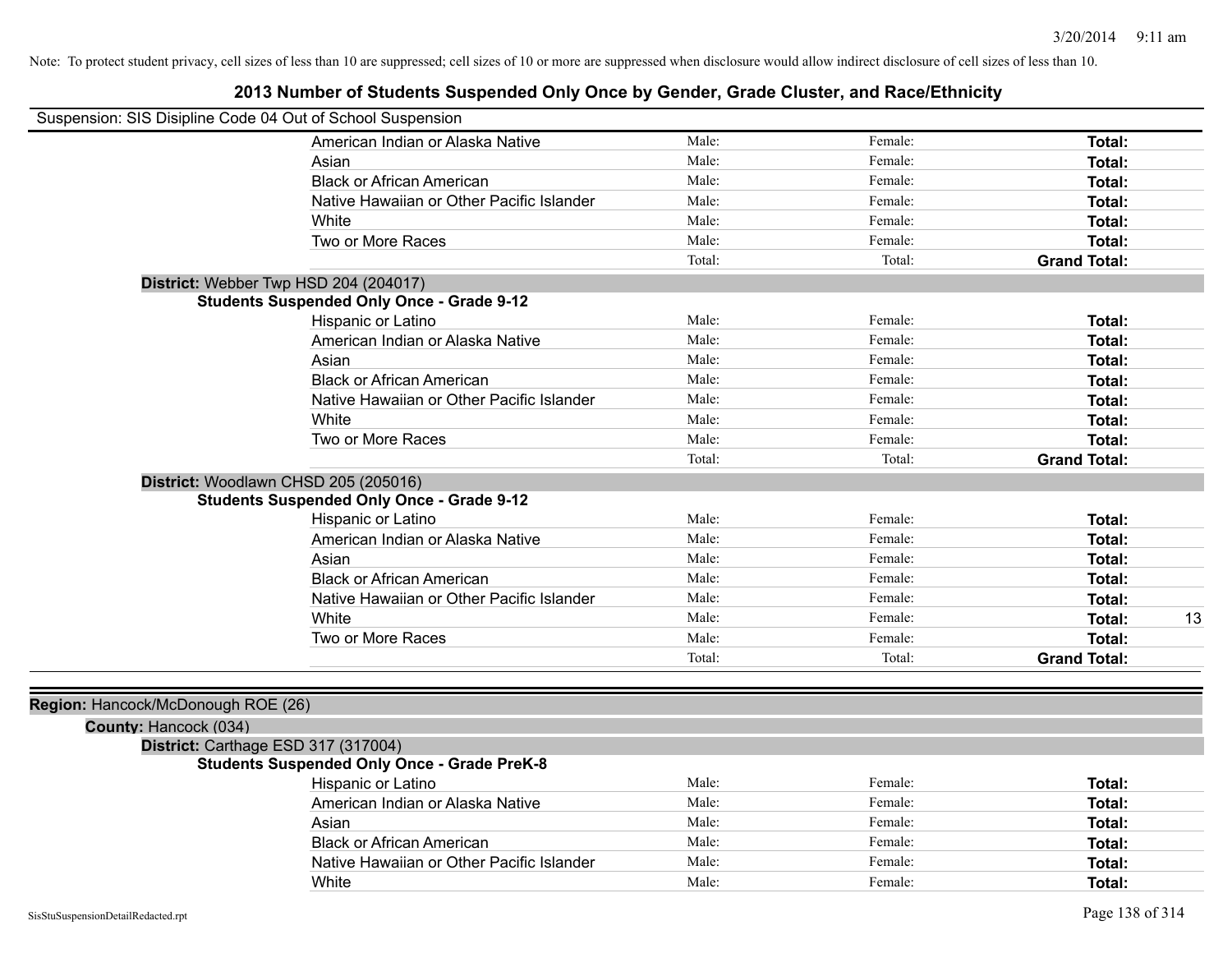| Suspension: SIS Disipline Code 04 Out of School Suspension |                                                    |        |         |                     |
|------------------------------------------------------------|----------------------------------------------------|--------|---------|---------------------|
|                                                            | Two or More Races                                  | Male:  | Female: | Total:              |
|                                                            |                                                    | Total: | Total:  | <b>Grand Total:</b> |
| District: Dallas ESD 327 (327004)                          |                                                    |        |         |                     |
|                                                            | <b>Students Suspended Only Once - Grade PreK-8</b> |        |         |                     |
|                                                            | Hispanic or Latino                                 | Male:  | Female: | Total:              |
|                                                            | American Indian or Alaska Native                   | Male:  | Female: | Total:              |
|                                                            | Asian                                              | Male:  | Female: | Total:              |
|                                                            | <b>Black or African American</b>                   | Male:  | Female: | Total:              |
|                                                            | Native Hawaiian or Other Pacific Islander          | Male:  | Female: | Total:              |
|                                                            | White                                              | Male:  | Female: | Total:              |
|                                                            | Two or More Races                                  | Male:  | Female: | Total:              |
|                                                            |                                                    | Total: | Total:  | <b>Grand Total:</b> |
| District: Hamilton CCSD 328 (328024)                       |                                                    |        |         |                     |
|                                                            | <b>Students Suspended Only Once - Grade PreK-8</b> |        |         |                     |
|                                                            | Hispanic or Latino                                 | Male:  | Female: | Total:              |
|                                                            | American Indian or Alaska Native                   | Male:  | Female: | Total:              |
|                                                            | Asian                                              | Male:  | Female: | Total:              |
|                                                            | <b>Black or African American</b>                   | Male:  | Female: | Total:              |
|                                                            | Native Hawaiian or Other Pacific Islander          | Male:  | Female: | Total:              |
|                                                            | White                                              | Male:  | Female: | Total:              |
|                                                            | Two or More Races                                  | Male:  | Female: | Total:              |
|                                                            |                                                    | Total: | Total:  | <b>Grand Total:</b> |
|                                                            | <b>Students Suspended Only Once - Grade 9-12</b>   |        |         |                     |
|                                                            | Hispanic or Latino                                 | Male:  | Female: | Total:              |
|                                                            | American Indian or Alaska Native                   | Male:  | Female: | Total:              |
|                                                            | Asian                                              | Male:  | Female: | Total:              |
|                                                            | <b>Black or African American</b>                   | Male:  | Female: | Total:              |
|                                                            | Native Hawaiian or Other Pacific Islander          | Male:  | Female: | Total:              |
|                                                            | White                                              | Male:  | Female: | Total:              |
|                                                            | Two or More Races                                  | Male:  | Female: | Total:              |
|                                                            |                                                    | Total: | Total:  | <b>Grand Total:</b> |
| District: Illini West H S Dist 307 (307016)                |                                                    |        |         |                     |
|                                                            | <b>Students Suspended Only Once - Grade 9-12</b>   |        |         |                     |
|                                                            | Hispanic or Latino                                 | Male:  | Female: | Total:              |
|                                                            | American Indian or Alaska Native                   | Male:  | Female: | Total:              |
|                                                            | Asian                                              | Male:  | Female: | Total:              |
|                                                            | <b>Black or African American</b>                   | Male:  | Female: | Total:              |
|                                                            | Native Hawaiian or Other Pacific Islander          | Male:  | Female: | Total:              |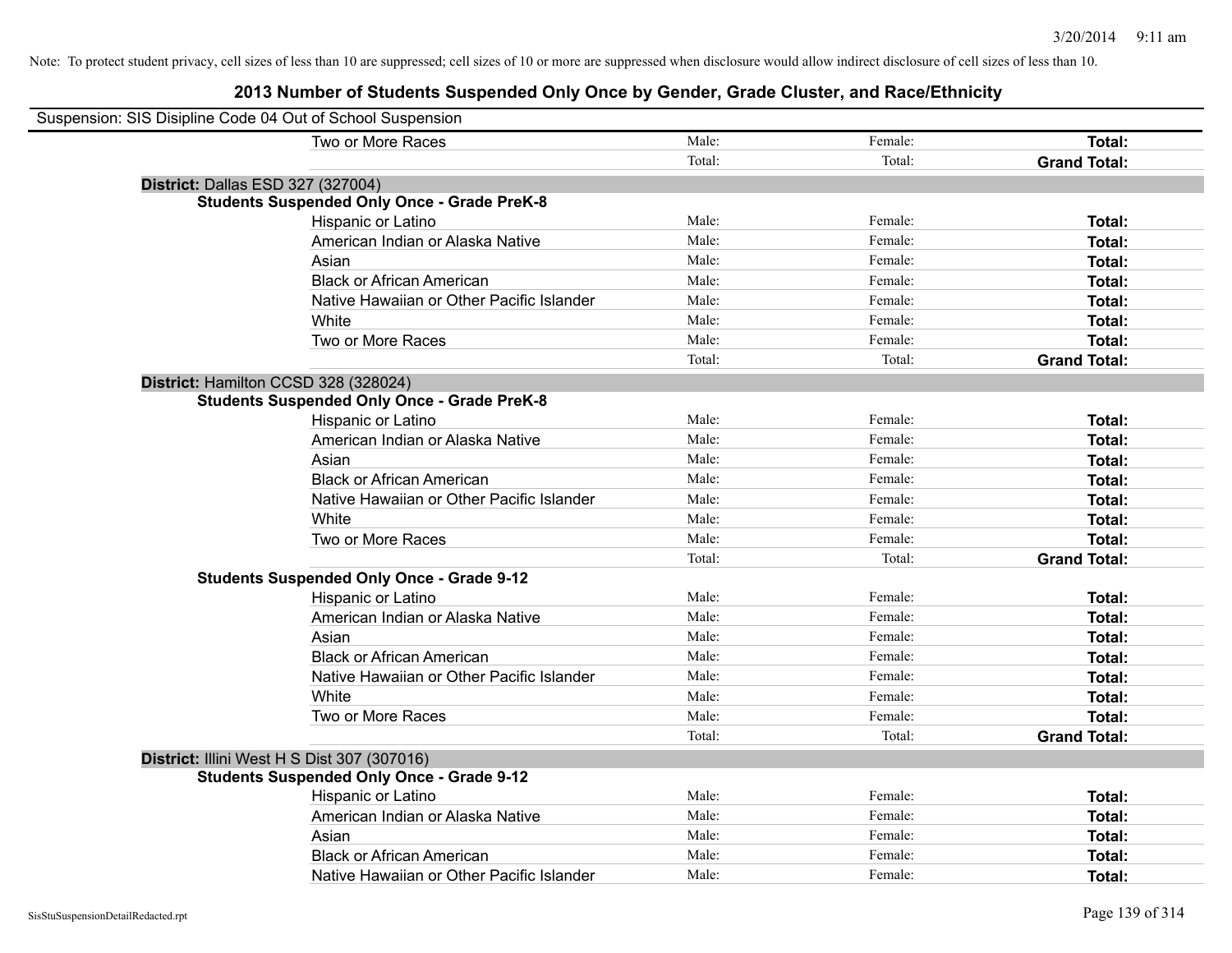| Suspension: SIS Disipline Code 04 Out of School Suspension |                                                    |        |         |                     |
|------------------------------------------------------------|----------------------------------------------------|--------|---------|---------------------|
|                                                            | White                                              | Male:  | Female: | Total:<br>17        |
|                                                            | Two or More Races                                  | Male:  | Female: | Total:              |
|                                                            |                                                    | Total: | Total:  | <b>Grand Total:</b> |
|                                                            | District: Nauvoo-Colusa CUSD 325 (325026)          |        |         |                     |
|                                                            | <b>Students Suspended Only Once - Grade PreK-8</b> |        |         |                     |
|                                                            | Hispanic or Latino                                 | Male:  | Female: | Total:              |
|                                                            | American Indian or Alaska Native                   | Male:  | Female: | Total:              |
|                                                            | Asian                                              | Male:  | Female: | Total:              |
|                                                            | <b>Black or African American</b>                   | Male:  | Female: | Total:              |
|                                                            | Native Hawaiian or Other Pacific Islander          | Male:  | Female: | Total:              |
|                                                            | White                                              | Male:  | Female: | Total:              |
|                                                            | Two or More Races                                  | Male:  | Female: | Total:              |
|                                                            |                                                    | Total: | Total:  | <b>Grand Total:</b> |
|                                                            | District: Southeastern CUSD 337 (337026)           |        |         |                     |
|                                                            | <b>Students Suspended Only Once - Grade PreK-8</b> |        |         |                     |
|                                                            | Hispanic or Latino                                 | Male:  | Female: | Total:              |
|                                                            | American Indian or Alaska Native                   | Male:  | Female: | Total:              |
|                                                            | Asian                                              | Male:  | Female: | Total:              |
|                                                            | <b>Black or African American</b>                   | Male:  | Female: | Total:              |
|                                                            | Native Hawaiian or Other Pacific Islander          | Male:  | Female: | Total:              |
|                                                            | White                                              | Male:  | Female: | Total:              |
|                                                            | Two or More Races                                  | Male:  | Female: | Total:              |
|                                                            |                                                    | Total: | Total:  | <b>Grand Total:</b> |
|                                                            | <b>Students Suspended Only Once - Grade 9-12</b>   |        |         |                     |
|                                                            | Hispanic or Latino                                 | Male:  | Female: | Total:              |
|                                                            | American Indian or Alaska Native                   | Male:  | Female: | Total:              |
|                                                            | Asian                                              | Male:  | Female: | Total:              |
|                                                            | <b>Black or African American</b>                   | Male:  | Female: | Total:              |
|                                                            | Native Hawaiian or Other Pacific Islander          | Male:  | Female: | Total:              |
|                                                            | White                                              | Male:  | Female: | Total:              |
|                                                            | Two or More Races                                  | Male:  | Female: | Total:              |
|                                                            |                                                    | Total: | Total:  | <b>Grand Total:</b> |
| District: Warsaw CUSD 316 (316026)                         |                                                    |        |         |                     |
|                                                            | <b>Students Suspended Only Once - Grade PreK-8</b> |        |         |                     |
|                                                            | Hispanic or Latino                                 | Male:  | Female: | Total:              |
|                                                            | American Indian or Alaska Native                   | Male:  | Female: | Total:              |
|                                                            | Asian                                              | Male:  | Female: | Total:              |
|                                                            | <b>Black or African American</b>                   | Male:  | Female: | Total:              |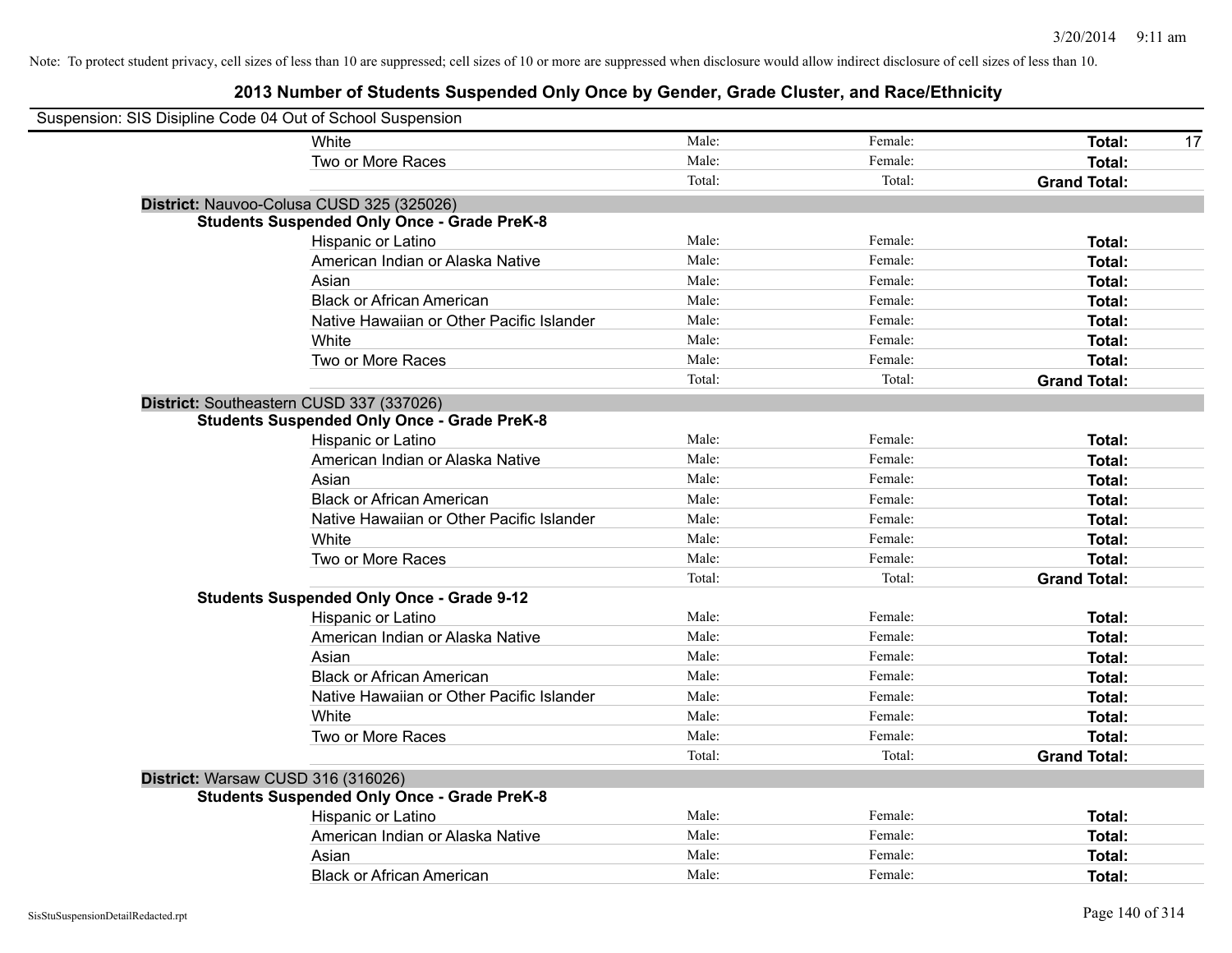|                                    | Suspension: SIS Disipline Code 04 Out of School Suspension |        |         |                     |    |
|------------------------------------|------------------------------------------------------------|--------|---------|---------------------|----|
|                                    | Native Hawaiian or Other Pacific Islander                  | Male:  | Female: | Total:              |    |
|                                    | White                                                      | Male:  | Female: | Total:              |    |
|                                    | Two or More Races                                          | Male:  | Female: | Total:              |    |
|                                    |                                                            | Total: | Total:  | <b>Grand Total:</b> |    |
|                                    | <b>Students Suspended Only Once - Grade 9-12</b>           |        |         |                     |    |
|                                    | Hispanic or Latino                                         | Male:  | Female: | Total:              |    |
|                                    | American Indian or Alaska Native                           | Male:  | Female: | Total:              |    |
|                                    | Asian                                                      | Male:  | Female: | Total:              |    |
|                                    | <b>Black or African American</b>                           | Male:  | Female: | Total:              |    |
|                                    | Native Hawaiian or Other Pacific Islander                  | Male:  | Female: | Total:              |    |
|                                    | White                                                      | Male:  | Female: | <b>Total:</b>       | 12 |
|                                    | Two or More Races                                          | Male:  | Female: | Total:              |    |
|                                    |                                                            | Total: | Total:  | <b>Grand Total:</b> |    |
| County: Mcdonough (062)            |                                                            |        |         |                     |    |
|                                    | District: Bushnell Prairie City CUSD 170 (170026)          |        |         |                     |    |
|                                    | <b>Students Suspended Only Once - Grade PreK-8</b>         |        |         |                     |    |
|                                    | Hispanic or Latino                                         | Male:  | Female: | Total:              |    |
|                                    | American Indian or Alaska Native                           | Male:  | Female: | Total:              |    |
|                                    | Asian                                                      | Male:  | Female: | Total:              |    |
|                                    | <b>Black or African American</b>                           | Male:  | Female: | Total:              |    |
|                                    | Native Hawaiian or Other Pacific Islander                  | Male:  | Female: | Total:              |    |
|                                    | White                                                      | Male:  | Female: | <b>Total:</b>       | 14 |
|                                    | Two or More Races                                          | Male:  | Female: | Total:              |    |
|                                    |                                                            | Total: | Total:  | <b>Grand Total:</b> |    |
|                                    | <b>Students Suspended Only Once - Grade 9-12</b>           |        |         |                     |    |
|                                    | Hispanic or Latino                                         | Male:  | Female: | Total:              |    |
|                                    | American Indian or Alaska Native                           | Male:  | Female: | Total:              |    |
|                                    | Asian                                                      | Male:  | Female: | Total:              |    |
|                                    | <b>Black or African American</b>                           | Male:  | Female: | Total:              |    |
|                                    | Native Hawaiian or Other Pacific Islander                  | Male:  | Female: | Total:              |    |
|                                    | White                                                      | Male:  | Female: | Total:              |    |
|                                    | Two or More Races                                          | Male:  | Female: | Total:              |    |
|                                    |                                                            | Total: | Total:  | <b>Grand Total:</b> | 10 |
|                                    | District: Macomb CUSD 185 (185026)                         |        |         |                     |    |
|                                    | <b>Students Suspended Only Once - Grade PreK-8</b>         |        |         |                     |    |
|                                    | Hispanic or Latino                                         | Male:  | Female: | Total:              |    |
|                                    | American Indian or Alaska Native                           | Male:  | Female: | Total:              |    |
|                                    | Asian                                                      | Male:  | Female: | Total:              |    |
|                                    | <b>Black or African American</b>                           | Male:  | Female: | Total:              |    |
| SisStuSuspensionDetailRedacted.rpt |                                                            |        |         | Page 141 of 314     |    |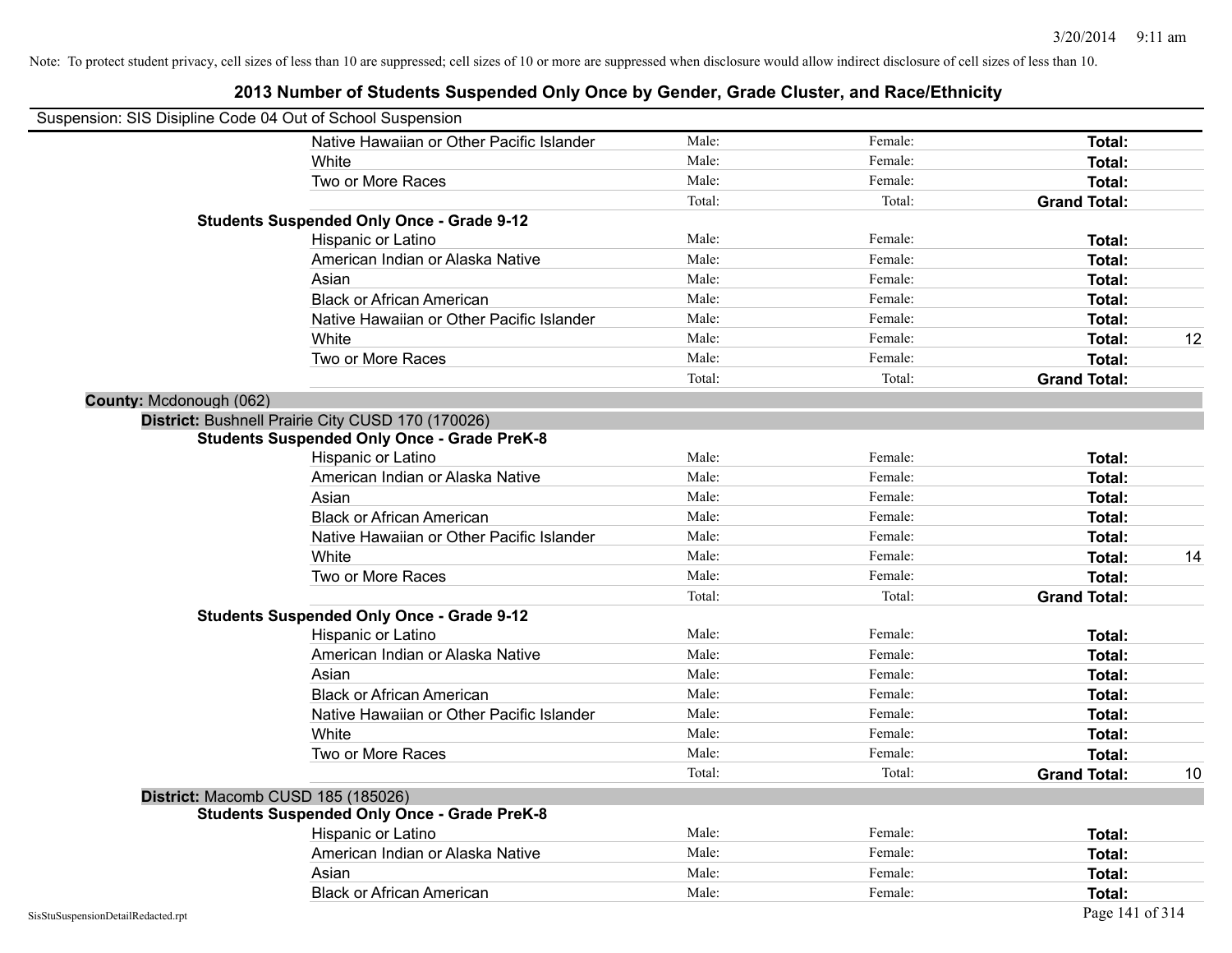|                                    | Suspension: SIS Disipline Code 04 Out of School Suspension |        |    |         |                 |                     |    |
|------------------------------------|------------------------------------------------------------|--------|----|---------|-----------------|---------------------|----|
|                                    | Native Hawaiian or Other Pacific Islander                  | Male:  |    | Female: |                 | Total:              |    |
|                                    | White                                                      | Male:  |    | Female: |                 | Total:              | 29 |
|                                    | Two or More Races                                          | Male:  |    | Female: |                 | Total:              |    |
|                                    |                                                            | Total: | 29 | Total:  | 10 <sup>°</sup> | <b>Grand Total:</b> | 39 |
|                                    | <b>Students Suspended Only Once - Grade 9-12</b>           |        |    |         |                 |                     |    |
|                                    | Hispanic or Latino                                         | Male:  |    | Female: |                 | Total:              |    |
|                                    | American Indian or Alaska Native                           | Male:  |    | Female: |                 | Total:              |    |
|                                    | Asian                                                      | Male:  |    | Female: |                 | Total:              |    |
|                                    | <b>Black or African American</b>                           | Male:  |    | Female: |                 | Total:              |    |
|                                    | Native Hawaiian or Other Pacific Islander                  | Male:  |    | Female: |                 | Total:              |    |
|                                    | White                                                      | Male:  |    | Female: |                 | Total:              | 18 |
|                                    | Two or More Races                                          | Male:  |    | Female: |                 | Total:              |    |
|                                    |                                                            | Total: | 20 | Total:  | 10              | <b>Grand Total:</b> | 30 |
|                                    | District: West Central IL Spec Educ Coop (000061)          |        |    |         |                 |                     |    |
|                                    | <b>Students Suspended Only Once - Grade PreK-8</b>         |        |    |         |                 |                     |    |
|                                    | Hispanic or Latino                                         | Male:  |    | Female: |                 | Total:              |    |
|                                    | American Indian or Alaska Native                           | Male:  |    | Female: |                 | <b>Total:</b>       |    |
|                                    | Asian                                                      | Male:  |    | Female: |                 | <b>Total:</b>       |    |
|                                    | <b>Black or African American</b>                           | Male:  |    | Female: |                 | Total:              |    |
|                                    | Native Hawaiian or Other Pacific Islander                  | Male:  |    | Female: |                 | Total:              |    |
|                                    | White                                                      | Male:  |    | Female: |                 | Total:              |    |
|                                    | Two or More Races                                          | Male:  |    | Female: |                 | Total:              |    |
|                                    |                                                            | Total: |    | Total:  |                 | <b>Grand Total:</b> |    |
|                                    | <b>Students Suspended Only Once - Grade 9-12</b>           |        |    |         |                 |                     |    |
|                                    | Hispanic or Latino                                         | Male:  |    | Female: |                 | Total:              |    |
|                                    | American Indian or Alaska Native                           | Male:  |    | Female: |                 | Total:              |    |
|                                    | Asian                                                      | Male:  |    | Female: |                 | <b>Total:</b>       |    |
|                                    | <b>Black or African American</b>                           | Male:  |    | Female: |                 | <b>Total:</b>       |    |
|                                    | Native Hawaiian or Other Pacific Islander                  | Male:  |    | Female: |                 | <b>Total:</b>       |    |
|                                    | White                                                      | Male:  |    | Female: |                 | Total:              | 11 |
|                                    | Two or More Races                                          | Male:  |    | Female: |                 | Total:              |    |
|                                    |                                                            | Total: |    | Total:  |                 | <b>Grand Total:</b> |    |
|                                    | District: West Prairie CUSD 103 (103026)                   |        |    |         |                 |                     |    |
|                                    | <b>Students Suspended Only Once - Grade PreK-8</b>         |        |    |         |                 |                     |    |
|                                    | Hispanic or Latino                                         | Male:  |    | Female: |                 | Total:              |    |
|                                    | American Indian or Alaska Native                           | Male:  |    | Female: |                 | Total:              |    |
|                                    | Asian                                                      | Male:  |    | Female: |                 | Total:              |    |
|                                    | <b>Black or African American</b>                           | Male:  |    | Female: |                 | Total:              |    |
|                                    | Native Hawaiian or Other Pacific Islander                  | Male:  |    | Female: |                 | Total:              |    |
| SisStuSuspensionDetailRedacted.rpt |                                                            |        |    |         |                 | Page 142 of 314     |    |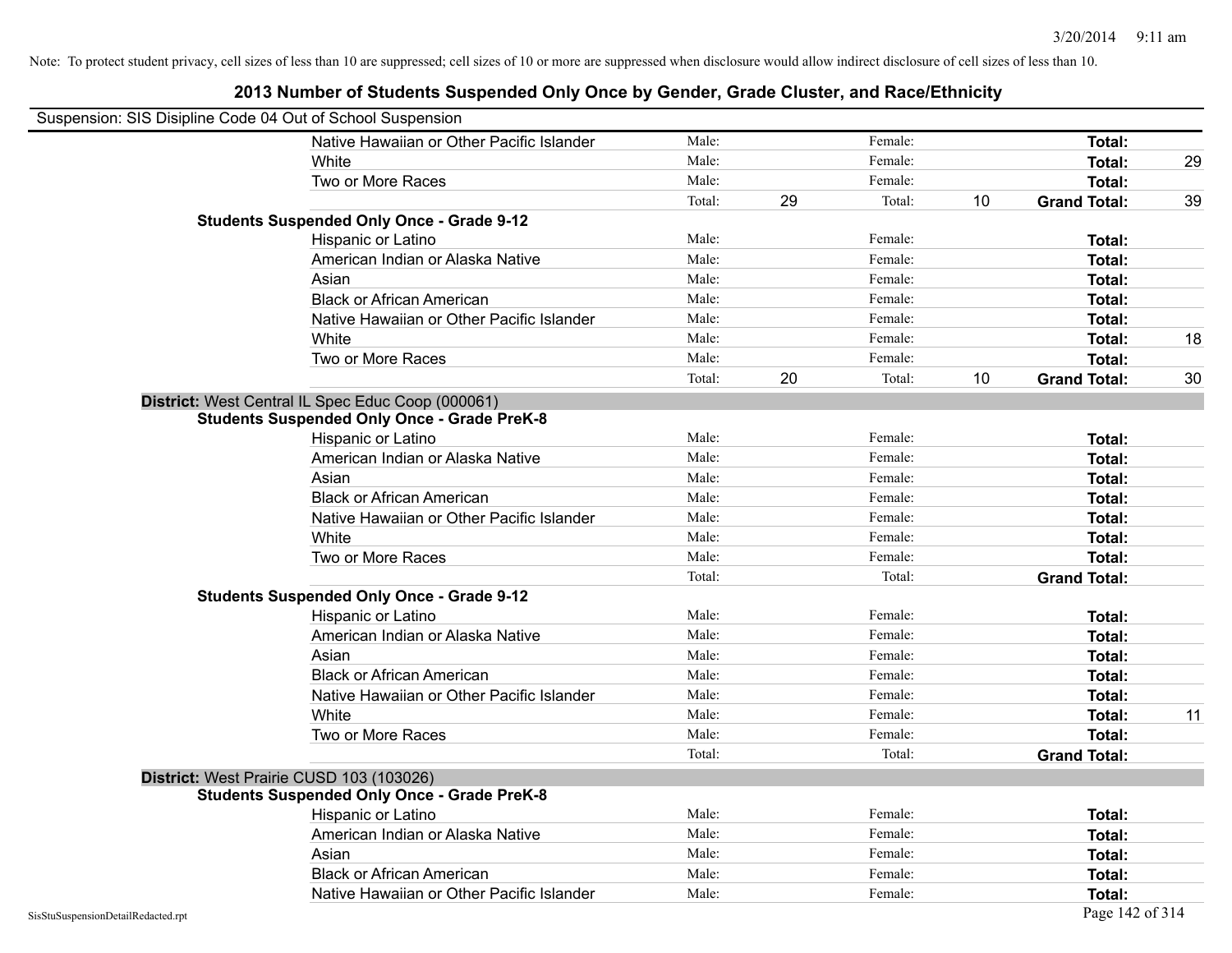| Suspension: SIS Disipline Code 04 Out of School Suspension |                                                    |        |         |                     |    |
|------------------------------------------------------------|----------------------------------------------------|--------|---------|---------------------|----|
|                                                            | White                                              | Male:  | Female: | Total:              |    |
|                                                            | Two or More Races                                  | Male:  | Female: | Total:              |    |
|                                                            |                                                    | Total: | Total:  | <b>Grand Total:</b> |    |
|                                                            | <b>Students Suspended Only Once - Grade 9-12</b>   |        |         |                     |    |
|                                                            | Hispanic or Latino                                 | Male:  | Female: | Total:              |    |
|                                                            | American Indian or Alaska Native                   | Male:  | Female: | <b>Total:</b>       |    |
|                                                            | Asian                                              | Male:  | Female: | <b>Total:</b>       |    |
|                                                            | <b>Black or African American</b>                   | Male:  | Female: | Total:              |    |
|                                                            | Native Hawaiian or Other Pacific Islander          | Male:  | Female: | Total:              |    |
|                                                            | White                                              | Male:  | Female: | <b>Total:</b>       | 14 |
|                                                            | Two or More Races                                  | Male:  | Female: | Total:              |    |
|                                                            |                                                    | Total: | Total:  | <b>Grand Total:</b> |    |
| <b>County: Non-Public School (000)</b>                     |                                                    |        |         |                     |    |
|                                                            | District: Hancock/McDonough ROE (000000)           |        |         |                     |    |
|                                                            | <b>Students Suspended Only Once - Grade 9-12</b>   |        |         |                     |    |
|                                                            | Hispanic or Latino                                 | Male:  | Female: | Total:              |    |
|                                                            | American Indian or Alaska Native                   | Male:  | Female: | <b>Total:</b>       |    |
|                                                            | Asian                                              | Male:  | Female: | Total:              |    |
|                                                            | <b>Black or African American</b>                   | Male:  | Female: | Total:              |    |
|                                                            | Native Hawaiian or Other Pacific Islander          | Male:  | Female: | Total:              |    |
|                                                            | White                                              | Male:  | Female: | <b>Total:</b>       |    |
|                                                            | Two or More Races                                  | Male:  | Female: | Total:              |    |
|                                                            |                                                    | Total: | Total:  | <b>Grand Total:</b> |    |
|                                                            |                                                    |        |         |                     |    |
| Region: Henderson/Mercer/Warren ROE (27)                   |                                                    |        |         |                     |    |
| County: Henderson (036)                                    |                                                    |        |         |                     |    |
|                                                            | District: West Central CUSD 235 (235026)           |        |         |                     |    |
|                                                            | <b>Students Suspended Only Once - Grade PreK-8</b> |        |         |                     |    |
|                                                            | Hispanic or Latino                                 | Male:  | Female: | <b>Total:</b>       |    |
|                                                            | American Indian or Alaska Native                   | Male:  | Female: | <b>Total:</b>       |    |
|                                                            | Asian                                              | Male:  | Female: | Total:              |    |
|                                                            | <b>Black or African American</b>                   | Male:  | Female: | Total:              |    |
|                                                            | Native Hawaiian or Other Pacific Islander          | Male:  | Female: | <b>Total:</b>       |    |
|                                                            | White                                              | Male:  | Female: | Total:              | 14 |
|                                                            | Two or More Races                                  | Male:  | Female: | <b>Total:</b>       |    |
|                                                            |                                                    | Total: | Total:  | <b>Grand Total:</b> |    |
|                                                            | <b>Students Suspended Only Once - Grade 9-12</b>   |        |         |                     |    |
|                                                            | <b>Hispanic or Latino</b>                          | Male:  | Female: | Total:              |    |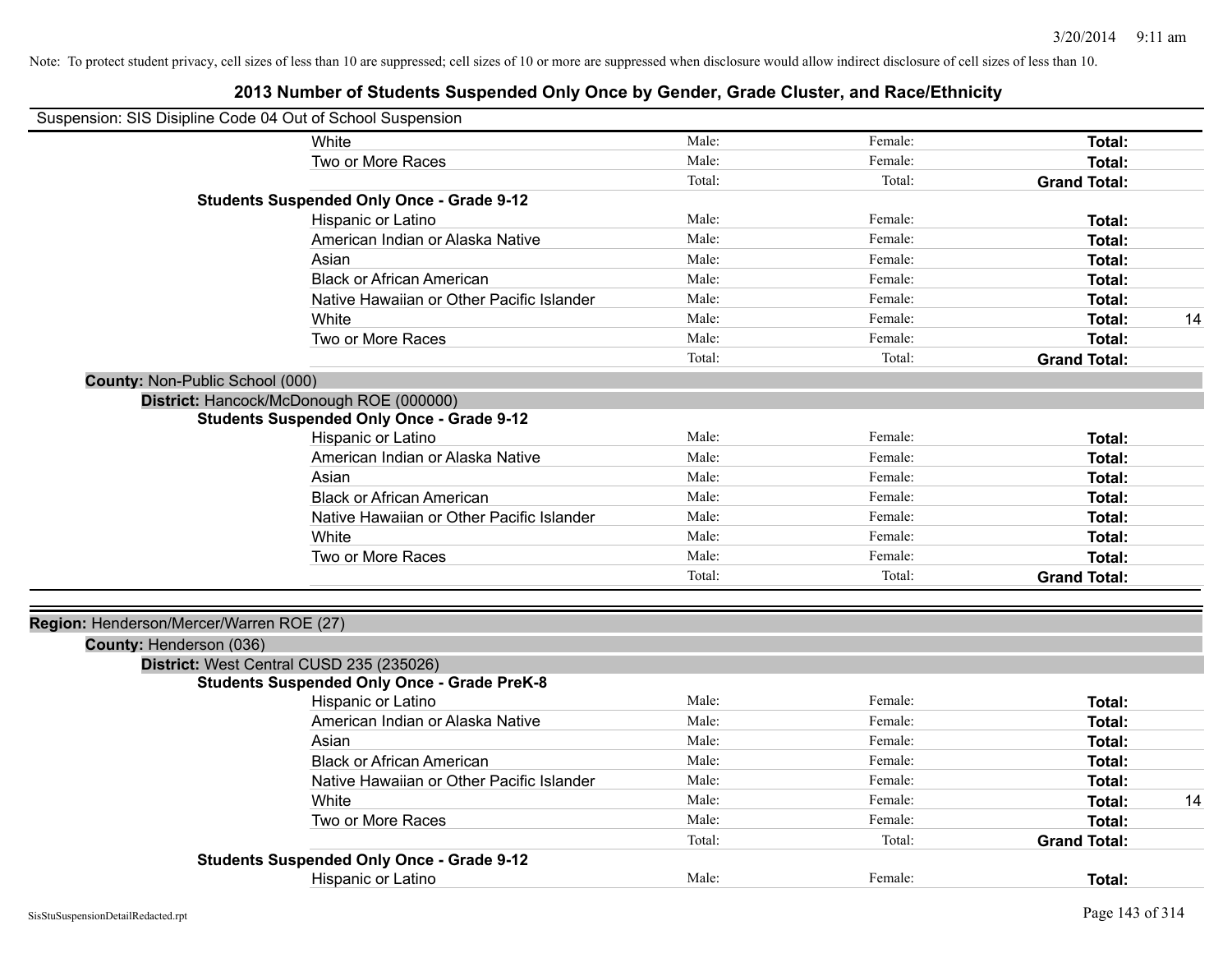| Suspension: SIS Disipline Code 04 Out of School Suspension |                                                    |        |         |                     |    |
|------------------------------------------------------------|----------------------------------------------------|--------|---------|---------------------|----|
|                                                            | American Indian or Alaska Native                   | Male:  | Female: | Total:              |    |
| Asian                                                      |                                                    | Male:  | Female: | <b>Total:</b>       |    |
|                                                            | <b>Black or African American</b>                   | Male:  | Female: | <b>Total:</b>       |    |
|                                                            | Native Hawaiian or Other Pacific Islander          | Male:  | Female: | <b>Total:</b>       |    |
| White                                                      |                                                    | Male:  | Female: | Total:              | 17 |
|                                                            | Two or More Races                                  | Male:  | Female: | Total:              |    |
|                                                            |                                                    | Total: | Total:  | <b>Grand Total:</b> |    |
| County: Mercer (066)                                       |                                                    |        |         |                     |    |
| District: Mercer County School District 404 (404026)       |                                                    |        |         |                     |    |
|                                                            | <b>Students Suspended Only Once - Grade PreK-8</b> |        |         |                     |    |
|                                                            | Hispanic or Latino                                 | Male:  | Female: | Total:              |    |
|                                                            | American Indian or Alaska Native                   | Male:  | Female: | <b>Total:</b>       |    |
| Asian                                                      |                                                    | Male:  | Female: | <b>Total:</b>       |    |
|                                                            | <b>Black or African American</b>                   | Male:  | Female: | <b>Total:</b>       |    |
|                                                            | Native Hawaiian or Other Pacific Islander          | Male:  | Female: | <b>Total:</b>       |    |
| White                                                      |                                                    | Male:  | Female: | Total:              |    |
|                                                            | Two or More Races                                  | Male:  | Female: | Total:              |    |
|                                                            |                                                    | Total: | Total:  | <b>Grand Total:</b> |    |
|                                                            | <b>Students Suspended Only Once - Grade 9-12</b>   |        |         |                     |    |
|                                                            | Hispanic or Latino                                 | Male:  | Female: | Total:              |    |
|                                                            | American Indian or Alaska Native                   | Male:  | Female: | Total:              |    |
| Asian                                                      |                                                    | Male:  | Female: | Total:              |    |
|                                                            | <b>Black or African American</b>                   | Male:  | Female: | <b>Total:</b>       |    |
|                                                            | Native Hawaiian or Other Pacific Islander          | Male:  | Female: | Total:              |    |
| White                                                      |                                                    | Male:  | Female: | <b>Total:</b>       | 23 |
|                                                            | Two or More Races                                  | Male:  | Female: | Total:              |    |
|                                                            |                                                    | Total: | Total:  | <b>Grand Total:</b> |    |
| County: Warren (094)                                       |                                                    |        |         |                     |    |
| District: Monmouth-Roseville CUSD 238 (238026)             |                                                    |        |         |                     |    |
|                                                            | <b>Students Suspended Only Once - Grade PreK-8</b> |        |         |                     |    |
|                                                            | Hispanic or Latino                                 | Male:  | Female: | Total:              |    |
|                                                            | American Indian or Alaska Native                   | Male:  | Female: | Total:              |    |
| Asian                                                      |                                                    | Male:  | Female: | <b>Total:</b>       |    |
|                                                            | <b>Black or African American</b>                   | Male:  | Female: | Total:              |    |
|                                                            | Native Hawaiian or Other Pacific Islander          | Male:  | Female: | Total:              |    |
| White                                                      |                                                    | Male:  | Female: | Total:              |    |
|                                                            | Two or More Races                                  | Male:  | Female: | Total:              |    |
|                                                            |                                                    | Total: | Total:  | <b>Grand Total:</b> | 13 |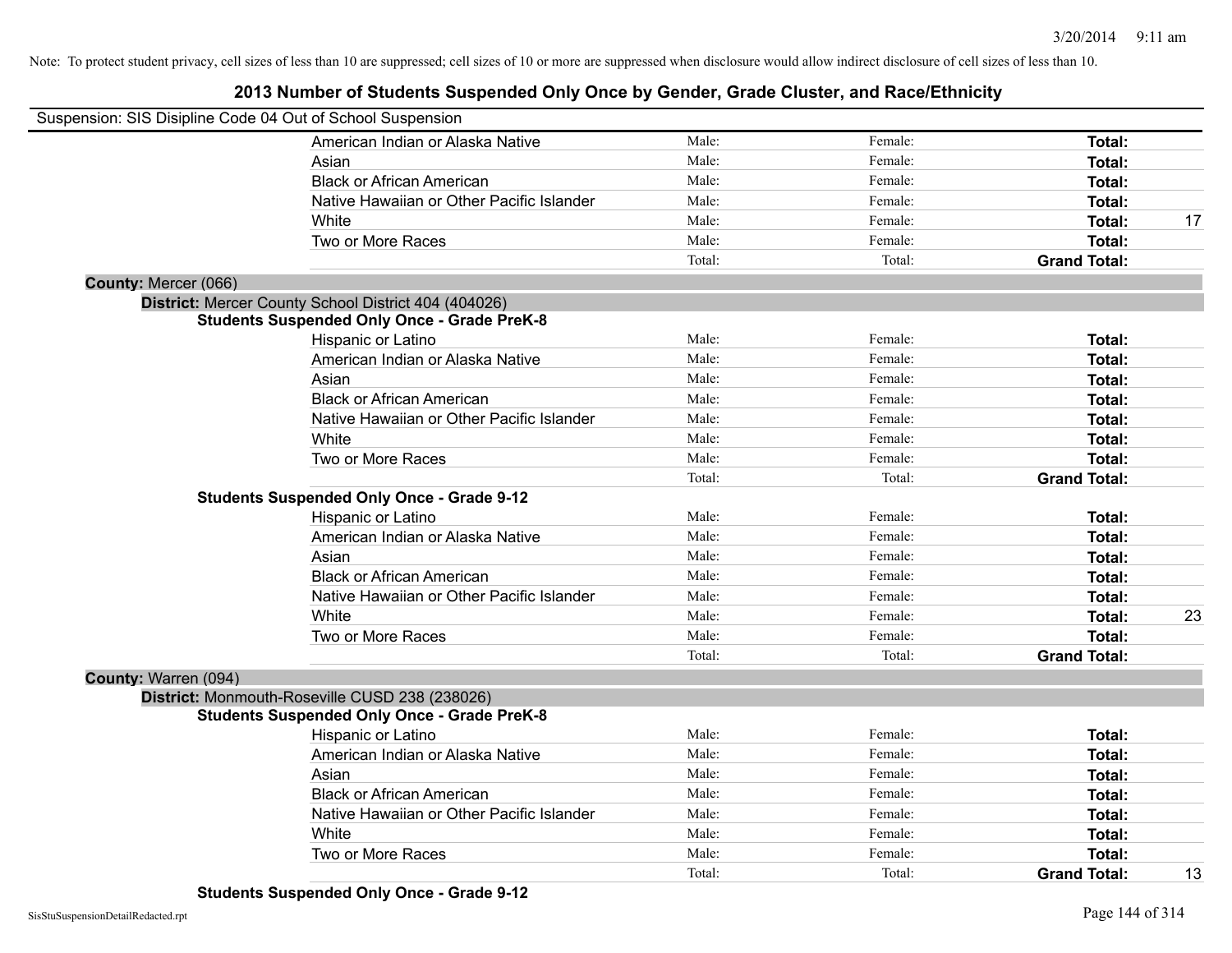| Suspension: SIS Disipline Code 04 Out of School Suspension |                                                    |        |         |                     |
|------------------------------------------------------------|----------------------------------------------------|--------|---------|---------------------|
|                                                            | Hispanic or Latino                                 | Male:  | Female: | Total:              |
|                                                            | American Indian or Alaska Native                   | Male:  | Female: | Total:              |
|                                                            | Asian                                              | Male:  | Female: | Total:              |
|                                                            | <b>Black or African American</b>                   | Male:  | Female: | Total:              |
|                                                            | Native Hawaiian or Other Pacific Islander          | Male:  | Female: | Total:              |
|                                                            | White                                              | Male:  | Female: | Total:              |
|                                                            | Two or More Races                                  | Male:  | Female: | Total:              |
|                                                            |                                                    | Total: | Total:  | <b>Grand Total:</b> |
| District: United CUSD 304 (304026)                         |                                                    |        |         |                     |
|                                                            | <b>Students Suspended Only Once - Grade PreK-8</b> |        |         |                     |
|                                                            | Hispanic or Latino                                 | Male:  | Female: | Total:              |
|                                                            | American Indian or Alaska Native                   | Male:  | Female: | Total:              |
|                                                            | Asian                                              | Male:  | Female: | Total:              |
|                                                            | <b>Black or African American</b>                   | Male:  | Female: | Total:              |
|                                                            | Native Hawaiian or Other Pacific Islander          | Male:  | Female: | Total:              |
|                                                            | White                                              | Male:  | Female: | Total:              |
|                                                            | Two or More Races                                  | Male:  | Female: | Total:              |
|                                                            |                                                    | Total: | Total:  | <b>Grand Total:</b> |
|                                                            | <b>Students Suspended Only Once - Grade 9-12</b>   |        |         |                     |
|                                                            | Hispanic or Latino                                 | Male:  | Female: | Total:              |
|                                                            | American Indian or Alaska Native                   | Male:  | Female: | Total:              |
|                                                            | Asian                                              | Male:  | Female: | Total:              |
|                                                            | <b>Black or African American</b>                   | Male:  | Female: | Total:              |
|                                                            | Native Hawaiian or Other Pacific Islander          | Male:  | Female: | Total:              |
|                                                            | White                                              | Male:  | Female: | 10<br>Total:        |
|                                                            | Two or More Races                                  | Male:  | Female: | Total:              |
|                                                            |                                                    | Total: | Total:  | <b>Grand Total:</b> |
|                                                            |                                                    |        |         |                     |
| Region: Iroquois/Kankakee ROE (32)                         |                                                    |        |         |                     |
| <b>County: Iroquois (038)</b>                              |                                                    |        |         |                     |
| District: Central CUSD 4 (004026)                          |                                                    |        |         |                     |
|                                                            | <b>Students Suspended Only Once - Grade PreK-8</b> |        |         |                     |
|                                                            | <b>Hispanic or Latino</b>                          | Male:  | Female: | Total:              |
|                                                            | American Indian or Alaska Native                   | Male:  | Female: | Total:              |
|                                                            | Asian                                              | Male:  | Female: | Total:              |
|                                                            | <b>Black or African American</b>                   | Male:  | Female: | Total:              |
|                                                            | Native Hawaiian or Other Pacific Islander          | Male:  | Female: | Total:              |
|                                                            | White                                              | Male:  | Female: | Total:              |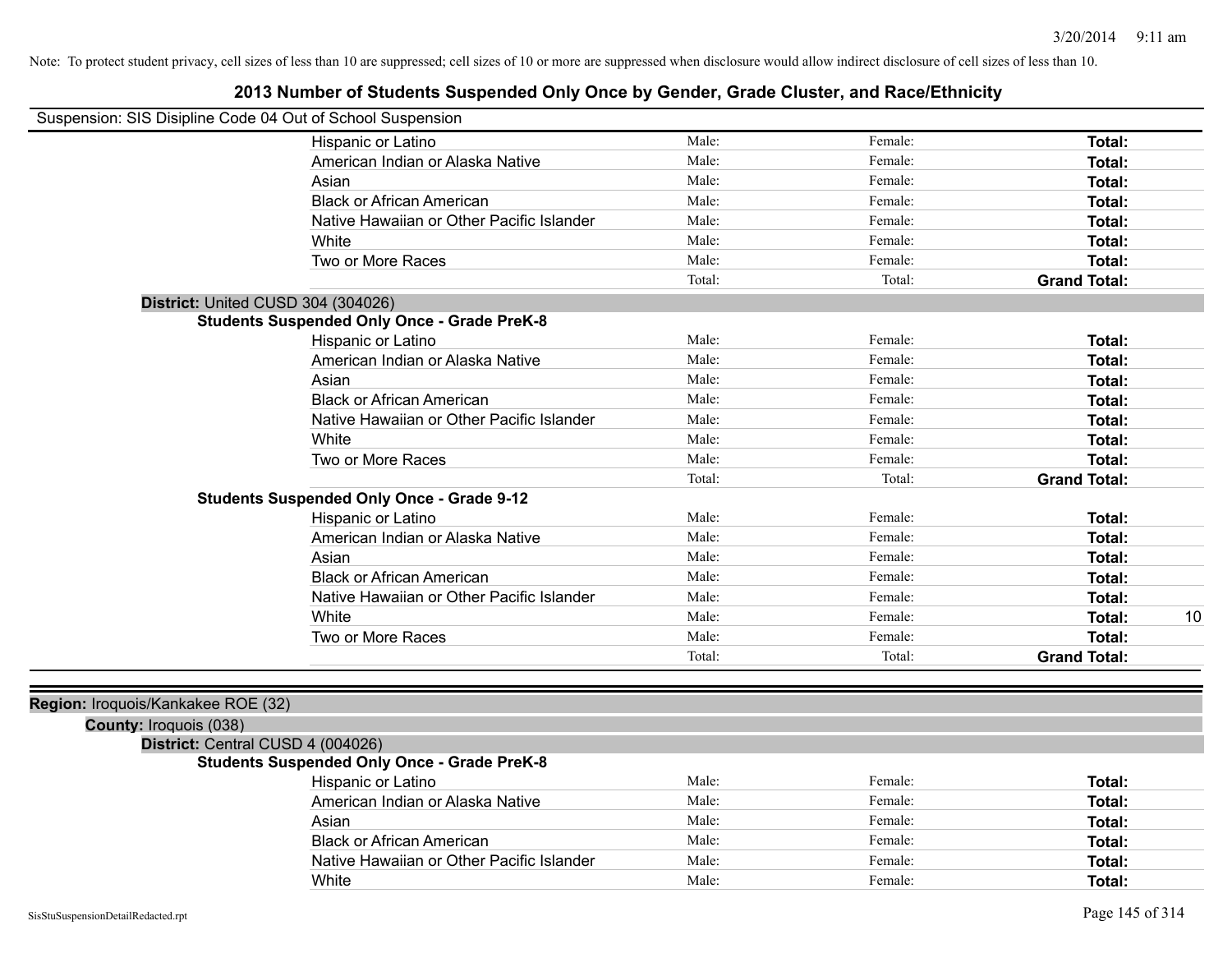| Suspension: SIS Disipline Code 04 Out of School Suspension |                                                    |        |         |                     |    |
|------------------------------------------------------------|----------------------------------------------------|--------|---------|---------------------|----|
|                                                            | Two or More Races                                  | Male:  | Female: | Total:              |    |
|                                                            |                                                    | Total: | Total:  | <b>Grand Total:</b> | 11 |
|                                                            | <b>Students Suspended Only Once - Grade 9-12</b>   |        |         |                     |    |
|                                                            | Hispanic or Latino                                 | Male:  | Female: | Total:              |    |
|                                                            | American Indian or Alaska Native                   | Male:  | Female: | Total:              |    |
|                                                            | Asian                                              | Male:  | Female: | Total:              |    |
|                                                            | <b>Black or African American</b>                   | Male:  | Female: | Total:              |    |
|                                                            | Native Hawaiian or Other Pacific Islander          | Male:  | Female: | Total:              |    |
|                                                            | White                                              | Male:  | Female: | Total:              |    |
|                                                            | Two or More Races                                  | Male:  | Female: | Total:              |    |
|                                                            |                                                    | Total: | Total:  | <b>Grand Total:</b> | 10 |
|                                                            | District: Cissna Park CUSD 6 (006026)              |        |         |                     |    |
|                                                            | <b>Students Suspended Only Once - Grade 9-12</b>   |        |         |                     |    |
|                                                            | Hispanic or Latino                                 | Male:  | Female: | Total:              |    |
|                                                            | American Indian or Alaska Native                   | Male:  | Female: | Total:              |    |
|                                                            | Asian                                              | Male:  | Female: | Total:              |    |
|                                                            | <b>Black or African American</b>                   | Male:  | Female: | Total:              |    |
|                                                            | Native Hawaiian or Other Pacific Islander          | Male:  | Female: | Total:              |    |
|                                                            | White                                              | Male:  | Female: | Total:              |    |
|                                                            | Two or More Races                                  | Male:  | Female: | Total:              |    |
|                                                            |                                                    | Total: | Total:  | <b>Grand Total:</b> |    |
|                                                            | District: Donovan CUSD 3 (003026)                  |        |         |                     |    |
|                                                            | <b>Students Suspended Only Once - Grade PreK-8</b> |        |         |                     |    |
|                                                            | Hispanic or Latino                                 | Male:  | Female: | Total:              |    |
|                                                            | American Indian or Alaska Native                   | Male:  | Female: | Total:              |    |
|                                                            | Asian                                              | Male:  | Female: | Total:              |    |
|                                                            | <b>Black or African American</b>                   | Male:  | Female: | Total:              |    |
|                                                            | Native Hawaiian or Other Pacific Islander          | Male:  | Female: | Total:              |    |
|                                                            | White                                              | Male:  | Female: | Total:              |    |
|                                                            | Two or More Races                                  | Male:  | Female: | Total:              |    |
|                                                            |                                                    | Total: | Total:  | <b>Grand Total:</b> |    |
|                                                            | <b>Students Suspended Only Once - Grade 9-12</b>   |        |         |                     |    |
|                                                            | Hispanic or Latino                                 | Male:  | Female: | Total:              |    |
|                                                            | American Indian or Alaska Native                   | Male:  | Female: | Total:              |    |
|                                                            | Asian                                              | Male:  | Female: | Total:              |    |
|                                                            | <b>Black or African American</b>                   | Male:  | Female: | Total:              |    |
|                                                            | Native Hawaiian or Other Pacific Islander          | Male:  | Female: | Total:              |    |
|                                                            | White                                              | Male:  | Female: | Total:              |    |
|                                                            | Two or More Races                                  | Male:  | Female: | Total:              |    |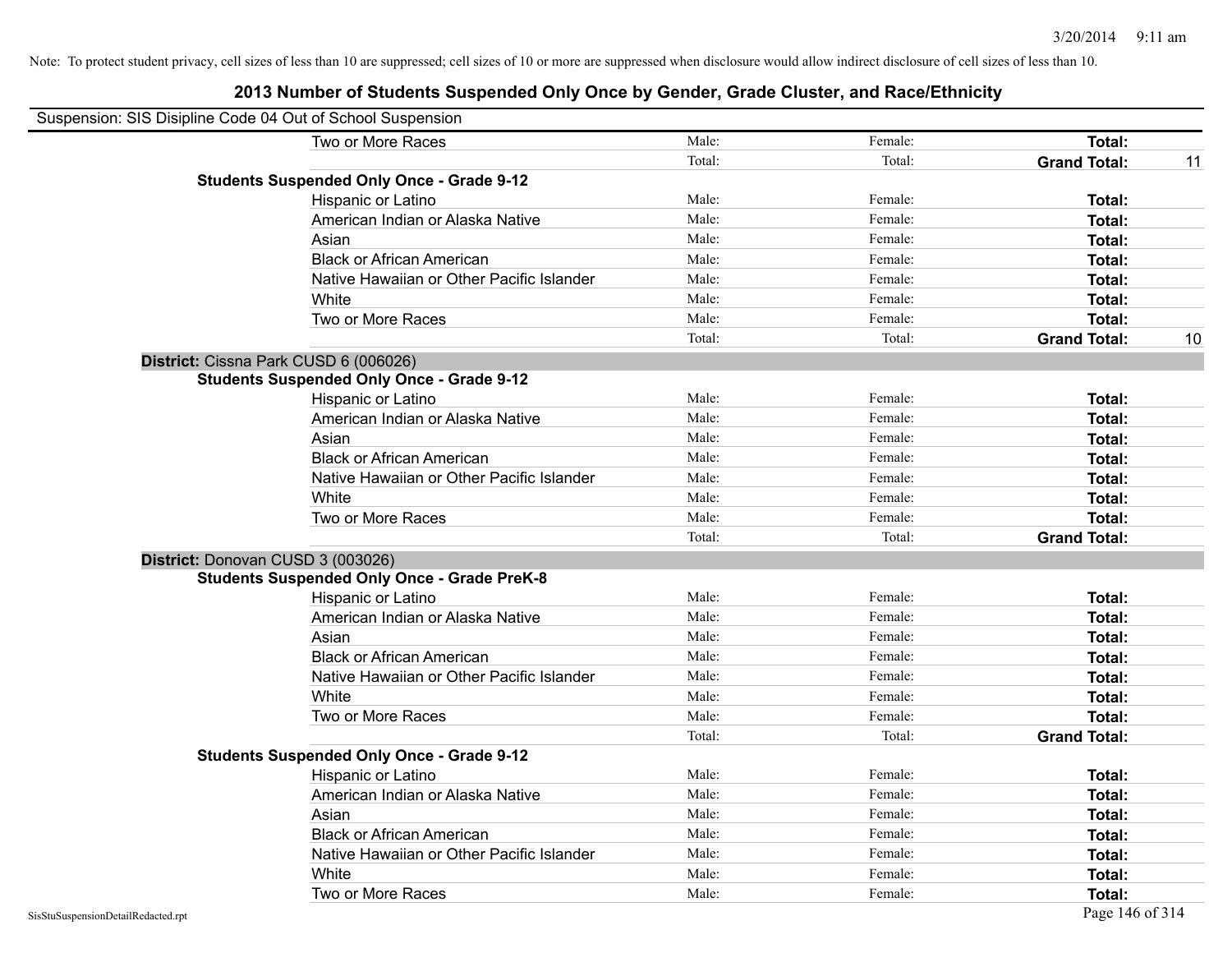| Suspension: SIS Disipline Code 04 Out of School Suspension |                                                    |        |         |                     |    |
|------------------------------------------------------------|----------------------------------------------------|--------|---------|---------------------|----|
|                                                            |                                                    | Total: | Total:  | <b>Grand Total:</b> |    |
| District: Iroquois County CUSD 9 (009026)                  |                                                    |        |         |                     |    |
|                                                            | <b>Students Suspended Only Once - Grade PreK-8</b> |        |         |                     |    |
|                                                            | Hispanic or Latino                                 | Male:  | Female: | Total:              |    |
|                                                            | American Indian or Alaska Native                   | Male:  | Female: | Total:              |    |
|                                                            | Asian                                              | Male:  | Female: | Total:              |    |
|                                                            | <b>Black or African American</b>                   | Male:  | Female: | Total:              |    |
|                                                            | Native Hawaiian or Other Pacific Islander          | Male:  | Female: | Total:              |    |
|                                                            | White                                              | Male:  | Female: | Total:              | 21 |
|                                                            | Two or More Races                                  | Male:  | Female: | Total:              |    |
|                                                            |                                                    | Total: | Total:  | <b>Grand Total:</b> |    |
|                                                            | <b>Students Suspended Only Once - Grade 9-12</b>   |        |         |                     |    |
|                                                            | Hispanic or Latino                                 | Male:  | Female: | Total:              |    |
|                                                            | American Indian or Alaska Native                   | Male:  | Female: | Total:              |    |
|                                                            | Asian                                              | Male:  | Female: | Total:              |    |
|                                                            | <b>Black or African American</b>                   | Male:  | Female: | Total:              |    |
|                                                            | Native Hawaiian or Other Pacific Islander          | Male:  | Female: | Total:              |    |
|                                                            | White                                              | Male:  | Female: | Total:              | 15 |
|                                                            | Two or More Races                                  | Male:  | Female: | Total:              |    |
|                                                            |                                                    | Total: | Total:  | <b>Grand Total:</b> |    |
| District: Iroquois West CUSD 10 (010026)                   |                                                    |        |         |                     |    |
|                                                            | <b>Students Suspended Only Once - Grade PreK-8</b> |        |         |                     |    |
|                                                            | Hispanic or Latino                                 | Male:  | Female: | Total:              |    |
|                                                            | American Indian or Alaska Native                   | Male:  | Female: | Total:              |    |
|                                                            | Asian                                              | Male:  | Female: | Total:              |    |
|                                                            | <b>Black or African American</b>                   | Male:  | Female: | Total:              |    |
|                                                            | Native Hawaiian or Other Pacific Islander          | Male:  | Female: | Total:              |    |
|                                                            | White                                              | Male:  | Female: | Total:              |    |
|                                                            | Two or More Races                                  | Male:  | Female: | Total:              |    |
|                                                            |                                                    | Total: | Total:  | <b>Grand Total:</b> |    |
|                                                            | <b>Students Suspended Only Once - Grade 9-12</b>   |        |         |                     |    |
|                                                            | Hispanic or Latino                                 | Male:  | Female: | Total:              |    |
|                                                            | American Indian or Alaska Native                   | Male:  | Female: | Total:              |    |
|                                                            | Asian                                              | Male:  | Female: | Total:              |    |
|                                                            | <b>Black or African American</b>                   | Male:  | Female: | Total:              |    |
|                                                            | Native Hawaiian or Other Pacific Islander          | Male:  | Female: | Total:              |    |
|                                                            | White                                              | Male:  | Female: | Total:              |    |
|                                                            | Two or More Races                                  | Male:  | Female: | Total:              |    |
|                                                            |                                                    | Total: | Total:  | <b>Grand Total:</b> | 10 |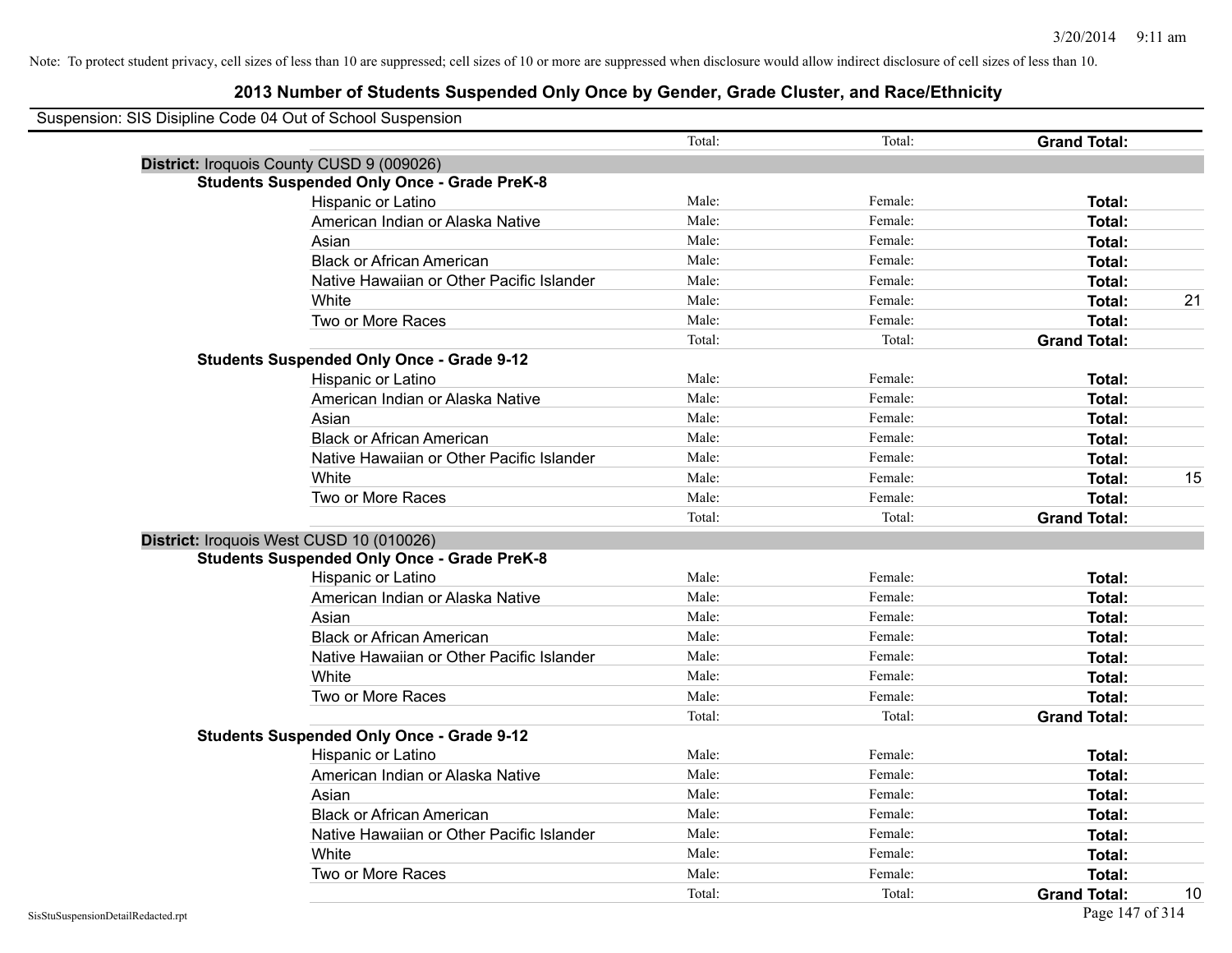| Suspension: SIS Disipline Code 04 Out of School Suspension |        |    |         |    |                     |    |
|------------------------------------------------------------|--------|----|---------|----|---------------------|----|
| District: Milford CCSD 280 (280004)                        |        |    |         |    |                     |    |
| <b>Students Suspended Only Once - Grade PreK-8</b>         |        |    |         |    |                     |    |
| Hispanic or Latino                                         | Male:  |    | Female: |    | Total:              |    |
| American Indian or Alaska Native                           | Male:  |    | Female: |    | Total:              |    |
| Asian                                                      | Male:  |    | Female: |    | Total:              |    |
| <b>Black or African American</b>                           | Male:  |    | Female: |    | Total:              |    |
| Native Hawaiian or Other Pacific Islander                  | Male:  |    | Female: |    | Total:              |    |
| White                                                      | Male:  |    | Female: |    | Total:              |    |
| Two or More Races                                          | Male:  |    | Female: |    | Total:              |    |
|                                                            | Total: |    | Total:  |    | <b>Grand Total:</b> |    |
| District: Milford Twp HSD 233 (233017)                     |        |    |         |    |                     |    |
| <b>Students Suspended Only Once - Grade 9-12</b>           |        |    |         |    |                     |    |
| Hispanic or Latino                                         | Male:  |    | Female: |    | Total:              |    |
| American Indian or Alaska Native                           | Male:  |    | Female: |    | Total:              |    |
| Asian                                                      | Male:  |    | Female: |    | Total:              |    |
| <b>Black or African American</b>                           | Male:  |    | Female: |    | Total:              |    |
| Native Hawaiian or Other Pacific Islander                  | Male:  |    | Female: |    | Total:              |    |
| White                                                      | Male:  |    | Female: |    | Total:              |    |
| Two or More Races                                          | Male:  |    | Female: |    | Total:              |    |
|                                                            | Total: |    | Total:  |    | <b>Grand Total:</b> |    |
| County: Kankakee (046)                                     |        |    |         |    |                     |    |
| District: Bourbonnais SD 53 (053002)                       |        |    |         |    |                     |    |
| <b>Students Suspended Only Once - Grade PreK-8</b>         |        |    |         |    |                     |    |
| Hispanic or Latino                                         | Male:  |    | Female: |    | Total:              |    |
| American Indian or Alaska Native                           | Male:  |    | Female: |    | Total:              |    |
| Asian                                                      | Male:  |    | Female: |    | Total:              |    |
| <b>Black or African American</b>                           | Male:  |    | Female: |    | Total:              |    |
| Native Hawaiian or Other Pacific Islander                  | Male:  |    | Female: |    | Total:              |    |
| White                                                      | Male:  |    | Female: |    | Total:              | 27 |
| Two or More Races                                          | Male:  |    | Female: |    | Total:              |    |
|                                                            | Total: | 28 | Total:  | 12 | <b>Grand Total:</b> | 40 |
| District: Bradley Bourbonnais CHSD 307 (307016)            |        |    |         |    |                     |    |
| <b>Students Suspended Only Once - Grade 9-12</b>           |        |    |         |    |                     |    |
| Hispanic or Latino                                         | Male:  |    | Female: |    | Total:              | 11 |
| American Indian or Alaska Native                           | Male:  |    | Female: |    | Total:              |    |
| Asian                                                      | Male:  |    | Female: |    | Total:              |    |
| <b>Black or African American</b>                           | Male:  |    | Female: |    | Total:              | 26 |
| Native Hawaiian or Other Pacific Islander                  | Male:  |    | Female: |    | Total:              |    |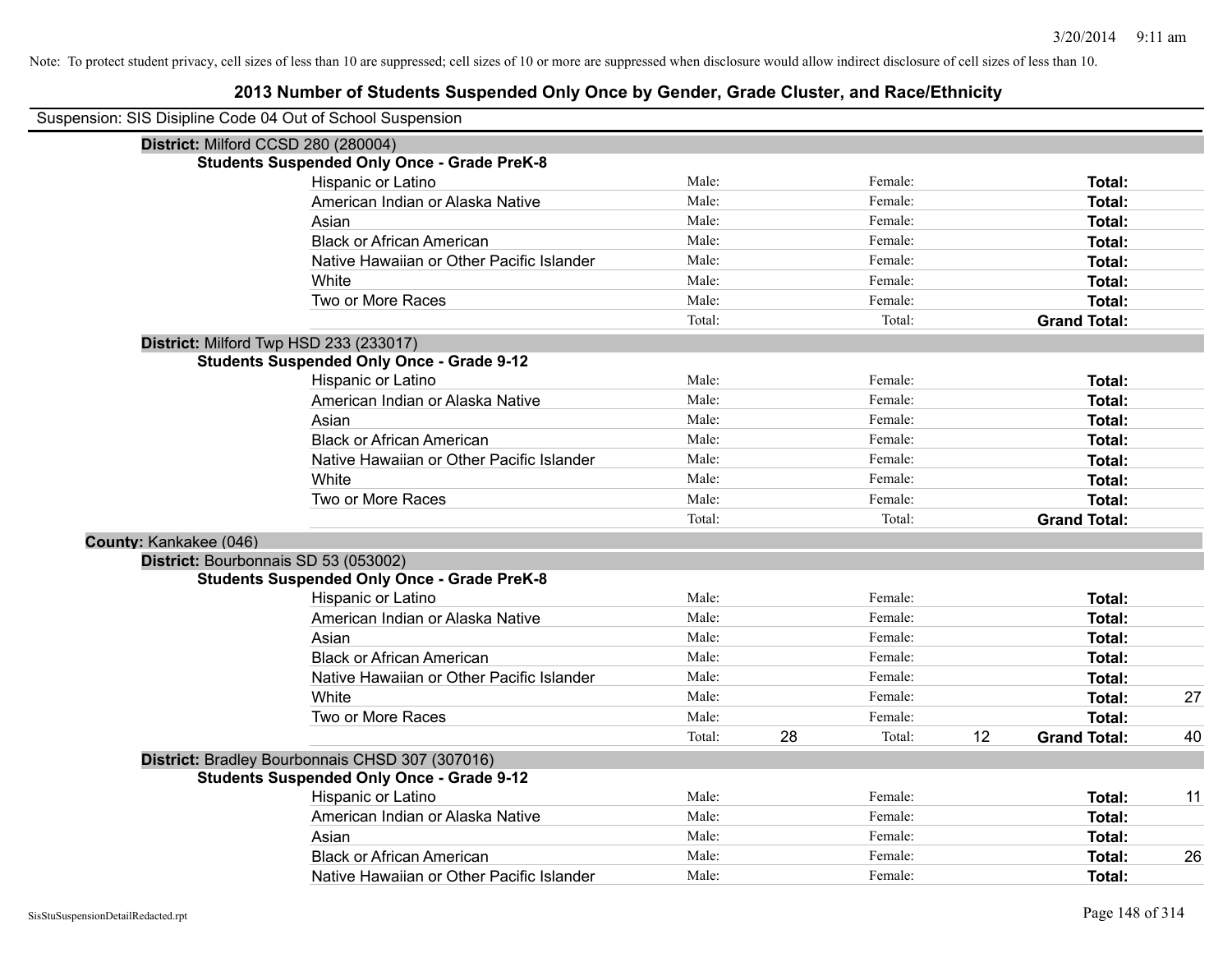| Suspension: SIS Disipline Code 04 Out of School Suspension |                                                    |        |    |         |    |                     |    |
|------------------------------------------------------------|----------------------------------------------------|--------|----|---------|----|---------------------|----|
|                                                            | <b>White</b>                                       | Male:  | 42 | Female: | 25 | Total:              | 67 |
|                                                            | Two or More Races                                  | Male:  |    | Female: |    | <b>Total:</b>       |    |
|                                                            |                                                    | Total: |    | Total:  |    | <b>Grand Total:</b> |    |
| District: Bradley SD 61 (061002)                           |                                                    |        |    |         |    |                     |    |
|                                                            | <b>Students Suspended Only Once - Grade PreK-8</b> |        |    |         |    |                     |    |
|                                                            | Hispanic or Latino                                 | Male:  |    | Female: |    | Total:              |    |
|                                                            | American Indian or Alaska Native                   | Male:  |    | Female: |    | Total:              |    |
|                                                            | Asian                                              | Male:  |    | Female: |    | Total:              |    |
|                                                            | <b>Black or African American</b>                   | Male:  |    | Female: |    | Total:              |    |
|                                                            | Native Hawaiian or Other Pacific Islander          | Male:  |    | Female: |    | Total:              |    |
|                                                            | White                                              | Male:  |    | Female: |    | <b>Total:</b>       | 18 |
|                                                            | Two or More Races                                  | Male:  |    | Female: |    | Total:              |    |
|                                                            |                                                    | Total: | 21 | Total:  | 10 | <b>Grand Total:</b> | 31 |
| District: Grant Park CUSD 6 (006026)                       |                                                    |        |    |         |    |                     |    |
|                                                            | <b>Students Suspended Only Once - Grade PreK-8</b> |        |    |         |    |                     |    |
|                                                            | Hispanic or Latino                                 | Male:  |    | Female: |    | Total:              |    |
|                                                            | American Indian or Alaska Native                   | Male:  |    | Female: |    | Total:              |    |
|                                                            | Asian                                              | Male:  |    | Female: |    | Total:              |    |
|                                                            | <b>Black or African American</b>                   | Male:  |    | Female: |    | Total:              |    |
|                                                            | Native Hawaiian or Other Pacific Islander          | Male:  |    | Female: |    | Total:              |    |
|                                                            | White                                              | Male:  |    | Female: |    | Total:              |    |
|                                                            | Two or More Races                                  | Male:  |    | Female: |    | Total:              |    |
|                                                            |                                                    | Total: |    | Total:  |    | <b>Grand Total:</b> |    |
|                                                            | <b>Students Suspended Only Once - Grade 9-12</b>   |        |    |         |    |                     |    |
|                                                            | Hispanic or Latino                                 | Male:  |    | Female: |    | Total:              |    |
|                                                            | American Indian or Alaska Native                   | Male:  |    | Female: |    | Total:              |    |
|                                                            | Asian                                              | Male:  |    | Female: |    | Total:              |    |
|                                                            | <b>Black or African American</b>                   | Male:  |    | Female: |    | Total:              |    |
|                                                            | Native Hawaiian or Other Pacific Islander          | Male:  |    | Female: |    | Total:              |    |
|                                                            | White                                              | Male:  |    | Female: |    | Total:              |    |
|                                                            | Two or More Races                                  | Male:  |    | Female: |    | Total:              |    |
|                                                            |                                                    | Total: |    | Total:  |    | <b>Grand Total:</b> |    |
| District: Herscher CUSD 2 (002026)                         |                                                    |        |    |         |    |                     |    |
|                                                            | <b>Students Suspended Only Once - Grade PreK-8</b> |        |    |         |    |                     |    |
|                                                            | Hispanic or Latino                                 | Male:  |    | Female: |    | Total:              |    |
|                                                            | American Indian or Alaska Native                   | Male:  |    | Female: |    | <b>Total:</b>       |    |
|                                                            | Asian                                              | Male:  |    | Female: |    | <b>Total:</b>       |    |
|                                                            | <b>Black or African American</b>                   | Male:  |    | Female: |    | Total:              |    |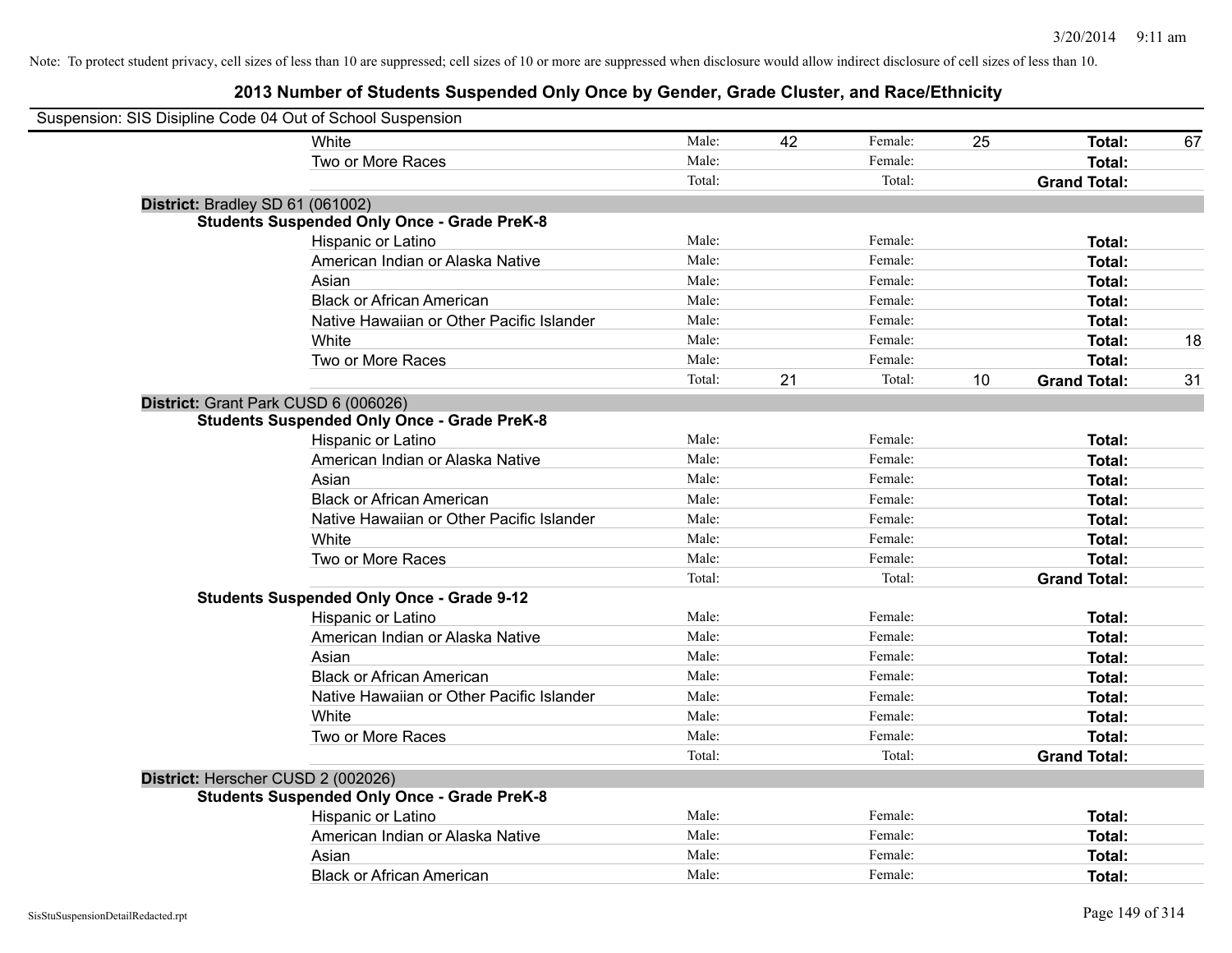|                                    | Suspension: SIS Disipline Code 04 Out of School Suspension |        |     |         |    |                     |     |
|------------------------------------|------------------------------------------------------------|--------|-----|---------|----|---------------------|-----|
|                                    | Native Hawaiian or Other Pacific Islander                  | Male:  |     | Female: |    | Total:              |     |
|                                    | White                                                      | Male:  |     | Female: |    | Total:              | 10  |
|                                    | Two or More Races                                          | Male:  |     | Female: |    | <b>Total:</b>       |     |
|                                    |                                                            | Total: |     | Total:  |    | <b>Grand Total:</b> |     |
|                                    | <b>Students Suspended Only Once - Grade 9-12</b>           |        |     |         |    |                     |     |
|                                    | Hispanic or Latino                                         | Male:  |     | Female: |    | Total:              |     |
|                                    | American Indian or Alaska Native                           | Male:  |     | Female: |    | Total:              |     |
|                                    | Asian                                                      | Male:  |     | Female: |    | Total:              |     |
|                                    | <b>Black or African American</b>                           | Male:  |     | Female: |    | Total:              |     |
|                                    | Native Hawaiian or Other Pacific Islander                  | Male:  |     | Female: |    | Total:              |     |
|                                    | White                                                      | Male:  |     | Female: |    | Total:              | 20  |
|                                    | Two or More Races                                          | Male:  |     | Female: |    | Total:              |     |
|                                    |                                                            | Total: |     | Total:  |    | <b>Grand Total:</b> |     |
|                                    | District: Kankakee SD 111 (111025)                         |        |     |         |    |                     |     |
|                                    | <b>Students Suspended Only Once - Grade PreK-8</b>         |        |     |         |    |                     |     |
|                                    | Hispanic or Latino                                         | Male:  | 27  | Female: | 16 | Total:              | 43  |
|                                    | American Indian or Alaska Native                           | Male:  |     | Female: |    | Total:              |     |
|                                    | Asian                                                      | Male:  |     | Female: |    | Total:              |     |
|                                    | <b>Black or African American</b>                           | Male:  | 121 | Female: | 81 | Total:              | 202 |
|                                    | Native Hawaiian or Other Pacific Islander                  | Male:  |     | Female: |    | Total:              |     |
|                                    | White                                                      | Male:  |     | Female: |    | Total:              | 25  |
|                                    | Two or More Races                                          | Male:  |     | Female: |    | Total:              | 18  |
|                                    |                                                            | Total: |     | Total:  |    | <b>Grand Total:</b> |     |
|                                    | <b>Students Suspended Only Once - Grade 9-12</b>           |        |     |         |    |                     |     |
|                                    | Hispanic or Latino                                         | Male:  |     | Female: |    | Total:              |     |
|                                    | American Indian or Alaska Native                           | Male:  |     | Female: |    | <b>Total:</b>       |     |
|                                    | Asian                                                      | Male:  |     | Female: |    | Total:              |     |
|                                    | <b>Black or African American</b>                           | Male:  |     | Female: |    | <b>Total:</b>       | 18  |
|                                    | Native Hawaiian or Other Pacific Islander                  | Male:  |     | Female: |    | Total:              |     |
|                                    | White                                                      | Male:  |     | Female: |    | Total:              |     |
|                                    | Two or More Races                                          | Male:  |     | Female: |    | Total:              |     |
|                                    |                                                            | Total: |     | Total:  |    | <b>Grand Total:</b> |     |
|                                    | District: Manteno CUSD 5 (005026)                          |        |     |         |    |                     |     |
|                                    | <b>Students Suspended Only Once - Grade PreK-8</b>         |        |     |         |    |                     |     |
|                                    | Hispanic or Latino                                         | Male:  |     | Female: |    | Total:              |     |
|                                    | American Indian or Alaska Native                           | Male:  |     | Female: |    | Total:              |     |
|                                    | Asian                                                      | Male:  |     | Female: |    | <b>Total:</b>       |     |
|                                    | <b>Black or African American</b>                           | Male:  |     | Female: |    | Total:              |     |
|                                    | Native Hawaiian or Other Pacific Islander                  | Male:  |     | Female: |    | <b>Total:</b>       |     |
| SisStuSuspensionDetailRedacted.rpt |                                                            |        |     |         |    | Page 150 of 314     |     |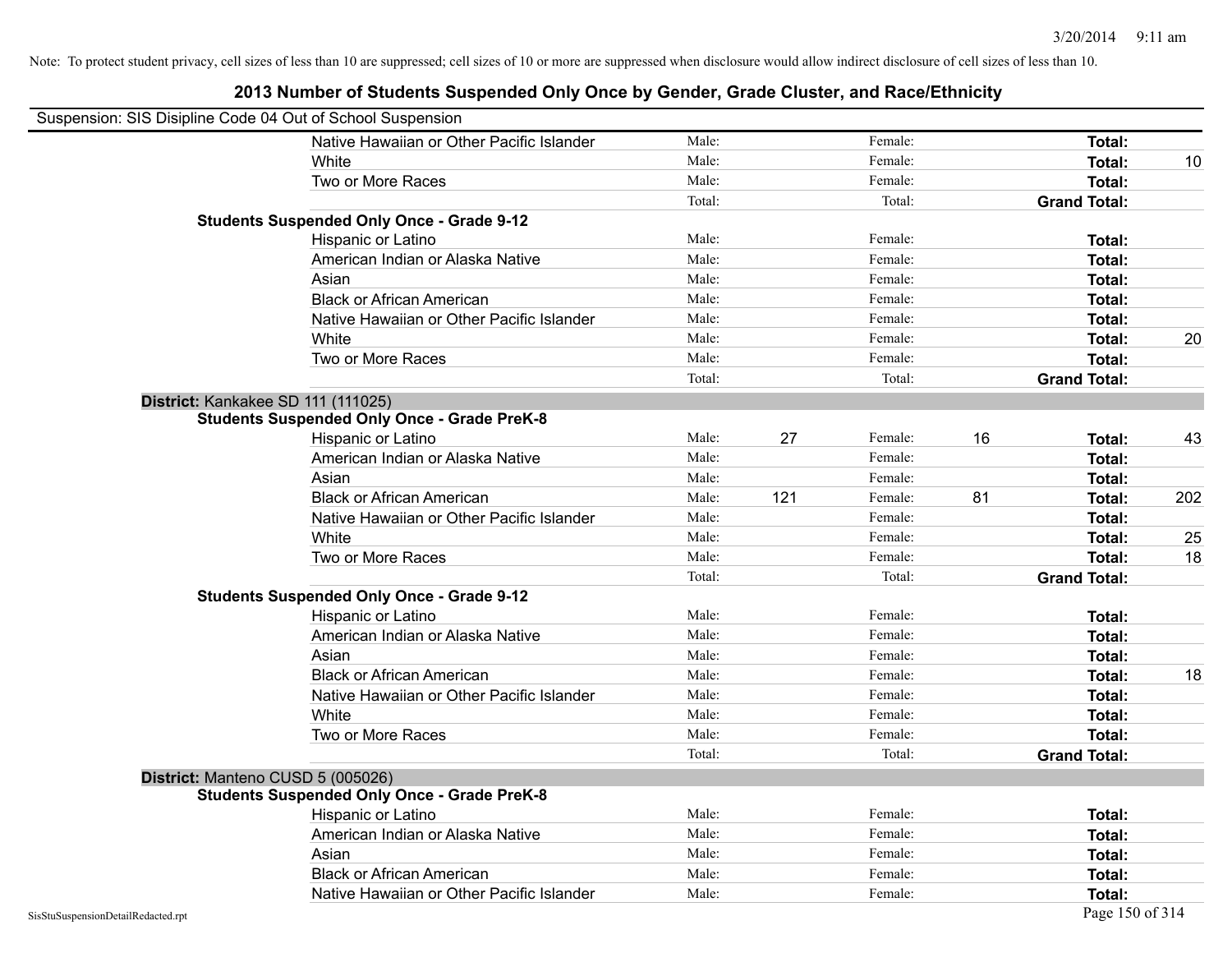| Suspension: SIS Disipline Code 04 Out of School Suspension |                                                    |        |         |                     |    |
|------------------------------------------------------------|----------------------------------------------------|--------|---------|---------------------|----|
|                                                            | White                                              | Male:  | Female: | Total:              |    |
|                                                            | Two or More Races                                  | Male:  | Female: | Total:              |    |
|                                                            |                                                    | Total: | Total:  | <b>Grand Total:</b> | 12 |
|                                                            | <b>Students Suspended Only Once - Grade 9-12</b>   |        |         |                     |    |
|                                                            | Hispanic or Latino                                 | Male:  | Female: | Total:              |    |
|                                                            | American Indian or Alaska Native                   | Male:  | Female: | Total:              |    |
|                                                            | Asian                                              | Male:  | Female: | Total:              |    |
|                                                            | <b>Black or African American</b>                   | Male:  | Female: | Total:              |    |
|                                                            | Native Hawaiian or Other Pacific Islander          | Male:  | Female: | Total:              |    |
|                                                            | White                                              | Male:  | Female: | <b>Total:</b>       | 20 |
|                                                            | Two or More Races                                  | Male:  | Female: | Total:              |    |
|                                                            |                                                    | Total: | Total:  | <b>Grand Total:</b> |    |
| District: Momence CUSD 1 (001026)                          |                                                    |        |         |                     |    |
|                                                            | <b>Students Suspended Only Once - Grade PreK-8</b> |        |         |                     |    |
|                                                            | Hispanic or Latino                                 | Male:  | Female: | Total:              |    |
|                                                            | American Indian or Alaska Native                   | Male:  | Female: | <b>Total:</b>       |    |
|                                                            | Asian                                              | Male:  | Female: | <b>Total:</b>       |    |
|                                                            | <b>Black or African American</b>                   | Male:  | Female: | Total:              |    |
|                                                            | Native Hawaiian or Other Pacific Islander          | Male:  | Female: | Total:              |    |
|                                                            | White                                              | Male:  | Female: | Total:              |    |
|                                                            | Two or More Races                                  | Male:  | Female: | Total:              |    |
|                                                            |                                                    | Total: | Total:  | <b>Grand Total:</b> | 13 |
|                                                            | <b>Students Suspended Only Once - Grade 9-12</b>   |        |         |                     |    |
|                                                            | Hispanic or Latino                                 | Male:  | Female: | Total:              |    |
|                                                            | American Indian or Alaska Native                   | Male:  | Female: | Total:              |    |
|                                                            | Asian                                              | Male:  | Female: | Total:              |    |
|                                                            | <b>Black or African American</b>                   | Male:  | Female: | Total:              |    |
|                                                            | Native Hawaiian or Other Pacific Islander          | Male:  | Female: | Total:              |    |
|                                                            | White                                              | Male:  | Female: | <b>Total:</b>       |    |
|                                                            | Two or More Races                                  | Male:  | Female: | Total:              |    |
|                                                            |                                                    | Total: | Total:  | <b>Grand Total:</b> | 17 |
| <b>District: St Anne CCSD 256 (256004)</b>                 |                                                    |        |         |                     |    |
|                                                            | <b>Students Suspended Only Once - Grade PreK-8</b> |        |         |                     |    |
|                                                            | Hispanic or Latino                                 | Male:  | Female: | Total:              |    |
|                                                            | American Indian or Alaska Native                   | Male:  | Female: | Total:              |    |
|                                                            | Asian                                              | Male:  | Female: | Total:              |    |
|                                                            | <b>Black or African American</b>                   | Male:  | Female: | <b>Total:</b>       |    |
|                                                            | Native Hawaiian or Other Pacific Islander          | Male:  | Female: | Total:              |    |
|                                                            | White                                              | Male:  | Female: | Total:              |    |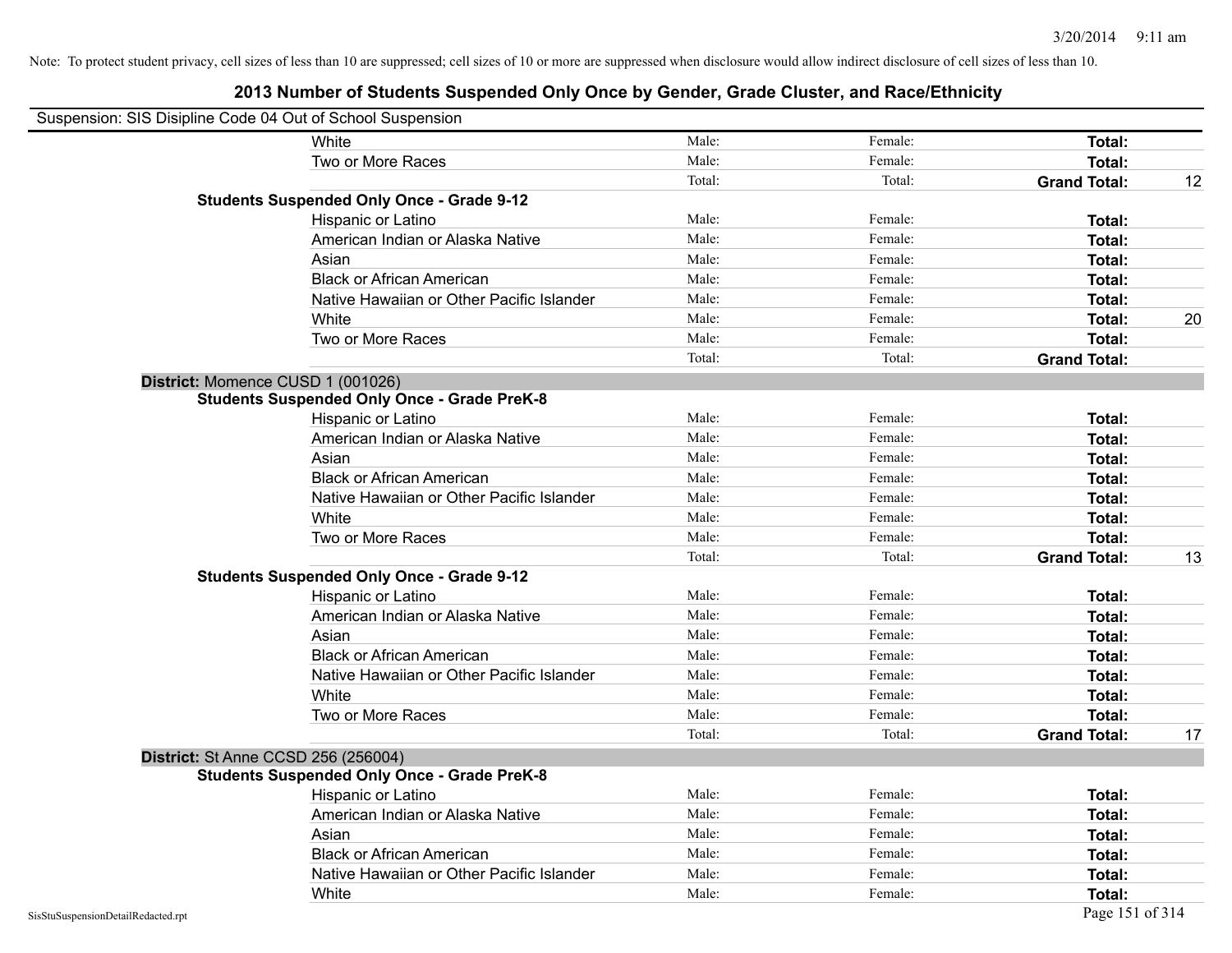## **2013 Number of Students Suspended Only Once by Gender, Grade Cluster, and Race/Ethnicity**

| Suspension: SIS Disipline Code 04 Out of School Suspension |                                                    |        |         |                     |    |
|------------------------------------------------------------|----------------------------------------------------|--------|---------|---------------------|----|
|                                                            | Two or More Races                                  | Male:  | Female: | Total:              |    |
|                                                            |                                                    | Total: | Total:  | <b>Grand Total:</b> | 12 |
|                                                            | District: St Anne CHSD 302 (302016)                |        |         |                     |    |
|                                                            | <b>Students Suspended Only Once - Grade 9-12</b>   |        |         |                     |    |
|                                                            | Hispanic or Latino                                 | Male:  | Female: | <b>Total:</b>       |    |
|                                                            | American Indian or Alaska Native                   | Male:  | Female: | Total:              |    |
|                                                            | Asian                                              | Male:  | Female: | Total:              |    |
|                                                            | <b>Black or African American</b>                   | Male:  | Female: | Total:              | 14 |
|                                                            | Native Hawaiian or Other Pacific Islander          | Male:  | Female: | <b>Total:</b>       |    |
|                                                            | White                                              | Male:  | Female: | Total:              |    |
|                                                            | Two or More Races                                  | Male:  | Female: | Total:              |    |
|                                                            |                                                    | Total: | Total:  | <b>Grand Total:</b> |    |
|                                                            | District: St George CCSD 258 (258004)              |        |         |                     |    |
|                                                            | <b>Students Suspended Only Once - Grade PreK-8</b> |        |         |                     |    |
|                                                            | Hispanic or Latino                                 | Male:  | Female: | Total:              |    |
|                                                            | American Indian or Alaska Native                   | Male:  | Female: | <b>Total:</b>       |    |
|                                                            | Asian                                              | Male:  | Female: | Total:              |    |
|                                                            | <b>Black or African American</b>                   | Male:  | Female: | Total:              |    |
|                                                            | Native Hawaiian or Other Pacific Islander          | Male:  | Female: | Total:              |    |
|                                                            | White                                              | Male:  | Female: | Total:              | 16 |
|                                                            | Two or More Races                                  | Male:  | Female: | <b>Total:</b>       |    |
|                                                            |                                                    | Total: | Total:  | <b>Grand Total:</b> |    |
| County: Non-Public School (000)                            |                                                    |        |         |                     |    |
|                                                            | District: Iroquois/Kankakee ROE (000000)           |        |         |                     |    |
|                                                            | <b>Students Suspended Only Once - Grade PreK-8</b> |        |         |                     |    |
|                                                            | Hispanic or Latino                                 | Male:  | Female: | <b>Total:</b>       |    |
|                                                            | American Indian or Alaska Native                   | Male:  | Female: | <b>Total:</b>       |    |
|                                                            | Asian                                              | Male:  | Female: | <b>Total:</b>       |    |
|                                                            | <b>Black or African American</b>                   | Male:  | Female: | Total:              |    |
|                                                            | Native Hawaiian or Other Pacific Islander          | Male:  | Female: | Total:              |    |
|                                                            | White                                              | Male:  | Female: | Total:              |    |
|                                                            | Two or More Races                                  | Male:  | Female: | <b>Total:</b>       |    |
|                                                            |                                                    | Total: | Total:  | <b>Grand Total:</b> |    |
|                                                            | <b>Students Suspended Only Once - Grade 9-12</b>   |        |         |                     |    |
|                                                            | Hispanic or Latino                                 | Male:  | Female: | Total:              |    |
|                                                            | American Indian or Alaska Native                   | Male:  | Female: | <b>Total:</b>       |    |
|                                                            | Asian                                              | Male:  | Female: | <b>Total:</b>       |    |
|                                                            | <b>Black or African American</b>                   | Male:  | Female: | Total:              |    |

 $\blacksquare$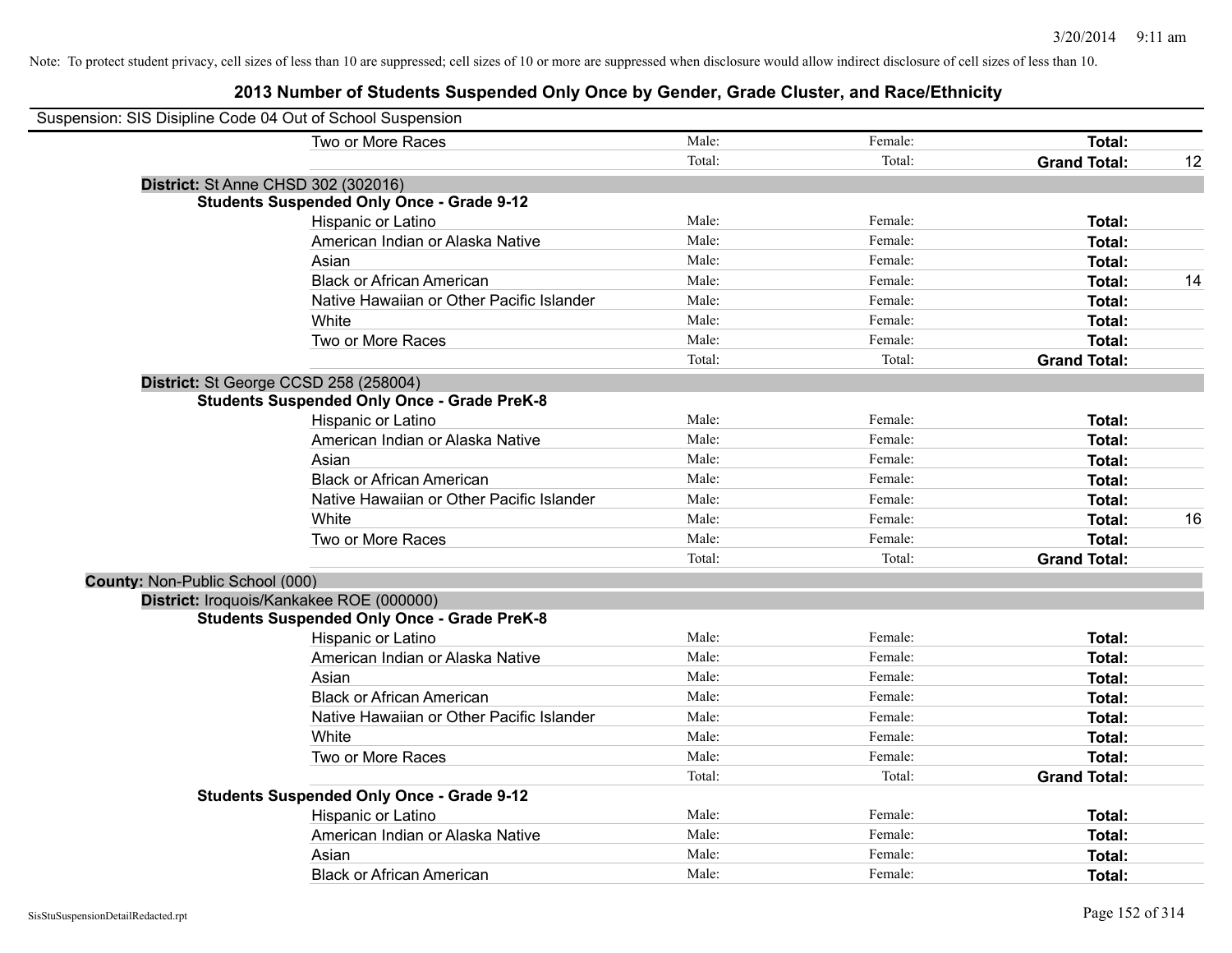## **2013 Number of Students Suspended Only Once by Gender, Grade Cluster, and Race/Ethnicity**

| Suspension: SIS Disipline Code 04 Out of School Suspension |                                                    |        |    |         |    |                     |    |
|------------------------------------------------------------|----------------------------------------------------|--------|----|---------|----|---------------------|----|
|                                                            | Native Hawaiian or Other Pacific Islander          | Male:  |    | Female: |    | Total:              |    |
|                                                            | White                                              | Male:  |    | Female: |    | Total:              |    |
|                                                            | Two or More Races                                  | Male:  |    | Female: |    | Total:              |    |
|                                                            |                                                    | Total: |    | Total:  |    | <b>Grand Total:</b> |    |
| District: Non-Public School (0000)                         |                                                    |        |    |         |    |                     |    |
|                                                            | <b>Students Suspended Only Once - Grade 9-12</b>   |        |    |         |    |                     |    |
|                                                            | Hispanic or Latino                                 | Male:  |    | Female: |    | Total:              |    |
|                                                            | American Indian or Alaska Native                   | Male:  |    | Female: |    | Total:              |    |
|                                                            | Asian                                              | Male:  |    | Female: |    | Total:              |    |
|                                                            | <b>Black or African American</b>                   | Male:  |    | Female: |    | Total:              |    |
|                                                            | Native Hawaiian or Other Pacific Islander          | Male:  |    | Female: |    | Total:              |    |
|                                                            | White                                              | Male:  |    | Female: |    | Total:              |    |
|                                                            | Two or More Races                                  | Male:  |    | Female: |    | Total:              |    |
|                                                            |                                                    | Total: |    | Total:  |    | <b>Grand Total:</b> |    |
|                                                            |                                                    |        |    |         |    |                     |    |
| Region: Jackson/Perry ROE (30)                             |                                                    |        |    |         |    |                     |    |
| County: Jackson (039)                                      |                                                    |        |    |         |    |                     |    |
|                                                            | District: Carbondale CHSD 165 (165016)             |        |    |         |    |                     |    |
|                                                            | <b>Students Suspended Only Once - Grade 9-12</b>   |        |    |         |    |                     |    |
|                                                            | Hispanic or Latino                                 | Male:  |    | Female: |    | Total:              |    |
|                                                            | American Indian or Alaska Native                   | Male:  |    | Female: |    | Total:              |    |
|                                                            | Asian                                              | Male:  |    | Female: |    | Total:              |    |
|                                                            | <b>Black or African American</b>                   | Male:  | 20 | Female: | 17 | Total:              | 37 |
|                                                            | Native Hawaiian or Other Pacific Islander          | Male:  |    | Female: |    | Total:              |    |
|                                                            | White                                              | Male:  |    | Female: |    | Total:              | 15 |
|                                                            | Two or More Races                                  | Male:  |    | Female: |    | Total:              |    |
|                                                            |                                                    | Total: |    | Total:  |    | <b>Grand Total:</b> |    |
|                                                            | District: Carbondale ESD 95 (095002)               |        |    |         |    |                     |    |
|                                                            | <b>Students Suspended Only Once - Grade PreK-8</b> |        |    |         |    |                     |    |
|                                                            | Hispanic or Latino                                 | Male:  |    | Female: |    | Total:              |    |
|                                                            | American Indian or Alaska Native                   | Male:  |    | Female: |    | Total:              |    |
|                                                            | Asian                                              | Male:  |    | Female: |    | Total:              |    |
|                                                            | <b>Black or African American</b>                   | Male:  | 25 | Female: | 17 | Total:              | 42 |
|                                                            | Native Hawaiian or Other Pacific Islander          | Male:  |    | Female: |    | Total:              |    |
|                                                            | White                                              | Male:  |    | Female: |    | Total:              | 11 |
|                                                            | Two or More Races                                  | Male:  |    | Female: |    | Total:              |    |
|                                                            |                                                    | Total: |    | Total:  |    | <b>Grand Total:</b> |    |
|                                                            |                                                    |        |    |         |    |                     |    |

**District:** Elverado CUSD 196 (196026)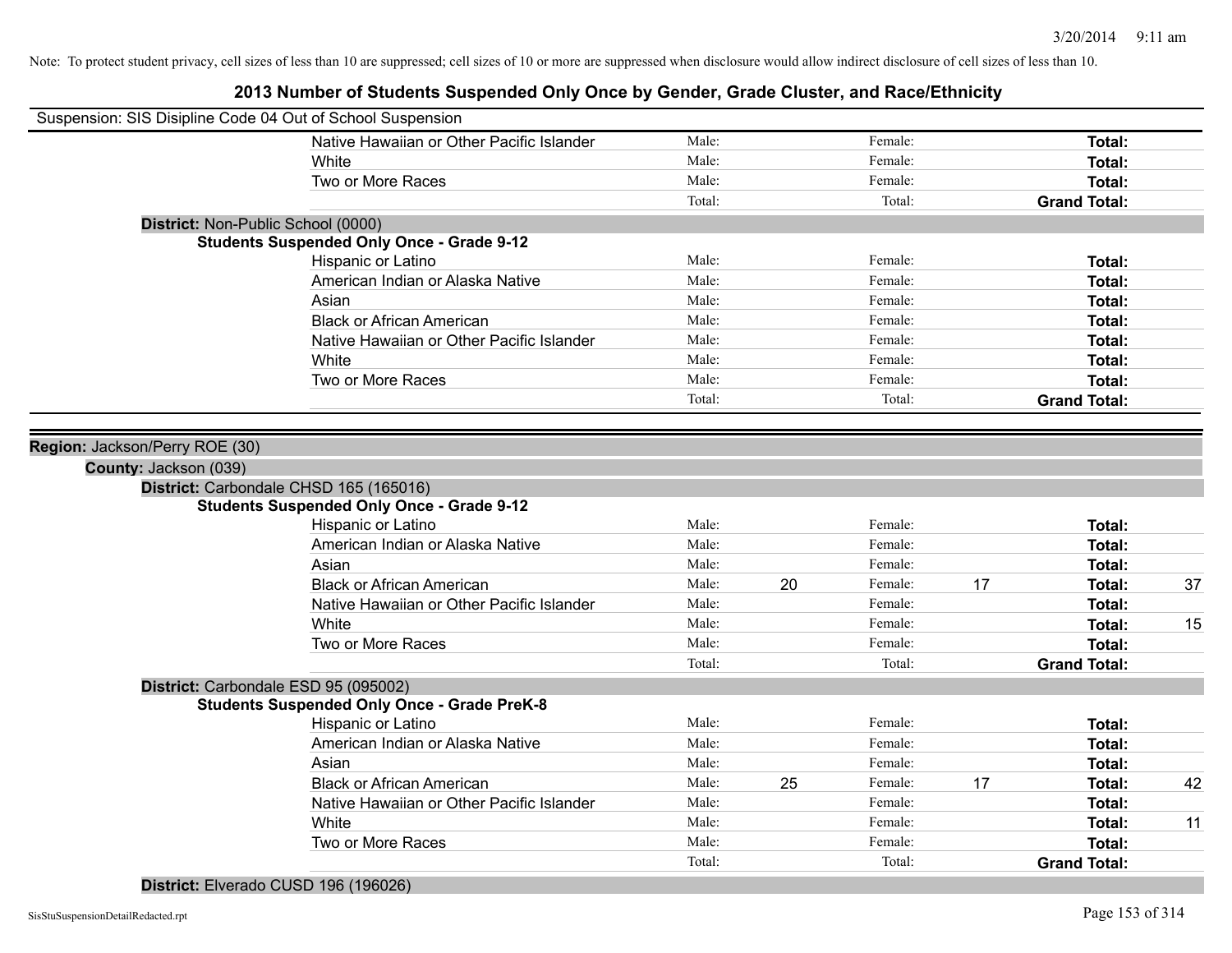| Suspension: SIS Disipline Code 04 Out of School Suspension |        |         |                     |    |
|------------------------------------------------------------|--------|---------|---------------------|----|
| <b>Students Suspended Only Once - Grade PreK-8</b>         |        |         |                     |    |
| Hispanic or Latino                                         | Male:  | Female: | Total:              |    |
| American Indian or Alaska Native                           | Male:  | Female: | Total:              |    |
| Asian                                                      | Male:  | Female: | Total:              |    |
| <b>Black or African American</b>                           | Male:  | Female: | Total:              |    |
| Native Hawaiian or Other Pacific Islander                  | Male:  | Female: | Total:              |    |
| White                                                      | Male:  | Female: | Total:              |    |
| Two or More Races                                          | Male:  | Female: | Total:              |    |
|                                                            | Total: | Total:  | <b>Grand Total:</b> |    |
| <b>Students Suspended Only Once - Grade 9-12</b>           |        |         |                     |    |
| Hispanic or Latino                                         | Male:  | Female: | Total:              |    |
| American Indian or Alaska Native                           | Male:  | Female: | Total:              |    |
| Asian                                                      | Male:  | Female: | Total:              |    |
| <b>Black or African American</b>                           | Male:  | Female: | Total:              |    |
| Native Hawaiian or Other Pacific Islander                  | Male:  | Female: | Total:              |    |
| White                                                      | Male:  | Female: | Total:              |    |
| Two or More Races                                          | Male:  | Female: | Total:              |    |
|                                                            | Total: | Total:  | <b>Grand Total:</b> |    |
| District: Giant City CCSD 130 (130004)                     |        |         |                     |    |
| <b>Students Suspended Only Once - Grade PreK-8</b>         |        |         |                     |    |
| Hispanic or Latino                                         | Male:  | Female: | Total:              |    |
| American Indian or Alaska Native                           | Male:  | Female: | Total:              |    |
| Asian                                                      | Male:  | Female: | Total:              |    |
| <b>Black or African American</b>                           | Male:  | Female: | Total:              |    |
| Native Hawaiian or Other Pacific Islander                  | Male:  | Female: | Total:              |    |
| White                                                      | Male:  | Female: | Total:              |    |
| Two or More Races                                          | Male:  | Female: | Total:              |    |
|                                                            | Total: | Total:  | <b>Grand Total:</b> | 11 |
| District: Murphysboro CUSD 186 (186026)                    |        |         |                     |    |
| <b>Students Suspended Only Once - Grade PreK-8</b>         |        |         |                     |    |
| Hispanic or Latino                                         | Male:  | Female: | Total:              |    |
| American Indian or Alaska Native                           | Male:  | Female: | Total:              |    |
| Asian                                                      | Male:  | Female: | Total:              |    |
| <b>Black or African American</b>                           | Male:  | Female: | Total:              | 28 |
| Native Hawaiian or Other Pacific Islander                  | Male:  | Female: | Total:              |    |
| White                                                      | Male:  | Female: | Total:              | 30 |
| Two or More Races                                          | Male:  | Female: | Total:              |    |
|                                                            | Total: | Total:  | <b>Grand Total:</b> |    |
|                                                            |        |         |                     |    |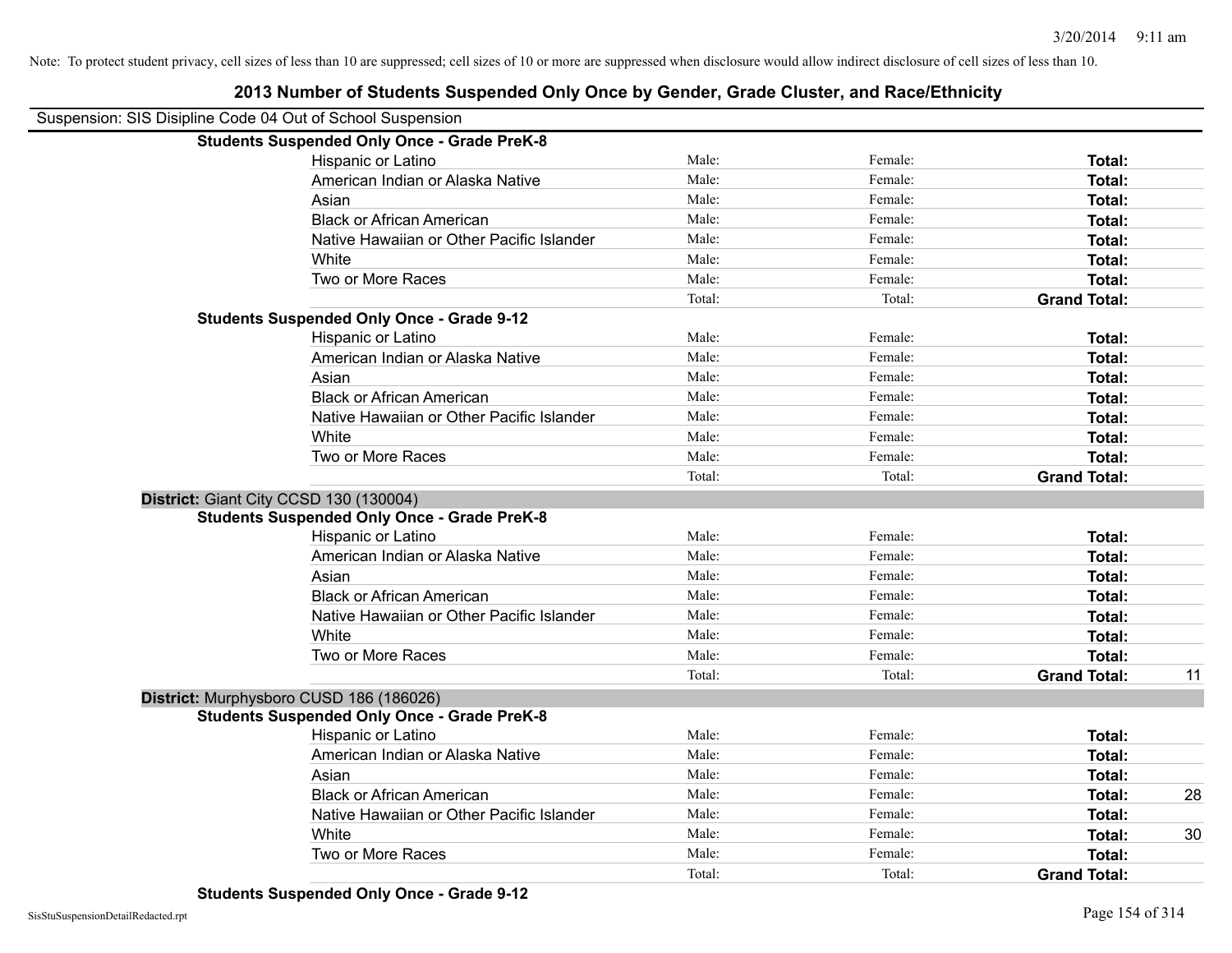## **2013 Number of Students Suspended Only Once by Gender, Grade Cluster, and Race/Ethnicity**

| Suspension: SIS Disipline Code 04 Out of School Suspension |                                                    |        |    |         |    |                     |    |
|------------------------------------------------------------|----------------------------------------------------|--------|----|---------|----|---------------------|----|
|                                                            | Hispanic or Latino                                 | Male:  |    | Female: |    | <b>Total:</b>       |    |
|                                                            | American Indian or Alaska Native                   | Male:  |    | Female: |    | <b>Total:</b>       |    |
|                                                            | Asian                                              | Male:  |    | Female: |    | Total:              |    |
|                                                            | <b>Black or African American</b>                   | Male:  |    | Female: |    | Total:              | 13 |
|                                                            | Native Hawaiian or Other Pacific Islander          | Male:  |    | Female: |    | <b>Total:</b>       |    |
|                                                            | White                                              | Male:  | 14 | Female: | 11 | Total:              | 25 |
|                                                            | Two or More Races                                  | Male:  |    | Female: |    | <b>Total:</b>       |    |
|                                                            |                                                    | Total: |    | Total:  |    | <b>Grand Total:</b> |    |
| District: Trico CUSD 176 (176026)                          |                                                    |        |    |         |    |                     |    |
|                                                            | <b>Students Suspended Only Once - Grade PreK-8</b> |        |    |         |    |                     |    |
|                                                            | Hispanic or Latino                                 | Male:  |    | Female: |    | Total:              |    |
|                                                            | American Indian or Alaska Native                   | Male:  |    | Female: |    | Total:              |    |
|                                                            | Asian                                              | Male:  |    | Female: |    | Total:              |    |
|                                                            | <b>Black or African American</b>                   | Male:  |    | Female: |    | <b>Total:</b>       |    |
|                                                            | Native Hawaiian or Other Pacific Islander          | Male:  |    | Female: |    | Total:              |    |
|                                                            | White                                              | Male:  |    | Female: |    | Total:              | 24 |
|                                                            | Two or More Races                                  | Male:  |    | Female: |    | <b>Total:</b>       |    |
|                                                            |                                                    | Total: |    | Total:  |    | <b>Grand Total:</b> |    |
|                                                            | <b>Students Suspended Only Once - Grade 9-12</b>   |        |    |         |    |                     |    |
|                                                            | Hispanic or Latino                                 | Male:  |    | Female: |    | Total:              |    |
|                                                            | American Indian or Alaska Native                   | Male:  |    | Female: |    | Total:              |    |
|                                                            | Asian                                              | Male:  |    | Female: |    | <b>Total:</b>       |    |
|                                                            | <b>Black or African American</b>                   | Male:  |    | Female: |    | <b>Total:</b>       |    |
|                                                            | Native Hawaiian or Other Pacific Islander          | Male:  |    | Female: |    | <b>Total:</b>       |    |
|                                                            | White                                              | Male:  |    | Female: |    | <b>Total:</b>       | 22 |
|                                                            | Two or More Races                                  | Male:  |    | Female: |    | <b>Total:</b>       |    |
|                                                            |                                                    | Total: |    | Total:  |    | <b>Grand Total:</b> |    |
|                                                            | District: Unity Point CCSD 140 (140004)            |        |    |         |    |                     |    |
|                                                            | <b>Students Suspended Only Once - Grade PreK-8</b> |        |    |         |    |                     |    |
|                                                            | Hispanic or Latino                                 | Male:  |    | Female: |    | <b>Total:</b>       |    |
|                                                            | American Indian or Alaska Native                   | Male:  |    | Female: |    | <b>Total:</b>       |    |
|                                                            | Asian                                              | Male:  |    | Female: |    | <b>Total:</b>       |    |
|                                                            | <b>Black or African American</b>                   | Male:  |    | Female: |    | Total:              |    |
|                                                            | Native Hawaiian or Other Pacific Islander          | Male:  |    | Female: |    | Total:              |    |
|                                                            | White                                              | Male:  |    | Female: |    | <b>Total:</b>       |    |
|                                                            | Two or More Races                                  | Male:  |    | Female: |    | <b>Total:</b>       |    |
|                                                            |                                                    | Total: |    | Total:  |    | <b>Grand Total:</b> | 10 |

**County:** Perry (073)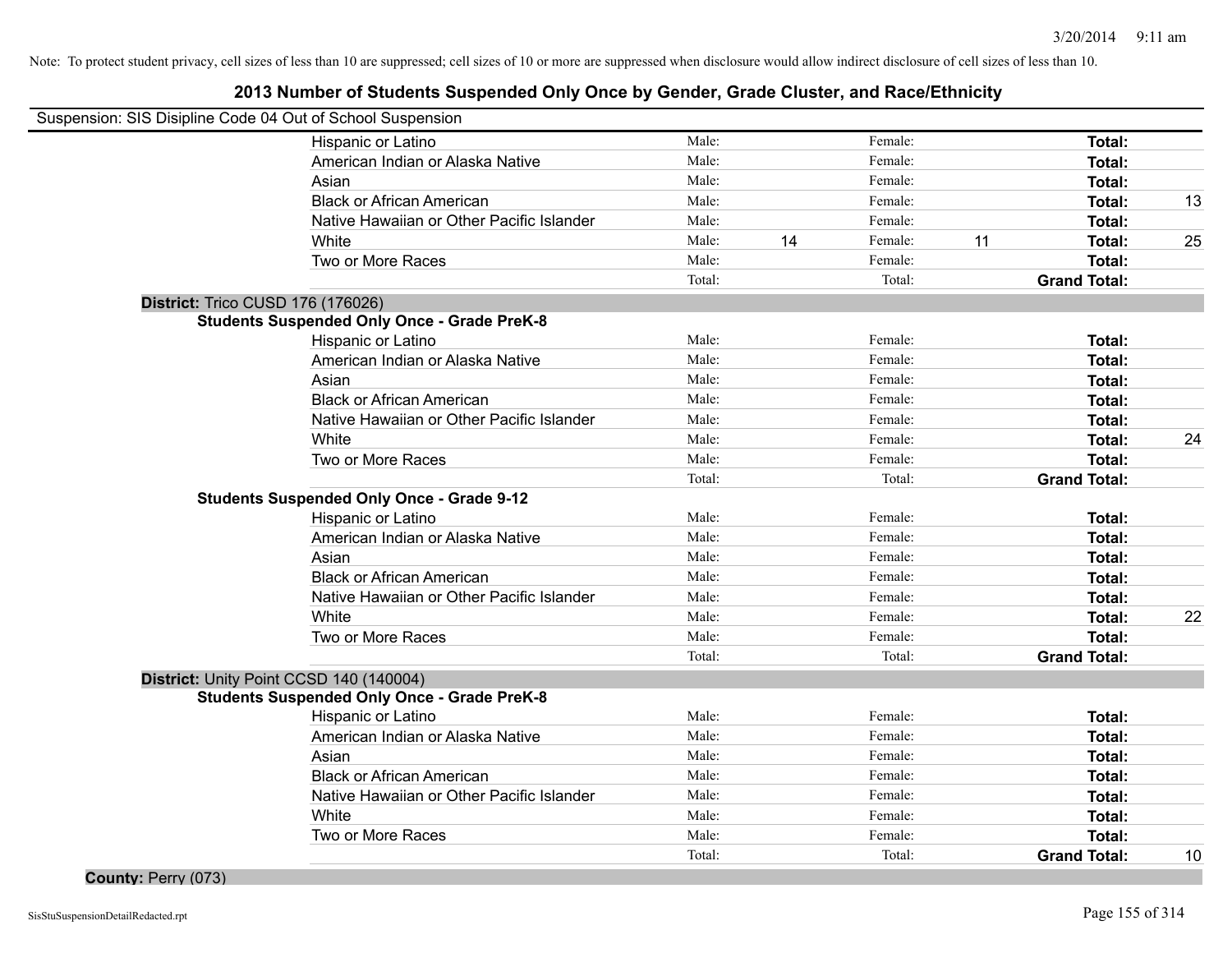| Suspension: SIS Disipline Code 04 Out of School Suspension |                                                    |        |     |         |     |                     |     |
|------------------------------------------------------------|----------------------------------------------------|--------|-----|---------|-----|---------------------|-----|
|                                                            | District: Duquoin CUSD 300 (300026)                |        |     |         |     |                     |     |
|                                                            | <b>Students Suspended Only Once - Grade 9-12</b>   |        |     |         |     |                     |     |
|                                                            | Hispanic or Latino                                 | Male:  |     | Female: |     | Total:              |     |
|                                                            | American Indian or Alaska Native                   | Male:  |     | Female: |     | <b>Total:</b>       |     |
|                                                            | Asian                                              | Male:  |     | Female: |     | <b>Total:</b>       |     |
|                                                            | <b>Black or African American</b>                   | Male:  |     | Female: |     | Total:              |     |
|                                                            | Native Hawaiian or Other Pacific Islander          | Male:  |     | Female: |     | Total:              |     |
|                                                            | White                                              | Male:  |     | Female: |     | Total:              |     |
|                                                            | Two or More Races                                  | Male:  |     | Female: |     | Total:              |     |
|                                                            |                                                    | Total: |     | Total:  |     | <b>Grand Total:</b> | 13  |
|                                                            | District: Pinckneyville CHSD 101 (101016)          |        |     |         |     |                     |     |
|                                                            | <b>Students Suspended Only Once - Grade 9-12</b>   |        |     |         |     |                     |     |
|                                                            | Hispanic or Latino                                 | Male:  |     | Female: |     | Total:              |     |
|                                                            | American Indian or Alaska Native                   | Male:  |     | Female: |     | Total:              |     |
|                                                            | Asian                                              | Male:  |     | Female: |     | Total:              |     |
|                                                            | <b>Black or African American</b>                   | Male:  |     | Female: |     | Total:              |     |
|                                                            | Native Hawaiian or Other Pacific Islander          | Male:  |     | Female: |     | Total:              |     |
|                                                            | White                                              | Male:  |     | Female: |     | Total:              |     |
|                                                            | Two or More Races                                  | Male:  |     | Female: |     | Total:              |     |
|                                                            |                                                    | Total: |     | Total:  |     | <b>Grand Total:</b> |     |
|                                                            | District: Pinckneyville SD 50 (050002)             |        |     |         |     |                     |     |
|                                                            | <b>Students Suspended Only Once - Grade PreK-8</b> |        |     |         |     |                     |     |
|                                                            | Hispanic or Latino                                 | Male:  |     | Female: |     | Total:              |     |
|                                                            | American Indian or Alaska Native                   | Male:  |     | Female: |     | Total:              |     |
|                                                            | Asian                                              | Male:  |     | Female: |     | Total:              |     |
|                                                            | <b>Black or African American</b>                   | Male:  |     | Female: |     | Total:              |     |
|                                                            | Native Hawaiian or Other Pacific Islander          | Male:  |     | Female: |     | Total:              |     |
|                                                            | White                                              | Male:  |     | Female: |     | Total:              | 11  |
|                                                            | Two or More Races                                  | Male:  |     | Female: |     | Total:              |     |
|                                                            |                                                    | Total: |     | Total:  |     | <b>Grand Total:</b> |     |
|                                                            |                                                    |        |     |         |     |                     |     |
| Region: Kane ROE (31)                                      |                                                    |        |     |         |     |                     |     |
| County: Kane (045)                                         |                                                    |        |     |         |     |                     |     |
|                                                            | District: Aurora East USD 131 (131022)             |        |     |         |     |                     |     |
|                                                            | <b>Students Suspended Only Once - Grade PreK-8</b> |        |     |         |     |                     |     |
|                                                            | Hispanic or Latino                                 | Male:  | 180 | Female: | 109 | Total:              | 289 |
|                                                            | American Indian or Alaska Native                   | Male:  |     | Female: |     | Total:              |     |
|                                                            | Asian                                              | Male:  |     | Female: |     | Total:              |     |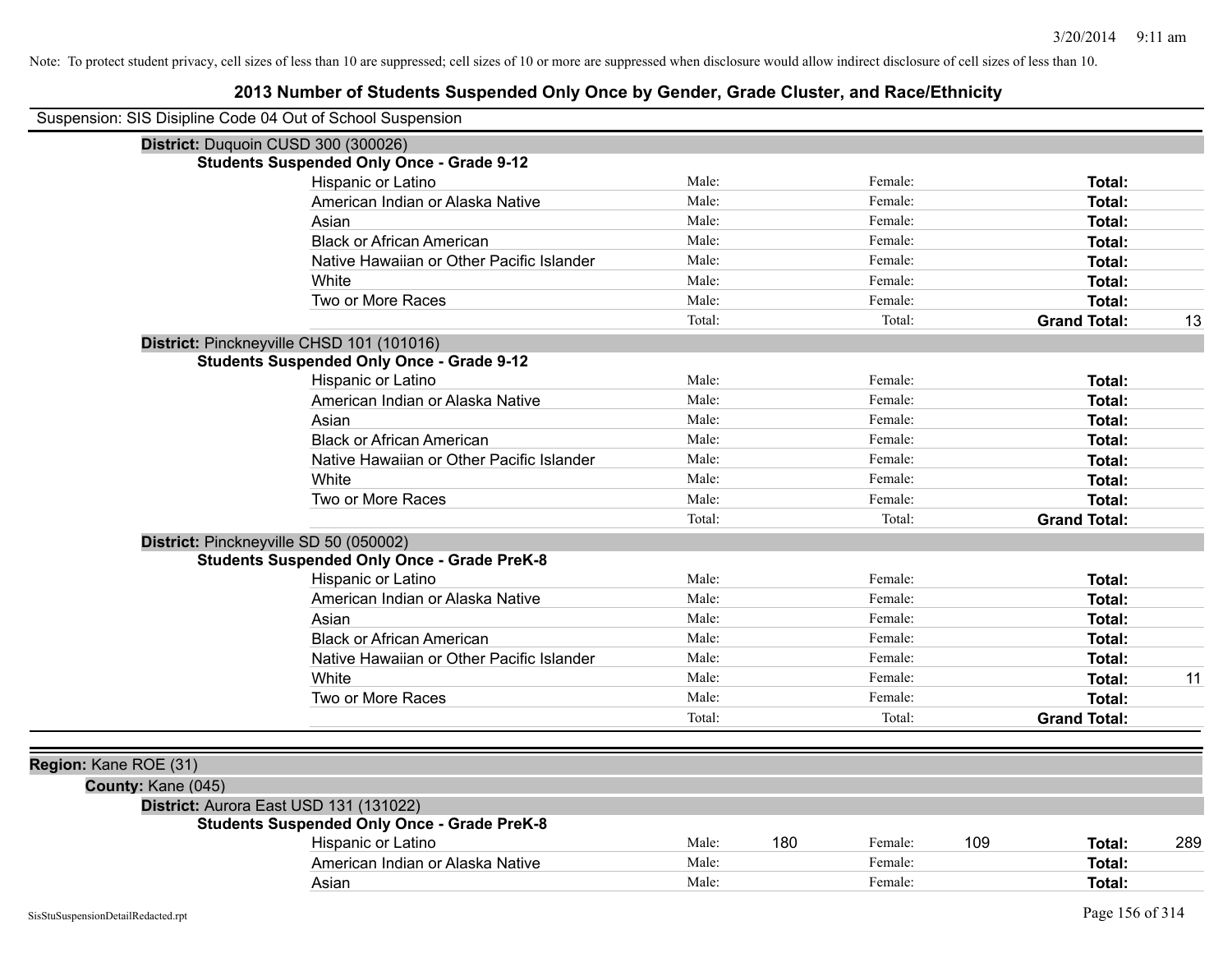| Suspension: SIS Disipline Code 04 Out of School Suspension |                                                    |        |     |         |    |                     |     |
|------------------------------------------------------------|----------------------------------------------------|--------|-----|---------|----|---------------------|-----|
|                                                            | <b>Black or African American</b>                   | Male:  | 34  | Female: | 21 | Total:              | 55  |
|                                                            | Native Hawaiian or Other Pacific Islander          | Male:  |     | Female: |    | Total:              |     |
|                                                            | White                                              | Male:  |     | Female: |    | Total:              | 10  |
|                                                            | Two or More Races                                  | Male:  |     | Female: |    | Total:              |     |
|                                                            |                                                    | Total: |     | Total:  |    | <b>Grand Total:</b> | 366 |
|                                                            | <b>Students Suspended Only Once - Grade 9-12</b>   |        |     |         |    |                     |     |
|                                                            | Hispanic or Latino                                 | Male:  | 76  | Female: | 53 | Total:              | 129 |
|                                                            | American Indian or Alaska Native                   | Male:  |     | Female: |    | Total:              |     |
|                                                            | Asian                                              | Male:  |     | Female: |    | Total:              |     |
|                                                            | <b>Black or African American</b>                   | Male:  |     | Female: |    | Total:              | 24  |
|                                                            | Native Hawaiian or Other Pacific Islander          | Male:  |     | Female: |    | Total:              |     |
|                                                            | White                                              | Male:  |     | Female: |    | Total:              | 10  |
|                                                            | Two or More Races                                  | Male:  |     | Female: |    | Total:              |     |
|                                                            |                                                    | Total: |     | Total:  |    | <b>Grand Total:</b> |     |
|                                                            | District: Aurora West USD 129 (129022)             |        |     |         |    |                     |     |
|                                                            | <b>Students Suspended Only Once - Grade PreK-8</b> |        |     |         |    |                     |     |
|                                                            | Hispanic or Latino                                 | Male:  | 136 | Female: | 61 | Total:              | 197 |
|                                                            | American Indian or Alaska Native                   | Male:  |     | Female: |    | Total:              |     |
|                                                            | Asian                                              | Male:  |     | Female: |    | Total:              |     |
|                                                            | <b>Black or African American</b>                   | Male:  | 50  | Female: | 32 | Total:              | 82  |
|                                                            | Native Hawaiian or Other Pacific Islander          | Male:  |     | Female: |    | Total:              |     |
|                                                            | White                                              | Male:  | 46  | Female: | 10 | Total:              | 56  |
|                                                            | Two or More Races                                  | Male:  |     | Female: |    | <b>Total:</b>       |     |
|                                                            |                                                    | Total: |     | Total:  |    | <b>Grand Total:</b> | 348 |
|                                                            | <b>Students Suspended Only Once - Grade 9-12</b>   |        |     |         |    |                     |     |
|                                                            | Hispanic or Latino                                 | Male:  | 83  | Female: | 35 | Total:              | 118 |
|                                                            | American Indian or Alaska Native                   | Male:  |     | Female: |    | Total:              |     |
|                                                            | Asian                                              | Male:  |     | Female: |    | Total:              |     |
|                                                            | <b>Black or African American</b>                   | Male:  | 32  | Female: | 33 | Total:              | 65  |
|                                                            | Native Hawaiian or Other Pacific Islander          | Male:  |     | Female: |    | Total:              |     |
|                                                            | White                                              | Male:  | 26  | Female: | 12 | Total:              | 38  |
|                                                            | Two or More Races                                  | Male:  |     | Female: |    | Total:              |     |
|                                                            |                                                    | Total: |     | Total:  |    | <b>Grand Total:</b> | 232 |
|                                                            | District: Batavia USD 101 (101022)                 |        |     |         |    |                     |     |
|                                                            | <b>Students Suspended Only Once - Grade PreK-8</b> |        |     |         |    |                     |     |
|                                                            | Hispanic or Latino                                 | Male:  |     | Female: |    | Total:              |     |
|                                                            | American Indian or Alaska Native                   | Male:  |     | Female: |    | Total:              |     |
|                                                            | Asian                                              | Male:  |     | Female: |    | Total:              |     |
|                                                            | <b>Black or African American</b>                   | Male:  |     | Female: |    | Total:              |     |
| SisStuSuspensionDetailRedacted.rpt                         |                                                    |        |     |         |    | Page 157 of 314     |     |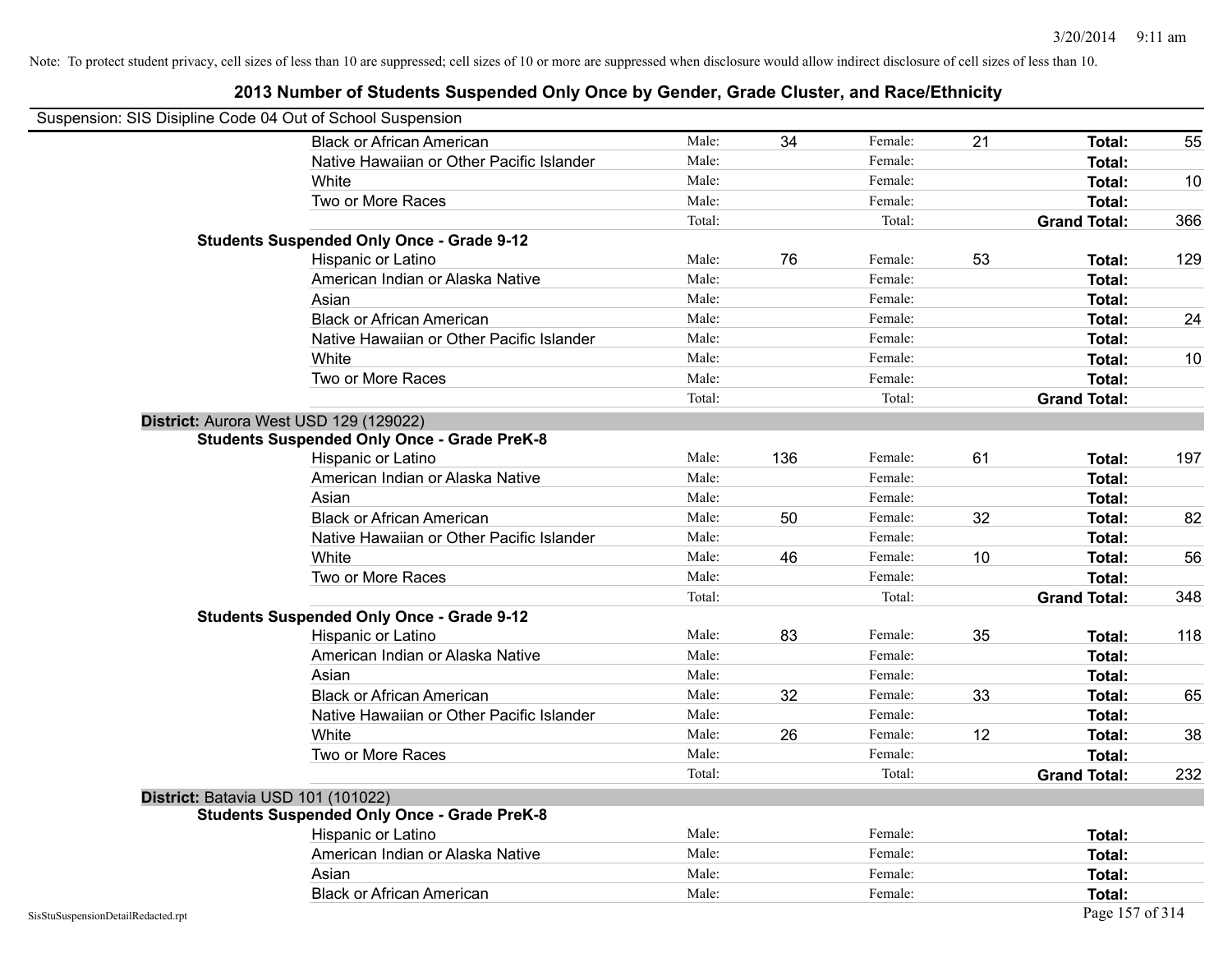| Suspension: SIS Disipline Code 04 Out of School Suspension |                                                    |        |    |         |    |                     |     |
|------------------------------------------------------------|----------------------------------------------------|--------|----|---------|----|---------------------|-----|
|                                                            | Native Hawaiian or Other Pacific Islander          | Male:  |    | Female: |    | Total:              |     |
|                                                            | White                                              | Male:  |    | Female: |    | Total:              | 18  |
|                                                            | Two or More Races                                  | Male:  |    | Female: |    | <b>Total:</b>       |     |
|                                                            |                                                    | Total: |    | Total:  |    | <b>Grand Total:</b> | 32  |
|                                                            | <b>Students Suspended Only Once - Grade 9-12</b>   |        |    |         |    |                     |     |
|                                                            | Hispanic or Latino                                 | Male:  |    | Female: |    | Total:              | 12  |
|                                                            | American Indian or Alaska Native                   | Male:  |    | Female: |    | Total:              |     |
|                                                            | Asian                                              | Male:  |    | Female: |    | <b>Total:</b>       |     |
|                                                            | <b>Black or African American</b>                   | Male:  |    | Female: |    | Total:              |     |
|                                                            | Native Hawaiian or Other Pacific Islander          | Male:  |    | Female: |    | Total:              |     |
|                                                            | White                                              | Male:  | 25 | Female: | 12 | Total:              | 37  |
|                                                            | Two or More Races                                  | Male:  |    | Female: |    | Total:              |     |
|                                                            |                                                    | Total: |    | Total:  |    | <b>Grand Total:</b> |     |
|                                                            | District: Central CUSD 301 (301026)                |        |    |         |    |                     |     |
|                                                            | <b>Students Suspended Only Once - Grade PreK-8</b> |        |    |         |    |                     |     |
|                                                            | Hispanic or Latino                                 | Male:  |    | Female: |    | Total:              |     |
|                                                            | American Indian or Alaska Native                   | Male:  |    | Female: |    | Total:              |     |
|                                                            | Asian                                              | Male:  |    | Female: |    | Total:              |     |
|                                                            | <b>Black or African American</b>                   | Male:  |    | Female: |    | Total:              |     |
|                                                            | Native Hawaiian or Other Pacific Islander          | Male:  |    | Female: |    | Total:              |     |
|                                                            | White                                              | Male:  |    | Female: |    | <b>Total:</b>       |     |
|                                                            | Two or More Races                                  | Male:  |    | Female: |    | Total:              |     |
|                                                            |                                                    | Total: |    | Total:  |    | <b>Grand Total:</b> | 16  |
|                                                            | <b>Students Suspended Only Once - Grade 9-12</b>   |        |    |         |    |                     |     |
|                                                            | Hispanic or Latino                                 | Male:  |    | Female: |    | Total:              |     |
|                                                            | American Indian or Alaska Native                   | Male:  |    | Female: |    | <b>Total:</b>       |     |
|                                                            | Asian                                              | Male:  |    | Female: |    | Total:              |     |
|                                                            | <b>Black or African American</b>                   | Male:  |    | Female: |    | <b>Total:</b>       |     |
|                                                            | Native Hawaiian or Other Pacific Islander          | Male:  |    | Female: |    | Total:              |     |
|                                                            | White                                              | Male:  |    | Female: |    | Total:              | 10  |
|                                                            | Two or More Races                                  | Male:  |    | Female: |    | Total:              |     |
|                                                            |                                                    | Total: |    | Total:  |    | <b>Grand Total:</b> |     |
| District: CUSD 300 (300026)                                |                                                    |        |    |         |    |                     |     |
|                                                            | <b>Students Suspended Only Once - Grade PreK-8</b> |        |    |         |    |                     |     |
|                                                            | Hispanic or Latino                                 | Male:  | 71 | Female: | 39 | Total:              | 110 |
|                                                            | American Indian or Alaska Native                   | Male:  |    | Female: |    | Total:              |     |
|                                                            | Asian                                              | Male:  |    | Female: |    | <b>Total:</b>       |     |
|                                                            | <b>Black or African American</b>                   | Male:  | 44 | Female: | 24 | Total:              | 68  |
|                                                            | Native Hawaiian or Other Pacific Islander          | Male:  |    | Female: |    | <b>Total:</b>       |     |
| SisStuSuspensionDetailRedacted.rpt                         |                                                    |        |    |         |    | Page 158 of 314     |     |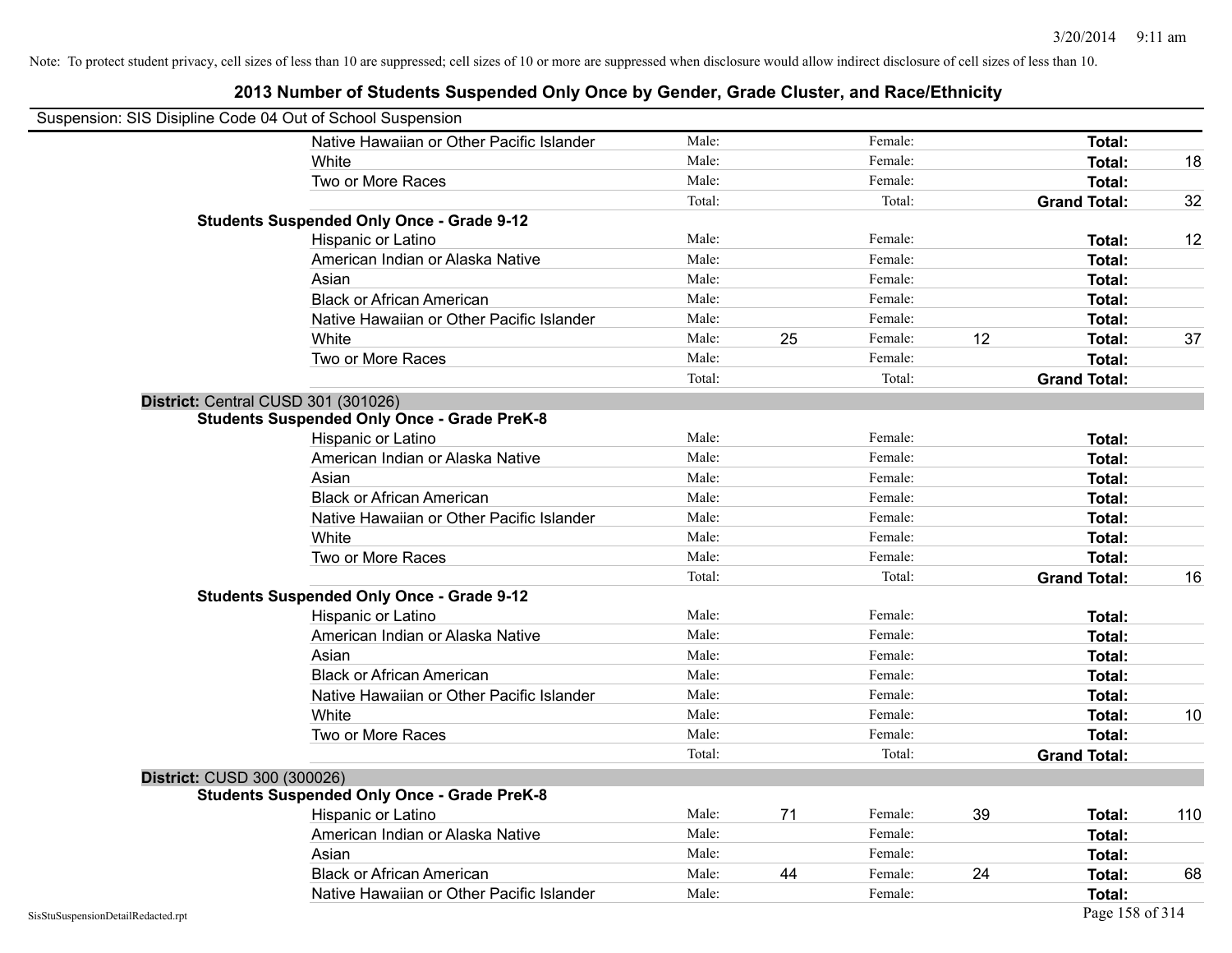|                                    | Suspension: SIS Disipline Code 04 Out of School Suspension |        |    |         |    |                     |     |
|------------------------------------|------------------------------------------------------------|--------|----|---------|----|---------------------|-----|
|                                    | White                                                      | Male:  | 67 | Female: | 15 | Total:              | 82  |
|                                    | Two or More Races                                          | Male:  |    | Female: |    | Total:              |     |
|                                    |                                                            | Total: |    | Total:  |    | <b>Grand Total:</b> | 273 |
|                                    | <b>Students Suspended Only Once - Grade 9-12</b>           |        |    |         |    |                     |     |
|                                    | Hispanic or Latino                                         | Male:  | 77 | Female: | 82 | Total:              | 159 |
|                                    | American Indian or Alaska Native                           | Male:  |    | Female: |    | Total:              |     |
|                                    | Asian                                                      | Male:  |    | Female: |    | Total:              |     |
|                                    | <b>Black or African American</b>                           | Male:  | 21 | Female: | 16 | Total:              | 37  |
|                                    | Native Hawaiian or Other Pacific Islander                  | Male:  |    | Female: |    | Total:              |     |
|                                    | White                                                      | Male:  | 83 | Female: | 35 | Total:              | 118 |
|                                    | Two or More Races                                          | Male:  |    | Female: |    | Total:              | 12  |
|                                    |                                                            | Total: |    | Total:  |    | <b>Grand Total:</b> |     |
|                                    | District: Geneva CUSD 304 (304026)                         |        |    |         |    |                     |     |
|                                    | <b>Students Suspended Only Once - Grade PreK-8</b>         |        |    |         |    |                     |     |
|                                    | Hispanic or Latino                                         | Male:  |    | Female: |    | Total:              |     |
|                                    | American Indian or Alaska Native                           | Male:  |    | Female: |    | <b>Total:</b>       |     |
|                                    | Asian                                                      | Male:  |    | Female: |    | Total:              |     |
|                                    | <b>Black or African American</b>                           | Male:  |    | Female: |    | Total:              |     |
|                                    | Native Hawaiian or Other Pacific Islander                  | Male:  |    | Female: |    | Total:              |     |
|                                    | White                                                      | Male:  |    | Female: |    | Total:              |     |
|                                    | Two or More Races                                          | Male:  |    | Female: |    | <b>Total:</b>       |     |
|                                    |                                                            | Total: |    | Total:  |    | <b>Grand Total:</b> |     |
|                                    | <b>Students Suspended Only Once - Grade 9-12</b>           |        |    |         |    |                     |     |
|                                    | Hispanic or Latino                                         | Male:  |    | Female: |    | Total:              |     |
|                                    | American Indian or Alaska Native                           | Male:  |    | Female: |    | Total:              |     |
|                                    | Asian                                                      | Male:  |    | Female: |    | Total:              |     |
|                                    | <b>Black or African American</b>                           | Male:  |    | Female: |    | <b>Total:</b>       |     |
|                                    | Native Hawaiian or Other Pacific Islander                  | Male:  |    | Female: |    | Total:              |     |
|                                    | White                                                      | Male:  | 20 | Female: | 12 | Total:              | 32  |
|                                    | Two or More Races                                          | Male:  |    | Female: |    | <b>Total:</b>       |     |
|                                    |                                                            | Total: |    | Total:  |    | <b>Grand Total:</b> |     |
|                                    | District: Hamilton Academy (010000)                        |        |    |         |    |                     |     |
|                                    | <b>Students Suspended Only Once - Grade PreK-8</b>         |        |    |         |    |                     |     |
|                                    | <b>Hispanic or Latino</b>                                  | Male:  |    | Female: |    | Total:              |     |
|                                    | American Indian or Alaska Native                           | Male:  |    | Female: |    | Total:              |     |
|                                    | Asian                                                      | Male:  |    | Female: |    | Total:              |     |
|                                    | <b>Black or African American</b>                           | Male:  |    | Female: |    | Total:              |     |
|                                    | Native Hawaiian or Other Pacific Islander                  | Male:  |    | Female: |    | Total:              |     |
|                                    | White                                                      | Male:  |    | Female: |    | Total:              |     |
| SisStuSuspensionDetailRedacted.rpt |                                                            |        |    |         |    | Page 159 of 314     |     |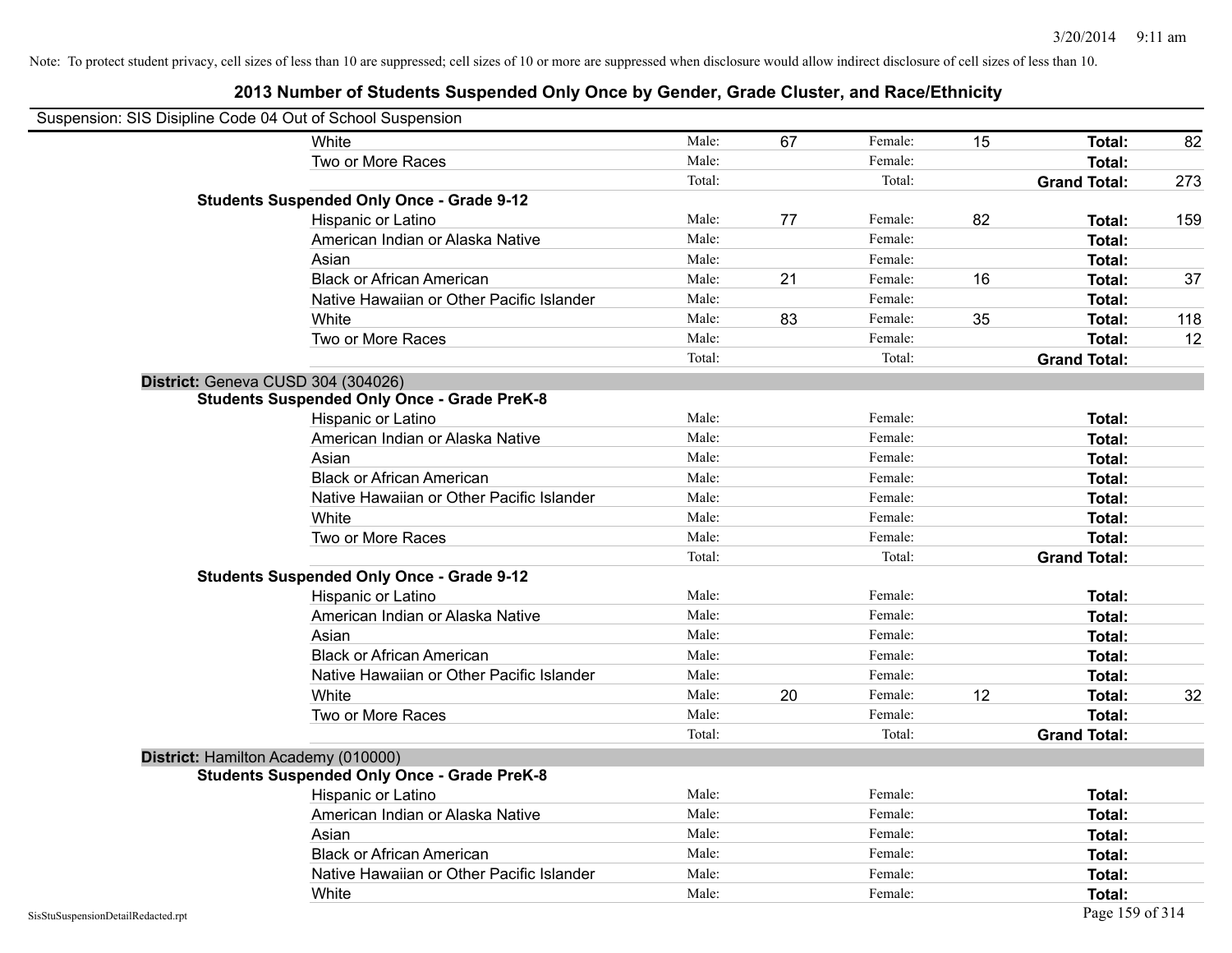| Suspension: SIS Disipline Code 04 Out of School Suspension |                                                    |        |     |         |     |                     |     |
|------------------------------------------------------------|----------------------------------------------------|--------|-----|---------|-----|---------------------|-----|
|                                                            | Two or More Races                                  | Male:  |     | Female: |     | Total:              |     |
|                                                            |                                                    | Total: |     | Total:  |     | <b>Grand Total:</b> |     |
|                                                            | District: Kaneland CUSD 302 (302026)               |        |     |         |     |                     |     |
|                                                            | <b>Students Suspended Only Once - Grade PreK-8</b> |        |     |         |     |                     |     |
|                                                            | Hispanic or Latino                                 | Male:  |     | Female: |     | Total:              |     |
|                                                            | American Indian or Alaska Native                   | Male:  |     | Female: |     | Total:              |     |
|                                                            | Asian                                              | Male:  |     | Female: |     | Total:              |     |
|                                                            | <b>Black or African American</b>                   | Male:  |     | Female: |     | Total:              |     |
|                                                            | Native Hawaiian or Other Pacific Islander          | Male:  |     | Female: |     | Total:              |     |
|                                                            | White                                              | Male:  |     | Female: |     | Total:              | 14  |
|                                                            | Two or More Races                                  | Male:  |     | Female: |     | Total:              |     |
|                                                            |                                                    | Total: |     | Total:  |     | <b>Grand Total:</b> |     |
|                                                            | <b>Students Suspended Only Once - Grade 9-12</b>   |        |     |         |     |                     |     |
|                                                            | Hispanic or Latino                                 | Male:  |     | Female: |     | Total:              |     |
|                                                            | American Indian or Alaska Native                   | Male:  |     | Female: |     | Total:              |     |
|                                                            | Asian                                              | Male:  |     | Female: |     | Total:              |     |
|                                                            | <b>Black or African American</b>                   | Male:  |     | Female: |     | Total:              |     |
|                                                            | Native Hawaiian or Other Pacific Islander          | Male:  |     | Female: |     | Total:              |     |
|                                                            | White                                              | Male:  |     | Female: |     | Total:              | 31  |
|                                                            | Two or More Races                                  | Male:  |     | Female: |     | Total:              |     |
|                                                            |                                                    | Total: | 31  | Total:  | 12  | <b>Grand Total:</b> | 43  |
| District: Non-Public School (3020)                         |                                                    |        |     |         |     |                     |     |
|                                                            | <b>Students Suspended Only Once - Grade 9-12</b>   |        |     |         |     |                     |     |
|                                                            | Hispanic or Latino                                 | Male:  |     | Female: |     | Total:              |     |
|                                                            | American Indian or Alaska Native                   | Male:  |     | Female: |     | Total:              |     |
|                                                            | Asian                                              | Male:  |     | Female: |     | Total:              |     |
|                                                            | <b>Black or African American</b>                   | Male:  |     | Female: |     | Total:              |     |
|                                                            | Native Hawaiian or Other Pacific Islander          | Male:  |     | Female: |     | Total:              |     |
|                                                            | White                                              | Male:  | 12  | Female: | 10  | Total:              | 22  |
|                                                            | Two or More Races                                  | Male:  |     | Female: |     | Total:              |     |
|                                                            |                                                    | Total: |     | Total:  |     | <b>Grand Total:</b> |     |
| District: SD U-46 (046022)                                 |                                                    |        |     |         |     |                     |     |
|                                                            | <b>Students Suspended Only Once - Grade PreK-8</b> |        |     |         |     |                     |     |
|                                                            | Hispanic or Latino                                 | Male:  | 225 | Female: | 113 | Total:              | 338 |
|                                                            | American Indian or Alaska Native                   | Male:  |     | Female: |     | Total:              |     |
|                                                            | Asian                                              | Male:  |     | Female: |     | Total:              | 19  |
|                                                            | <b>Black or African American</b>                   | Male:  | 87  | Female: | 40  | Total:              | 127 |
|                                                            | Native Hawaiian or Other Pacific Islander          | Male:  |     | Female: |     | Total:              |     |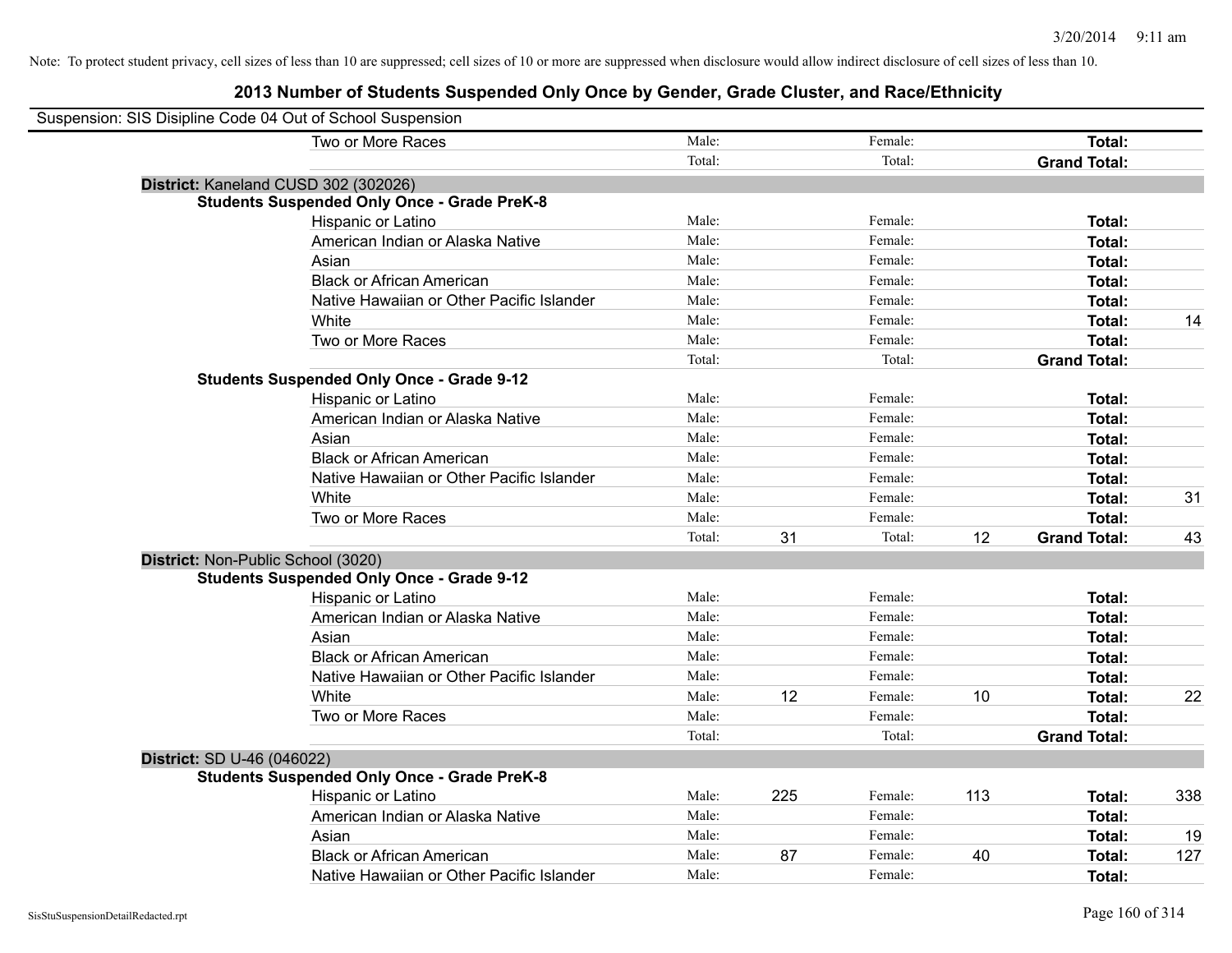| Suspension: SIS Disipline Code 04 Out of School Suspension |                                                                                              |        |     |         |     |                     |     |
|------------------------------------------------------------|----------------------------------------------------------------------------------------------|--------|-----|---------|-----|---------------------|-----|
|                                                            | White                                                                                        | Male:  | 68  | Female: | 29  | Total:              | 97  |
|                                                            | Two or More Races                                                                            | Male:  | 18  | Female: | 12  | Total:              | 30  |
|                                                            |                                                                                              | Total: |     | Total:  |     | <b>Grand Total:</b> |     |
|                                                            | <b>Students Suspended Only Once - Grade 9-12</b>                                             |        |     |         |     |                     |     |
|                                                            | Hispanic or Latino                                                                           | Male:  | 261 | Female: | 154 | Total:              | 415 |
|                                                            | American Indian or Alaska Native                                                             | Male:  |     | Female: |     | Total:              |     |
|                                                            | Asian                                                                                        | Male:  |     | Female: |     | Total:              | 17  |
|                                                            | <b>Black or African American</b>                                                             | Male:  | 90  | Female: | 46  | Total:              | 136 |
|                                                            | Native Hawaiian or Other Pacific Islander                                                    | Male:  |     | Female: |     | Total:              |     |
|                                                            | White                                                                                        | Male:  | 111 | Female: | 46  | Total:              | 157 |
|                                                            | Two or More Races                                                                            | Male:  |     | Female: |     | <b>Total:</b>       | 22  |
|                                                            |                                                                                              | Total: |     | Total:  |     | <b>Grand Total:</b> |     |
|                                                            | District: Special Education Services (020200)                                                |        |     |         |     |                     |     |
|                                                            | <b>Students Suspended Only Once - Grade 9-12</b>                                             |        |     |         |     |                     |     |
|                                                            | Hispanic or Latino                                                                           | Male:  |     | Female: |     | Total:              |     |
|                                                            | American Indian or Alaska Native                                                             | Male:  |     | Female: |     | <b>Total:</b>       |     |
|                                                            | Asian                                                                                        | Male:  |     | Female: |     | Total:              |     |
|                                                            | <b>Black or African American</b>                                                             | Male:  |     | Female: |     | Total:              |     |
|                                                            | Native Hawaiian or Other Pacific Islander                                                    | Male:  |     | Female: |     | Total:              |     |
|                                                            | White                                                                                        | Male:  |     | Female: |     | Total:              |     |
|                                                            | Two or More Races                                                                            | Male:  |     | Female: |     | <b>Total:</b>       |     |
|                                                            |                                                                                              | Total: |     | Total:  |     | <b>Grand Total:</b> |     |
|                                                            | District: St Charles CUSD 303 (303026)<br><b>Students Suspended Only Once - Grade PreK-8</b> |        |     |         |     |                     |     |
|                                                            | Hispanic or Latino                                                                           | Male:  |     | Female: |     | Total:              | 10  |
|                                                            | American Indian or Alaska Native                                                             | Male:  |     | Female: |     | <b>Total:</b>       |     |
|                                                            | Asian                                                                                        | Male:  |     | Female: |     | Total:              |     |
|                                                            | <b>Black or African American</b>                                                             | Male:  |     | Female: |     | Total:              |     |
|                                                            | Native Hawaiian or Other Pacific Islander                                                    | Male:  |     | Female: |     | Total:              |     |
|                                                            | White                                                                                        | Male:  | 31  | Female: | 12  | Total:              | 43  |
|                                                            | Two or More Races                                                                            | Male:  |     | Female: |     | <b>Total:</b>       |     |
|                                                            |                                                                                              | Total: |     | Total:  |     | <b>Grand Total:</b> |     |
|                                                            | <b>Students Suspended Only Once - Grade 9-12</b>                                             |        |     |         |     |                     |     |
|                                                            | Hispanic or Latino                                                                           | Male:  |     | Female: |     | Total:              | 20  |
|                                                            | American Indian or Alaska Native                                                             | Male:  |     | Female: |     | <b>Total:</b>       |     |
|                                                            | Asian                                                                                        | Male:  |     | Female: |     | <b>Total:</b>       |     |
|                                                            | <b>Black or African American</b>                                                             | Male:  |     | Female: |     | Total:              |     |
|                                                            | Native Hawaiian or Other Pacific Islander                                                    | Male:  |     | Female: |     | Total:              |     |
|                                                            | White                                                                                        | Male:  | 81  | Female: | 25  | Total:              | 106 |
| SisStuSuspensionDetailRedacted.rpt                         |                                                                                              |        |     |         |     | Page 161 of 314     |     |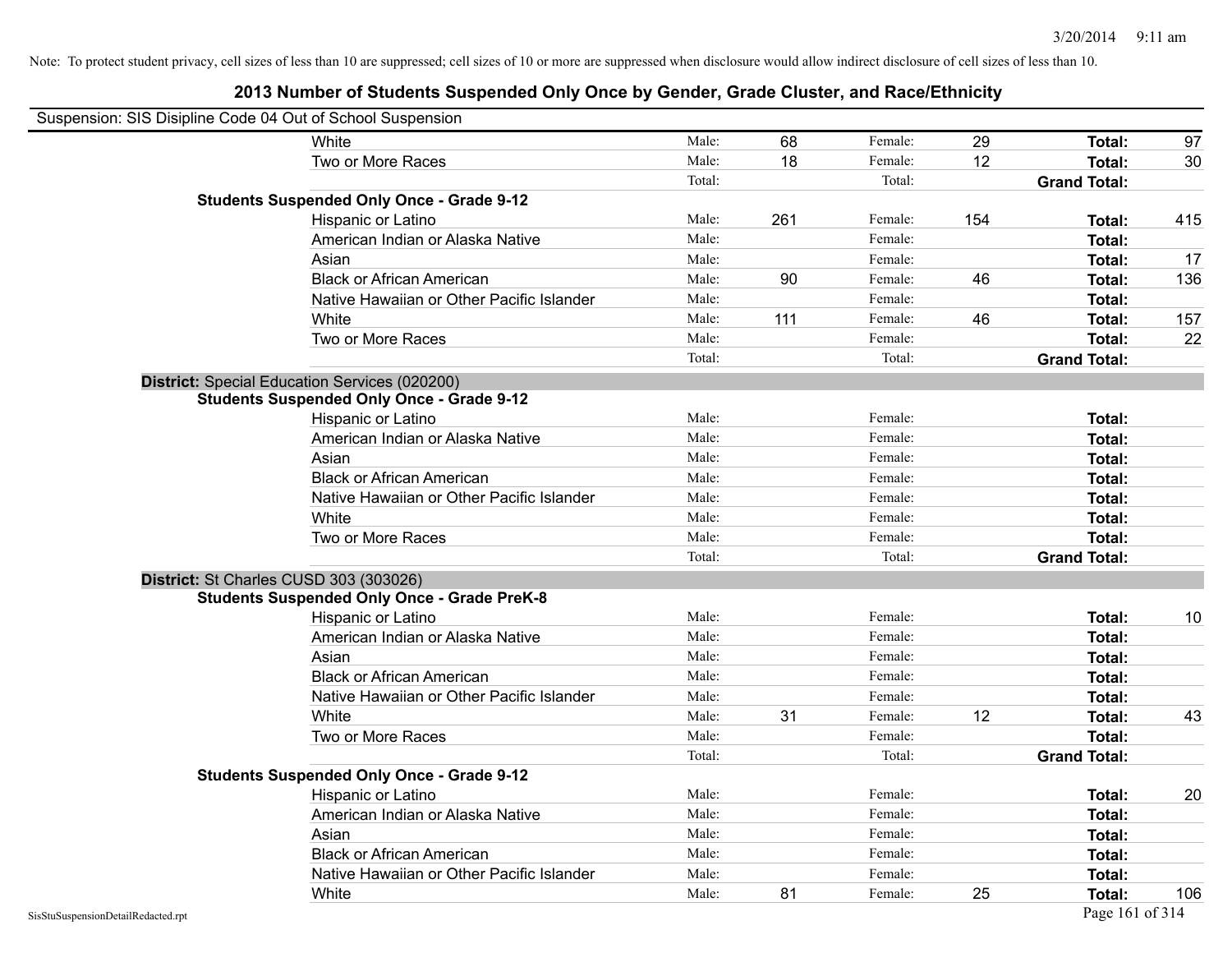|                                 | Suspension: SIS Disipline Code 04 Out of School Suspension |        |         |                     |    |
|---------------------------------|------------------------------------------------------------|--------|---------|---------------------|----|
|                                 | Two or More Races                                          | Male:  | Female: | Total:              |    |
|                                 |                                                            | Total: | Total:  | <b>Grand Total:</b> |    |
| County: Non-Public School (000) |                                                            |        |         |                     |    |
|                                 | District: Kane ROE (000000)                                |        |         |                     |    |
|                                 | <b>Students Suspended Only Once - Grade PreK-8</b>         |        |         |                     |    |
|                                 | Hispanic or Latino                                         | Male:  | Female: | <b>Total:</b>       |    |
|                                 | American Indian or Alaska Native                           | Male:  | Female: | Total:              |    |
|                                 | Asian                                                      | Male:  | Female: | Total:              |    |
|                                 | <b>Black or African American</b>                           | Male:  | Female: | Total:              |    |
|                                 | Native Hawaiian or Other Pacific Islander                  | Male:  | Female: | Total:              |    |
|                                 | White                                                      | Male:  | Female: | Total:              |    |
|                                 | Two or More Races                                          | Male:  | Female: | <b>Total:</b>       |    |
|                                 |                                                            | Total: | Total:  | <b>Grand Total:</b> |    |
|                                 | <b>Students Suspended Only Once - Grade 9-12</b>           |        |         |                     |    |
|                                 | Hispanic or Latino                                         | Male:  | Female: | Total:              |    |
|                                 | American Indian or Alaska Native                           | Male:  | Female: | <b>Total:</b>       |    |
|                                 | Asian                                                      | Male:  | Female: | Total:              |    |
|                                 | <b>Black or African American</b>                           | Male:  | Female: | Total:              |    |
|                                 | Native Hawaiian or Other Pacific Islander                  | Male:  | Female: | Total:              |    |
|                                 | White                                                      | Male:  | Female: | <b>Total:</b>       |    |
|                                 | Two or More Races                                          | Male:  | Female: | <b>Total:</b>       |    |
|                                 |                                                            | Total: | Total:  | <b>Grand Total:</b> | 10 |
|                                 |                                                            |        |         |                     |    |
| Region: Knox ROE (33)           |                                                            |        |         |                     |    |
| County: Knox (048)              |                                                            |        |         |                     |    |
|                                 | District: Abingdon CUSD 217 (217026)                       |        |         |                     |    |
|                                 | <b>Students Suspended Only Once - Grade PreK-8</b>         |        |         |                     |    |
|                                 | Hispanic or Latino                                         | Male:  | Female: | <b>Total:</b>       |    |
|                                 | American Indian or Alaska Native                           | Male:  | Female: | <b>Total:</b>       |    |
|                                 | Asian                                                      | Male:  | Female: | Total:              |    |
|                                 | <b>Black or African American</b>                           | Male:  | Female: | <b>Total:</b>       |    |
|                                 | Native Hawaiian or Other Pacific Islander                  | Male:  | Female: | <b>Total:</b>       |    |
|                                 | White                                                      | Male:  | Female: | Total:              | 11 |
|                                 | Two or More Races                                          | Male:  | Female: | Total:              |    |
|                                 |                                                            | Total: | Total:  | <b>Grand Total:</b> |    |
|                                 | <b>Students Suspended Only Once - Grade 9-12</b>           |        |         |                     |    |
|                                 | Hispanic or Latino                                         | Male:  | Female: | <b>Total:</b>       |    |
|                                 | American Indian or Alaska Native                           | Male:  | Female: | Total:              |    |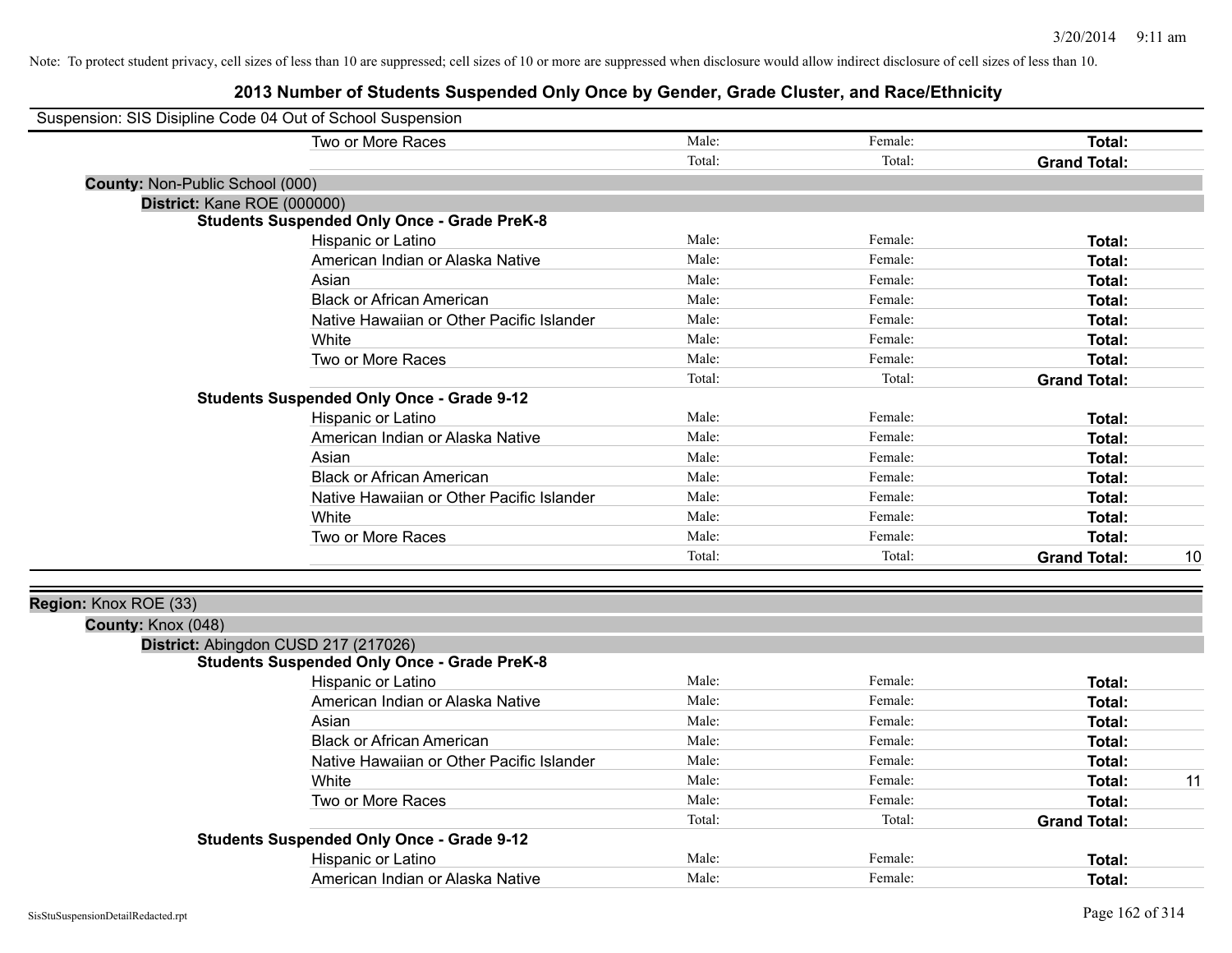|                                    | Suspension: SIS Disipline Code 04 Out of School Suspension |        |    |         |    |                     |    |
|------------------------------------|------------------------------------------------------------|--------|----|---------|----|---------------------|----|
|                                    | Asian                                                      | Male:  |    | Female: |    | <b>Total:</b>       |    |
|                                    | <b>Black or African American</b>                           | Male:  |    | Female: |    | Total:              |    |
|                                    | Native Hawaiian or Other Pacific Islander                  | Male:  |    | Female: |    | Total:              |    |
|                                    | White                                                      | Male:  |    | Female: |    | Total:              |    |
|                                    | Two or More Races                                          | Male:  |    | Female: |    | Total:              |    |
|                                    |                                                            | Total: |    | Total:  |    | <b>Grand Total:</b> | 11 |
|                                    | District: Galesburg CUSD 205 (205026)                      |        |    |         |    |                     |    |
|                                    | <b>Students Suspended Only Once - Grade PreK-8</b>         |        |    |         |    |                     |    |
|                                    | Hispanic or Latino                                         | Male:  |    | Female: |    | <b>Total:</b>       | 12 |
|                                    | American Indian or Alaska Native                           | Male:  |    | Female: |    | Total:              |    |
|                                    | Asian                                                      | Male:  |    | Female: |    | Total:              |    |
|                                    | <b>Black or African American</b>                           | Male:  | 20 | Female: | 18 | Total:              | 38 |
|                                    | Native Hawaiian or Other Pacific Islander                  | Male:  |    | Female: |    | Total:              |    |
|                                    | White                                                      | Male:  | 41 | Female: | 10 | Total:              | 51 |
|                                    | Two or More Races                                          | Male:  |    | Female: |    | Total:              | 15 |
|                                    |                                                            | Total: |    | Total:  |    | <b>Grand Total:</b> |    |
|                                    | <b>Students Suspended Only Once - Grade 9-12</b>           |        |    |         |    |                     |    |
|                                    | Hispanic or Latino                                         | Male:  |    | Female: |    | Total:              |    |
|                                    | American Indian or Alaska Native                           | Male:  |    | Female: |    | Total:              |    |
|                                    | Asian                                                      | Male:  |    | Female: |    | Total:              |    |
|                                    | <b>Black or African American</b>                           | Male:  |    | Female: |    | Total:              | 18 |
|                                    | Native Hawaiian or Other Pacific Islander                  | Male:  |    | Female: |    | Total:              |    |
|                                    | White                                                      | Male:  | 32 | Female: | 20 | Total:              | 52 |
|                                    | Two or More Races                                          | Male:  |    | Female: |    | Total:              |    |
|                                    |                                                            | Total: | 54 | Total:  | 30 | <b>Grand Total:</b> | 84 |
|                                    | District: Knoxville CUSD 202 (202026)                      |        |    |         |    |                     |    |
|                                    | <b>Students Suspended Only Once - Grade PreK-8</b>         |        |    |         |    |                     |    |
|                                    | Hispanic or Latino                                         | Male:  |    | Female: |    | Total:              |    |
|                                    | American Indian or Alaska Native                           | Male:  |    | Female: |    | Total:              |    |
|                                    | Asian                                                      | Male:  |    | Female: |    | Total:              |    |
|                                    | <b>Black or African American</b>                           | Male:  |    | Female: |    | Total:              |    |
|                                    | Native Hawaiian or Other Pacific Islander                  | Male:  |    | Female: |    | Total:              |    |
|                                    | White                                                      | Male:  |    | Female: |    | <b>Total:</b>       | 20 |
|                                    | Two or More Races                                          | Male:  |    | Female: |    | Total:              |    |
|                                    |                                                            | Total: |    | Total:  |    | <b>Grand Total:</b> |    |
|                                    | <b>Students Suspended Only Once - Grade 9-12</b>           |        |    |         |    |                     |    |
|                                    | Hispanic or Latino                                         | Male:  |    | Female: |    | Total:              |    |
|                                    | American Indian or Alaska Native                           | Male:  |    | Female: |    | Total:              |    |
|                                    | Asian                                                      | Male:  |    | Female: |    | Total:              |    |
| SisStuSuspensionDetailRedacted.rpt |                                                            |        |    |         |    | Page 163 of 314     |    |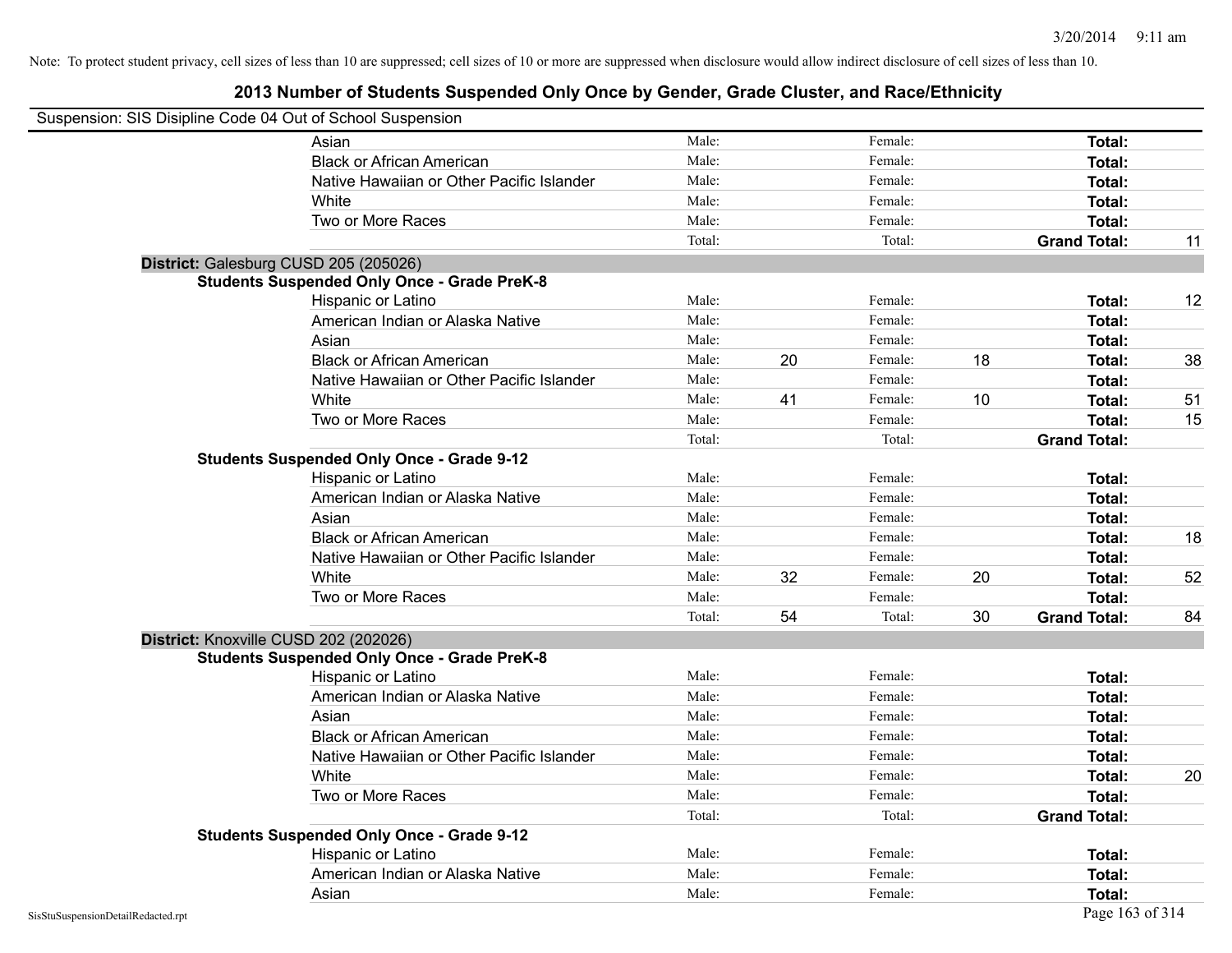| Suspension: SIS Disipline Code 04 Out of School Suspension |                                                    |        |         |                     |    |
|------------------------------------------------------------|----------------------------------------------------|--------|---------|---------------------|----|
|                                                            | <b>Black or African American</b>                   | Male:  | Female: | Total:              |    |
|                                                            | Native Hawaiian or Other Pacific Islander          | Male:  | Female: | Total:              |    |
|                                                            | White                                              | Male:  | Female: | Total:              | 13 |
|                                                            | Two or More Races                                  | Male:  | Female: | Total:              |    |
|                                                            |                                                    | Total: | Total:  | <b>Grand Total:</b> |    |
|                                                            | District: Non-Public School (2050)                 |        |         |                     |    |
|                                                            | <b>Students Suspended Only Once - Grade 9-12</b>   |        |         |                     |    |
|                                                            | Hispanic or Latino                                 | Male:  | Female: | Total:              |    |
|                                                            | American Indian or Alaska Native                   | Male:  | Female: | Total:              |    |
|                                                            | Asian                                              | Male:  | Female: | Total:              |    |
|                                                            | <b>Black or African American</b>                   | Male:  | Female: | Total:              |    |
|                                                            | Native Hawaiian or Other Pacific Islander          | Male:  | Female: | Total:              |    |
|                                                            | White                                              | Male:  | Female: | Total:              |    |
|                                                            | Two or More Races                                  | Male:  | Female: | Total:              |    |
|                                                            |                                                    | Total: | Total:  | <b>Grand Total:</b> |    |
|                                                            | <b>District:</b> R O W V A CUSD 208 (208026)       |        |         |                     |    |
|                                                            | <b>Students Suspended Only Once - Grade PreK-8</b> |        |         |                     |    |
|                                                            | Hispanic or Latino                                 | Male:  | Female: | Total:              |    |
|                                                            | American Indian or Alaska Native                   | Male:  | Female: | Total:              |    |
|                                                            | Asian                                              | Male:  | Female: | Total:              |    |
|                                                            | <b>Black or African American</b>                   | Male:  | Female: | Total:              |    |
|                                                            | Native Hawaiian or Other Pacific Islander          | Male:  | Female: | Total:              |    |
|                                                            | White                                              | Male:  | Female: | Total:              | 13 |
|                                                            | Two or More Races                                  | Male:  | Female: | Total:              |    |
|                                                            |                                                    | Total: | Total:  | <b>Grand Total:</b> |    |
|                                                            | <b>Students Suspended Only Once - Grade 9-12</b>   |        |         |                     |    |
|                                                            | Hispanic or Latino                                 | Male:  | Female: | Total:              |    |
|                                                            | American Indian or Alaska Native                   | Male:  | Female: | Total:              |    |
|                                                            | Asian                                              | Male:  | Female: | Total:              |    |
|                                                            | <b>Black or African American</b>                   | Male:  | Female: | Total:              |    |
|                                                            | Native Hawaiian or Other Pacific Islander          | Male:  | Female: | Total:              |    |
|                                                            | White                                              | Male:  | Female: | Total:              |    |
|                                                            | Two or More Races                                  | Male:  | Female: | Total:              |    |
|                                                            |                                                    | Total: | Total:  | <b>Grand Total:</b> |    |
|                                                            | District: Williamsfield CUSD 210 (210026)          |        |         |                     |    |
|                                                            | <b>Students Suspended Only Once - Grade PreK-8</b> |        |         |                     |    |
|                                                            | Hispanic or Latino                                 | Male:  | Female: | <b>Total:</b>       |    |
|                                                            | American Indian or Alaska Native                   | Male:  | Female: | Total:              |    |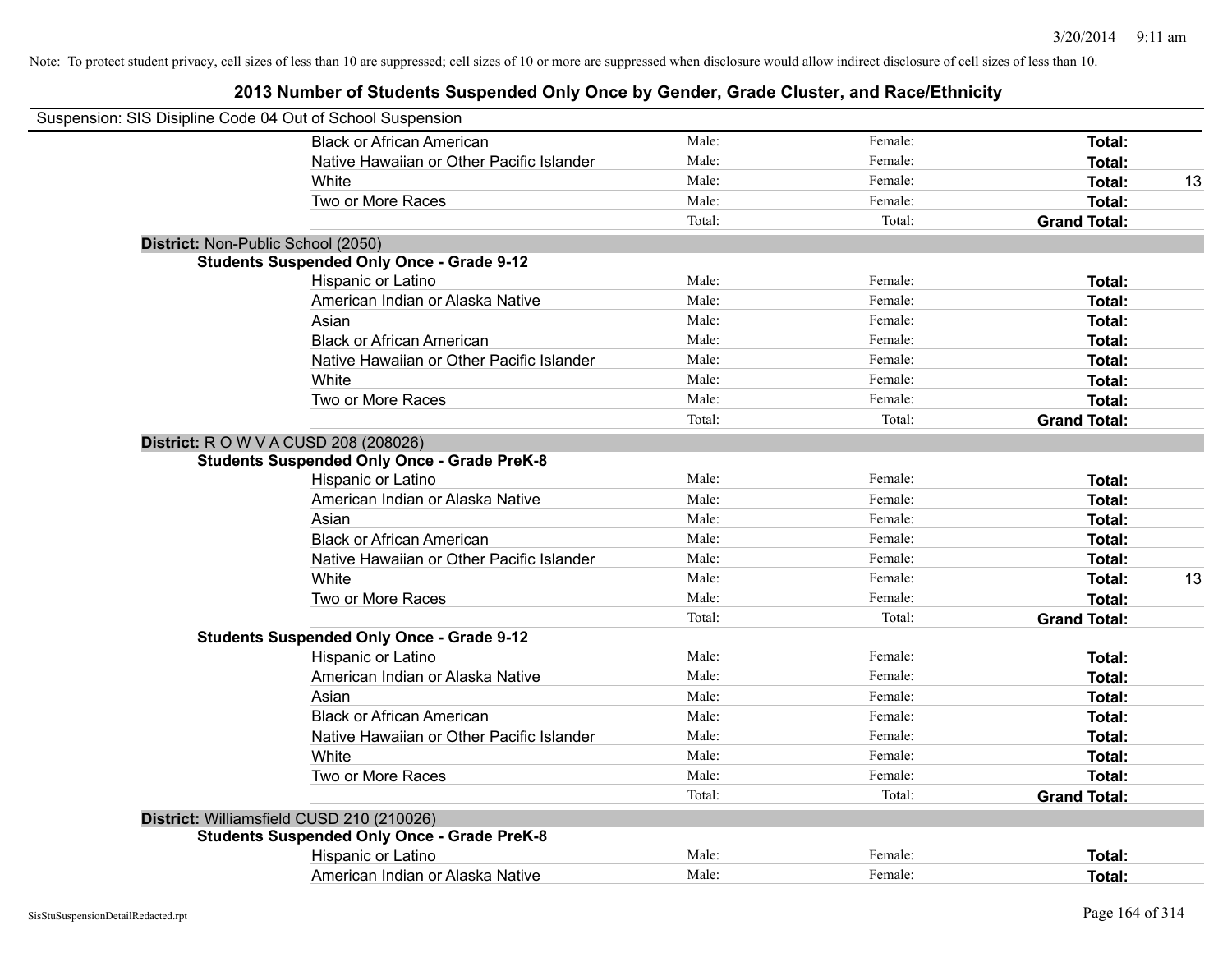| Suspension: SIS Disipline Code 04 Out of School Suspension |
|------------------------------------------------------------|
|------------------------------------------------------------|

| Asian                                            | Male:  | Female: | Total:                                                                                                           |
|--------------------------------------------------|--------|---------|------------------------------------------------------------------------------------------------------------------|
| <b>Black or African American</b>                 | Male:  | Female: | Total:                                                                                                           |
| Native Hawaiian or Other Pacific Islander        | Male:  | Female: | Total:                                                                                                           |
| White                                            | Male:  | Female: | Total:                                                                                                           |
| Two or More Races                                | Male:  | Female: | Total:                                                                                                           |
|                                                  | Total: | Total:  | <b>Grand Total:</b><br>Total:<br>Total:<br>Total:<br>Total:<br>Total:<br>Total:<br>Total:<br><b>Grand Total:</b> |
| <b>Students Suspended Only Once - Grade 9-12</b> |        |         |                                                                                                                  |
| Hispanic or Latino                               | Male:  | Female: |                                                                                                                  |
| American Indian or Alaska Native                 | Male:  | Female: |                                                                                                                  |
| Asian                                            | Male:  | Female: |                                                                                                                  |
| <b>Black or African American</b>                 | Male:  | Female: |                                                                                                                  |
| Native Hawaiian or Other Pacific Islander        | Male:  | Female: |                                                                                                                  |
| White                                            | Male:  | Female: |                                                                                                                  |
| Two or More Races                                | Male:  | Female: |                                                                                                                  |
|                                                  | Total: | Total:  |                                                                                                                  |

| Region: La Salle ROE (35)           |                                                    |        |         |                     |
|-------------------------------------|----------------------------------------------------|--------|---------|---------------------|
| <b>County: Lasalle (050)</b>        |                                                    |        |         |                     |
|                                     | District: Deer Park CCSD 82 (082004)               |        |         |                     |
|                                     | <b>Students Suspended Only Once - Grade PreK-8</b> |        |         |                     |
|                                     | Hispanic or Latino                                 | Male:  | Female: | Total:              |
|                                     | American Indian or Alaska Native                   | Male:  | Female: | Total:              |
|                                     | Asian                                              | Male:  | Female: | Total:              |
|                                     | <b>Black or African American</b>                   | Male:  | Female: | Total:              |
|                                     | Native Hawaiian or Other Pacific Islander          | Male:  | Female: | Total:              |
|                                     | White                                              | Male:  | Female: | Total:              |
|                                     | Two or More Races                                  | Male:  | Female: | Total:              |
|                                     |                                                    | Total: | Total:  | <b>Grand Total:</b> |
| District: Earlville CUSD 9 (009026) |                                                    |        |         |                     |
|                                     | <b>Students Suspended Only Once - Grade PreK-8</b> |        |         |                     |
|                                     | Hispanic or Latino                                 | Male:  | Female: | Total:              |
|                                     | American Indian or Alaska Native                   | Male:  | Female: | Total:              |
|                                     | Asian                                              | Male:  | Female: | Total:              |
|                                     | <b>Black or African American</b>                   | Male:  | Female: | Total:              |
|                                     | Native Hawaiian or Other Pacific Islander          | Male:  | Female: | Total:              |
|                                     | White                                              | Male:  | Female: | Total:              |
|                                     | Two or More Races                                  | Male:  | Female: | Total:              |
|                                     |                                                    | Total: | Total:  | <b>Grand Total:</b> |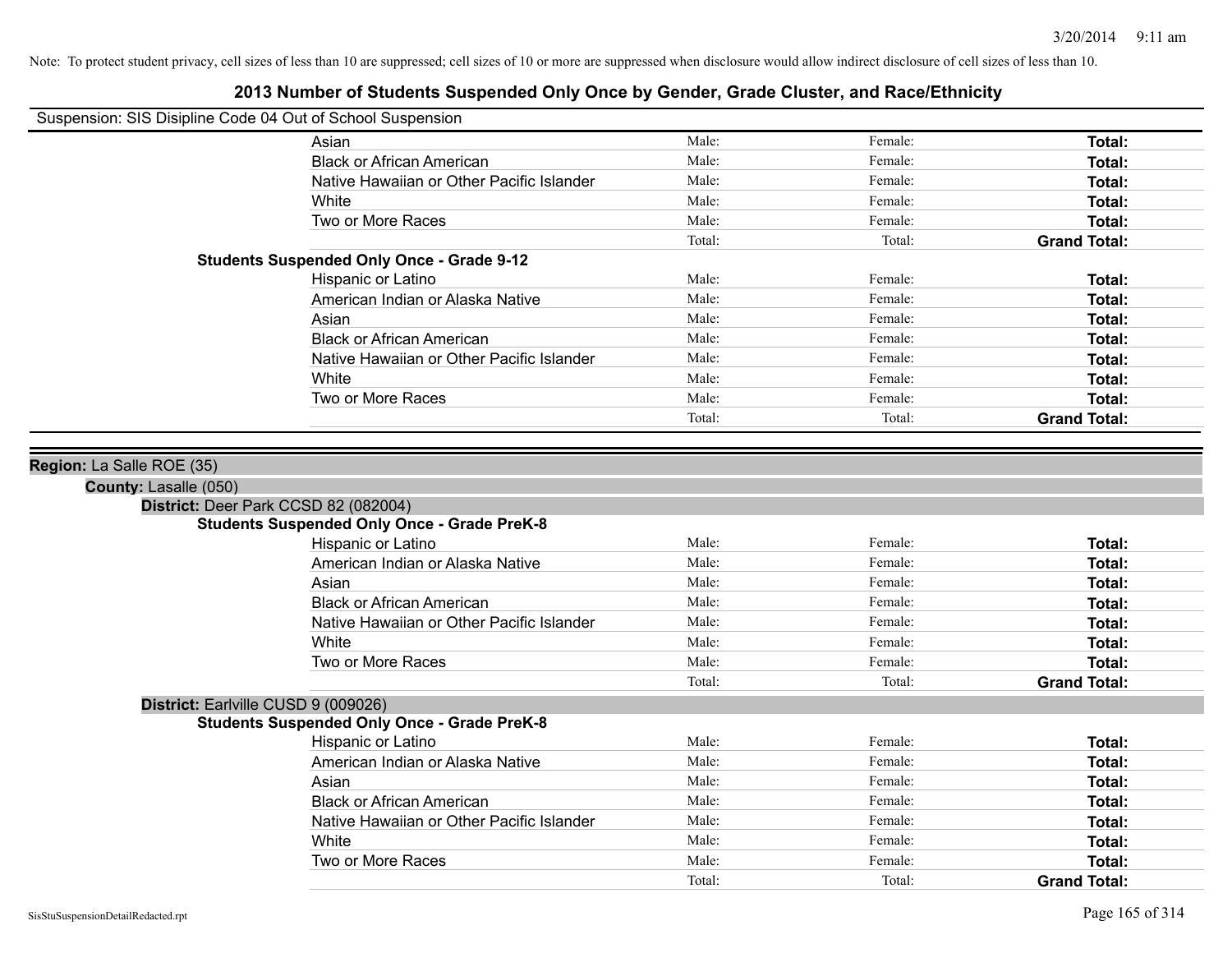|                                                            | 2013 Number of Students Suspended Only Once by Gender, Grade Cluster, and Race/Ethnicity |        |    |         |    |                     |    |
|------------------------------------------------------------|------------------------------------------------------------------------------------------|--------|----|---------|----|---------------------|----|
| Suspension: SIS Disipline Code 04 Out of School Suspension |                                                                                          |        |    |         |    |                     |    |
|                                                            | <b>Students Suspended Only Once - Grade 9-12</b>                                         |        |    |         |    |                     |    |
|                                                            | Hispanic or Latino                                                                       | Male:  |    | Female: |    | Total:              |    |
|                                                            | American Indian or Alaska Native                                                         | Male:  |    | Female: |    | Total:              |    |
|                                                            | Asian                                                                                    | Male:  |    | Female: |    | Total:              |    |
|                                                            | <b>Black or African American</b>                                                         | Male:  |    | Female: |    | Total:              |    |
|                                                            | Native Hawaiian or Other Pacific Islander                                                | Male:  |    | Female: |    | Total:              |    |
|                                                            | White                                                                                    | Male:  |    | Female: |    | Total:              |    |
|                                                            | Two or More Races                                                                        | Male:  |    | Female: |    | Total:              |    |
|                                                            |                                                                                          | Total: |    | Total:  |    | <b>Grand Total:</b> |    |
|                                                            | District: Grand Ridge CCSD 95 (095004)                                                   |        |    |         |    |                     |    |
|                                                            | <b>Students Suspended Only Once - Grade PreK-8</b>                                       |        |    |         |    |                     |    |
|                                                            | Hispanic or Latino                                                                       | Male:  |    | Female: |    | Total:              |    |
|                                                            | American Indian or Alaska Native                                                         | Male:  |    | Female: |    | Total:              |    |
|                                                            | Asian                                                                                    | Male:  |    | Female: |    | Total:              |    |
|                                                            | <b>Black or African American</b>                                                         | Male:  |    | Female: |    | Total:              |    |
|                                                            | Native Hawaiian or Other Pacific Islander                                                | Male:  |    | Female: |    | Total:              |    |
|                                                            | White                                                                                    | Male:  |    | Female: |    | Total:              |    |
|                                                            | Two or More Races                                                                        | Male:  |    | Female: |    | Total:              |    |
|                                                            |                                                                                          | Total: |    | Total:  |    | <b>Grand Total:</b> |    |
|                                                            | District: La Salle ESD 122 (122002)                                                      |        |    |         |    |                     |    |
|                                                            | <b>Students Suspended Only Once - Grade PreK-8</b>                                       |        |    |         |    |                     |    |
|                                                            | Hispanic or Latino                                                                       | Male:  |    | Female: |    | Total:              | 12 |
|                                                            | American Indian or Alaska Native                                                         | Male:  |    | Female: |    | Total:              |    |
|                                                            | Asian                                                                                    | Male:  |    | Female: |    | Total:              |    |
|                                                            | <b>Black or African American</b>                                                         | Male:  |    | Female: |    | Total:              |    |
|                                                            | Native Hawaiian or Other Pacific Islander                                                | Male:  |    | Female: |    | Total:              |    |
|                                                            | White                                                                                    | Male:  |    | Female: |    | Total:              | 16 |
|                                                            | Two or More Races                                                                        | Male:  |    | Female: |    | Total:              |    |
|                                                            |                                                                                          | Total: |    | Total:  |    | <b>Grand Total:</b> |    |
|                                                            | District: La Salle-Peru Twp HSD 120 (120017)                                             |        |    |         |    |                     |    |
|                                                            | <b>Students Suspended Only Once - Grade 9-12</b>                                         |        |    |         |    |                     |    |
|                                                            | Hispanic or Latino                                                                       | Male:  |    | Female: |    | Total:              | 14 |
|                                                            | American Indian or Alaska Native                                                         | Male:  |    | Female: |    | Total:              |    |
|                                                            | Asian                                                                                    | Male:  |    | Female: |    | Total:              |    |
|                                                            | <b>Black or African American</b>                                                         | Male:  |    | Female: |    | Total:              |    |
|                                                            | Native Hawaiian or Other Pacific Islander                                                | Male:  |    | Female: |    | Total:              |    |
|                                                            | White                                                                                    | Male:  | 49 | Female: | 34 | Total:              | 83 |

Two or More Races **Total:** Male: Female: Female: **Total:** Total: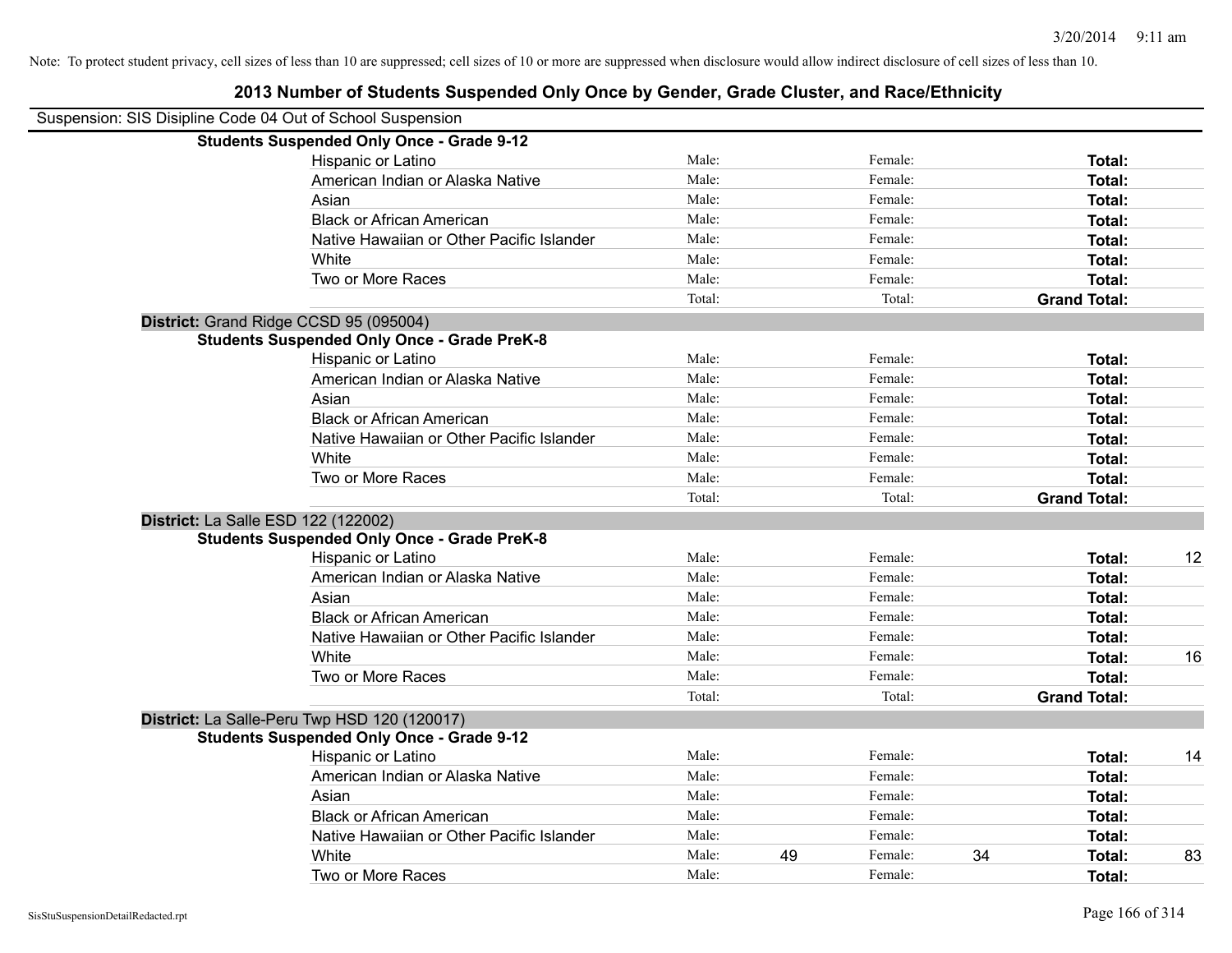| Suspension: SIS Disipline Code 04 Out of School Suspension<br>Total:<br>Total:<br><b>Grand Total:</b><br>District: Leland CUSD 1 (001026)<br><b>Students Suspended Only Once - Grade PreK-8</b><br>Male:<br>Hispanic or Latino<br>Female:<br>Total:<br>Male:<br>American Indian or Alaska Native<br>Female:<br>Total:<br>Male:<br>Asian<br>Female:<br>Total:<br>Male:<br><b>Black or African American</b><br>Female:<br>Total:<br>Native Hawaiian or Other Pacific Islander<br>Male:<br>Female:<br>Total:<br>White<br>Male:<br>Female:<br>Total:<br>Two or More Races<br>Male:<br>Female:<br>Total:<br>Total:<br>Total:<br><b>Grand Total:</b><br><b>Students Suspended Only Once - Grade 9-12</b><br>Male:<br>Hispanic or Latino<br>Female:<br>Total:<br>Male:<br>American Indian or Alaska Native<br>Female:<br>Total:<br>Male:<br>Asian<br>Female:<br>Total:<br>Male:<br><b>Black or African American</b><br>Female:<br>Total:<br>Male:<br>Native Hawaiian or Other Pacific Islander<br>Female:<br>Total:<br>Male:<br>White<br>Female:<br>Total:<br>Two or More Races<br>Male:<br>Female:<br>Total:<br>Total:<br>Total:<br><b>Grand Total:</b><br>District: Lostant CUSD 425 (425026)<br><b>Students Suspended Only Once - Grade PreK-8</b><br>Male:<br>Female:<br>Hispanic or Latino<br>Total:<br>Male:<br>Female:<br>American Indian or Alaska Native<br>Total:<br>Male:<br>Female:<br>Total:<br>Asian<br>Male:<br><b>Black or African American</b><br>Female:<br>Total:<br>Male:<br>Female:<br>Native Hawaiian or Other Pacific Islander<br>Total:<br>Male:<br>Female:<br>White<br>Total:<br>Two or More Races<br>Male:<br>Total:<br>Female:<br>Total:<br>Total:<br><b>Grand Total:</b><br>District: Marseilles ESD 150 (150002)<br><b>Students Suspended Only Once - Grade PreK-8</b><br>Hispanic or Latino<br>Male:<br>Female:<br>Total:<br>American Indian or Alaska Native<br>Male:<br>Female:<br>Total:<br>Male:<br>Female:<br>Asian<br>Total:<br><b>Black or African American</b><br>Male:<br>Female:<br>Total:<br>Male:<br>Native Hawaiian or Other Pacific Islander<br>Female:<br><b>Total:</b> |       |       |         |              |
|---------------------------------------------------------------------------------------------------------------------------------------------------------------------------------------------------------------------------------------------------------------------------------------------------------------------------------------------------------------------------------------------------------------------------------------------------------------------------------------------------------------------------------------------------------------------------------------------------------------------------------------------------------------------------------------------------------------------------------------------------------------------------------------------------------------------------------------------------------------------------------------------------------------------------------------------------------------------------------------------------------------------------------------------------------------------------------------------------------------------------------------------------------------------------------------------------------------------------------------------------------------------------------------------------------------------------------------------------------------------------------------------------------------------------------------------------------------------------------------------------------------------------------------------------------------------------------------------------------------------------------------------------------------------------------------------------------------------------------------------------------------------------------------------------------------------------------------------------------------------------------------------------------------------------------------------------------------------------------------------------------------------------------------------------------------------------------------------------------------|-------|-------|---------|--------------|
|                                                                                                                                                                                                                                                                                                                                                                                                                                                                                                                                                                                                                                                                                                                                                                                                                                                                                                                                                                                                                                                                                                                                                                                                                                                                                                                                                                                                                                                                                                                                                                                                                                                                                                                                                                                                                                                                                                                                                                                                                                                                                                               |       |       |         |              |
|                                                                                                                                                                                                                                                                                                                                                                                                                                                                                                                                                                                                                                                                                                                                                                                                                                                                                                                                                                                                                                                                                                                                                                                                                                                                                                                                                                                                                                                                                                                                                                                                                                                                                                                                                                                                                                                                                                                                                                                                                                                                                                               |       |       |         |              |
|                                                                                                                                                                                                                                                                                                                                                                                                                                                                                                                                                                                                                                                                                                                                                                                                                                                                                                                                                                                                                                                                                                                                                                                                                                                                                                                                                                                                                                                                                                                                                                                                                                                                                                                                                                                                                                                                                                                                                                                                                                                                                                               |       |       |         |              |
|                                                                                                                                                                                                                                                                                                                                                                                                                                                                                                                                                                                                                                                                                                                                                                                                                                                                                                                                                                                                                                                                                                                                                                                                                                                                                                                                                                                                                                                                                                                                                                                                                                                                                                                                                                                                                                                                                                                                                                                                                                                                                                               |       |       |         |              |
|                                                                                                                                                                                                                                                                                                                                                                                                                                                                                                                                                                                                                                                                                                                                                                                                                                                                                                                                                                                                                                                                                                                                                                                                                                                                                                                                                                                                                                                                                                                                                                                                                                                                                                                                                                                                                                                                                                                                                                                                                                                                                                               |       |       |         |              |
|                                                                                                                                                                                                                                                                                                                                                                                                                                                                                                                                                                                                                                                                                                                                                                                                                                                                                                                                                                                                                                                                                                                                                                                                                                                                                                                                                                                                                                                                                                                                                                                                                                                                                                                                                                                                                                                                                                                                                                                                                                                                                                               |       |       |         |              |
|                                                                                                                                                                                                                                                                                                                                                                                                                                                                                                                                                                                                                                                                                                                                                                                                                                                                                                                                                                                                                                                                                                                                                                                                                                                                                                                                                                                                                                                                                                                                                                                                                                                                                                                                                                                                                                                                                                                                                                                                                                                                                                               |       |       |         |              |
|                                                                                                                                                                                                                                                                                                                                                                                                                                                                                                                                                                                                                                                                                                                                                                                                                                                                                                                                                                                                                                                                                                                                                                                                                                                                                                                                                                                                                                                                                                                                                                                                                                                                                                                                                                                                                                                                                                                                                                                                                                                                                                               |       |       |         |              |
|                                                                                                                                                                                                                                                                                                                                                                                                                                                                                                                                                                                                                                                                                                                                                                                                                                                                                                                                                                                                                                                                                                                                                                                                                                                                                                                                                                                                                                                                                                                                                                                                                                                                                                                                                                                                                                                                                                                                                                                                                                                                                                               |       |       |         |              |
|                                                                                                                                                                                                                                                                                                                                                                                                                                                                                                                                                                                                                                                                                                                                                                                                                                                                                                                                                                                                                                                                                                                                                                                                                                                                                                                                                                                                                                                                                                                                                                                                                                                                                                                                                                                                                                                                                                                                                                                                                                                                                                               |       |       |         |              |
|                                                                                                                                                                                                                                                                                                                                                                                                                                                                                                                                                                                                                                                                                                                                                                                                                                                                                                                                                                                                                                                                                                                                                                                                                                                                                                                                                                                                                                                                                                                                                                                                                                                                                                                                                                                                                                                                                                                                                                                                                                                                                                               |       |       |         |              |
|                                                                                                                                                                                                                                                                                                                                                                                                                                                                                                                                                                                                                                                                                                                                                                                                                                                                                                                                                                                                                                                                                                                                                                                                                                                                                                                                                                                                                                                                                                                                                                                                                                                                                                                                                                                                                                                                                                                                                                                                                                                                                                               |       |       |         |              |
|                                                                                                                                                                                                                                                                                                                                                                                                                                                                                                                                                                                                                                                                                                                                                                                                                                                                                                                                                                                                                                                                                                                                                                                                                                                                                                                                                                                                                                                                                                                                                                                                                                                                                                                                                                                                                                                                                                                                                                                                                                                                                                               |       |       |         |              |
|                                                                                                                                                                                                                                                                                                                                                                                                                                                                                                                                                                                                                                                                                                                                                                                                                                                                                                                                                                                                                                                                                                                                                                                                                                                                                                                                                                                                                                                                                                                                                                                                                                                                                                                                                                                                                                                                                                                                                                                                                                                                                                               |       |       |         |              |
|                                                                                                                                                                                                                                                                                                                                                                                                                                                                                                                                                                                                                                                                                                                                                                                                                                                                                                                                                                                                                                                                                                                                                                                                                                                                                                                                                                                                                                                                                                                                                                                                                                                                                                                                                                                                                                                                                                                                                                                                                                                                                                               |       |       |         |              |
|                                                                                                                                                                                                                                                                                                                                                                                                                                                                                                                                                                                                                                                                                                                                                                                                                                                                                                                                                                                                                                                                                                                                                                                                                                                                                                                                                                                                                                                                                                                                                                                                                                                                                                                                                                                                                                                                                                                                                                                                                                                                                                               |       |       |         |              |
|                                                                                                                                                                                                                                                                                                                                                                                                                                                                                                                                                                                                                                                                                                                                                                                                                                                                                                                                                                                                                                                                                                                                                                                                                                                                                                                                                                                                                                                                                                                                                                                                                                                                                                                                                                                                                                                                                                                                                                                                                                                                                                               |       |       |         |              |
|                                                                                                                                                                                                                                                                                                                                                                                                                                                                                                                                                                                                                                                                                                                                                                                                                                                                                                                                                                                                                                                                                                                                                                                                                                                                                                                                                                                                                                                                                                                                                                                                                                                                                                                                                                                                                                                                                                                                                                                                                                                                                                               |       |       |         |              |
|                                                                                                                                                                                                                                                                                                                                                                                                                                                                                                                                                                                                                                                                                                                                                                                                                                                                                                                                                                                                                                                                                                                                                                                                                                                                                                                                                                                                                                                                                                                                                                                                                                                                                                                                                                                                                                                                                                                                                                                                                                                                                                               |       |       |         |              |
|                                                                                                                                                                                                                                                                                                                                                                                                                                                                                                                                                                                                                                                                                                                                                                                                                                                                                                                                                                                                                                                                                                                                                                                                                                                                                                                                                                                                                                                                                                                                                                                                                                                                                                                                                                                                                                                                                                                                                                                                                                                                                                               |       |       |         |              |
|                                                                                                                                                                                                                                                                                                                                                                                                                                                                                                                                                                                                                                                                                                                                                                                                                                                                                                                                                                                                                                                                                                                                                                                                                                                                                                                                                                                                                                                                                                                                                                                                                                                                                                                                                                                                                                                                                                                                                                                                                                                                                                               |       |       |         |              |
|                                                                                                                                                                                                                                                                                                                                                                                                                                                                                                                                                                                                                                                                                                                                                                                                                                                                                                                                                                                                                                                                                                                                                                                                                                                                                                                                                                                                                                                                                                                                                                                                                                                                                                                                                                                                                                                                                                                                                                                                                                                                                                               |       |       |         |              |
|                                                                                                                                                                                                                                                                                                                                                                                                                                                                                                                                                                                                                                                                                                                                                                                                                                                                                                                                                                                                                                                                                                                                                                                                                                                                                                                                                                                                                                                                                                                                                                                                                                                                                                                                                                                                                                                                                                                                                                                                                                                                                                               |       |       |         |              |
|                                                                                                                                                                                                                                                                                                                                                                                                                                                                                                                                                                                                                                                                                                                                                                                                                                                                                                                                                                                                                                                                                                                                                                                                                                                                                                                                                                                                                                                                                                                                                                                                                                                                                                                                                                                                                                                                                                                                                                                                                                                                                                               |       |       |         |              |
|                                                                                                                                                                                                                                                                                                                                                                                                                                                                                                                                                                                                                                                                                                                                                                                                                                                                                                                                                                                                                                                                                                                                                                                                                                                                                                                                                                                                                                                                                                                                                                                                                                                                                                                                                                                                                                                                                                                                                                                                                                                                                                               |       |       |         |              |
|                                                                                                                                                                                                                                                                                                                                                                                                                                                                                                                                                                                                                                                                                                                                                                                                                                                                                                                                                                                                                                                                                                                                                                                                                                                                                                                                                                                                                                                                                                                                                                                                                                                                                                                                                                                                                                                                                                                                                                                                                                                                                                               |       |       |         |              |
|                                                                                                                                                                                                                                                                                                                                                                                                                                                                                                                                                                                                                                                                                                                                                                                                                                                                                                                                                                                                                                                                                                                                                                                                                                                                                                                                                                                                                                                                                                                                                                                                                                                                                                                                                                                                                                                                                                                                                                                                                                                                                                               |       |       |         |              |
|                                                                                                                                                                                                                                                                                                                                                                                                                                                                                                                                                                                                                                                                                                                                                                                                                                                                                                                                                                                                                                                                                                                                                                                                                                                                                                                                                                                                                                                                                                                                                                                                                                                                                                                                                                                                                                                                                                                                                                                                                                                                                                               |       |       |         |              |
|                                                                                                                                                                                                                                                                                                                                                                                                                                                                                                                                                                                                                                                                                                                                                                                                                                                                                                                                                                                                                                                                                                                                                                                                                                                                                                                                                                                                                                                                                                                                                                                                                                                                                                                                                                                                                                                                                                                                                                                                                                                                                                               |       |       |         |              |
|                                                                                                                                                                                                                                                                                                                                                                                                                                                                                                                                                                                                                                                                                                                                                                                                                                                                                                                                                                                                                                                                                                                                                                                                                                                                                                                                                                                                                                                                                                                                                                                                                                                                                                                                                                                                                                                                                                                                                                                                                                                                                                               |       |       |         |              |
|                                                                                                                                                                                                                                                                                                                                                                                                                                                                                                                                                                                                                                                                                                                                                                                                                                                                                                                                                                                                                                                                                                                                                                                                                                                                                                                                                                                                                                                                                                                                                                                                                                                                                                                                                                                                                                                                                                                                                                                                                                                                                                               |       |       |         |              |
|                                                                                                                                                                                                                                                                                                                                                                                                                                                                                                                                                                                                                                                                                                                                                                                                                                                                                                                                                                                                                                                                                                                                                                                                                                                                                                                                                                                                                                                                                                                                                                                                                                                                                                                                                                                                                                                                                                                                                                                                                                                                                                               |       |       |         |              |
|                                                                                                                                                                                                                                                                                                                                                                                                                                                                                                                                                                                                                                                                                                                                                                                                                                                                                                                                                                                                                                                                                                                                                                                                                                                                                                                                                                                                                                                                                                                                                                                                                                                                                                                                                                                                                                                                                                                                                                                                                                                                                                               |       |       |         |              |
|                                                                                                                                                                                                                                                                                                                                                                                                                                                                                                                                                                                                                                                                                                                                                                                                                                                                                                                                                                                                                                                                                                                                                                                                                                                                                                                                                                                                                                                                                                                                                                                                                                                                                                                                                                                                                                                                                                                                                                                                                                                                                                               |       |       |         |              |
|                                                                                                                                                                                                                                                                                                                                                                                                                                                                                                                                                                                                                                                                                                                                                                                                                                                                                                                                                                                                                                                                                                                                                                                                                                                                                                                                                                                                                                                                                                                                                                                                                                                                                                                                                                                                                                                                                                                                                                                                                                                                                                               |       |       |         |              |
|                                                                                                                                                                                                                                                                                                                                                                                                                                                                                                                                                                                                                                                                                                                                                                                                                                                                                                                                                                                                                                                                                                                                                                                                                                                                                                                                                                                                                                                                                                                                                                                                                                                                                                                                                                                                                                                                                                                                                                                                                                                                                                               |       |       |         |              |
|                                                                                                                                                                                                                                                                                                                                                                                                                                                                                                                                                                                                                                                                                                                                                                                                                                                                                                                                                                                                                                                                                                                                                                                                                                                                                                                                                                                                                                                                                                                                                                                                                                                                                                                                                                                                                                                                                                                                                                                                                                                                                                               |       |       |         |              |
|                                                                                                                                                                                                                                                                                                                                                                                                                                                                                                                                                                                                                                                                                                                                                                                                                                                                                                                                                                                                                                                                                                                                                                                                                                                                                                                                                                                                                                                                                                                                                                                                                                                                                                                                                                                                                                                                                                                                                                                                                                                                                                               | White | Male: | Female: | 11<br>Total: |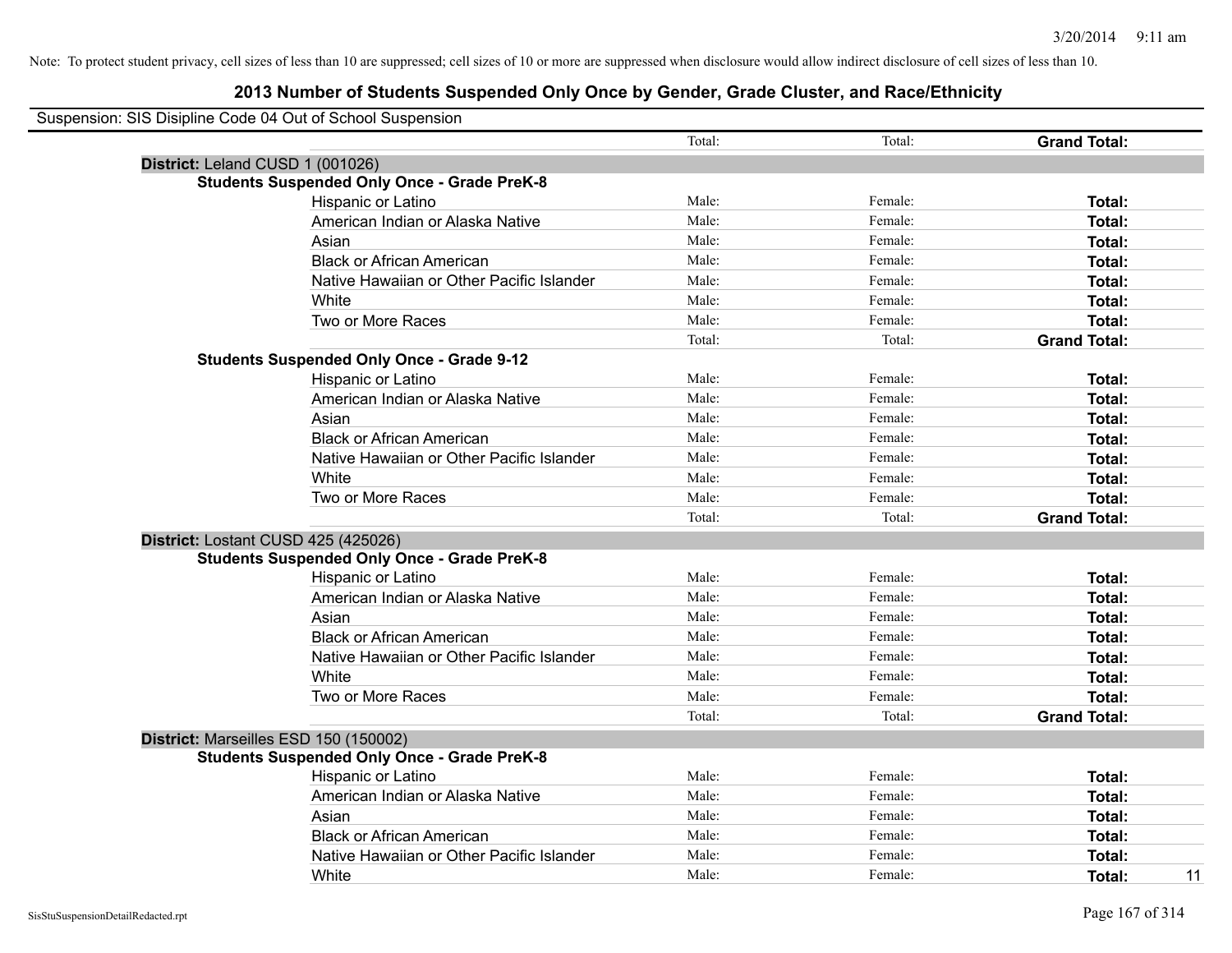| Suspension: SIS Disipline Code 04 Out of School Suspension |        |         |                     |    |
|------------------------------------------------------------|--------|---------|---------------------|----|
| Two or More Races                                          | Male:  | Female: | Total:              |    |
|                                                            | Total: | Total:  | <b>Grand Total:</b> |    |
| District: Mendota CCSD 289 (289004)                        |        |         |                     |    |
| <b>Students Suspended Only Once - Grade PreK-8</b>         |        |         |                     |    |
| Hispanic or Latino                                         | Male:  | Female: | Total:              |    |
| American Indian or Alaska Native                           | Male:  | Female: | Total:              |    |
| Asian                                                      | Male:  | Female: | Total:              |    |
| <b>Black or African American</b>                           | Male:  | Female: | Total:              |    |
| Native Hawaiian or Other Pacific Islander                  | Male:  | Female: | Total:              |    |
| White                                                      | Male:  | Female: | Total:              |    |
| Two or More Races                                          | Male:  | Female: | Total:              |    |
|                                                            | Total: | Total:  | <b>Grand Total:</b> |    |
| District: Mendota Twp HSD 280 (280017)                     |        |         |                     |    |
| <b>Students Suspended Only Once - Grade 9-12</b>           |        |         |                     |    |
| Hispanic or Latino                                         | Male:  | Female: | Total:              | 15 |
| American Indian or Alaska Native                           | Male:  | Female: | Total:              |    |
| Asian                                                      | Male:  | Female: | Total:              |    |
| <b>Black or African American</b>                           | Male:  | Female: | Total:              |    |
| Native Hawaiian or Other Pacific Islander                  | Male:  | Female: | Total:              |    |
| White                                                      | Male:  | Female: | Total:              | 24 |
| Two or More Races                                          | Male:  | Female: | Total:              |    |
|                                                            | Total: | Total:  | <b>Grand Total:</b> |    |
| District: Miller Twp CCSD 210 (210004)                     |        |         |                     |    |
| <b>Students Suspended Only Once - Grade PreK-8</b>         |        |         |                     |    |
| Hispanic or Latino                                         | Male:  | Female: | Total:              |    |
| American Indian or Alaska Native                           | Male:  | Female: | Total:              |    |
| Asian                                                      | Male:  | Female: | Total:              |    |
| <b>Black or African American</b>                           | Male:  | Female: | Total:              |    |
| Native Hawaiian or Other Pacific Islander                  | Male:  | Female: | Total:              |    |
| White                                                      | Male:  | Female: | Total:              |    |
| Two or More Races                                          | Male:  | Female: | Total:              |    |
|                                                            | Total: | Total:  | <b>Grand Total:</b> |    |
| District: Non-Public School (1200)                         |        |         |                     |    |
| <b>Students Suspended Only Once - Grade 9-12</b>           |        |         |                     |    |
| Hispanic or Latino                                         | Male:  | Female: | Total:              |    |
| American Indian or Alaska Native                           | Male:  | Female: | Total:              |    |
| Asian                                                      | Male:  | Female: | Total:              |    |
| <b>Black or African American</b>                           | Male:  | Female: | Total:              |    |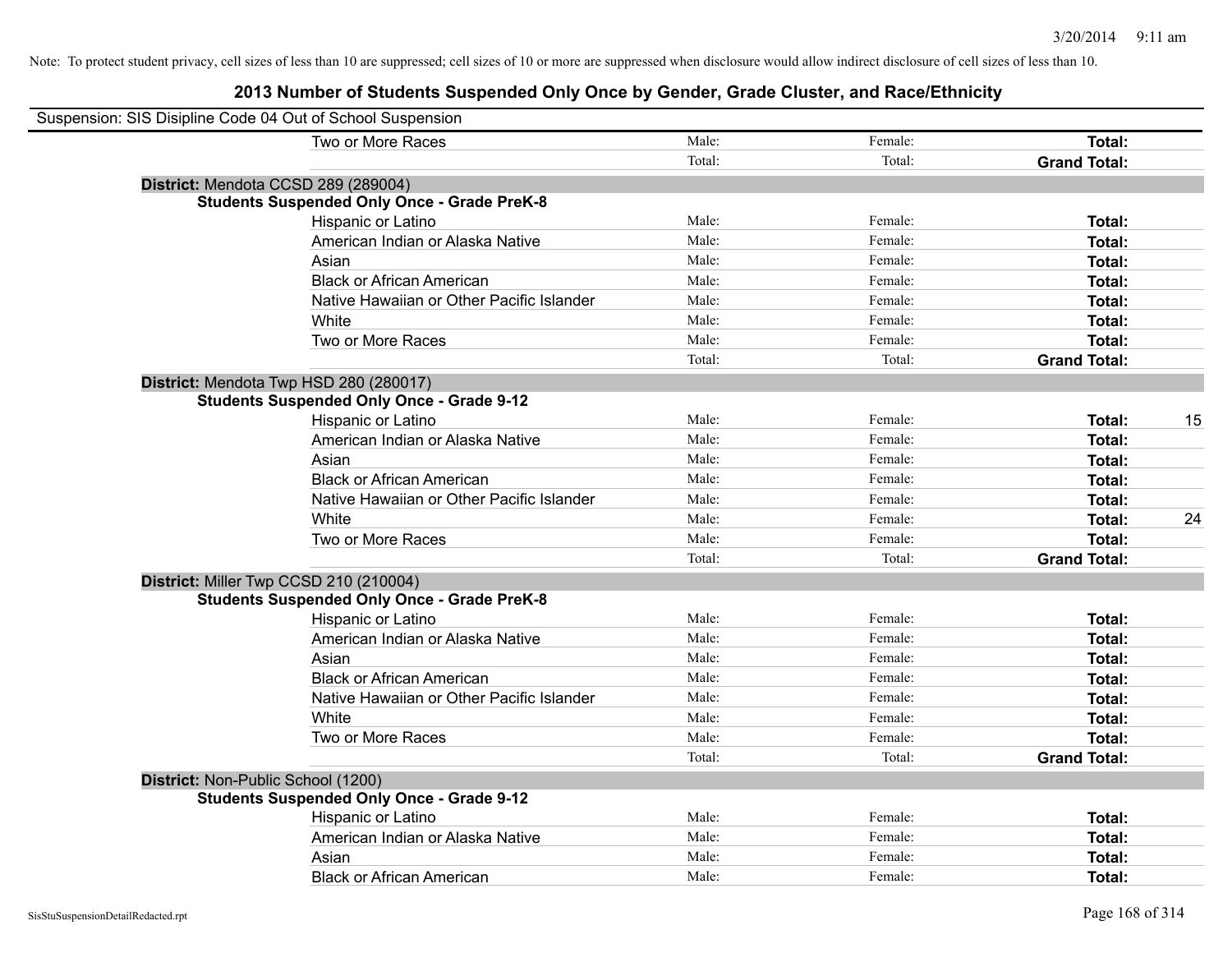| Suspension: SIS Disipline Code 04 Out of School Suspension |                                                    |        |    |         |    |                     |     |
|------------------------------------------------------------|----------------------------------------------------|--------|----|---------|----|---------------------|-----|
|                                                            | Native Hawaiian or Other Pacific Islander          | Male:  |    | Female: |    | Total:              |     |
|                                                            | White                                              | Male:  |    | Female: |    | Total:              |     |
|                                                            | Two or More Races                                  | Male:  |    | Female: |    | Total:              |     |
|                                                            |                                                    | Total: |    | Total:  |    | <b>Grand Total:</b> |     |
|                                                            | District: Oglesby ESD 125 (125002)                 |        |    |         |    |                     |     |
|                                                            | <b>Students Suspended Only Once - Grade PreK-8</b> |        |    |         |    |                     |     |
|                                                            | Hispanic or Latino                                 | Male:  |    | Female: |    | Total:              |     |
|                                                            | American Indian or Alaska Native                   | Male:  |    | Female: |    | Total:              |     |
|                                                            | Asian                                              | Male:  |    | Female: |    | Total:              |     |
|                                                            | <b>Black or African American</b>                   | Male:  |    | Female: |    | Total:              |     |
|                                                            | Native Hawaiian or Other Pacific Islander          | Male:  |    | Female: |    | Total:              |     |
|                                                            | White                                              | Male:  |    | Female: |    | Total:              | 10  |
|                                                            | Two or More Races                                  | Male:  |    | Female: |    | Total:              |     |
|                                                            |                                                    | Total: |    | Total:  |    | <b>Grand Total:</b> |     |
|                                                            | District: Ottawa ESD 141 (141002)                  |        |    |         |    |                     |     |
|                                                            | <b>Students Suspended Only Once - Grade PreK-8</b> |        |    |         |    |                     |     |
|                                                            | Hispanic or Latino                                 | Male:  |    | Female: |    | Total:              |     |
|                                                            | American Indian or Alaska Native                   | Male:  |    | Female: |    | Total:              |     |
|                                                            | Asian                                              | Male:  |    | Female: |    | Total:              |     |
|                                                            | <b>Black or African American</b>                   | Male:  |    | Female: |    | Total:              |     |
|                                                            | Native Hawaiian or Other Pacific Islander          | Male:  |    | Female: |    | Total:              |     |
|                                                            | White                                              | Male:  |    | Female: |    | Total:              | 29  |
|                                                            | Two or More Races                                  | Male:  |    | Female: |    | Total:              |     |
|                                                            |                                                    | Total: |    | Total:  |    | <b>Grand Total:</b> | 39  |
|                                                            | District: Ottawa Twp HSD 140 (140017)              |        |    |         |    |                     |     |
|                                                            | <b>Students Suspended Only Once - Grade 9-12</b>   |        |    |         |    |                     |     |
|                                                            | Hispanic or Latino                                 | Male:  |    | Female: |    | Total:              |     |
|                                                            | American Indian or Alaska Native                   | Male:  |    | Female: |    | Total:              |     |
|                                                            | Asian                                              | Male:  |    | Female: |    | Total:              |     |
|                                                            | <b>Black or African American</b>                   | Male:  |    | Female: |    | Total:              |     |
|                                                            | Native Hawaiian or Other Pacific Islander          | Male:  |    | Female: |    | Total:              |     |
|                                                            | White                                              | Male:  | 49 | Female: | 31 | Total:              | 80  |
|                                                            | Two or More Races                                  | Male:  |    | Female: |    | Total:              |     |
|                                                            |                                                    | Total: | 60 | Total:  | 42 | <b>Grand Total:</b> | 102 |
| District: Peru ESD 124 (124002)                            |                                                    |        |    |         |    |                     |     |
|                                                            | <b>Students Suspended Only Once - Grade PreK-8</b> |        |    |         |    |                     |     |
|                                                            | Hispanic or Latino                                 | Male:  |    | Female: |    | Total:              |     |
|                                                            | American Indian or Alaska Native                   | Male:  |    | Female: |    | Total:              |     |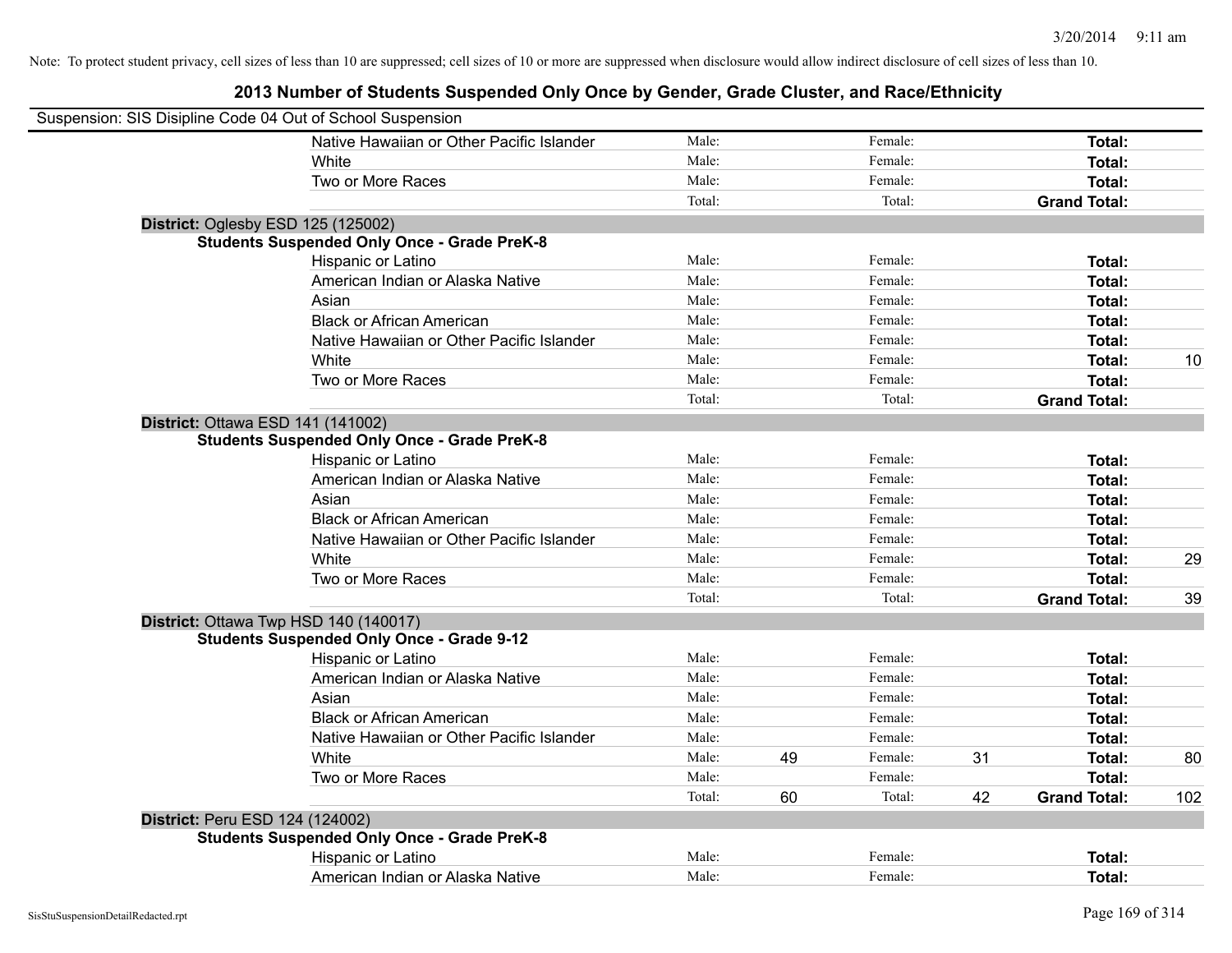| Suspension: SIS Disipline Code 04 Out of School Suspension |                                                    |        |         |                     |
|------------------------------------------------------------|----------------------------------------------------|--------|---------|---------------------|
|                                                            | Asian                                              | Male:  | Female: | Total:              |
|                                                            | <b>Black or African American</b>                   | Male:  | Female: | Total:              |
|                                                            | Native Hawaiian or Other Pacific Islander          | Male:  | Female: | Total:              |
|                                                            | White                                              | Male:  | Female: | Total:              |
|                                                            | Two or More Races                                  | Male:  | Female: | Total:              |
|                                                            |                                                    | Total: | Total:  | <b>Grand Total:</b> |
|                                                            | District: Seneca CCSD 170 (170004)                 |        |         |                     |
|                                                            | <b>Students Suspended Only Once - Grade PreK-8</b> |        |         |                     |
|                                                            | Hispanic or Latino                                 | Male:  | Female: | Total:              |
|                                                            | American Indian or Alaska Native                   | Male:  | Female: | Total:              |
|                                                            | Asian                                              | Male:  | Female: | Total:              |
|                                                            | <b>Black or African American</b>                   | Male:  | Female: | Total:              |
|                                                            | Native Hawaiian or Other Pacific Islander          | Male:  | Female: | Total:              |
|                                                            | White                                              | Male:  | Female: | Total:              |
|                                                            | Two or More Races                                  | Male:  | Female: | Total:              |
|                                                            |                                                    | Total: | Total:  | <b>Grand Total:</b> |
|                                                            | District: Seneca Twp HSD 160 (160017)              |        |         |                     |
|                                                            | <b>Students Suspended Only Once - Grade 9-12</b>   |        |         |                     |
|                                                            | Hispanic or Latino                                 | Male:  | Female: | Total:              |
|                                                            | American Indian or Alaska Native                   | Male:  | Female: | Total:              |
|                                                            | Asian                                              | Male:  | Female: | Total:              |
|                                                            | <b>Black or African American</b>                   | Male:  | Female: | Total:              |
|                                                            | Native Hawaiian or Other Pacific Islander          | Male:  | Female: | Total:              |
|                                                            | White                                              | Male:  | Female: | Total:              |
|                                                            | Two or More Races                                  | Male:  | Female: | Total:              |
|                                                            |                                                    | Total: | Total:  | <b>Grand Total:</b> |
|                                                            | District: Serena CUSD 2 (002026)                   |        |         |                     |
|                                                            | <b>Students Suspended Only Once - Grade PreK-8</b> |        |         |                     |
|                                                            | Hispanic or Latino                                 | Male:  | Female: | Total:              |
|                                                            | American Indian or Alaska Native                   | Male:  | Female: | Total:              |
|                                                            | Asian                                              | Male:  | Female: | Total:              |
|                                                            | <b>Black or African American</b>                   | Male:  | Female: | Total:              |
|                                                            | Native Hawaiian or Other Pacific Islander          | Male:  | Female: | Total:              |
|                                                            | White                                              | Male:  | Female: | Total:              |
|                                                            | Two or More Races                                  | Male:  | Female: | Total:              |
|                                                            |                                                    | Total: | Total:  | <b>Grand Total:</b> |
|                                                            | <b>Students Suspended Only Once - Grade 9-12</b>   |        |         |                     |
|                                                            | Hispanic or Latino                                 | Male:  | Female: | Total:              |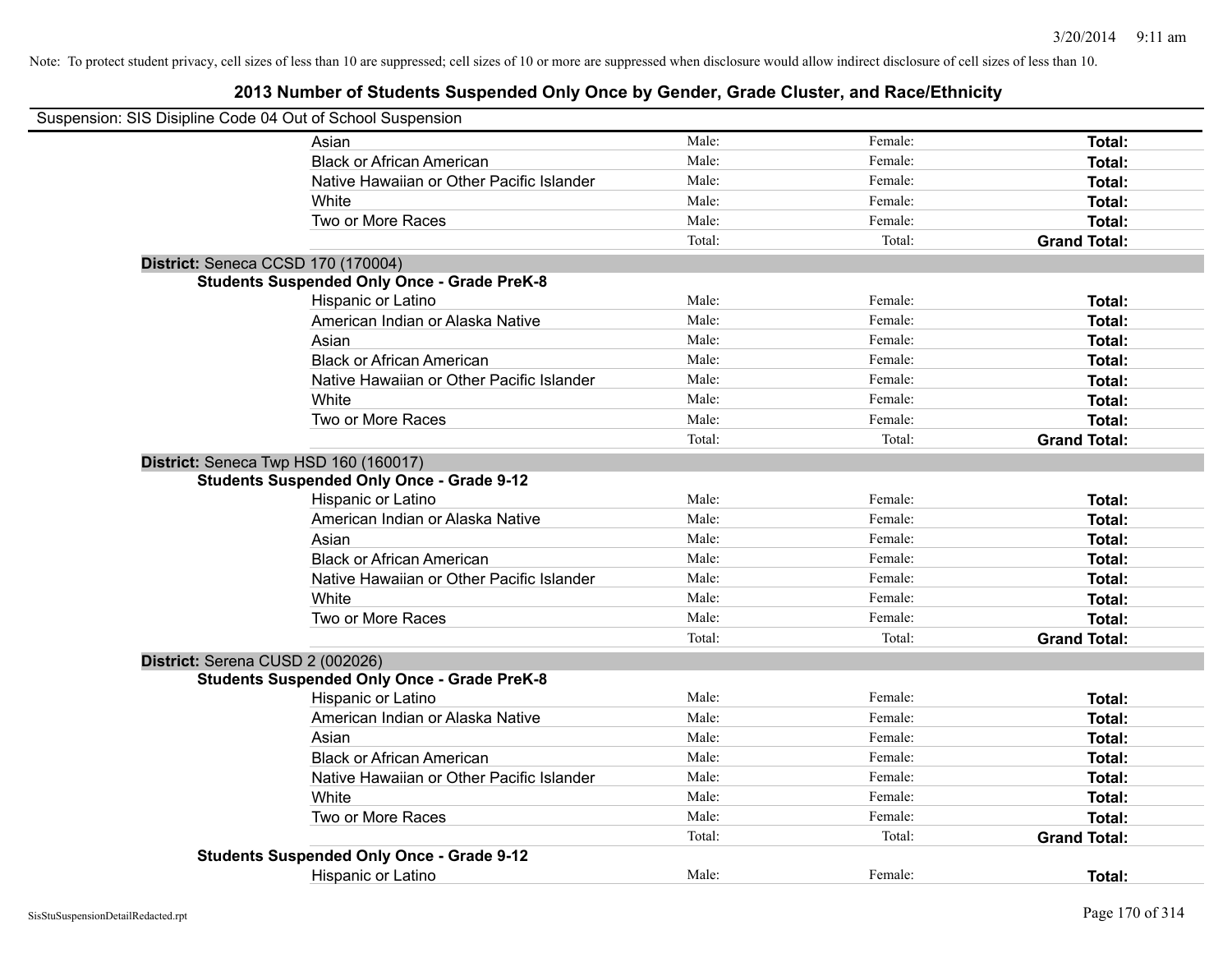## **2013 Number of Students Suspended Only Once by Gender, Grade Cluster, and Race/Ethnicity**

|                                    | Suspension: SIS Disipline Code 04 Out of School Suspension |        |    |         |    |                     |    |
|------------------------------------|------------------------------------------------------------|--------|----|---------|----|---------------------|----|
|                                    | American Indian or Alaska Native                           | Male:  |    | Female: |    | Total:              |    |
|                                    | Asian                                                      | Male:  |    | Female: |    | Total:              |    |
|                                    | <b>Black or African American</b>                           | Male:  |    | Female: |    | Total:              |    |
|                                    | Native Hawaiian or Other Pacific Islander                  | Male:  |    | Female: |    | Total:              |    |
|                                    | White                                                      | Male:  |    | Female: |    | Total:              |    |
|                                    | Two or More Races                                          | Male:  |    | Female: |    | Total:              |    |
|                                    |                                                            | Total: |    | Total:  |    | <b>Grand Total:</b> |    |
| District: Streator ESD 44 (044002) |                                                            |        |    |         |    |                     |    |
|                                    | <b>Students Suspended Only Once - Grade PreK-8</b>         |        |    |         |    |                     |    |
|                                    | Hispanic or Latino                                         | Male:  |    | Female: |    | Total:              | 10 |
|                                    | American Indian or Alaska Native                           | Male:  |    | Female: |    | Total:              |    |
|                                    | Asian                                                      | Male:  |    | Female: |    | Total:              |    |
|                                    | <b>Black or African American</b>                           | Male:  |    | Female: |    | Total:              |    |
|                                    | Native Hawaiian or Other Pacific Islander                  | Male:  |    | Female: |    | Total:              |    |
|                                    | White                                                      | Male:  | 20 | Female: | 12 | Total:              | 32 |
|                                    | Two or More Races                                          | Male:  |    | Female: |    | Total:              |    |
|                                    |                                                            | Total: |    | Total:  |    | <b>Grand Total:</b> | 53 |
|                                    | District: Streator Twp HSD 40 (040017)                     |        |    |         |    |                     |    |
|                                    | <b>Students Suspended Only Once - Grade 9-12</b>           |        |    |         |    |                     |    |
|                                    | Hispanic or Latino                                         | Male:  |    | Female: |    | Total:              |    |
|                                    | American Indian or Alaska Native                           | Male:  |    | Female: |    | Total:              |    |
|                                    | Asian                                                      | Male:  |    | Female: |    | Total:              |    |
|                                    | <b>Black or African American</b>                           | Male:  |    | Female: |    | Total:              |    |
|                                    | Native Hawaiian or Other Pacific Islander                  | Male:  |    | Female: |    | Total:              |    |
|                                    | White                                                      | Male:  | 23 | Female: | 20 | Total:              | 43 |
|                                    | Two or More Races                                          | Male:  |    | Female: |    | Total:              |    |
|                                    |                                                            | Total: |    | Total:  |    | <b>Grand Total:</b> | 60 |
| District: Tonica CCSD 79 (079004)  |                                                            |        |    |         |    |                     |    |
|                                    | <b>Students Suspended Only Once - Grade PreK-8</b>         |        |    |         |    |                     |    |
|                                    | Hispanic or Latino                                         | Male:  |    | Female: |    | Total:              |    |
|                                    | American Indian or Alaska Native                           | Male:  |    | Female: |    | Total:              |    |
|                                    | Asian                                                      | Male:  |    | Female: |    | Total:              |    |
|                                    | <b>Black or African American</b>                           | Male:  |    | Female: |    | Total:              |    |
|                                    | Native Hawaiian or Other Pacific Islander                  | Male:  |    | Female: |    | Total:              |    |
|                                    | White                                                      | Male:  |    | Female: |    | Total:              |    |
|                                    | Two or More Races                                          | Male:  |    | Female: |    | Total:              |    |
|                                    |                                                            | Total: |    | Total:  |    | <b>Grand Total:</b> |    |
|                                    |                                                            |        |    |         |    |                     |    |

**District:** Wallace CCSD 195 (195004)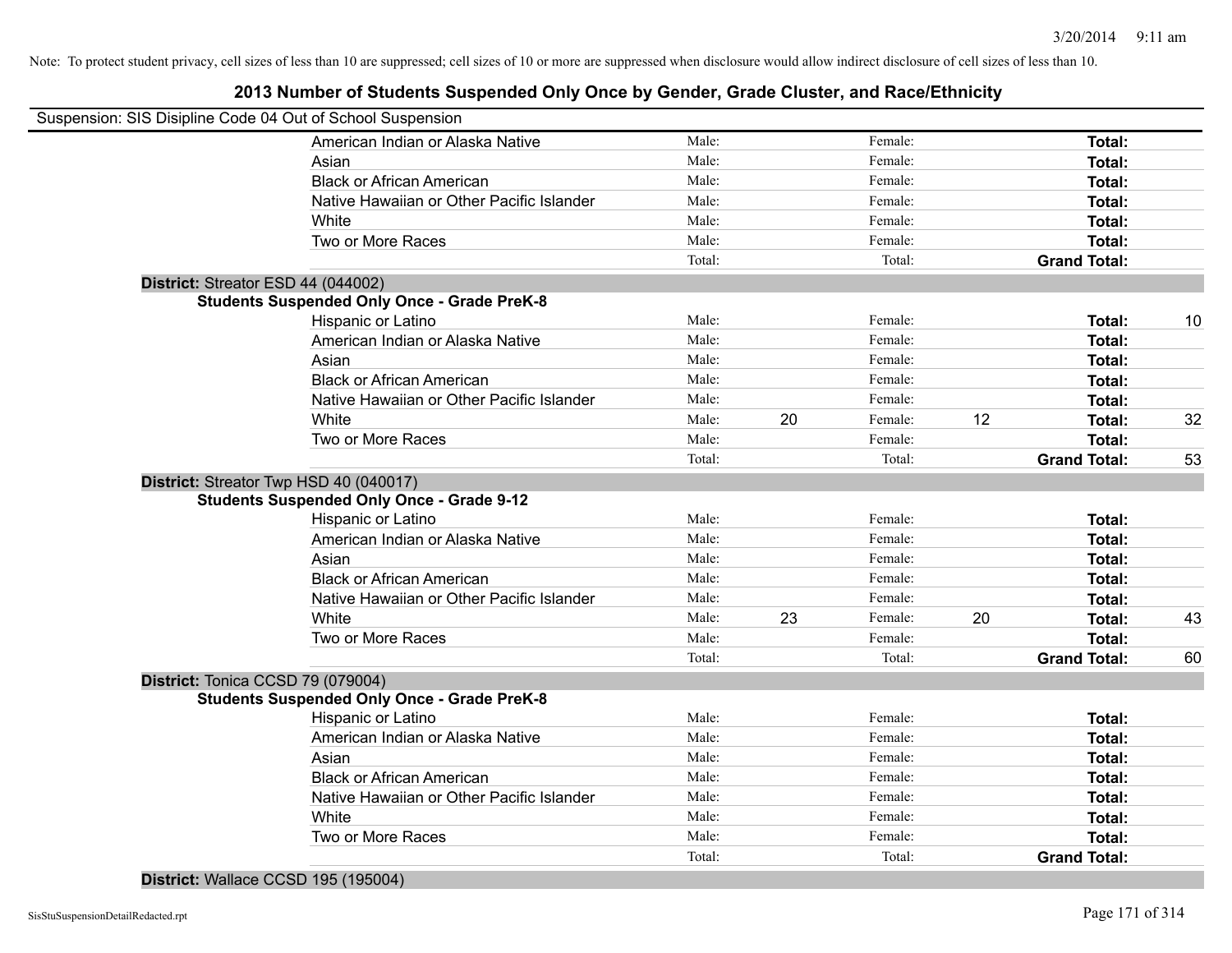|                                                            | 2013 Number of Students Suspended Only Once by Gender, Grade Cluster, and Race/Ethnicity |        |         |                     |
|------------------------------------------------------------|------------------------------------------------------------------------------------------|--------|---------|---------------------|
| Suspension: SIS Disipline Code 04 Out of School Suspension |                                                                                          |        |         |                     |
|                                                            | <b>Students Suspended Only Once - Grade PreK-8</b>                                       |        |         |                     |
|                                                            | Hispanic or Latino                                                                       | Male:  | Female: | Total:              |
|                                                            | American Indian or Alaska Native                                                         | Male:  | Female: | Total:              |
|                                                            | Asian                                                                                    | Male:  | Female: | Total:              |
|                                                            | <b>Black or African American</b>                                                         | Male:  | Female: | Total:              |
|                                                            | Native Hawaiian or Other Pacific Islander                                                | Male:  | Female: | Total:              |
|                                                            | White                                                                                    | Male:  | Female: | Total:              |
|                                                            | Two or More Races                                                                        | Male:  | Female: | Total:              |
|                                                            |                                                                                          | Total: | Total:  | <b>Grand Total:</b> |
|                                                            | District: Waltham CCSD 185 (185004)                                                      |        |         |                     |
|                                                            | <b>Students Suspended Only Once - Grade PreK-8</b>                                       |        |         |                     |
|                                                            | Hispanic or Latino                                                                       | Male:  | Female: | Total:              |
|                                                            | American Indian or Alaska Native                                                         | Male:  | Female: | Total:              |
|                                                            | Asian                                                                                    | Male:  | Female: | Total:              |
|                                                            | <b>Black or African American</b>                                                         | Male:  | Female: | Total:              |
|                                                            | Native Hawaiian or Other Pacific Islander                                                | Male:  | Female: | Total:              |
|                                                            | White                                                                                    | Male:  | Female: | Total:              |
|                                                            | Two or More Races                                                                        | Male:  | Female: | Total:              |
|                                                            |                                                                                          | Total: | Total:  | <b>Grand Total:</b> |
| County: Non-Public School (000)                            |                                                                                          |        |         |                     |
| District: La Salle ROE (000000)                            |                                                                                          |        |         |                     |
|                                                            | <b>Students Suspended Only Once - Grade 9-12</b>                                         |        |         |                     |
|                                                            | Hispanic or Latino                                                                       | Male:  | Female: | Total:              |
|                                                            | American Indian or Alaska Native                                                         | Male:  | Female: | Total:              |
|                                                            | Asian                                                                                    | Male:  | Female: | Total:              |
|                                                            | <b>Black or African American</b>                                                         | Male:  | Female: | Total:              |
|                                                            | Native Hawaiian or Other Pacific Islander                                                | Male:  | Female: | Total:              |
|                                                            | White                                                                                    | Male:  | Female: | Total:              |
|                                                            | Two or More Races                                                                        | Male:  | Female: | Total:              |
|                                                            |                                                                                          | Total: | Total:  | <b>Grand Total:</b> |
|                                                            |                                                                                          |        |         |                     |
| Region: Lake ROE (34)                                      |                                                                                          |        |         |                     |
| County: Lake (049)                                         |                                                                                          |        |         |                     |
|                                                            | District: Adlai E Stevenson HSD 125 (125013)                                             |        |         |                     |
|                                                            | <b>Students Suspended Only Once - Grade 9-12</b>                                         |        |         |                     |
|                                                            | Hispanic or Latino                                                                       | Male:  | Female: | Total:              |
|                                                            | American Indian or Alaska Native                                                         | Male:  | Female: | Total:              |
|                                                            | Asian                                                                                    | Male:  | Female: | Total:              |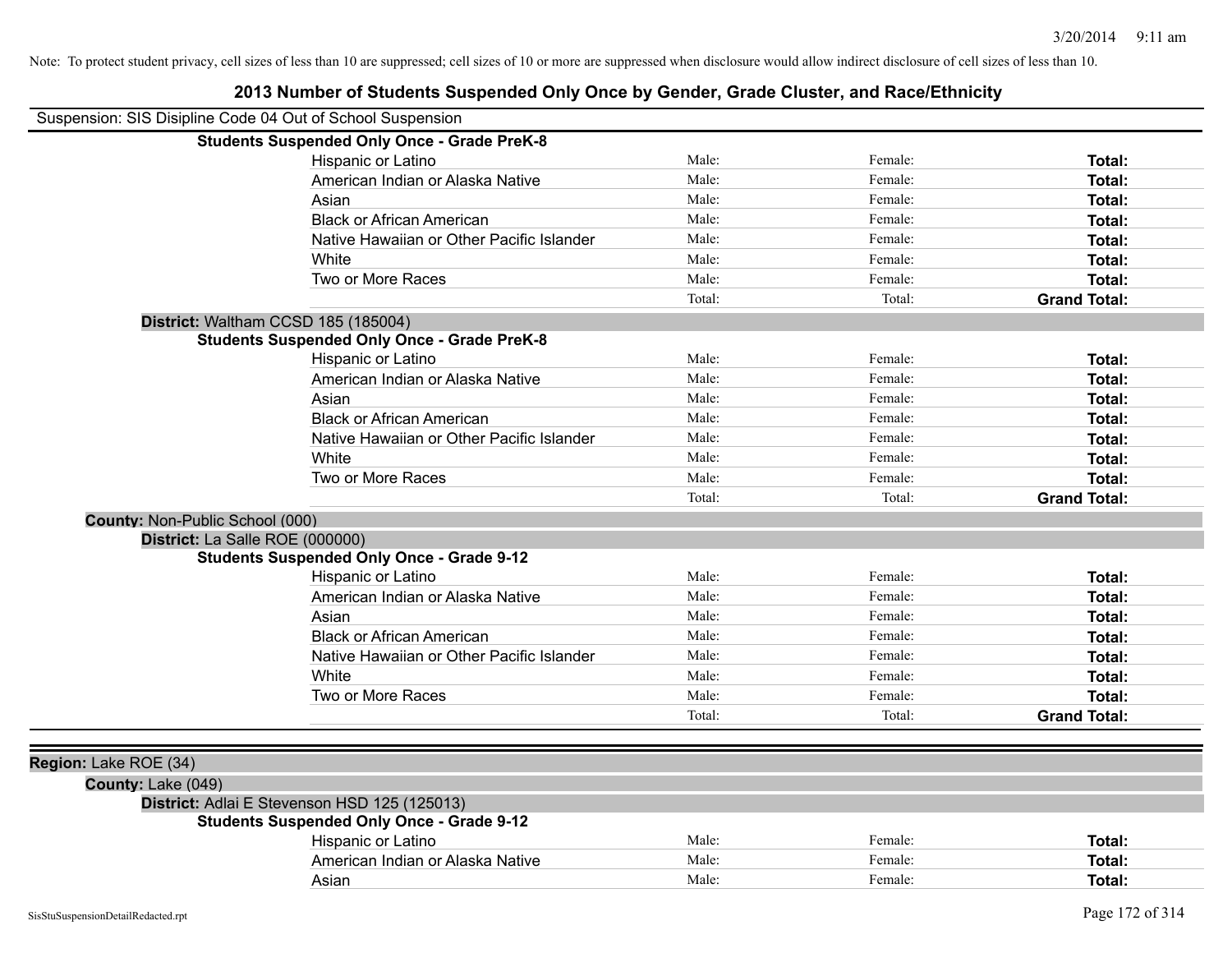| Suspension: SIS Disipline Code 04 Out of School Suspension |                                                    |        |         |                     |    |
|------------------------------------------------------------|----------------------------------------------------|--------|---------|---------------------|----|
|                                                            | <b>Black or African American</b>                   | Male:  | Female: | Total:              |    |
|                                                            | Native Hawaiian or Other Pacific Islander          | Male:  | Female: | Total:              |    |
|                                                            | White                                              | Male:  | Female: | Total:              | 27 |
|                                                            | Two or More Races                                  | Male:  | Female: | Total:              |    |
|                                                            |                                                    | Total: | Total:  | <b>Grand Total:</b> |    |
|                                                            | District: Allendale Association (000600)           |        |         |                     |    |
|                                                            | <b>Students Suspended Only Once - Grade 9-12</b>   |        |         |                     |    |
|                                                            | Hispanic or Latino                                 | Male:  | Female: | Total:              |    |
|                                                            | American Indian or Alaska Native                   | Male:  | Female: | Total:              |    |
|                                                            | Asian                                              | Male:  | Female: | Total:              |    |
|                                                            | <b>Black or African American</b>                   | Male:  | Female: | Total:              |    |
|                                                            | Native Hawaiian or Other Pacific Islander          | Male:  | Female: | Total:              |    |
|                                                            | White                                              | Male:  | Female: | Total:              |    |
|                                                            | Two or More Races                                  | Male:  | Female: | Total:              |    |
|                                                            |                                                    | Total: | Total:  | <b>Grand Total:</b> |    |
|                                                            | District: Antioch CCSD 34 (034004)                 |        |         |                     |    |
|                                                            | <b>Students Suspended Only Once - Grade PreK-8</b> |        |         |                     |    |
|                                                            | Hispanic or Latino                                 | Male:  | Female: | Total:              |    |
|                                                            | American Indian or Alaska Native                   | Male:  | Female: | Total:              |    |
|                                                            | Asian                                              | Male:  | Female: | Total:              |    |
|                                                            | <b>Black or African American</b>                   | Male:  | Female: | Total:              |    |
|                                                            | Native Hawaiian or Other Pacific Islander          | Male:  | Female: | Total:              |    |
|                                                            | White                                              | Male:  | Female: | Total:              | 29 |
|                                                            | Two or More Races                                  | Male:  | Female: | Total:              |    |
|                                                            |                                                    | Total: | Total:  | <b>Grand Total:</b> |    |
|                                                            | District: Aptakisic-Tripp CCSD 102 (102004)        |        |         |                     |    |
|                                                            | <b>Students Suspended Only Once - Grade PreK-8</b> |        |         |                     |    |
|                                                            | Hispanic or Latino                                 | Male:  | Female: | Total:              |    |
|                                                            | American Indian or Alaska Native                   | Male:  | Female: | Total:              |    |
|                                                            | Asian                                              | Male:  | Female: | Total:              |    |
|                                                            | <b>Black or African American</b>                   | Male:  | Female: | Total:              |    |
|                                                            | Native Hawaiian or Other Pacific Islander          | Male:  | Female: | Total:              |    |
|                                                            | White                                              | Male:  | Female: | Total:              |    |
|                                                            | Two or More Races                                  | Male:  | Female: | Total:              |    |
|                                                            |                                                    | Total: | Total:  | <b>Grand Total:</b> |    |
|                                                            | District: Barrington CUSD 220 (220026)             |        |         |                     |    |
|                                                            | <b>Students Suspended Only Once - Grade PreK-8</b> |        |         |                     |    |
|                                                            | Hispanic or Latino                                 | Male:  | Female: | Total:              |    |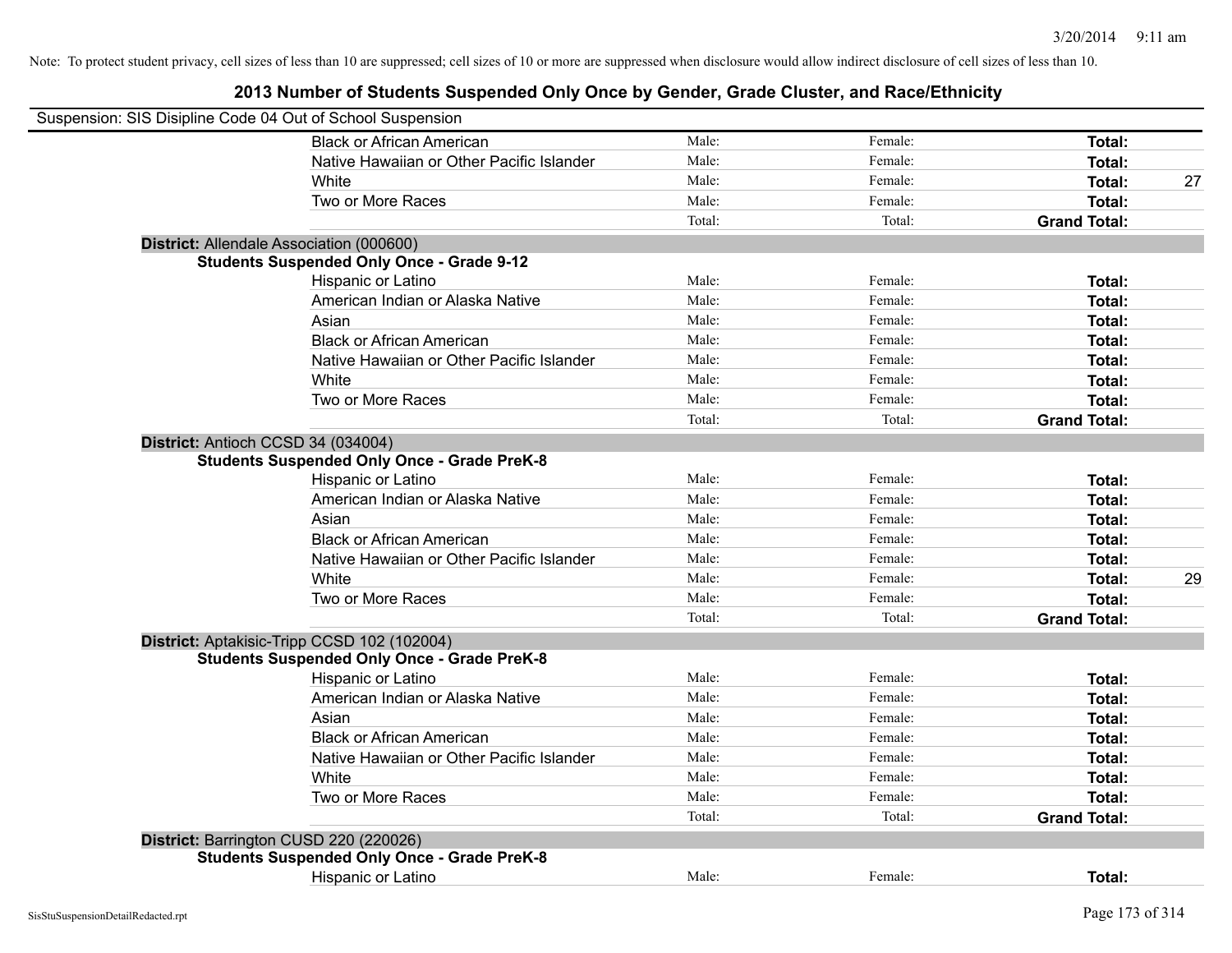## **2013 Number of Students Suspended Only Once by Gender, Grade Cluster, and Race/Ethnicity**

|                             | Suspension: SIS Disipline Code 04 Out of School Suspension |        |    |         |    |                     |    |
|-----------------------------|------------------------------------------------------------|--------|----|---------|----|---------------------|----|
|                             | American Indian or Alaska Native                           | Male:  |    | Female: |    | Total:              |    |
|                             | Asian                                                      | Male:  |    | Female: |    | Total:              |    |
|                             | <b>Black or African American</b>                           | Male:  |    | Female: |    | Total:              |    |
|                             | Native Hawaiian or Other Pacific Islander                  | Male:  |    | Female: |    | Total:              |    |
|                             | White                                                      | Male:  |    | Female: |    | Total:              |    |
|                             | Two or More Races                                          | Male:  |    | Female: |    | Total:              |    |
|                             |                                                            | Total: |    | Total:  |    | <b>Grand Total:</b> |    |
|                             | <b>Students Suspended Only Once - Grade 9-12</b>           |        |    |         |    |                     |    |
|                             | Hispanic or Latino                                         | Male:  |    | Female: |    | Total:              |    |
|                             | American Indian or Alaska Native                           | Male:  |    | Female: |    | Total:              |    |
|                             | Asian                                                      | Male:  |    | Female: |    | Total:              |    |
|                             | <b>Black or African American</b>                           | Male:  |    | Female: |    | Total:              |    |
|                             | Native Hawaiian or Other Pacific Islander                  | Male:  |    | Female: |    | Total:              |    |
|                             | White                                                      | Male:  |    | Female: |    | Total:              | 14 |
|                             | Two or More Races                                          | Male:  |    | Female: |    | Total:              |    |
|                             |                                                            | Total: |    | Total:  |    | <b>Grand Total:</b> |    |
|                             | District: Beach Park CCSD 3 (003004)                       |        |    |         |    |                     |    |
|                             | <b>Students Suspended Only Once - Grade PreK-8</b>         |        |    |         |    |                     |    |
|                             | Hispanic or Latino                                         | Male:  | 25 | Female: | 11 | Total:              | 36 |
|                             | American Indian or Alaska Native                           | Male:  |    | Female: |    | Total:              |    |
|                             | Asian                                                      | Male:  |    | Female: |    | Total:              |    |
|                             | <b>Black or African American</b>                           | Male:  | 32 | Female: | 15 | Total:              | 47 |
|                             | Native Hawaiian or Other Pacific Islander                  | Male:  |    | Female: |    | Total:              |    |
|                             | White                                                      | Male:  |    | Female: |    | Total:              | 17 |
|                             | Two or More Races                                          | Male:  |    | Female: |    | Total:              |    |
|                             |                                                            | Total: |    | Total:  |    | <b>Grand Total:</b> |    |
| District: CHSD 117 (117016) |                                                            |        |    |         |    |                     |    |
|                             | <b>Students Suspended Only Once - Grade 9-12</b>           |        |    |         |    |                     |    |
|                             | Hispanic or Latino                                         | Male:  |    | Female: |    | Total:              |    |
|                             | American Indian or Alaska Native                           | Male:  |    | Female: |    | Total:              |    |
|                             | Asian                                                      | Male:  |    | Female: |    | Total:              |    |
|                             | <b>Black or African American</b>                           | Male:  |    | Female: |    | Total:              |    |
|                             | Native Hawaiian or Other Pacific Islander                  | Male:  |    | Female: |    | Total:              |    |
|                             | White                                                      | Male:  | 29 | Female: | 24 | Total:              | 53 |
|                             |                                                            |        |    |         |    |                     |    |
|                             | Two or More Races                                          | Male:  |    | Female: |    | <b>Total:</b>       |    |

**Students Suspended Only Once - Grade 9-12**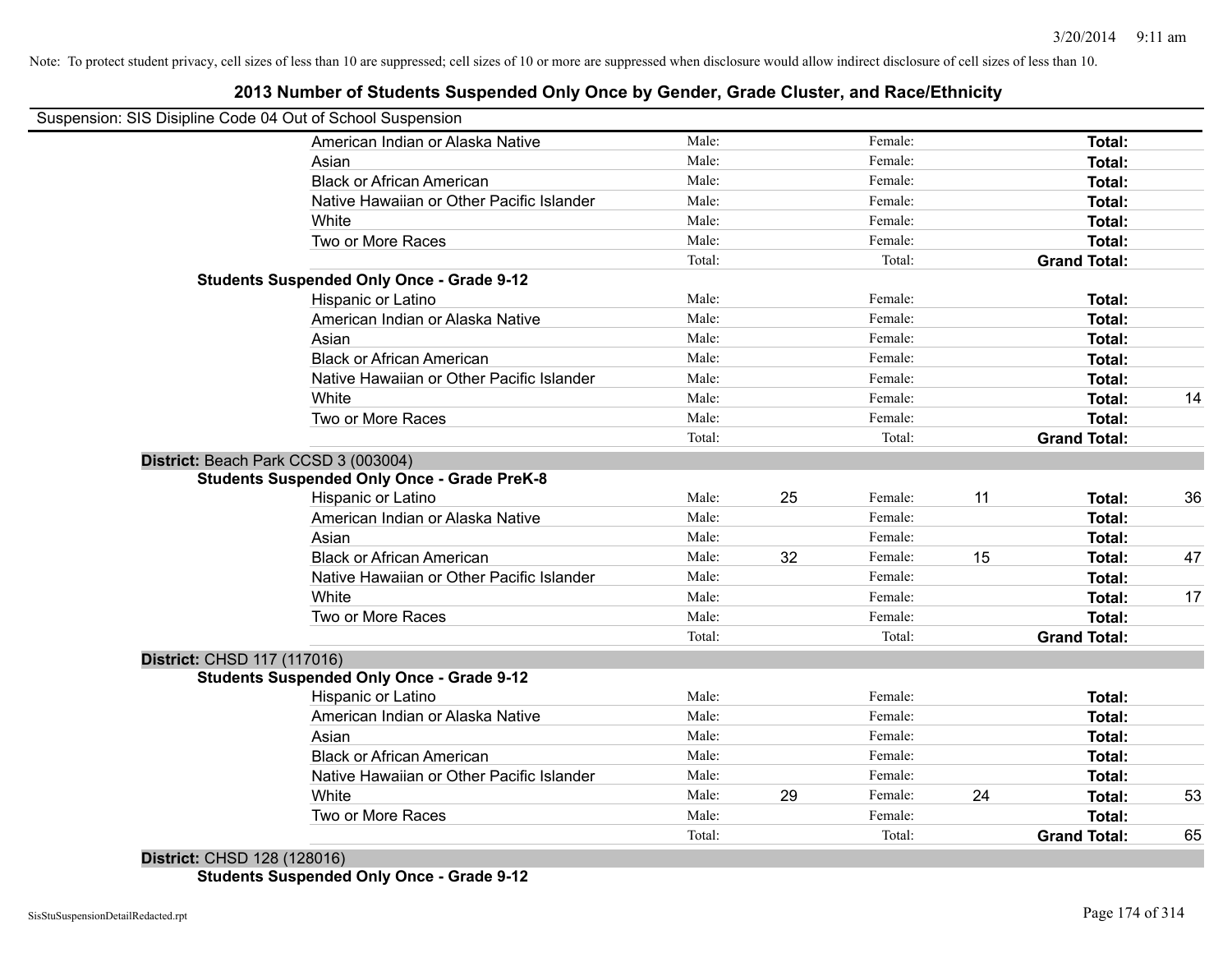| Suspension: SIS Disipline Code 04 Out of School Suspension |                                                    |        |              |    |                           |
|------------------------------------------------------------|----------------------------------------------------|--------|--------------|----|---------------------------|
|                                                            | Hispanic or Latino                                 | Male:  | Female:      |    | Total:                    |
|                                                            | American Indian or Alaska Native                   | Male:  | Female:      |    | Total:                    |
| Asian                                                      |                                                    | Male:  | Female:      |    | Total:                    |
|                                                            | <b>Black or African American</b>                   | Male:  | Female:      |    | Total:                    |
|                                                            | Native Hawaiian or Other Pacific Islander          | Male:  | Female:      |    | Total:                    |
| White                                                      |                                                    | Male:  | Female:      |    | <b>Total:</b><br>21       |
|                                                            | Two or More Races                                  | Male:  | Female:      |    | <b>Total:</b>             |
|                                                            |                                                    | Total: | 25<br>Total: | 10 | <b>Grand Total:</b><br>35 |
| District: Deerfield SD 109 (109002)                        |                                                    |        |              |    |                           |
|                                                            | <b>Students Suspended Only Once - Grade PreK-8</b> |        |              |    |                           |
|                                                            | Hispanic or Latino                                 | Male:  | Female:      |    | Total:                    |
|                                                            | American Indian or Alaska Native                   | Male:  | Female:      |    | Total:                    |
| Asian                                                      |                                                    | Male:  | Female:      |    | Total:                    |
|                                                            | <b>Black or African American</b>                   | Male:  | Female:      |    | Total:                    |
|                                                            | Native Hawaiian or Other Pacific Islander          | Male:  | Female:      |    | Total:                    |
| White                                                      |                                                    | Male:  | Female:      |    | Total:                    |
|                                                            | Two or More Races                                  | Male:  | Female:      |    | Total:                    |
|                                                            |                                                    | Total: | Total:       |    | <b>Grand Total:</b>       |
| District: Diamond Lake SD 76 (076002)                      |                                                    |        |              |    |                           |
|                                                            | <b>Students Suspended Only Once - Grade PreK-8</b> |        |              |    |                           |
|                                                            | Hispanic or Latino                                 | Male:  | Female:      |    | Total:                    |
|                                                            | American Indian or Alaska Native                   | Male:  | Female:      |    | Total:                    |
| Asian                                                      |                                                    | Male:  | Female:      |    | Total:                    |
|                                                            | <b>Black or African American</b>                   | Male:  | Female:      |    | Total:                    |
|                                                            | Native Hawaiian or Other Pacific Islander          | Male:  | Female:      |    | Total:                    |
| White                                                      |                                                    | Male:  | Female:      |    | Total:                    |
|                                                            | Two or More Races                                  | Male:  | Female:      |    | <b>Total:</b>             |
|                                                            |                                                    | Total: | Total:       |    | <b>Grand Total:</b>       |
| <b>District: Emmons SD 33 (033002)</b>                     |                                                    |        |              |    |                           |
|                                                            | <b>Students Suspended Only Once - Grade PreK-8</b> |        |              |    |                           |
|                                                            | Hispanic or Latino                                 | Male:  | Female:      |    | Total:                    |
|                                                            | American Indian or Alaska Native                   | Male:  | Female:      |    | Total:                    |
| Asian                                                      |                                                    | Male:  | Female:      |    | Total:                    |
|                                                            | <b>Black or African American</b>                   | Male:  | Female:      |    | Total:                    |
|                                                            | Native Hawaiian or Other Pacific Islander          | Male:  | Female:      |    | Total:                    |
| White                                                      |                                                    | Male:  | Female:      |    | <b>Total:</b>             |
|                                                            | Two or More Races                                  | Male:  | Female:      |    | <b>Total:</b>             |
|                                                            |                                                    | Total: | Total:       |    | <b>Grand Total:</b>       |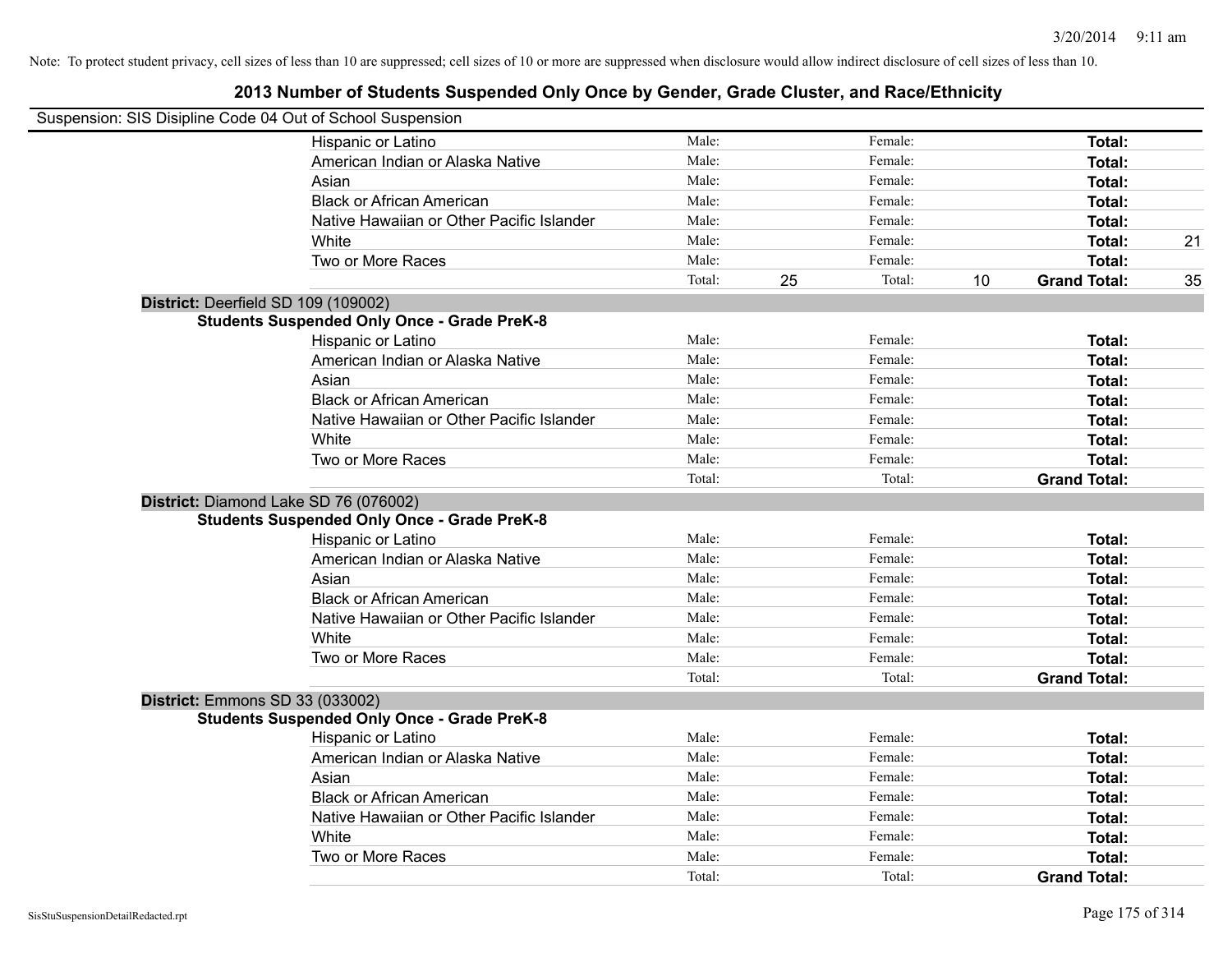| Suspension: SIS Disipline Code 04 Out of School Suspension |                                                    |        |    |         |    |                     |    |
|------------------------------------------------------------|----------------------------------------------------|--------|----|---------|----|---------------------|----|
|                                                            | District: Fox Lake GSD 114 (114002)                |        |    |         |    |                     |    |
|                                                            | <b>Students Suspended Only Once - Grade PreK-8</b> |        |    |         |    |                     |    |
|                                                            | Hispanic or Latino                                 | Male:  |    | Female: |    | Total:              |    |
|                                                            | American Indian or Alaska Native                   | Male:  |    | Female: |    | Total:              |    |
|                                                            | Asian                                              | Male:  |    | Female: |    | Total:              |    |
|                                                            | <b>Black or African American</b>                   | Male:  |    | Female: |    | Total:              |    |
|                                                            | Native Hawaiian or Other Pacific Islander          | Male:  |    | Female: |    | Total:              |    |
|                                                            | White                                              | Male:  |    | Female: |    | Total:              | 14 |
|                                                            | Two or More Races                                  | Male:  |    | Female: |    | Total:              |    |
|                                                            |                                                    | Total: |    | Total:  |    | <b>Grand Total:</b> |    |
| District: Fremont SD 79 (079002)                           |                                                    |        |    |         |    |                     |    |
|                                                            | <b>Students Suspended Only Once - Grade PreK-8</b> |        |    |         |    |                     |    |
|                                                            | Hispanic or Latino                                 | Male:  |    | Female: |    | Total:              |    |
|                                                            | American Indian or Alaska Native                   | Male:  |    | Female: |    | Total:              |    |
|                                                            | Asian                                              | Male:  |    | Female: |    | Total:              |    |
|                                                            | <b>Black or African American</b>                   | Male:  |    | Female: |    | Total:              |    |
|                                                            | Native Hawaiian or Other Pacific Islander          | Male:  |    | Female: |    | Total:              |    |
|                                                            | White                                              | Male:  |    | Female: |    | Total:              |    |
|                                                            | Two or More Races                                  | Male:  |    | Female: |    | Total:              |    |
|                                                            |                                                    | Total: |    | Total:  |    | <b>Grand Total:</b> |    |
| District: Gavin SD 37 (037002)                             |                                                    |        |    |         |    |                     |    |
|                                                            | <b>Students Suspended Only Once - Grade PreK-8</b> |        |    |         |    |                     |    |
|                                                            | Hispanic or Latino                                 | Male:  |    | Female: |    | Total:              |    |
|                                                            | American Indian or Alaska Native                   | Male:  |    | Female: |    | Total:              |    |
|                                                            | Asian                                              | Male:  |    | Female: |    | Total:              |    |
|                                                            | <b>Black or African American</b>                   | Male:  |    | Female: |    | Total:              |    |
|                                                            | Native Hawaiian or Other Pacific Islander          | Male:  |    | Female: |    | Total:              |    |
|                                                            | White                                              | Male:  |    | Female: |    | Total:              | 19 |
|                                                            | Two or More Races                                  | Male:  |    | Female: |    | Total:              |    |
|                                                            |                                                    | Total: |    | Total:  |    | <b>Grand Total:</b> | 31 |
|                                                            | <b>District: Grant CHSD 124 (124016)</b>           |        |    |         |    |                     |    |
|                                                            | <b>Students Suspended Only Once - Grade 9-12</b>   |        |    |         |    |                     |    |
|                                                            | Hispanic or Latino                                 | Male:  |    | Female: |    | Total:              | 17 |
|                                                            | American Indian or Alaska Native                   | Male:  |    | Female: |    | Total:              |    |
|                                                            | Asian                                              | Male:  |    | Female: |    | Total:              |    |
|                                                            | <b>Black or African American</b>                   | Male:  |    | Female: |    | Total:              |    |
|                                                            | Native Hawaiian or Other Pacific Islander          | Male:  |    | Female: |    | Total:              |    |
|                                                            | White                                              | Male:  | 32 | Female: | 14 | Total:              | 46 |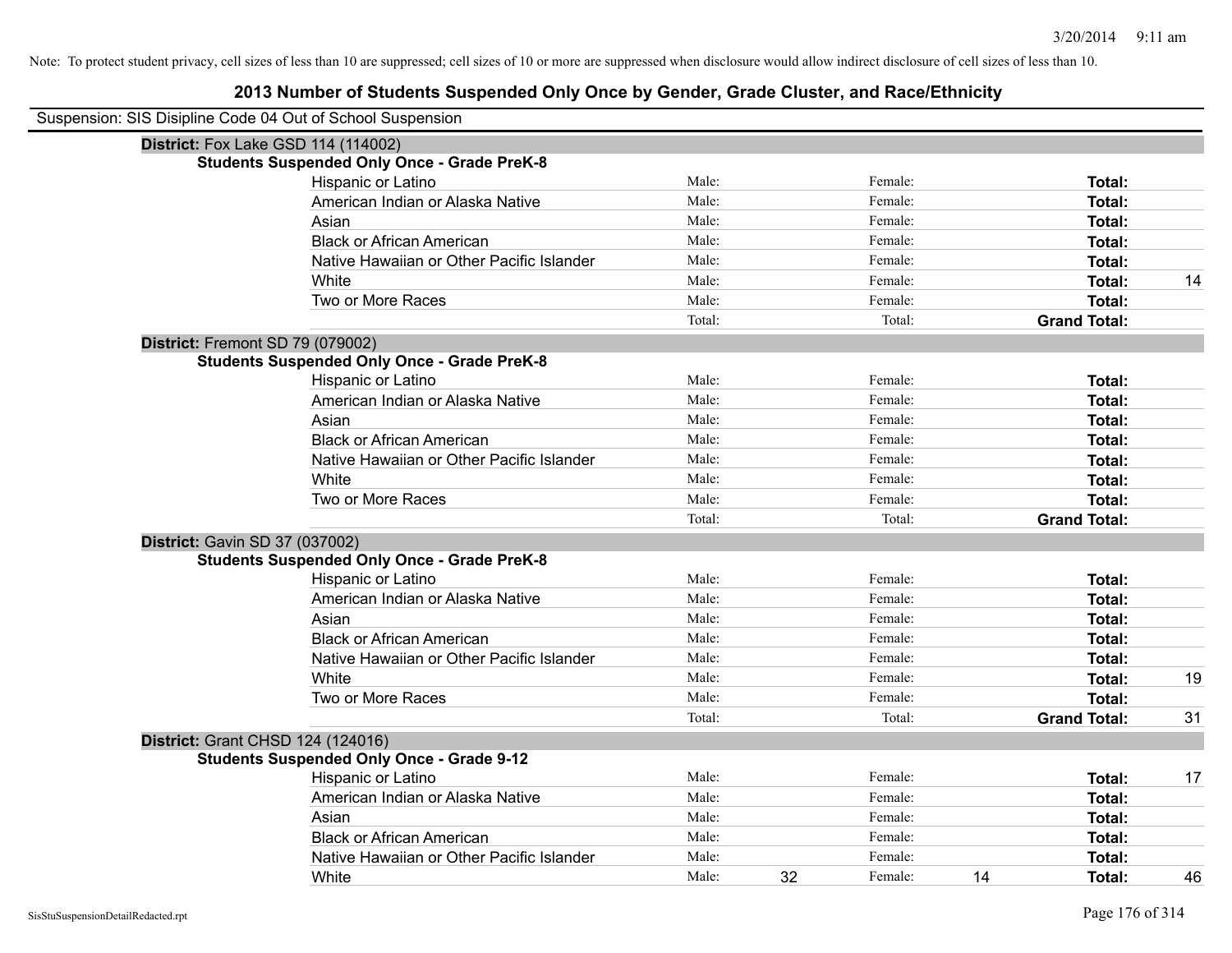| Suspension: SIS Disipline Code 04 Out of School Suspension |        |         |                     |    |
|------------------------------------------------------------|--------|---------|---------------------|----|
| Two or More Races                                          | Male:  | Female: | Total:              |    |
|                                                            | Total: | Total:  | <b>Grand Total:</b> |    |
| District: Grayslake CCSD 46 (046004)                       |        |         |                     |    |
| <b>Students Suspended Only Once - Grade PreK-8</b>         |        |         |                     |    |
| Hispanic or Latino                                         | Male:  | Female: | Total:              |    |
| American Indian or Alaska Native                           | Male:  | Female: | Total:              |    |
| Asian                                                      | Male:  | Female: | Total:              |    |
| <b>Black or African American</b>                           | Male:  | Female: | Total:              |    |
| Native Hawaiian or Other Pacific Islander                  | Male:  | Female: | Total:              |    |
| White                                                      | Male:  | Female: | Total:              | 13 |
| Two or More Races                                          | Male:  | Female: | Total:              |    |
|                                                            | Total: | Total:  | <b>Grand Total:</b> | 24 |
| District: Grayslake CHSD 127 (127016)                      |        |         |                     |    |
| <b>Students Suspended Only Once - Grade 9-12</b>           |        |         |                     |    |
| Hispanic or Latino                                         | Male:  | Female: | Total:              | 18 |
| American Indian or Alaska Native                           | Male:  | Female: | Total:              |    |
| Asian                                                      | Male:  | Female: | Total:              |    |
| <b>Black or African American</b>                           | Male:  | Female: | Total:              | 12 |
| Native Hawaiian or Other Pacific Islander                  | Male:  | Female: | Total:              |    |
| White                                                      | Male:  | Female: | Total:              | 36 |
| Two or More Races                                          | Male:  | Female: | Total:              |    |
|                                                            | Total: | Total:  | <b>Grand Total:</b> |    |
| <b>District: Gurnee SD 56 (056002)</b>                     |        |         |                     |    |
| <b>Students Suspended Only Once - Grade PreK-8</b>         |        |         |                     |    |
| Hispanic or Latino                                         | Male:  | Female: | Total:              | 16 |
| American Indian or Alaska Native                           | Male:  | Female: | Total:              |    |
| Asian                                                      | Male:  | Female: | Total:              |    |
| <b>Black or African American</b>                           | Male:  | Female: | Total:              | 29 |
| Native Hawaiian or Other Pacific Islander                  | Male:  | Female: | Total:              |    |
| White                                                      | Male:  | Female: | Total:              | 11 |
| Two or More Races                                          | Male:  | Female: | Total:              |    |
|                                                            | Total: | Total:  | <b>Grand Total:</b> |    |
| District: Hawthorn CCSD 73 (073004)                        |        |         |                     |    |
| <b>Students Suspended Only Once - Grade PreK-8</b>         |        |         |                     |    |
| Hispanic or Latino                                         | Male:  | Female: | Total:              |    |
| American Indian or Alaska Native                           | Male:  | Female: | Total:              |    |
| Asian                                                      | Male:  | Female: | Total:              |    |
| <b>Black or African American</b>                           | Male:  | Female: | Total:              |    |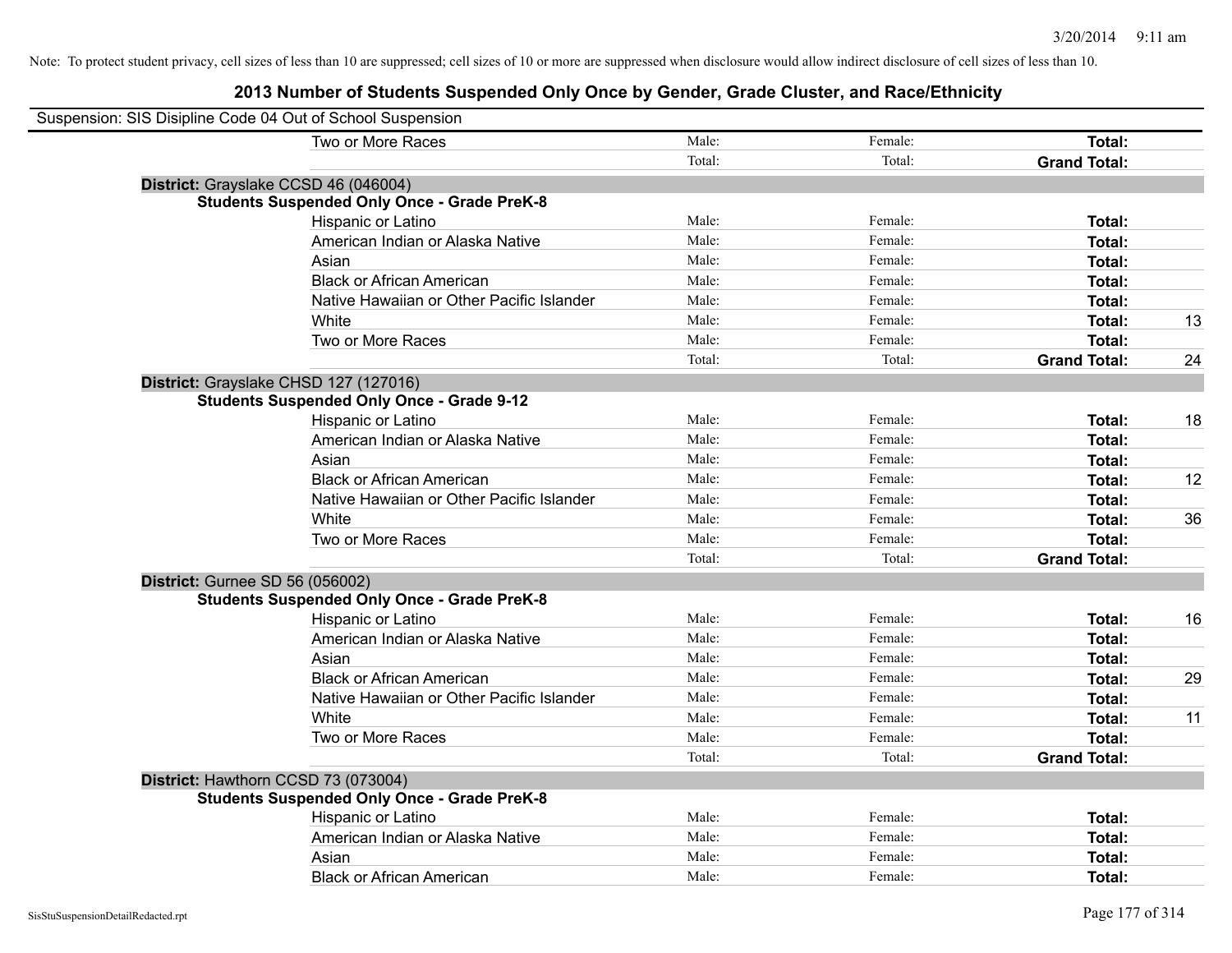| Suspension: SIS Disipline Code 04 Out of School Suspension |                                                    |        |         |                     |    |
|------------------------------------------------------------|----------------------------------------------------|--------|---------|---------------------|----|
|                                                            | Native Hawaiian or Other Pacific Islander          | Male:  | Female: | <b>Total:</b>       |    |
|                                                            | White                                              | Male:  | Female: | Total:              |    |
|                                                            | Two or More Races                                  | Male:  | Female: | <b>Total:</b>       |    |
|                                                            |                                                    | Total: | Total:  | <b>Grand Total:</b> | 15 |
|                                                            | District: Kildeer Countryside CCSD 96 (096004)     |        |         |                     |    |
|                                                            | <b>Students Suspended Only Once - Grade PreK-8</b> |        |         |                     |    |
|                                                            | Hispanic or Latino                                 | Male:  | Female: | Total:              |    |
|                                                            | American Indian or Alaska Native                   | Male:  | Female: | Total:              |    |
|                                                            | Asian                                              | Male:  | Female: | Total:              |    |
|                                                            | <b>Black or African American</b>                   | Male:  | Female: | Total:              |    |
|                                                            | Native Hawaiian or Other Pacific Islander          | Male:  | Female: | Total:              |    |
|                                                            | White                                              | Male:  | Female: | Total:              |    |
|                                                            | Two or More Races                                  | Male:  | Female: | Total:              |    |
|                                                            |                                                    | Total: | Total:  | <b>Grand Total:</b> |    |
| District: Lake Bluff ESD 65 (065002)                       |                                                    |        |         |                     |    |
|                                                            | <b>Students Suspended Only Once - Grade PreK-8</b> |        |         |                     |    |
|                                                            | Hispanic or Latino                                 | Male:  | Female: | Total:              |    |
|                                                            | American Indian or Alaska Native                   | Male:  | Female: | <b>Total:</b>       |    |
|                                                            | Asian                                              | Male:  | Female: | Total:              |    |
|                                                            | <b>Black or African American</b>                   | Male:  | Female: | Total:              |    |
|                                                            | Native Hawaiian or Other Pacific Islander          | Male:  | Female: | Total:              |    |
|                                                            | White                                              | Male:  | Female: | Total:              |    |
|                                                            | Two or More Races                                  | Male:  | Female: | Total:              |    |
|                                                            |                                                    | Total: | Total:  | <b>Grand Total:</b> |    |
|                                                            | District: Lake Forest CHSD 115 (115016)            |        |         |                     |    |
|                                                            | <b>Students Suspended Only Once - Grade 9-12</b>   |        |         |                     |    |
|                                                            | Hispanic or Latino                                 | Male:  | Female: | <b>Total:</b>       |    |
|                                                            | American Indian or Alaska Native                   | Male:  | Female: | Total:              |    |
|                                                            | Asian                                              | Male:  | Female: | Total:              |    |
|                                                            | <b>Black or African American</b>                   | Male:  | Female: | <b>Total:</b>       |    |
|                                                            | Native Hawaiian or Other Pacific Islander          | Male:  | Female: | Total:              |    |
|                                                            | White                                              | Male:  | Female: | Total:              | 11 |
|                                                            | Two or More Races                                  | Male:  | Female: | <b>Total:</b>       |    |
|                                                            |                                                    | Total: | Total:  | <b>Grand Total:</b> |    |
| District: Lake Forest SD 67 (067005)                       |                                                    |        |         |                     |    |
|                                                            | <b>Students Suspended Only Once - Grade PreK-8</b> |        |         |                     |    |
|                                                            | Hispanic or Latino                                 | Male:  | Female: | Total:              |    |
|                                                            | American Indian or Alaska Native                   | Male:  | Female: | Total:              |    |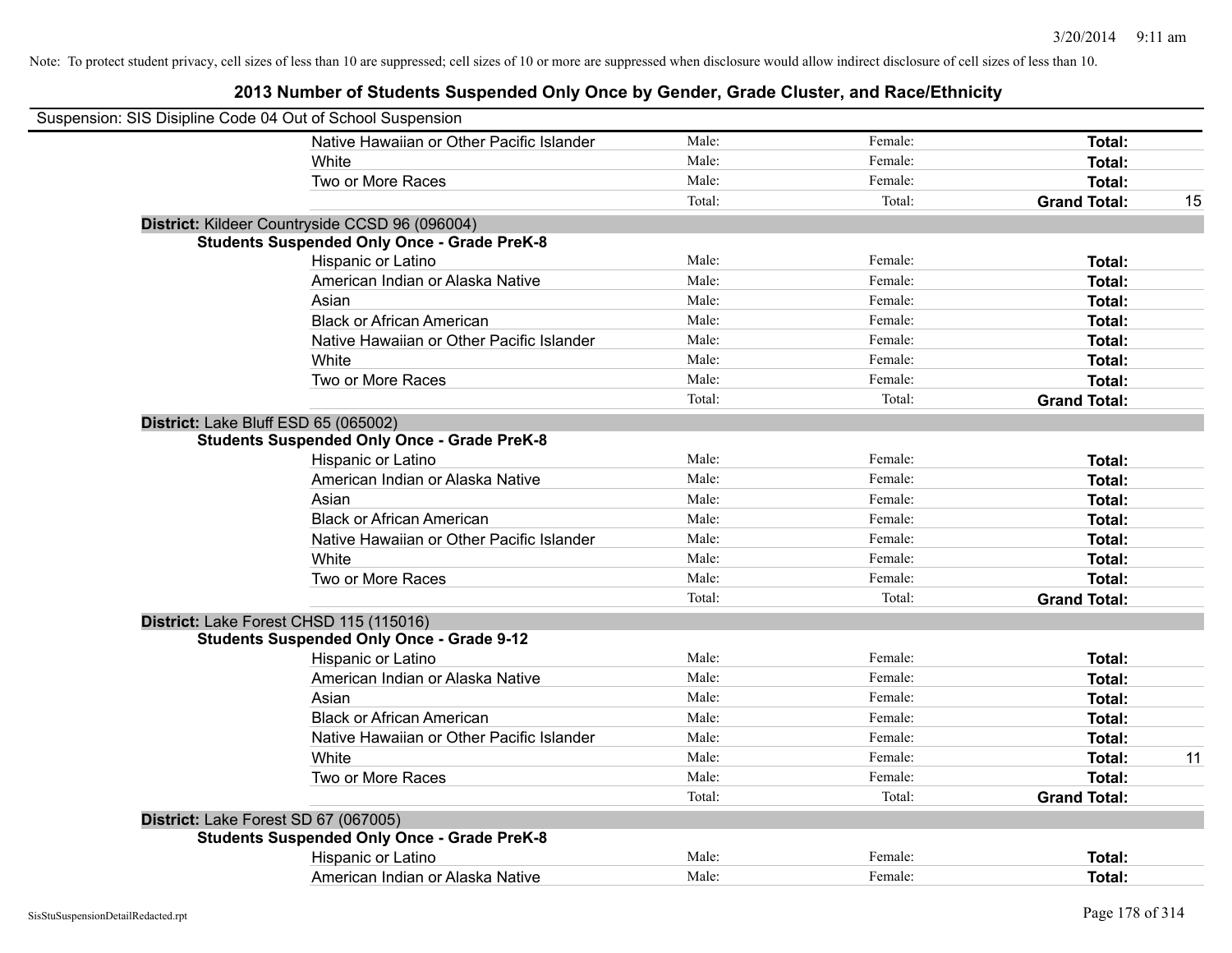| Suspension: SIS Disipline Code 04 Out of School Suspension |        |         |                     |    |
|------------------------------------------------------------|--------|---------|---------------------|----|
| Asian                                                      | Male:  | Female: | Total:              |    |
| <b>Black or African American</b>                           | Male:  | Female: | Total:              |    |
| Native Hawaiian or Other Pacific Islander                  | Male:  | Female: | Total:              |    |
| White                                                      | Male:  | Female: | Total:              |    |
| Two or More Races                                          | Male:  | Female: | Total:              |    |
|                                                            | Total: | Total:  | <b>Grand Total:</b> |    |
| District: Lake Villa CCSD 41 (041004)                      |        |         |                     |    |
| <b>Students Suspended Only Once - Grade PreK-8</b>         |        |         |                     |    |
| Hispanic or Latino                                         | Male:  | Female: | Total:              |    |
| American Indian or Alaska Native                           | Male:  | Female: | Total:              |    |
| Asian                                                      | Male:  | Female: | Total:              |    |
| <b>Black or African American</b>                           | Male:  | Female: | Total:              |    |
| Native Hawaiian or Other Pacific Islander                  | Male:  | Female: | Total:              |    |
| White                                                      | Male:  | Female: | Total:              | 12 |
| Two or More Races                                          | Male:  | Female: | Total:              |    |
|                                                            | Total: | Total:  | <b>Grand Total:</b> | 23 |
| District: Lake Zurich CUSD 95 (095026)                     |        |         |                     |    |
| <b>Students Suspended Only Once - Grade PreK-8</b>         |        |         |                     |    |
| Hispanic or Latino                                         | Male:  | Female: | Total:              |    |
| American Indian or Alaska Native                           | Male:  | Female: | Total:              |    |
| Asian                                                      | Male:  | Female: | Total:              |    |
| <b>Black or African American</b>                           | Male:  | Female: | Total:              |    |
| Native Hawaiian or Other Pacific Islander                  | Male:  | Female: | Total:              |    |
| White                                                      | Male:  | Female: | Total:              | 15 |
| Two or More Races                                          | Male:  | Female: | Total:              |    |
|                                                            | Total: | Total:  | <b>Grand Total:</b> |    |
| <b>Students Suspended Only Once - Grade 9-12</b>           |        |         |                     |    |
| Hispanic or Latino                                         | Male:  | Female: | Total:              |    |
| American Indian or Alaska Native                           | Male:  | Female: | Total:              |    |
| Asian                                                      | Male:  | Female: | Total:              |    |
| <b>Black or African American</b>                           | Male:  | Female: | Total:              |    |
| Native Hawaiian or Other Pacific Islander                  | Male:  | Female: | Total:              |    |
| <b>White</b>                                               | Male:  | Female: | Total:              | 22 |
| Two or More Races                                          | Male:  | Female: | Total:              |    |
|                                                            | Total: | Total:  | <b>Grand Total:</b> | 33 |
| District: Libertyville SD 70 (070002)                      |        |         |                     |    |
| <b>Students Suspended Only Once - Grade PreK-8</b>         |        |         |                     |    |
| Hispanic or Latino                                         | Male:  | Female: | <b>Total:</b>       |    |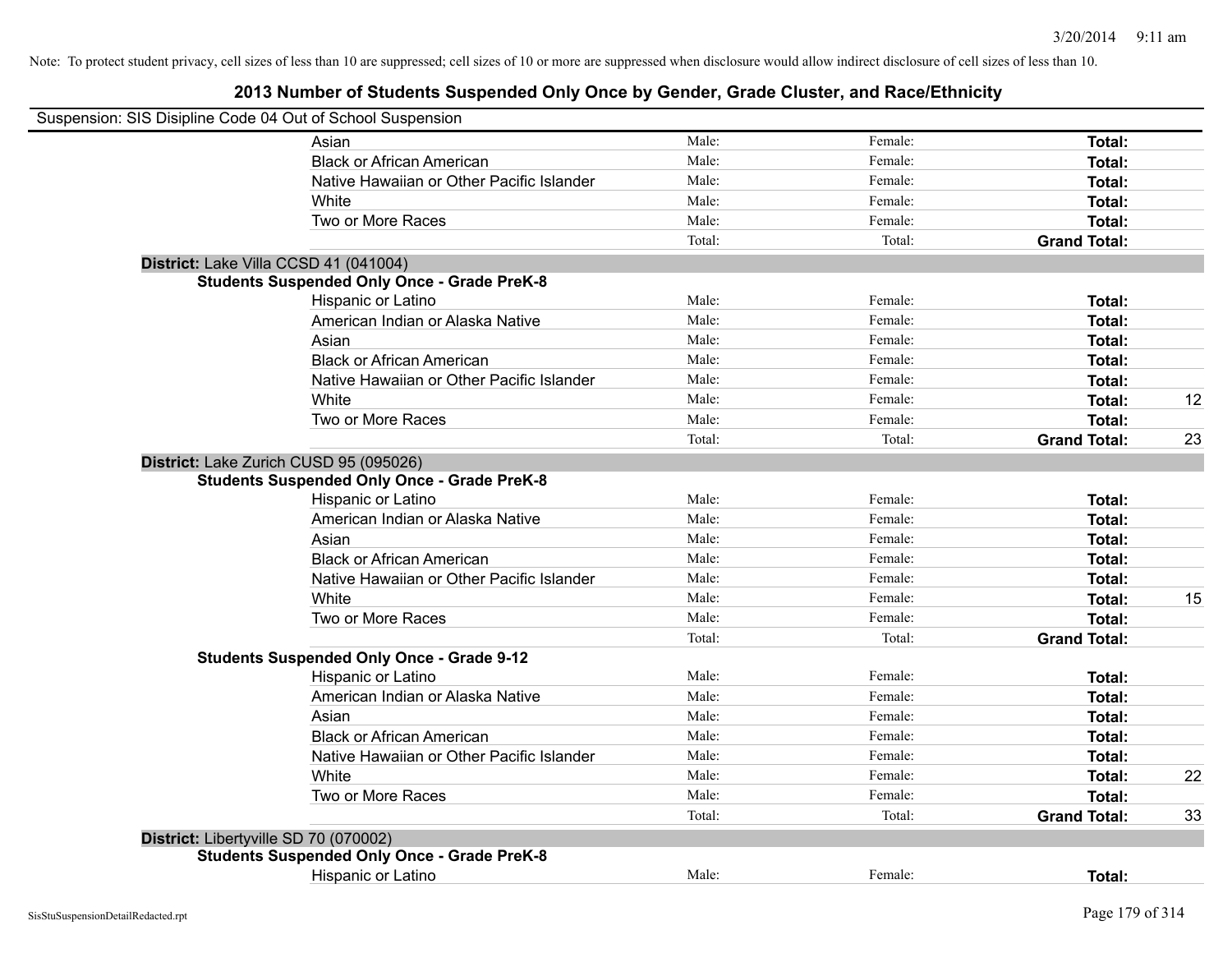| Suspension: SIS Disipline Code 04 Out of School Suspension |        |    |         |    |                     |    |
|------------------------------------------------------------|--------|----|---------|----|---------------------|----|
| American Indian or Alaska Native                           | Male:  |    | Female: |    | Total:              |    |
| Asian                                                      | Male:  |    | Female: |    | Total:              |    |
| <b>Black or African American</b>                           | Male:  |    | Female: |    | Total:              |    |
| Native Hawaiian or Other Pacific Islander                  | Male:  |    | Female: |    | <b>Total:</b>       |    |
| White                                                      | Male:  |    | Female: |    | Total:              | 12 |
| Two or More Races                                          | Male:  |    | Female: |    | Total:              |    |
|                                                            | Total: |    | Total:  |    | <b>Grand Total:</b> |    |
| District: Lincolnshire-Prairieview SD 103 (103002)         |        |    |         |    |                     |    |
| <b>Students Suspended Only Once - Grade PreK-8</b>         |        |    |         |    |                     |    |
| Hispanic or Latino                                         | Male:  |    | Female: |    | Total:              |    |
| American Indian or Alaska Native                           | Male:  |    | Female: |    | Total:              |    |
| Asian                                                      | Male:  |    | Female: |    | Total:              |    |
| <b>Black or African American</b>                           | Male:  |    | Female: |    | Total:              |    |
| Native Hawaiian or Other Pacific Islander                  | Male:  |    | Female: |    | Total:              |    |
| White                                                      | Male:  |    | Female: |    | <b>Total:</b>       |    |
| Two or More Races                                          | Male:  |    | Female: |    | Total:              |    |
|                                                            | Total: |    | Total:  |    | <b>Grand Total:</b> |    |
| District: Millburn CCSD 24 (024004)                        |        |    |         |    |                     |    |
| <b>Students Suspended Only Once - Grade PreK-8</b>         |        |    |         |    |                     |    |
| Hispanic or Latino                                         | Male:  |    | Female: |    | Total:              |    |
| American Indian or Alaska Native                           | Male:  |    | Female: |    | Total:              |    |
| Asian                                                      | Male:  |    | Female: |    | Total:              |    |
| <b>Black or African American</b>                           | Male:  |    | Female: |    | Total:              |    |
| Native Hawaiian or Other Pacific Islander                  | Male:  |    | Female: |    | Total:              |    |
| White                                                      | Male:  |    | Female: |    | <b>Total:</b>       |    |
| Two or More Races                                          | Male:  |    | Female: |    | Total:              |    |
|                                                            | Total: |    | Total:  |    | <b>Grand Total:</b> |    |
| District: Mundelein Cons HSD 120 (120013)                  |        |    |         |    |                     |    |
| <b>Students Suspended Only Once - Grade 9-12</b>           |        |    |         |    |                     |    |
| Hispanic or Latino                                         | Male:  | 31 | Female: | 15 | Total:              | 46 |
| American Indian or Alaska Native                           | Male:  |    | Female: |    | Total:              |    |
| Asian                                                      | Male:  |    | Female: |    | Total:              |    |
| <b>Black or African American</b>                           | Male:  |    | Female: |    | <b>Total:</b>       |    |
| Native Hawaiian or Other Pacific Islander                  | Male:  |    | Female: |    | Total:              |    |
| White                                                      | Male:  |    | Female: |    | Total:              | 17 |
| Two or More Races                                          | Male:  |    | Female: |    | Total:              |    |
|                                                            | Total: |    | Total:  |    | <b>Grand Total:</b> |    |
| District: Mundelein ESD 75 (075002)                        |        |    |         |    |                     |    |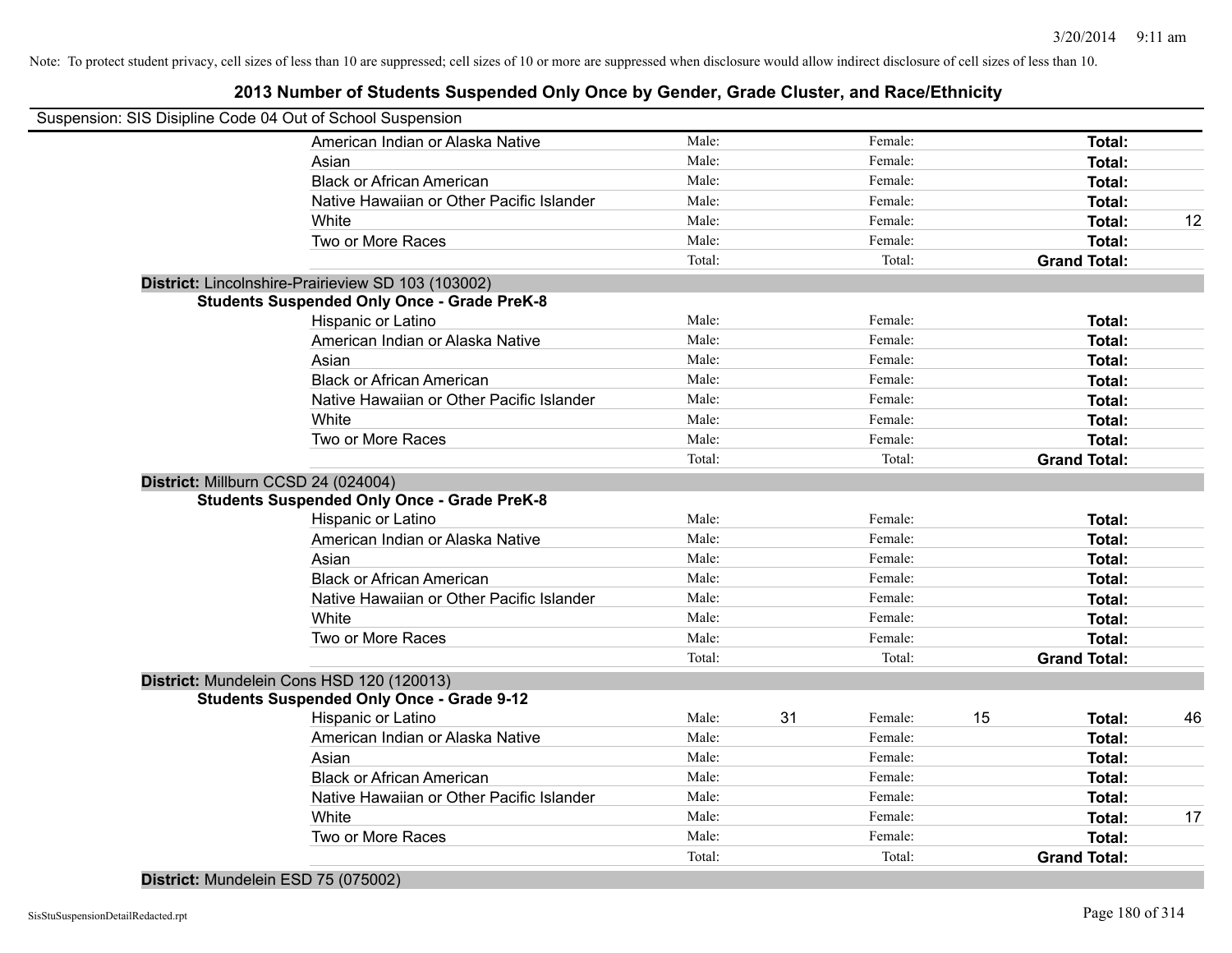| Suspension: SIS Disipline Code 04 Out of School Suspension |                                                    |        |    |         |    |                     |    |
|------------------------------------------------------------|----------------------------------------------------|--------|----|---------|----|---------------------|----|
|                                                            | <b>Students Suspended Only Once - Grade PreK-8</b> |        |    |         |    |                     |    |
|                                                            | Hispanic or Latino                                 | Male:  |    | Female: |    | Total:              | 29 |
|                                                            | American Indian or Alaska Native                   | Male:  |    | Female: |    | Total:              |    |
|                                                            | Asian                                              | Male:  |    | Female: |    | Total:              |    |
|                                                            | <b>Black or African American</b>                   | Male:  |    | Female: |    | Total:              |    |
|                                                            | Native Hawaiian or Other Pacific Islander          | Male:  |    | Female: |    | Total:              |    |
|                                                            | White                                              | Male:  |    | Female: |    | Total:              | 15 |
|                                                            | Two or More Races                                  | Male:  |    | Female: |    | Total:              |    |
|                                                            |                                                    | Total: |    | Total:  |    | <b>Grand Total:</b> |    |
|                                                            | District: Non-Public School (044Z)                 |        |    |         |    |                     |    |
|                                                            | <b>Students Suspended Only Once - Grade 9-12</b>   |        |    |         |    |                     |    |
|                                                            | Hispanic or Latino                                 | Male:  |    | Female: |    | Total:              |    |
|                                                            | American Indian or Alaska Native                   | Male:  |    | Female: |    | Total:              |    |
|                                                            | Asian                                              | Male:  |    | Female: |    | Total:              |    |
|                                                            | <b>Black or African American</b>                   | Male:  |    | Female: |    | Total:              |    |
|                                                            | Native Hawaiian or Other Pacific Islander          | Male:  |    | Female: |    | Total:              |    |
|                                                            | White                                              | Male:  |    | Female: |    | Total:              |    |
|                                                            | Two or More Races                                  | Male:  |    | Female: |    | Total:              |    |
|                                                            |                                                    | Total: |    | Total:  |    | <b>Grand Total:</b> |    |
|                                                            | District: Non-Public School (7900)                 |        |    |         |    |                     |    |
|                                                            | <b>Students Suspended Only Once - Grade 9-12</b>   |        |    |         |    |                     |    |
|                                                            | Hispanic or Latino                                 | Male:  |    | Female: |    | Total:              |    |
|                                                            | American Indian or Alaska Native                   | Male:  |    | Female: |    | Total:              |    |
|                                                            | Asian                                              | Male:  |    | Female: |    | Total:              |    |
|                                                            | <b>Black or African American</b>                   | Male:  |    | Female: |    | Total:              |    |
|                                                            | Native Hawaiian or Other Pacific Islander          | Male:  |    | Female: |    | Total:              |    |
|                                                            | White                                              | Male:  |    | Female: |    | Total:              |    |
|                                                            | Two or More Races                                  | Male:  |    | Female: |    | Total:              |    |
|                                                            |                                                    | Total: |    | Total:  |    | <b>Grand Total:</b> |    |
|                                                            | District: North Chicago SD 187 (187026)            |        |    |         |    |                     |    |
|                                                            | <b>Students Suspended Only Once - Grade PreK-8</b> |        |    |         |    |                     |    |
|                                                            | Hispanic or Latino                                 | Male:  | 14 | Female: | 12 | Total:              | 26 |
|                                                            | American Indian or Alaska Native                   | Male:  |    | Female: |    | Total:              |    |
|                                                            | Asian                                              | Male:  |    | Female: |    | Total:              |    |
|                                                            | <b>Black or African American</b>                   | Male:  | 48 | Female: | 19 | Total:              | 67 |
|                                                            | Native Hawaiian or Other Pacific Islander          | Male:  |    | Female: |    | Total:              |    |
|                                                            | White                                              | Male:  |    | Female: |    | Total:              |    |
|                                                            | Two or More Races                                  | Male:  |    | Female: |    | Total:              |    |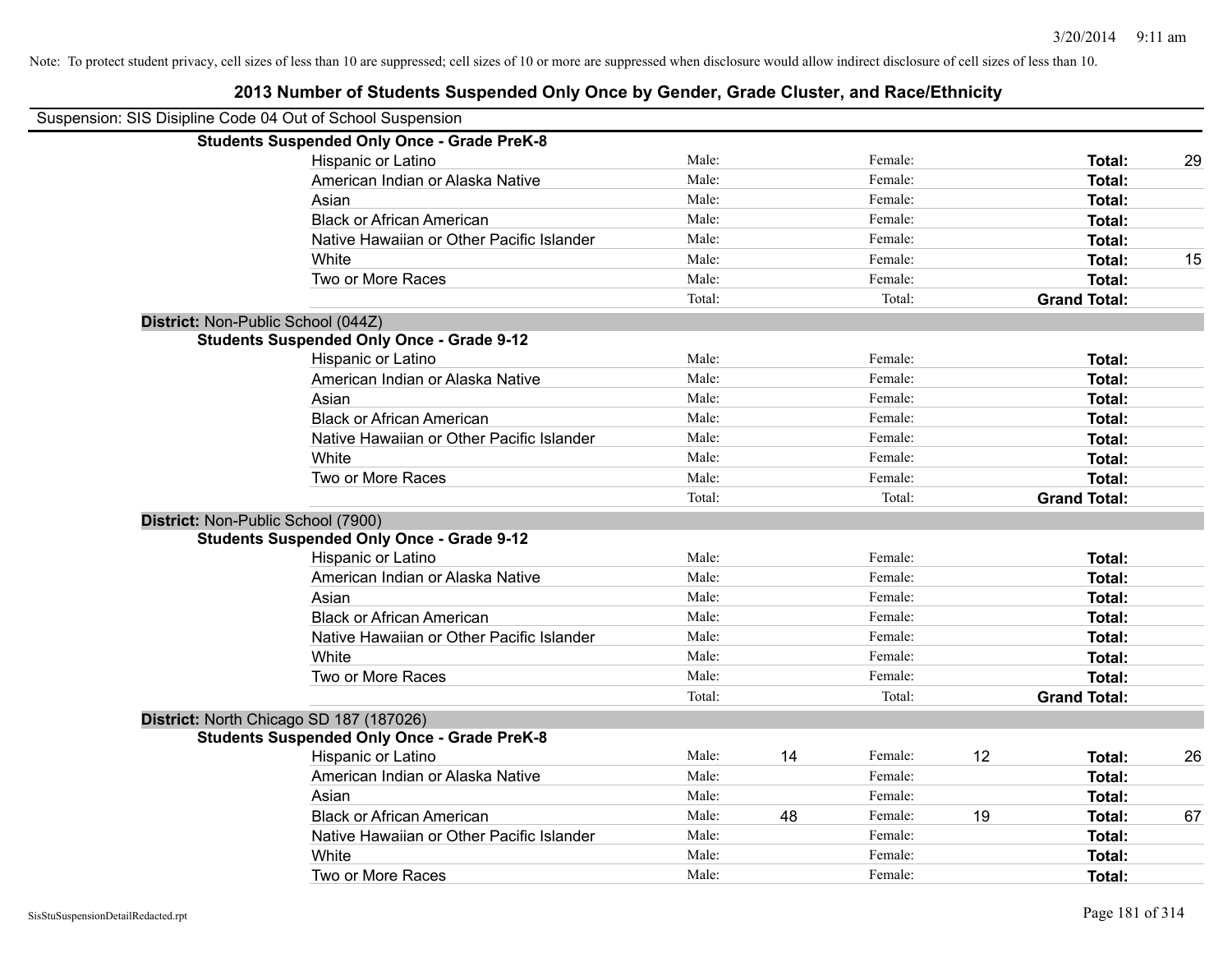| Suspension: SIS Disipline Code 04 Out of School Suspension |                                                    |        |    |         |    |                     |    |
|------------------------------------------------------------|----------------------------------------------------|--------|----|---------|----|---------------------|----|
|                                                            |                                                    | Total: |    | Total:  |    | <b>Grand Total:</b> |    |
|                                                            | <b>Students Suspended Only Once - Grade 9-12</b>   |        |    |         |    |                     |    |
|                                                            | Hispanic or Latino                                 | Male:  |    | Female: |    | Total:              | 27 |
|                                                            | American Indian or Alaska Native                   | Male:  |    | Female: |    | Total:              |    |
|                                                            | Asian                                              | Male:  |    | Female: |    | Total:              |    |
|                                                            | <b>Black or African American</b>                   | Male:  | 27 | Female: | 23 | Total:              | 50 |
|                                                            | Native Hawaiian or Other Pacific Islander          | Male:  |    | Female: |    | Total:              |    |
|                                                            | White                                              | Male:  |    | Female: |    | Total:              |    |
|                                                            | Two or More Races                                  | Male:  |    | Female: |    | Total:              |    |
|                                                            |                                                    | Total: |    | Total:  |    | <b>Grand Total:</b> |    |
| District: North Shore SD 112 (112002)                      |                                                    |        |    |         |    |                     |    |
|                                                            | <b>Students Suspended Only Once - Grade PreK-8</b> |        |    |         |    |                     |    |
|                                                            | Hispanic or Latino                                 | Male:  |    | Female: |    | Total:              | 12 |
|                                                            | American Indian or Alaska Native                   | Male:  |    | Female: |    | Total:              |    |
|                                                            | Asian                                              | Male:  |    | Female: |    | Total:              |    |
|                                                            | <b>Black or African American</b>                   | Male:  |    | Female: |    | Total:              |    |
|                                                            | Native Hawaiian or Other Pacific Islander          | Male:  |    | Female: |    | Total:              |    |
|                                                            | White                                              | Male:  |    | Female: |    | Total:              |    |
|                                                            | Two or More Races                                  | Male:  |    | Female: |    | Total:              |    |
|                                                            |                                                    | Total: | 12 | Total:  | 11 | <b>Grand Total:</b> | 23 |
|                                                            | District: Northern Suburban Spec Ed Dist (804060)  |        |    |         |    |                     |    |
|                                                            | <b>Students Suspended Only Once - Grade 9-12</b>   |        |    |         |    |                     |    |
|                                                            | Hispanic or Latino                                 | Male:  |    | Female: |    | Total:              |    |
|                                                            | American Indian or Alaska Native                   | Male:  |    | Female: |    | Total:              |    |
|                                                            | Asian                                              | Male:  |    | Female: |    | Total:              |    |
|                                                            | <b>Black or African American</b>                   | Male:  |    | Female: |    | Total:              |    |
|                                                            | Native Hawaiian or Other Pacific Islander          | Male:  |    | Female: |    | Total:              |    |
|                                                            | White                                              | Male:  |    | Female: |    | Total:              |    |
|                                                            | Two or More Races                                  | Male:  |    | Female: |    | Total:              |    |
|                                                            |                                                    | Total: |    | Total:  |    | <b>Grand Total:</b> |    |
|                                                            | District: Prairie Crossing Charter School (900025) |        |    |         |    |                     |    |
|                                                            | <b>Students Suspended Only Once - Grade PreK-8</b> |        |    |         |    |                     |    |
|                                                            | Hispanic or Latino                                 | Male:  |    | Female: |    | Total:              |    |
|                                                            | American Indian or Alaska Native                   | Male:  |    | Female: |    | Total:              |    |
|                                                            | Asian                                              | Male:  |    | Female: |    | Total:              |    |
|                                                            | <b>Black or African American</b>                   | Male:  |    | Female: |    | Total:              |    |
|                                                            | Native Hawaiian or Other Pacific Islander          | Male:  |    | Female: |    | Total:              |    |
|                                                            | White                                              | Male:  |    | Female: |    | Total:              |    |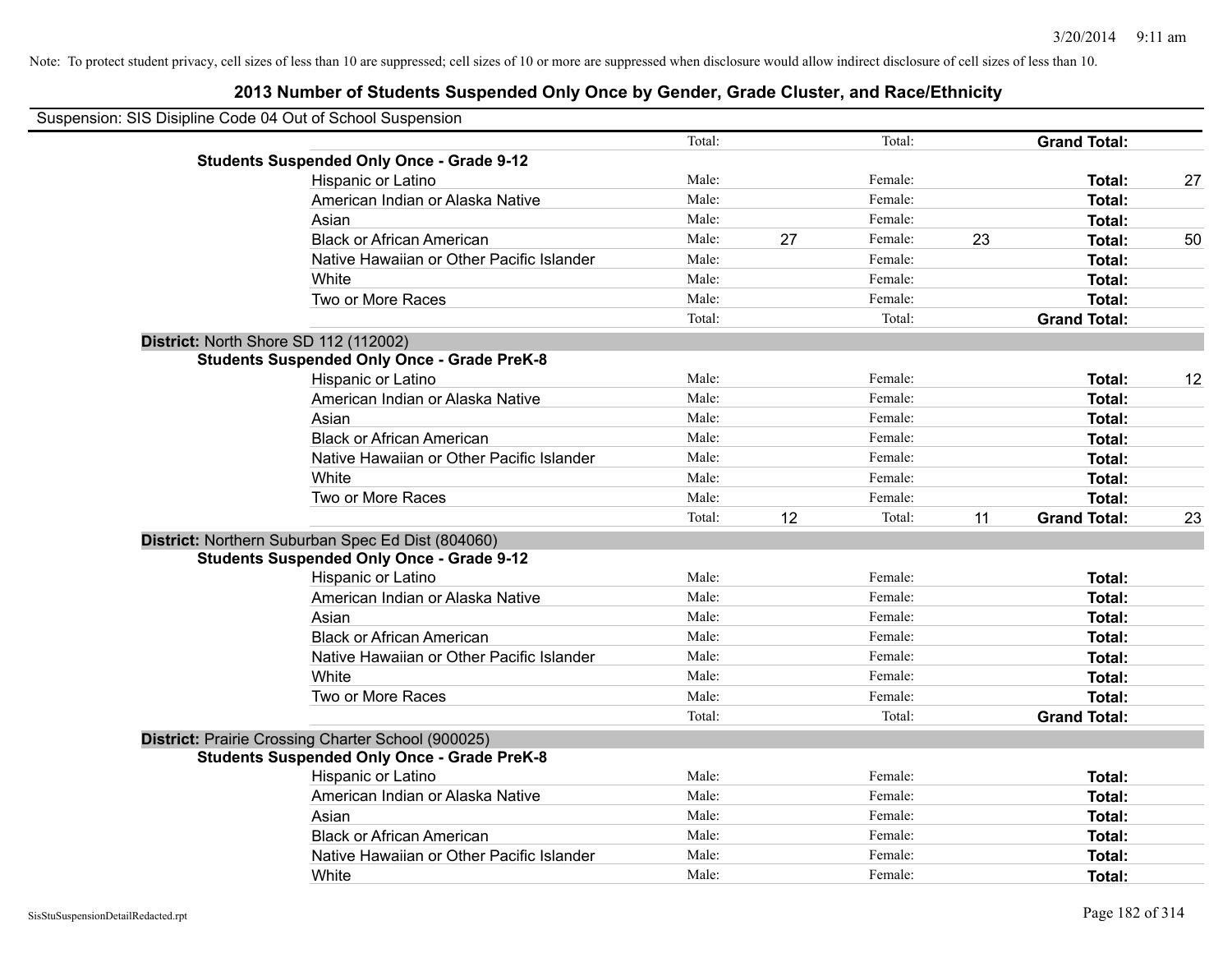| Suspension: SIS Disipline Code 04 Out of School Suspension |                                                     |        |    |         |    |                     |    |
|------------------------------------------------------------|-----------------------------------------------------|--------|----|---------|----|---------------------|----|
|                                                            | Two or More Races                                   | Male:  |    | Female: |    | Total:              |    |
|                                                            |                                                     | Total: |    | Total:  |    | <b>Grand Total:</b> |    |
| District: Round Lake CUSD 116 (116026)                     |                                                     |        |    |         |    |                     |    |
|                                                            | <b>Students Suspended Only Once - Grade PreK-8</b>  |        |    |         |    |                     |    |
|                                                            | Hispanic or Latino                                  | Male:  |    | Female: |    | Total:              | 26 |
|                                                            | American Indian or Alaska Native                    | Male:  |    | Female: |    | Total:              |    |
|                                                            | Asian                                               | Male:  |    | Female: |    | Total:              |    |
|                                                            | <b>Black or African American</b>                    | Male:  |    | Female: |    | <b>Total:</b>       | 10 |
|                                                            | Native Hawaiian or Other Pacific Islander           | Male:  |    | Female: |    | <b>Total:</b>       |    |
|                                                            | White                                               | Male:  |    | Female: |    | <b>Total:</b>       | 10 |
|                                                            | Two or More Races                                   | Male:  |    | Female: |    | Total:              |    |
|                                                            |                                                     | Total: |    | Total:  |    | <b>Grand Total:</b> |    |
|                                                            | <b>Students Suspended Only Once - Grade 9-12</b>    |        |    |         |    |                     |    |
|                                                            | Hispanic or Latino                                  | Male:  | 42 | Female: | 30 | Total:              | 72 |
|                                                            | American Indian or Alaska Native                    | Male:  |    | Female: |    | <b>Total:</b>       |    |
|                                                            | Asian                                               | Male:  |    | Female: |    | Total:              |    |
|                                                            | <b>Black or African American</b>                    | Male:  |    | Female: |    | Total:              | 26 |
|                                                            | Native Hawaiian or Other Pacific Islander           | Male:  |    | Female: |    | Total:              |    |
|                                                            | White                                               | Male:  |    | Female: |    | Total:              | 27 |
|                                                            | Two or More Races                                   | Male:  |    | Female: |    | Total:              |    |
|                                                            |                                                     | Total: |    | Total:  |    | <b>Grand Total:</b> |    |
|                                                            | District: Spec Educ Dist Lake County/Sedol (825060) |        |    |         |    |                     |    |
|                                                            | <b>Students Suspended Only Once - Grade PreK-8</b>  |        |    |         |    |                     |    |
|                                                            | Hispanic or Latino                                  | Male:  |    | Female: |    | Total:              |    |
|                                                            | American Indian or Alaska Native                    | Male:  |    | Female: |    | Total:              |    |
|                                                            | Asian                                               | Male:  |    | Female: |    | Total:              |    |
|                                                            | <b>Black or African American</b>                    | Male:  |    | Female: |    | Total:              |    |
|                                                            | Native Hawaiian or Other Pacific Islander           | Male:  |    | Female: |    | Total:              |    |
|                                                            | White                                               | Male:  |    | Female: |    | <b>Total:</b>       |    |
|                                                            | Two or More Races                                   | Male:  |    | Female: |    | Total:              |    |
|                                                            |                                                     | Total: |    | Total:  |    | <b>Grand Total:</b> |    |
|                                                            | <b>Students Suspended Only Once - Grade 9-12</b>    |        |    |         |    |                     |    |
|                                                            | Hispanic or Latino                                  | Male:  |    | Female: |    | Total:              |    |
|                                                            | American Indian or Alaska Native                    | Male:  |    | Female: |    | Total:              |    |
|                                                            | Asian                                               | Male:  |    | Female: |    | Total:              |    |
|                                                            | <b>Black or African American</b>                    | Male:  |    | Female: |    | Total:              |    |
|                                                            | Native Hawaiian or Other Pacific Islander           | Male:  |    | Female: |    | Total:              |    |
|                                                            | White                                               | Male:  |    | Female: |    | <b>Total:</b>       |    |
|                                                            | Two or More Races                                   | Male:  |    | Female: |    | Total:              |    |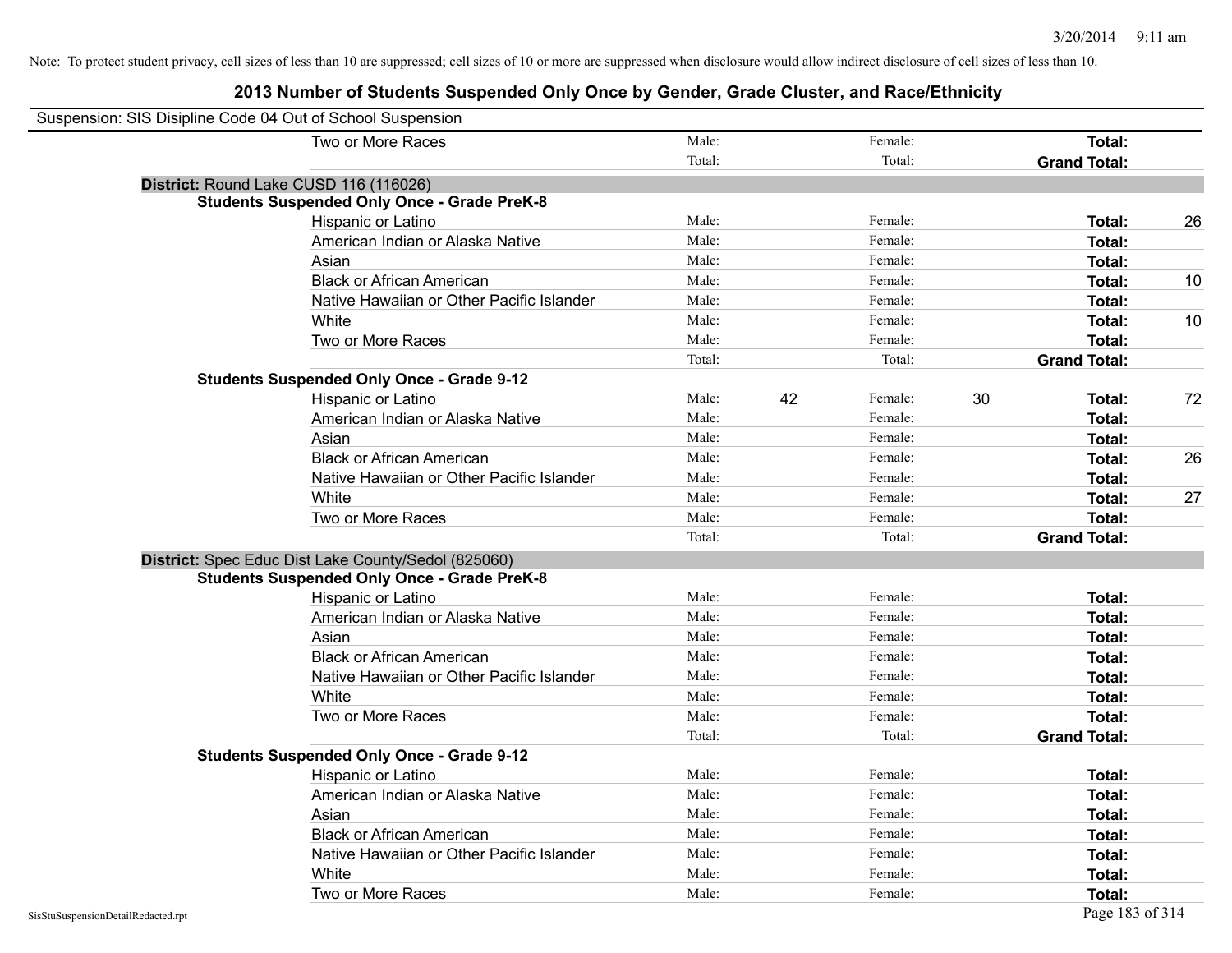### **2013 Number of Students Suspended Only Once by Gender, Grade Cluster, and Race/Ethnicity**

| Suspension: SIS Disipline Code 04 Out of School Suspension |        |    |         |    |                     |    |
|------------------------------------------------------------|--------|----|---------|----|---------------------|----|
|                                                            | Total: |    | Total:  |    | <b>Grand Total:</b> |    |
| District: Twp HSD 113 (113017)                             |        |    |         |    |                     |    |
| <b>Students Suspended Only Once - Grade 9-12</b>           |        |    |         |    |                     |    |
| Hispanic or Latino                                         | Male:  |    | Female: |    | Total:              |    |
| American Indian or Alaska Native                           | Male:  |    | Female: |    | Total:              |    |
| Asian                                                      | Male:  |    | Female: |    | Total:              |    |
| <b>Black or African American</b>                           | Male:  |    | Female: |    | Total:              |    |
| Native Hawaiian or Other Pacific Islander                  | Male:  |    | Female: |    | Total:              |    |
| White                                                      | Male:  |    | Female: |    | Total:              |    |
| Two or More Races                                          | Male:  |    | Female: |    | Total:              |    |
|                                                            | Total: |    | Total:  |    | <b>Grand Total:</b> | 10 |
| District: Warren Twp HSD 121 (121017)                      |        |    |         |    |                     |    |
| <b>Students Suspended Only Once - Grade 9-12</b>           |        |    |         |    |                     |    |
| Hispanic or Latino                                         | Male:  | 36 | Female: | 26 | Total:              | 62 |
| American Indian or Alaska Native                           | Male:  |    | Female: |    | Total:              |    |
| Asian                                                      | Male:  |    | Female: |    | Total:              | 16 |
| <b>Black or African American</b>                           | Male:  | 22 | Female: | 13 | Total:              | 35 |
| Native Hawaiian or Other Pacific Islander                  | Male:  |    | Female: |    | Total:              |    |
| White                                                      | Male:  | 56 | Female: | 15 | Total:              | 71 |
| Two or More Races                                          | Male:  |    | Female: |    | Total:              |    |
|                                                            | Total: |    | Total:  |    | <b>Grand Total:</b> |    |
| District: Wauconda CUSD 118 (118026)                       |        |    |         |    |                     |    |
| <b>Students Suspended Only Once - Grade PreK-8</b>         |        |    |         |    |                     |    |
| Hispanic or Latino                                         | Male:  |    | Female: |    | Total:              |    |
| American Indian or Alaska Native                           | Male:  |    | Female: |    | <b>Total:</b>       |    |
| Asian                                                      | Male:  |    | Female: |    | Total:              |    |
| <b>Black or African American</b>                           | Male:  |    | Female: |    | Total:              |    |
| Native Hawaiian or Other Pacific Islander                  | Male:  |    | Female: |    | Total:              |    |
| White                                                      | Male:  |    | Female: |    | Total:              | 18 |
| Two or More Races                                          | Male:  |    | Female: |    | Total:              |    |
|                                                            | Total: |    | Total:  |    | <b>Grand Total:</b> | 30 |
| <b>Students Suspended Only Once - Grade 9-12</b>           |        |    |         |    |                     |    |
| Hispanic or Latino                                         | Male:  |    | Female: |    | Total:              | 22 |
| American Indian or Alaska Native                           | Male:  |    | Female: |    | Total:              |    |
| Asian                                                      | Male:  |    | Female: |    | Total:              |    |
| <b>Black or African American</b>                           | Male:  |    | Female: |    | Total:              |    |
| Native Hawaiian or Other Pacific Islander                  | Male:  |    | Female: |    | <b>Total:</b>       |    |
| White                                                      | Male:  | 31 | Female: | 17 | Total:              | 48 |

 $\blacksquare$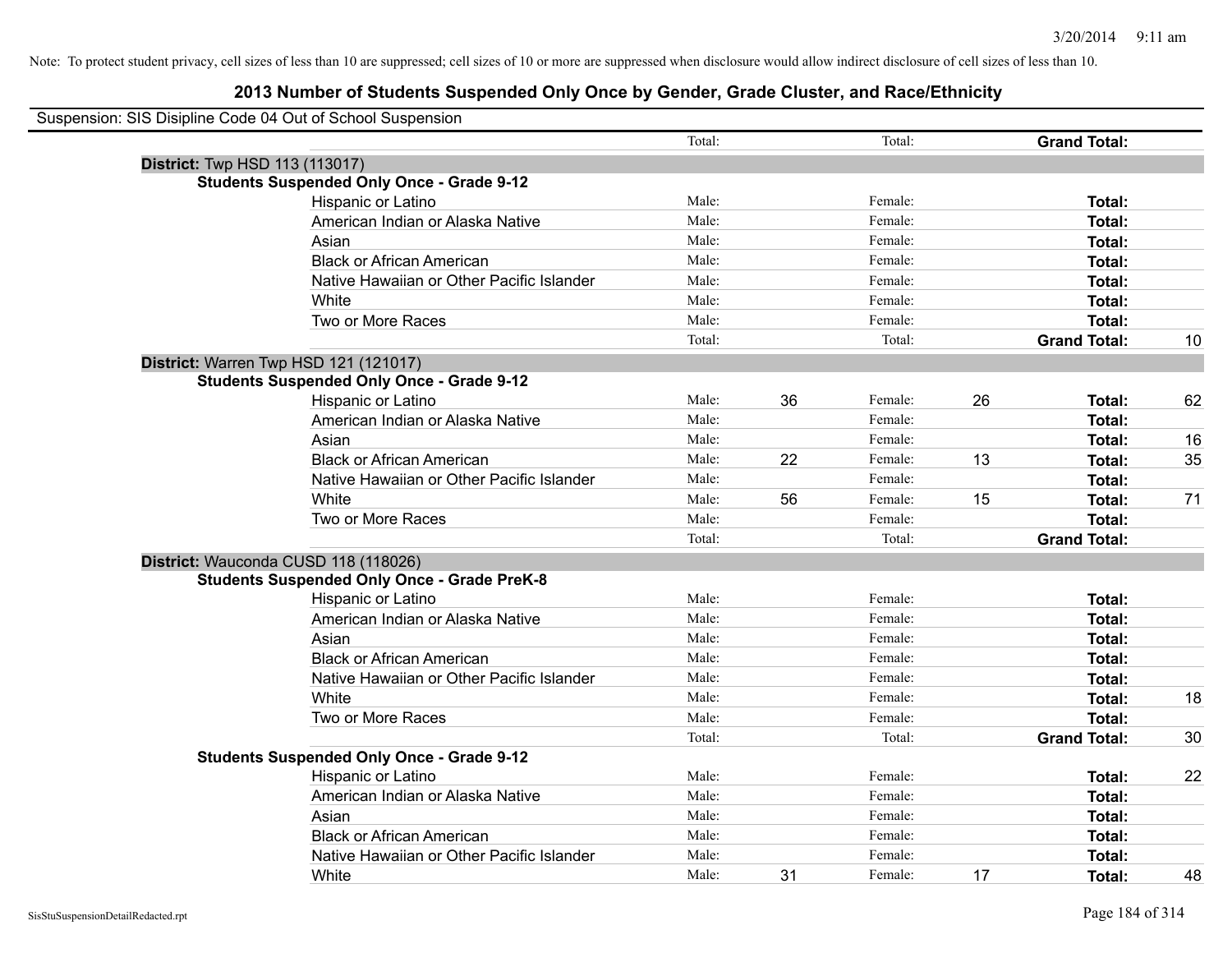| Suspension: SIS Disipline Code 04 Out of School Suspension |                                                    |        |     |         |     |                     |     |
|------------------------------------------------------------|----------------------------------------------------|--------|-----|---------|-----|---------------------|-----|
|                                                            | Two or More Races                                  | Male:  |     | Female: |     | <b>Total:</b>       |     |
|                                                            |                                                    | Total: |     | Total:  |     | <b>Grand Total:</b> |     |
|                                                            | District: Waukegan CUSD 60 (060026)                |        |     |         |     |                     |     |
|                                                            | <b>Students Suspended Only Once - Grade PreK-8</b> |        |     |         |     |                     |     |
|                                                            | Hispanic or Latino                                 | Male:  | 177 | Female: | 80  | Total:              | 257 |
|                                                            | American Indian or Alaska Native                   | Male:  |     | Female: |     | Total:              |     |
|                                                            | Asian                                              | Male:  |     | Female: |     | Total:              |     |
|                                                            | <b>Black or African American</b>                   | Male:  | 92  | Female: | 66  | Total:              | 158 |
|                                                            | Native Hawaiian or Other Pacific Islander          | Male:  |     | Female: |     | Total:              |     |
|                                                            | White                                              | Male:  |     | Female: |     | Total:              | 13  |
|                                                            | Two or More Races                                  | Male:  |     | Female: |     | Total:              | 18  |
|                                                            |                                                    | Total: |     | Total:  |     | <b>Grand Total:</b> |     |
|                                                            | <b>Students Suspended Only Once - Grade 9-12</b>   |        |     |         |     |                     |     |
|                                                            | Hispanic or Latino                                 | Male:  | 166 | Female: | 100 | Total:              | 266 |
|                                                            | American Indian or Alaska Native                   | Male:  |     | Female: |     | Total:              |     |
|                                                            | Asian                                              | Male:  |     | Female: |     | Total:              |     |
|                                                            | <b>Black or African American</b>                   | Male:  | 58  | Female: | 61  | Total:              | 119 |
|                                                            | Native Hawaiian or Other Pacific Islander          | Male:  |     | Female: |     | Total:              |     |
|                                                            | White                                              | Male:  |     | Female: |     | Total:              | 18  |
|                                                            | Two or More Races                                  | Male:  |     | Female: |     | Total:              |     |
|                                                            |                                                    | Total: |     | Total:  |     | <b>Grand Total:</b> |     |
|                                                            | District: Winthrop Harbor SD 1 (001002)            |        |     |         |     |                     |     |
|                                                            | <b>Students Suspended Only Once - Grade PreK-8</b> |        |     |         |     |                     |     |
|                                                            | <b>Hispanic or Latino</b>                          | Male:  |     | Female: |     | Total:              |     |
|                                                            | American Indian or Alaska Native                   | Male:  |     | Female: |     | Total:              |     |
|                                                            | Asian                                              | Male:  |     | Female: |     | Total:              |     |
|                                                            | <b>Black or African American</b>                   | Male:  |     | Female: |     | Total:              |     |
|                                                            | Native Hawaiian or Other Pacific Islander          | Male:  |     | Female: |     | Total:              |     |
|                                                            | White                                              | Male:  |     | Female: |     | Total:              |     |
|                                                            | Two or More Races                                  | Male:  |     | Female: |     | Total:              |     |
|                                                            |                                                    | Total: |     | Total:  |     | <b>Grand Total:</b> |     |
|                                                            | District: Woodland CCSD 50 (050004)                |        |     |         |     |                     |     |
|                                                            | <b>Students Suspended Only Once - Grade PreK-8</b> |        |     |         |     |                     |     |
|                                                            | Hispanic or Latino                                 | Male:  |     | Female: |     | Total:              |     |
|                                                            | American Indian or Alaska Native                   | Male:  |     | Female: |     | Total:              |     |
|                                                            | Asian                                              | Male:  |     | Female: |     | Total:              |     |
|                                                            | <b>Black or African American</b>                   | Male:  |     | Female: |     | Total:              |     |
|                                                            | Native Hawaiian or Other Pacific Islander          | Male:  |     | Female: |     | Total:              |     |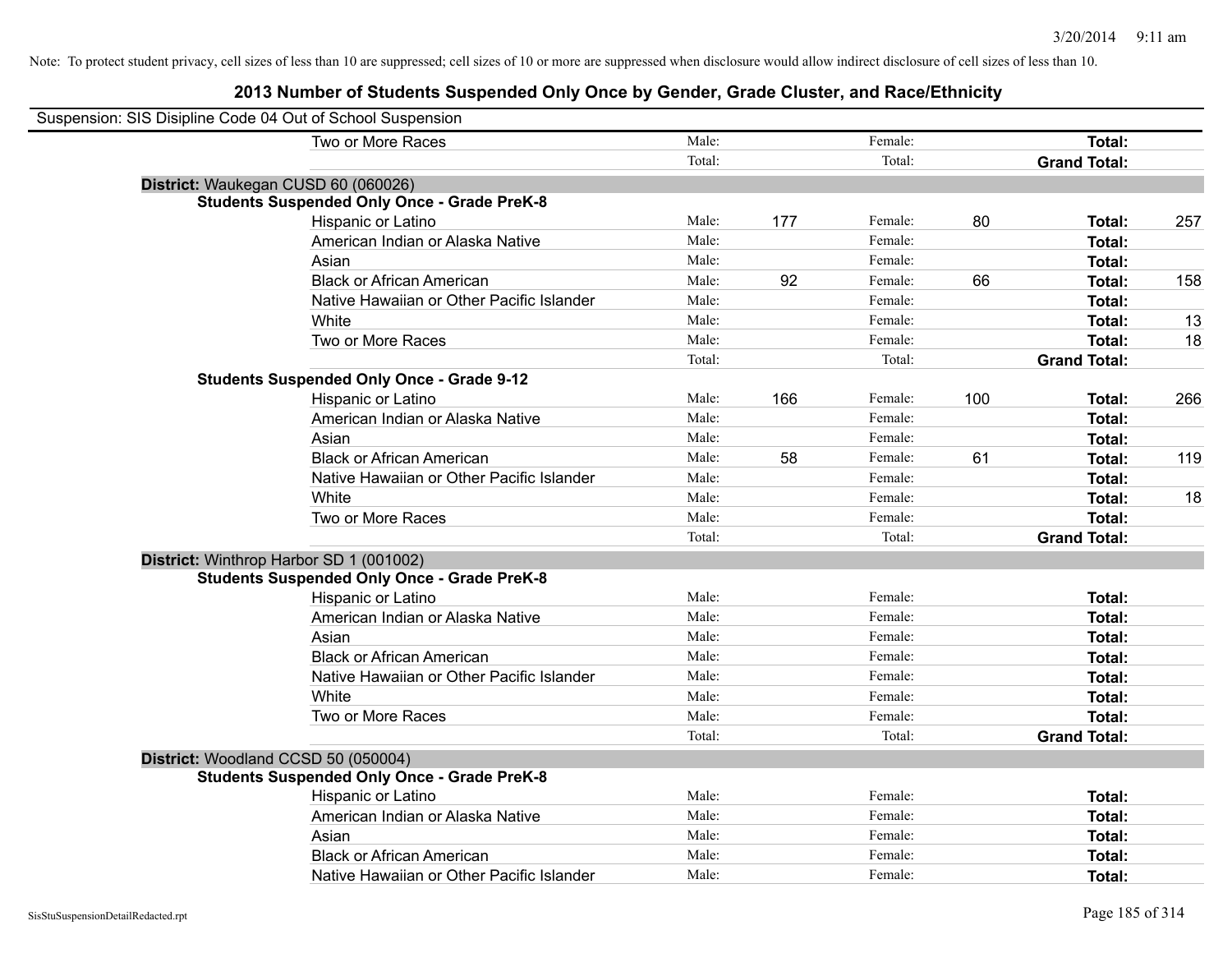| Suspension: SIS Disipline Code 04 Out of School Suspension |                                                    |        |    |         |    |                     |     |
|------------------------------------------------------------|----------------------------------------------------|--------|----|---------|----|---------------------|-----|
|                                                            | White                                              | Male:  |    | Female: |    | Total:              |     |
|                                                            | Two or More Races                                  | Male:  |    | Female: |    | Total:              |     |
|                                                            |                                                    | Total: |    | Total:  |    | <b>Grand Total:</b> | 21  |
| <b>District: Zion ESD 6 (006002)</b>                       |                                                    |        |    |         |    |                     |     |
|                                                            | <b>Students Suspended Only Once - Grade PreK-8</b> |        |    |         |    |                     |     |
|                                                            | Hispanic or Latino                                 | Male:  |    | Female: |    | Total:              | 25  |
|                                                            | American Indian or Alaska Native                   | Male:  |    | Female: |    | Total:              |     |
|                                                            | Asian                                              | Male:  |    | Female: |    | Total:              |     |
|                                                            | <b>Black or African American</b>                   | Male:  | 90 | Female: | 32 | Total:              | 122 |
|                                                            | Native Hawaiian or Other Pacific Islander          | Male:  |    | Female: |    | Total:              |     |
|                                                            | White                                              | Male:  |    | Female: |    | Total:              | 12  |
|                                                            | Two or More Races                                  | Male:  |    | Female: |    | Total:              |     |
|                                                            |                                                    | Total: |    | Total:  |    | <b>Grand Total:</b> |     |
|                                                            | District: Zion-Benton Twp HSD 126 (126017)         |        |    |         |    |                     |     |
|                                                            | <b>Students Suspended Only Once - Grade 9-12</b>   |        |    |         |    |                     |     |
|                                                            | Hispanic or Latino                                 | Male:  | 34 | Female: | 15 | Total:              | 49  |
|                                                            | American Indian or Alaska Native                   | Male:  |    | Female: |    | Total:              |     |
|                                                            | Asian                                              | Male:  |    | Female: |    | Total:              |     |
|                                                            | <b>Black or African American</b>                   | Male:  | 44 | Female: | 50 | Total:              | 94  |
|                                                            | Native Hawaiian or Other Pacific Islander          | Male:  |    | Female: |    | Total:              |     |
|                                                            | White                                              | Male:  | 26 | Female: | 14 | Total:              | 40  |
|                                                            | Two or More Races                                  | Male:  |    | Female: |    | Total:              |     |
|                                                            |                                                    | Total: |    | Total:  |    | <b>Grand Total:</b> |     |
| County: Non-Public School (000)                            |                                                    |        |    |         |    |                     |     |
| District: Lake ROE (000000)                                |                                                    |        |    |         |    |                     |     |
|                                                            | <b>Students Suspended Only Once - Grade PreK-8</b> |        |    |         |    |                     |     |
|                                                            | Hispanic or Latino                                 | Male:  |    | Female: |    | Total:              |     |
|                                                            | American Indian or Alaska Native                   | Male:  |    | Female: |    | Total:              |     |
|                                                            | Asian                                              | Male:  |    | Female: |    | Total:              |     |
|                                                            | <b>Black or African American</b>                   | Male:  |    | Female: |    | Total:              |     |
|                                                            | Native Hawaiian or Other Pacific Islander          | Male:  |    | Female: |    | Total:              |     |
|                                                            | White                                              | Male:  |    | Female: |    | Total:              |     |
|                                                            | Two or More Races                                  | Male:  |    | Female: |    | Total:              |     |
|                                                            |                                                    | Total: |    | Total:  |    | <b>Grand Total:</b> |     |
|                                                            | <b>Students Suspended Only Once - Grade 9-12</b>   |        |    |         |    |                     |     |
|                                                            | Hispanic or Latino                                 | Male:  |    | Female: |    | Total:              |     |
|                                                            | American Indian or Alaska Native                   | Male:  |    | Female: |    | Total:              |     |
|                                                            | Asian                                              | Male:  |    | Female: |    | Total:              |     |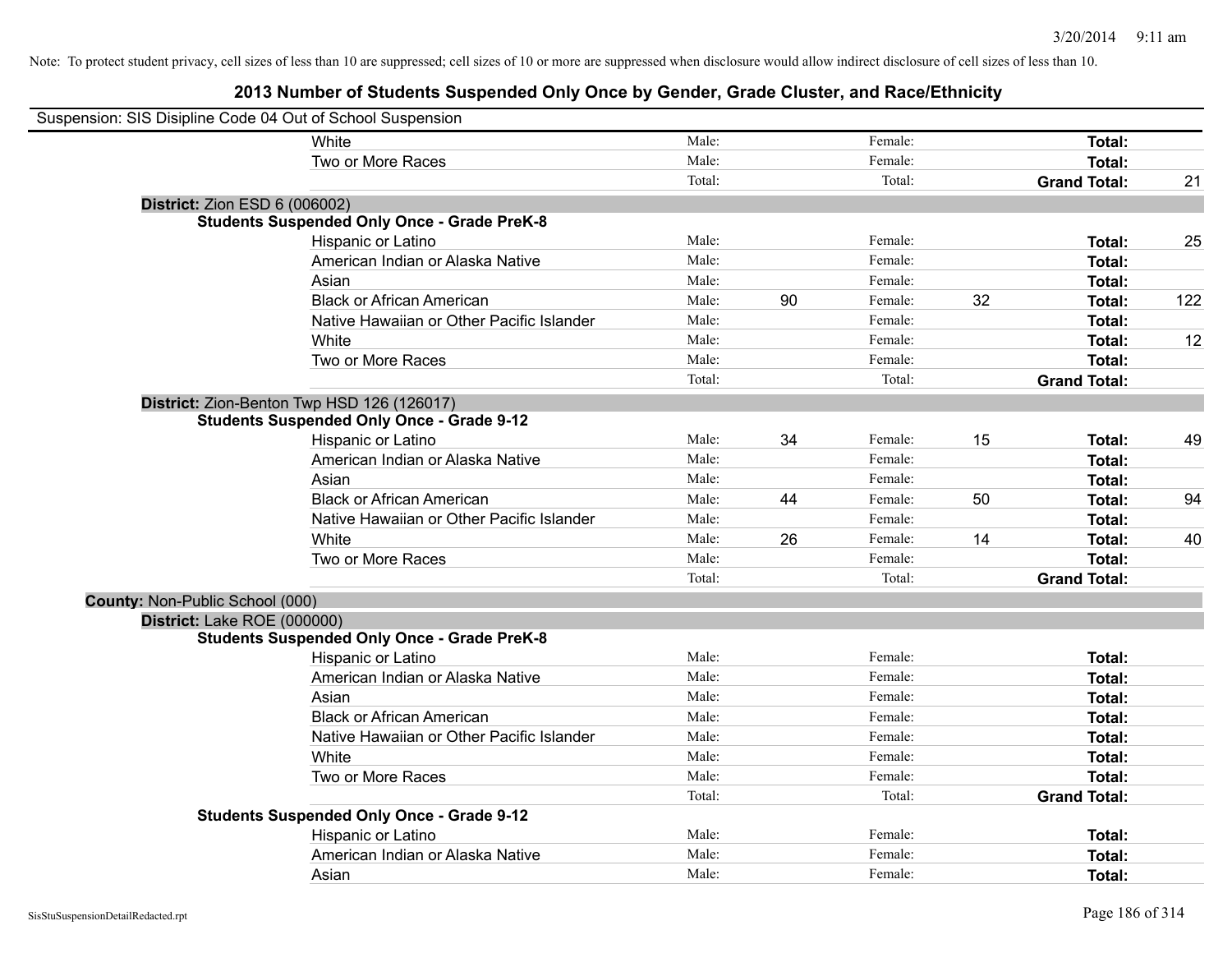### **2013 Number of Students Suspended Only Once by Gender, Grade Cluster, and Race/Ethnicity**

|                           | Suspension: SIS Disipline Code 04 Out of School Suspension |                |         |                     |
|---------------------------|------------------------------------------------------------|----------------|---------|---------------------|
|                           | <b>Black or African American</b>                           | Male:          | Female: | Total:              |
|                           | Native Hawaiian or Other Pacific Islander                  | Male:          | Female: | Total:              |
|                           | White                                                      | Male:          | Female: | Total:              |
|                           | Two or More Races                                          | Male:          | Female: | Total:              |
|                           |                                                            | Total:         | Total:  | <b>Grand Total:</b> |
|                           |                                                            |                |         |                     |
| Region: Lee/Ogle ROE (47) |                                                            |                |         |                     |
| County: Lee (052)         |                                                            |                |         |                     |
|                           | District: Amboy CUSD 272 (272026)                          |                |         |                     |
|                           | <b>Students Suspended Only Once - Grade PreK-8</b>         |                |         |                     |
|                           | Hispanic or Latino                                         | Male:          | Female: | <b>Total:</b>       |
|                           | American Indian or Alaska Native                           | Male:          | Female: | <b>Total:</b>       |
|                           | Asian                                                      | Male:          | Female: | Total:              |
|                           | <b>Black or African American</b>                           | Male:          | Female: | Total:              |
|                           | Native Hawaiian or Other Pacific Islander                  | Male:          | Female: | Total:              |
|                           | White                                                      | Male:          | Female: | Total:              |
|                           | Two or More Races                                          | Male:          | Female: | Total:              |
|                           |                                                            | Total:         | Total:  | <b>Grand Total:</b> |
|                           | <b>Students Suspended Only Once - Grade 9-12</b>           |                |         |                     |
|                           | Hispanic or Latino                                         | Male:<br>Male: | Female: | Total:              |
|                           | American Indian or Alaska Native                           |                | Female: | Total:              |
|                           | Asian                                                      | Male:          | Female: | Total:              |
|                           | <b>Black or African American</b>                           | Male:          | Female: | Total:              |
|                           | Native Hawaiian or Other Pacific Islander                  | Male:          | Female: | Total:              |
|                           | White                                                      | Male:          | Female: | 16<br>Total:        |
|                           | Two or More Races                                          | Male:          | Female: | Total:              |
|                           |                                                            | Total:         | Total:  | <b>Grand Total:</b> |
|                           | District: Ashton-Franklin Center CUSD 275 (275026)         |                |         |                     |
|                           | <b>Students Suspended Only Once - Grade PreK-8</b>         |                |         |                     |
|                           | Hispanic or Latino                                         | Male:          | Female: | Total:              |
|                           | American Indian or Alaska Native                           | Male:          | Female: | Total:              |
|                           | Asian                                                      | Male:          | Female: | Total:              |
|                           | <b>Black or African American</b>                           | Male:          | Female: | Total:              |
|                           | Native Hawaiian or Other Pacific Islander                  | Male:          | Female: | Total:              |
|                           | White                                                      | Male:          | Female: | Total:              |
|                           | Two or More Races                                          | Male:          | Female: | Total:              |
|                           |                                                            | Total:         | Total:  | <b>Grand Total:</b> |

**Students Suspended Only Once - Grade 9-12**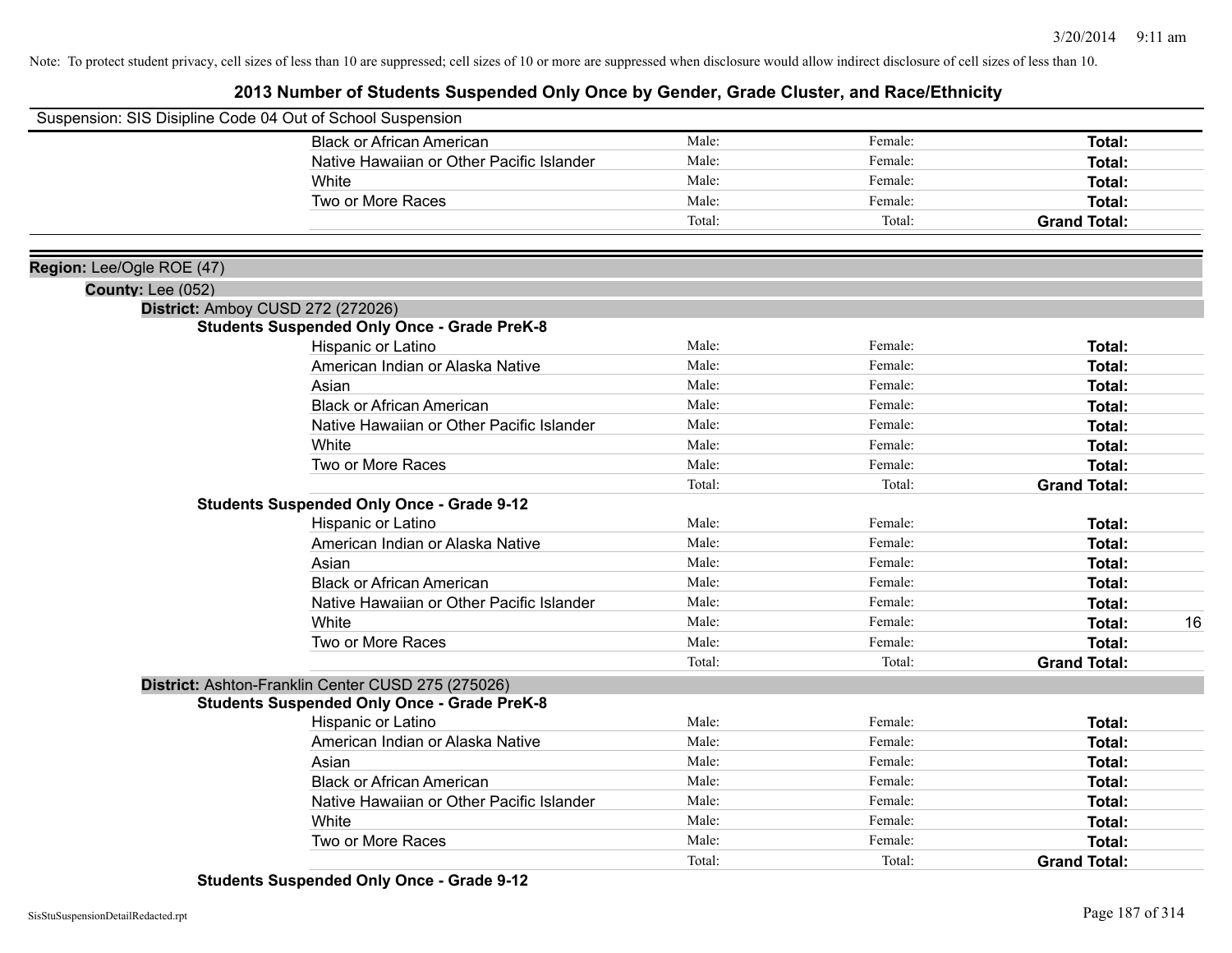### **2013 Number of Students Suspended Only Once by Gender, Grade Cluster, and Race/Ethnicity**

| Suspension: SIS Disipline Code 04 Out of School Suspension |                                                    |        |    |         |    |                     |    |
|------------------------------------------------------------|----------------------------------------------------|--------|----|---------|----|---------------------|----|
|                                                            | Hispanic or Latino                                 | Male:  |    | Female: |    | Total:              |    |
|                                                            | American Indian or Alaska Native                   | Male:  |    | Female: |    | Total:              |    |
|                                                            | Asian                                              | Male:  |    | Female: |    | Total:              |    |
|                                                            | <b>Black or African American</b>                   | Male:  |    | Female: |    | Total:              |    |
|                                                            | Native Hawaiian or Other Pacific Islander          | Male:  |    | Female: |    | Total:              |    |
|                                                            | White                                              | Male:  |    | Female: |    | Total:              |    |
|                                                            | Two or More Races                                  | Male:  |    | Female: |    | Total:              |    |
|                                                            |                                                    | Total: |    | Total:  |    | <b>Grand Total:</b> |    |
| District: Dixon USD 170 (170022)                           |                                                    |        |    |         |    |                     |    |
|                                                            | <b>Students Suspended Only Once - Grade PreK-8</b> |        |    |         |    |                     |    |
|                                                            | Hispanic or Latino                                 | Male:  |    | Female: |    | Total:              |    |
|                                                            | American Indian or Alaska Native                   | Male:  |    | Female: |    | Total:              |    |
|                                                            | Asian                                              | Male:  |    | Female: |    | Total:              |    |
|                                                            | <b>Black or African American</b>                   | Male:  |    | Female: |    | Total:              |    |
|                                                            | Native Hawaiian or Other Pacific Islander          | Male:  |    | Female: |    | Total:              |    |
|                                                            | White                                              | Male:  |    | Female: |    | Total:              | 20 |
|                                                            | Two or More Races                                  | Male:  |    | Female: |    | Total:              |    |
|                                                            |                                                    | Total: |    | Total:  |    | <b>Grand Total:</b> |    |
|                                                            | <b>Students Suspended Only Once - Grade 9-12</b>   |        |    |         |    |                     |    |
|                                                            | Hispanic or Latino                                 | Male:  |    | Female: |    | Total:              |    |
|                                                            | American Indian or Alaska Native                   | Male:  |    | Female: |    | Total:              |    |
|                                                            | Asian                                              | Male:  |    | Female: |    | Total:              |    |
|                                                            | <b>Black or African American</b>                   | Male:  |    | Female: |    | Total:              |    |
|                                                            | Native Hawaiian or Other Pacific Islander          | Male:  |    | Female: |    | Total:              |    |
|                                                            | White                                              | Male:  | 16 | Female: | 15 | Total:              | 31 |
|                                                            | Two or More Races                                  | Male:  |    | Female: |    | Total:              |    |
|                                                            |                                                    | Total: |    | Total:  |    | <b>Grand Total:</b> | 45 |
| District: Paw Paw CUSD 271 (271026)                        |                                                    |        |    |         |    |                     |    |
|                                                            | <b>Students Suspended Only Once - Grade PreK-8</b> |        |    |         |    |                     |    |
|                                                            | Hispanic or Latino                                 | Male:  |    | Female: |    | Total:              |    |
|                                                            | American Indian or Alaska Native                   | Male:  |    | Female: |    | Total:              |    |
|                                                            | Asian                                              | Male:  |    | Female: |    | Total:              |    |
|                                                            | <b>Black or African American</b>                   | Male:  |    | Female: |    | Total:              |    |
|                                                            | Native Hawaiian or Other Pacific Islander          | Male:  |    | Female: |    | Total:              |    |
|                                                            | White                                              | Male:  |    | Female: |    | Total:              |    |
|                                                            | Two or More Races                                  | Male:  |    | Female: |    | Total:              |    |
|                                                            |                                                    | Total: |    | Total:  |    | <b>Grand Total:</b> |    |

**County:** Non-Public School (000)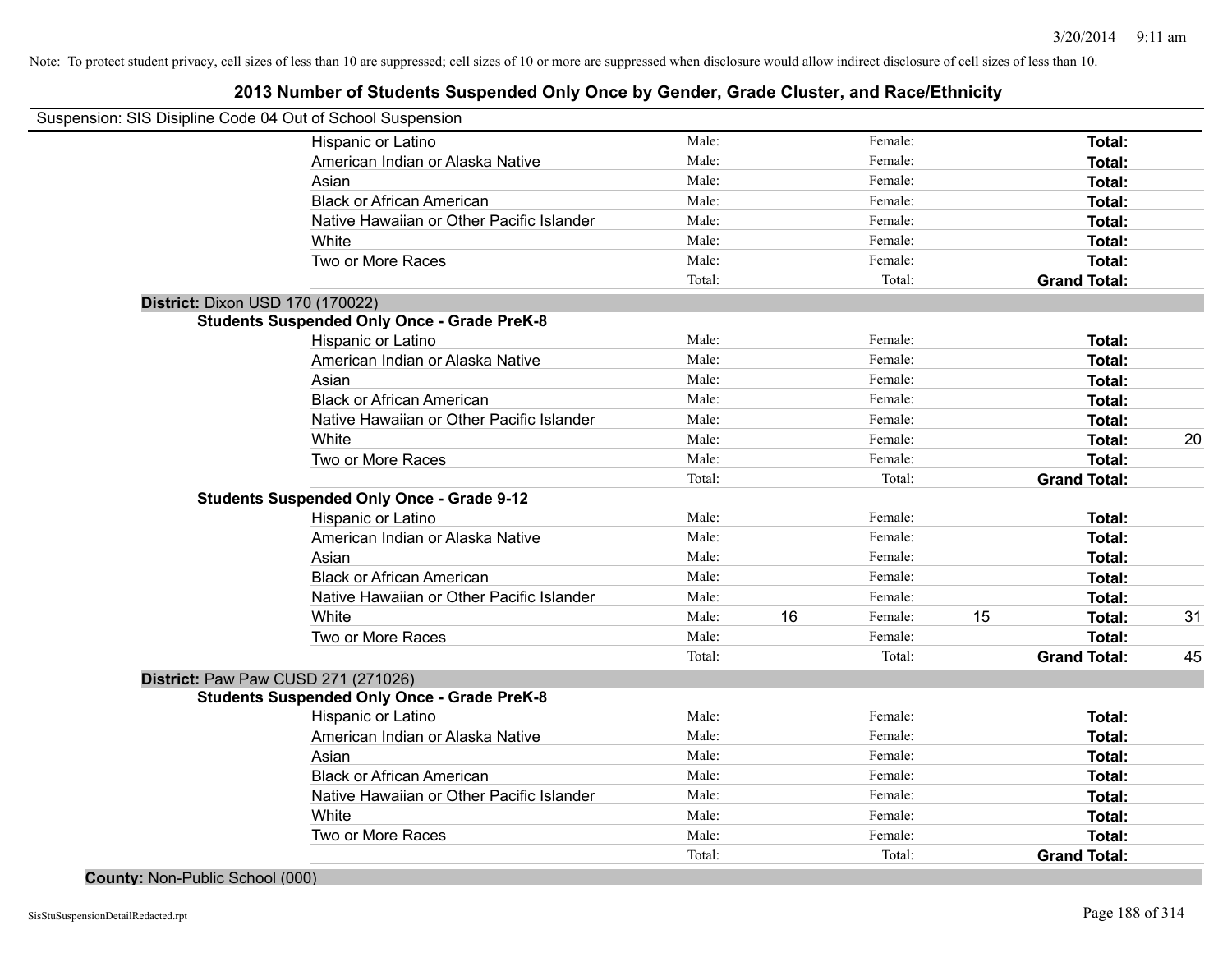|                    | Suspension: SIS Disipline Code 04 Out of School Suspension |        |         |                     |    |
|--------------------|------------------------------------------------------------|--------|---------|---------------------|----|
|                    | District: Lee/Ogle ROE (000000)                            |        |         |                     |    |
|                    | <b>Students Suspended Only Once - Grade 9-12</b>           |        |         |                     |    |
|                    | Hispanic or Latino                                         | Male:  | Female: | Total:              |    |
|                    | American Indian or Alaska Native                           | Male:  | Female: | Total:              |    |
|                    | Asian                                                      | Male:  | Female: | Total:              |    |
|                    | <b>Black or African American</b>                           | Male:  | Female: | Total:              |    |
|                    | Native Hawaiian or Other Pacific Islander                  | Male:  | Female: | Total:              |    |
|                    | White                                                      | Male:  | Female: | Total:              |    |
|                    | Two or More Races                                          | Male:  | Female: | Total:              |    |
|                    |                                                            | Total: | Total:  | <b>Grand Total:</b> |    |
| County: Ogle (071) |                                                            |        |         |                     |    |
|                    | District: Byron CUSD 226 (226026)                          |        |         |                     |    |
|                    | <b>Students Suspended Only Once - Grade PreK-8</b>         |        |         |                     |    |
|                    | Hispanic or Latino                                         | Male:  | Female: | Total:              |    |
|                    | American Indian or Alaska Native                           | Male:  | Female: | Total:              |    |
|                    | Asian                                                      | Male:  | Female: | Total:              |    |
|                    | <b>Black or African American</b>                           | Male:  | Female: | Total:              |    |
|                    | Native Hawaiian or Other Pacific Islander                  | Male:  | Female: | Total:              |    |
|                    | White                                                      | Male:  | Female: | Total:              |    |
|                    | Two or More Races                                          | Male:  | Female: | Total:              |    |
|                    |                                                            | Total: | Total:  | <b>Grand Total:</b> |    |
|                    | District: Forrestville Valley CUSD 221 (221026)            |        |         |                     |    |
|                    | <b>Students Suspended Only Once - Grade PreK-8</b>         |        |         |                     |    |
|                    | Hispanic or Latino                                         | Male:  | Female: | Total:              |    |
|                    | American Indian or Alaska Native                           | Male:  | Female: | Total:              |    |
|                    | Asian                                                      | Male:  | Female: | Total:              |    |
|                    | <b>Black or African American</b>                           | Male:  | Female: | Total:              |    |
|                    | Native Hawaiian or Other Pacific Islander                  | Male:  | Female: | Total:              |    |
|                    | White                                                      | Male:  | Female: | Total:              | 17 |
|                    | Two or More Races                                          | Male:  | Female: | Total:              |    |
|                    |                                                            | Total: | Total:  | <b>Grand Total:</b> |    |
|                    | <b>Students Suspended Only Once - Grade 9-12</b>           |        |         |                     |    |
|                    | Hispanic or Latino                                         | Male:  | Female: | Total:              |    |
|                    | American Indian or Alaska Native                           | Male:  | Female: | Total:              |    |
|                    | Asian                                                      | Male:  | Female: | Total:              |    |
|                    | <b>Black or African American</b>                           | Male:  | Female: | Total:              |    |
|                    | Native Hawaiian or Other Pacific Islander                  | Male:  | Female: | Total:              |    |
|                    | White                                                      | Male:  | Female: | Total:              |    |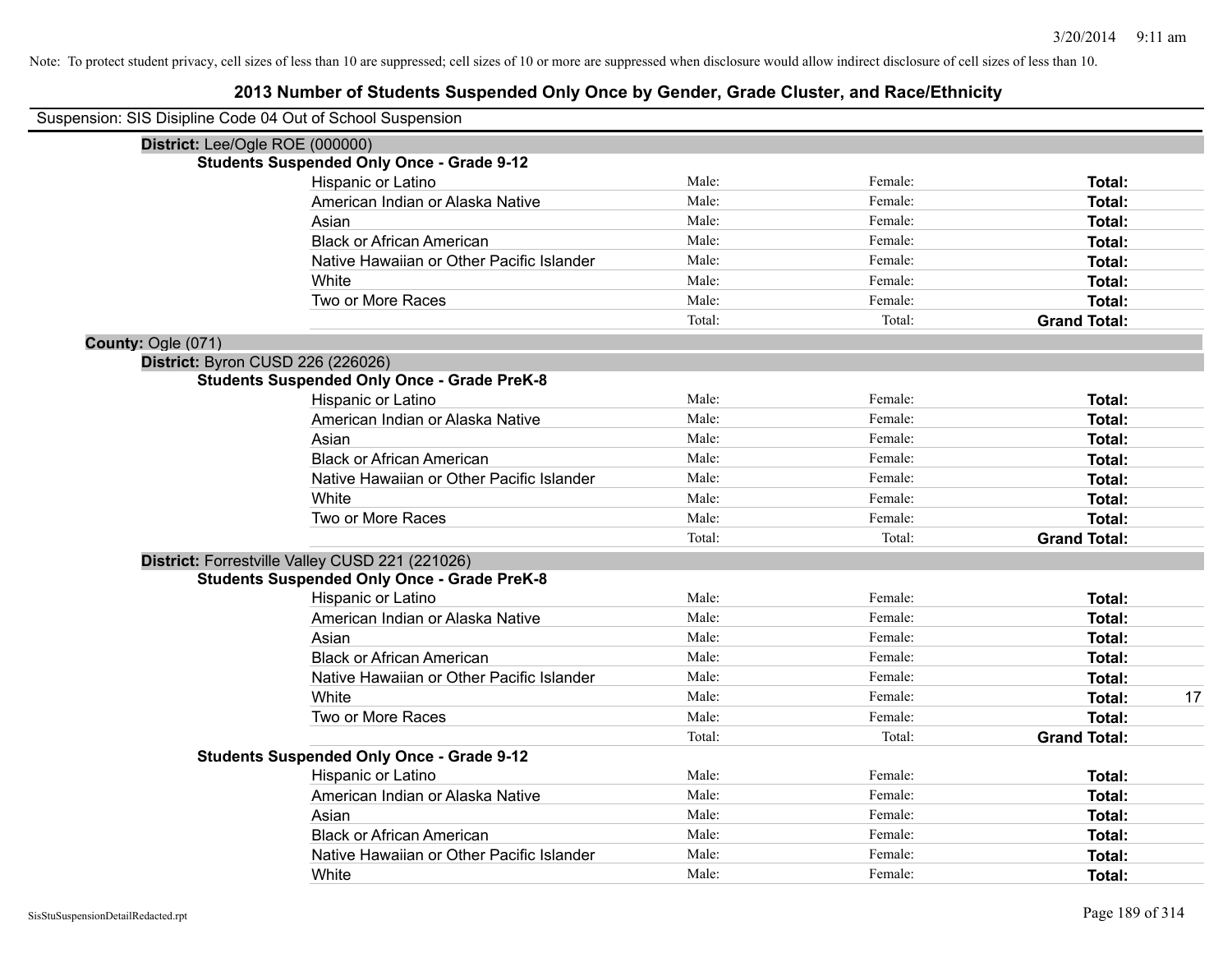| Suspension: SIS Disipline Code 04 Out of School Suspension |                                                    |        |         |                     |
|------------------------------------------------------------|----------------------------------------------------|--------|---------|---------------------|
|                                                            | Two or More Races                                  | Male:  | Female: | Total:              |
|                                                            |                                                    | Total: | Total:  | <b>Grand Total:</b> |
|                                                            | District: Meridian CUSD 223 (223026)               |        |         |                     |
|                                                            | <b>Students Suspended Only Once - Grade PreK-8</b> |        |         |                     |
|                                                            | Hispanic or Latino                                 | Male:  | Female: | Total:              |
|                                                            | American Indian or Alaska Native                   | Male:  | Female: | Total:              |
|                                                            | Asian                                              | Male:  | Female: | Total:              |
|                                                            | <b>Black or African American</b>                   | Male:  | Female: | Total:              |
|                                                            | Native Hawaiian or Other Pacific Islander          | Male:  | Female: | Total:              |
|                                                            | White                                              | Male:  | Female: | 13<br>Total:        |
|                                                            | Two or More Races                                  | Male:  | Female: | Total:              |
|                                                            |                                                    | Total: | Total:  | <b>Grand Total:</b> |
|                                                            | <b>Students Suspended Only Once - Grade 9-12</b>   |        |         |                     |
|                                                            | Hispanic or Latino                                 | Male:  | Female: | Total:              |
|                                                            | American Indian or Alaska Native                   | Male:  | Female: | Total:              |
|                                                            | Asian                                              | Male:  | Female: | Total:              |
|                                                            | <b>Black or African American</b>                   | Male:  | Female: | Total:              |
|                                                            | Native Hawaiian or Other Pacific Islander          | Male:  | Female: | Total:              |
|                                                            | White                                              | Male:  | Female: | 20<br>Total:        |
|                                                            | Two or More Races                                  | Male:  | Female: | Total:              |
|                                                            |                                                    | Total: | Total:  | <b>Grand Total:</b> |
|                                                            | District: Ogle Co Education Cooperative (801060)   |        |         |                     |
|                                                            | <b>Students Suspended Only Once - Grade 9-12</b>   |        |         |                     |
|                                                            | Hispanic or Latino                                 | Male:  | Female: | Total:              |
|                                                            | American Indian or Alaska Native                   | Male:  | Female: | Total:              |
|                                                            | Asian                                              | Male:  | Female: | Total:              |
|                                                            | <b>Black or African American</b>                   | Male:  | Female: | Total:              |
|                                                            | Native Hawaiian or Other Pacific Islander          | Male:  | Female: | Total:              |
|                                                            | White                                              | Male:  | Female: | Total:              |
|                                                            | Two or More Races                                  | Male:  | Female: | Total:              |
|                                                            |                                                    | Total: | Total:  | <b>Grand Total:</b> |
|                                                            | District: Oregon CUSD 220 (220026)                 |        |         |                     |
|                                                            | <b>Students Suspended Only Once - Grade PreK-8</b> |        |         |                     |
|                                                            | Hispanic or Latino                                 | Male:  | Female: | Total:              |
|                                                            | American Indian or Alaska Native                   | Male:  | Female: | Total:              |
|                                                            | Asian                                              | Male:  | Female: | Total:              |
|                                                            | <b>Black or African American</b>                   | Male:  | Female: | Total:              |
|                                                            | Native Hawaiian or Other Pacific Islander          | Male:  | Female: | Total:              |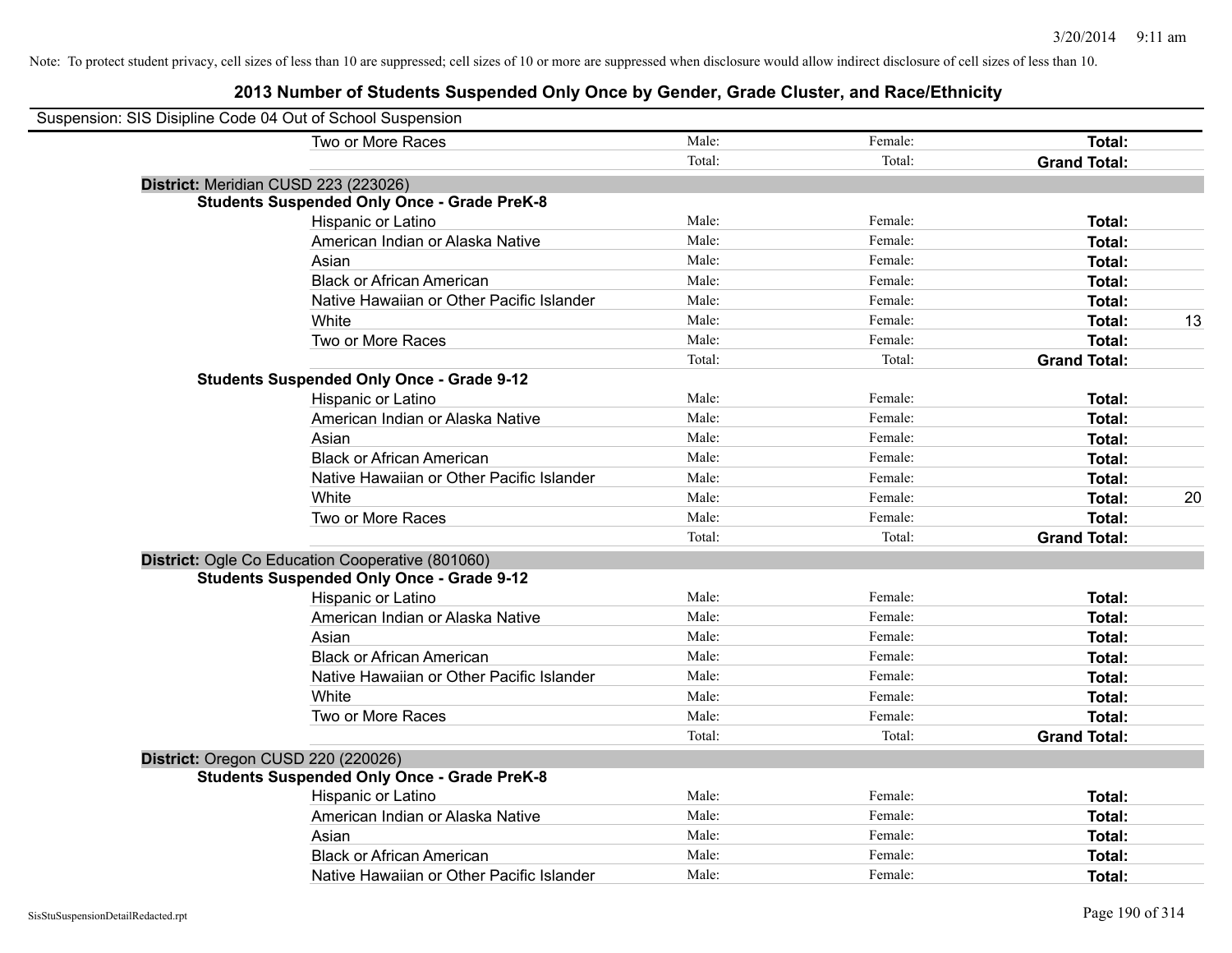| Suspension: SIS Disipline Code 04 Out of School Suspension |                                                    |        |         |                     |    |
|------------------------------------------------------------|----------------------------------------------------|--------|---------|---------------------|----|
|                                                            | White                                              | Male:  | Female: | Total:              | 26 |
|                                                            | Two or More Races                                  | Male:  | Female: | Total:              |    |
|                                                            |                                                    | Total: | Total:  | <b>Grand Total:</b> |    |
|                                                            | <b>Students Suspended Only Once - Grade 9-12</b>   |        |         |                     |    |
|                                                            | Hispanic or Latino                                 | Male:  | Female: | Total:              |    |
|                                                            | American Indian or Alaska Native                   | Male:  | Female: | Total:              |    |
|                                                            | Asian                                              | Male:  | Female: | Total:              |    |
|                                                            | <b>Black or African American</b>                   | Male:  | Female: | Total:              |    |
|                                                            | Native Hawaiian or Other Pacific Islander          | Male:  | Female: | Total:              |    |
|                                                            | White                                              | Male:  | Female: | Total:              | 24 |
|                                                            | Two or More Races                                  | Male:  | Female: | Total:              |    |
|                                                            |                                                    | Total: | Total:  | <b>Grand Total:</b> |    |
|                                                            | District: Polo CUSD 222 (222026)                   |        |         |                     |    |
|                                                            | <b>Students Suspended Only Once - Grade PreK-8</b> |        |         |                     |    |
|                                                            | Hispanic or Latino                                 | Male:  | Female: | Total:              |    |
|                                                            | American Indian or Alaska Native                   | Male:  | Female: | Total:              |    |
|                                                            | Asian                                              | Male:  | Female: | Total:              |    |
|                                                            | <b>Black or African American</b>                   | Male:  | Female: | Total:              |    |
|                                                            | Native Hawaiian or Other Pacific Islander          | Male:  | Female: | Total:              |    |
|                                                            | White                                              | Male:  | Female: | Total:              |    |
|                                                            | Two or More Races                                  | Male:  | Female: | Total:              |    |
|                                                            |                                                    | Total: | Total:  | <b>Grand Total:</b> |    |
|                                                            | <b>Students Suspended Only Once - Grade 9-12</b>   |        |         |                     |    |
|                                                            | Hispanic or Latino                                 | Male:  | Female: | Total:              |    |
|                                                            | American Indian or Alaska Native                   | Male:  | Female: | Total:              |    |
|                                                            | Asian                                              | Male:  | Female: | Total:              |    |
|                                                            | <b>Black or African American</b>                   | Male:  | Female: | Total:              |    |
|                                                            | Native Hawaiian or Other Pacific Islander          | Male:  | Female: | Total:              |    |
|                                                            | White                                              | Male:  | Female: | Total:              | 10 |
|                                                            | Two or More Races                                  | Male:  | Female: | Total:              |    |
|                                                            |                                                    | Total: | Total:  | <b>Grand Total:</b> |    |
|                                                            | District: Rochelle CCSD 231 (231004)               |        |         |                     |    |
|                                                            | <b>Students Suspended Only Once - Grade PreK-8</b> |        |         |                     |    |
|                                                            | <b>Hispanic or Latino</b>                          | Male:  | Female: | Total:              | 12 |
|                                                            | American Indian or Alaska Native                   | Male:  | Female: | Total:              |    |
|                                                            | Asian                                              | Male:  | Female: | Total:              |    |
|                                                            | <b>Black or African American</b>                   | Male:  | Female: | Total:              |    |
|                                                            | Native Hawaiian or Other Pacific Islander          | Male:  | Female: | Total:              |    |
|                                                            | White                                              | Male:  | Female: | Total:              | 18 |
| SisStuSuspensionDetailRedacted.rpt                         |                                                    |        |         | Page 191 of 314     |    |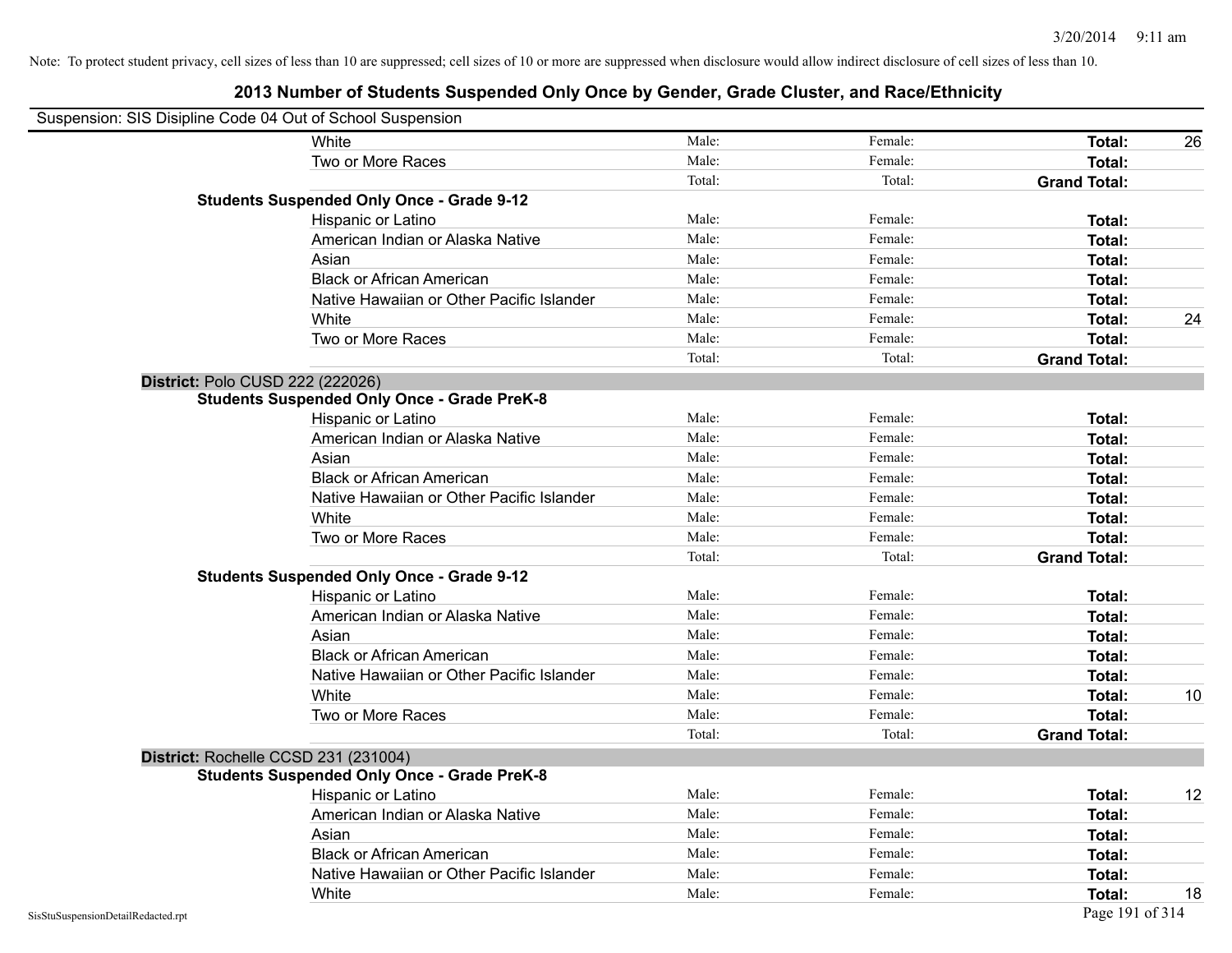| Suspension: SIS Disipline Code 04 Out of School Suspension |                                                    |        |    |         |    |                     |    |
|------------------------------------------------------------|----------------------------------------------------|--------|----|---------|----|---------------------|----|
|                                                            | Two or More Races                                  | Male:  |    | Female: |    | Total:              |    |
|                                                            |                                                    | Total: |    | Total:  |    | <b>Grand Total:</b> |    |
|                                                            | District: Rochelle Twp HSD 212 (212017)            |        |    |         |    |                     |    |
|                                                            | <b>Students Suspended Only Once - Grade 9-12</b>   |        |    |         |    |                     |    |
|                                                            | Hispanic or Latino                                 | Male:  |    | Female: |    | Total:              | 12 |
|                                                            | American Indian or Alaska Native                   | Male:  |    | Female: |    | Total:              |    |
|                                                            | Asian                                              | Male:  |    | Female: |    | Total:              |    |
|                                                            | <b>Black or African American</b>                   | Male:  |    | Female: |    | Total:              |    |
|                                                            | Native Hawaiian or Other Pacific Islander          | Male:  |    | Female: |    | Total:              |    |
|                                                            | White                                              | Male:  | 12 | Female: | 10 | Total:              | 22 |
|                                                            | Two or More Races                                  | Male:  |    | Female: |    | Total:              |    |
|                                                            |                                                    | Total: |    | Total:  |    | <b>Grand Total:</b> |    |
|                                                            |                                                    |        |    |         |    |                     |    |
| Region: Logan/Mason/Menard ROE (38)                        |                                                    |        |    |         |    |                     |    |
| County: Logan (054)                                        |                                                    |        |    |         |    |                     |    |
|                                                            | District: Chester-East Lincoln CCSD 61 (061004)    |        |    |         |    |                     |    |
|                                                            | <b>Students Suspended Only Once - Grade PreK-8</b> |        |    |         |    |                     |    |
|                                                            | Hispanic or Latino                                 | Male:  |    | Female: |    | Total:              |    |
|                                                            | American Indian or Alaska Native                   | Male:  |    | Female: |    | Total:              |    |
|                                                            | Asian                                              | Male:  |    | Female: |    | Total:              |    |
|                                                            | <b>Black or African American</b>                   | Male:  |    | Female: |    | Total:              |    |
|                                                            | Native Hawaiian or Other Pacific Islander          | Male:  |    | Female: |    | Total:              |    |
|                                                            | White                                              | Male:  |    | Female: |    | Total:              |    |
|                                                            | Two or More Races                                  | Male:  |    | Female: |    | Total:              |    |
|                                                            |                                                    | Total: |    | Total:  |    | <b>Grand Total:</b> |    |
|                                                            | District: Lincoln CHSD 404 (404016)                |        |    |         |    |                     |    |
|                                                            | <b>Students Suspended Only Once - Grade 9-12</b>   |        |    |         |    |                     |    |
|                                                            | Hispanic or Latino                                 | Male:  |    | Female: |    | Total:              |    |
|                                                            | American Indian or Alaska Native                   | Male:  |    | Female: |    | Total:              |    |
|                                                            | Asian                                              | Male:  |    | Female: |    | Total:              |    |
|                                                            | <b>Black or African American</b>                   | Male:  |    | Female: |    | Total:              |    |
|                                                            | Native Hawaiian or Other Pacific Islander          | Male:  |    | Female: |    | Total:              |    |
|                                                            | <b>White</b>                                       | Male:  | 40 | Female: | 13 | Total:              | 53 |
|                                                            | Two or More Races                                  | Male:  |    | Female: |    | Total:              |    |
|                                                            |                                                    | Total: |    | Total:  |    | <b>Grand Total:</b> |    |
| District: Lincoln ESD 27 (027002)                          |                                                    |        |    |         |    |                     |    |
|                                                            | <b>Students Suspended Only Once - Grade PreK-8</b> |        |    |         |    |                     |    |
|                                                            | Hispanic or Latino                                 | Male:  |    | Female: |    | Total:              |    |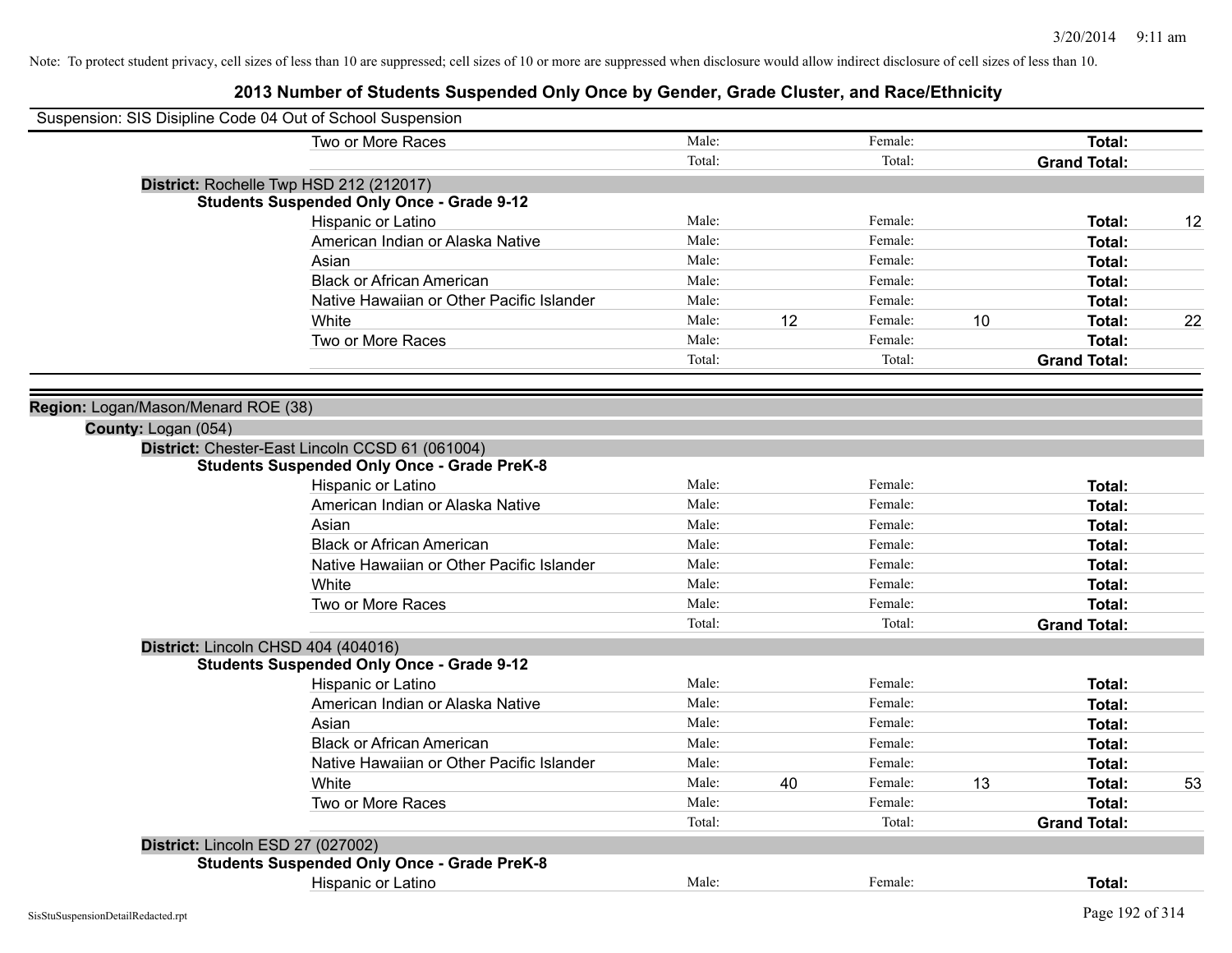# **2013 Number of Students Suspended Only Once by Gender, Grade Cluster, and Race/Ethnicity**

| Suspension: SIS Disipline Code 04 Out of School Suspension<br>American Indian or Alaska Native | Male:           | Female:           | Total:                        |    |
|------------------------------------------------------------------------------------------------|-----------------|-------------------|-------------------------------|----|
|                                                                                                | Male:           | Female:           |                               |    |
| Asian                                                                                          | Male:           | Female:           | Total:                        |    |
| <b>Black or African American</b>                                                               |                 |                   | Total:                        |    |
| Native Hawaiian or Other Pacific Islander                                                      | Male:           | Female:           | Total:                        |    |
| White                                                                                          | Male:           | Female:           | Total:                        | 12 |
| Two or More Races                                                                              | Male:<br>Total: | Female:<br>Total: | Total:<br><b>Grand Total:</b> |    |
|                                                                                                |                 |                   |                               |    |
| District: Mt Pulaski CUSD 23 (023026)                                                          |                 |                   |                               |    |
| <b>Students Suspended Only Once - Grade PreK-8</b>                                             | Male:           | Female:           |                               |    |
| Hispanic or Latino                                                                             | Male:           | Female:           | Total:                        |    |
| American Indian or Alaska Native                                                               |                 |                   | Total:                        |    |
| Asian                                                                                          | Male:<br>Male:  | Female:           | Total:                        |    |
| <b>Black or African American</b>                                                               |                 | Female:           | Total:                        |    |
| Native Hawaiian or Other Pacific Islander                                                      | Male:           | Female:           | <b>Total:</b>                 |    |
| White                                                                                          | Male:           | Female:           | <b>Total:</b>                 |    |
| Two or More Races                                                                              | Male:           | Female:           | <b>Total:</b>                 |    |
|                                                                                                | Total:          | Total:            | <b>Grand Total:</b>           |    |
| <b>Students Suspended Only Once - Grade 9-12</b>                                               |                 |                   |                               |    |
| Hispanic or Latino                                                                             | Male:           | Female:           | Total:                        |    |
| American Indian or Alaska Native                                                               | Male:           | Female:           | Total:                        |    |
| Asian                                                                                          | Male:           | Female:           | <b>Total:</b>                 |    |
| <b>Black or African American</b>                                                               | Male:           | Female:           | Total:                        |    |
| Native Hawaiian or Other Pacific Islander                                                      | Male:           | Female:           | Total:                        |    |
| White                                                                                          | Male:           | Female:           | Total:                        | 14 |
| Two or More Races                                                                              | Male:           | Female:           | Total:                        |    |
|                                                                                                | Total:          | Total:            | <b>Grand Total:</b>           |    |
| District: New Holland-Middletown ED 88 (088002)                                                |                 |                   |                               |    |
| <b>Students Suspended Only Once - Grade PreK-8</b>                                             |                 |                   |                               |    |
| Hispanic or Latino                                                                             | Male:           | Female:           | Total:                        |    |
| American Indian or Alaska Native                                                               | Male:           | Female:           | Total:                        |    |
| Asian                                                                                          | Male:           | Female:           | Total:                        |    |
| <b>Black or African American</b>                                                               | Male:           | Female:           | Total:                        |    |
| Native Hawaiian or Other Pacific Islander                                                      | Male:           | Female:           | Total:                        |    |
| White                                                                                          | Male:           | Female:           | <b>Total:</b>                 |    |
| Two or More Races                                                                              | Male:           | Female:           | Total:                        |    |
|                                                                                                | Total:          | Total:            | <b>Grand Total:</b>           |    |

**District:** Havana CUSD 126 (126026)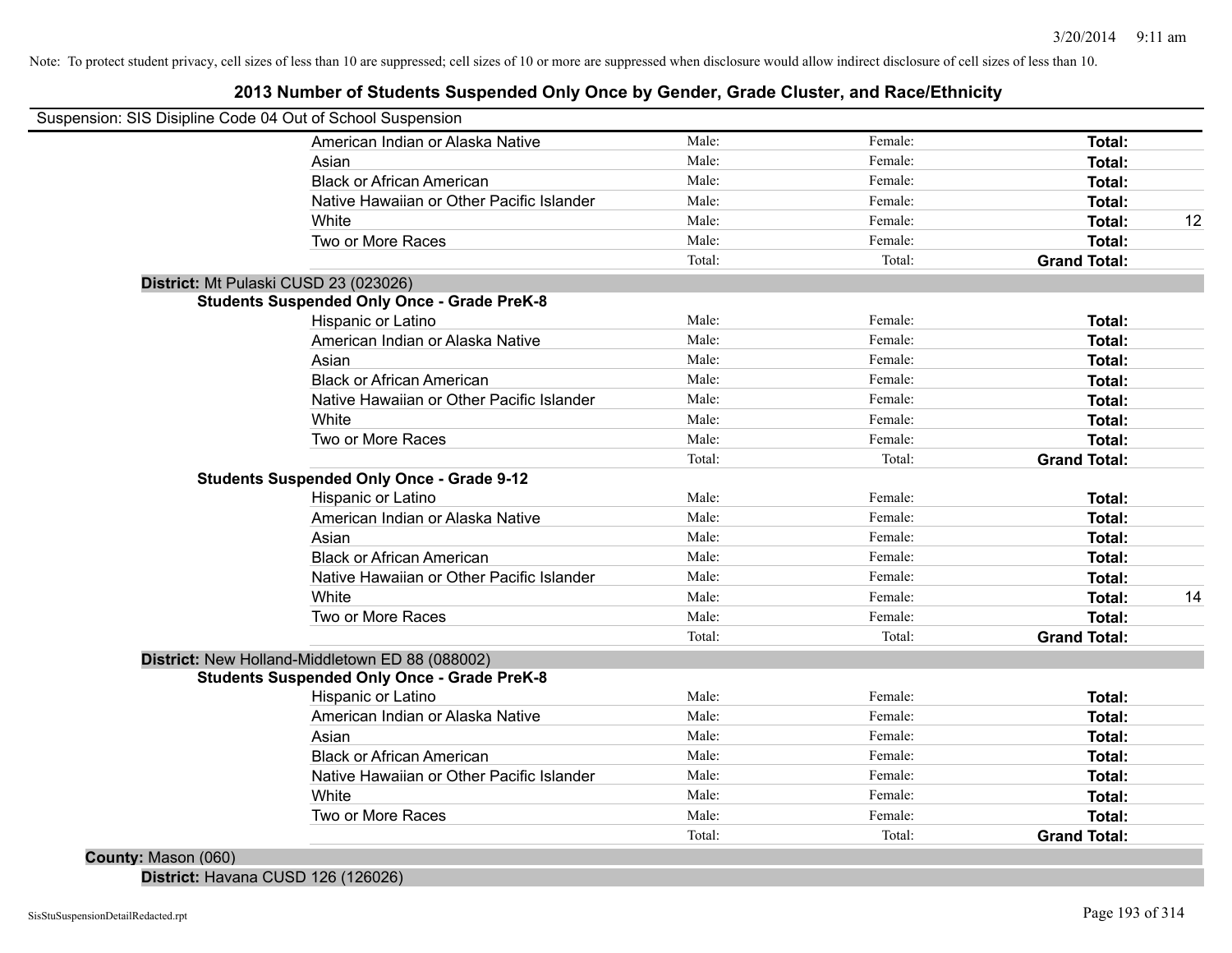| Suspension: SIS Disipline Code 04 Out of School Suspension |        |         |                     |    |
|------------------------------------------------------------|--------|---------|---------------------|----|
| <b>Students Suspended Only Once - Grade PreK-8</b>         |        |         |                     |    |
| Hispanic or Latino                                         | Male:  | Female: | Total:              |    |
| American Indian or Alaska Native                           | Male:  | Female: | Total:              |    |
| Asian                                                      | Male:  | Female: | Total:              |    |
| <b>Black or African American</b>                           | Male:  | Female: | Total:              |    |
| Native Hawaiian or Other Pacific Islander                  | Male:  | Female: | Total:              |    |
| White                                                      | Male:  | Female: | Total:              | 10 |
| Two or More Races                                          | Male:  | Female: | Total:              |    |
|                                                            | Total: | Total:  | <b>Grand Total:</b> |    |
| <b>Students Suspended Only Once - Grade 9-12</b>           |        |         |                     |    |
| Hispanic or Latino                                         | Male:  | Female: | Total:              |    |
| American Indian or Alaska Native                           | Male:  | Female: | Total:              |    |
| Asian                                                      | Male:  | Female: | Total:              |    |
| <b>Black or African American</b>                           | Male:  | Female: | Total:              |    |
| Native Hawaiian or Other Pacific Islander                  | Male:  | Female: | Total:              |    |
| White                                                      | Male:  | Female: | Total:              | 21 |
| Two or More Races                                          | Male:  | Female: | Total:              |    |
|                                                            | Total: | Total:  | <b>Grand Total:</b> |    |
| District: Illini Central CUSD 189 (189026)                 |        |         |                     |    |
| <b>Students Suspended Only Once - Grade PreK-8</b>         |        |         |                     |    |
| Hispanic or Latino                                         | Male:  | Female: | Total:              |    |
| American Indian or Alaska Native                           | Male:  | Female: | Total:              |    |
| Asian                                                      | Male:  | Female: | Total:              |    |
| <b>Black or African American</b>                           | Male:  | Female: | Total:              |    |
| Native Hawaiian or Other Pacific Islander                  | Male:  | Female: | Total:              |    |
| White                                                      | Male:  | Female: | Total:              | 21 |
| Two or More Races                                          | Male:  | Female: | Total:              |    |
|                                                            | Total: | Total:  | <b>Grand Total:</b> |    |
| <b>Students Suspended Only Once - Grade 9-12</b>           |        |         |                     |    |
| Hispanic or Latino                                         | Male:  | Female: | Total:              |    |
| American Indian or Alaska Native                           | Male:  | Female: | Total:              |    |
| Asian                                                      | Male:  | Female: | Total:              |    |
| <b>Black or African American</b>                           | Male:  | Female: | Total:              |    |
| Native Hawaiian or Other Pacific Islander                  | Male:  | Female: | Total:              |    |
|                                                            | Male:  | Female: | Total:              | 11 |
| White                                                      |        |         |                     |    |
| Two or More Races                                          | Male:  | Female: | Total:              |    |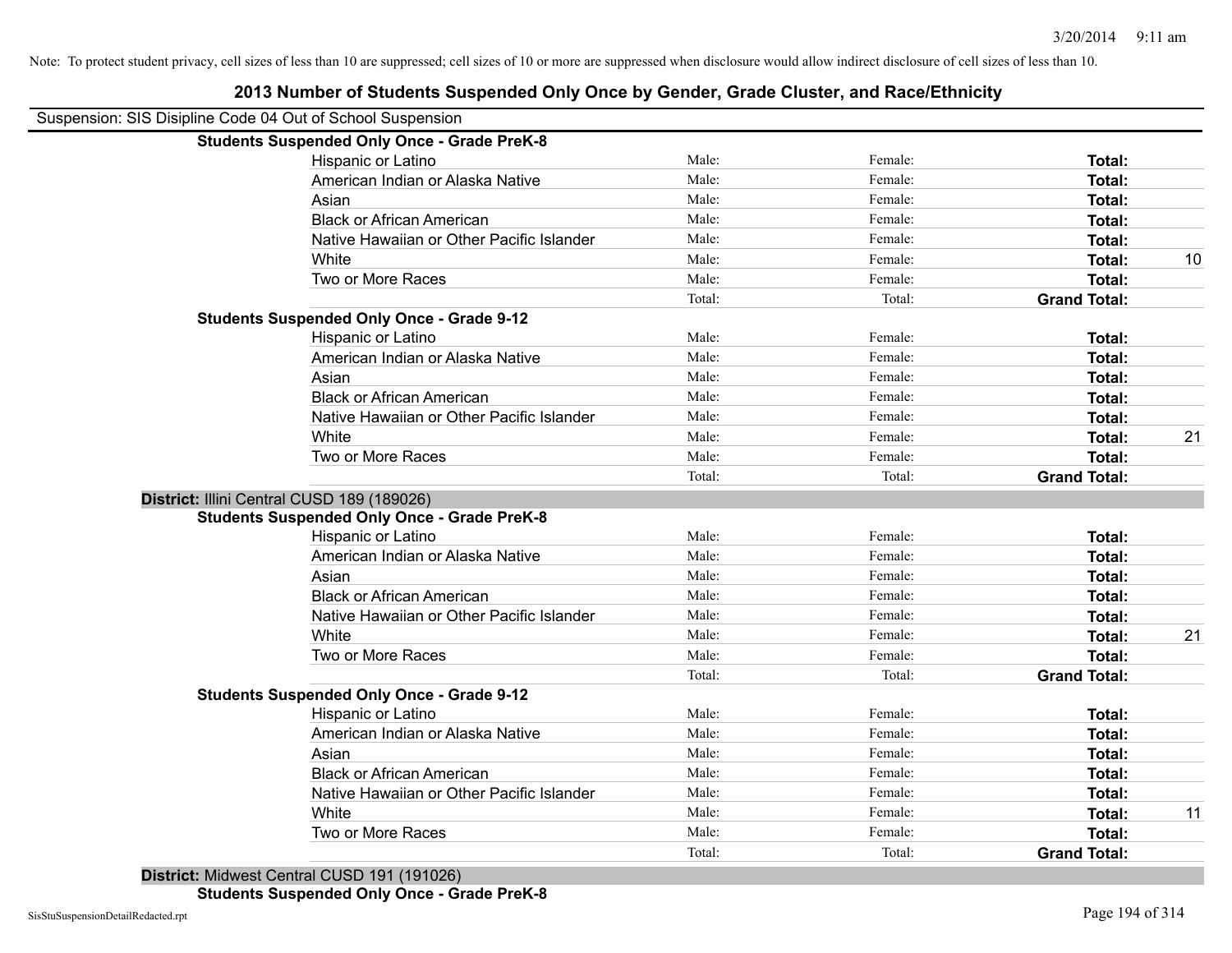| Suspension: SIS Disipline Code 04 Out of School Suspension |                                                  |        |         |                     |    |
|------------------------------------------------------------|--------------------------------------------------|--------|---------|---------------------|----|
|                                                            | Hispanic or Latino                               | Male:  | Female: | <b>Total:</b>       |    |
|                                                            | American Indian or Alaska Native                 | Male:  | Female: | Total:              |    |
|                                                            | Asian                                            | Male:  | Female: | Total:              |    |
|                                                            | <b>Black or African American</b>                 | Male:  | Female: | <b>Total:</b>       |    |
|                                                            | Native Hawaiian or Other Pacific Islander        | Male:  | Female: | Total:              |    |
|                                                            | White                                            | Male:  | Female: | <b>Total:</b>       | 13 |
|                                                            | Two or More Races                                | Male:  | Female: | Total:              |    |
|                                                            |                                                  | Total: | Total:  | <b>Grand Total:</b> |    |
|                                                            | <b>Students Suspended Only Once - Grade 9-12</b> |        |         |                     |    |
|                                                            | Hispanic or Latino                               | Male:  | Female: | Total:              |    |
|                                                            | American Indian or Alaska Native                 | Male:  | Female: | <b>Total:</b>       |    |
|                                                            | Asian                                            | Male:  | Female: | Total:              |    |
|                                                            | <b>Black or African American</b>                 | Male:  | Female: | Total:              |    |
|                                                            | Native Hawaiian or Other Pacific Islander        | Male:  | Female: | Total:              |    |
|                                                            | White                                            | Male:  | Female: | <b>Total:</b>       | 17 |
|                                                            | Two or More Races                                | Male:  | Female: | <b>Total:</b>       |    |
|                                                            |                                                  | Total: | Total:  | <b>Grand Total:</b> |    |
| County: Menard (065)                                       |                                                  |        |         |                     |    |
|                                                            | District: Athens CUSD 213 (213026)               |        |         |                     |    |
|                                                            | <b>Students Suspended Only Once - Grade 9-12</b> |        |         |                     |    |
|                                                            | Hispanic or Latino                               | Male:  | Female: | Total:              |    |
|                                                            | American Indian or Alaska Native                 | Male:  | Female: | <b>Total:</b>       |    |
|                                                            | Asian                                            | Male:  | Female: | Total:              |    |
|                                                            | <b>Black or African American</b>                 | Male:  | Female: | <b>Total:</b>       |    |
|                                                            | Native Hawaiian or Other Pacific Islander        | Male:  | Female: | Total:              |    |
|                                                            | White                                            | Male:  | Female: | <b>Total:</b>       |    |
|                                                            | Two or More Races                                | Male:  | Female: | Total:              |    |
|                                                            |                                                  | Total: | Total:  | <b>Grand Total:</b> |    |
|                                                            | District: Greenview CUSD 200 (200026)            |        |         |                     |    |
|                                                            | <b>Students Suspended Only Once - Grade 9-12</b> |        |         |                     |    |
|                                                            | Hispanic or Latino                               | Male:  | Female: | Total:              |    |
|                                                            | American Indian or Alaska Native                 | Male:  | Female: | Total:              |    |
|                                                            | Asian                                            | Male:  | Female: | Total:              |    |
|                                                            | <b>Black or African American</b>                 | Male:  | Female: | Total:              |    |
|                                                            | Native Hawaiian or Other Pacific Islander        | Male:  | Female: | <b>Total:</b>       |    |
|                                                            | White                                            | Male:  | Female: | Total:              |    |
|                                                            | Two or More Races                                | Male:  | Female: | Total:              |    |
|                                                            |                                                  | Total: | Total:  | <b>Grand Total:</b> |    |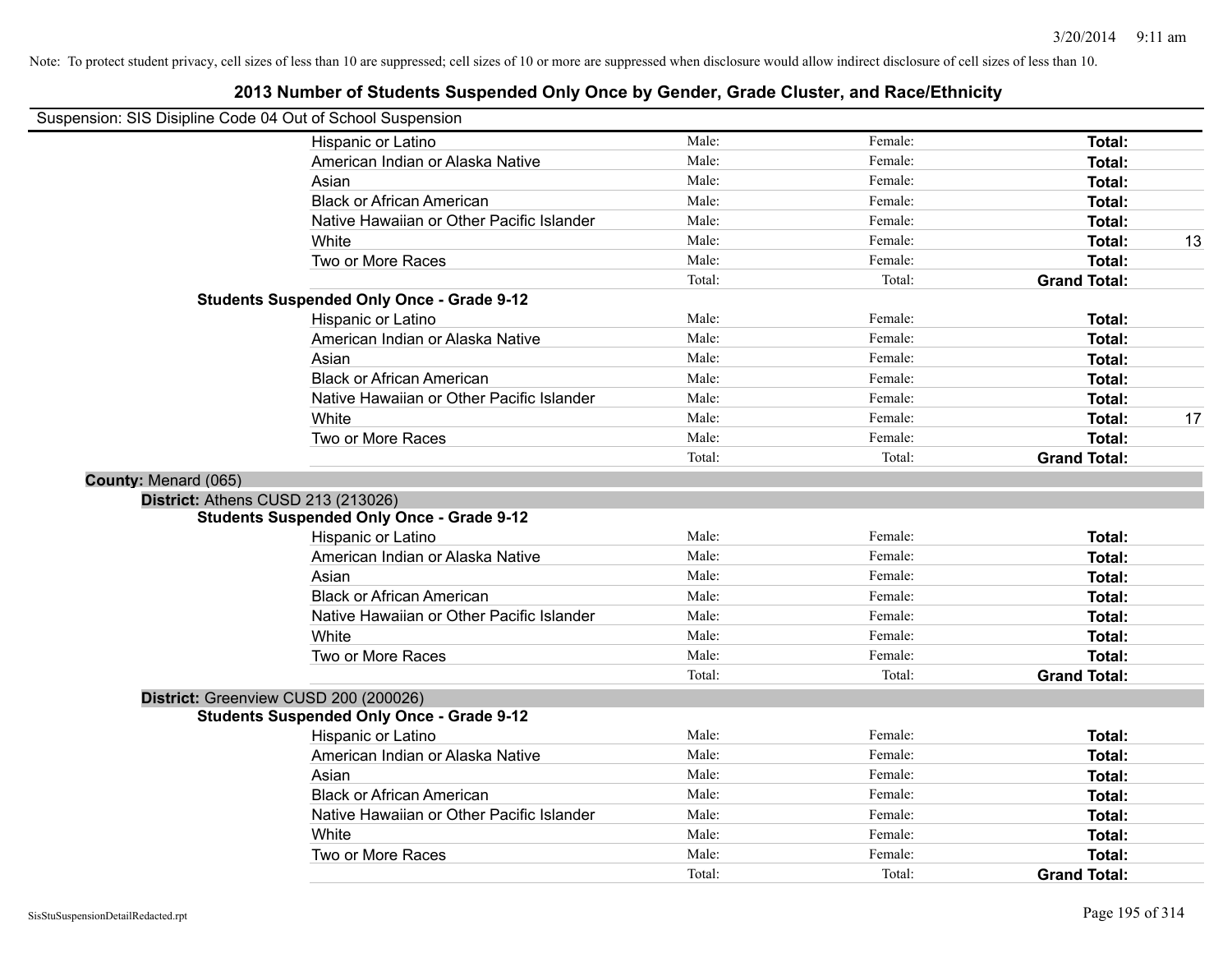| Suspension: SIS Disipline Code 04 Out of School Suspension |                                                    |        |     |         |    |                     |     |
|------------------------------------------------------------|----------------------------------------------------|--------|-----|---------|----|---------------------|-----|
|                                                            | District: Porta CUSD 202 (202026)                  |        |     |         |    |                     |     |
|                                                            | <b>Students Suspended Only Once - Grade PreK-8</b> |        |     |         |    |                     |     |
|                                                            | Hispanic or Latino                                 | Male:  |     | Female: |    | Total:              |     |
|                                                            | American Indian or Alaska Native                   | Male:  |     | Female: |    | Total:              |     |
|                                                            | Asian                                              | Male:  |     | Female: |    | Total:              |     |
|                                                            | <b>Black or African American</b>                   | Male:  |     | Female: |    | Total:              |     |
|                                                            | Native Hawaiian or Other Pacific Islander          | Male:  |     | Female: |    | Total:              |     |
|                                                            | White                                              | Male:  |     | Female: |    | Total:              |     |
|                                                            | Two or More Races                                  | Male:  |     | Female: |    | Total:              |     |
|                                                            |                                                    | Total: |     | Total:  |    | <b>Grand Total:</b> |     |
| Region: Macon/Piatt ROE (39)                               |                                                    |        |     |         |    |                     |     |
| County: Macon (055)                                        |                                                    |        |     |         |    |                     |     |
|                                                            | District: Argenta-Oreana CUSD 1 (001026)           |        |     |         |    |                     |     |
|                                                            | <b>Students Suspended Only Once - Grade PreK-8</b> |        |     |         |    |                     |     |
|                                                            | Hispanic or Latino                                 | Male:  |     | Female: |    | Total:              |     |
|                                                            | American Indian or Alaska Native                   | Male:  |     | Female: |    | Total:              |     |
|                                                            | Asian                                              | Male:  |     | Female: |    | Total:              |     |
|                                                            | <b>Black or African American</b>                   | Male:  |     | Female: |    | Total:              |     |
|                                                            | Native Hawaiian or Other Pacific Islander          | Male:  |     | Female: |    | Total:              |     |
|                                                            | White                                              | Male:  |     | Female: |    | Total:              | 15  |
|                                                            | Two or More Races                                  | Male:  |     | Female: |    | Total:              |     |
|                                                            |                                                    | Total: |     | Total:  |    | <b>Grand Total:</b> |     |
|                                                            | <b>Students Suspended Only Once - Grade 9-12</b>   |        |     |         |    |                     |     |
|                                                            | Hispanic or Latino                                 | Male:  |     | Female: |    | Total:              |     |
|                                                            | American Indian or Alaska Native                   | Male:  |     | Female: |    | Total:              |     |
|                                                            | Asian                                              | Male:  |     | Female: |    | Total:              |     |
|                                                            | <b>Black or African American</b>                   | Male:  |     | Female: |    | Total:              |     |
|                                                            | Native Hawaiian or Other Pacific Islander          | Male:  |     | Female: |    | Total:              |     |
|                                                            | White                                              | Male:  |     | Female: |    | Total:              | 15  |
|                                                            | Two or More Races                                  | Male:  |     | Female: |    | Total:              |     |
|                                                            |                                                    | Total: |     | Total:  |    | <b>Grand Total:</b> |     |
| District: Decatur SD 61 (061025)                           |                                                    |        |     |         |    |                     |     |
|                                                            | <b>Students Suspended Only Once - Grade PreK-8</b> |        |     |         |    |                     |     |
|                                                            | Hispanic or Latino                                 | Male:  |     | Female: |    | Total:              |     |
|                                                            | American Indian or Alaska Native                   | Male:  |     | Female: |    | Total:              |     |
|                                                            | Asian                                              | Male:  |     | Female: |    | Total:              |     |
|                                                            | <b>Black or African American</b>                   | Male:  | 113 | Female: | 72 | Total:              | 185 |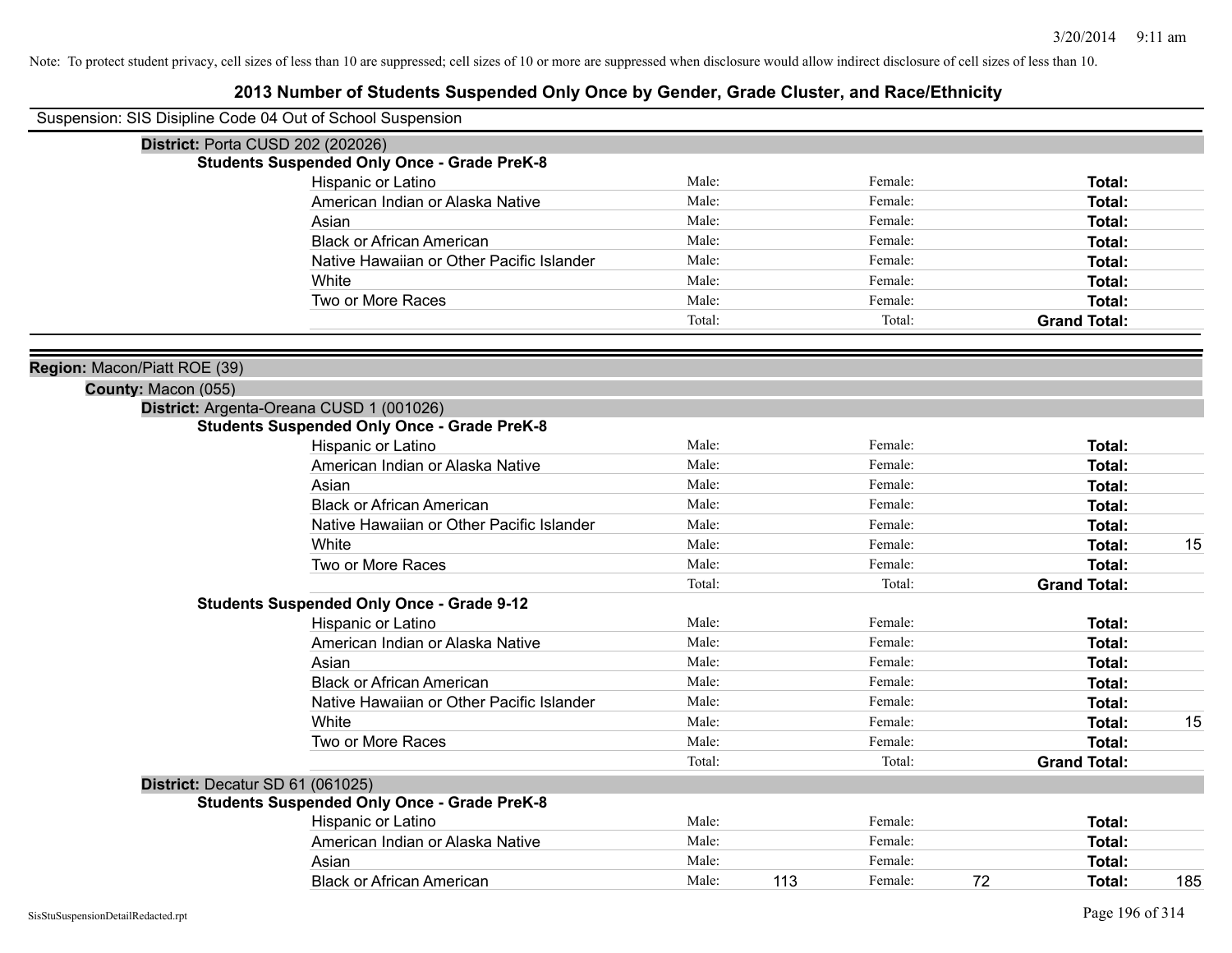|                                    | Suspension: SIS Disipline Code 04 Out of School Suspension |        |    |         |    |                     |     |
|------------------------------------|------------------------------------------------------------|--------|----|---------|----|---------------------|-----|
|                                    | Native Hawaiian or Other Pacific Islander                  | Male:  |    | Female: |    | Total:              |     |
|                                    | White                                                      | Male:  |    | Female: |    | Total:              | 38  |
|                                    | Two or More Races                                          | Male:  |    | Female: |    | <b>Total:</b>       | 22  |
|                                    |                                                            | Total: |    | Total:  |    | <b>Grand Total:</b> |     |
|                                    | <b>Students Suspended Only Once - Grade 9-12</b>           |        |    |         |    |                     |     |
|                                    | Hispanic or Latino                                         | Male:  |    | Female: |    | Total:              |     |
|                                    | American Indian or Alaska Native                           | Male:  |    | Female: |    | Total:              |     |
|                                    | Asian                                                      | Male:  |    | Female: |    | Total:              |     |
|                                    | <b>Black or African American</b>                           | Male:  | 60 | Female: | 55 | Total:              | 115 |
|                                    | Native Hawaiian or Other Pacific Islander                  | Male:  |    | Female: |    | Total:              |     |
|                                    | White                                                      | Male:  | 31 | Female: | 10 | Total:              | 41  |
|                                    | Two or More Races                                          | Male:  | 12 | Female: | 11 | Total:              | 23  |
|                                    |                                                            | Total: |    | Total:  |    | <b>Grand Total:</b> |     |
|                                    | District: Maroa Forsyth CUSD 2 (002026)                    |        |    |         |    |                     |     |
|                                    | <b>Students Suspended Only Once - Grade PreK-8</b>         |        |    |         |    |                     |     |
|                                    | Hispanic or Latino                                         | Male:  |    | Female: |    | Total:              |     |
|                                    | American Indian or Alaska Native                           | Male:  |    | Female: |    | Total:              |     |
|                                    | Asian                                                      | Male:  |    | Female: |    | Total:              |     |
|                                    | <b>Black or African American</b>                           | Male:  |    | Female: |    | Total:              |     |
|                                    | Native Hawaiian or Other Pacific Islander                  | Male:  |    | Female: |    | Total:              |     |
|                                    | White                                                      | Male:  |    | Female: |    | Total:              |     |
|                                    | Two or More Races                                          | Male:  |    | Female: |    | Total:              |     |
|                                    |                                                            | Total: |    | Total:  |    | <b>Grand Total:</b> |     |
|                                    | <b>Students Suspended Only Once - Grade 9-12</b>           |        |    |         |    |                     |     |
|                                    | Hispanic or Latino                                         | Male:  |    | Female: |    | Total:              |     |
|                                    | American Indian or Alaska Native                           | Male:  |    | Female: |    | <b>Total:</b>       |     |
|                                    | Asian                                                      | Male:  |    | Female: |    | Total:              |     |
|                                    | <b>Black or African American</b>                           | Male:  |    | Female: |    | Total:              |     |
|                                    | Native Hawaiian or Other Pacific Islander                  | Male:  |    | Female: |    | Total:              |     |
|                                    | White                                                      | Male:  |    | Female: |    | Total:              | 17  |
|                                    | Two or More Races                                          | Male:  |    | Female: |    | Total:              |     |
|                                    |                                                            | Total: |    | Total:  |    | <b>Grand Total:</b> |     |
|                                    | District: Meridian CUSD 15 (015026)                        |        |    |         |    |                     |     |
|                                    | <b>Students Suspended Only Once - Grade PreK-8</b>         |        |    |         |    |                     |     |
|                                    | Hispanic or Latino                                         | Male:  |    | Female: |    | Total:              |     |
|                                    | American Indian or Alaska Native                           | Male:  |    | Female: |    | Total:              |     |
|                                    | Asian                                                      | Male:  |    | Female: |    | <b>Total:</b>       |     |
|                                    | <b>Black or African American</b>                           | Male:  |    | Female: |    | Total:              |     |
|                                    | Native Hawaiian or Other Pacific Islander                  | Male:  |    | Female: |    | <b>Total:</b>       |     |
| SisStuSuspensionDetailRedacted.rpt |                                                            |        |    |         |    | Page 197 of 314     |     |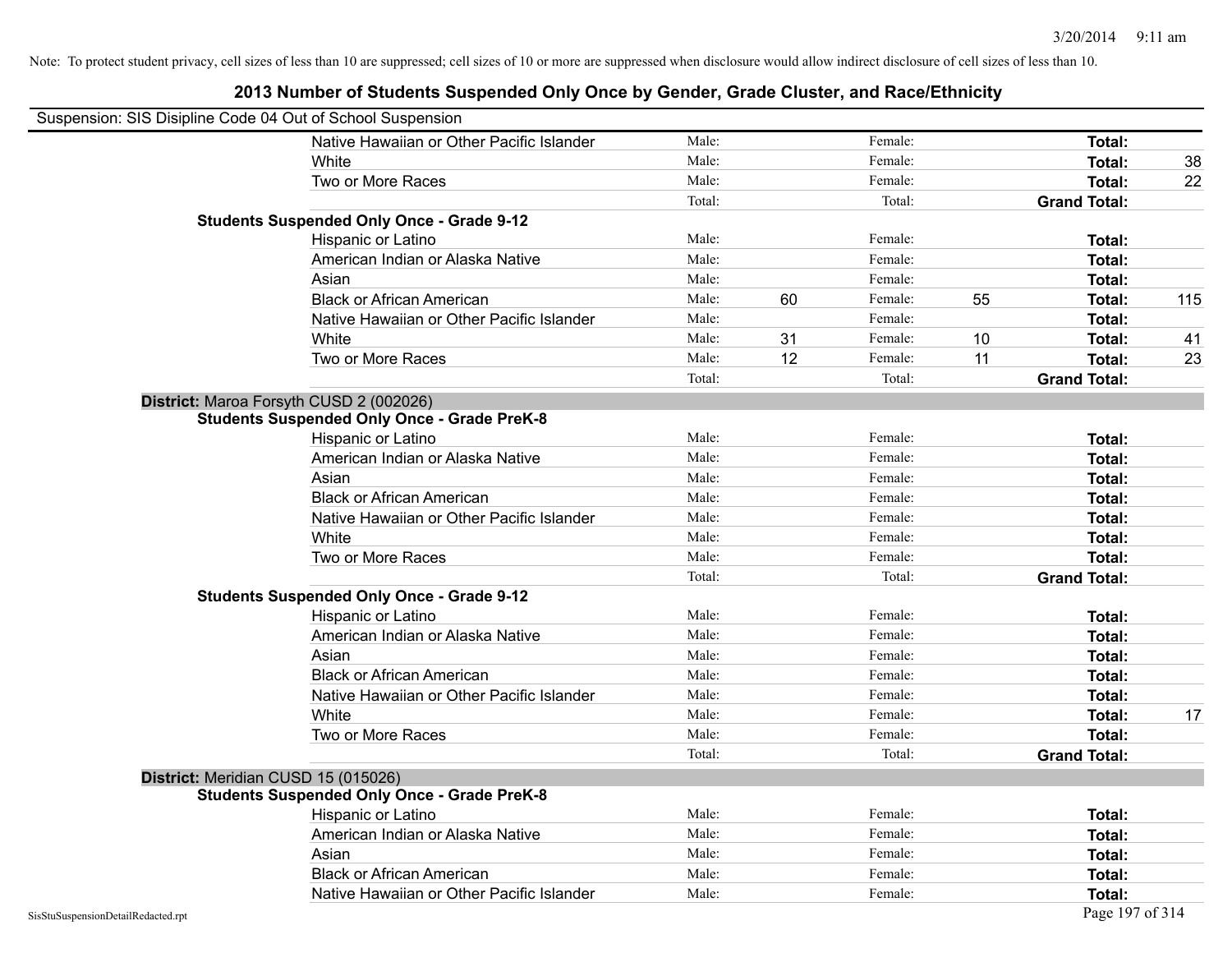| Suspension: SIS Disipline Code 04 Out of School Suspension |                                                    |        |         |                     |    |
|------------------------------------------------------------|----------------------------------------------------|--------|---------|---------------------|----|
|                                                            | White                                              | Male:  | Female: | <b>Total:</b>       | 24 |
|                                                            | Two or More Races                                  | Male:  | Female: | Total:              |    |
|                                                            |                                                    | Total: | Total:  | <b>Grand Total:</b> |    |
|                                                            | <b>Students Suspended Only Once - Grade 9-12</b>   |        |         |                     |    |
|                                                            | Hispanic or Latino                                 | Male:  | Female: | Total:              |    |
|                                                            | American Indian or Alaska Native                   | Male:  | Female: | Total:              |    |
|                                                            | Asian                                              | Male:  | Female: | Total:              |    |
|                                                            | <b>Black or African American</b>                   | Male:  | Female: | Total:              |    |
|                                                            | Native Hawaiian or Other Pacific Islander          | Male:  | Female: | Total:              |    |
|                                                            | White                                              | Male:  | Female: | <b>Total:</b>       | 11 |
|                                                            | Two or More Races                                  | Male:  | Female: | Total:              |    |
|                                                            |                                                    | Total: | Total:  | <b>Grand Total:</b> |    |
| District: Mt Zion CUSD 3 (003026)                          |                                                    |        |         |                     |    |
|                                                            | <b>Students Suspended Only Once - Grade PreK-8</b> |        |         |                     |    |
|                                                            | Hispanic or Latino                                 | Male:  | Female: | Total:              |    |
|                                                            | American Indian or Alaska Native                   | Male:  | Female: | <b>Total:</b>       |    |
|                                                            | Asian                                              | Male:  | Female: | <b>Total:</b>       |    |
|                                                            | <b>Black or African American</b>                   | Male:  | Female: | Total:              |    |
|                                                            | Native Hawaiian or Other Pacific Islander          | Male:  | Female: | Total:              |    |
|                                                            | White                                              | Male:  | Female: | Total:              |    |
|                                                            | Two or More Races                                  | Male:  | Female: | Total:              |    |
|                                                            |                                                    | Total: | Total:  | <b>Grand Total:</b> |    |
|                                                            | <b>Students Suspended Only Once - Grade 9-12</b>   |        |         |                     |    |
|                                                            | Hispanic or Latino                                 | Male:  | Female: | Total:              |    |
|                                                            | American Indian or Alaska Native                   | Male:  | Female: | Total:              |    |
|                                                            | Asian                                              | Male:  | Female: | Total:              |    |
|                                                            | <b>Black or African American</b>                   | Male:  | Female: | Total:              |    |
|                                                            | Native Hawaiian or Other Pacific Islander          | Male:  | Female: | Total:              |    |
|                                                            | White                                              | Male:  | Female: | <b>Total:</b>       |    |
|                                                            | Two or More Races                                  | Male:  | Female: | Total:              |    |
|                                                            |                                                    | Total: | Total:  | <b>Grand Total:</b> |    |
| District: Non-Public School (0610)                         |                                                    |        |         |                     |    |
|                                                            | <b>Students Suspended Only Once - Grade 9-12</b>   |        |         |                     |    |
|                                                            | Hispanic or Latino                                 | Male:  | Female: | Total:              |    |
|                                                            | American Indian or Alaska Native                   | Male:  | Female: | Total:              |    |
|                                                            | Asian                                              | Male:  | Female: | Total:              |    |
|                                                            | <b>Black or African American</b>                   | Male:  | Female: | <b>Total:</b>       |    |
|                                                            | Native Hawaiian or Other Pacific Islander          | Male:  | Female: | Total:              |    |
|                                                            | White                                              | Male:  | Female: | Total:              |    |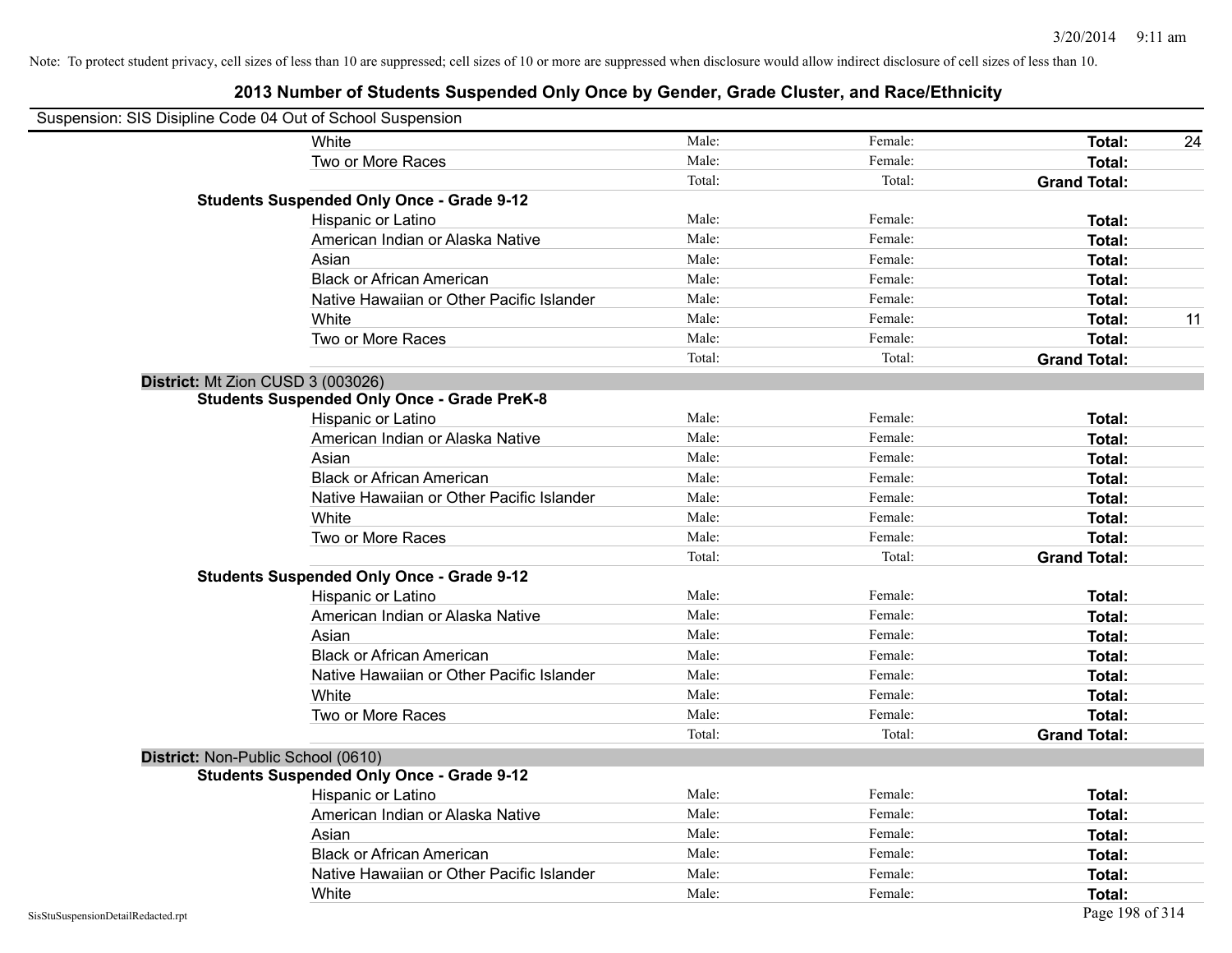| Suspension: SIS Disipline Code 04 Out of School Suspension |                                                    |        |         |                     |    |
|------------------------------------------------------------|----------------------------------------------------|--------|---------|---------------------|----|
|                                                            | Two or More Races                                  | Male:  | Female: | Total:              |    |
|                                                            |                                                    | Total: | Total:  | <b>Grand Total:</b> |    |
|                                                            | District: Sangamon Valley CUSD 9 (009026)          |        |         |                     |    |
|                                                            | <b>Students Suspended Only Once - Grade PreK-8</b> |        |         |                     |    |
|                                                            | Hispanic or Latino                                 | Male:  | Female: | Total:              |    |
|                                                            | American Indian or Alaska Native                   | Male:  | Female: | Total:              |    |
|                                                            | Asian                                              | Male:  | Female: | Total:              |    |
|                                                            | <b>Black or African American</b>                   | Male:  | Female: | Total:              |    |
|                                                            | Native Hawaiian or Other Pacific Islander          | Male:  | Female: | Total:              |    |
|                                                            | White                                              | Male:  | Female: | Total:              | 17 |
|                                                            | Two or More Races                                  | Male:  | Female: | Total:              |    |
|                                                            |                                                    | Total: | Total:  | <b>Grand Total:</b> |    |
|                                                            | <b>Students Suspended Only Once - Grade 9-12</b>   |        |         |                     |    |
|                                                            | Hispanic or Latino                                 | Male:  | Female: | Total:              |    |
|                                                            | American Indian or Alaska Native                   | Male:  | Female: | Total:              |    |
|                                                            | Asian                                              | Male:  | Female: | Total:              |    |
|                                                            | <b>Black or African American</b>                   | Male:  | Female: | Total:              |    |
|                                                            | Native Hawaiian or Other Pacific Islander          | Male:  | Female: | Total:              |    |
|                                                            | White                                              | Male:  | Female: | Total:              | 17 |
|                                                            | Two or More Races                                  | Male:  | Female: | Total:              |    |
|                                                            |                                                    | Total: | Total:  | <b>Grand Total:</b> |    |
|                                                            | District: Warrensburg-Latham CUSD 11 (011026)      |        |         |                     |    |
|                                                            | <b>Students Suspended Only Once - Grade PreK-8</b> |        |         |                     |    |
|                                                            | Hispanic or Latino                                 | Male:  | Female: | Total:              |    |
|                                                            | American Indian or Alaska Native                   | Male:  | Female: | Total:              |    |
|                                                            | Asian                                              | Male:  | Female: | Total:              |    |
|                                                            | <b>Black or African American</b>                   | Male:  | Female: | Total:              |    |
|                                                            | Native Hawaiian or Other Pacific Islander          | Male:  | Female: | Total:              |    |
|                                                            | White                                              | Male:  | Female: | Total:              | 14 |
|                                                            | Two or More Races                                  | Male:  | Female: | <b>Total:</b>       |    |
|                                                            |                                                    | Total: | Total:  | <b>Grand Total:</b> |    |
|                                                            | <b>Students Suspended Only Once - Grade 9-12</b>   |        |         |                     |    |
|                                                            | Hispanic or Latino                                 | Male:  | Female: | Total:              |    |
|                                                            | American Indian or Alaska Native                   | Male:  | Female: | Total:              |    |
|                                                            | Asian                                              | Male:  | Female: | Total:              |    |
|                                                            | <b>Black or African American</b>                   | Male:  | Female: | Total:              |    |
|                                                            | Native Hawaiian or Other Pacific Islander          | Male:  | Female: | Total:              |    |
|                                                            | White                                              | Male:  | Female: | <b>Total:</b>       | 17 |
|                                                            | Two or More Races                                  | Male:  | Female: | Total:              |    |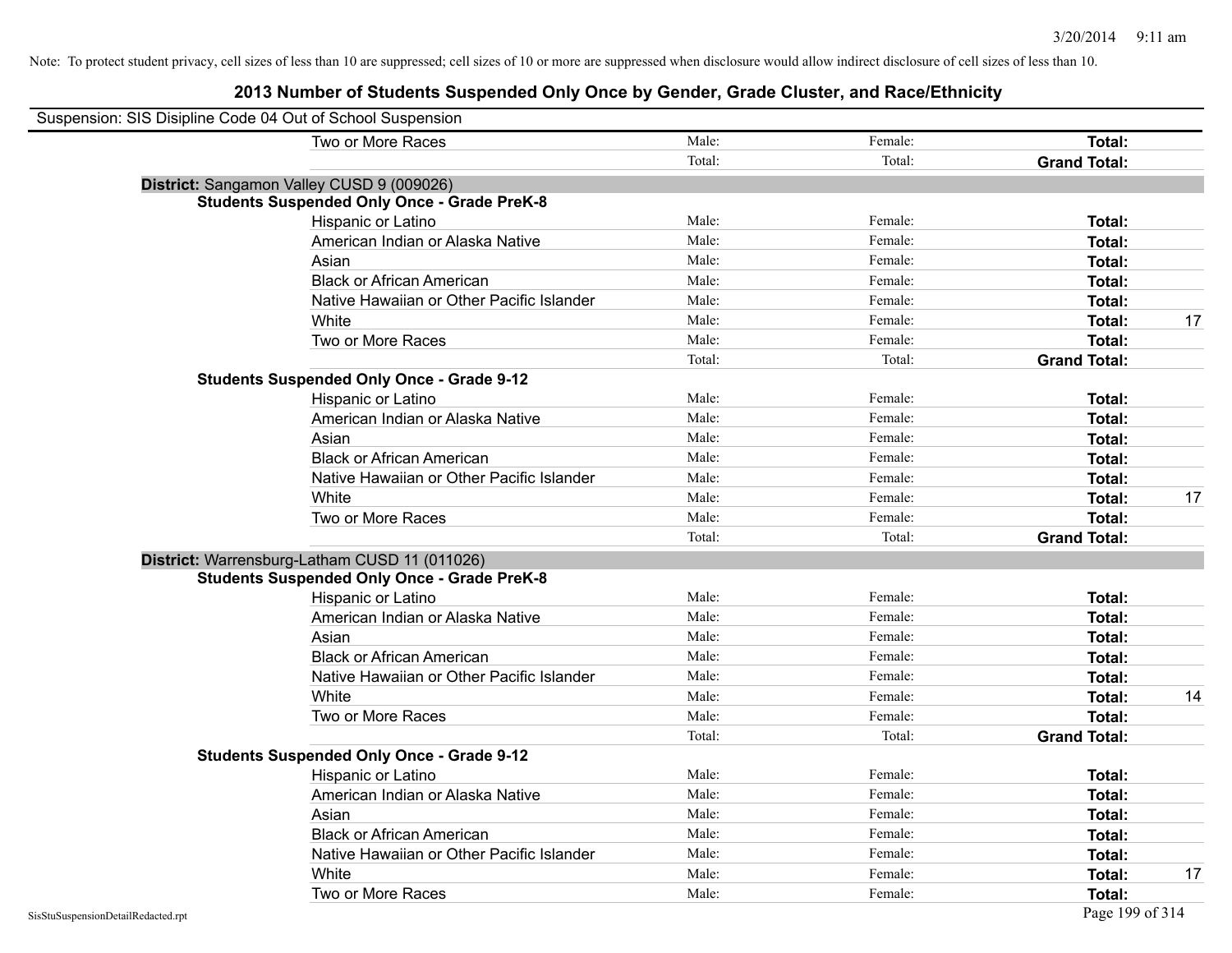### **2013 Number of Students Suspended Only Once by Gender, Grade Cluster, and Race/Ethnicity**

| Suspension: SIS Disipline Code 04 Out of School Suspension |        |         |                     |
|------------------------------------------------------------|--------|---------|---------------------|
|                                                            | Total: | Total:  | <b>Grand Total:</b> |
| County: Non-Public School (000)                            |        |         |                     |
| District: Macon/Piatt ROE (000000)                         |        |         |                     |
| <b>Students Suspended Only Once - Grade 9-12</b>           |        |         |                     |
| Hispanic or Latino                                         | Male:  | Female: | Total:              |
| American Indian or Alaska Native                           | Male:  | Female: | Total:              |
| Asian                                                      | Male:  | Female: | Total:              |
| <b>Black or African American</b>                           | Male:  | Female: | Total:              |
| Native Hawaiian or Other Pacific Islander                  | Male:  | Female: | Total:              |
| White                                                      | Male:  | Female: | Total:              |
| Two or More Races                                          | Male:  | Female: | Total:              |
|                                                            | Total: | Total:  | <b>Grand Total:</b> |
| County: Piatt (074)                                        |        |         |                     |
| District: Atwood Hammond CUSD 39 (039026)                  |        |         |                     |
| <b>Students Suspended Only Once - Grade PreK-8</b>         |        |         |                     |
| Hispanic or Latino                                         | Male:  | Female: | Total:              |
| American Indian or Alaska Native                           | Male:  | Female: | Total:              |
| Asian                                                      | Male:  | Female: | Total:              |
| <b>Black or African American</b>                           | Male:  | Female: | Total:              |
| Native Hawaiian or Other Pacific Islander                  | Male:  | Female: | Total:              |
| White                                                      | Male:  | Female: | Total:              |
| Two or More Races                                          | Male:  | Female: | Total:              |
|                                                            | Total: | Total:  | <b>Grand Total:</b> |
| <b>Students Suspended Only Once - Grade 9-12</b>           |        |         |                     |
| Hispanic or Latino                                         | Male:  | Female: | Total:              |
| American Indian or Alaska Native                           | Male:  | Female: | Total:              |
| Asian                                                      | Male:  | Female: | Total:              |
| <b>Black or African American</b>                           | Male:  | Female: | Total:              |
| Native Hawaiian or Other Pacific Islander                  | Male:  | Female: | Total:              |
| White                                                      | Male:  | Female: | Total:              |
| Two or More Races                                          | Male:  | Female: | Total:              |
|                                                            | Total: | Total:  | <b>Grand Total:</b> |
| District: Bement CUSD 5 (005026)                           |        |         |                     |
| <b>Students Suspended Only Once - Grade PreK-8</b>         |        |         |                     |
| Hispanic or Latino                                         | Male:  | Female: | Total:              |
| American Indian or Alaska Native                           | Male:  | Female: | Total:              |
| Asian                                                      | Male:  | Female: | Total:              |
| <b>Black or African American</b>                           | Male:  | Female: | Total:              |
| Native Hawaiian or Other Pacific Islander                  | Male:  | Female: | Total:              |
| SisStuSuspensionDetailRedacted.rpt                         |        |         | Page 200 of 314     |

 $\blacksquare$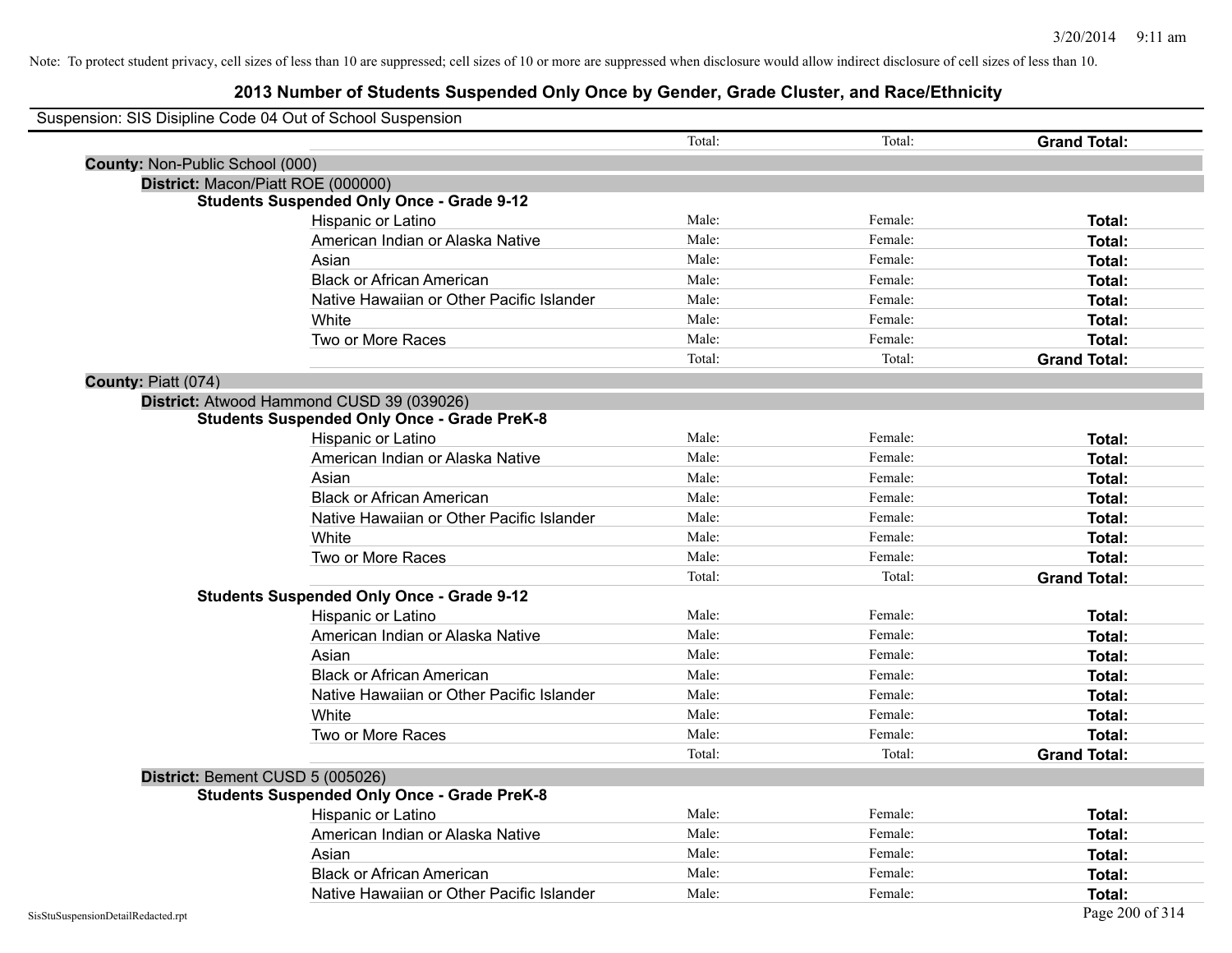| Suspension: SIS Disipline Code 04 Out of School Suspension |                                                    |        |         |                     |
|------------------------------------------------------------|----------------------------------------------------|--------|---------|---------------------|
|                                                            | White                                              | Male:  | Female: | <b>Total:</b>       |
|                                                            | Two or More Races                                  | Male:  | Female: | Total:              |
|                                                            |                                                    | Total: | Total:  | <b>Grand Total:</b> |
| District: Cerro Gordo CUSD 100 (100026)                    |                                                    |        |         |                     |
|                                                            | <b>Students Suspended Only Once - Grade PreK-8</b> |        |         |                     |
|                                                            | Hispanic or Latino                                 | Male:  | Female: | Total:              |
|                                                            | American Indian or Alaska Native                   | Male:  | Female: | Total:              |
|                                                            | Asian                                              | Male:  | Female: | Total:              |
|                                                            | <b>Black or African American</b>                   | Male:  | Female: | Total:              |
|                                                            | Native Hawaiian or Other Pacific Islander          | Male:  | Female: | Total:              |
|                                                            | White                                              | Male:  | Female: | Total:              |
|                                                            | Two or More Races                                  | Male:  | Female: | Total:              |
|                                                            |                                                    | Total: | Total:  | <b>Grand Total:</b> |
|                                                            | <b>Students Suspended Only Once - Grade 9-12</b>   |        |         |                     |
|                                                            | Hispanic or Latino                                 | Male:  | Female: | Total:              |
|                                                            | American Indian or Alaska Native                   | Male:  | Female: | Total:              |
|                                                            | Asian                                              | Male:  | Female: | Total:              |
|                                                            | <b>Black or African American</b>                   | Male:  | Female: | Total:              |
|                                                            | Native Hawaiian or Other Pacific Islander          | Male:  | Female: | Total:              |
|                                                            | White                                              | Male:  | Female: | Total:              |
|                                                            | Two or More Races                                  | Male:  | Female: | Total:              |
|                                                            |                                                    | Total: | Total:  | <b>Grand Total:</b> |
| District: Deland-Weldon CUSD 57 (057026)                   |                                                    |        |         |                     |
|                                                            | <b>Students Suspended Only Once - Grade PreK-8</b> |        |         |                     |
|                                                            | Hispanic or Latino                                 | Male:  | Female: | Total:              |
|                                                            | American Indian or Alaska Native                   | Male:  | Female: | Total:              |
|                                                            | Asian                                              | Male:  | Female: | Total:              |
|                                                            | <b>Black or African American</b>                   | Male:  | Female: | Total:              |
|                                                            | Native Hawaiian or Other Pacific Islander          | Male:  | Female: | Total:              |
|                                                            | White                                              | Male:  | Female: | Total:              |
|                                                            | Two or More Races                                  | Male:  | Female: | Total:              |
|                                                            |                                                    | Total: | Total:  | <b>Grand Total:</b> |
|                                                            | <b>Students Suspended Only Once - Grade 9-12</b>   |        |         |                     |
|                                                            | <b>Hispanic or Latino</b>                          | Male:  | Female: | Total:              |
|                                                            | American Indian or Alaska Native                   | Male:  | Female: | Total:              |
|                                                            | Asian                                              | Male:  | Female: | Total:              |
|                                                            | <b>Black or African American</b>                   | Male:  | Female: | Total:              |
|                                                            | Native Hawaiian or Other Pacific Islander          | Male:  | Female: | Total:              |
|                                                            | White                                              | Male:  | Female: | Total:              |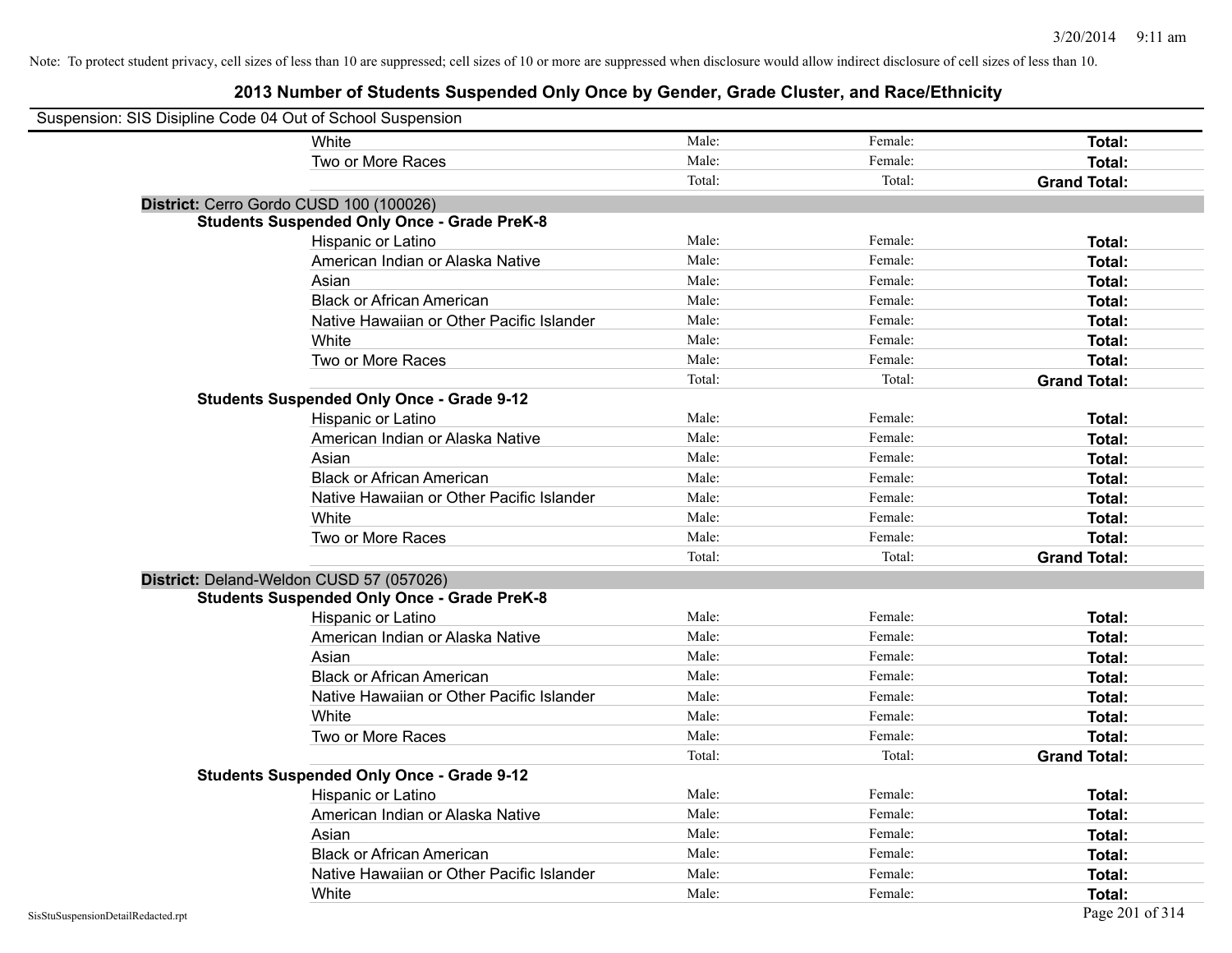| Suspension: SIS Disipline Code 04 Out of School Suspension |                                                    |        |    |         |    |                     |     |
|------------------------------------------------------------|----------------------------------------------------|--------|----|---------|----|---------------------|-----|
|                                                            | Two or More Races                                  | Male:  |    | Female: |    | <b>Total:</b>       |     |
|                                                            |                                                    | Total: |    | Total:  |    | <b>Grand Total:</b> |     |
|                                                            | District: Monticello CUSD 25 (025026)              |        |    |         |    |                     |     |
|                                                            | <b>Students Suspended Only Once - Grade PreK-8</b> |        |    |         |    |                     |     |
|                                                            | Hispanic or Latino                                 | Male:  |    | Female: |    | <b>Total:</b>       |     |
|                                                            | American Indian or Alaska Native                   | Male:  |    | Female: |    | <b>Total:</b>       |     |
|                                                            | Asian                                              | Male:  |    | Female: |    | <b>Total:</b>       |     |
|                                                            | <b>Black or African American</b>                   | Male:  |    | Female: |    | Total:              |     |
|                                                            | Native Hawaiian or Other Pacific Islander          | Male:  |    | Female: |    | <b>Total:</b>       |     |
|                                                            | White                                              | Male:  |    | Female: |    | <b>Total:</b>       | 10  |
|                                                            | Two or More Races                                  | Male:  |    | Female: |    | <b>Total:</b>       |     |
|                                                            |                                                    | Total: |    | Total:  |    | <b>Grand Total:</b> |     |
|                                                            | <b>Students Suspended Only Once - Grade 9-12</b>   |        |    |         |    |                     |     |
|                                                            | Hispanic or Latino                                 | Male:  |    | Female: |    | Total:              |     |
|                                                            | American Indian or Alaska Native                   | Male:  |    | Female: |    | <b>Total:</b>       |     |
|                                                            | Asian                                              | Male:  |    | Female: |    | <b>Total:</b>       |     |
|                                                            | <b>Black or African American</b>                   | Male:  |    | Female: |    | <b>Total:</b>       |     |
|                                                            | Native Hawaiian or Other Pacific Islander          | Male:  |    | Female: |    | Total:              |     |
|                                                            | White                                              | Male:  |    | Female: |    | <b>Total:</b>       |     |
|                                                            | Two or More Races                                  | Male:  |    | Female: |    | <b>Total:</b>       |     |
|                                                            |                                                    | Total: |    | Total:  |    | <b>Grand Total:</b> |     |
| Region: Madison ROE (41)                                   |                                                    |        |    |         |    |                     |     |
| County: Madison (057)                                      |                                                    |        |    |         |    |                     |     |
| District: Alton CUSD 11 (011026)                           |                                                    |        |    |         |    |                     |     |
|                                                            | <b>Students Suspended Only Once - Grade PreK-8</b> |        |    |         |    |                     |     |
|                                                            | Hispanic or Latino                                 | Male:  |    | Female: |    | Total:              |     |
|                                                            | American Indian or Alaska Native                   | Male:  |    | Female: |    | Total:              |     |
|                                                            | Asian                                              | Male:  |    | Female: |    | <b>Total:</b>       |     |
|                                                            | <b>Black or African American</b>                   | Male:  | 75 | Female: | 33 | <b>Total:</b>       | 108 |
|                                                            | Native Hawaiian or Other Pacific Islander          | Male:  |    | Female: |    | <b>Total:</b>       |     |
|                                                            | White                                              | Male:  | 53 | Female: | 16 | <b>Total:</b>       | 69  |
|                                                            | Two or More Races                                  | Male:  |    | Female: |    | <b>Total:</b>       | 16  |
|                                                            |                                                    | Total: |    | Total:  |    | <b>Grand Total:</b> |     |
|                                                            | <b>Students Suspended Only Once - Grade 9-12</b>   |        |    |         |    |                     |     |
|                                                            | Hispanic or Latino                                 | Male:  |    | Female: |    | Total:              |     |
|                                                            | American Indian or Alaska Native                   | Male:  |    | Female: |    | <b>Total:</b>       |     |
|                                                            | Asian                                              | Male:  |    | Female: |    | Total:              |     |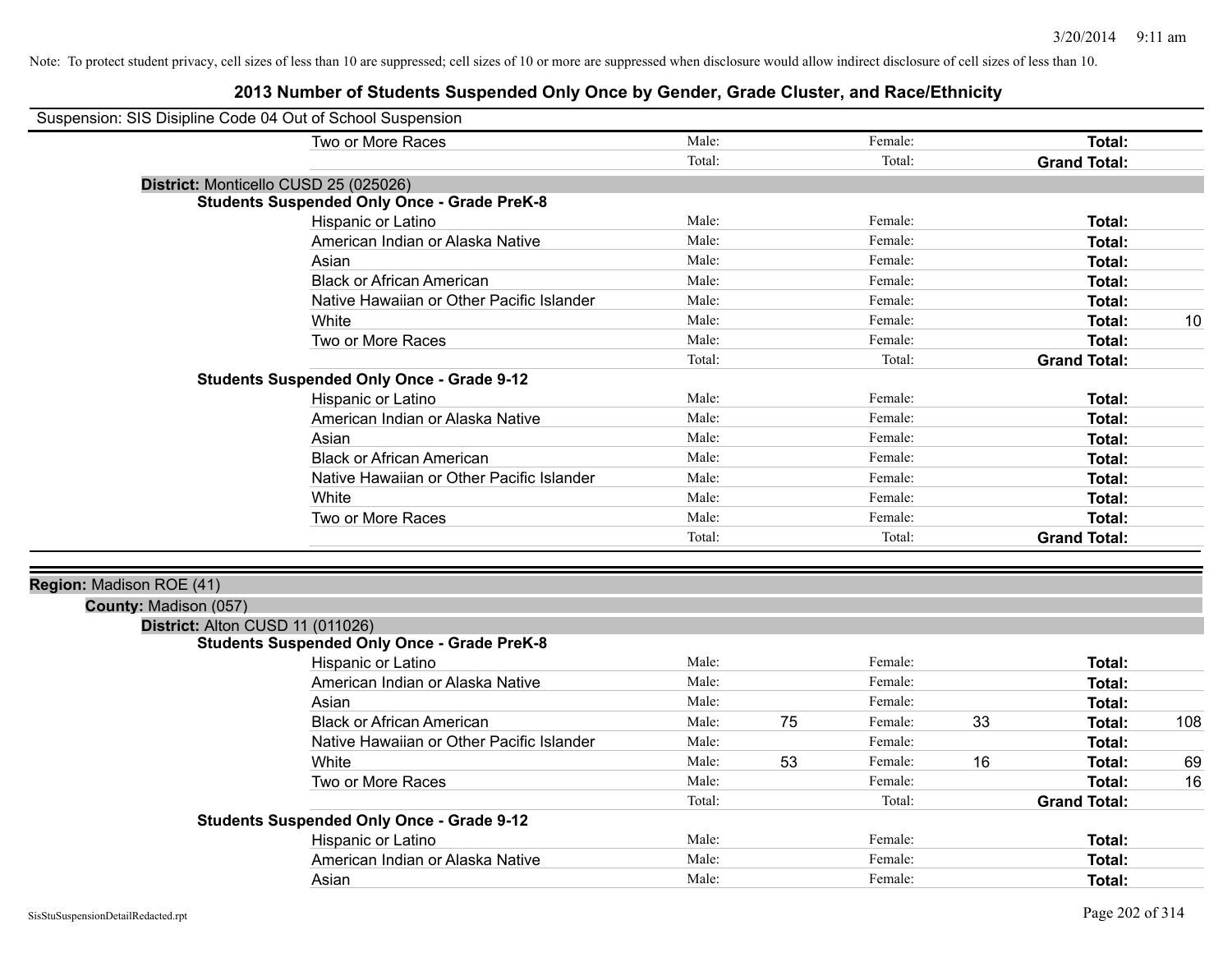|                                    | Suspension: SIS Disipline Code 04 Out of School Suspension |        |    |         |    |                     |    |
|------------------------------------|------------------------------------------------------------|--------|----|---------|----|---------------------|----|
|                                    | <b>Black or African American</b>                           | Male:  | 44 | Female: | 44 | <b>Total:</b>       | 88 |
|                                    | Native Hawaiian or Other Pacific Islander                  | Male:  |    | Female: |    | Total:              |    |
|                                    | White                                                      | Male:  | 58 | Female: | 33 | Total:              | 91 |
|                                    | Two or More Races                                          | Male:  |    | Female: |    | Total:              | 16 |
|                                    |                                                            | Total: |    | Total:  |    | <b>Grand Total:</b> |    |
|                                    | District: Bethalto CUSD 8 (008026)                         |        |    |         |    |                     |    |
|                                    | <b>Students Suspended Only Once - Grade PreK-8</b>         |        |    |         |    |                     |    |
|                                    | Hispanic or Latino                                         | Male:  |    | Female: |    | Total:              |    |
|                                    | American Indian or Alaska Native                           | Male:  |    | Female: |    | <b>Total:</b>       |    |
|                                    | Asian                                                      | Male:  |    | Female: |    | Total:              |    |
|                                    | <b>Black or African American</b>                           | Male:  |    | Female: |    | Total:              |    |
|                                    | Native Hawaiian or Other Pacific Islander                  | Male:  |    | Female: |    | Total:              |    |
|                                    | White                                                      | Male:  |    | Female: |    | Total:              | 37 |
|                                    | Two or More Races                                          | Male:  |    | Female: |    | Total:              |    |
|                                    |                                                            | Total: |    | Total:  |    | <b>Grand Total:</b> |    |
|                                    | <b>Students Suspended Only Once - Grade 9-12</b>           |        |    |         |    |                     |    |
|                                    | Hispanic or Latino                                         | Male:  |    | Female: |    | Total:              |    |
|                                    | American Indian or Alaska Native                           | Male:  |    | Female: |    | <b>Total:</b>       |    |
|                                    | Asian                                                      | Male:  |    | Female: |    | Total:              |    |
|                                    | <b>Black or African American</b>                           | Male:  |    | Female: |    | Total:              |    |
|                                    | Native Hawaiian or Other Pacific Islander                  | Male:  |    | Female: |    | Total:              |    |
|                                    | White                                                      | Male:  | 37 | Female: | 13 | Total:              | 50 |
|                                    | Two or More Races                                          | Male:  |    | Female: |    | Total:              |    |
|                                    |                                                            | Total: |    | Total:  |    | <b>Grand Total:</b> |    |
|                                    | District: Collinsville CUSD 10 (010026)                    |        |    |         |    |                     |    |
|                                    | <b>Students Suspended Only Once - Grade PreK-8</b>         |        |    |         |    |                     |    |
|                                    | Hispanic or Latino                                         | Male:  |    | Female: |    | Total:              | 13 |
|                                    | American Indian or Alaska Native                           | Male:  |    | Female: |    | Total:              |    |
|                                    | Asian                                                      | Male:  |    | Female: |    | Total:              |    |
|                                    | <b>Black or African American</b>                           | Male:  |    | Female: |    | Total:              | 25 |
|                                    | Native Hawaiian or Other Pacific Islander                  | Male:  |    | Female: |    | Total:              |    |
|                                    | White                                                      | Male:  |    | Female: |    | Total:              | 54 |
|                                    | Two or More Races                                          | Male:  |    | Female: |    | Total:              |    |
|                                    |                                                            | Total: |    | Total:  |    | <b>Grand Total:</b> |    |
|                                    | <b>Students Suspended Only Once - Grade 9-12</b>           |        |    |         |    |                     |    |
|                                    | Hispanic or Latino                                         | Male:  | 15 | Female: | 11 | Total:              | 26 |
|                                    | American Indian or Alaska Native                           | Male:  |    | Female: |    | Total:              |    |
|                                    | Asian                                                      | Male:  |    | Female: |    | Total:              |    |
|                                    | <b>Black or African American</b>                           | Male:  | 11 | Female: | 12 | Total:              | 23 |
| SisStuSuspensionDetailRedacted.rpt |                                                            |        |    |         |    | Page 203 of 314     |    |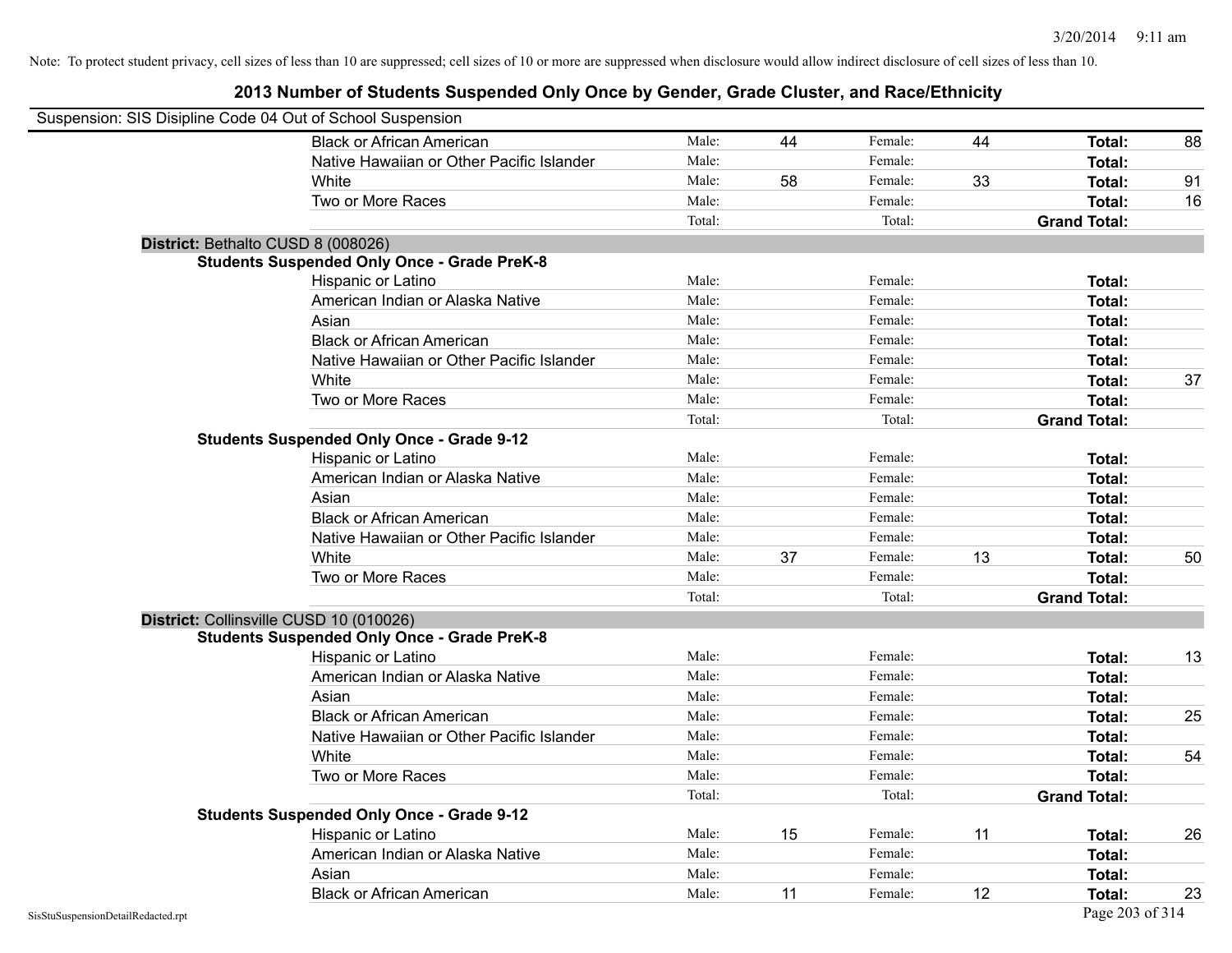| Suspension: SIS Disipline Code 04 Out of School Suspension |                                                      |        |    |         |    |                     |    |
|------------------------------------------------------------|------------------------------------------------------|--------|----|---------|----|---------------------|----|
|                                                            | Native Hawaiian or Other Pacific Islander            | Male:  |    | Female: |    | Total:              |    |
|                                                            | White                                                | Male:  | 61 | Female: | 25 | Total:              | 86 |
|                                                            | Two or More Races                                    | Male:  |    | Female: |    | Total:              |    |
|                                                            |                                                      | Total: |    | Total:  |    | <b>Grand Total:</b> |    |
|                                                            | District: Coordinated Youth & Human Service (006000) |        |    |         |    |                     |    |
|                                                            | <b>Students Suspended Only Once - Grade 9-12</b>     |        |    |         |    |                     |    |
|                                                            | Hispanic or Latino                                   | Male:  |    | Female: |    | Total:              |    |
|                                                            | American Indian or Alaska Native                     | Male:  |    | Female: |    | Total:              |    |
|                                                            | Asian                                                | Male:  |    | Female: |    | Total:              |    |
|                                                            | <b>Black or African American</b>                     | Male:  |    | Female: |    | Total:              |    |
|                                                            | Native Hawaiian or Other Pacific Islander            | Male:  |    | Female: |    | Total:              |    |
|                                                            | White                                                | Male:  |    | Female: |    | <b>Total:</b>       |    |
|                                                            | Two or More Races                                    | Male:  |    | Female: |    | Total:              |    |
|                                                            |                                                      | Total: |    | Total:  |    | <b>Grand Total:</b> | 15 |
|                                                            | District: East Alton SD 13 (013002)                  |        |    |         |    |                     |    |
|                                                            | <b>Students Suspended Only Once - Grade PreK-8</b>   |        |    |         |    |                     |    |
|                                                            | Hispanic or Latino                                   | Male:  |    | Female: |    | Total:              |    |
|                                                            | American Indian or Alaska Native                     | Male:  |    | Female: |    | Total:              |    |
|                                                            | Asian                                                | Male:  |    | Female: |    | Total:              |    |
|                                                            | <b>Black or African American</b>                     | Male:  |    | Female: |    | Total:              |    |
|                                                            | Native Hawaiian or Other Pacific Islander            | Male:  |    | Female: |    | Total:              |    |
|                                                            | White                                                | Male:  |    | Female: |    | Total:              |    |
|                                                            | Two or More Races                                    | Male:  |    | Female: |    | Total:              |    |
|                                                            |                                                      | Total: |    | Total:  |    | <b>Grand Total:</b> | 10 |
|                                                            | District: East Alton-Wood River CHSD 14 (014016)     |        |    |         |    |                     |    |
|                                                            | <b>Students Suspended Only Once - Grade 9-12</b>     |        |    |         |    |                     |    |
|                                                            | Hispanic or Latino                                   | Male:  |    | Female: |    | Total:              |    |
|                                                            | American Indian or Alaska Native                     | Male:  |    | Female: |    | Total:              |    |
|                                                            | Asian                                                | Male:  |    | Female: |    | Total:              |    |
|                                                            | <b>Black or African American</b>                     | Male:  |    | Female: |    | <b>Total:</b>       |    |
|                                                            | Native Hawaiian or Other Pacific Islander            | Male:  |    | Female: |    | Total:              |    |
|                                                            | White                                                | Male:  |    | Female: |    | <b>Total:</b>       | 30 |
|                                                            | Two or More Races                                    | Male:  |    | Female: |    | <b>Total:</b>       |    |
|                                                            |                                                      | Total: |    | Total:  |    | <b>Grand Total:</b> |    |
|                                                            | District: Edwardsville CUSD 7 (007026)               |        |    |         |    |                     |    |
|                                                            | <b>Students Suspended Only Once - Grade PreK-8</b>   |        |    |         |    |                     |    |
|                                                            | Hispanic or Latino                                   | Male:  |    | Female: |    | Total:              |    |
|                                                            | American Indian or Alaska Native                     | Male:  |    | Female: |    | Total:              |    |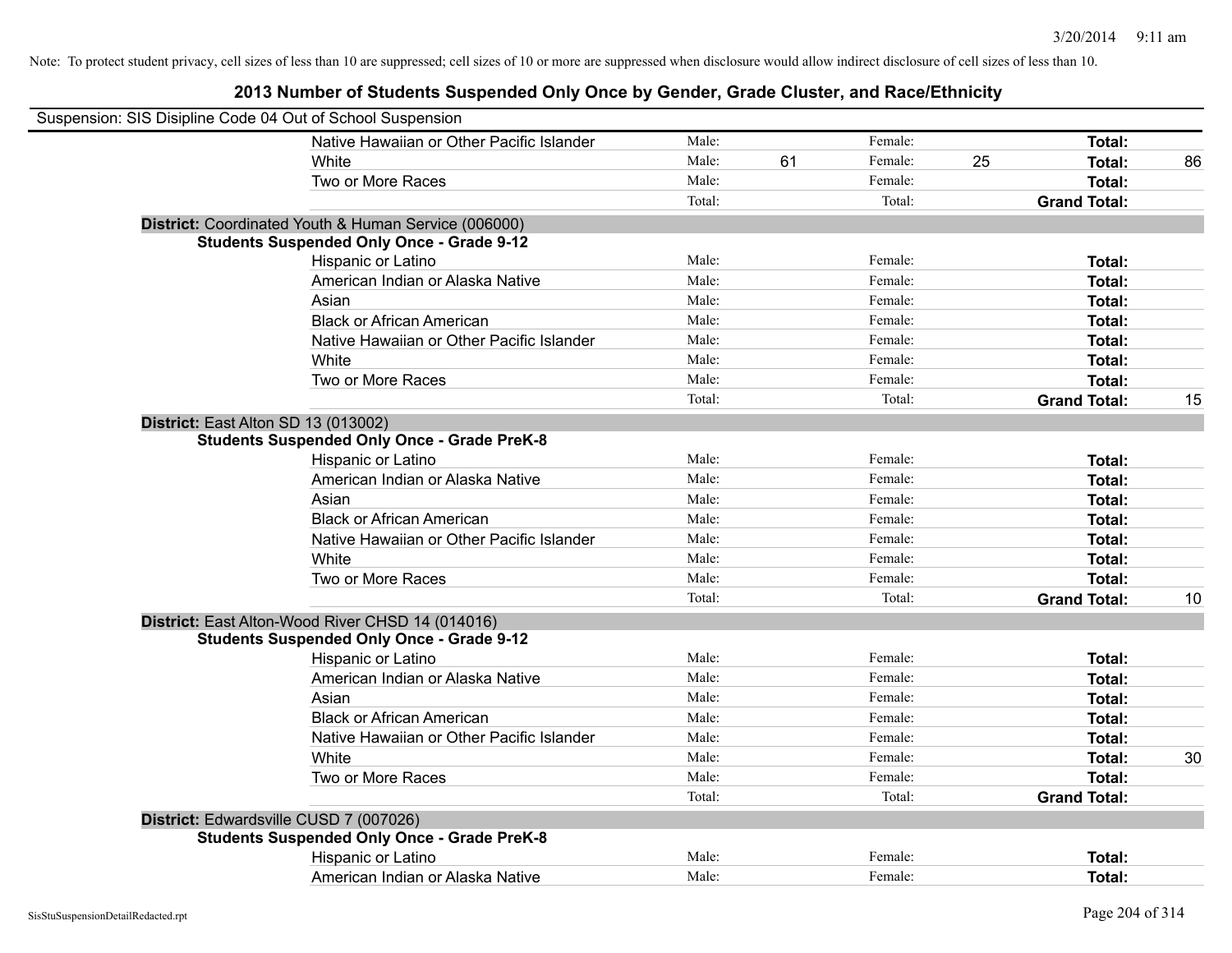| ousperision. Old Disipline Coue 04 Out of Ochool Ousperision | Asian                                              | Male:  |    | Female: |    | Total:              |    |
|--------------------------------------------------------------|----------------------------------------------------|--------|----|---------|----|---------------------|----|
|                                                              | <b>Black or African American</b>                   | Male:  |    | Female: |    | Total:              | 15 |
|                                                              | Native Hawaiian or Other Pacific Islander          | Male:  |    | Female: |    | Total:              |    |
|                                                              | White                                              | Male:  | 26 | Female: | 10 | Total:              | 36 |
|                                                              | Two or More Races                                  | Male:  |    | Female: |    | Total:              |    |
|                                                              |                                                    | Total: |    | Total:  |    | <b>Grand Total:</b> |    |
|                                                              | <b>Students Suspended Only Once - Grade 9-12</b>   |        |    |         |    |                     |    |
|                                                              | Hispanic or Latino                                 | Male:  |    | Female: |    | Total:              |    |
|                                                              | American Indian or Alaska Native                   | Male:  |    | Female: |    | Total:              |    |
|                                                              | Asian                                              | Male:  |    | Female: |    | Total:              |    |
|                                                              | <b>Black or African American</b>                   | Male:  |    | Female: |    | Total:              | 18 |
|                                                              | Native Hawaiian or Other Pacific Islander          | Male:  |    | Female: |    | Total:              |    |
|                                                              | White                                              | Male:  | 63 | Female: | 21 | Total:              | 84 |
|                                                              | Two or More Races                                  | Male:  |    | Female: |    | Total:              |    |
|                                                              |                                                    | Total: |    | Total:  |    | <b>Grand Total:</b> |    |
|                                                              | District: Granite City CUSD 9 (009026)             |        |    |         |    |                     |    |
|                                                              | <b>Students Suspended Only Once - Grade PreK-8</b> |        |    |         |    |                     |    |
|                                                              | Hispanic or Latino                                 | Male:  |    | Female: |    | Total:              | 18 |
|                                                              | American Indian or Alaska Native                   | Male:  |    | Female: |    | Total:              |    |
|                                                              | Asian                                              | Male:  |    | Female: |    | Total:              |    |
|                                                              | <b>Black or African American</b>                   | Male:  | 22 | Female: | 19 | Total:              | 41 |
|                                                              | Native Hawaiian or Other Pacific Islander          | Male:  |    | Female: |    | Total:              |    |
|                                                              | White                                              | Male:  | 61 | Female: | 18 | Total:              | 79 |
|                                                              | Two or More Races                                  | Male:  |    | Female: |    | Total:              |    |
|                                                              |                                                    | Total: |    | Total:  |    | <b>Grand Total:</b> |    |
|                                                              | <b>Students Suspended Only Once - Grade 9-12</b>   |        |    |         |    |                     |    |
|                                                              | Hispanic or Latino                                 | Male:  |    | Female: |    | Total:              | 11 |
|                                                              | American Indian or Alaska Native                   | Male:  |    | Female: |    | Total:              |    |
|                                                              | Asian                                              | Male:  |    | Female: |    | Total:              |    |
|                                                              | <b>Black or African American</b>                   | Male:  | 18 | Female: | 19 | Total:              | 37 |
|                                                              | Native Hawaiian or Other Pacific Islander          | Male:  |    | Female: |    | Total:              |    |
|                                                              | White                                              | Male:  | 35 | Female: | 33 | Total:              | 68 |
|                                                              | Two or More Races                                  | Male:  |    | Female: |    | Total:              |    |
|                                                              |                                                    | Total: |    | Total:  |    | <b>Grand Total:</b> |    |
|                                                              | District: Highland CUSD 5 (005026)                 |        |    |         |    |                     |    |
|                                                              | <b>Students Suspended Only Once - Grade PreK-8</b> |        |    |         |    |                     |    |
|                                                              | Hispanic or Latino                                 | Male:  |    | Female: |    | Total:              |    |
|                                                              | American Indian or Alaska Native                   | Male:  |    | Female: |    | Total:              |    |
|                                                              | Asian                                              | Male:  |    | Female: |    | Total:              |    |
| SisStuSuspensionDetailRedacted.rpt                           |                                                    |        |    |         |    | Page 205 of 314     |    |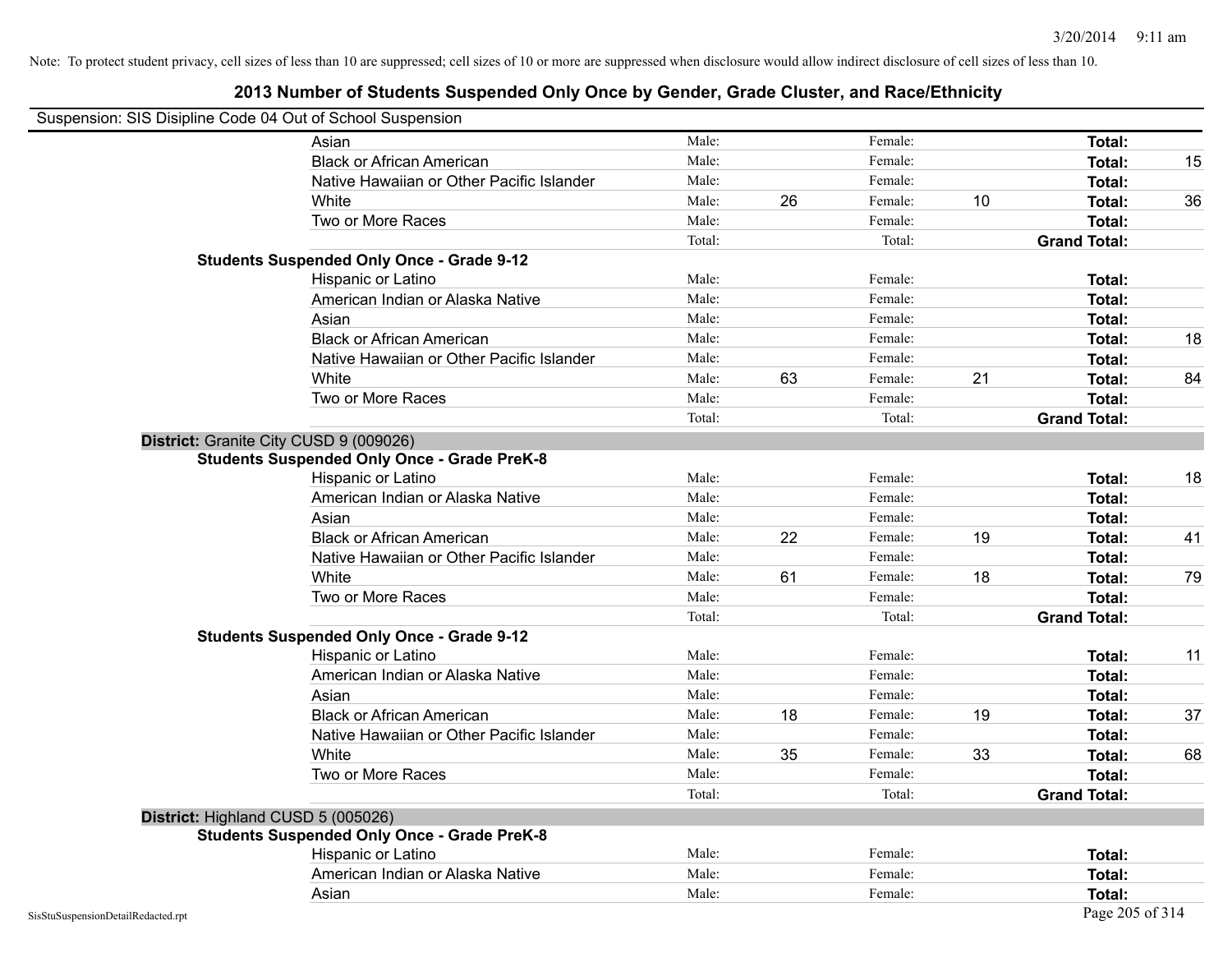| Suspension: SIS Disipline Code 04 Out of School Suspension |        |    |         |    |                     |    |
|------------------------------------------------------------|--------|----|---------|----|---------------------|----|
| <b>Black or African American</b>                           | Male:  |    | Female: |    | Total:              |    |
| Native Hawaiian or Other Pacific Islander                  | Male:  |    | Female: |    | Total:              |    |
| White                                                      | Male:  |    | Female: |    | Total:              |    |
| Two or More Races                                          | Male:  |    | Female: |    | Total:              |    |
|                                                            | Total: |    | Total:  |    | <b>Grand Total:</b> |    |
| <b>Students Suspended Only Once - Grade 9-12</b>           |        |    |         |    |                     |    |
| Hispanic or Latino                                         | Male:  |    | Female: |    | Total:              |    |
| American Indian or Alaska Native                           | Male:  |    | Female: |    | Total:              |    |
| Asian                                                      | Male:  |    | Female: |    | Total:              |    |
| <b>Black or African American</b>                           | Male:  |    | Female: |    | Total:              |    |
| Native Hawaiian or Other Pacific Islander                  | Male:  |    | Female: |    | Total:              |    |
| White                                                      | Male:  | 28 | Female: | 15 | Total:              | 43 |
| Two or More Races                                          | Male:  |    | Female: |    | Total:              |    |
|                                                            | Total: |    | Total:  |    | <b>Grand Total:</b> |    |
| District: Madison Co Regional Office of Ed (028400)        |        |    |         |    |                     |    |
| <b>Students Suspended Only Once - Grade 9-12</b>           |        |    |         |    |                     |    |
| Hispanic or Latino                                         | Male:  |    | Female: |    | Total:              |    |
| American Indian or Alaska Native                           | Male:  |    | Female: |    | Total:              |    |
| Asian                                                      | Male:  |    | Female: |    | Total:              |    |
| <b>Black or African American</b>                           | Male:  |    | Female: |    | Total:              |    |
| Native Hawaiian or Other Pacific Islander                  | Male:  |    | Female: |    | Total:              |    |
| White                                                      | Male:  |    | Female: |    | Total:              |    |
| Two or More Races                                          | Male:  |    | Female: |    | Total:              |    |
|                                                            | Total: |    | Total:  |    | <b>Grand Total:</b> |    |
| District: Madison CUSD 12 (012026)                         |        |    |         |    |                     |    |
| <b>Students Suspended Only Once - Grade PreK-8</b>         |        |    |         |    |                     |    |
| Hispanic or Latino                                         | Male:  |    | Female: |    | Total:              |    |
| American Indian or Alaska Native                           | Male:  |    | Female: |    | Total:              |    |
| Asian                                                      | Male:  |    | Female: |    | Total:              |    |
| <b>Black or African American</b>                           | Male:  | 40 | Female: | 18 | Total:              | 58 |
| Native Hawaiian or Other Pacific Islander                  | Male:  |    | Female: |    | Total:              |    |
| White                                                      | Male:  |    | Female: |    | Total:              |    |
| Two or More Races                                          | Male:  |    | Female: |    | Total:              |    |
|                                                            | Total: |    | Total:  |    | <b>Grand Total:</b> |    |
| <b>Students Suspended Only Once - Grade 9-12</b>           |        |    |         |    |                     |    |
| Hispanic or Latino                                         | Male:  |    | Female: |    | Total:              |    |
| American Indian or Alaska Native                           | Male:  |    | Female: |    | Total:              |    |
| Asian                                                      | Male:  |    | Female: |    | Total:              |    |
| <b>Black or African American</b>                           | Male:  | 14 | Female: | 16 | Total:              | 30 |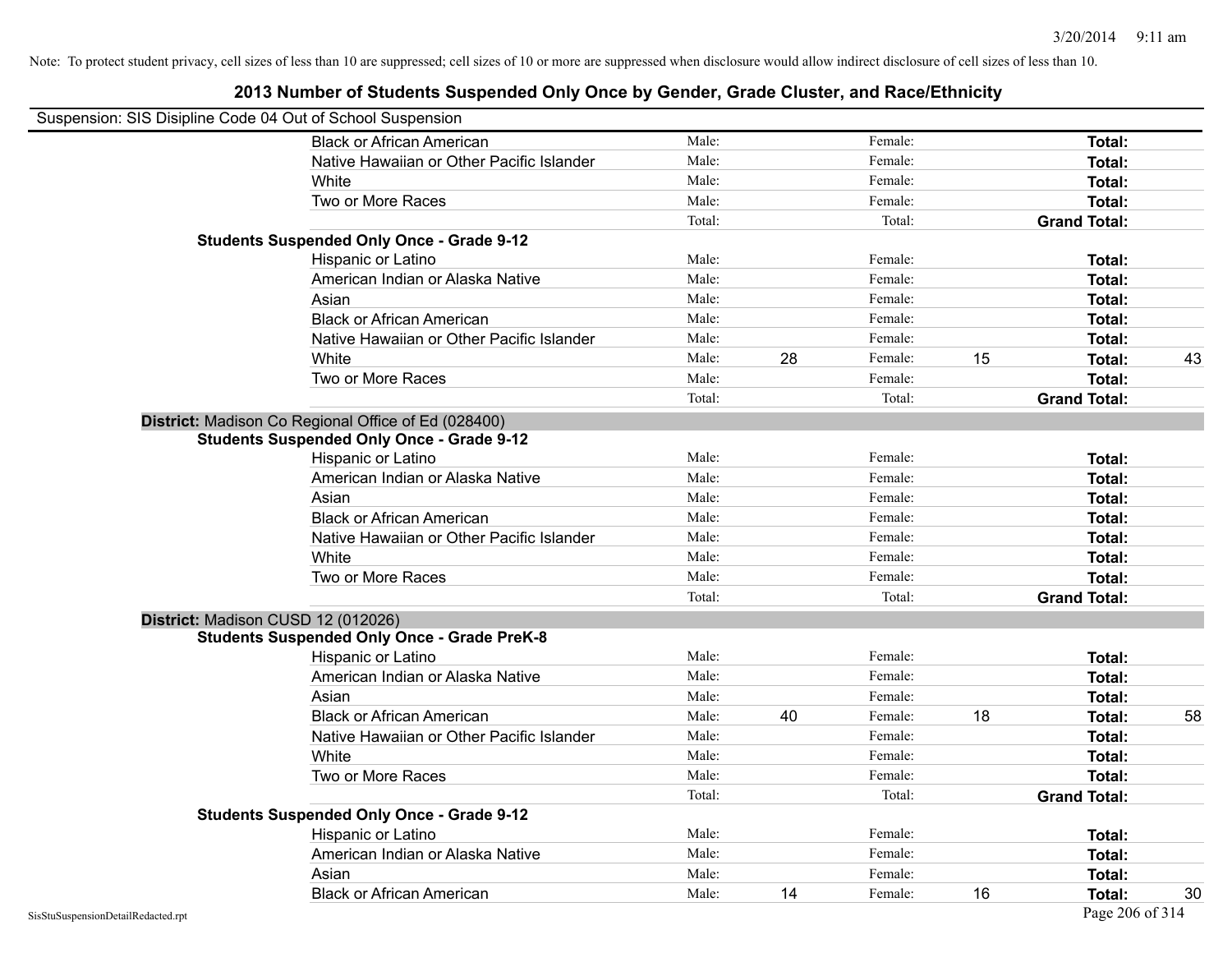| Suspension: SIS Disipline Code 04 Out of School Suspension |                                                    |        |         |                     |
|------------------------------------------------------------|----------------------------------------------------|--------|---------|---------------------|
|                                                            | Native Hawaiian or Other Pacific Islander          | Male:  | Female: | <b>Total:</b>       |
|                                                            | White                                              | Male:  | Female: | Total:              |
|                                                            | Two or More Races                                  | Male:  | Female: | Total:              |
|                                                            |                                                    | Total: | Total:  | <b>Grand Total:</b> |
| District: Roxana CUSD 1 (001026)                           |                                                    |        |         |                     |
|                                                            | <b>Students Suspended Only Once - Grade PreK-8</b> |        |         |                     |
|                                                            | Hispanic or Latino                                 | Male:  | Female: | Total:              |
|                                                            | American Indian or Alaska Native                   | Male:  | Female: | Total:              |
|                                                            | Asian                                              | Male:  | Female: | Total:              |
|                                                            | <b>Black or African American</b>                   | Male:  | Female: | Total:              |
|                                                            | Native Hawaiian or Other Pacific Islander          | Male:  | Female: | Total:              |
|                                                            | White                                              | Male:  | Female: | 20<br>Total:        |
|                                                            | Two or More Races                                  | Male:  | Female: | Total:              |
|                                                            |                                                    | Total: | Total:  | <b>Grand Total:</b> |
|                                                            | <b>Students Suspended Only Once - Grade 9-12</b>   |        |         |                     |
|                                                            | Hispanic or Latino                                 | Male:  | Female: | Total:              |
|                                                            | American Indian or Alaska Native                   | Male:  | Female: | Total:              |
|                                                            | Asian                                              | Male:  | Female: | Total:              |
|                                                            | <b>Black or African American</b>                   | Male:  | Female: | Total:              |
|                                                            | Native Hawaiian or Other Pacific Islander          | Male:  | Female: | Total:              |
|                                                            | White                                              | Male:  | Female: | 18<br>Total:        |
|                                                            | Two or More Races                                  | Male:  | Female: | Total:              |
|                                                            |                                                    | Total: | Total:  | <b>Grand Total:</b> |
| District: Triad CUSD 2 (002026)                            |                                                    |        |         |                     |
|                                                            | <b>Students Suspended Only Once - Grade PreK-8</b> |        |         |                     |
|                                                            | Hispanic or Latino                                 | Male:  | Female: | Total:              |
|                                                            | American Indian or Alaska Native                   | Male:  | Female: | Total:              |
|                                                            | Asian                                              | Male:  | Female: | Total:              |
|                                                            | <b>Black or African American</b>                   | Male:  | Female: | Total:              |
|                                                            | Native Hawaiian or Other Pacific Islander          | Male:  | Female: | Total:              |
|                                                            | White                                              | Male:  | Female: | Total:              |
|                                                            | Two or More Races                                  | Male:  | Female: | Total:              |
|                                                            |                                                    | Total: | Total:  | <b>Grand Total:</b> |
|                                                            | <b>Students Suspended Only Once - Grade 9-12</b>   |        |         |                     |
|                                                            | Hispanic or Latino                                 | Male:  | Female: | Total:              |
|                                                            | American Indian or Alaska Native                   | Male:  | Female: | Total:              |
|                                                            | Asian                                              | Male:  | Female: | Total:              |
|                                                            | <b>Black or African American</b>                   | Male:  | Female: | Total:              |
|                                                            | Native Hawaiian or Other Pacific Islander          | Male:  | Female: | Total:              |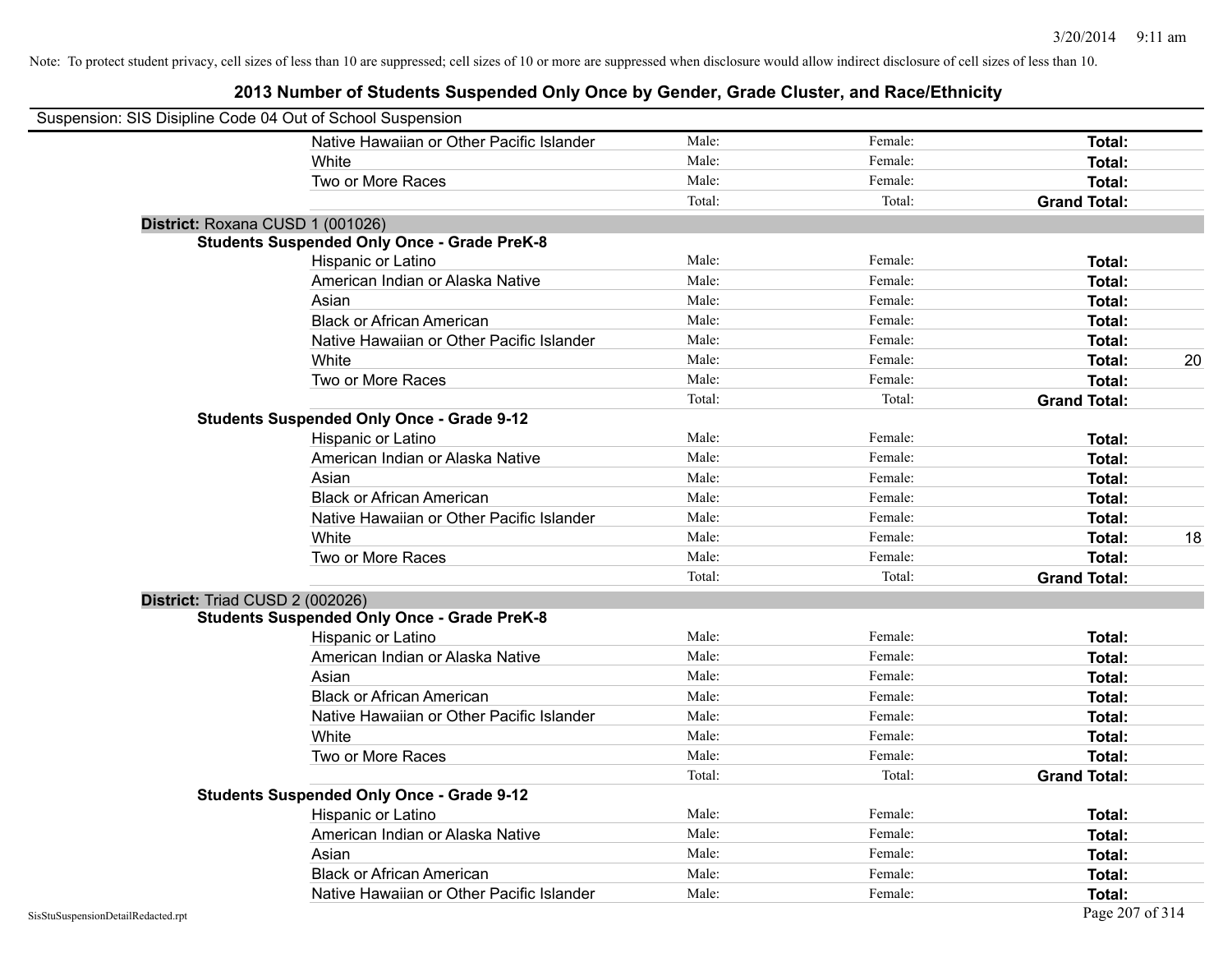| Suspension: SIS Disipline Code 04 Out of School Suspension |                                                    |        |    |         |    |                     |    |
|------------------------------------------------------------|----------------------------------------------------|--------|----|---------|----|---------------------|----|
|                                                            | <b>White</b>                                       | Male:  | 33 | Female: | 15 | Total:              | 48 |
|                                                            | Two or More Races                                  | Male:  |    | Female: |    | <b>Total:</b>       |    |
|                                                            |                                                    | Total: |    | Total:  |    | <b>Grand Total:</b> |    |
| District: Venice CUSD 3 (003026)                           |                                                    |        |    |         |    |                     |    |
|                                                            | <b>Students Suspended Only Once - Grade PreK-8</b> |        |    |         |    |                     |    |
|                                                            | Hispanic or Latino                                 | Male:  |    | Female: |    | <b>Total:</b>       |    |
|                                                            | American Indian or Alaska Native                   | Male:  |    | Female: |    | Total:              |    |
|                                                            | Asian                                              | Male:  |    | Female: |    | Total:              |    |
|                                                            | <b>Black or African American</b>                   | Male:  | 14 | Female: | 15 | <b>Total:</b>       | 29 |
|                                                            | Native Hawaiian or Other Pacific Islander          | Male:  |    | Female: |    | Total:              |    |
|                                                            | White                                              | Male:  |    | Female: |    | Total:              |    |
|                                                            | Two or More Races                                  | Male:  |    | Female: |    | Total:              |    |
|                                                            |                                                    | Total: |    | Total:  |    | <b>Grand Total:</b> |    |
|                                                            | District: Wood River-Hartford ESD 15 (015003)      |        |    |         |    |                     |    |
|                                                            | <b>Students Suspended Only Once - Grade PreK-8</b> |        |    |         |    |                     |    |
|                                                            | Hispanic or Latino                                 | Male:  |    | Female: |    | <b>Total:</b>       |    |
|                                                            | American Indian or Alaska Native                   | Male:  |    | Female: |    | Total:              |    |
|                                                            | Asian                                              | Male:  |    | Female: |    | Total:              |    |
|                                                            | <b>Black or African American</b>                   | Male:  |    | Female: |    | Total:              |    |
|                                                            | Native Hawaiian or Other Pacific Islander          | Male:  |    | Female: |    | Total:              |    |
|                                                            | White                                              | Male:  |    | Female: |    | Total:              | 22 |
|                                                            | Two or More Races                                  | Male:  |    | Female: |    | Total:              |    |
|                                                            |                                                    | Total: |    | Total:  |    | <b>Grand Total:</b> |    |
| County: Non-Public School (000)                            |                                                    |        |    |         |    |                     |    |
| District: Madison ROE (000000)                             |                                                    |        |    |         |    |                     |    |
|                                                            | <b>Students Suspended Only Once - Grade PreK-8</b> |        |    |         |    |                     |    |
|                                                            | Hispanic or Latino                                 | Male:  |    | Female: |    | Total:              |    |
|                                                            | American Indian or Alaska Native                   | Male:  |    | Female: |    | <b>Total:</b>       |    |
|                                                            | Asian                                              | Male:  |    | Female: |    | <b>Total:</b>       |    |
|                                                            | <b>Black or African American</b>                   | Male:  |    | Female: |    | Total:              |    |
|                                                            | Native Hawaiian or Other Pacific Islander          | Male:  |    | Female: |    | Total:              |    |
|                                                            | White                                              | Male:  |    | Female: |    | Total:              |    |
|                                                            | Two or More Races                                  | Male:  |    | Female: |    | Total:              |    |
|                                                            |                                                    | Total: |    | Total:  |    | <b>Grand Total:</b> |    |
|                                                            | <b>Students Suspended Only Once - Grade 9-12</b>   |        |    |         |    |                     |    |
|                                                            | Hispanic or Latino                                 | Male:  |    | Female: |    | Total:              |    |
|                                                            | American Indian or Alaska Native                   | Male:  |    | Female: |    | <b>Total:</b>       |    |
|                                                            | Asian                                              | Male:  |    | Female: |    | <b>Total:</b>       |    |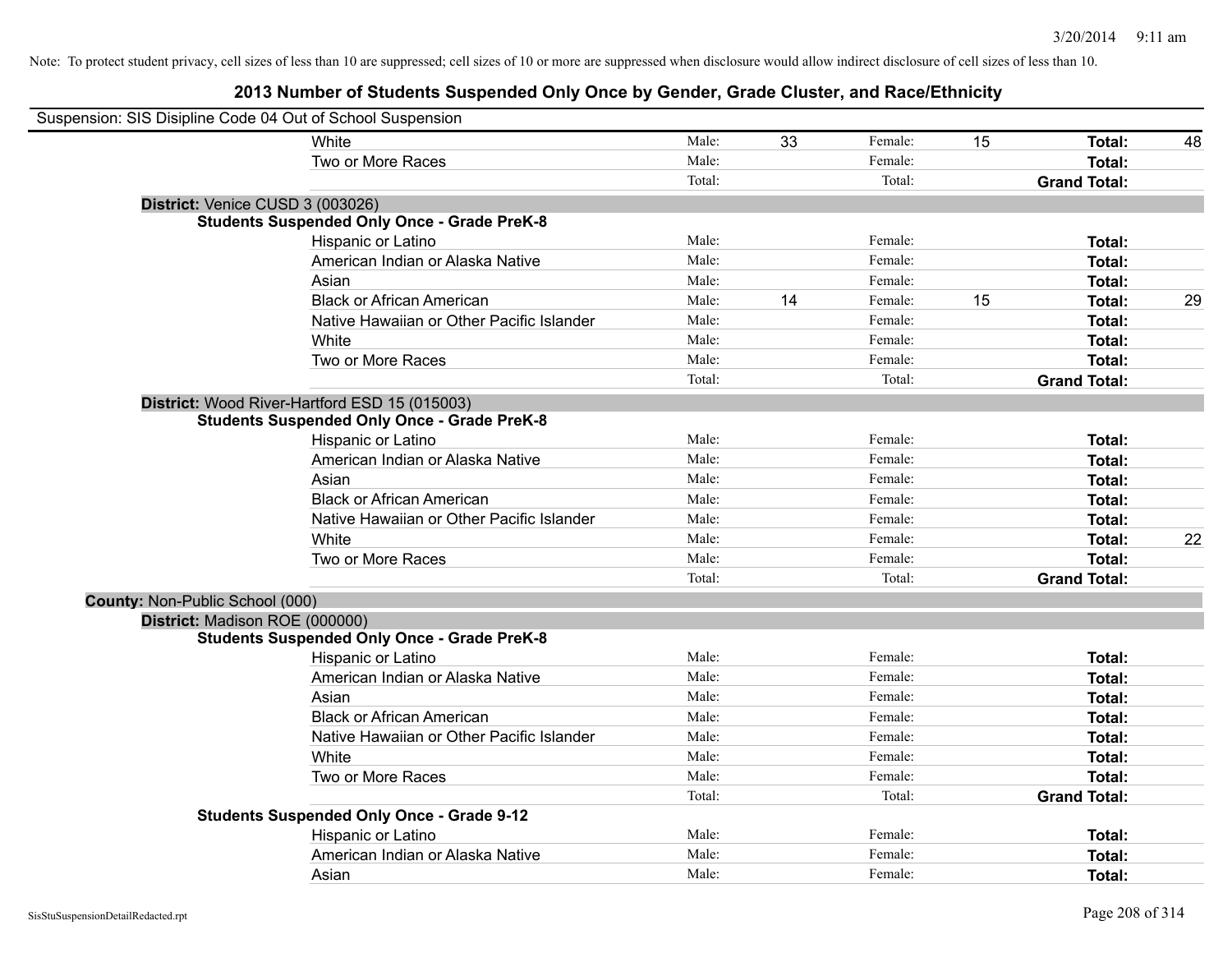### **2013 Number of Students Suspended Only Once by Gender, Grade Cluster, and Race/Ethnicity**

| Suspension: SIS Disipline Code 04 Out of School Suspension |                                                    |        |         |                     |
|------------------------------------------------------------|----------------------------------------------------|--------|---------|---------------------|
|                                                            | <b>Black or African American</b>                   | Male:  | Female: | Total:              |
|                                                            | Native Hawaiian or Other Pacific Islander          | Male:  | Female: | Total:              |
|                                                            | White                                              | Male:  | Female: | Total:              |
|                                                            | Two or More Races                                  | Male:  | Female: | Total:              |
|                                                            |                                                    | Total: | Total:  | <b>Grand Total:</b> |
|                                                            |                                                    |        |         |                     |
| Region: Marshall/Putnam/Woodford ROE (43)                  |                                                    |        |         |                     |
| County: Marshall (059)                                     |                                                    |        |         |                     |
|                                                            | District: Henry-Senachwine CUSD 5 (005026)         |        |         |                     |
|                                                            | <b>Students Suspended Only Once - Grade PreK-8</b> |        |         |                     |
|                                                            | Hispanic or Latino                                 | Male:  | Female: | Total:              |
|                                                            | American Indian or Alaska Native                   | Male:  | Female: | Total:              |
|                                                            | Asian                                              | Male:  | Female: | Total:              |
|                                                            | <b>Black or African American</b>                   | Male:  | Female: | Total:              |
|                                                            | Native Hawaiian or Other Pacific Islander          | Male:  | Female: | Total:              |
|                                                            | <b>White</b>                                       | Male:  | Female: | Total:              |
|                                                            | Two or More Races                                  | Male:  | Female: | Total:              |
|                                                            |                                                    | Total: | Total:  | <b>Grand Total:</b> |
|                                                            | <b>Students Suspended Only Once - Grade 9-12</b>   |        |         |                     |
|                                                            | Hispanic or Latino                                 | Male:  | Female: | Total:              |
|                                                            | American Indian or Alaska Native                   | Male:  | Female: | Total:              |
|                                                            | Asian                                              | Male:  | Female: | Total:              |
|                                                            | <b>Black or African American</b>                   | Male:  | Female: | Total:              |
|                                                            | Native Hawaiian or Other Pacific Islander          | Male:  | Female: | Total:              |
|                                                            | White                                              | Male:  | Female: | Total:              |
|                                                            | Two or More Races                                  | Male:  | Female: | Total:              |
|                                                            |                                                    | Total: | Total:  | <b>Grand Total:</b> |
|                                                            | District: Midland CUSD 7 (007026)                  |        |         |                     |
|                                                            | <b>Students Suspended Only Once - Grade PreK-8</b> |        |         |                     |
|                                                            | Hispanic or Latino                                 | Male:  | Female: | <b>Total:</b>       |
|                                                            | American Indian or Alaska Native                   | Male:  | Female: | Total:              |
|                                                            | Asian                                              | Male:  | Female: | Total:              |
|                                                            | <b>Black or African American</b>                   | Male:  | Female: | Total:              |
|                                                            | Native Hawaiian or Other Pacific Islander          | Male:  | Female: | Total:              |
|                                                            | White                                              | Male:  | Female: | Total:              |
|                                                            | Two or More Races                                  | Male:  | Female: | Total:              |
|                                                            |                                                    | Total: | Total:  | <b>Grand Total:</b> |

**Students Suspended Only Once - Grade 9-12**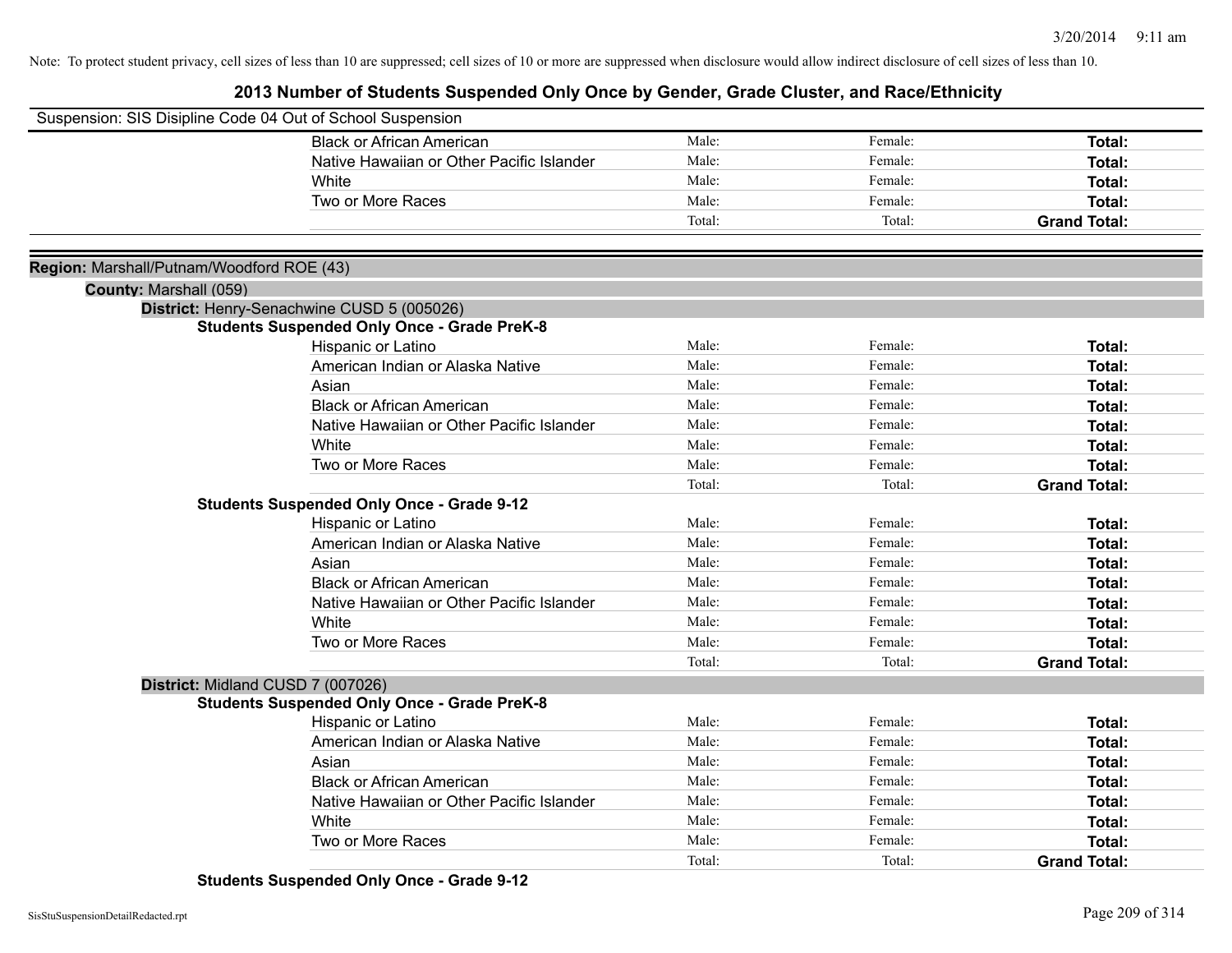|                                 | Suspension: SIS Disipline Code 04 Out of School Suspension |        |         |                     |
|---------------------------------|------------------------------------------------------------|--------|---------|---------------------|
|                                 | Hispanic or Latino                                         | Male:  | Female: | Total:              |
|                                 | American Indian or Alaska Native                           | Male:  | Female: | Total:              |
|                                 | Asian                                                      | Male:  | Female: | Total:              |
|                                 | <b>Black or African American</b>                           | Male:  | Female: | Total:              |
|                                 | Native Hawaiian or Other Pacific Islander                  | Male:  | Female: | Total:              |
|                                 | White                                                      | Male:  | Female: | Total:              |
|                                 | Two or More Races                                          | Male:  | Female: | Total:              |
|                                 |                                                            | Total: | Total:  | <b>Grand Total:</b> |
| County: Non-Public School (000) |                                                            |        |         |                     |
|                                 | District: Marshall/Putnam/Woodford ROE (000000)            |        |         |                     |
|                                 | <b>Students Suspended Only Once - Grade 9-12</b>           |        |         |                     |
|                                 | Hispanic or Latino                                         | Male:  | Female: | Total:              |
|                                 | American Indian or Alaska Native                           | Male:  | Female: | Total:              |
|                                 | Asian                                                      | Male:  | Female: | Total:              |
|                                 | <b>Black or African American</b>                           | Male:  | Female: | Total:              |
|                                 | Native Hawaiian or Other Pacific Islander                  | Male:  | Female: | Total:              |
|                                 | White                                                      | Male:  | Female: | Total:              |
|                                 | Two or More Races                                          | Male:  | Female: | Total:              |
|                                 |                                                            | Total: | Total:  | <b>Grand Total:</b> |
| County: Putnam (078)            |                                                            |        |         |                     |
|                                 | District: Putnam County CUSD 535 (535026)                  |        |         |                     |
|                                 | <b>Students Suspended Only Once - Grade PreK-8</b>         |        |         |                     |
|                                 | Hispanic or Latino                                         | Male:  | Female: | Total:              |
|                                 | American Indian or Alaska Native                           | Male:  | Female: | Total:              |
|                                 | Asian                                                      | Male:  | Female: | Total:              |
|                                 | <b>Black or African American</b>                           | Male:  | Female: | Total:              |
|                                 | Native Hawaiian or Other Pacific Islander                  | Male:  | Female: | Total:              |
|                                 | White                                                      | Male:  | Female: | Total:              |
|                                 | Two or More Races                                          | Male:  | Female: | Total:              |
|                                 |                                                            | Total: | Total:  | <b>Grand Total:</b> |
|                                 | <b>Students Suspended Only Once - Grade 9-12</b>           |        |         |                     |
|                                 | Hispanic or Latino                                         | Male:  | Female: | Total:              |
|                                 | American Indian or Alaska Native                           | Male:  | Female: | Total:              |
|                                 | Asian                                                      | Male:  | Female: | Total:              |
|                                 | <b>Black or African American</b>                           | Male:  | Female: | Total:              |
|                                 | Native Hawaiian or Other Pacific Islander                  | Male:  | Female: | Total:              |
|                                 | White                                                      | Male:  | Female: | 13<br>Total:        |
|                                 | Two or More Races                                          | Male:  | Female: | Total:              |
|                                 |                                                            | Total: | Total:  | <b>Grand Total:</b> |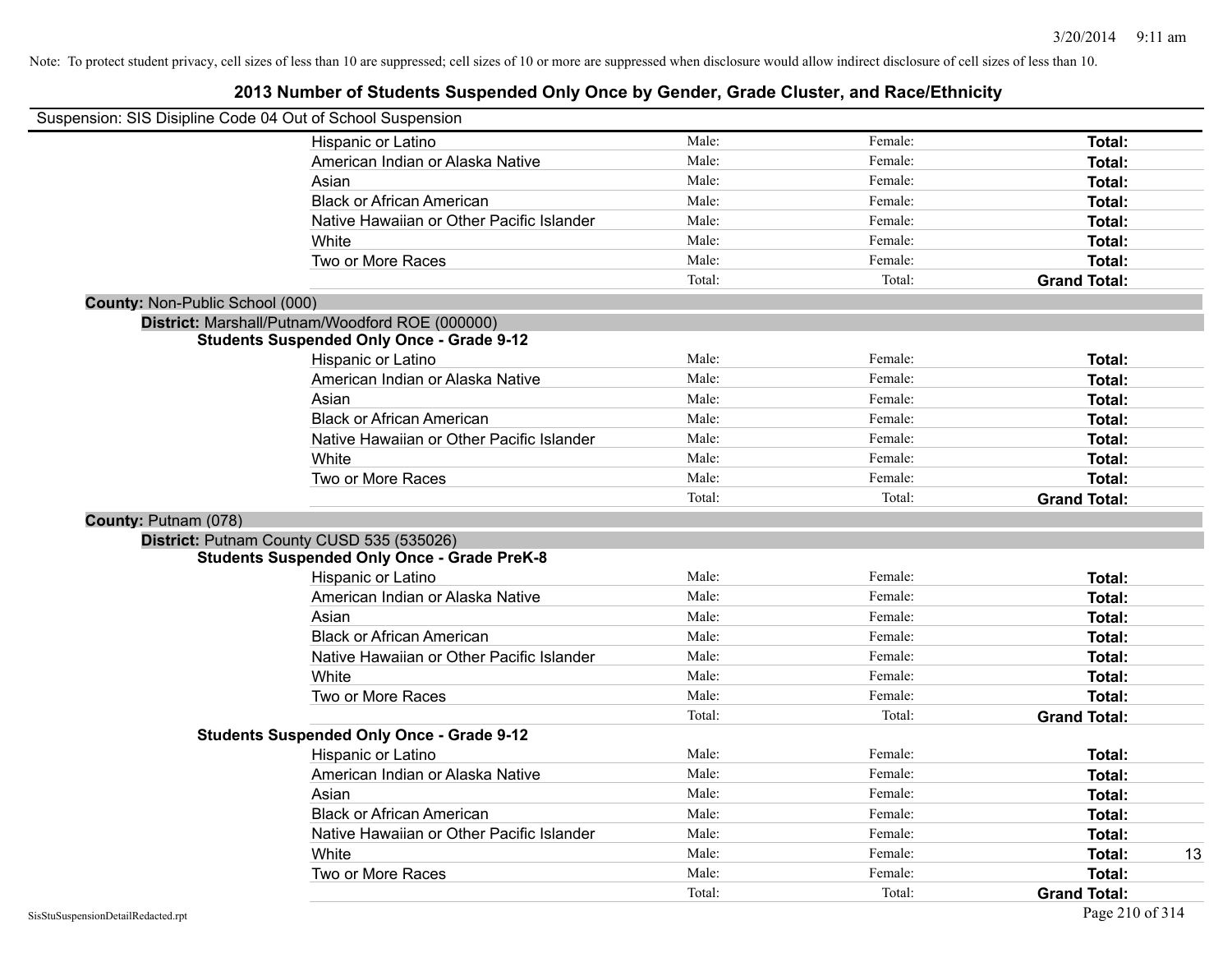| Suspension: SIS Disipline Code 04 Out of School Suspension |                                                    |        |         |                     |
|------------------------------------------------------------|----------------------------------------------------|--------|---------|---------------------|
| County: Woodford (102)                                     |                                                    |        |         |                     |
|                                                            | District: County of Woodford School (122017)       |        |         |                     |
|                                                            | <b>Students Suspended Only Once - Grade 9-12</b>   |        |         |                     |
|                                                            | Hispanic or Latino                                 | Male:  | Female: | Total:              |
|                                                            | American Indian or Alaska Native                   | Male:  | Female: | Total:              |
|                                                            | Asian                                              | Male:  | Female: | Total:              |
|                                                            | <b>Black or African American</b>                   | Male:  | Female: | Total:              |
|                                                            | Native Hawaiian or Other Pacific Islander          | Male:  | Female: | Total:              |
|                                                            | White                                              | Male:  | Female: | 25<br>Total:        |
|                                                            | Two or More Races                                  | Male:  | Female: | Total:              |
|                                                            |                                                    | Total: | Total:  | <b>Grand Total:</b> |
|                                                            | District: El Paso-Gridley CUSD 11 (011026)         |        |         |                     |
|                                                            | <b>Students Suspended Only Once - Grade PreK-8</b> |        |         |                     |
|                                                            | Hispanic or Latino                                 | Male:  | Female: | Total:              |
|                                                            | American Indian or Alaska Native                   | Male:  | Female: | Total:              |
|                                                            | Asian                                              | Male:  | Female: | Total:              |
|                                                            | <b>Black or African American</b>                   | Male:  | Female: | Total:              |
|                                                            | Native Hawaiian or Other Pacific Islander          | Male:  | Female: | Total:              |
|                                                            | White                                              | Male:  | Female: | Total:              |
|                                                            | Two or More Races                                  | Male:  | Female: | Total:              |
|                                                            |                                                    | Total: | Total:  | <b>Grand Total:</b> |
|                                                            | <b>Students Suspended Only Once - Grade 9-12</b>   |        |         |                     |
|                                                            | Hispanic or Latino                                 | Male:  | Female: | Total:              |
|                                                            | American Indian or Alaska Native                   | Male:  | Female: | Total:              |
|                                                            | Asian                                              | Male:  | Female: | Total:              |
|                                                            | <b>Black or African American</b>                   | Male:  | Female: | Total:              |
|                                                            | Native Hawaiian or Other Pacific Islander          | Male:  | Female: | Total:              |
|                                                            | White                                              | Male:  | Female: | Total:              |
|                                                            | Two or More Races                                  | Male:  | Female: | Total:              |
|                                                            |                                                    | Total: | Total:  | <b>Grand Total:</b> |
|                                                            | District: Eureka CUD 140 (140026)                  |        |         |                     |
|                                                            | <b>Students Suspended Only Once - Grade PreK-8</b> |        |         |                     |
|                                                            | Hispanic or Latino                                 | Male:  | Female: | Total:              |
|                                                            | American Indian or Alaska Native                   | Male:  | Female: | Total:              |
|                                                            | Asian                                              | Male:  | Female: | Total:              |
|                                                            | <b>Black or African American</b>                   | Male:  | Female: | Total:              |
|                                                            | Native Hawaiian or Other Pacific Islander          | Male:  | Female: | Total:              |
|                                                            | White                                              | Male:  | Female: | Total:              |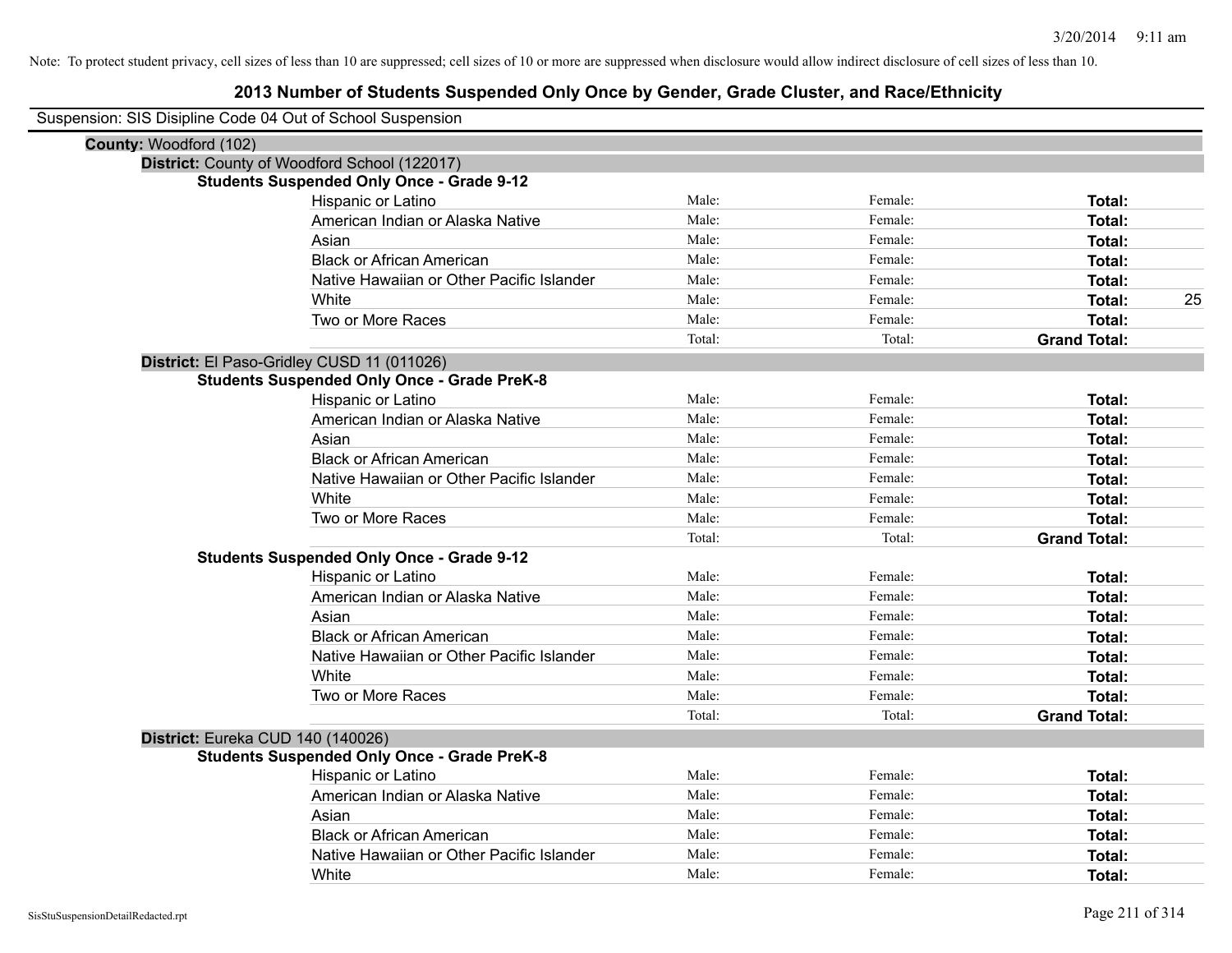| Suspension: SIS Disipline Code 04 Out of School Suspension |                                                    |        |         |                     |    |
|------------------------------------------------------------|----------------------------------------------------|--------|---------|---------------------|----|
|                                                            | Two or More Races                                  | Male:  | Female: | Total:              |    |
|                                                            |                                                    | Total: | Total:  | <b>Grand Total:</b> |    |
|                                                            | <b>Students Suspended Only Once - Grade 9-12</b>   |        |         |                     |    |
|                                                            | Hispanic or Latino                                 | Male:  | Female: | Total:              |    |
|                                                            | American Indian or Alaska Native                   | Male:  | Female: | Total:              |    |
|                                                            | Asian                                              | Male:  | Female: | Total:              |    |
|                                                            | <b>Black or African American</b>                   | Male:  | Female: | Total:              |    |
|                                                            | Native Hawaiian or Other Pacific Islander          | Male:  | Female: | Total:              |    |
|                                                            | White                                              | Male:  | Female: | Total:              | 19 |
|                                                            | Two or More Races                                  | Male:  | Female: | Total:              |    |
|                                                            |                                                    | Total: | Total:  | <b>Grand Total:</b> |    |
|                                                            | District: Fieldcrest CUSD 6 (006026)               |        |         |                     |    |
|                                                            | <b>Students Suspended Only Once - Grade PreK-8</b> |        |         |                     |    |
|                                                            | Hispanic or Latino                                 | Male:  | Female: | Total:              |    |
|                                                            | American Indian or Alaska Native                   | Male:  | Female: | Total:              |    |
|                                                            | Asian                                              | Male:  | Female: | Total:              |    |
|                                                            | <b>Black or African American</b>                   | Male:  | Female: | Total:              |    |
|                                                            | Native Hawaiian or Other Pacific Islander          | Male:  | Female: | Total:              |    |
|                                                            | White                                              | Male:  | Female: | Total:              |    |
|                                                            | Two or More Races                                  | Male:  | Female: | Total:              |    |
|                                                            |                                                    | Total: | Total:  | <b>Grand Total:</b> |    |
|                                                            | <b>Students Suspended Only Once - Grade 9-12</b>   |        |         |                     |    |
|                                                            | Hispanic or Latino                                 | Male:  | Female: | Total:              |    |
|                                                            | American Indian or Alaska Native                   | Male:  | Female: | Total:              |    |
|                                                            | Asian                                              | Male:  | Female: | Total:              |    |
|                                                            | <b>Black or African American</b>                   | Male:  | Female: | Total:              |    |
|                                                            | Native Hawaiian or Other Pacific Islander          | Male:  | Female: | Total:              |    |
|                                                            | White                                              | Male:  | Female: | Total:              | 14 |
|                                                            | Two or More Races                                  | Male:  | Female: | Total:              |    |
|                                                            |                                                    | Total: | Total:  | <b>Grand Total:</b> |    |
|                                                            | District: Lowpoint-Washburn CUSD 21 (021026)       |        |         |                     |    |
|                                                            | <b>Students Suspended Only Once - Grade PreK-8</b> |        |         |                     |    |
|                                                            | Hispanic or Latino                                 | Male:  | Female: | Total:              |    |
|                                                            | American Indian or Alaska Native                   | Male:  | Female: | Total:              |    |
|                                                            | Asian                                              | Male:  | Female: | Total:              |    |
|                                                            | <b>Black or African American</b>                   | Male:  | Female: | Total:              |    |
|                                                            | Native Hawaiian or Other Pacific Islander          | Male:  | Female: | Total:              |    |
|                                                            | White                                              | Male:  | Female: | Total:              |    |
|                                                            | Two or More Races                                  | Male:  | Female: | Total:              |    |
| SisStuSuspensionDetailRedacted.rpt                         |                                                    |        |         | Page 212 of 314     |    |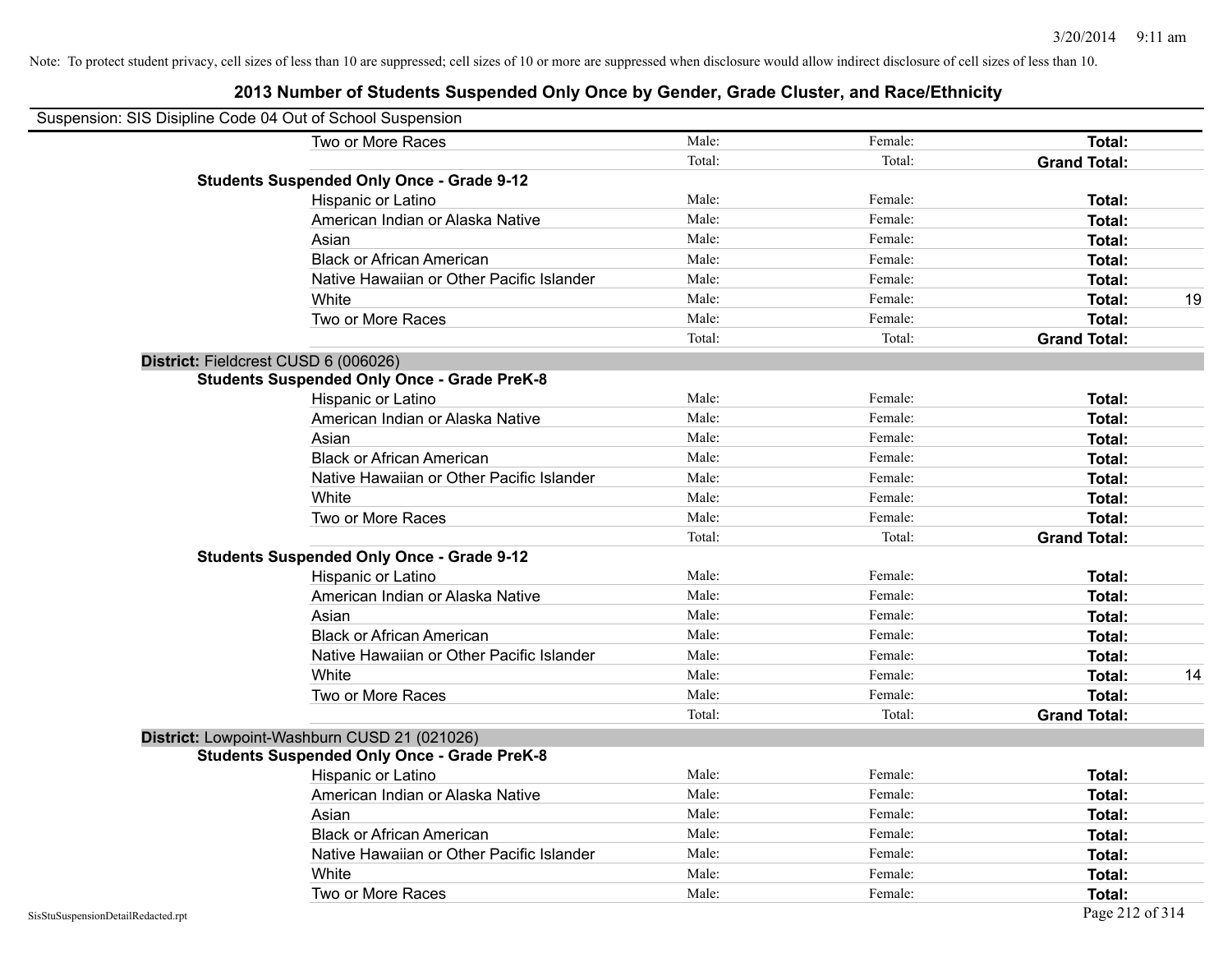| Suspension: SIS Disipline Code 04 Out of School Suspension |        |         |                     |
|------------------------------------------------------------|--------|---------|---------------------|
|                                                            | Total: | Total:  | <b>Grand Total:</b> |
| <b>Students Suspended Only Once - Grade 9-12</b>           |        |         |                     |
| Hispanic or Latino                                         | Male:  | Female: | Total:              |
| American Indian or Alaska Native                           | Male:  | Female: | Total:              |
| Asian                                                      | Male:  | Female: | Total:              |
| <b>Black or African American</b>                           | Male:  | Female: | Total:              |
| Native Hawaiian or Other Pacific Islander                  | Male:  | Female: | Total:              |
| White                                                      | Male:  | Female: | Total:              |
| Two or More Races                                          | Male:  | Female: | Total:              |
|                                                            | Total: | Total:  | <b>Grand Total:</b> |
| District: Metamora CCSD 1 (001004)                         |        |         |                     |
| <b>Students Suspended Only Once - Grade PreK-8</b>         |        |         |                     |
| Hispanic or Latino                                         | Male:  | Female: | Total:              |
| American Indian or Alaska Native                           | Male:  | Female: | Total:              |
| Asian                                                      | Male:  | Female: | Total:              |
| <b>Black or African American</b>                           | Male:  | Female: | Total:              |
| Native Hawaiian or Other Pacific Islander                  | Male:  | Female: | Total:              |
| White                                                      | Male:  | Female: | Total:              |
| Two or More Races                                          | Male:  | Female: | Total:              |
|                                                            | Total: | Total:  | <b>Grand Total:</b> |
| District: Riverview CCSD 2 (002004)                        |        |         |                     |
| <b>Students Suspended Only Once - Grade PreK-8</b>         |        |         |                     |
| Hispanic or Latino                                         | Male:  | Female: | Total:              |
| American Indian or Alaska Native                           | Male:  | Female: | Total:              |
| Asian                                                      | Male:  | Female: | Total:              |
| <b>Black or African American</b>                           | Male:  | Female: | Total:              |
| Native Hawaiian or Other Pacific Islander                  | Male:  | Female: | Total:              |
| White                                                      | Male:  | Female: | Total:              |
| Two or More Races                                          | Male:  | Female: | Total:              |
|                                                            | Total: | Total:  | <b>Grand Total:</b> |
| District: Roanoke Benson CUSD 60 (060026)                  |        |         |                     |
| <b>Students Suspended Only Once - Grade PreK-8</b>         |        |         |                     |
| Hispanic or Latino                                         | Male:  | Female: | Total:              |
| American Indian or Alaska Native                           | Male:  | Female: | Total:              |
| Asian                                                      | Male:  | Female: | Total:              |
| <b>Black or African American</b>                           | Male:  | Female: | Total:              |
| Native Hawaiian or Other Pacific Islander                  | Male:  | Female: | Total:              |
| White                                                      | Male:  | Female: | Total:              |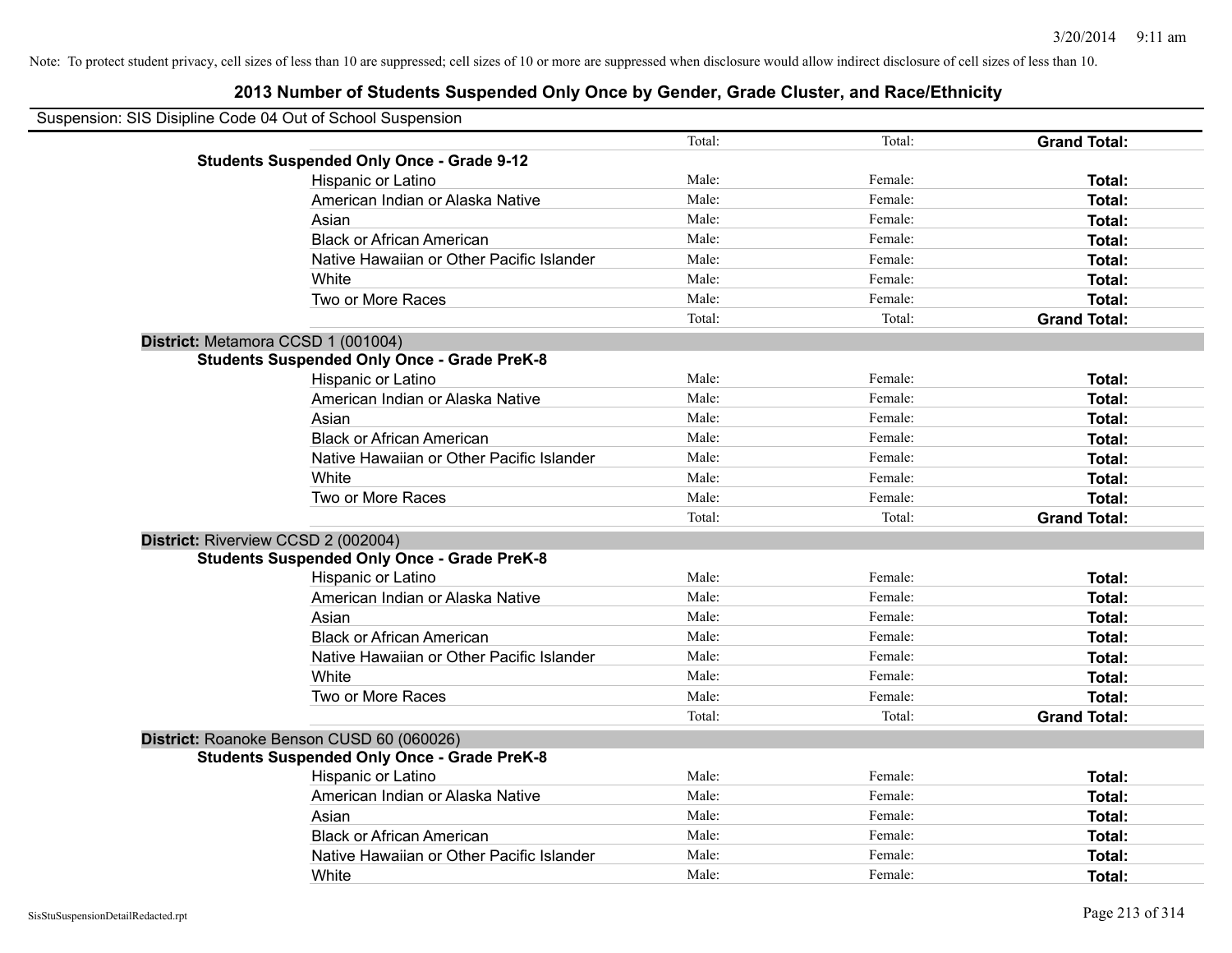| Suspension: SIS Disipline Code 04 Out of School Suspension |                                                    |        |         |                     |
|------------------------------------------------------------|----------------------------------------------------|--------|---------|---------------------|
|                                                            | Two or More Races                                  | Male:  | Female: | <b>Total:</b>       |
|                                                            |                                                    | Total: | Total:  | <b>Grand Total:</b> |
|                                                            | <b>Students Suspended Only Once - Grade 9-12</b>   |        |         |                     |
|                                                            | Hispanic or Latino                                 | Male:  | Female: | Total:              |
|                                                            | American Indian or Alaska Native                   | Male:  | Female: | <b>Total:</b>       |
|                                                            | Asian                                              | Male:  | Female: | <b>Total:</b>       |
|                                                            | <b>Black or African American</b>                   | Male:  | Female: | Total:              |
|                                                            | Native Hawaiian or Other Pacific Islander          | Male:  | Female: | Total:              |
|                                                            | White                                              | Male:  | Female: | Total:              |
|                                                            | Two or More Races                                  | Male:  | Female: | <b>Total:</b>       |
|                                                            |                                                    | Total: | Total:  | <b>Grand Total:</b> |
|                                                            | District: Woodford County Spec Educ Assn (069061)  |        |         |                     |
|                                                            | <b>Students Suspended Only Once - Grade 9-12</b>   |        |         |                     |
|                                                            | Hispanic or Latino                                 | Male:  | Female: | Total:              |
|                                                            | American Indian or Alaska Native                   | Male:  | Female: | <b>Total:</b>       |
|                                                            | Asian                                              | Male:  | Female: | Total:              |
|                                                            | <b>Black or African American</b>                   | Male:  | Female: | Total:              |
|                                                            | Native Hawaiian or Other Pacific Islander          | Male:  | Female: | Total:              |
|                                                            | White                                              | Male:  | Female: | Total:              |
|                                                            | Two or More Races                                  | Male:  | Female: | <b>Total:</b>       |
|                                                            |                                                    | Total: | Total:  | <b>Grand Total:</b> |
|                                                            |                                                    |        |         |                     |
| Region: McHenry ROE (44)                                   |                                                    |        |         |                     |
| County: Mchenry (063)                                      |                                                    |        |         |                     |
|                                                            | District: Alden Hebron SD 19 (019024)              |        |         |                     |
|                                                            | <b>Students Suspended Only Once - Grade PreK-8</b> |        |         |                     |
|                                                            | Hispanic or Latino                                 | Male:  | Female: | Total:              |
|                                                            | American Indian or Alaska Native                   | Male:  | Female: | Total:              |
|                                                            | Asian                                              | Male:  | Female: | Total:              |
|                                                            | <b>Black or African American</b>                   | Male:  | Female: | Total:              |
|                                                            | Native Hawaiian or Other Pacific Islander          | Male:  | Female: | Total:              |
|                                                            | White                                              | Male:  | Female: | Total:              |
|                                                            | Two or More Races                                  | Male:  | Female: | <b>Total:</b>       |
|                                                            |                                                    | Total: | Total:  | <b>Grand Total:</b> |
|                                                            | <b>Students Suspended Only Once - Grade 9-12</b>   |        |         |                     |
|                                                            | Hispanic or Latino                                 | Male:  | Female: | Total:              |
|                                                            | American Indian or Alaska Native                   | Male:  | Female: | Total:              |
|                                                            | Asian                                              | Male:  | Female: | Total:              |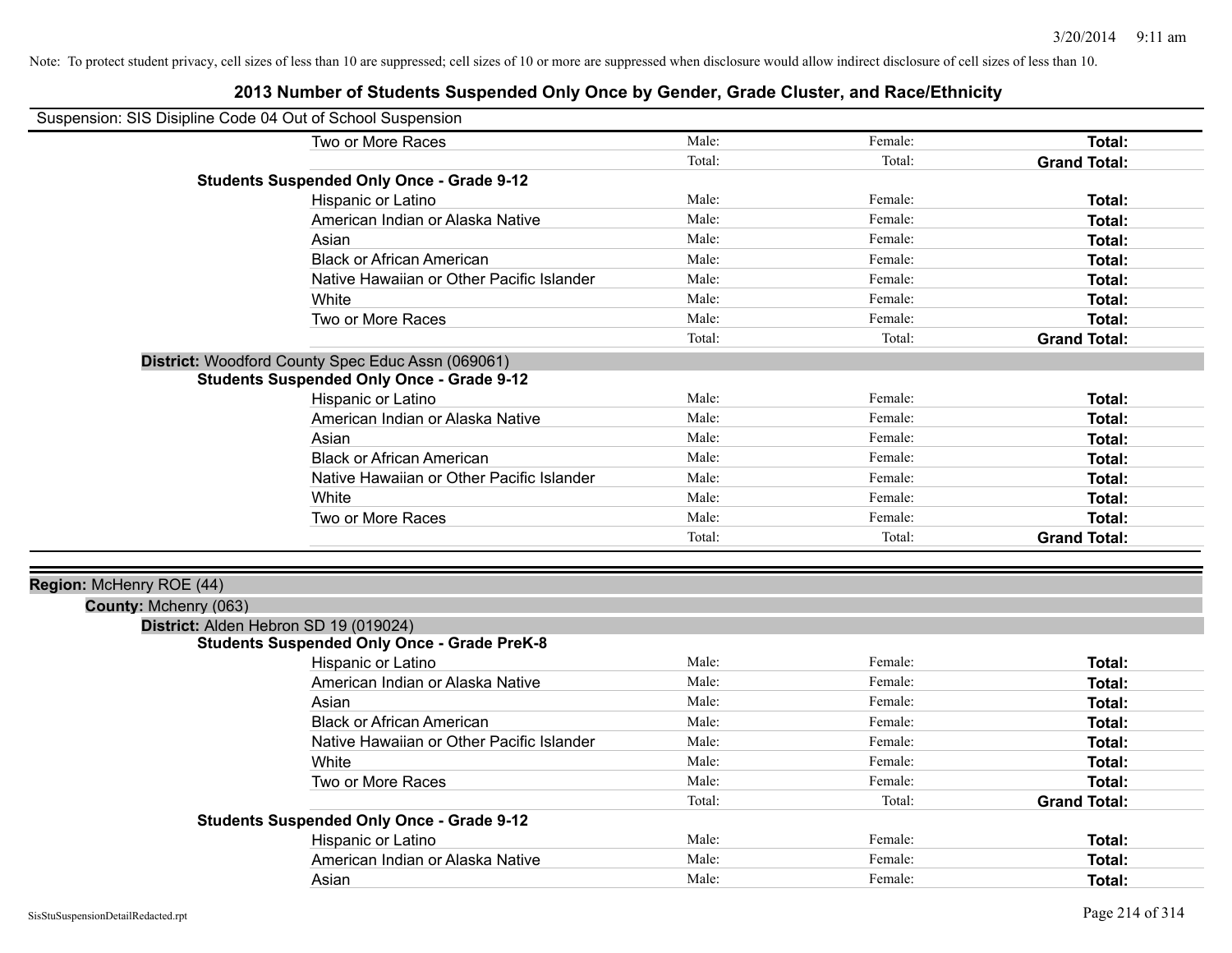| Suspension: SIS Disipline Code 04 Out of School Suspension |                                                    |        |     |         |    |                     |     |
|------------------------------------------------------------|----------------------------------------------------|--------|-----|---------|----|---------------------|-----|
|                                                            | <b>Black or African American</b>                   | Male:  |     | Female: |    | Total:              |     |
|                                                            | Native Hawaiian or Other Pacific Islander          | Male:  |     | Female: |    | Total:              |     |
|                                                            | White                                              | Male:  |     | Female: |    | Total:              |     |
|                                                            | Two or More Races                                  | Male:  |     | Female: |    | Total:              |     |
|                                                            |                                                    | Total: |     | Total:  |    | <b>Grand Total:</b> |     |
| <b>District: Cary CCSD 26 (026004)</b>                     |                                                    |        |     |         |    |                     |     |
|                                                            | <b>Students Suspended Only Once - Grade PreK-8</b> |        |     |         |    |                     |     |
|                                                            | Hispanic or Latino                                 | Male:  |     | Female: |    | Total:              |     |
|                                                            | American Indian or Alaska Native                   | Male:  |     | Female: |    | Total:              |     |
|                                                            | Asian                                              | Male:  |     | Female: |    | Total:              |     |
|                                                            | <b>Black or African American</b>                   | Male:  |     | Female: |    | Total:              |     |
|                                                            | Native Hawaiian or Other Pacific Islander          | Male:  |     | Female: |    | Total:              |     |
|                                                            | White                                              | Male:  |     | Female: |    | Total:              | 15  |
|                                                            | Two or More Races                                  | Male:  |     | Female: |    | Total:              |     |
|                                                            |                                                    | Total: |     | Total:  |    | <b>Grand Total:</b> |     |
| District: CHSD 155 (155016)                                |                                                    |        |     |         |    |                     |     |
|                                                            | <b>Students Suspended Only Once - Grade 9-12</b>   |        |     |         |    |                     |     |
|                                                            | Hispanic or Latino                                 | Male:  | 28  | Female: | 12 | Total:              | 40  |
|                                                            | American Indian or Alaska Native                   | Male:  |     | Female: |    | Total:              |     |
|                                                            | Asian                                              | Male:  |     | Female: |    | Total:              |     |
|                                                            | <b>Black or African American</b>                   | Male:  |     | Female: |    | Total:              |     |
|                                                            | Native Hawaiian or Other Pacific Islander          | Male:  |     | Female: |    | Total:              |     |
|                                                            | White                                              | Male:  | 147 | Female: | 41 | Total:              | 188 |
|                                                            | Two or More Races                                  | Male:  |     | Female: |    | Total:              |     |
|                                                            |                                                    | Total: |     | Total:  |    | <b>Grand Total:</b> | 246 |
| District: Cons SD 158 (158022)                             |                                                    |        |     |         |    |                     |     |
|                                                            | <b>Students Suspended Only Once - Grade PreK-8</b> |        |     |         |    |                     |     |
|                                                            | Hispanic or Latino                                 | Male:  |     | Female: |    | Total:              |     |
|                                                            | American Indian or Alaska Native                   | Male:  |     | Female: |    | Total:              |     |
|                                                            | Asian                                              | Male:  |     | Female: |    | Total:              |     |
|                                                            | <b>Black or African American</b>                   | Male:  |     | Female: |    | Total:              |     |
|                                                            | Native Hawaiian or Other Pacific Islander          | Male:  |     | Female: |    | Total:              |     |
|                                                            | White                                              | Male:  |     | Female: |    | Total:              | 19  |
|                                                            | Two or More Races                                  | Male:  |     | Female: |    | Total:              |     |
|                                                            |                                                    | Total: |     | Total:  |    | <b>Grand Total:</b> | 31  |
|                                                            | <b>Students Suspended Only Once - Grade 9-12</b>   |        |     |         |    |                     |     |
|                                                            | Hispanic or Latino                                 | Male:  |     | Female: |    | Total:              |     |
|                                                            | American Indian or Alaska Native                   | Male:  |     | Female: |    | Total:              |     |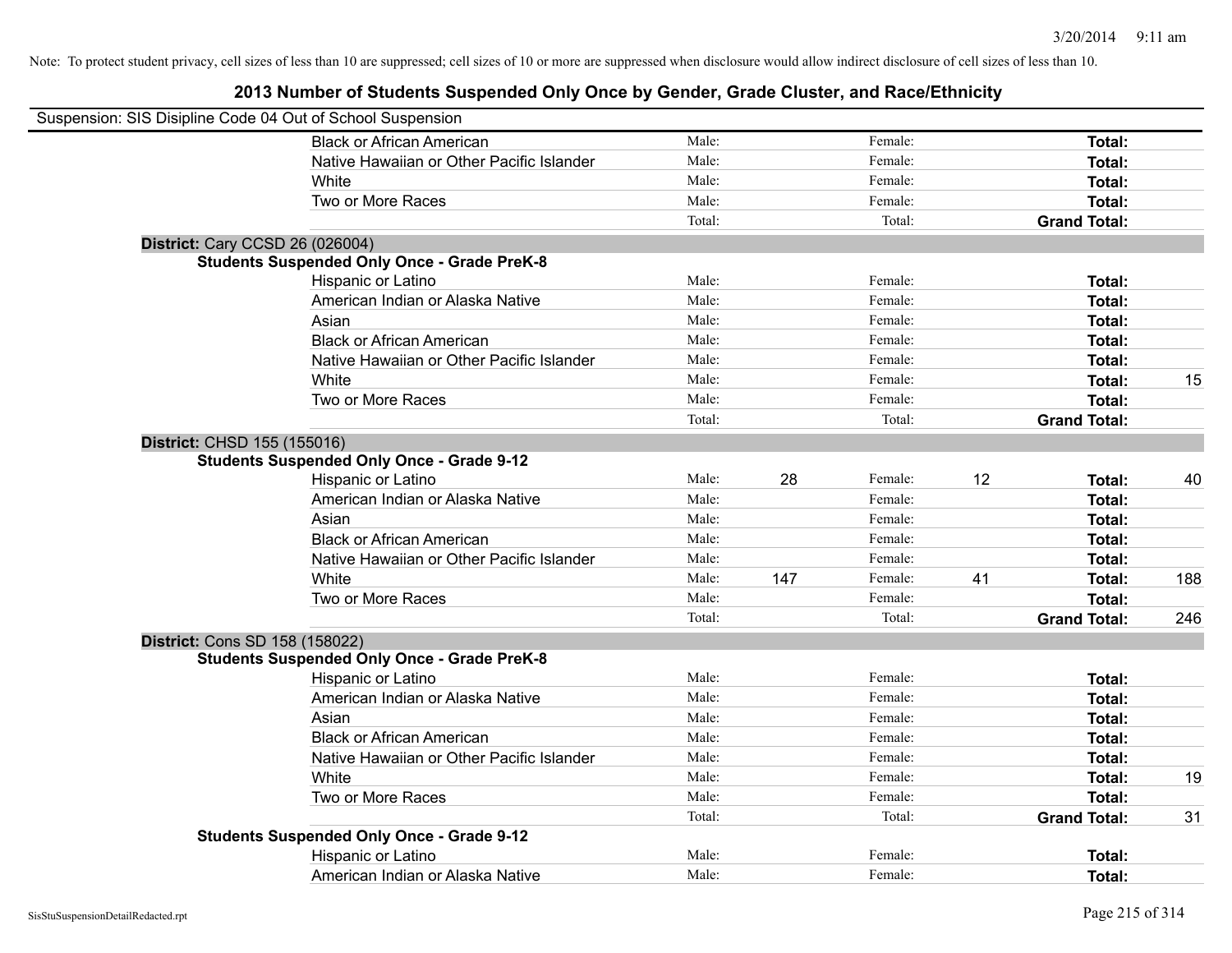### **2013 Number of Students Suspended Only Once by Gender, Grade Cluster, and Race/Ethnicity**

|                                    | Suspension: SIS Disipline Code 04 Out of School Suspension                                         |        |    |         |    |                     |    |
|------------------------------------|----------------------------------------------------------------------------------------------------|--------|----|---------|----|---------------------|----|
|                                    | Asian                                                                                              | Male:  |    | Female: |    | Total:              |    |
|                                    | <b>Black or African American</b>                                                                   | Male:  |    | Female: |    | Total:              |    |
|                                    | Native Hawaiian or Other Pacific Islander                                                          | Male:  |    | Female: |    | Total:              |    |
|                                    | White                                                                                              | Male:  |    | Female: |    | Total:              |    |
|                                    | Two or More Races                                                                                  | Male:  |    | Female: |    | Total:              |    |
|                                    |                                                                                                    | Total: |    | Total:  |    | <b>Grand Total:</b> | 17 |
|                                    | District: Crystal Lake CCSD 47 (047004)                                                            |        |    |         |    |                     |    |
|                                    | <b>Students Suspended Only Once - Grade PreK-8</b>                                                 |        |    |         |    |                     |    |
|                                    | <b>Hispanic or Latino</b>                                                                          | Male:  |    | Female: |    | Total:              | 13 |
|                                    | American Indian or Alaska Native                                                                   | Male:  |    | Female: |    | <b>Total:</b>       |    |
|                                    | Asian                                                                                              | Male:  |    | Female: |    | Total:              |    |
|                                    | <b>Black or African American</b>                                                                   | Male:  |    | Female: |    | Total:              |    |
|                                    | Native Hawaiian or Other Pacific Islander                                                          | Male:  |    | Female: |    | Total:              |    |
|                                    | White                                                                                              | Male:  | 32 | Female: | 11 | Total:              | 43 |
|                                    | Two or More Races                                                                                  | Male:  |    | Female: |    | Total:              |    |
|                                    |                                                                                                    | Total: |    | Total:  |    | <b>Grand Total:</b> |    |
|                                    | District: Fox River Grove Cons SD 3 (003003)<br><b>Students Suspended Only Once - Grade PreK-8</b> |        |    |         |    |                     |    |
|                                    | Hispanic or Latino                                                                                 | Male:  |    | Female: |    | Total:              |    |
|                                    | American Indian or Alaska Native                                                                   | Male:  |    | Female: |    | Total:              |    |
|                                    | Asian                                                                                              | Male:  |    | Female: |    | Total:              |    |
|                                    | <b>Black or African American</b>                                                                   | Male:  |    | Female: |    | Total:              |    |
|                                    | Native Hawaiian or Other Pacific Islander                                                          | Male:  |    | Female: |    | Total:              |    |
|                                    | White                                                                                              | Male:  |    | Female: |    | Total:              |    |
|                                    | Two or More Races                                                                                  | Male:  |    | Female: |    | Total:              |    |
|                                    |                                                                                                    | Total: |    | Total:  |    | <b>Grand Total:</b> |    |
| District: Harrison SD 36 (036002)  |                                                                                                    |        |    |         |    |                     |    |
|                                    | <b>Students Suspended Only Once - Grade PreK-8</b>                                                 |        |    |         |    |                     |    |
|                                    | Hispanic or Latino                                                                                 | Male:  |    | Female: |    | Total:              |    |
|                                    | American Indian or Alaska Native                                                                   | Male:  |    | Female: |    | Total:              |    |
|                                    | Asian                                                                                              | Male:  |    | Female: |    | Total:              |    |
|                                    | <b>Black or African American</b>                                                                   | Male:  |    | Female: |    | Total:              |    |
|                                    | Native Hawaiian or Other Pacific Islander                                                          | Male:  |    | Female: |    | Total:              |    |
|                                    | White                                                                                              | Male:  |    | Female: |    | Total:              |    |
|                                    | Two or More Races                                                                                  | Male:  |    | Female: |    | <b>Total:</b>       |    |
|                                    |                                                                                                    | Total: |    | Total:  |    | <b>Grand Total:</b> |    |
| District: Harvard CUSD 50 (050026) |                                                                                                    |        |    |         |    |                     |    |

**Students Suspended Only Once - Grade PreK-8**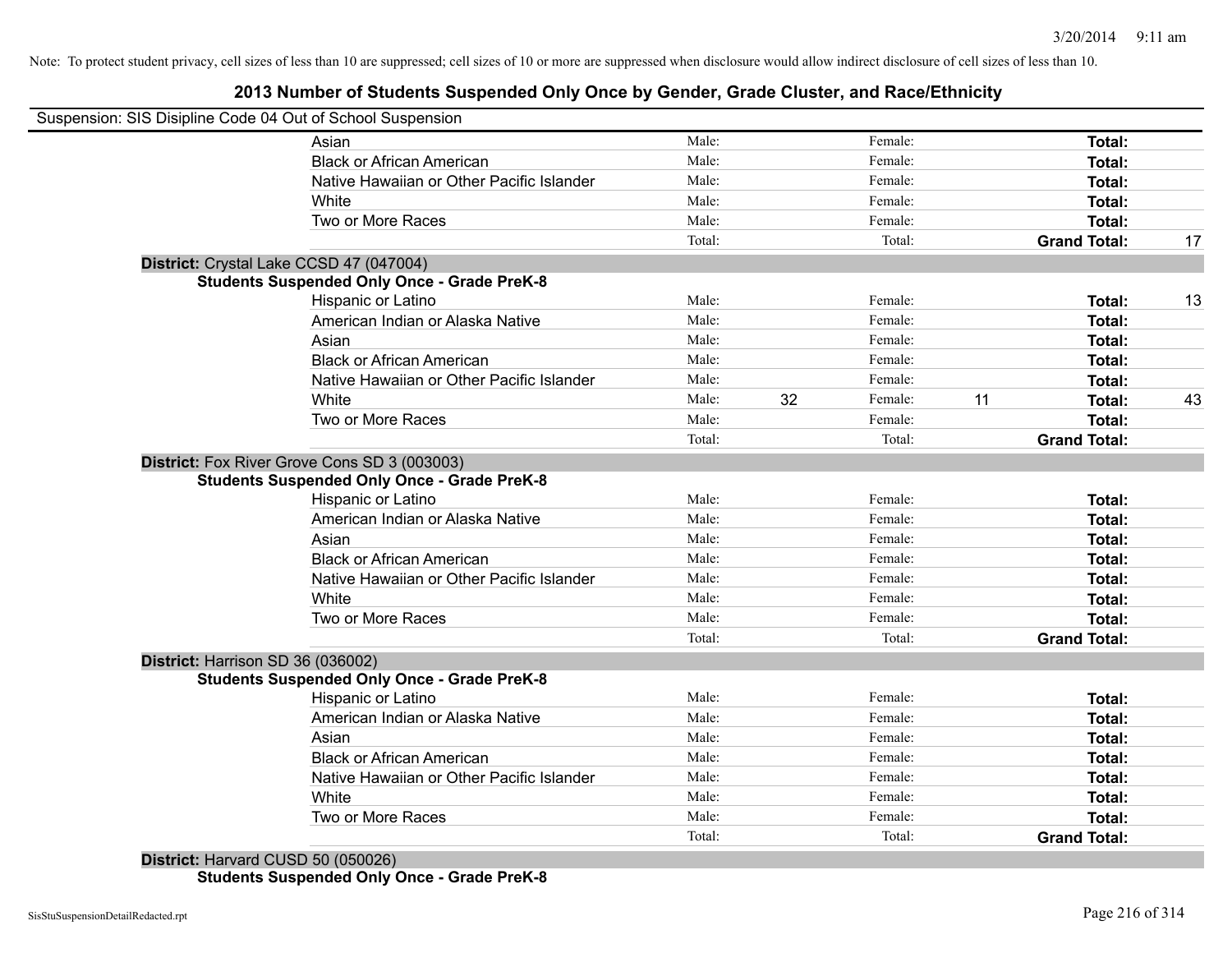| Suspension: SIS Disipline Code 04 Out of School Suspension |        |         |                     |    |
|------------------------------------------------------------|--------|---------|---------------------|----|
| Hispanic or Latino                                         | Male:  | Female: | Total:              |    |
| American Indian or Alaska Native                           | Male:  | Female: | Total:              |    |
| Asian                                                      | Male:  | Female: | Total:              |    |
| <b>Black or African American</b>                           | Male:  | Female: | Total:              |    |
| Native Hawaiian or Other Pacific Islander                  | Male:  | Female: | Total:              |    |
| White                                                      | Male:  | Female: | Total:              |    |
| Two or More Races                                          | Male:  | Female: | Total:              |    |
|                                                            | Total: | Total:  | <b>Grand Total:</b> | 14 |
| <b>Students Suspended Only Once - Grade 9-12</b>           |        |         |                     |    |
| Hispanic or Latino                                         | Male:  | Female: | Total:              | 20 |
| American Indian or Alaska Native                           | Male:  | Female: | Total:              |    |
| Asian                                                      | Male:  | Female: | Total:              |    |
| <b>Black or African American</b>                           | Male:  | Female: | Total:              |    |
| Native Hawaiian or Other Pacific Islander                  | Male:  | Female: | Total:              |    |
| White                                                      | Male:  | Female: | Total:              |    |
| Two or More Races                                          | Male:  | Female: | Total:              |    |
|                                                            | Total: | Total:  | <b>Grand Total:</b> |    |
| District: Johnsburg CUSD 12 (012026)                       |        |         |                     |    |
| <b>Students Suspended Only Once - Grade PreK-8</b>         |        |         |                     |    |
| Hispanic or Latino                                         | Male:  | Female: | Total:              |    |
| American Indian or Alaska Native                           | Male:  | Female: | Total:              |    |
| Asian                                                      | Male:  | Female: | Total:              |    |
| <b>Black or African American</b>                           | Male:  | Female: | Total:              |    |
| Native Hawaiian or Other Pacific Islander                  | Male:  | Female: | Total:              |    |
| White                                                      | Male:  | Female: | Total:              |    |
| Two or More Races                                          | Male:  | Female: | Total:              |    |
|                                                            | Total: | Total:  | <b>Grand Total:</b> |    |
| <b>Students Suspended Only Once - Grade 9-12</b>           |        |         |                     |    |
| Hispanic or Latino                                         | Male:  | Female: | Total:              |    |
| American Indian or Alaska Native                           | Male:  | Female: | Total:              |    |
| Asian                                                      | Male:  | Female: | Total:              |    |
| <b>Black or African American</b>                           | Male:  | Female: | Total:              |    |
| Native Hawaiian or Other Pacific Islander                  | Male:  | Female: | Total:              |    |
| White                                                      | Male:  | Female: | Total:              | 25 |
| Two or More Races                                          | Male:  | Female: | Total:              |    |
|                                                            | Total: | Total:  | <b>Grand Total:</b> |    |
| District: Marengo-Union E Cons D 165 (165003)              |        |         |                     |    |
| <b>Students Suspended Only Once - Grade PreK-8</b>         |        |         |                     |    |
| Hispanic or Latino                                         | Male:  | Female: | Total:              |    |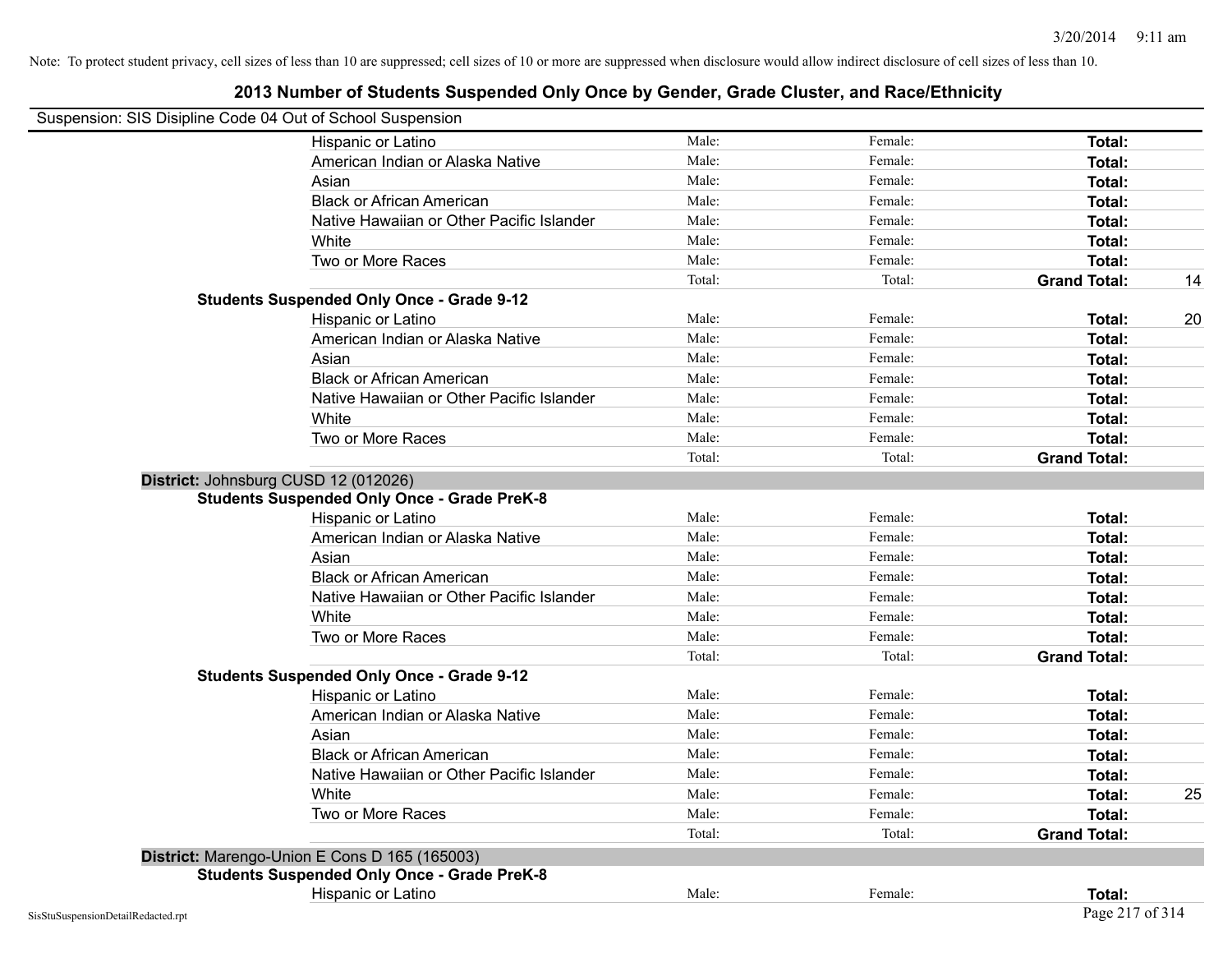### **2013 Number of Students Suspended Only Once by Gender, Grade Cluster, and Race/Ethnicity**

| Suspension: SIS Disipline Code 04 Out of School Suspension |        |    |         |    |                     |    |
|------------------------------------------------------------|--------|----|---------|----|---------------------|----|
| American Indian or Alaska Native                           | Male:  |    | Female: |    | Total:              |    |
| Asian                                                      | Male:  |    | Female: |    | Total:              |    |
| <b>Black or African American</b>                           | Male:  |    | Female: |    | Total:              |    |
| Native Hawaiian or Other Pacific Islander                  | Male:  |    | Female: |    | Total:              |    |
| White                                                      | Male:  |    | Female: |    | Total:              |    |
| Two or More Races                                          | Male:  |    | Female: |    | Total:              |    |
|                                                            | Total: |    | Total:  |    | <b>Grand Total:</b> |    |
| District: McHenry CCSD 15 (015004)                         |        |    |         |    |                     |    |
| <b>Students Suspended Only Once - Grade PreK-8</b>         |        |    |         |    |                     |    |
| Hispanic or Latino                                         | Male:  |    | Female: |    | Total:              |    |
| American Indian or Alaska Native                           | Male:  |    | Female: |    | Total:              |    |
| Asian                                                      | Male:  |    | Female: |    | Total:              |    |
| <b>Black or African American</b>                           | Male:  |    | Female: |    | Total:              |    |
| Native Hawaiian or Other Pacific Islander                  | Male:  |    | Female: |    | Total:              |    |
| White                                                      | Male:  |    | Female: |    | Total:              | 29 |
| Two or More Races                                          | Male:  |    | Female: |    | Total:              |    |
|                                                            | Total: |    | Total:  |    | <b>Grand Total:</b> |    |
| District: McHenry CHSD 156 (156016)                        |        |    |         |    |                     |    |
| <b>Students Suspended Only Once - Grade 9-12</b>           |        |    |         |    |                     |    |
| Hispanic or Latino                                         | Male:  |    | Female: |    | Total:              | 14 |
| American Indian or Alaska Native                           | Male:  |    | Female: |    | Total:              |    |
| Asian                                                      | Male:  |    | Female: |    | Total:              |    |
| <b>Black or African American</b>                           | Male:  |    | Female: |    | Total:              |    |
| Native Hawaiian or Other Pacific Islander                  | Male:  |    | Female: |    | Total:              |    |
| White                                                      | Male:  | 34 | Female: | 20 | Total:              | 54 |
| Two or More Races                                          | Male:  |    | Female: |    | Total:              |    |
|                                                            | Total: |    | Total:  |    | <b>Grand Total:</b> |    |
| District: Nippersink SD 2 (002003)                         |        |    |         |    |                     |    |
| <b>Students Suspended Only Once - Grade PreK-8</b>         |        |    |         |    |                     |    |
| Hispanic or Latino                                         | Male:  |    | Female: |    | Total:              |    |
| American Indian or Alaska Native                           | Male:  |    | Female: |    | Total:              |    |
| Asian                                                      | Male:  |    | Female: |    | Total:              |    |
| <b>Black or African American</b>                           | Male:  |    | Female: |    | Total:              |    |
| Native Hawaiian or Other Pacific Islander                  | Male:  |    | Female: |    | Total:              |    |
| White                                                      | Male:  |    | Female: |    | Total:              |    |
| Two or More Races                                          | Male:  |    | Female: |    | Total:              |    |
|                                                            | Total: |    | Total:  |    | <b>Grand Total:</b> |    |

**District:** Prairie Grove CSD 46 (046003)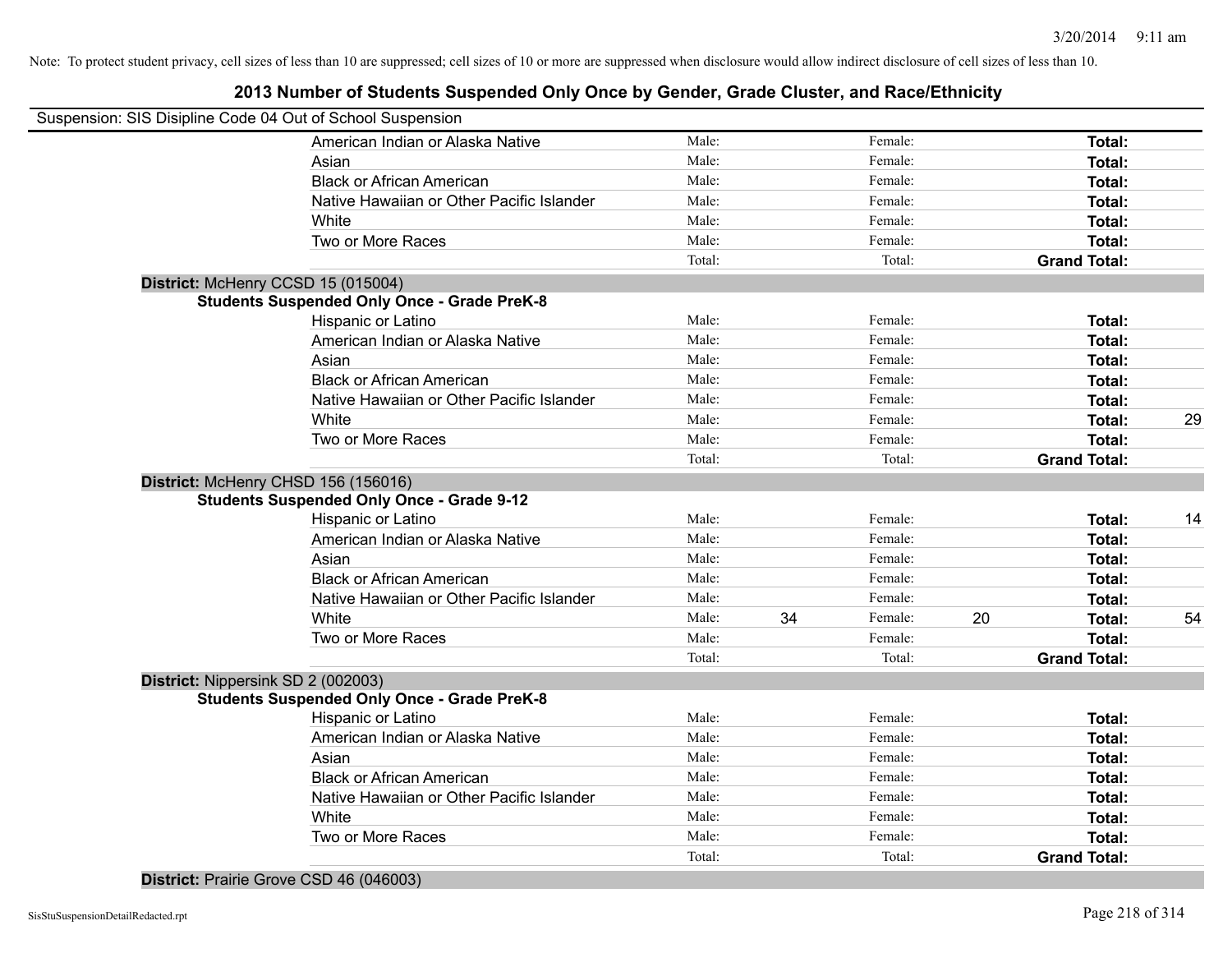| 2013 Number of Students Suspended Only Once by Gender, Grade Cluster, and Race/Ethnicity |        |         |                     |    |
|------------------------------------------------------------------------------------------|--------|---------|---------------------|----|
| Suspension: SIS Disipline Code 04 Out of School Suspension                               |        |         |                     |    |
| <b>Students Suspended Only Once - Grade PreK-8</b>                                       |        |         |                     |    |
| Hispanic or Latino                                                                       | Male:  | Female: | Total:              |    |
| American Indian or Alaska Native                                                         | Male:  | Female: | Total:              |    |
| Asian                                                                                    | Male:  | Female: | Total:              |    |
| <b>Black or African American</b>                                                         | Male:  | Female: | Total:              |    |
| Native Hawaiian or Other Pacific Islander                                                | Male:  | Female: | Total:              |    |
| White                                                                                    | Male:  | Female: | Total:              | 10 |
| Two or More Races                                                                        | Male:  | Female: | Total:              |    |
|                                                                                          | Total: | Total:  | <b>Grand Total:</b> |    |
| District: Richmond-Burton CHSD 157 (157016)                                              |        |         |                     |    |
| <b>Students Suspended Only Once - Grade 9-12</b>                                         |        |         |                     |    |
| Hispanic or Latino                                                                       | Male:  | Female: | Total:              |    |
| American Indian or Alaska Native                                                         | Male:  | Female: | Total:              |    |
| Asian                                                                                    | Male:  | Female: | Total:              |    |
| <b>Black or African American</b>                                                         | Male:  | Female: | Total:              |    |
| Native Hawaiian or Other Pacific Islander                                                | Male:  | Female: | Total:              |    |
| White                                                                                    | Male:  | Female: | Total:              | 20 |
| Two or More Races                                                                        | Male:  | Female: | Total:              |    |
|                                                                                          | Total: | Total:  | <b>Grand Total:</b> |    |
| District: Riley CCSD 18 (018004)                                                         |        |         |                     |    |
| <b>Students Suspended Only Once - Grade PreK-8</b>                                       |        |         |                     |    |
| Hispanic or Latino                                                                       | Male:  | Female: | Total:              |    |
| American Indian or Alaska Native                                                         | Male:  | Female: | Total:              |    |
| Asian                                                                                    | Male:  | Female: | Total:              |    |
| <b>Black or African American</b>                                                         | Male:  | Female: | Total:              |    |
| Native Hawaiian or Other Pacific Islander                                                | Male:  | Female: | Total:              |    |
| White                                                                                    | Male:  | Female: | Total:              |    |
| Two or More Races                                                                        | Male:  | Female: | Total:              |    |
|                                                                                          | Total: | Total:  | <b>Grand Total:</b> |    |
| District: Spec Ed Dist of McHenry Co-Sedom (801060)                                      |        |         |                     |    |
| <b>Students Suspended Only Once - Grade PreK-8</b>                                       |        |         |                     |    |
| Hispanic or Latino                                                                       | Male:  | Female: | Total:              |    |
| American Indian or Alaska Native                                                         | Male:  | Female: | Total:              |    |
| Asian                                                                                    | Male:  | Female: | Total:              |    |
| <b>Black or African American</b>                                                         | Male:  | Female: | Total:              |    |
| Native Hawaiian or Other Pacific Islander                                                | Male:  | Female: | Total:              |    |
| White                                                                                    | Male:  | Female: | Total:              |    |
| Two or More Races                                                                        | Male:  | Female: | Total:              |    |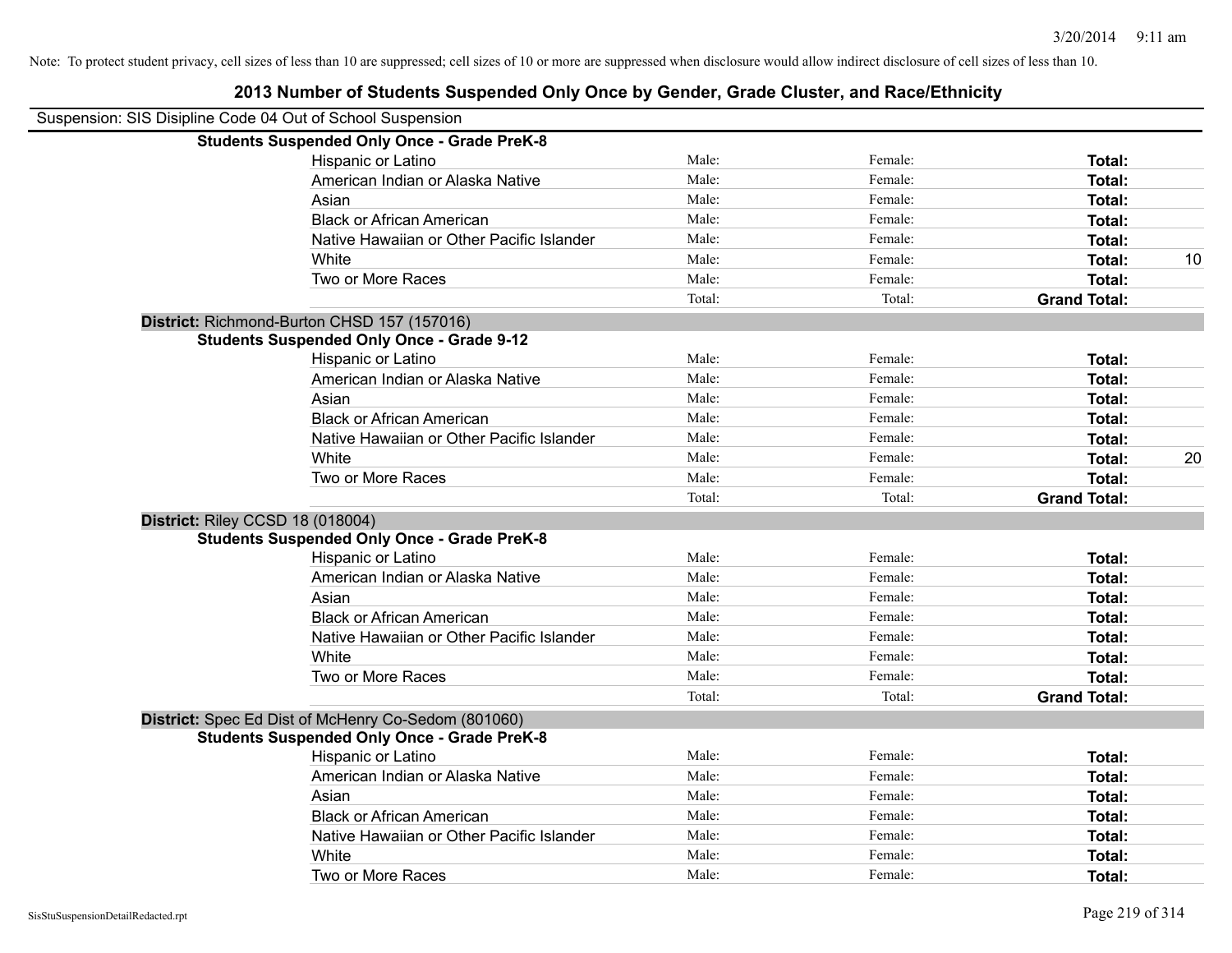|                                  | Suspension: SIS Disipline Code 04 Out of School Suspension |        |    |         |    |                     |     |
|----------------------------------|------------------------------------------------------------|--------|----|---------|----|---------------------|-----|
|                                  |                                                            | Total: |    | Total:  |    | <b>Grand Total:</b> |     |
|                                  | District: Woodstock CUSD 200 (200026)                      |        |    |         |    |                     |     |
|                                  | <b>Students Suspended Only Once - Grade PreK-8</b>         |        |    |         |    |                     |     |
|                                  | Hispanic or Latino                                         | Male:  |    | Female: |    | Total:              | 23  |
|                                  | American Indian or Alaska Native                           | Male:  |    | Female: |    | Total:              |     |
|                                  | Asian                                                      | Male:  |    | Female: |    | Total:              |     |
|                                  | <b>Black or African American</b>                           | Male:  |    | Female: |    | Total:              |     |
|                                  | Native Hawaiian or Other Pacific Islander                  | Male:  |    | Female: |    | Total:              |     |
|                                  | White                                                      | Male:  |    | Female: |    | Total:              | 25  |
|                                  | Two or More Races                                          | Male:  |    | Female: |    | Total:              |     |
|                                  |                                                            | Total: |    | Total:  |    | <b>Grand Total:</b> |     |
|                                  | <b>Students Suspended Only Once - Grade 9-12</b>           |        |    |         |    |                     |     |
|                                  | Hispanic or Latino                                         | Male:  |    | Female: |    | Total:              | 26  |
|                                  | American Indian or Alaska Native                           | Male:  |    | Female: |    | Total:              |     |
|                                  | Asian                                                      | Male:  |    | Female: |    | Total:              |     |
|                                  | <b>Black or African American</b>                           | Male:  |    | Female: |    | Total:              |     |
|                                  | Native Hawaiian or Other Pacific Islander                  | Male:  |    | Female: |    | Total:              |     |
|                                  | White                                                      | Male:  | 54 | Female: | 15 | Total:              | 69  |
|                                  | Two or More Races                                          | Male:  |    | Female: |    | Total:              |     |
|                                  |                                                            | Total: | 75 | Total:  | 30 | <b>Grand Total:</b> | 105 |
| County: Non-Public School (000)  |                                                            |        |    |         |    |                     |     |
|                                  | District: McHenry ROE (000000)                             |        |    |         |    |                     |     |
|                                  | <b>Students Suspended Only Once - Grade 9-12</b>           |        |    |         |    |                     |     |
|                                  | Hispanic or Latino                                         | Male:  |    | Female: |    | Total:              |     |
|                                  | American Indian or Alaska Native                           | Male:  |    | Female: |    | Total:              |     |
|                                  | Asian                                                      | Male:  |    | Female: |    | Total:              |     |
|                                  | <b>Black or African American</b>                           | Male:  |    | Female: |    | Total:              |     |
|                                  | Native Hawaiian or Other Pacific Islander                  | Male:  |    | Female: |    | Total:              |     |
|                                  | White                                                      | Male:  |    | Female: |    | Total:              |     |
|                                  | Two or More Races                                          | Male:  |    | Female: |    | Total:              |     |
|                                  |                                                            | Total: |    | Total:  |    | <b>Grand Total:</b> |     |
|                                  |                                                            |        |    |         |    |                     |     |
| Region: Monroe/Randolph ROE (45) |                                                            |        |    |         |    |                     |     |
| County: Monroe (067)             |                                                            |        |    |         |    |                     |     |
|                                  | District: Columbia CUSD 4 (004026)                         |        |    |         |    |                     |     |
|                                  | <b>Students Suspended Only Once - Grade PreK-8</b>         |        |    |         |    |                     |     |
|                                  | Hispanic or Latino                                         | Male:  |    | Female: |    | Total:              |     |
|                                  | American Indian or Alaska Native                           | Male:  |    | Female: |    | Total:              |     |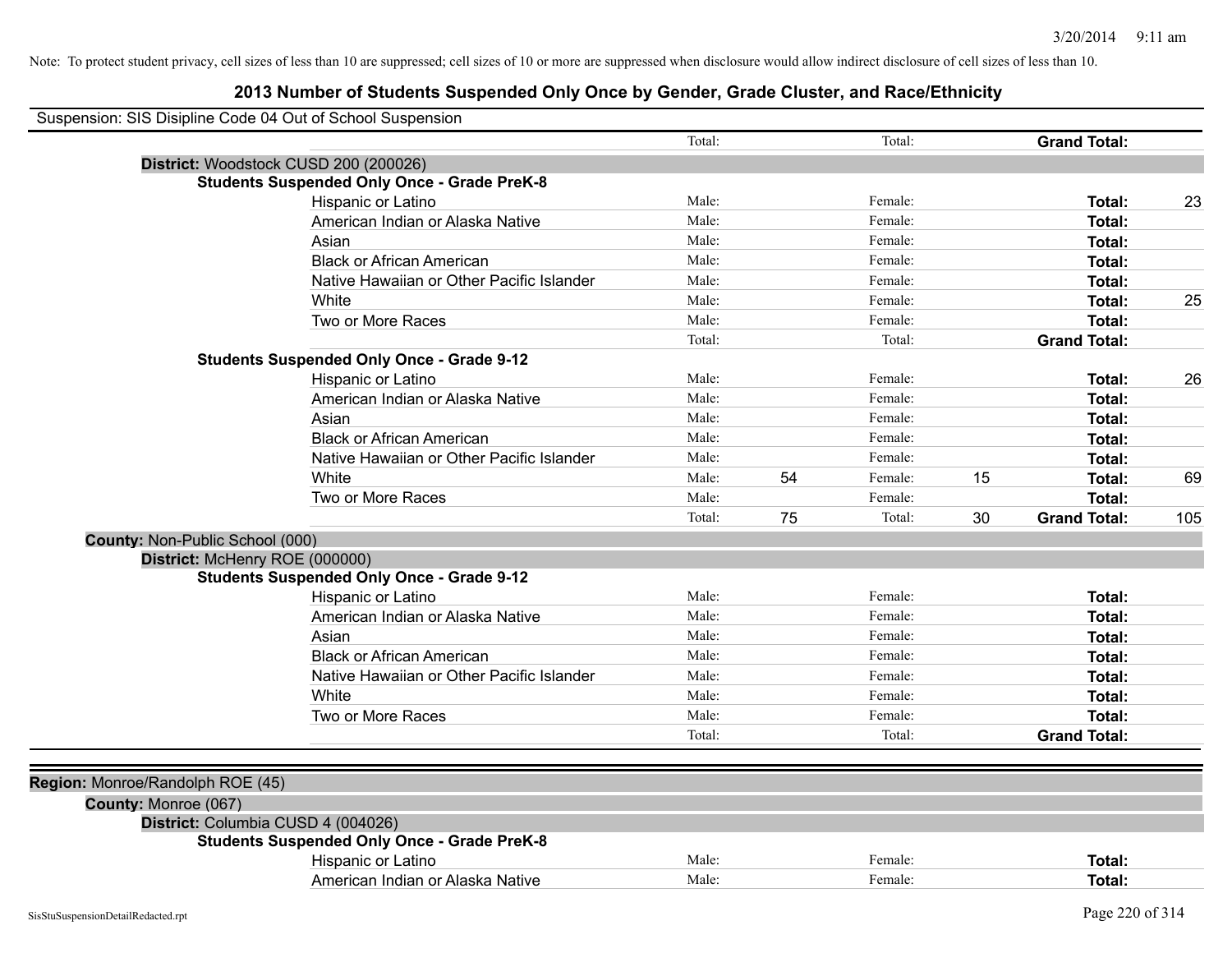#### **2013 Number of Students Suspended Only Once by Gender, Grade Cluster, and Race/Ethnicity**

## Suspension: SIS Disipline Code 04 Out of School Suspension

| asperision. Sio Disipline Code 04 Out of Scribbi Susperision<br>Asian | Male:  | Female: | Total:              |    |
|-----------------------------------------------------------------------|--------|---------|---------------------|----|
| <b>Black or African American</b>                                      | Male:  | Female: | Total:              |    |
| Native Hawaiian or Other Pacific Islander                             | Male:  | Female: | Total:              |    |
| White                                                                 | Male:  | Female: | <b>Total:</b>       | 12 |
| Two or More Races                                                     | Male:  | Female: | Total:              |    |
|                                                                       | Total: | Total:  | <b>Grand Total:</b> |    |
| <b>Students Suspended Only Once - Grade 9-12</b>                      |        |         |                     |    |
| Hispanic or Latino                                                    | Male:  | Female: | Total:              |    |
| American Indian or Alaska Native                                      | Male:  | Female: | Total:              |    |
| Asian                                                                 | Male:  | Female: | Total:              |    |
| <b>Black or African American</b>                                      | Male:  | Female: | <b>Total:</b>       |    |
| Native Hawaiian or Other Pacific Islander                             | Male:  | Female: | Total:              |    |
| White                                                                 | Male:  | Female: | Total:              | 21 |
| Two or More Races                                                     | Male:  | Female: | <b>Total:</b>       |    |
|                                                                       | Total: | Total:  | <b>Grand Total:</b> |    |
| District: Valmeyer CUSD 3 (003026)                                    |        |         |                     |    |
| <b>Students Suspended Only Once - Grade PreK-8</b>                    |        |         |                     |    |
| Hispanic or Latino                                                    | Male:  | Female: | Total:              |    |
| American Indian or Alaska Native                                      | Male:  | Female: | Total:              |    |
| Asian                                                                 | Male:  | Female: | Total:              |    |
| <b>Black or African American</b>                                      | Male:  | Female: | Total:              |    |
| Native Hawaiian or Other Pacific Islander                             | Male:  | Female: | Total:              |    |
| White                                                                 | Male:  | Female: | Total:              |    |
| Two or More Races                                                     | Male:  | Female: | Total:              |    |
|                                                                       | Total: | Total:  | <b>Grand Total:</b> |    |
| <b>Students Suspended Only Once - Grade 9-12</b>                      |        |         |                     |    |
| Hispanic or Latino                                                    | Male:  | Female: | Total:              |    |
| American Indian or Alaska Native                                      | Male:  | Female: | Total:              |    |
| Asian                                                                 | Male:  | Female: | Total:              |    |
| <b>Black or African American</b>                                      | Male:  | Female: | Total:              |    |
| Native Hawaiian or Other Pacific Islander                             | Male:  | Female: | Total:              |    |
| White                                                                 | Male:  | Female: | Total:              |    |
| Two or More Races                                                     | Male:  | Female: | Total:              |    |
|                                                                       | Total: | Total:  | <b>Grand Total:</b> |    |
| District: Waterloo CUSD 5 (005026)                                    |        |         |                     |    |
| <b>Students Suspended Only Once - Grade PreK-8</b>                    |        |         |                     |    |
| Hispanic or Latino                                                    | Male:  | Female: | Total:              |    |
| American Indian or Alaska Native                                      | Male:  | Female: | <b>Total:</b>       |    |
| Asian                                                                 | Male:  | Female: | Total:              |    |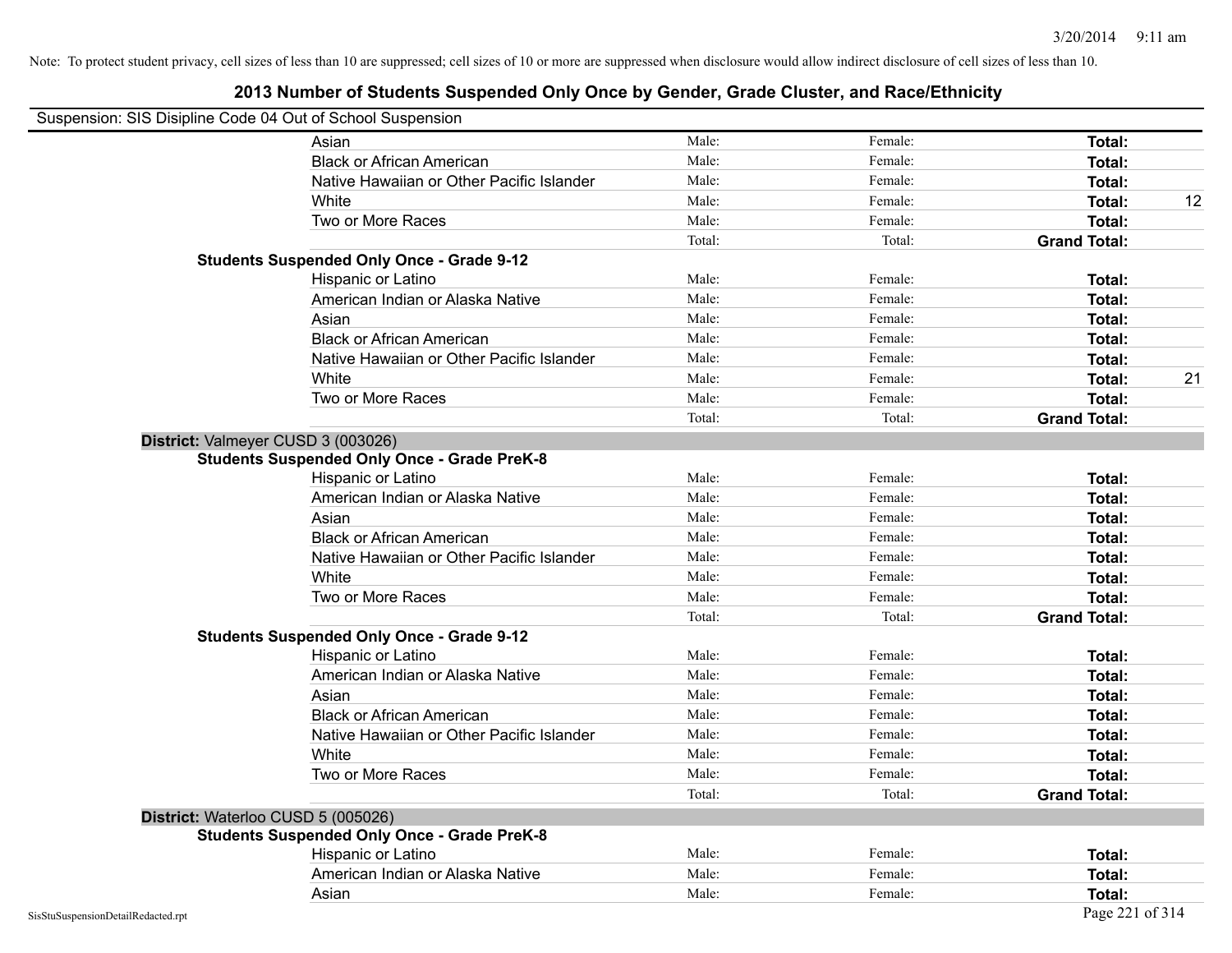| Suspension: SIS Disipline Code 04 Out of School Suspension |                                                    |        |    |         |    |                     |    |
|------------------------------------------------------------|----------------------------------------------------|--------|----|---------|----|---------------------|----|
|                                                            | <b>Black or African American</b>                   | Male:  |    | Female: |    | <b>Total:</b>       |    |
|                                                            | Native Hawaiian or Other Pacific Islander          | Male:  |    | Female: |    | Total:              |    |
|                                                            | White                                              | Male:  |    | Female: |    | Total:              |    |
|                                                            | Two or More Races                                  | Male:  |    | Female: |    | <b>Total:</b>       |    |
|                                                            |                                                    | Total: |    | Total:  |    | <b>Grand Total:</b> |    |
|                                                            | <b>Students Suspended Only Once - Grade 9-12</b>   |        |    |         |    |                     |    |
|                                                            | Hispanic or Latino                                 | Male:  |    | Female: |    | Total:              |    |
|                                                            | American Indian or Alaska Native                   | Male:  |    | Female: |    | Total:              |    |
|                                                            | Asian                                              | Male:  |    | Female: |    | Total:              |    |
|                                                            | <b>Black or African American</b>                   | Male:  |    | Female: |    | Total:              |    |
|                                                            | Native Hawaiian or Other Pacific Islander          | Male:  |    | Female: |    | Total:              |    |
|                                                            | White                                              | Male:  | 24 | Female: | 10 | Total:              | 34 |
|                                                            | Two or More Races                                  | Male:  |    | Female: |    | <b>Total:</b>       |    |
|                                                            |                                                    | Total: |    | Total:  |    | <b>Grand Total:</b> |    |
| County: Non-Public School (000)                            |                                                    |        |    |         |    |                     |    |
|                                                            | District: Monroe/Randolph ROE (000000)             |        |    |         |    |                     |    |
|                                                            | <b>Students Suspended Only Once - Grade PreK-8</b> |        |    |         |    |                     |    |
|                                                            | Hispanic or Latino                                 | Male:  |    | Female: |    | <b>Total:</b>       |    |
|                                                            | American Indian or Alaska Native                   | Male:  |    | Female: |    | Total:              |    |
|                                                            | Asian                                              | Male:  |    | Female: |    | Total:              |    |
|                                                            | <b>Black or African American</b>                   | Male:  |    | Female: |    | Total:              |    |
|                                                            | Native Hawaiian or Other Pacific Islander          | Male:  |    | Female: |    | Total:              |    |
|                                                            | White                                              | Male:  |    | Female: |    | Total:              |    |
|                                                            | Two or More Races                                  | Male:  |    | Female: |    | Total:              |    |
|                                                            |                                                    | Total: |    | Total:  |    | <b>Grand Total:</b> |    |
|                                                            | <b>Students Suspended Only Once - Grade 9-12</b>   |        |    |         |    |                     |    |
|                                                            | Hispanic or Latino                                 | Male:  |    | Female: |    | Total:              |    |
|                                                            | American Indian or Alaska Native                   | Male:  |    | Female: |    | Total:              |    |
|                                                            | Asian                                              | Male:  |    | Female: |    | Total:              |    |
|                                                            | <b>Black or African American</b>                   | Male:  |    | Female: |    | Total:              |    |
|                                                            | Native Hawaiian or Other Pacific Islander          | Male:  |    | Female: |    | Total:              |    |
|                                                            | White                                              | Male:  |    | Female: |    | Total:              |    |
|                                                            | Two or More Races                                  | Male:  |    | Female: |    | Total:              |    |
|                                                            |                                                    | Total: |    | Total:  |    | <b>Grand Total:</b> |    |
|                                                            | District: Non-Public School (0000)                 |        |    |         |    |                     |    |
|                                                            | <b>Students Suspended Only Once - Grade 9-12</b>   |        |    |         |    |                     |    |
|                                                            | Hispanic or Latino                                 | Male:  |    | Female: |    | Total:              |    |
|                                                            | American Indian or Alaska Native                   | Male:  |    | Female: |    | Total:              |    |
|                                                            | Asian                                              | Male:  |    | Female: |    | Total:              |    |
| SisStuSuspensionDetailRedacted.rpt                         |                                                    |        |    |         |    | Page 222 of 314     |    |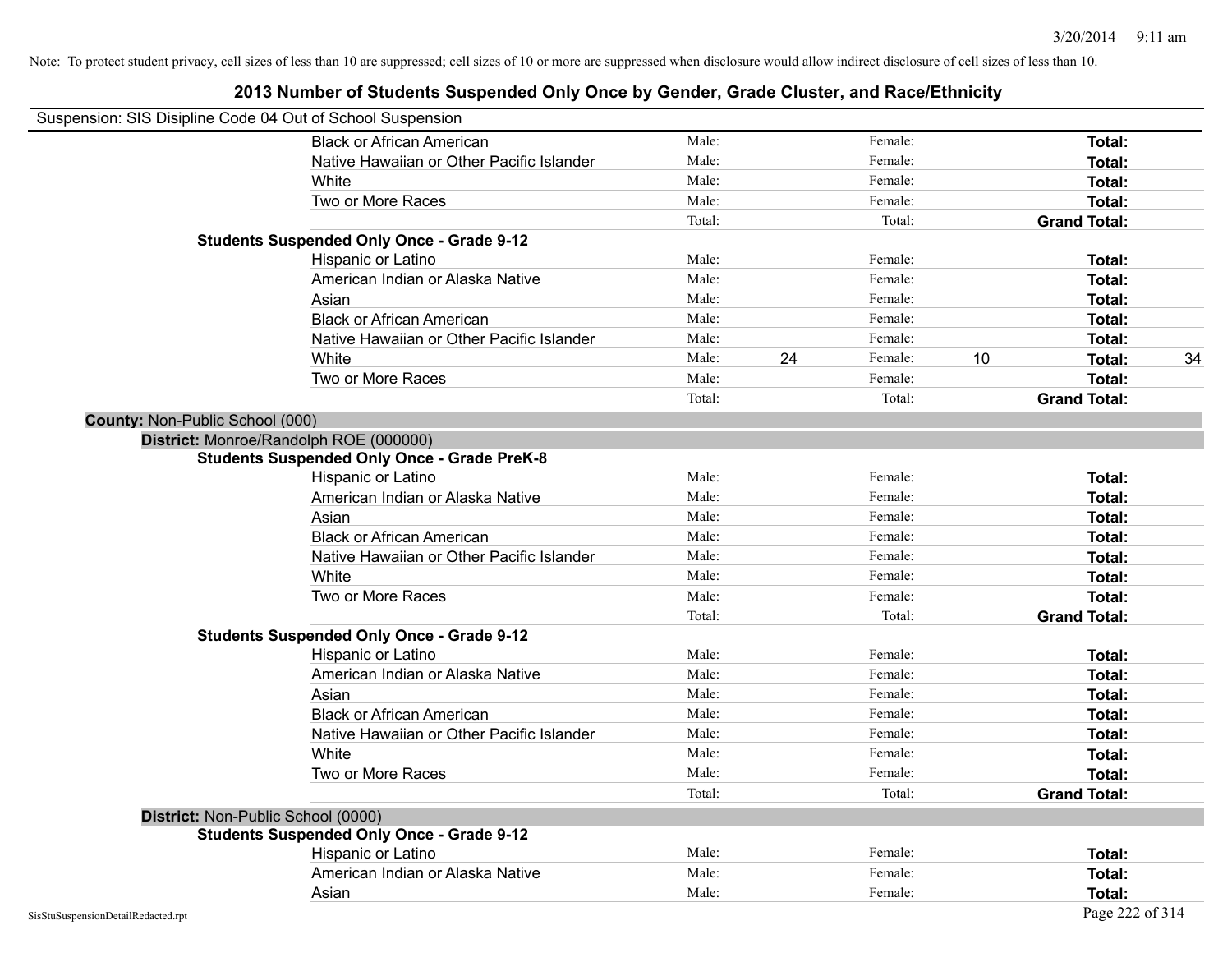**2013 Number of Students Suspended Only Once by Gender, Grade Cluster, and Race/Ethnicity**

|                        | Suspension: SIS Disipline Code 04 Out of School Suspension |        |         |                     |    |
|------------------------|------------------------------------------------------------|--------|---------|---------------------|----|
|                        | <b>Black or African American</b>                           | Male:  | Female: | Total:              |    |
|                        | Native Hawaiian or Other Pacific Islander                  | Male:  | Female: | Total:              |    |
|                        | White                                                      | Male:  | Female: | Total:              |    |
|                        | Two or More Races                                          | Male:  | Female: | Total:              |    |
|                        |                                                            | Total: | Total:  | <b>Grand Total:</b> |    |
| County: Randolph (079) |                                                            |        |         |                     |    |
|                        | District: Chester CUSD 139 (139026)                        |        |         |                     |    |
|                        | <b>Students Suspended Only Once - Grade PreK-8</b>         |        |         |                     |    |
|                        | Hispanic or Latino                                         | Male:  | Female: | Total:              |    |
|                        | American Indian or Alaska Native                           | Male:  | Female: | Total:              |    |
|                        | Asian                                                      | Male:  | Female: | Total:              |    |
|                        | <b>Black or African American</b>                           | Male:  | Female: | Total:              |    |
|                        | Native Hawaiian or Other Pacific Islander                  | Male:  | Female: | Total:              |    |
|                        | White                                                      | Male:  | Female: | Total:              |    |
|                        | Two or More Races                                          | Male:  | Female: | Total:              |    |
|                        |                                                            | Total: | Total:  | <b>Grand Total:</b> |    |
|                        | District: Prairie Du Rocher CCSD 134 (134004)              |        |         |                     |    |
|                        | <b>Students Suspended Only Once - Grade PreK-8</b>         |        |         |                     |    |
|                        | Hispanic or Latino                                         | Male:  | Female: | Total:              |    |
|                        | American Indian or Alaska Native                           | Male:  | Female: | Total:              |    |
|                        | Asian                                                      | Male:  | Female: | Total:              |    |
|                        | <b>Black or African American</b>                           | Male:  | Female: | Total:              |    |
|                        | Native Hawaiian or Other Pacific Islander                  | Male:  | Female: | Total:              |    |
|                        | White                                                      | Male:  | Female: | Total:              |    |
|                        | Two or More Races                                          | Male:  | Female: | Total:              |    |
|                        |                                                            | Total: | Total:  | <b>Grand Total:</b> |    |
|                        | District: Red Bud CUSD 132 (132026)                        |        |         |                     |    |
|                        | <b>Students Suspended Only Once - Grade PreK-8</b>         |        |         |                     |    |
|                        | Hispanic or Latino                                         | Male:  | Female: | Total:              |    |
|                        | American Indian or Alaska Native                           | Male:  | Female: | Total:              |    |
|                        | Asian                                                      | Male:  | Female: | Total:              |    |
|                        | <b>Black or African American</b>                           | Male:  | Female: | Total:              |    |
|                        | Native Hawaiian or Other Pacific Islander                  | Male:  | Female: | Total:              |    |
|                        | White                                                      | Male:  | Female: | Total:              | 11 |
|                        | Two or More Races                                          | Male:  | Female: | <b>Total:</b>       |    |
|                        |                                                            | Total: | Total:  | <b>Grand Total:</b> |    |
|                        |                                                            |        |         |                     |    |

**District:** Sparta CUSD 140 (140026) **Students Suspended Only Once - Grade PreK-8**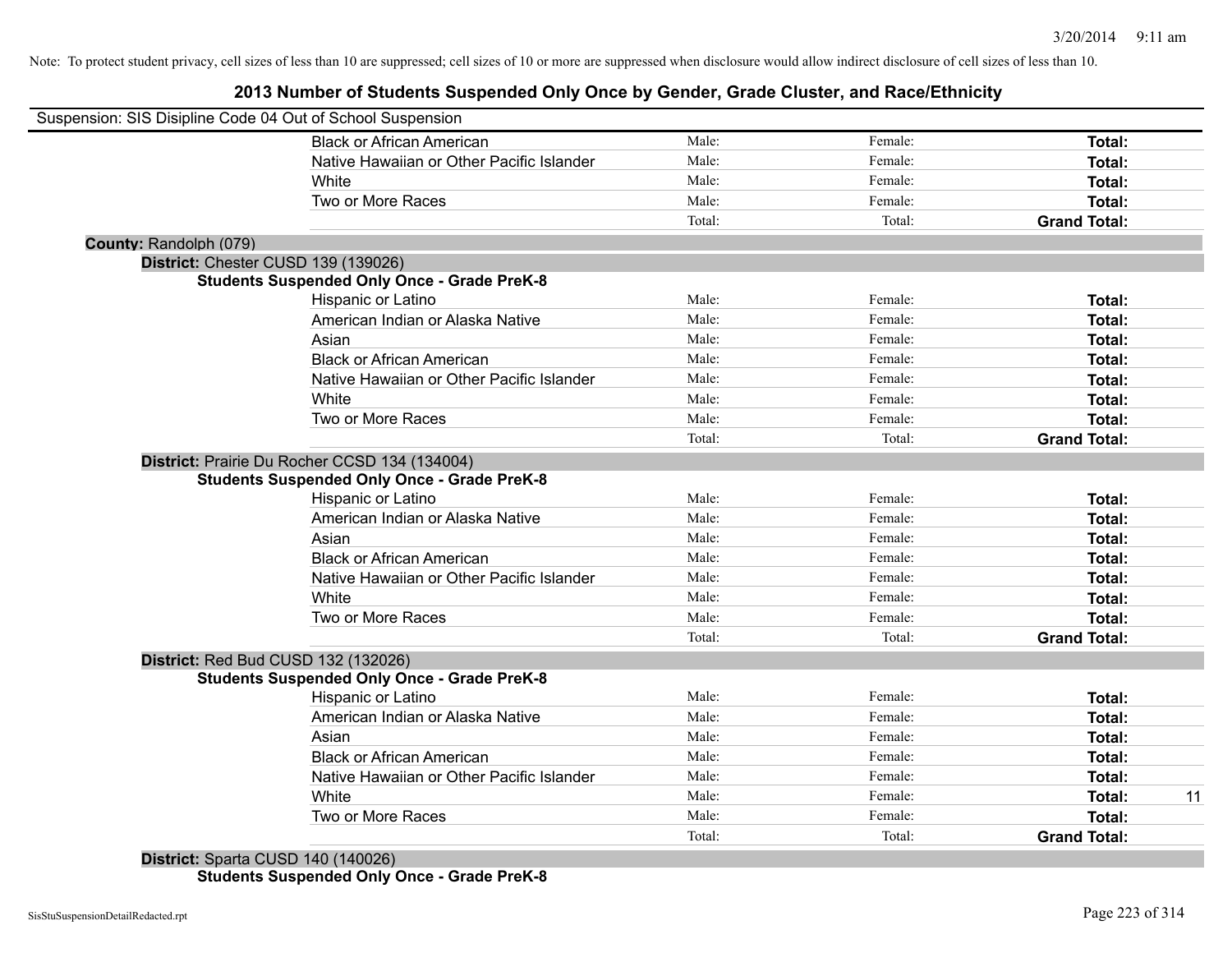### **2013 Number of Students Suspended Only Once by Gender, Grade Cluster, and Race/Ethnicity**

| Suspension: SIS Disipline Code 04 Out of School Suspension |                                                    |        |         |                     |    |
|------------------------------------------------------------|----------------------------------------------------|--------|---------|---------------------|----|
|                                                            |                                                    |        |         |                     |    |
|                                                            | Hispanic or Latino                                 | Male:  | Female: | Total:              |    |
|                                                            | American Indian or Alaska Native                   | Male:  | Female: | Total:              |    |
|                                                            | Asian                                              | Male:  | Female: | Total:              |    |
|                                                            | <b>Black or African American</b>                   | Male:  | Female: | Total:              |    |
|                                                            | Native Hawaiian or Other Pacific Islander          | Male:  | Female: | Total:              |    |
|                                                            | White                                              | Male:  | Female: | Total:              | 10 |
|                                                            | Two or More Races                                  | Male:  | Female: | Total:              |    |
|                                                            |                                                    | Total: | Total:  | <b>Grand Total:</b> |    |
|                                                            | <b>Students Suspended Only Once - Grade 9-12</b>   |        |         |                     |    |
|                                                            | Hispanic or Latino                                 | Male:  | Female: | Total:              |    |
|                                                            | American Indian or Alaska Native                   | Male:  | Female: | Total:              |    |
|                                                            | Asian                                              | Male:  | Female: | Total:              |    |
|                                                            | <b>Black or African American</b>                   | Male:  | Female: | Total:              |    |
|                                                            | Native Hawaiian or Other Pacific Islander          | Male:  | Female: | Total:              |    |
|                                                            | White                                              | Male:  | Female: | Total:              | 12 |
|                                                            | Two or More Races                                  | Male:  | Female: | Total:              |    |
|                                                            |                                                    | Total: | Total:  | <b>Grand Total:</b> |    |
|                                                            | District: Steeleville CUSD 138 (138026)            |        |         |                     |    |
|                                                            | <b>Students Suspended Only Once - Grade PreK-8</b> |        |         |                     |    |
|                                                            | Hispanic or Latino                                 | Male:  | Female: | Total:              |    |
|                                                            | American Indian or Alaska Native                   | Male:  | Female: | Total:              |    |
|                                                            | Asian                                              | Male:  | Female: | Total:              |    |
|                                                            | <b>Black or African American</b>                   | Male:  | Female: | Total:              |    |
|                                                            | Native Hawaiian or Other Pacific Islander          | Male:  | Female: | Total:              |    |
|                                                            | White                                              | Male:  | Female: | Total:              |    |
|                                                            | Two or More Races                                  | Male:  | Female: | Total:              |    |
|                                                            |                                                    | Total: | Total:  | <b>Grand Total:</b> |    |
|                                                            | <b>Students Suspended Only Once - Grade 9-12</b>   |        |         |                     |    |
|                                                            | Hispanic or Latino                                 | Male:  | Female: | Total:              |    |
|                                                            | American Indian or Alaska Native                   | Male:  | Female: | Total:              |    |
|                                                            | Asian                                              | Male:  | Female: | Total:              |    |
|                                                            | <b>Black or African American</b>                   | Male:  | Female: | Total:              |    |
|                                                            | Native Hawaiian or Other Pacific Islander          | Male:  | Female: | Total:              |    |
|                                                            | White                                              | Male:  | Female: | Total:              |    |
|                                                            | Two or More Races                                  | Male:  | Female: | Total:              |    |
|                                                            |                                                    | Total: | Total:  | <b>Grand Total:</b> |    |
|                                                            |                                                    |        |         |                     |    |

**Region:** Non-Public School (77)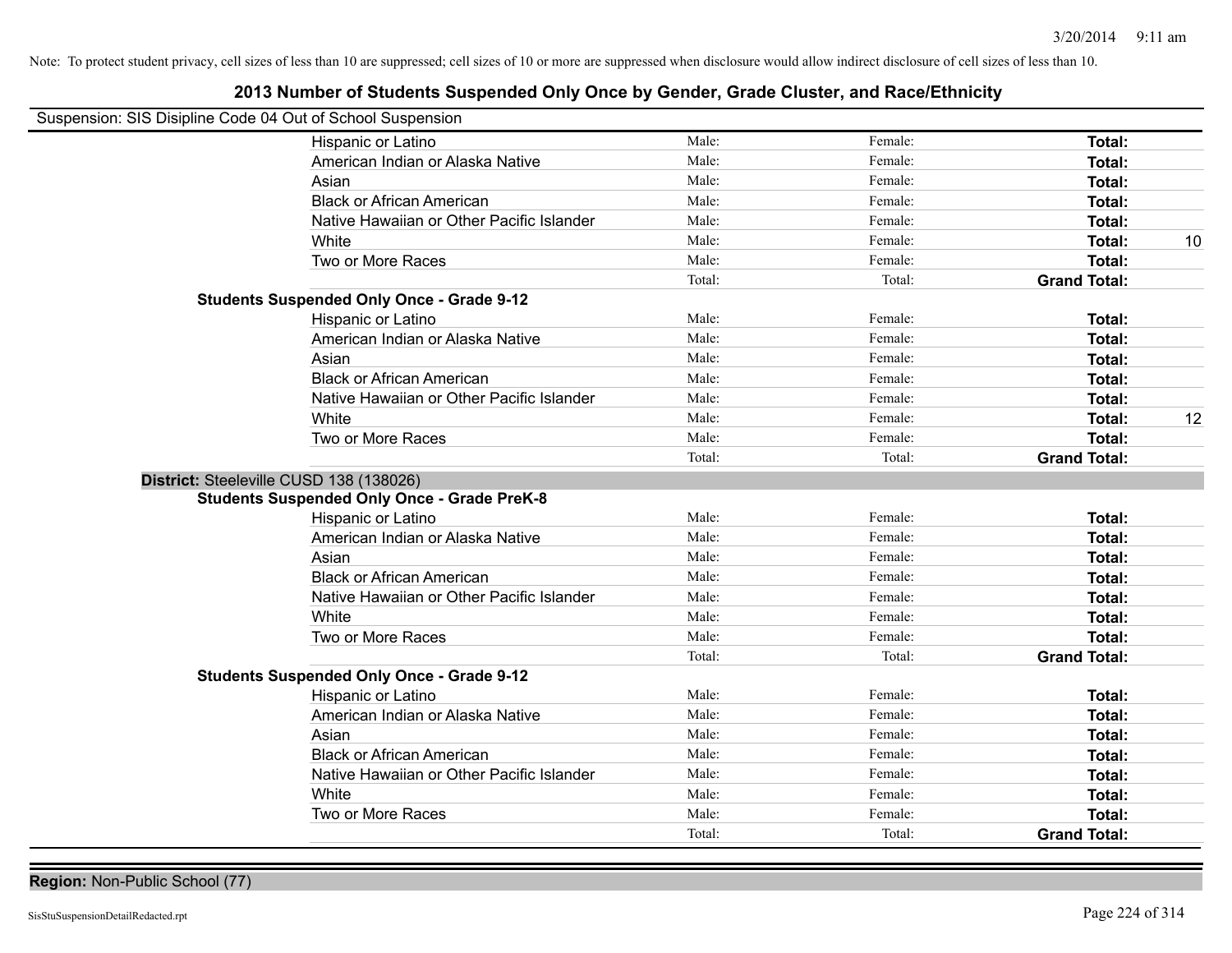| Suspension: SIS Disipline Code 04 Out of School Suspension |  |  |  |
|------------------------------------------------------------|--|--|--|
|------------------------------------------------------------|--|--|--|

| <b>County: Non-Public School (777)</b> |                                                    |        |         |                     |
|----------------------------------------|----------------------------------------------------|--------|---------|---------------------|
|                                        | District: Camelot Schools (027000)                 |        |         |                     |
|                                        | <b>Students Suspended Only Once - Grade 9-12</b>   |        |         |                     |
|                                        | Hispanic or Latino                                 | Male:  | Female: | Total:              |
|                                        | American Indian or Alaska Native                   | Male:  | Female: | Total:              |
|                                        | Asian                                              | Male:  | Female: | Total:              |
|                                        | <b>Black or African American</b>                   | Male:  | Female: | Total:              |
|                                        | Native Hawaiian or Other Pacific Islander          | Male:  | Female: | Total:              |
|                                        | White                                              | Male:  | Female: | Total:              |
|                                        | Two or More Races                                  | Male:  | Female: | Total:              |
|                                        |                                                    | Total: | Total:  | <b>Grand Total:</b> |
|                                        | District: Starr Commonwealth (016100)              |        |         |                     |
|                                        | <b>Students Suspended Only Once - Grade 9-12</b>   |        |         |                     |
|                                        | Hispanic or Latino                                 | Male:  | Female: | Total:              |
|                                        | American Indian or Alaska Native                   | Male:  | Female: | Total:              |
|                                        | Asian                                              | Male:  | Female: | Total:              |
|                                        | <b>Black or African American</b>                   | Male:  | Female: | Total:              |
|                                        | Native Hawaiian or Other Pacific Islander          | Male:  | Female: | Total:              |
|                                        | White                                              | Male:  | Female: | Total:              |
|                                        | Two or More Races                                  | Male:  | Female: | Total:              |
|                                        |                                                    | Total: | Total:  | <b>Grand Total:</b> |
|                                        |                                                    |        |         |                     |
| Region: Peoria ROE (48)                |                                                    |        |         |                     |
| County: Non-Public School (000)        |                                                    |        |         |                     |
| District: Peoria ROE (000000)          |                                                    |        |         |                     |
|                                        | <b>Students Suspended Only Once - Grade PreK-8</b> |        |         |                     |
|                                        | Hispanic or Latino                                 | Male:  | Female: | Total:              |
|                                        | American Indian or Alaska Native                   | Male:  | Female: | Total:              |
|                                        | Asian                                              | Male:  | Female: | Total:              |
|                                        | <b>Black or African American</b>                   | Male:  | Female: | Total:              |
|                                        | Native Hawaiian or Other Pacific Islander          | Male:  | Female: | Total:              |
|                                        | White                                              | Male:  | Female: | Total:              |
|                                        | Two or More Races                                  | Male:  | Female: | Total:              |
|                                        |                                                    | Total: | Total:  | <b>Grand Total:</b> |
|                                        | <b>Students Suspended Only Once - Grade 9-12</b>   |        |         |                     |
|                                        | Hispanic or Latino                                 | Male:  | Female: | Total:              |
|                                        | American Indian or Alaska Native                   | Male:  | Female: | Total:              |
|                                        | Asian                                              | Male:  | Female: | Total:              |
|                                        |                                                    |        |         |                     |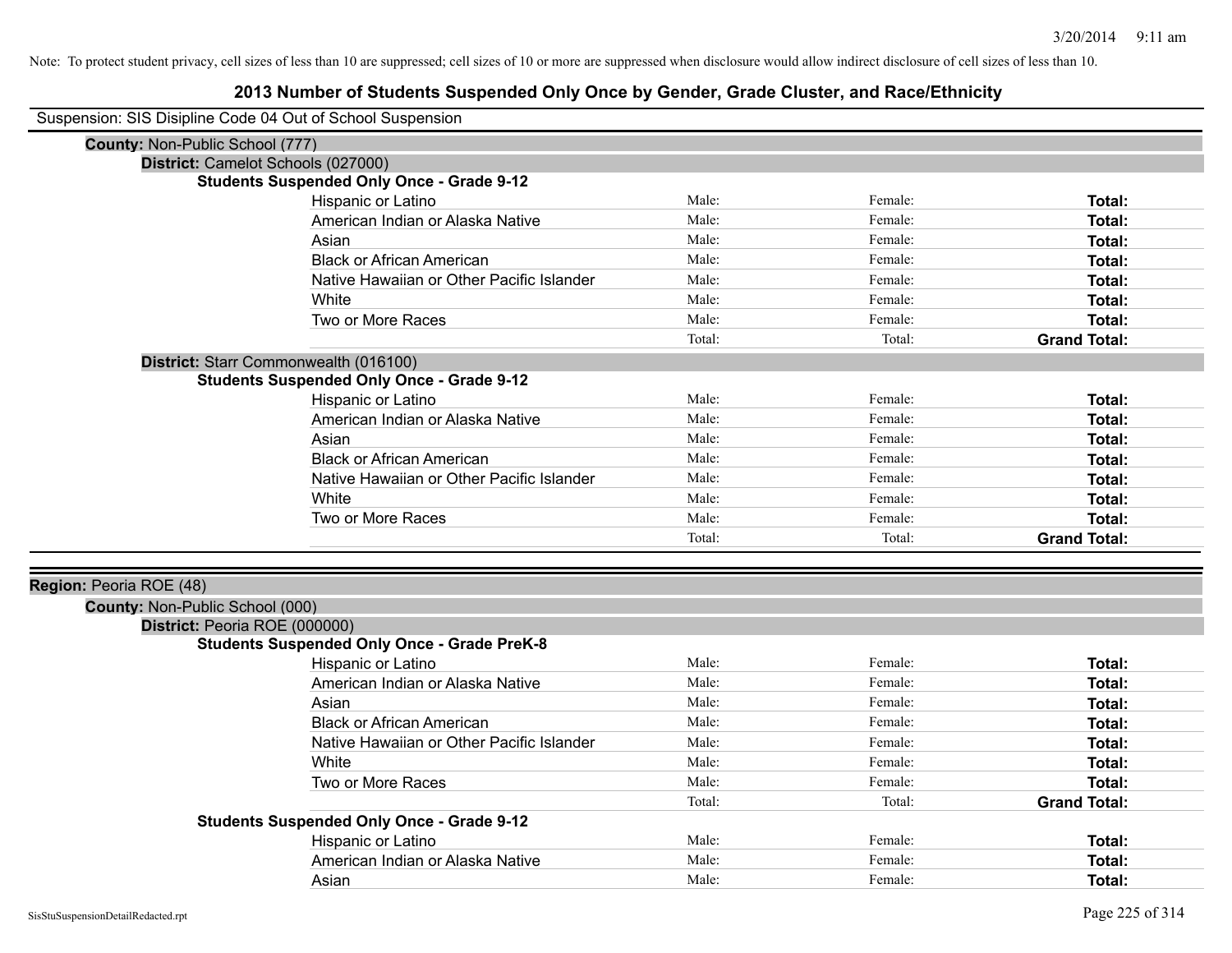|                      | Suspension: SIS Disipline Code 04 Out of School Suspension |        |         |                     |    |
|----------------------|------------------------------------------------------------|--------|---------|---------------------|----|
|                      | <b>Black or African American</b>                           | Male:  | Female: | Total:              | 12 |
|                      | Native Hawaiian or Other Pacific Islander                  | Male:  | Female: | Total:              |    |
|                      | White                                                      | Male:  | Female: | Total:              |    |
|                      | Two or More Races                                          | Male:  | Female: | Total:              |    |
|                      |                                                            | Total: | Total:  | <b>Grand Total:</b> |    |
| County: Peoria (072) |                                                            |        |         |                     |    |
|                      | District: Bartonville SD 66 (066002)                       |        |         |                     |    |
|                      | <b>Students Suspended Only Once - Grade PreK-8</b>         |        |         |                     |    |
|                      | Hispanic or Latino                                         | Male:  | Female: | Total:              |    |
|                      | American Indian or Alaska Native                           | Male:  | Female: | Total:              |    |
|                      | Asian                                                      | Male:  | Female: | Total:              |    |
|                      | <b>Black or African American</b>                           | Male:  | Female: | Total:              |    |
|                      | Native Hawaiian or Other Pacific Islander                  | Male:  | Female: | Total:              |    |
|                      | White                                                      | Male:  | Female: | Total:              | 12 |
|                      | Two or More Races                                          | Male:  | Female: | Total:              |    |
|                      |                                                            | Total: | Total:  | <b>Grand Total:</b> |    |
|                      | District: Childrens Home Assoc of IL (005200)              |        |         |                     |    |
|                      | <b>Students Suspended Only Once - Grade 9-12</b>           |        |         |                     |    |
|                      | Hispanic or Latino                                         | Male:  | Female: | Total:              |    |
|                      | American Indian or Alaska Native                           | Male:  | Female: | Total:              |    |
|                      | Asian                                                      | Male:  | Female: | Total:              |    |
|                      | <b>Black or African American</b>                           | Male:  | Female: | Total:              |    |
|                      | Native Hawaiian or Other Pacific Islander                  | Male:  | Female: | Total:              |    |
|                      | White                                                      | Male:  | Female: | Total:              |    |
|                      | Two or More Races                                          | Male:  | Female: | Total:              |    |
|                      |                                                            | Total: | Total:  | <b>Grand Total:</b> |    |
|                      | District: Dunlap CUSD 323 (323026)                         |        |         |                     |    |
|                      | <b>Students Suspended Only Once - Grade PreK-8</b>         |        |         |                     |    |
|                      | Hispanic or Latino                                         | Male:  | Female: | Total:              |    |
|                      | American Indian or Alaska Native                           | Male:  | Female: | Total:              |    |
|                      | Asian                                                      | Male:  | Female: | Total:              |    |
|                      | <b>Black or African American</b>                           | Male:  | Female: | Total:              |    |
|                      | Native Hawaiian or Other Pacific Islander                  | Male:  | Female: | Total:              |    |
|                      | White                                                      | Male:  | Female: | Total:              | 25 |
|                      | Two or More Races                                          | Male:  | Female: | Total:              |    |
|                      |                                                            | Total: | Total:  | <b>Grand Total:</b> | 35 |
|                      | <b>Students Suspended Only Once - Grade 9-12</b>           |        |         |                     |    |
|                      | <b>Hispanic or Latino</b>                                  | Male:  | Female: | Total:              |    |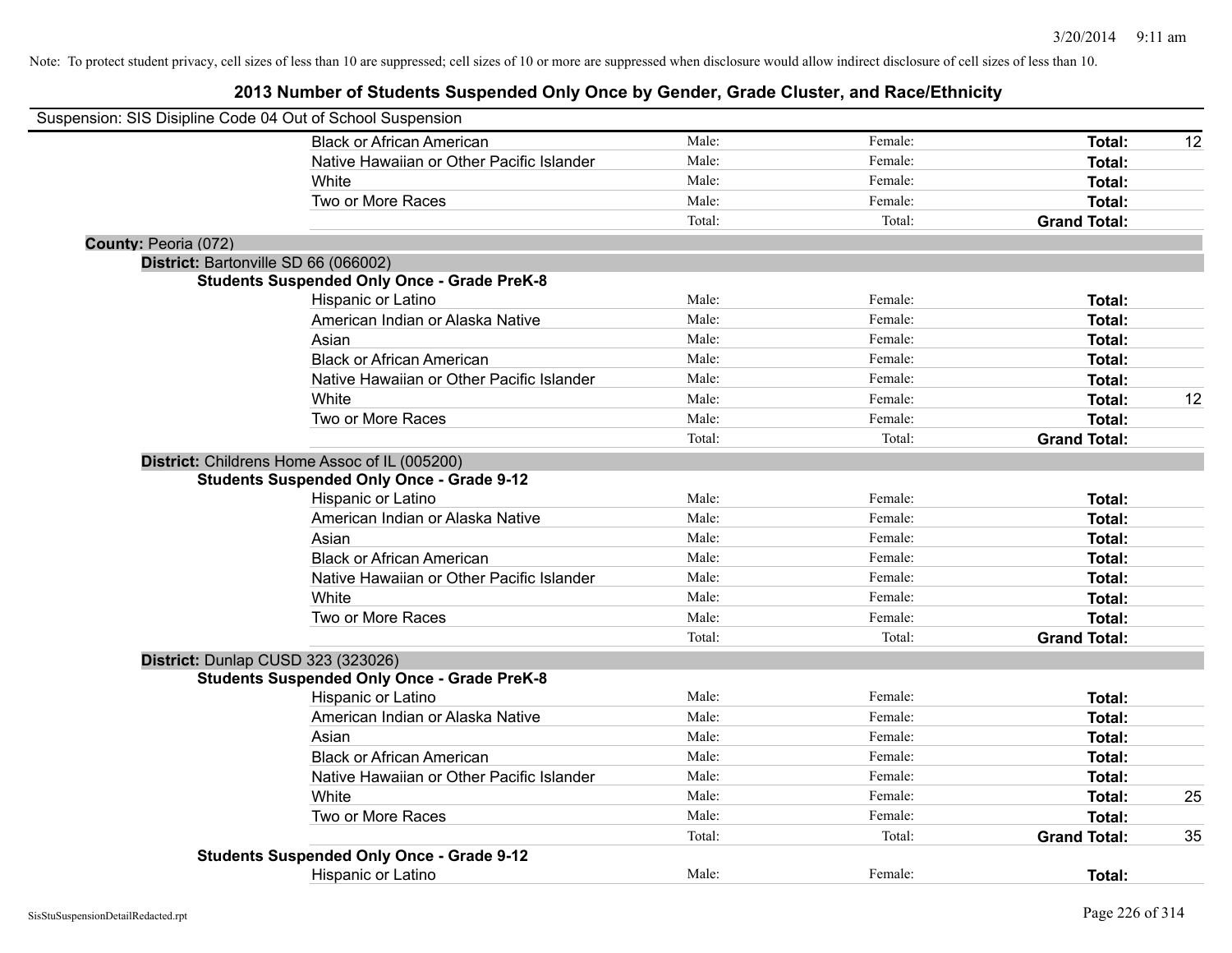| Suspension: SIS Disipline Code 04 Out of School Suspension |                                                    |        |         |                     |    |
|------------------------------------------------------------|----------------------------------------------------|--------|---------|---------------------|----|
|                                                            | American Indian or Alaska Native                   | Male:  | Female: | Total:              |    |
|                                                            | Asian                                              | Male:  | Female: | <b>Total:</b>       |    |
|                                                            | <b>Black or African American</b>                   | Male:  | Female: | <b>Total:</b>       |    |
|                                                            | Native Hawaiian or Other Pacific Islander          | Male:  | Female: | Total:              |    |
|                                                            | White                                              | Male:  | Female: | Total:              | 18 |
|                                                            | Two or More Races                                  | Male:  | Female: | <b>Total:</b>       |    |
|                                                            |                                                    | Total: | Total:  | <b>Grand Total:</b> |    |
|                                                            | District: Elmwood CUSD 322 (322026)                |        |         |                     |    |
|                                                            | <b>Students Suspended Only Once - Grade PreK-8</b> |        |         |                     |    |
|                                                            | Hispanic or Latino                                 | Male:  | Female: | <b>Total:</b>       |    |
|                                                            | American Indian or Alaska Native                   | Male:  | Female: | <b>Total:</b>       |    |
|                                                            | Asian                                              | Male:  | Female: | Total:              |    |
|                                                            | <b>Black or African American</b>                   | Male:  | Female: | Total:              |    |
|                                                            | Native Hawaiian or Other Pacific Islander          | Male:  | Female: | Total:              |    |
|                                                            | White                                              | Male:  | Female: | <b>Total:</b>       |    |
|                                                            | Two or More Races                                  | Male:  | Female: | Total:              |    |
|                                                            |                                                    | Total: | Total:  | <b>Grand Total:</b> |    |
|                                                            | <b>Students Suspended Only Once - Grade 9-12</b>   |        |         |                     |    |
|                                                            | Hispanic or Latino                                 | Male:  | Female: | Total:              |    |
|                                                            | American Indian or Alaska Native                   | Male:  | Female: | Total:              |    |
|                                                            | Asian                                              | Male:  | Female: | Total:              |    |
|                                                            | <b>Black or African American</b>                   | Male:  | Female: | Total:              |    |
|                                                            | Native Hawaiian or Other Pacific Islander          | Male:  | Female: | <b>Total:</b>       |    |
|                                                            | White                                              | Male:  | Female: | <b>Total:</b>       |    |
|                                                            | Two or More Races                                  | Male:  | Female: | Total:              |    |
|                                                            |                                                    | Total: | Total:  | <b>Grand Total:</b> |    |
|                                                            | District: Farmington Central CUSD 265 (265026)     |        |         |                     |    |
|                                                            | <b>Students Suspended Only Once - Grade PreK-8</b> |        |         |                     |    |
|                                                            | Hispanic or Latino                                 | Male:  | Female: | Total:              |    |
|                                                            | American Indian or Alaska Native                   | Male:  | Female: | Total:              |    |
|                                                            | Asian                                              | Male:  | Female: | Total:              |    |
|                                                            | <b>Black or African American</b>                   | Male:  | Female: | Total:              |    |
|                                                            | Native Hawaiian or Other Pacific Islander          | Male:  | Female: | <b>Total:</b>       |    |
|                                                            | White                                              | Male:  | Female: | Total:              | 15 |
|                                                            | Two or More Races                                  | Male:  | Female: | <b>Total:</b>       |    |
|                                                            |                                                    | Total: | Total:  | <b>Grand Total:</b> |    |
|                                                            | <b>Students Suspended Only Once - Grade 9-12</b>   |        |         |                     |    |
|                                                            | Hispanic or Latino                                 | Male:  | Female: | Total:              |    |
|                                                            | American Indian or Alaska Native                   | Male:  | Female: | Total:              |    |
| SisStuSuspensionDetailRedacted.rpt                         |                                                    |        |         | Page 227 of 314     |    |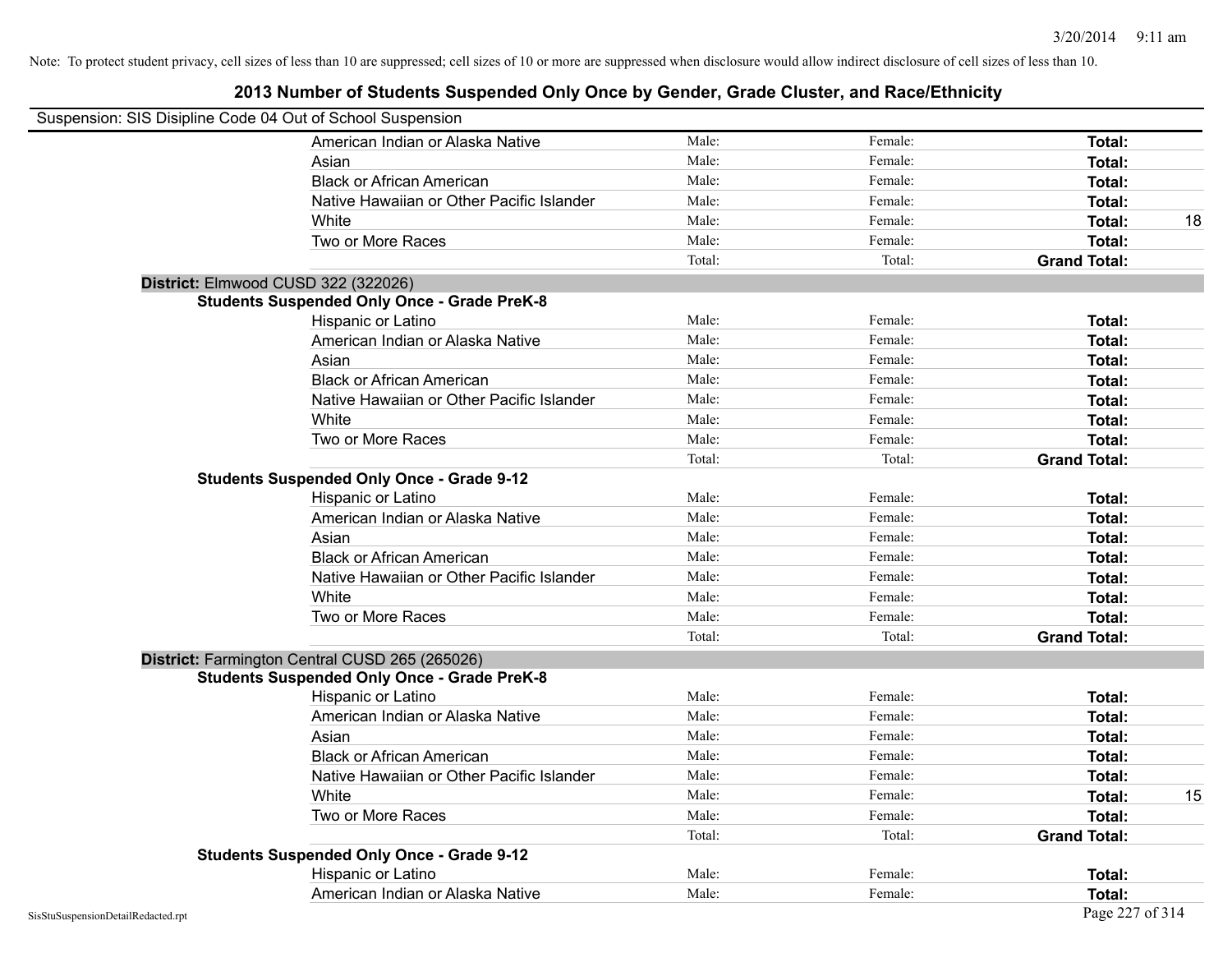| Suspension: SIS Disipline Code 04 Out of School Suspension |                                                                                                    |                |    |                    |    |                     |    |
|------------------------------------------------------------|----------------------------------------------------------------------------------------------------|----------------|----|--------------------|----|---------------------|----|
|                                                            | Asian                                                                                              | Male:          |    | Female:            |    | Total:              |    |
|                                                            | <b>Black or African American</b>                                                                   | Male:          |    | Female:            |    | Total:              |    |
|                                                            | Native Hawaiian or Other Pacific Islander                                                          | Male:          |    | Female:            |    | Total:              |    |
|                                                            | White                                                                                              | Male:          |    | Female:            |    | Total:              |    |
|                                                            | Two or More Races                                                                                  | Male:          |    | Female:            |    | Total:              |    |
|                                                            |                                                                                                    | Total:         |    | Total:             |    | <b>Grand Total:</b> | 13 |
|                                                            | District: Hollis Cons SD 328 (328003)                                                              |                |    |                    |    |                     |    |
|                                                            | <b>Students Suspended Only Once - Grade PreK-8</b>                                                 |                |    |                    |    |                     |    |
|                                                            | Hispanic or Latino                                                                                 | Male:          |    | Female:            |    | Total:              |    |
|                                                            | American Indian or Alaska Native                                                                   | Male:          |    | Female:            |    | Total:              |    |
|                                                            | Asian                                                                                              | Male:          |    | Female:            |    | Total:              |    |
|                                                            | <b>Black or African American</b>                                                                   | Male:          |    | Female:            |    | Total:              |    |
|                                                            | Native Hawaiian or Other Pacific Islander                                                          | Male:          |    | Female:            |    | Total:              |    |
|                                                            | White                                                                                              | Male:          |    | Female:            |    | Total:              |    |
|                                                            | Two or More Races                                                                                  | Male:          |    | Female:            |    | Total:              |    |
|                                                            |                                                                                                    | Total:         |    | Total:             |    | <b>Grand Total:</b> |    |
|                                                            | District: Il Valley Central USD 321 (321026)<br><b>Students Suspended Only Once - Grade PreK-8</b> |                |    |                    |    |                     |    |
|                                                            | Hispanic or Latino                                                                                 | Male:          |    | Female:            |    | Total:              |    |
|                                                            | American Indian or Alaska Native                                                                   | Male:          |    | Female:            |    | Total:              |    |
|                                                            | Asian                                                                                              | Male:          |    | Female:            |    | Total:              |    |
|                                                            | <b>Black or African American</b>                                                                   | Male:          |    | Female:            |    | Total:              |    |
|                                                            | Native Hawaiian or Other Pacific Islander                                                          | Male:          |    | Female:            |    | Total:              |    |
|                                                            | White                                                                                              | Male:          |    | Female:            |    | Total:              |    |
|                                                            | Two or More Races                                                                                  | Male:          |    | Female:            |    | Total:              |    |
|                                                            |                                                                                                    | Total:         |    | Total:             |    | <b>Grand Total:</b> |    |
|                                                            | <b>Students Suspended Only Once - Grade 9-12</b>                                                   |                |    |                    |    |                     |    |
|                                                            | Hispanic or Latino                                                                                 | Male:<br>Male: |    | Female:<br>Female: |    | Total:              |    |
|                                                            | American Indian or Alaska Native<br>Asian                                                          | Male:          |    | Female:            |    | Total:<br>Total:    |    |
|                                                            | <b>Black or African American</b>                                                                   | Male:          |    | Female:            |    | Total:              |    |
|                                                            |                                                                                                    | Male:          |    | Female:            |    | Total:              |    |
|                                                            | Native Hawaiian or Other Pacific Islander<br><b>White</b>                                          | Male:          | 16 | Female:            | 10 | Total:              | 26 |
|                                                            | Two or More Races                                                                                  | Male:          |    | Female:            |    | Total:              |    |
|                                                            |                                                                                                    | Total:         |    | Total:             |    |                     |    |
|                                                            |                                                                                                    |                |    |                    |    | <b>Grand Total:</b> |    |
|                                                            | District: Illini Bluffs CUSD 327 (327026)                                                          |                |    |                    |    |                     |    |
|                                                            | <b>Students Suspended Only Once - Grade PreK-8</b>                                                 | Male:          |    | Female:            |    |                     |    |
|                                                            | Hispanic or Latino                                                                                 |                |    |                    |    | Total:              |    |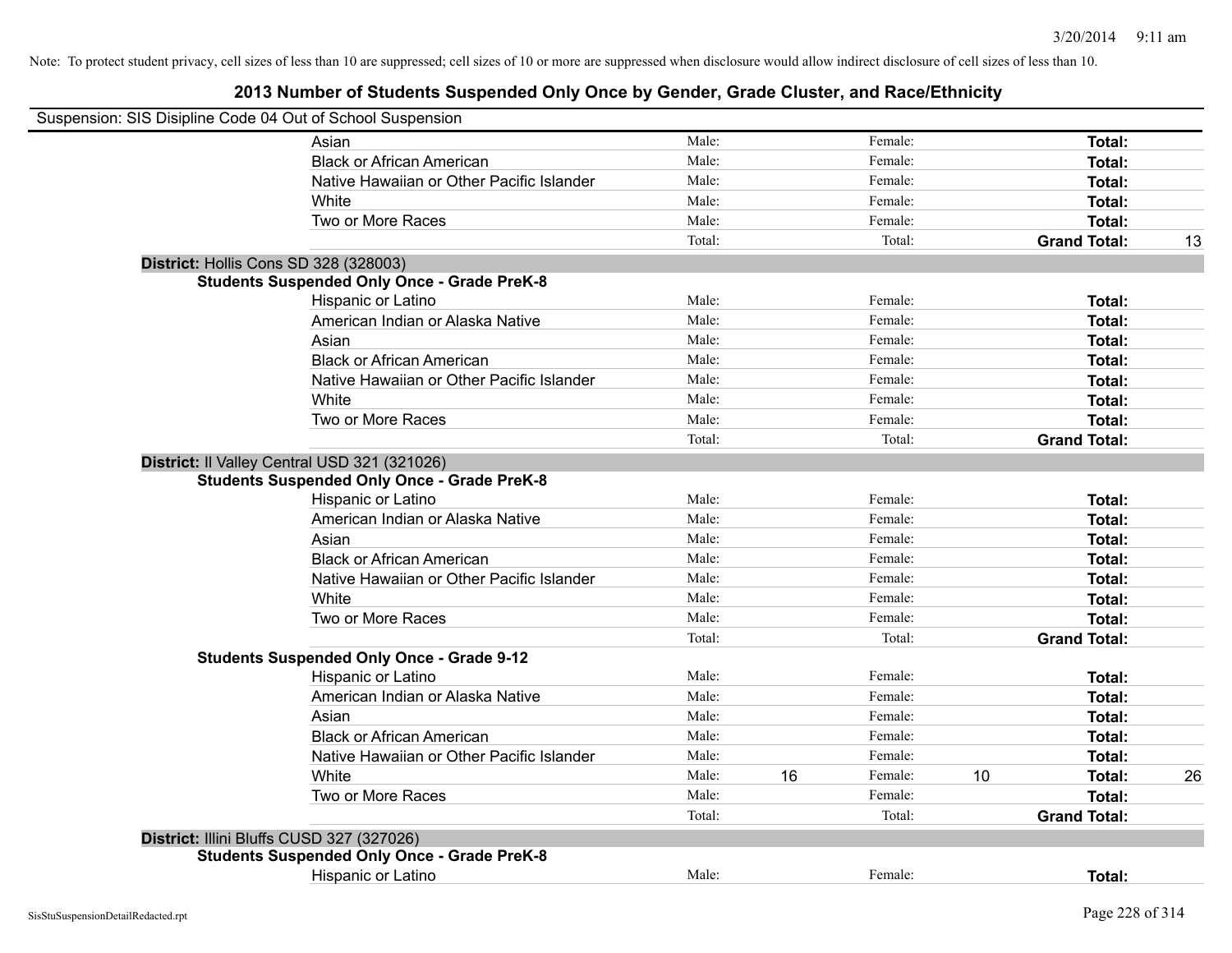### **2013 Number of Students Suspended Only Once by Gender, Grade Cluster, and Race/Ethnicity**

| Suspension: SIS Disipline Code 04 Out of School Suspension |        |               |                     |    |
|------------------------------------------------------------|--------|---------------|---------------------|----|
| American Indian or Alaska Native                           | Male:  | Female:       | Total:              |    |
| Asian                                                      | Male:  | Female:       | Total:              |    |
| <b>Black or African American</b>                           | Male:  | Female:       | Total:              |    |
| Native Hawaiian or Other Pacific Islander                  | Male:  | Female:       | Total:              |    |
| White                                                      | Male:  | Female:       | Total:              |    |
| Two or More Races                                          | Male:  | Female:       | Total:              |    |
|                                                            | Total: | Total:        | <b>Grand Total:</b> | 12 |
| <b>Students Suspended Only Once - Grade 9-12</b>           |        |               |                     |    |
| Hispanic or Latino                                         | Male:  | Female:       | Total:              |    |
| American Indian or Alaska Native                           | Male:  | Female:       | Total:              |    |
| Asian                                                      | Male:  | Female:       | Total:              |    |
| <b>Black or African American</b>                           | Male:  | Female:       | Total:              |    |
| Native Hawaiian or Other Pacific Islander                  | Male:  | Female:       | Total:              |    |
| White                                                      | Male:  | Female:       | Total:              | 14 |
| Two or More Races                                          | Male:  | Female:       | Total:              |    |
|                                                            | Total: | Total:        | <b>Grand Total:</b> |    |
| District: Limestone CHSD 310 (310016)                      |        |               |                     |    |
| <b>Students Suspended Only Once - Grade 9-12</b>           |        |               |                     |    |
| Hispanic or Latino                                         | Male:  | Female:       | Total:              |    |
| American Indian or Alaska Native                           | Male:  | Female:       | Total:              |    |
| Asian                                                      | Male:  | Female:       | Total:              |    |
| <b>Black or African American</b>                           | Male:  | Female:       | Total:              |    |
| Native Hawaiian or Other Pacific Islander                  | Male:  | Female:       | Total:              |    |
| White                                                      | Male:  | 21<br>Female: | 14<br>Total:        | 35 |
| Two or More Races                                          | Male:  | Female:       | Total:              |    |
|                                                            | Total: | Total:        | <b>Grand Total:</b> | 50 |
| District: Limestone Walters CCSD 316 (316004)              |        |               |                     |    |
| <b>Students Suspended Only Once - Grade PreK-8</b>         |        |               |                     |    |
| Hispanic or Latino                                         | Male:  | Female:       | <b>Total:</b>       |    |
| American Indian or Alaska Native                           | Male:  | Female:       | Total:              |    |
| Asian                                                      | Male:  | Female:       | Total:              |    |
| <b>Black or African American</b>                           | Male:  | Female:       | Total:              |    |
| Native Hawaiian or Other Pacific Islander                  | Male:  | Female:       | Total:              |    |
| White                                                      | Male:  | Female:       | Total:              |    |
| Two or More Races                                          | Male:  | Female:       | Total:              |    |
|                                                            | Total: | Total:        | <b>Grand Total:</b> |    |

**District:** Non-Public School (053S) **Students Suspended Only Once - Grade PreK-8**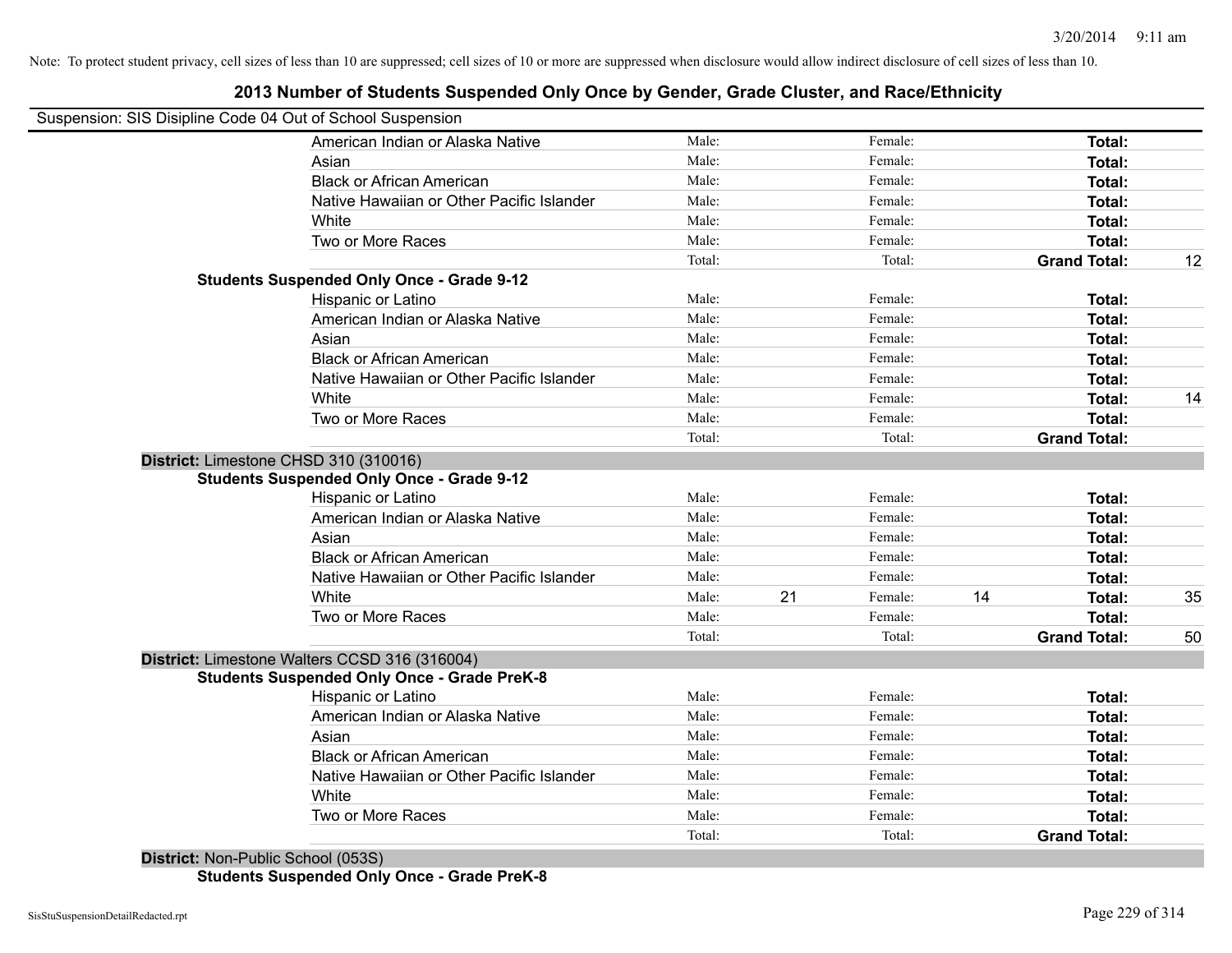| Suspension: SIS Disipline Code 04 Out of School Suspension |        |         |                     |    |
|------------------------------------------------------------|--------|---------|---------------------|----|
| Hispanic or Latino                                         | Male:  | Female: | Total:              |    |
| American Indian or Alaska Native                           | Male:  | Female: | Total:              |    |
| Asian                                                      | Male:  | Female: | Total:              |    |
| <b>Black or African American</b>                           | Male:  | Female: | Total:              |    |
| Native Hawaiian or Other Pacific Islander                  | Male:  | Female: | Total:              |    |
| White                                                      | Male:  | Female: | Total:              |    |
| Two or More Races                                          | Male:  | Female: | Total:              |    |
|                                                            | Total: | Total:  | <b>Grand Total:</b> |    |
| District: Norwood ESD 63 (063002)                          |        |         |                     |    |
| <b>Students Suspended Only Once - Grade PreK-8</b>         |        |         |                     |    |
| Hispanic or Latino                                         | Male:  | Female: | Total:              |    |
| American Indian or Alaska Native                           | Male:  | Female: | Total:              |    |
| Asian                                                      | Male:  | Female: | Total:              |    |
| <b>Black or African American</b>                           | Male:  | Female: | Total:              |    |
| Native Hawaiian or Other Pacific Islander                  | Male:  | Female: | Total:              |    |
| White                                                      | Male:  | Female: | Total:              | 13 |
| Two or More Races                                          | Male:  | Female: | Total:              |    |
|                                                            | Total: | Total:  | <b>Grand Total:</b> |    |
| District: Oak Grove SD 68 (068002)                         |        |         |                     |    |
| <b>Students Suspended Only Once - Grade PreK-8</b>         |        |         |                     |    |
| Hispanic or Latino                                         | Male:  | Female: | Total:              |    |
| American Indian or Alaska Native                           | Male:  | Female: | Total:              |    |
| Asian                                                      | Male:  | Female: | Total:              |    |
| <b>Black or African American</b>                           | Male:  | Female: | Total:              |    |
| Native Hawaiian or Other Pacific Islander                  | Male:  | Female: | Total:              |    |
| White                                                      | Male:  | Female: | Total:              |    |
| Two or More Races                                          | Male:  | Female: | Total:              |    |
|                                                            | Total: | Total:  | <b>Grand Total:</b> |    |
| District: Peoria Heights CUSD 325 (325026)                 |        |         |                     |    |
| <b>Students Suspended Only Once - Grade PreK-8</b>         |        |         |                     |    |
| Hispanic or Latino                                         | Male:  | Female: | Total:              |    |
| American Indian or Alaska Native                           | Male:  | Female: | Total:              |    |
| Asian                                                      | Male:  | Female: | Total:              |    |
| <b>Black or African American</b>                           | Male:  | Female: | Total:              |    |
| Native Hawaiian or Other Pacific Islander                  | Male:  | Female: | Total:              |    |
| White                                                      | Male:  | Female: | Total:              | 15 |
| Two or More Races                                          | Male:  | Female: | Total:              |    |
|                                                            | Total: | Total:  | <b>Grand Total:</b> |    |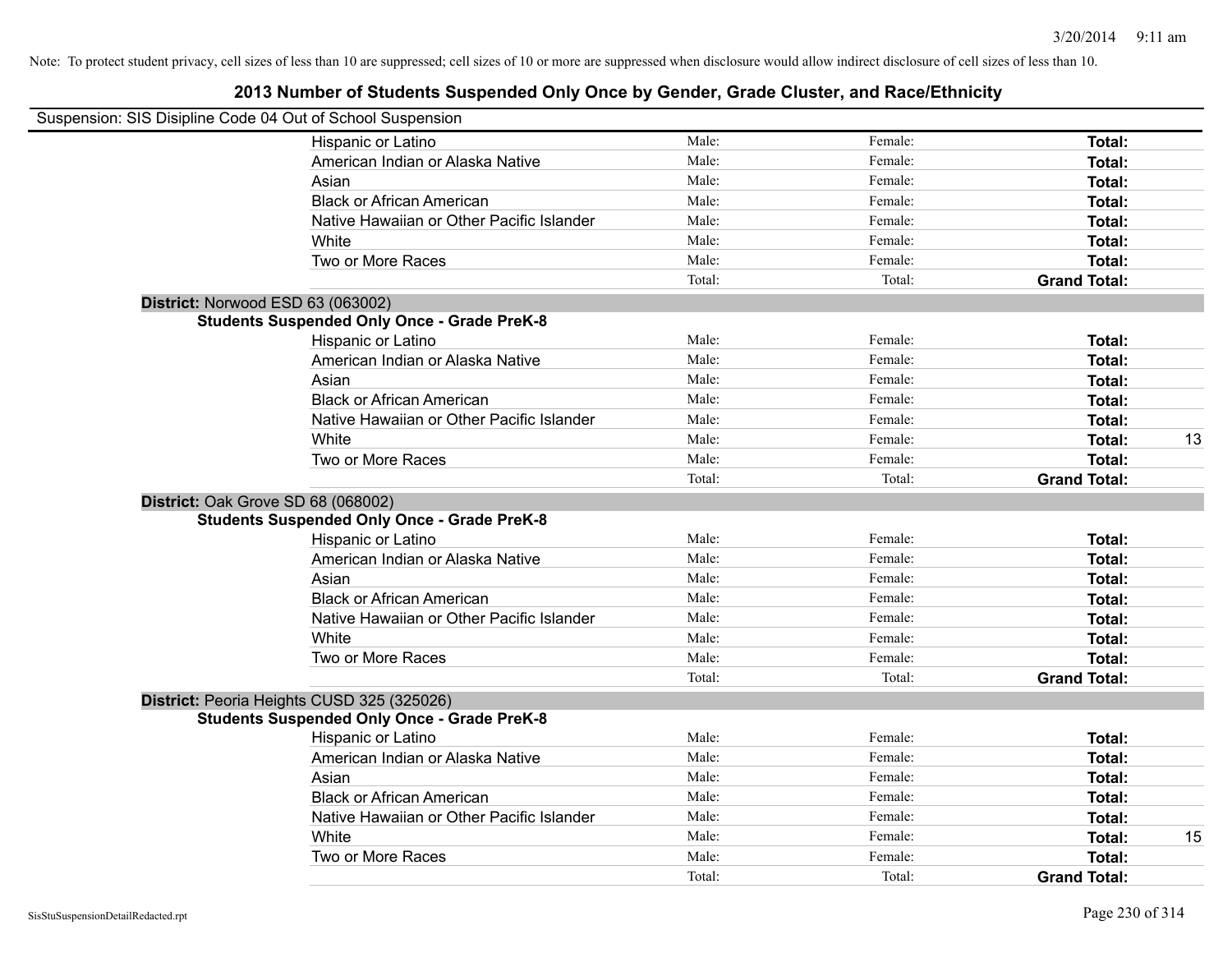| Suspension: SIS Disipline Code 04 Out of School Suspension |        |     |         |     |                     |     |
|------------------------------------------------------------|--------|-----|---------|-----|---------------------|-----|
| <b>Students Suspended Only Once - Grade 9-12</b>           |        |     |         |     |                     |     |
| Hispanic or Latino                                         | Male:  |     | Female: |     | Total:              |     |
| American Indian or Alaska Native                           | Male:  |     | Female: |     | Total:              |     |
| Asian                                                      | Male:  |     | Female: |     | Total:              |     |
| <b>Black or African American</b>                           | Male:  |     | Female: |     | Total:              |     |
| Native Hawaiian or Other Pacific Islander                  | Male:  |     | Female: |     | Total:              |     |
| White                                                      | Male:  |     | Female: |     | Total:              | 16  |
| Two or More Races                                          | Male:  |     | Female: |     | Total:              |     |
|                                                            | Total: |     | Total:  |     | <b>Grand Total:</b> |     |
| <b>District: Peoria SD 150 (150025)</b>                    |        |     |         |     |                     |     |
| <b>Students Suspended Only Once - Grade PreK-8</b>         |        |     |         |     |                     |     |
| Hispanic or Latino                                         | Male:  | 17  | Female: | 18  | Total:              | 35  |
| American Indian or Alaska Native                           | Male:  |     | Female: |     | Total:              |     |
| Asian                                                      | Male:  |     | Female: |     | Total:              |     |
| <b>Black or African American</b>                           | Male:  | 374 | Female: | 261 | Total:              | 635 |
| Native Hawaiian or Other Pacific Islander                  | Male:  |     | Female: |     | Total:              |     |
| White                                                      | Male:  | 57  | Female: | 26  | Total:              | 83  |
| Two or More Races                                          | Male:  | 40  | Female: | 15  | Total:              | 55  |
|                                                            | Total: |     | Total:  |     | <b>Grand Total:</b> |     |
| <b>Students Suspended Only Once - Grade 9-12</b>           |        |     |         |     |                     |     |
| Hispanic or Latino                                         | Male:  |     | Female: |     | Total:              | 30  |
| American Indian or Alaska Native                           | Male:  |     | Female: |     | Total:              |     |
| Asian                                                      | Male:  |     | Female: |     | Total:              |     |
| <b>Black or African American</b>                           | Male:  | 136 | Female: | 172 | Total:              | 308 |
| Native Hawaiian or Other Pacific Islander                  | Male:  |     | Female: |     | Total:              |     |
| White                                                      | Male:  | 37  | Female: | 22  | Total:              | 59  |
| Two or More Races                                          | Male:  |     | Female: |     | Total:              | 21  |
|                                                            | Total: |     | Total:  |     | <b>Grand Total:</b> |     |
| District: Pleasant Hill SD 69 (069002)                     |        |     |         |     |                     |     |
| <b>Students Suspended Only Once - Grade PreK-8</b>         |        |     |         |     |                     |     |
| Hispanic or Latino                                         | Male:  |     | Female: |     | Total:              |     |
| American Indian or Alaska Native                           | Male:  |     | Female: |     | Total:              |     |
| Asian                                                      | Male:  |     | Female: |     | Total:              |     |
| <b>Black or African American</b>                           | Male:  |     | Female: |     | Total:              |     |
| Native Hawaiian or Other Pacific Islander                  | Male:  |     | Female: |     | Total:              |     |
| White                                                      | Male:  |     | Female: |     | Total:              |     |
| Two or More Races                                          | Male:  |     | Female: |     | Total:              |     |
|                                                            | Total: |     | Total:  |     | <b>Grand Total:</b> |     |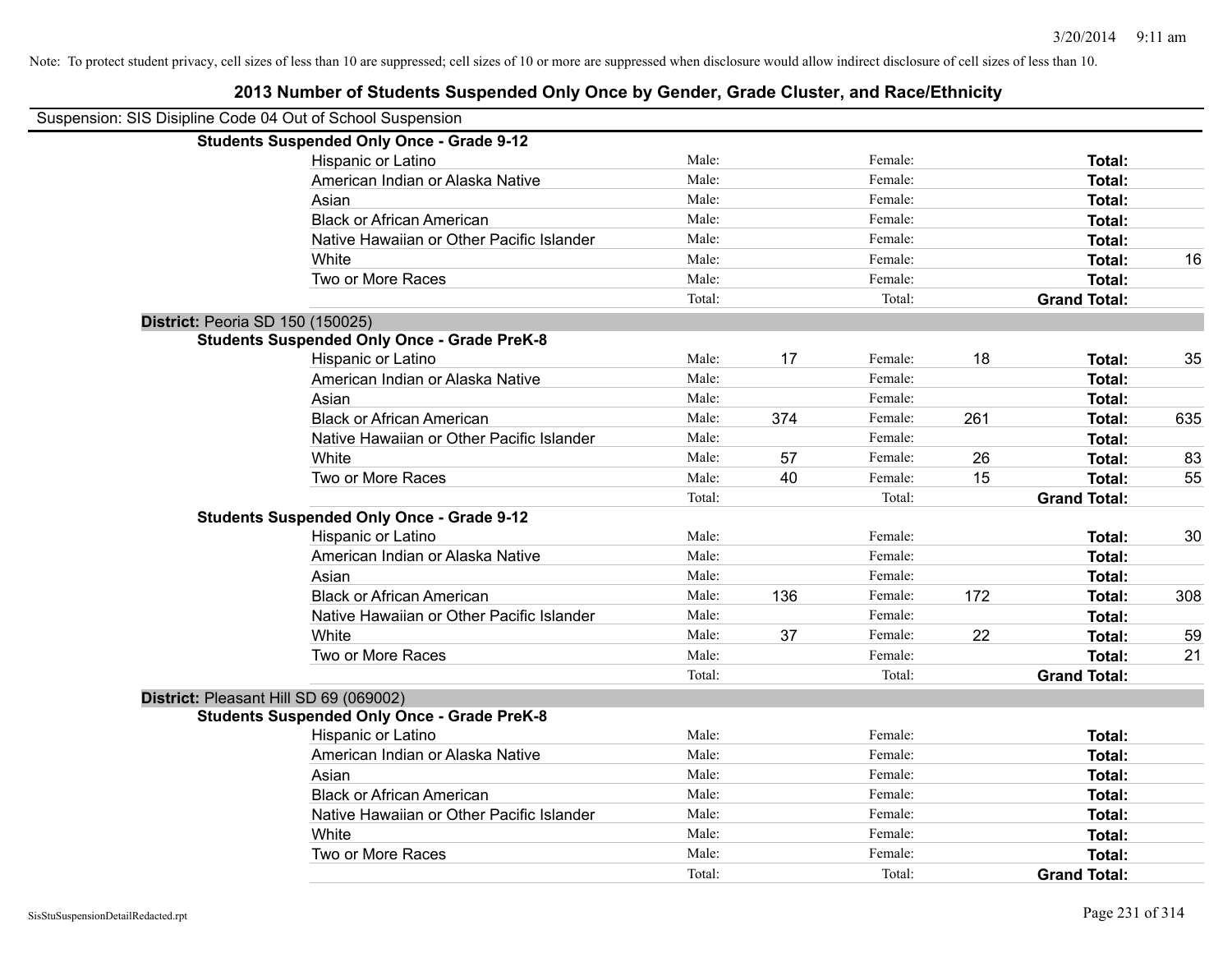| Suspension: SIS Disipline Code 04 Out of School Suspension |                                                    |        |         |                     |
|------------------------------------------------------------|----------------------------------------------------|--------|---------|---------------------|
|                                                            | District: Pleasant Valley SD 62 (062002)           |        |         |                     |
|                                                            | <b>Students Suspended Only Once - Grade PreK-8</b> |        |         |                     |
|                                                            | Hispanic or Latino                                 | Male:  | Female: | Total:              |
|                                                            | American Indian or Alaska Native                   | Male:  | Female: | Total:              |
|                                                            | Asian                                              | Male:  | Female: | Total:              |
|                                                            | <b>Black or African American</b>                   | Male:  | Female: | 14<br>Total:        |
|                                                            | Native Hawaiian or Other Pacific Islander          | Male:  | Female: | Total:              |
|                                                            | White                                              | Male:  | Female: | Total:              |
|                                                            | Two or More Races                                  | Male:  | Female: | Total:              |
|                                                            |                                                    | Total: | Total:  | <b>Grand Total:</b> |
|                                                            | District: Princeville CUSD 326 (326026)            |        |         |                     |
|                                                            | <b>Students Suspended Only Once - Grade PreK-8</b> |        |         |                     |
|                                                            | Hispanic or Latino                                 | Male:  | Female: | Total:              |
|                                                            | American Indian or Alaska Native                   | Male:  | Female: | Total:              |
|                                                            | Asian                                              | Male:  | Female: | Total:              |
|                                                            | <b>Black or African American</b>                   | Male:  | Female: | Total:              |
|                                                            | Native Hawaiian or Other Pacific Islander          | Male:  | Female: | Total:              |
|                                                            | White                                              | Male:  | Female: | Total:              |
|                                                            | Two or More Races                                  | Male:  | Female: | Total:              |
|                                                            |                                                    | Total: | Total:  | <b>Grand Total:</b> |
|                                                            | <b>Students Suspended Only Once - Grade 9-12</b>   |        |         |                     |
|                                                            | Hispanic or Latino                                 | Male:  | Female: | Total:              |
|                                                            | American Indian or Alaska Native                   | Male:  | Female: | Total:              |
|                                                            | Asian                                              | Male:  | Female: | Total:              |
|                                                            | <b>Black or African American</b>                   | Male:  | Female: | Total:              |
|                                                            | Native Hawaiian or Other Pacific Islander          | Male:  | Female: | Total:              |
|                                                            | White                                              | Male:  | Female: | Total:              |
|                                                            | Two or More Races                                  | Male:  | Female: | Total:              |
|                                                            |                                                    | Total: | Total:  | <b>Grand Total:</b> |
|                                                            |                                                    |        |         |                     |
| Region: Region 05 North Cook ISC 1 (05)                    |                                                    |        |         |                     |
| County: Cook (016)                                         |                                                    |        |         |                     |
|                                                            | District: Arlington Heights SD 25 (025002)         |        |         |                     |
|                                                            | <b>Students Suspended Only Once - Grade PreK-8</b> |        |         |                     |
|                                                            | Hispanic or Latino                                 | Male:  | Female: | Total:              |
|                                                            | American Indian or Alaska Native                   | Male:  | Female: | Total:              |
|                                                            | Asian                                              | Male:  | Female: | Total:              |
|                                                            | <b>Black or African American</b>                   | Male:  | Female: | Total:              |
|                                                            |                                                    |        |         |                     |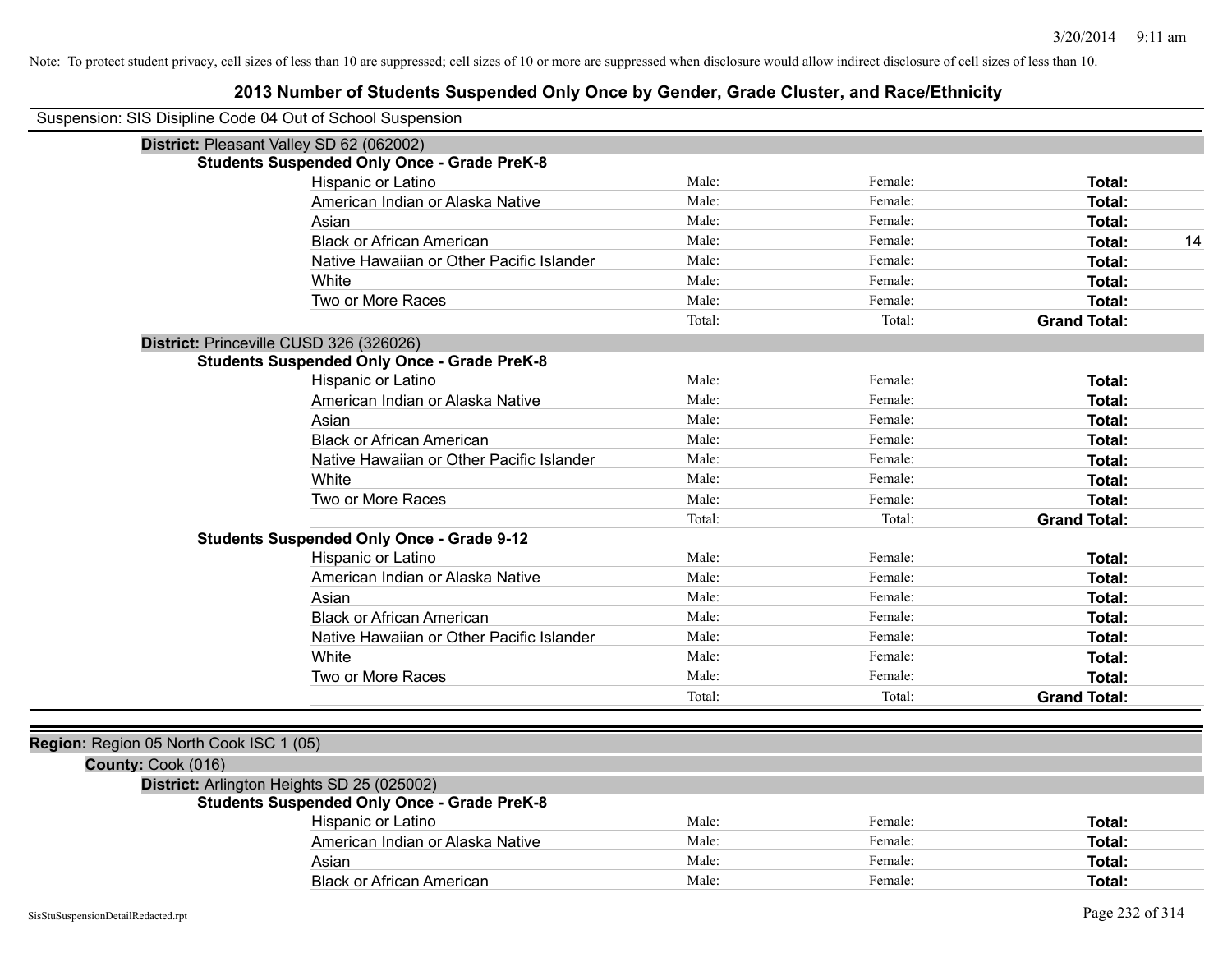| Suspension: SIS Disipline Code 04 Out of School Suspension |                                                    |        |         |                     |    |
|------------------------------------------------------------|----------------------------------------------------|--------|---------|---------------------|----|
|                                                            | Native Hawaiian or Other Pacific Islander          | Male:  | Female: | <b>Total:</b>       |    |
|                                                            | White                                              | Male:  | Female: | <b>Total:</b>       | 12 |
|                                                            | Two or More Races                                  | Male:  | Female: | <b>Total:</b>       |    |
|                                                            |                                                    | Total: | Total:  | <b>Grand Total:</b> |    |
| District: Avoca SD 37 (037002)                             |                                                    |        |         |                     |    |
|                                                            | <b>Students Suspended Only Once - Grade PreK-8</b> |        |         |                     |    |
|                                                            | Hispanic or Latino                                 | Male:  | Female: | Total:              |    |
|                                                            | American Indian or Alaska Native                   | Male:  | Female: | Total:              |    |
|                                                            | Asian                                              | Male:  | Female: | Total:              |    |
|                                                            | <b>Black or African American</b>                   | Male:  | Female: | Total:              |    |
|                                                            | Native Hawaiian or Other Pacific Islander          | Male:  | Female: | <b>Total:</b>       |    |
|                                                            | White                                              | Male:  | Female: | Total:              |    |
|                                                            | Two or More Races                                  | Male:  | Female: | <b>Total:</b>       |    |
|                                                            |                                                    | Total: | Total:  | <b>Grand Total:</b> |    |
|                                                            | District: Camelot Therapeutic Schools LLC (027000) |        |         |                     |    |
|                                                            | <b>Students Suspended Only Once - Grade 9-12</b>   |        |         |                     |    |
|                                                            | Hispanic or Latino                                 | Male:  | Female: | Total:              |    |
|                                                            | American Indian or Alaska Native                   | Male:  | Female: | Total:              |    |
|                                                            | Asian                                              | Male:  | Female: | Total:              |    |
|                                                            | <b>Black or African American</b>                   | Male:  | Female: | Total:              |    |
|                                                            | Native Hawaiian or Other Pacific Islander          | Male:  | Female: | Total:              |    |
|                                                            | White                                              | Male:  | Female: | <b>Total:</b>       |    |
|                                                            | Two or More Races                                  | Male:  | Female: | <b>Total:</b>       |    |
|                                                            |                                                    | Total: | Total:  | <b>Grand Total:</b> |    |
| District: CCSD 62 (062004)                                 |                                                    |        |         |                     |    |
|                                                            | <b>Students Suspended Only Once - Grade PreK-8</b> |        |         |                     |    |
|                                                            | Hispanic or Latino                                 | Male:  | Female: | <b>Total:</b>       |    |
|                                                            | American Indian or Alaska Native                   | Male:  | Female: | Total:              |    |
|                                                            | Asian                                              | Male:  | Female: | <b>Total:</b>       |    |
|                                                            | <b>Black or African American</b>                   | Male:  | Female: | Total:              |    |
|                                                            | Native Hawaiian or Other Pacific Islander          | Male:  | Female: | Total:              |    |
|                                                            | White                                              | Male:  | Female: | <b>Total:</b>       | 17 |
|                                                            | Two or More Races                                  | Male:  | Female: | <b>Total:</b>       |    |
|                                                            |                                                    | Total: | Total:  | <b>Grand Total:</b> | 27 |
|                                                            | District: Comm Cons SD 59 (059004)                 |        |         |                     |    |
|                                                            | <b>Students Suspended Only Once - Grade PreK-8</b> |        |         |                     |    |
|                                                            | Hispanic or Latino                                 | Male:  | Female: | <b>Total:</b>       | 33 |
|                                                            | American Indian or Alaska Native                   | Male:  | Female: | Total:              |    |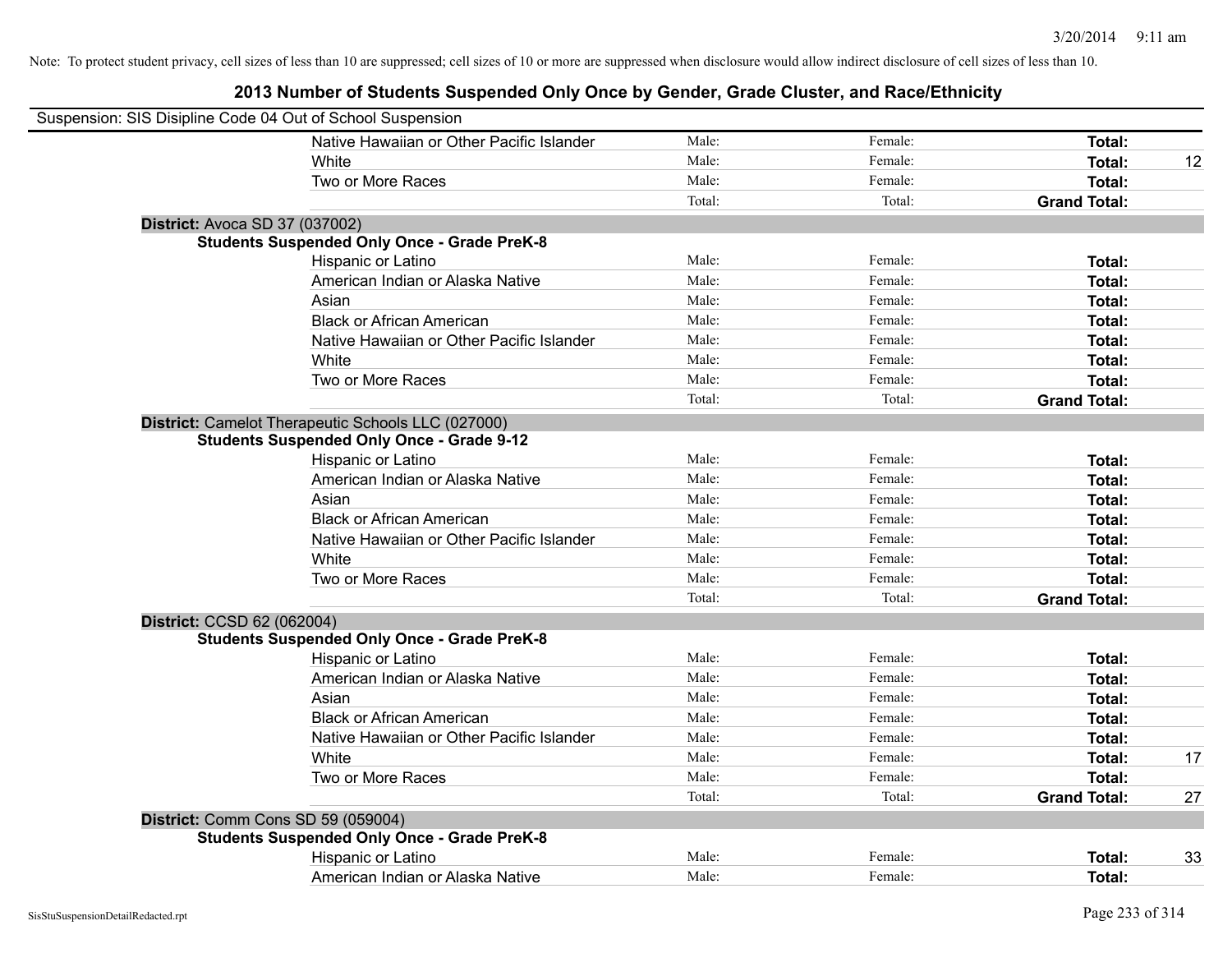### **2013 Number of Students Suspended Only Once by Gender, Grade Cluster, and Race/Ethnicity**

|                                     | Suspension: SIS Disipline Code 04 Out of School Suspension |        |    |         |    |                     |    |
|-------------------------------------|------------------------------------------------------------|--------|----|---------|----|---------------------|----|
|                                     | Asian                                                      | Male:  |    | Female: |    | Total:              |    |
|                                     | <b>Black or African American</b>                           | Male:  |    | Female: |    | Total:              |    |
|                                     | Native Hawaiian or Other Pacific Islander                  | Male:  |    | Female: |    | Total:              |    |
|                                     | White                                                      | Male:  |    | Female: |    | Total:              |    |
|                                     | Two or More Races                                          | Male:  |    | Female: |    | Total:              |    |
|                                     |                                                            | Total: |    | Total:  |    | <b>Grand Total:</b> | 47 |
| District: East Maine SD 63 (063002) |                                                            |        |    |         |    |                     |    |
|                                     | <b>Students Suspended Only Once - Grade PreK-8</b>         |        |    |         |    |                     |    |
|                                     | <b>Hispanic or Latino</b>                                  | Male:  |    | Female: |    | Total:              |    |
|                                     | American Indian or Alaska Native                           | Male:  |    | Female: |    | Total:              |    |
|                                     | Asian                                                      | Male:  |    | Female: |    | Total:              |    |
|                                     | <b>Black or African American</b>                           | Male:  |    | Female: |    | Total:              |    |
|                                     | Native Hawaiian or Other Pacific Islander                  | Male:  |    | Female: |    | Total:              |    |
|                                     | White                                                      | Male:  |    | Female: |    | Total:              |    |
|                                     | Two or More Races                                          | Male:  |    | Female: |    | <b>Total:</b>       |    |
|                                     |                                                            | Total: |    | Total:  |    | <b>Grand Total:</b> | 21 |
| District: Evanston CCSD 65 (065004) |                                                            |        |    |         |    |                     |    |
|                                     | <b>Students Suspended Only Once - Grade PreK-8</b>         |        |    |         |    |                     |    |
|                                     | Hispanic or Latino                                         | Male:  |    | Female: |    | Total:              | 15 |
|                                     | American Indian or Alaska Native                           | Male:  |    | Female: |    | Total:              |    |
|                                     | Asian                                                      | Male:  |    | Female: |    | Total:              |    |
|                                     | <b>Black or African American</b>                           | Male:  | 44 | Female: | 20 | Total:              | 64 |
|                                     | Native Hawaiian or Other Pacific Islander                  | Male:  |    | Female: |    | Total:              |    |
|                                     | White                                                      | Male:  |    | Female: |    | Total:              | 21 |
|                                     | Two or More Races                                          | Male:  |    | Female: |    | Total:              |    |
|                                     |                                                            | Total: |    | Total:  |    | <b>Grand Total:</b> |    |
|                                     | District: Evanston Twp HSD 202 (202017)                    |        |    |         |    |                     |    |
|                                     | <b>Students Suspended Only Once - Grade 9-12</b>           |        |    |         |    |                     |    |
|                                     | Hispanic or Latino                                         | Male:  |    | Female: |    | <b>Total:</b>       | 16 |
|                                     | American Indian or Alaska Native                           | Male:  |    | Female: |    | Total:              |    |
|                                     | Asian                                                      | Male:  |    | Female: |    | Total:              |    |
|                                     | <b>Black or African American</b>                           | Male:  | 33 | Female: | 30 | Total:              | 63 |
|                                     | Native Hawaiian or Other Pacific Islander                  | Male:  |    | Female: |    | Total:              |    |
|                                     | White                                                      | Male:  |    | Female: |    | Total:              |    |
|                                     | Two or More Races                                          | Male:  |    | Female: |    | <b>Total:</b>       |    |
|                                     |                                                            | Total: | 48 | Total:  | 42 | <b>Grand Total:</b> | 90 |
| District: Glenview CCSD 34 (034004) |                                                            |        |    |         |    |                     |    |

**Students Suspended Only Once - Grade PreK-8**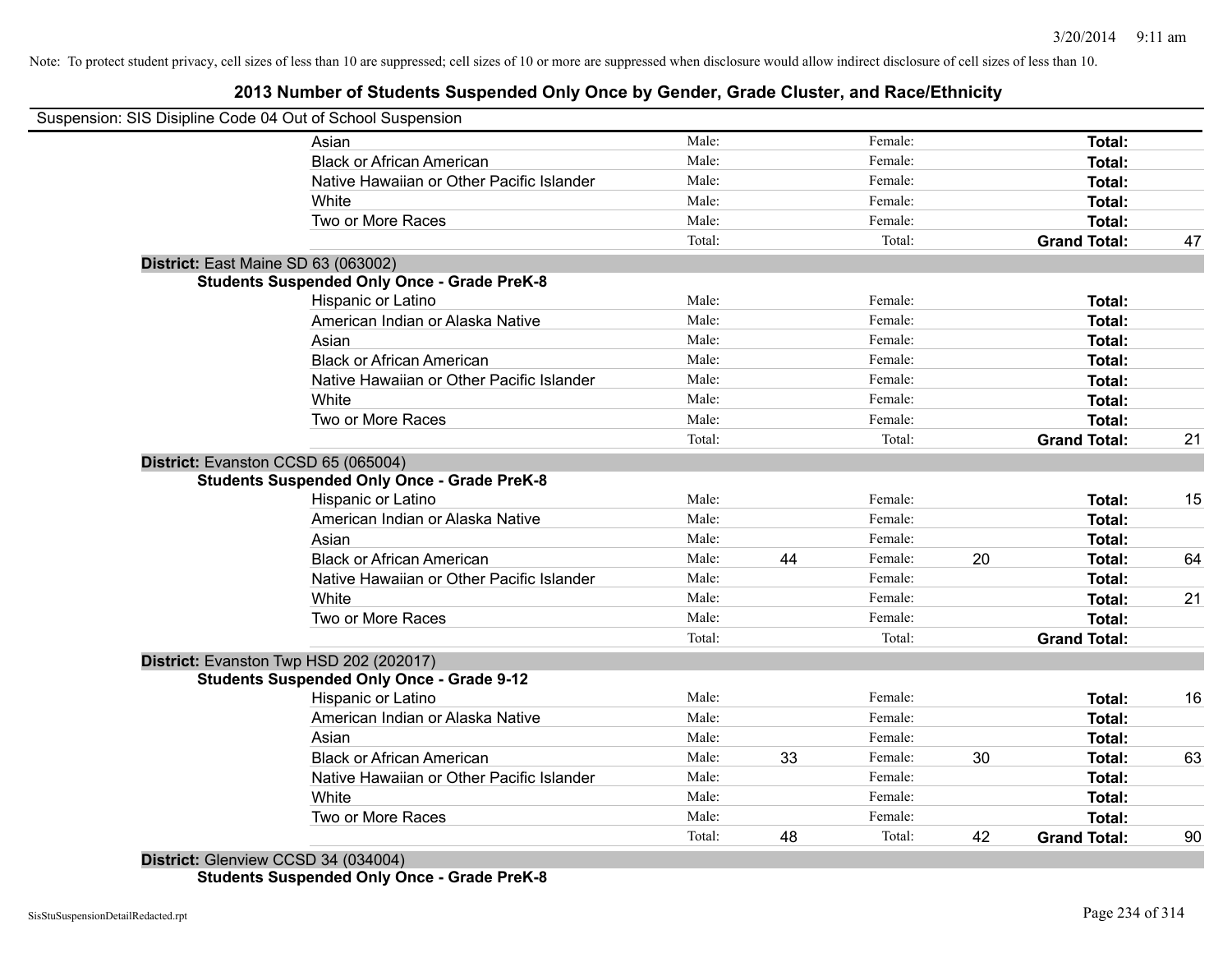|                                | Suspension: SIS Disipline Code 04 Out of School Suspension |        |         |                     |    |
|--------------------------------|------------------------------------------------------------|--------|---------|---------------------|----|
|                                | Hispanic or Latino                                         | Male:  | Female: | Total:              |    |
|                                | American Indian or Alaska Native                           | Male:  | Female: | Total:              |    |
|                                | Asian                                                      | Male:  | Female: | Total:              |    |
|                                | <b>Black or African American</b>                           | Male:  | Female: | Total:              |    |
|                                | Native Hawaiian or Other Pacific Islander                  | Male:  | Female: | Total:              |    |
|                                | White                                                      | Male:  | Female: | Total:              |    |
|                                | Two or More Races                                          | Male:  | Female: | Total:              |    |
|                                |                                                            | Total: | Total:  | <b>Grand Total:</b> |    |
| District: Golf ESD 67 (067002) |                                                            |        |         |                     |    |
|                                | <b>Students Suspended Only Once - Grade PreK-8</b>         |        |         |                     |    |
|                                | Hispanic or Latino                                         | Male:  | Female: | Total:              |    |
|                                | American Indian or Alaska Native                           | Male:  | Female: | Total:              |    |
|                                | Asian                                                      | Male:  | Female: | Total:              |    |
|                                | <b>Black or African American</b>                           | Male:  | Female: | Total:              |    |
|                                | Native Hawaiian or Other Pacific Islander                  | Male:  | Female: | Total:              |    |
|                                | White                                                      | Male:  | Female: | Total:              |    |
|                                | Two or More Races                                          | Male:  | Female: | Total:              |    |
|                                |                                                            | Total: | Total:  | <b>Grand Total:</b> | 12 |
|                                | District: Keystone Ed Management Services (030500)         |        |         |                     |    |
|                                | <b>Students Suspended Only Once - Grade 9-12</b>           |        |         |                     |    |
|                                | Hispanic or Latino                                         | Male:  | Female: | Total:              |    |
|                                | American Indian or Alaska Native                           | Male:  | Female: | Total:              |    |
|                                | Asian                                                      | Male:  | Female: | Total:              |    |
|                                | <b>Black or African American</b>                           | Male:  | Female: | Total:              |    |
|                                | Native Hawaiian or Other Pacific Islander                  | Male:  | Female: | Total:              |    |
|                                | White                                                      | Male:  | Female: | Total:              |    |
|                                | Two or More Races                                          | Male:  | Female: | Total:              |    |
|                                |                                                            | Total: | Total:  | <b>Grand Total:</b> |    |
|                                | District: Lincolnwood SD 74 (074002)                       |        |         |                     |    |
|                                | <b>Students Suspended Only Once - Grade PreK-8</b>         |        |         |                     |    |
|                                | Hispanic or Latino                                         | Male:  | Female: | Total:              |    |
|                                | American Indian or Alaska Native                           | Male:  | Female: | Total:              |    |
|                                | Asian                                                      | Male:  | Female: | Total:              |    |
|                                | <b>Black or African American</b>                           | Male:  | Female: | Total:              |    |
|                                | Native Hawaiian or Other Pacific Islander                  | Male:  | Female: | Total:              |    |
|                                | White                                                      | Male:  | Female: | Total:              |    |
|                                | Two or More Races                                          | Male:  | Female: | Total:              |    |
|                                |                                                            | Total: | Total:  | <b>Grand Total:</b> |    |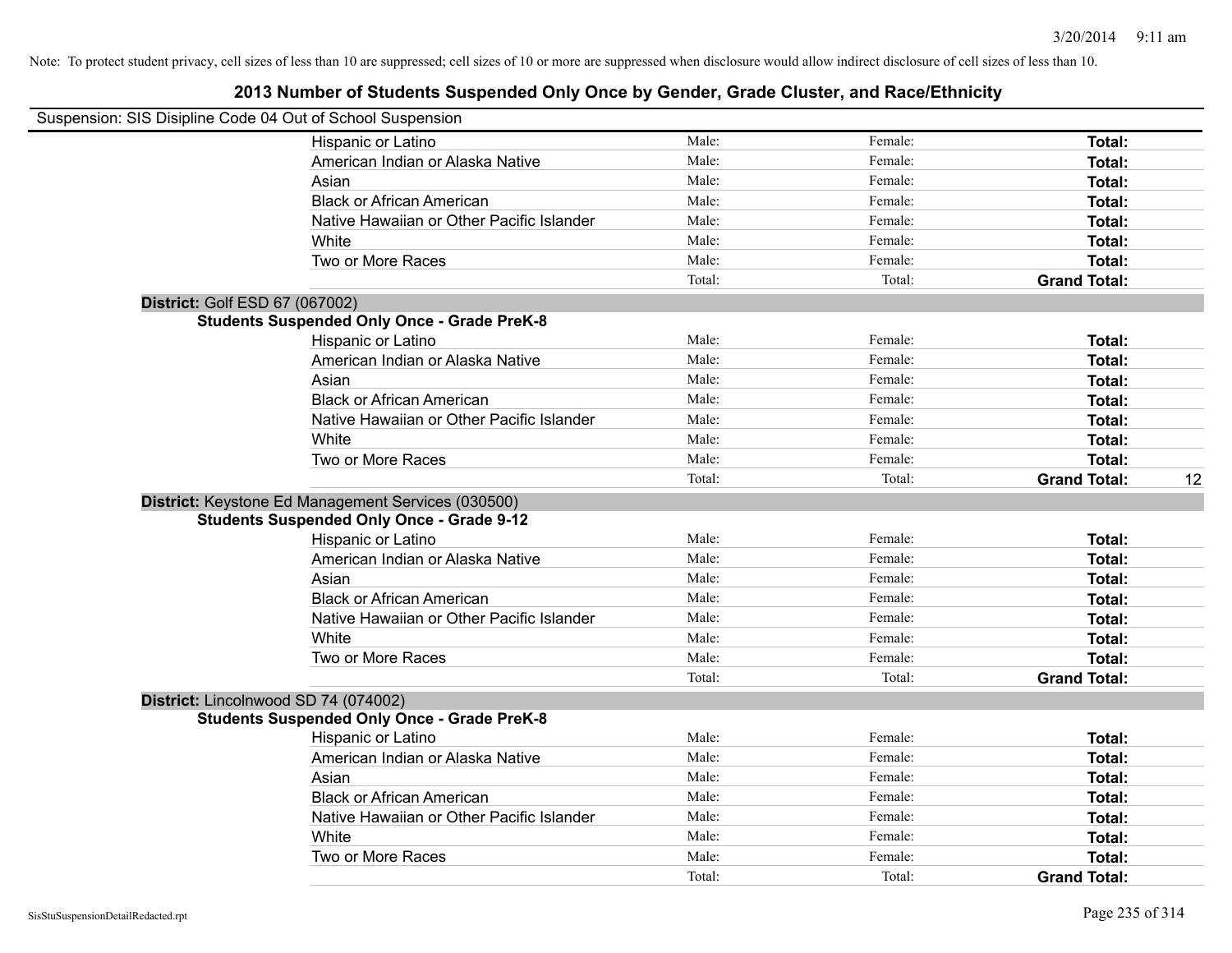| Suspension: SIS Disipline Code 04 Out of School Suspension |                                                                                               |        |    |         |    |                     |     |
|------------------------------------------------------------|-----------------------------------------------------------------------------------------------|--------|----|---------|----|---------------------|-----|
|                                                            | District: Maine Township HSD 207 (207017)<br><b>Students Suspended Only Once - Grade 9-12</b> |        |    |         |    |                     |     |
|                                                            | Hispanic or Latino                                                                            | Male:  | 49 | Female: | 25 | Total:              | 74  |
|                                                            | American Indian or Alaska Native                                                              | Male:  |    | Female: |    | Total:              |     |
|                                                            | Asian                                                                                         | Male:  |    | Female: |    | Total:              | 16  |
|                                                            | <b>Black or African American</b>                                                              | Male:  |    | Female: |    | Total:              | 16  |
|                                                            | Native Hawaiian or Other Pacific Islander                                                     | Male:  |    | Female: |    | Total:              |     |
|                                                            | White                                                                                         | Male:  | 72 | Female: | 31 | Total:              | 103 |
|                                                            | Two or More Races                                                                             | Male:  |    | Female: |    | Total:              |     |
|                                                            |                                                                                               | Total: |    | Total:  |    | <b>Grand Total:</b> |     |
|                                                            | District: Morton Grove SD 70 (070002)                                                         |        |    |         |    |                     |     |
|                                                            | <b>Students Suspended Only Once - Grade PreK-8</b>                                            |        |    |         |    |                     |     |
|                                                            | Hispanic or Latino                                                                            | Male:  |    | Female: |    | Total:              |     |
|                                                            | American Indian or Alaska Native                                                              | Male:  |    | Female: |    | Total:              |     |
|                                                            | Asian                                                                                         | Male:  |    | Female: |    | Total:              |     |
|                                                            | <b>Black or African American</b>                                                              | Male:  |    | Female: |    | Total:              |     |
|                                                            | Native Hawaiian or Other Pacific Islander                                                     | Male:  |    | Female: |    | Total:              |     |
|                                                            | White                                                                                         | Male:  |    | Female: |    | Total:              |     |
|                                                            | Two or More Races                                                                             | Male:  |    | Female: |    | Total:              |     |
|                                                            |                                                                                               | Total: |    | Total:  |    | <b>Grand Total:</b> |     |
|                                                            | District: Mount Prospect SD 57 (057002)                                                       |        |    |         |    |                     |     |
|                                                            | <b>Students Suspended Only Once - Grade PreK-8</b>                                            |        |    |         |    |                     |     |
|                                                            | Hispanic or Latino                                                                            | Male:  |    | Female: |    | Total:              |     |
|                                                            | American Indian or Alaska Native                                                              | Male:  |    | Female: |    | Total:              |     |
|                                                            | Asian                                                                                         | Male:  |    | Female: |    | Total:              |     |
|                                                            | <b>Black or African American</b>                                                              | Male:  |    | Female: |    | Total:              |     |
|                                                            | Native Hawaiian or Other Pacific Islander                                                     | Male:  |    | Female: |    | Total:              |     |
|                                                            | White                                                                                         | Male:  |    | Female: |    | Total:              |     |
|                                                            | Two or More Races                                                                             | Male:  |    | Female: |    | Total:              |     |
|                                                            |                                                                                               | Total: |    | Total:  |    | <b>Grand Total:</b> | 10  |
|                                                            | District: New Trier Twp HSD 203 (203017)                                                      |        |    |         |    |                     |     |
|                                                            | <b>Students Suspended Only Once - Grade 9-12</b>                                              |        |    |         |    |                     |     |
|                                                            | Hispanic or Latino                                                                            | Male:  |    | Female: |    | Total:              |     |
|                                                            | American Indian or Alaska Native                                                              | Male:  |    | Female: |    | Total:              |     |
|                                                            | Asian                                                                                         | Male:  |    | Female: |    | Total:              |     |
|                                                            | <b>Black or African American</b>                                                              | Male:  |    | Female: |    | Total:              |     |
|                                                            | Native Hawaiian or Other Pacific Islander                                                     | Male:  |    | Female: |    | Total:              |     |
|                                                            | White                                                                                         | Male:  |    | Female: |    | Total:              | 50  |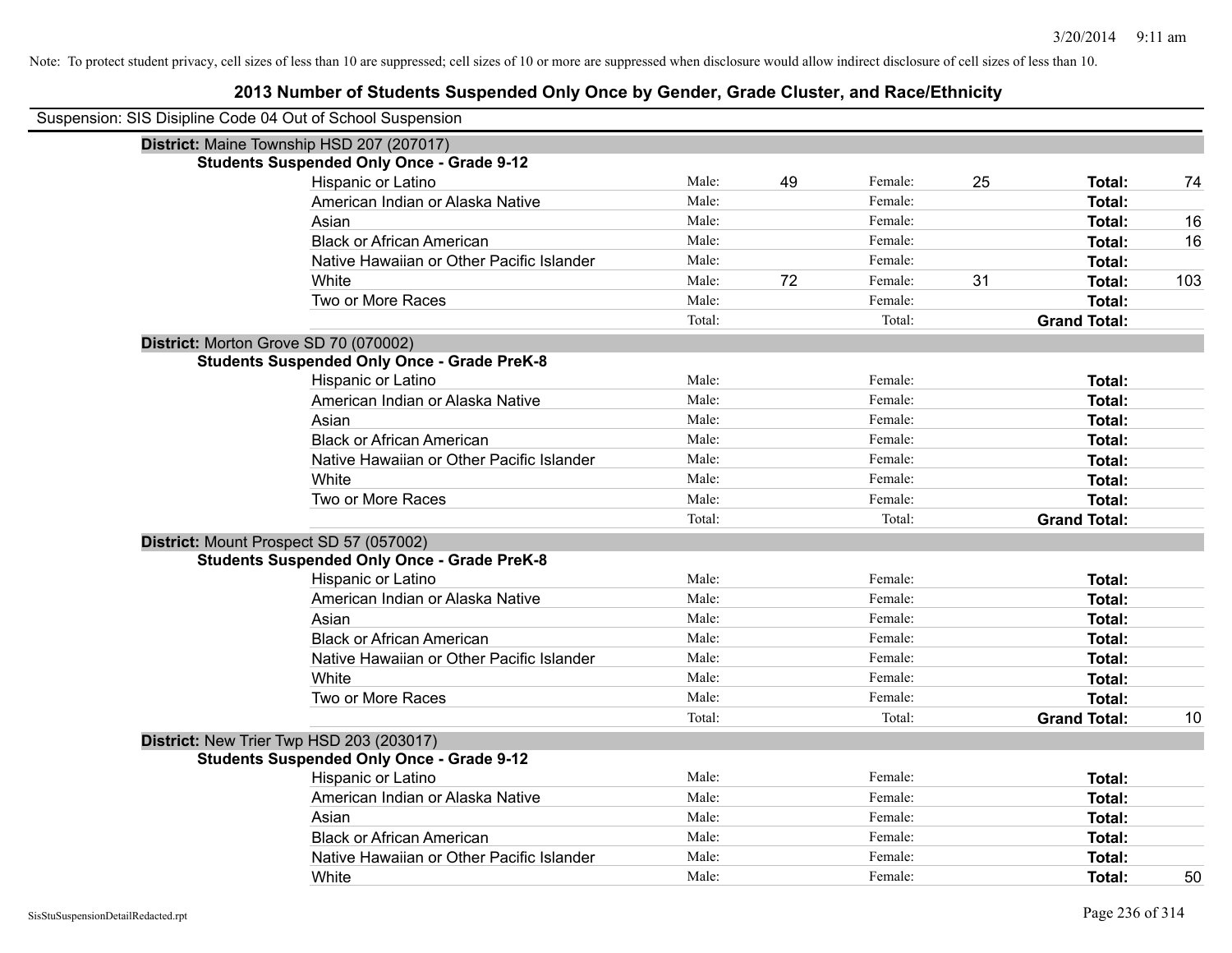| Suspension: SIS Disipline Code 04 Out of School Suspension |        |    |         |    |                     |    |
|------------------------------------------------------------|--------|----|---------|----|---------------------|----|
| Two or More Races                                          | Male:  |    | Female: |    | Total:              |    |
|                                                            | Total: | 53 | Total:  | 11 | <b>Grand Total:</b> | 64 |
| <b>District: Niles ESD 71 (071002)</b>                     |        |    |         |    |                     |    |
| <b>Students Suspended Only Once - Grade PreK-8</b>         |        |    |         |    |                     |    |
| Hispanic or Latino                                         | Male:  |    | Female: |    | Total:              |    |
| American Indian or Alaska Native                           | Male:  |    | Female: |    | <b>Total:</b>       |    |
| Asian                                                      | Male:  |    | Female: |    | Total:              |    |
| <b>Black or African American</b>                           | Male:  |    | Female: |    | Total:              |    |
| Native Hawaiian or Other Pacific Islander                  | Male:  |    | Female: |    | Total:              |    |
| White                                                      | Male:  |    | Female: |    | Total:              |    |
| Two or More Races                                          | Male:  |    | Female: |    | <b>Total:</b>       |    |
|                                                            | Total: |    | Total:  |    | <b>Grand Total:</b> |    |
| District: Niles Twp CHSD 219 (219017)                      |        |    |         |    |                     |    |
| <b>Students Suspended Only Once - Grade 9-12</b>           |        |    |         |    |                     |    |
| Hispanic or Latino                                         | Male:  | 21 | Female: | 10 | <b>Total:</b>       | 31 |
| American Indian or Alaska Native                           | Male:  |    | Female: |    | <b>Total:</b>       |    |
| Asian                                                      | Male:  |    | Female: |    | Total:              | 24 |
| <b>Black or African American</b>                           | Male:  | 15 | Female: | 20 | Total:              | 35 |
| Native Hawaiian or Other Pacific Islander                  | Male:  |    | Female: |    | Total:              |    |
| White                                                      | Male:  | 55 | Female: | 13 | Total:              | 68 |
| Two or More Races                                          | Male:  |    | Female: |    | <b>Total:</b>       |    |
|                                                            | Total: |    | Total:  |    | <b>Grand Total:</b> |    |
| District: Northbrook ESD 27 (027002)                       |        |    |         |    |                     |    |
| <b>Students Suspended Only Once - Grade PreK-8</b>         |        |    |         |    |                     |    |
| Hispanic or Latino                                         | Male:  |    | Female: |    | <b>Total:</b>       |    |
| American Indian or Alaska Native                           | Male:  |    | Female: |    | <b>Total:</b>       |    |
| Asian                                                      | Male:  |    | Female: |    | <b>Total:</b>       |    |
| <b>Black or African American</b>                           | Male:  |    | Female: |    | Total:              |    |
| Native Hawaiian or Other Pacific Islander                  | Male:  |    | Female: |    | <b>Total:</b>       |    |
| White                                                      | Male:  |    | Female: |    | Total:              |    |
| Two or More Races                                          | Male:  |    | Female: |    | Total:              |    |
|                                                            | Total: |    | Total:  |    | <b>Grand Total:</b> |    |
| District: Northbrook SD 28 (028002)                        |        |    |         |    |                     |    |
| <b>Students Suspended Only Once - Grade PreK-8</b>         |        |    |         |    |                     |    |
| Hispanic or Latino                                         | Male:  |    | Female: |    | Total:              |    |
| American Indian or Alaska Native                           | Male:  |    | Female: |    | <b>Total:</b>       |    |
| Asian                                                      | Male:  |    | Female: |    | <b>Total:</b>       |    |
| <b>Black or African American</b>                           | Male:  |    | Female: |    | Total:              |    |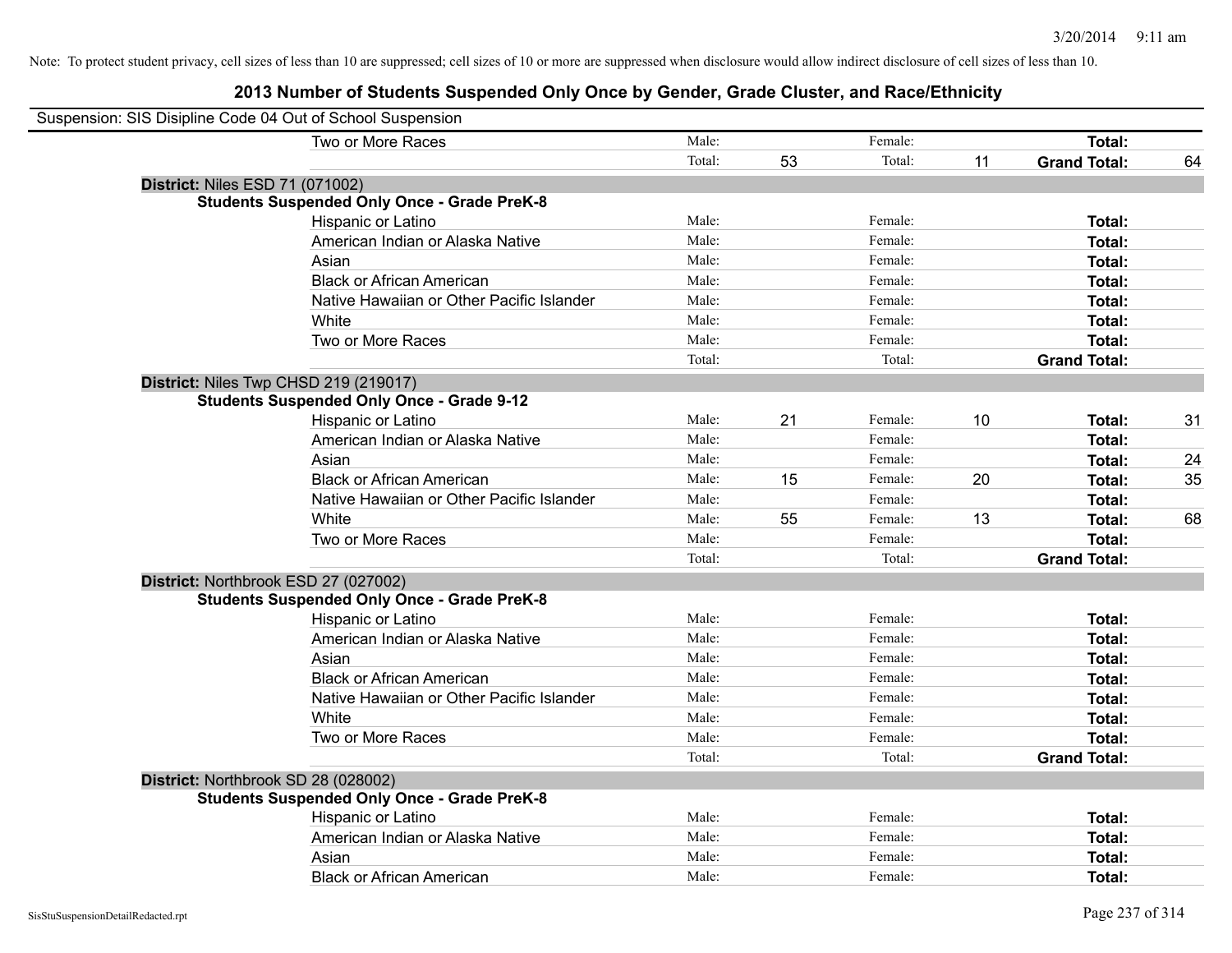| Suspension: SIS Disipline Code 04 Out of School Suspension |                                                    |        |         |                     |    |
|------------------------------------------------------------|----------------------------------------------------|--------|---------|---------------------|----|
|                                                            | Native Hawaiian or Other Pacific Islander          | Male:  | Female: | <b>Total:</b>       |    |
|                                                            | White                                              | Male:  | Female: | Total:              |    |
|                                                            | Two or More Races                                  | Male:  | Female: | Total:              |    |
|                                                            |                                                    | Total: | Total:  | <b>Grand Total:</b> |    |
|                                                            | District: Northfield Twp HSD 225 (225017)          |        |         |                     |    |
|                                                            | <b>Students Suspended Only Once - Grade 9-12</b>   |        |         |                     |    |
|                                                            | Hispanic or Latino                                 | Male:  | Female: | Total:              | 18 |
|                                                            | American Indian or Alaska Native                   | Male:  | Female: | Total:              |    |
|                                                            | Asian                                              | Male:  | Female: | Total:              |    |
|                                                            | <b>Black or African American</b>                   | Male:  | Female: | Total:              |    |
|                                                            | Native Hawaiian or Other Pacific Islander          | Male:  | Female: | Total:              |    |
|                                                            | White                                              | Male:  | Female: | <b>Total:</b>       | 42 |
|                                                            | Two or More Races                                  | Male:  | Female: | <b>Total:</b>       |    |
|                                                            |                                                    | Total: | Total:  | <b>Grand Total:</b> |    |
|                                                            | District: Palatine CCSD 15 (015004)                |        |         |                     |    |
|                                                            | <b>Students Suspended Only Once - Grade PreK-8</b> |        |         |                     |    |
|                                                            | Hispanic or Latino                                 | Male:  | Female: | Total:              | 23 |
|                                                            | American Indian or Alaska Native                   | Male:  | Female: | Total:              |    |
|                                                            | Asian                                              | Male:  | Female: | <b>Total:</b>       |    |
|                                                            | <b>Black or African American</b>                   | Male:  | Female: | Total:              |    |
|                                                            | Native Hawaiian or Other Pacific Islander          | Male:  | Female: | Total:              |    |
|                                                            | White                                              | Male:  | Female: | Total:              |    |
|                                                            | Two or More Races                                  | Male:  | Female: | <b>Total:</b>       |    |
|                                                            |                                                    | Total: | Total:  | <b>Grand Total:</b> | 37 |
|                                                            | District: Park Ridge CCSD 64 (064004)              |        |         |                     |    |
|                                                            | <b>Students Suspended Only Once - Grade PreK-8</b> |        |         |                     |    |
|                                                            | Hispanic or Latino                                 | Male:  | Female: | Total:              |    |
|                                                            | American Indian or Alaska Native                   | Male:  | Female: | <b>Total:</b>       |    |
|                                                            | Asian                                              | Male:  | Female: | <b>Total:</b>       |    |
|                                                            | <b>Black or African American</b>                   | Male:  | Female: | <b>Total:</b>       |    |
|                                                            | Native Hawaiian or Other Pacific Islander          | Male:  | Female: | <b>Total:</b>       |    |
|                                                            | White                                              | Male:  | Female: | Total:              | 14 |
|                                                            | Two or More Races                                  | Male:  | Female: | <b>Total:</b>       |    |
|                                                            |                                                    | Total: | Total:  | <b>Grand Total:</b> |    |
|                                                            | District: Prospect Heights SD 23 (023002)          |        |         |                     |    |
|                                                            | <b>Students Suspended Only Once - Grade PreK-8</b> |        |         |                     |    |
|                                                            | Hispanic or Latino                                 | Male:  | Female: | Total:              |    |
|                                                            | American Indian or Alaska Native                   | Male:  | Female: | Total:              |    |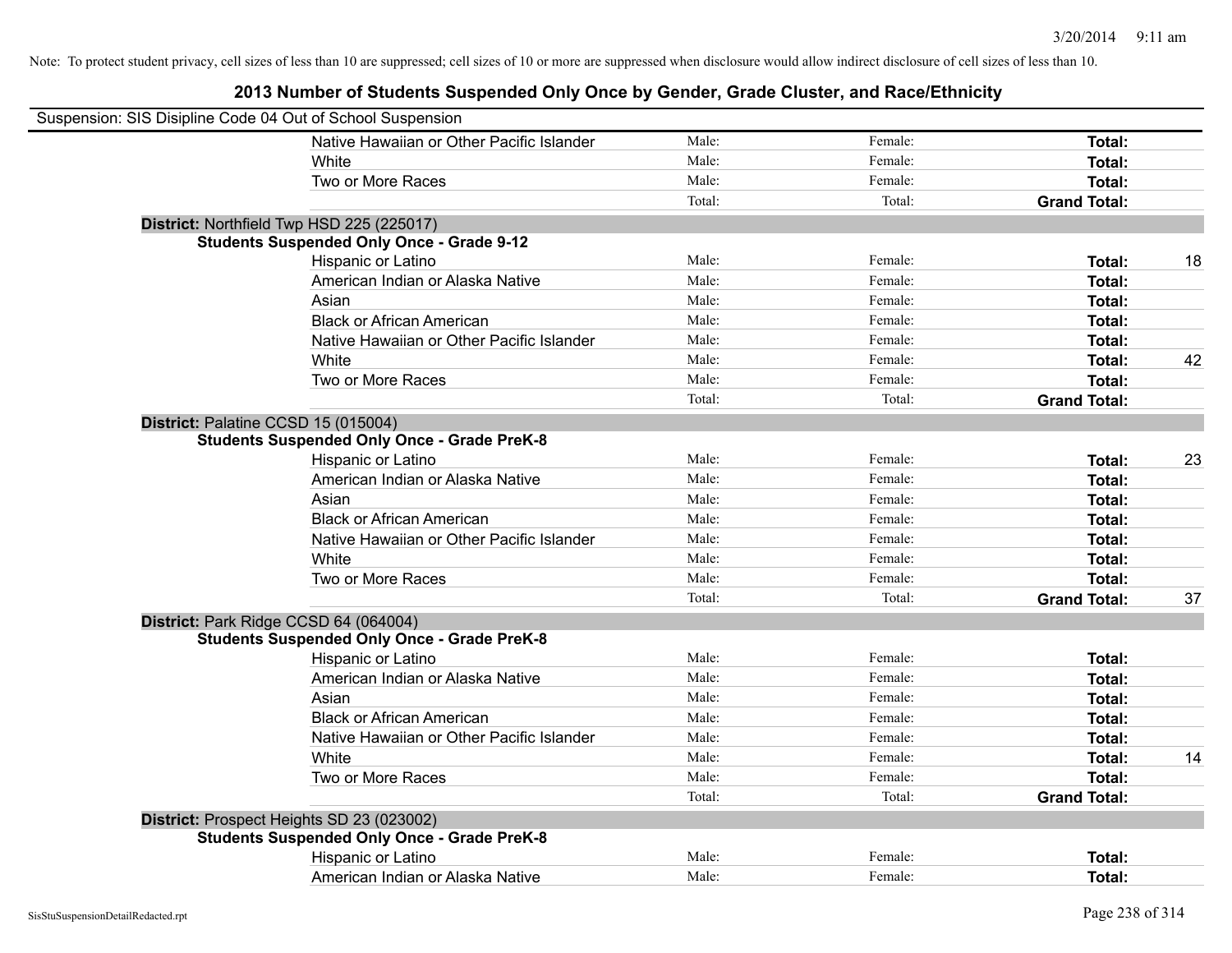### **2013 Number of Students Suspended Only Once by Gender, Grade Cluster, and Race/Ethnicity**

|                                       | Suspension: SIS Disipline Code 04 Out of School Suspension |        |         |                     |    |
|---------------------------------------|------------------------------------------------------------|--------|---------|---------------------|----|
|                                       | Asian                                                      | Male:  | Female: | Total:              |    |
|                                       | <b>Black or African American</b>                           | Male:  | Female: | Total:              |    |
|                                       | Native Hawaiian or Other Pacific Islander                  | Male:  | Female: | Total:              |    |
|                                       | White                                                      | Male:  | Female: | Total:              |    |
|                                       | Two or More Races                                          | Male:  | Female: | Total:              |    |
|                                       |                                                            | Total: | Total:  | <b>Grand Total:</b> |    |
| District: River Trails SD 26 (026002) |                                                            |        |         |                     |    |
|                                       | <b>Students Suspended Only Once - Grade PreK-8</b>         |        |         |                     |    |
|                                       | Hispanic or Latino                                         | Male:  | Female: | Total:              | 10 |
|                                       | American Indian or Alaska Native                           | Male:  | Female: | Total:              |    |
|                                       | Asian                                                      | Male:  | Female: | Total:              |    |
|                                       | <b>Black or African American</b>                           | Male:  | Female: | Total:              |    |
|                                       | Native Hawaiian or Other Pacific Islander                  | Male:  | Female: | Total:              |    |
|                                       | White                                                      | Male:  | Female: | Total:              |    |
|                                       | Two or More Races                                          | Male:  | Female: | Total:              |    |
|                                       |                                                            | Total: | Total:  | <b>Grand Total:</b> |    |
|                                       | District: Schaumburg CCSD 54 (054004)                      |        |         |                     |    |
|                                       | <b>Students Suspended Only Once - Grade PreK-8</b>         |        |         |                     |    |
|                                       | Hispanic or Latino                                         | Male:  | Female: | Total:              | 14 |
|                                       | American Indian or Alaska Native                           | Male:  | Female: | Total:              |    |
|                                       | Asian                                                      | Male:  | Female: | Total:              |    |
|                                       | <b>Black or African American</b>                           | Male:  | Female: | Total:              | 22 |
|                                       | Native Hawaiian or Other Pacific Islander                  | Male:  | Female: | Total:              |    |
|                                       | White                                                      | Male:  | Female: | Total:              | 15 |
|                                       | Two or More Races                                          | Male:  | Female: | Total:              |    |
|                                       |                                                            | Total: | Total:  | <b>Grand Total:</b> |    |
| District: Skokie SD 68 (068002)       |                                                            |        |         |                     |    |
|                                       | <b>Students Suspended Only Once - Grade PreK-8</b>         |        |         |                     |    |
|                                       | Hispanic or Latino                                         | Male:  | Female: | Total:              |    |
|                                       | American Indian or Alaska Native                           | Male:  | Female: | Total:              |    |
|                                       | Asian                                                      | Male:  | Female: | Total:              |    |
|                                       | <b>Black or African American</b>                           | Male:  | Female: | Total:              |    |
|                                       | Native Hawaiian or Other Pacific Islander                  | Male:  | Female: | Total:              |    |
|                                       | White                                                      | Male:  | Female: | Total:              |    |
|                                       | Two or More Races                                          | Male:  | Female: | Total:              |    |
|                                       |                                                            | Total: | Total:  | <b>Grand Total:</b> | 10 |

**District:** Skokie SD 69 (069002) **Students Suspended Only Once - Grade PreK-8**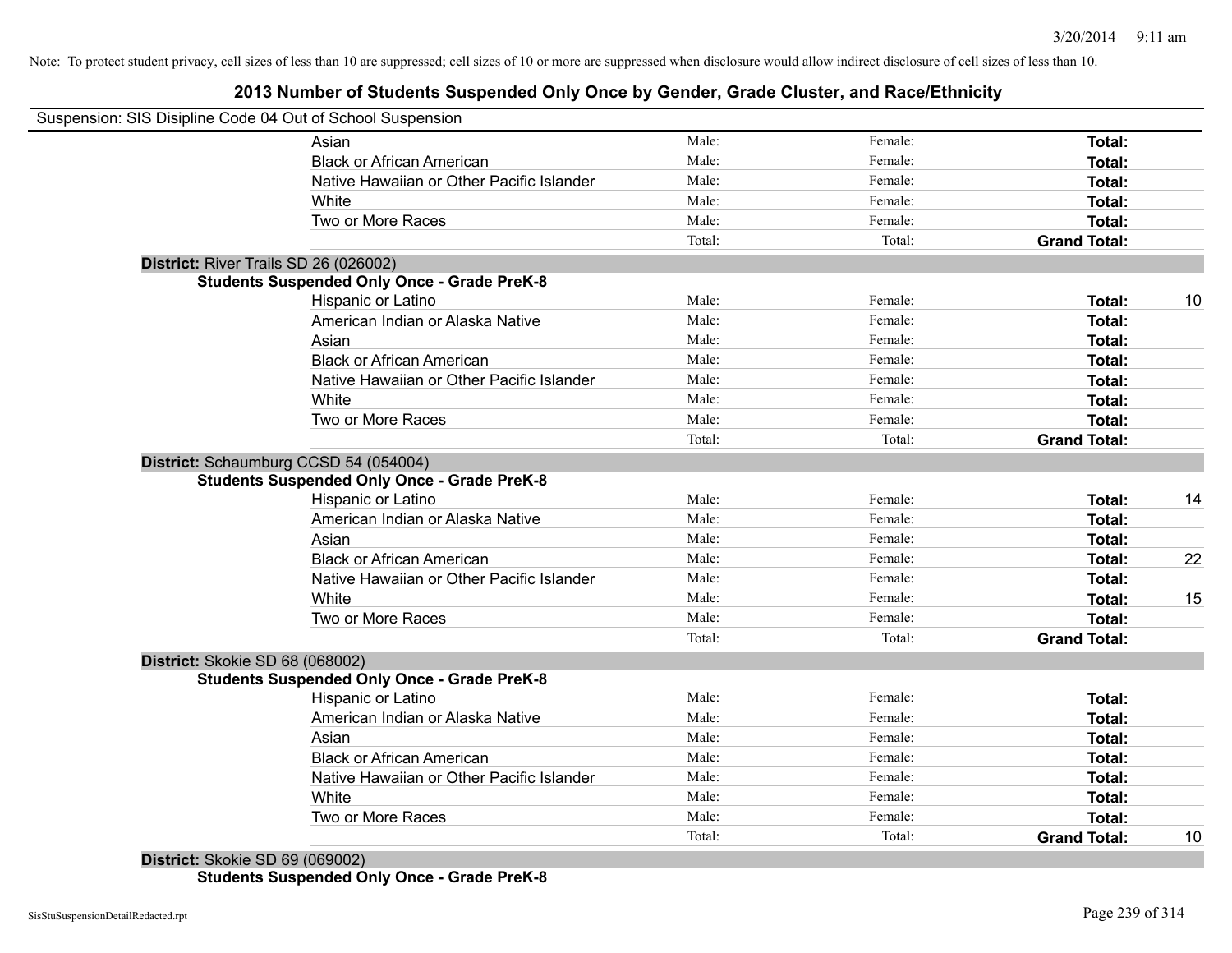| Suspension: SIS Disipline Code 04 Out of School Suspension |        |     |         |    |                     |     |
|------------------------------------------------------------|--------|-----|---------|----|---------------------|-----|
| Hispanic or Latino                                         | Male:  |     | Female: |    | Total:              |     |
| American Indian or Alaska Native                           | Male:  |     | Female: |    | Total:              |     |
| Asian                                                      | Male:  |     | Female: |    | Total:              |     |
| <b>Black or African American</b>                           | Male:  |     | Female: |    | Total:              |     |
| Native Hawaiian or Other Pacific Islander                  | Male:  |     | Female: |    | Total:              |     |
| White                                                      | Male:  |     | Female: |    | <b>Total:</b>       |     |
| Two or More Races                                          | Male:  |     | Female: |    | Total:              |     |
|                                                            | Total: |     | Total:  |    | <b>Grand Total:</b> | 22  |
| District: Skokie SD 73-5 (073502)                          |        |     |         |    |                     |     |
| <b>Students Suspended Only Once - Grade PreK-8</b>         |        |     |         |    |                     |     |
| Hispanic or Latino                                         | Male:  |     | Female: |    | Total:              |     |
| American Indian or Alaska Native                           | Male:  |     | Female: |    | Total:              |     |
| Asian                                                      | Male:  |     | Female: |    | Total:              |     |
| <b>Black or African American</b>                           | Male:  |     | Female: |    | Total:              |     |
| Native Hawaiian or Other Pacific Islander                  | Male:  |     | Female: |    | Total:              |     |
| White                                                      | Male:  |     | Female: |    | Total:              |     |
| Two or More Races                                          | Male:  |     | Female: |    | Total:              |     |
|                                                            | Total: |     | Total:  |    | <b>Grand Total:</b> |     |
| District: Township HSD 211 (211017)                        |        |     |         |    |                     |     |
| <b>Students Suspended Only Once - Grade 9-12</b>           |        |     |         |    |                     |     |
| Hispanic or Latino                                         | Male:  | 47  | Female: | 37 | Total:              | 84  |
| American Indian or Alaska Native                           | Male:  |     | Female: |    | Total:              |     |
| Asian                                                      | Male:  |     | Female: |    | Total:              | 11  |
| <b>Black or African American</b>                           | Male:  | 47  | Female: | 31 | Total:              | 78  |
| Native Hawaiian or Other Pacific Islander                  | Male:  |     | Female: |    | Total:              |     |
| White                                                      | Male:  | 82  | Female: | 17 | Total:              | 99  |
| Two or More Races                                          | Male:  |     | Female: |    | <b>Total:</b>       |     |
|                                                            | Total: |     | Total:  |    | <b>Grand Total:</b> |     |
| District: Township HSD 214 (214017)                        |        |     |         |    |                     |     |
| <b>Students Suspended Only Once - Grade 9-12</b>           |        |     |         |    |                     |     |
| Hispanic or Latino                                         | Male:  | 115 | Female: | 68 | Total:              | 183 |
| American Indian or Alaska Native                           | Male:  |     | Female: |    | Total:              |     |
| Asian                                                      | Male:  |     | Female: |    | Total:              |     |
| <b>Black or African American</b>                           | Male:  |     | Female: |    | Total:              | 22  |
| Native Hawaiian or Other Pacific Islander                  | Male:  |     | Female: |    | Total:              |     |
| White                                                      | Male:  | 114 | Female: | 40 | <b>Total:</b>       | 154 |
| Two or More Races                                          | Male:  |     | Female: |    | <b>Total:</b>       |     |
|                                                            | Total: |     | Total:  |    | <b>Grand Total:</b> | 374 |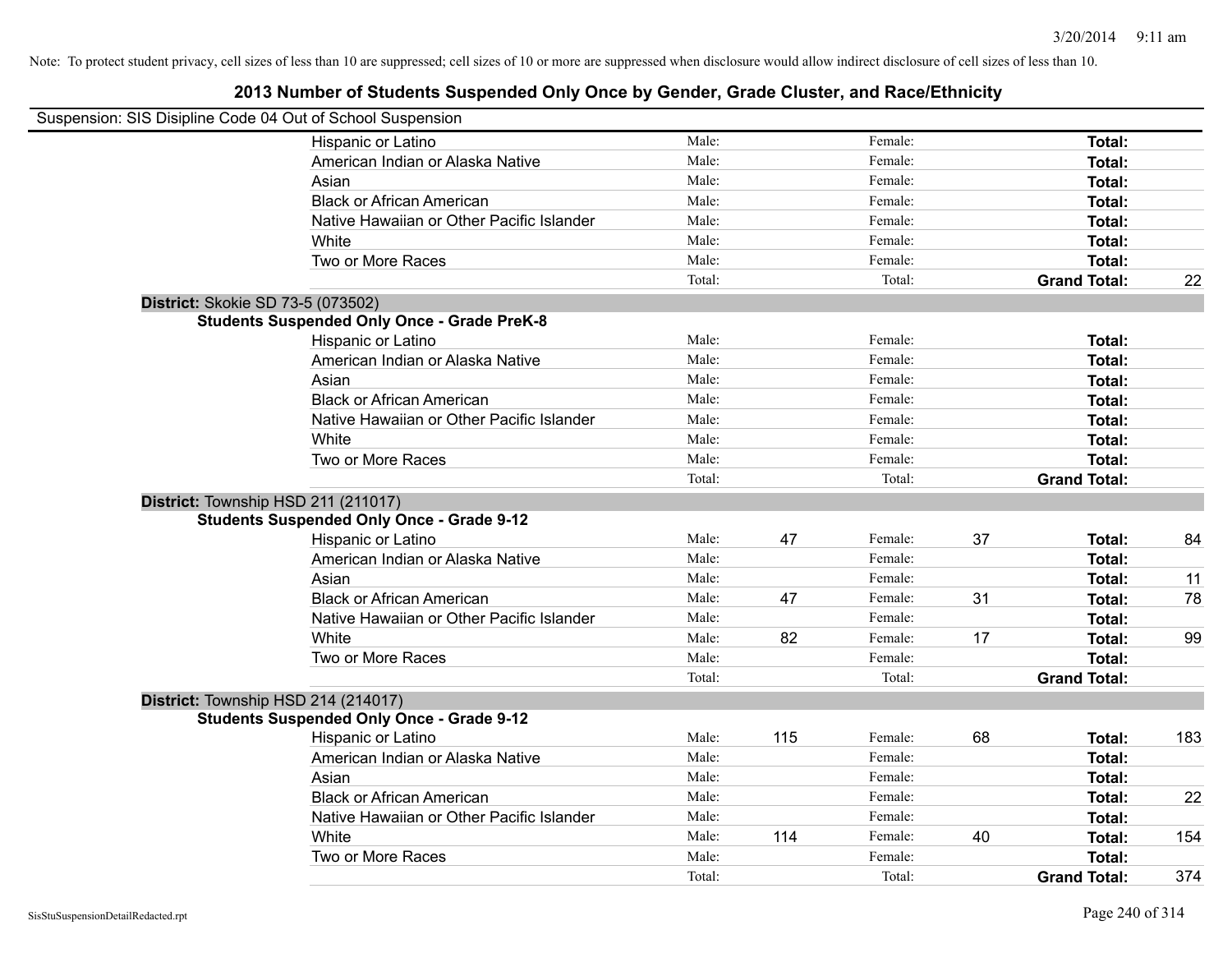|                                 | Suspension: SIS Disipline Code 04 Out of School Suspension |        |         |                     |
|---------------------------------|------------------------------------------------------------|--------|---------|---------------------|
|                                 | District: Wheeling CCSD 21 (021004)                        |        |         |                     |
|                                 | <b>Students Suspended Only Once - Grade PreK-8</b>         |        |         |                     |
|                                 | Hispanic or Latino                                         | Male:  | Female: | 19<br>Total:        |
|                                 | American Indian or Alaska Native                           | Male:  | Female: | <b>Total:</b>       |
|                                 | Asian                                                      | Male:  | Female: | <b>Total:</b>       |
|                                 | <b>Black or African American</b>                           | Male:  | Female: | Total:              |
|                                 | Native Hawaiian or Other Pacific Islander                  | Male:  | Female: | <b>Total:</b>       |
|                                 | White                                                      | Male:  | Female: | <b>Total:</b>       |
|                                 | Two or More Races                                          | Male:  | Female: | Total:              |
|                                 |                                                            | Total: | Total:  | <b>Grand Total:</b> |
|                                 | District: Wilmette SD 39 (039002)                          |        |         |                     |
|                                 | <b>Students Suspended Only Once - Grade PreK-8</b>         |        |         |                     |
|                                 | Hispanic or Latino                                         | Male:  | Female: | Total:              |
|                                 | American Indian or Alaska Native                           | Male:  | Female: | <b>Total:</b>       |
|                                 | Asian                                                      | Male:  | Female: | <b>Total:</b>       |
|                                 | <b>Black or African American</b>                           | Male:  | Female: | <b>Total:</b>       |
|                                 | Native Hawaiian or Other Pacific Islander                  | Male:  | Female: | Total:              |
|                                 | White                                                      | Male:  | Female: | Total:              |
|                                 | Two or More Races                                          | Male:  | Female: | Total:              |
|                                 |                                                            | Total: | Total:  | <b>Grand Total:</b> |
|                                 | District: Winnetka SD 36 (036002)                          |        |         |                     |
|                                 | <b>Students Suspended Only Once - Grade PreK-8</b>         |        |         |                     |
|                                 | Hispanic or Latino                                         | Male:  | Female: | Total:              |
|                                 | American Indian or Alaska Native                           | Male:  | Female: | <b>Total:</b>       |
|                                 | Asian                                                      | Male:  | Female: | <b>Total:</b>       |
|                                 | <b>Black or African American</b>                           | Male:  | Female: | <b>Total:</b>       |
|                                 | Native Hawaiian or Other Pacific Islander                  | Male:  | Female: | <b>Total:</b>       |
|                                 | White                                                      | Male:  | Female: | Total:              |
|                                 | Two or More Races                                          | Male:  | Female: | Total:              |
|                                 |                                                            | Total: | Total:  | <b>Grand Total:</b> |
| County: Non-Public School (000) |                                                            |        |         |                     |
|                                 | District: Region 05 North Cook ISC 1 (000000)              |        |         |                     |
|                                 | <b>Students Suspended Only Once - Grade 9-12</b>           |        |         |                     |
|                                 | Hispanic or Latino                                         | Male:  | Female: | Total:              |
|                                 | American Indian or Alaska Native                           | Male:  | Female: | <b>Total:</b>       |
|                                 | Asian                                                      | Male:  | Female: | <b>Total:</b>       |
|                                 | <b>Black or African American</b>                           | Male:  | Female: | <b>Total:</b>       |
|                                 | Native Hawaiian or Other Pacific Islander                  | Male:  | Female: | Total:              |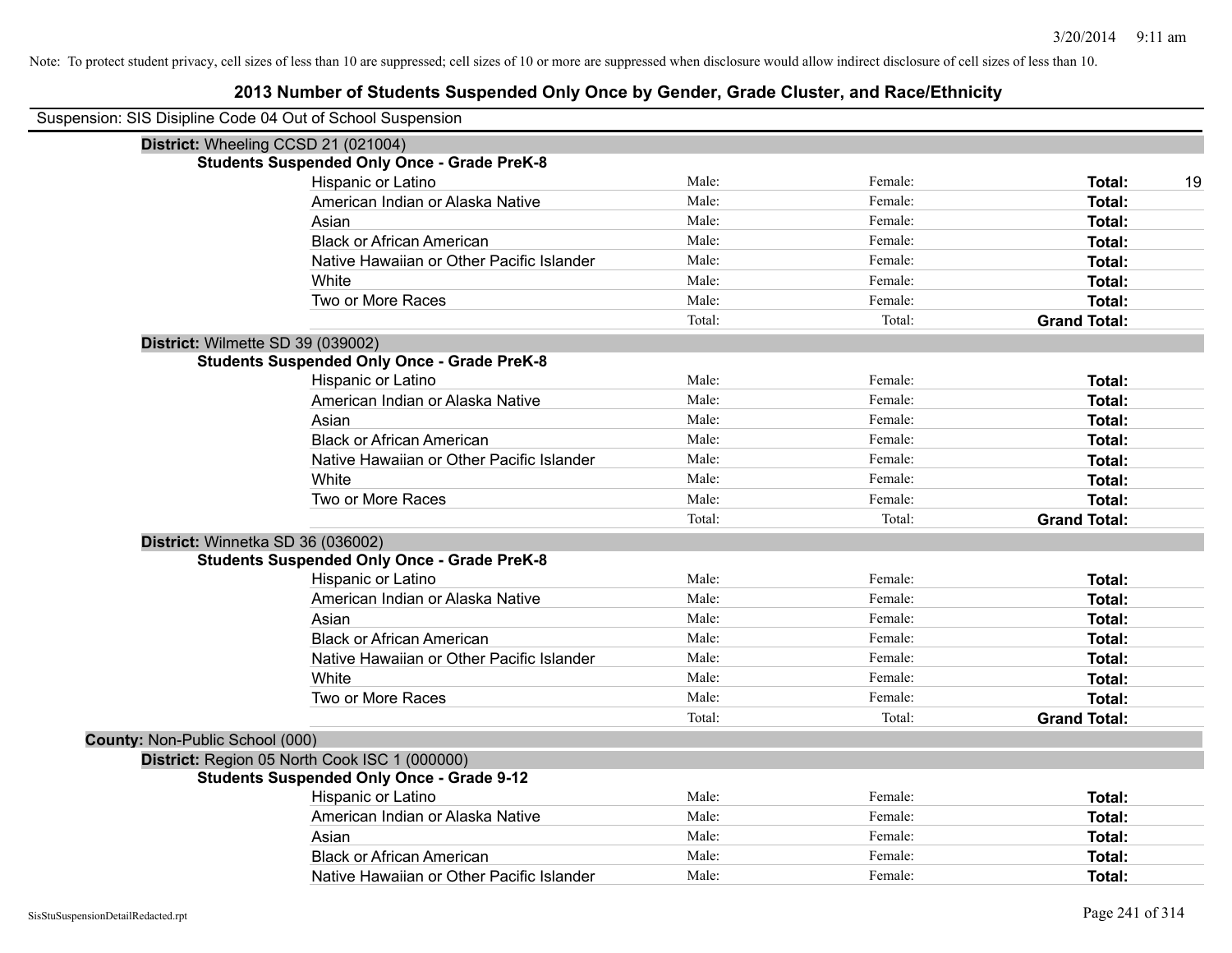**2013 Number of Students Suspended Only Once by Gender, Grade Cluster, and Race/Ethnicity**

|                                        | Suspension: SIS Disipline Code 04 Out of School Suspension |        |    |         |    |                     |     |
|----------------------------------------|------------------------------------------------------------|--------|----|---------|----|---------------------|-----|
|                                        | White                                                      | Male:  |    | Female: |    | Total:              |     |
|                                        | Two or More Races                                          | Male:  |    | Female: |    | Total:              |     |
|                                        |                                                            | Total: |    | Total:  |    | <b>Grand Total:</b> |     |
|                                        |                                                            |        |    |         |    |                     |     |
| Region: Region 06 West Cook ISC 2 (06) |                                                            |        |    |         |    |                     |     |
| County: Cook (016)                     |                                                            |        |    |         |    |                     |     |
|                                        | District: Achievement Centers (000200)                     |        |    |         |    |                     |     |
|                                        | <b>Students Suspended Only Once - Grade 9-12</b>           |        |    |         |    |                     |     |
|                                        | Hispanic or Latino                                         | Male:  |    | Female: |    | Total:              |     |
|                                        | American Indian or Alaska Native                           | Male:  |    | Female: |    | Total:              |     |
|                                        | Asian                                                      | Male:  |    | Female: |    | Total:              |     |
|                                        | <b>Black or African American</b>                           | Male:  |    | Female: |    | Total:              |     |
|                                        | Native Hawaiian or Other Pacific Islander                  | Male:  |    | Female: |    | Total:              |     |
|                                        | White                                                      | Male:  |    | Female: |    | Total:              |     |
|                                        | Two or More Races                                          | Male:  |    | Female: |    | Total:              |     |
|                                        |                                                            | Total: |    | Total:  |    | <b>Grand Total:</b> |     |
| District: Bellwood SD 88 (088002)      |                                                            |        |    |         |    |                     |     |
|                                        | <b>Students Suspended Only Once - Grade PreK-8</b>         |        |    |         |    |                     |     |
|                                        | Hispanic or Latino                                         | Male:  |    | Female: |    | Total:              | 24  |
|                                        | American Indian or Alaska Native                           | Male:  |    | Female: |    | Total:              |     |
|                                        | Asian                                                      | Male:  |    | Female: |    | Total:              |     |
|                                        | <b>Black or African American</b>                           | Male:  | 32 | Female: | 32 | Total:              | 64  |
|                                        | Native Hawaiian or Other Pacific Islander                  | Male:  |    | Female: |    | Total:              |     |
|                                        | White                                                      | Male:  |    | Female: |    | Total:              |     |
|                                        | Two or More Races                                          | Male:  |    | Female: |    | Total:              |     |
|                                        |                                                            | Total: |    | Total:  |    | <b>Grand Total:</b> |     |
| District: Berkeley SD 87 (087002)      |                                                            |        |    |         |    |                     |     |
|                                        | <b>Students Suspended Only Once - Grade PreK-8</b>         |        |    |         |    |                     |     |
|                                        | Hispanic or Latino                                         | Male:  | 46 | Female: | 15 | Total:              | 61  |
|                                        | American Indian or Alaska Native                           | Male:  |    | Female: |    | Total:              |     |
|                                        | Asian                                                      | Male:  |    | Female: |    | Total:              |     |
|                                        | <b>Black or African American</b>                           | Male:  | 38 | Female: | 30 | Total:              | 68  |
|                                        | Native Hawaiian or Other Pacific Islander                  | Male:  |    | Female: |    | Total:              |     |
|                                        | White                                                      | Male:  |    | Female: |    | Total:              |     |
|                                        | Two or More Races                                          | Male:  |    | Female: |    |                     |     |
|                                        |                                                            | Total: |    | Total:  |    | Total:              |     |
|                                        | District: Berwyn North SD 98 (098002)                      |        |    |         |    | <b>Grand Total:</b> | 143 |

**Students Suspended Only Once - Grade PreK-8**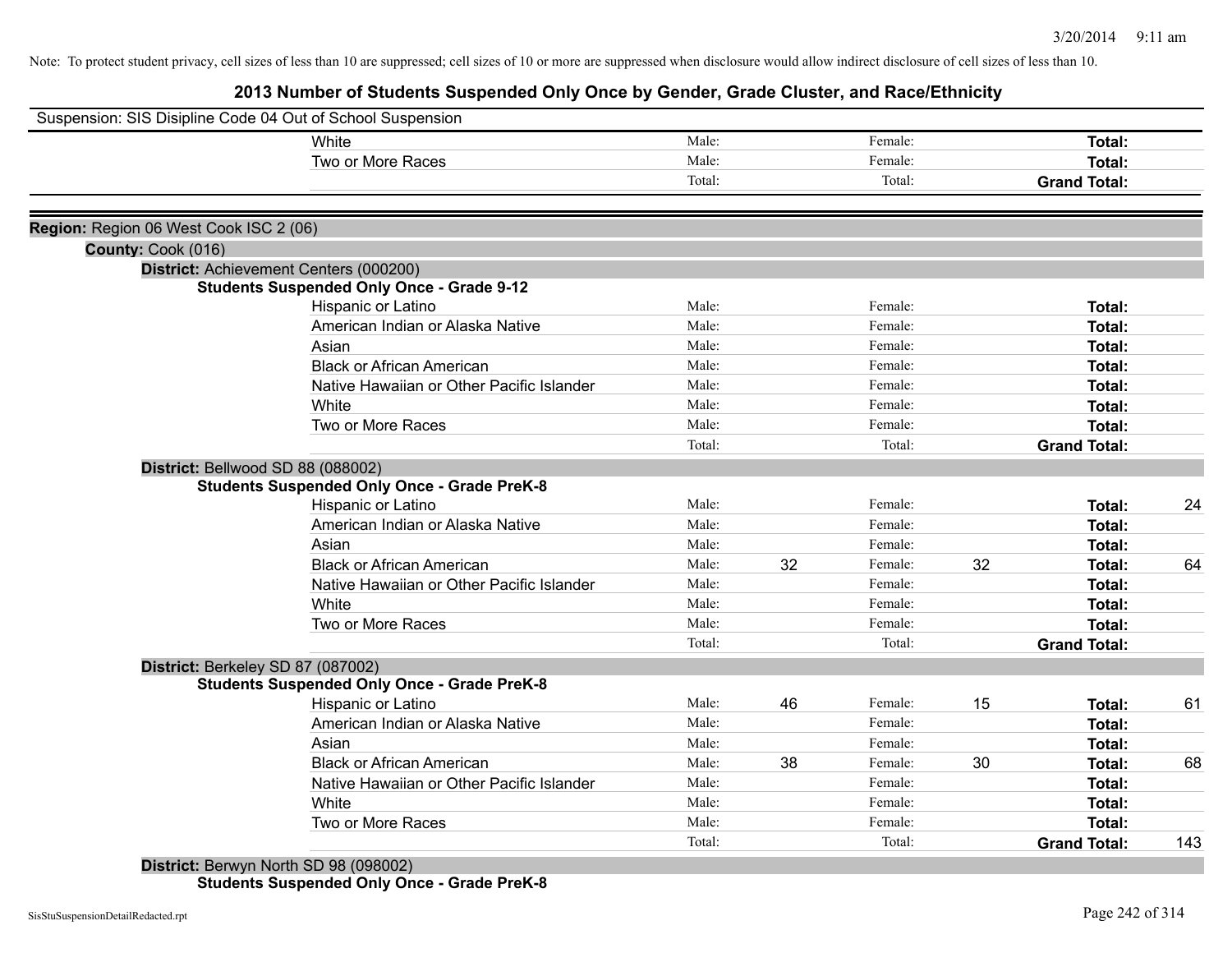| Suspension: SIS Disipline Code 04 Out of School Suspension |        |     |         |    |                     |     |
|------------------------------------------------------------|--------|-----|---------|----|---------------------|-----|
| Hispanic or Latino                                         | Male:  |     | Female: |    | <b>Total:</b>       | 28  |
| American Indian or Alaska Native                           | Male:  |     | Female: |    | Total:              |     |
| Asian                                                      | Male:  |     | Female: |    | Total:              |     |
| <b>Black or African American</b>                           | Male:  |     | Female: |    | Total:              |     |
| Native Hawaiian or Other Pacific Islander                  | Male:  |     | Female: |    | Total:              |     |
| White                                                      | Male:  |     | Female: |    | <b>Total:</b>       |     |
| Two or More Races                                          | Male:  |     | Female: |    | <b>Total:</b>       |     |
|                                                            | Total: |     | Total:  |    | <b>Grand Total:</b> | 39  |
| District: Berwyn South SD 100 (100002)                     |        |     |         |    |                     |     |
| <b>Students Suspended Only Once - Grade PreK-8</b>         |        |     |         |    |                     |     |
| Hispanic or Latino                                         | Male:  |     | Female: |    | Total:              | 51  |
| American Indian or Alaska Native                           | Male:  |     | Female: |    | Total:              |     |
| Asian                                                      | Male:  |     | Female: |    | Total:              |     |
| <b>Black or African American</b>                           | Male:  |     | Female: |    | Total:              |     |
| Native Hawaiian or Other Pacific Islander                  | Male:  |     | Female: |    | Total:              |     |
| White                                                      | Male:  |     | Female: |    | <b>Total:</b>       | 12  |
| Two or More Races                                          | Male:  |     | Female: |    | <b>Total:</b>       |     |
|                                                            | Total: | 60  | Total:  | 14 | <b>Grand Total:</b> | 74  |
| District: Brookfield Lagrange Park SD 95 (095002)          |        |     |         |    |                     |     |
| <b>Students Suspended Only Once - Grade PreK-8</b>         |        |     |         |    |                     |     |
| Hispanic or Latino                                         | Male:  |     | Female: |    | Total:              |     |
| American Indian or Alaska Native                           | Male:  |     | Female: |    | Total:              |     |
| Asian                                                      | Male:  |     | Female: |    | Total:              |     |
| <b>Black or African American</b>                           | Male:  |     | Female: |    | Total:              |     |
| Native Hawaiian or Other Pacific Islander                  | Male:  |     | Female: |    | Total:              |     |
| White                                                      | Male:  |     | Female: |    | Total:              |     |
| Two or More Races                                          | Male:  |     | Female: |    | Total:              |     |
|                                                            | Total: |     | Total:  |    | <b>Grand Total:</b> |     |
| District: Cicero SD 99 (099002)                            |        |     |         |    |                     |     |
| <b>Students Suspended Only Once - Grade PreK-8</b>         |        |     |         |    |                     |     |
| Hispanic or Latino                                         | Male:  | 196 | Female: | 61 | Total:              | 257 |
| American Indian or Alaska Native                           | Male:  |     | Female: |    | Total:              |     |
| Asian                                                      | Male:  |     | Female: |    | Total:              |     |
| <b>Black or African American</b>                           | Male:  |     | Female: |    | Total:              | 24  |
| Native Hawaiian or Other Pacific Islander                  | Male:  |     | Female: |    | Total:              |     |
| White                                                      | Male:  |     | Female: |    | <b>Total:</b>       |     |
| Two or More Races                                          | Male:  |     | Female: |    | <b>Total:</b>       |     |
|                                                            | Total: | 222 | Total:  | 71 | <b>Grand Total:</b> | 293 |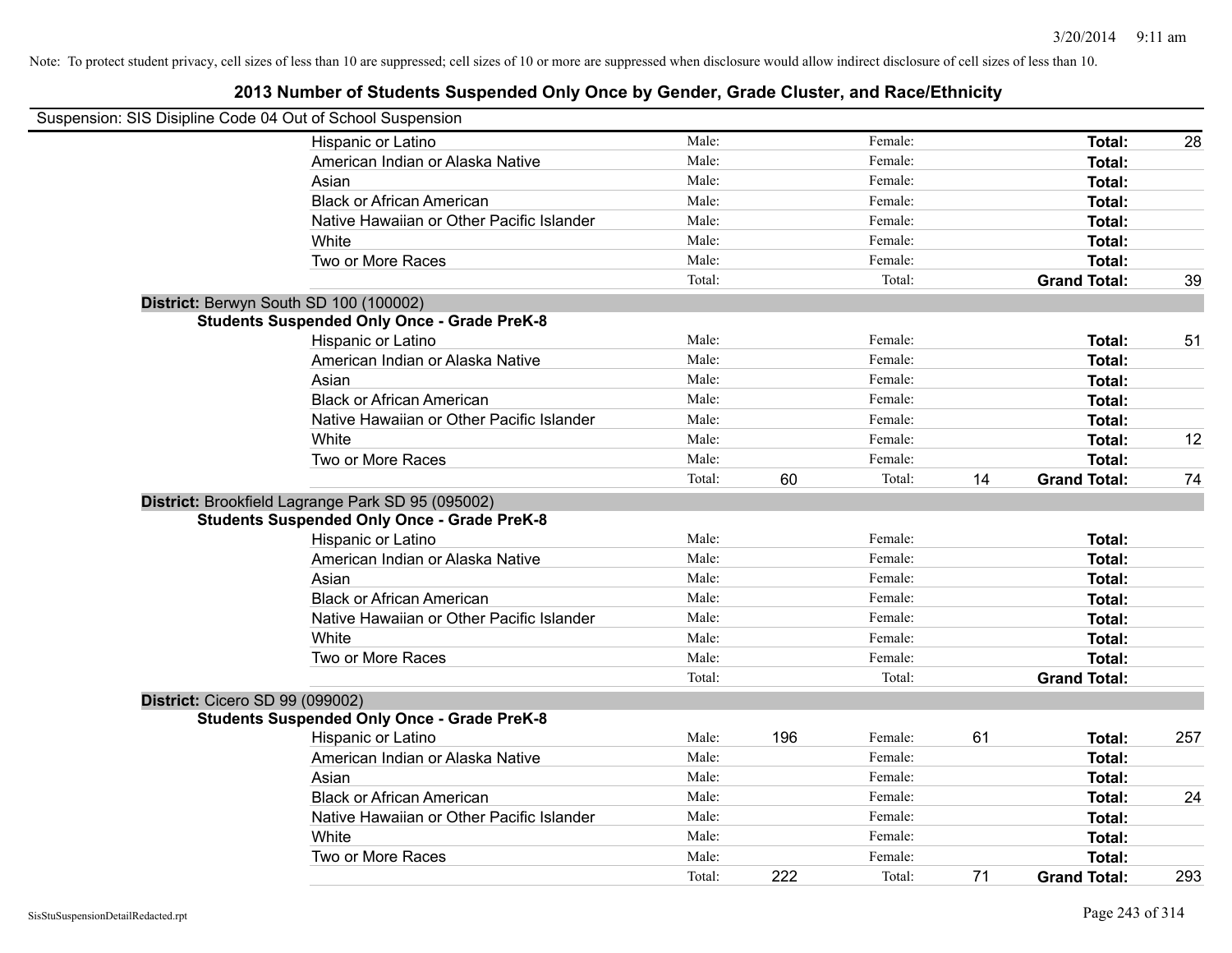| Suspension: SIS Disipline Code 04 Out of School Suspension |                                                    |        |         |                     |    |
|------------------------------------------------------------|----------------------------------------------------|--------|---------|---------------------|----|
|                                                            | District: Elmwood Park CUSD 401 (401026)           |        |         |                     |    |
|                                                            | <b>Students Suspended Only Once - Grade PreK-8</b> |        |         |                     |    |
|                                                            | Hispanic or Latino                                 | Male:  | Female: | Total:              | 20 |
|                                                            | American Indian or Alaska Native                   | Male:  | Female: | Total:              |    |
|                                                            | Asian                                              | Male:  | Female: | Total:              |    |
|                                                            | <b>Black or African American</b>                   | Male:  | Female: | Total:              |    |
|                                                            | Native Hawaiian or Other Pacific Islander          | Male:  | Female: | Total:              |    |
|                                                            | White                                              | Male:  | Female: | Total:              | 14 |
|                                                            | Two or More Races                                  | Male:  | Female: | Total:              |    |
|                                                            |                                                    | Total: | Total:  | <b>Grand Total:</b> |    |
|                                                            | <b>Students Suspended Only Once - Grade 9-12</b>   |        |         |                     |    |
|                                                            | Hispanic or Latino                                 | Male:  | Female: | Total:              | 30 |
|                                                            | American Indian or Alaska Native                   | Male:  | Female: | Total:              |    |
|                                                            | Asian                                              | Male:  | Female: | Total:              |    |
|                                                            | <b>Black or African American</b>                   | Male:  | Female: | Total:              |    |
|                                                            | Native Hawaiian or Other Pacific Islander          | Male:  | Female: | Total:              |    |
|                                                            | White                                              | Male:  | Female: | Total:              | 24 |
|                                                            | Two or More Races                                  | Male:  | Female: | Total:              |    |
|                                                            |                                                    | Total: | Total:  | <b>Grand Total:</b> |    |
| District: Forest Park SD 91 (091002)                       |                                                    |        |         |                     |    |
|                                                            | <b>Students Suspended Only Once - Grade PreK-8</b> |        |         |                     |    |
|                                                            | Hispanic or Latino                                 | Male:  | Female: | Total:              |    |
|                                                            | American Indian or Alaska Native                   | Male:  | Female: | Total:              |    |
|                                                            | Asian                                              | Male:  | Female: | Total:              |    |
|                                                            | <b>Black or African American</b>                   | Male:  | Female: | Total:              | 17 |
|                                                            | Native Hawaiian or Other Pacific Islander          | Male:  | Female: | Total:              |    |
|                                                            | White                                              | Male:  | Female: | Total:              |    |
|                                                            | Two or More Races                                  | Male:  | Female: | Total:              |    |
|                                                            |                                                    | Total: | Total:  | <b>Grand Total:</b> |    |
| District: Franklin Park SD 84 (084002)                     |                                                    |        |         |                     |    |
|                                                            | <b>Students Suspended Only Once - Grade PreK-8</b> |        |         |                     |    |
|                                                            | Hispanic or Latino                                 | Male:  | Female: | Total:              |    |
|                                                            | American Indian or Alaska Native                   | Male:  | Female: | Total:              |    |
|                                                            | Asian                                              | Male:  | Female: | Total:              |    |
|                                                            | <b>Black or African American</b>                   | Male:  | Female: | Total:              |    |
|                                                            | Native Hawaiian or Other Pacific Islander          | Male:  | Female: | Total:              |    |
|                                                            | White                                              | Male:  | Female: | Total:              |    |
|                                                            | Two or More Races                                  | Male:  | Female: | Total:              |    |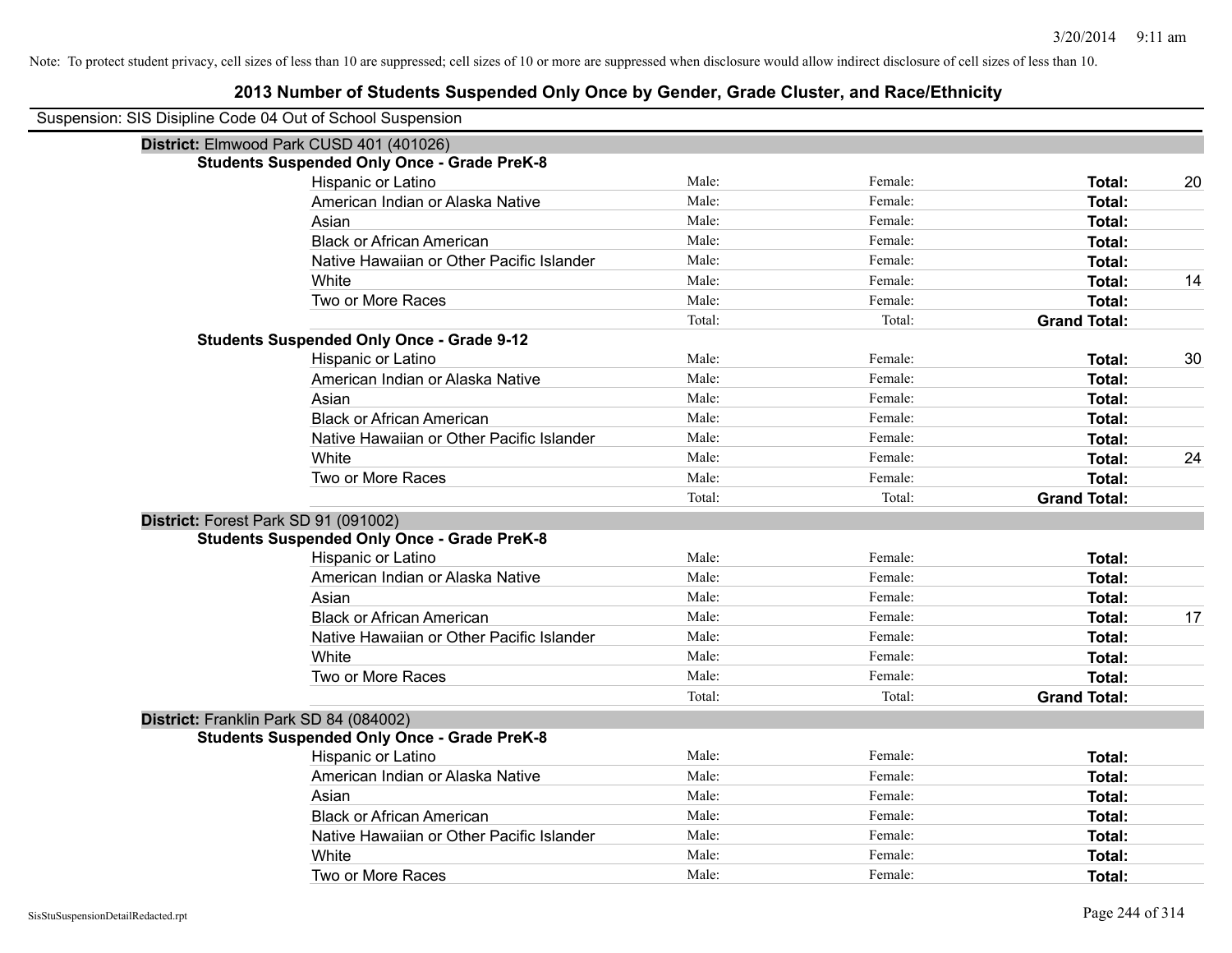| Suspension: SIS Disipline Code 04 Out of School Suspension |                |     |         |     |                     |     |
|------------------------------------------------------------|----------------|-----|---------|-----|---------------------|-----|
|                                                            | Total:         |     | Total:  |     | <b>Grand Total:</b> |     |
| District: Hillside SD 93 (093002)                          |                |     |         |     |                     |     |
| <b>Students Suspended Only Once - Grade PreK-8</b>         |                |     |         |     |                     |     |
| Hispanic or Latino                                         | Male:          |     | Female: |     | Total:              |     |
| American Indian or Alaska Native                           | Male:          |     | Female: |     | Total:              |     |
| Asian                                                      | Male:          |     | Female: |     | Total:              |     |
| <b>Black or African American</b>                           | Male:          |     | Female: |     | Total:              | 12  |
| Native Hawaiian or Other Pacific Islander                  | Male:          |     | Female: |     | Total:              |     |
| White                                                      | Male:          |     | Female: |     | Total:              |     |
| Two or More Races                                          | Male:          |     | Female: |     | Total:              |     |
|                                                            | Total:         |     | Total:  |     | <b>Grand Total:</b> |     |
| District: J S Morton HSD 201 (201017)                      |                |     |         |     |                     |     |
| <b>Students Suspended Only Once - Grade 9-12</b>           |                |     |         |     |                     |     |
| Hispanic or Latino                                         | Male:          | 339 | Female: | 190 | Total:              | 529 |
| American Indian or Alaska Native                           | Male:          |     | Female: |     | Total:              |     |
| Asian                                                      | Male:          |     | Female: |     | Total:              |     |
| <b>Black or African American</b>                           | Male:          | 27  | Female: | 24  | Total:              | 51  |
| Native Hawaiian or Other Pacific Islander                  | Male:          |     | Female: |     | Total:              |     |
| White                                                      | Male:          | 30  | Female: | 12  | Total:              | 42  |
| Two or More Races                                          | Male:          |     | Female: |     | Total:              |     |
|                                                            | Total:         |     | Total:  |     | <b>Grand Total:</b> |     |
| District: Komarek SD 94 (094002)                           |                |     |         |     |                     |     |
| <b>Students Suspended Only Once - Grade PreK-8</b>         |                |     |         |     |                     |     |
| Hispanic or Latino                                         | Male:          |     | Female: |     | Total:              | 13  |
| American Indian or Alaska Native                           | Male:          |     | Female: |     | Total:              |     |
| Asian                                                      | Male:          |     | Female: |     | Total:              |     |
| <b>Black or African American</b>                           | Male:          |     | Female: |     | Total:              |     |
| Native Hawaiian or Other Pacific Islander                  | Male:          |     | Female: |     | Total:              |     |
| White                                                      | Male:          |     | Female: |     | Total:              |     |
| Two or More Races                                          | Male:          |     | Female: |     | Total:              |     |
|                                                            | Total:         |     | Total:  |     | <b>Grand Total:</b> | 23  |
| District: La Grange SD 102 (102002)                        |                |     |         |     |                     |     |
| <b>Students Suspended Only Once - Grade PreK-8</b>         |                |     |         |     |                     |     |
| Hispanic or Latino                                         | Male:<br>Male: |     | Female: |     | Total:              |     |
| American Indian or Alaska Native                           | Male:          |     | Female: |     | Total:              |     |
| Asian                                                      | Male:          |     | Female: |     | Total:              |     |
| <b>Black or African American</b>                           |                |     | Female: |     | Total:              |     |
| Native Hawaiian or Other Pacific Islander                  | Male:          |     | Female: |     | Total:              |     |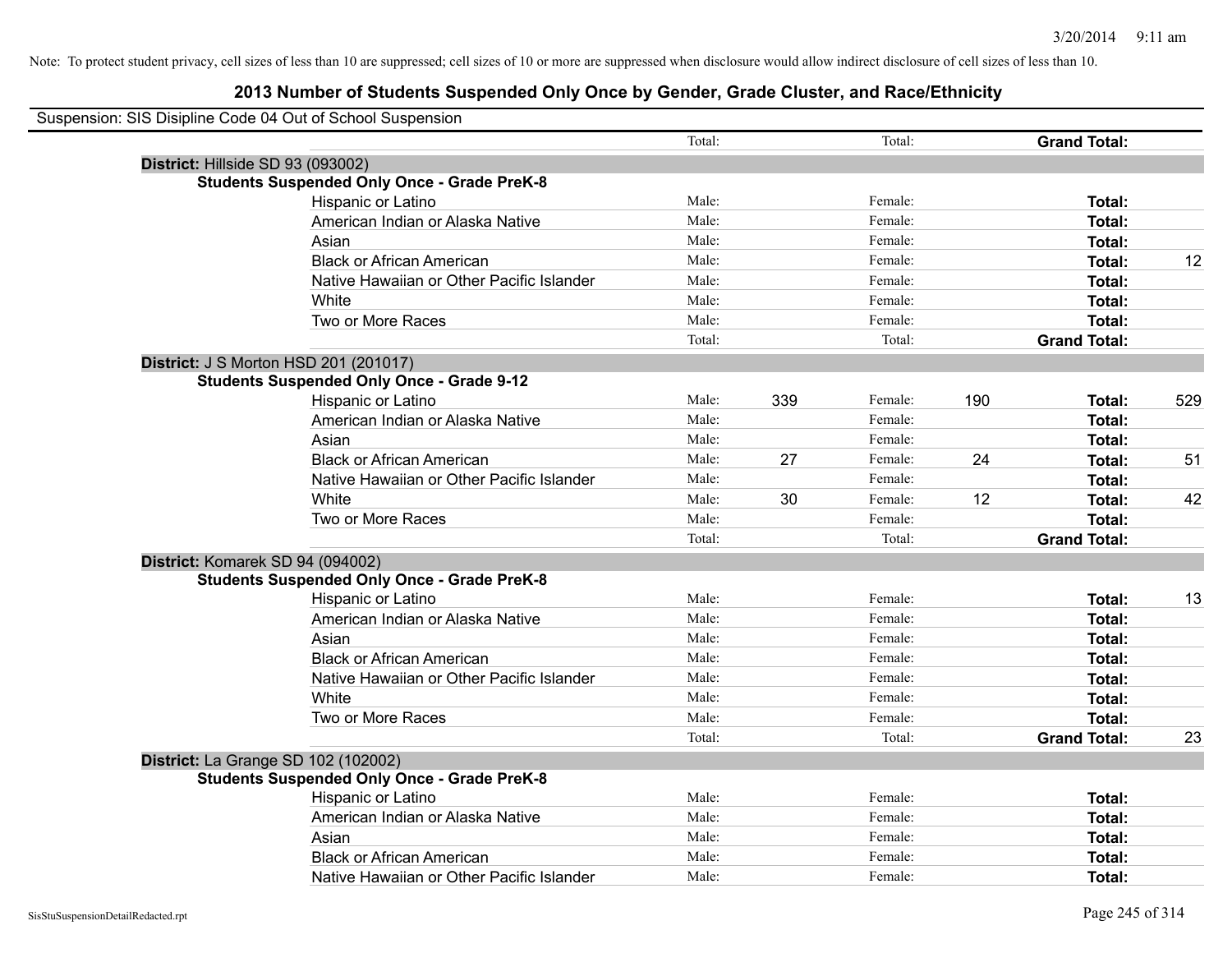| Suspension: SIS Disipline Code 04 Out of School Suspension |                                                    |        |     |         |    |                     |     |
|------------------------------------------------------------|----------------------------------------------------|--------|-----|---------|----|---------------------|-----|
|                                                            | White                                              | Male:  |     | Female: |    | Total:              |     |
|                                                            | Two or More Races                                  | Male:  |     | Female: |    | Total:              |     |
|                                                            |                                                    | Total: |     | Total:  |    | <b>Grand Total:</b> |     |
|                                                            | District: La Grange SD 105 South (105002)          |        |     |         |    |                     |     |
|                                                            | <b>Students Suspended Only Once - Grade PreK-8</b> |        |     |         |    |                     |     |
|                                                            | Hispanic or Latino                                 | Male:  |     | Female: |    | Total:              |     |
|                                                            | American Indian or Alaska Native                   | Male:  |     | Female: |    | Total:              |     |
|                                                            | Asian                                              | Male:  |     | Female: |    | Total:              |     |
|                                                            | <b>Black or African American</b>                   | Male:  |     | Female: |    | Total:              |     |
|                                                            | Native Hawaiian or Other Pacific Islander          | Male:  |     | Female: |    | Total:              |     |
|                                                            | White                                              | Male:  |     | Female: |    | Total:              |     |
|                                                            | Two or More Races                                  | Male:  |     | Female: |    | Total:              |     |
|                                                            |                                                    | Total: |     | Total:  |    | <b>Grand Total:</b> |     |
|                                                            | District: LaGrange Highlands SD 106 (106002)       |        |     |         |    |                     |     |
|                                                            | <b>Students Suspended Only Once - Grade PreK-8</b> |        |     |         |    |                     |     |
|                                                            | Hispanic or Latino                                 | Male:  |     | Female: |    | Total:              |     |
|                                                            | American Indian or Alaska Native                   | Male:  |     | Female: |    | Total:              |     |
|                                                            | Asian                                              | Male:  |     | Female: |    | Total:              |     |
|                                                            | <b>Black or African American</b>                   | Male:  |     | Female: |    | Total:              |     |
|                                                            | Native Hawaiian or Other Pacific Islander          | Male:  |     | Female: |    | Total:              |     |
|                                                            | White                                              | Male:  |     | Female: |    | Total:              |     |
|                                                            | Two or More Races                                  | Male:  |     | Female: |    | Total:              |     |
|                                                            |                                                    | Total: |     | Total:  |    | <b>Grand Total:</b> |     |
| District: Leyden CHSD 212 (212016)                         |                                                    |        |     |         |    |                     |     |
|                                                            | <b>Students Suspended Only Once - Grade 9-12</b>   |        |     |         |    |                     |     |
|                                                            | Hispanic or Latino                                 | Male:  | 104 | Female: | 59 | Total:              | 163 |
|                                                            | American Indian or Alaska Native                   | Male:  |     | Female: |    | Total:              |     |
|                                                            | Asian                                              | Male:  |     | Female: |    | Total:              |     |
|                                                            | <b>Black or African American</b>                   | Male:  |     | Female: |    | Total:              |     |
|                                                            | Native Hawaiian or Other Pacific Islander          | Male:  |     | Female: |    | Total:              |     |
|                                                            | White                                              | Male:  | 42  | Female: | 15 | Total:              | 57  |
|                                                            | Two or More Races                                  | Male:  |     | Female: |    | Total:              |     |
|                                                            |                                                    | Total: |     | Total:  |    | <b>Grand Total:</b> | 235 |
| District: Lindop SD 92 (092002)                            |                                                    |        |     |         |    |                     |     |
|                                                            | <b>Students Suspended Only Once - Grade PreK-8</b> |        |     |         |    |                     |     |
|                                                            | Hispanic or Latino                                 | Male:  |     | Female: |    | Total:              |     |
|                                                            | American Indian or Alaska Native                   | Male:  |     | Female: |    | Total:              |     |
|                                                            | Asian                                              | Male:  |     | Female: |    | Total:              |     |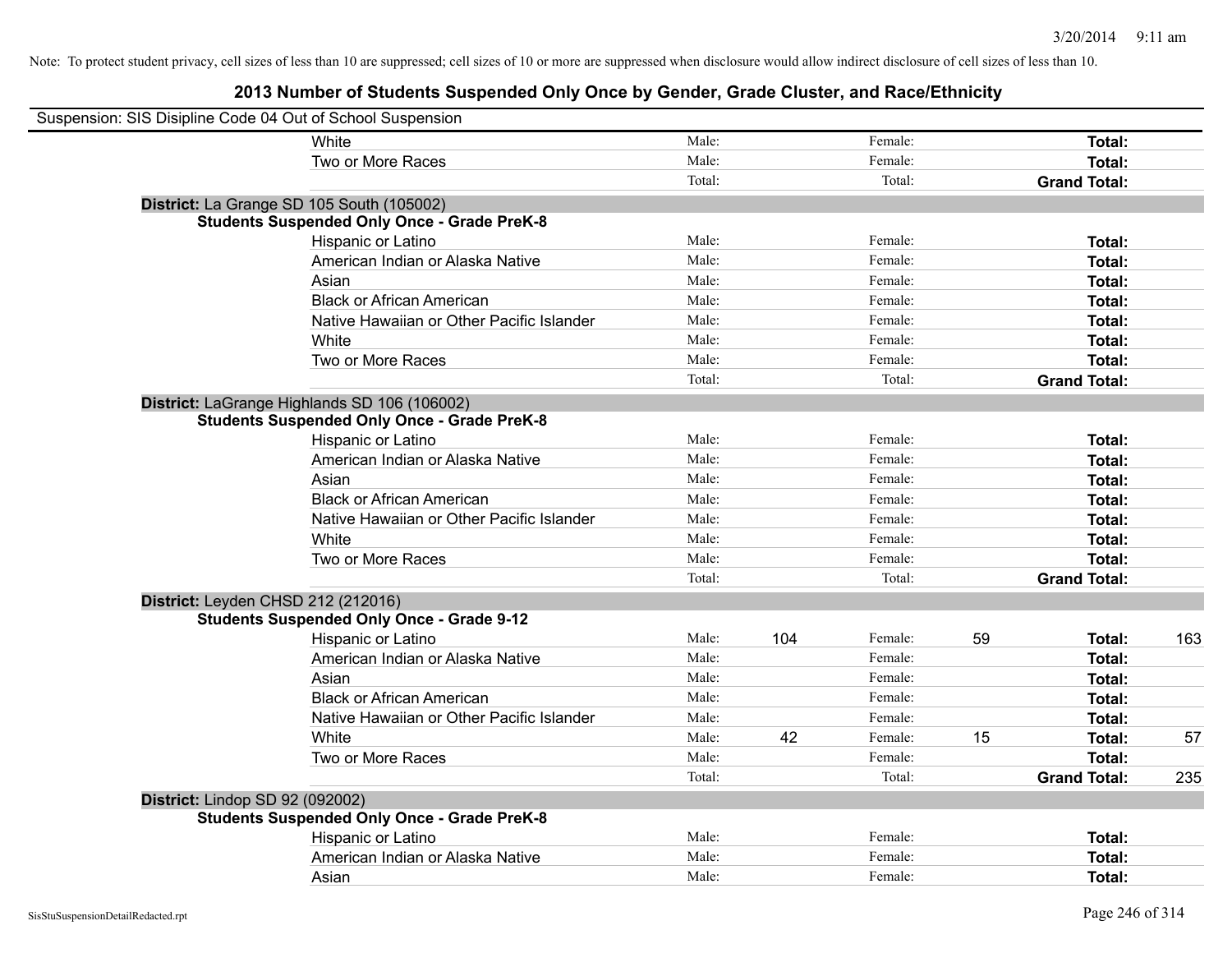| Suspension: SIS Disipline Code 04 Out of School Suspension |        |    |         |    |                     |    |
|------------------------------------------------------------|--------|----|---------|----|---------------------|----|
| <b>Black or African American</b>                           | Male:  | 24 | Female: | 11 | Total:              | 35 |
| Native Hawaiian or Other Pacific Islander                  | Male:  |    | Female: |    | Total:              |    |
| White                                                      | Male:  |    | Female: |    | Total:              |    |
| Two or More Races                                          | Male:  |    | Female: |    | Total:              |    |
|                                                            | Total: |    | Total:  |    | <b>Grand Total:</b> |    |
| District: Lyons SD 103 (103002)                            |        |    |         |    |                     |    |
| <b>Students Suspended Only Once - Grade PreK-8</b>         |        |    |         |    |                     |    |
| Hispanic or Latino                                         | Male:  |    | Female: |    | Total:              | 10 |
| American Indian or Alaska Native                           | Male:  |    | Female: |    | Total:              |    |
| Asian                                                      | Male:  |    | Female: |    | Total:              |    |
| <b>Black or African American</b>                           | Male:  |    | Female: |    | Total:              |    |
| Native Hawaiian or Other Pacific Islander                  | Male:  |    | Female: |    | Total:              |    |
| White                                                      | Male:  |    | Female: |    | Total:              |    |
| Two or More Races                                          | Male:  |    | Female: |    | Total:              |    |
|                                                            | Total: |    | Total:  |    | <b>Grand Total:</b> |    |
| District: Lyons Twp HSD 204 (204017)                       |        |    |         |    |                     |    |
| <b>Students Suspended Only Once - Grade 9-12</b>           |        |    |         |    |                     |    |
| Hispanic or Latino                                         | Male:  | 24 | Female: | 11 | Total:              | 35 |
| American Indian or Alaska Native                           | Male:  |    | Female: |    | Total:              |    |
| Asian                                                      | Male:  |    | Female: |    | Total:              |    |
| <b>Black or African American</b>                           | Male:  |    | Female: |    | Total:              | 21 |
| Native Hawaiian or Other Pacific Islander                  | Male:  |    | Female: |    | Total:              |    |
| White                                                      | Male:  | 50 | Female: | 10 | Total:              | 60 |
| Two or More Races                                          | Male:  |    | Female: |    | Total:              |    |
|                                                            | Total: |    | Total:  |    | <b>Grand Total:</b> |    |
| District: Mannheim SD 83 (083002)                          |        |    |         |    |                     |    |
| <b>Students Suspended Only Once - Grade PreK-8</b>         |        |    |         |    |                     |    |
| Hispanic or Latino                                         | Male:  | 20 | Female: | 12 | Total:              | 32 |
| American Indian or Alaska Native                           | Male:  |    | Female: |    | Total:              |    |
| Asian                                                      | Male:  |    | Female: |    | Total:              |    |
| <b>Black or African American</b>                           | Male:  |    | Female: |    | Total:              |    |
| Native Hawaiian or Other Pacific Islander                  | Male:  |    | Female: |    | Total:              |    |
| White                                                      | Male:  |    | Female: |    | Total:              |    |
| Two or More Races                                          | Male:  |    | Female: |    | Total:              |    |
|                                                            | Total: |    | Total:  |    | <b>Grand Total:</b> | 44 |
| District: Maywood-Melrose Park-Broadview 89 (089002)       |        |    |         |    |                     |    |
| <b>Students Suspended Only Once - Grade PreK-8</b>         |        |    |         |    |                     |    |
| <b>Hispanic or Latino</b>                                  | Male:  | 43 | Female: | 27 | Total:              | 70 |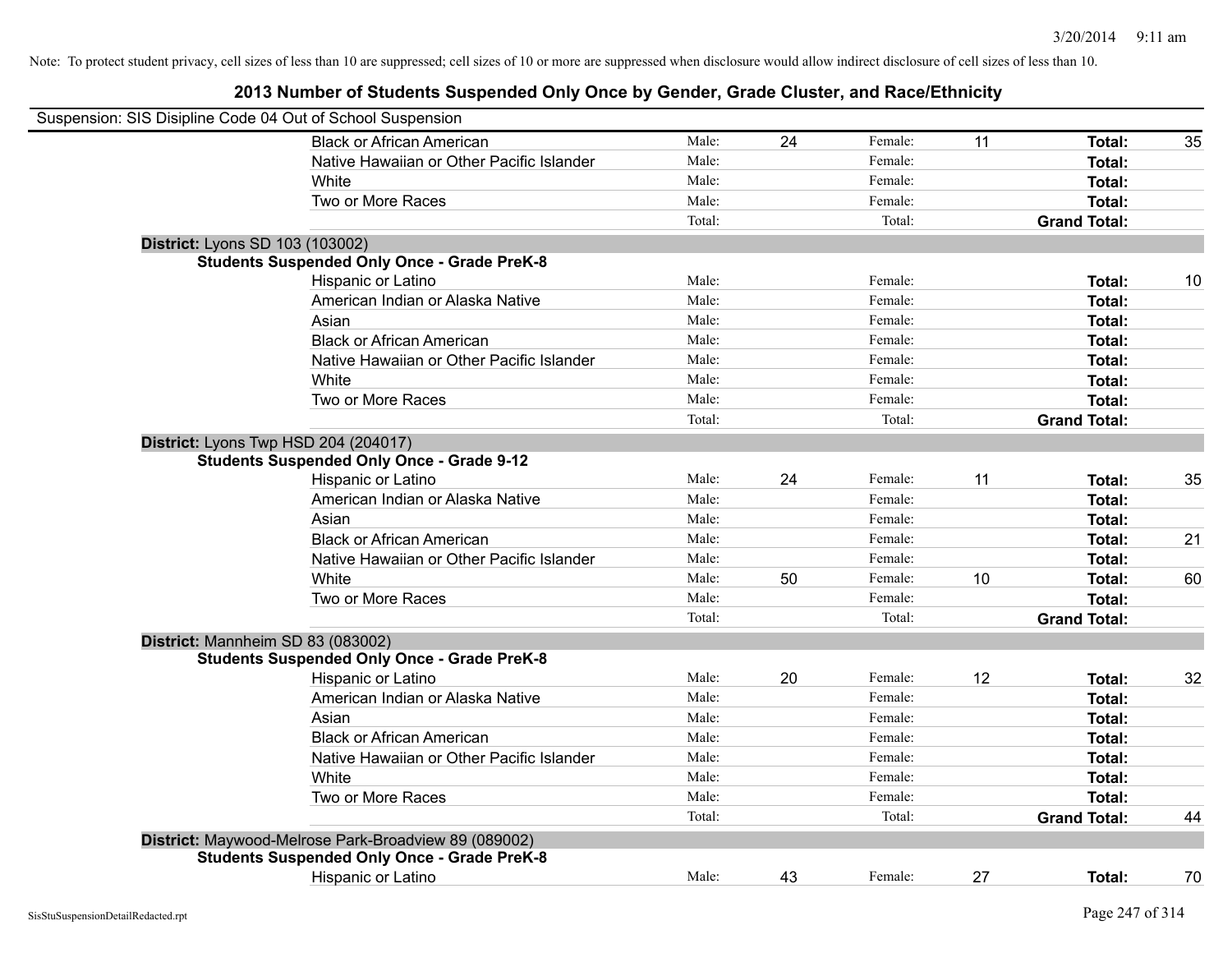### **2013 Number of Students Suspended Only Once by Gender, Grade Cluster, and Race/Ethnicity**

|                                   | Suspension: SIS Disipline Code 04 Out of School Suspension |        |     |         |    |                     |     |
|-----------------------------------|------------------------------------------------------------|--------|-----|---------|----|---------------------|-----|
|                                   | American Indian or Alaska Native                           | Male:  |     | Female: |    | Total:              |     |
|                                   | Asian                                                      | Male:  |     | Female: |    | Total:              |     |
|                                   | <b>Black or African American</b>                           | Male:  | 147 | Female: | 73 | Total:              | 220 |
|                                   | Native Hawaiian or Other Pacific Islander                  | Male:  |     | Female: |    | Total:              |     |
|                                   | White                                                      | Male:  |     | Female: |    | Total:              |     |
|                                   | Two or More Races                                          | Male:  |     | Female: |    | Total:              |     |
|                                   |                                                            | Total: |     | Total:  |    | <b>Grand Total:</b> |     |
| District: Norridge SD 80 (080002) |                                                            |        |     |         |    |                     |     |
|                                   | <b>Students Suspended Only Once - Grade PreK-8</b>         |        |     |         |    |                     |     |
|                                   | Hispanic or Latino                                         | Male:  |     | Female: |    | Total:              |     |
|                                   | American Indian or Alaska Native                           | Male:  |     | Female: |    | Total:              |     |
|                                   | Asian                                                      | Male:  |     | Female: |    | Total:              |     |
|                                   | <b>Black or African American</b>                           | Male:  |     | Female: |    | Total:              |     |
|                                   | Native Hawaiian or Other Pacific Islander                  | Male:  |     | Female: |    | Total:              |     |
|                                   | White                                                      | Male:  |     | Female: |    | Total:              |     |
|                                   | Two or More Races                                          | Male:  |     | Female: |    | Total:              |     |
|                                   |                                                            | Total: |     | Total:  |    | <b>Grand Total:</b> |     |
|                                   | District: Oak Park - River Forest SD 200 (200013)          |        |     |         |    |                     |     |
|                                   | <b>Students Suspended Only Once - Grade 9-12</b>           |        |     |         |    |                     |     |
|                                   | Hispanic or Latino                                         | Male:  |     | Female: |    | Total:              |     |
|                                   | American Indian or Alaska Native                           | Male:  |     | Female: |    | Total:              |     |
|                                   | Asian                                                      | Male:  |     | Female: |    | Total:              |     |
|                                   | <b>Black or African American</b>                           | Male:  | 19  | Female: | 17 | Total:              | 36  |
|                                   | Native Hawaiian or Other Pacific Islander                  | Male:  |     | Female: |    | Total:              |     |
|                                   | White                                                      | Male:  |     | Female: |    | Total:              | 11  |
|                                   | Two or More Races                                          | Male:  |     | Female: |    | Total:              |     |
|                                   |                                                            | Total: |     | Total:  |    | <b>Grand Total:</b> |     |
|                                   | District: Oak Park ESD 97 (097002)                         |        |     |         |    |                     |     |
|                                   | <b>Students Suspended Only Once - Grade PreK-8</b>         |        |     |         |    |                     |     |
|                                   | Hispanic or Latino                                         | Male:  |     | Female: |    | Total:              |     |
|                                   | American Indian or Alaska Native                           | Male:  |     | Female: |    | Total:              |     |
|                                   | Asian                                                      | Male:  |     | Female: |    | Total:              |     |
|                                   | <b>Black or African American</b>                           | Male:  | 17  | Female: | 10 | Total:              | 27  |
|                                   | Native Hawaiian or Other Pacific Islander                  | Male:  |     | Female: |    | Total:              |     |
|                                   | White                                                      | Male:  |     | Female: |    | Total:              |     |
|                                   | Two or More Races                                          | Male:  |     | Female: |    | Total:              |     |
|                                   |                                                            | Total: |     | Total:  |    | <b>Grand Total:</b> | 38  |
|                                   |                                                            |        |     |         |    |                     |     |

**District:** Pennoyer SD 79 (079002)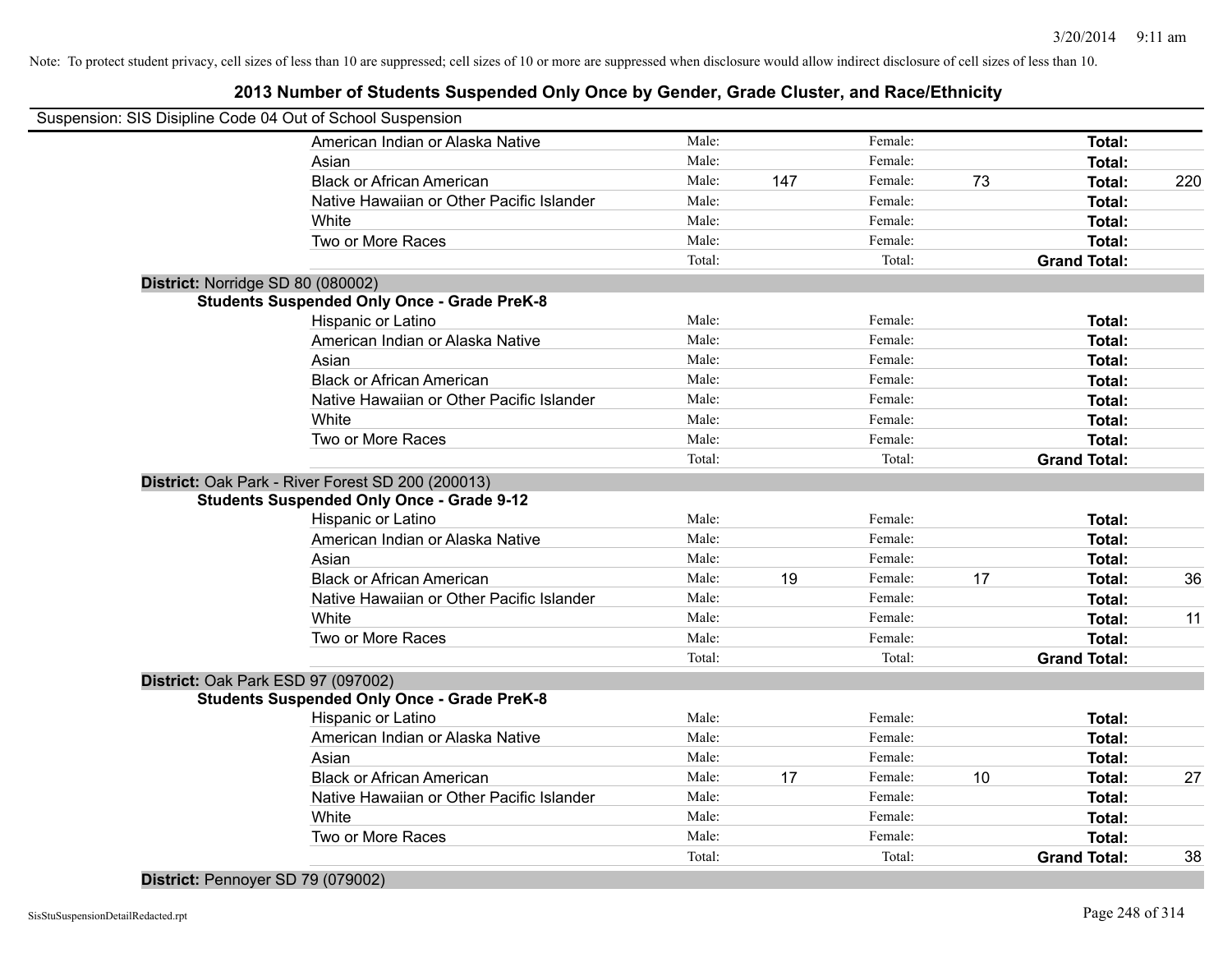| 2013 Number of Students Suspended Only Once by Gender, Grade Cluster, and Race/Ethnicity |        |     |         |     |                     |     |
|------------------------------------------------------------------------------------------|--------|-----|---------|-----|---------------------|-----|
| Suspension: SIS Disipline Code 04 Out of School Suspension                               |        |     |         |     |                     |     |
| <b>Students Suspended Only Once - Grade PreK-8</b>                                       |        |     |         |     |                     |     |
| Hispanic or Latino                                                                       | Male:  |     | Female: |     | Total:              |     |
| American Indian or Alaska Native                                                         | Male:  |     | Female: |     | Total:              |     |
| Asian                                                                                    | Male:  |     | Female: |     | Total:              |     |
| <b>Black or African American</b>                                                         | Male:  |     | Female: |     | Total:              |     |
| Native Hawaiian or Other Pacific Islander                                                | Male:  |     | Female: |     | Total:              |     |
| White                                                                                    | Male:  |     | Female: |     | Total:              |     |
| Two or More Races                                                                        | Male:  |     | Female: |     | Total:              |     |
|                                                                                          | Total: |     | Total:  |     | <b>Grand Total:</b> |     |
| District: Proviso Area Exceptional Child (803060)                                        |        |     |         |     |                     |     |
| <b>Students Suspended Only Once - Grade 9-12</b>                                         |        |     |         |     |                     |     |
| Hispanic or Latino                                                                       | Male:  |     | Female: |     | Total:              |     |
| American Indian or Alaska Native                                                         | Male:  |     | Female: |     | Total:              |     |
| Asian                                                                                    | Male:  |     | Female: |     | Total:              |     |
| <b>Black or African American</b>                                                         | Male:  |     | Female: |     | Total:              |     |
| Native Hawaiian or Other Pacific Islander                                                | Male:  |     | Female: |     | Total:              |     |
| White                                                                                    | Male:  |     | Female: |     | Total:              |     |
| Two or More Races                                                                        | Male:  |     | Female: |     | Total:              |     |
|                                                                                          | Total: |     | Total:  |     | <b>Grand Total:</b> |     |
| District: Proviso Twp HSD 209 (209017)                                                   |        |     |         |     |                     |     |
| <b>Students Suspended Only Once - Grade 9-12</b>                                         |        |     |         |     |                     |     |
| Hispanic or Latino                                                                       | Male:  | 99  | Female: | 46  | Total:              | 145 |
| American Indian or Alaska Native                                                         | Male:  |     | Female: |     | Total:              |     |
| Asian                                                                                    | Male:  |     | Female: |     | Total:              |     |
| <b>Black or African American</b>                                                         | Male:  | 178 | Female: | 135 | Total:              | 313 |
| Native Hawaiian or Other Pacific Islander                                                | Male:  |     | Female: |     | Total:              |     |
| White                                                                                    | Male:  |     | Female: |     | Total:              |     |
| Two or More Races                                                                        | Male:  |     | Female: |     | Total:              |     |
|                                                                                          | Total: |     | Total:  |     | <b>Grand Total:</b> | 468 |
| District: Rhodes SD 84-5 (084502)                                                        |        |     |         |     |                     |     |
| <b>Students Suspended Only Once - Grade PreK-8</b>                                       |        |     |         |     |                     |     |
| Hispanic or Latino                                                                       | Male:  |     | Female: |     | Total:              |     |
| American Indian or Alaska Native                                                         | Male:  |     | Female: |     | Total:              |     |
| Asian                                                                                    | Male:  |     | Female: |     | Total:              |     |
| <b>Black or African American</b>                                                         | Male:  |     | Female: |     | Total:              |     |
| Native Hawaiian or Other Pacific Islander                                                | Male:  |     | Female: |     | Total:              |     |
| White                                                                                    | Male:  |     | Female: |     | Total:              |     |
| Two or More Races                                                                        | Male:  |     | Female: |     | Total:              |     |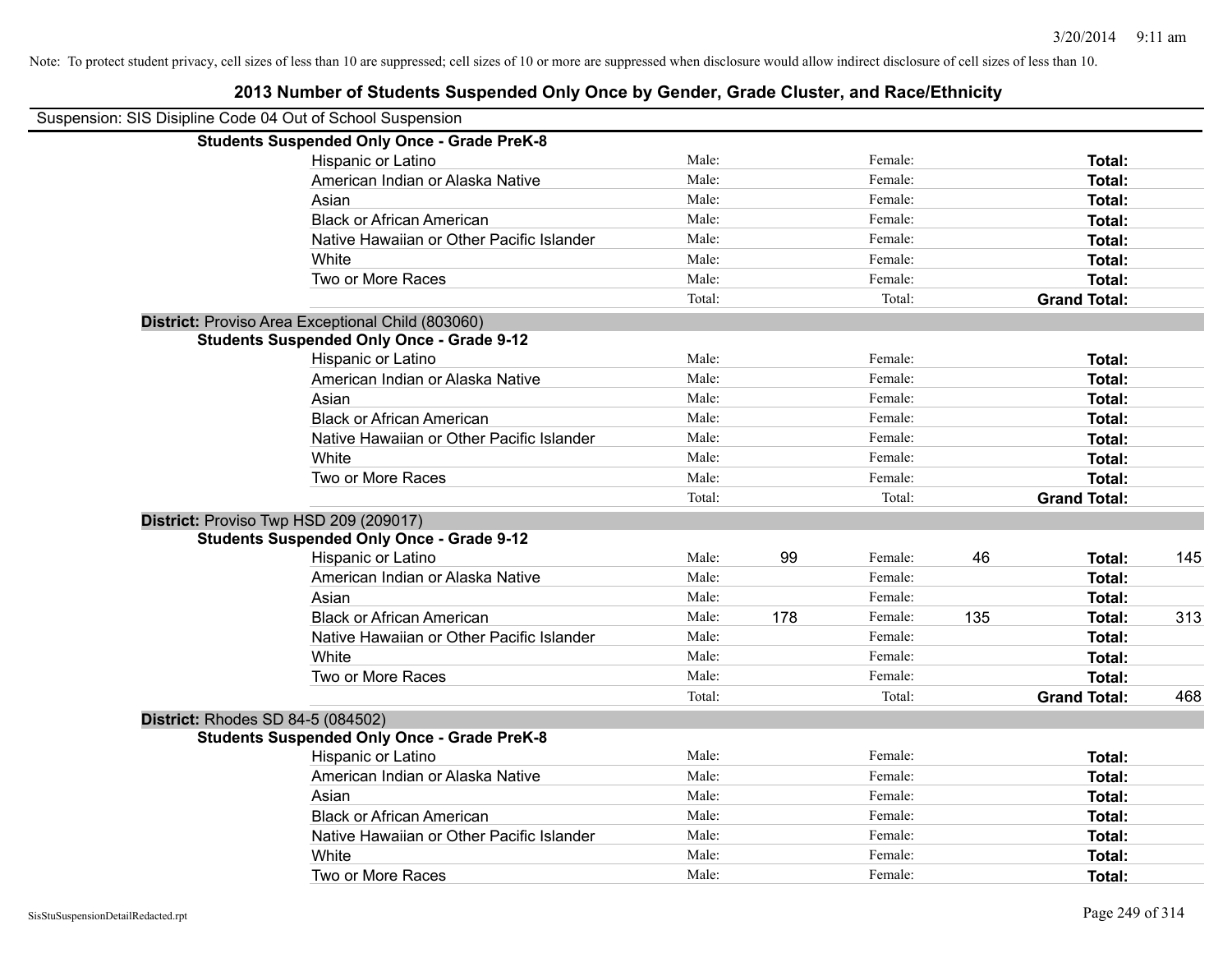| Suspension: SIS Disipline Code 04 Out of School Suspension |        |         |                     |    |
|------------------------------------------------------------|--------|---------|---------------------|----|
|                                                            | Total: | Total:  | <b>Grand Total:</b> |    |
| District: Ridgewood CHSD 234 (234016)                      |        |         |                     |    |
| <b>Students Suspended Only Once - Grade 9-12</b>           |        |         |                     |    |
| Hispanic or Latino                                         | Male:  | Female: | Total:              | 13 |
| American Indian or Alaska Native                           | Male:  | Female: | Total:              |    |
| Asian                                                      | Male:  | Female: | Total:              |    |
| <b>Black or African American</b>                           | Male:  | Female: | Total:              |    |
| Native Hawaiian or Other Pacific Islander                  | Male:  | Female: | Total:              |    |
| White                                                      | Male:  | Female: | Total:              | 21 |
| Two or More Races                                          | Male:  | Female: | Total:              |    |
|                                                            | Total: | Total:  | <b>Grand Total:</b> |    |
| District: River Forest SD 90 (090002)                      |        |         |                     |    |
| <b>Students Suspended Only Once - Grade PreK-8</b>         |        |         |                     |    |
| Hispanic or Latino                                         | Male:  | Female: | Total:              |    |
| American Indian or Alaska Native                           | Male:  | Female: | Total:              |    |
| Asian                                                      | Male:  | Female: | Total:              |    |
| <b>Black or African American</b>                           | Male:  | Female: | Total:              |    |
| Native Hawaiian or Other Pacific Islander                  | Male:  | Female: | Total:              |    |
| White                                                      | Male:  | Female: | Total:              |    |
| Two or More Races                                          | Male:  | Female: | Total:              |    |
|                                                            | Total: | Total:  | <b>Grand Total:</b> |    |
| District: River Grove SD 85-5 (085502)                     |        |         |                     |    |
| <b>Students Suspended Only Once - Grade PreK-8</b>         |        |         |                     |    |
| Hispanic or Latino                                         | Male:  | Female: | <b>Total:</b>       |    |
| American Indian or Alaska Native                           | Male:  | Female: | Total:              |    |
| Asian                                                      | Male:  | Female: | Total:              |    |
| <b>Black or African American</b>                           | Male:  | Female: | Total:              |    |
| Native Hawaiian or Other Pacific Islander                  | Male:  | Female: | Total:              |    |
| White                                                      | Male:  | Female: | Total:              |    |
| Two or More Races                                          | Male:  | Female: | Total:              |    |
|                                                            | Total: | Total:  | <b>Grand Total:</b> | 14 |
| District: Riverside SD 96 (096002)                         |        |         |                     |    |
| <b>Students Suspended Only Once - Grade PreK-8</b>         |        |         |                     |    |
| Hispanic or Latino                                         | Male:  | Female: | Total:              |    |
| American Indian or Alaska Native                           | Male:  | Female: | Total:              |    |
| Asian                                                      | Male:  | Female: | Total:              |    |
| <b>Black or African American</b>                           | Male:  | Female: | Total:              |    |
| Native Hawaiian or Other Pacific Islander                  | Male:  | Female: | Total:              |    |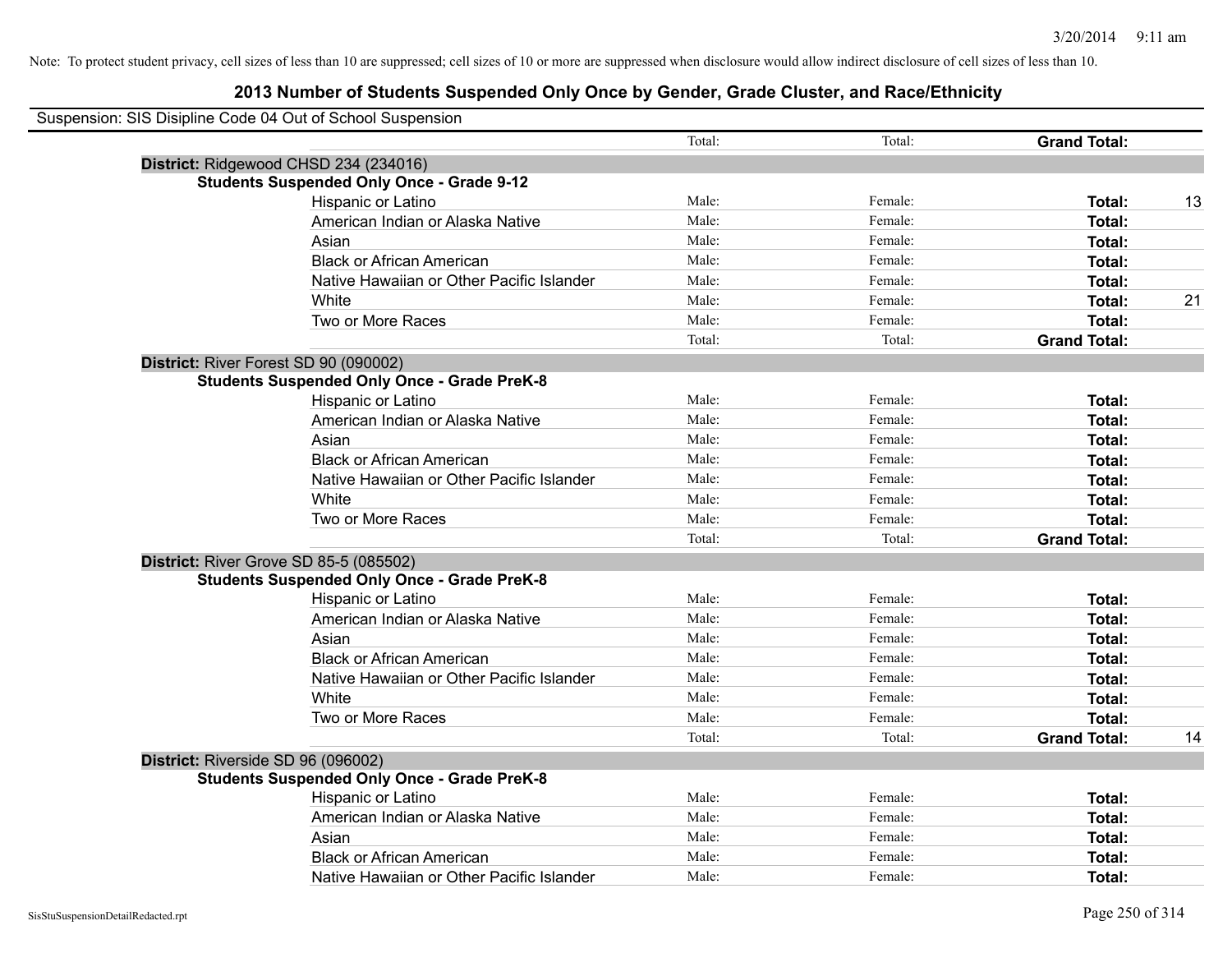| Suspension: SIS Disipline Code 04 Out of School Suspension |                                                    |        |               |                     |    |
|------------------------------------------------------------|----------------------------------------------------|--------|---------------|---------------------|----|
|                                                            | White                                              | Male:  | Female:       | Total:              |    |
|                                                            | Two or More Races                                  | Male:  | Female:       | Total:              |    |
|                                                            |                                                    | Total: | Total:        | <b>Grand Total:</b> | 15 |
|                                                            | District: Riverside-Brookfield Twp SD 208 (208017) |        |               |                     |    |
|                                                            | <b>Students Suspended Only Once - Grade 9-12</b>   |        |               |                     |    |
|                                                            | Hispanic or Latino                                 | Male:  | 15<br>Female: | 11<br>Total:        | 26 |
|                                                            | American Indian or Alaska Native                   | Male:  | Female:       | Total:              |    |
|                                                            | Asian                                              | Male:  | Female:       | Total:              |    |
|                                                            | <b>Black or African American</b>                   | Male:  | Female:       | Total:              |    |
|                                                            | Native Hawaiian or Other Pacific Islander          | Male:  | Female:       | Total:              |    |
|                                                            | White                                              | Male:  | Female:       | Total:              | 27 |
|                                                            | Two or More Races                                  | Male:  | Female:       | Total:              |    |
|                                                            |                                                    | Total: | Total:        | <b>Grand Total:</b> |    |
| District: Schiller Park SD 81 (081002)                     |                                                    |        |               |                     |    |
|                                                            | <b>Students Suspended Only Once - Grade PreK-8</b> |        |               |                     |    |
|                                                            | Hispanic or Latino                                 | Male:  | Female:       | Total:              |    |
|                                                            | American Indian or Alaska Native                   | Male:  | Female:       | Total:              |    |
|                                                            | Asian                                              | Male:  | Female:       | Total:              |    |
|                                                            | <b>Black or African American</b>                   | Male:  | Female:       | Total:              |    |
|                                                            | Native Hawaiian or Other Pacific Islander          | Male:  | Female:       | Total:              |    |
|                                                            | White                                              | Male:  | Female:       | Total:              |    |
|                                                            | Two or More Races                                  | Male:  | Female:       | Total:              |    |
|                                                            |                                                    | Total: | Total:        | <b>Grand Total:</b> |    |
| District: Union Ridge SD 86 (086002)                       |                                                    |        |               |                     |    |
|                                                            | <b>Students Suspended Only Once - Grade PreK-8</b> |        |               |                     |    |
|                                                            | Hispanic or Latino                                 | Male:  | Female:       | Total:              |    |
|                                                            | American Indian or Alaska Native                   | Male:  | Female:       | Total:              |    |
|                                                            | Asian                                              | Male:  | Female:       | Total:              |    |
|                                                            | <b>Black or African American</b>                   | Male:  | Female:       | Total:              |    |
|                                                            | Native Hawaiian or Other Pacific Islander          | Male:  | Female:       | Total:              |    |
|                                                            | White                                              | Male:  | Female:       | Total:              |    |
|                                                            | Two or More Races                                  | Male:  | Female:       | Total:              |    |
|                                                            |                                                    | Total: | Total:        | <b>Grand Total:</b> |    |
| District: Westchester SD 92-5 (092502)                     |                                                    |        |               |                     |    |
|                                                            | <b>Students Suspended Only Once - Grade PreK-8</b> |        |               |                     |    |
|                                                            | Hispanic or Latino                                 | Male:  | Female:       | Total:              |    |
|                                                            | American Indian or Alaska Native                   | Male:  | Female:       | Total:              |    |
|                                                            | Asian                                              | Male:  | Female:       | Total:              |    |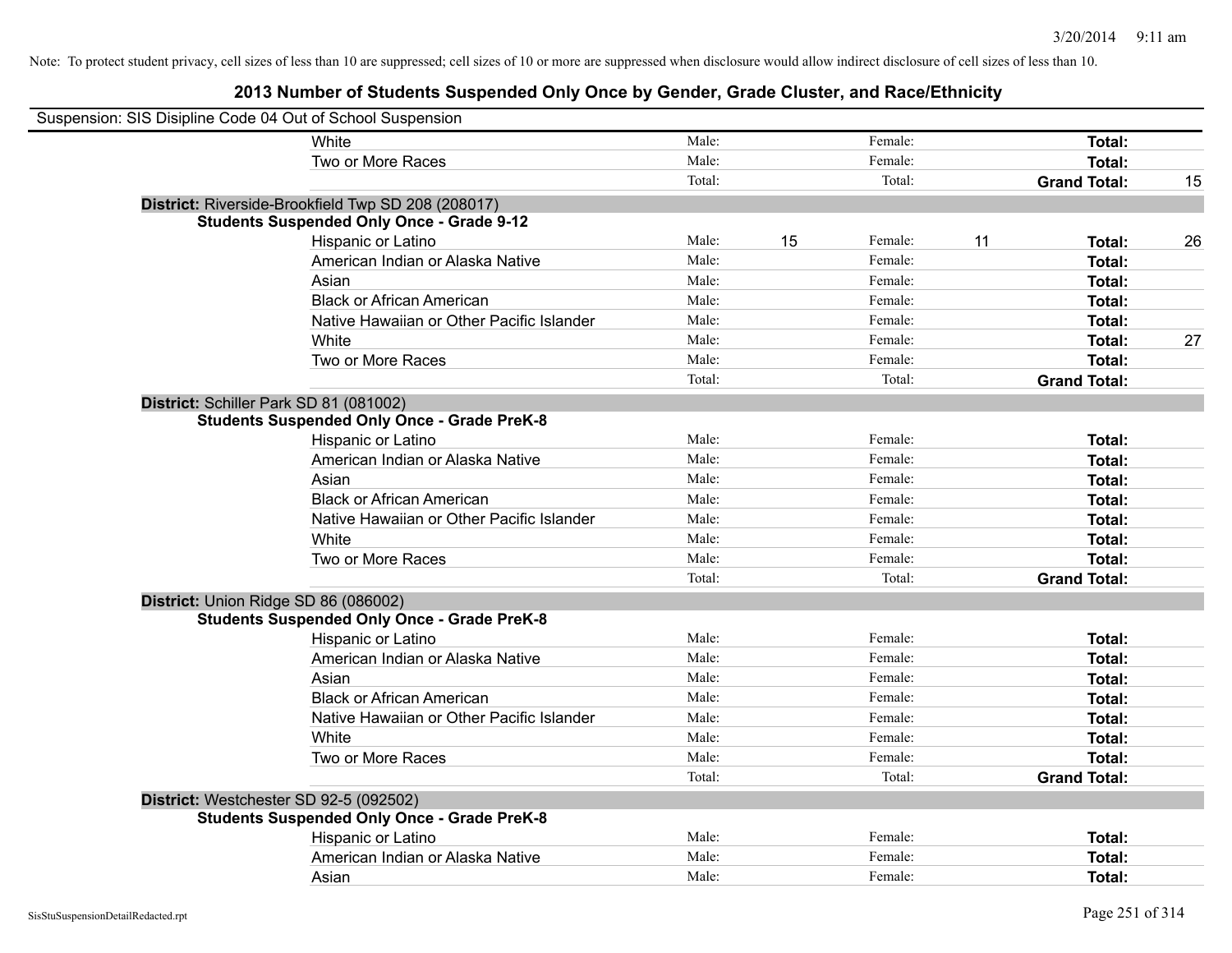| Suspension: SIS Disipline Code 04 Out of School Suspension |                                                                                                      |        |         |                     |    |
|------------------------------------------------------------|------------------------------------------------------------------------------------------------------|--------|---------|---------------------|----|
|                                                            | <b>Black or African American</b>                                                                     | Male:  | Female: | Total:              |    |
|                                                            | Native Hawaiian or Other Pacific Islander                                                            | Male:  | Female: | Total:              |    |
|                                                            | White                                                                                                | Male:  | Female: | <b>Total:</b>       |    |
|                                                            | Two or More Races                                                                                    | Male:  | Female: | <b>Total:</b>       |    |
|                                                            |                                                                                                      | Total: | Total:  | <b>Grand Total:</b> | 13 |
| <b>County: Non-Public School (000)</b>                     |                                                                                                      |        |         |                     |    |
|                                                            | District: Region 06 West Cook ISC 2 (000000)                                                         |        |         |                     |    |
|                                                            | <b>Students Suspended Only Once - Grade 9-12</b>                                                     |        |         |                     |    |
|                                                            | Hispanic or Latino                                                                                   | Male:  | Female: | Total:              | 11 |
|                                                            | American Indian or Alaska Native                                                                     | Male:  | Female: | Total:              |    |
|                                                            | Asian                                                                                                | Male:  | Female: | <b>Total:</b>       |    |
|                                                            | <b>Black or African American</b>                                                                     | Male:  | Female: | <b>Total:</b>       |    |
|                                                            | Native Hawaiian or Other Pacific Islander                                                            | Male:  | Female: | Total:              |    |
|                                                            | White                                                                                                | Male:  | Female: | Total:              |    |
|                                                            | Two or More Races                                                                                    | Male:  | Female: | <b>Total:</b>       |    |
|                                                            |                                                                                                      | Total: | Total:  | <b>Grand Total:</b> |    |
| County: Cook (016)                                         | District: A E R O Spec Educ Coop (806060)                                                            |        |         |                     |    |
|                                                            | <b>Students Suspended Only Once - Grade 9-12</b>                                                     |        |         |                     |    |
|                                                            | Hispanic or Latino                                                                                   | Male:  | Female: | Total:              |    |
|                                                            | American Indian or Alaska Native                                                                     | Male:  | Female: | Total:              |    |
|                                                            | Asian                                                                                                | Male:  | Female: | Total:              |    |
|                                                            | <b>Black or African American</b>                                                                     | Male:  | Female: | Total:              |    |
|                                                            | Native Hawaiian or Other Pacific Islander                                                            | Male:  | Female: | <b>Total:</b>       |    |
|                                                            | White                                                                                                | Male:  | Female: | <b>Total:</b>       |    |
|                                                            | Two or More Races                                                                                    | Male:  | Female: | <b>Total:</b>       |    |
|                                                            |                                                                                                      | Total: | Total:  | <b>Grand Total:</b> |    |
|                                                            | District: Alsip-Hazlgrn-Oaklwn SD 126 (126002)<br><b>Students Suspended Only Once - Grade PreK-8</b> |        |         |                     |    |
|                                                            | Hispanic or Latino                                                                                   | Male:  | Female: | Total:              |    |
|                                                            | American Indian or Alaska Native                                                                     | Male:  | Female: | Total:              |    |
|                                                            | Asian                                                                                                | Male:  | Female: | <b>Total:</b>       |    |
|                                                            | <b>Black or African American</b>                                                                     | Male:  | Female: | Total:              |    |
|                                                            | Native Hawaiian or Other Pacific Islander                                                            | Male:  | Female: | <b>Total:</b>       |    |
|                                                            | White                                                                                                | Male:  | Female: | <b>Total:</b>       |    |
|                                                            |                                                                                                      |        | Female: |                     |    |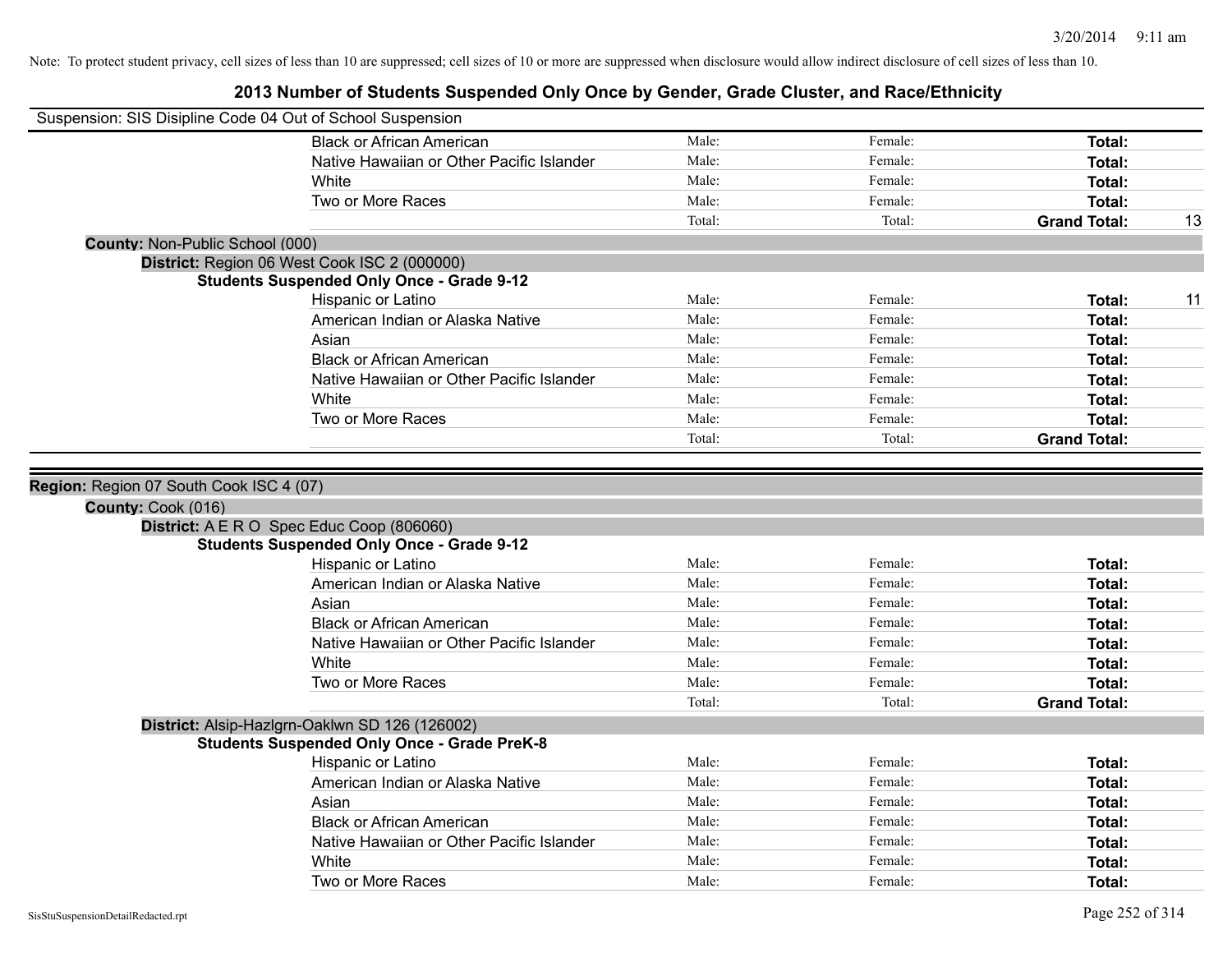| Suspension: SIS Disipline Code 04 Out of School Suspension |        |     |         |    |                     |     |
|------------------------------------------------------------|--------|-----|---------|----|---------------------|-----|
|                                                            | Total: |     | Total:  |    | <b>Grand Total:</b> | 14  |
| District: Arbor Park SD 145 (145002)                       |        |     |         |    |                     |     |
| <b>Students Suspended Only Once - Grade PreK-8</b>         |        |     |         |    |                     |     |
| Hispanic or Latino                                         | Male:  |     | Female: |    | Total:              |     |
| American Indian or Alaska Native                           | Male:  |     | Female: |    | Total:              |     |
| Asian                                                      | Male:  |     | Female: |    | Total:              |     |
| <b>Black or African American</b>                           | Male:  |     | Female: |    | Total:              | 14  |
| Native Hawaiian or Other Pacific Islander                  | Male:  |     | Female: |    | Total:              |     |
| White                                                      | Male:  |     | Female: |    | Total:              |     |
| Two or More Races                                          | Male:  |     | Female: |    | Total:              |     |
|                                                            | Total: |     | Total:  |    | <b>Grand Total:</b> | 26  |
| District: Argo CHSD 217 (217016)                           |        |     |         |    |                     |     |
| <b>Students Suspended Only Once - Grade 9-12</b>           |        |     |         |    |                     |     |
| Hispanic or Latino                                         | Male:  | 30  | Female: | 17 | Total:              | 47  |
| American Indian or Alaska Native                           | Male:  |     | Female: |    | Total:              |     |
| Asian                                                      | Male:  |     | Female: |    | Total:              |     |
| <b>Black or African American</b>                           | Male:  | 22  | Female: | 23 | Total:              | 45  |
| Native Hawaiian or Other Pacific Islander                  | Male:  |     | Female: |    | Total:              |     |
| White                                                      | Male:  | 32  | Female: | 11 | Total:              | 43  |
| Two or More Races                                          | Male:  |     | Female: |    | Total:              |     |
|                                                            | Total: |     | Total:  |    | <b>Grand Total:</b> |     |
| District: Atwood Heights SD 125 (125002)                   |        |     |         |    |                     |     |
| <b>Students Suspended Only Once - Grade PreK-8</b>         |        |     |         |    |                     |     |
| Hispanic or Latino                                         | Male:  |     | Female: |    | Total:              |     |
| American Indian or Alaska Native                           | Male:  |     | Female: |    | Total:              |     |
| Asian                                                      | Male:  |     | Female: |    | Total:              |     |
| <b>Black or African American</b>                           | Male:  |     | Female: |    | Total:              |     |
| Native Hawaiian or Other Pacific Islander                  | Male:  |     | Female: |    | Total:              |     |
| White                                                      | Male:  |     | Female: |    | Total:              |     |
| Two or More Races                                          | Male:  |     | Female: |    | Total:              |     |
|                                                            | Total: |     | Total:  |    | <b>Grand Total:</b> | 13  |
| District: Bloom Twp HSD 206 (206017)                       |        |     |         |    |                     |     |
| <b>Students Suspended Only Once - Grade 9-12</b>           |        |     |         |    |                     |     |
| Hispanic or Latino                                         | Male:  | 32  | Female: | 18 | Total:              | 50  |
| American Indian or Alaska Native                           | Male:  |     | Female: |    | Total:              |     |
| Asian                                                      | Male:  |     | Female: |    | Total:              |     |
| <b>Black or African American</b>                           | Male:  | 127 | Female: | 88 | Total:              | 215 |
| Native Hawaiian or Other Pacific Islander                  | Male:  |     | Female: |    | Total:              |     |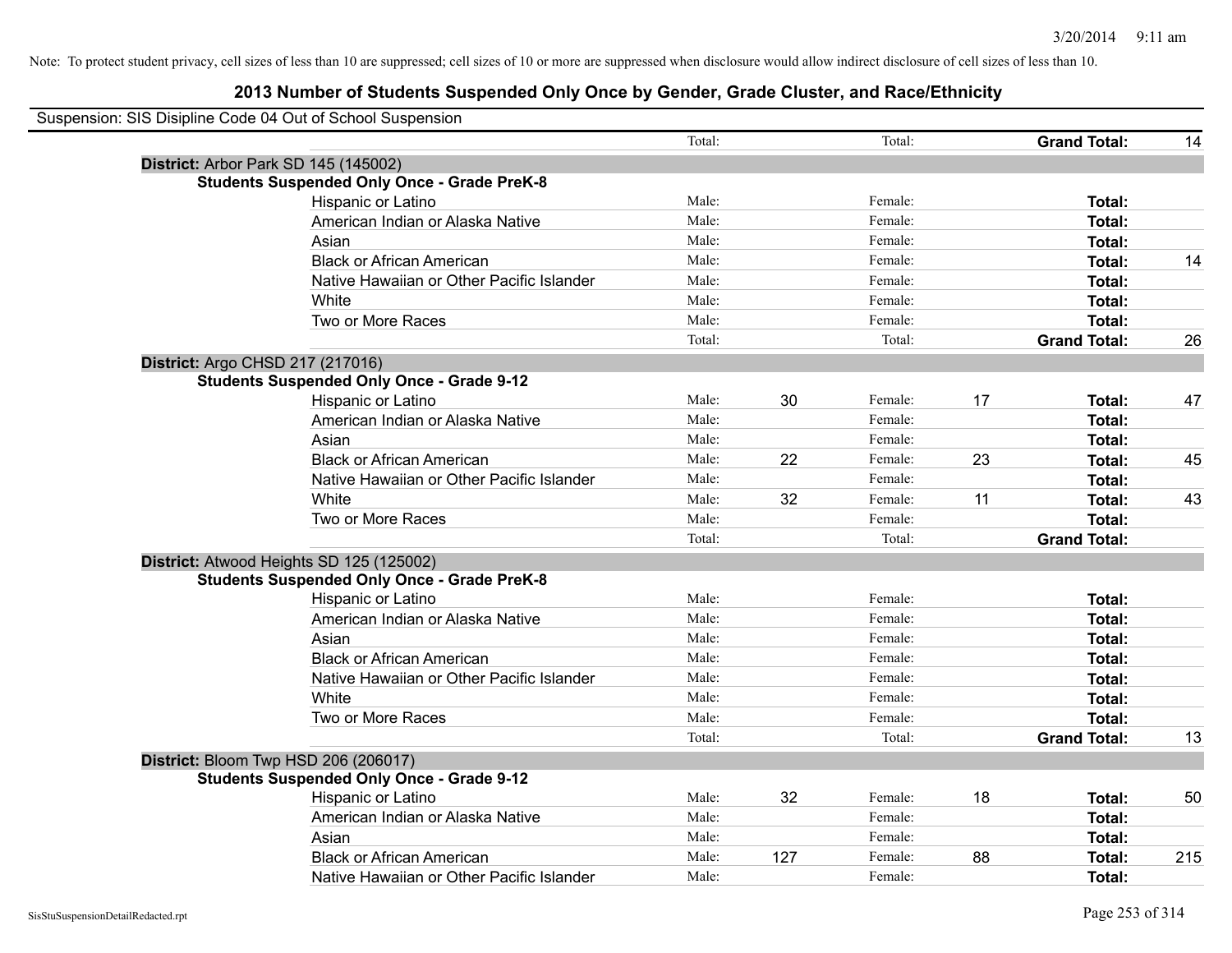| Suspension: SIS Disipline Code 04 Out of School Suspension |                                                    |        |     |         |     |                     |     |
|------------------------------------------------------------|----------------------------------------------------|--------|-----|---------|-----|---------------------|-----|
|                                                            | White                                              | Male:  |     | Female: |     | Total:              | 17  |
|                                                            | Two or More Races                                  | Male:  |     | Female: |     | Total:              |     |
|                                                            |                                                    | Total: |     | Total:  |     | <b>Grand Total:</b> | 293 |
| District: Bremen CHSD 228 (228016)                         |                                                    |        |     |         |     |                     |     |
|                                                            | <b>Students Suspended Only Once - Grade 9-12</b>   |        |     |         |     |                     |     |
|                                                            | Hispanic or Latino                                 | Male:  | 39  | Female: | 21  | Total:              | 60  |
|                                                            | American Indian or Alaska Native                   | Male:  |     | Female: |     | Total:              |     |
|                                                            | Asian                                              | Male:  |     | Female: |     | Total:              |     |
|                                                            | <b>Black or African American</b>                   | Male:  | 118 | Female: | 106 | Total:              | 224 |
|                                                            | Native Hawaiian or Other Pacific Islander          | Male:  |     | Female: |     | Total:              |     |
|                                                            | White                                              | Male:  | 57  | Female: | 23  | Total:              | 80  |
|                                                            | Two or More Races                                  | Male:  |     | Female: |     | Total:              |     |
|                                                            |                                                    | Total: |     | Total:  |     | <b>Grand Total:</b> | 375 |
| District: Brookwood SD 167 (167002)                        |                                                    |        |     |         |     |                     |     |
|                                                            | <b>Students Suspended Only Once - Grade PreK-8</b> |        |     |         |     |                     |     |
|                                                            | Hispanic or Latino                                 | Male:  |     | Female: |     | Total:              |     |
|                                                            | American Indian or Alaska Native                   | Male:  |     | Female: |     | Total:              |     |
|                                                            | Asian                                              | Male:  |     | Female: |     | Total:              |     |
|                                                            | <b>Black or African American</b>                   | Male:  |     | Female: |     | Total:              | 11  |
|                                                            | Native Hawaiian or Other Pacific Islander          | Male:  |     | Female: |     | Total:              |     |
|                                                            | White                                              | Male:  |     | Female: |     | Total:              |     |
|                                                            | Two or More Races                                  | Male:  |     | Female: |     | Total:              |     |
|                                                            |                                                    | Total: |     | Total:  |     | <b>Grand Total:</b> |     |
| District: Burbank SD 111 (111002)                          |                                                    |        |     |         |     |                     |     |
|                                                            | <b>Students Suspended Only Once - Grade PreK-8</b> |        |     |         |     |                     |     |
|                                                            | Hispanic or Latino                                 | Male:  |     | Female: |     | Total:              | 20  |
|                                                            | American Indian or Alaska Native                   | Male:  |     | Female: |     | Total:              |     |
|                                                            | Asian                                              | Male:  |     | Female: |     | Total:              |     |
|                                                            | <b>Black or African American</b>                   | Male:  |     | Female: |     | Total:              |     |
|                                                            | Native Hawaiian or Other Pacific Islander          | Male:  |     | Female: |     | Total:              |     |
|                                                            | White                                              | Male:  |     | Female: |     | Total:              | 13  |
|                                                            | Two or More Races                                  | Male:  |     | Female: |     | Total:              |     |
|                                                            |                                                    | Total: |     | Total:  |     | <b>Grand Total:</b> |     |
| District: Calumet City SD 155 (155002)                     |                                                    |        |     |         |     |                     |     |
|                                                            | <b>Students Suspended Only Once - Grade PreK-8</b> |        |     |         |     |                     |     |
|                                                            | Hispanic or Latino                                 | Male:  |     | Female: |     | Total:              |     |
|                                                            | American Indian or Alaska Native                   | Male:  |     | Female: |     | Total:              |     |
|                                                            | Asian                                              | Male:  |     | Female: |     | Total:              |     |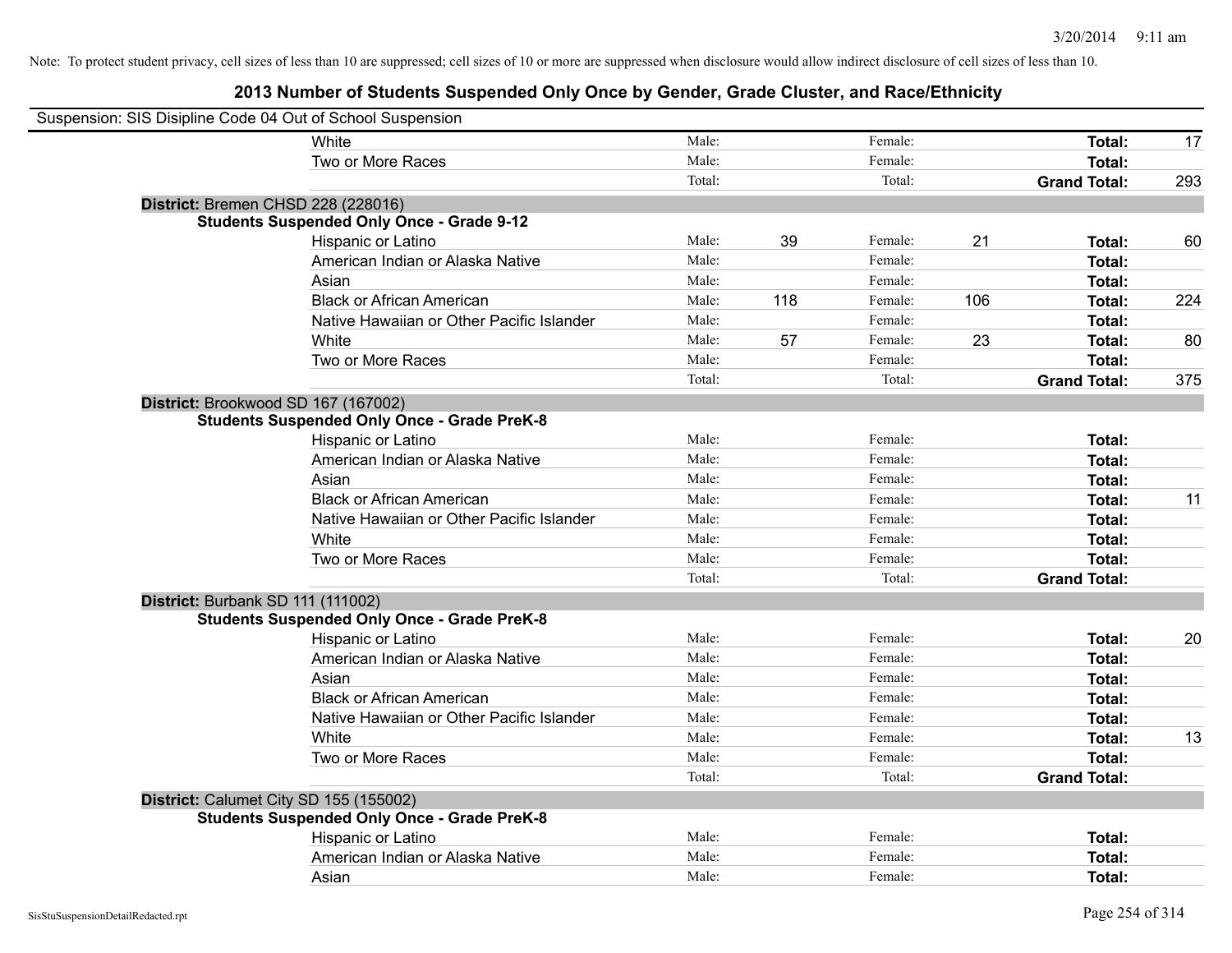| Suspension: SIS Disipline Code 04 Out of School Suspension |                                                    |        |    |         |    |                     |     |
|------------------------------------------------------------|----------------------------------------------------|--------|----|---------|----|---------------------|-----|
|                                                            | <b>Black or African American</b>                   | Male:  | 33 | Female: | 19 | Total:              | 52  |
|                                                            | Native Hawaiian or Other Pacific Islander          | Male:  |    | Female: |    | Total:              |     |
|                                                            | White                                              | Male:  |    | Female: |    | Total:              |     |
|                                                            | Two or More Races                                  | Male:  |    | Female: |    | Total:              |     |
|                                                            |                                                    | Total: |    | Total:  |    | <b>Grand Total:</b> |     |
|                                                            | District: Calumet Public SD 132 (132002)           |        |    |         |    |                     |     |
|                                                            | <b>Students Suspended Only Once - Grade PreK-8</b> |        |    |         |    |                     |     |
|                                                            | Hispanic or Latino                                 | Male:  |    | Female: |    | Total:              |     |
|                                                            | American Indian or Alaska Native                   | Male:  |    | Female: |    | Total:              |     |
|                                                            | Asian                                              | Male:  |    | Female: |    | Total:              |     |
|                                                            | <b>Black or African American</b>                   | Male:  | 41 | Female: | 23 | Total:              | 64  |
|                                                            | Native Hawaiian or Other Pacific Islander          | Male:  |    | Female: |    | Total:              |     |
|                                                            | White                                              | Male:  |    | Female: |    | Total:              |     |
|                                                            | Two or More Races                                  | Male:  |    | Female: |    | Total:              |     |
|                                                            |                                                    | Total: |    | Total:  |    | <b>Grand Total:</b> | 75  |
| District: CCSD 146 (146004)                                |                                                    |        |    |         |    |                     |     |
|                                                            | <b>Students Suspended Only Once - Grade PreK-8</b> |        |    |         |    |                     |     |
|                                                            | Hispanic or Latino                                 | Male:  |    | Female: |    | Total:              |     |
|                                                            | American Indian or Alaska Native                   | Male:  |    | Female: |    | Total:              |     |
|                                                            | Asian                                              | Male:  |    | Female: |    | Total:              |     |
|                                                            | <b>Black or African American</b>                   | Male:  |    | Female: |    | Total:              |     |
|                                                            | Native Hawaiian or Other Pacific Islander          | Male:  |    | Female: |    | Total:              |     |
|                                                            | White                                              | Male:  |    | Female: |    | Total:              | 14  |
|                                                            | Two or More Races                                  | Male:  |    | Female: |    | Total:              |     |
|                                                            |                                                    | Total: |    | Total:  |    | <b>Grand Total:</b> |     |
| District: CCSD 168 (168004)                                |                                                    |        |    |         |    |                     |     |
|                                                            | <b>Students Suspended Only Once - Grade PreK-8</b> |        |    |         |    |                     |     |
|                                                            | Hispanic or Latino                                 | Male:  |    | Female: |    | Total:              |     |
|                                                            | American Indian or Alaska Native                   | Male:  |    | Female: |    | Total:              |     |
|                                                            | Asian                                              | Male:  |    | Female: |    | Total:              |     |
|                                                            | <b>Black or African American</b>                   | Male:  | 56 | Female: | 33 | Total:              | 89  |
|                                                            | Native Hawaiian or Other Pacific Islander          | Male:  |    | Female: |    | Total:              |     |
|                                                            | White                                              | Male:  |    | Female: |    | Total:              |     |
|                                                            | Two or More Races                                  | Male:  |    | Female: |    | Total:              |     |
|                                                            |                                                    | Total: |    | Total:  |    | <b>Grand Total:</b> | 101 |
|                                                            | District: Central Stickney SD 110 (110002)         |        |    |         |    |                     |     |
|                                                            | <b>Students Suspended Only Once - Grade PreK-8</b> |        |    |         |    |                     |     |
|                                                            | <b>Hispanic or Latino</b>                          | Male:  |    | Female: |    | <b>Total:</b>       |     |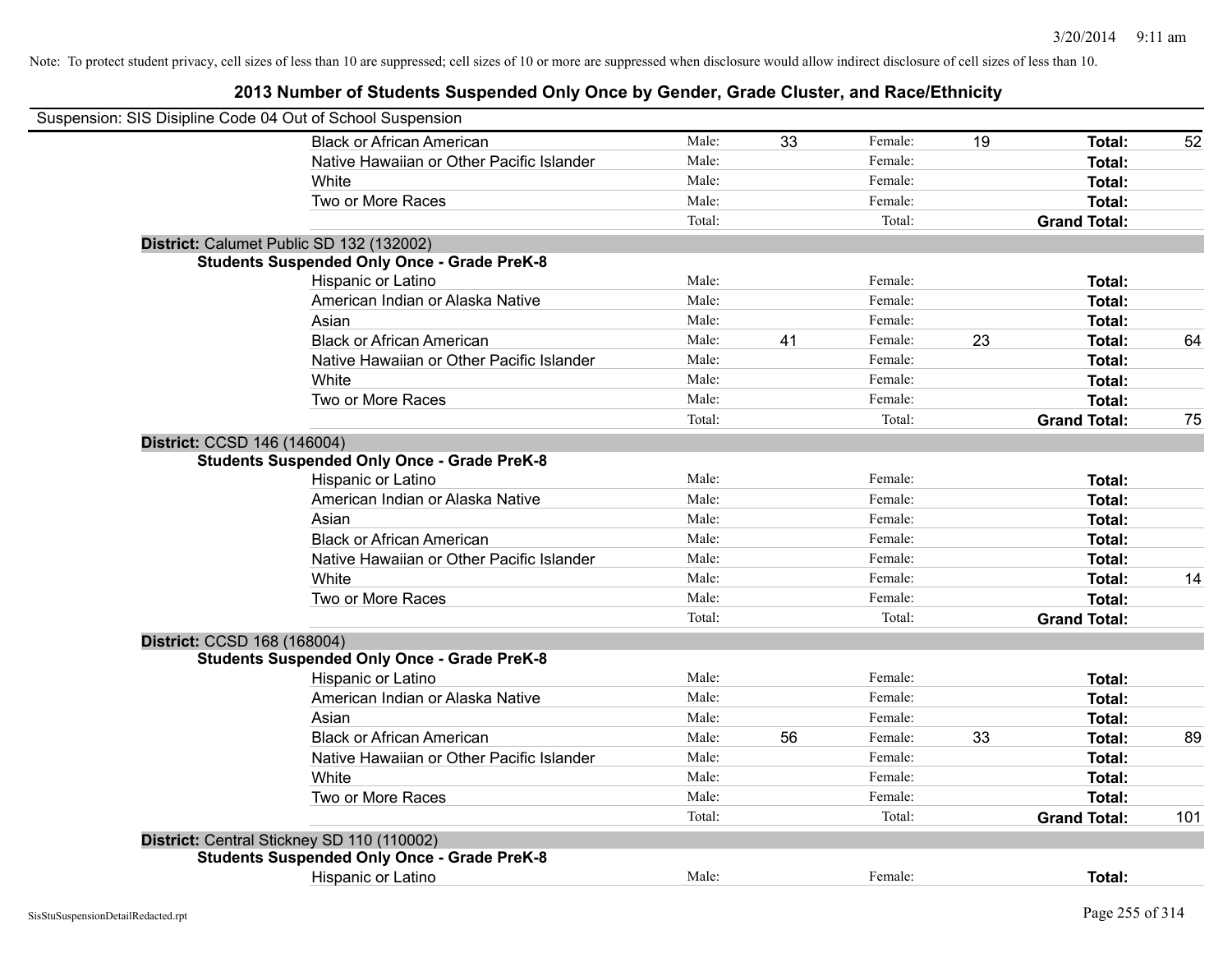|                             | Suspension: SIS Disipline Code 04 Out of School Suspension |        |     |         |     |                     |     |
|-----------------------------|------------------------------------------------------------|--------|-----|---------|-----|---------------------|-----|
|                             | American Indian or Alaska Native                           | Male:  |     | Female: |     | Total:              |     |
|                             | Asian                                                      | Male:  |     | Female: |     | Total:              |     |
|                             | <b>Black or African American</b>                           | Male:  |     | Female: |     | Total:              |     |
|                             | Native Hawaiian or Other Pacific Islander                  | Male:  |     | Female: |     | Total:              |     |
|                             | White                                                      | Male:  |     | Female: |     | Total:              |     |
|                             | Two or More Races                                          | Male:  |     | Female: |     | Total:              |     |
|                             |                                                            | Total: |     | Total:  |     | <b>Grand Total:</b> |     |
|                             | District: Chicago Heights SD 170 (170002)                  |        |     |         |     |                     |     |
|                             | <b>Students Suspended Only Once - Grade PreK-8</b>         |        |     |         |     |                     |     |
|                             | Hispanic or Latino                                         | Male:  |     | Female: |     | Total:              | 34  |
|                             | American Indian or Alaska Native                           | Male:  |     | Female: |     | Total:              |     |
|                             | Asian                                                      | Male:  |     | Female: |     | Total:              |     |
|                             | <b>Black or African American</b>                           | Male:  | 79  | Female: | 25  | Total:              | 104 |
|                             | Native Hawaiian or Other Pacific Islander                  | Male:  |     | Female: |     | Total:              |     |
|                             | White                                                      | Male:  |     | Female: |     | Total:              |     |
|                             | Two or More Races                                          | Male:  |     | Female: |     | Total:              |     |
|                             |                                                            | Total: |     | Total:  |     | <b>Grand Total:</b> |     |
|                             | District: Chicago Ridge SD 127-5 (127502)                  |        |     |         |     |                     |     |
|                             | <b>Students Suspended Only Once - Grade PreK-8</b>         |        |     |         |     |                     |     |
|                             | Hispanic or Latino                                         | Male:  |     | Female: |     | Total:              |     |
|                             | American Indian or Alaska Native                           | Male:  |     | Female: |     | Total:              |     |
|                             | Asian                                                      | Male:  |     | Female: |     | Total:              |     |
|                             | <b>Black or African American</b>                           | Male:  |     | Female: |     | Total:              |     |
|                             | Native Hawaiian or Other Pacific Islander                  | Male:  |     | Female: |     | Total:              |     |
|                             | White                                                      | Male:  |     | Female: |     | Total:              | 14  |
|                             | Two or More Races                                          | Male:  |     | Female: |     | Total:              |     |
|                             |                                                            | Total: |     | Total:  |     | <b>Grand Total:</b> |     |
| District: CHSD 218 (218016) |                                                            |        |     |         |     |                     |     |
|                             | <b>Students Suspended Only Once - Grade 9-12</b>           |        |     |         |     |                     |     |
|                             | Hispanic or Latino                                         | Male:  | 69  | Female: | 37  | Total:              | 106 |
|                             | American Indian or Alaska Native                           | Male:  |     | Female: |     | Total:              |     |
|                             | Asian                                                      | Male:  |     | Female: |     | Total:              | 11  |
|                             | <b>Black or African American</b>                           | Male:  | 128 | Female: | 116 | Total:              | 244 |
|                             | Native Hawaiian or Other Pacific Islander                  | Male:  |     | Female: |     | Total:              |     |
|                             | White                                                      | Male:  | 80  | Female: | 22  | Total:              | 102 |
|                             | Two or More Races                                          | Male:  |     | Female: |     | Total:              |     |
|                             |                                                            | Total: |     | Total:  |     | <b>Grand Total:</b> |     |
|                             |                                                            |        |     |         |     |                     |     |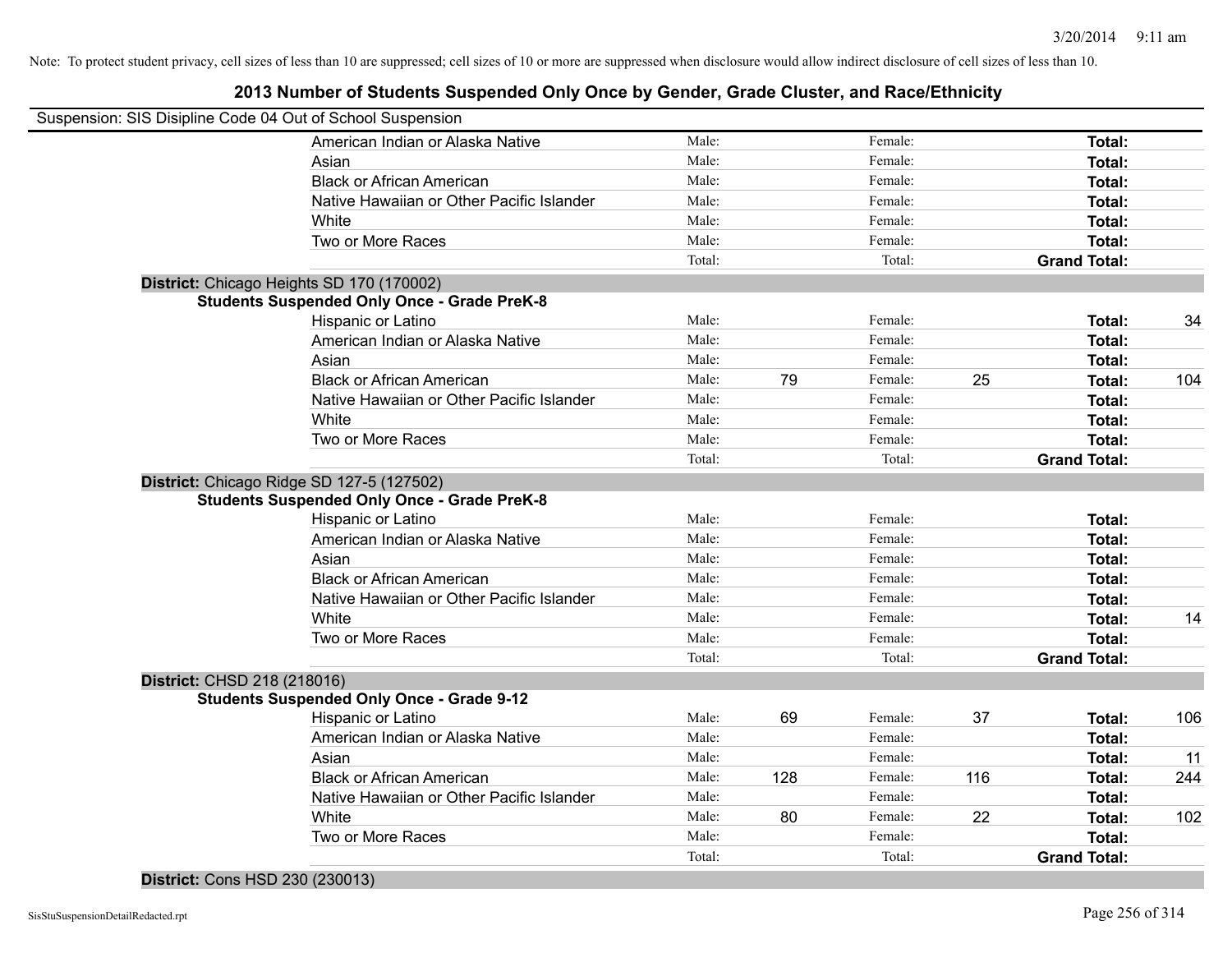| Suspension: SIS Disipline Code 04 Out of School Suspension |                                                    |        |     |         |    |                     |     |
|------------------------------------------------------------|----------------------------------------------------|--------|-----|---------|----|---------------------|-----|
|                                                            | <b>Students Suspended Only Once - Grade 9-12</b>   |        |     |         |    |                     |     |
|                                                            | Hispanic or Latino                                 | Male:  | 36  | Female: | 22 | Total:              | 58  |
|                                                            | American Indian or Alaska Native                   | Male:  |     | Female: |    | Total:              |     |
|                                                            | Asian                                              | Male:  |     | Female: |    | Total:              |     |
|                                                            | <b>Black or African American</b>                   | Male:  | 23  | Female: | 16 | Total:              | 39  |
|                                                            | Native Hawaiian or Other Pacific Islander          | Male:  |     | Female: |    | Total:              |     |
|                                                            | White                                              | Male:  | 186 | Female: | 63 | Total:              | 249 |
|                                                            | Two or More Races                                  | Male:  |     | Female: |    | Total:              |     |
|                                                            |                                                    | Total: |     | Total:  |    | <b>Grand Total:</b> | 364 |
|                                                            | District: Cook County SD 130 (130002)              |        |     |         |    |                     |     |
|                                                            | <b>Students Suspended Only Once - Grade PreK-8</b> |        |     |         |    |                     |     |
|                                                            | Hispanic or Latino                                 | Male:  | 30  | Female: | 16 | Total:              | 46  |
|                                                            | American Indian or Alaska Native                   | Male:  |     | Female: |    | Total:              |     |
|                                                            | Asian                                              | Male:  |     | Female: |    | Total:              |     |
|                                                            | <b>Black or African American</b>                   | Male:  | 45  | Female: | 16 | Total:              | 61  |
|                                                            | Native Hawaiian or Other Pacific Islander          | Male:  |     | Female: |    | Total:              |     |
|                                                            | White                                              | Male:  |     | Female: |    | Total:              |     |
|                                                            | Two or More Races                                  | Male:  |     | Female: |    | Total:              |     |
|                                                            |                                                    | Total: |     | Total:  |    | <b>Grand Total:</b> |     |
|                                                            | District: Country Club Hills SD 160 (160002)       |        |     |         |    |                     |     |
|                                                            | <b>Students Suspended Only Once - Grade PreK-8</b> |        |     |         |    |                     |     |
|                                                            | Hispanic or Latino                                 | Male:  |     | Female: |    | Total:              |     |
|                                                            | American Indian or Alaska Native                   | Male:  |     | Female: |    | Total:              |     |
|                                                            | Asian                                              | Male:  |     | Female: |    | Total:              |     |
|                                                            | <b>Black or African American</b>                   | Male:  | 43  | Female: | 25 | Total:              | 68  |
|                                                            | Native Hawaiian or Other Pacific Islander          | Male:  |     | Female: |    | Total:              |     |
|                                                            | White                                              | Male:  |     | Female: |    | Total:              |     |
|                                                            | Two or More Races                                  | Male:  |     | Female: |    | Total:              |     |
|                                                            |                                                    | Total: |     | Total:  |    | <b>Grand Total:</b> |     |
| District: Dolton SD 148 (148002)                           |                                                    |        |     |         |    |                     |     |
|                                                            | <b>Students Suspended Only Once - Grade PreK-8</b> |        |     |         |    |                     |     |
|                                                            | Hispanic or Latino                                 | Male:  |     | Female: |    | Total:              |     |
|                                                            | American Indian or Alaska Native                   | Male:  |     | Female: |    | Total:              |     |
|                                                            | Asian                                              | Male:  |     | Female: |    | Total:              |     |
|                                                            | <b>Black or African American</b>                   | Male:  | 153 | Female: | 73 | Total:              | 226 |
|                                                            | Native Hawaiian or Other Pacific Islander          | Male:  |     | Female: |    | Total:              |     |
|                                                            | White                                              | Male:  |     | Female: |    | Total:              |     |
|                                                            | Two or More Races                                  | Male:  |     | Female: |    | Total:              |     |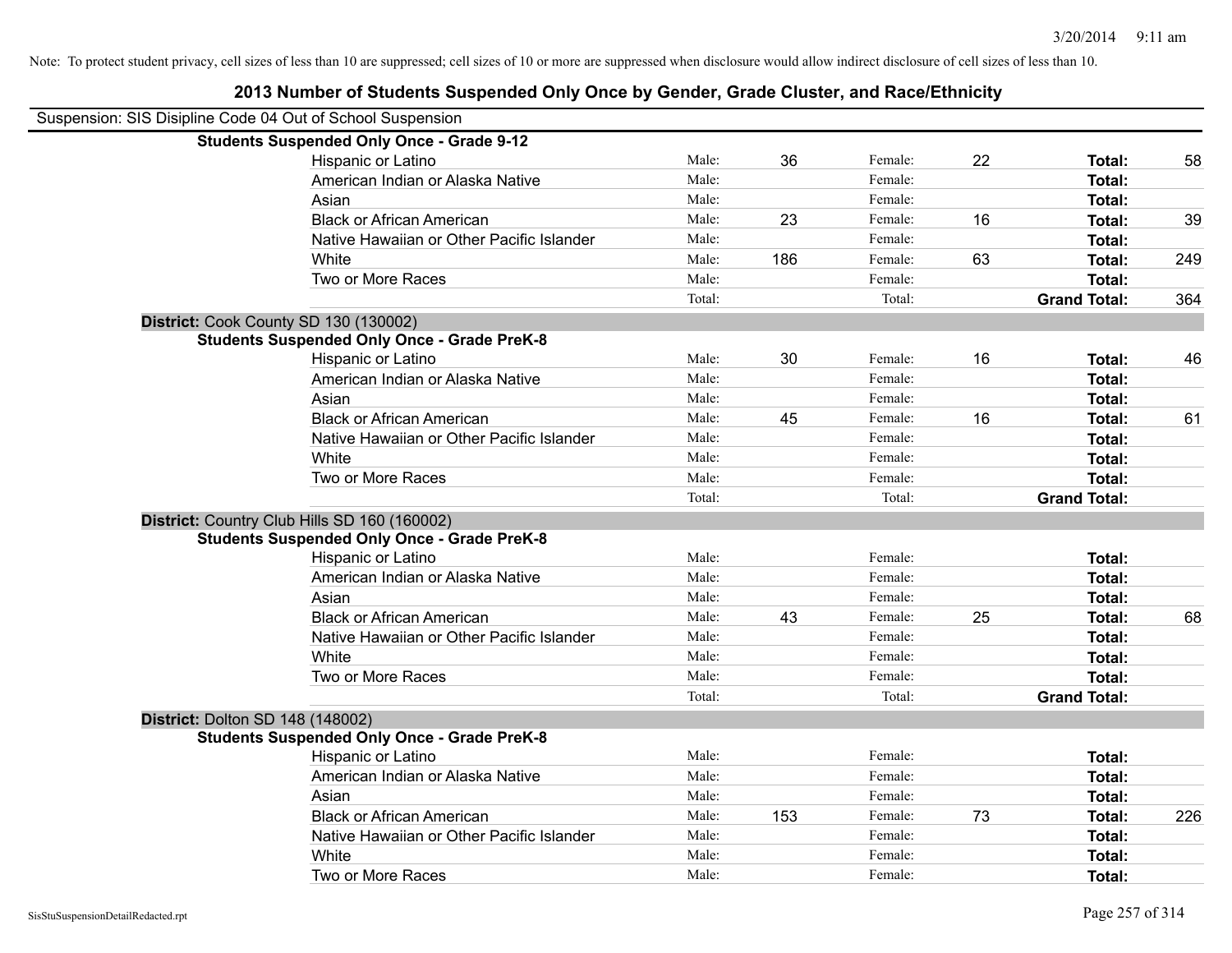| Suspension: SIS Disipline Code 04 Out of School Suspension |        |    |         |    |                     |     |
|------------------------------------------------------------|--------|----|---------|----|---------------------|-----|
|                                                            | Total: |    | Total:  |    | <b>Grand Total:</b> |     |
| District: Dolton SD 149 (149002)                           |        |    |         |    |                     |     |
| <b>Students Suspended Only Once - Grade PreK-8</b>         |        |    |         |    |                     |     |
| Hispanic or Latino                                         | Male:  |    | Female: |    | Total:              |     |
| American Indian or Alaska Native                           | Male:  |    | Female: |    | Total:              |     |
| Asian                                                      | Male:  |    | Female: |    | Total:              |     |
| <b>Black or African American</b>                           | Male:  | 74 | Female: | 31 | Total:              | 105 |
| Native Hawaiian or Other Pacific Islander                  | Male:  |    | Female: |    | Total:              |     |
| White                                                      | Male:  |    | Female: |    | Total:              |     |
| Two or More Races                                          | Male:  |    | Female: |    | Total:              |     |
|                                                            | Total: |    | Total:  |    | <b>Grand Total:</b> |     |
| District: ESD 159 (159002)                                 |        |    |         |    |                     |     |
| <b>Students Suspended Only Once - Grade PreK-8</b>         |        |    |         |    |                     |     |
| Hispanic or Latino                                         | Male:  |    | Female: |    | Total:              |     |
| American Indian or Alaska Native                           | Male:  |    | Female: |    | Total:              |     |
| Asian                                                      | Male:  |    | Female: |    | Total:              |     |
| <b>Black or African American</b>                           | Male:  | 99 | Female: | 40 | Total:              | 139 |
| Native Hawaiian or Other Pacific Islander                  | Male:  |    | Female: |    | Total:              |     |
| White                                                      | Male:  |    | Female: |    | Total:              |     |
| Two or More Races                                          | Male:  |    | Female: |    | Total:              |     |
|                                                            | Total: |    | Total:  |    | <b>Grand Total:</b> | 149 |
| District: Evergreen Park CHSD 231 (231016)                 |        |    |         |    |                     |     |
| <b>Students Suspended Only Once - Grade 9-12</b>           |        |    |         |    |                     |     |
| Hispanic or Latino                                         | Male:  |    | Female: |    | Total:              |     |
| American Indian or Alaska Native                           | Male:  |    | Female: |    | Total:              |     |
| Asian                                                      | Male:  |    | Female: |    | Total:              |     |
| <b>Black or African American</b>                           | Male:  | 11 | Female: | 11 | Total:              | 22  |
| Native Hawaiian or Other Pacific Islander                  | Male:  |    | Female: |    | Total:              |     |
| White                                                      | Male:  |    | Female: |    | Total:              | 21  |
| Two or More Races                                          | Male:  |    | Female: |    | Total:              |     |
|                                                            | Total: |    | Total:  |    | <b>Grand Total:</b> |     |
| District: Evergreen Park ESD 124 (124002)                  |        |    |         |    |                     |     |
| <b>Students Suspended Only Once - Grade PreK-8</b>         |        |    |         |    |                     |     |
| Hispanic or Latino                                         | Male:  |    | Female: |    | Total:              |     |
| American Indian or Alaska Native                           | Male:  |    | Female: |    | Total:              |     |
| Asian                                                      | Male:  |    | Female: |    | Total:              |     |
| <b>Black or African American</b>                           | Male:  |    | Female: |    | Total:              | 15  |
| Native Hawaiian or Other Pacific Islander                  | Male:  |    | Female: |    | Total:              |     |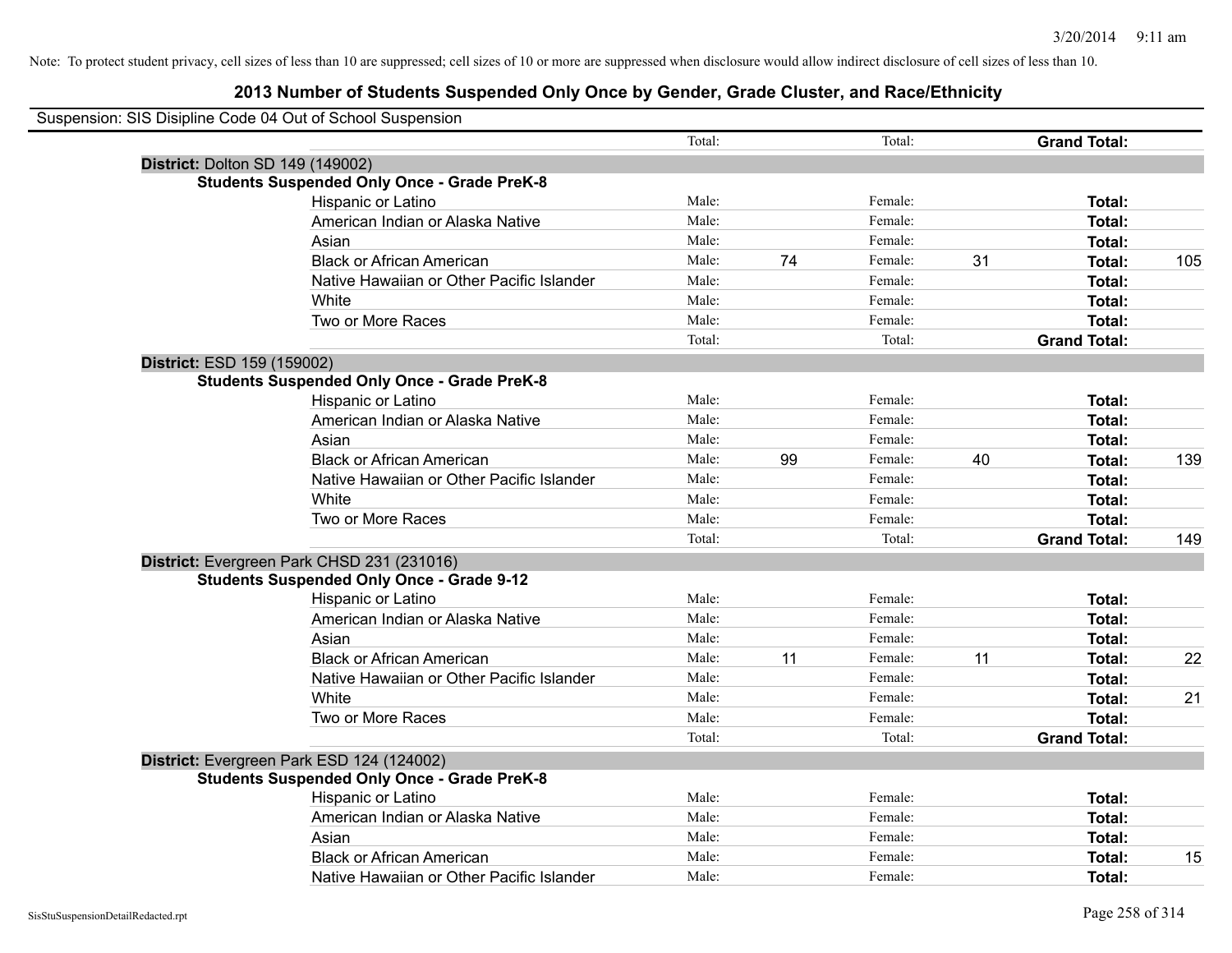| Suspension: SIS Disipline Code 04 Out of School Suspension |                                                    |        |    |         |    |                     |    |
|------------------------------------------------------------|----------------------------------------------------|--------|----|---------|----|---------------------|----|
|                                                            | White                                              | Male:  |    | Female: |    | Total:              |    |
|                                                            | Two or More Races                                  | Male:  |    | Female: |    | Total:              |    |
|                                                            |                                                    | Total: |    | Total:  |    | <b>Grand Total:</b> |    |
|                                                            | District: Exc Children Have Opportunities (150061) |        |    |         |    |                     |    |
|                                                            | <b>Students Suspended Only Once - Grade PreK-8</b> |        |    |         |    |                     |    |
|                                                            | Hispanic or Latino                                 | Male:  |    | Female: |    | Total:              |    |
|                                                            | American Indian or Alaska Native                   | Male:  |    | Female: |    | Total:              |    |
|                                                            | Asian                                              | Male:  |    | Female: |    | Total:              |    |
|                                                            | <b>Black or African American</b>                   | Male:  |    | Female: |    | Total:              |    |
|                                                            | Native Hawaiian or Other Pacific Islander          | Male:  |    | Female: |    | Total:              |    |
|                                                            | White                                              | Male:  |    | Female: |    | Total:              |    |
|                                                            | Two or More Races                                  | Male:  |    | Female: |    | Total:              |    |
|                                                            |                                                    | Total: |    | Total:  |    | <b>Grand Total:</b> |    |
| District: Flossmoor SD 161 (161002)                        |                                                    |        |    |         |    |                     |    |
|                                                            | <b>Students Suspended Only Once - Grade PreK-8</b> |        |    |         |    |                     |    |
|                                                            | Hispanic or Latino                                 | Male:  |    | Female: |    | Total:              |    |
|                                                            | American Indian or Alaska Native                   | Male:  |    | Female: |    | Total:              |    |
|                                                            | Asian                                              | Male:  |    | Female: |    | Total:              |    |
|                                                            | <b>Black or African American</b>                   | Male:  | 56 | Female: | 20 | Total:              | 76 |
|                                                            | Native Hawaiian or Other Pacific Islander          | Male:  |    | Female: |    | Total:              |    |
|                                                            | White                                              | Male:  |    | Female: |    | Total:              | 10 |
|                                                            | Two or More Races                                  | Male:  |    | Female: |    | Total:              |    |
|                                                            |                                                    | Total: |    | Total:  |    | <b>Grand Total:</b> |    |
| District: Ford Heights SD 169 (169002)                     |                                                    |        |    |         |    |                     |    |
|                                                            | <b>Students Suspended Only Once - Grade PreK-8</b> |        |    |         |    |                     |    |
|                                                            | Hispanic or Latino                                 | Male:  |    | Female: |    | Total:              |    |
|                                                            | American Indian or Alaska Native                   | Male:  |    | Female: |    | Total:              |    |
|                                                            | Asian                                              | Male:  |    | Female: |    | Total:              |    |
|                                                            | <b>Black or African American</b>                   | Male:  |    | Female: |    | Total:              | 28 |
|                                                            | Native Hawaiian or Other Pacific Islander          | Male:  |    | Female: |    | Total:              |    |
|                                                            | White                                              | Male:  |    | Female: |    | Total:              |    |
|                                                            | Two or More Races                                  | Male:  |    | Female: |    | Total:              |    |
|                                                            |                                                    | Total: |    | Total:  |    | <b>Grand Total:</b> |    |
| District: Forest Ridge SD 142 (142002)                     |                                                    |        |    |         |    |                     |    |
|                                                            | <b>Students Suspended Only Once - Grade PreK-8</b> |        |    |         |    |                     |    |
|                                                            | Hispanic or Latino                                 | Male:  |    | Female: |    | Total:              |    |
|                                                            | American Indian or Alaska Native                   | Male:  |    | Female: |    | Total:              |    |
|                                                            | Asian                                              | Male:  |    | Female: |    | Total:              |    |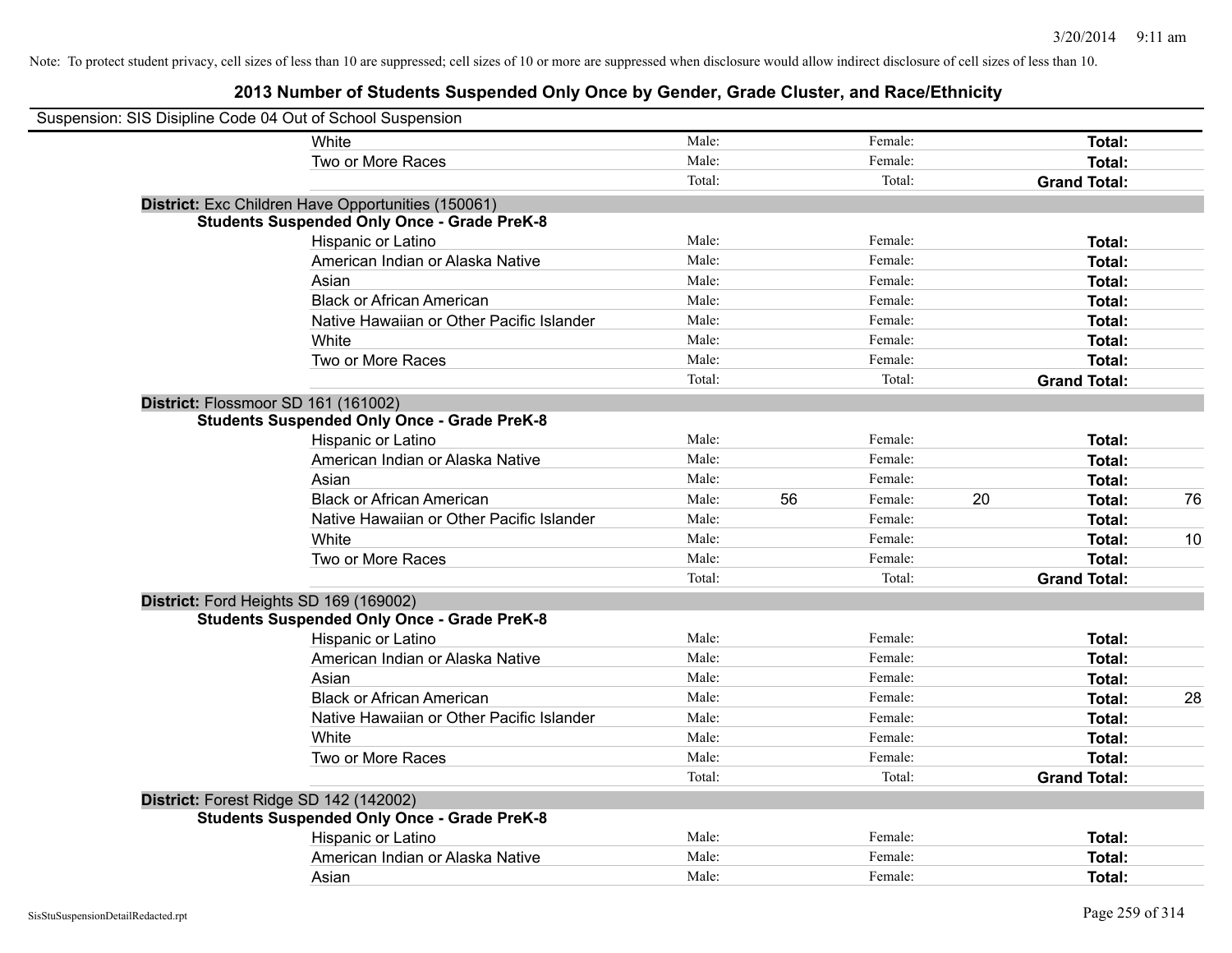| Suspension: SIS Disipline Code 04 Out of School Suspension |                                                    |        |    |         |    |                     |     |
|------------------------------------------------------------|----------------------------------------------------|--------|----|---------|----|---------------------|-----|
|                                                            | <b>Black or African American</b>                   | Male:  |    | Female: |    | Total:              |     |
|                                                            | Native Hawaiian or Other Pacific Islander          | Male:  |    | Female: |    | Total:              |     |
|                                                            | White                                              | Male:  |    | Female: |    | Total:              |     |
|                                                            | Two or More Races                                  | Male:  |    | Female: |    | Total:              |     |
|                                                            |                                                    | Total: |    | Total:  |    | <b>Grand Total:</b> | 14  |
|                                                            | District: Gen George Patton SD 133 (133002)        |        |    |         |    |                     |     |
|                                                            | <b>Students Suspended Only Once - Grade PreK-8</b> |        |    |         |    |                     |     |
|                                                            | Hispanic or Latino                                 | Male:  |    | Female: |    | Total:              |     |
|                                                            | American Indian or Alaska Native                   | Male:  |    | Female: |    | Total:              |     |
|                                                            | Asian                                              | Male:  |    | Female: |    | Total:              |     |
|                                                            | <b>Black or African American</b>                   | Male:  |    | Female: |    | Total:              | 26  |
|                                                            | Native Hawaiian or Other Pacific Islander          | Male:  |    | Female: |    | Total:              |     |
|                                                            | White                                              | Male:  |    | Female: |    | Total:              |     |
|                                                            | Two or More Races                                  | Male:  |    | Female: |    | Total:              |     |
|                                                            |                                                    | Total: |    | Total:  |    | <b>Grand Total:</b> |     |
|                                                            | <b>District: Harvey SD 152 (152002)</b>            |        |    |         |    |                     |     |
|                                                            | <b>Students Suspended Only Once - Grade PreK-8</b> |        |    |         |    |                     |     |
|                                                            | Hispanic or Latino                                 | Male:  |    | Female: |    | Total:              | 15  |
|                                                            | American Indian or Alaska Native                   | Male:  |    | Female: |    | Total:              |     |
|                                                            | Asian                                              | Male:  |    | Female: |    | Total:              |     |
|                                                            | <b>Black or African American</b>                   | Male:  | 85 | Female: | 68 | Total:              | 153 |
|                                                            | Native Hawaiian or Other Pacific Islander          | Male:  |    | Female: |    | Total:              |     |
|                                                            | White                                              | Male:  |    | Female: |    | Total:              |     |
|                                                            | Two or More Races                                  | Male:  |    | Female: |    | Total:              |     |
|                                                            |                                                    | Total: |    | Total:  |    | <b>Grand Total:</b> |     |
|                                                            | District: Hazel Crest SD 152-5 (152502)            |        |    |         |    |                     |     |
|                                                            | <b>Students Suspended Only Once - Grade PreK-8</b> |        |    |         |    |                     |     |
|                                                            | Hispanic or Latino                                 | Male:  |    | Female: |    | Total:              |     |
|                                                            | American Indian or Alaska Native                   | Male:  |    | Female: |    | Total:              |     |
|                                                            | Asian                                              | Male:  |    | Female: |    | Total:              |     |
|                                                            | <b>Black or African American</b>                   | Male:  | 22 | Female: | 10 | Total:              | 32  |
|                                                            | Native Hawaiian or Other Pacific Islander          | Male:  |    | Female: |    | Total:              |     |
|                                                            | White                                              | Male:  |    | Female: |    | Total:              |     |
|                                                            | Two or More Races                                  | Male:  |    | Female: |    | Total:              |     |
|                                                            |                                                    | Total: |    | Total:  |    | <b>Grand Total:</b> |     |
|                                                            | District: Homewood Flossmoor CHSD 233 (233016)     |        |    |         |    |                     |     |
|                                                            | <b>Students Suspended Only Once - Grade 9-12</b>   |        |    |         |    |                     |     |
|                                                            | <b>Hispanic or Latino</b>                          | Male:  |    | Female: |    | Total:              |     |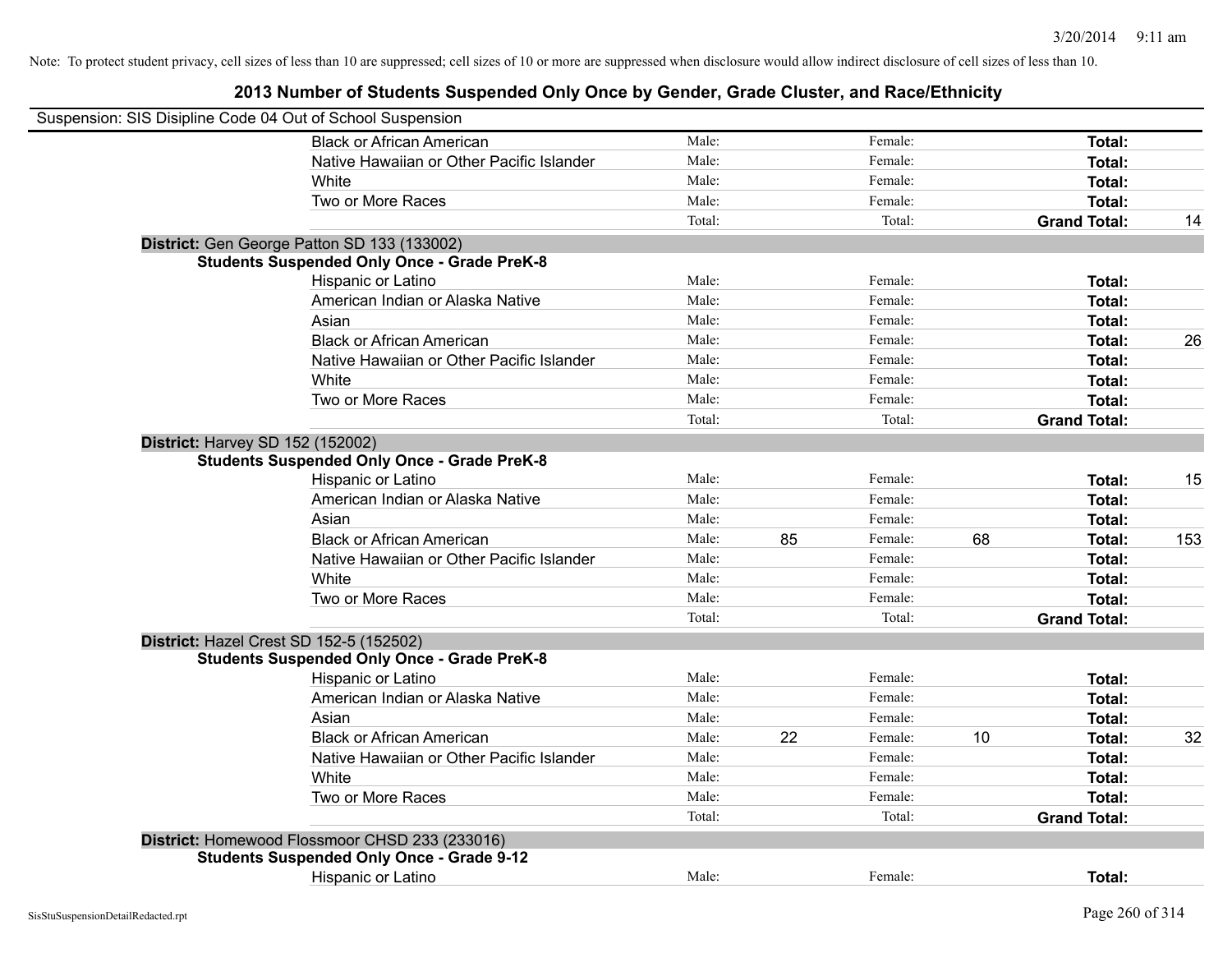#### **2013 Number of Students Suspended Only Once by Gender, Grade Cluster, and Race/Ethnicity**

| Suspension: SIS Disipline Code 04 Out of School Suspension |        |     |         |    |                     |     |
|------------------------------------------------------------|--------|-----|---------|----|---------------------|-----|
| American Indian or Alaska Native                           | Male:  |     | Female: |    | Total:              |     |
| Asian                                                      | Male:  |     | Female: |    | Total:              |     |
| <b>Black or African American</b>                           | Male:  | 120 | Female: | 60 | Total:              | 180 |
| Native Hawaiian or Other Pacific Islander                  | Male:  |     | Female: |    | Total:              |     |
| White                                                      | Male:  |     | Female: |    | Total:              | 19  |
| Two or More Races                                          | Male:  |     | Female: |    | Total:              | 14  |
|                                                            | Total: | 152 | Total:  | 71 | <b>Grand Total:</b> | 223 |
| District: Homewood SD 153 (153002)                         |        |     |         |    |                     |     |
| <b>Students Suspended Only Once - Grade PreK-8</b>         |        |     |         |    |                     |     |
| Hispanic or Latino                                         | Male:  |     | Female: |    | Total:              |     |
| American Indian or Alaska Native                           | Male:  |     | Female: |    | Total:              |     |
| Asian                                                      | Male:  |     | Female: |    | Total:              |     |
| <b>Black or African American</b>                           | Male:  |     | Female: |    | Total:              | 29  |
| Native Hawaiian or Other Pacific Islander                  | Male:  |     | Female: |    | Total:              |     |
| White                                                      | Male:  |     | Female: |    | Total:              | 12  |
| Two or More Races                                          | Male:  |     | Female: |    | Total:              |     |
|                                                            | Total: |     | Total:  |    | <b>Grand Total:</b> |     |
| District: Hoover-Schrum Memorial SD 157 (157002)           |        |     |         |    |                     |     |
| <b>Students Suspended Only Once - Grade PreK-8</b>         |        |     |         |    |                     |     |
| Hispanic or Latino                                         | Male:  |     | Female: |    | Total:              | 16  |
| American Indian or Alaska Native                           | Male:  |     | Female: |    | Total:              |     |
| Asian                                                      | Male:  |     | Female: |    | Total:              |     |
| <b>Black or African American</b>                           | Male:  | 39  | Female: | 31 | Total:              | 70  |
| Native Hawaiian or Other Pacific Islander                  | Male:  |     | Female: |    | Total:              |     |
| White                                                      | Male:  |     | Female: |    | Total:              |     |
| Two or More Races                                          | Male:  |     | Female: |    | Total:              |     |
|                                                            | Total: |     | Total:  |    | <b>Grand Total:</b> |     |
| District: Indian Springs SD 109 (109002)                   |        |     |         |    |                     |     |
| <b>Students Suspended Only Once - Grade PreK-8</b>         |        |     |         |    |                     |     |
| Hispanic or Latino                                         | Male:  |     | Female: |    | Total:              |     |
| American Indian or Alaska Native                           | Male:  |     | Female: |    | Total:              |     |
| Asian                                                      | Male:  |     | Female: |    | Total:              |     |
| <b>Black or African American</b>                           | Male:  |     | Female: |    | Total:              | 23  |
| Native Hawaiian or Other Pacific Islander                  | Male:  |     | Female: |    | Total:              |     |
| White                                                      | Male:  |     | Female: |    | Total:              | 11  |
| Two or More Races                                          | Male:  |     | Female: |    | Total:              |     |
|                                                            | Total: |     | Total:  |    | <b>Grand Total:</b> |     |
|                                                            |        |     |         |    |                     |     |

**District:** Kirby SD 140 (140002)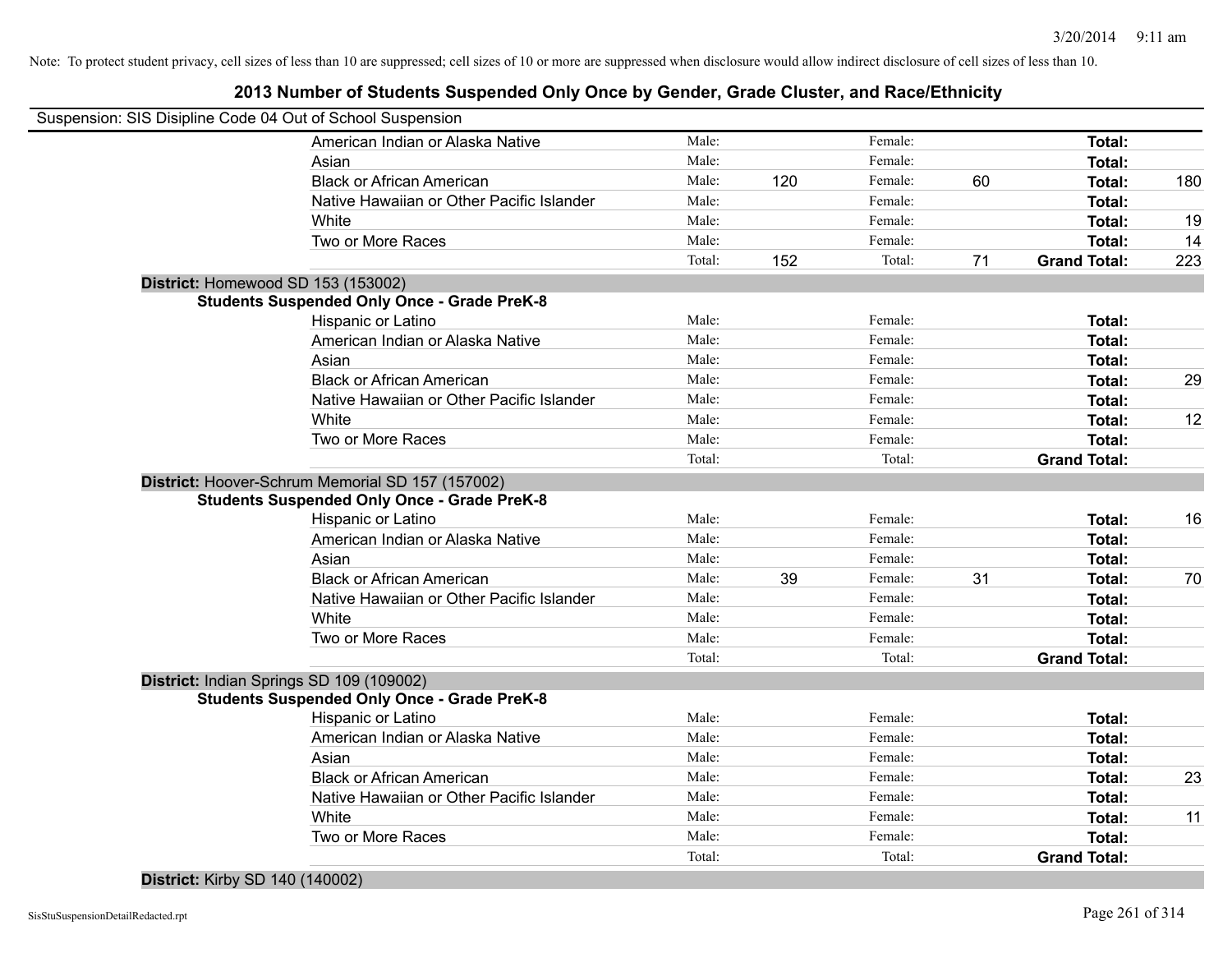### Suspension: SIS Disipline Code 04 Out of School Suspension **Students Suspended Only Once - Grade PreK-8** Hispanic or Latino **Finale:** Female: **Female:** Female: **Total:** Female: **Total:** Female: **Female:** Female: **Total:** Female: **Female:** Female: **Female:** Female: **Female:** Female: **Female:** Female: **Female:** Female: **Female:** American Indian or Alaska Native **Male:** Male: Female: Female: **Total:** Total: Asian Male: Female: **Total:** Black or African American **Figure 1.1 and Total:** Male: Female: Female: **Total:** Total: Native Hawaiian or Other Pacific Islander **Male:** Male: Female: Female: **Total:** Total: White **Male:** Male: **Total: 11** Male: **Total: 11** Male: **Total: 11** Male: **Total:** 11 Two or More Races **Total:** Total: Male: Female: Female: **Total:** Total: Total: Total: **Grand Total: District:** Lemont Twp HSD 210 (210017) **Students Suspended Only Once - Grade 9-12** Hispanic or Latino **Finally Hispanic or Latino** *Total:* Male: Female: **Female: Total: Total: Total:** American Indian or Alaska Native **Male:** Male: Female: Female: **Total:** Total: Asian **Female:** Total: Male: Female: **Total: Total:** Total: Total: Female: Total: Total: Total: Total: Total: Total: Total: Total: Total: Total: Total: Total: Total: Total: Total: Total: Total: Total: Total: Total: Total: Black or African American **Figure 1.1 and Total:** Male: Female: Female: **Total: Total:** Total: Native Hawaiian or Other Pacific Islander **Male:** Male: Female: Female: **Total:** Total: White **Male:** Male: **Total: 25** Male: **Total: 25** Male: **Total: 25** Two or More Races **Total:** Total: Male: Female: Female: **Total:** Total: Total: Total: **Grand Total: District:** Lemont-Bromberek CSD 113A (113A02) **Students Suspended Only Once - Grade PreK-8** Hispanic or Latino **Finally Hispanic or Latino** *Total:* Male: Female: **Female: Total: Total: Total:** American Indian or Alaska Native **Male:** Male: Female: Female: **Total:** Total: Asian Male: Female: **Total:** Black or African American **Figure 1.1 and Total:** Male: Female: Female: **Total: Total:** Total: Native Hawaiian or Other Pacific Islander **Male:** Male: Female: Female: **Total:** Total: White **Male:** Male: **Total: 28** Male: **Total: 28** Male: **Total: 28** Two or More Races **Total:** Total: Male: Female: Female: **Total:** Total: Female: Total: Total: Total: **Grand Total: District:** Lincoln ESD 156 (156002) **Students Suspended Only Once - Grade PreK-8** Hispanic or Latino **Total:** Total: Male: Female: Female: **Total:** Total: Female: Total: Total: American Indian or Alaska Native **Male:** Male: Female: Female: **Total:** Total: Asian **Female:** Total: Male: Female: **Total: Total:** Total: Total: Female: Total: Total: Total: Total: Total: Total: Total: Total: Total: Total: Total: Total: Total: Total: Total: Total: Total: Total: Total: Total: Total: Black or African American **Male:** 32 Female: 26 Total: 58 Native Hawaiian or Other Pacific Islander Male: Total: Female: Female: Total: Total: White **Total:** Male: Female: **Total:** Total: **Total:** Female: **Total:** Total: Two or More Races **Total:** The Male: Female: Female: **Total:** Female: **Total:** Total: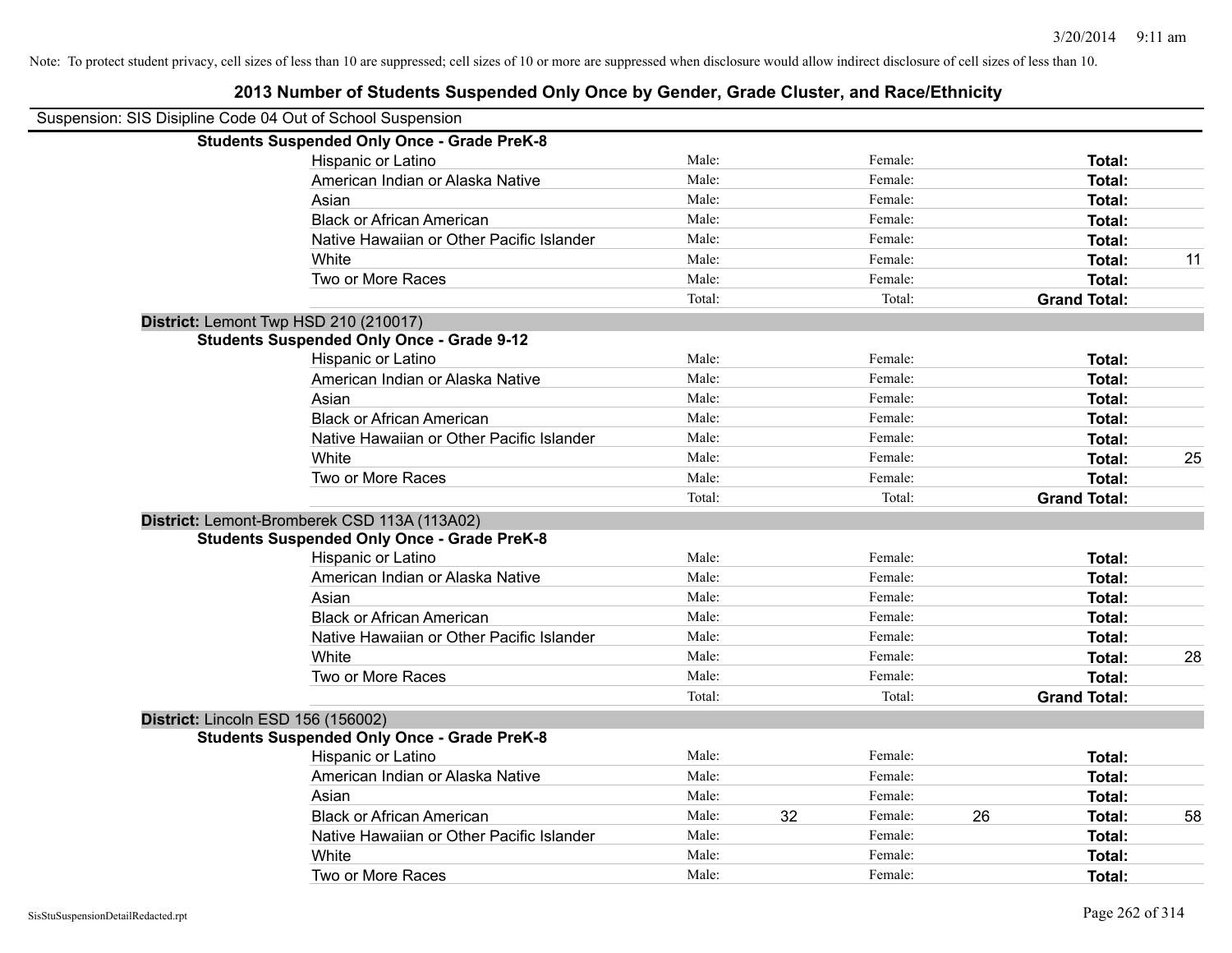| Suspension: SIS Disipline Code 04 Out of School Suspension |                                                    |        |    |         |    |                     |    |
|------------------------------------------------------------|----------------------------------------------------|--------|----|---------|----|---------------------|----|
|                                                            |                                                    | Total: |    | Total:  |    | <b>Grand Total:</b> |    |
|                                                            | District: Matteson ESD 162 (162002)                |        |    |         |    |                     |    |
|                                                            | <b>Students Suspended Only Once - Grade PreK-8</b> |        |    |         |    |                     |    |
|                                                            | <b>Hispanic or Latino</b>                          | Male:  |    | Female: |    | Total:              |    |
|                                                            | American Indian or Alaska Native                   | Male:  |    | Female: |    | Total:              |    |
|                                                            | Asian                                              | Male:  |    | Female: |    | Total:              |    |
|                                                            | <b>Black or African American</b>                   | Male:  | 63 | Female: | 27 | Total:              | 90 |
|                                                            | Native Hawaiian or Other Pacific Islander          | Male:  |    | Female: |    | Total:              |    |
|                                                            | White                                              | Male:  |    | Female: |    | Total:              |    |
|                                                            | Two or More Races                                  | Male:  |    | Female: |    | Total:              |    |
|                                                            |                                                    | Total: |    | Total:  |    | <b>Grand Total:</b> |    |
|                                                            | District: Midlothian SD 143 (143002)               |        |    |         |    |                     |    |
|                                                            | <b>Students Suspended Only Once - Grade PreK-8</b> |        |    |         |    |                     |    |
|                                                            | Hispanic or Latino                                 | Male:  |    | Female: |    | Total:              |    |
|                                                            | American Indian or Alaska Native                   | Male:  |    | Female: |    | Total:              |    |
|                                                            | Asian                                              | Male:  |    | Female: |    | Total:              |    |
|                                                            | <b>Black or African American</b>                   | Male:  |    | Female: |    | Total:              | 22 |
|                                                            | Native Hawaiian or Other Pacific Islander          | Male:  |    | Female: |    | Total:              |    |
|                                                            | White                                              | Male:  |    | Female: |    | Total:              |    |
|                                                            | Two or More Races                                  | Male:  |    | Female: |    | Total:              |    |
|                                                            |                                                    | Total: |    | Total:  |    | <b>Grand Total:</b> |    |
|                                                            | District: North Palos SD 117 (117002)              |        |    |         |    |                     |    |
|                                                            | <b>Students Suspended Only Once - Grade PreK-8</b> |        |    |         |    |                     |    |
|                                                            | Hispanic or Latino                                 | Male:  |    | Female: |    | Total:              |    |
|                                                            | American Indian or Alaska Native                   | Male:  |    | Female: |    | Total:              |    |
|                                                            | Asian                                              | Male:  |    | Female: |    | Total:              |    |
|                                                            | <b>Black or African American</b>                   | Male:  |    | Female: |    | Total:              |    |
|                                                            | Native Hawaiian or Other Pacific Islander          | Male:  |    | Female: |    | Total:              |    |
|                                                            | White                                              | Male:  |    | Female: |    | Total:              | 25 |
|                                                            | Two or More Races                                  | Male:  |    | Female: |    | Total:              |    |
|                                                            |                                                    | Total: |    | Total:  |    | <b>Grand Total:</b> | 38 |
|                                                            | District: Oak Lawn CHSD 229 (229016)               |        |    |         |    |                     |    |
|                                                            | <b>Students Suspended Only Once - Grade 9-12</b>   |        |    |         |    |                     |    |
|                                                            | Hispanic or Latino                                 | Male:  | 24 | Female: | 15 | Total:              | 39 |
|                                                            | American Indian or Alaska Native                   | Male:  |    | Female: |    | Total:              |    |
|                                                            | Asian                                              | Male:  |    | Female: |    | Total:              |    |
|                                                            | <b>Black or African American</b>                   | Male:  |    | Female: |    | Total:              |    |
|                                                            | Native Hawaiian or Other Pacific Islander          | Male:  |    | Female: |    | Total:              |    |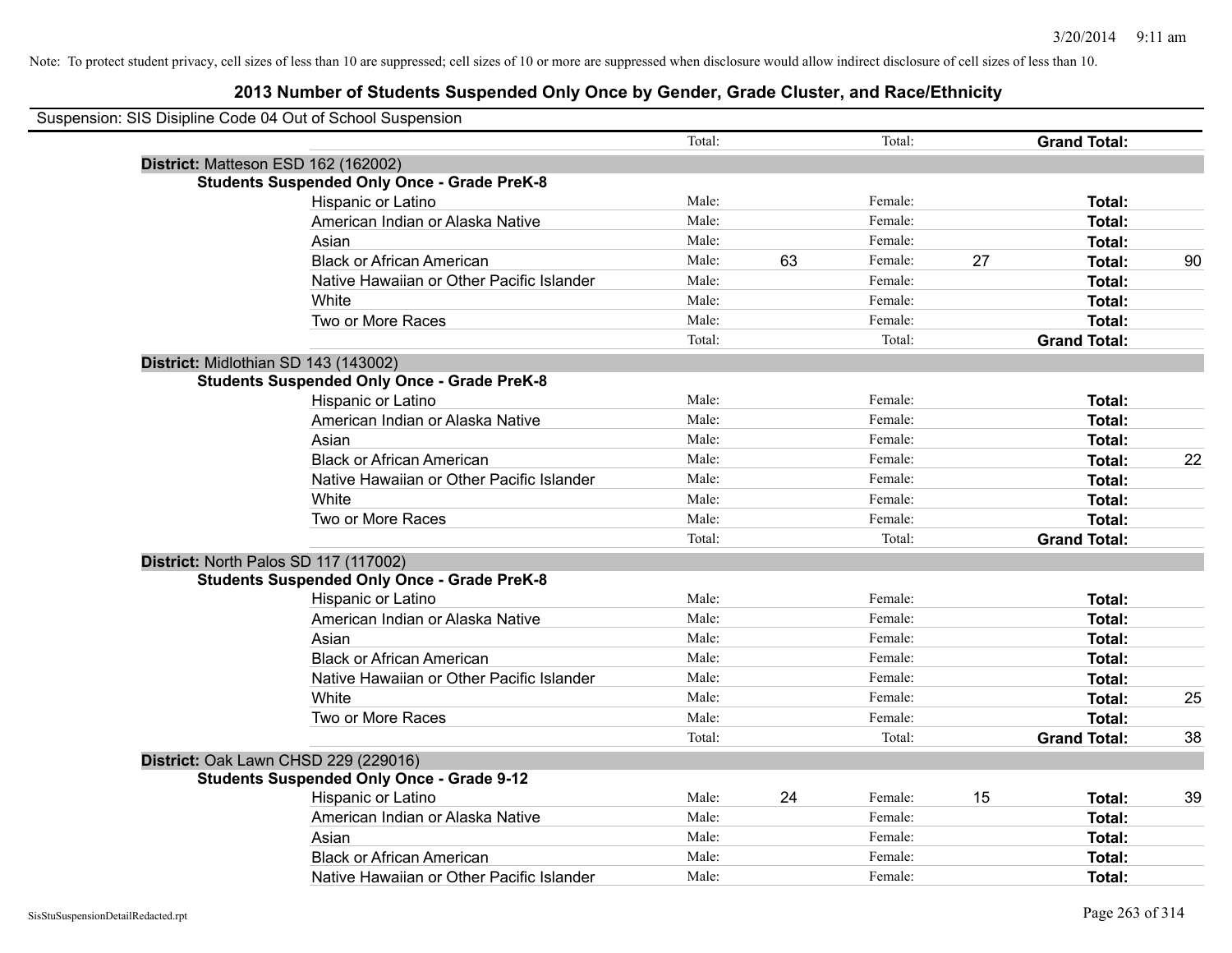| Suspension: SIS Disipline Code 04 Out of School Suspension |                                                    |        |    |         |                     |        |    |
|------------------------------------------------------------|----------------------------------------------------|--------|----|---------|---------------------|--------|----|
|                                                            | White                                              | Male:  | 43 | Female: | 24                  | Total: | 67 |
|                                                            | Two or More Races                                  | Male:  |    | Female: |                     | Total: |    |
|                                                            |                                                    | Total: |    | Total:  | <b>Grand Total:</b> |        |    |
|                                                            | District: Oak Lawn-Hometown SD 123 (123002)        |        |    |         |                     |        |    |
|                                                            | <b>Students Suspended Only Once - Grade PreK-8</b> |        |    |         |                     |        |    |
|                                                            | Hispanic or Latino                                 | Male:  |    | Female: |                     | Total: |    |
|                                                            | American Indian or Alaska Native                   | Male:  |    | Female: |                     | Total: |    |
|                                                            | Asian                                              | Male:  |    | Female: |                     | Total: |    |
|                                                            | <b>Black or African American</b>                   | Male:  |    | Female: |                     | Total: |    |
|                                                            | Native Hawaiian or Other Pacific Islander          | Male:  |    | Female: |                     | Total: |    |
|                                                            | White                                              | Male:  |    | Female: |                     | Total: |    |
|                                                            | Two or More Races                                  | Male:  |    | Female: |                     | Total: |    |
|                                                            |                                                    | Total: |    | Total:  | <b>Grand Total:</b> |        | 17 |
| <b>District: Orland SD 135 (135002)</b>                    |                                                    |        |    |         |                     |        |    |
|                                                            | <b>Students Suspended Only Once - Grade PreK-8</b> |        |    |         |                     |        |    |
|                                                            | Hispanic or Latino                                 | Male:  |    | Female: |                     | Total: |    |
|                                                            | American Indian or Alaska Native                   | Male:  |    | Female: |                     | Total: |    |
|                                                            | Asian                                              | Male:  |    | Female: |                     | Total: |    |
|                                                            | <b>Black or African American</b>                   | Male:  |    | Female: |                     | Total: |    |
|                                                            | Native Hawaiian or Other Pacific Islander          | Male:  |    | Female: |                     | Total: |    |
|                                                            | White                                              | Male:  |    | Female: |                     | Total: | 36 |
|                                                            | Two or More Races                                  | Male:  |    | Female: |                     | Total: |    |
|                                                            |                                                    | Total: |    | Total:  | <b>Grand Total:</b> |        | 50 |
| District: Palos CCSD 118 (118004)                          |                                                    |        |    |         |                     |        |    |
|                                                            | <b>Students Suspended Only Once - Grade PreK-8</b> |        |    |         |                     |        |    |
|                                                            | Hispanic or Latino                                 | Male:  |    | Female: |                     | Total: |    |
|                                                            | American Indian or Alaska Native                   | Male:  |    | Female: |                     | Total: |    |
|                                                            | Asian                                              | Male:  |    | Female: |                     | Total: |    |
|                                                            | <b>Black or African American</b>                   | Male:  |    | Female: |                     | Total: |    |
|                                                            | Native Hawaiian or Other Pacific Islander          | Male:  |    | Female: |                     | Total: |    |
|                                                            | White                                              | Male:  |    | Female: |                     | Total: | 12 |
|                                                            | Two or More Races                                  | Male:  |    | Female: |                     | Total: |    |
|                                                            |                                                    | Total: |    | Total:  | <b>Grand Total:</b> |        |    |
| District: Palos Heights SD 128 (128002)                    |                                                    |        |    |         |                     |        |    |
|                                                            | <b>Students Suspended Only Once - Grade PreK-8</b> |        |    |         |                     |        |    |
|                                                            | Hispanic or Latino                                 | Male:  |    | Female: |                     | Total: |    |
|                                                            | American Indian or Alaska Native                   | Male:  |    | Female: |                     | Total: |    |
|                                                            | Asian                                              | Male:  |    | Female: |                     | Total: |    |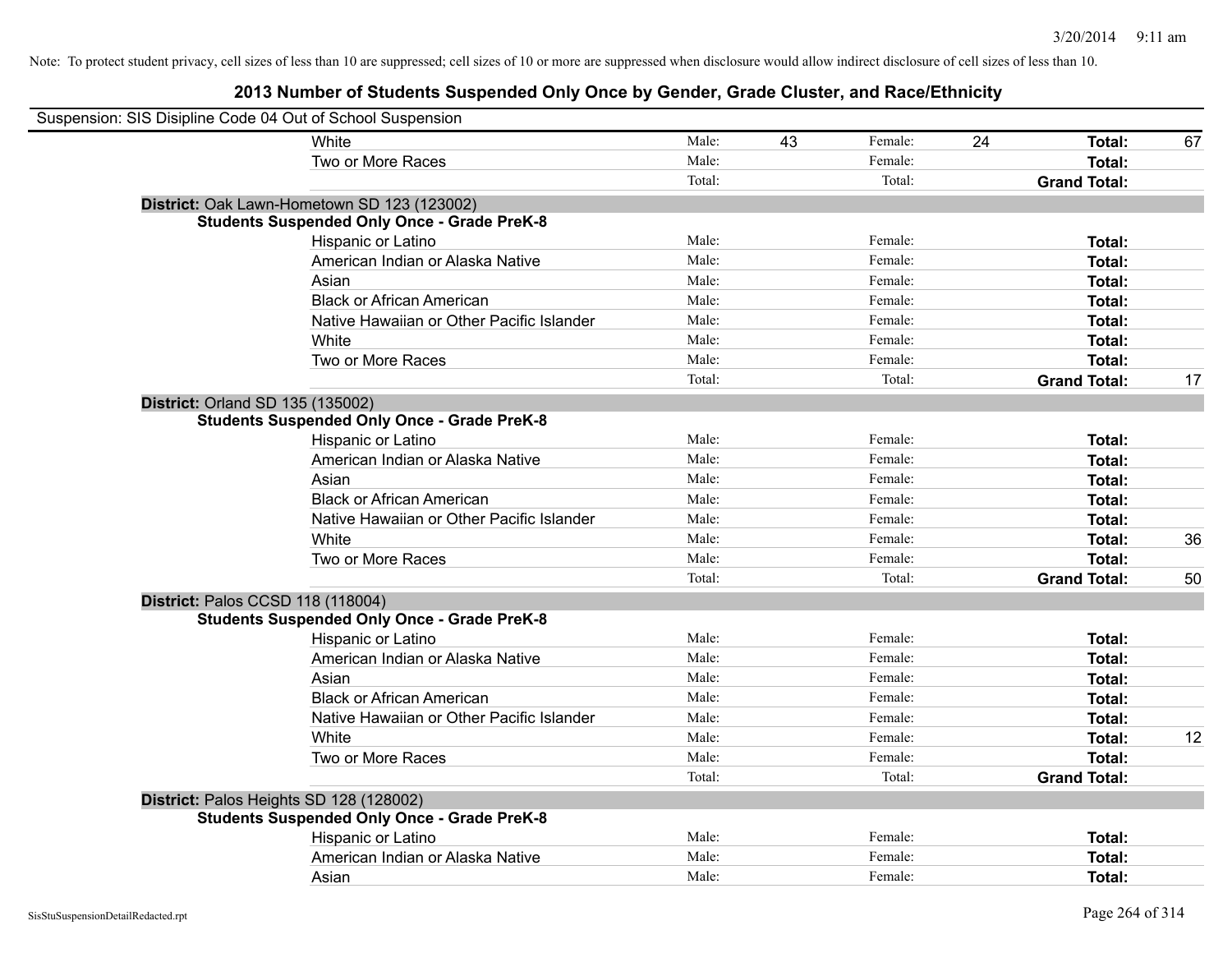| Suspension: SIS Disipline Code 04 Out of School Suspension |        |     |         |    |                     |     |
|------------------------------------------------------------|--------|-----|---------|----|---------------------|-----|
| <b>Black or African American</b>                           | Male:  |     | Female: |    | Total:              |     |
| Native Hawaiian or Other Pacific Islander                  | Male:  |     | Female: |    | Total:              |     |
| White                                                      | Male:  |     | Female: |    | Total:              |     |
| Two or More Races                                          | Male:  |     | Female: |    | Total:              |     |
|                                                            | Total: |     | Total:  |    | <b>Grand Total:</b> |     |
| District: Park Forest SD 163 (163002)                      |        |     |         |    |                     |     |
| <b>Students Suspended Only Once - Grade PreK-8</b>         |        |     |         |    |                     |     |
| Hispanic or Latino                                         | Male:  |     | Female: |    | Total:              |     |
| American Indian or Alaska Native                           | Male:  |     | Female: |    | Total:              |     |
| Asian                                                      | Male:  |     | Female: |    | Total:              |     |
| <b>Black or African American</b>                           | Male:  | 48  | Female: | 22 | Total:              | 70  |
| Native Hawaiian or Other Pacific Islander                  | Male:  |     | Female: |    | Total:              |     |
| White                                                      | Male:  |     | Female: |    | Total:              |     |
| Two or More Races                                          | Male:  |     | Female: |    | Total:              |     |
|                                                            | Total: |     | Total:  |    | <b>Grand Total:</b> |     |
| District: Posen-Robbins ESD 143-5 (143502)                 |        |     |         |    |                     |     |
| <b>Students Suspended Only Once - Grade PreK-8</b>         |        |     |         |    |                     |     |
| Hispanic or Latino                                         | Male:  | 22  | Female: | 10 | Total:              | 32  |
| American Indian or Alaska Native                           | Male:  |     | Female: |    | Total:              |     |
| Asian                                                      | Male:  |     | Female: |    | Total:              |     |
| <b>Black or African American</b>                           | Male:  | 33  | Female: | 27 | Total:              | 60  |
| Native Hawaiian or Other Pacific Islander                  | Male:  |     | Female: |    | Total:              |     |
| White                                                      | Male:  |     | Female: |    | Total:              |     |
| Two or More Races                                          | Male:  |     | Female: |    | Total:              |     |
|                                                            | Total: |     | Total:  |    | <b>Grand Total:</b> |     |
| District: Prairie-Hills ESD 144 (144002)                   |        |     |         |    |                     |     |
| <b>Students Suspended Only Once - Grade PreK-8</b>         |        |     |         |    |                     |     |
| Hispanic or Latino                                         | Male:  |     | Female: |    | Total:              |     |
| American Indian or Alaska Native                           | Male:  |     | Female: |    | Total:              |     |
| Asian                                                      | Male:  |     | Female: |    | Total:              |     |
| <b>Black or African American</b>                           | Male:  | 116 | Female: | 88 | Total:              | 204 |
| Native Hawaiian or Other Pacific Islander                  | Male:  |     | Female: |    | Total:              |     |
| White                                                      | Male:  |     | Female: |    | Total:              |     |
| Two or More Races                                          | Male:  |     | Female: |    | <b>Total:</b>       |     |
|                                                            | Total: |     | Total:  |    | <b>Grand Total:</b> | 217 |
| District: Reavis Twp HSD 220 (220017)                      |        |     |         |    |                     |     |
| <b>Students Suspended Only Once - Grade 9-12</b>           |        |     |         |    |                     |     |
| <b>Hispanic or Latino</b>                                  | Male:  | 32  | Female: | 16 | Total:              | 48  |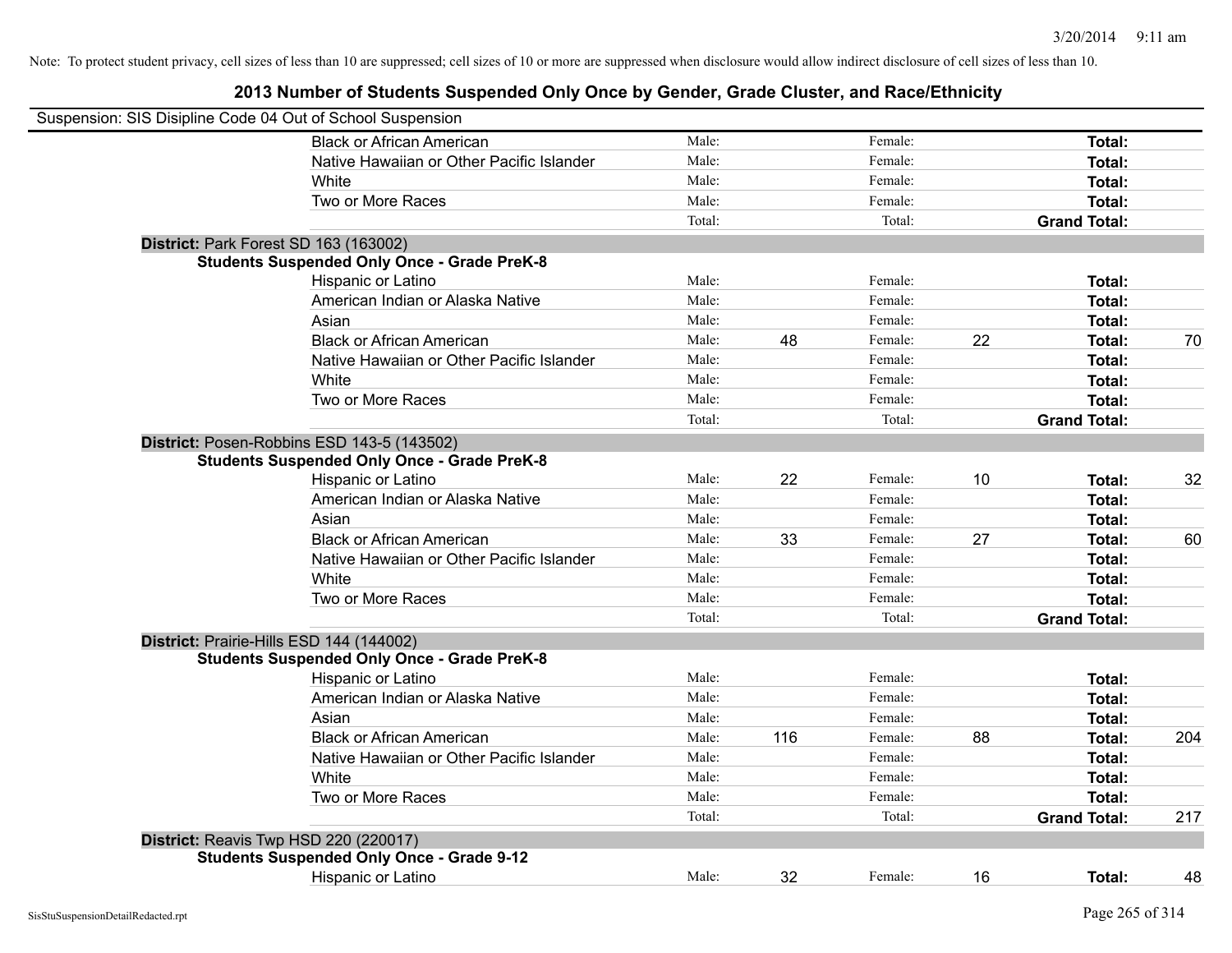#### **2013 Number of Students Suspended Only Once by Gender, Grade Cluster, and Race/Ethnicity**

| Suspension: SIS Disipline Code 04 Out of School Suspension |        |     |         |     |                     |     |
|------------------------------------------------------------|--------|-----|---------|-----|---------------------|-----|
| American Indian or Alaska Native                           | Male:  |     | Female: |     | Total:              |     |
| Asian                                                      | Male:  |     | Female: |     | Total:              |     |
| <b>Black or African American</b>                           | Male:  |     | Female: |     | Total:              |     |
| Native Hawaiian or Other Pacific Islander                  | Male:  |     | Female: |     | Total:              |     |
| White                                                      | Male:  | 33  | Female: | 14  | <b>Total:</b>       | 47  |
| Two or More Races                                          | Male:  |     | Female: |     | <b>Total:</b>       |     |
|                                                            | Total: |     | Total:  |     | <b>Grand Total:</b> |     |
| <b>District: Rich Twp HSD 227 (227017)</b>                 |        |     |         |     |                     |     |
| <b>Students Suspended Only Once - Grade 9-12</b>           |        |     |         |     |                     |     |
| Hispanic or Latino                                         | Male:  |     | Female: |     | Total:              |     |
| American Indian or Alaska Native                           | Male:  |     | Female: |     | <b>Total:</b>       |     |
| Asian                                                      | Male:  |     | Female: |     | Total:              |     |
| <b>Black or African American</b>                           | Male:  | 183 | Female: | 174 | <b>Total:</b>       | 357 |
| Native Hawaiian or Other Pacific Islander                  | Male:  |     | Female: |     | <b>Total:</b>       |     |
| White                                                      | Male:  |     | Female: |     | Total:              | 11  |
| Two or More Races                                          | Male:  |     | Female: |     | <b>Total:</b>       |     |
|                                                            | Total: | 201 | Total:  | 184 | <b>Grand Total:</b> | 385 |
| District: Ridgeland SD 122 (122002)                        |        |     |         |     |                     |     |
| <b>Students Suspended Only Once - Grade PreK-8</b>         |        |     |         |     |                     |     |
| Hispanic or Latino                                         | Male:  |     | Female: |     | Total:              |     |
| American Indian or Alaska Native                           | Male:  |     | Female: |     | Total:              |     |
| Asian                                                      | Male:  |     | Female: |     | Total:              |     |
| <b>Black or African American</b>                           | Male:  |     | Female: |     | <b>Total:</b>       |     |
| Native Hawaiian or Other Pacific Islander                  | Male:  |     | Female: |     | <b>Total:</b>       |     |
| White                                                      | Male:  |     | Female: |     | <b>Total:</b>       | 13  |
| Two or More Races                                          | Male:  |     | Female: |     | <b>Total:</b>       |     |
|                                                            | Total: |     | Total:  |     | <b>Grand Total:</b> |     |
| District: Sandridge SD 172 (172002)                        |        |     |         |     |                     |     |
| <b>Students Suspended Only Once - Grade PreK-8</b>         |        |     |         |     |                     |     |
| Hispanic or Latino                                         | Male:  |     | Female: |     | Total:              |     |
| American Indian or Alaska Native                           | Male:  |     | Female: |     | <b>Total:</b>       |     |
| Asian                                                      | Male:  |     | Female: |     | <b>Total:</b>       |     |
| <b>Black or African American</b>                           | Male:  |     | Female: |     | <b>Total:</b>       |     |
| Native Hawaiian or Other Pacific Islander                  | Male:  |     | Female: |     | <b>Total:</b>       |     |
| White                                                      | Male:  |     | Female: |     | <b>Total:</b>       |     |
| Two or More Races                                          | Male:  |     | Female: |     | <b>Total:</b>       |     |
|                                                            | Total: |     | Total:  |     | <b>Grand Total:</b> |     |
|                                                            |        |     |         |     |                     |     |

**District:** South Holland SD 150 (150002)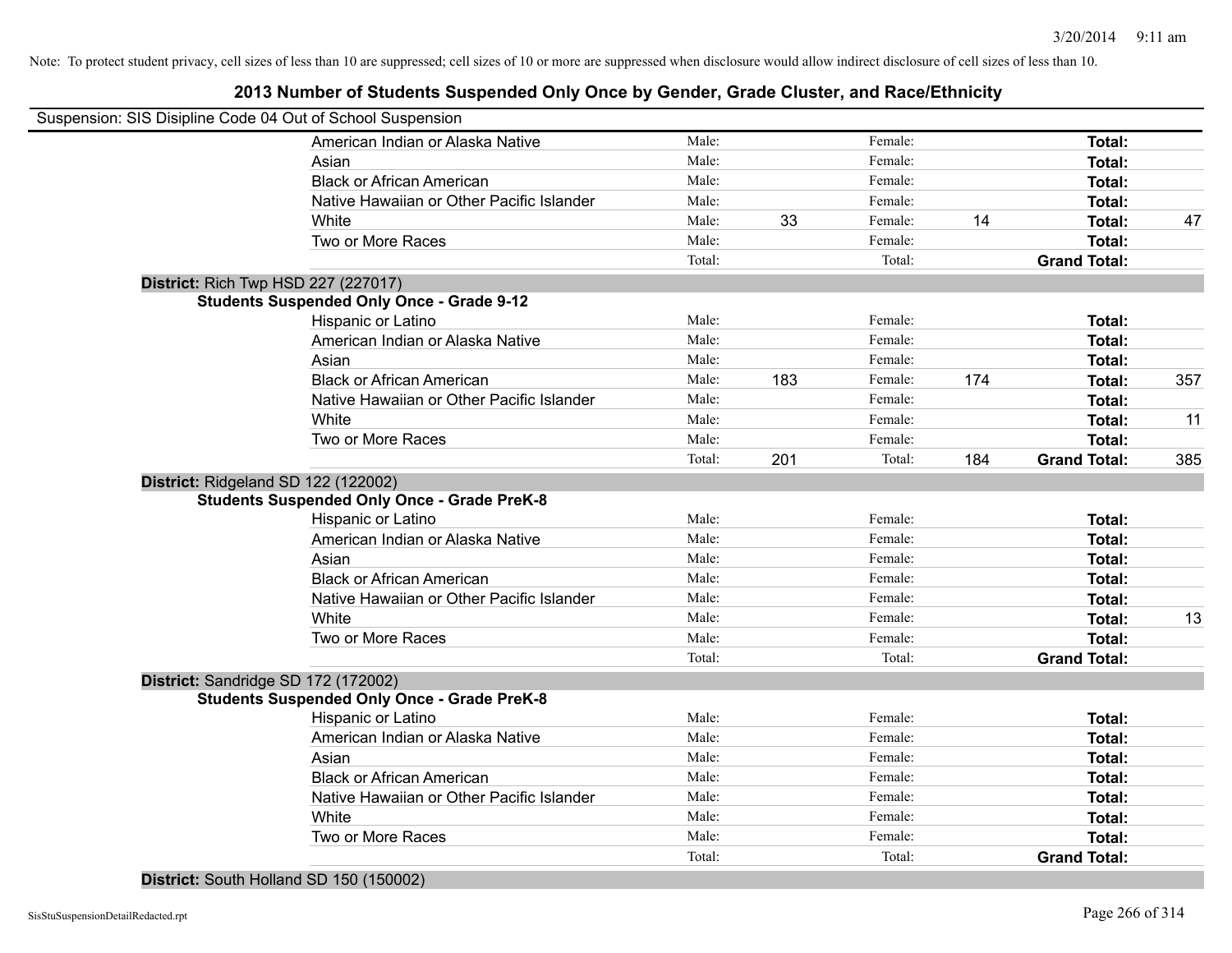| Suspension: SIS Disipline Code 04 Out of School Suspension |        |    |         |    |                     |    |
|------------------------------------------------------------|--------|----|---------|----|---------------------|----|
| <b>Students Suspended Only Once - Grade PreK-8</b>         |        |    |         |    |                     |    |
| Hispanic or Latino                                         | Male:  |    | Female: |    | Total:              |    |
| American Indian or Alaska Native                           | Male:  |    | Female: |    | Total:              |    |
| Asian                                                      | Male:  |    | Female: |    | <b>Total:</b>       |    |
| <b>Black or African American</b>                           | Male:  | 42 | Female: | 17 | Total:              | 59 |
| Native Hawaiian or Other Pacific Islander                  | Male:  |    | Female: |    | <b>Total:</b>       |    |
| White                                                      | Male:  |    | Female: |    | Total:              |    |
| Two or More Races                                          | Male:  |    | Female: |    | <b>Total:</b>       |    |
|                                                            | Total: |    | Total:  |    | <b>Grand Total:</b> |    |
| District: South Holland SD 151 (151002)                    |        |    |         |    |                     |    |
| <b>Students Suspended Only Once - Grade PreK-8</b>         |        |    |         |    |                     |    |
| Hispanic or Latino                                         | Male:  |    | Female: |    | Total:              | 15 |
| American Indian or Alaska Native                           | Male:  |    | Female: |    | <b>Total:</b>       |    |
| Asian                                                      | Male:  |    | Female: |    | <b>Total:</b>       |    |
| <b>Black or African American</b>                           | Male:  | 66 | Female: | 27 | Total:              | 93 |
| Native Hawaiian or Other Pacific Islander                  | Male:  |    | Female: |    | <b>Total:</b>       |    |
| White                                                      | Male:  |    | Female: |    | Total:              |    |
| Two or More Races                                          | Male:  |    | Female: |    | <b>Total:</b>       |    |
|                                                            | Total: |    | Total:  |    | <b>Grand Total:</b> |    |
| District: Southland College Prep (901025)                  |        |    |         |    |                     |    |
| <b>Students Suspended Only Once - Grade 9-12</b>           |        |    |         |    |                     |    |
| Hispanic or Latino                                         | Male:  |    | Female: |    | Total:              |    |
| American Indian or Alaska Native                           | Male:  |    | Female: |    | <b>Total:</b>       |    |
| Asian                                                      | Male:  |    | Female: |    | Total:              |    |
| <b>Black or African American</b>                           | Male:  | 18 | Female: | 16 | <b>Total:</b>       | 34 |
| Native Hawaiian or Other Pacific Islander                  | Male:  |    | Female: |    | <b>Total:</b>       |    |
| White                                                      | Male:  |    | Female: |    | <b>Total:</b>       |    |
| Two or More Races                                          | Male:  |    | Female: |    | Total:              |    |
|                                                            | Total: |    | Total:  |    | <b>Grand Total:</b> |    |
| District: Southwest Cook Coop Spec Ed (142061)             |        |    |         |    |                     |    |
| <b>Students Suspended Only Once - Grade 9-12</b>           |        |    |         |    |                     |    |
| Hispanic or Latino                                         | Male:  |    | Female: |    | <b>Total:</b>       |    |
| American Indian or Alaska Native                           | Male:  |    | Female: |    | <b>Total:</b>       |    |
| Asian                                                      | Male:  |    | Female: |    | Total:              |    |
| <b>Black or African American</b>                           | Male:  |    | Female: |    | <b>Total:</b>       |    |
| Native Hawaiian or Other Pacific Islander                  | Male:  |    | Female: |    | Total:              |    |
| White                                                      | Male:  |    | Female: |    | <b>Total:</b>       |    |
| Two or More Races                                          | Male:  |    | Female: |    | Total:              |    |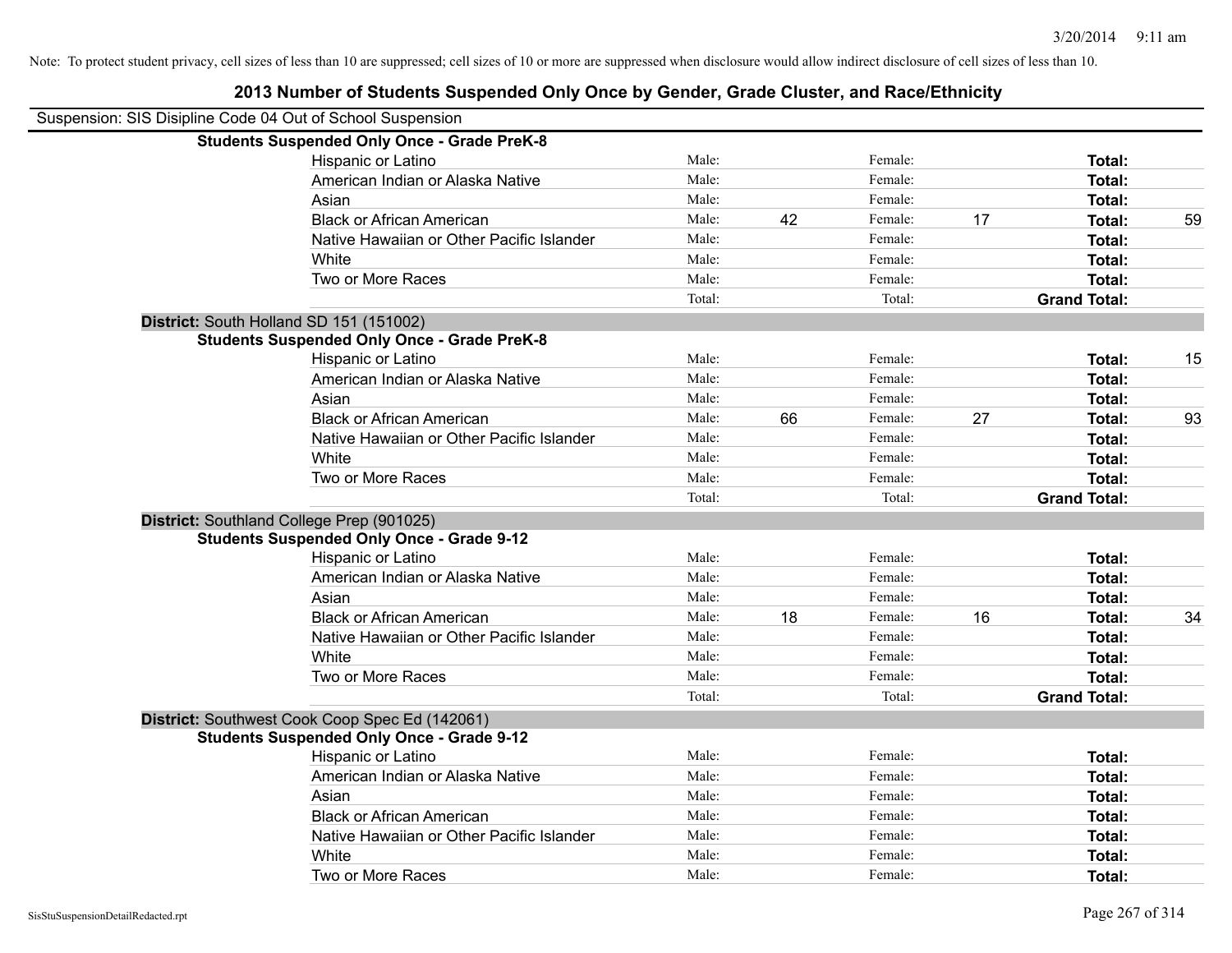| Suspension: SIS Disipline Code 04 Out of School Suspension |        |    |         |    |                     |    |
|------------------------------------------------------------|--------|----|---------|----|---------------------|----|
|                                                            | Total: |    | Total:  |    | <b>Grand Total:</b> |    |
| District: Speed SEJA #802 (802060)                         |        |    |         |    |                     |    |
| <b>Students Suspended Only Once - Grade PreK-8</b>         |        |    |         |    |                     |    |
| Hispanic or Latino                                         | Male:  |    | Female: |    | Total:              |    |
| American Indian or Alaska Native                           | Male:  |    | Female: |    | Total:              |    |
| Asian                                                      | Male:  |    | Female: |    | Total:              |    |
| <b>Black or African American</b>                           | Male:  |    | Female: |    | Total:              |    |
| Native Hawaiian or Other Pacific Islander                  | Male:  |    | Female: |    | Total:              |    |
| White                                                      | Male:  |    | Female: |    | Total:              |    |
| Two or More Races                                          | Male:  |    | Female: |    | Total:              |    |
|                                                            | Total: |    | Total:  |    | <b>Grand Total:</b> |    |
| District: Steger SD 194 (194002)                           |        |    |         |    |                     |    |
| <b>Students Suspended Only Once - Grade PreK-8</b>         |        |    |         |    |                     |    |
| Hispanic or Latino                                         | Male:  |    | Female: |    | Total:              |    |
| American Indian or Alaska Native                           | Male:  |    | Female: |    | Total:              |    |
| Asian                                                      | Male:  |    | Female: |    | Total:              |    |
| <b>Black or African American</b>                           | Male:  |    | Female: |    | Total:              | 14 |
| Native Hawaiian or Other Pacific Islander                  | Male:  |    | Female: |    | Total:              |    |
| White                                                      | Male:  |    | Female: |    | Total:              |    |
| Two or More Races                                          | Male:  |    | Female: |    | Total:              |    |
|                                                            | Total: |    | Total:  |    | <b>Grand Total:</b> | 35 |
| District: Summit SD 104 (104002)                           |        |    |         |    |                     |    |
| <b>Students Suspended Only Once - Grade PreK-8</b>         |        |    |         |    |                     |    |
| Hispanic or Latino                                         | Male:  | 24 | Female: | 16 | Total:              | 40 |
| American Indian or Alaska Native                           | Male:  |    | Female: |    | Total:              |    |
| Asian                                                      | Male:  |    | Female: |    | Total:              |    |
| <b>Black or African American</b>                           | Male:  |    | Female: |    | Total:              |    |
| Native Hawaiian or Other Pacific Islander                  | Male:  |    | Female: |    | Total:              |    |
| White                                                      | Male:  |    | Female: |    | Total:              |    |
| Two or More Races                                          | Male:  |    | Female: |    | Total:              |    |
|                                                            | Total: |    | Total:  |    | <b>Grand Total:</b> | 58 |
| District: Sunnybrook SD 171 (171002)                       |        |    |         |    |                     |    |
| <b>Students Suspended Only Once - Grade PreK-8</b>         |        |    |         |    |                     |    |
| Hispanic or Latino                                         | Male:  |    | Female: |    | <b>Total:</b>       |    |
| American Indian or Alaska Native                           | Male:  |    | Female: |    | Total:              |    |
| Asian                                                      | Male:  |    | Female: |    | Total:              |    |
| <b>Black or African American</b>                           | Male:  | 20 | Female: | 14 | Total:              | 34 |
| Native Hawaiian or Other Pacific Islander                  | Male:  |    | Female: |    | Total:              |    |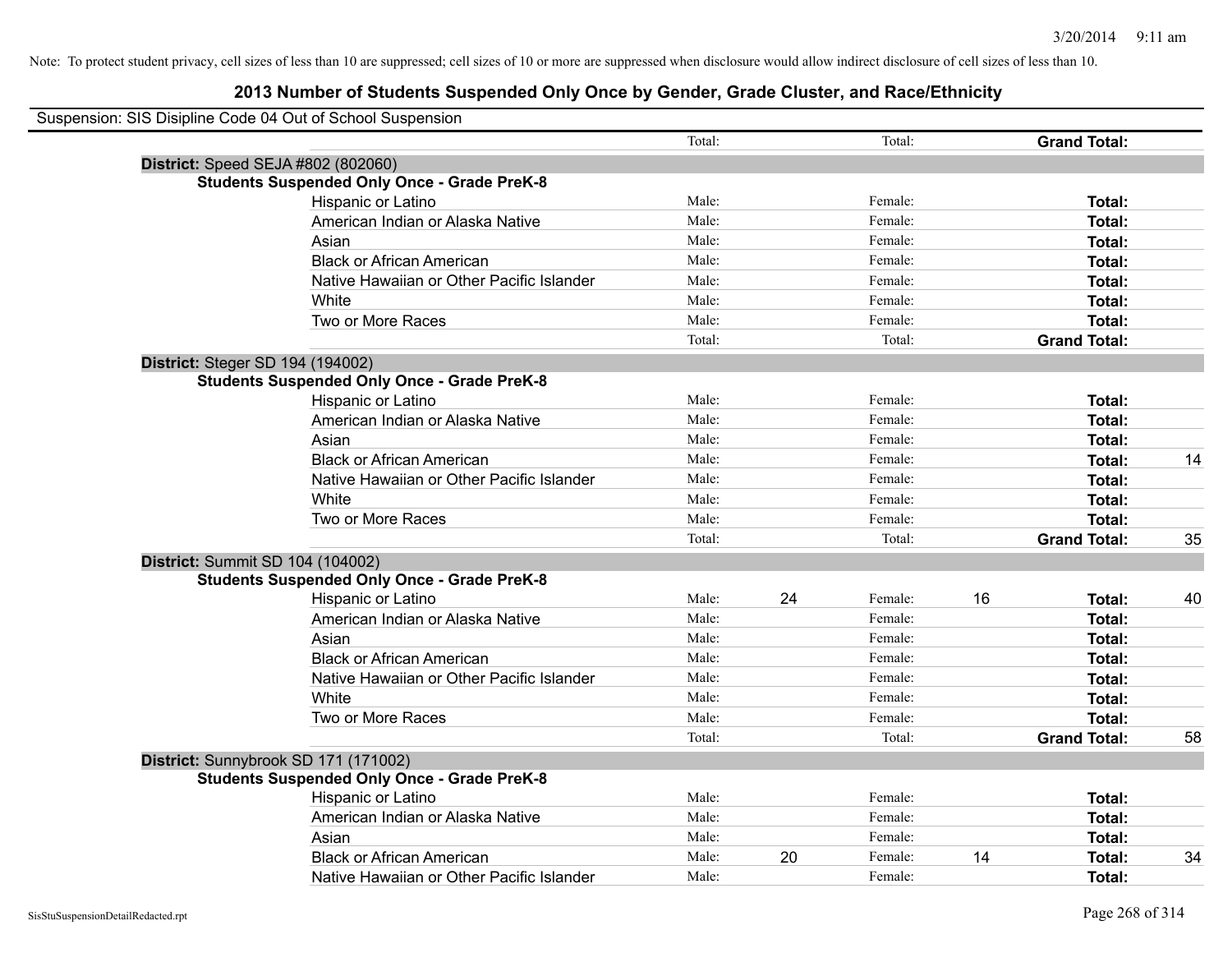| Suspension: SIS Disipline Code 04 Out of School Suspension |                                                    |        |     |         |     |                     |     |
|------------------------------------------------------------|----------------------------------------------------|--------|-----|---------|-----|---------------------|-----|
|                                                            | <b>White</b>                                       | Male:  |     | Female: |     | Total:              |     |
|                                                            | Two or More Races                                  | Male:  |     | Female: |     | Total:              |     |
|                                                            |                                                    | Total: |     | Total:  |     | <b>Grand Total:</b> |     |
|                                                            | District: Thornton Fractional Twp HSD 215 (215017) |        |     |         |     |                     |     |
|                                                            | <b>Students Suspended Only Once - Grade 9-12</b>   |        |     |         |     |                     |     |
|                                                            | Hispanic or Latino                                 | Male:  | 35  | Female: | 34  | Total:              | 69  |
|                                                            | American Indian or Alaska Native                   | Male:  |     | Female: |     | Total:              |     |
|                                                            | Asian                                              | Male:  |     | Female: |     | Total:              |     |
|                                                            | <b>Black or African American</b>                   | Male:  | 203 | Female: | 160 | Total:              | 363 |
|                                                            | Native Hawaiian or Other Pacific Islander          | Male:  |     | Female: |     | Total:              |     |
|                                                            | White                                              | Male:  |     | Female: |     | Total:              | 17  |
|                                                            | Two or More Races                                  | Male:  |     | Female: |     | Total:              |     |
|                                                            |                                                    | Total: | 255 | Total:  | 207 | <b>Grand Total:</b> | 462 |
| District: Thornton SD 154 (154002)                         |                                                    |        |     |         |     |                     |     |
|                                                            | <b>Students Suspended Only Once - Grade PreK-8</b> |        |     |         |     |                     |     |
|                                                            | Hispanic or Latino                                 | Male:  |     | Female: |     | Total:              |     |
|                                                            | American Indian or Alaska Native                   | Male:  |     | Female: |     | Total:              |     |
|                                                            | Asian                                              | Male:  |     | Female: |     | Total:              |     |
|                                                            | <b>Black or African American</b>                   | Male:  |     | Female: |     | Total:              |     |
|                                                            | Native Hawaiian or Other Pacific Islander          | Male:  |     | Female: |     | Total:              |     |
|                                                            | White                                              | Male:  |     | Female: |     | Total:              |     |
|                                                            | Two or More Races                                  | Male:  |     | Female: |     | Total:              |     |
|                                                            |                                                    | Total: |     | Total:  |     | <b>Grand Total:</b> |     |
| District: Thornton Twp HSD 205 (205017)                    |                                                    |        |     |         |     |                     |     |
|                                                            | <b>Students Suspended Only Once - Grade 9-12</b>   |        |     |         |     |                     |     |
|                                                            | Hispanic or Latino                                 | Male:  | 30  | Female: | 17  | Total:              | 47  |
|                                                            | American Indian or Alaska Native                   | Male:  |     | Female: |     | Total:              |     |
|                                                            | Asian                                              | Male:  |     | Female: |     | Total:              |     |
|                                                            | <b>Black or African American</b>                   | Male:  | 427 | Female: | 401 | Total:              | 828 |
|                                                            | Native Hawaiian or Other Pacific Islander          | Male:  |     | Female: |     | Total:              |     |
|                                                            | White                                              | Male:  |     | Female: |     | Total:              |     |
|                                                            | Two or More Races                                  | Male:  |     | Female: |     | Total:              | 12  |
|                                                            |                                                    | Total: |     | Total:  |     | <b>Grand Total:</b> |     |
|                                                            | District: W Harvey-Dixmoor PSD 147 (147002)        |        |     |         |     |                     |     |
|                                                            | <b>Students Suspended Only Once - Grade PreK-8</b> |        |     |         |     |                     |     |
|                                                            | Hispanic or Latino                                 | Male:  |     | Female: |     | Total:              | 20  |
|                                                            | American Indian or Alaska Native                   | Male:  |     | Female: |     | Total:              |     |
|                                                            | Asian                                              | Male:  |     | Female: |     | Total:              |     |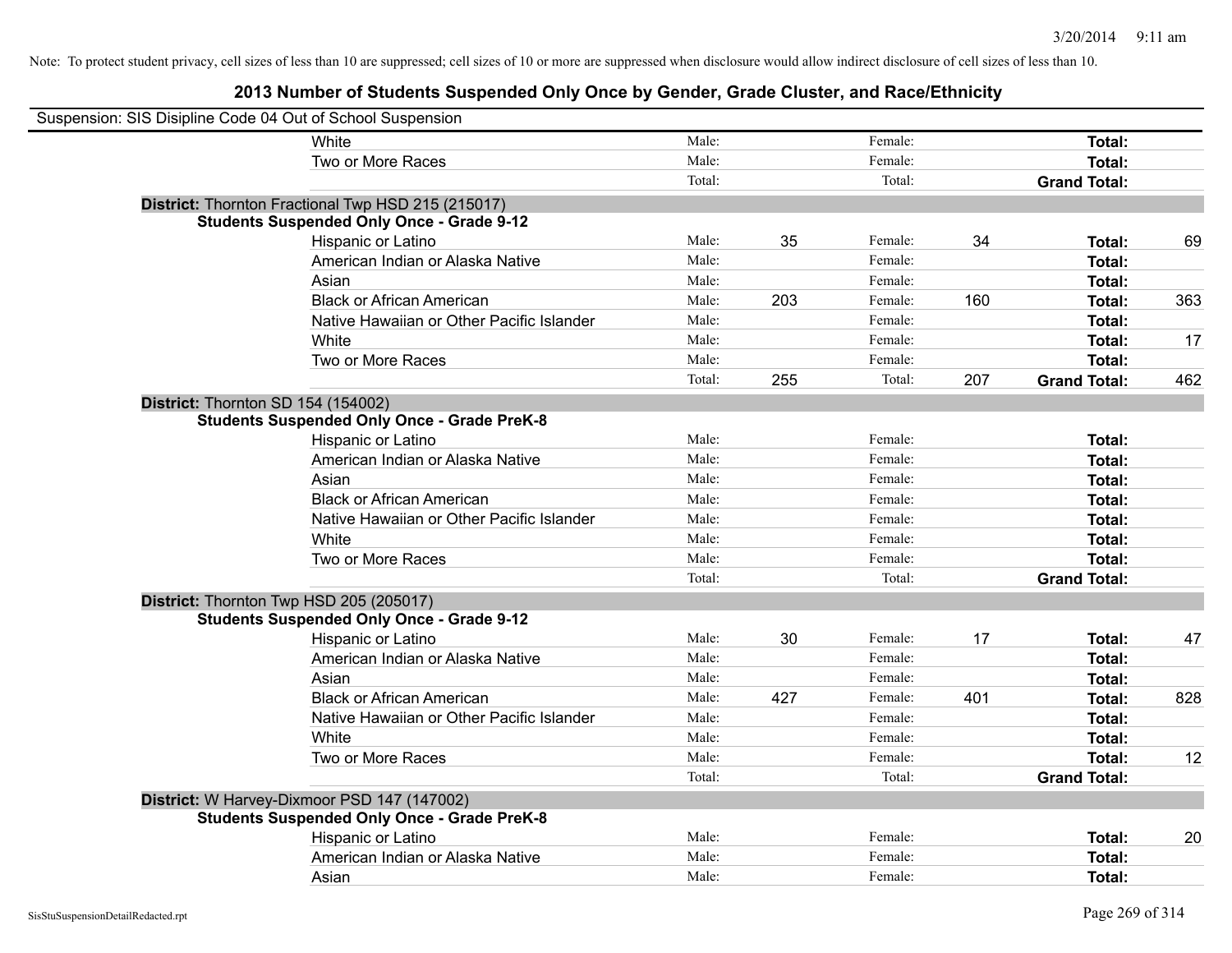| Suspension: SIS Disipline Code 04 Out of School Suspension |                                                    |        |    |         |    |                     |    |
|------------------------------------------------------------|----------------------------------------------------|--------|----|---------|----|---------------------|----|
|                                                            | <b>Black or African American</b>                   | Male:  | 63 | Female: | 27 | Total:              | 90 |
|                                                            | Native Hawaiian or Other Pacific Islander          | Male:  |    | Female: |    | Total:              |    |
|                                                            | White                                              | Male:  |    | Female: |    | Total:              |    |
|                                                            | Two or More Races                                  | Male:  |    | Female: |    | Total:              |    |
|                                                            |                                                    | Total: |    | Total:  |    | <b>Grand Total:</b> |    |
|                                                            | District: Willow Springs SD 108 (108002)           |        |    |         |    |                     |    |
|                                                            | <b>Students Suspended Only Once - Grade PreK-8</b> |        |    |         |    |                     |    |
|                                                            | Hispanic or Latino                                 | Male:  |    | Female: |    | Total:              |    |
|                                                            | American Indian or Alaska Native                   | Male:  |    | Female: |    | Total:              |    |
|                                                            | Asian                                              | Male:  |    | Female: |    | Total:              |    |
|                                                            | <b>Black or African American</b>                   | Male:  |    | Female: |    | Total:              |    |
|                                                            | Native Hawaiian or Other Pacific Islander          | Male:  |    | Female: |    | Total:              |    |
|                                                            | White                                              | Male:  |    | Female: |    | Total:              |    |
|                                                            | Two or More Races                                  | Male:  |    | Female: |    | Total:              |    |
|                                                            |                                                    | Total: |    | Total:  |    | <b>Grand Total:</b> |    |
| <b>District: Worth SD 127 (127002)</b>                     |                                                    |        |    |         |    |                     |    |
|                                                            | <b>Students Suspended Only Once - Grade PreK-8</b> |        |    |         |    |                     |    |
|                                                            | Hispanic or Latino                                 | Male:  |    | Female: |    | Total:              |    |
|                                                            | American Indian or Alaska Native                   | Male:  |    | Female: |    | Total:              |    |
|                                                            | Asian                                              | Male:  |    | Female: |    | Total:              |    |
|                                                            | <b>Black or African American</b>                   | Male:  |    | Female: |    | Total:              |    |
|                                                            | Native Hawaiian or Other Pacific Islander          | Male:  |    | Female: |    | Total:              |    |
|                                                            | White                                              | Male:  |    | Female: |    | Total:              |    |
|                                                            | Two or More Races                                  | Male:  |    | Female: |    | Total:              |    |
|                                                            |                                                    | Total: |    | Total:  |    | <b>Grand Total:</b> |    |
| <b>County: Non-Public School (000)</b>                     |                                                    |        |    |         |    |                     |    |
|                                                            | District: Region 07 South Cook ISC 4 (000000)      |        |    |         |    |                     |    |
|                                                            | <b>Students Suspended Only Once - Grade PreK-8</b> |        |    |         |    |                     |    |
|                                                            | Hispanic or Latino                                 | Male:  |    | Female: |    | Total:              |    |
|                                                            | American Indian or Alaska Native                   | Male:  |    | Female: |    | Total:              |    |
|                                                            | Asian                                              | Male:  |    | Female: |    | Total:              |    |
|                                                            | <b>Black or African American</b>                   | Male:  |    | Female: |    | Total:              |    |
|                                                            | Native Hawaiian or Other Pacific Islander          | Male:  |    | Female: |    | Total:              |    |
|                                                            | White                                              | Male:  |    | Female: |    | Total:              |    |
|                                                            | Two or More Races                                  | Male:  |    | Female: |    | Total:              |    |
|                                                            |                                                    | Total: |    | Total:  |    | <b>Grand Total:</b> |    |
|                                                            | <b>Students Suspended Only Once - Grade 9-12</b>   |        |    |         |    |                     |    |
|                                                            | <b>Hispanic or Latino</b>                          | Male:  |    | Female: |    | Total:              |    |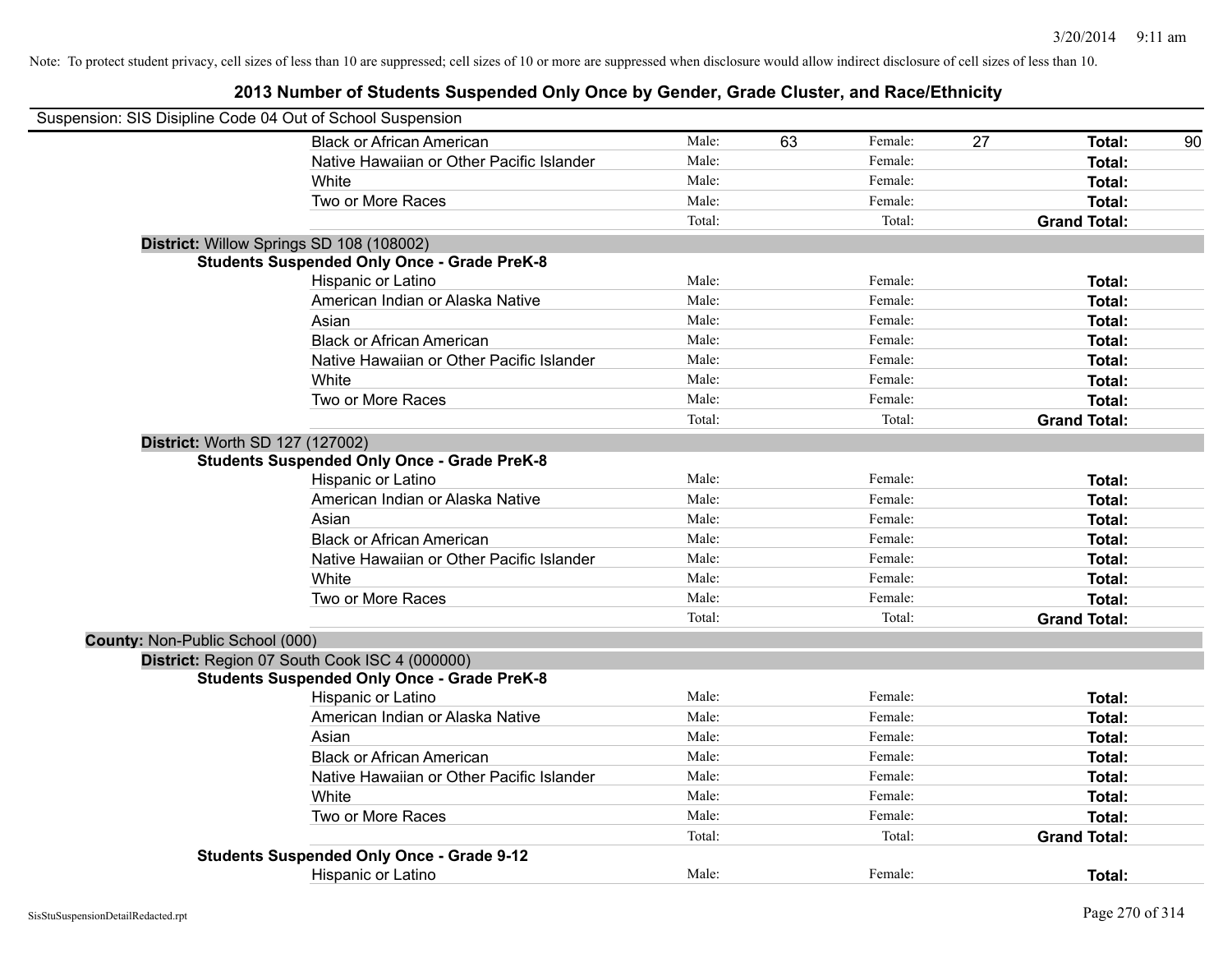| Suspension: SIS Disipline Code 04 Out of School Suspension |                                                    |        |         |                     |
|------------------------------------------------------------|----------------------------------------------------|--------|---------|---------------------|
|                                                            | American Indian or Alaska Native                   | Male:  | Female: | <b>Total:</b>       |
|                                                            | Asian                                              | Male:  | Female: | Total:              |
|                                                            | <b>Black or African American</b>                   | Male:  | Female: | Total:              |
|                                                            | Native Hawaiian or Other Pacific Islander          | Male:  | Female: | Total:              |
|                                                            | White                                              | Male:  | Female: | <b>Total:</b>       |
|                                                            | Two or More Races                                  | Male:  | Female: | Total:              |
|                                                            |                                                    | Total: | Total:  | <b>Grand Total:</b> |
|                                                            |                                                    |        |         |                     |
| Region: Rock Island ROE (49)                               |                                                    |        |         |                     |
| County: Non-Public School (000)                            |                                                    |        |         |                     |
|                                                            | District: Rock Island ROE (000000)                 |        |         |                     |
|                                                            | <b>Students Suspended Only Once - Grade PreK-8</b> |        |         |                     |
|                                                            | Hispanic or Latino                                 | Male:  | Female: | <b>Total:</b>       |
|                                                            | American Indian or Alaska Native                   | Male:  | Female: | <b>Total:</b>       |
|                                                            | Asian                                              | Male:  | Female: | Total:              |
|                                                            | <b>Black or African American</b>                   | Male:  | Female: | <b>Total:</b>       |
|                                                            | Native Hawaiian or Other Pacific Islander          | Male:  | Female: | Total:              |
|                                                            | White                                              | Male:  | Female: | Total:              |
|                                                            | Two or More Races                                  | Male:  | Female: | <b>Total:</b>       |
|                                                            |                                                    | Total: | Total:  | <b>Grand Total:</b> |
|                                                            | <b>Students Suspended Only Once - Grade 9-12</b>   |        |         |                     |
|                                                            | Hispanic or Latino                                 | Male:  | Female: | <b>Total:</b>       |
|                                                            | American Indian or Alaska Native                   | Male:  | Female: | <b>Total:</b>       |
|                                                            | Asian                                              | Male:  | Female: | Total:              |
|                                                            | <b>Black or African American</b>                   | Male:  | Female: | Total:              |
|                                                            | Native Hawaiian or Other Pacific Islander          | Male:  | Female: | <b>Total:</b>       |
|                                                            | White                                              | Male:  | Female: | Total:              |
|                                                            | Two or More Races                                  | Male:  | Female: | <b>Total:</b>       |
|                                                            |                                                    | Total: | Total:  | <b>Grand Total:</b> |
| County: Rock Island (081)                                  |                                                    |        |         |                     |
|                                                            | District: Carbon Cliff-Barstow SD 36 (036002)      |        |         |                     |
|                                                            | <b>Students Suspended Only Once - Grade PreK-8</b> |        |         |                     |
|                                                            | Hispanic or Latino                                 | Male:  | Female: | Total:              |
|                                                            | American Indian or Alaska Native                   | Male:  | Female: | Total:              |
|                                                            | Asian                                              | Male:  | Female: | Total:              |
|                                                            | <b>Black or African American</b>                   | Male:  | Female: | <b>Total:</b>       |
|                                                            | Native Hawaiian or Other Pacific Islander          | Male:  | Female: | <b>Total:</b>       |
|                                                            | White                                              | Male:  | Female: | Total:              |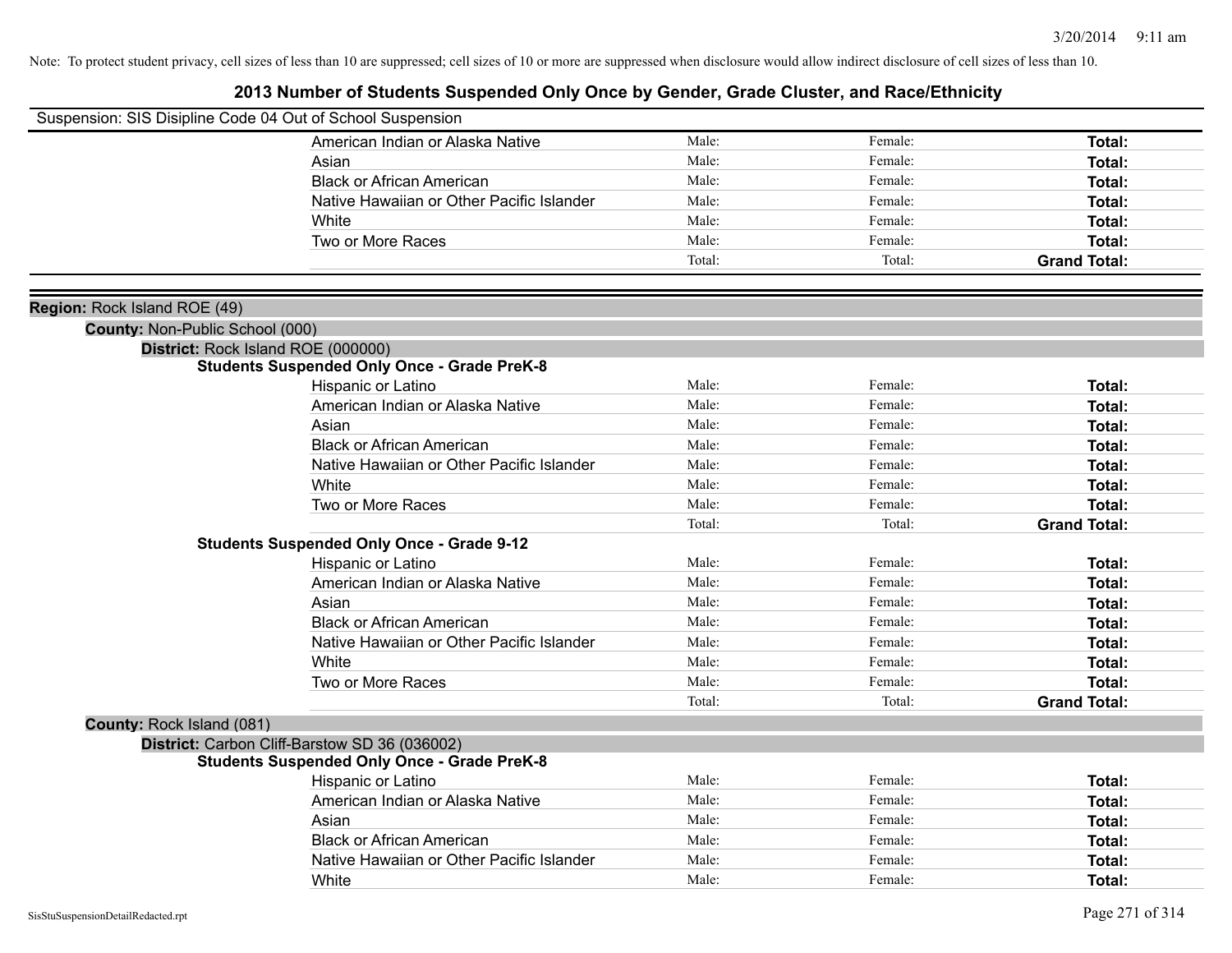| Suspension: SIS Disipline Code 04 Out of School Suspension |                                                    |        |    |         |    |                     |    |
|------------------------------------------------------------|----------------------------------------------------|--------|----|---------|----|---------------------|----|
|                                                            | Two or More Races                                  | Male:  |    | Female: |    | <b>Total:</b>       |    |
|                                                            |                                                    | Total: |    | Total:  |    | <b>Grand Total:</b> | 12 |
| District: East Moline SD 37 (037002)                       |                                                    |        |    |         |    |                     |    |
|                                                            | <b>Students Suspended Only Once - Grade PreK-8</b> |        |    |         |    |                     |    |
|                                                            | Hispanic or Latino                                 | Male:  |    | Female: |    | Total:              | 28 |
|                                                            | American Indian or Alaska Native                   | Male:  |    | Female: |    | Total:              |    |
|                                                            | Asian                                              | Male:  |    | Female: |    | Total:              |    |
|                                                            | <b>Black or African American</b>                   | Male:  |    | Female: |    | Total:              | 29 |
|                                                            | Native Hawaiian or Other Pacific Islander          | Male:  |    | Female: |    | Total:              |    |
|                                                            | White                                              | Male:  | 29 | Female: | 15 | Total:              | 44 |
|                                                            | Two or More Races                                  | Male:  |    | Female: |    | <b>Total:</b>       |    |
|                                                            |                                                    | Total: |    | Total:  |    | <b>Grand Total:</b> |    |
| District: Moline USD 40 (040022)                           |                                                    |        |    |         |    |                     |    |
|                                                            | <b>Students Suspended Only Once - Grade PreK-8</b> |        |    |         |    |                     |    |
|                                                            | Hispanic or Latino                                 | Male:  |    | Female: |    | Total:              | 24 |
|                                                            | American Indian or Alaska Native                   | Male:  |    | Female: |    | Total:              |    |
|                                                            | Asian                                              | Male:  |    | Female: |    | Total:              |    |
|                                                            | <b>Black or African American</b>                   | Male:  |    | Female: |    | Total:              | 21 |
|                                                            | Native Hawaiian or Other Pacific Islander          | Male:  |    | Female: |    | Total:              |    |
|                                                            | White                                              | Male:  | 63 | Female: | 17 | <b>Total:</b>       | 80 |
|                                                            | Two or More Races                                  | Male:  |    | Female: |    | Total:              |    |
|                                                            |                                                    | Total: |    | Total:  |    | <b>Grand Total:</b> |    |
|                                                            | <b>Students Suspended Only Once - Grade 9-12</b>   |        |    |         |    |                     |    |
|                                                            | Hispanic or Latino                                 | Male:  |    | Female: |    | Total:              | 28 |
|                                                            | American Indian or Alaska Native                   | Male:  |    | Female: |    | <b>Total:</b>       |    |
|                                                            | Asian                                              | Male:  |    | Female: |    | <b>Total:</b>       |    |
|                                                            | <b>Black or African American</b>                   | Male:  |    | Female: |    | Total:              | 16 |
|                                                            | Native Hawaiian or Other Pacific Islander          | Male:  |    | Female: |    | Total:              |    |
|                                                            | White                                              | Male:  | 41 | Female: | 18 | Total:              | 59 |
|                                                            | Two or More Races                                  | Male:  |    | Female: |    | Total:              |    |
|                                                            |                                                    | Total: |    | Total:  |    | <b>Grand Total:</b> |    |
| District: Riverdale CUSD 100 (100026)                      |                                                    |        |    |         |    |                     |    |
|                                                            | <b>Students Suspended Only Once - Grade PreK-8</b> |        |    |         |    |                     |    |
|                                                            | Hispanic or Latino                                 | Male:  |    | Female: |    | <b>Total:</b>       |    |
|                                                            | American Indian or Alaska Native                   | Male:  |    | Female: |    | Total:              |    |
|                                                            | Asian                                              | Male:  |    | Female: |    | <b>Total:</b>       |    |
|                                                            | <b>Black or African American</b>                   | Male:  |    | Female: |    | Total:              |    |
|                                                            | Native Hawaiian or Other Pacific Islander          | Male:  |    | Female: |    | Total:              |    |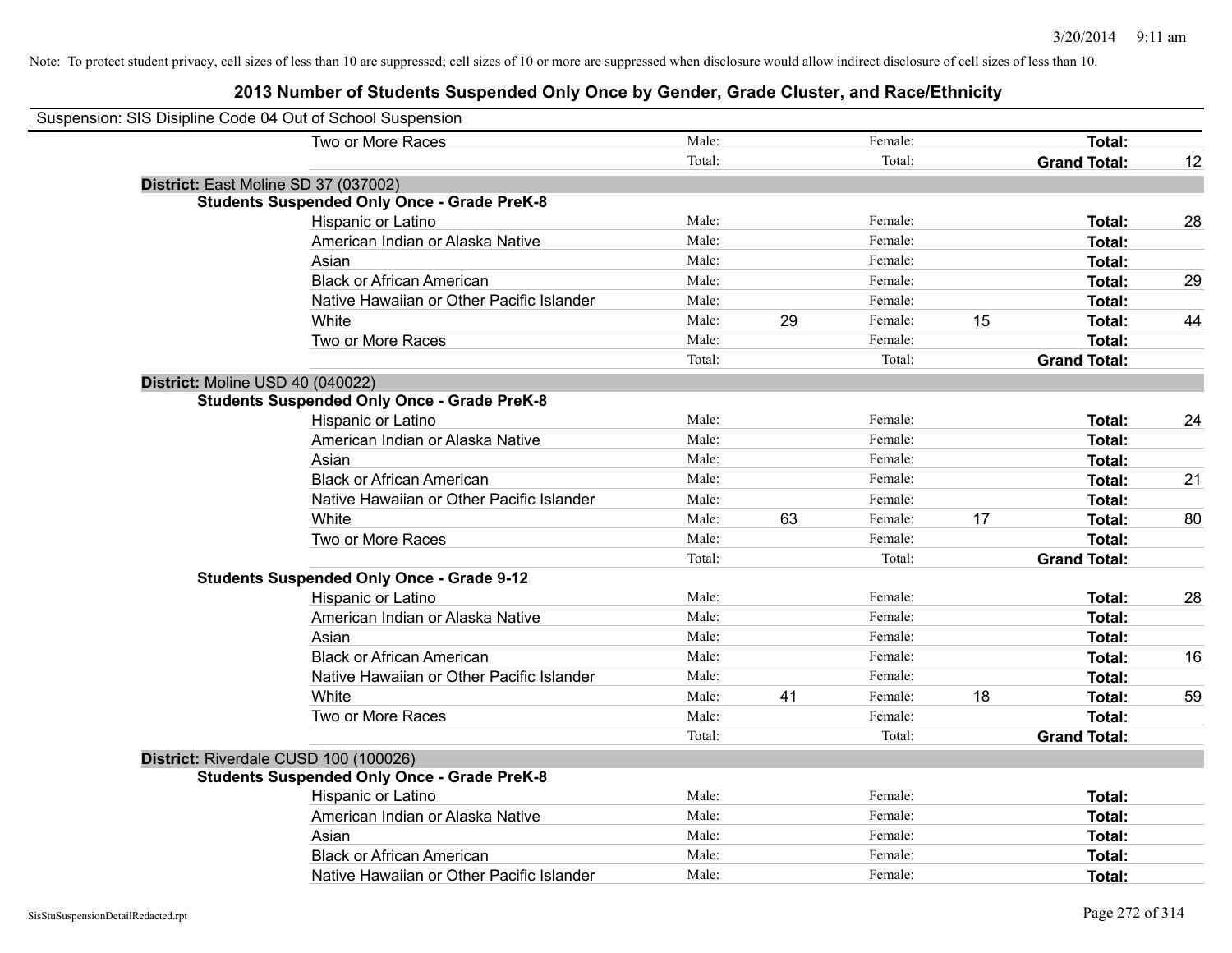|                                    | Suspension: SIS Disipline Code 04 Out of School Suspension |        |    |         |    |                     |    |
|------------------------------------|------------------------------------------------------------|--------|----|---------|----|---------------------|----|
|                                    | White                                                      | Male:  |    | Female: |    | Total:              |    |
|                                    | Two or More Races                                          | Male:  |    | Female: |    | Total:              |    |
|                                    |                                                            | Total: |    | Total:  |    | <b>Grand Total:</b> |    |
|                                    | <b>Students Suspended Only Once - Grade 9-12</b>           |        |    |         |    |                     |    |
|                                    | Hispanic or Latino                                         | Male:  |    | Female: |    | Total:              |    |
|                                    | American Indian or Alaska Native                           | Male:  |    | Female: |    | Total:              |    |
|                                    | Asian                                                      | Male:  |    | Female: |    | Total:              |    |
|                                    | <b>Black or African American</b>                           | Male:  |    | Female: |    | Total:              |    |
|                                    | Native Hawaiian or Other Pacific Islander                  | Male:  |    | Female: |    | Total:              |    |
|                                    | White                                                      | Male:  |    | Female: |    | Total:              |    |
|                                    | Two or More Races                                          | Male:  |    | Female: |    | <b>Total:</b>       |    |
|                                    |                                                            | Total: |    | Total:  |    | <b>Grand Total:</b> |    |
|                                    | District: Rock Island SD 41 (041025)                       |        |    |         |    |                     |    |
|                                    | <b>Students Suspended Only Once - Grade PreK-8</b>         |        |    |         |    |                     |    |
|                                    | Hispanic or Latino                                         | Male:  |    | Female: |    | Total:              | 12 |
|                                    | American Indian or Alaska Native                           | Male:  |    | Female: |    | <b>Total:</b>       |    |
|                                    | Asian                                                      | Male:  |    | Female: |    | Total:              |    |
|                                    | <b>Black or African American</b>                           | Male:  | 33 | Female: | 18 | Total:              | 51 |
|                                    | Native Hawaiian or Other Pacific Islander                  | Male:  |    | Female: |    | Total:              |    |
|                                    | White                                                      | Male:  | 11 | Female: | 12 | Total:              | 23 |
|                                    | Two or More Races                                          | Male:  |    | Female: |    | <b>Total:</b>       | 23 |
|                                    |                                                            | Total: |    | Total:  |    | <b>Grand Total:</b> |    |
|                                    | <b>Students Suspended Only Once - Grade 9-12</b>           |        |    |         |    |                     |    |
|                                    | Hispanic or Latino                                         | Male:  |    | Female: |    | Total:              | 20 |
|                                    | American Indian or Alaska Native                           | Male:  |    | Female: |    | <b>Total:</b>       |    |
|                                    | Asian                                                      | Male:  |    | Female: |    | Total:              |    |
|                                    | <b>Black or African American</b>                           | Male:  | 34 | Female: | 26 | Total:              | 60 |
|                                    | Native Hawaiian or Other Pacific Islander                  | Male:  |    | Female: |    | Total:              |    |
|                                    | White                                                      | Male:  | 19 | Female: | 23 | Total:              | 42 |
|                                    | Two or More Races                                          | Male:  | 23 | Female: | 12 | <b>Total:</b>       | 35 |
|                                    |                                                            | Total: |    | Total:  |    | <b>Grand Total:</b> |    |
|                                    | District: Rockridge CUSD 300 (300026)                      |        |    |         |    |                     |    |
|                                    | <b>Students Suspended Only Once - Grade PreK-8</b>         |        |    |         |    |                     |    |
|                                    | <b>Hispanic or Latino</b>                                  | Male:  |    | Female: |    | Total:              |    |
|                                    | American Indian or Alaska Native                           | Male:  |    | Female: |    | <b>Total:</b>       |    |
|                                    | Asian                                                      | Male:  |    | Female: |    | <b>Total:</b>       |    |
|                                    | <b>Black or African American</b>                           | Male:  |    | Female: |    | Total:              |    |
|                                    | Native Hawaiian or Other Pacific Islander                  | Male:  |    | Female: |    | Total:              |    |
|                                    | White                                                      | Male:  |    | Female: |    | Total:              |    |
| SisStuSuspensionDetailRedacted.rpt |                                                            |        |    |         |    | Page 273 of 314     |    |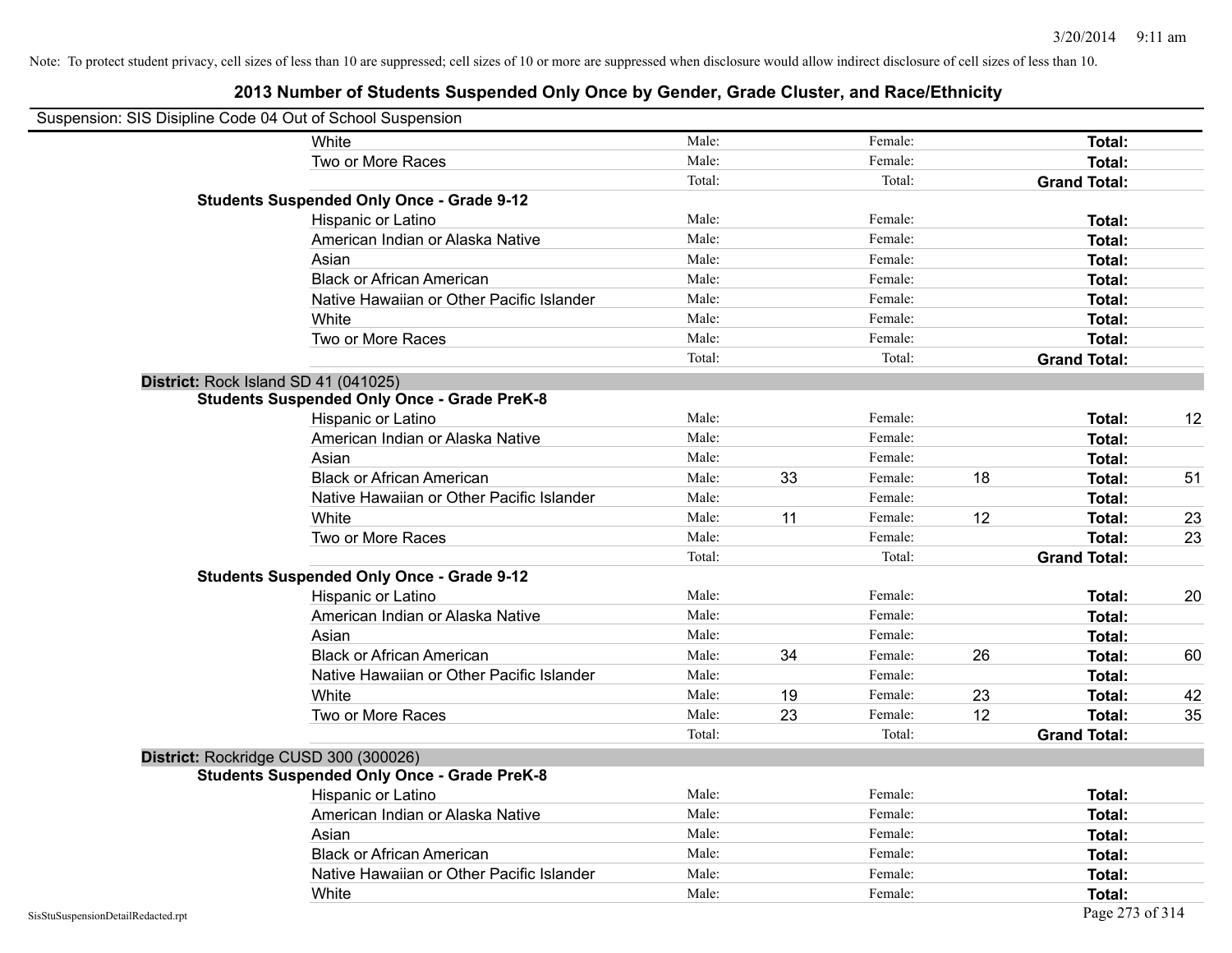| Suspension: SIS Disipline Code 04 Out of School Suspension |                                                    |        |         |                     |    |
|------------------------------------------------------------|----------------------------------------------------|--------|---------|---------------------|----|
|                                                            | Two or More Races                                  | Male:  | Female: | Total:              |    |
|                                                            |                                                    | Total: | Total:  | <b>Grand Total:</b> |    |
|                                                            | <b>Students Suspended Only Once - Grade 9-12</b>   |        |         |                     |    |
|                                                            | Hispanic or Latino                                 | Male:  | Female: | Total:              |    |
|                                                            | American Indian or Alaska Native                   | Male:  | Female: | Total:              |    |
|                                                            | Asian                                              | Male:  | Female: | Total:              |    |
|                                                            | <b>Black or African American</b>                   | Male:  | Female: | Total:              |    |
|                                                            | Native Hawaiian or Other Pacific Islander          | Male:  | Female: | Total:              |    |
|                                                            | White                                              | Male:  | Female: | Total:              | 19 |
|                                                            | Two or More Races                                  | Male:  | Female: | Total:              |    |
|                                                            |                                                    | Total: | Total:  | <b>Grand Total:</b> |    |
|                                                            | District: Sherrard CUSD 200 (200026)               |        |         |                     |    |
|                                                            | <b>Students Suspended Only Once - Grade PreK-8</b> |        |         |                     |    |
|                                                            | Hispanic or Latino                                 | Male:  | Female: | Total:              |    |
|                                                            | American Indian or Alaska Native                   | Male:  | Female: | Total:              |    |
|                                                            | Asian                                              | Male:  | Female: | Total:              |    |
|                                                            | <b>Black or African American</b>                   | Male:  | Female: | Total:              |    |
|                                                            | Native Hawaiian or Other Pacific Islander          | Male:  | Female: | Total:              |    |
|                                                            | White                                              | Male:  | Female: | Total:              | 15 |
|                                                            | Two or More Races                                  | Male:  | Female: | Total:              |    |
|                                                            |                                                    | Total: | Total:  | <b>Grand Total:</b> |    |
|                                                            | <b>Students Suspended Only Once - Grade 9-12</b>   |        |         |                     |    |
|                                                            | Hispanic or Latino                                 | Male:  | Female: | Total:              |    |
|                                                            | American Indian or Alaska Native                   | Male:  | Female: | Total:              |    |
|                                                            | Asian                                              | Male:  | Female: | Total:              |    |
|                                                            | <b>Black or African American</b>                   | Male:  | Female: | Total:              |    |
|                                                            | Native Hawaiian or Other Pacific Islander          | Male:  | Female: | Total:              |    |
|                                                            | White                                              | Male:  | Female: | Total:              | 24 |
|                                                            | Two or More Races                                  | Male:  | Female: | Total:              |    |
|                                                            |                                                    | Total: | Total:  | <b>Grand Total:</b> |    |
| <b>District: Silvis SD 34 (034002)</b>                     |                                                    |        |         |                     |    |
|                                                            | <b>Students Suspended Only Once - Grade PreK-8</b> |        |         |                     |    |
|                                                            | Hispanic or Latino                                 | Male:  | Female: | Total:              |    |
|                                                            | American Indian or Alaska Native                   | Male:  | Female: | Total:              |    |
|                                                            | Asian                                              | Male:  | Female: | Total:              |    |
|                                                            | <b>Black or African American</b>                   | Male:  | Female: | Total:              |    |
|                                                            | Native Hawaiian or Other Pacific Islander          | Male:  | Female: | Total:              |    |
|                                                            | White                                              | Male:  | Female: | Total:              | 15 |
|                                                            | Two or More Races                                  | Male:  | Female: | Total:              |    |
| SisStuSuspensionDetailRedacted.rpt                         |                                                    |        |         | Page 274 of 314     |    |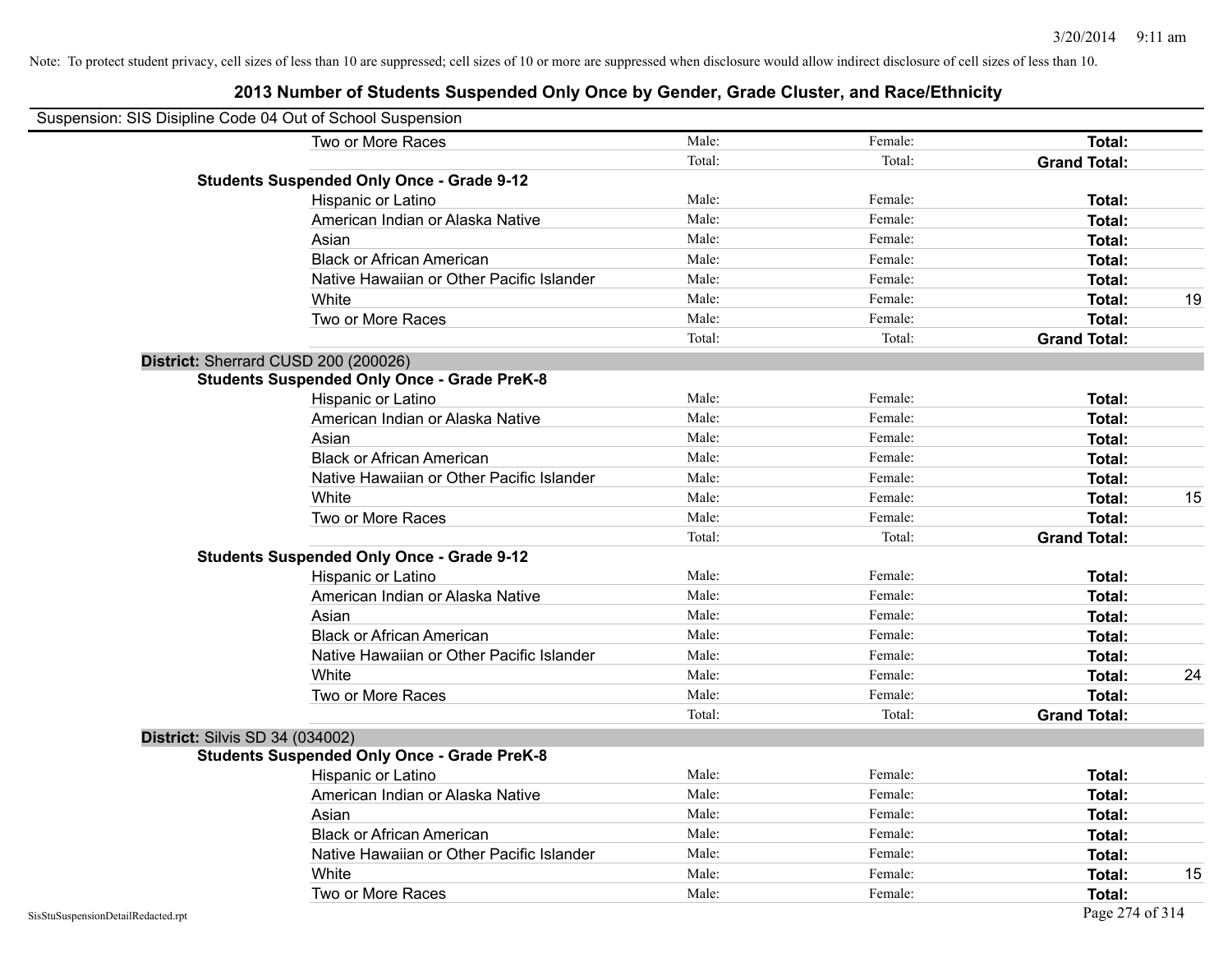| Suspension: SIS Disipline Code 04 Out of School Suspension |                                                    |        |    |         |    |                     |    |
|------------------------------------------------------------|----------------------------------------------------|--------|----|---------|----|---------------------|----|
|                                                            |                                                    | Total: |    | Total:  |    | <b>Grand Total:</b> | 32 |
| District: United Twp HSD 30 (030017)                       |                                                    |        |    |         |    |                     |    |
|                                                            | <b>Students Suspended Only Once - Grade 9-12</b>   |        |    |         |    |                     |    |
|                                                            | Hispanic or Latino                                 | Male:  |    | Female: |    | Total:              | 20 |
|                                                            | American Indian or Alaska Native                   | Male:  |    | Female: |    | Total:              |    |
|                                                            | Asian                                              | Male:  |    | Female: |    | <b>Total:</b>       |    |
|                                                            | <b>Black or African American</b>                   | Male:  |    | Female: |    | Total:              | 16 |
|                                                            | Native Hawaiian or Other Pacific Islander          | Male:  |    | Female: |    | Total:              |    |
|                                                            | White                                              | Male:  | 33 | Female: | 22 | <b>Total:</b>       | 55 |
|                                                            | Two or More Races                                  | Male:  |    | Female: |    | Total:              | 10 |
|                                                            |                                                    | Total: |    | Total:  |    | <b>Grand Total:</b> |    |
|                                                            |                                                    |        |    |         |    |                     |    |
| Region: Sangamon ROE (51)                                  |                                                    |        |    |         |    |                     |    |
| County: Non-Public School (000)                            |                                                    |        |    |         |    |                     |    |
| District: Sangamon ROE (000000)                            |                                                    |        |    |         |    |                     |    |
|                                                            | <b>Students Suspended Only Once - Grade 9-12</b>   |        |    |         |    |                     |    |
|                                                            | Hispanic or Latino                                 | Male:  |    | Female: |    | Total:              |    |
|                                                            | American Indian or Alaska Native                   | Male:  |    | Female: |    | <b>Total:</b>       |    |
|                                                            | Asian                                              | Male:  |    | Female: |    | Total:              |    |
|                                                            | <b>Black or African American</b>                   | Male:  |    | Female: |    | Total:              |    |
|                                                            | Native Hawaiian or Other Pacific Islander          | Male:  |    | Female: |    | <b>Total:</b>       |    |
|                                                            | White                                              | Male:  |    | Female: |    | <b>Total:</b>       |    |
|                                                            | Two or More Races                                  | Male:  |    | Female: |    | <b>Total:</b>       |    |
|                                                            |                                                    | Total: |    | Total:  |    | <b>Grand Total:</b> |    |
| County: Sangamon (084)                                     |                                                    |        |    |         |    |                     |    |
| District: Auburn CUSD 10 (010026)                          |                                                    |        |    |         |    |                     |    |
|                                                            | <b>Students Suspended Only Once - Grade PreK-8</b> |        |    |         |    |                     |    |
|                                                            | Hispanic or Latino                                 | Male:  |    | Female: |    | <b>Total:</b>       |    |
|                                                            | American Indian or Alaska Native                   | Male:  |    | Female: |    | <b>Total:</b>       |    |
|                                                            | Asian                                              | Male:  |    | Female: |    | <b>Total:</b>       |    |
|                                                            | <b>Black or African American</b>                   | Male:  |    | Female: |    | <b>Total:</b>       |    |
|                                                            | Native Hawaiian or Other Pacific Islander          | Male:  |    | Female: |    | <b>Total:</b>       |    |
|                                                            | White                                              | Male:  |    | Female: |    | <b>Total:</b>       | 12 |
|                                                            | Two or More Races                                  | Male:  |    | Female: |    | <b>Total:</b>       |    |
|                                                            |                                                    | Total: |    | Total:  |    | <b>Grand Total:</b> |    |
|                                                            | <b>Students Suspended Only Once - Grade 9-12</b>   |        |    |         |    |                     |    |
|                                                            | Hispanic or Latino                                 | Male:  |    | Female: |    | <b>Total:</b>       |    |
|                                                            | American Indian or Alaska Native                   | Male:  |    | Female: |    | Total:              |    |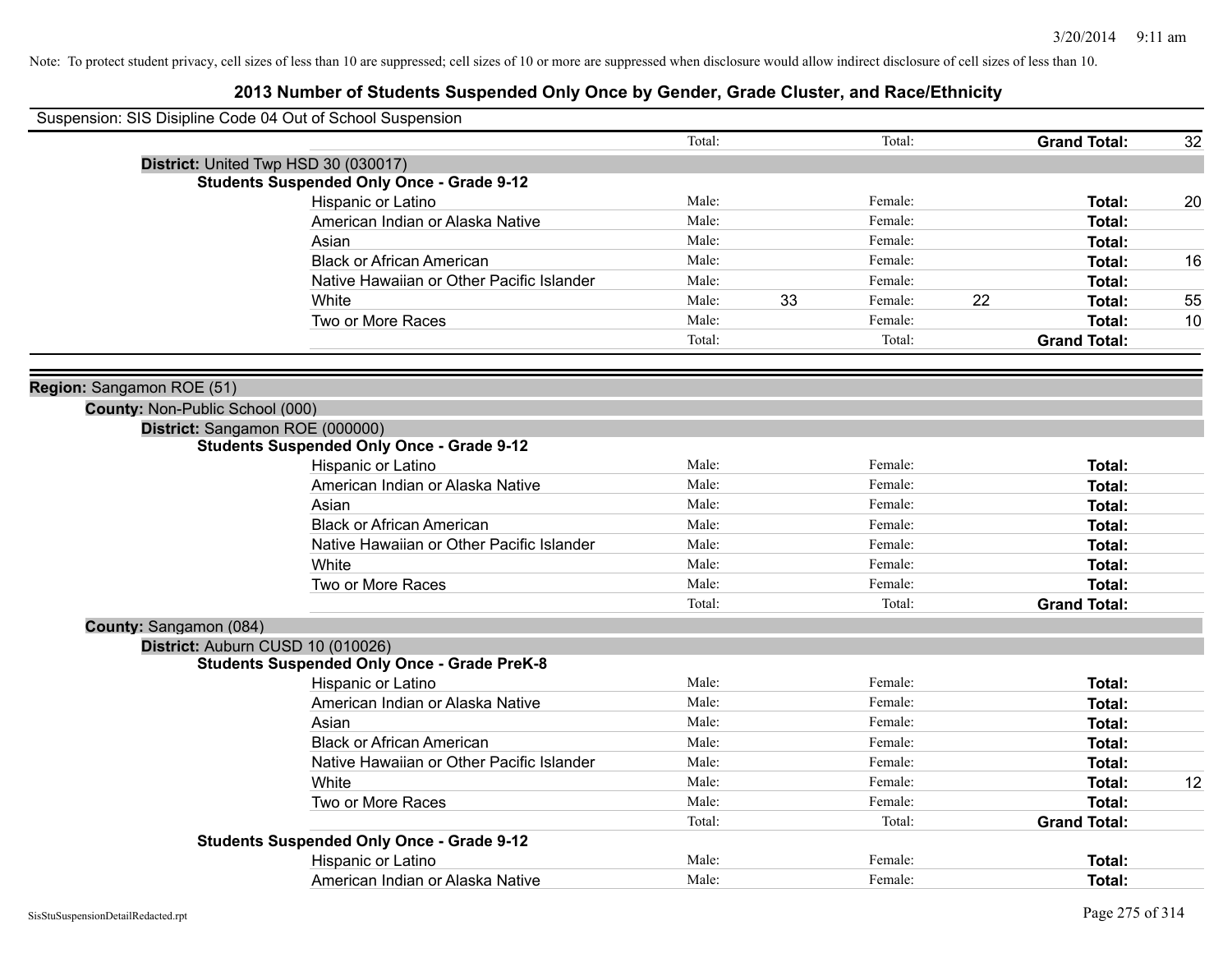|                                    | Suspension: SIS Disipline Code 04 Out of School Suspension |        |    |         |    |                     |    |
|------------------------------------|------------------------------------------------------------|--------|----|---------|----|---------------------|----|
|                                    | Asian                                                      | Male:  |    | Female: |    | Total:              |    |
|                                    | <b>Black or African American</b>                           | Male:  |    | Female: |    | Total:              |    |
|                                    | Native Hawaiian or Other Pacific Islander                  | Male:  |    | Female: |    | Total:              |    |
|                                    | White                                                      | Male:  |    | Female: |    | Total:              | 18 |
|                                    | Two or More Races                                          | Male:  |    | Female: |    | Total:              |    |
|                                    |                                                            | Total: |    | Total:  |    | <b>Grand Total:</b> |    |
|                                    | District: Ball Chatham CUSD 5 (005026)                     |        |    |         |    |                     |    |
|                                    | <b>Students Suspended Only Once - Grade PreK-8</b>         |        |    |         |    |                     |    |
|                                    | Hispanic or Latino                                         | Male:  |    | Female: |    | Total:              |    |
|                                    | American Indian or Alaska Native                           | Male:  |    | Female: |    | Total:              |    |
|                                    | Asian                                                      | Male:  |    | Female: |    | Total:              |    |
|                                    | <b>Black or African American</b>                           | Male:  |    | Female: |    | Total:              |    |
|                                    | Native Hawaiian or Other Pacific Islander                  | Male:  |    | Female: |    | Total:              |    |
|                                    | White                                                      | Male:  |    | Female: |    | Total:              | 20 |
|                                    | Two or More Races                                          | Male:  |    | Female: |    | Total:              |    |
|                                    |                                                            | Total: |    | Total:  |    | <b>Grand Total:</b> |    |
|                                    | <b>Students Suspended Only Once - Grade 9-12</b>           |        |    |         |    |                     |    |
|                                    | Hispanic or Latino                                         | Male:  |    | Female: |    | Total:              |    |
|                                    | American Indian or Alaska Native                           | Male:  |    | Female: |    | Total:              |    |
|                                    | Asian                                                      | Male:  |    | Female: |    | Total:              |    |
|                                    | <b>Black or African American</b>                           | Male:  |    | Female: |    | Total:              |    |
|                                    | Native Hawaiian or Other Pacific Islander                  | Male:  |    | Female: |    | Total:              |    |
|                                    | White                                                      | Male:  | 29 | Female: | 14 | Total:              | 43 |
|                                    | Two or More Races                                          | Male:  |    | Female: |    | Total:              |    |
|                                    |                                                            | Total: |    | Total:  |    | <b>Grand Total:</b> |    |
|                                    | District: New Berlin CUSD 16 (016026)                      |        |    |         |    |                     |    |
|                                    | <b>Students Suspended Only Once - Grade PreK-8</b>         |        |    |         |    |                     |    |
|                                    | Hispanic or Latino                                         | Male:  |    | Female: |    | Total:              |    |
|                                    | American Indian or Alaska Native                           | Male:  |    | Female: |    | Total:              |    |
|                                    | Asian                                                      | Male:  |    | Female: |    | Total:              |    |
|                                    | <b>Black or African American</b>                           | Male:  |    | Female: |    | Total:              |    |
|                                    | Native Hawaiian or Other Pacific Islander                  | Male:  |    | Female: |    | Total:              |    |
|                                    | White                                                      | Male:  |    | Female: |    | Total:              | 15 |
|                                    | Two or More Races                                          | Male:  |    | Female: |    | Total:              |    |
|                                    |                                                            | Total: |    | Total:  |    | <b>Grand Total:</b> |    |
|                                    | <b>Students Suspended Only Once - Grade 9-12</b>           |        |    |         |    |                     |    |
|                                    | Hispanic or Latino                                         | Male:  |    | Female: |    | Total:              |    |
|                                    | American Indian or Alaska Native                           | Male:  |    | Female: |    | Total:              |    |
|                                    | Asian                                                      | Male:  |    | Female: |    | Total:              |    |
| SisStuSuspensionDetailRedacted.rpt |                                                            |        |    |         |    | Page 276 of 314     |    |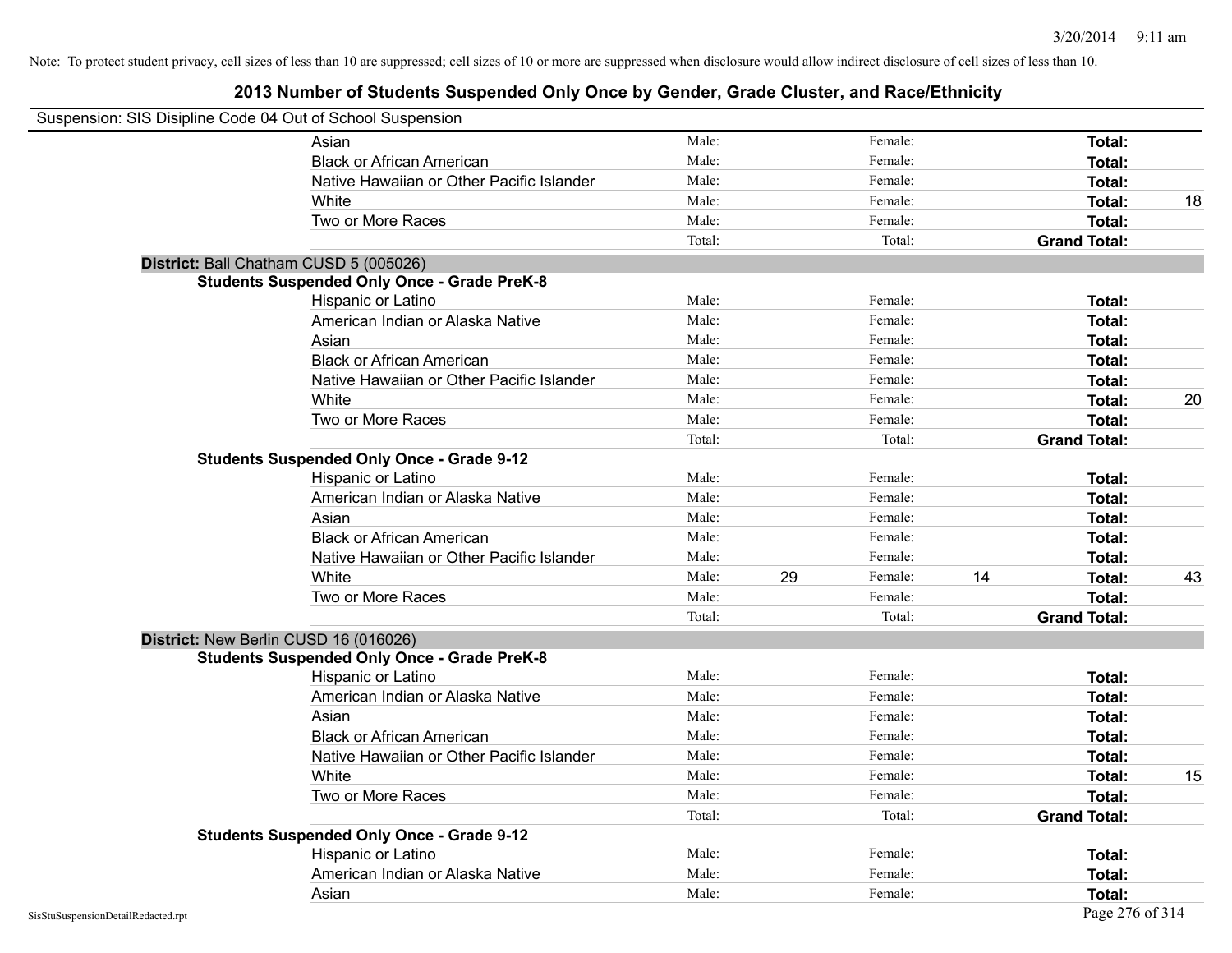| Suspension: SIS Disipline Code 04 Out of School Suspension |        |         |                     |    |
|------------------------------------------------------------|--------|---------|---------------------|----|
| <b>Black or African American</b>                           | Male:  | Female: | Total:              |    |
| Native Hawaiian or Other Pacific Islander                  | Male:  | Female: | Total:              |    |
| White                                                      | Male:  | Female: | Total:              |    |
| Two or More Races                                          | Male:  | Female: | Total:              |    |
|                                                            | Total: | Total:  | <b>Grand Total:</b> |    |
| District: Non-Public School (7900)                         |        |         |                     |    |
| <b>Students Suspended Only Once - Grade 9-12</b>           |        |         |                     |    |
| Hispanic or Latino                                         | Male:  | Female: | Total:              |    |
| American Indian or Alaska Native                           | Male:  | Female: | Total:              |    |
| Asian                                                      | Male:  | Female: | Total:              |    |
| <b>Black or African American</b>                           | Male:  | Female: | Total:              |    |
| Native Hawaiian or Other Pacific Islander                  | Male:  | Female: | Total:              |    |
| White                                                      | Male:  | Female: | Total:              |    |
| Two or More Races                                          | Male:  | Female: | Total:              |    |
|                                                            | Total: | Total:  | <b>Grand Total:</b> |    |
| District: Pawnee CUSD 11 (011026)                          |        |         |                     |    |
| <b>Students Suspended Only Once - Grade PreK-8</b>         |        |         |                     |    |
| Hispanic or Latino                                         | Male:  | Female: | Total:              |    |
| American Indian or Alaska Native                           | Male:  | Female: | Total:              |    |
| Asian                                                      | Male:  | Female: | Total:              |    |
| <b>Black or African American</b>                           | Male:  | Female: | Total:              |    |
| Native Hawaiian or Other Pacific Islander                  | Male:  | Female: | Total:              |    |
| White                                                      | Male:  | Female: | Total:              |    |
| Two or More Races                                          | Male:  | Female: | Total:              |    |
|                                                            | Total: | Total:  | <b>Grand Total:</b> |    |
| <b>Students Suspended Only Once - Grade 9-12</b>           |        |         |                     |    |
| Hispanic or Latino                                         | Male:  | Female: | Total:              |    |
| American Indian or Alaska Native                           | Male:  | Female: | Total:              |    |
| Asian                                                      | Male:  | Female: | Total:              |    |
| <b>Black or African American</b>                           | Male:  | Female: | Total:              |    |
| Native Hawaiian or Other Pacific Islander                  | Male:  | Female: | Total:              |    |
| White                                                      | Male:  | Female: | Total:              | 10 |
| Two or More Races                                          | Male:  | Female: | <b>Total:</b>       |    |
|                                                            | Total: | Total:  | <b>Grand Total:</b> |    |
| District: Pleasant Plains CUSD 8 (008026)                  |        |         |                     |    |
| <b>Students Suspended Only Once - Grade PreK-8</b>         |        |         |                     |    |
| Hispanic or Latino                                         | Male:  | Female: | Total:              |    |
| American Indian or Alaska Native                           | Male:  | Female: | Total:              |    |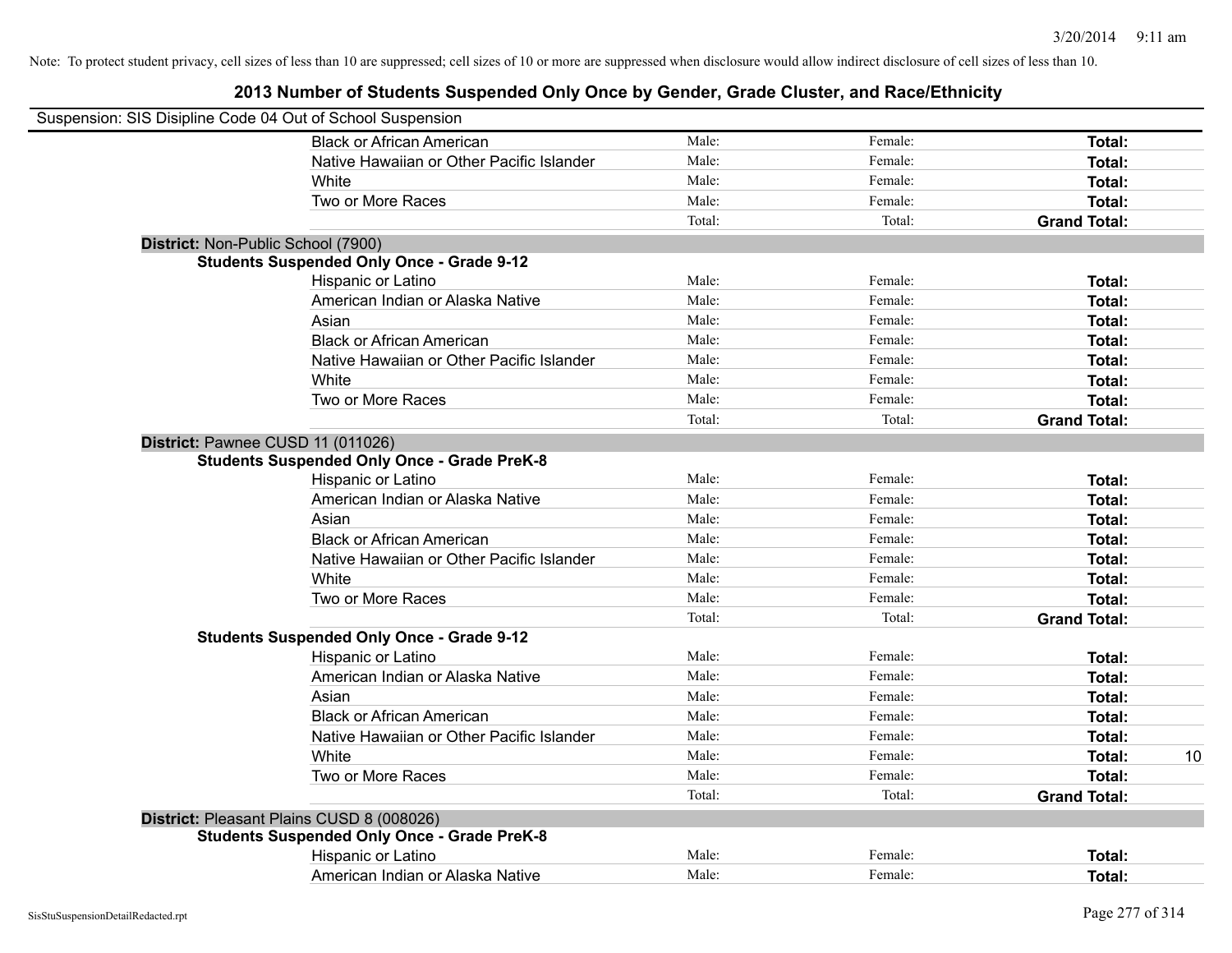#### **2013 Number of Students Suspended Only Once by Gender, Grade Cluster, and Race/Ethnicity**

# Suspension: SIS Disipline Code 04 Out of School Suspension

| usperision. Sis Disiplifie Code 04 Out of Scribol Susperision<br>Asian | Male:  |    | Female: |    | <b>Total:</b>       |    |
|------------------------------------------------------------------------|--------|----|---------|----|---------------------|----|
| <b>Black or African American</b>                                       | Male:  |    | Female: |    | Total:              |    |
| Native Hawaiian or Other Pacific Islander                              | Male:  |    | Female: |    | Total:              |    |
| White                                                                  | Male:  |    | Female: |    | Total:              |    |
| Two or More Races                                                      | Male:  |    | Female: |    | Total:              |    |
|                                                                        | Total: |    | Total:  |    | <b>Grand Total:</b> |    |
| <b>Students Suspended Only Once - Grade 9-12</b>                       |        |    |         |    |                     |    |
| Hispanic or Latino                                                     | Male:  |    | Female: |    | Total:              |    |
| American Indian or Alaska Native                                       | Male:  |    | Female: |    | Total:              |    |
| Asian                                                                  | Male:  |    | Female: |    | Total:              |    |
| <b>Black or African American</b>                                       | Male:  |    | Female: |    | <b>Total:</b>       |    |
| Native Hawaiian or Other Pacific Islander                              | Male:  |    | Female: |    | Total:              |    |
| White                                                                  | Male:  |    | Female: |    | Total:              | 11 |
| Two or More Races                                                      | Male:  |    | Female: |    | Total:              |    |
|                                                                        | Total: |    | Total:  |    | <b>Grand Total:</b> |    |
| District: Riverton CUSD 14 (014026)                                    |        |    |         |    |                     |    |
| <b>Students Suspended Only Once - Grade PreK-8</b>                     |        |    |         |    |                     |    |
| Hispanic or Latino                                                     | Male:  |    | Female: |    | Total:              |    |
| American Indian or Alaska Native                                       | Male:  |    | Female: |    | Total:              |    |
| Asian                                                                  | Male:  |    | Female: |    | Total:              |    |
| <b>Black or African American</b>                                       | Male:  |    | Female: |    | Total:              |    |
| Native Hawaiian or Other Pacific Islander                              | Male:  |    | Female: |    | Total:              |    |
| White                                                                  | Male:  |    | Female: |    | Total:              | 37 |
| Two or More Races                                                      | Male:  |    | Female: |    | Total:              |    |
|                                                                        | Total: |    | Total:  |    | <b>Grand Total:</b> |    |
| <b>Students Suspended Only Once - Grade 9-12</b>                       |        |    |         |    |                     |    |
| Hispanic or Latino                                                     | Male:  |    | Female: |    | Total:              |    |
| American Indian or Alaska Native                                       | Male:  |    | Female: |    | Total:              |    |
| Asian                                                                  | Male:  |    | Female: |    | Total:              |    |
| <b>Black or African American</b>                                       | Male:  |    | Female: |    | Total:              |    |
| Native Hawaiian or Other Pacific Islander                              | Male:  |    | Female: |    | Total:              |    |
| White                                                                  | Male:  | 23 | Female: | 11 | Total:              | 34 |
| Two or More Races                                                      | Male:  |    | Female: |    | Total:              |    |
|                                                                        | Total: |    | Total:  |    | <b>Grand Total:</b> |    |
| District: Rochester CUSD 3A (003A26)                                   |        |    |         |    |                     |    |
| <b>Students Suspended Only Once - Grade PreK-8</b>                     |        |    |         |    |                     |    |
| Hispanic or Latino                                                     | Male:  |    | Female: |    | Total:              |    |
| American Indian or Alaska Native                                       | Male:  |    | Female: |    | Total:              |    |
| Asian                                                                  | Male:  |    | Female: |    | Total:              |    |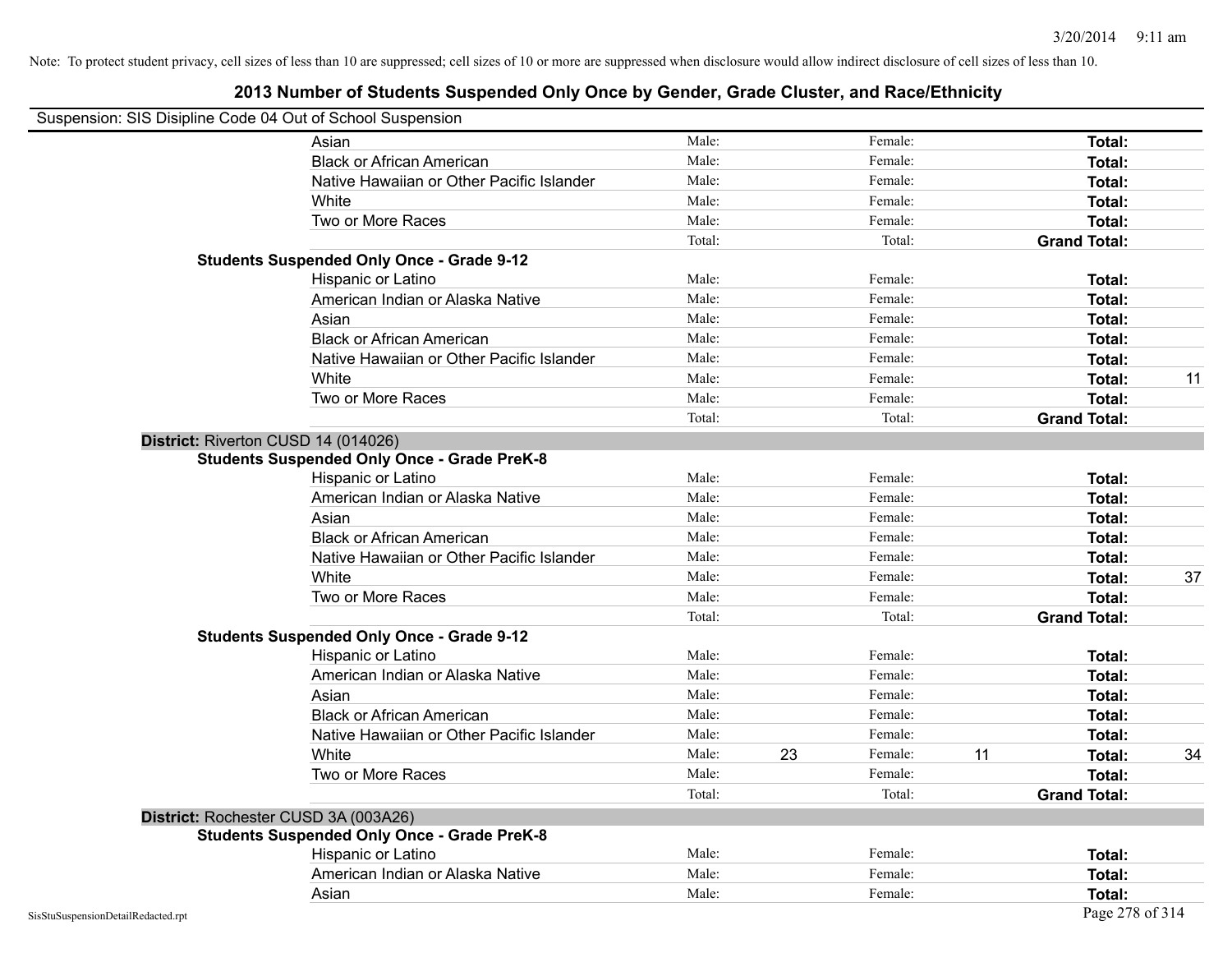| Suspension: SIS Disipline Code 04 Out of School Suspension |                                                     |        |         |                     |    |
|------------------------------------------------------------|-----------------------------------------------------|--------|---------|---------------------|----|
|                                                            | <b>Black or African American</b>                    | Male:  | Female: | Total:              |    |
|                                                            | Native Hawaiian or Other Pacific Islander           | Male:  | Female: | Total:              |    |
|                                                            | White                                               | Male:  | Female: | Total:              |    |
|                                                            | Two or More Races                                   | Male:  | Female: | Total:              |    |
|                                                            |                                                     | Total: | Total:  | <b>Grand Total:</b> |    |
|                                                            | <b>Students Suspended Only Once - Grade 9-12</b>    |        |         |                     |    |
|                                                            | Hispanic or Latino                                  | Male:  | Female: | Total:              |    |
|                                                            | American Indian or Alaska Native                    | Male:  | Female: | Total:              |    |
|                                                            | Asian                                               | Male:  | Female: | Total:              |    |
|                                                            | <b>Black or African American</b>                    | Male:  | Female: | Total:              |    |
|                                                            | Native Hawaiian or Other Pacific Islander           | Male:  | Female: | Total:              |    |
|                                                            | White                                               | Male:  | Female: | Total:              | 19 |
|                                                            | Two or More Races                                   | Male:  | Female: | Total:              |    |
|                                                            |                                                     | Total: | Total:  | <b>Grand Total:</b> |    |
|                                                            | District: Sangamon Area Spec Ed Dist (010061)       |        |         |                     |    |
|                                                            | <b>Students Suspended Only Once - Grade 9-12</b>    |        |         |                     |    |
|                                                            | Hispanic or Latino                                  | Male:  | Female: | Total:              |    |
|                                                            | American Indian or Alaska Native                    | Male:  | Female: | Total:              |    |
|                                                            | Asian                                               | Male:  | Female: | Total:              |    |
|                                                            | <b>Black or African American</b>                    | Male:  | Female: | Total:              |    |
|                                                            | Native Hawaiian or Other Pacific Islander           | Male:  | Female: | Total:              |    |
|                                                            | White                                               | Male:  | Female: | Total:              |    |
|                                                            | Two or More Races                                   | Male:  | Female: | Total:              |    |
|                                                            |                                                     | Total: | Total:  | <b>Grand Total:</b> |    |
|                                                            | District: Spfld Diocese Catholic Charities (020400) |        |         |                     |    |
|                                                            | <b>Students Suspended Only Once - Grade PreK-8</b>  |        |         |                     |    |
|                                                            | Hispanic or Latino                                  | Male:  | Female: | Total:              |    |
|                                                            | American Indian or Alaska Native                    | Male:  | Female: | Total:              |    |
|                                                            | Asian                                               | Male:  | Female: | Total:              |    |
|                                                            | <b>Black or African American</b>                    | Male:  | Female: | Total:              |    |
|                                                            | Native Hawaiian or Other Pacific Islander           | Male:  | Female: | Total:              |    |
|                                                            | White                                               | Male:  | Female: | Total:              |    |
|                                                            | Two or More Races                                   | Male:  | Female: | Total:              |    |
|                                                            |                                                     | Total: | Total:  | <b>Grand Total:</b> |    |
|                                                            | <b>Students Suspended Only Once - Grade 9-12</b>    |        |         |                     |    |
|                                                            | Hispanic or Latino                                  | Male:  | Female: | Total:              |    |
|                                                            | American Indian or Alaska Native                    | Male:  | Female: | Total:              |    |
|                                                            | Asian                                               | Male:  | Female: | Total:              |    |
|                                                            | <b>Black or African American</b>                    | Male:  | Female: | Total:              |    |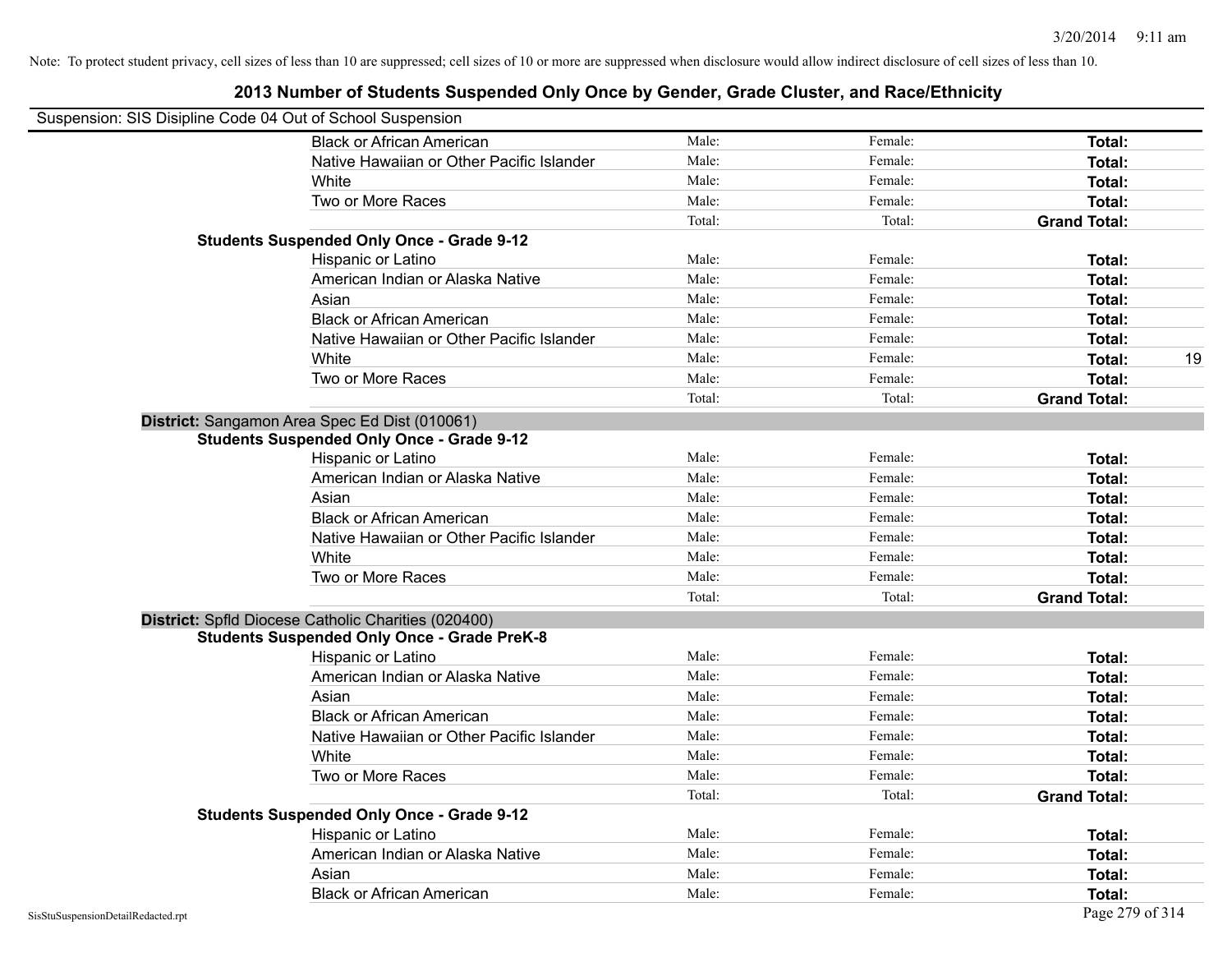| Suspension: SIS Disipline Code 04 Out of School Suspension |                                                    |        |     |         |     |                     |     |
|------------------------------------------------------------|----------------------------------------------------|--------|-----|---------|-----|---------------------|-----|
|                                                            | Native Hawaiian or Other Pacific Islander          | Male:  |     | Female: |     | Total:              |     |
|                                                            | White                                              | Male:  |     | Female: |     | Total:              |     |
|                                                            | Two or More Races                                  | Male:  |     | Female: |     | Total:              |     |
|                                                            |                                                    | Total: |     | Total:  |     | <b>Grand Total:</b> |     |
| District: Springfield SD 186 (186025)                      |                                                    |        |     |         |     |                     |     |
|                                                            | <b>Students Suspended Only Once - Grade PreK-8</b> |        |     |         |     |                     |     |
|                                                            | Hispanic or Latino                                 | Male:  |     | Female: |     | Total:              | 13  |
|                                                            | American Indian or Alaska Native                   | Male:  |     | Female: |     | Total:              |     |
|                                                            | Asian                                              | Male:  |     | Female: |     | Total:              |     |
|                                                            | <b>Black or African American</b>                   | Male:  | 260 | Female: | 172 | Total:              | 432 |
|                                                            | Native Hawaiian or Other Pacific Islander          | Male:  |     | Female: |     | Total:              |     |
|                                                            | White                                              | Male:  | 183 | Female: | 67  | Total:              | 250 |
|                                                            | Two or More Races                                  | Male:  | 43  | Female: | 19  | Total:              | 62  |
|                                                            |                                                    | Total: |     | Total:  |     | <b>Grand Total:</b> |     |
|                                                            | <b>Students Suspended Only Once - Grade 9-12</b>   |        |     |         |     |                     |     |
|                                                            | Hispanic or Latino                                 | Male:  |     | Female: |     | Total:              |     |
|                                                            | American Indian or Alaska Native                   | Male:  |     | Female: |     | Total:              |     |
|                                                            | Asian                                              | Male:  |     | Female: |     | Total:              |     |
|                                                            | <b>Black or African American</b>                   | Male:  | 122 | Female: | 98  | Total:              | 220 |
|                                                            | Native Hawaiian or Other Pacific Islander          | Male:  |     | Female: |     | Total:              |     |
|                                                            | White                                              | Male:  | 91  | Female: | 73  | Total:              | 164 |
|                                                            | Two or More Races                                  | Male:  | 15  | Female: | 16  | <b>Total:</b>       | 31  |
|                                                            |                                                    | Total: |     | Total:  |     | <b>Grand Total:</b> |     |
| District: Tri City CUSD 1 (001026)                         |                                                    |        |     |         |     |                     |     |
|                                                            | <b>Students Suspended Only Once - Grade PreK-8</b> |        |     |         |     |                     |     |
|                                                            | Hispanic or Latino                                 | Male:  |     | Female: |     | Total:              |     |
|                                                            | American Indian or Alaska Native                   | Male:  |     | Female: |     | Total:              |     |
|                                                            | Asian                                              | Male:  |     | Female: |     | Total:              |     |
|                                                            | <b>Black or African American</b>                   | Male:  |     | Female: |     | Total:              |     |
|                                                            | Native Hawaiian or Other Pacific Islander          | Male:  |     | Female: |     | Total:              |     |
|                                                            | White                                              | Male:  |     | Female: |     | Total:              |     |
|                                                            | Two or More Races                                  | Male:  |     | Female: |     | Total:              |     |
|                                                            |                                                    | Total: |     | Total:  |     | <b>Grand Total:</b> |     |
|                                                            | <b>Students Suspended Only Once - Grade 9-12</b>   |        |     |         |     |                     |     |
|                                                            | Hispanic or Latino                                 | Male:  |     | Female: |     | Total:              |     |
|                                                            | American Indian or Alaska Native                   | Male:  |     | Female: |     | Total:              |     |
|                                                            | Asian                                              | Male:  |     | Female: |     | Total:              |     |
|                                                            | <b>Black or African American</b>                   | Male:  |     | Female: |     | <b>Total:</b>       |     |
|                                                            | Native Hawaiian or Other Pacific Islander          | Male:  |     | Female: |     | Total:              |     |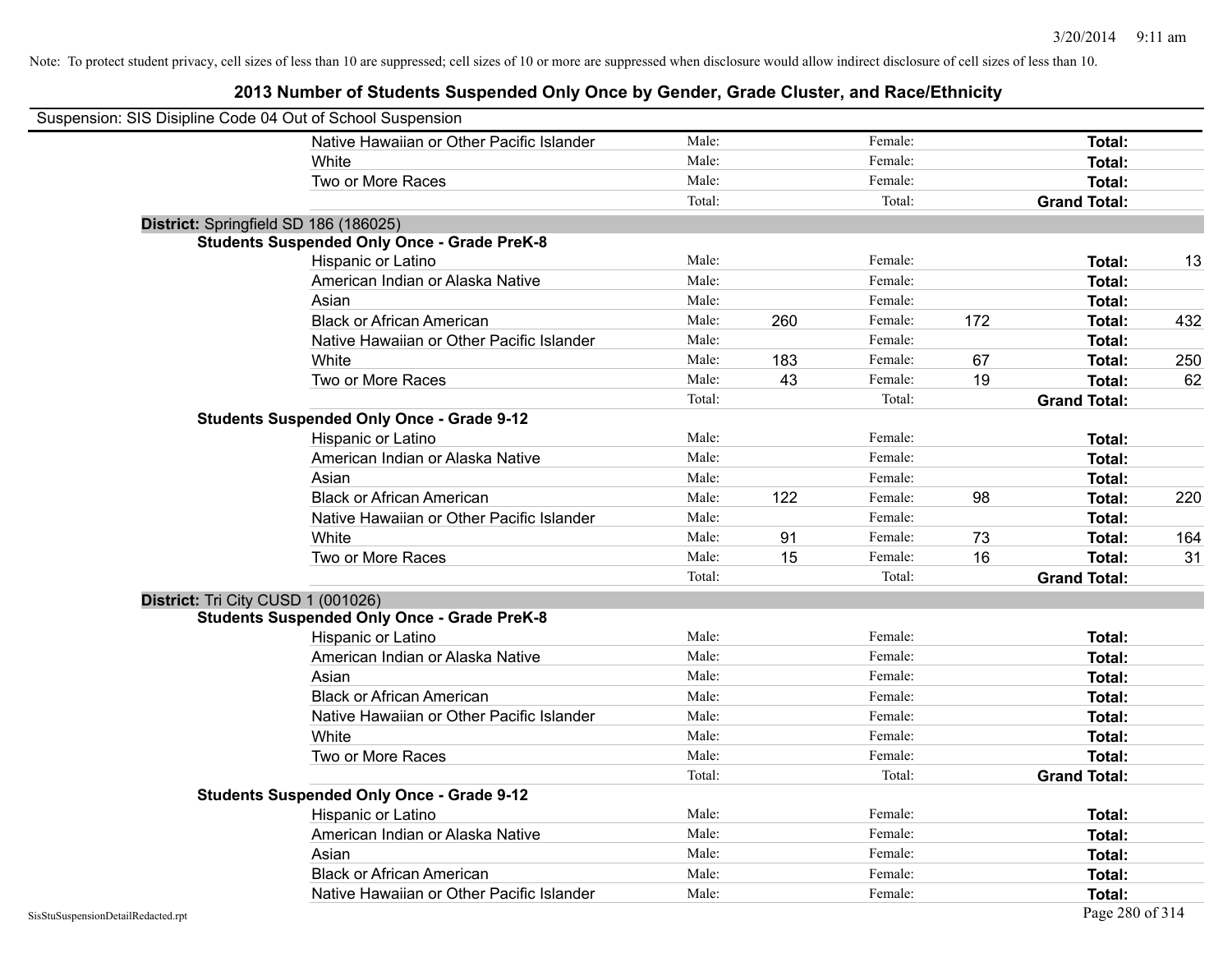| Suspension: SIS Disipline Code 04 Out of School Suspension |                                                     |        |    |         |    |                     |    |
|------------------------------------------------------------|-----------------------------------------------------|--------|----|---------|----|---------------------|----|
|                                                            | White                                               | Male:  |    | Female: |    | Total:              |    |
|                                                            | Two or More Races                                   | Male:  |    | Female: |    | Total:              |    |
|                                                            |                                                     | Total: |    | Total:  |    | <b>Grand Total:</b> |    |
| District: Williamsville CUSD 15 (015026)                   |                                                     |        |    |         |    |                     |    |
|                                                            | <b>Students Suspended Only Once - Grade PreK-8</b>  |        |    |         |    |                     |    |
|                                                            | Hispanic or Latino                                  | Male:  |    | Female: |    | <b>Total:</b>       |    |
|                                                            | American Indian or Alaska Native                    | Male:  |    | Female: |    | <b>Total:</b>       |    |
|                                                            | Asian                                               | Male:  |    | Female: |    | Total:              |    |
|                                                            | <b>Black or African American</b>                    | Male:  |    | Female: |    | Total:              |    |
|                                                            | Native Hawaiian or Other Pacific Islander           | Male:  |    | Female: |    | Total:              |    |
|                                                            | White                                               | Male:  |    | Female: |    | Total:              |    |
|                                                            | Two or More Races                                   | Male:  |    | Female: |    | Total:              |    |
|                                                            |                                                     | Total: |    | Total:  |    | <b>Grand Total:</b> |    |
|                                                            | <b>Students Suspended Only Once - Grade 9-12</b>    |        |    |         |    |                     |    |
|                                                            | Hispanic or Latino                                  | Male:  |    | Female: |    | Total:              |    |
|                                                            | American Indian or Alaska Native                    | Male:  |    | Female: |    | <b>Total:</b>       |    |
|                                                            | Asian                                               | Male:  |    | Female: |    | Total:              |    |
|                                                            | <b>Black or African American</b>                    | Male:  |    | Female: |    | Total:              |    |
|                                                            | Native Hawaiian or Other Pacific Islander           | Male:  |    | Female: |    | Total:              |    |
|                                                            | White                                               | Male:  |    | Female: |    | Total:              |    |
|                                                            | Two or More Races                                   | Male:  |    | Female: |    | <b>Total:</b>       |    |
|                                                            |                                                     | Total: |    | Total:  |    | <b>Grand Total:</b> |    |
|                                                            |                                                     |        |    |         |    |                     |    |
| Region: St Clair ROE (50)                                  |                                                     |        |    |         |    |                     |    |
| County: Saint clair (082)                                  |                                                     |        |    |         |    |                     |    |
| District: Belle Valley SD 119 (119002)                     |                                                     |        |    |         |    |                     |    |
|                                                            | <b>Students Suspended Only Once - Grade PreK-8</b>  |        |    |         |    |                     |    |
|                                                            | <b>Hispanic or Latino</b>                           | Male:  |    | Female: |    | Total:              |    |
|                                                            | American Indian or Alaska Native                    | Male:  |    | Female: |    | <b>Total:</b>       |    |
|                                                            | Asian                                               | Male:  |    | Female: |    | <b>Total:</b>       |    |
|                                                            | <b>Black or African American</b>                    | Male:  | 17 | Female: | 16 | Total:              | 33 |
|                                                            | Native Hawaiian or Other Pacific Islander           | Male:  |    | Female: |    | Total:              |    |
|                                                            | White                                               | Male:  |    | Female: |    | Total:              |    |
|                                                            | Two or More Races                                   | Male:  |    | Female: |    | <b>Total:</b>       |    |
|                                                            |                                                     | Total: |    | Total:  |    | <b>Grand Total:</b> | 48 |
|                                                            | District: Belleville Area Special Services (801060) |        |    |         |    |                     |    |
|                                                            | <b>Students Suspended Only Once - Grade PreK-8</b>  |        |    |         |    |                     |    |
|                                                            | <b>Hispanic or Latino</b>                           | Male:  |    | Female: |    | <b>Total:</b>       |    |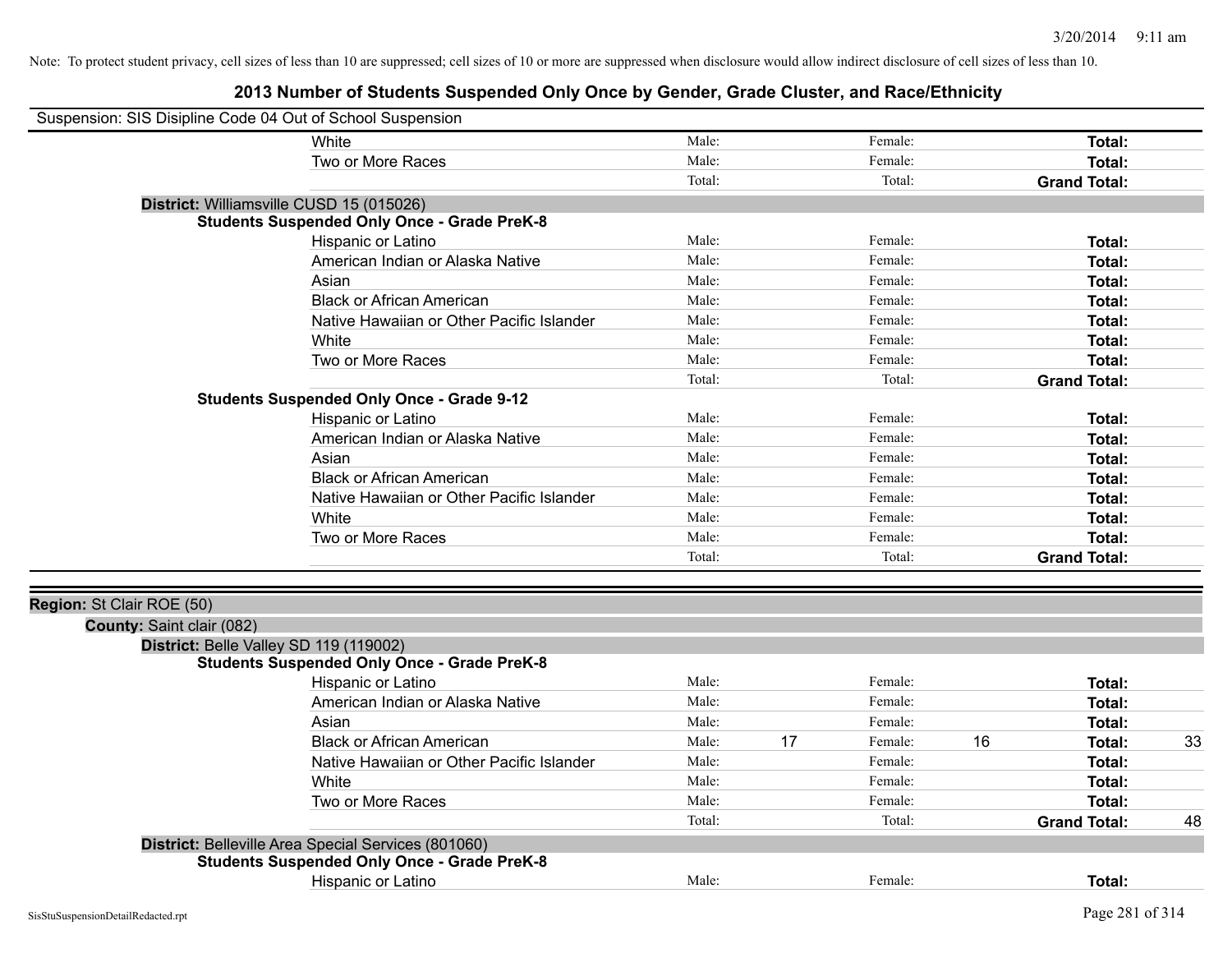#### **2013 Number of Students Suspended Only Once by Gender, Grade Cluster, and Race/Ethnicity**

|                                      | Suspension: SIS Disipline Code 04 Out of School Suspension |        |     |         |    |                     |     |
|--------------------------------------|------------------------------------------------------------|--------|-----|---------|----|---------------------|-----|
|                                      | American Indian or Alaska Native                           | Male:  |     | Female: |    | Total:              |     |
|                                      | Asian                                                      | Male:  |     | Female: |    | Total:              |     |
|                                      | <b>Black or African American</b>                           | Male:  |     | Female: |    | Total:              |     |
|                                      | Native Hawaiian or Other Pacific Islander                  | Male:  |     | Female: |    | Total:              |     |
|                                      | White                                                      | Male:  |     | Female: |    | Total:              |     |
|                                      | Two or More Races                                          | Male:  |     | Female: |    | Total:              |     |
|                                      |                                                            | Total: |     | Total:  |    | <b>Grand Total:</b> |     |
|                                      | <b>Students Suspended Only Once - Grade 9-12</b>           |        |     |         |    |                     |     |
|                                      | Hispanic or Latino                                         | Male:  |     | Female: |    | Total:              |     |
|                                      | American Indian or Alaska Native                           | Male:  |     | Female: |    | Total:              |     |
|                                      | Asian                                                      | Male:  |     | Female: |    | <b>Total:</b>       |     |
|                                      | <b>Black or African American</b>                           | Male:  |     | Female: |    | Total:              |     |
|                                      | Native Hawaiian or Other Pacific Islander                  | Male:  |     | Female: |    | Total:              |     |
|                                      | White                                                      | Male:  |     | Female: |    | Total:              |     |
|                                      | Two or More Races                                          | Male:  |     | Female: |    | Total:              |     |
|                                      |                                                            | Total: |     | Total:  |    | <b>Grand Total:</b> |     |
| District: Belleville SD 118 (118002) |                                                            |        |     |         |    |                     |     |
|                                      | <b>Students Suspended Only Once - Grade PreK-8</b>         |        |     |         |    |                     |     |
|                                      | Hispanic or Latino                                         | Male:  |     | Female: |    | Total:              |     |
|                                      | American Indian or Alaska Native                           | Male:  |     | Female: |    | Total:              |     |
|                                      | Asian                                                      | Male:  |     | Female: |    | Total:              |     |
|                                      | <b>Black or African American</b>                           | Male:  | 40  | Female: | 14 | Total:              | 54  |
|                                      | Native Hawaiian or Other Pacific Islander                  | Male:  |     | Female: |    | Total:              |     |
|                                      | White                                                      | Male:  |     | Female: |    | Total:              | 20  |
|                                      | Two or More Races                                          | Male:  |     | Female: |    | Total:              |     |
|                                      |                                                            | Total: |     | Total:  |    | <b>Grand Total:</b> |     |
|                                      | District: Belleville Twp HSD 201 (201017)                  |        |     |         |    |                     |     |
|                                      | <b>Students Suspended Only Once - Grade 9-12</b>           |        |     |         |    |                     |     |
|                                      | Hispanic or Latino                                         | Male:  |     | Female: |    | Total:              | 10  |
|                                      | American Indian or Alaska Native                           | Male:  |     | Female: |    | Total:              |     |
|                                      | Asian                                                      | Male:  |     | Female: |    | Total:              |     |
|                                      | <b>Black or African American</b>                           | Male:  | 111 | Female: | 90 | Total:              | 201 |
|                                      | Native Hawaiian or Other Pacific Islander                  | Male:  |     | Female: |    | Total:              |     |
|                                      | White                                                      | Male:  | 69  | Female: | 38 | Total:              | 107 |
|                                      | Two or More Races                                          | Male:  |     | Female: |    | Total:              | 20  |
|                                      |                                                            | Total: |     | Total:  |    | <b>Grand Total:</b> |     |

**Students Suspended Only Once - Grade PreK-8**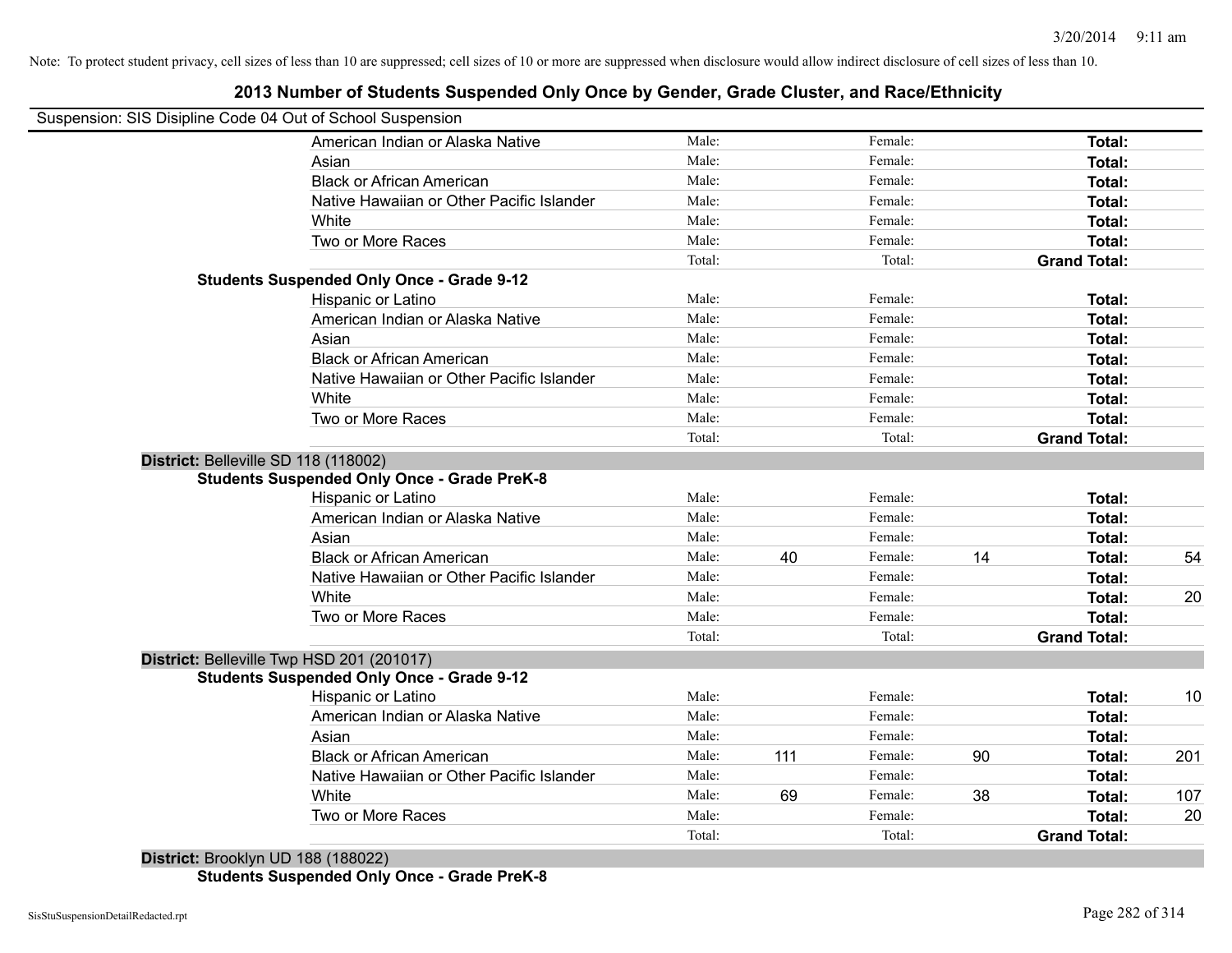| Suspension: SIS Disipline Code 04 Out of School Suspension |        |     |         |     |                     |     |
|------------------------------------------------------------|--------|-----|---------|-----|---------------------|-----|
| Hispanic or Latino                                         | Male:  |     | Female: |     | Total:              |     |
| American Indian or Alaska Native                           | Male:  |     | Female: |     | Total:              |     |
| Asian                                                      | Male:  |     | Female: |     | Total:              |     |
| <b>Black or African American</b>                           | Male:  |     | Female: |     | Total:              | 12  |
| Native Hawaiian or Other Pacific Islander                  | Male:  |     | Female: |     | Total:              |     |
| White                                                      | Male:  |     | Female: |     | Total:              |     |
| Two or More Races                                          | Male:  |     | Female: |     | Total:              |     |
|                                                            | Total: |     | Total:  |     | <b>Grand Total:</b> |     |
| <b>Students Suspended Only Once - Grade 9-12</b>           |        |     |         |     |                     |     |
| Hispanic or Latino                                         | Male:  |     | Female: |     | Total:              |     |
| American Indian or Alaska Native                           | Male:  |     | Female: |     | Total:              |     |
| Asian                                                      | Male:  |     | Female: |     | Total:              |     |
| <b>Black or African American</b>                           | Male:  |     | Female: |     | Total:              | 11  |
| Native Hawaiian or Other Pacific Islander                  | Male:  |     | Female: |     | Total:              |     |
| White                                                      | Male:  |     | Female: |     | Total:              |     |
| Two or More Races                                          | Male:  |     | Female: |     | Total:              |     |
|                                                            | Total: |     | Total:  |     | <b>Grand Total:</b> |     |
| District: Cahokia CUSD 187 (187026)                        |        |     |         |     |                     |     |
| <b>Students Suspended Only Once - Grade PreK-8</b>         |        |     |         |     |                     |     |
| Hispanic or Latino                                         | Male:  |     | Female: |     | Total:              |     |
| American Indian or Alaska Native                           | Male:  |     | Female: |     | Total:              |     |
| Asian                                                      | Male:  |     | Female: |     | Total:              |     |
| <b>Black or African American</b>                           | Male:  | 213 | Female: | 180 | Total:              | 393 |
| Native Hawaiian or Other Pacific Islander                  | Male:  |     | Female: |     | Total:              |     |
| White                                                      | Male:  | 22  | Female: | 10  | Total:              | 32  |
| Two or More Races                                          | Male:  |     | Female: |     | Total:              |     |
|                                                            | Total: |     | Total:  |     | <b>Grand Total:</b> |     |
| <b>Students Suspended Only Once - Grade 9-12</b>           |        |     |         |     |                     |     |
| Hispanic or Latino                                         | Male:  |     | Female: |     | Total:              |     |
| American Indian or Alaska Native                           | Male:  |     | Female: |     | <b>Total:</b>       |     |
| Asian                                                      | Male:  |     | Female: |     | Total:              |     |
| <b>Black or African American</b>                           | Male:  | 99  | Female: | 80  | Total:              | 179 |
| Native Hawaiian or Other Pacific Islander                  | Male:  |     | Female: |     | Total:              |     |
| White                                                      | Male:  |     | Female: |     | Total:              |     |
| Two or More Races                                          | Male:  |     | Female: |     | Total:              |     |
|                                                            | Total: |     | Total:  |     | <b>Grand Total:</b> | 191 |
| <b>District: Central SD 104 (104002)</b>                   |        |     |         |     |                     |     |
| <b>Students Suspended Only Once - Grade PreK-8</b>         |        |     |         |     |                     |     |
| Hispanic or Latino                                         | Male:  |     | Female: |     | Total:              |     |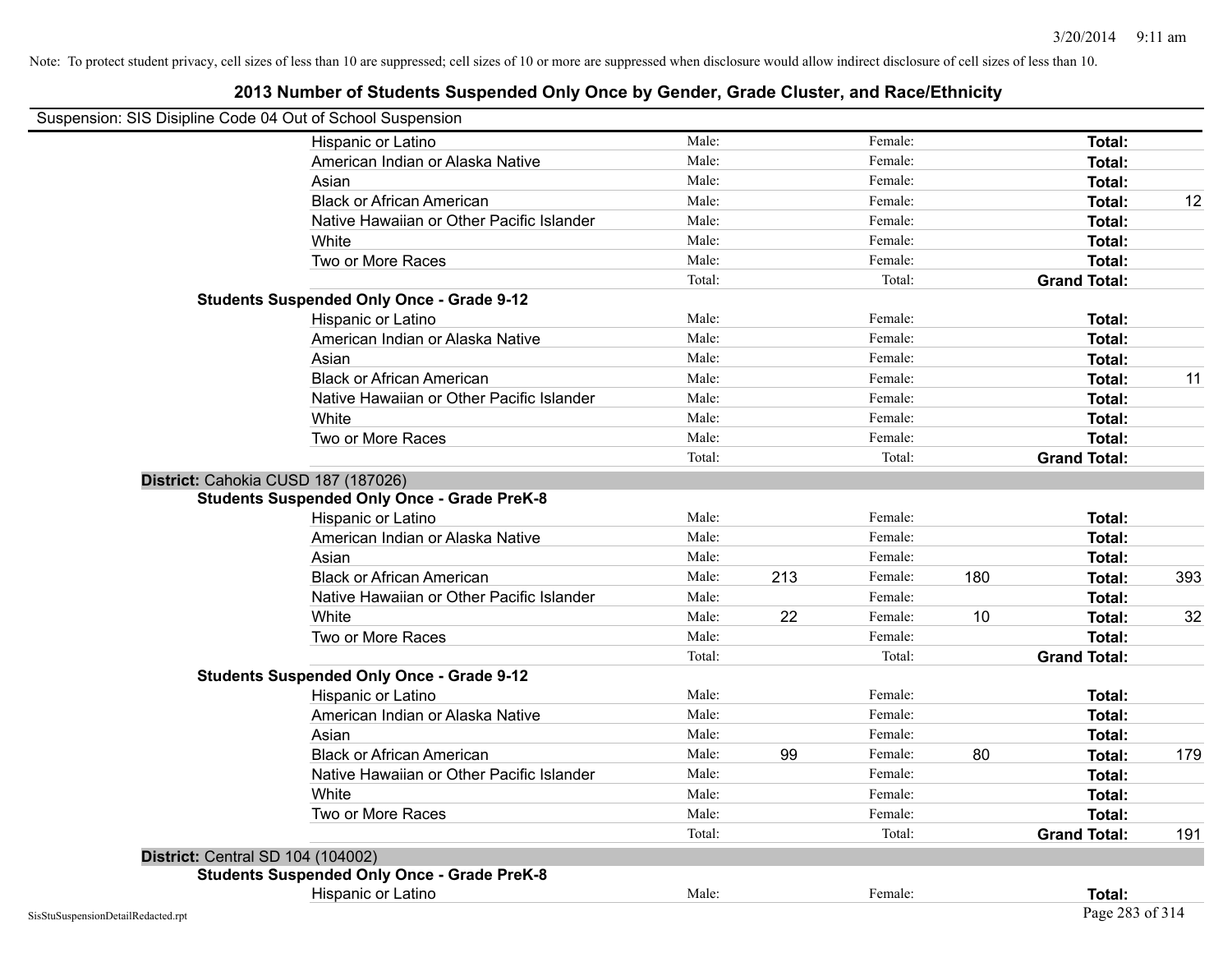|                                    | Suspension: SIS Disipline Code 04 Out of School Suspension |        |         |                     |    |
|------------------------------------|------------------------------------------------------------|--------|---------|---------------------|----|
|                                    | American Indian or Alaska Native                           | Male:  | Female: | Total:              |    |
|                                    | Asian                                                      | Male:  | Female: | Total:              |    |
|                                    | <b>Black or African American</b>                           | Male:  | Female: | Total:              |    |
|                                    | Native Hawaiian or Other Pacific Islander                  | Male:  | Female: | Total:              |    |
|                                    | White                                                      | Male:  | Female: | Total:              |    |
|                                    | Two or More Races                                          | Male:  | Female: | Total:              |    |
|                                    |                                                            | Total: | Total:  | <b>Grand Total:</b> |    |
|                                    | District: Childrens Center for BD (004700)                 |        |         |                     |    |
|                                    | <b>Students Suspended Only Once - Grade PreK-8</b>         |        |         |                     |    |
|                                    | Hispanic or Latino                                         | Male:  | Female: | Total:              |    |
|                                    | American Indian or Alaska Native                           | Male:  | Female: | Total:              |    |
|                                    | Asian                                                      | Male:  | Female: | Total:              |    |
|                                    | <b>Black or African American</b>                           | Male:  | Female: | Total:              |    |
|                                    | Native Hawaiian or Other Pacific Islander                  | Male:  | Female: | Total:              |    |
|                                    | White                                                      | Male:  | Female: | Total:              |    |
|                                    | Two or More Races                                          | Male:  | Female: | Total:              |    |
|                                    |                                                            | Total: | Total:  | <b>Grand Total:</b> |    |
|                                    | <b>Students Suspended Only Once - Grade 9-12</b>           |        |         |                     |    |
|                                    | Hispanic or Latino                                         | Male:  | Female: | Total:              |    |
|                                    | American Indian or Alaska Native                           | Male:  | Female: | Total:              |    |
|                                    | Asian                                                      | Male:  | Female: | Total:              |    |
|                                    | <b>Black or African American</b>                           | Male:  | Female: | Total:              |    |
|                                    | Native Hawaiian or Other Pacific Islander                  | Male:  | Female: | Total:              |    |
|                                    | White                                                      | Male:  | Female: | Total:              |    |
|                                    | Two or More Races                                          | Male:  | Female: | Total:              |    |
|                                    |                                                            | Total: | Total:  | <b>Grand Total:</b> |    |
|                                    | District: Dupo CUSD 196 (196026)                           |        |         |                     |    |
|                                    | <b>Students Suspended Only Once - Grade PreK-8</b>         |        |         |                     |    |
|                                    | Hispanic or Latino                                         | Male:  | Female: | Total:              |    |
|                                    | American Indian or Alaska Native                           | Male:  | Female: | Total:              |    |
|                                    | Asian                                                      | Male:  | Female: | Total:              |    |
|                                    | <b>Black or African American</b>                           | Male:  | Female: | Total:              |    |
|                                    | Native Hawaiian or Other Pacific Islander                  | Male:  | Female: | Total:              |    |
|                                    | White                                                      | Male:  | Female: | Total:              | 13 |
|                                    | Two or More Races                                          | Male:  | Female: | Total:              |    |
|                                    |                                                            | Total: | Total:  | <b>Grand Total:</b> |    |
|                                    | <b>Students Suspended Only Once - Grade 9-12</b>           |        |         |                     |    |
|                                    | Hispanic or Latino                                         | Male:  | Female: | Total:              |    |
|                                    | American Indian or Alaska Native                           | Male:  | Female: | Total:              |    |
| SisStuSuspensionDetailRedacted.rpt |                                                            |        |         | Page 284 of 314     |    |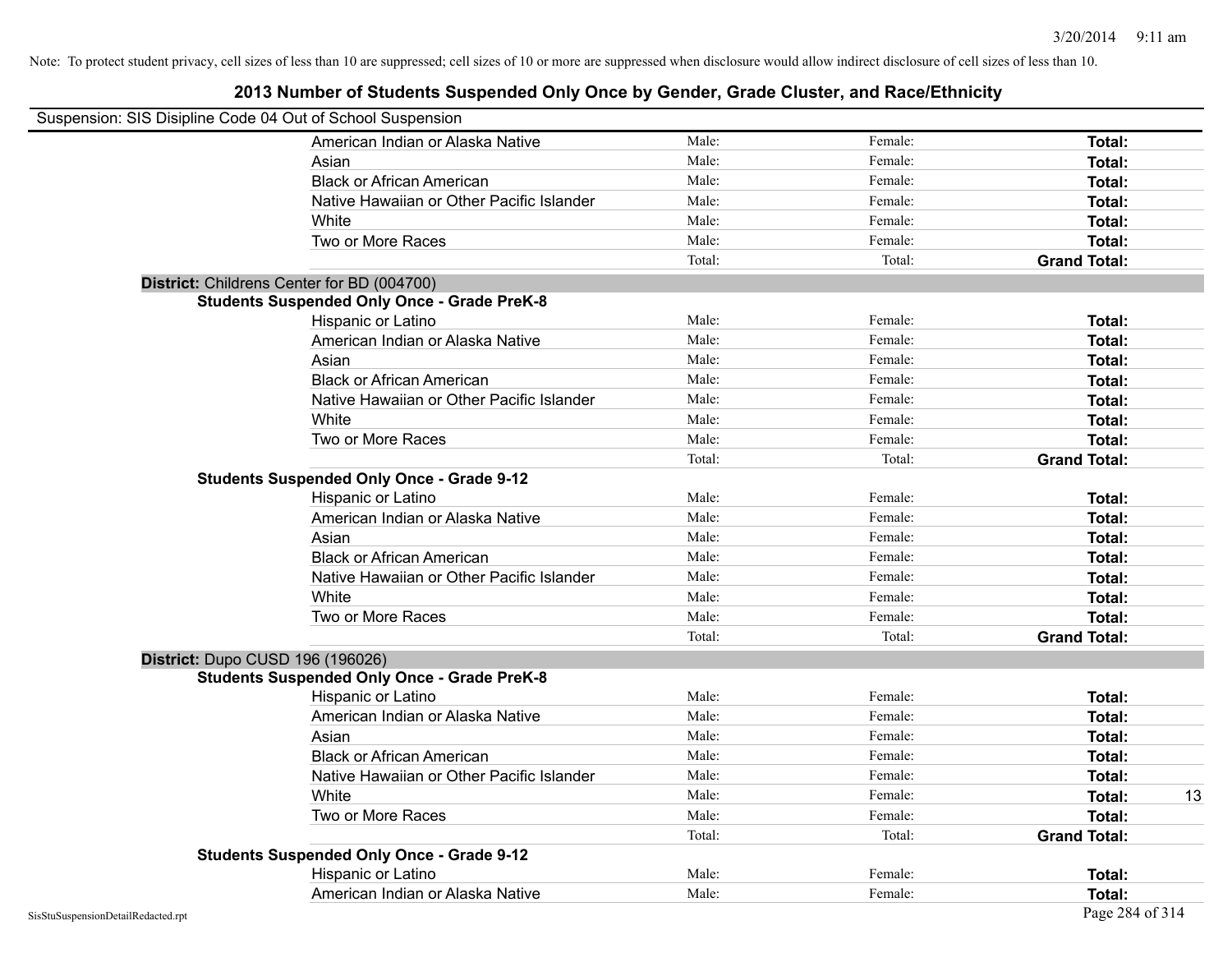| Suspension: SIS Disipline Code 04 Out of School Suspension |                                                    |        |     |         |     |                     |     |
|------------------------------------------------------------|----------------------------------------------------|--------|-----|---------|-----|---------------------|-----|
|                                                            | Asian                                              | Male:  |     | Female: |     | Total:              |     |
|                                                            | <b>Black or African American</b>                   | Male:  |     | Female: |     | Total:              |     |
|                                                            | Native Hawaiian or Other Pacific Islander          | Male:  |     | Female: |     | Total:              |     |
|                                                            | White                                              | Male:  |     | Female: |     | <b>Total:</b>       | 19  |
|                                                            | Two or More Races                                  | Male:  |     | Female: |     | Total:              |     |
|                                                            |                                                    | Total: |     | Total:  |     | <b>Grand Total:</b> |     |
|                                                            | District: East St Louis SD 189 (189022)            |        |     |         |     |                     |     |
|                                                            | <b>Students Suspended Only Once - Grade PreK-8</b> |        |     |         |     |                     |     |
|                                                            | Hispanic or Latino                                 | Male:  |     | Female: |     | Total:              |     |
|                                                            | American Indian or Alaska Native                   | Male:  |     | Female: |     | <b>Total:</b>       |     |
|                                                            | Asian                                              | Male:  |     | Female: |     | <b>Total:</b>       |     |
|                                                            | <b>Black or African American</b>                   | Male:  | 282 | Female: | 174 | Total:              | 456 |
|                                                            | Native Hawaiian or Other Pacific Islander          | Male:  |     | Female: |     | <b>Total:</b>       |     |
|                                                            | White                                              | Male:  |     | Female: |     | Total:              |     |
|                                                            | Two or More Races                                  | Male:  |     | Female: |     | Total:              |     |
|                                                            |                                                    | Total: |     | Total:  |     | <b>Grand Total:</b> |     |
|                                                            | <b>Students Suspended Only Once - Grade 9-12</b>   |        |     |         |     |                     |     |
|                                                            | Hispanic or Latino                                 | Male:  |     | Female: |     | Total:              |     |
|                                                            | American Indian or Alaska Native                   | Male:  |     | Female: |     | <b>Total:</b>       |     |
|                                                            | Asian                                              | Male:  |     | Female: |     | <b>Total:</b>       |     |
|                                                            | <b>Black or African American</b>                   | Male:  | 143 | Female: | 122 | Total:              | 265 |
|                                                            | Native Hawaiian or Other Pacific Islander          | Male:  |     | Female: |     | Total:              |     |
|                                                            | White                                              | Male:  |     | Female: |     | Total:              |     |
|                                                            | Two or More Races                                  | Male:  |     | Female: |     | <b>Total:</b>       |     |
|                                                            |                                                    | Total: |     | Total:  |     | <b>Grand Total:</b> |     |
|                                                            | District: Freeburg CCSD 70 (070004)                |        |     |         |     |                     |     |
|                                                            | <b>Students Suspended Only Once - Grade PreK-8</b> |        |     |         |     |                     |     |
|                                                            | Hispanic or Latino                                 | Male:  |     | Female: |     | Total:              |     |
|                                                            | American Indian or Alaska Native                   | Male:  |     | Female: |     | <b>Total:</b>       |     |
|                                                            | Asian                                              | Male:  |     | Female: |     | Total:              |     |
|                                                            | <b>Black or African American</b>                   | Male:  |     | Female: |     | Total:              |     |
|                                                            | Native Hawaiian or Other Pacific Islander          | Male:  |     | Female: |     | Total:              |     |
|                                                            | White                                              | Male:  |     | Female: |     | Total:              |     |
|                                                            | Two or More Races                                  | Male:  |     | Female: |     | <b>Total:</b>       |     |
|                                                            |                                                    | Total: |     | Total:  |     | <b>Grand Total:</b> |     |
|                                                            | District: Freeburg CHSD 77 (077016)                |        |     |         |     |                     |     |
|                                                            | <b>Students Suspended Only Once - Grade 9-12</b>   |        |     |         |     |                     |     |
|                                                            | Hispanic or Latino                                 | Male:  |     | Female: |     | Total:              |     |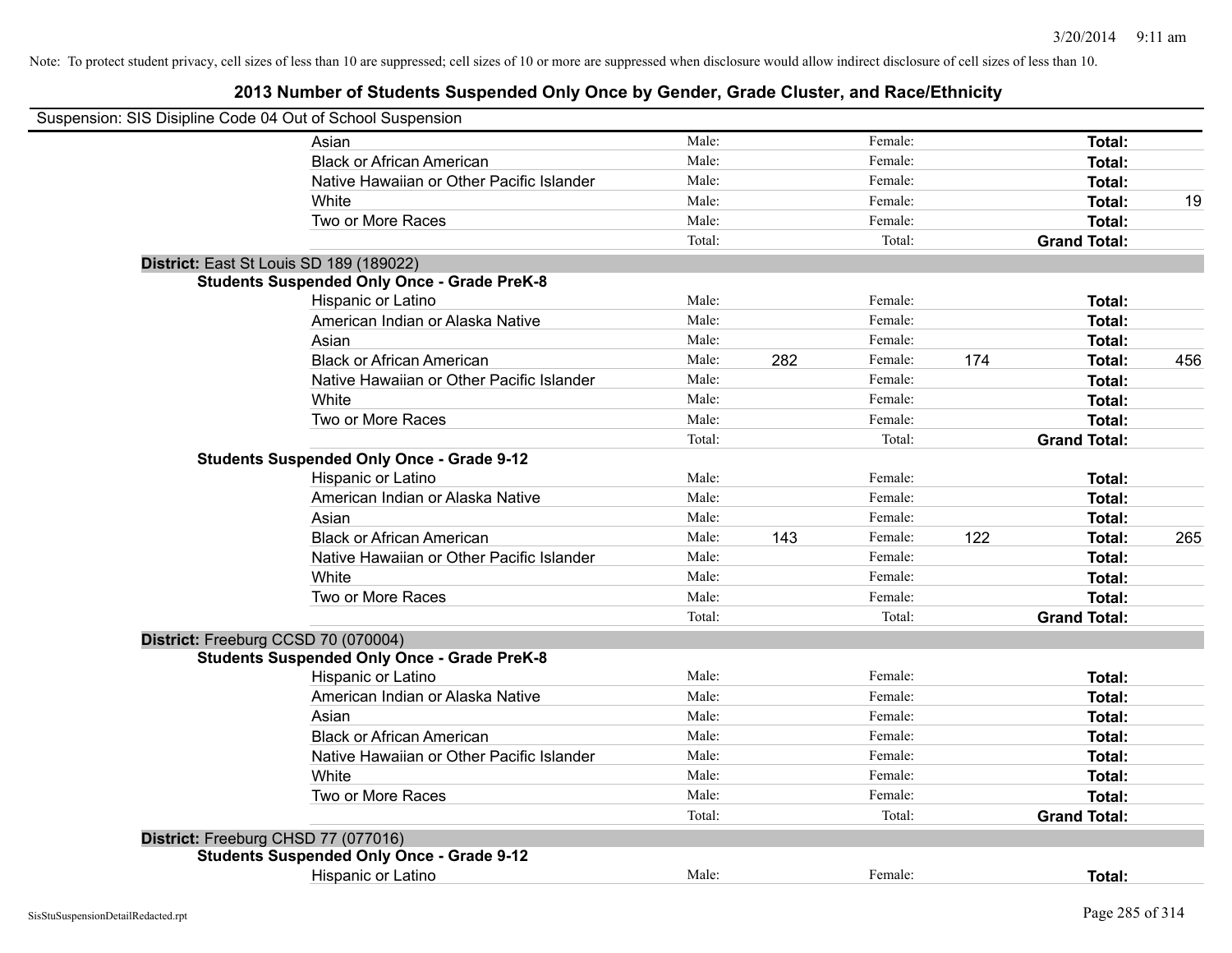#### **2013 Number of Students Suspended Only Once by Gender, Grade Cluster, and Race/Ethnicity**

|                                          | Suspension: SIS Disipline Code 04 Out of School Suspension |        |         |                     |    |
|------------------------------------------|------------------------------------------------------------|--------|---------|---------------------|----|
|                                          | American Indian or Alaska Native                           | Male:  | Female: | Total:              |    |
|                                          | Asian                                                      | Male:  | Female: | Total:              |    |
|                                          | <b>Black or African American</b>                           | Male:  | Female: | Total:              |    |
|                                          | Native Hawaiian or Other Pacific Islander                  | Male:  | Female: | Total:              |    |
|                                          | White                                                      | Male:  | Female: | Total:              | 14 |
|                                          | Two or More Races                                          | Male:  | Female: | Total:              |    |
|                                          |                                                            | Total: | Total:  | <b>Grand Total:</b> |    |
| <b>District: Grant CCSD 110 (110004)</b> |                                                            |        |         |                     |    |
|                                          | <b>Students Suspended Only Once - Grade PreK-8</b>         |        |         |                     |    |
|                                          | Hispanic or Latino                                         | Male:  | Female: | Total:              |    |
|                                          | American Indian or Alaska Native                           | Male:  | Female: | Total:              |    |
|                                          | Asian                                                      | Male:  | Female: | Total:              |    |
|                                          | <b>Black or African American</b>                           | Male:  | Female: | <b>Total:</b>       | 11 |
|                                          | Native Hawaiian or Other Pacific Islander                  | Male:  | Female: | <b>Total:</b>       |    |
|                                          | White                                                      | Male:  | Female: | <b>Total:</b>       | 14 |
|                                          | Two or More Races                                          | Male:  | Female: | <b>Total:</b>       |    |
|                                          |                                                            | Total: | Total:  | <b>Grand Total:</b> |    |
|                                          | District: Harmony Emge SD 175 (175002)                     |        |         |                     |    |
|                                          | <b>Students Suspended Only Once - Grade PreK-8</b>         |        |         |                     |    |
|                                          | Hispanic or Latino                                         | Male:  | Female: | Total:              |    |
|                                          | American Indian or Alaska Native                           | Male:  | Female: | Total:              |    |
|                                          | Asian                                                      | Male:  | Female: | Total:              |    |
|                                          | <b>Black or African American</b>                           | Male:  | Female: | Total:              |    |
|                                          | Native Hawaiian or Other Pacific Islander                  | Male:  | Female: | Total:              |    |
|                                          | White                                                      | Male:  | Female: | Total:              |    |
|                                          | Two or More Races                                          | Male:  | Female: | <b>Total:</b>       |    |
|                                          |                                                            | Total: | Total:  | <b>Grand Total:</b> | 19 |
|                                          | District: High Mount SD 116 (116002)                       |        |         |                     |    |
|                                          | <b>Students Suspended Only Once - Grade PreK-8</b>         |        |         |                     |    |
|                                          | Hispanic or Latino                                         | Male:  | Female: | Total:              |    |
|                                          | American Indian or Alaska Native                           | Male:  | Female: | Total:              |    |
|                                          | Asian                                                      | Male:  | Female: | Total:              |    |
|                                          | <b>Black or African American</b>                           | Male:  | Female: | Total:              | 11 |
|                                          | Native Hawaiian or Other Pacific Islander                  | Male:  | Female: | Total:              |    |
|                                          | White                                                      | Male:  | Female: | Total:              |    |
|                                          | Two or More Races                                          | Male:  | Female: | Total:              |    |
|                                          |                                                            | Total: | Total:  | <b>Grand Total:</b> |    |
|                                          |                                                            |        |         |                     |    |

**District:** Illinois Center for Autism (025400)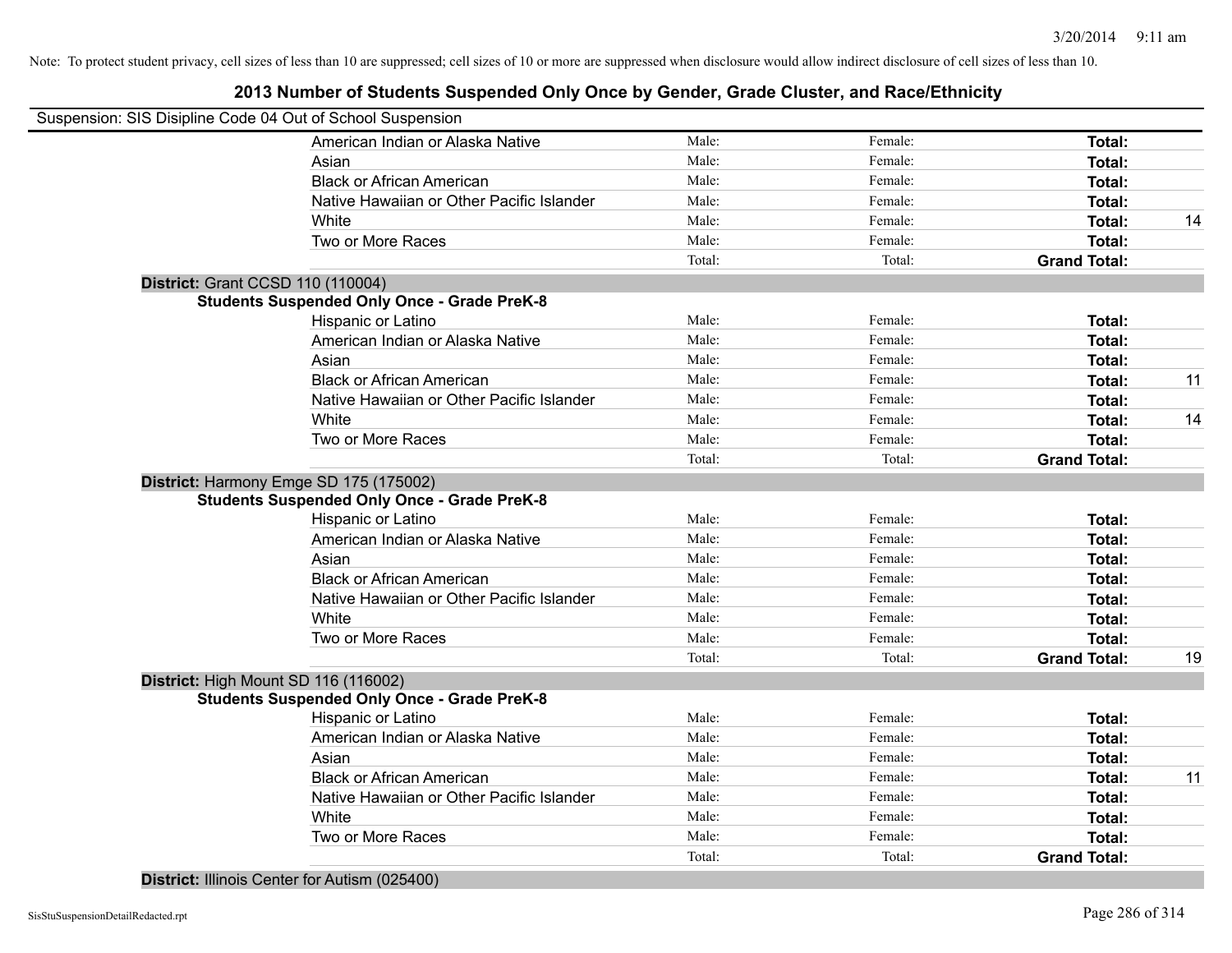| Suspension: SIS Disipline Code 04 Out of School Suspension |                                                    |        |         |                     |
|------------------------------------------------------------|----------------------------------------------------|--------|---------|---------------------|
|                                                            | <b>Students Suspended Only Once - Grade 9-12</b>   |        |         |                     |
|                                                            | Hispanic or Latino                                 | Male:  | Female: | Total:              |
|                                                            | American Indian or Alaska Native                   | Male:  | Female: | Total:              |
|                                                            | Asian                                              | Male:  | Female: | Total:              |
|                                                            | <b>Black or African American</b>                   | Male:  | Female: | Total:              |
|                                                            | Native Hawaiian or Other Pacific Islander          | Male:  | Female: | Total:              |
|                                                            | White                                              | Male:  | Female: | Total:              |
|                                                            | Two or More Races                                  | Male:  | Female: | Total:              |
|                                                            |                                                    | Total: | Total:  | <b>Grand Total:</b> |
|                                                            | District: Lebanon CUSD 9 (009026)                  |        |         |                     |
|                                                            | <b>Students Suspended Only Once - Grade PreK-8</b> |        |         |                     |
|                                                            | Hispanic or Latino                                 | Male:  | Female: | Total:              |
|                                                            | American Indian or Alaska Native                   | Male:  | Female: | Total:              |
|                                                            | Asian                                              | Male:  | Female: | Total:              |
|                                                            | <b>Black or African American</b>                   | Male:  | Female: | Total:              |
|                                                            | Native Hawaiian or Other Pacific Islander          | Male:  | Female: | Total:              |
|                                                            | White                                              | Male:  | Female: | Total:              |
|                                                            | Two or More Races                                  | Male:  | Female: | Total:              |
|                                                            |                                                    | Total: | Total:  | <b>Grand Total:</b> |
|                                                            | <b>Students Suspended Only Once - Grade 9-12</b>   |        |         |                     |
|                                                            | Hispanic or Latino                                 | Male:  | Female: | Total:              |
|                                                            | American Indian or Alaska Native                   | Male:  | Female: | Total:              |
|                                                            | Asian                                              | Male:  | Female: | Total:              |
|                                                            | <b>Black or African American</b>                   | Male:  | Female: | Total:              |
|                                                            | Native Hawaiian or Other Pacific Islander          | Male:  | Female: | Total:              |
|                                                            | White                                              | Male:  | Female: | Total:              |
|                                                            | Two or More Races                                  | Male:  | Female: | Total:              |
|                                                            |                                                    | Total: | Total:  | <b>Grand Total:</b> |
|                                                            | District: Marissa CUSD 40 (040026)                 |        |         |                     |
|                                                            | <b>Students Suspended Only Once - Grade PreK-8</b> |        |         |                     |
|                                                            | Hispanic or Latino                                 | Male:  | Female: | Total:              |
|                                                            | American Indian or Alaska Native                   | Male:  | Female: | Total:              |
|                                                            | Asian                                              | Male:  | Female: | Total:              |
|                                                            | <b>Black or African American</b>                   | Male:  | Female: | Total:              |
|                                                            | Native Hawaiian or Other Pacific Islander          | Male:  | Female: | Total:              |
|                                                            | White                                              | Male:  | Female: | Total:<br>14        |
|                                                            | Two or More Races                                  | Male:  | Female: | Total:              |
|                                                            |                                                    | Total: | Total:  | <b>Grand Total:</b> |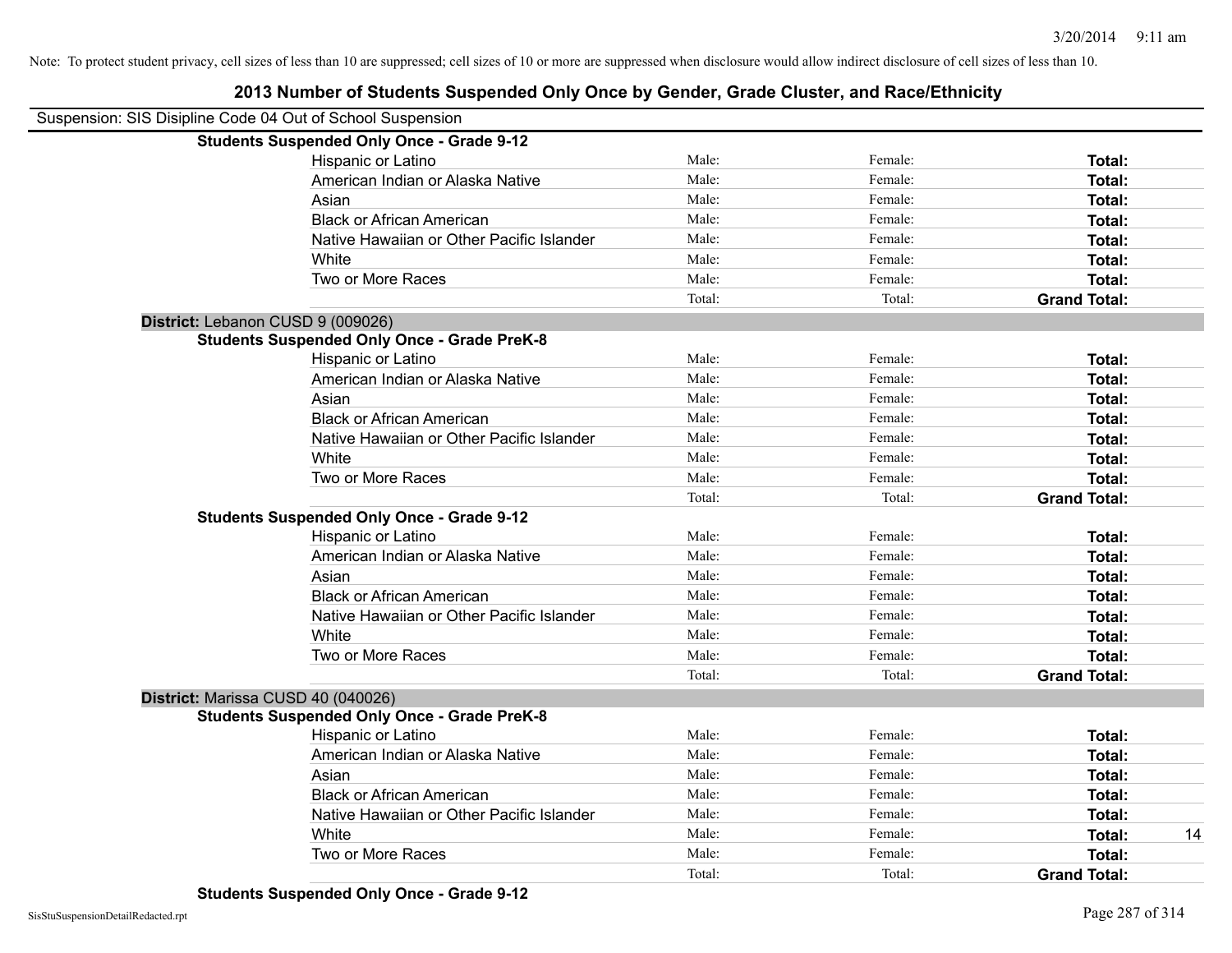#### **2013 Number of Students Suspended Only Once by Gender, Grade Cluster, and Race/Ethnicity**

| Suspension: SIS Disipline Code 04 Out of School Suspension<br>Male:<br>Female:<br>Total:<br>Hispanic or Latino<br>Male:<br>American Indian or Alaska Native<br>Female:<br>Total:<br>Male:<br>Female:<br>Asian<br>Total:<br><b>Black or African American</b><br>Male:<br>Female:<br>Total:<br>Native Hawaiian or Other Pacific Islander<br>Male:<br>Female:<br>Total:<br>Male:<br>Female:<br>White<br>Total:<br>Two or More Races<br>Male:<br>Female:<br>Total:<br>Total:<br>Total:<br><b>Grand Total:</b><br>District: Mascoutah CUD 19 (019026)<br><b>Students Suspended Only Once - Grade PreK-8</b><br>Male:<br>Female:<br>Hispanic or Latino<br>Total:<br>Male:<br>American Indian or Alaska Native<br>Female:<br>Total:<br>Male:<br>Asian<br>Female:<br>Total:<br><b>Black or African American</b><br>Male:<br>Female:<br>Total:<br>Native Hawaiian or Other Pacific Islander<br>Male:<br>Female:<br>Total:<br>White<br>Male:<br>Female:<br>Total:<br>Two or More Races<br>Male:<br>Female:<br>Total:<br>Total:<br>Total:<br><b>Grand Total:</b><br><b>Students Suspended Only Once - Grade 9-12</b><br>Male:<br>Hispanic or Latino<br>Female:<br>Total:<br>Male:<br>American Indian or Alaska Native<br>Female:<br>Total:<br>Male:<br>Asian<br>Female:<br>Total:<br>Male:<br><b>Black or African American</b><br>Female:<br>Total:<br>Male:<br>Native Hawaiian or Other Pacific Islander<br>Female:<br>Total:<br>Male:<br>White<br>Female:<br>Total:<br>Male:<br>Two or More Races<br>Female:<br>Total:<br>23<br>14<br>Total:<br>Total:<br><b>Grand Total:</b><br>District: Millstadt CCSD 160 (160004)<br><b>Students Suspended Only Once - Grade PreK-8</b><br>Male:<br>Female:<br>Total:<br>Hispanic or Latino<br>Male:<br>Female:<br>American Indian or Alaska Native<br>Total:<br>Male:<br>Female:<br>Asian<br>Total:<br>Male:<br><b>Black or African American</b><br>Female:<br>Total:<br>Male:<br>Female:<br>Native Hawaiian or Other Pacific Islander<br>Total:<br>Male:<br>Female:<br>White<br>Total:<br>Two or More Races<br>Male:<br>Female:<br>Total:<br>Total:<br>Total:<br><b>Grand Total:</b> |  |  |  |    |
|--------------------------------------------------------------------------------------------------------------------------------------------------------------------------------------------------------------------------------------------------------------------------------------------------------------------------------------------------------------------------------------------------------------------------------------------------------------------------------------------------------------------------------------------------------------------------------------------------------------------------------------------------------------------------------------------------------------------------------------------------------------------------------------------------------------------------------------------------------------------------------------------------------------------------------------------------------------------------------------------------------------------------------------------------------------------------------------------------------------------------------------------------------------------------------------------------------------------------------------------------------------------------------------------------------------------------------------------------------------------------------------------------------------------------------------------------------------------------------------------------------------------------------------------------------------------------------------------------------------------------------------------------------------------------------------------------------------------------------------------------------------------------------------------------------------------------------------------------------------------------------------------------------------------------------------------------------------------------------------------------------------------------------------------------------------------------------------------------------------------|--|--|--|----|
|                                                                                                                                                                                                                                                                                                                                                                                                                                                                                                                                                                                                                                                                                                                                                                                                                                                                                                                                                                                                                                                                                                                                                                                                                                                                                                                                                                                                                                                                                                                                                                                                                                                                                                                                                                                                                                                                                                                                                                                                                                                                                                                    |  |  |  |    |
|                                                                                                                                                                                                                                                                                                                                                                                                                                                                                                                                                                                                                                                                                                                                                                                                                                                                                                                                                                                                                                                                                                                                                                                                                                                                                                                                                                                                                                                                                                                                                                                                                                                                                                                                                                                                                                                                                                                                                                                                                                                                                                                    |  |  |  |    |
|                                                                                                                                                                                                                                                                                                                                                                                                                                                                                                                                                                                                                                                                                                                                                                                                                                                                                                                                                                                                                                                                                                                                                                                                                                                                                                                                                                                                                                                                                                                                                                                                                                                                                                                                                                                                                                                                                                                                                                                                                                                                                                                    |  |  |  |    |
|                                                                                                                                                                                                                                                                                                                                                                                                                                                                                                                                                                                                                                                                                                                                                                                                                                                                                                                                                                                                                                                                                                                                                                                                                                                                                                                                                                                                                                                                                                                                                                                                                                                                                                                                                                                                                                                                                                                                                                                                                                                                                                                    |  |  |  |    |
|                                                                                                                                                                                                                                                                                                                                                                                                                                                                                                                                                                                                                                                                                                                                                                                                                                                                                                                                                                                                                                                                                                                                                                                                                                                                                                                                                                                                                                                                                                                                                                                                                                                                                                                                                                                                                                                                                                                                                                                                                                                                                                                    |  |  |  |    |
|                                                                                                                                                                                                                                                                                                                                                                                                                                                                                                                                                                                                                                                                                                                                                                                                                                                                                                                                                                                                                                                                                                                                                                                                                                                                                                                                                                                                                                                                                                                                                                                                                                                                                                                                                                                                                                                                                                                                                                                                                                                                                                                    |  |  |  |    |
|                                                                                                                                                                                                                                                                                                                                                                                                                                                                                                                                                                                                                                                                                                                                                                                                                                                                                                                                                                                                                                                                                                                                                                                                                                                                                                                                                                                                                                                                                                                                                                                                                                                                                                                                                                                                                                                                                                                                                                                                                                                                                                                    |  |  |  |    |
|                                                                                                                                                                                                                                                                                                                                                                                                                                                                                                                                                                                                                                                                                                                                                                                                                                                                                                                                                                                                                                                                                                                                                                                                                                                                                                                                                                                                                                                                                                                                                                                                                                                                                                                                                                                                                                                                                                                                                                                                                                                                                                                    |  |  |  |    |
|                                                                                                                                                                                                                                                                                                                                                                                                                                                                                                                                                                                                                                                                                                                                                                                                                                                                                                                                                                                                                                                                                                                                                                                                                                                                                                                                                                                                                                                                                                                                                                                                                                                                                                                                                                                                                                                                                                                                                                                                                                                                                                                    |  |  |  |    |
|                                                                                                                                                                                                                                                                                                                                                                                                                                                                                                                                                                                                                                                                                                                                                                                                                                                                                                                                                                                                                                                                                                                                                                                                                                                                                                                                                                                                                                                                                                                                                                                                                                                                                                                                                                                                                                                                                                                                                                                                                                                                                                                    |  |  |  |    |
|                                                                                                                                                                                                                                                                                                                                                                                                                                                                                                                                                                                                                                                                                                                                                                                                                                                                                                                                                                                                                                                                                                                                                                                                                                                                                                                                                                                                                                                                                                                                                                                                                                                                                                                                                                                                                                                                                                                                                                                                                                                                                                                    |  |  |  |    |
|                                                                                                                                                                                                                                                                                                                                                                                                                                                                                                                                                                                                                                                                                                                                                                                                                                                                                                                                                                                                                                                                                                                                                                                                                                                                                                                                                                                                                                                                                                                                                                                                                                                                                                                                                                                                                                                                                                                                                                                                                                                                                                                    |  |  |  |    |
|                                                                                                                                                                                                                                                                                                                                                                                                                                                                                                                                                                                                                                                                                                                                                                                                                                                                                                                                                                                                                                                                                                                                                                                                                                                                                                                                                                                                                                                                                                                                                                                                                                                                                                                                                                                                                                                                                                                                                                                                                                                                                                                    |  |  |  |    |
|                                                                                                                                                                                                                                                                                                                                                                                                                                                                                                                                                                                                                                                                                                                                                                                                                                                                                                                                                                                                                                                                                                                                                                                                                                                                                                                                                                                                                                                                                                                                                                                                                                                                                                                                                                                                                                                                                                                                                                                                                                                                                                                    |  |  |  |    |
|                                                                                                                                                                                                                                                                                                                                                                                                                                                                                                                                                                                                                                                                                                                                                                                                                                                                                                                                                                                                                                                                                                                                                                                                                                                                                                                                                                                                                                                                                                                                                                                                                                                                                                                                                                                                                                                                                                                                                                                                                                                                                                                    |  |  |  |    |
|                                                                                                                                                                                                                                                                                                                                                                                                                                                                                                                                                                                                                                                                                                                                                                                                                                                                                                                                                                                                                                                                                                                                                                                                                                                                                                                                                                                                                                                                                                                                                                                                                                                                                                                                                                                                                                                                                                                                                                                                                                                                                                                    |  |  |  |    |
|                                                                                                                                                                                                                                                                                                                                                                                                                                                                                                                                                                                                                                                                                                                                                                                                                                                                                                                                                                                                                                                                                                                                                                                                                                                                                                                                                                                                                                                                                                                                                                                                                                                                                                                                                                                                                                                                                                                                                                                                                                                                                                                    |  |  |  | 16 |
|                                                                                                                                                                                                                                                                                                                                                                                                                                                                                                                                                                                                                                                                                                                                                                                                                                                                                                                                                                                                                                                                                                                                                                                                                                                                                                                                                                                                                                                                                                                                                                                                                                                                                                                                                                                                                                                                                                                                                                                                                                                                                                                    |  |  |  |    |
|                                                                                                                                                                                                                                                                                                                                                                                                                                                                                                                                                                                                                                                                                                                                                                                                                                                                                                                                                                                                                                                                                                                                                                                                                                                                                                                                                                                                                                                                                                                                                                                                                                                                                                                                                                                                                                                                                                                                                                                                                                                                                                                    |  |  |  | 27 |
|                                                                                                                                                                                                                                                                                                                                                                                                                                                                                                                                                                                                                                                                                                                                                                                                                                                                                                                                                                                                                                                                                                                                                                                                                                                                                                                                                                                                                                                                                                                                                                                                                                                                                                                                                                                                                                                                                                                                                                                                                                                                                                                    |  |  |  |    |
|                                                                                                                                                                                                                                                                                                                                                                                                                                                                                                                                                                                                                                                                                                                                                                                                                                                                                                                                                                                                                                                                                                                                                                                                                                                                                                                                                                                                                                                                                                                                                                                                                                                                                                                                                                                                                                                                                                                                                                                                                                                                                                                    |  |  |  |    |
|                                                                                                                                                                                                                                                                                                                                                                                                                                                                                                                                                                                                                                                                                                                                                                                                                                                                                                                                                                                                                                                                                                                                                                                                                                                                                                                                                                                                                                                                                                                                                                                                                                                                                                                                                                                                                                                                                                                                                                                                                                                                                                                    |  |  |  |    |
|                                                                                                                                                                                                                                                                                                                                                                                                                                                                                                                                                                                                                                                                                                                                                                                                                                                                                                                                                                                                                                                                                                                                                                                                                                                                                                                                                                                                                                                                                                                                                                                                                                                                                                                                                                                                                                                                                                                                                                                                                                                                                                                    |  |  |  |    |
|                                                                                                                                                                                                                                                                                                                                                                                                                                                                                                                                                                                                                                                                                                                                                                                                                                                                                                                                                                                                                                                                                                                                                                                                                                                                                                                                                                                                                                                                                                                                                                                                                                                                                                                                                                                                                                                                                                                                                                                                                                                                                                                    |  |  |  |    |
|                                                                                                                                                                                                                                                                                                                                                                                                                                                                                                                                                                                                                                                                                                                                                                                                                                                                                                                                                                                                                                                                                                                                                                                                                                                                                                                                                                                                                                                                                                                                                                                                                                                                                                                                                                                                                                                                                                                                                                                                                                                                                                                    |  |  |  |    |
|                                                                                                                                                                                                                                                                                                                                                                                                                                                                                                                                                                                                                                                                                                                                                                                                                                                                                                                                                                                                                                                                                                                                                                                                                                                                                                                                                                                                                                                                                                                                                                                                                                                                                                                                                                                                                                                                                                                                                                                                                                                                                                                    |  |  |  | 19 |
|                                                                                                                                                                                                                                                                                                                                                                                                                                                                                                                                                                                                                                                                                                                                                                                                                                                                                                                                                                                                                                                                                                                                                                                                                                                                                                                                                                                                                                                                                                                                                                                                                                                                                                                                                                                                                                                                                                                                                                                                                                                                                                                    |  |  |  |    |
|                                                                                                                                                                                                                                                                                                                                                                                                                                                                                                                                                                                                                                                                                                                                                                                                                                                                                                                                                                                                                                                                                                                                                                                                                                                                                                                                                                                                                                                                                                                                                                                                                                                                                                                                                                                                                                                                                                                                                                                                                                                                                                                    |  |  |  | 37 |
|                                                                                                                                                                                                                                                                                                                                                                                                                                                                                                                                                                                                                                                                                                                                                                                                                                                                                                                                                                                                                                                                                                                                                                                                                                                                                                                                                                                                                                                                                                                                                                                                                                                                                                                                                                                                                                                                                                                                                                                                                                                                                                                    |  |  |  |    |
|                                                                                                                                                                                                                                                                                                                                                                                                                                                                                                                                                                                                                                                                                                                                                                                                                                                                                                                                                                                                                                                                                                                                                                                                                                                                                                                                                                                                                                                                                                                                                                                                                                                                                                                                                                                                                                                                                                                                                                                                                                                                                                                    |  |  |  |    |
|                                                                                                                                                                                                                                                                                                                                                                                                                                                                                                                                                                                                                                                                                                                                                                                                                                                                                                                                                                                                                                                                                                                                                                                                                                                                                                                                                                                                                                                                                                                                                                                                                                                                                                                                                                                                                                                                                                                                                                                                                                                                                                                    |  |  |  |    |
|                                                                                                                                                                                                                                                                                                                                                                                                                                                                                                                                                                                                                                                                                                                                                                                                                                                                                                                                                                                                                                                                                                                                                                                                                                                                                                                                                                                                                                                                                                                                                                                                                                                                                                                                                                                                                                                                                                                                                                                                                                                                                                                    |  |  |  |    |
|                                                                                                                                                                                                                                                                                                                                                                                                                                                                                                                                                                                                                                                                                                                                                                                                                                                                                                                                                                                                                                                                                                                                                                                                                                                                                                                                                                                                                                                                                                                                                                                                                                                                                                                                                                                                                                                                                                                                                                                                                                                                                                                    |  |  |  |    |
|                                                                                                                                                                                                                                                                                                                                                                                                                                                                                                                                                                                                                                                                                                                                                                                                                                                                                                                                                                                                                                                                                                                                                                                                                                                                                                                                                                                                                                                                                                                                                                                                                                                                                                                                                                                                                                                                                                                                                                                                                                                                                                                    |  |  |  |    |
|                                                                                                                                                                                                                                                                                                                                                                                                                                                                                                                                                                                                                                                                                                                                                                                                                                                                                                                                                                                                                                                                                                                                                                                                                                                                                                                                                                                                                                                                                                                                                                                                                                                                                                                                                                                                                                                                                                                                                                                                                                                                                                                    |  |  |  |    |
|                                                                                                                                                                                                                                                                                                                                                                                                                                                                                                                                                                                                                                                                                                                                                                                                                                                                                                                                                                                                                                                                                                                                                                                                                                                                                                                                                                                                                                                                                                                                                                                                                                                                                                                                                                                                                                                                                                                                                                                                                                                                                                                    |  |  |  |    |
|                                                                                                                                                                                                                                                                                                                                                                                                                                                                                                                                                                                                                                                                                                                                                                                                                                                                                                                                                                                                                                                                                                                                                                                                                                                                                                                                                                                                                                                                                                                                                                                                                                                                                                                                                                                                                                                                                                                                                                                                                                                                                                                    |  |  |  |    |
|                                                                                                                                                                                                                                                                                                                                                                                                                                                                                                                                                                                                                                                                                                                                                                                                                                                                                                                                                                                                                                                                                                                                                                                                                                                                                                                                                                                                                                                                                                                                                                                                                                                                                                                                                                                                                                                                                                                                                                                                                                                                                                                    |  |  |  |    |

**District:** New Athens CUSD 60 (060026)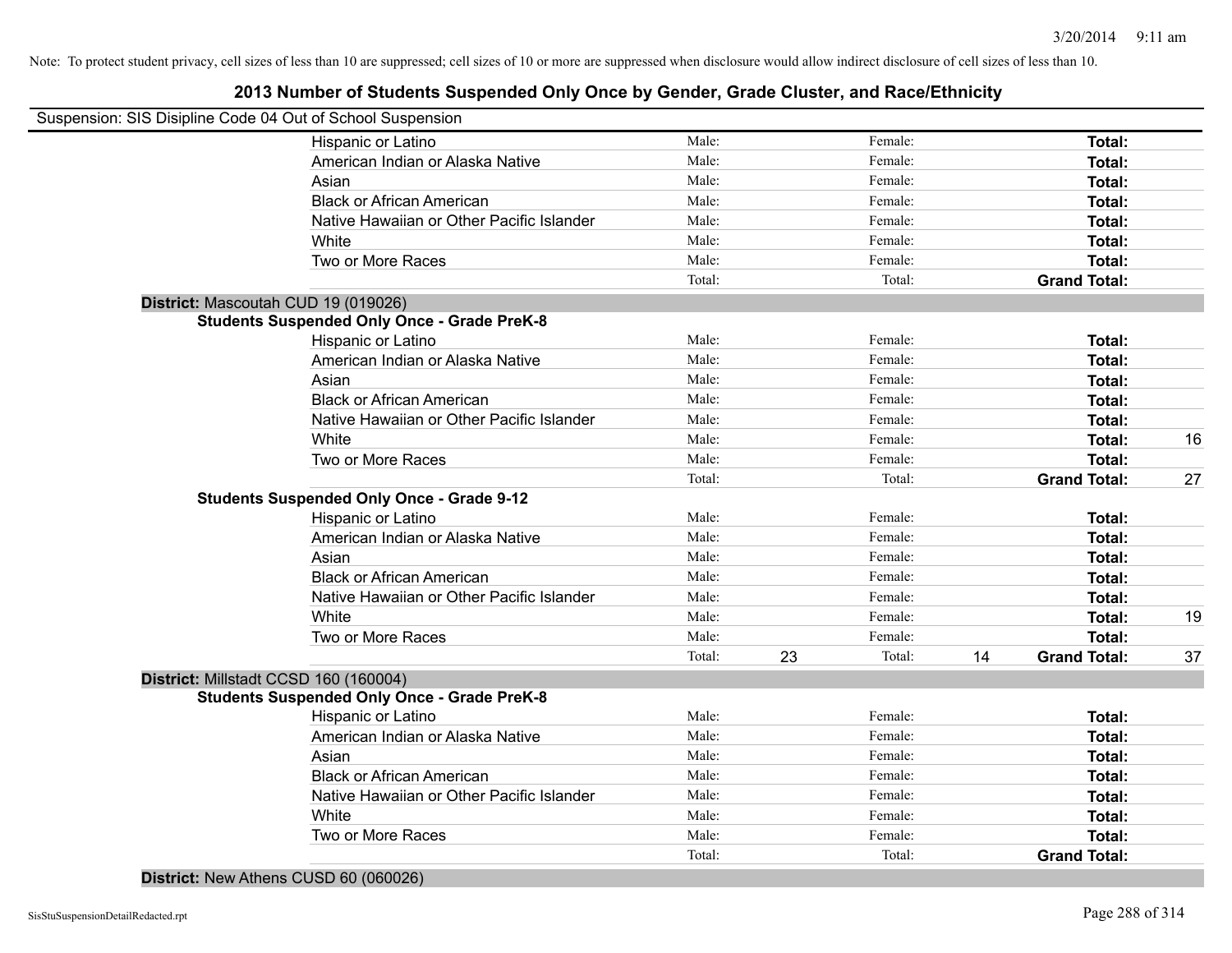| Suspension: SIS Disipline Code 04 Out of School Suspension |        |    |         |    |                     |    |
|------------------------------------------------------------|--------|----|---------|----|---------------------|----|
| <b>Students Suspended Only Once - Grade PreK-8</b>         |        |    |         |    |                     |    |
| Hispanic or Latino                                         | Male:  |    | Female: |    | Total:              |    |
| American Indian or Alaska Native                           | Male:  |    | Female: |    | Total:              |    |
| Asian                                                      | Male:  |    | Female: |    | Total:              |    |
| <b>Black or African American</b>                           | Male:  |    | Female: |    | Total:              |    |
| Native Hawaiian or Other Pacific Islander                  | Male:  |    | Female: |    | Total:              |    |
| White                                                      | Male:  |    | Female: |    | Total:              |    |
| Two or More Races                                          | Male:  |    | Female: |    | Total:              |    |
|                                                            | Total: |    | Total:  |    | <b>Grand Total:</b> |    |
| <b>Students Suspended Only Once - Grade 9-12</b>           |        |    |         |    |                     |    |
| Hispanic or Latino                                         | Male:  |    | Female: |    | Total:              |    |
| American Indian or Alaska Native                           | Male:  |    | Female: |    | Total:              |    |
| Asian                                                      | Male:  |    | Female: |    | Total:              |    |
| <b>Black or African American</b>                           | Male:  |    | Female: |    | Total:              |    |
| Native Hawaiian or Other Pacific Islander                  | Male:  |    | Female: |    | Total:              |    |
| White                                                      | Male:  |    | Female: |    | Total:              |    |
| Two or More Races                                          | Male:  |    | Female: |    | Total:              |    |
|                                                            | Total: |    | Total:  |    | <b>Grand Total:</b> |    |
| District: O Fallon CCSD 90 (090004)                        |        |    |         |    |                     |    |
| <b>Students Suspended Only Once - Grade PreK-8</b>         |        |    |         |    |                     |    |
| Hispanic or Latino                                         | Male:  |    | Female: |    | Total:              |    |
| American Indian or Alaska Native                           | Male:  |    | Female: |    | Total:              |    |
| Asian                                                      | Male:  |    | Female: |    | Total:              |    |
| <b>Black or African American</b>                           | Male:  | 17 | Female: | 15 | Total:              | 32 |
| Native Hawaiian or Other Pacific Islander                  | Male:  |    | Female: |    | Total:              |    |
| White                                                      | Male:  |    | Female: |    | Total:              | 17 |
| Two or More Races                                          | Male:  |    | Female: |    | Total:              |    |
|                                                            | Total: |    | Total:  |    | <b>Grand Total:</b> |    |
| District: O Fallon Twp HSD 203 (203017)                    |        |    |         |    |                     |    |
| <b>Students Suspended Only Once - Grade 9-12</b>           |        |    |         |    |                     |    |
| Hispanic or Latino                                         | Male:  |    | Female: |    | Total:              |    |
| American Indian or Alaska Native                           | Male:  |    | Female: |    | Total:              |    |
| Asian                                                      | Male:  |    | Female: |    | Total:              |    |
| <b>Black or African American</b>                           | Male:  | 21 | Female: | 13 | Total:              | 34 |
| Native Hawaiian or Other Pacific Islander                  | Male:  |    | Female: |    | Total:              |    |
| White                                                      | Male:  |    | Female: |    | Total:              | 43 |
| Two or More Races                                          | Male:  |    | Female: |    | Total:              | 10 |
|                                                            | Total: |    | Total:  |    | <b>Grand Total:</b> |    |
|                                                            |        |    |         |    |                     |    |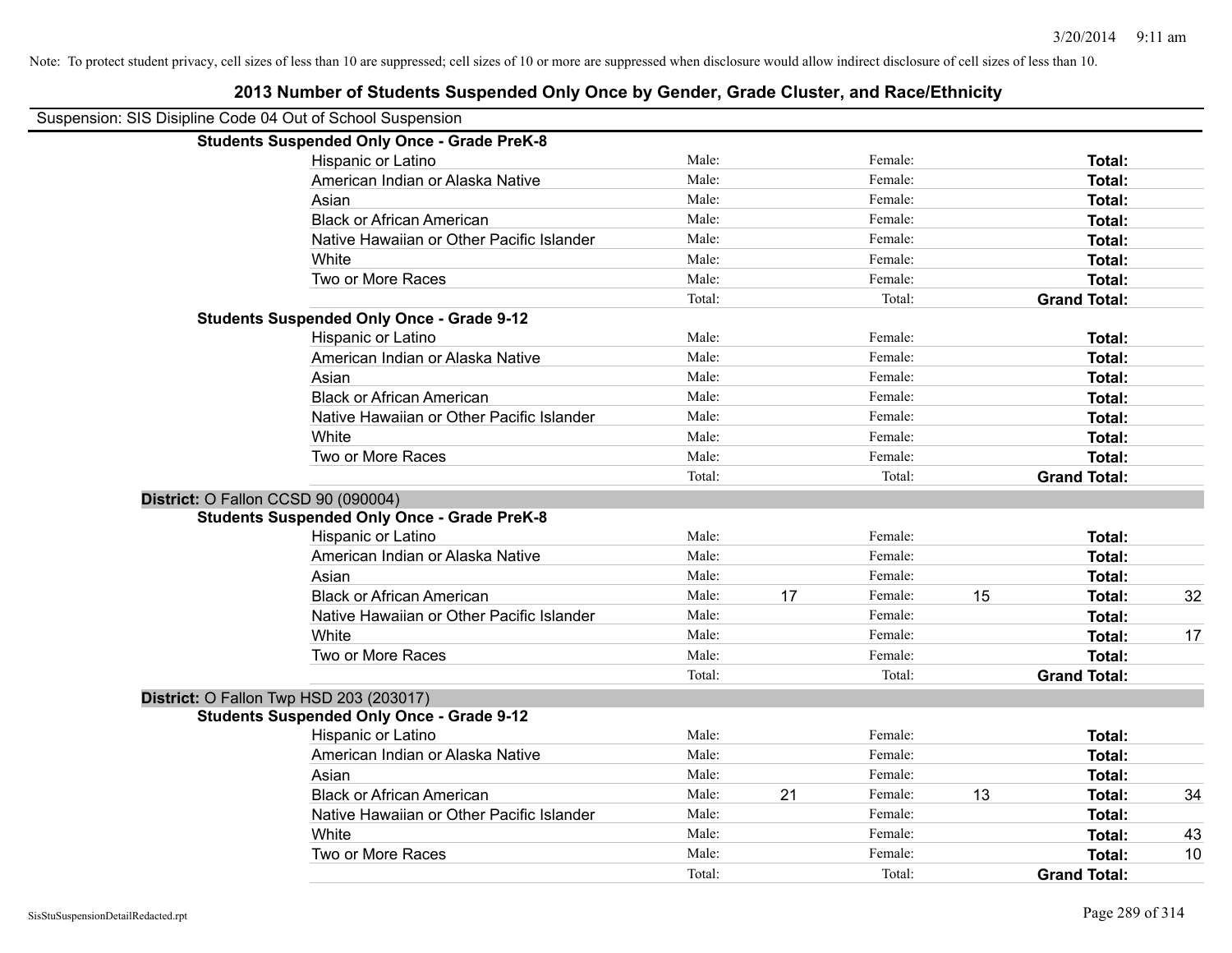| Suspension: SIS Disipline Code 04 Out of School Suspension |        |    |         |    |                     |    |
|------------------------------------------------------------|--------|----|---------|----|---------------------|----|
| District: Pontiac-W Holliday SD 105 (105002)               |        |    |         |    |                     |    |
| <b>Students Suspended Only Once - Grade PreK-8</b>         |        |    |         |    |                     |    |
| Hispanic or Latino                                         | Male:  |    | Female: |    | Total:              |    |
| American Indian or Alaska Native                           | Male:  |    | Female: |    | Total:              |    |
| Asian                                                      | Male:  |    | Female: |    | Total:              |    |
| <b>Black or African American</b>                           | Male:  |    | Female: |    | <b>Total:</b>       | 17 |
| Native Hawaiian or Other Pacific Islander                  | Male:  |    | Female: |    | Total:              |    |
| White                                                      | Male:  |    | Female: |    | Total:              |    |
| Two or More Races                                          | Male:  |    | Female: |    | Total:              |    |
|                                                            | Total: |    | Total:  |    | <b>Grand Total:</b> |    |
| District: Shiloh Village SD 85 (085002)                    |        |    |         |    |                     |    |
| <b>Students Suspended Only Once - Grade PreK-8</b>         |        |    |         |    |                     |    |
| Hispanic or Latino                                         | Male:  |    | Female: |    | Total:              |    |
| American Indian or Alaska Native                           | Male:  |    | Female: |    | Total:              |    |
| Asian                                                      | Male:  |    | Female: |    | <b>Total:</b>       |    |
| <b>Black or African American</b>                           | Male:  |    | Female: |    | Total:              |    |
| Native Hawaiian or Other Pacific Islander                  | Male:  |    | Female: |    | <b>Total:</b>       |    |
| White                                                      | Male:  |    | Female: |    | Total:              | 17 |
| Two or More Races                                          | Male:  |    | Female: |    | Total:              |    |
|                                                            | Total: |    | Total:  |    | <b>Grand Total:</b> |    |
| District: Signal Hill SD 181 (181002)                      |        |    |         |    |                     |    |
| <b>Students Suspended Only Once - Grade PreK-8</b>         |        |    |         |    |                     |    |
| Hispanic or Latino                                         | Male:  |    | Female: |    | Total:              |    |
| American Indian or Alaska Native                           | Male:  |    | Female: |    | Total:              |    |
| Asian                                                      | Male:  |    | Female: |    | Total:              |    |
| <b>Black or African American</b>                           | Male:  | 18 | Female: | 17 | Total:              | 35 |
| Native Hawaiian or Other Pacific Islander                  | Male:  |    | Female: |    | <b>Total:</b>       |    |
| White                                                      | Male:  |    | Female: |    | Total:              |    |
| Two or More Races                                          | Male:  |    | Female: |    | Total:              |    |
|                                                            | Total: |    | Total:  |    | <b>Grand Total:</b> | 48 |
| District: Smithton CCSD 130 (130004)                       |        |    |         |    |                     |    |
| <b>Students Suspended Only Once - Grade PreK-8</b>         |        |    |         |    |                     |    |
| Hispanic or Latino                                         | Male:  |    | Female: |    | Total:              |    |
| American Indian or Alaska Native                           | Male:  |    | Female: |    | Total:              |    |
| Asian                                                      | Male:  |    | Female: |    | Total:              |    |
| <b>Black or African American</b>                           | Male:  |    | Female: |    | Total:              |    |
| Native Hawaiian or Other Pacific Islander                  | Male:  |    | Female: |    | Total:              |    |
| White                                                      | Male:  |    | Female: |    | Total:              |    |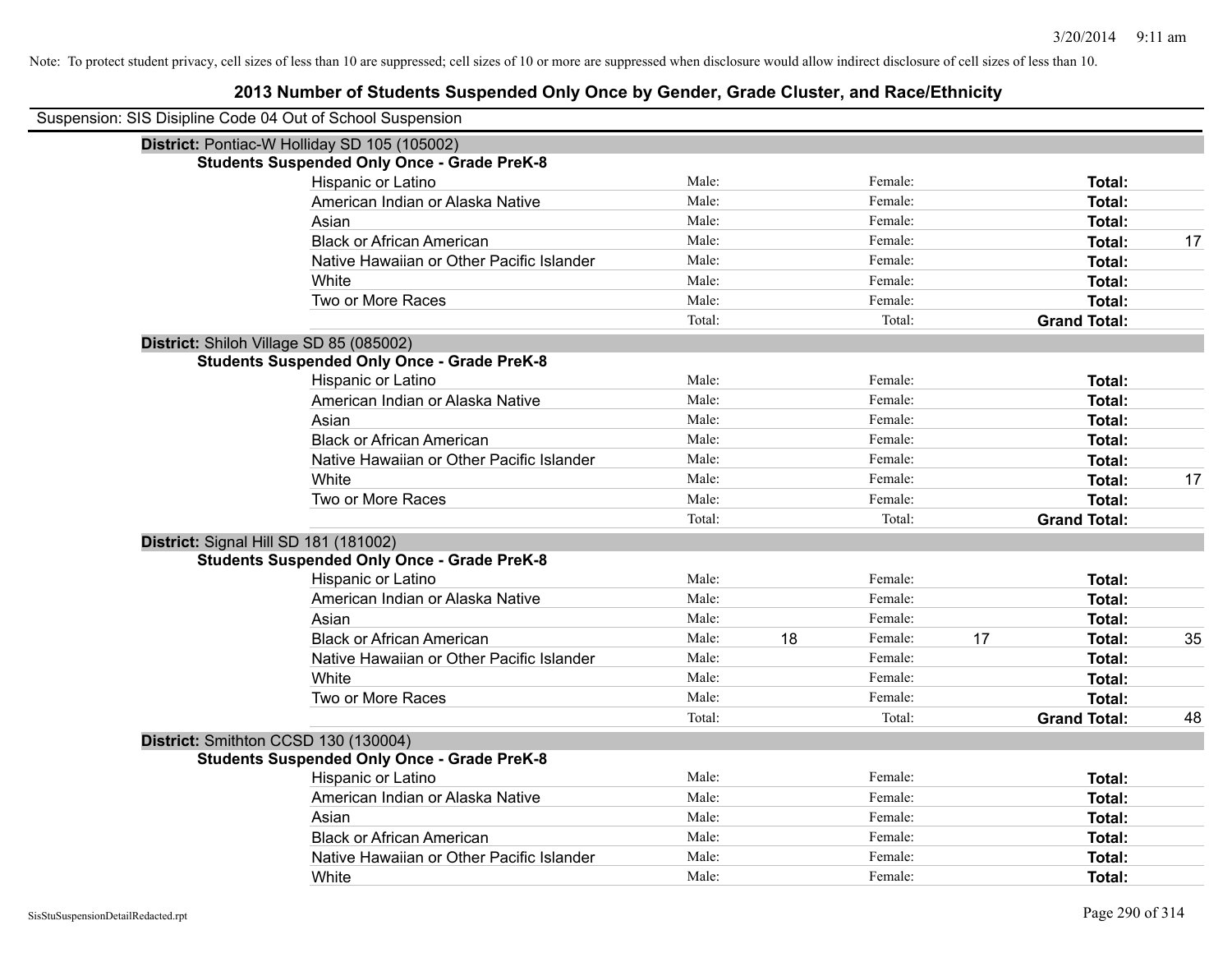# **2013 Number of Students Suspended Only Once by Gender, Grade Cluster, and Race/Ethnicity**

| Suspension: SIS Disipline Code 04 Out of School Suspension |                                                    |        |              |                           |    |
|------------------------------------------------------------|----------------------------------------------------|--------|--------------|---------------------------|----|
|                                                            | Two or More Races                                  | Male:  | Female:      | <b>Total:</b>             |    |
|                                                            |                                                    | Total: | Total:       | <b>Grand Total:</b>       |    |
| District: Whiteside SD 115 (115002)                        |                                                    |        |              |                           |    |
|                                                            | <b>Students Suspended Only Once - Grade PreK-8</b> |        |              |                           |    |
|                                                            | Hispanic or Latino                                 | Male:  | Female:      | Total:                    |    |
|                                                            | American Indian or Alaska Native                   | Male:  | Female:      | Total:                    |    |
|                                                            | Asian                                              | Male:  | Female:      | Total:                    |    |
|                                                            | <b>Black or African American</b>                   | Male:  | Female:      | Total:                    | 30 |
|                                                            | Native Hawaiian or Other Pacific Islander          | Male:  | Female:      | Total:                    |    |
|                                                            | White                                              | Male:  | Female:      | Total:                    |    |
|                                                            | Two or More Races                                  | Male:  | Female:      | Total:                    |    |
|                                                            |                                                    | Total: | 33<br>Total: | 11<br><b>Grand Total:</b> | 44 |
| District: Wolf Branch SD 113 (113002)                      |                                                    |        |              |                           |    |
|                                                            | <b>Students Suspended Only Once - Grade PreK-8</b> |        |              |                           |    |
|                                                            | Hispanic or Latino                                 | Male:  | Female:      | Total:                    |    |
|                                                            | American Indian or Alaska Native                   | Male:  | Female:      | <b>Total:</b>             |    |
|                                                            | Asian                                              | Male:  | Female:      | <b>Total:</b>             |    |
|                                                            | <b>Black or African American</b>                   | Male:  | Female:      | Total:                    |    |
|                                                            | Native Hawaiian or Other Pacific Islander          | Male:  | Female:      | <b>Total:</b>             |    |
|                                                            | White                                              | Male:  | Female:      | <b>Total:</b>             |    |
|                                                            | Two or More Races                                  | Male:  | Female:      | Total:                    |    |
|                                                            |                                                    | Total: | Total:       | <b>Grand Total:</b>       |    |
|                                                            |                                                    |        |              |                           |    |
| Region: State of ILlinois (65)                             |                                                    |        |              |                           |    |
| County: State Of II (108)                                  |                                                    |        |              |                           |    |
| District: Non-Public School (9030)                         |                                                    |        |              |                           |    |
|                                                            | <b>Students Suspended Only Once - Grade 9-12</b>   |        |              |                           |    |
|                                                            | Hispanic or Latino                                 | Male:  | Female:      | <b>Total:</b>             |    |
|                                                            | American Indian or Alaska Native                   | Male:  | Female:      | <b>Total:</b>             |    |
|                                                            | Asian                                              | Male:  | Female:      | <b>Total:</b>             | 10 |
|                                                            | <b>Black or African American</b>                   | Male:  | Female:      | Total:                    |    |
|                                                            | Native Hawaiian or Other Pacific Islander          | Male:  | Female:      | Total:                    |    |
|                                                            | White                                              | Male:  | Female:      | Total:                    |    |
|                                                            | Two or More Races                                  | Male:  | Female:      | Total:                    |    |
|                                                            |                                                    | Total: | Total:       | <b>Grand Total:</b>       | 20 |
|                                                            |                                                    |        |              |                           |    |

**Region:** Tazewell ROE (53)

**County:** Tazewell (090)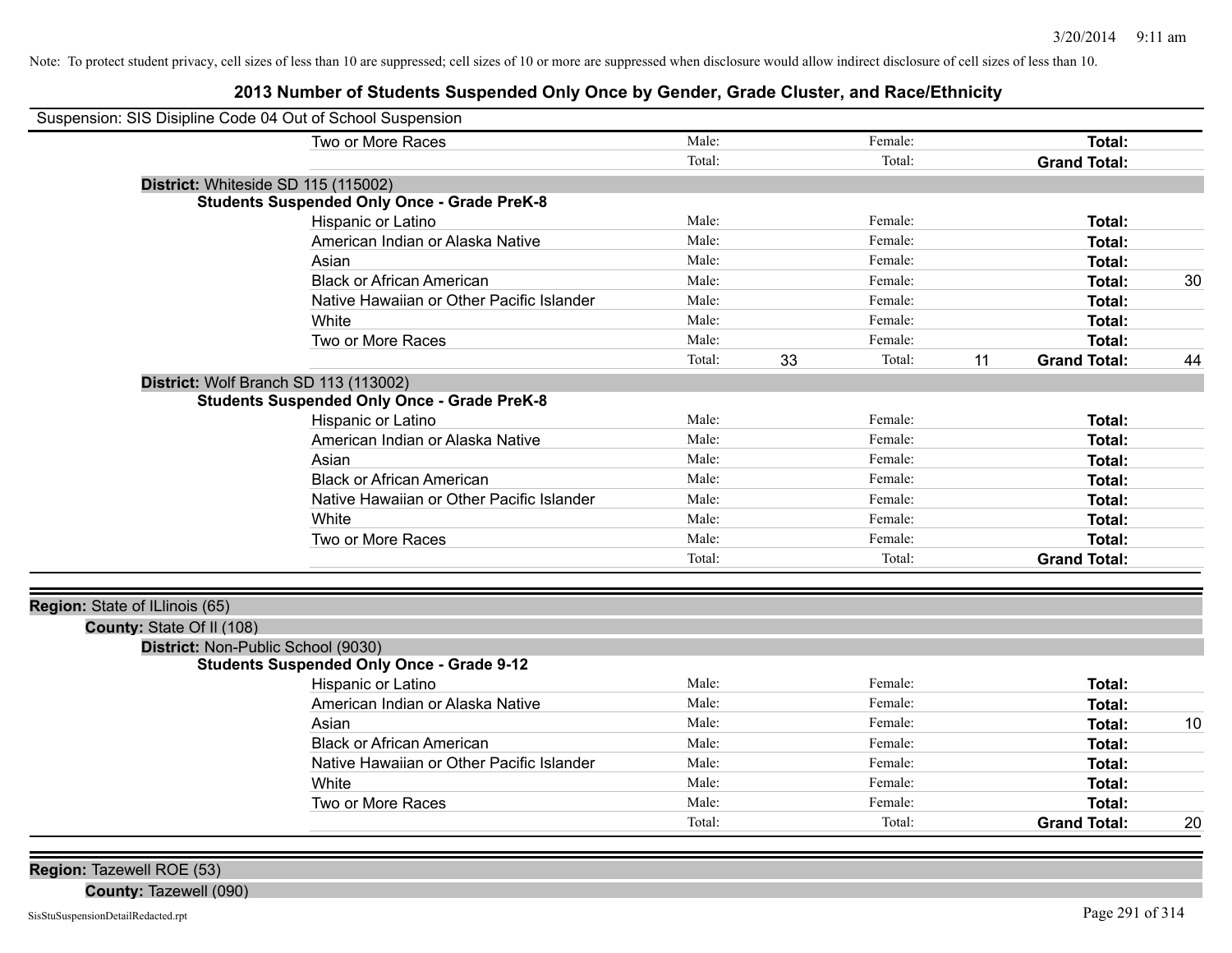| Suspension: SIS Disipline Code 04 Out of School Suspension |                                                    |        |         |                     |    |
|------------------------------------------------------------|----------------------------------------------------|--------|---------|---------------------|----|
| District: Central SD 51 (051002)                           |                                                    |        |         |                     |    |
|                                                            | <b>Students Suspended Only Once - Grade PreK-8</b> |        |         |                     |    |
|                                                            | Hispanic or Latino                                 | Male:  | Female: | Total:              |    |
|                                                            | American Indian or Alaska Native                   | Male:  | Female: | Total:              |    |
|                                                            | Asian                                              | Male:  | Female: | Total:              |    |
|                                                            | <b>Black or African American</b>                   | Male:  | Female: | Total:              |    |
|                                                            | Native Hawaiian or Other Pacific Islander          | Male:  | Female: | Total:              |    |
|                                                            | White                                              | Male:  | Female: | Total:              |    |
|                                                            | Two or More Races                                  | Male:  | Female: | Total:              |    |
|                                                            |                                                    | Total: | Total:  | <b>Grand Total:</b> |    |
|                                                            | District: Creve Coeur SD 76 (076002)               |        |         |                     |    |
|                                                            | <b>Students Suspended Only Once - Grade PreK-8</b> |        |         |                     |    |
|                                                            | Hispanic or Latino                                 | Male:  | Female: | Total:              |    |
|                                                            | American Indian or Alaska Native                   | Male:  | Female: | Total:              |    |
|                                                            | Asian                                              | Male:  | Female: | Total:              |    |
|                                                            | <b>Black or African American</b>                   | Male:  | Female: | Total:              |    |
|                                                            | Native Hawaiian or Other Pacific Islander          | Male:  | Female: | Total:              |    |
|                                                            | White                                              | Male:  | Female: | Total:              | 21 |
|                                                            | Two or More Races                                  | Male:  | Female: | Total:              |    |
|                                                            |                                                    | Total: | Total:  | <b>Grand Total:</b> |    |
|                                                            | District: Delavan CUSD 703 (703026)                |        |         |                     |    |
|                                                            | <b>Students Suspended Only Once - Grade PreK-8</b> |        |         |                     |    |
|                                                            | Hispanic or Latino                                 | Male:  | Female: | Total:              |    |
|                                                            | American Indian or Alaska Native                   | Male:  | Female: | Total:              |    |
|                                                            | Asian                                              | Male:  | Female: | Total:              |    |
|                                                            | <b>Black or African American</b>                   | Male:  | Female: | Total:              |    |
|                                                            | Native Hawaiian or Other Pacific Islander          | Male:  | Female: | Total:              |    |
|                                                            | White                                              | Male:  | Female: | Total:              |    |
|                                                            | Two or More Races                                  | Male:  | Female: | Total:              |    |
|                                                            |                                                    | Total: | Total:  | <b>Grand Total:</b> |    |
|                                                            | <b>Students Suspended Only Once - Grade 9-12</b>   |        |         |                     |    |
|                                                            | Hispanic or Latino                                 | Male:  | Female: | Total:              |    |
|                                                            | American Indian or Alaska Native                   | Male:  | Female: | Total:              |    |
|                                                            | Asian                                              | Male:  | Female: | Total:              |    |
|                                                            | <b>Black or African American</b>                   | Male:  | Female: | Total:              |    |
|                                                            | Native Hawaiian or Other Pacific Islander          | Male:  | Female: | Total:              |    |
|                                                            | White                                              | Male:  | Female: | Total:              |    |
|                                                            | Two or More Races                                  | Male:  | Female: | Total:              |    |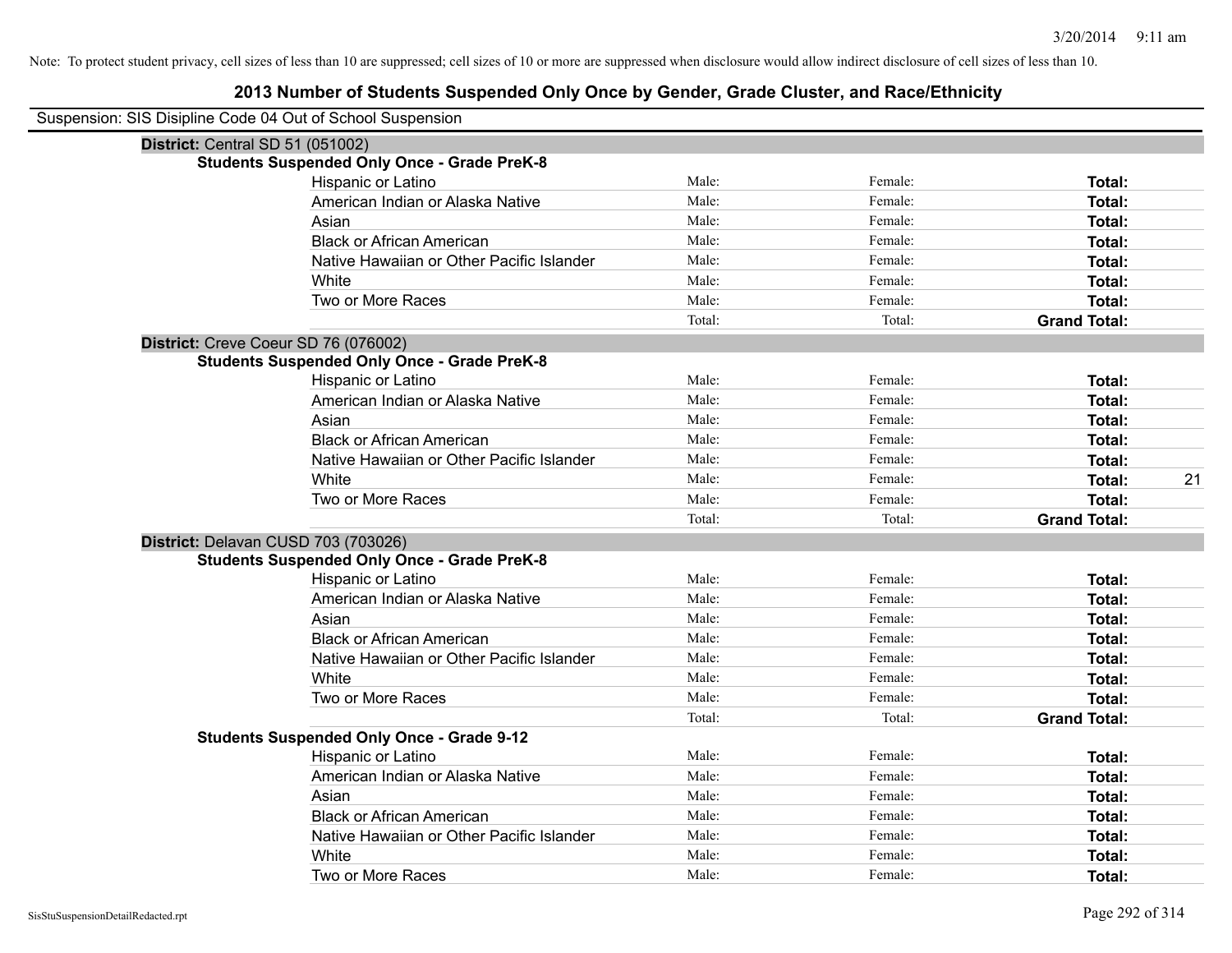| Suspension: SIS Disipline Code 04 Out of School Suspension |        |    |         |    |                     |    |
|------------------------------------------------------------|--------|----|---------|----|---------------------|----|
|                                                            | Total: |    | Total:  |    | <b>Grand Total:</b> |    |
| District: District 50 Schools (050002)                     |        |    |         |    |                     |    |
| <b>Students Suspended Only Once - Grade PreK-8</b>         |        |    |         |    |                     |    |
| Hispanic or Latino                                         | Male:  |    | Female: |    | Total:              |    |
| American Indian or Alaska Native                           | Male:  |    | Female: |    | Total:              |    |
| Asian                                                      | Male:  |    | Female: |    | Total:              |    |
| <b>Black or African American</b>                           | Male:  |    | Female: |    | Total:              |    |
| Native Hawaiian or Other Pacific Islander                  | Male:  |    | Female: |    | Total:              |    |
| White                                                      | Male:  |    | Female: |    | Total:              | 18 |
| Two or More Races                                          | Male:  |    | Female: |    | Total:              |    |
|                                                            | Total: |    | Total:  |    | <b>Grand Total:</b> |    |
| District: East Peoria CHSD 309 (309016)                    |        |    |         |    |                     |    |
| <b>Students Suspended Only Once - Grade 9-12</b>           |        |    |         |    |                     |    |
| Hispanic or Latino                                         | Male:  |    | Female: |    | Total:              |    |
| American Indian or Alaska Native                           | Male:  |    | Female: |    | Total:              |    |
| Asian                                                      | Male:  |    | Female: |    | Total:              |    |
| <b>Black or African American</b>                           | Male:  |    | Female: |    | Total:              |    |
| Native Hawaiian or Other Pacific Islander                  | Male:  |    | Female: |    | Total:              |    |
| White                                                      | Male:  | 40 | Female: | 31 | Total:              | 71 |
| Two or More Races                                          | Male:  |    | Female: |    | Total:              |    |
|                                                            | Total: |    | Total:  |    | <b>Grand Total:</b> | 81 |
| District: East Peoria SD 86 (086002)                       |        |    |         |    |                     |    |
| <b>Students Suspended Only Once - Grade PreK-8</b>         |        |    |         |    |                     |    |
| Hispanic or Latino                                         | Male:  |    | Female: |    | Total:              |    |
| American Indian or Alaska Native                           | Male:  |    | Female: |    | Total:              |    |
| Asian                                                      | Male:  |    | Female: |    | Total:              |    |
| <b>Black or African American</b>                           | Male:  |    | Female: |    | Total:              |    |
| Native Hawaiian or Other Pacific Islander                  | Male:  |    | Female: |    | Total:              |    |
| <b>White</b>                                               | Male:  |    | Female: |    | Total:              | 45 |
| Two or More Races                                          | Male:  |    | Female: |    | Total:              |    |
|                                                            | Total: |    | Total:  |    | <b>Grand Total:</b> |    |
| District: Morton CUSD 709 (709026)                         |        |    |         |    |                     |    |
| <b>Students Suspended Only Once - Grade PreK-8</b>         |        |    |         |    |                     |    |
| Hispanic or Latino                                         | Male:  |    | Female: |    | Total:              |    |
| American Indian or Alaska Native                           | Male:  |    | Female: |    | Total:              |    |
| Asian                                                      | Male:  |    | Female: |    | Total:              |    |
| <b>Black or African American</b>                           | Male:  |    | Female: |    | Total:              |    |
| Native Hawaiian or Other Pacific Islander                  | Male:  |    | Female: |    | Total:              |    |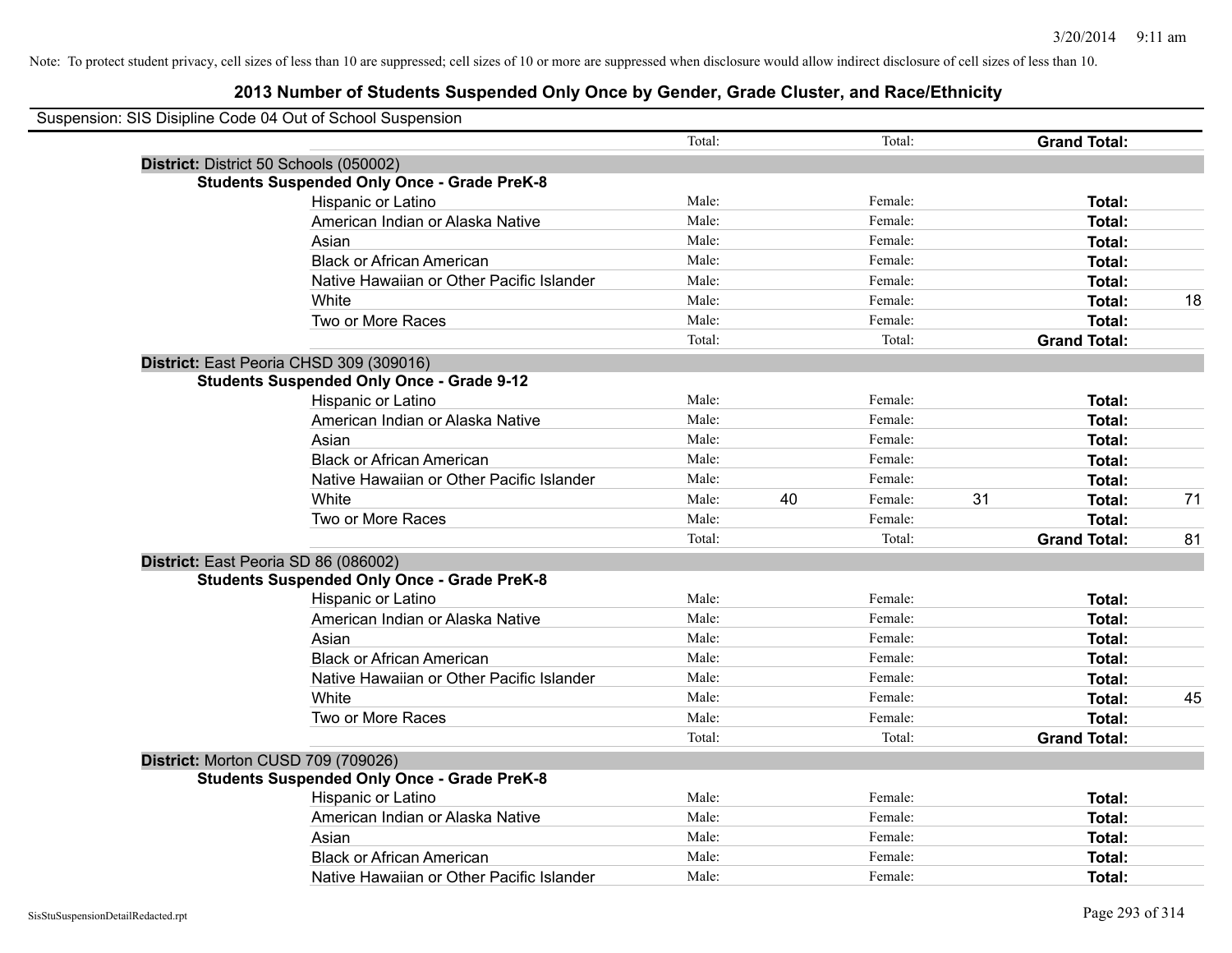| Suspension: SIS Disipline Code 04 Out of School Suspension |                                                    |        |     |         |    |                     |     |
|------------------------------------------------------------|----------------------------------------------------|--------|-----|---------|----|---------------------|-----|
|                                                            | White                                              | Male:  |     | Female: |    | Total:              |     |
|                                                            | Two or More Races                                  | Male:  |     | Female: |    | Total:              |     |
|                                                            |                                                    | Total: |     | Total:  |    | <b>Grand Total:</b> |     |
|                                                            | <b>Students Suspended Only Once - Grade 9-12</b>   |        |     |         |    |                     |     |
|                                                            | Hispanic or Latino                                 | Male:  |     | Female: |    | Total:              |     |
|                                                            | American Indian or Alaska Native                   | Male:  |     | Female: |    | Total:              |     |
|                                                            | Asian                                              | Male:  |     | Female: |    | Total:              |     |
|                                                            | <b>Black or African American</b>                   | Male:  |     | Female: |    | Total:              |     |
|                                                            | Native Hawaiian or Other Pacific Islander          | Male:  |     | Female: |    | Total:              |     |
|                                                            | White                                              | Male:  |     | Female: |    | Total:              | 16  |
|                                                            | Two or More Races                                  | Male:  |     | Female: |    | Total:              |     |
|                                                            |                                                    | Total: |     | Total:  |    | <b>Grand Total:</b> |     |
|                                                            | District: N Pekin & Marquette Hght SD 102 (102002) |        |     |         |    |                     |     |
|                                                            | <b>Students Suspended Only Once - Grade PreK-8</b> |        |     |         |    |                     |     |
|                                                            | Hispanic or Latino                                 | Male:  |     | Female: |    | Total:              |     |
|                                                            | American Indian or Alaska Native                   | Male:  |     | Female: |    | Total:              |     |
|                                                            | Asian                                              | Male:  |     | Female: |    | Total:              |     |
|                                                            | <b>Black or African American</b>                   | Male:  |     | Female: |    | Total:              |     |
|                                                            | Native Hawaiian or Other Pacific Islander          | Male:  |     | Female: |    | Total:              |     |
|                                                            | White                                              | Male:  |     | Female: |    | Total:              |     |
|                                                            | Two or More Races                                  | Male:  |     | Female: |    | Total:              |     |
|                                                            |                                                    | Total: |     | Total:  |    | <b>Grand Total:</b> |     |
| District: Pekin CSD 303 (303016)                           |                                                    |        |     |         |    |                     |     |
|                                                            | <b>Students Suspended Only Once - Grade 9-12</b>   |        |     |         |    |                     |     |
|                                                            | Hispanic or Latino                                 | Male:  |     | Female: |    | Total:              |     |
|                                                            | American Indian or Alaska Native                   | Male:  |     | Female: |    | Total:              |     |
|                                                            | Asian                                              | Male:  |     | Female: |    | Total:              |     |
|                                                            | <b>Black or African American</b>                   | Male:  |     | Female: |    | Total:              |     |
|                                                            | Native Hawaiian or Other Pacific Islander          | Male:  |     | Female: |    | Total:              |     |
|                                                            | White                                              | Male:  | 112 | Female: | 75 | Total:              | 187 |
|                                                            | Two or More Races                                  | Male:  |     | Female: |    | Total:              |     |
|                                                            |                                                    | Total: |     | Total:  |    | <b>Grand Total:</b> | 203 |
| District: Pekin PSD 108 (108002)                           |                                                    |        |     |         |    |                     |     |
|                                                            | <b>Students Suspended Only Once - Grade PreK-8</b> |        |     |         |    |                     |     |
|                                                            | Hispanic or Latino                                 | Male:  |     | Female: |    | Total:              |     |
|                                                            | American Indian or Alaska Native                   | Male:  |     | Female: |    | Total:              |     |
|                                                            | Asian                                              | Male:  |     | Female: |    | Total:              |     |
|                                                            | <b>Black or African American</b>                   | Male:  |     | Female: |    | Total:              |     |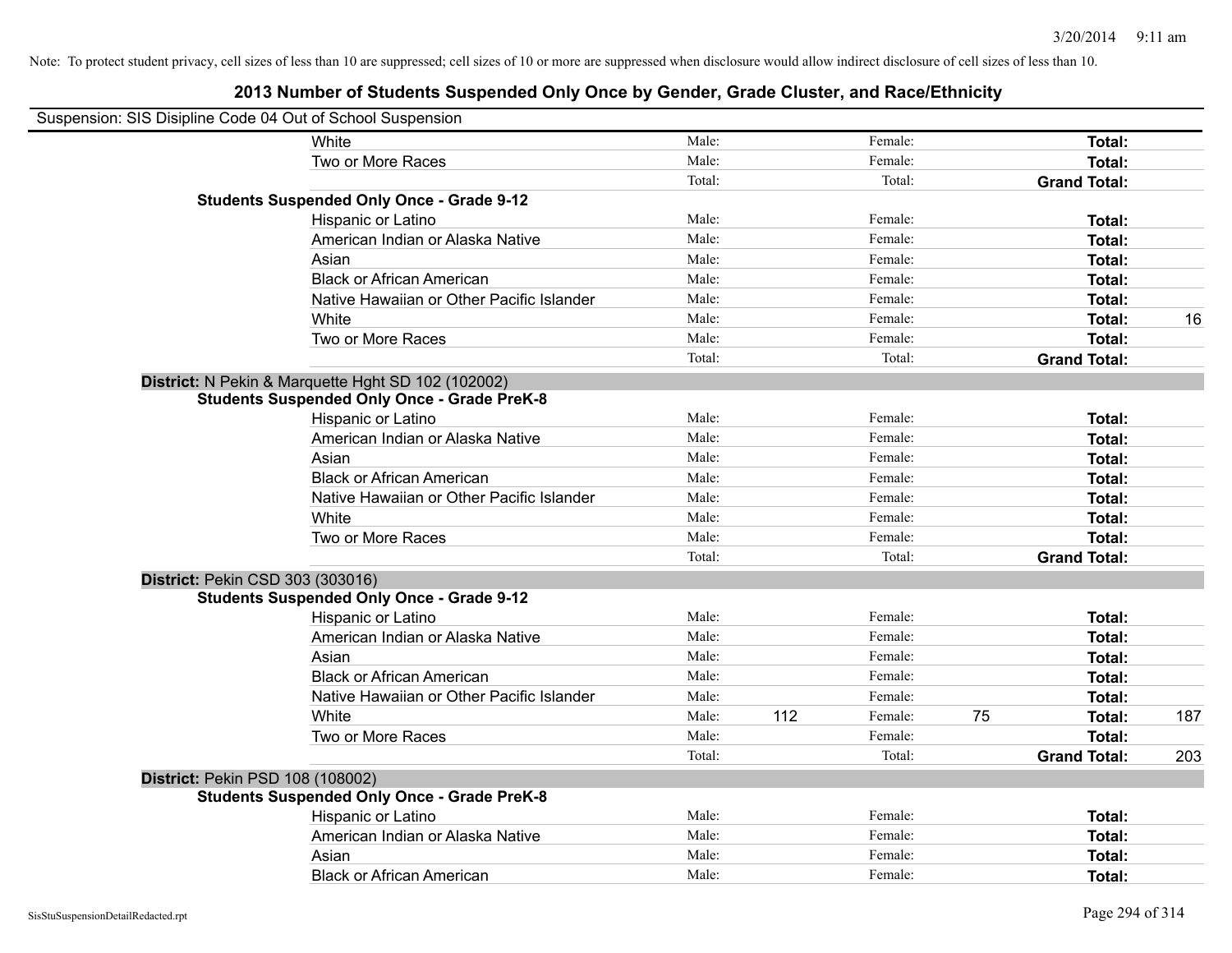| Suspension: SIS Disipline Code 04 Out of School Suspension |                                                    |        |    |         |    |                     |    |
|------------------------------------------------------------|----------------------------------------------------|--------|----|---------|----|---------------------|----|
|                                                            | Native Hawaiian or Other Pacific Islander          | Male:  |    | Female: |    | Total:              |    |
|                                                            | White                                              | Male:  | 31 | Female: | 12 | Total:              | 43 |
|                                                            | Two or More Races                                  | Male:  |    | Female: |    | Total:              |    |
|                                                            |                                                    | Total: |    | Total:  |    | <b>Grand Total:</b> | 53 |
|                                                            | District: Rankin CSD 98 (098002)                   |        |    |         |    |                     |    |
|                                                            | <b>Students Suspended Only Once - Grade PreK-8</b> |        |    |         |    |                     |    |
|                                                            | Hispanic or Latino                                 | Male:  |    | Female: |    | Total:              |    |
|                                                            | American Indian or Alaska Native                   | Male:  |    | Female: |    | Total:              |    |
|                                                            | Asian                                              | Male:  |    | Female: |    | Total:              |    |
|                                                            | <b>Black or African American</b>                   | Male:  |    | Female: |    | Total:              |    |
|                                                            | Native Hawaiian or Other Pacific Islander          | Male:  |    | Female: |    | Total:              |    |
|                                                            | White                                              | Male:  |    | Female: |    | Total:              |    |
|                                                            | Two or More Races                                  | Male:  |    | Female: |    | Total:              |    |
|                                                            |                                                    | Total: |    | Total:  |    | <b>Grand Total:</b> |    |
| District: Robein SD 85 (085002)                            |                                                    |        |    |         |    |                     |    |
|                                                            | <b>Students Suspended Only Once - Grade PreK-8</b> |        |    |         |    |                     |    |
|                                                            | Hispanic or Latino                                 | Male:  |    | Female: |    | Total:              |    |
|                                                            | American Indian or Alaska Native                   | Male:  |    | Female: |    | Total:              |    |
|                                                            | Asian                                              | Male:  |    | Female: |    | Total:              |    |
|                                                            | <b>Black or African American</b>                   | Male:  |    | Female: |    | Total:              |    |
|                                                            | Native Hawaiian or Other Pacific Islander          | Male:  |    | Female: |    | Total:              |    |
|                                                            | White                                              | Male:  |    | Female: |    | Total:              |    |
|                                                            | Two or More Races                                  | Male:  |    | Female: |    | Total:              |    |
|                                                            |                                                    | Total: |    | Total:  |    | <b>Grand Total:</b> |    |
|                                                            | District: South Pekin SD 137 (137002)              |        |    |         |    |                     |    |
|                                                            | <b>Students Suspended Only Once - Grade PreK-8</b> |        |    |         |    |                     |    |
|                                                            | Hispanic or Latino                                 | Male:  |    | Female: |    | Total:              |    |
|                                                            | American Indian or Alaska Native                   | Male:  |    | Female: |    | Total:              |    |
|                                                            | Asian                                              | Male:  |    | Female: |    | Total:              |    |
|                                                            | <b>Black or African American</b>                   | Male:  |    | Female: |    | Total:              |    |
|                                                            | Native Hawaiian or Other Pacific Islander          | Male:  |    | Female: |    | Total:              |    |
|                                                            | White                                              | Male:  |    | Female: |    | Total:              |    |
|                                                            | Two or More Races                                  | Male:  |    | Female: |    | Total:              |    |
|                                                            |                                                    | Total: |    | Total:  |    | <b>Grand Total:</b> |    |
|                                                            | District: Tremont CUSD 702 (702026)                |        |    |         |    |                     |    |
|                                                            | <b>Students Suspended Only Once - Grade PreK-8</b> |        |    |         |    |                     |    |
|                                                            | Hispanic or Latino                                 | Male:  |    | Female: |    | Total:              |    |
|                                                            | American Indian or Alaska Native                   | Male:  |    | Female: |    | Total:              |    |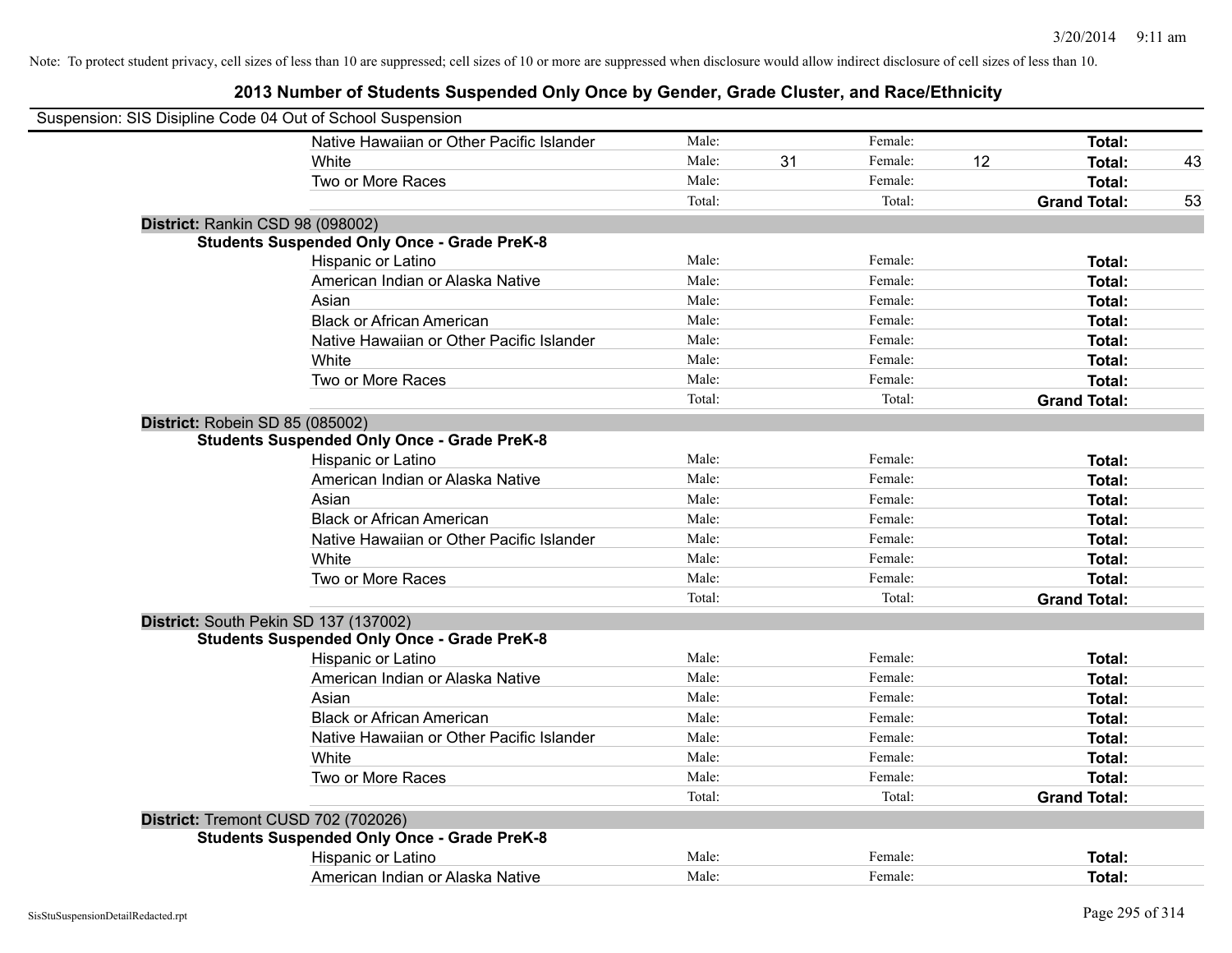# **2013 Number of Students Suspended Only Once by Gender, Grade Cluster, and Race/Ethnicity**

| Suspension: SIS Disipline Code 04 Out of School Suspension |  |  |  |
|------------------------------------------------------------|--|--|--|
|------------------------------------------------------------|--|--|--|

| usperision. Sis Disiplifie Code 04 Out of Scribol Susperision |                                                    |        |         |                     |    |
|---------------------------------------------------------------|----------------------------------------------------|--------|---------|---------------------|----|
|                                                               | Asian                                              | Male:  | Female: | Total:              |    |
|                                                               | <b>Black or African American</b>                   | Male:  | Female: | Total:              |    |
|                                                               | Native Hawaiian or Other Pacific Islander          | Male:  | Female: | Total:              |    |
|                                                               | White                                              | Male:  | Female: | Total:              |    |
|                                                               | Two or More Races                                  | Male:  | Female: | Total:              |    |
|                                                               |                                                    | Total: | Total:  | <b>Grand Total:</b> |    |
|                                                               | <b>Students Suspended Only Once - Grade 9-12</b>   |        |         |                     |    |
|                                                               | Hispanic or Latino                                 | Male:  | Female: | Total:              |    |
|                                                               | American Indian or Alaska Native                   | Male:  | Female: | Total:              |    |
|                                                               | Asian                                              | Male:  | Female: | Total:              |    |
|                                                               | <b>Black or African American</b>                   | Male:  | Female: | Total:              |    |
|                                                               | Native Hawaiian or Other Pacific Islander          | Male:  | Female: | Total:              |    |
|                                                               | White                                              | Male:  | Female: | Total:              |    |
|                                                               | Two or More Races                                  | Male:  | Female: | Total:              |    |
|                                                               |                                                    | Total: | Total:  | <b>Grand Total:</b> |    |
|                                                               | District: Washington CHSD 308 (308016)             |        |         |                     |    |
|                                                               | <b>Students Suspended Only Once - Grade 9-12</b>   |        |         |                     |    |
|                                                               | Hispanic or Latino                                 | Male:  | Female: | Total:              |    |
|                                                               | American Indian or Alaska Native                   | Male:  | Female: | <b>Total:</b>       |    |
|                                                               | Asian                                              | Male:  | Female: | Total:              |    |
|                                                               | <b>Black or African American</b>                   | Male:  | Female: | Total:              |    |
|                                                               | Native Hawaiian or Other Pacific Islander          | Male:  | Female: | Total:              |    |
|                                                               | White                                              | Male:  | Female: | Total:              | 31 |
|                                                               | Two or More Races                                  | Male:  | Female: | Total:              |    |
|                                                               |                                                    | Total: | Total:  | <b>Grand Total:</b> |    |
|                                                               | District: Washington SD 52 (052002)                |        |         |                     |    |
|                                                               | <b>Students Suspended Only Once - Grade PreK-8</b> |        |         |                     |    |
|                                                               | Hispanic or Latino                                 | Male:  | Female: | Total:              |    |
|                                                               | American Indian or Alaska Native                   | Male:  | Female: | <b>Total:</b>       |    |
|                                                               | Asian                                              | Male:  | Female: | Total:              |    |
|                                                               | <b>Black or African American</b>                   | Male:  | Female: | Total:              |    |
|                                                               | Native Hawaiian or Other Pacific Islander          | Male:  | Female: | Total:              |    |
|                                                               | White                                              | Male:  | Female: | Total:              |    |
|                                                               | Two or More Races                                  | Male:  | Female: | Total:              |    |
|                                                               |                                                    | Total: | Total:  | <b>Grand Total:</b> |    |
|                                                               |                                                    |        |         |                     |    |

**County:** Non-Public School (000)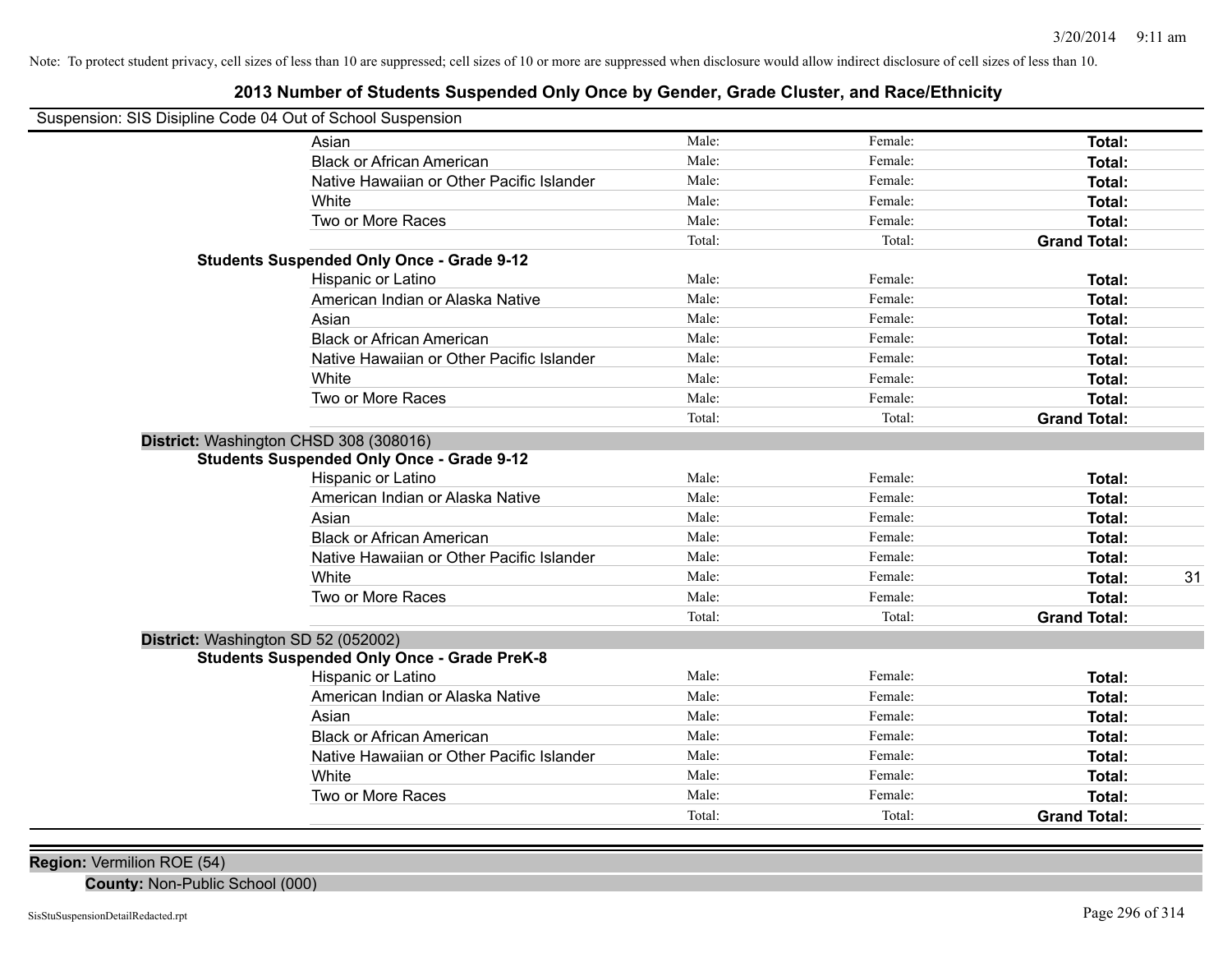# **2013 Number of Students Suspended Only Once by Gender, Grade Cluster, and Race/Ethnicity**

| Suspension: SIS Disipline Code 04 Out of School Suspension |                                                    |        |         |                     |
|------------------------------------------------------------|----------------------------------------------------|--------|---------|---------------------|
| District: Vermilion ROE (000000)                           |                                                    |        |         |                     |
|                                                            | <b>Students Suspended Only Once - Grade 9-12</b>   |        |         |                     |
|                                                            | Hispanic or Latino                                 | Male:  | Female: | Total:              |
|                                                            | American Indian or Alaska Native                   | Male:  | Female: | Total:              |
|                                                            | Asian                                              | Male:  | Female: | Total:              |
|                                                            | <b>Black or African American</b>                   | Male:  | Female: | Total:              |
|                                                            | Native Hawaiian or Other Pacific Islander          | Male:  | Female: | Total:              |
|                                                            | White                                              | Male:  | Female: | Total:              |
|                                                            | Two or More Races                                  | Male:  | Female: | Total:              |
|                                                            |                                                    | Total: | Total:  | <b>Grand Total:</b> |
| County: Vermilion (092)                                    |                                                    |        |         |                     |
|                                                            | District: Armstrong Twp HSD 225 (225017)           |        |         |                     |
|                                                            | <b>Students Suspended Only Once - Grade 9-12</b>   |        |         |                     |
|                                                            | Hispanic or Latino                                 | Male:  | Female: | Total:              |
|                                                            | American Indian or Alaska Native                   | Male:  | Female: | Total:              |
|                                                            | Asian                                              | Male:  | Female: | Total:              |
|                                                            | <b>Black or African American</b>                   | Male:  | Female: | Total:              |
|                                                            | Native Hawaiian or Other Pacific Islander          | Male:  | Female: | Total:              |
|                                                            | White                                              | Male:  | Female: | Total:              |
|                                                            | Two or More Races                                  | Male:  | Female: | Total:              |
|                                                            |                                                    | Total: | Total:  | <b>Grand Total:</b> |
|                                                            | District: Bismarck Henning CUSD (001026)           |        |         |                     |
|                                                            | <b>Students Suspended Only Once - Grade PreK-8</b> |        |         |                     |
|                                                            | Hispanic or Latino                                 | Male:  | Female: | Total:              |
|                                                            | American Indian or Alaska Native                   | Male:  | Female: | Total:              |
|                                                            | Asian                                              | Male:  | Female: | Total:              |
|                                                            | <b>Black or African American</b>                   | Male:  | Female: | Total:              |
|                                                            | Native Hawaiian or Other Pacific Islander          | Male:  | Female: | Total:              |
|                                                            | White                                              | Male:  | Female: | Total:              |
|                                                            | Two or More Races                                  | Male:  | Female: | Total:              |
|                                                            |                                                    | Total: | Total:  | <b>Grand Total:</b> |
|                                                            | <b>Students Suspended Only Once - Grade 9-12</b>   |        |         |                     |
|                                                            | Hispanic or Latino                                 | Male:  | Female: | Total:              |
|                                                            | American Indian or Alaska Native                   | Male:  | Female: | Total:              |
|                                                            | Asian                                              | Male:  | Female: | Total:              |
|                                                            | <b>Black or African American</b>                   | Male:  | Female: | Total:              |
|                                                            | Native Hawaiian or Other Pacific Islander          | Male:  | Female: | Total:              |
|                                                            | White                                              | Male:  | Female: | 24<br>Total:        |

 $\overline{\phantom{0}}$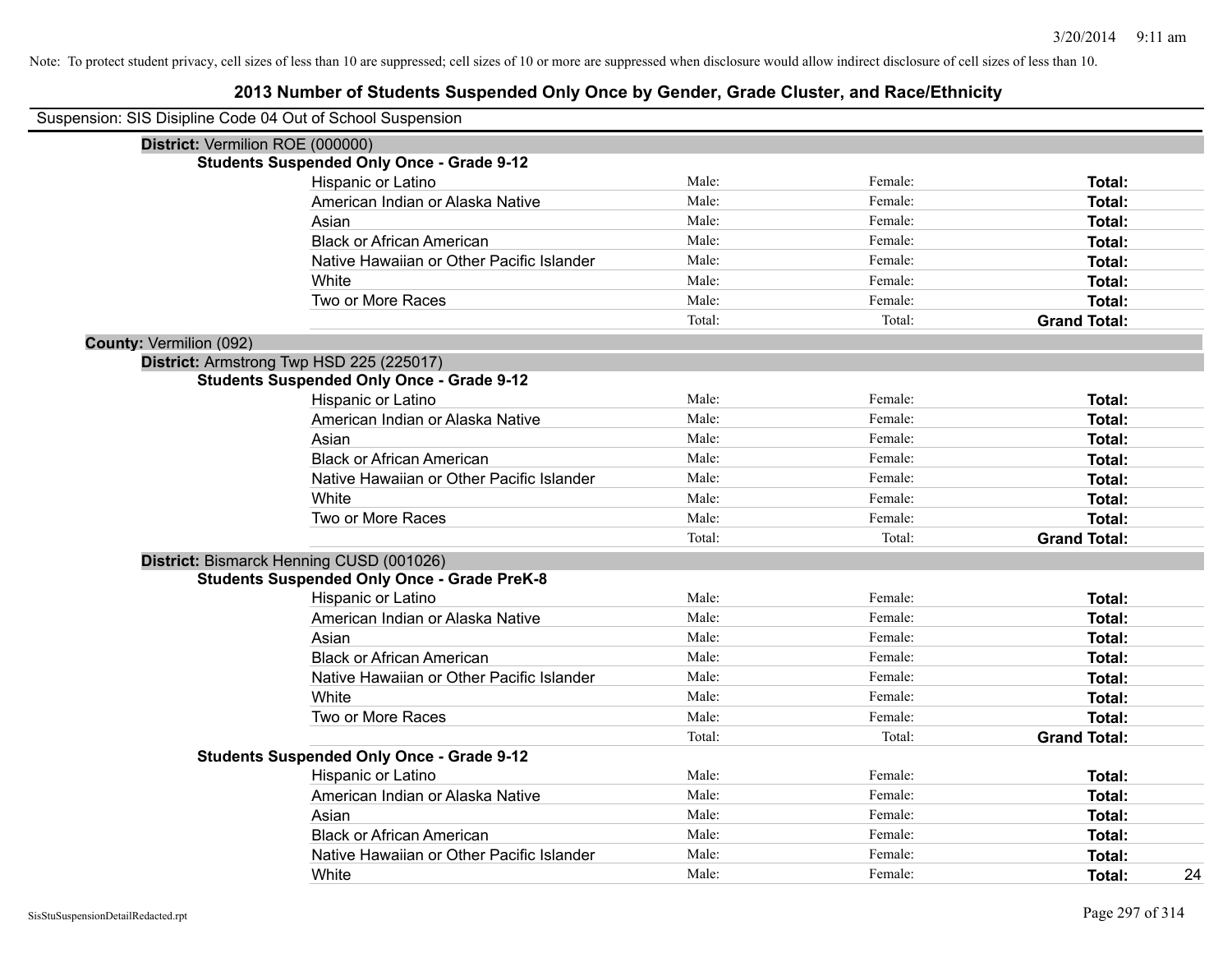|                                    | Suspension: SIS Disipline Code 04 Out of School Suspension |        |     |         |    |                     |     |
|------------------------------------|------------------------------------------------------------|--------|-----|---------|----|---------------------|-----|
|                                    | Two or More Races                                          | Male:  |     | Female: |    | Total:              |     |
|                                    |                                                            | Total: |     | Total:  |    | <b>Grand Total:</b> |     |
|                                    | District: Catlin CUSD 5 (005026)                           |        |     |         |    |                     |     |
|                                    | <b>Students Suspended Only Once - Grade PreK-8</b>         |        |     |         |    |                     |     |
|                                    | Hispanic or Latino                                         | Male:  |     | Female: |    | Total:              |     |
|                                    | American Indian or Alaska Native                           | Male:  |     | Female: |    | Total:              |     |
|                                    | Asian                                                      | Male:  |     | Female: |    | Total:              |     |
|                                    | <b>Black or African American</b>                           | Male:  |     | Female: |    | Total:              |     |
|                                    | Native Hawaiian or Other Pacific Islander                  | Male:  |     | Female: |    | Total:              |     |
|                                    | White                                                      | Male:  |     | Female: |    | Total:              | 14  |
|                                    | Two or More Races                                          | Male:  |     | Female: |    | Total:              |     |
|                                    |                                                            | Total: |     | Total:  |    | <b>Grand Total:</b> |     |
|                                    | <b>Students Suspended Only Once - Grade 9-12</b>           |        |     |         |    |                     |     |
|                                    | Hispanic or Latino                                         | Male:  |     | Female: |    | Total:              |     |
|                                    | American Indian or Alaska Native                           | Male:  |     | Female: |    | Total:              |     |
|                                    | Asian                                                      | Male:  |     | Female: |    | Total:              |     |
|                                    | <b>Black or African American</b>                           | Male:  |     | Female: |    | Total:              |     |
|                                    | Native Hawaiian or Other Pacific Islander                  | Male:  |     | Female: |    | Total:              |     |
|                                    | White                                                      | Male:  |     | Female: |    | Total:              | 11  |
|                                    | Two or More Races                                          | Male:  |     | Female: |    | Total:              |     |
|                                    |                                                            | Total: |     | Total:  |    | <b>Grand Total:</b> |     |
|                                    | District: Danville CCSD 118 (118024)                       |        |     |         |    |                     |     |
|                                    | <b>Students Suspended Only Once - Grade PreK-8</b>         |        |     |         |    |                     |     |
|                                    | Hispanic or Latino                                         | Male:  |     | Female: |    | Total:              | 12  |
|                                    | American Indian or Alaska Native                           | Male:  |     | Female: |    | Total:              |     |
|                                    | Asian                                                      | Male:  |     | Female: |    | Total:              |     |
|                                    | <b>Black or African American</b>                           | Male:  | 113 | Female: | 79 | Total:              | 192 |
|                                    | Native Hawaiian or Other Pacific Islander                  | Male:  |     | Female: |    | Total:              |     |
|                                    | White                                                      | Male:  | 64  | Female: | 28 | Total:              | 92  |
|                                    | Two or More Races                                          | Male:  |     | Female: |    | Total:              | 21  |
|                                    |                                                            | Total: |     | Total:  |    | <b>Grand Total:</b> |     |
|                                    | <b>Students Suspended Only Once - Grade 9-12</b>           |        |     |         |    |                     |     |
|                                    | Hispanic or Latino                                         | Male:  |     | Female: |    | Total:              | 16  |
|                                    | American Indian or Alaska Native                           | Male:  |     | Female: |    | Total:              |     |
|                                    | Asian                                                      | Male:  |     | Female: |    | Total:              |     |
|                                    | <b>Black or African American</b>                           | Male:  | 45  | Female: | 37 | Total:              | 82  |
|                                    | Native Hawaiian or Other Pacific Islander                  | Male:  |     | Female: |    | Total:              |     |
|                                    | White                                                      | Male:  | 30  | Female: | 21 | Total:              | 51  |
|                                    | Two or More Races                                          | Male:  |     | Female: |    | Total:              | 10  |
| SisStuSuspensionDetailRedacted.rpt |                                                            |        |     |         |    | Page 298 of 314     |     |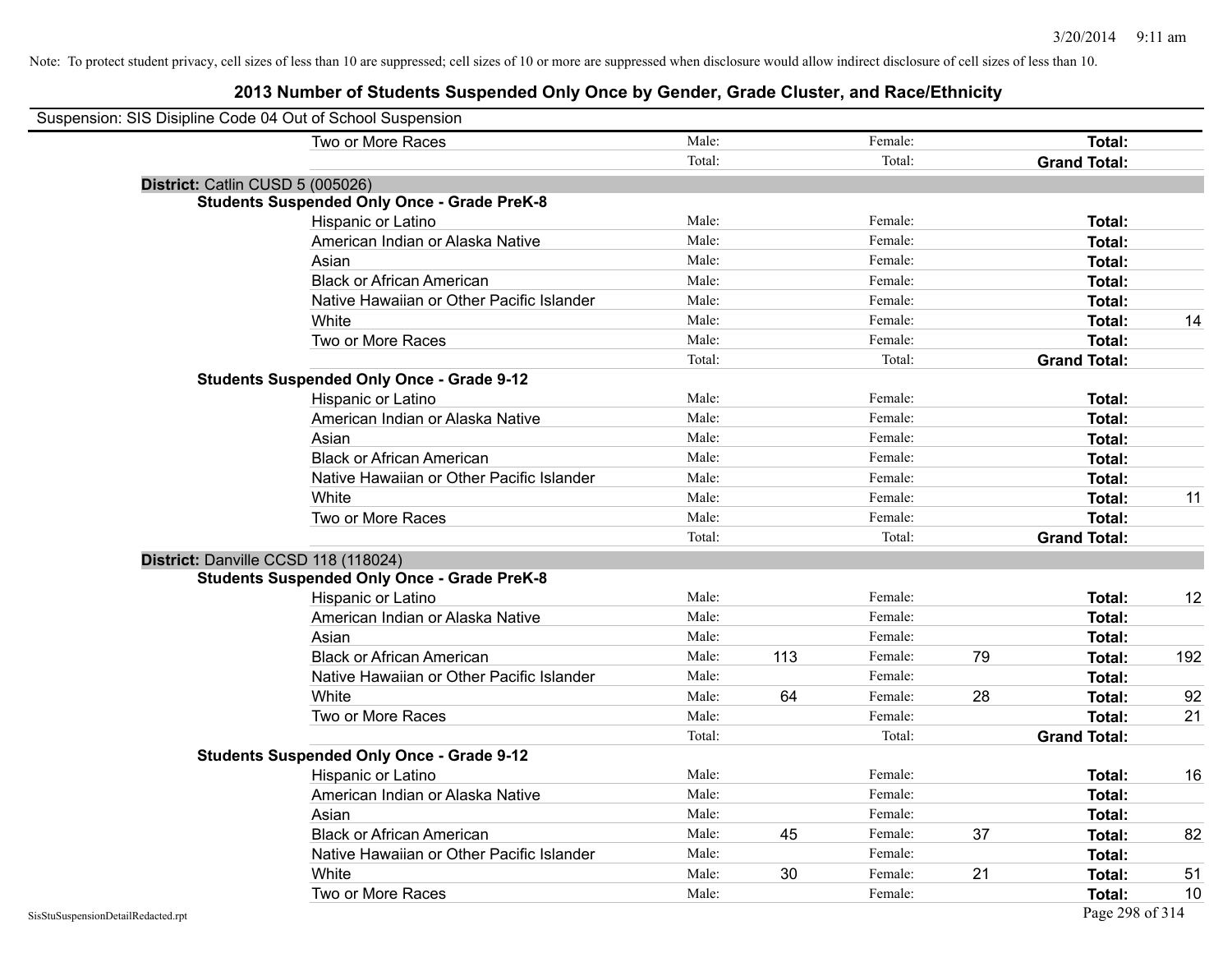| Suspension: SIS Disipline Code 04 Out of School Suspension |                                                    |        |    |         |    |                     |    |
|------------------------------------------------------------|----------------------------------------------------|--------|----|---------|----|---------------------|----|
|                                                            |                                                    | Total: |    | Total:  |    | <b>Grand Total:</b> |    |
|                                                            | District: Georgetown-Ridge Farm CUD 4 (004026)     |        |    |         |    |                     |    |
|                                                            | <b>Students Suspended Only Once - Grade PreK-8</b> |        |    |         |    |                     |    |
|                                                            | Hispanic or Latino                                 | Male:  |    | Female: |    | Total:              |    |
|                                                            | American Indian or Alaska Native                   | Male:  |    | Female: |    | Total:              |    |
|                                                            | Asian                                              | Male:  |    | Female: |    | Total:              |    |
|                                                            | <b>Black or African American</b>                   | Male:  |    | Female: |    | Total:              |    |
|                                                            | Native Hawaiian or Other Pacific Islander          | Male:  |    | Female: |    | Total:              |    |
|                                                            | White                                              | Male:  |    | Female: |    | Total:              | 27 |
|                                                            | Two or More Races                                  | Male:  |    | Female: |    | Total:              |    |
|                                                            |                                                    | Total: |    | Total:  |    | <b>Grand Total:</b> |    |
|                                                            | <b>Students Suspended Only Once - Grade 9-12</b>   |        |    |         |    |                     |    |
|                                                            | Hispanic or Latino                                 | Male:  |    | Female: |    | Total:              |    |
|                                                            | American Indian or Alaska Native                   | Male:  |    | Female: |    | Total:              |    |
|                                                            | Asian                                              | Male:  |    | Female: |    | Total:              |    |
|                                                            | <b>Black or African American</b>                   | Male:  |    | Female: |    | Total:              |    |
|                                                            | Native Hawaiian or Other Pacific Islander          | Male:  |    | Female: |    | Total:              |    |
|                                                            | White                                              | Male:  |    | Female: |    | Total:              | 20 |
|                                                            | Two or More Races                                  | Male:  |    | Female: |    | Total:              |    |
|                                                            |                                                    | Total: |    | Total:  |    | <b>Grand Total:</b> |    |
|                                                            | District: Hoopeston Area CUSD 11 (011026)          |        |    |         |    |                     |    |
|                                                            | <b>Students Suspended Only Once - Grade PreK-8</b> |        |    |         |    |                     |    |
|                                                            | Hispanic or Latino                                 | Male:  |    | Female: |    | Total:              |    |
|                                                            | American Indian or Alaska Native                   | Male:  |    | Female: |    | Total:              |    |
|                                                            | Asian                                              | Male:  |    | Female: |    | Total:              |    |
|                                                            | <b>Black or African American</b>                   | Male:  |    | Female: |    | Total:              |    |
|                                                            | Native Hawaiian or Other Pacific Islander          | Male:  |    | Female: |    | Total:              |    |
|                                                            | White                                              | Male:  |    | Female: |    | Total:              | 16 |
|                                                            | Two or More Races                                  | Male:  |    | Female: |    | Total:              |    |
|                                                            |                                                    | Total: |    | Total:  |    | <b>Grand Total:</b> |    |
|                                                            | <b>Students Suspended Only Once - Grade 9-12</b>   |        |    |         |    |                     |    |
|                                                            | Hispanic or Latino                                 | Male:  |    | Female: |    | Total:              |    |
|                                                            | American Indian or Alaska Native                   | Male:  |    | Female: |    | Total:              |    |
|                                                            | Asian                                              | Male:  |    | Female: |    | Total:              |    |
|                                                            | <b>Black or African American</b>                   | Male:  |    | Female: |    | Total:              |    |
|                                                            | Native Hawaiian or Other Pacific Islander          | Male:  |    | Female: |    | Total:              |    |
|                                                            | White                                              | Male:  | 18 | Female: | 13 | Total:              | 31 |
|                                                            | Two or More Races                                  | Male:  |    | Female: |    | Total:              |    |
|                                                            |                                                    | Total: |    | Total:  |    | <b>Grand Total:</b> |    |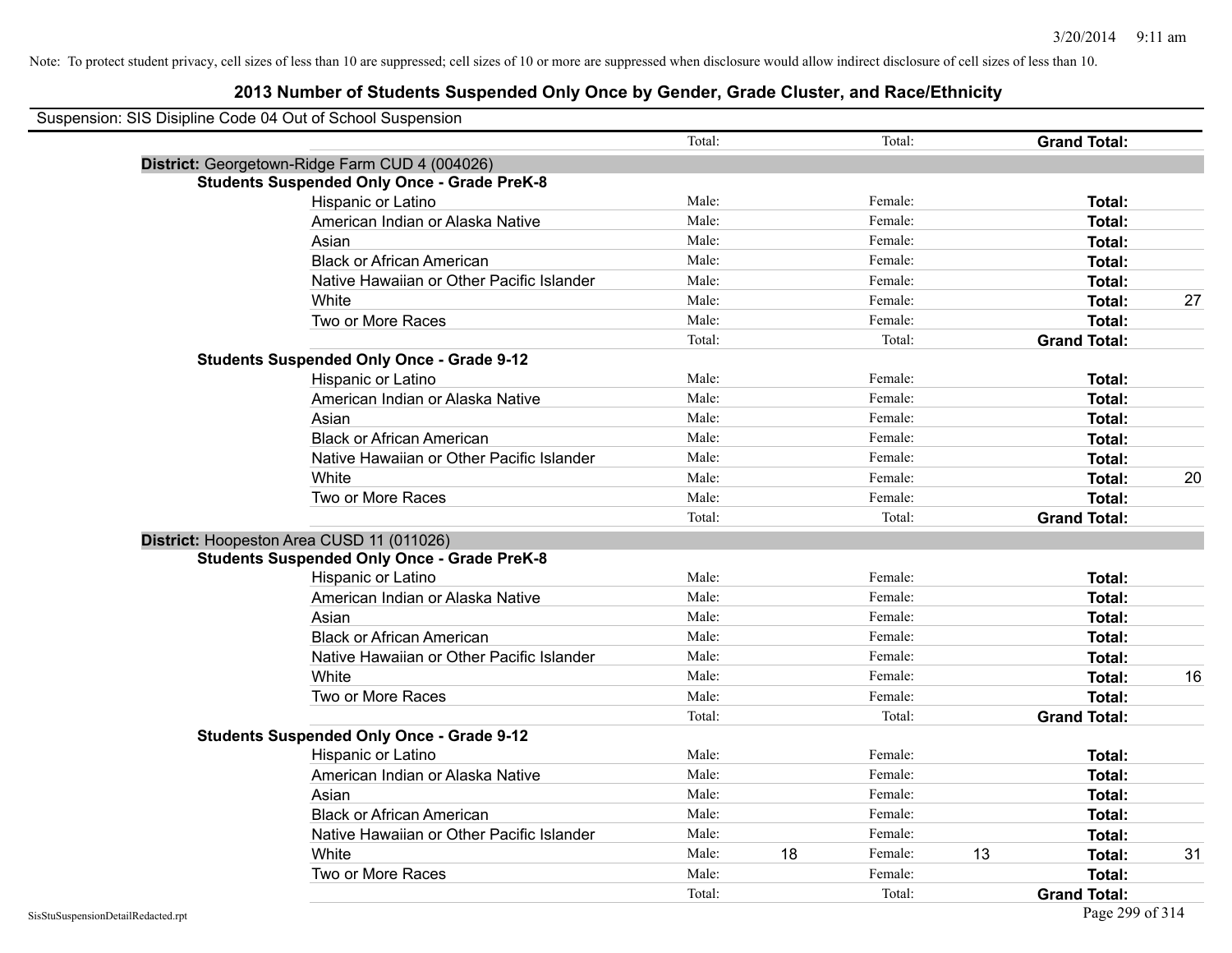| Suspension: SIS Disipline Code 04 Out of School Suspension |                                                    |        |         |                     |    |
|------------------------------------------------------------|----------------------------------------------------|--------|---------|---------------------|----|
|                                                            | District: Jamaica CUSD 12 (012026)                 |        |         |                     |    |
|                                                            | <b>Students Suspended Only Once - Grade PreK-8</b> |        |         |                     |    |
|                                                            | Hispanic or Latino                                 | Male:  | Female: | Total:              |    |
|                                                            | American Indian or Alaska Native                   | Male:  | Female: | Total:              |    |
|                                                            | Asian                                              | Male:  | Female: | Total:              |    |
|                                                            | <b>Black or African American</b>                   | Male:  | Female: | Total:              |    |
|                                                            | Native Hawaiian or Other Pacific Islander          | Male:  | Female: | Total:              |    |
|                                                            | White                                              | Male:  | Female: | Total:              |    |
|                                                            | Two or More Races                                  | Male:  | Female: | Total:              |    |
|                                                            |                                                    | Total: | Total:  | <b>Grand Total:</b> |    |
|                                                            | District: Oakwood CUSD 76 (076026)                 |        |         |                     |    |
|                                                            | <b>Students Suspended Only Once - Grade PreK-8</b> |        |         |                     |    |
|                                                            | Hispanic or Latino                                 | Male:  | Female: | Total:              |    |
|                                                            | American Indian or Alaska Native                   | Male:  | Female: | Total:              |    |
|                                                            | Asian                                              | Male:  | Female: | Total:              |    |
|                                                            | <b>Black or African American</b>                   | Male:  | Female: | Total:              |    |
|                                                            | Native Hawaiian or Other Pacific Islander          | Male:  | Female: | Total:              |    |
|                                                            | White                                              | Male:  | Female: | Total:              | 27 |
|                                                            | Two or More Races                                  | Male:  | Female: | Total:              |    |
|                                                            |                                                    | Total: | Total:  | <b>Grand Total:</b> |    |
|                                                            | <b>Students Suspended Only Once - Grade 9-12</b>   |        |         |                     |    |
|                                                            | Hispanic or Latino                                 | Male:  | Female: | Total:              |    |
|                                                            | American Indian or Alaska Native                   | Male:  | Female: | Total:              |    |
|                                                            | Asian                                              | Male:  | Female: | Total:              |    |
|                                                            | <b>Black or African American</b>                   | Male:  | Female: | Total:              |    |
|                                                            | Native Hawaiian or Other Pacific Islander          | Male:  | Female: | Total:              |    |
|                                                            | White                                              | Male:  | Female: | Total:              | 11 |
|                                                            | Two or More Races                                  | Male:  | Female: | Total:              |    |
|                                                            |                                                    | Total: | Total:  | <b>Grand Total:</b> |    |
|                                                            | District: Potomac CUSD 10 (010026)                 |        |         |                     |    |
|                                                            | <b>Students Suspended Only Once - Grade PreK-8</b> |        |         |                     |    |
|                                                            | Hispanic or Latino                                 | Male:  | Female: | Total:              |    |
|                                                            | American Indian or Alaska Native                   | Male:  | Female: | Total:              |    |
|                                                            | Asian                                              | Male:  | Female: | Total:              |    |
|                                                            | <b>Black or African American</b>                   | Male:  | Female: | Total:              |    |
|                                                            | Native Hawaiian or Other Pacific Islander          | Male:  | Female: | Total:              |    |
|                                                            | White                                              | Male:  | Female: | Total:              |    |
|                                                            | Two or More Races                                  | Male:  | Female: | Total:              |    |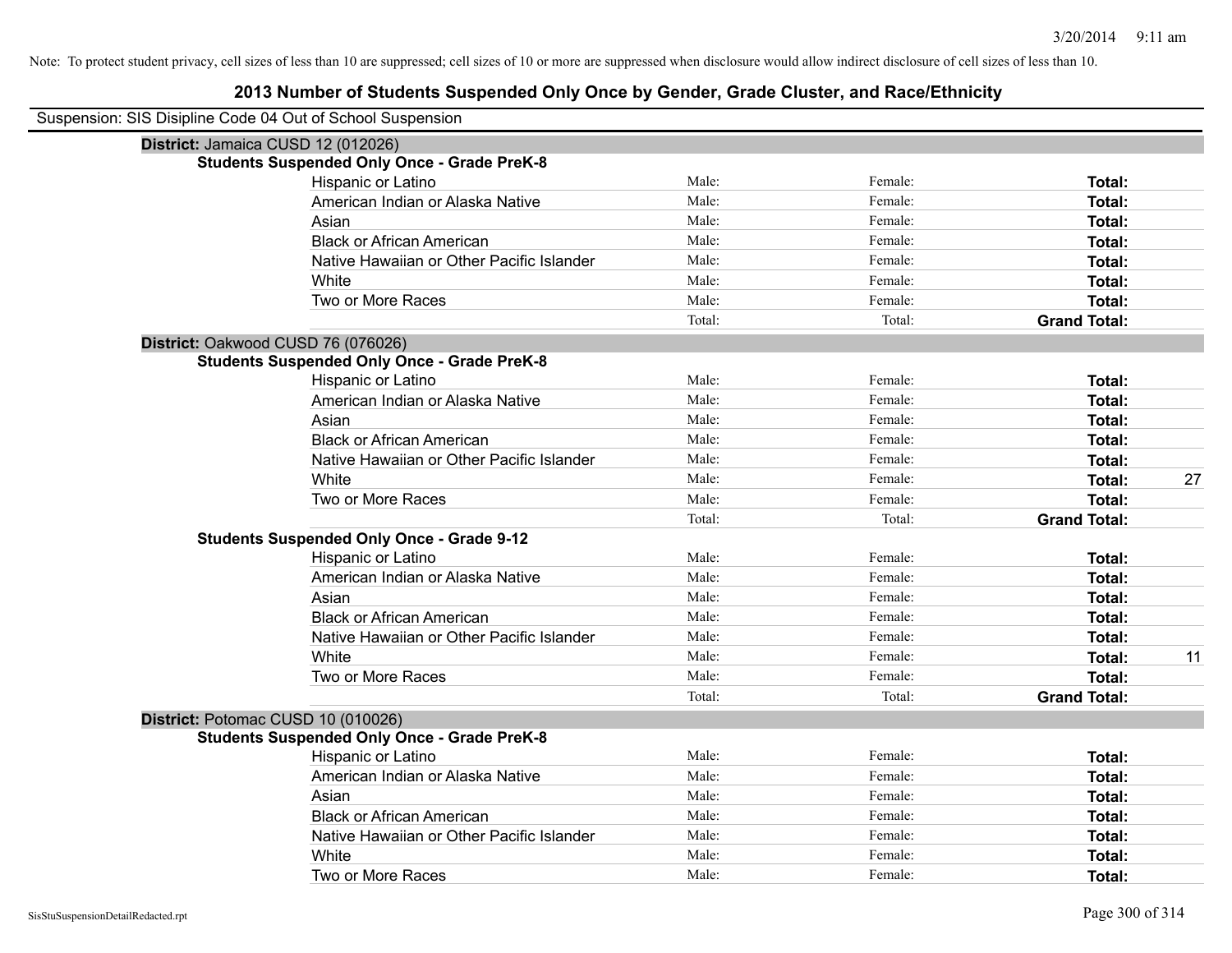|                            | Suspension: SIS Disipline Code 04 Out of School Suspension |                                           |        |    |         |    |                     |    |
|----------------------------|------------------------------------------------------------|-------------------------------------------|--------|----|---------|----|---------------------|----|
|                            |                                                            |                                           | Total: |    | Total:  |    | <b>Grand Total:</b> |    |
|                            | District: Rossville-Alvin CUSD 7 (007026)                  |                                           |        |    |         |    |                     |    |
|                            | <b>Students Suspended Only Once - Grade PreK-8</b>         |                                           |        |    |         |    |                     |    |
|                            | Hispanic or Latino                                         |                                           | Male:  |    | Female: |    | Total:              |    |
|                            |                                                            | American Indian or Alaska Native          | Male:  |    | Female: |    | Total:              |    |
|                            | Asian                                                      |                                           | Male:  |    | Female: |    | Total:              |    |
|                            | <b>Black or African American</b>                           |                                           | Male:  |    | Female: |    | Total:              |    |
|                            |                                                            | Native Hawaiian or Other Pacific Islander | Male:  |    | Female: |    | Total:              |    |
|                            | White                                                      |                                           | Male:  |    | Female: |    | Total:              |    |
|                            | Two or More Races                                          |                                           | Male:  |    | Female: |    | Total:              |    |
|                            |                                                            |                                           | Total: |    | Total:  |    | <b>Grand Total:</b> |    |
|                            | District: Westville CUSD 2 (002026)                        |                                           |        |    |         |    |                     |    |
|                            | <b>Students Suspended Only Once - Grade PreK-8</b>         |                                           |        |    |         |    |                     |    |
|                            | Hispanic or Latino                                         |                                           | Male:  |    | Female: |    | Total:              |    |
|                            |                                                            | American Indian or Alaska Native          | Male:  |    | Female: |    | Total:              |    |
|                            | Asian                                                      |                                           | Male:  |    | Female: |    | Total:              |    |
|                            | <b>Black or African American</b>                           |                                           | Male:  |    | Female: |    | Total:              |    |
|                            |                                                            | Native Hawaiian or Other Pacific Islander | Male:  |    | Female: |    | Total:              |    |
|                            | White                                                      |                                           | Male:  |    | Female: |    | Total:              | 52 |
|                            | Two or More Races                                          |                                           | Male:  |    | Female: |    | Total:              |    |
|                            |                                                            |                                           | Total: |    | Total:  |    | <b>Grand Total:</b> |    |
|                            | <b>Students Suspended Only Once - Grade 9-12</b>           |                                           |        |    |         |    |                     |    |
|                            | Hispanic or Latino                                         |                                           | Male:  |    | Female: |    | Total:              |    |
|                            |                                                            | American Indian or Alaska Native          | Male:  |    | Female: |    | Total:              |    |
|                            | Asian                                                      |                                           | Male:  |    | Female: |    | Total:              |    |
|                            | <b>Black or African American</b>                           |                                           | Male:  |    | Female: |    | Total:              |    |
|                            |                                                            | Native Hawaiian or Other Pacific Islander | Male:  |    | Female: |    | Total:              |    |
|                            | White                                                      |                                           | Male:  | 22 | Female: | 10 | Total:              | 32 |
|                            | Two or More Races                                          |                                           | Male:  |    | Female: |    | Total:              |    |
|                            |                                                            |                                           | Total: |    | Total:  |    | <b>Grand Total:</b> |    |
|                            |                                                            |                                           |        |    |         |    |                     |    |
| Region: Whiteside ROE (55) |                                                            |                                           |        |    |         |    |                     |    |
|                            | County: Whiteside (098)                                    |                                           |        |    |         |    |                     |    |
|                            | District: East Coloma SD 12 (012002)                       |                                           |        |    |         |    |                     |    |
|                            | <b>Students Suspended Only Once - Grade PreK-8</b>         |                                           |        |    |         |    |                     |    |
|                            | <b>Hispanic or Latino</b>                                  |                                           | Male:  |    | Female: |    | Total:              |    |
|                            |                                                            | American Indian or Alaska Native          | Male:  |    | Female: |    | Total:              |    |
|                            | Asian                                                      |                                           | Male:  |    | Female: |    | Total:              |    |
|                            |                                                            |                                           |        |    |         |    |                     |    |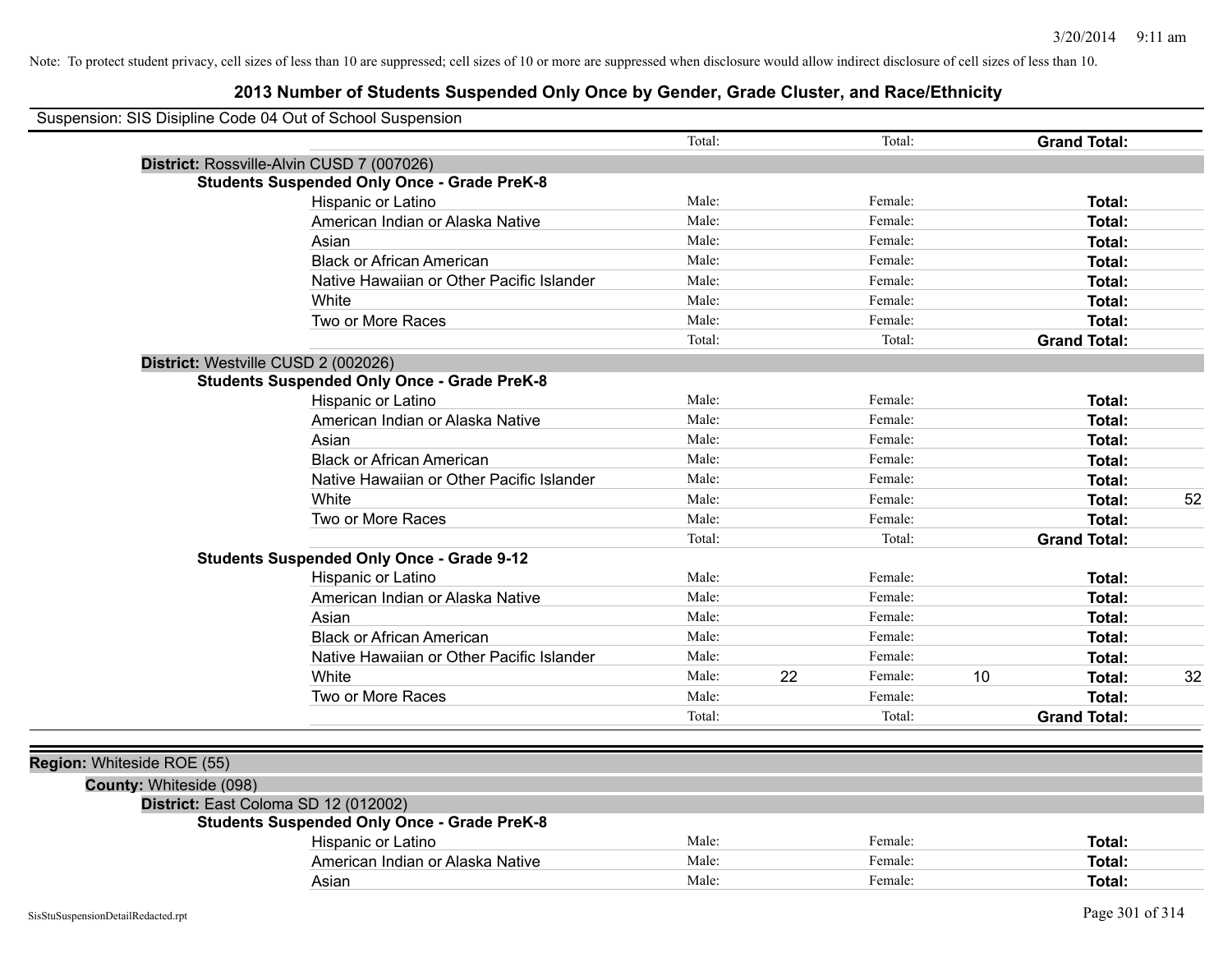|                                    | Suspension: SIS Disipline Code 04 Out of School Suspension |        |         |                     |    |
|------------------------------------|------------------------------------------------------------|--------|---------|---------------------|----|
|                                    | <b>Black or African American</b>                           | Male:  | Female: | Total:              |    |
|                                    | Native Hawaiian or Other Pacific Islander                  | Male:  | Female: | Total:              |    |
|                                    | White                                                      | Male:  | Female: | Total:              |    |
|                                    | Two or More Races                                          | Male:  | Female: | Total:              |    |
|                                    |                                                            | Total: | Total:  | <b>Grand Total:</b> |    |
|                                    | District: Morrison CUSD 6 (006026)                         |        |         |                     |    |
|                                    | <b>Students Suspended Only Once - Grade PreK-8</b>         |        |         |                     |    |
|                                    | Hispanic or Latino                                         | Male:  | Female: | <b>Total:</b>       |    |
|                                    | American Indian or Alaska Native                           | Male:  | Female: | Total:              |    |
|                                    | Asian                                                      | Male:  | Female: | Total:              |    |
|                                    | <b>Black or African American</b>                           | Male:  | Female: | Total:              |    |
|                                    | Native Hawaiian or Other Pacific Islander                  | Male:  | Female: | Total:              |    |
|                                    | White                                                      | Male:  | Female: | Total:              |    |
|                                    | Two or More Races                                          | Male:  | Female: | Total:              |    |
|                                    |                                                            | Total: | Total:  | <b>Grand Total:</b> |    |
|                                    | <b>Students Suspended Only Once - Grade 9-12</b>           |        |         |                     |    |
|                                    | Hispanic or Latino                                         | Male:  | Female: | Total:              |    |
|                                    | American Indian or Alaska Native                           | Male:  | Female: | Total:              |    |
|                                    | Asian                                                      | Male:  | Female: | Total:              |    |
|                                    | <b>Black or African American</b>                           | Male:  | Female: | Total:              |    |
|                                    | Native Hawaiian or Other Pacific Islander                  | Male:  | Female: | Total:              |    |
|                                    | White                                                      | Male:  | Female: | Total:              | 11 |
|                                    | Two or More Races                                          | Male:  | Female: | Total:              |    |
|                                    |                                                            | Total: | Total:  | <b>Grand Total:</b> |    |
|                                    | District: Prophetstown-Lyndon-Tampico CUSD3 (003026)       |        |         |                     |    |
|                                    | <b>Students Suspended Only Once - Grade PreK-8</b>         |        |         |                     |    |
|                                    | Hispanic or Latino                                         | Male:  | Female: | Total:              |    |
|                                    | American Indian or Alaska Native                           | Male:  | Female: | Total:              |    |
|                                    | Asian                                                      | Male:  | Female: | Total:              |    |
|                                    | <b>Black or African American</b>                           | Male:  | Female: | Total:              |    |
|                                    | Native Hawaiian or Other Pacific Islander                  | Male:  | Female: | Total:              |    |
|                                    | White                                                      | Male:  | Female: | Total:              | 11 |
|                                    | Two or More Races                                          | Male:  | Female: | Total:              |    |
|                                    |                                                            | Total: | Total:  | <b>Grand Total:</b> |    |
|                                    | <b>Students Suspended Only Once - Grade 9-12</b>           |        |         |                     |    |
|                                    | Hispanic or Latino                                         | Male:  | Female: | Total:              |    |
|                                    | American Indian or Alaska Native                           | Male:  | Female: | Total:              |    |
|                                    | Asian                                                      | Male:  | Female: | Total:              |    |
|                                    | <b>Black or African American</b>                           | Male:  | Female: | Total:              |    |
| SisStuSuspensionDetailRedacted.rpt |                                                            |        |         | Page 302 of 314     |    |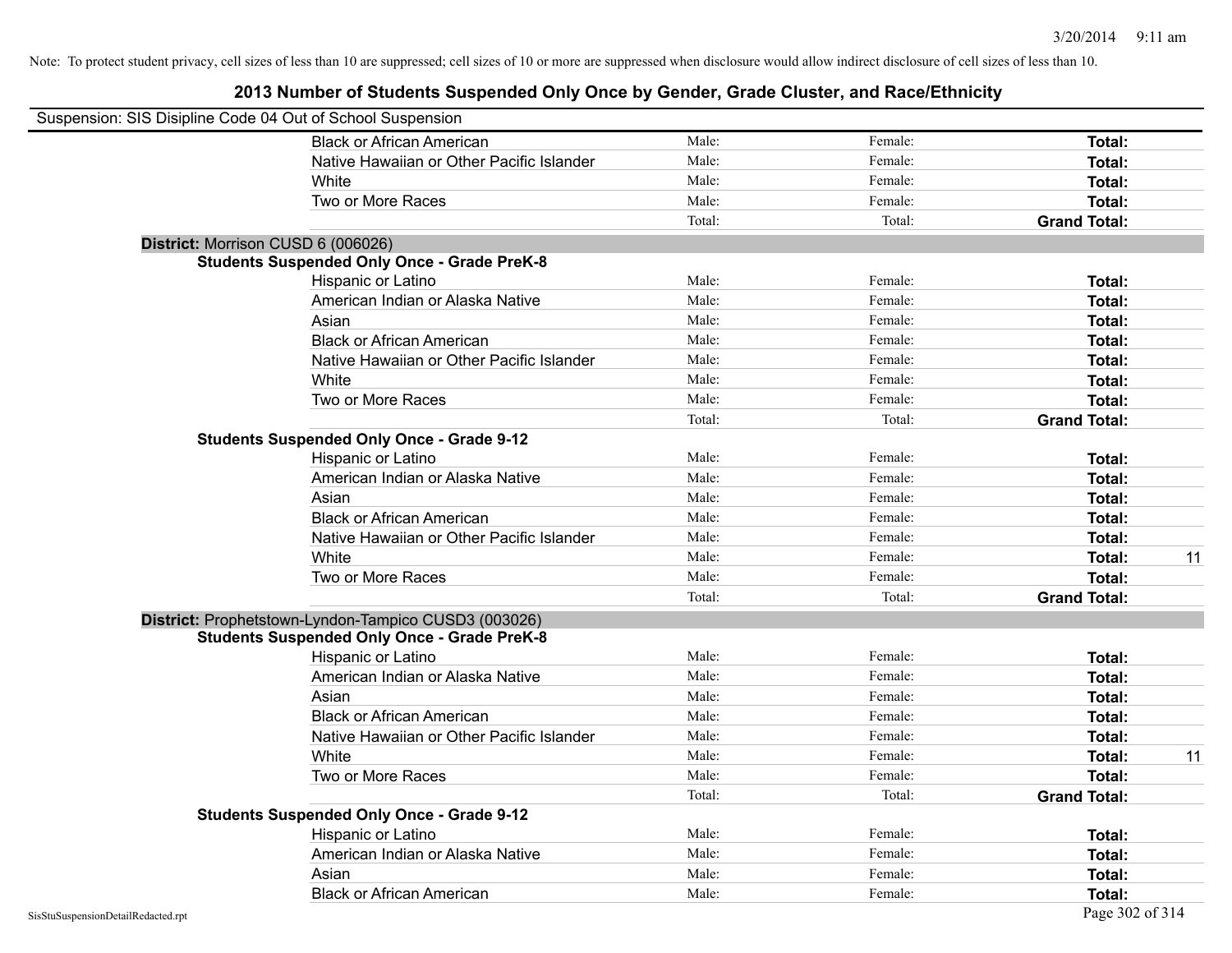| Suspension: SIS Disipline Code 04 Out of School Suspension |                                                    |        |         |                     |    |
|------------------------------------------------------------|----------------------------------------------------|--------|---------|---------------------|----|
|                                                            | Native Hawaiian or Other Pacific Islander          | Male:  | Female: | <b>Total:</b>       |    |
|                                                            | White                                              | Male:  | Female: | Total:              | 10 |
|                                                            | Two or More Races                                  | Male:  | Female: | Total:              |    |
|                                                            |                                                    | Total: | Total:  | <b>Grand Total:</b> |    |
| District: River Bend CUSD 2 (002026)                       |                                                    |        |         |                     |    |
|                                                            | <b>Students Suspended Only Once - Grade PreK-8</b> |        |         |                     |    |
|                                                            | Hispanic or Latino                                 | Male:  | Female: | Total:              |    |
|                                                            | American Indian or Alaska Native                   | Male:  | Female: | Total:              |    |
|                                                            | Asian                                              | Male:  | Female: | Total:              |    |
|                                                            | <b>Black or African American</b>                   | Male:  | Female: | Total:              |    |
|                                                            | Native Hawaiian or Other Pacific Islander          | Male:  | Female: | <b>Total:</b>       |    |
|                                                            | White                                              | Male:  | Female: | <b>Total:</b>       | 11 |
|                                                            | Two or More Races                                  | Male:  | Female: | <b>Total:</b>       |    |
|                                                            |                                                    | Total: | Total:  | <b>Grand Total:</b> |    |
|                                                            | <b>Students Suspended Only Once - Grade 9-12</b>   |        |         |                     |    |
|                                                            | Hispanic or Latino                                 | Male:  | Female: | Total:              |    |
|                                                            | American Indian or Alaska Native                   | Male:  | Female: | <b>Total:</b>       |    |
|                                                            | Asian                                              | Male:  | Female: | Total:              |    |
|                                                            | <b>Black or African American</b>                   | Male:  | Female: | <b>Total:</b>       |    |
|                                                            | Native Hawaiian or Other Pacific Islander          | Male:  | Female: | Total:              |    |
|                                                            | White                                              | Male:  | Female: | <b>Total:</b>       | 19 |
|                                                            | Two or More Races                                  | Male:  | Female: | Total:              |    |
|                                                            |                                                    | Total: | Total:  | <b>Grand Total:</b> |    |
| District: Rock Falls ESD 13 (013002)                       |                                                    |        |         |                     |    |
|                                                            | <b>Students Suspended Only Once - Grade PreK-8</b> |        |         |                     |    |
|                                                            | Hispanic or Latino                                 | Male:  | Female: | Total:              |    |
|                                                            | American Indian or Alaska Native                   | Male:  | Female: | Total:              |    |
|                                                            | Asian                                              | Male:  | Female: | Total:              |    |
|                                                            | <b>Black or African American</b>                   | Male:  | Female: | Total:              |    |
|                                                            | Native Hawaiian or Other Pacific Islander          | Male:  | Female: | Total:              |    |
|                                                            | White                                              | Male:  | Female: | Total:              |    |
|                                                            | Two or More Races                                  | Male:  | Female: | Total:              |    |
|                                                            |                                                    | Total: | Total:  | <b>Grand Total:</b> |    |
|                                                            | District: Rock Falls Twp HSD 301 (301017)          |        |         |                     |    |
|                                                            | <b>Students Suspended Only Once - Grade 9-12</b>   |        |         |                     |    |
|                                                            | Hispanic or Latino                                 | Male:  | Female: | Total:              | 13 |
|                                                            | American Indian or Alaska Native                   | Male:  | Female: | <b>Total:</b>       |    |
|                                                            | Asian                                              | Male:  | Female: | Total:              |    |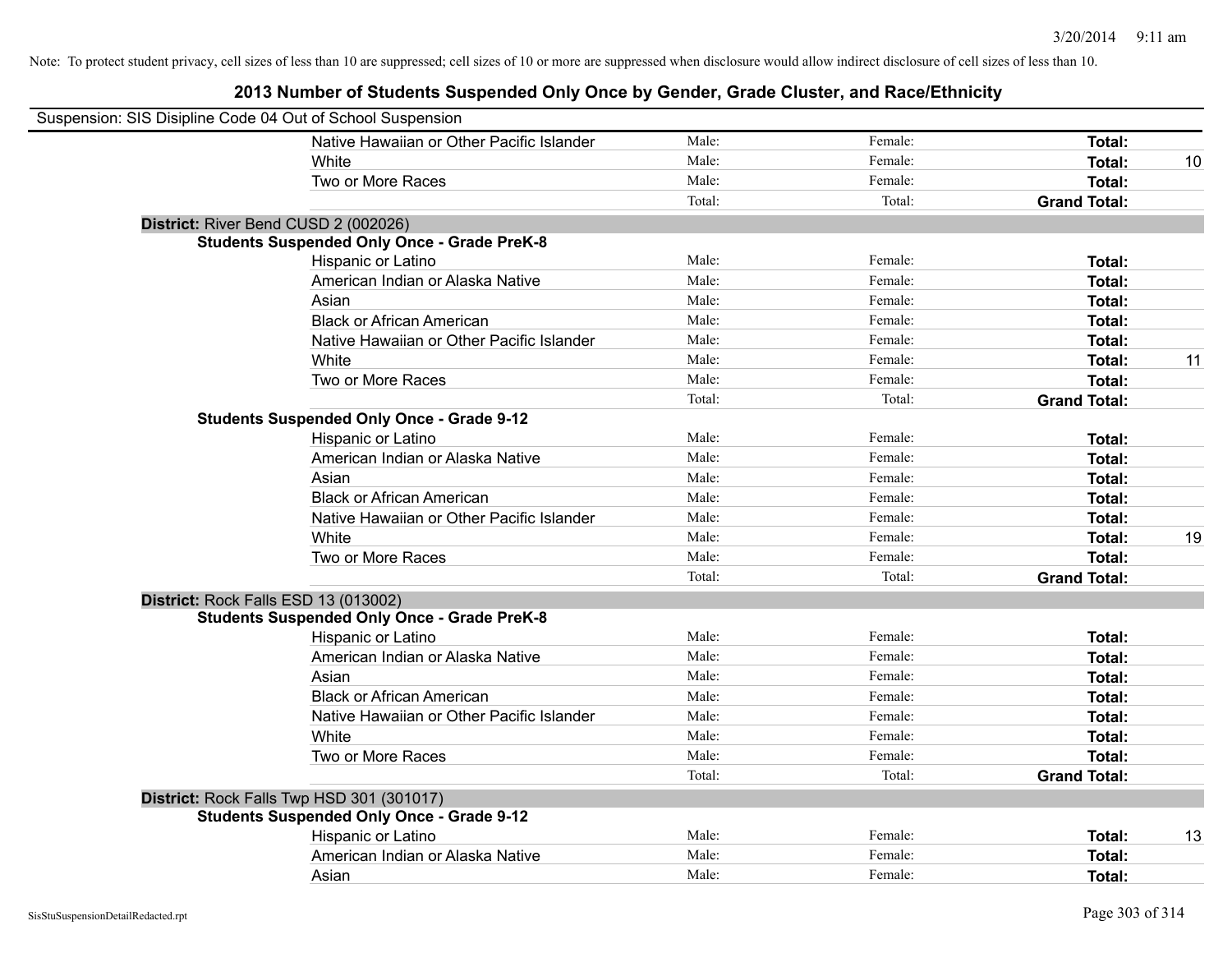# **2013 Number of Students Suspended Only Once by Gender, Grade Cluster, and Race/Ethnicity**

| Suspension: SIS Disipline Code 04 Out of School Suspension |        |    |         |    |                     |    |
|------------------------------------------------------------|--------|----|---------|----|---------------------|----|
| <b>Black or African American</b>                           | Male:  |    | Female: |    | <b>Total:</b>       |    |
| Native Hawaiian or Other Pacific Islander                  | Male:  |    | Female: |    | Total:              |    |
| White                                                      | Male:  | 17 | Female: | 11 | Total:              | 28 |
| Two or More Races                                          | Male:  |    | Female: |    | Total:              |    |
|                                                            | Total: |    | Total:  |    | <b>Grand Total:</b> |    |
| District: Sterling CUSD 5 (005026)                         |        |    |         |    |                     |    |
| <b>Students Suspended Only Once - Grade PreK-8</b>         |        |    |         |    |                     |    |
| Hispanic or Latino                                         | Male:  |    | Female: |    | Total:              | 23 |
| American Indian or Alaska Native                           | Male:  |    | Female: |    | <b>Total:</b>       |    |
| Asian                                                      | Male:  |    | Female: |    | <b>Total:</b>       |    |
| <b>Black or African American</b>                           | Male:  |    | Female: |    | Total:              |    |
| Native Hawaiian or Other Pacific Islander                  | Male:  |    | Female: |    | Total:              |    |
| White                                                      | Male:  | 27 | Female: | 10 | Total:              | 37 |
| Two or More Races                                          | Male:  |    | Female: |    | Total:              |    |
|                                                            | Total: |    | Total:  |    | <b>Grand Total:</b> | 73 |
| <b>Students Suspended Only Once - Grade 9-12</b>           |        |    |         |    |                     |    |
| Hispanic or Latino                                         | Male:  |    | Female: |    | Total:              |    |
| American Indian or Alaska Native                           | Male:  |    | Female: |    | <b>Total:</b>       |    |
| Asian                                                      | Male:  |    | Female: |    | <b>Total:</b>       |    |
| <b>Black or African American</b>                           | Male:  |    | Female: |    | <b>Total:</b>       |    |
| Native Hawaiian or Other Pacific Islander                  | Male:  |    | Female: |    | <b>Total:</b>       |    |
| White                                                      | Male:  |    | Female: |    | <b>Total:</b>       | 13 |
| Two or More Races                                          | Male:  |    | Female: |    | Total:              |    |
|                                                            | Total: |    | Total:  |    | <b>Grand Total:</b> |    |
| Region: Will ROE (56)                                      |        |    |         |    |                     |    |
| County: Non-Public School (000)                            |        |    |         |    |                     |    |
| District: Will ROE (000000)                                |        |    |         |    |                     |    |
| <b>Students Suspended Only Once - Grade 9-12</b>           |        |    |         |    |                     |    |
| Hispanic or Latino                                         | Male:  |    | Female: |    | <b>Total:</b>       | 17 |
| American Indian or Alaska Native                           | Male:  |    | Female: |    | Total:              |    |
| Asian                                                      | Male:  |    | Female: |    | Total:              |    |
| <b>Black or African American</b>                           | Male:  |    | Female: |    | Total:              |    |
| Native Hawaiian or Other Pacific Islander                  | Male:  |    | Female: |    | Total:              |    |
| White                                                      | Male:  |    | Female: |    | Total:              |    |
| Two or More Races                                          | Male:  |    | Female: |    | <b>Total:</b>       |    |
|                                                            | Total: |    | Total:  |    | <b>Grand Total:</b> |    |

**County:** Will (099)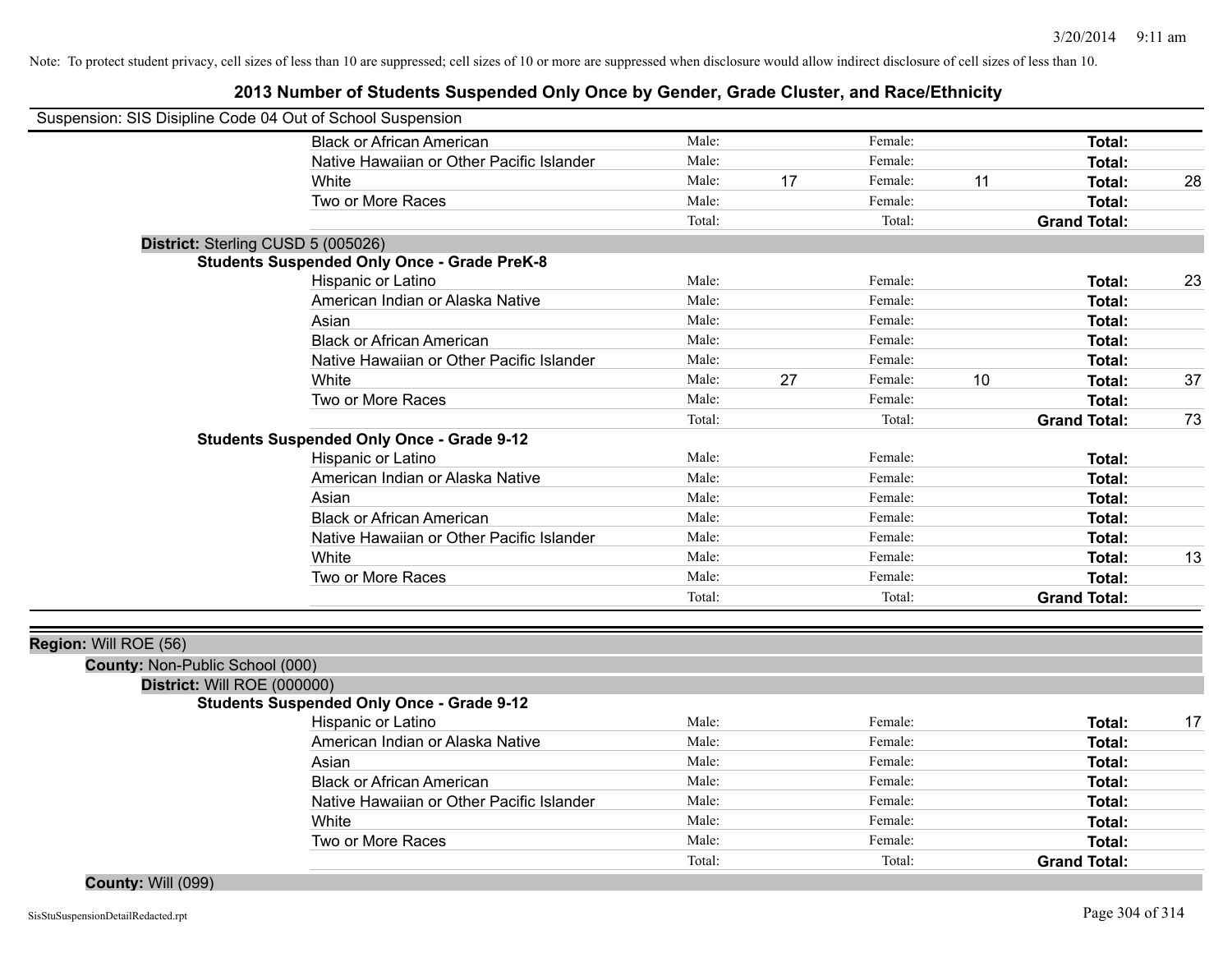| Suspension: SIS Disipline Code 04 Out of School Suspension |                                                    |        |    |         |    |                     |    |
|------------------------------------------------------------|----------------------------------------------------|--------|----|---------|----|---------------------|----|
| District: Beecher CUSD 200U (200U26)                       |                                                    |        |    |         |    |                     |    |
|                                                            | <b>Students Suspended Only Once - Grade PreK-8</b> |        |    |         |    |                     |    |
|                                                            | Hispanic or Latino                                 | Male:  |    | Female: |    | Total:              |    |
|                                                            | American Indian or Alaska Native                   | Male:  |    | Female: |    | Total:              |    |
|                                                            | Asian                                              | Male:  |    | Female: |    | Total:              |    |
|                                                            | <b>Black or African American</b>                   | Male:  |    | Female: |    | Total:              |    |
|                                                            | Native Hawaiian or Other Pacific Islander          | Male:  |    | Female: |    | Total:              |    |
|                                                            | White                                              | Male:  |    | Female: |    | Total:              | 10 |
|                                                            | Two or More Races                                  | Male:  |    | Female: |    | Total:              |    |
|                                                            |                                                    | Total: |    | Total:  |    | <b>Grand Total:</b> |    |
|                                                            | <b>Students Suspended Only Once - Grade 9-12</b>   |        |    |         |    |                     |    |
|                                                            | Hispanic or Latino                                 | Male:  |    | Female: |    | Total:              |    |
|                                                            | American Indian or Alaska Native                   | Male:  |    | Female: |    | Total:              |    |
|                                                            | Asian                                              | Male:  |    | Female: |    | Total:              |    |
|                                                            | <b>Black or African American</b>                   | Male:  |    | Female: |    | Total:              |    |
|                                                            | Native Hawaiian or Other Pacific Islander          | Male:  |    | Female: |    | Total:              |    |
|                                                            | White                                              | Male:  |    | Female: |    | Total:              | 16 |
|                                                            | Two or More Races                                  | Male:  |    | Female: |    | Total:              |    |
|                                                            |                                                    | Total: |    | Total:  |    | <b>Grand Total:</b> |    |
|                                                            | District: Chaney-Monge SD 88 (088002)              |        |    |         |    |                     |    |
|                                                            | <b>Students Suspended Only Once - Grade PreK-8</b> |        |    |         |    |                     |    |
|                                                            | Hispanic or Latino                                 | Male:  |    | Female: |    | Total:              |    |
|                                                            | American Indian or Alaska Native                   | Male:  |    | Female: |    | Total:              |    |
|                                                            | Asian                                              | Male:  |    | Female: |    | Total:              |    |
|                                                            | <b>Black or African American</b>                   | Male:  |    | Female: |    | Total:              |    |
|                                                            | Native Hawaiian or Other Pacific Islander          | Male:  |    | Female: |    | Total:              |    |
|                                                            | White                                              | Male:  |    | Female: |    | Total:              | 12 |
|                                                            | Two or More Races                                  | Male:  |    | Female: |    | Total:              |    |
|                                                            |                                                    | Total: | 17 | Total:  | 10 | <b>Grand Total:</b> | 27 |
| District: Channahon SD 17 (017002)                         |                                                    |        |    |         |    |                     |    |
|                                                            | <b>Students Suspended Only Once - Grade PreK-8</b> |        |    |         |    |                     |    |
|                                                            | Hispanic or Latino                                 | Male:  |    | Female: |    | Total:              |    |
|                                                            | American Indian or Alaska Native                   | Male:  |    | Female: |    | Total:              |    |
|                                                            | Asian                                              | Male:  |    | Female: |    | Total:              |    |
|                                                            | <b>Black or African American</b>                   | Male:  |    | Female: |    | Total:              |    |
|                                                            | Native Hawaiian or Other Pacific Islander          | Male:  |    | Female: |    | Total:              |    |
|                                                            | White                                              | Male:  |    | Female: |    | Total:              |    |
|                                                            | Two or More Races                                  | Male:  |    | Female: |    | Total:              |    |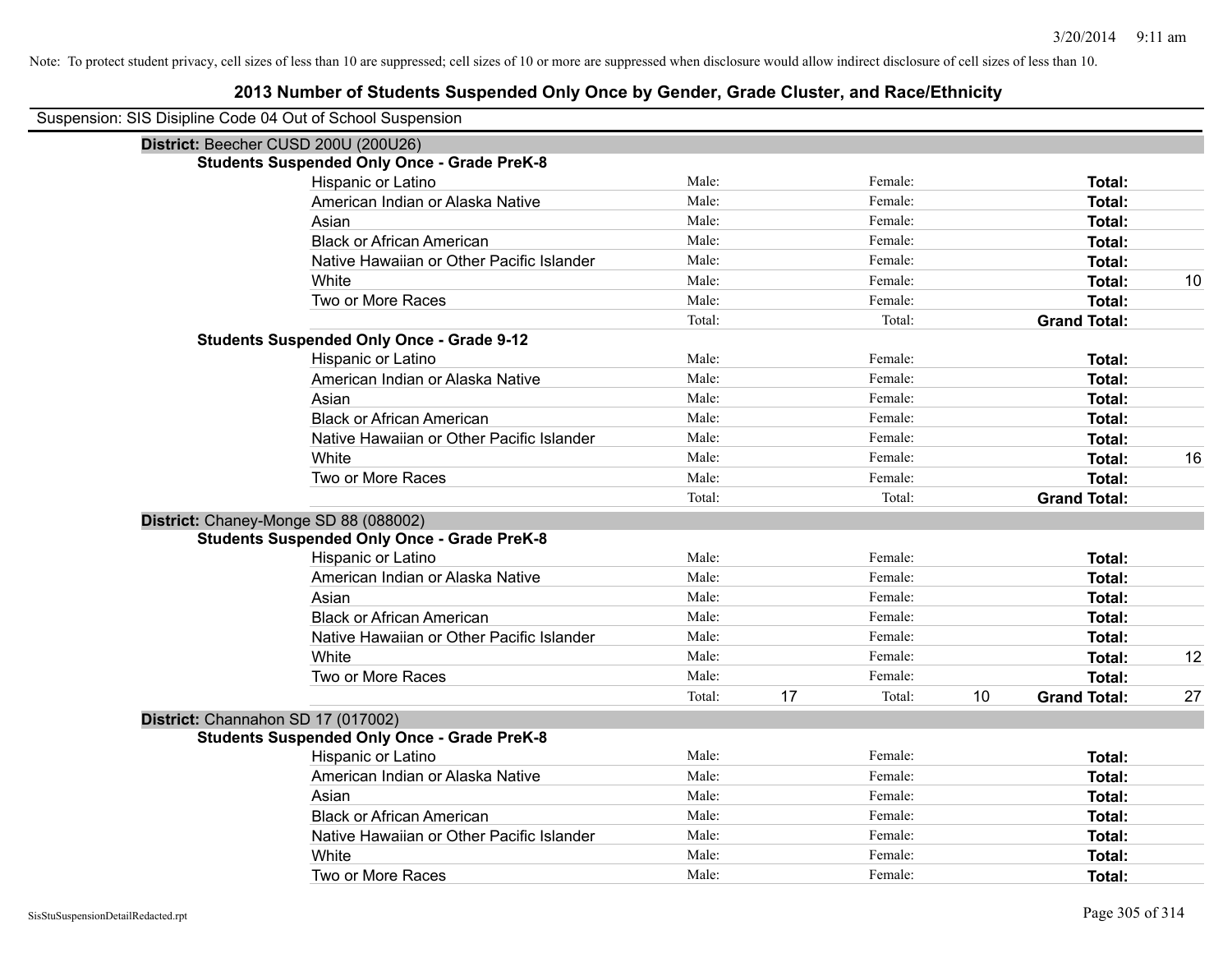| Suspension: SIS Disipline Code 04 Out of School Suspension |        |     |         |    |                     |     |
|------------------------------------------------------------|--------|-----|---------|----|---------------------|-----|
|                                                            | Total: |     | Total:  |    | <b>Grand Total:</b> |     |
| District: Crete Monee CUSD 201U (201U26)                   |        |     |         |    |                     |     |
| <b>Students Suspended Only Once - Grade PreK-8</b>         |        |     |         |    |                     |     |
| Hispanic or Latino                                         | Male:  |     | Female: |    | Total:              |     |
| American Indian or Alaska Native                           | Male:  |     | Female: |    | Total:              |     |
| Asian                                                      | Male:  |     | Female: |    | Total:              |     |
| <b>Black or African American</b>                           | Male:  | 73  | Female: | 41 | Total:              | 114 |
| Native Hawaiian or Other Pacific Islander                  | Male:  |     | Female: |    | Total:              |     |
| White                                                      | Male:  |     | Female: |    | Total:              | 19  |
| Two or More Races                                          | Male:  |     | Female: |    | Total:              | 10  |
|                                                            | Total: |     | Total:  |    | <b>Grand Total:</b> |     |
| <b>Students Suspended Only Once - Grade 9-12</b>           |        |     |         |    |                     |     |
| Hispanic or Latino                                         | Male:  |     | Female: |    | Total:              | 17  |
| American Indian or Alaska Native                           | Male:  |     | Female: |    | Total:              |     |
| Asian                                                      | Male:  |     | Female: |    | Total:              |     |
| <b>Black or African American</b>                           | Male:  | 101 | Female: | 66 | Total:              | 167 |
| Native Hawaiian or Other Pacific Islander                  | Male:  |     | Female: |    | Total:              |     |
| White                                                      | Male:  |     | Female: |    | Total:              | 16  |
| Two or More Races                                          | Male:  |     | Female: |    | Total:              |     |
|                                                            | Total: |     | Total:  |    | <b>Grand Total:</b> |     |
| District: Frankfort CCSD 157C (157C04)                     |        |     |         |    |                     |     |
| <b>Students Suspended Only Once - Grade PreK-8</b>         |        |     |         |    |                     |     |
| Hispanic or Latino                                         | Male:  |     | Female: |    | Total:              |     |
| American Indian or Alaska Native                           | Male:  |     | Female: |    | Total:              |     |
| Asian                                                      | Male:  |     | Female: |    | Total:              |     |
| <b>Black or African American</b>                           | Male:  |     | Female: |    | Total:              |     |
| Native Hawaiian or Other Pacific Islander                  | Male:  |     | Female: |    | Total:              |     |
| White                                                      | Male:  |     | Female: |    | Total:              | 16  |
| Two or More Races                                          | Male:  |     | Female: |    | Total:              |     |
|                                                            | Total: |     | Total:  |    | <b>Grand Total:</b> | 27  |
| District: Guardian Angel Community Services (009900)       |        |     |         |    |                     |     |
| <b>Students Suspended Only Once - Grade 9-12</b>           |        |     |         |    |                     |     |
| Hispanic or Latino                                         | Male:  |     | Female: |    | Total:              |     |
| American Indian or Alaska Native                           | Male:  |     | Female: |    | Total:              |     |
| Asian                                                      | Male:  |     | Female: |    | Total:              |     |
| <b>Black or African American</b>                           | Male:  |     | Female: |    | Total:              |     |
| Native Hawaiian or Other Pacific Islander                  | Male:  |     | Female: |    | <b>Total:</b>       |     |
| White                                                      | Male:  |     | Female: |    | Total:              |     |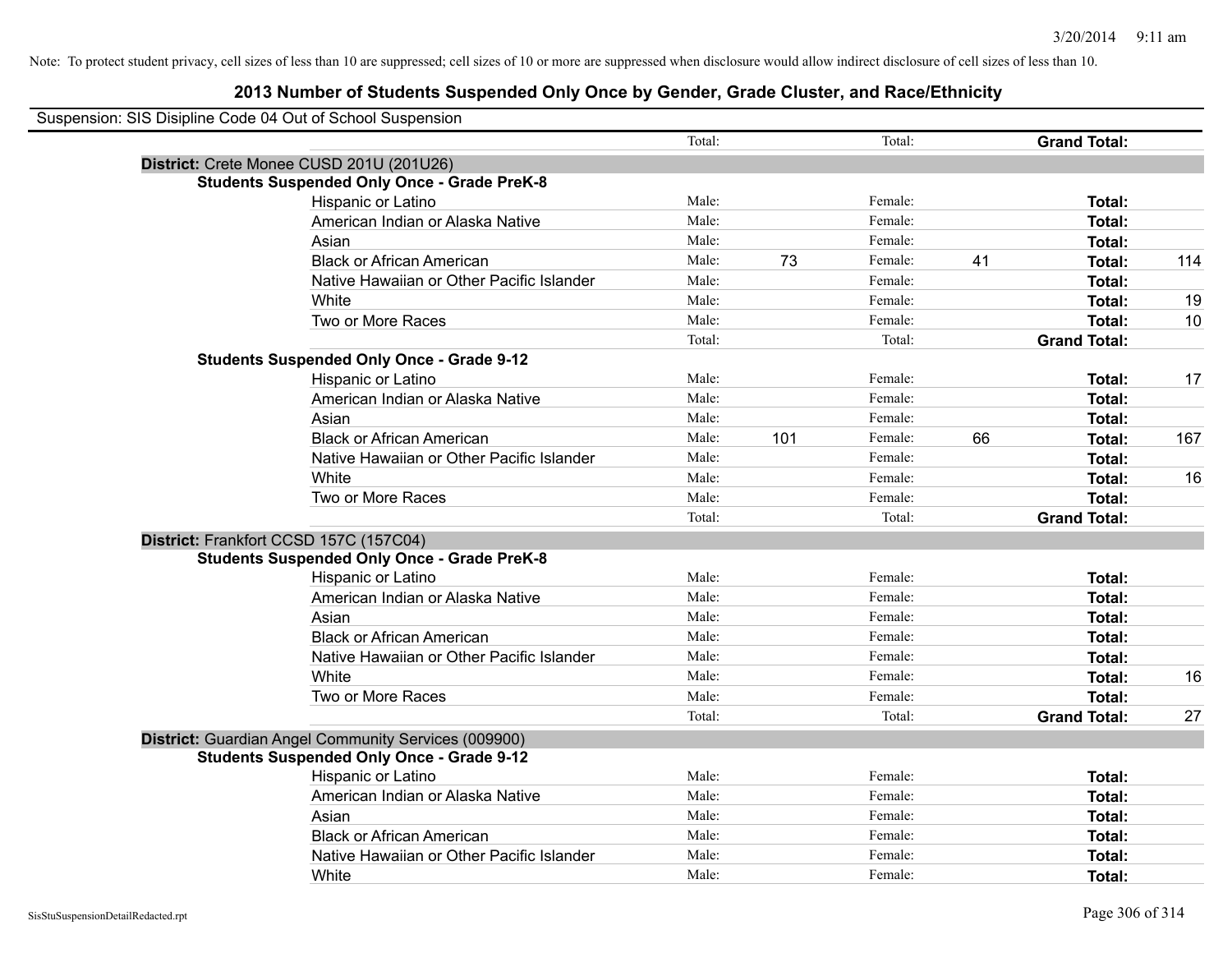| Suspension: SIS Disipline Code 04 Out of School Suspension |        |     |         |    |                     |     |
|------------------------------------------------------------|--------|-----|---------|----|---------------------|-----|
| Two or More Races                                          | Male:  |     | Female: |    | Total:              |     |
|                                                            | Total: |     | Total:  |    | <b>Grand Total:</b> |     |
| District: Homer CCSD 33C (033C04)                          |        |     |         |    |                     |     |
| <b>Students Suspended Only Once - Grade PreK-8</b>         |        |     |         |    |                     |     |
| Hispanic or Latino                                         | Male:  |     | Female: |    | Total:              |     |
| American Indian or Alaska Native                           | Male:  |     | Female: |    | Total:              |     |
| Asian                                                      | Male:  |     | Female: |    | Total:              |     |
| <b>Black or African American</b>                           | Male:  |     | Female: |    | Total:              |     |
| Native Hawaiian or Other Pacific Islander                  | Male:  |     | Female: |    | Total:              |     |
| White                                                      | Male:  |     | Female: |    | Total:              | 27  |
| Two or More Races                                          | Male:  |     | Female: |    | Total:              |     |
|                                                            | Total: |     | Total:  |    | <b>Grand Total:</b> |     |
| District: Hopewell Career Academy Inc (029600)             |        |     |         |    |                     |     |
| <b>Students Suspended Only Once - Grade 9-12</b>           |        |     |         |    |                     |     |
| Hispanic or Latino                                         | Male:  |     | Female: |    | Total:              |     |
| American Indian or Alaska Native                           | Male:  |     | Female: |    | Total:              |     |
| Asian                                                      | Male:  |     | Female: |    | Total:              |     |
| <b>Black or African American</b>                           | Male:  |     | Female: |    | Total:              |     |
| Native Hawaiian or Other Pacific Islander                  | Male:  |     | Female: |    | Total:              |     |
| White                                                      | Male:  |     | Female: |    | Total:              |     |
| Two or More Races                                          | Male:  |     | Female: |    | Total:              |     |
|                                                            | Total: |     | Total:  |    | <b>Grand Total:</b> |     |
| District: Joliet PSD 86 (086005)                           |        |     |         |    |                     |     |
| <b>Students Suspended Only Once - Grade PreK-8</b>         |        |     |         |    |                     |     |
| Hispanic or Latino                                         | Male:  | 119 | Female: | 40 | Total:              | 159 |
| American Indian or Alaska Native                           | Male:  |     | Female: |    | Total:              |     |
| Asian                                                      | Male:  |     | Female: |    | Total:              |     |
| <b>Black or African American</b>                           | Male:  | 168 | Female: | 81 | Total:              | 249 |
| Native Hawaiian or Other Pacific Islander                  | Male:  |     | Female: |    | Total:              |     |
| White                                                      | Male:  | 45  | Female: | 12 | Total:              | 57  |
| Two or More Races                                          | Male:  |     | Female: |    | Total:              | 25  |
|                                                            | Total: |     | Total:  |    | <b>Grand Total:</b> |     |
| District: Joliet Twp HSD 204 (204017)                      |        |     |         |    |                     |     |
| <b>Students Suspended Only Once - Grade 9-12</b>           |        |     |         |    |                     |     |
| Hispanic or Latino                                         | Male:  | 91  | Female: | 49 | Total:              | 140 |
| American Indian or Alaska Native                           | Male:  |     | Female: |    | Total:              |     |
| Asian                                                      | Male:  |     | Female: |    | Total:              |     |
| <b>Black or African American</b>                           | Male:  | 131 | Female: | 91 | Total:              | 222 |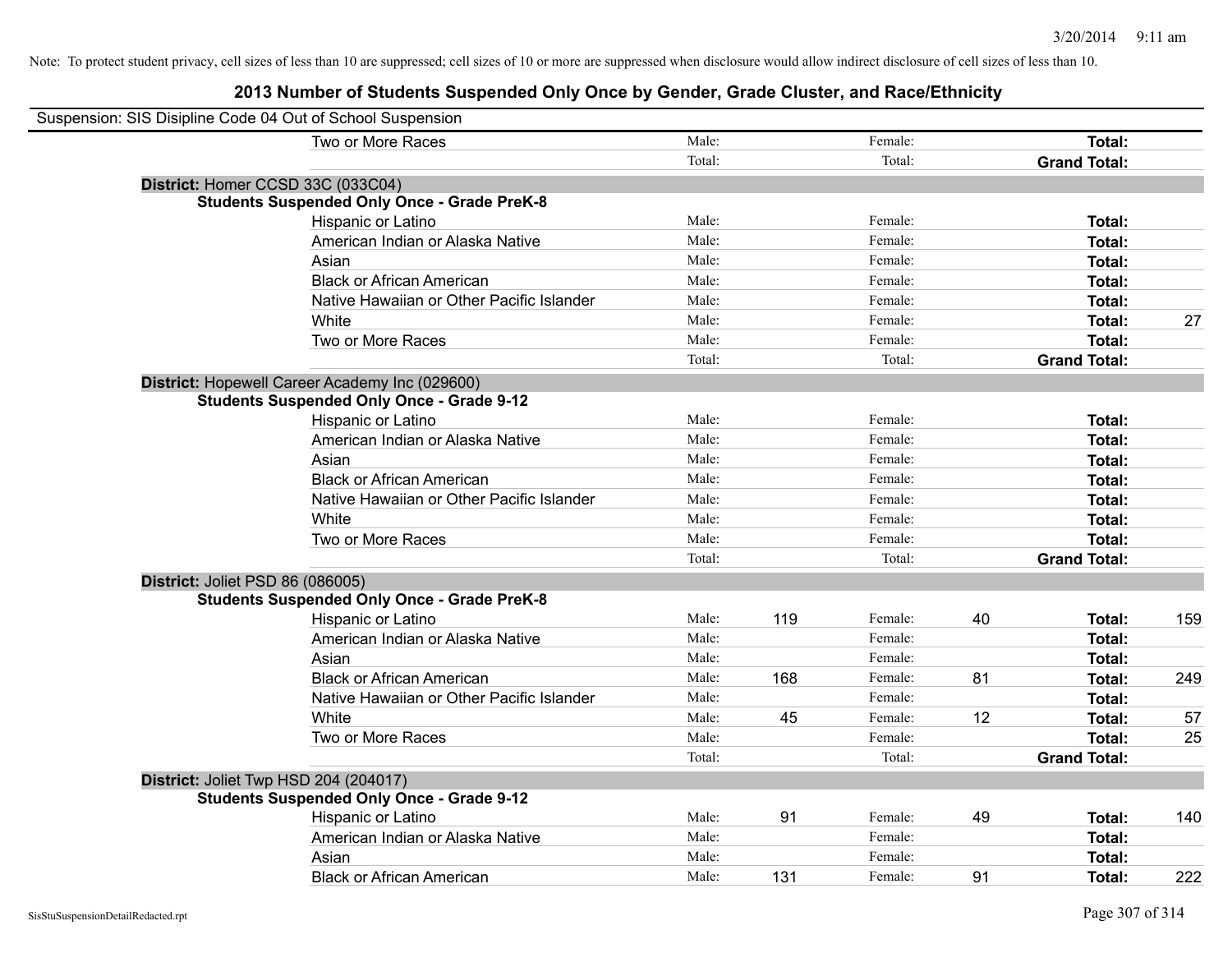| Suspension: SIS Disipline Code 04 Out of School Suspension |        |    |         |    |                     |     |
|------------------------------------------------------------|--------|----|---------|----|---------------------|-----|
| Native Hawaiian or Other Pacific Islander                  | Male:  |    | Female: |    | <b>Total:</b>       |     |
| White                                                      | Male:  | 52 | Female: | 31 | Total:              | 83  |
| Two or More Races                                          | Male:  |    | Female: |    | <b>Total:</b>       | 14  |
|                                                            | Total: |    | Total:  |    | <b>Grand Total:</b> |     |
| District: Laraway CCSD 70C (070C04)                        |        |    |         |    |                     |     |
| <b>Students Suspended Only Once - Grade PreK-8</b>         |        |    |         |    |                     |     |
| Hispanic or Latino                                         | Male:  |    | Female: |    | Total:              |     |
| American Indian or Alaska Native                           | Male:  |    | Female: |    | Total:              |     |
| Asian                                                      | Male:  |    | Female: |    | Total:              |     |
| <b>Black or African American</b>                           | Male:  |    | Female: |    | Total:              |     |
| Native Hawaiian or Other Pacific Islander                  | Male:  |    | Female: |    | Total:              |     |
| White                                                      | Male:  |    | Female: |    | <b>Total:</b>       |     |
| Two or More Races                                          | Male:  |    | Female: |    | Total:              |     |
|                                                            | Total: |    | Total:  |    | <b>Grand Total:</b> | 14  |
| District: Lockport SD 91 (091002)                          |        |    |         |    |                     |     |
| <b>Students Suspended Only Once - Grade PreK-8</b>         |        |    |         |    |                     |     |
| Hispanic or Latino                                         | Male:  |    | Female: |    | Total:              |     |
| American Indian or Alaska Native                           | Male:  |    | Female: |    | Total:              |     |
| Asian                                                      | Male:  |    | Female: |    | Total:              |     |
| <b>Black or African American</b>                           | Male:  |    | Female: |    | Total:              |     |
| Native Hawaiian or Other Pacific Islander                  | Male:  |    | Female: |    | Total:              |     |
| White                                                      | Male:  |    | Female: |    | <b>Total:</b>       | 11  |
| Two or More Races                                          | Male:  |    | Female: |    | Total:              |     |
|                                                            | Total: |    | Total:  |    | <b>Grand Total:</b> |     |
| District: Lockport Twp HSD 205 (205017)                    |        |    |         |    |                     |     |
| <b>Students Suspended Only Once - Grade 9-12</b>           |        |    |         |    |                     |     |
| Hispanic or Latino                                         | Male:  | 21 | Female: | 13 | Total:              | 34  |
| American Indian or Alaska Native                           | Male:  |    | Female: |    | Total:              |     |
| Asian                                                      | Male:  |    | Female: |    | Total:              |     |
| <b>Black or African American</b>                           | Male:  | 12 | Female: | 10 | <b>Total:</b>       | 22  |
| Native Hawaiian or Other Pacific Islander                  | Male:  |    | Female: |    | Total:              |     |
| White                                                      | Male:  | 76 | Female: | 37 | <b>Total:</b>       | 113 |
| Two or More Races                                          | Male:  |    | Female: |    | <b>Total:</b>       |     |
|                                                            | Total: |    | Total:  |    | <b>Grand Total:</b> |     |
| District: Mokena SD 159 (159002)                           |        |    |         |    |                     |     |
| <b>Students Suspended Only Once - Grade PreK-8</b>         |        |    |         |    |                     |     |
| Hispanic or Latino                                         | Male:  |    | Female: |    | Total:              |     |
| American Indian or Alaska Native                           | Male:  |    | Female: |    | Total:              |     |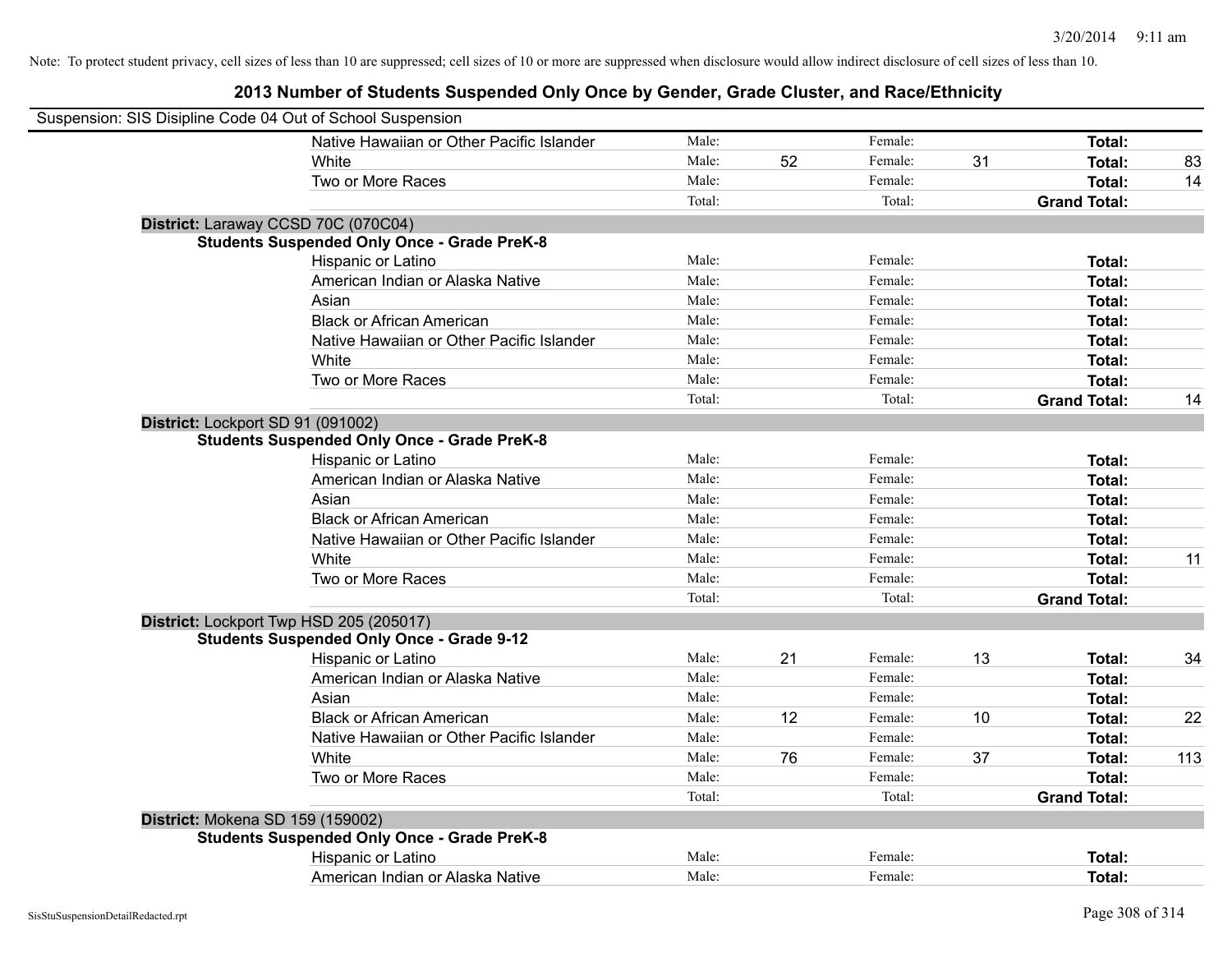| Suspension: SIS Disipline Code 04 Out of School Suspension |                                                    |        |         |                     |    |
|------------------------------------------------------------|----------------------------------------------------|--------|---------|---------------------|----|
|                                                            | Asian                                              | Male:  | Female: | Total:              |    |
|                                                            | <b>Black or African American</b>                   | Male:  | Female: | Total:              |    |
|                                                            | Native Hawaiian or Other Pacific Islander          | Male:  | Female: | Total:              |    |
|                                                            | White                                              | Male:  | Female: | Total:              | 16 |
|                                                            | Two or More Races                                  | Male:  | Female: | Total:              |    |
|                                                            |                                                    | Total: | Total:  | <b>Grand Total:</b> |    |
|                                                            | <b>District: New Lenox SD 122 (122002)</b>         |        |         |                     |    |
|                                                            | <b>Students Suspended Only Once - Grade PreK-8</b> |        |         |                     |    |
|                                                            | Hispanic or Latino                                 | Male:  | Female: | Total:              |    |
|                                                            | American Indian or Alaska Native                   | Male:  | Female: | Total:              |    |
|                                                            | Asian                                              | Male:  | Female: | Total:              |    |
|                                                            | <b>Black or African American</b>                   | Male:  | Female: | Total:              |    |
|                                                            | Native Hawaiian or Other Pacific Islander          | Male:  | Female: | Total:              |    |
|                                                            | White                                              | Male:  | Female: | Total:              | 21 |
|                                                            | Two or More Races                                  | Male:  | Female: | Total:              |    |
|                                                            |                                                    | Total: | Total:  | <b>Grand Total:</b> |    |
|                                                            | District: Non-Public School (077S)                 |        |         |                     |    |
|                                                            | <b>Students Suspended Only Once - Grade 9-12</b>   |        |         |                     |    |
|                                                            | Hispanic or Latino                                 | Male:  | Female: | Total:              |    |
|                                                            | American Indian or Alaska Native                   | Male:  | Female: | Total:              |    |
|                                                            | Asian                                              | Male:  | Female: | Total:              |    |
|                                                            | <b>Black or African American</b>                   | Male:  | Female: | Total:              |    |
|                                                            | Native Hawaiian or Other Pacific Islander          | Male:  | Female: | Total:              |    |
|                                                            | White                                              | Male:  | Female: | Total:              |    |
|                                                            | Two or More Races                                  | Male:  | Female: | Total:              |    |
|                                                            |                                                    | Total: | Total:  | <b>Grand Total:</b> |    |
|                                                            | District: Peotone CUSD 207U (207U26)               |        |         |                     |    |
|                                                            | <b>Students Suspended Only Once - Grade PreK-8</b> |        |         |                     |    |
|                                                            | Hispanic or Latino                                 | Male:  | Female: | Total:              |    |
|                                                            | American Indian or Alaska Native                   | Male:  | Female: | Total:              |    |
|                                                            | Asian                                              | Male:  | Female: | Total:              |    |
|                                                            | <b>Black or African American</b>                   | Male:  | Female: | Total:              |    |
|                                                            | Native Hawaiian or Other Pacific Islander          | Male:  | Female: | Total:              |    |
|                                                            | White                                              | Male:  | Female: | Total:              |    |
|                                                            | Two or More Races                                  | Male:  | Female: | Total:              |    |
|                                                            |                                                    | Total: | Total:  | <b>Grand Total:</b> |    |
|                                                            | <b>Students Suspended Only Once - Grade 9-12</b>   |        |         |                     |    |
|                                                            | <b>Hispanic or Latino</b>                          | Male:  | Female: | Total:              |    |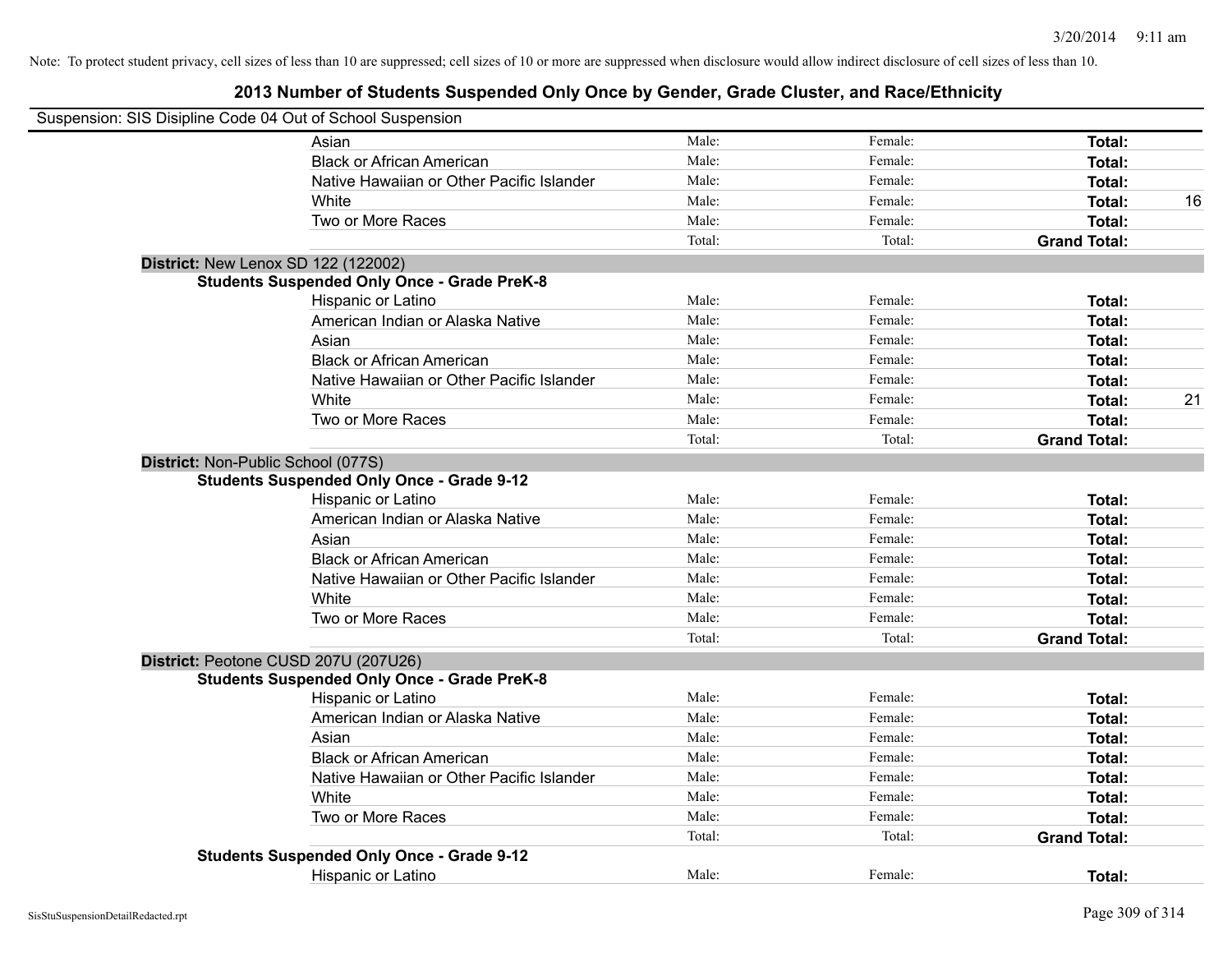|                                    | Suspension: SIS Disipline Code 04 Out of School Suspension |        |     |         |    |                     |     |
|------------------------------------|------------------------------------------------------------|--------|-----|---------|----|---------------------|-----|
|                                    | American Indian or Alaska Native                           | Male:  |     | Female: |    | Total:              |     |
|                                    | Asian                                                      | Male:  |     | Female: |    | Total:              |     |
|                                    | <b>Black or African American</b>                           | Male:  |     | Female: |    | Total:              |     |
|                                    | Native Hawaiian or Other Pacific Islander                  | Male:  |     | Female: |    | Total:              |     |
|                                    | White                                                      | Male:  |     | Female: |    | Total:              | 19  |
|                                    | Two or More Races                                          | Male:  |     | Female: |    | Total:              |     |
|                                    |                                                            | Total: |     | Total:  |    | <b>Grand Total:</b> |     |
|                                    | District: Plainfield SD 202 (202022)                       |        |     |         |    |                     |     |
|                                    | <b>Students Suspended Only Once - Grade PreK-8</b>         |        |     |         |    |                     |     |
|                                    | Hispanic or Latino                                         | Male:  | 38  | Female: | 10 | Total:              | 48  |
|                                    | American Indian or Alaska Native                           | Male:  |     | Female: |    | Total:              |     |
|                                    | Asian                                                      | Male:  |     | Female: |    | Total:              |     |
|                                    | <b>Black or African American</b>                           | Male:  |     | Female: |    | Total:              | 49  |
|                                    | Native Hawaiian or Other Pacific Islander                  | Male:  |     | Female: |    | Total:              |     |
|                                    | White                                                      | Male:  | 94  | Female: | 27 | Total:              | 121 |
|                                    | Two or More Races                                          | Male:  |     | Female: |    | <b>Total:</b>       | 12  |
|                                    |                                                            | Total: |     | Total:  |    | <b>Grand Total:</b> |     |
|                                    | <b>Students Suspended Only Once - Grade 9-12</b>           |        |     |         |    |                     |     |
|                                    | Hispanic or Latino                                         | Male:  | 51  | Female: | 23 | Total:              | 74  |
|                                    | American Indian or Alaska Native                           | Male:  |     | Female: |    | Total:              |     |
|                                    | Asian                                                      | Male:  |     | Female: |    | Total:              |     |
|                                    | <b>Black or African American</b>                           | Male:  | 42  | Female: | 10 | Total:              | 52  |
|                                    | Native Hawaiian or Other Pacific Islander                  | Male:  |     | Female: |    | Total:              |     |
|                                    | White                                                      | Male:  | 101 | Female: | 49 | Total:              | 150 |
|                                    | Two or More Races                                          | Male:  |     | Female: |    | <b>Total:</b>       |     |
|                                    |                                                            | Total: |     | Total:  |    | <b>Grand Total:</b> |     |
|                                    | District: Reed Custer CUSD 255U (255U26)                   |        |     |         |    |                     |     |
|                                    | <b>Students Suspended Only Once - Grade PreK-8</b>         |        |     |         |    |                     |     |
|                                    | Hispanic or Latino                                         | Male:  |     | Female: |    | Total:              |     |
|                                    | American Indian or Alaska Native                           | Male:  |     | Female: |    | Total:              |     |
|                                    | Asian                                                      | Male:  |     | Female: |    | Total:              |     |
|                                    | <b>Black or African American</b>                           | Male:  |     | Female: |    | Total:              |     |
|                                    | Native Hawaiian or Other Pacific Islander                  | Male:  |     | Female: |    | Total:              |     |
|                                    | White                                                      | Male:  |     | Female: |    | Total:              | 19  |
|                                    | Two or More Races                                          | Male:  |     | Female: |    | Total:              |     |
|                                    |                                                            | Total: |     | Total:  |    | <b>Grand Total:</b> |     |
|                                    | <b>Students Suspended Only Once - Grade 9-12</b>           |        |     |         |    |                     |     |
|                                    | Hispanic or Latino                                         | Male:  |     | Female: |    | Total:              |     |
|                                    | American Indian or Alaska Native                           | Male:  |     | Female: |    | Total:              |     |
| SisStuSuspensionDetailRedacted.rpt |                                                            |        |     |         |    | Page 310 of 314     |     |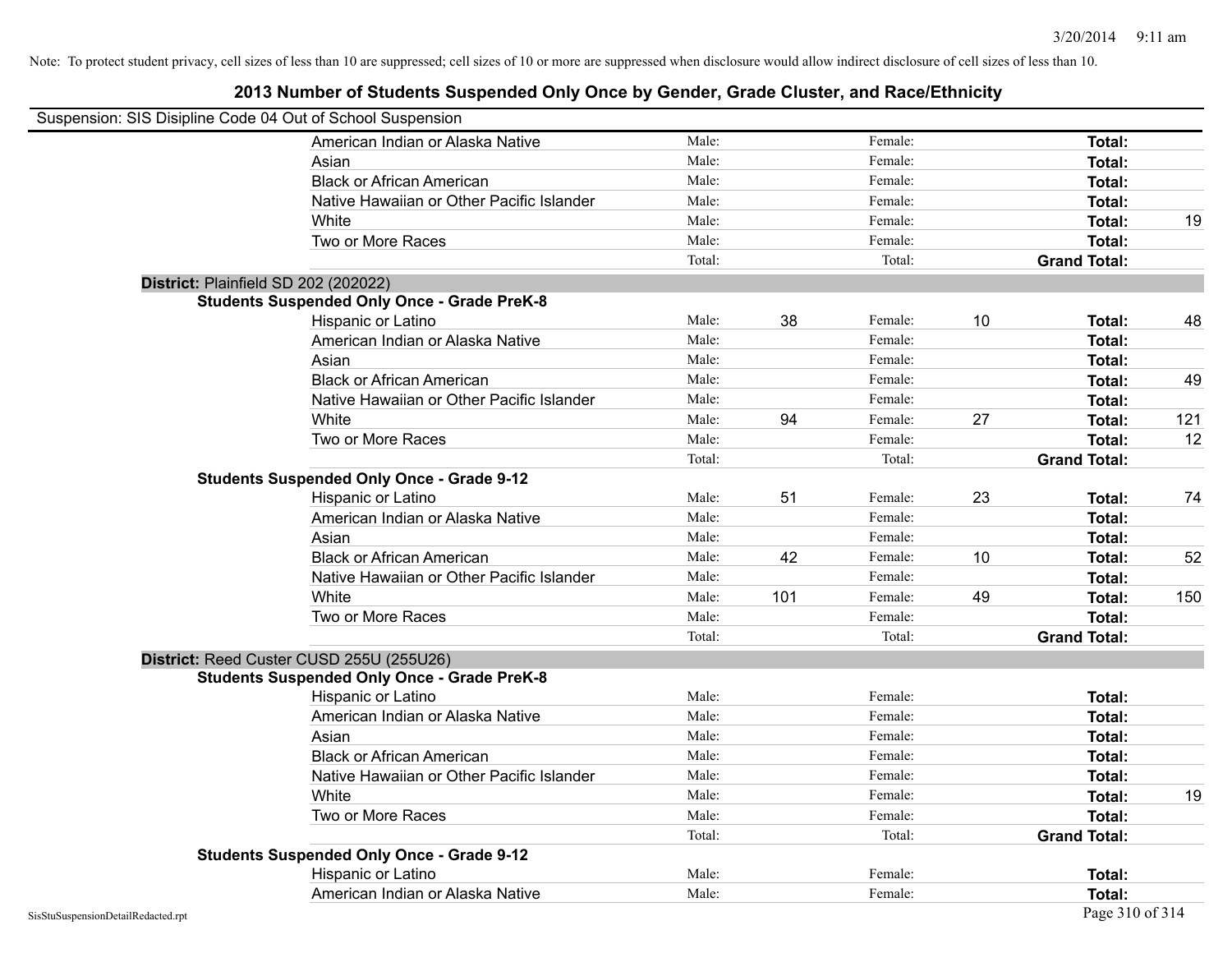| Suspension: SIS Disipline Code 04 Out of School Suspension |                                                    |        |         |                     |    |
|------------------------------------------------------------|----------------------------------------------------|--------|---------|---------------------|----|
|                                                            | Asian                                              | Male:  | Female: | Total:              |    |
|                                                            | <b>Black or African American</b>                   | Male:  | Female: | Total:              |    |
|                                                            | Native Hawaiian or Other Pacific Islander          | Male:  | Female: | Total:              |    |
|                                                            | White                                              | Male:  | Female: | Total:              | 23 |
|                                                            | Two or More Races                                  | Male:  | Female: | Total:              |    |
|                                                            |                                                    | Total: | Total:  | <b>Grand Total:</b> |    |
|                                                            | District: Richland GSD 88A (088A02)                |        |         |                     |    |
|                                                            | <b>Students Suspended Only Once - Grade PreK-8</b> |        |         |                     |    |
|                                                            | Hispanic or Latino                                 | Male:  | Female: | Total:              |    |
|                                                            | American Indian or Alaska Native                   | Male:  | Female: | Total:              |    |
|                                                            | Asian                                              | Male:  | Female: | Total:              |    |
|                                                            | <b>Black or African American</b>                   | Male:  | Female: | Total:              |    |
|                                                            | Native Hawaiian or Other Pacific Islander          | Male:  | Female: | Total:              |    |
|                                                            | White                                              | Male:  | Female: | Total:              |    |
|                                                            | Two or More Races                                  | Male:  | Female: | Total:              |    |
|                                                            |                                                    | Total: | Total:  | <b>Grand Total:</b> | 15 |
|                                                            | District: Rockdale SD 84 (084002)                  |        |         |                     |    |
|                                                            | <b>Students Suspended Only Once - Grade PreK-8</b> |        |         |                     |    |
|                                                            | Hispanic or Latino                                 | Male:  | Female: | Total:              |    |
|                                                            | American Indian or Alaska Native                   | Male:  | Female: | Total:              |    |
|                                                            | Asian                                              | Male:  | Female: | Total:              |    |
|                                                            | <b>Black or African American</b>                   | Male:  | Female: | Total:              |    |
|                                                            | Native Hawaiian or Other Pacific Islander          | Male:  | Female: | Total:              |    |
|                                                            | White                                              | Male:  | Female: | Total:              |    |
|                                                            | Two or More Races                                  | Male:  | Female: | Total:              |    |
|                                                            |                                                    | Total: | Total:  | <b>Grand Total:</b> |    |
|                                                            | District: S Will Co Coop for Spec Ed (255U61)      |        |         |                     |    |
|                                                            | <b>Students Suspended Only Once - Grade PreK-8</b> |        |         |                     |    |
|                                                            | Hispanic or Latino                                 | Male:  | Female: | Total:              |    |
|                                                            | American Indian or Alaska Native                   | Male:  | Female: | Total:              |    |
|                                                            | Asian                                              | Male:  | Female: | Total:              |    |
|                                                            | <b>Black or African American</b>                   | Male:  | Female: | Total:              |    |
|                                                            | Native Hawaiian or Other Pacific Islander          | Male:  | Female: | Total:              |    |
|                                                            | White                                              | Male:  | Female: | Total:              |    |
|                                                            | Two or More Races                                  | Male:  | Female: | Total:              |    |
|                                                            |                                                    | Total: | Total:  | <b>Grand Total:</b> |    |
|                                                            | <b>Students Suspended Only Once - Grade 9-12</b>   |        |         |                     |    |
|                                                            | <b>Hispanic or Latino</b>                          | Male:  | Female: | Total:              |    |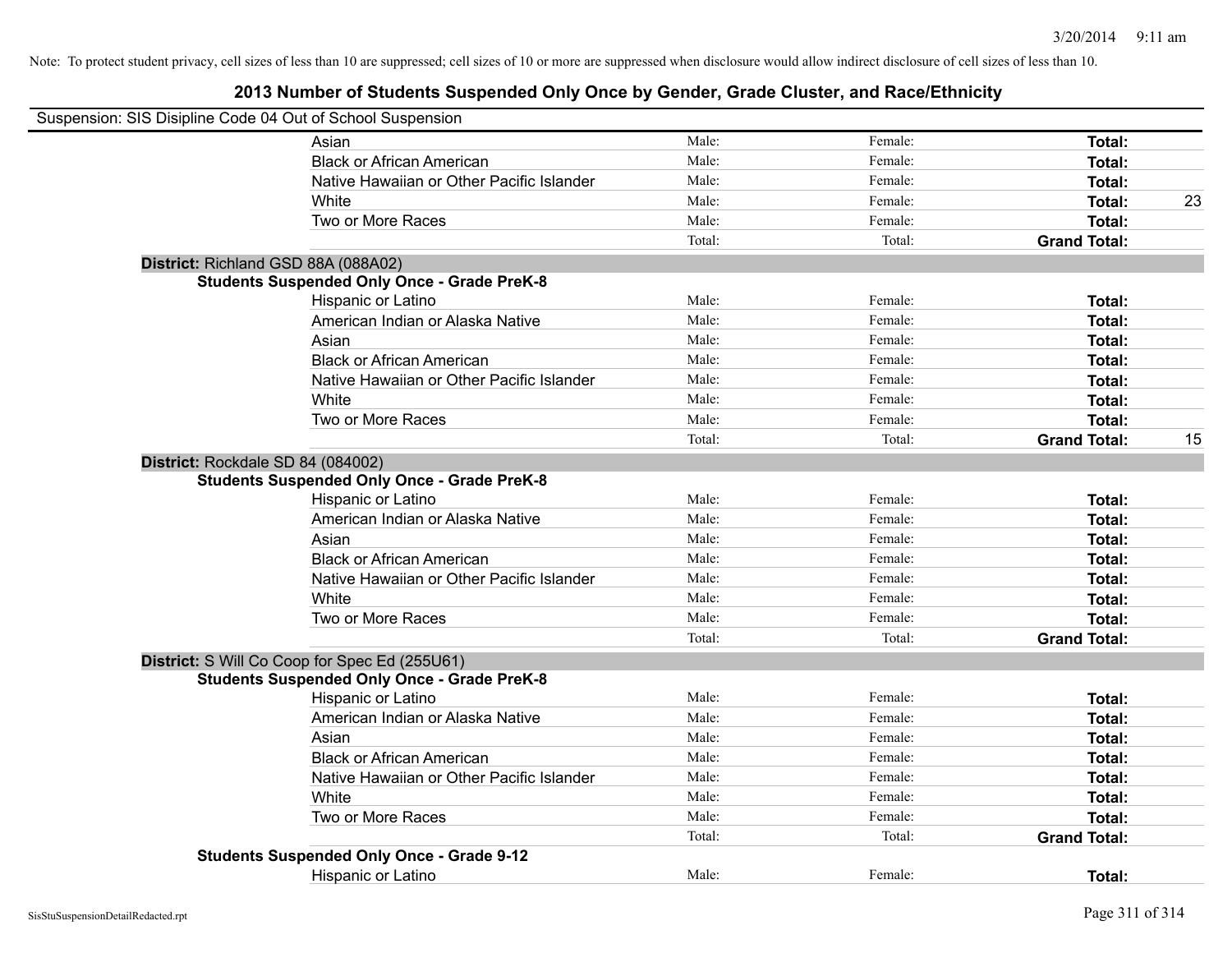# **2013 Number of Students Suspended Only Once by Gender, Grade Cluster, and Race/Ethnicity**

|                                      | Suspension: SIS Disipline Code 04 Out of School Suspension |        |    |         |    |                     |    |
|--------------------------------------|------------------------------------------------------------|--------|----|---------|----|---------------------|----|
|                                      | American Indian or Alaska Native                           | Male:  |    | Female: |    | Total:              |    |
|                                      | Asian                                                      | Male:  |    | Female: |    | Total:              |    |
|                                      | <b>Black or African American</b>                           | Male:  |    | Female: |    | Total:              |    |
|                                      | Native Hawaiian or Other Pacific Islander                  | Male:  |    | Female: |    | Total:              |    |
|                                      | White                                                      | Male:  |    | Female: |    | Total:              |    |
|                                      | Two or More Races                                          | Male:  |    | Female: |    | Total:              |    |
|                                      |                                                            | Total: |    | Total:  |    | <b>Grand Total:</b> |    |
|                                      | District: Summit Hill SD 161 (161002)                      |        |    |         |    |                     |    |
|                                      | <b>Students Suspended Only Once - Grade PreK-8</b>         |        |    |         |    |                     |    |
|                                      | Hispanic or Latino                                         | Male:  |    | Female: |    | Total:              |    |
|                                      | American Indian or Alaska Native                           | Male:  |    | Female: |    | Total:              |    |
|                                      | Asian                                                      | Male:  |    | Female: |    | Total:              |    |
|                                      | <b>Black or African American</b>                           | Male:  |    | Female: |    | Total:              |    |
|                                      | Native Hawaiian or Other Pacific Islander                  | Male:  |    | Female: |    | Total:              |    |
|                                      | White                                                      | Male:  |    | Female: |    | Total:              |    |
|                                      | Two or More Races                                          | Male:  |    | Female: |    | Total:              |    |
|                                      |                                                            | Total: |    | Total:  |    | <b>Grand Total:</b> | 15 |
| <b>District: Taft SD 90 (090002)</b> |                                                            |        |    |         |    |                     |    |
|                                      | <b>Students Suspended Only Once - Grade PreK-8</b>         |        |    |         |    |                     |    |
|                                      | Hispanic or Latino                                         | Male:  |    | Female: |    | Total:              |    |
|                                      | American Indian or Alaska Native                           | Male:  |    | Female: |    | Total:              |    |
|                                      | Asian                                                      | Male:  |    | Female: |    | Total:              |    |
|                                      | <b>Black or African American</b>                           | Male:  |    | Female: |    | Total:              |    |
|                                      | Native Hawaiian or Other Pacific Islander                  | Male:  |    | Female: |    | Total:              |    |
|                                      | White                                                      | Male:  |    | Female: |    | Total:              |    |
|                                      | Two or More Races                                          | Male:  |    | Female: |    | Total:              |    |
|                                      |                                                            | Total: |    | Total:  |    | <b>Grand Total:</b> |    |
|                                      | District: Troy CCSD 30C (030C04)                           |        |    |         |    |                     |    |
|                                      | <b>Students Suspended Only Once - Grade PreK-8</b>         |        |    |         |    |                     |    |
|                                      | Hispanic or Latino                                         | Male:  | 22 | Female: | 13 | Total:              | 35 |
|                                      | American Indian or Alaska Native                           | Male:  |    | Female: |    | Total:              |    |
|                                      | Asian                                                      | Male:  |    | Female: |    | Total:              |    |
|                                      | <b>Black or African American</b>                           | Male:  |    | Female: |    | Total:              | 22 |
|                                      | Native Hawaiian or Other Pacific Islander                  | Male:  |    | Female: |    | Total:              |    |
|                                      | White                                                      | Male:  |    | Female: |    | Total:              | 30 |
|                                      | Two or More Races                                          | Male:  |    | Female: |    | Total:              |    |
|                                      |                                                            | Total: |    | Total:  |    | <b>Grand Total:</b> |    |
|                                      |                                                            |        |    |         |    |                     |    |

**District:** Valley View CUSD 365U (365U26)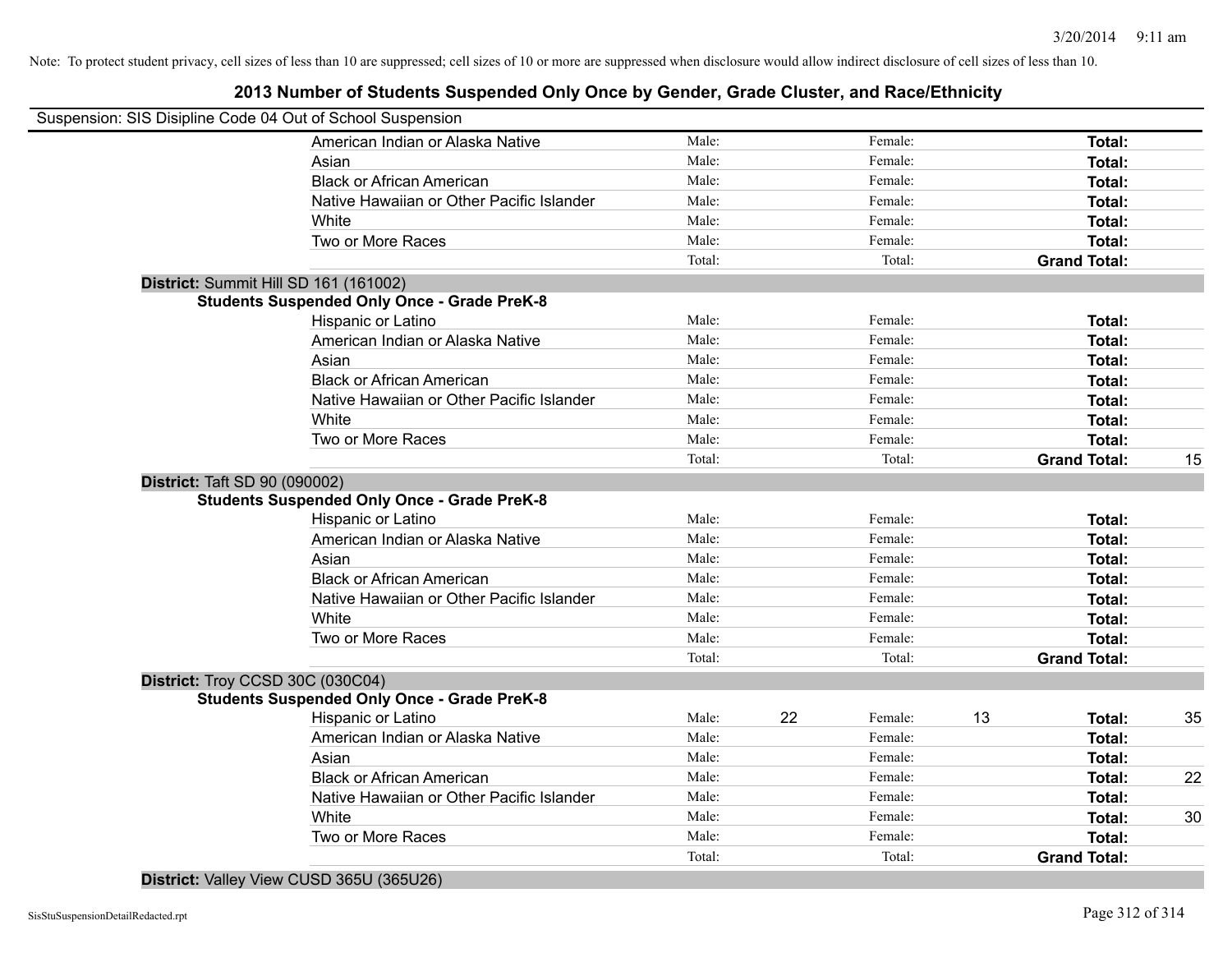|                                      | Suspension: SIS Disipline Code 04 Out of School Suspension |        |    |         |    |                     |     |
|--------------------------------------|------------------------------------------------------------|--------|----|---------|----|---------------------|-----|
|                                      | <b>Students Suspended Only Once - Grade PreK-8</b>         |        |    |         |    |                     |     |
|                                      | Hispanic or Latino                                         | Male:  | 90 | Female: | 23 | Total:              | 113 |
|                                      | American Indian or Alaska Native                           | Male:  |    | Female: |    | Total:              |     |
|                                      | Asian                                                      | Male:  |    | Female: |    | Total:              |     |
|                                      | <b>Black or African American</b>                           | Male:  | 70 | Female: | 25 | Total:              | 95  |
|                                      | Native Hawaiian or Other Pacific Islander                  | Male:  |    | Female: |    | <b>Total:</b>       |     |
|                                      | White                                                      | Male:  | 26 | Female: | 11 | <b>Total:</b>       | 37  |
|                                      | Two or More Races                                          | Male:  |    | Female: |    | Total:              | 15  |
|                                      |                                                            | Total: |    | Total:  |    | <b>Grand Total:</b> |     |
|                                      | <b>Students Suspended Only Once - Grade 9-12</b>           |        |    |         |    |                     |     |
|                                      | Hispanic or Latino                                         | Male:  | 72 | Female: | 44 | Total:              | 116 |
|                                      | American Indian or Alaska Native                           | Male:  |    | Female: |    | <b>Total:</b>       |     |
|                                      | Asian                                                      | Male:  |    | Female: |    | Total:              |     |
|                                      | <b>Black or African American</b>                           | Male:  | 82 | Female: | 52 | Total:              | 134 |
|                                      | Native Hawaiian or Other Pacific Islander                  | Male:  |    | Female: |    | Total:              |     |
|                                      | White                                                      | Male:  | 35 | Female: | 18 | Total:              | 53  |
|                                      | Two or More Races                                          | Male:  |    | Female: |    | Total:              | 17  |
|                                      |                                                            | Total: |    | Total:  |    | <b>Grand Total:</b> |     |
| District: Will County SD 92 (092002) |                                                            |        |    |         |    |                     |     |
|                                      | <b>Students Suspended Only Once - Grade PreK-8</b>         |        |    |         |    |                     |     |
|                                      | Hispanic or Latino                                         | Male:  |    | Female: |    | Total:              |     |
|                                      | American Indian or Alaska Native                           | Male:  |    | Female: |    | Total:              |     |
|                                      | Asian                                                      | Male:  |    | Female: |    | <b>Total:</b>       |     |
|                                      | <b>Black or African American</b>                           | Male:  |    | Female: |    | Total:              |     |
|                                      | Native Hawaiian or Other Pacific Islander                  | Male:  |    | Female: |    | <b>Total:</b>       |     |
|                                      | White                                                      | Male:  |    | Female: |    | Total:              |     |
|                                      | Two or More Races                                          | Male:  |    | Female: |    | Total:              |     |
|                                      |                                                            | Total: |    | Total:  |    | <b>Grand Total:</b> |     |
|                                      | District: Wilmington CUSD 209U (209U26)                    |        |    |         |    |                     |     |
|                                      | <b>Students Suspended Only Once - Grade PreK-8</b>         |        |    |         |    |                     |     |
|                                      | Hispanic or Latino                                         | Male:  |    | Female: |    | Total:              |     |
|                                      | American Indian or Alaska Native                           | Male:  |    | Female: |    | Total:              |     |
|                                      | Asian                                                      | Male:  |    | Female: |    | <b>Total:</b>       |     |
|                                      | <b>Black or African American</b>                           | Male:  |    | Female: |    | <b>Total:</b>       |     |
|                                      | Native Hawaiian or Other Pacific Islander                  | Male:  |    | Female: |    | Total:              |     |
|                                      | White                                                      | Male:  |    | Female: |    | Total:              | 20  |
|                                      | Two or More Races                                          | Male:  |    | Female: |    | Total:              |     |
|                                      |                                                            | Total: |    | Total:  |    | <b>Grand Total:</b> |     |
|                                      |                                                            |        |    |         |    |                     |     |